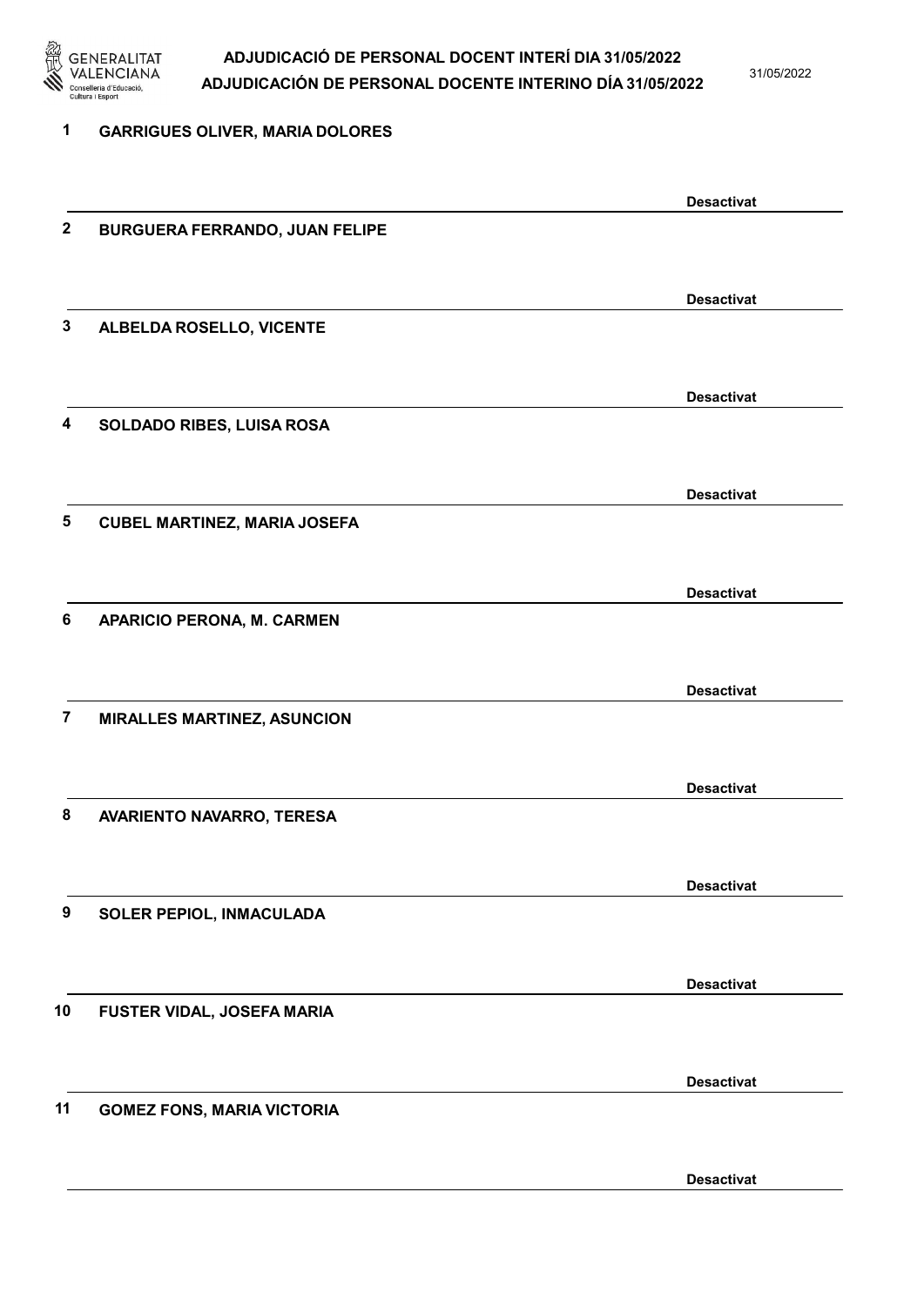

31/05/2022

Desactivat

| 12 | <b>LOZANO MAÑEZ, Mª ANGELES</b>      |                   |
|----|--------------------------------------|-------------------|
|    |                                      | <b>Desactivat</b> |
| 13 | FERRANDO SERRANO, AMPARO             |                   |
|    |                                      | <b>Desactivat</b> |
| 14 | <b>GARCIA GIMENEZ, JUAN JOSE</b>     |                   |
|    |                                      | <b>Desactivat</b> |
| 15 | <b>GASCON RODA, MARIA VICTORIA</b>   |                   |
|    |                                      | <b>Desactivat</b> |
| 16 | HERNANDEZ CALLEJA, M. LUISA          |                   |
|    |                                      | <b>Desactivat</b> |
| 17 | <b>BAUTISTA ARMERO, ANGELA</b>       |                   |
|    |                                      | <b>Desactivat</b> |
| 18 | <b>CORTES SIERRA, MARIA ESTRELLA</b> |                   |
|    |                                      | <b>Desactivat</b> |
| 19 | SANTACREU SANZ, CONSUELO DOLORES     |                   |
|    |                                      | <b>Desactivat</b> |
| 20 | SAN LORENZO VILANA, SALVADOR MIGUEL  |                   |
|    |                                      | <b>Desactivat</b> |
| 21 | ESCANDELL LLACER, MARIA AMPARO       |                   |
|    |                                      | <b>Desactivat</b> |
| 22 | <b>VALDES BIRLANGA, M. ISABEL</b>    |                   |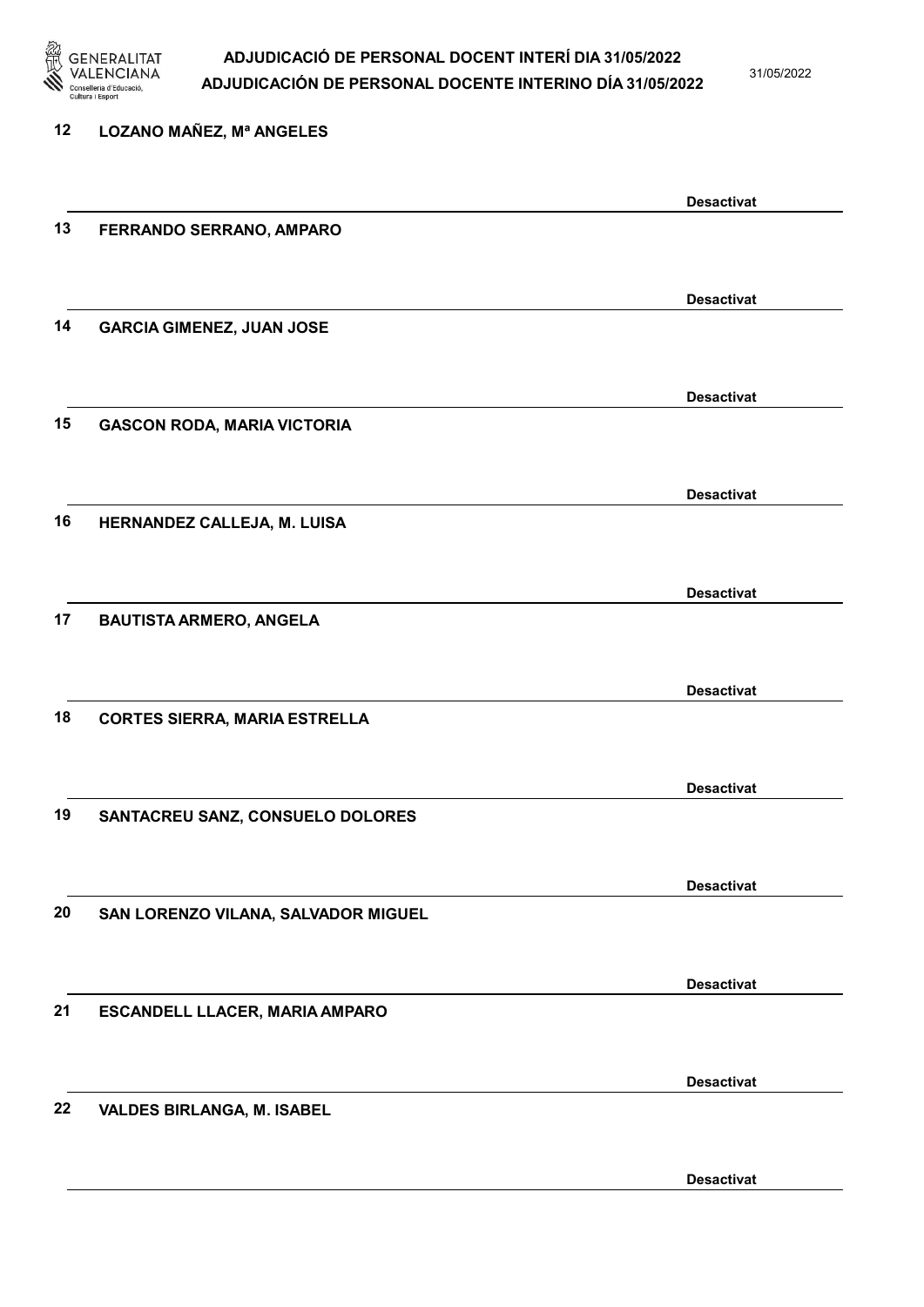

31/05/2022

| 23 | TARRAGO CALABUIG, MANUELA                    |                   |
|----|----------------------------------------------|-------------------|
|    |                                              | <b>Desactivat</b> |
| 24 | PEREZ SANCHO, JUAN                           |                   |
|    |                                              | Ha participat     |
| 25 | <b>CRISPIN SANCHEZ, ANTONIO</b>              |                   |
|    |                                              | <b>Desactivat</b> |
| 26 | MARZAL DONDERIS, CARMEN ELVIRA               |                   |
|    |                                              | <b>Desactivat</b> |
| 27 | MIÑANA MASCARELL, MARIA ISABEL               |                   |
|    |                                              | <b>Desactivat</b> |
| 28 | SANTANA CARBONELL, MERCEDES                  |                   |
|    |                                              | <b>Desactivat</b> |
| 29 | LERMA LLIMERA, MARIA DESAMPARADOS            |                   |
|    |                                              | <b>Desactivat</b> |
| 30 | <b>BROCH OLIVER, MARISA</b>                  |                   |
| 31 |                                              | <b>Desactivat</b> |
|    | ANTOÑANZAS SALVADOR, FCO. JOSE               |                   |
| 32 | FERNANDEZ DE PALENCIA ROCA, DESAMPARADOS VIR | <b>Desactivat</b> |
|    |                                              |                   |
| 33 | <b>VICENT VIDAL, ENRIQUE</b>                 | No ha participat  |
|    |                                              |                   |
|    |                                              | <b>Desactivat</b> |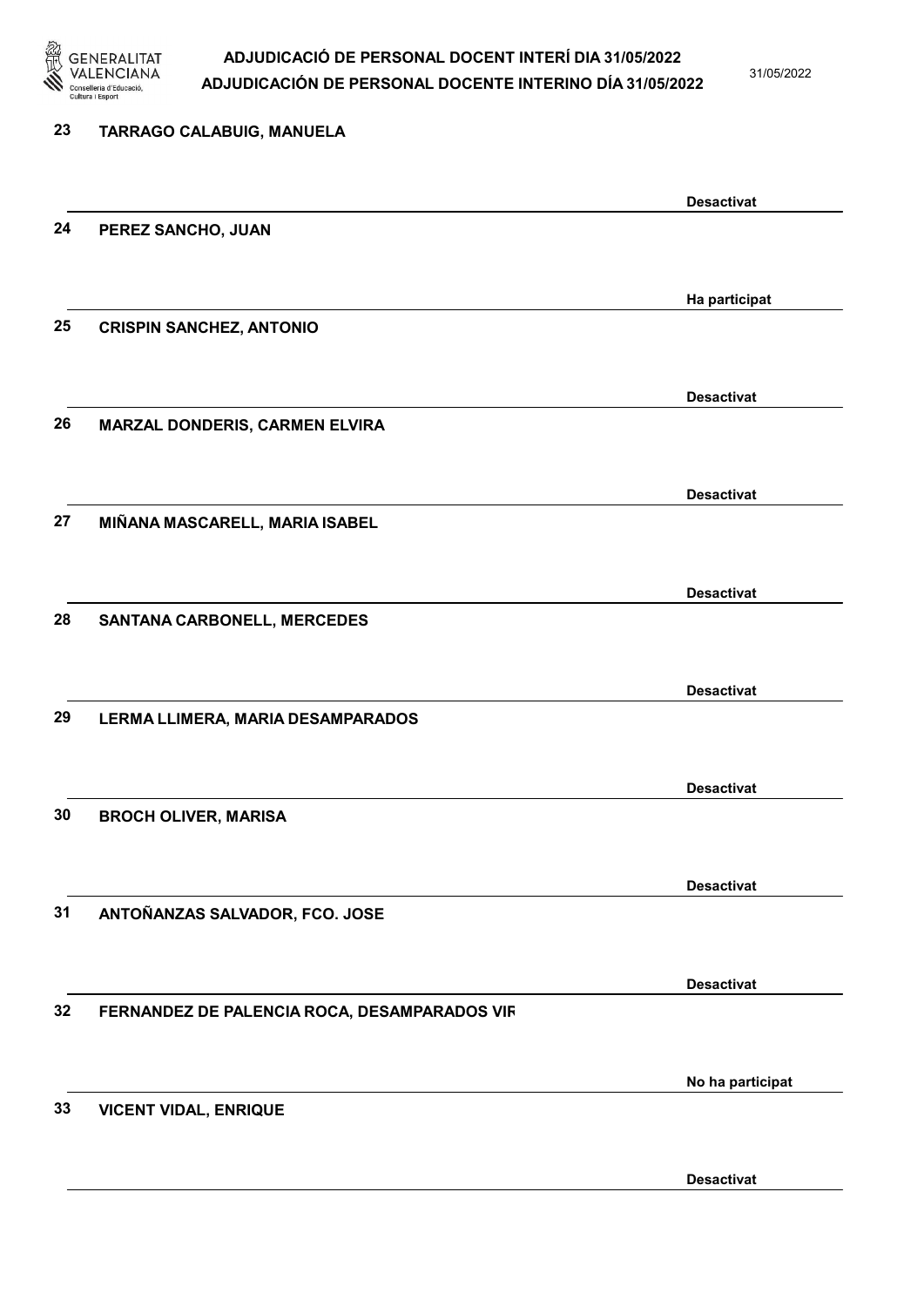

31/05/2022

Desactivat

# 34 MARTI PERIS, MARIA DOLORES Desactivat 35 ROMERO TORRES, ANA DESAMPARADOS Desactivat 36 RICHART SALES, MARIA AMPARO Desactivat 37 PENADES VIDAL, INMACULADA Desactivat 38 MARTI PASTOR, MARIA ELENA Desactivat 39 ALOS BOTELLA, FRANCISCO JAVIER Desactivat 40 RODENAS BRAVO, ELENA Desactivat 41 ARLANDIS SAINZ DE BARANDA, MARIA CARMEN Desactivat 42 LANUZA CARRION, MARIA ANGELES Ha participat 43 GINER PRIMO, MARIA CONSUELO Desactivat 44 REINA GUTIERREZ, M DESAMPARADOS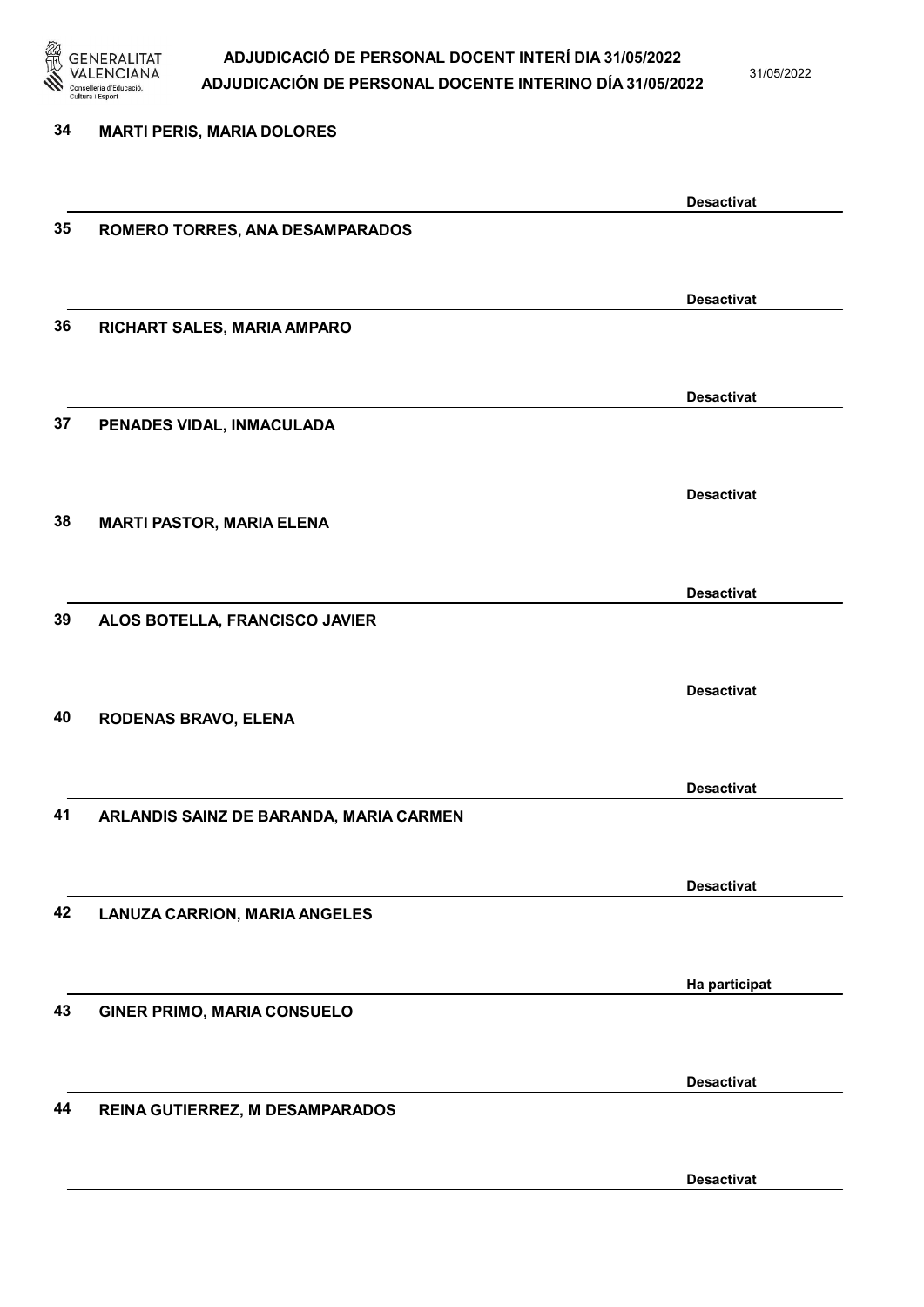

31/05/2022

Desactivat

# 45 SANTIAGO RUIZ, ERNESTO Desactivat 46 LOPEZ RODRIGUEZ, ENCARNACION Desactivat 47 SANCHIS PALOP, MARIA DEL PILAR Desactivat 48 PIRIS IBAÑEZ, MARIA MERCEDES Desactivat 49 ROYO MORA, MARIA CARMEN Desactivat 50 ORTELLS LLOBAT, MARIA DESAMPARADOS Desactivat 51 MARTINEZ TOMAS, GLORIA MARIA Desactivat 52 MUÑOZ ORTI, ANA Desactivat 53 MARTI CARCELLER, ROSA MARIA Desactivat 54 GABALDON ESCUDERO, SOLEDAD Desactivat 55 SANTIAGO RUIZ, DAVID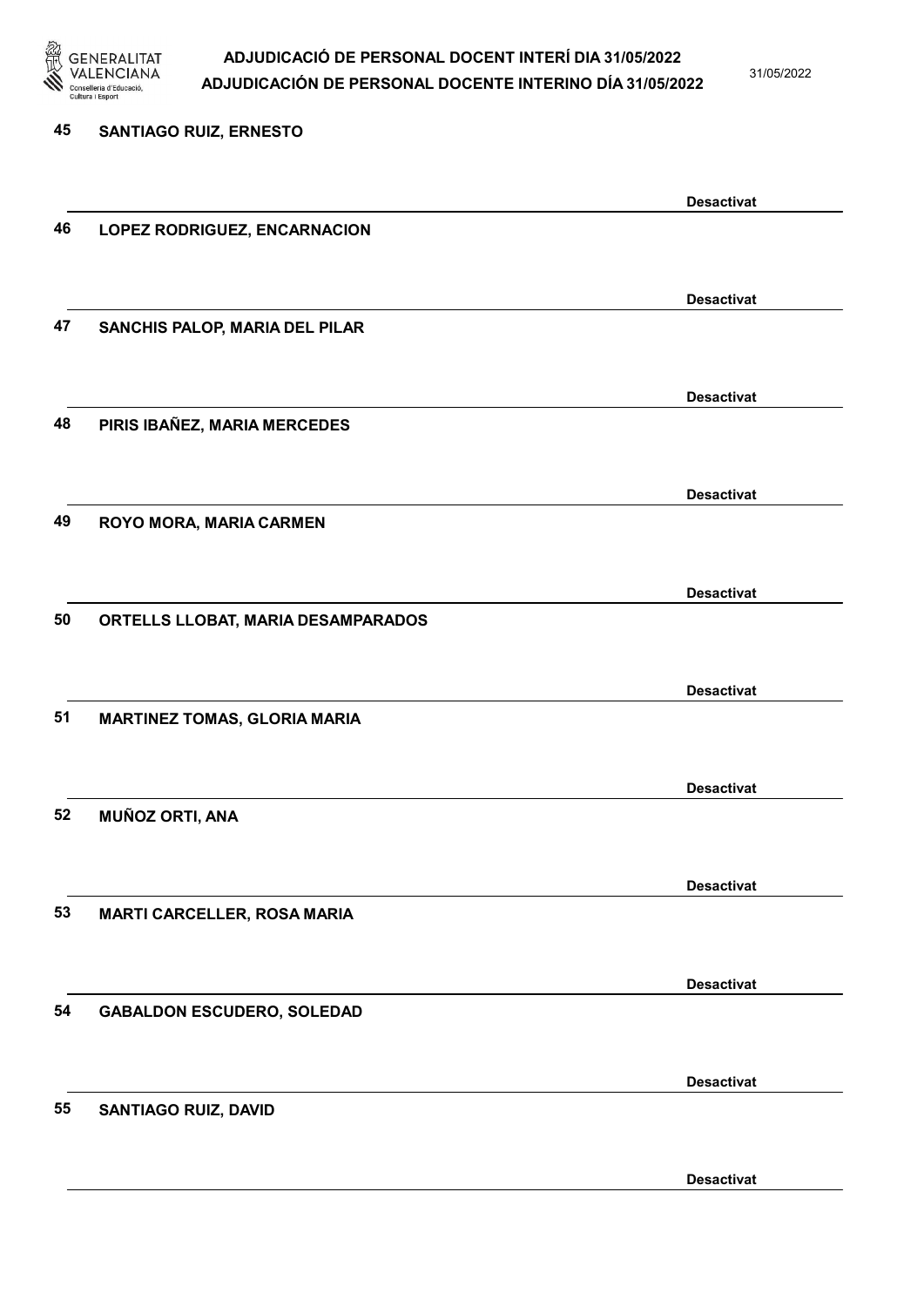

31/05/2022

#### 56 VEGA LOPEZ, MARIA JOSEFA

|    |                                       | <b>Desactivat</b> |
|----|---------------------------------------|-------------------|
| 57 | BENITEZ MARTINEZ, MARGARITA ELIZABETH |                   |
|    |                                       |                   |
|    |                                       | <b>Desactivat</b> |
| 58 | SARRIO ARNANDIS, MARIA MILAGRO        |                   |
|    |                                       |                   |
|    |                                       |                   |
|    |                                       | <b>Desactivat</b> |
| 59 | <b>MELERO ALCACER, ANGELA</b>         |                   |
|    |                                       |                   |
|    |                                       | <b>Desactivat</b> |
| 60 | <b>MOLINA SEMPERE, ROSA</b>           |                   |
|    |                                       |                   |
|    |                                       | <b>Desactivat</b> |
| 61 | RODRIGO ROYO, PAZ GEMMA               |                   |
|    |                                       |                   |
|    |                                       |                   |
| 62 | <b>ESTEVE FAUBEL, ROSA PILAR</b>      | <b>Desactivat</b> |
|    |                                       |                   |
|    |                                       |                   |
|    |                                       | <b>Desactivat</b> |
| 63 | <b>SANCHEZ GARCIA, M. LUZ</b>         |                   |
|    |                                       |                   |
|    |                                       | <b>Desactivat</b> |
| 64 | ALDEGUER QUESADA, CARMEN R.           |                   |
|    |                                       |                   |
|    |                                       | <b>Desactivat</b> |
| 65 | <b>GARCIA LLOPIS, YOLANDA</b>         |                   |
|    |                                       |                   |
|    |                                       |                   |
|    |                                       | <b>Desactivat</b> |
| 66 | <b>GARCIA MIRALLES, PEDRO</b>         |                   |
|    |                                       |                   |
|    |                                       | <b>Desactivat</b> |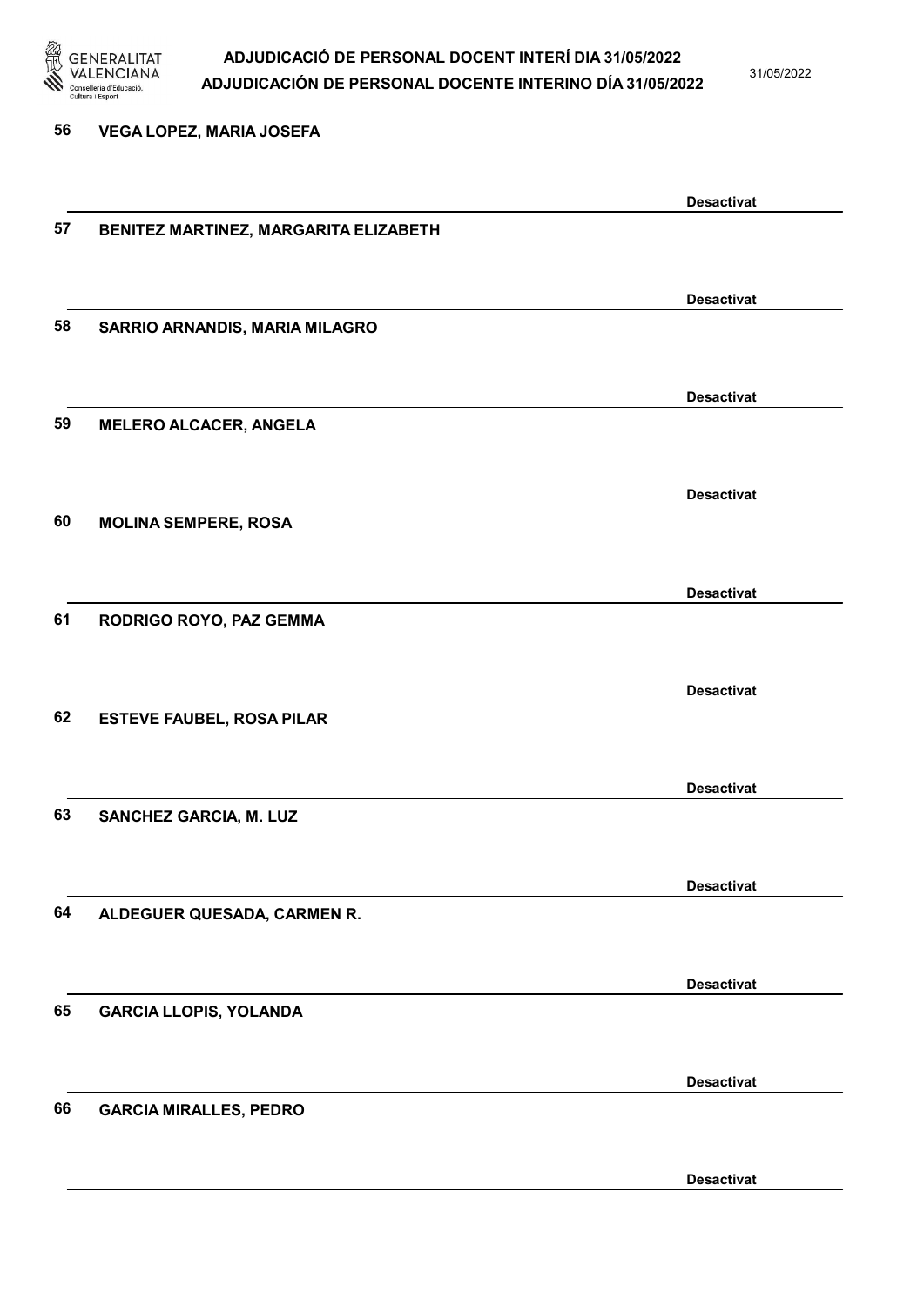

31/05/2022

#### 67 ORTS CUEVAS, ELISA

|    |                                          | <b>Desactivat</b> |
|----|------------------------------------------|-------------------|
| 68 | CIVERA DOMINGUEZ, EVA MARIA              |                   |
|    |                                          |                   |
|    |                                          |                   |
|    |                                          | <b>Desactivat</b> |
| 69 | VAREA TARRAGA, GLORIA MARIA              |                   |
|    |                                          |                   |
|    |                                          | <b>Desactivat</b> |
| 70 | <b>URIARTE FONTAL, IRACHE</b>            |                   |
|    |                                          |                   |
|    |                                          |                   |
|    |                                          | <b>Desactivat</b> |
| 71 | <b>GONZALEZ ESCRIVA, M. ANGELES</b>      |                   |
|    |                                          |                   |
|    |                                          |                   |
|    |                                          | <b>Desactivat</b> |
| 72 | LOPEZ BONILLO, RAFAEL                    |                   |
|    |                                          |                   |
|    |                                          | <b>Desactivat</b> |
| 73 | <b>CONSTANTINO MONTILLA, ENCARNACION</b> |                   |
|    |                                          |                   |
|    |                                          |                   |
|    |                                          | <b>Desactivat</b> |
| 74 | <b>MARRADES GIMENEZ, JUAN JOSE LUIS</b>  |                   |
|    |                                          |                   |
|    |                                          | <b>Desactivat</b> |
| 75 |                                          |                   |
|    | <b>CLARAMUNT GALLENT, ANA</b>            |                   |
|    |                                          |                   |
|    |                                          | <b>Desactivat</b> |
| 76 | SANCHEZ FERRANDO, FRANCISCA              |                   |
|    |                                          |                   |
|    |                                          |                   |
|    |                                          | <b>Desactivat</b> |
| 77 | PEREZ IBAÑEZ, VICTORIA MARIA             |                   |
|    |                                          |                   |
|    |                                          |                   |
|    |                                          | <b>Desactivat</b> |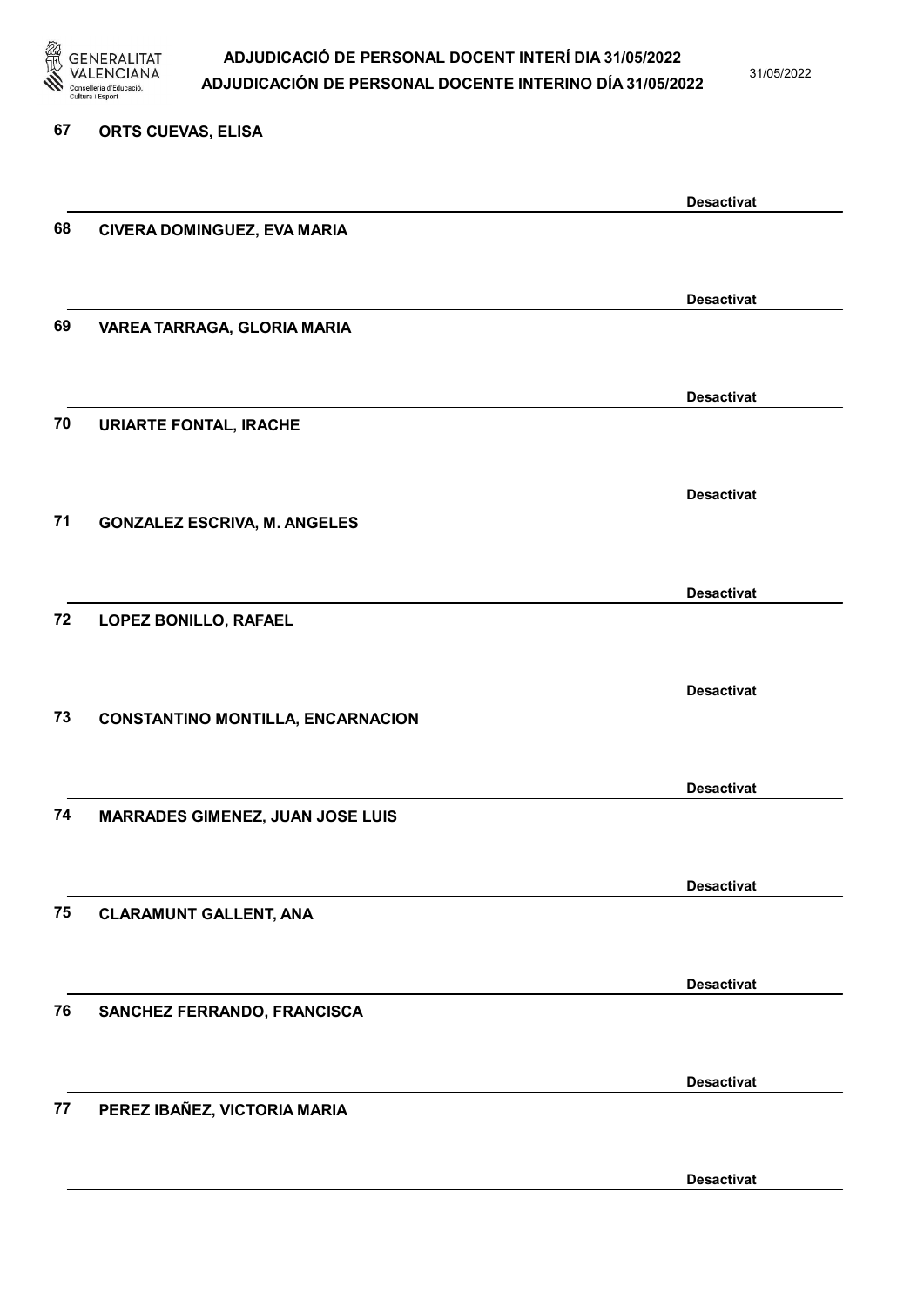

31/05/2022

#### 78 CLEMENTE ABAD, ANTONIO

|    |        |                                            |                           |              | <b>Desactivat</b>    |
|----|--------|--------------------------------------------|---------------------------|--------------|----------------------|
| 79 |        | <b>VILLALONGA GIRONA, TERESA</b>           | Petición:                 | $\mathbf{1}$ | Adjudicación forzosa |
|    | 515418 | VILA-REAL (12003021) CEIP ESCULTOR ORTELLS |                           |              |                      |
|    | Horas  | 128 / EDUCACIÓ PRIMÀRIA.<br>23             | SUBSTITUCIÓ INDETERMINADA |              | Adjudicat            |
| 80 |        | FERNANDEZ CARBONELL, CRISTINA              |                           |              |                      |
|    |        |                                            |                           |              |                      |
|    |        |                                            |                           |              |                      |
|    |        |                                            |                           |              | <b>Desactivat</b>    |
| 81 |        | <b>BADENES GURREA, DOLORES</b>             |                           |              |                      |
|    |        |                                            |                           |              |                      |
|    |        |                                            |                           |              | <b>Desactivat</b>    |
| 82 |        | ROMERO SAEZ, ESTRELLA DEL CARMEN           |                           |              |                      |
|    |        |                                            |                           |              |                      |
|    |        |                                            |                           |              | <b>Desactivat</b>    |
| 83 |        | <b>LANDETE SALES, JOAQUINA</b>             |                           |              |                      |
|    |        |                                            |                           |              |                      |
|    |        |                                            |                           |              |                      |
|    |        |                                            |                           |              | <b>Desactivat</b>    |
| 84 |        | MUÑOZ LLORENS, ISABEL MARIA                |                           |              |                      |
|    |        |                                            |                           |              |                      |
|    |        |                                            |                           |              | <b>Desactivat</b>    |
| 85 |        | <b>BETORZ GALAN, M.AMPARO</b>              |                           |              |                      |
|    |        |                                            |                           |              |                      |
|    |        |                                            |                           |              | <b>Desactivat</b>    |
| 86 |        | SOTOMAYOR ANDUIZA, CASILDA                 |                           |              |                      |
|    |        |                                            |                           |              |                      |
|    |        |                                            |                           |              |                      |
|    |        |                                            |                           |              | <b>Desactivat</b>    |
| 87 |        | PONS MERINO, MARGARITA                     |                           |              |                      |
|    |        |                                            |                           |              |                      |
|    |        |                                            |                           |              | <b>Desactivat</b>    |
| 88 |        | FERNANDEZ TENES, MARIA CRISTINA            |                           |              |                      |
|    |        |                                            |                           |              |                      |
|    |        |                                            |                           |              | <b>Desactivat</b>    |
|    |        |                                            |                           |              |                      |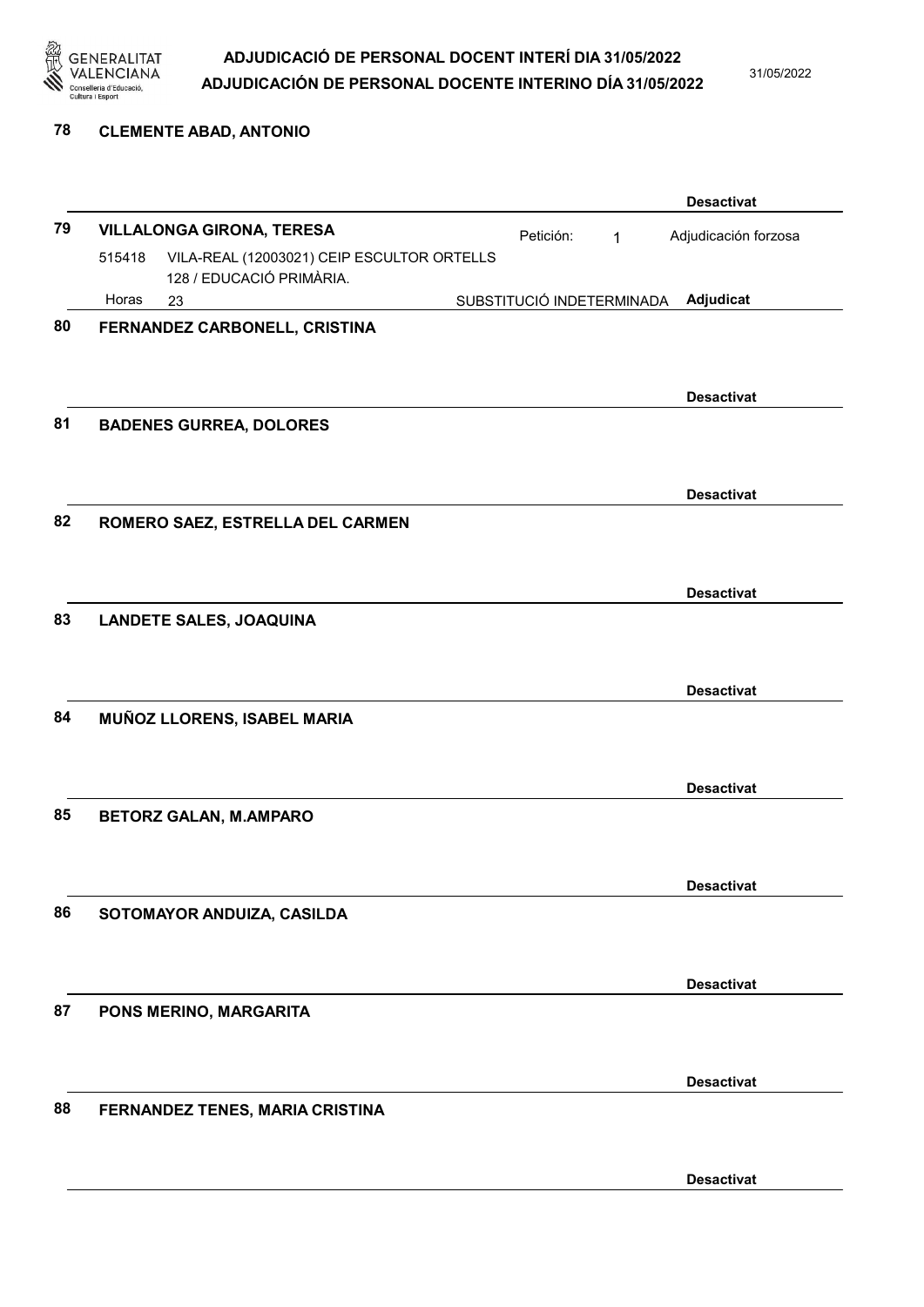

31/05/2022

#### 89 FERNANDEZ JIMENEZ, MARIA PAULA

Desactivat 90 GIL HERRERO, MARIA DESAMPARADOS Desactivat 91 ALVENTOSA SANCHEZ, MARIA DOLORES Desactivat 92 MONTANER CUEVES, FRANCISCA Desactivat 93 ACEVEDO BLAZQUEZ, ISABEL Desactivat 94 JIMENEZ LOPEZ, MARIA CRUZ Desactivat 95 BALAGUER VIVES, JAVIER Desactivat 96 CARO PALAZON, MARIA CRISTINA Desactivat 97 PASCUAL ESTEVE, ANA MARIA Desactivat 98 ARNAU FAYOS, MARIA DOLORES Desactivat 99 GOMEZ REVERTE, EVA MARIA Desactivat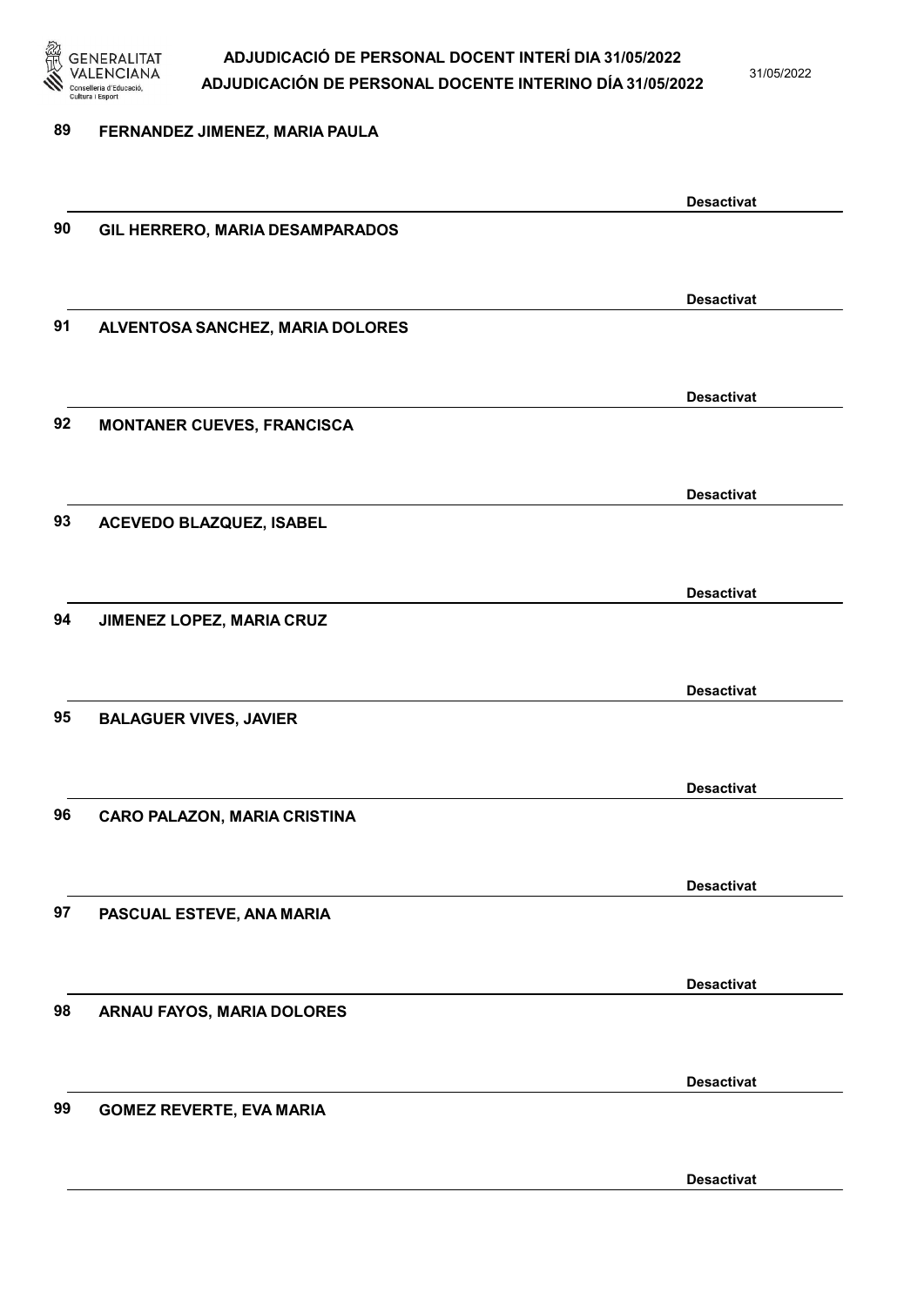

31/05/2022

#### 100 MERA SUAREZ, JAVIER

|     |        |                                                               |                           | <b>Desactivat</b>    |
|-----|--------|---------------------------------------------------------------|---------------------------|----------------------|
| 101 |        | <b>AGUILAR GIMENEZ, MARIA GEMA</b>                            | Petición:<br>1            | Adjudicación forzosa |
|     | 505981 | ALCOI (03000266) CEIP SAN VICENTE<br>128 / EDUCACIÓ PRIMÀRIA. |                           |                      |
|     | Horas  | 23                                                            | SUBSTITUCIÓ INDETERMINADA | Adjudicat            |
| 102 |        | <b>GARCIA BERROCAL, NOEMI</b>                                 |                           |                      |
|     |        |                                                               |                           |                      |
|     |        |                                                               |                           | <b>Desactivat</b>    |
| 103 |        | FRIAS CRESPO, M. VICTORIA                                     |                           |                      |
|     |        |                                                               |                           |                      |
|     |        |                                                               |                           | <b>Desactivat</b>    |
| 104 |        | FERNANDEZ FERNANDEZ, JOSE                                     |                           |                      |
|     |        |                                                               |                           |                      |
|     |        |                                                               |                           | <b>Desactivat</b>    |
| 105 |        | RUIZ ZAMORA, MARIA PILAR                                      |                           |                      |
|     |        |                                                               |                           |                      |
|     |        |                                                               |                           | <b>Desactivat</b>    |
| 106 |        | PERIS ODENA, MARIA TERESA                                     |                           |                      |
|     |        |                                                               |                           |                      |
|     |        |                                                               |                           |                      |
| 107 |        | <b>CUESTA VERGARA, MARIA JOSEFA</b>                           |                           | <b>Desactivat</b>    |
|     |        |                                                               |                           |                      |
|     |        |                                                               |                           |                      |
| 108 |        | <b>CORS MOGORT, JUANA</b>                                     |                           | <b>Desactivat</b>    |
|     |        |                                                               |                           |                      |
|     |        |                                                               |                           |                      |
| 109 |        |                                                               |                           | <b>Desactivat</b>    |
|     |        | <b>APARICIO BLANQUEZ, M.DOLORES</b>                           |                           |                      |
|     |        |                                                               |                           |                      |
|     |        |                                                               |                           | <b>Desactivat</b>    |
| 110 |        | <b>ORTIZ RECHE, ANNA</b>                                      |                           |                      |
|     |        |                                                               |                           |                      |
|     |        |                                                               |                           | <b>Desactivat</b>    |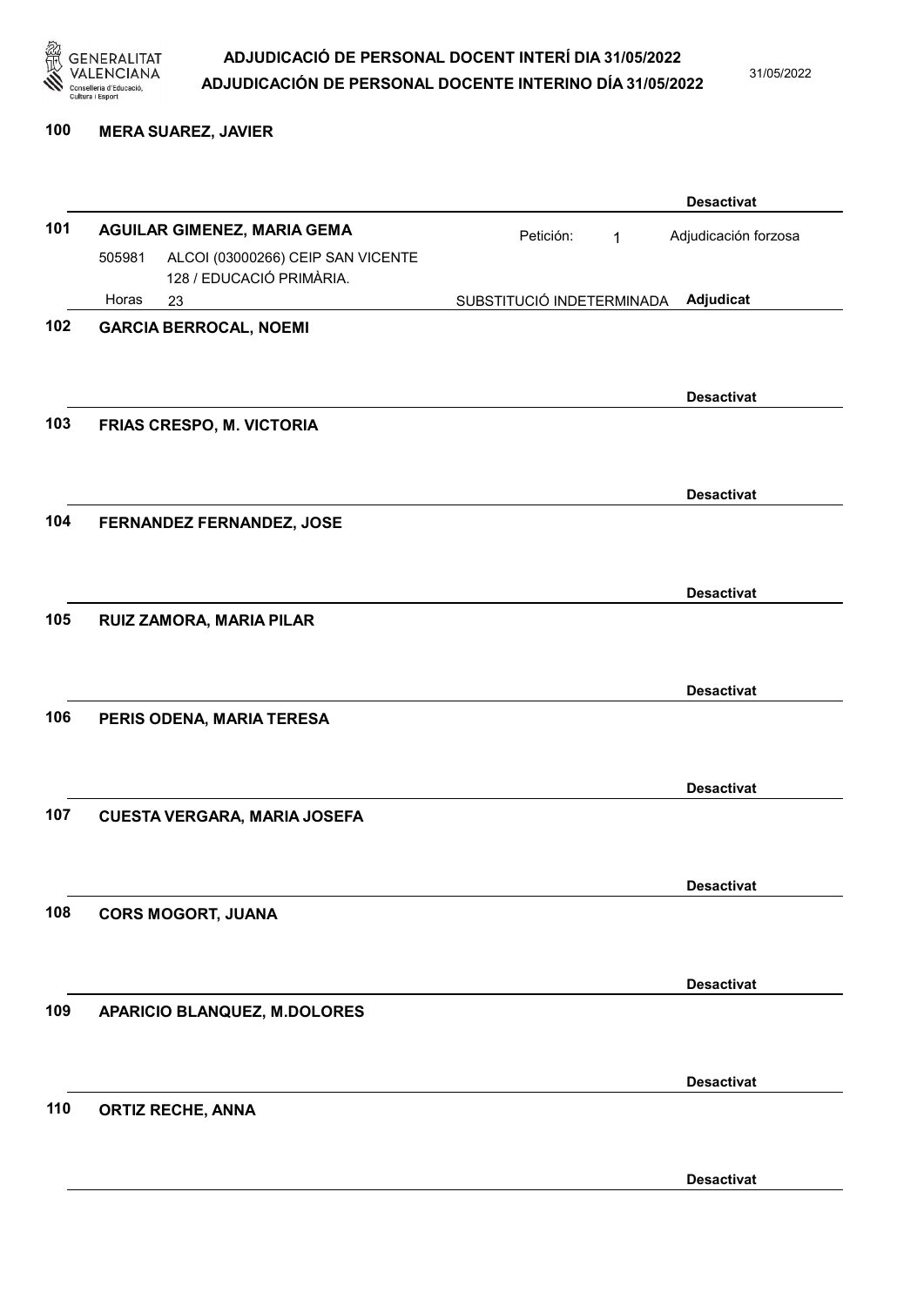

31/05/2022

#### 111 SAEZ BAUTISTA, ANA

|     |                                   | <b>Desactivat</b> |
|-----|-----------------------------------|-------------------|
| 112 | NAVARRO CERVERA, VICTORIA DOLORES |                   |
|     |                                   |                   |
|     |                                   |                   |
|     |                                   | <b>Desactivat</b> |
| 113 | <b>MARI GILABERT, MARIA JOSE</b>  |                   |
|     |                                   |                   |
|     |                                   |                   |
|     |                                   | <b>Desactivat</b> |
| 114 | <b>AGUILAR FRASES, AMPARO</b>     |                   |
|     |                                   |                   |
|     |                                   |                   |
|     |                                   | <b>Desactivat</b> |
| 115 |                                   |                   |
|     | <b>BLANCH TORRES, MARTA</b>       |                   |
|     |                                   |                   |
|     |                                   | <b>Desactivat</b> |
|     |                                   |                   |
| 116 | PLAZA MARTINEZ, ROGELIO           |                   |
|     |                                   |                   |
|     |                                   | <b>Desactivat</b> |
|     |                                   |                   |
| 117 | FERIA DELGADO, MARIA JOSE         |                   |
|     |                                   |                   |
|     |                                   | <b>Desactivat</b> |
|     |                                   |                   |
| 118 | PEÑALVER PEÑALVER, MARIA DOLORES  |                   |
|     |                                   |                   |
|     |                                   | <b>Desactivat</b> |
|     |                                   |                   |
| 119 | PASCUAL FANDOS, MARIA SOLEDAD     |                   |
|     |                                   |                   |
|     |                                   |                   |
|     |                                   | <b>Desactivat</b> |
| 120 | HERRERA CUCALA, LAURA JOSEFA      |                   |
|     |                                   |                   |
|     |                                   |                   |
|     |                                   | <b>Desactivat</b> |
| 121 | <b>MAHIQUES HUGUET, GLORIA</b>    |                   |
|     |                                   |                   |
|     |                                   |                   |
|     |                                   | <b>Desactivat</b> |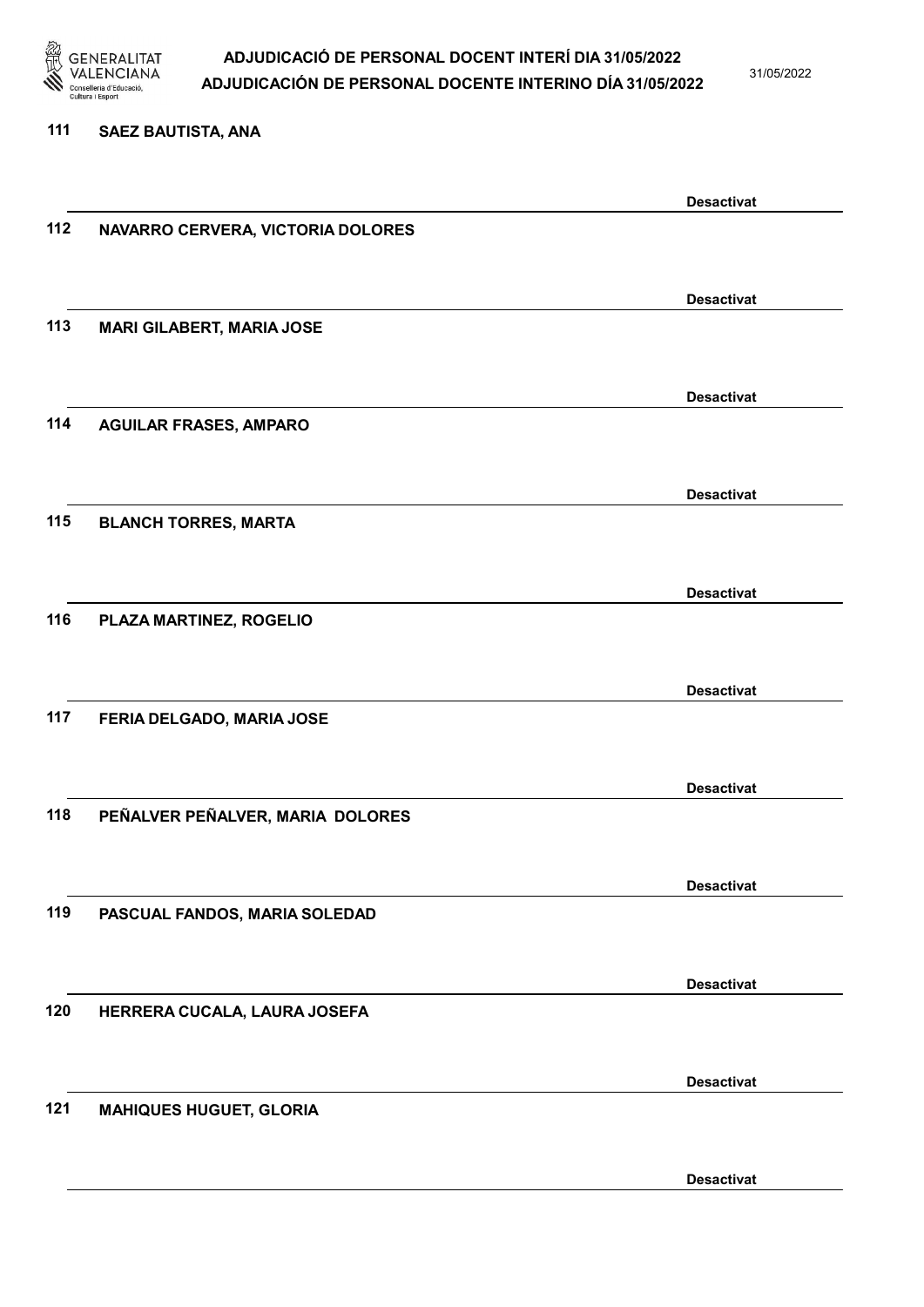

31/05/2022

| 122 | <b>BOLEA CLIMENTE, FRANCISCA</b>    |                   |
|-----|-------------------------------------|-------------------|
|     |                                     | <b>Desactivat</b> |
| 123 | LOPEZ SANTA, JOSEFA PIEDAD          |                   |
|     |                                     | <b>Desactivat</b> |
| 124 | JIMENEZ VALERO, MARIA ELENA         |                   |
|     |                                     | <b>Desactivat</b> |
| 125 | <b>MEDINA ENRIQUEZ, ANTONIA</b>     |                   |
|     |                                     | <b>Desactivat</b> |
| 126 | <b>MARTINEZ LOPEZ, GENOVEVA</b>     |                   |
|     |                                     | <b>Desactivat</b> |
| 127 | <b>GOMEZ CARLOS, JORGE</b>          |                   |
|     |                                     | <b>Desactivat</b> |
| 128 | <b>CARRION HERNANDEZ, Mª OTILIA</b> |                   |
|     |                                     | <b>Desactivat</b> |
| 129 | <b>COMPANY GOMEZ, JULIA</b>         |                   |
|     |                                     | <b>Desactivat</b> |
| 130 | <b>FABREGAT ANDRES, IVAN</b>        |                   |
|     |                                     | <b>Desactivat</b> |
| 131 | <b>MOLES GARCIA, JOSE MARIA</b>     |                   |
|     |                                     | <b>Desactivat</b> |
| 132 | RIPOLL VILLALBA, VERONICA           |                   |
|     |                                     | <b>Desactivat</b> |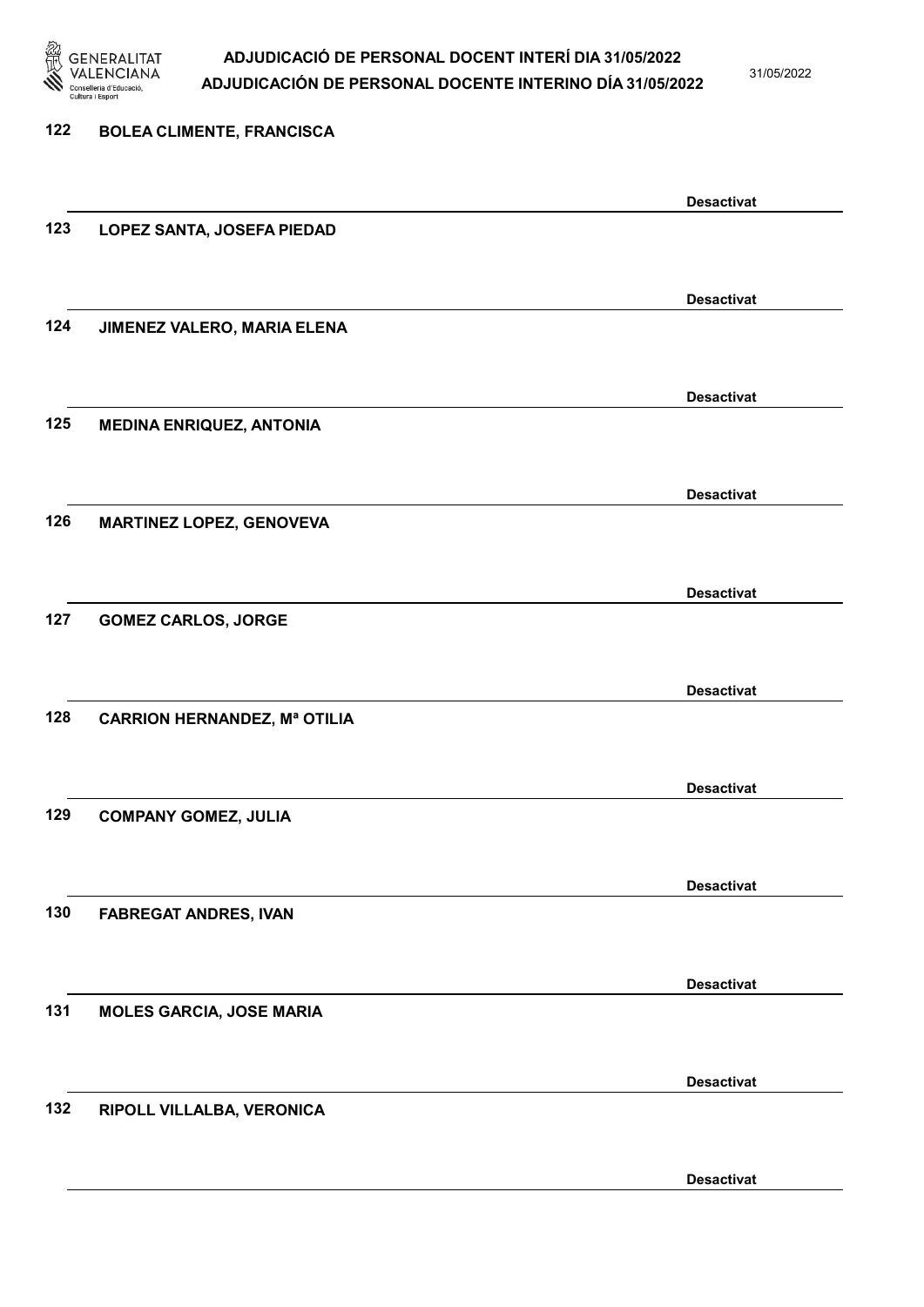

31/05/2022

#### 133 BURGUETE BALDO, MARIA ASUNCION

|     |                                                                                         |                           | <b>Desactivat</b>    |
|-----|-----------------------------------------------------------------------------------------|---------------------------|----------------------|
| 134 | DIEZ GALINDO, MERCEDES                                                                  |                           |                      |
|     |                                                                                         |                           |                      |
|     |                                                                                         |                           | <b>Desactivat</b>    |
| 135 | PARDO LOPEZ, JORGE                                                                      |                           |                      |
|     |                                                                                         |                           |                      |
|     |                                                                                         |                           | <b>Desactivat</b>    |
| 136 | <b>RAMBLA TORRES, ESTHER</b>                                                            | Petición:<br>$\mathbf{1}$ | Adjudicación forzosa |
|     | COVES DE VINROMÀ (LES) (12001629) CEIP LA MORERIA<br>518915<br>128 / EDUCACIÓ PRIMÀRIA. |                           |                      |
|     | Horas<br>23                                                                             | SUBSTITUCIÓ INDETERMINADA | Adjudicat            |
| 137 | HERNANDEZ FOLGADO, ALBERTO                                                              |                           |                      |
|     |                                                                                         |                           |                      |
|     |                                                                                         |                           | <b>Desactivat</b>    |
| 138 | <b>RUBIO MARTINEZ, SARA</b>                                                             |                           |                      |
|     |                                                                                         |                           |                      |
|     |                                                                                         |                           | <b>Desactivat</b>    |
| 139 | BELTRA CREMADES, EVA MARIA                                                              |                           |                      |
|     |                                                                                         |                           |                      |
|     |                                                                                         |                           |                      |
| 140 |                                                                                         |                           | <b>Desactivat</b>    |
|     | <b>CARBONELL MARTINEZ, JOSE ANTONIO</b>                                                 |                           |                      |
|     |                                                                                         |                           |                      |
|     |                                                                                         |                           | <b>Desactivat</b>    |
| 141 | <b>LLORET DOMINGUEZ, MARIA</b>                                                          |                           |                      |
|     |                                                                                         |                           |                      |
|     |                                                                                         |                           | <b>Desactivat</b>    |
| 142 | PASCUAL GIMENO, MARIA DE LOS ANGELES                                                    |                           |                      |
|     |                                                                                         |                           |                      |
|     |                                                                                         |                           | <b>Desactivat</b>    |
| 143 | <b>BURGUERA JORNET, SARA</b>                                                            |                           |                      |
|     |                                                                                         |                           |                      |
|     |                                                                                         |                           |                      |
|     |                                                                                         |                           | <b>Desactivat</b>    |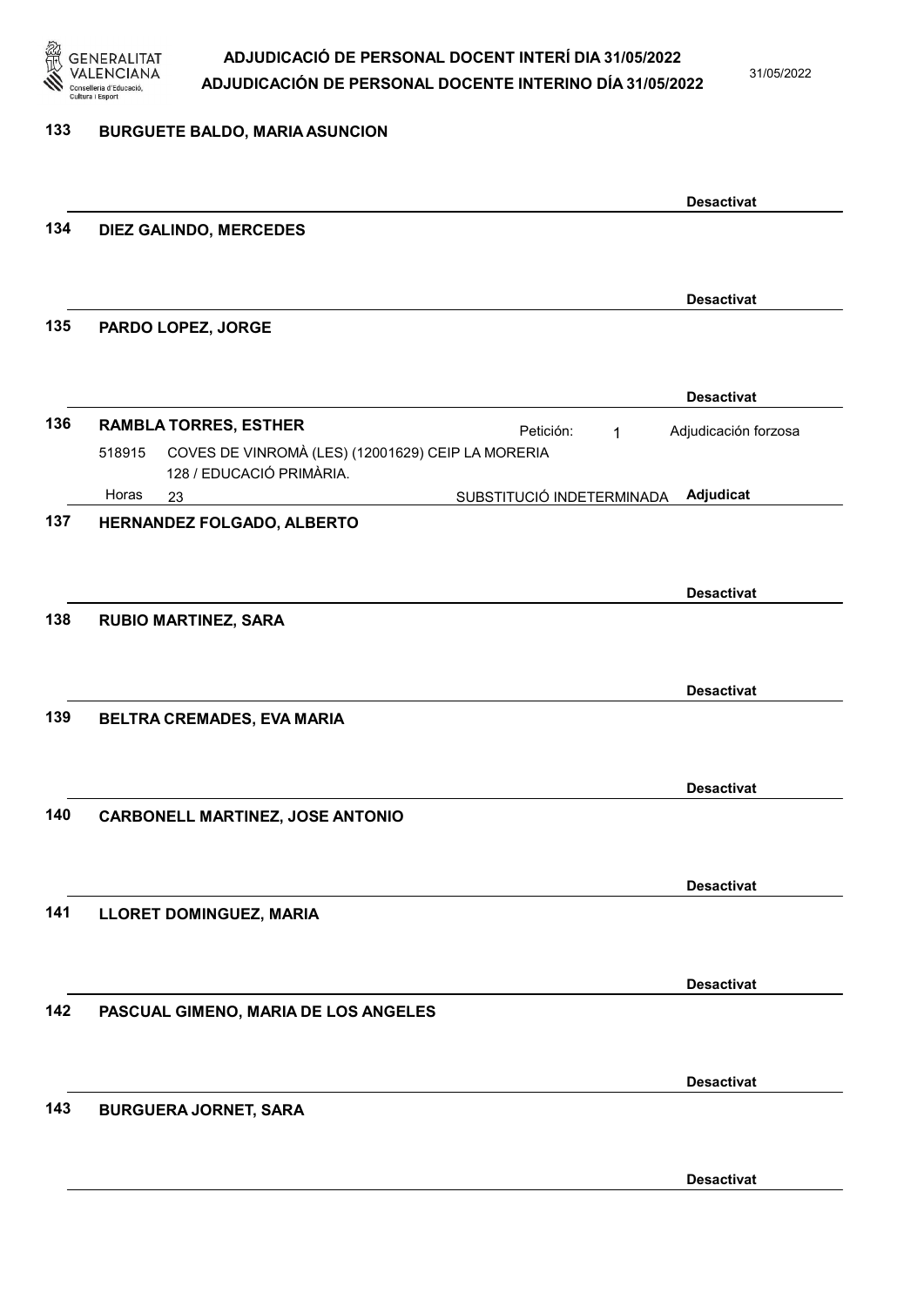

31/05/2022

#### 144 CATALAN VILLAVERT, MARIA LUISA

|     |                                      | <b>Desactivat</b> |
|-----|--------------------------------------|-------------------|
| 145 | AGUILELLA MIRALLES, YOLANDA          |                   |
|     |                                      |                   |
|     |                                      | <b>Desactivat</b> |
| 146 | MIQUEL FERNANDEZ, MARIA DESAMPARADOS |                   |
|     |                                      |                   |
|     |                                      | <b>Desactivat</b> |
| 147 | LLORET MARIN, ANGELA MARIA           |                   |
|     |                                      |                   |
|     |                                      | <b>Desactivat</b> |
| 148 | DIAZ MOLINA, JAVIER                  |                   |
|     |                                      |                   |
|     |                                      | <b>Desactivat</b> |
| 149 | <b>MARTINEZ GARCIA, LAIA-ISABEL</b>  |                   |
|     |                                      |                   |
|     |                                      | <b>Desactivat</b> |
| 150 | <b>NAVARRO SANCHIS, DOLORES</b>      |                   |
|     |                                      |                   |
|     |                                      |                   |
| 151 | VILLANUEVA GARCIA, MONTSERRAT        | <b>Desactivat</b> |
|     |                                      |                   |
|     |                                      |                   |
| 152 |                                      | <b>Desactivat</b> |
|     | PASTOR PEREZ, MARIA AMPARO           |                   |
|     |                                      |                   |
|     |                                      | <b>Desactivat</b> |
| 153 | <b>LLACER GANDIA, JOSE</b>           |                   |
|     |                                      |                   |
|     |                                      | <b>Desactivat</b> |
| 154 | QUINTERO REGUEIRO, MARIA VICTORIA    |                   |
|     |                                      |                   |
|     |                                      | <b>Desactivat</b> |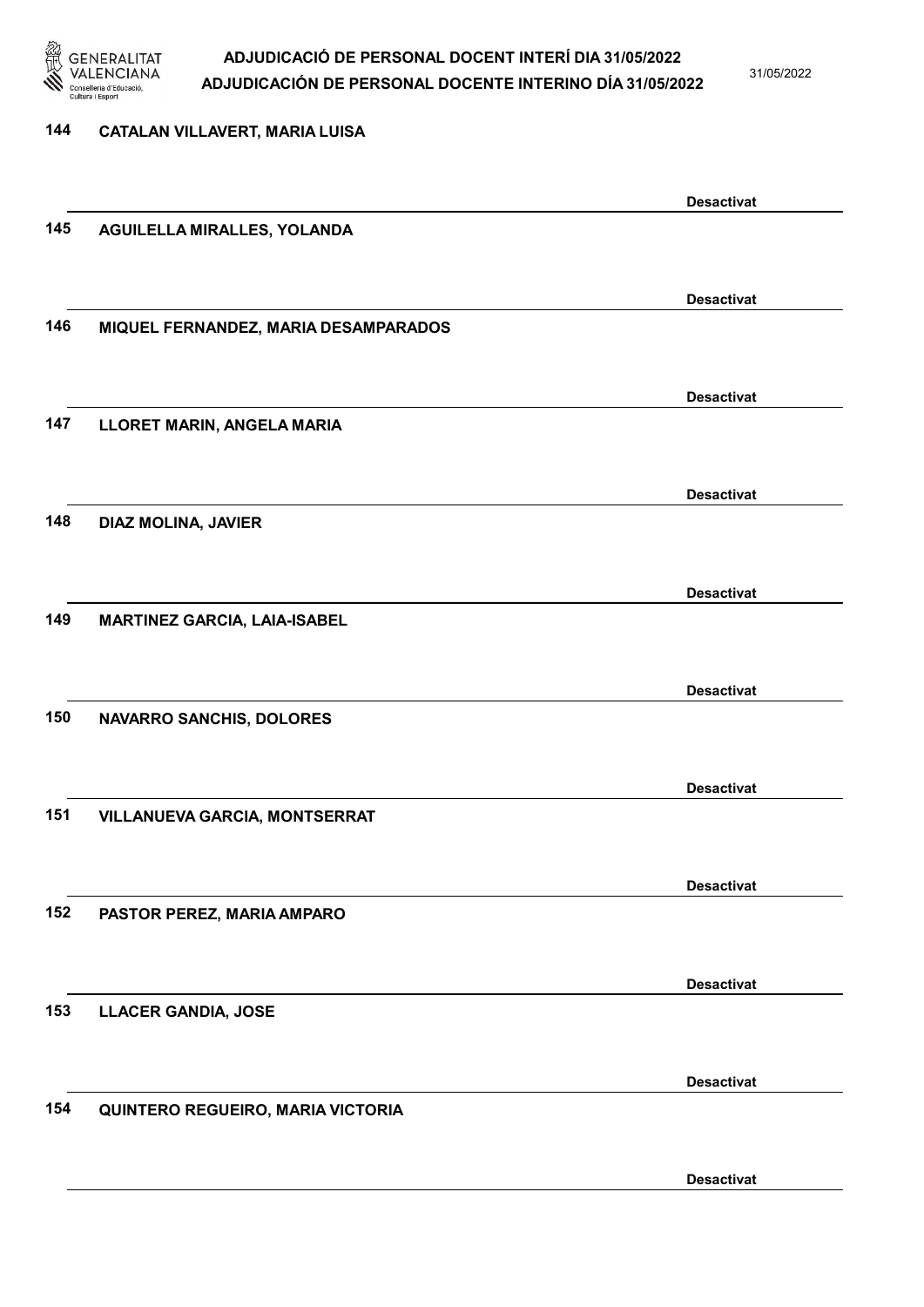

31/05/2022

Desactivat

# 155 ARANDA GRACIA, LAURA Desactivat 156 SEPULCRE RICO, ESTHER Desactivat 157 PERTEGAL FELICES, MARIA LUISA Desactivat 158 MUÑOZ GALLEGO, MERCEDES Desactivat 159 MORERA LOPEZ, JORGE Desactivat 160 GRAU GARCIA, JESUS Desactivat 161 SANTACREU GRAO, MERCEDES Desactivat 162 CARBO DUET, MARIA NIEVES Desactivat 163 LACOMBA CORTES, MARIA SOLEDAD Desactivat 164 PAREJA SOLER, M. MAGNOLIA Desactivat 165 TORDERA FULLANA, SHEYLA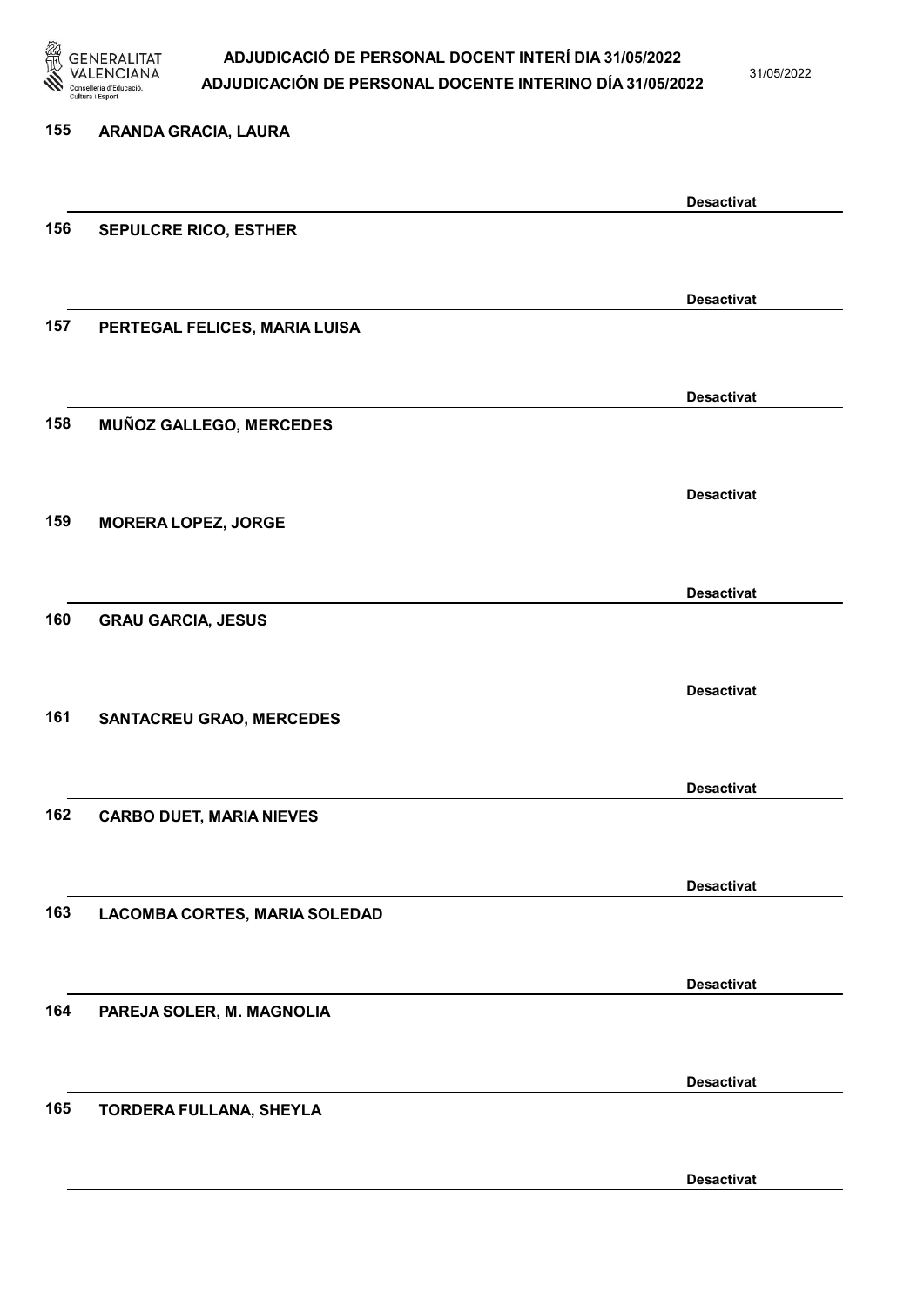

31/05/2022

## 166 VERDU TORRES, LORENA Desactivat 167 GOMIS ZARAGOZI, ANTONIA Desactivat 168 HERNANDEZ FERRANDO, JUDIT Desactivat 169 MARTINEZ JORDAN, IRINA Desactivat 170 GARCIA GODOY, YOLANDA Desactivat 171 SASTRE SENDRA, ANA ISABEL Desactivat 172 LOPEZ RUIZ, ELIA Desactivat 173 MIRALLES LOZANO, MARC Desactivat 174 AGUIRRE MAÑEZ, ANA MARIA Desactivat 175 CLIMENT RODRIGUEZ, IGNACIO Desactivat 176 SAUSA MICO, SILVIA Desactivat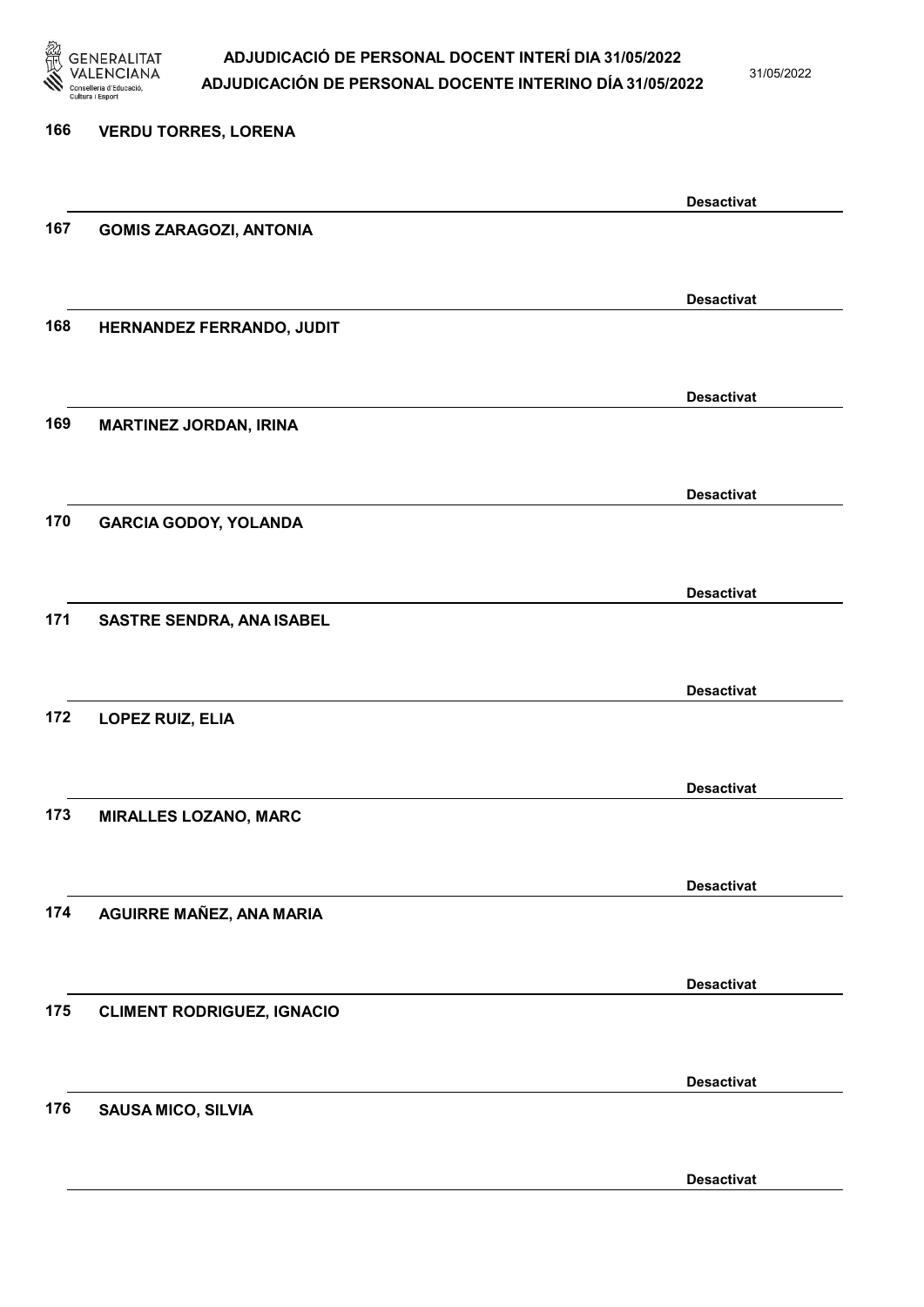

31/05/2022

### 177 CANTO ALAMA, IRENE

|     |                                      | <b>Desactivat</b> |
|-----|--------------------------------------|-------------------|
| 178 | <b>CREMADES PEREZ, NIEVES</b>        |                   |
|     |                                      |                   |
|     |                                      |                   |
|     |                                      | <b>Desactivat</b> |
| 179 | <b>GIMENO HIGUERAS, ANTONIO JOSE</b> |                   |
|     |                                      |                   |
|     |                                      | <b>Desactivat</b> |
| 180 | <b>MARI ORTOLA, ISABEL</b>           |                   |
|     |                                      |                   |
|     |                                      |                   |
|     |                                      | <b>Desactivat</b> |
| 181 | <b>GONZALEZ HERNANDEZ, GISELA</b>    |                   |
|     |                                      |                   |
|     |                                      | <b>Desactivat</b> |
| 182 | HERNANDEZ BELTRAN, LAURA             |                   |
|     |                                      |                   |
|     |                                      |                   |
|     |                                      | <b>Desactivat</b> |
| 183 | JAIME GONZALEZ, MARIA                |                   |
|     |                                      |                   |
|     |                                      | <b>Desactivat</b> |
| 184 | <b>MOLLA GALIANA, OLGA</b>           |                   |
|     |                                      |                   |
|     |                                      |                   |
|     |                                      | <b>Desactivat</b> |
| 185 | TORTAJADA AGUILAR, ANTONIA           |                   |
|     |                                      |                   |
|     |                                      | <b>Desactivat</b> |
| 186 | <b>ESTALRICH FERRER, VANESA</b>      |                   |
|     |                                      |                   |
|     |                                      |                   |
|     |                                      | <b>Desactivat</b> |
| 187 | SANCHEZ VERDU, MARIA TERESA          |                   |
|     |                                      |                   |
|     |                                      | <b>Desactivat</b> |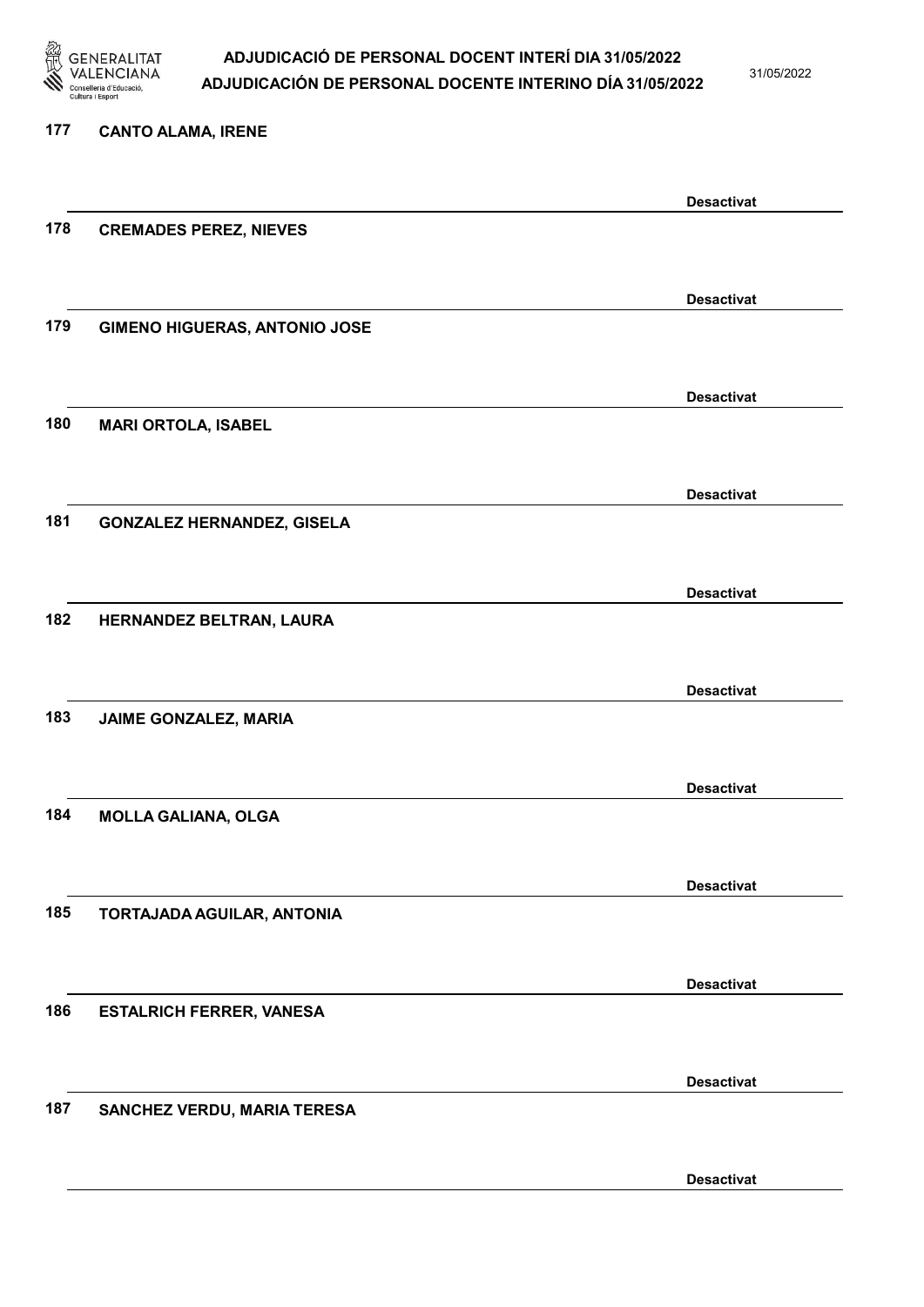

31/05/2022

Desactivat

# 188 QUILES CENTENO, ERICO Desactivat 189 CARRASCOSA ARTES, CAROLINA Desactivat 190 MARIN PARRILLA, MARIA DEL CARMEN Desactivat 191 CASTAÑ PEREZ, PATRICIA Desactivat 192 BERTOMEU PEREZ, MARIA GEMMA Desactivat 193 ARELLANO JUAN, ALBA Desactivat 194 VAZQUEZ ALBERT, DANIEL Desactivat 195 SANCHEZ RODRIGO, MARIA ELENA Desactivat 196 LORENTE SANCHEZ, ANA Desactivat 197 TENZA RIQUELME, BRAULIO Desactivat 198 ZAMORA CALATAYUD, SONIA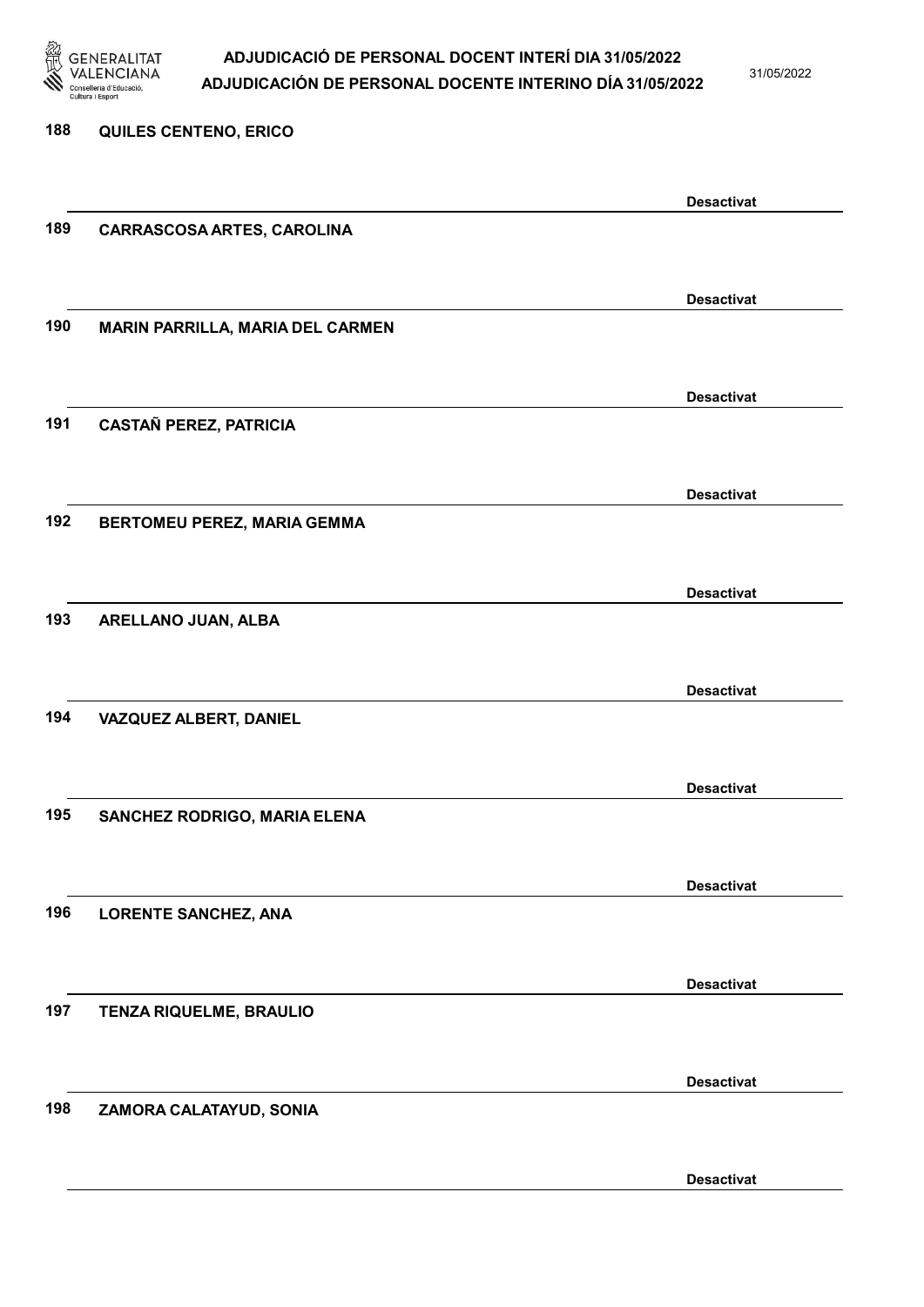

31/05/2022

Desactivat

# 199 IRANZO FORCE, ESTHER Desactivat 200 FERRER IRANZO, CARLA VIRGINIA Desactivat 201 PONCE GUERRA, JOSE LUIS Desactivat 202 SILES LARA, EVA MARIA Desactivat 203 CARRASCO VILLANUEVA, CARMEN ESPERANZA Desactivat 204 SERRALTA LORENTE, PATRICIA Desactivat 205 SEVILA DIAZ, SONIA Desactivat 206 CARBONELL PASTOR, INES Desactivat 207 MORATAL PENADES, MARIA Desactivat 208 MORANT PEIRO, LAURA Desactivat 209 MUÑOZ PRADAS, MARIA CONSUELO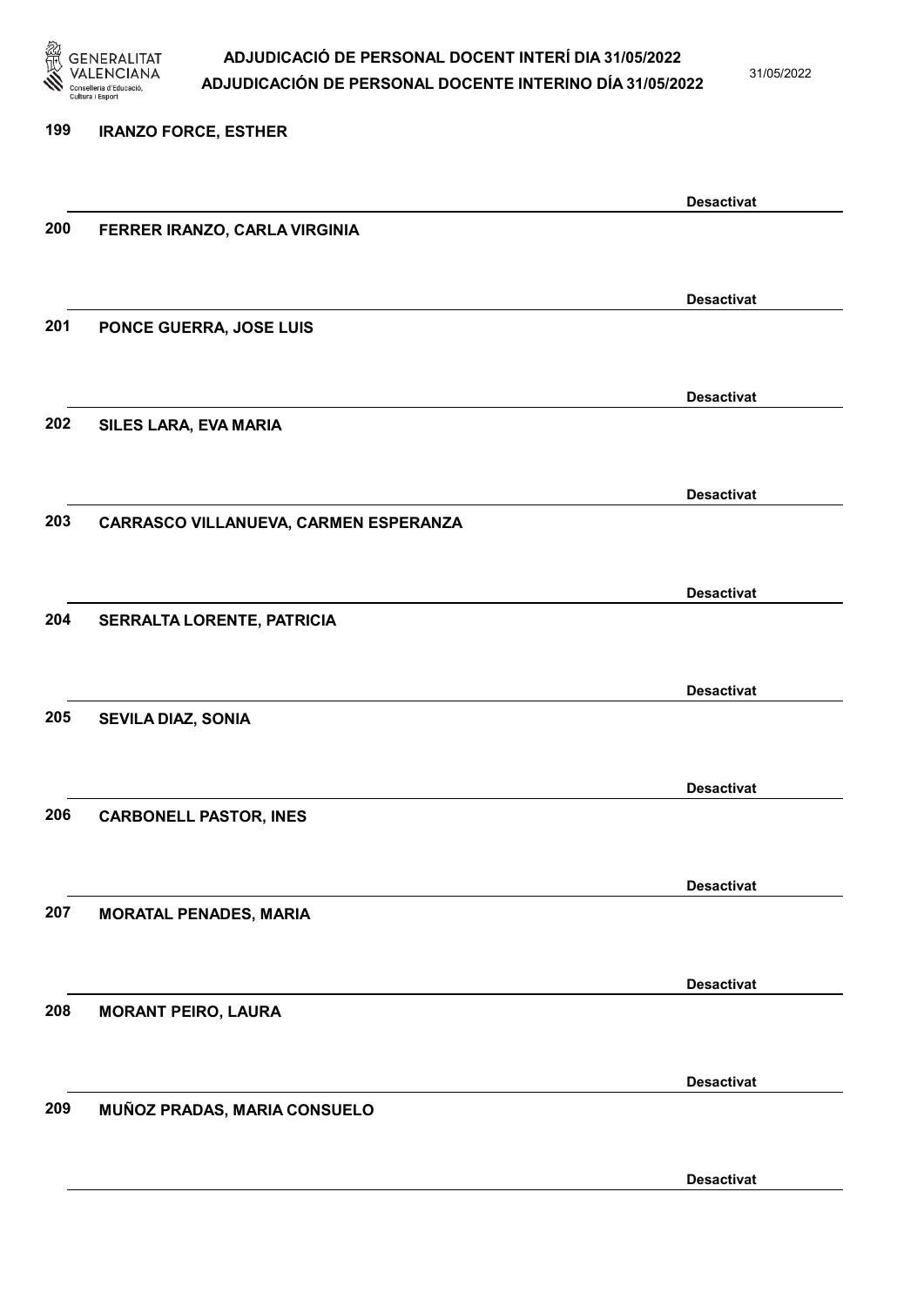

31/05/2022

| 210 | <b>LINARES CHAUME, ANA BELEN</b>     |                   |
|-----|--------------------------------------|-------------------|
|     |                                      | <b>Desactivat</b> |
| 211 | <b>CALOMARDO TORRES, AIDA</b>        |                   |
|     |                                      | <b>Desactivat</b> |
| 212 | <b>GONZALEZ ALVAREZ, MARIA PILAR</b> |                   |
|     |                                      | <b>Desactivat</b> |
| 213 | <b>GOMEZ PEREZ, MARIA DAVINIA</b>    |                   |
|     |                                      | <b>Desactivat</b> |
| 214 | LOPEZ DEL CAMPO, MONTSERRAT          |                   |
|     |                                      | <b>Desactivat</b> |
| 215 | LLORENS VALLES, CRISTINA             |                   |
| 216 |                                      | <b>Desactivat</b> |
|     | ALFOSEA MACIA, MARIA                 |                   |
| 217 | <b>CASTRO LANDETE, MERCEDES</b>      | <b>Desactivat</b> |
|     |                                      |                   |
| 218 | <b>VILLALBA LLIDO, SONIA</b>         | <b>Desactivat</b> |
|     |                                      |                   |
| 219 | <b>RUBIO GOMEZ, LUCRECIA</b>         | <b>Desactivat</b> |
|     |                                      |                   |
| 220 | ANDRES SEGUI, CLARA ISABEL           | <b>Desactivat</b> |
|     |                                      |                   |
|     |                                      | <b>Desactivat</b> |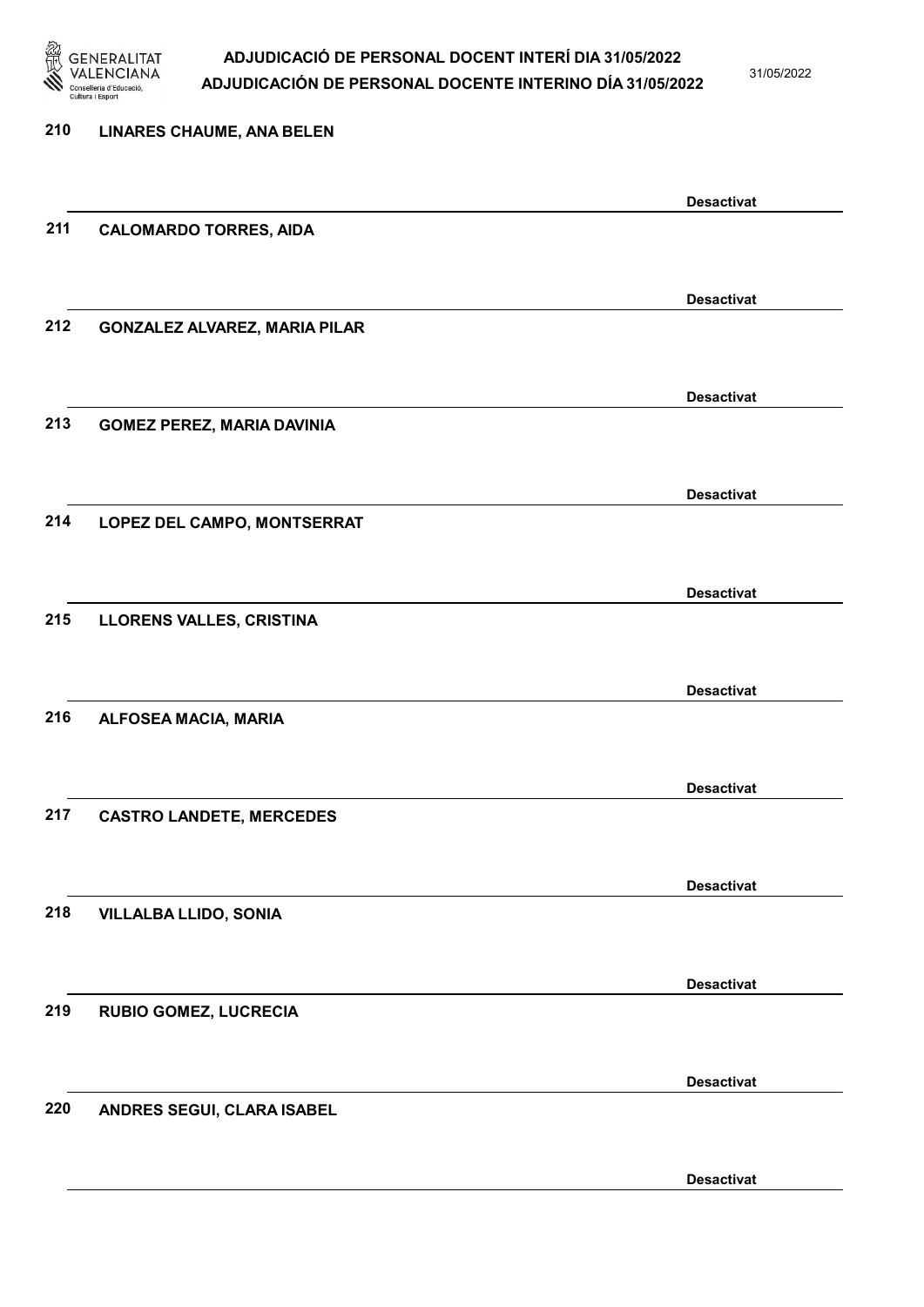

31/05/2022

Desactivat

# 221 VERGARA HERNANDEZ, YOLANDA Desactivat 222 ORTEGA IÑESTA, MARIA Desactivat 223 CAMPOS IBAÑEZ, INMACULADA Desactivat 224 SEGUI CARDONA, YASMINA Desactivat 225 PEDROS TAMARIT, CONCEPCION Desactivat 226 PEIRO MARQUEZ, ANGELA Desactivat 227 SELFA MOLINA, ANTONIO Desactivat 228 LOZANO PEREZ, EUNICE Desactivat 229 RUBIO LINARES, ESTHER Desactivat 230 MARTINEZ CRUZ, ROSA ELENA Desactivat 231 PARTIDO GONZALEZ, ANA MARIA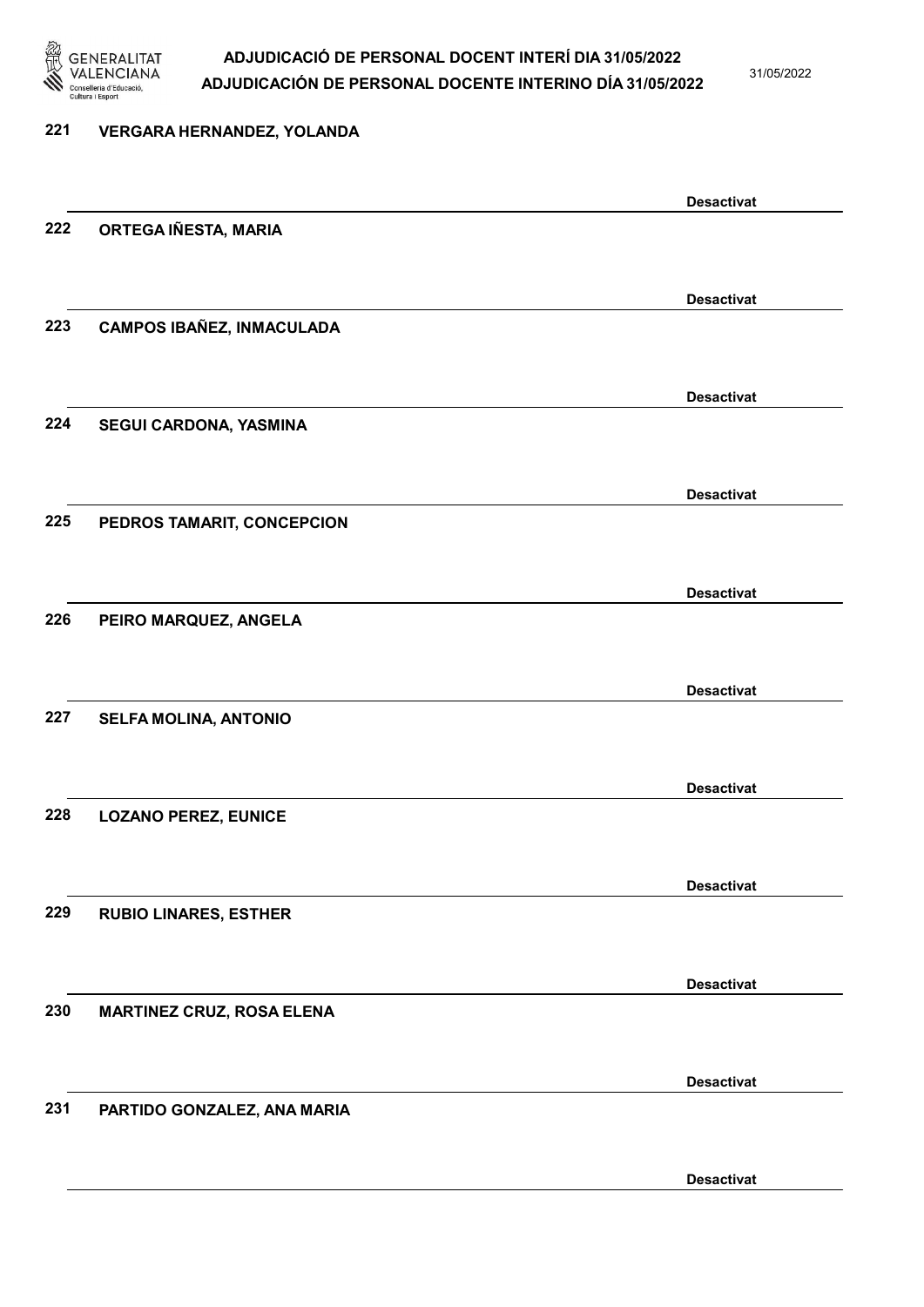

31/05/2022

Desactivat

# 232 GARCIA MORALES, ROSA MARIA Desactivat 233 CARBONELL PACHES, MARIA Desactivat 234 BAIXAULI PALAU, ROSA ANA Desactivat 235 BENEDITO SANCHEZ, ANTONIO Desactivat 236 CARRASCAL ROSAL, MARTA Desactivat 237 FORES PEDROS, MARIA PILAR Desactivat 238 RIBERA GUILLEM, ISABEL Desactivat 239 SOLER GONZALEZ, ANA ISABEL Desactivat 240 ULL SELLES, MARIA VICENTA Desactivat 241 CARDIEL MORA, ROSA Desactivat 242 GARCIA MARTI, LORETA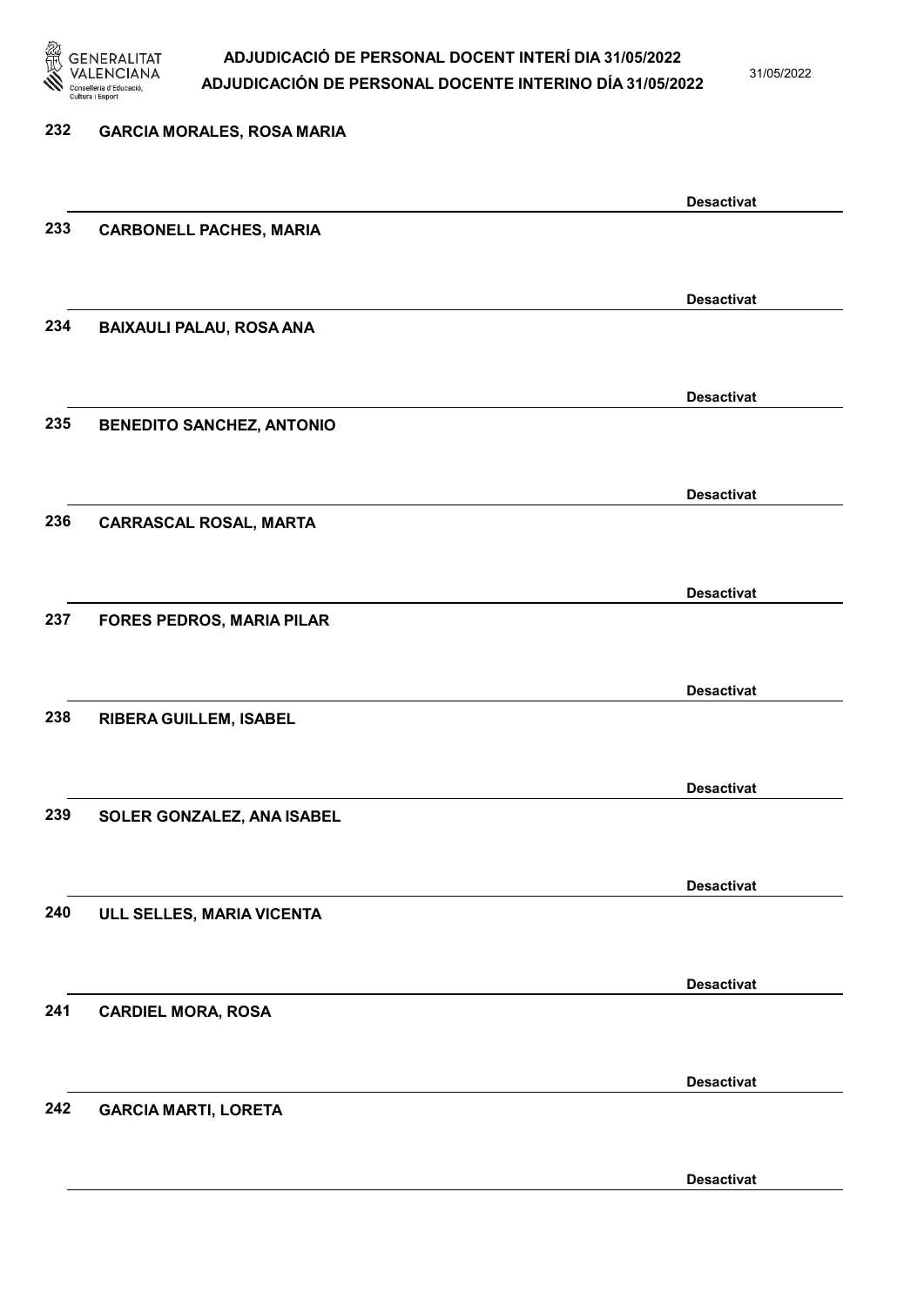

31/05/2022

## 243 IBAÑEZ SOLAZ, VICENÇ ALEXANDRE

|     |                                    | <b>Desactivat</b> |
|-----|------------------------------------|-------------------|
| 244 | <b>MATAS GARCIA, JOSE MANUEL</b>   |                   |
|     |                                    |                   |
|     |                                    | <b>Desactivat</b> |
| 245 | <b>MORANTE BONET, MERCEDES</b>     |                   |
|     |                                    |                   |
|     |                                    |                   |
|     |                                    | <b>Desactivat</b> |
| 246 | <b>ROSES LOPEZ, BEATRIZ</b>        |                   |
|     |                                    |                   |
|     |                                    | <b>Desactivat</b> |
| 247 | <b>GIMENO GIMENEZ, MARINA</b>      |                   |
|     |                                    |                   |
|     |                                    | <b>Desactivat</b> |
| 248 | <b>LLOPART MORA, MARIA ANGELES</b> |                   |
|     |                                    |                   |
|     |                                    |                   |
| 249 |                                    | <b>Desactivat</b> |
|     | REAL FERNANDEZ, ROSA ANA           |                   |
|     |                                    |                   |
|     |                                    | <b>Desactivat</b> |
| 250 | SEVILLA SANCHIS, MARIA MERCEDES    |                   |
|     |                                    |                   |
|     |                                    | <b>Desactivat</b> |
| 251 | DELGADO MAGDALENA, VIRGINIA        |                   |
|     |                                    |                   |
|     |                                    | <b>Desactivat</b> |
| 252 | <b>CAPIN CASAMAYOR, RAUL</b>       |                   |
|     |                                    |                   |
|     |                                    |                   |
|     |                                    | <b>Desactivat</b> |
| 253 | AMOROS GONZALVEZ, VANESA           |                   |
|     |                                    |                   |
|     |                                    | <b>Desactivat</b> |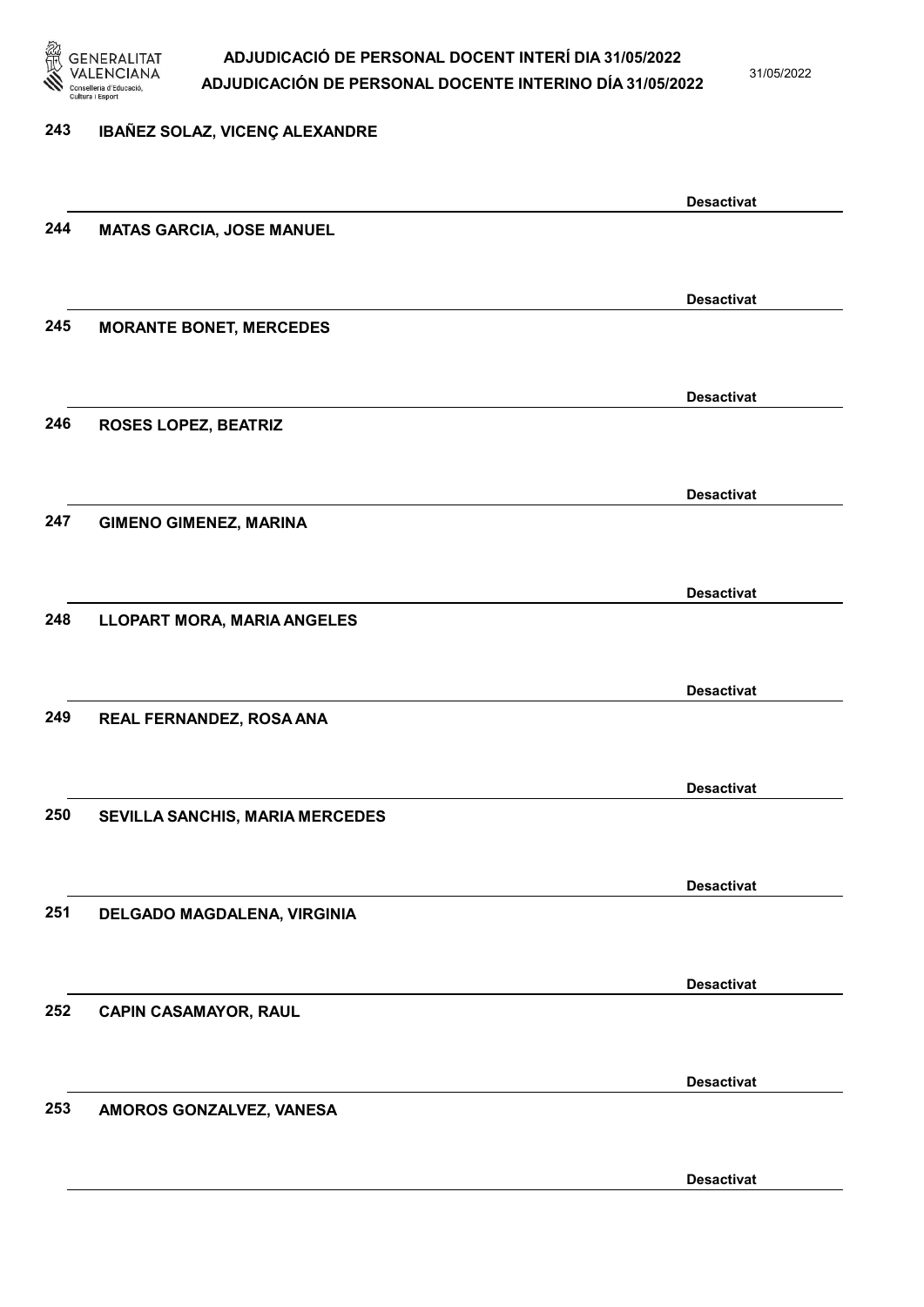

31/05/2022

#### 254 RODRIGUEZ CANO, MARIA DEL CARMEN

|     |                                   | <b>Desactivat</b> |
|-----|-----------------------------------|-------------------|
| 255 | HERRERO HERRERO, MIGUEL           |                   |
|     |                                   |                   |
|     |                                   | <b>Desactivat</b> |
| 256 | <b>MASCARELL ESPI, ANDREU</b>     |                   |
|     |                                   |                   |
|     |                                   | <b>Desactivat</b> |
| 257 | VALERO GARCIA, JUANA MARIA        |                   |
|     |                                   |                   |
|     |                                   | <b>Desactivat</b> |
| 258 | <b>LOREN MENDIETA, ADELA</b>      |                   |
|     |                                   |                   |
|     |                                   |                   |
| 259 | <b>CRESPO MILLAN, SILVIA</b>      | <b>Desactivat</b> |
|     |                                   |                   |
|     |                                   |                   |
|     |                                   | <b>Desactivat</b> |
| 260 | <b>ARRATIA GARRIDO, ANGELES</b>   |                   |
|     |                                   |                   |
|     |                                   | <b>Desactivat</b> |
| 261 | FORTEA SANCHIS, ABELARDO          |                   |
|     |                                   |                   |
|     |                                   | <b>Desactivat</b> |
| 262 | MARTINEZ PASCUAL, MARIA COVADONGA |                   |
|     |                                   |                   |
|     |                                   | <b>Desactivat</b> |
| 263 | PARDO TORMO, VERONICA             |                   |
|     |                                   |                   |
|     |                                   | <b>Desactivat</b> |
| 264 | <b>GAMIZ MARTINEZ, CRISTINA</b>   |                   |
|     |                                   |                   |
|     |                                   | Ha participat     |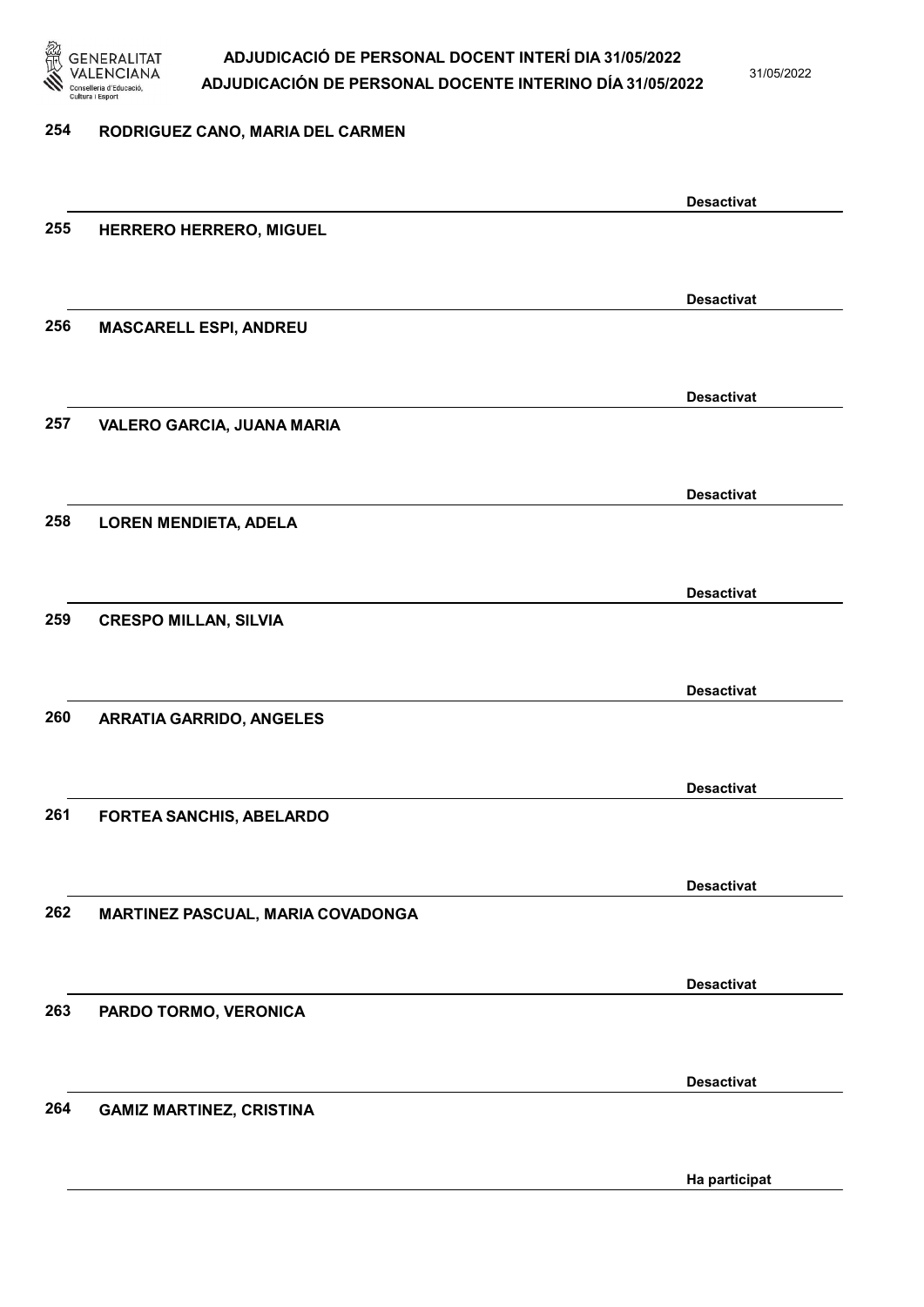

31/05/2022

## 265 OLTRA CAMARASA, SANDRA Desactivat 266 LURBE ALEIXANDRE, ARANTXA Desactivat 267 FRANCES FERRE, ELENA Desactivat 268 LLOPIS GOMEZ, BERNARDO Desactivat 269 ROSILLO GARCIA, JESICA Desactivat 270 VIDAL GRANCHA, SONIA Desactivat 271 DOMENECH IZQUIERDO, LUCIA GRACIA Desactivat 272 BLAT PERIS, ANA BELEN Desactivat 273 MICO LLORENS, ISABEL Desactivat 274 SANTAMARÍA CORTÉS, ALEJANDRA Desactivat 275 LLORET BELDA, LUBNA Desactivat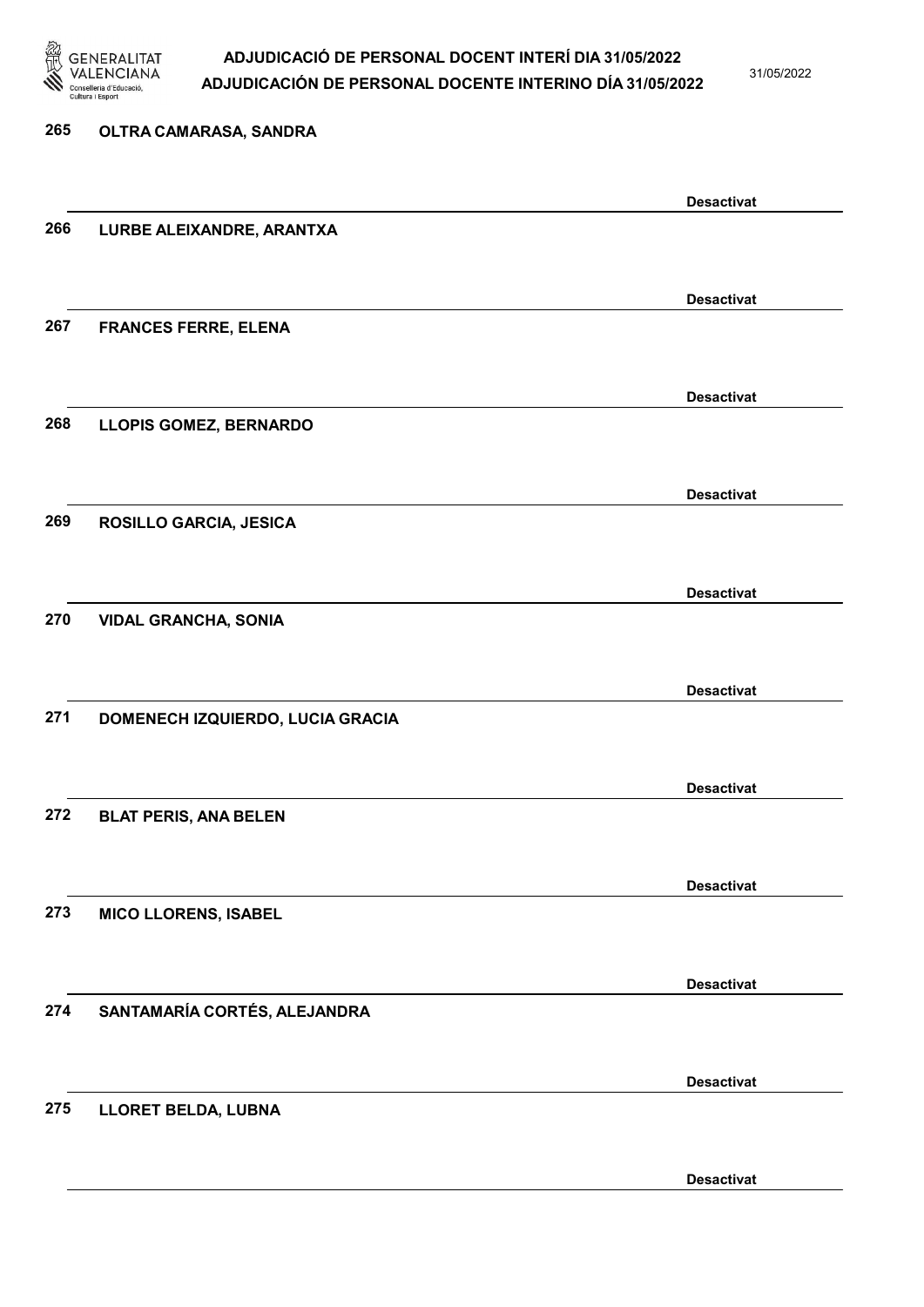

31/05/2022

Desactivat

# 276 ROYO CORTES, PATRICIA Desactivat 277 CASELLES CHESA, EMPAR Desactivat 278 FUENTES VALBUENA, NOEMI Desactivat 279 GUIRAO LOPEZ, ELENA Desactivat 280 LEON CAMACHO, LIDIA MARIA Desactivat 281 VALLES IBAÑEZ, ELISABET Desactivat 282 ASENSIO MONEDERO, MARIA JESUS Desactivat 283 PEREZ ARNANDIS, LAURA Desactivat 284 ZARAGOZA FONT, JUAN IGNACIO Desactivat 285 ESTEVE BOTELLA, INMACULADA Desactivat 286 MUÑOZ I JORDA, VICENT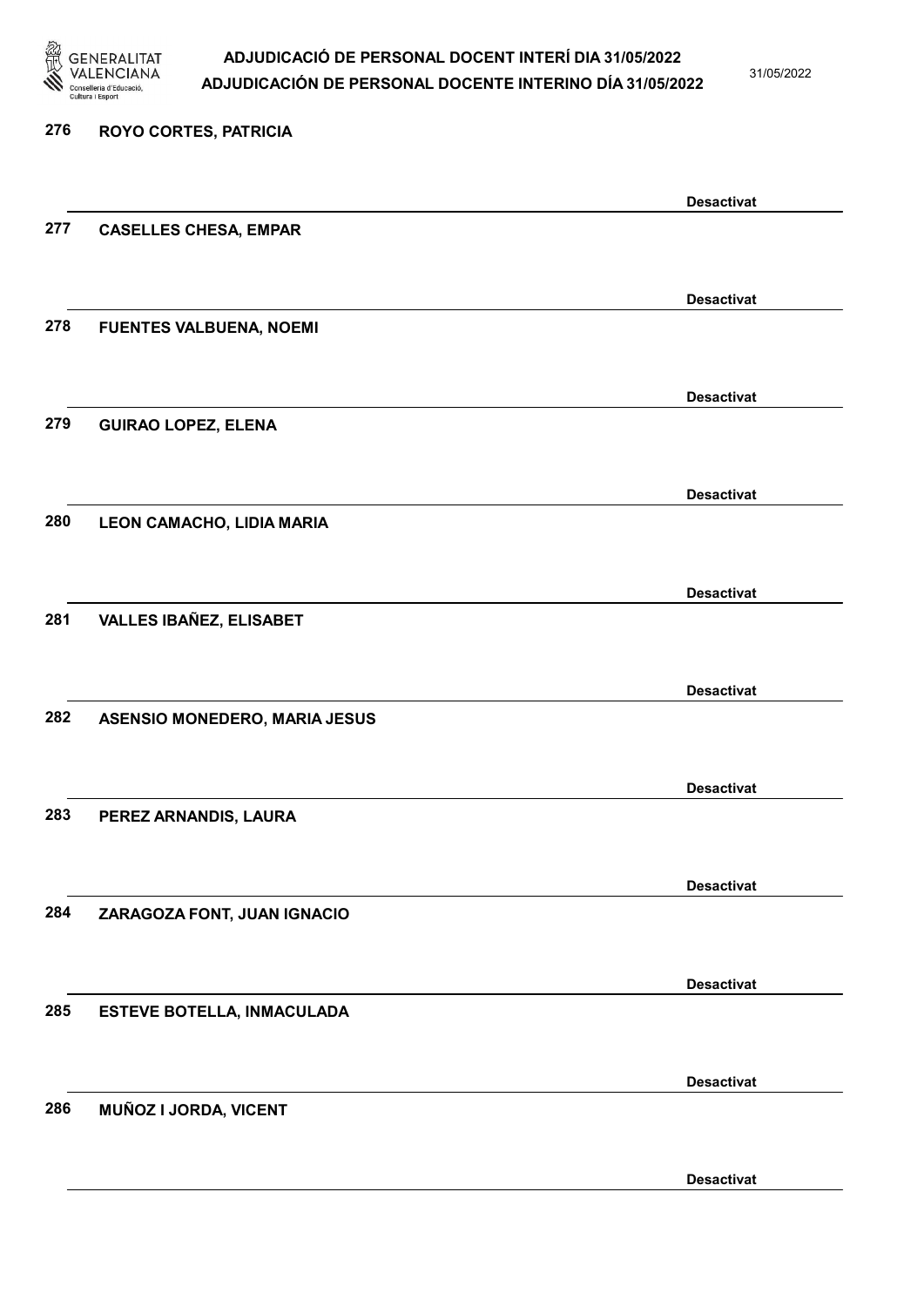

31/05/2022

#### 287 SEGUI PEREZ, MARIA

|     |                                              | <b>Desactivat</b> |
|-----|----------------------------------------------|-------------------|
| 288 | TUR ARLANDIS, MARIA                          |                   |
|     |                                              |                   |
|     |                                              | <b>Desactivat</b> |
| 289 | <b>ROMERO PEREZ, MERCEDES</b>                |                   |
|     |                                              |                   |
|     |                                              |                   |
|     |                                              | <b>Desactivat</b> |
| 290 | <b>CASTELLO ALBUIXECH, MARIA ANUNCIACION</b> |                   |
|     |                                              |                   |
|     |                                              | <b>Desactivat</b> |
| 291 | <b>VELASCO OSORIO, JULIAN</b>                |                   |
|     |                                              |                   |
|     |                                              | <b>Desactivat</b> |
| 292 | <b>IVARS SAMPER, JOAQUIN</b>                 |                   |
|     |                                              |                   |
|     |                                              |                   |
|     |                                              | <b>Desactivat</b> |
| 293 | MOTA CAÑIZARES, MARIA VICTORIA               |                   |
|     |                                              |                   |
|     |                                              | <b>Desactivat</b> |
| 294 | MASCARELL ORIOLA, OLGA                       |                   |
|     |                                              |                   |
|     |                                              | <b>Desactivat</b> |
| 295 | PEREZ MARIN, SILVIA                          |                   |
|     |                                              |                   |
|     |                                              |                   |
|     |                                              | <b>Desactivat</b> |
| 296 | <b>BORRAS MONZONIS, MARCOS</b>               |                   |
|     |                                              |                   |
|     |                                              | <b>Desactivat</b> |
| 297 | <b>BLANES SANCHEZ, BEATRIZ</b>               |                   |
|     |                                              |                   |
|     |                                              | <b>Desactivat</b> |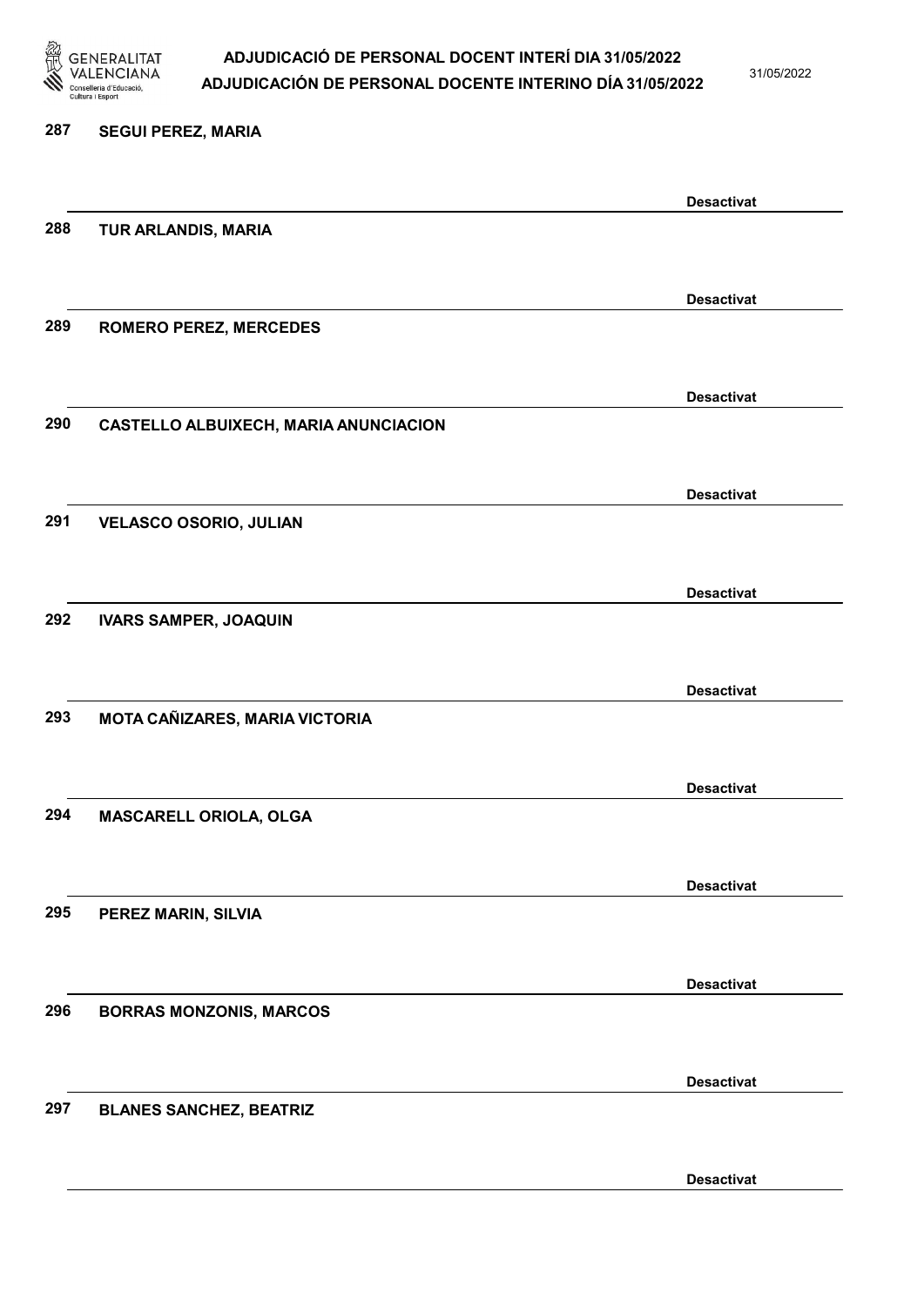

31/05/2022

Desactivat

# 298 DIEZ PEREZ, MANUEL GABRIEL Desactivat 299 FUERTES HURTADO, MARIA Desactivat 300 GRAN GIL, MARIA TERESA Desactivat 301 EGUIA TUDELA, ENDIKA Desactivat 302 MONSORIU SANCHIS, ANA MARIA Desactivat 303 BALLESTAR BALLESTAR, MARIA GLORIA Desactivat 304 RODRIGUEZ AGÜERO, MARIA ISABEL Desactivat 305 GALIANA BERTOMEU, ESTELA Desactivat 306 JIMENEZ MARTINEZ, MARIA JOSEFA Desactivat 307 GUIRADO PEREZ, ISABEL Desactivat 308 GIL PONCE, MARIA AMPARO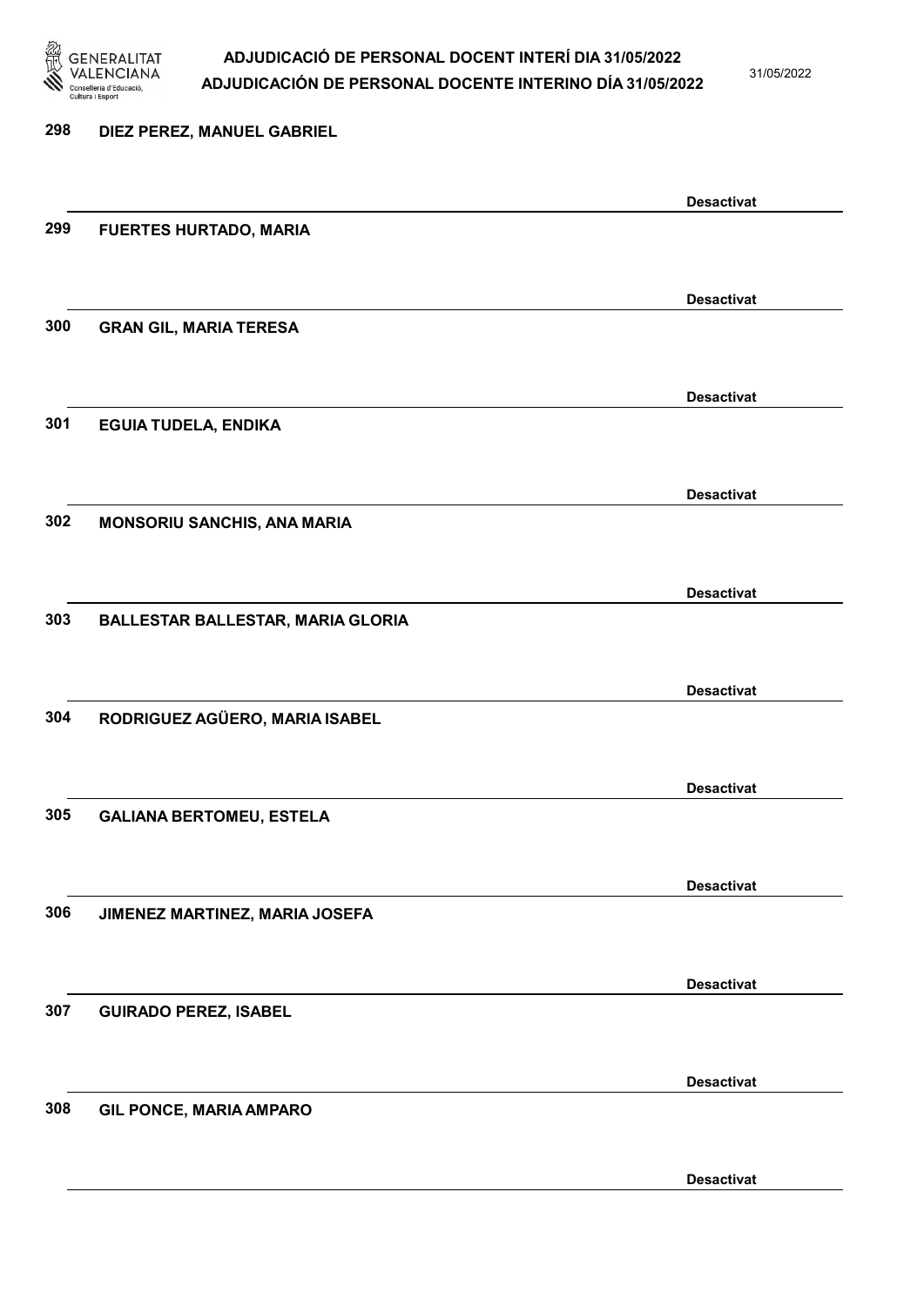

31/05/2022

Desactivat

# 309 MARTINEZ SOLER, NURIA Desactivat 310 LUZON CINTAS, RAQUEL Desactivat 311 SANCHEZ SANCHEZ, MARTA Desactivat 312 NOVELLA GONZALEZ, MARTA Desactivat 313 MOLLA NAVALON, DIANA Desactivat 314 RIBERA GOMEZ, PILAR Desactivat 315 DEL POZO SAN JOSE, ALBA Desactivat 316 SANCHIS LUNA, DOLORES Desactivat 317 LLISO DOMENECH, ANA MARIA Ha participat 318 FERRANDO LOPEZ, CIRA Desactivat 319 COVES GRAU, LORENA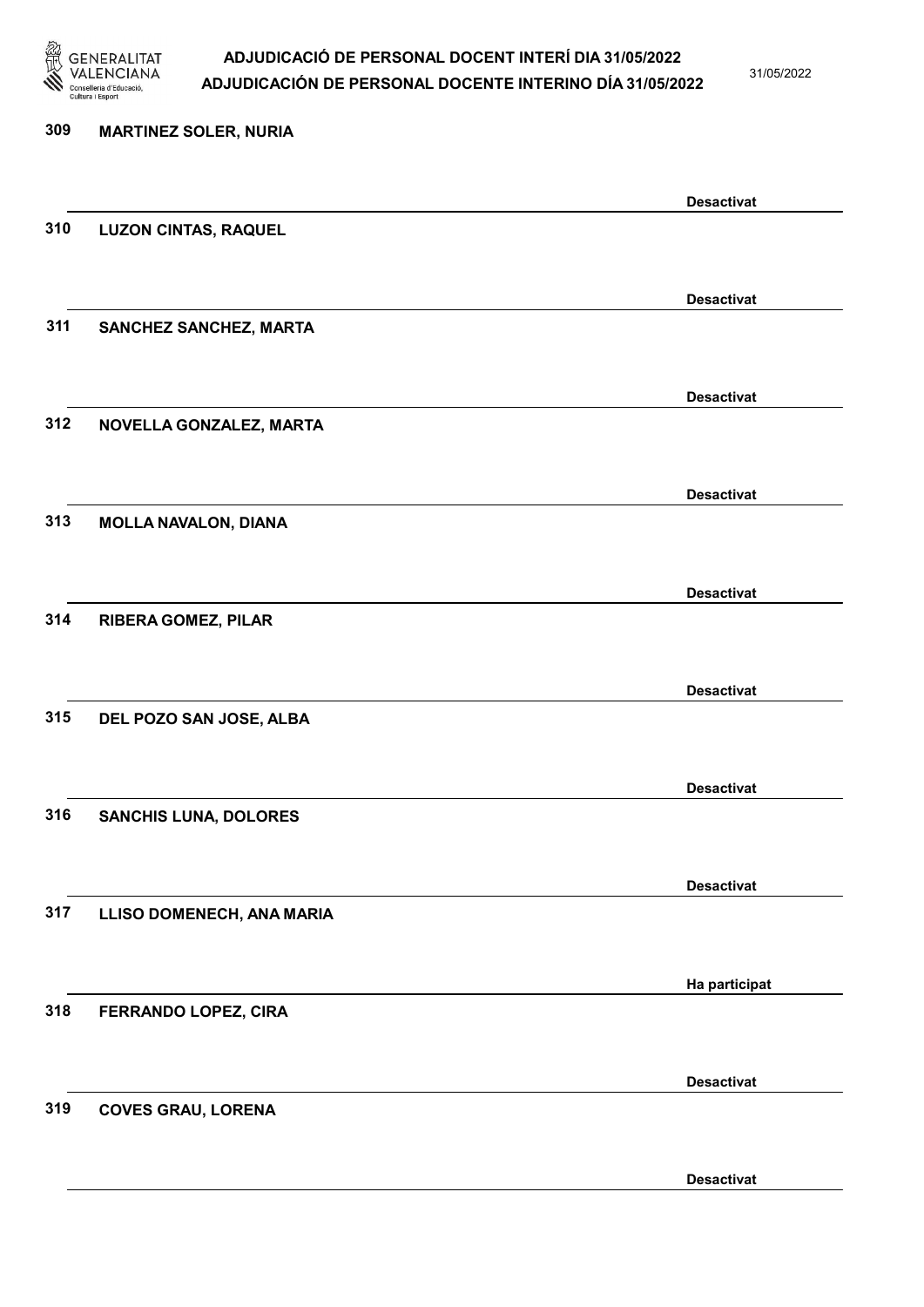

31/05/2022

#### 320 LANGA GOMEZ, TERESA

|     |                                    | <b>Desactivat</b> |
|-----|------------------------------------|-------------------|
| 321 | FERNANDEZ FERNANDEZ, ESTEFANIA     |                   |
|     |                                    |                   |
|     |                                    |                   |
|     |                                    | <b>Desactivat</b> |
| 322 | LOPEZ SERRANO, URSULA              |                   |
|     |                                    |                   |
|     |                                    |                   |
|     |                                    | <b>Desactivat</b> |
| 323 | <b>VERDU HENARES, MARIA ISABEL</b> |                   |
|     |                                    |                   |
|     |                                    | <b>Desactivat</b> |
| 324 |                                    |                   |
|     | MARTINEZ HURTADO, CARMEN MARIA     |                   |
|     |                                    |                   |
|     |                                    | <b>Desactivat</b> |
| 325 | RODRIGUEZ VARELA, RAQUEL           |                   |
|     |                                    |                   |
|     |                                    |                   |
|     |                                    | <b>Desactivat</b> |
| 326 | <b>ROLDAN MARQUES, ELISA</b>       |                   |
|     |                                    |                   |
|     |                                    |                   |
|     |                                    | <b>Desactivat</b> |
| 327 | <b>SANZ PALAU, MONICA</b>          |                   |
|     |                                    |                   |
|     |                                    | <b>Desactivat</b> |
| 328 | FERNANDEZ VAZQUEZ, ANTONIO M.      |                   |
|     |                                    |                   |
|     |                                    |                   |
|     |                                    | <b>Desactivat</b> |
| 329 | SANCHEZ VALVERDE, ENCARNACION      |                   |
|     |                                    |                   |
|     |                                    |                   |
|     |                                    | <b>Desactivat</b> |
| 330 | <b>MATEU PEREZ, LIDIA</b>          |                   |
|     |                                    |                   |
|     |                                    |                   |
|     |                                    | <b>Desactivat</b> |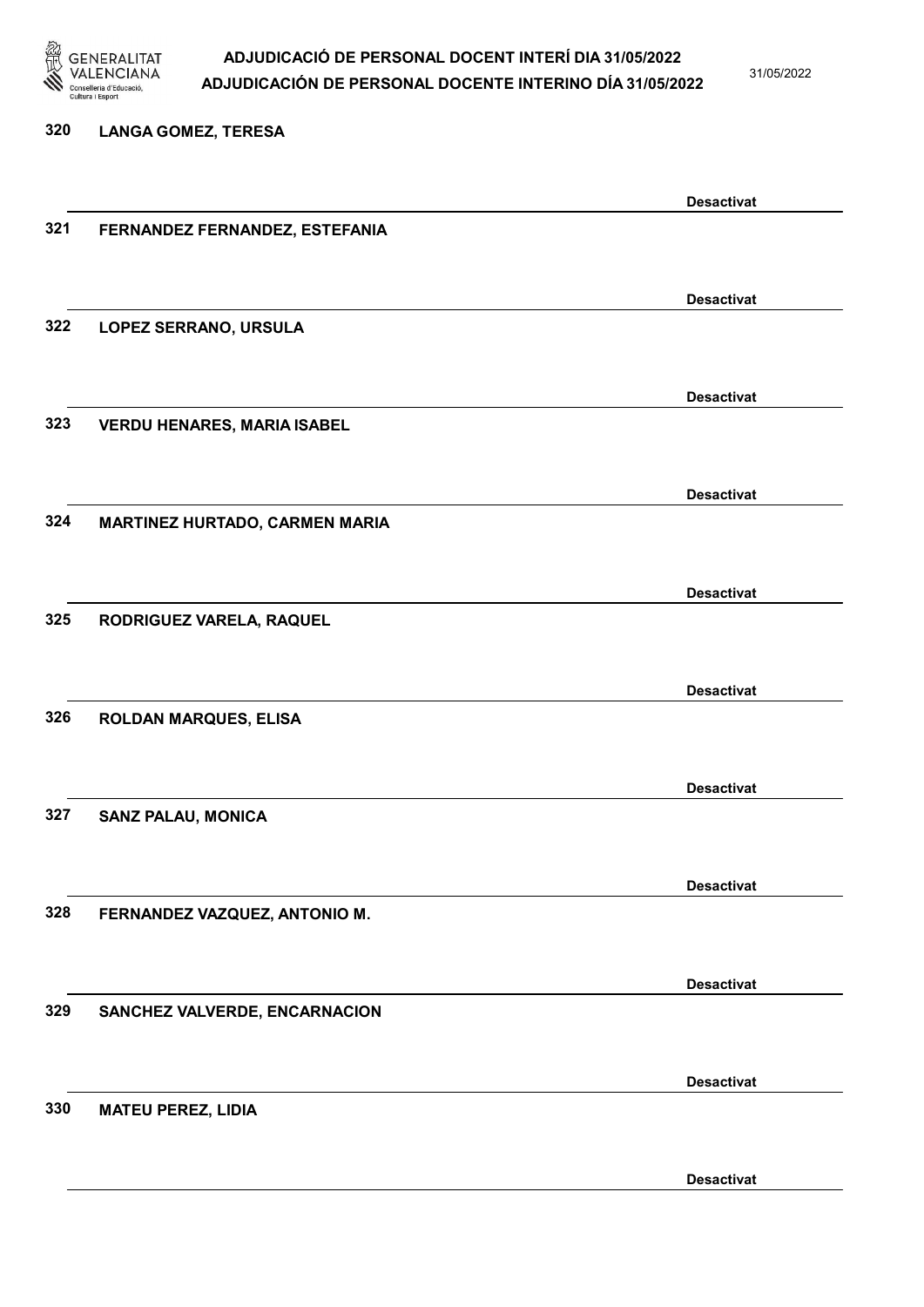

31/05/2022

| 331 | <b>MARCOS GARCIA, JOSE RAMON</b> |                   |
|-----|----------------------------------|-------------------|
|     |                                  | Ha participat     |
| 332 | <b>CANDELA FERNÁNDEZ, LIDIA</b>  |                   |
|     |                                  | <b>Desactivat</b> |
| 333 | LOZANO CARRILLO, ARANZAZU        |                   |
|     |                                  | <b>Desactivat</b> |
| 334 | <b>SORIANO GIL, MARIA</b>        |                   |
|     |                                  | <b>Desactivat</b> |
| 335 | SALVADOR CABALLERO, BEATRIZ      |                   |
| 336 | OCAÑA SEVILLA, VICENTE ISMAEL    | <b>Desactivat</b> |
|     |                                  |                   |
| 337 | BELLON CARRASCOSA, MINERVA       | <b>Desactivat</b> |
|     |                                  |                   |
| 338 | <b>MORIANA CARAVACA, SILVIA</b>  | <b>Desactivat</b> |
|     |                                  |                   |
| 339 | RIUS PLANELLS, MIRIAM            | <b>Desactivat</b> |
|     |                                  |                   |
| 340 | DE LA DUEÑA MUÑOZ, ADONAY        | <b>Desactivat</b> |
|     |                                  | <b>Desactivat</b> |
| 341 | RODRIGUEZ POZO, NATALIA          |                   |
|     |                                  | <b>Desactivat</b> |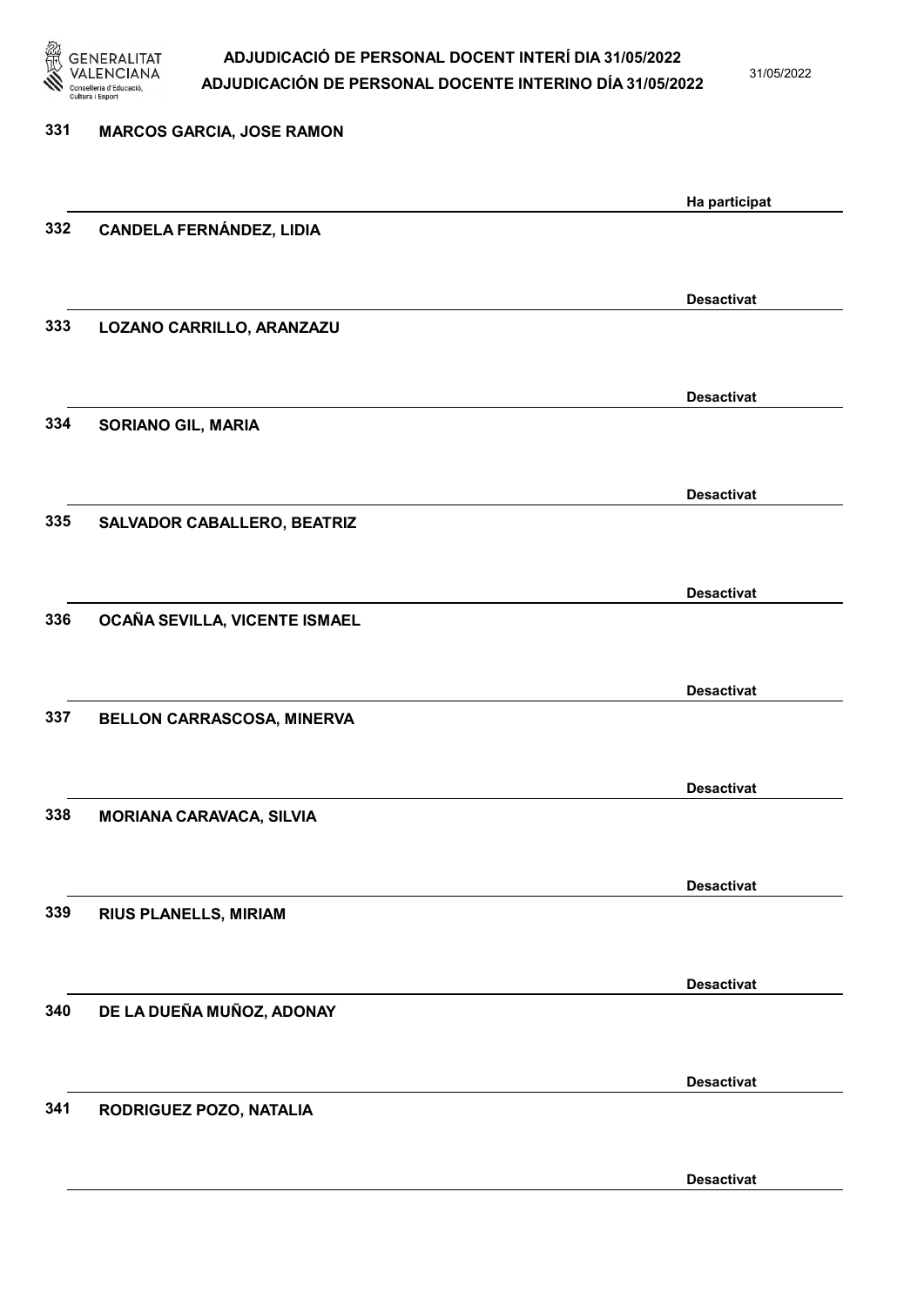

31/05/2022

## 342 FERNANDEZ BARTUAL, CRISTINA Desactivat 343 ANTON SANTOS, ABEL Desactivat 344 GIMENO FERNANDEZ, CARLA Desactivat 345 FERRANDO DOMINGUEZ, ALFREDO Desactivat 346 LOPEZ NAVARRO, MARIA ASUNCION Desactivat 347 VALERO ROBERTO, PALOMA Desactivat 348 GONZALEZ VERA, ELENA Desactivat 349 BELDA VAÑO, ALICIA Desactivat 350 TEROL BELLVER, MIRIAN Desactivat 351 FORNER SELLES, MIREIA Desactivat 352 BERNA CALDERON, MARIA Desactivat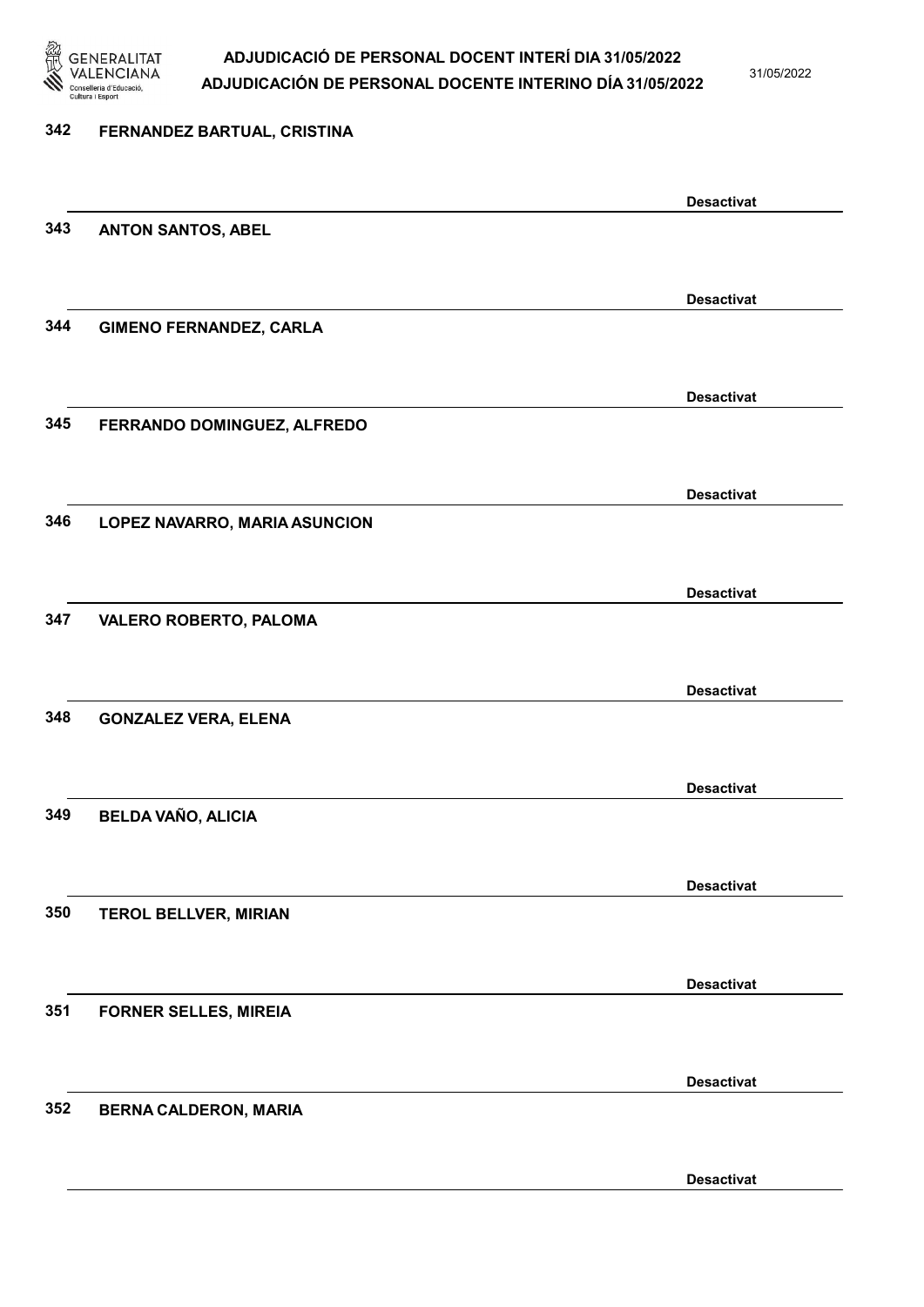

31/05/2022

## 353 DOMINGO MONTAÑANA, JAVIER Desactivat 354 GALLEGO PERALES, MARIA REIS Desactivat 355 TALON DE LA TORRE, MARIA ISABEL Desactivat 356 MONTOYA RUIZ, LAURA Desactivat 357 MASCARELL FERRUS, PURIFICACION Desactivat 358 PICAZO MARTINEZ, ANA Desactivat 359 ROA LORENTE, VERONICA Desactivat 360 CASTELLO VICO, MATILDE Desactivat 361 SIMO PIQUERES, TERESA Desactivat 362 RAMIREZ LOPEZ, AINARA Desactivat 363 GARCIA RAJADELL, RAQUEL Desactivat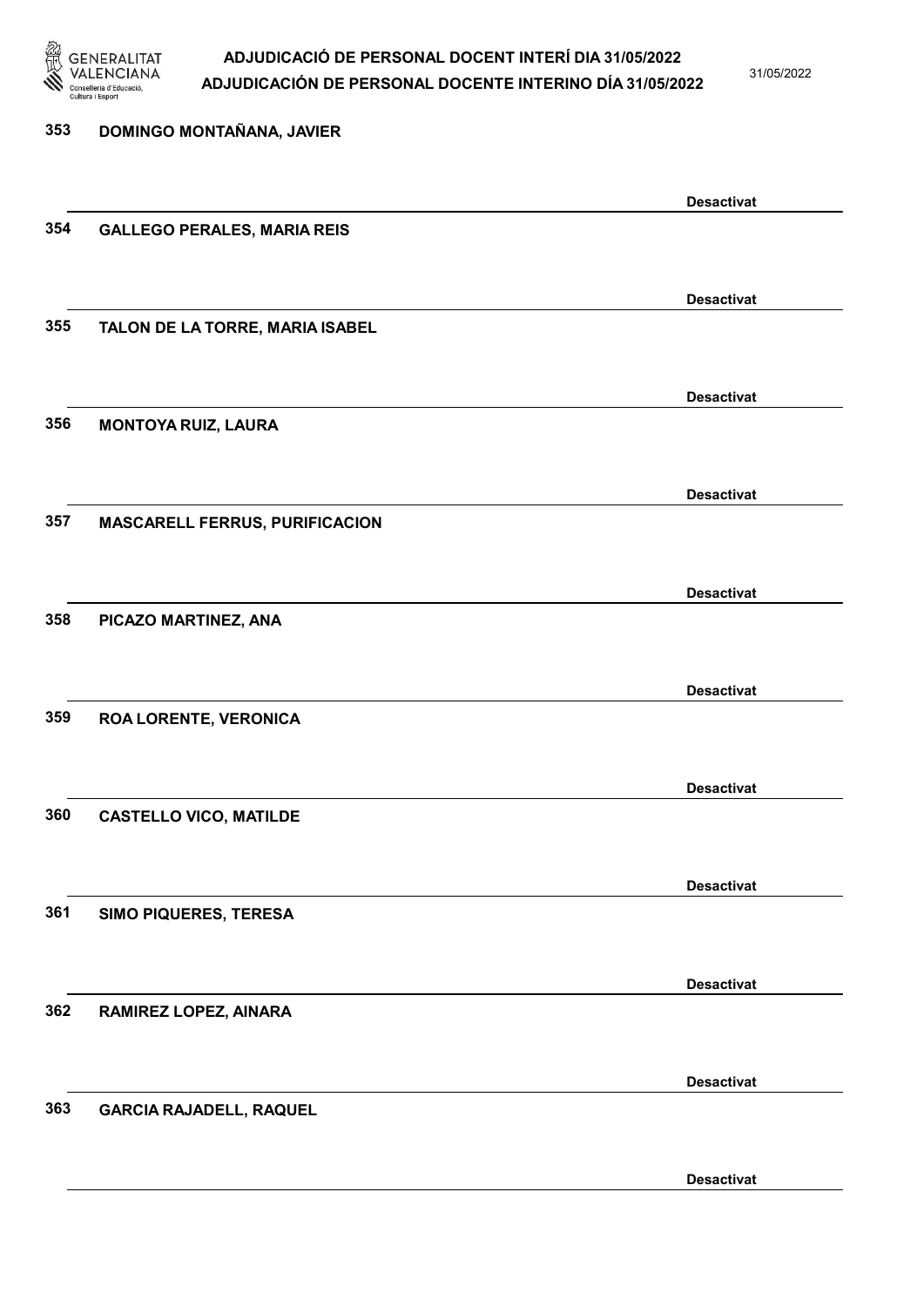

31/05/2022

Desactivat

# 364 GARCIA BALAGUER, LIRIOS Desactivat 365 CAMARASA GREGORI, ADELA MARIA Desactivat 366 CERVERA ANDRES, LAURA Desactivat 367 SIMON POBES, MARIA PILAR Desactivat 368 ESCRIVA CASTRO, ALBA Desactivat 369 GONZALEZ JUAN, LIRIA DEL CARMEN Desactivat 370 LORENTE MORENO, MARIA FRANCISCA Desactivat 371 BORRELL BORDERA, ALICIA Desactivat 372 APARICIO MANZANARES, LUIS Desactivat 373 BAÑO MARTINEZ, MARIA Desactivat 374 MEDINA MILLAN, CARMEN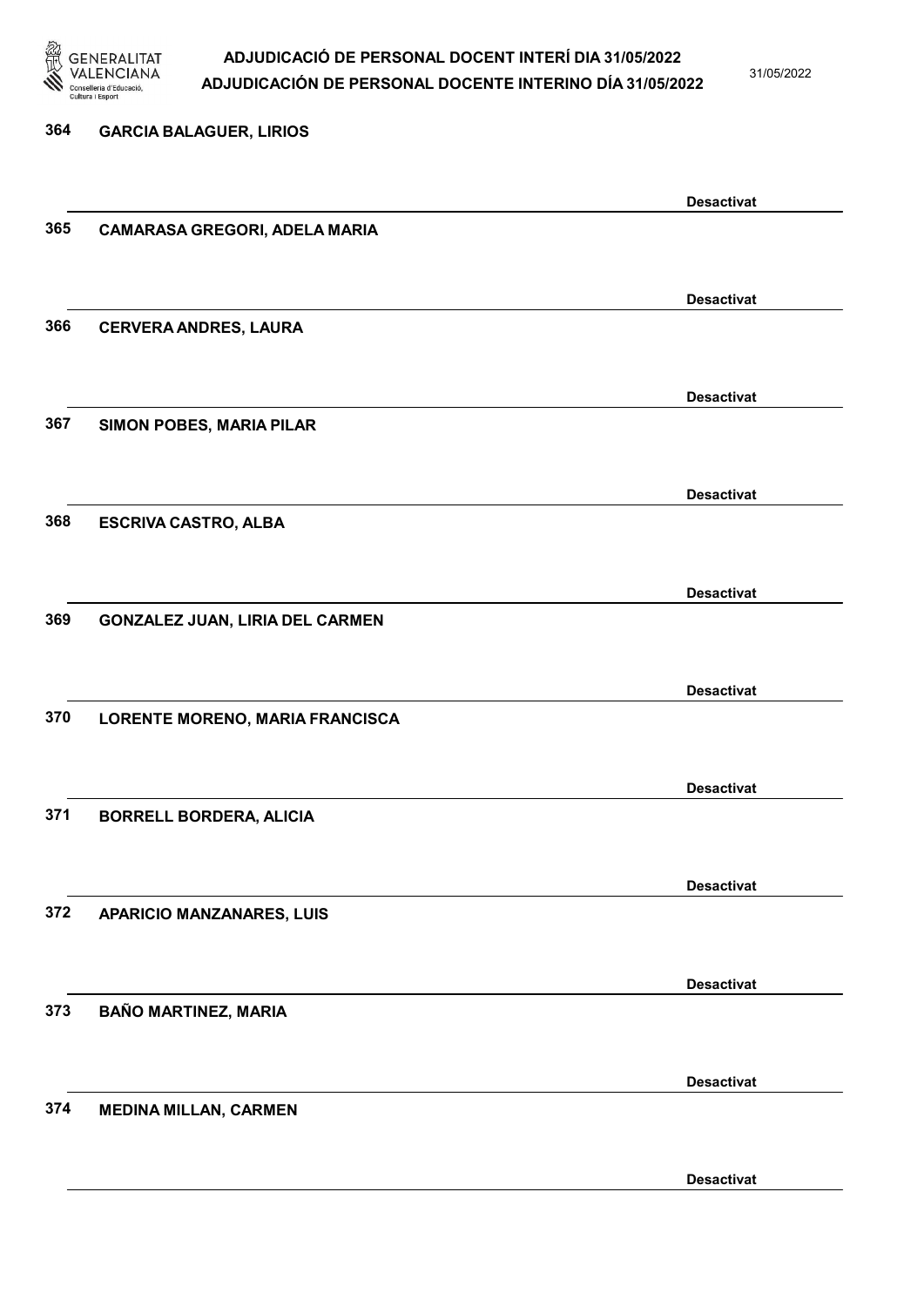

31/05/2022

Desactivat

# 375 CORREA PEREZ, MERCEDES Desactivat 376 MARTI MERINO, MIRIAM Desactivat 377 SANCHEZ TORIO, RAQUEL Desactivat 378 ESTELLER NADAL, HELENA Desactivat 379 LOPEZ NARVAEZ, CINTIA Desactivat 380 SEGURA GONZALEZ, MARIA AMPARO Desactivat 381 VILLANUEVA MARTINEZ, LAURA Desactivat 382 PLA BARBERA, JOAN FRANCESC Desactivat 383 RIPOLLES NUÑEZ, MARIA Desactivat 384 VELLISCA COCA, NOELIA Desactivat 385 GARCIA PAYA, NATIVIDAD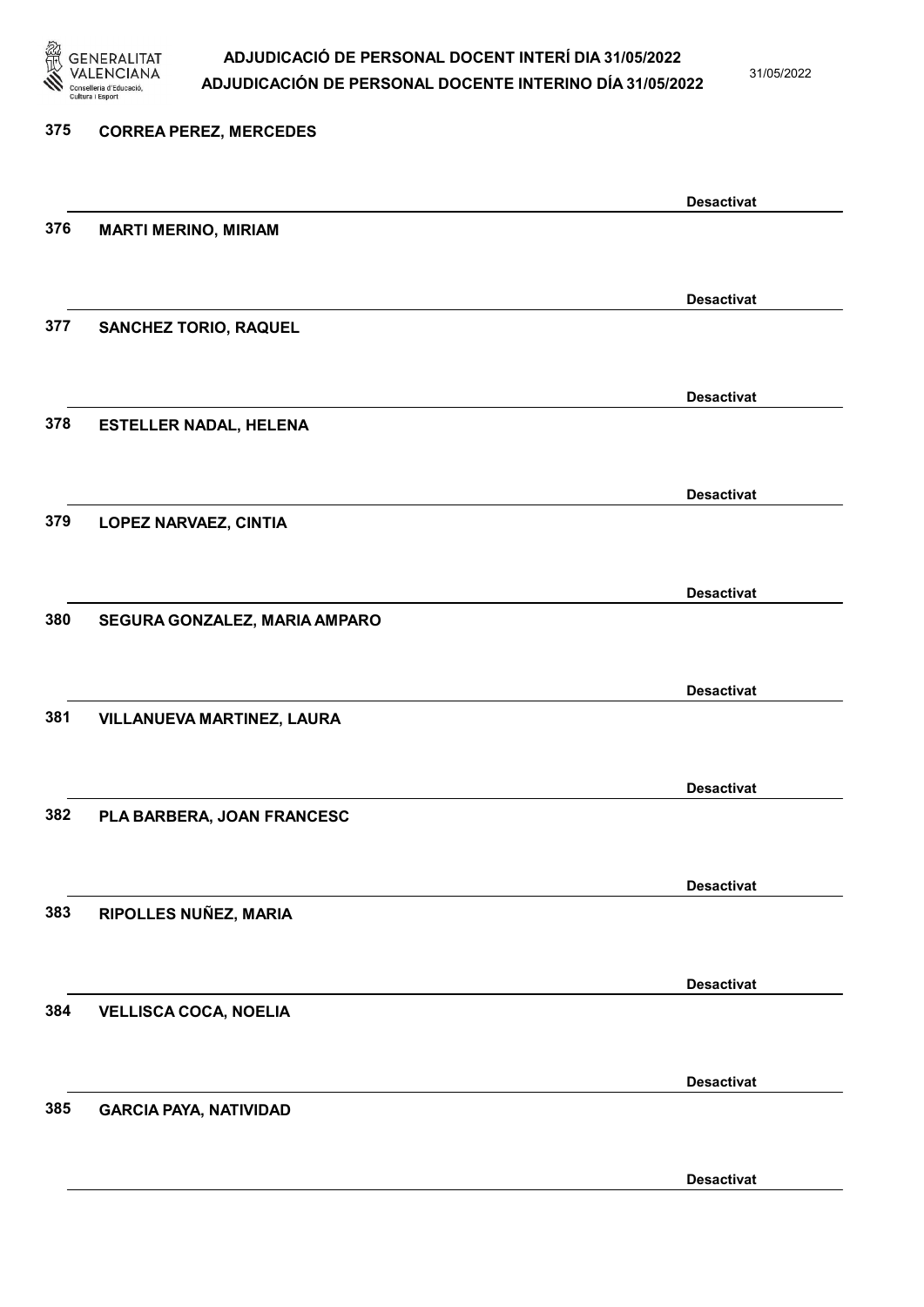

31/05/2022

Desactivat

# 386 COSTA PASCUAL, LORENA Desactivat 387 MARCH ALEPUZ, MARIA Desactivat 388 LLAVATA MURGUI, MARIA Desactivat 389 BOTELLA ESPACIO, ANA Ha participat 390 GARRIDO ABAD, MARIA JOSE Desactivat 391 GALDON SANCHEZ, PAULA Desactivat 392 ALBERTOS HERRERO, MONTSERRAT Desactivat 393 DURAN PIQUE, MARTA Desactivat 394 PASTOR FERNANDEZ, YOLANDA Desactivat 395 DIAZ PARDO, PAULA Desactivat 396 CASTELLO COSCOLLA, TERESA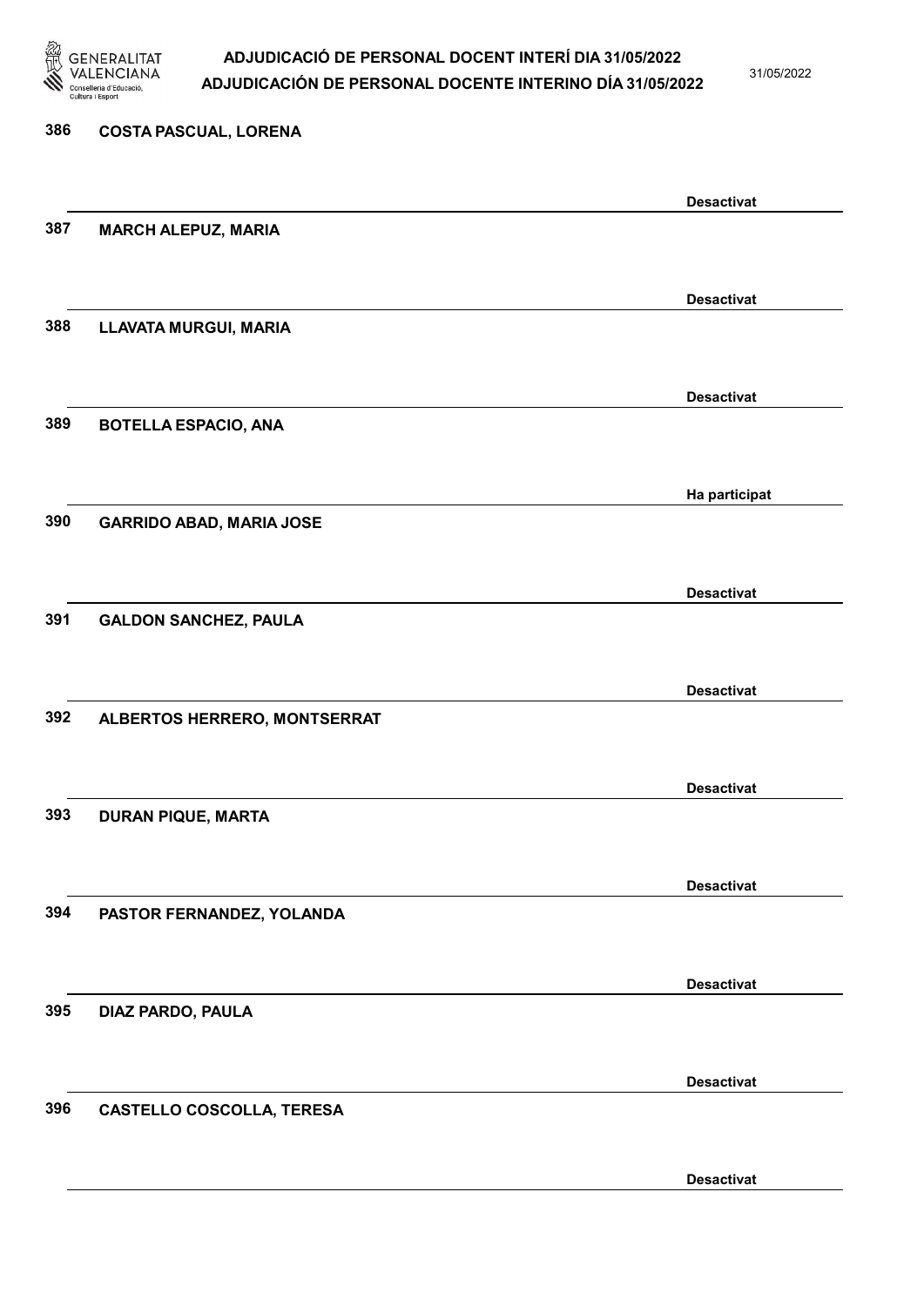

397 ORTEGA MOLLA, DESIREE

### ADJUDICACIÓ DE PERSONAL DOCENT INTERÍ DIA 31/05/2022 ADJUDICACIÓN DE PERSONAL DOCENTE INTERINO DÍA 31/05/2022

31/05/2022

# Desactivat 398 PASTOR BERMUDEZ, FELICIDAD Desactivat 399 CONDE GOMEZ, PEDRO Desactivat 400 PARERA FERNANDEZ, NURIA Desactivat 401 MONTERO PORTA, SILVIA Desactivat 402 BAUTISTA VIDAL, LAURA Desactivat 403 AGUSTIN FAJARDO, MATILDE Desactivat 404 CABO FIDELI, TERESA Desactivat 405 VERDECHO SORIANO, IRENE Desactivat 406 MONDRAGON NOVELLA, BELEN Desactivat 407 BENEDE MEDINA, MARIA MERCEDES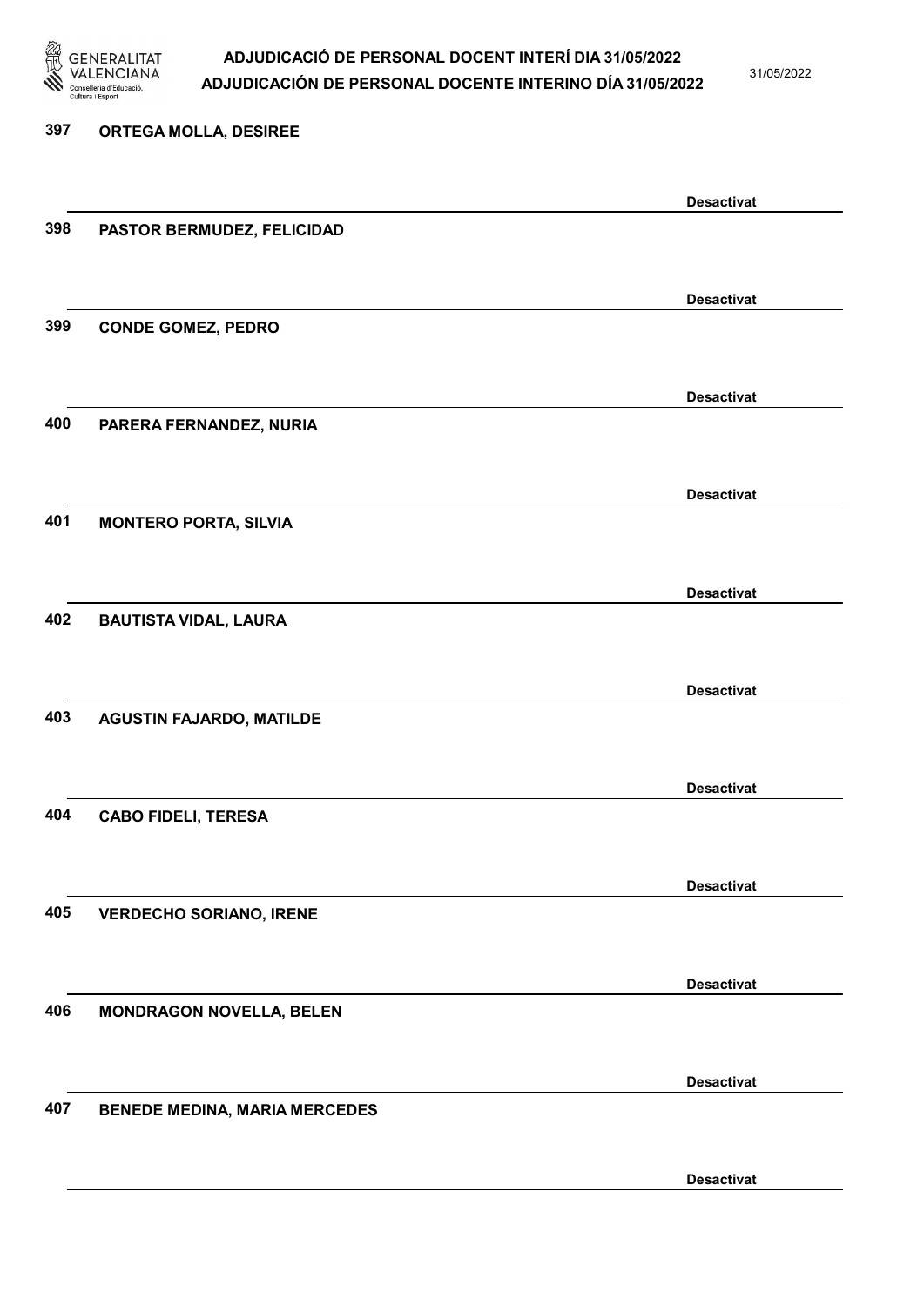

31/05/2022

#### 408 RIBES MARTINEZ, SALVADORA FRANCISCA

|     |                                    | <b>Desactivat</b> |
|-----|------------------------------------|-------------------|
| 409 | PACHECO MONERA, GLORIA             |                   |
|     |                                    |                   |
|     |                                    | <b>Desactivat</b> |
| 410 | <b>MESTRE MIRALLES, LARA</b>       |                   |
|     |                                    |                   |
|     |                                    |                   |
|     |                                    | <b>Desactivat</b> |
| 411 | <b>DOMINGO BOLUDA, SONIA</b>       |                   |
|     |                                    |                   |
|     |                                    | <b>Desactivat</b> |
| 412 | MUÑOZ GUILLEN, RUBEN               |                   |
|     |                                    |                   |
|     |                                    |                   |
|     |                                    | <b>Desactivat</b> |
| 413 | SOLER MONTAGUT, MARIA VICENTA      |                   |
|     |                                    |                   |
|     |                                    | <b>Desactivat</b> |
| 414 | <b>MARTINEZ RECHE, JOSE ONOFRE</b> |                   |
|     |                                    |                   |
|     |                                    | <b>Desactivat</b> |
| 415 | <b>ESCRIBA SANCHEZ, SILVIA</b>     |                   |
|     |                                    |                   |
|     |                                    |                   |
|     |                                    | <b>Desactivat</b> |
| 416 | FRANCES PENALVA, ALEXANDRA         |                   |
|     |                                    |                   |
|     |                                    | <b>Desactivat</b> |
| 417 | ARCOS BAREA, ALMUDENA              |                   |
|     |                                    |                   |
|     |                                    |                   |
|     |                                    | <b>Desactivat</b> |
| 418 | DE MOYA ROMERO, MARIA LUISA        |                   |
|     |                                    |                   |
|     |                                    | <b>Desactivat</b> |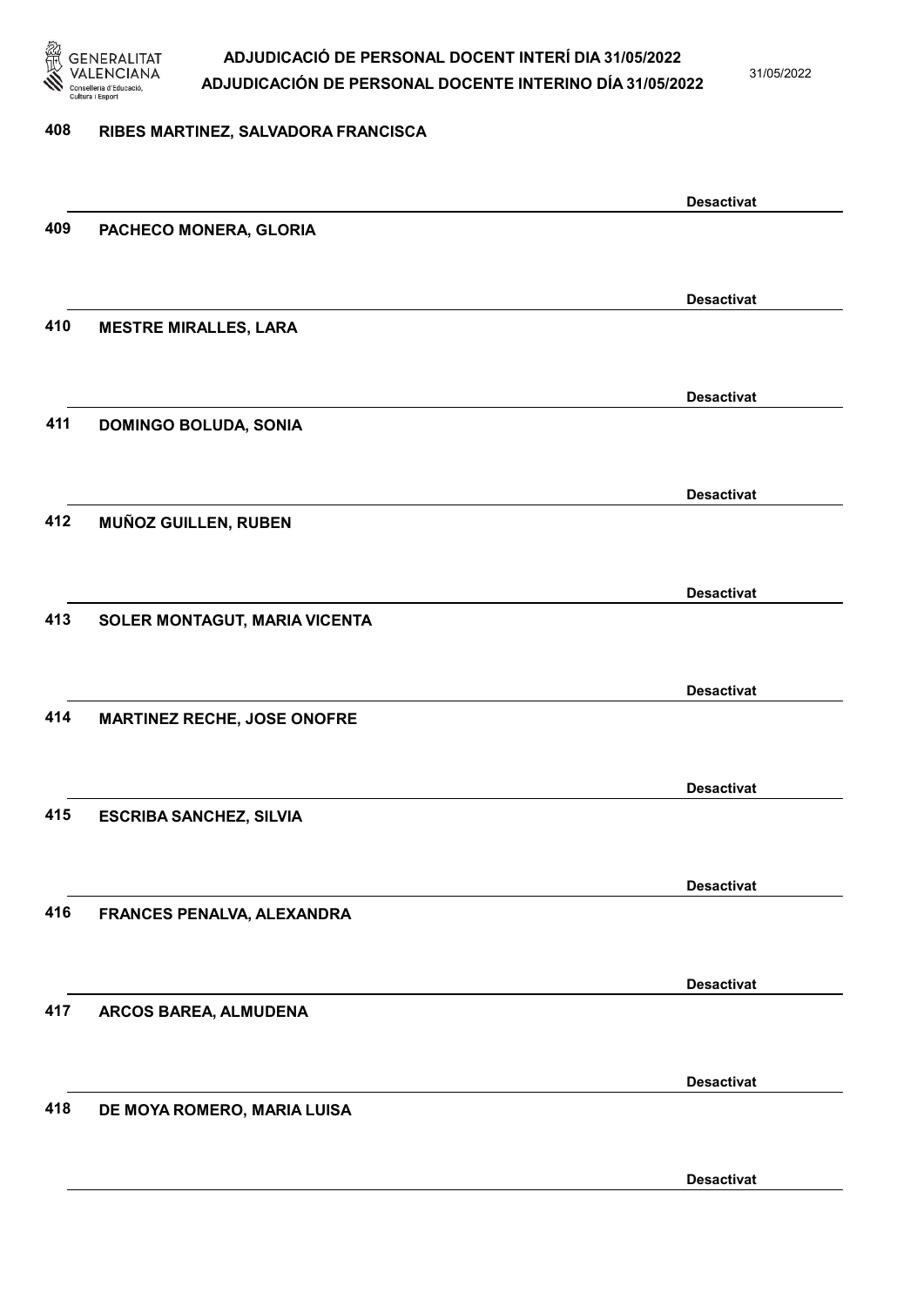

31/05/2022

| 419 | <b>GARCIA SANCHEZ, SANDRA</b>         |                   |
|-----|---------------------------------------|-------------------|
|     |                                       |                   |
|     |                                       | <b>Desactivat</b> |
| 420 | <b>JURADO TECLES, NOEMI</b>           |                   |
|     |                                       |                   |
|     |                                       | <b>Desactivat</b> |
| 421 | <b>LINARES MOLINA, ROCIO</b>          |                   |
|     |                                       |                   |
|     |                                       |                   |
| 422 |                                       | <b>Desactivat</b> |
|     | <b>CUARTERO MARTINEZ, JOSE MIGUEL</b> |                   |
|     |                                       |                   |
|     |                                       | <b>Desactivat</b> |
| 423 | <b>REINA SOLA, REBECA</b>             |                   |
|     |                                       |                   |
|     |                                       | <b>Desactivat</b> |
| 424 | PATÓN BARCELÓ, Mª DEL PILAR           |                   |
|     |                                       |                   |
|     |                                       |                   |
| 425 |                                       | <b>Desactivat</b> |
|     | <b>ESTEVE PONS, ESTEFANIA</b>         |                   |
|     |                                       |                   |
|     |                                       | <b>Desactivat</b> |
| 426 | <b>BENEDITO CHAFES, MARIA JOSE</b>    |                   |
|     |                                       |                   |
|     |                                       | <b>Desactivat</b> |
| 427 | JIMENEZ SANCHEZ, VERONICA             |                   |
|     |                                       |                   |
|     |                                       |                   |
| 428 |                                       | <b>Desactivat</b> |
|     | <b>BONET PERIS, MANUEL</b>            |                   |
|     |                                       |                   |
|     |                                       | <b>Desactivat</b> |
| 429 | SENDRA CAÑELLAS, JORGE                |                   |
|     |                                       |                   |
|     |                                       |                   |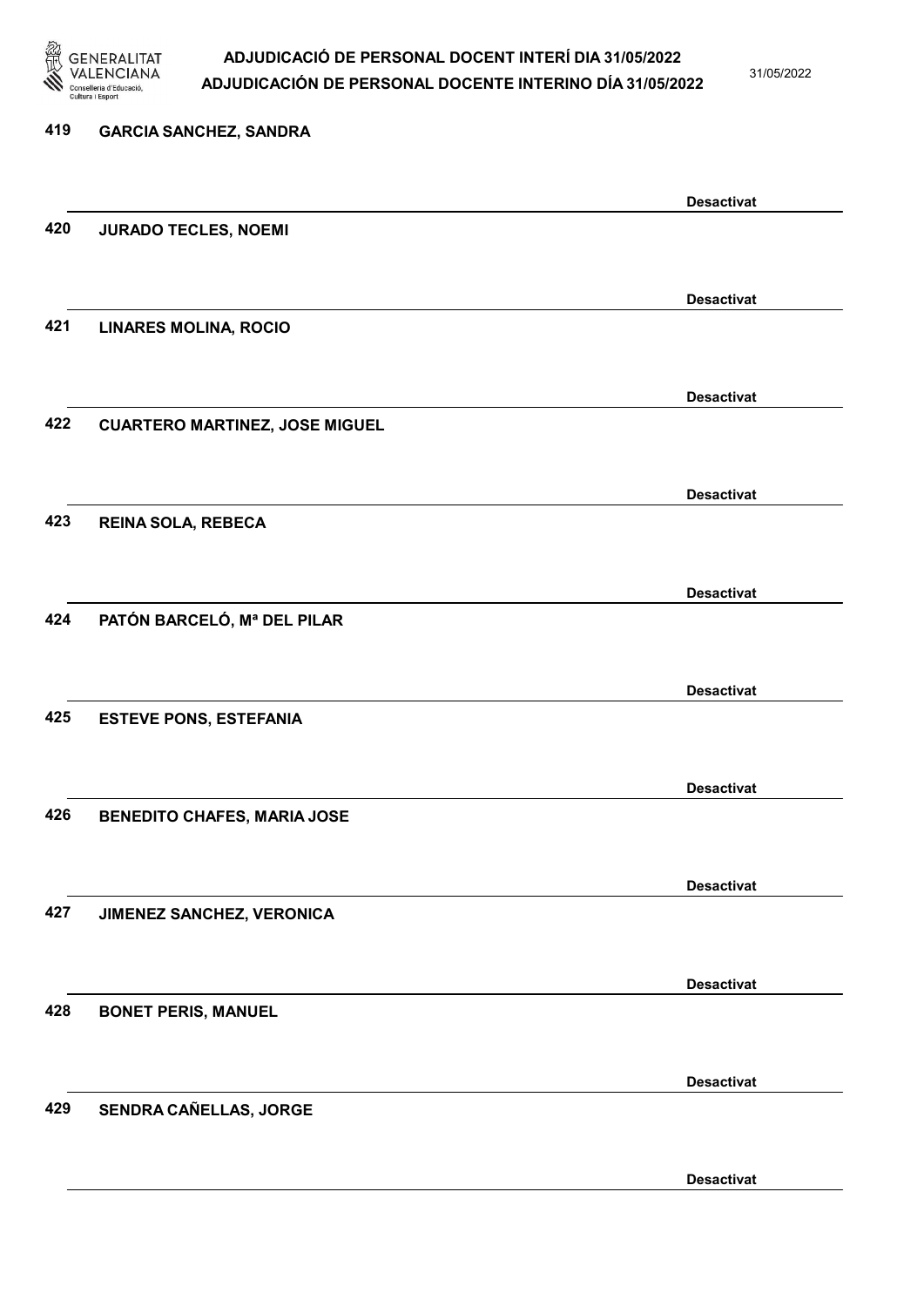

31/05/2022

| 430 | <b>CARCELLER GARCIA, MONICA</b>     |                   |
|-----|-------------------------------------|-------------------|
|     |                                     |                   |
|     |                                     | <b>Desactivat</b> |
| 431 | <b>CHISMOL FERNANDEZ, MARTA</b>     |                   |
|     |                                     |                   |
|     |                                     | <b>Desactivat</b> |
| 432 | ANDREU BLASCO, MARIA PILAR          |                   |
|     |                                     |                   |
|     |                                     | <b>Desactivat</b> |
| 433 | <b>CARRIO MORAGUES, GEMA</b>        |                   |
|     |                                     |                   |
|     |                                     | <b>Desactivat</b> |
| 434 | TOMAS PORTET, CLARA MARIA           |                   |
|     |                                     |                   |
|     |                                     | <b>Desactivat</b> |
| 435 | <b>CABRERA TRUJILLO, LORENA</b>     |                   |
|     |                                     |                   |
|     |                                     | <b>Desactivat</b> |
| 436 | <b>BORONAT FUSTER, ANDREA</b>       |                   |
|     |                                     |                   |
|     |                                     | <b>Desactivat</b> |
| 437 | <b>COLOMER BENEYTO, MARIA</b>       |                   |
|     |                                     |                   |
|     |                                     | <b>Desactivat</b> |
| 438 | <b>CORTINAS GARCIA, NOELIA</b>      |                   |
|     |                                     |                   |
|     |                                     | <b>Desactivat</b> |
| 439 | <b>DENIA ESPARZA, MIREIA ISABEL</b> |                   |
|     |                                     |                   |
|     |                                     | <b>Desactivat</b> |
| 440 | <b>GARCIA NAVARRO, SARA</b>         |                   |
|     |                                     |                   |
|     |                                     |                   |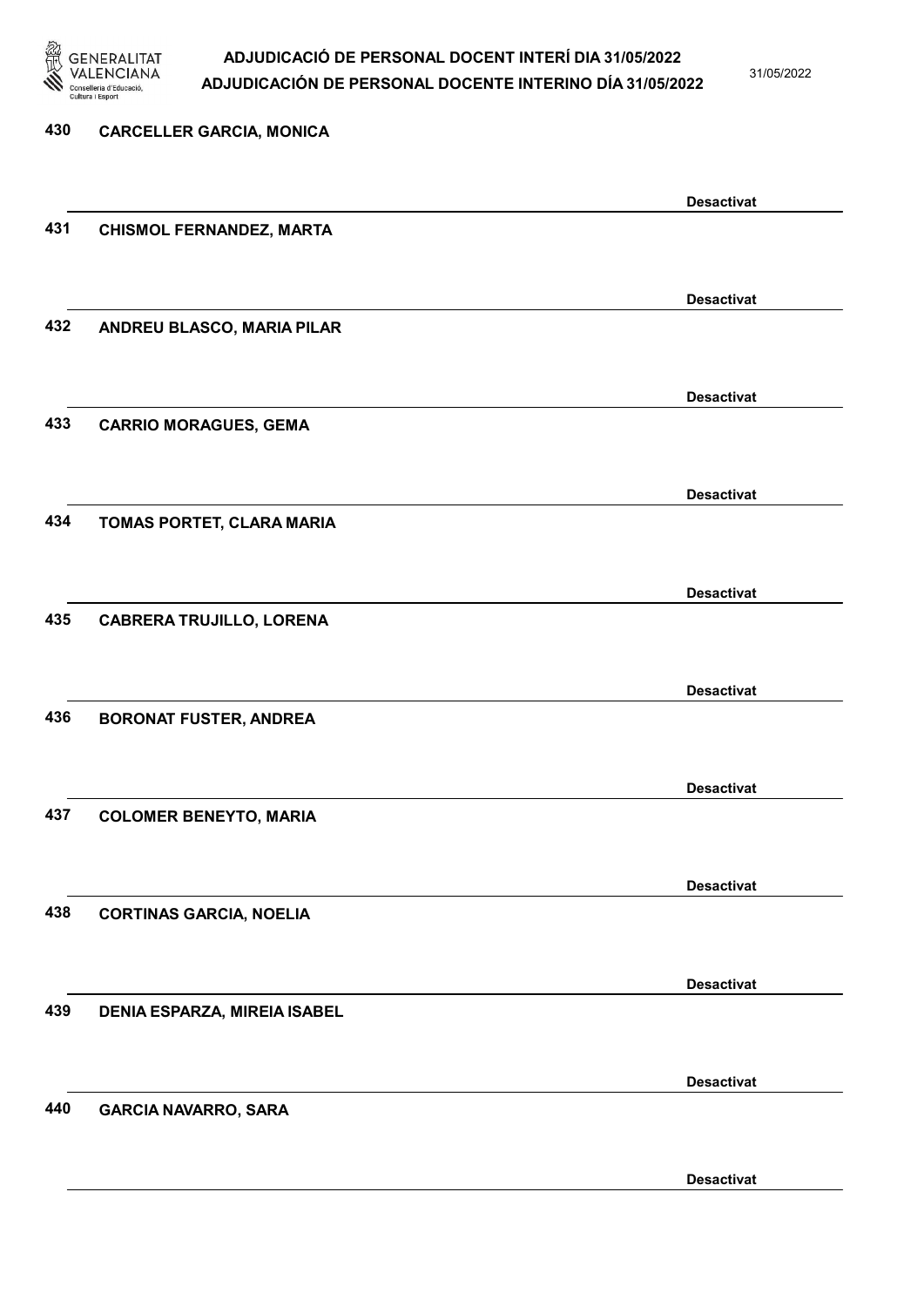

31/05/2022

#### 441 MARCET HERRANZ, ANA

|     |                                     | <b>Desactivat</b> |
|-----|-------------------------------------|-------------------|
| 442 | GENE DE SCALS, MARIA INMACULADA     |                   |
|     |                                     |                   |
|     |                                     |                   |
|     |                                     | <b>Desactivat</b> |
| 443 | ALBERT RODENAS, ENCARNACION         |                   |
|     |                                     |                   |
|     |                                     |                   |
|     |                                     | <b>Desactivat</b> |
| 444 | ROCHER SASTRE, MARIA JOSE           |                   |
|     |                                     |                   |
|     |                                     |                   |
|     |                                     | <b>Desactivat</b> |
| 445 | <b>CALATAYUD MORENO, GISELA</b>     |                   |
|     |                                     |                   |
|     |                                     |                   |
|     |                                     | <b>Desactivat</b> |
| 446 | <b>GARCIA GARCIA, CARLOS JAVIER</b> |                   |
|     |                                     |                   |
|     |                                     |                   |
|     |                                     | <b>Desactivat</b> |
| 447 | <b>CUADRADO ROMAN, BEGOÑA</b>       |                   |
|     |                                     |                   |
|     |                                     |                   |
|     |                                     | <b>Desactivat</b> |
| 448 | <b>ALARCON ABIETAR, FATIMA</b>      |                   |
|     |                                     |                   |
|     |                                     |                   |
|     |                                     | <b>Desactivat</b> |
| 449 | <b>MAS TOMAS, PALOMA</b>            |                   |
|     |                                     |                   |
|     |                                     |                   |
|     |                                     | <b>Desactivat</b> |
| 450 | <b>AGUILERA PEREZ, LIDIA</b>        |                   |
|     |                                     |                   |
|     |                                     |                   |
|     |                                     | <b>Desactivat</b> |
| 451 | ORTEGA BATALLER, SUSANA             |                   |
|     |                                     |                   |
|     |                                     |                   |
|     |                                     | <b>Desactivat</b> |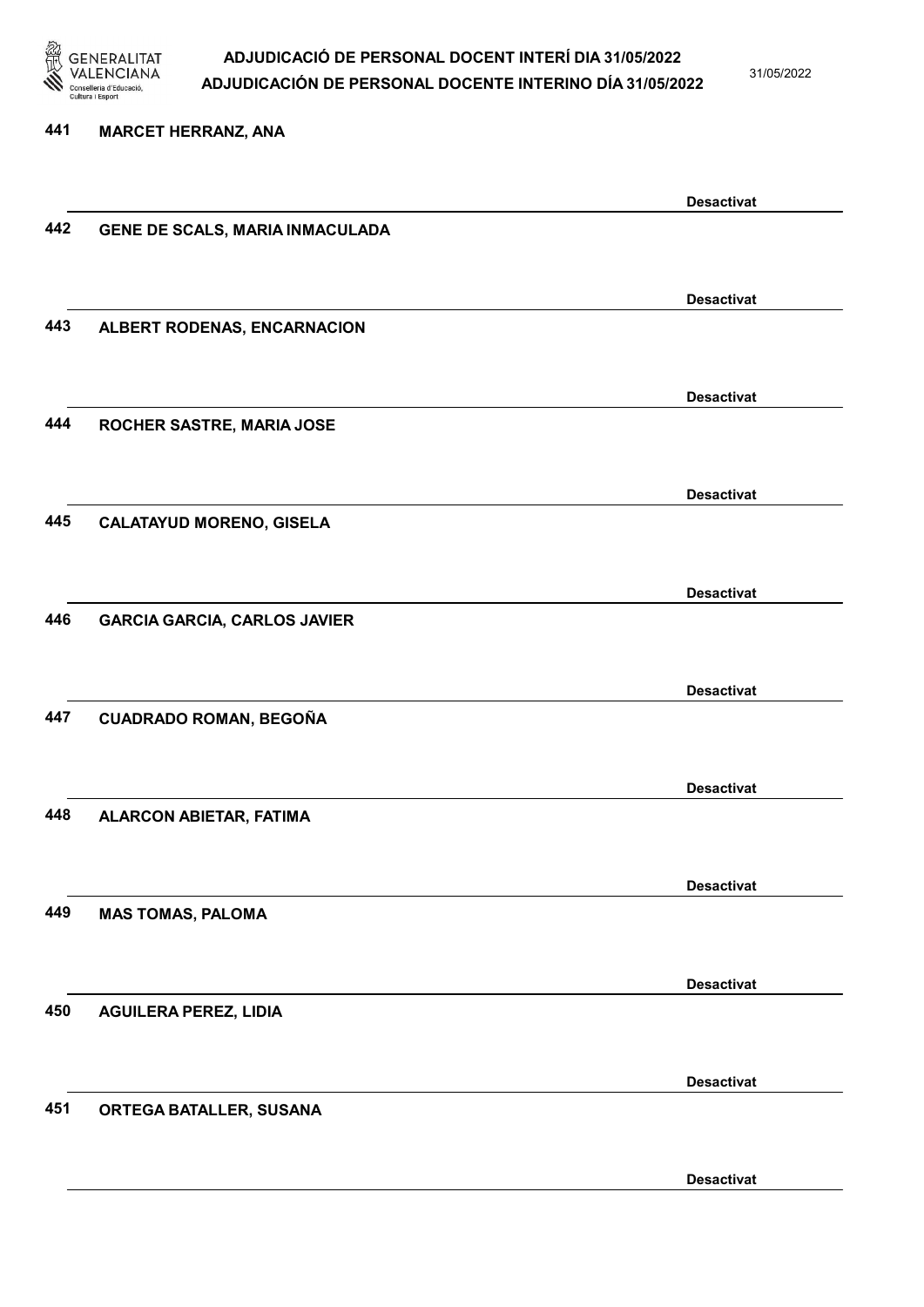

31/05/2022

#### 452 GOMIS NEGUEROLES, AMALIA ANDREA

|     |                                | <b>Desactivat</b> |
|-----|--------------------------------|-------------------|
| 453 | <b>COVES FUENTES, ERICA</b>    |                   |
|     |                                |                   |
|     |                                | <b>Desactivat</b> |
| 454 | <b>MOMPARLER MARZAL, MARIA</b> |                   |
|     |                                |                   |
|     |                                | <b>Desactivat</b> |
| 455 | LOPEZ CARBONELL, NURIA         |                   |
|     |                                |                   |
|     |                                |                   |
|     |                                | <b>Desactivat</b> |
| 456 | LLORENS MANRESA, INMACULADA    |                   |
|     |                                |                   |
|     |                                | <b>Desactivat</b> |
| 457 | <b>MASIA GARCIA, SARA</b>      |                   |
|     |                                |                   |
|     |                                | <b>Desactivat</b> |
| 458 | <b>GARCIA FERRIZ, VERONICA</b> |                   |
|     |                                |                   |
|     |                                | <b>Desactivat</b> |
| 459 | <b>MENOR ESTEVE, SILVIA</b>    |                   |
|     |                                |                   |
|     |                                | <b>Desactivat</b> |
| 460 | ARISTOY CADENAS, BLANCA        |                   |
|     |                                |                   |
|     |                                |                   |
| 461 | <b>MICO CERDA, NURIA</b>       | <b>Desactivat</b> |
|     |                                |                   |
|     |                                |                   |
|     |                                | <b>Desactivat</b> |
| 462 | NAVARRETE ROZALEN, LAURA       |                   |
|     |                                |                   |
|     |                                | Ha participat     |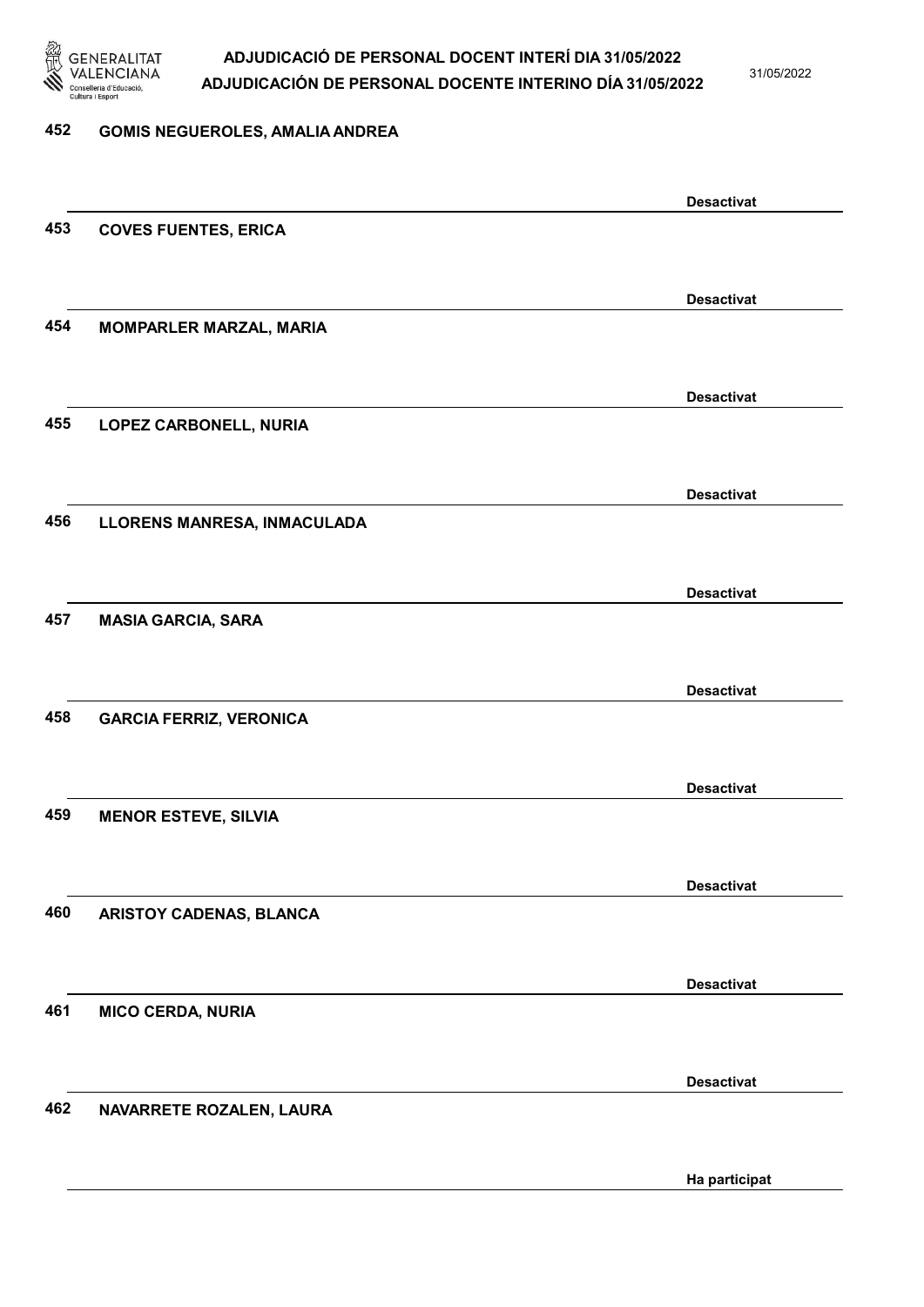

31/05/2022

| 463 | <b>BARTUAL FERRANDIS, AIDA</b>               |                   |
|-----|----------------------------------------------|-------------------|
|     |                                              | <b>Desactivat</b> |
| 464 | TABARANU, ANCA-MIHAELA                       |                   |
|     |                                              | <b>Desactivat</b> |
| 465 | <b>CALERO GENOVES, CLARA</b>                 |                   |
|     |                                              | <b>Desactivat</b> |
| 466 | ZARAGOZA BARAZA, MARTA                       |                   |
|     |                                              | <b>Desactivat</b> |
| 467 | RODRIGUEZ SANZ, MARIA DE LOS DESAMPARADOS    |                   |
|     |                                              | <b>Desactivat</b> |
| 468 | DE PERALTA TORRES, CARLA                     |                   |
|     |                                              | <b>Desactivat</b> |
| 469 | <b>GRANGEL GALLEGO, MARIA DE LOS ANGELES</b> |                   |
|     |                                              | <b>Desactivat</b> |
| 470 | TARAZONA CHORNET, ADELA                      |                   |
|     |                                              | <b>Desactivat</b> |
| 471 | SEBASTIA GARRIDO, RAQUEL                     |                   |
|     |                                              | <b>Desactivat</b> |
| 472 | <b>AGULLO DOMINGO, LUCIA</b>                 |                   |
|     |                                              | <b>Desactivat</b> |
| 473 | PASTOR PASTOR, MARIA BELEN                   |                   |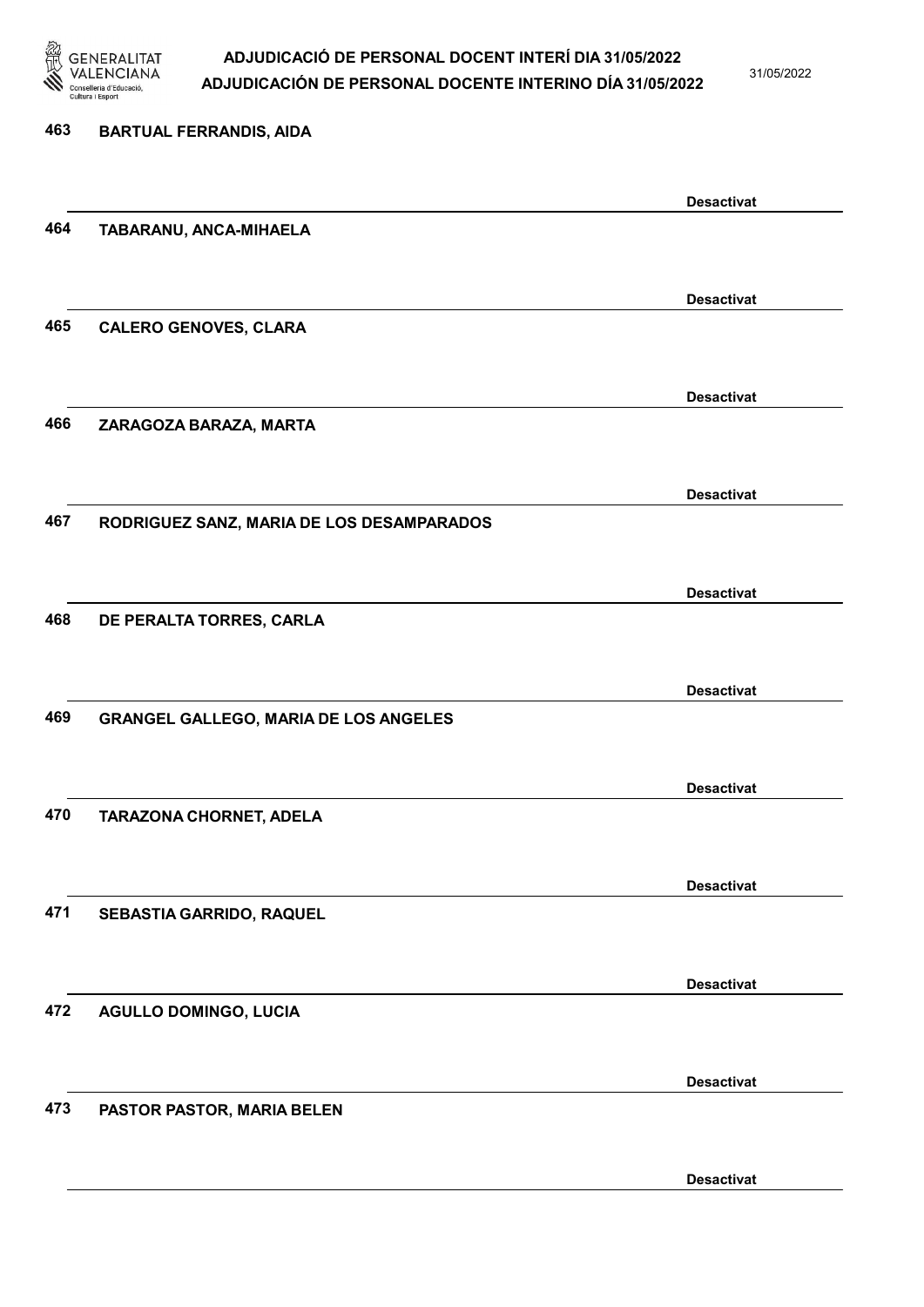

31/05/2022

#### 474 RUIZ CERVERA, LARA

|     |                                        | <b>Desactivat</b> |
|-----|----------------------------------------|-------------------|
| 475 | <b>MARGARIT ORTOLA, ANNA</b>           |                   |
|     |                                        |                   |
|     |                                        | <b>Desactivat</b> |
| 476 | <b>BATALLA GIL, LIDON</b>              |                   |
|     |                                        |                   |
|     |                                        | <b>Desactivat</b> |
| 477 | <b>IBAÑEZ ESCRIG, CARMINA</b>          |                   |
|     |                                        |                   |
|     |                                        | <b>Desactivat</b> |
| 478 | <b>BENEDI HERNANDEZ, MARTA</b>         |                   |
|     |                                        |                   |
|     |                                        |                   |
| 479 | TRIGUEROS BAÑO, RAQUEL                 | <b>Desactivat</b> |
|     |                                        |                   |
|     |                                        |                   |
|     |                                        | <b>Desactivat</b> |
| 480 | PONS POQUET, EVARISTO JOSE             |                   |
|     |                                        |                   |
|     |                                        | <b>Desactivat</b> |
| 481 | <b>CAMPOS MOLERO, MARIA DEL CAMINO</b> |                   |
|     |                                        |                   |
|     |                                        | <b>Desactivat</b> |
| 482 | ARQUIMBAU CHINCHILLA, ANA ISABEL       |                   |
|     |                                        |                   |
|     |                                        | <b>Desactivat</b> |
| 483 | <b>GONZALEZ ANTON, MARINA</b>          |                   |
|     |                                        |                   |
|     |                                        | <b>Desactivat</b> |
| 484 | <b>ADRIA CASANS, SARA</b>              |                   |
|     |                                        |                   |
|     |                                        | <b>Desactivat</b> |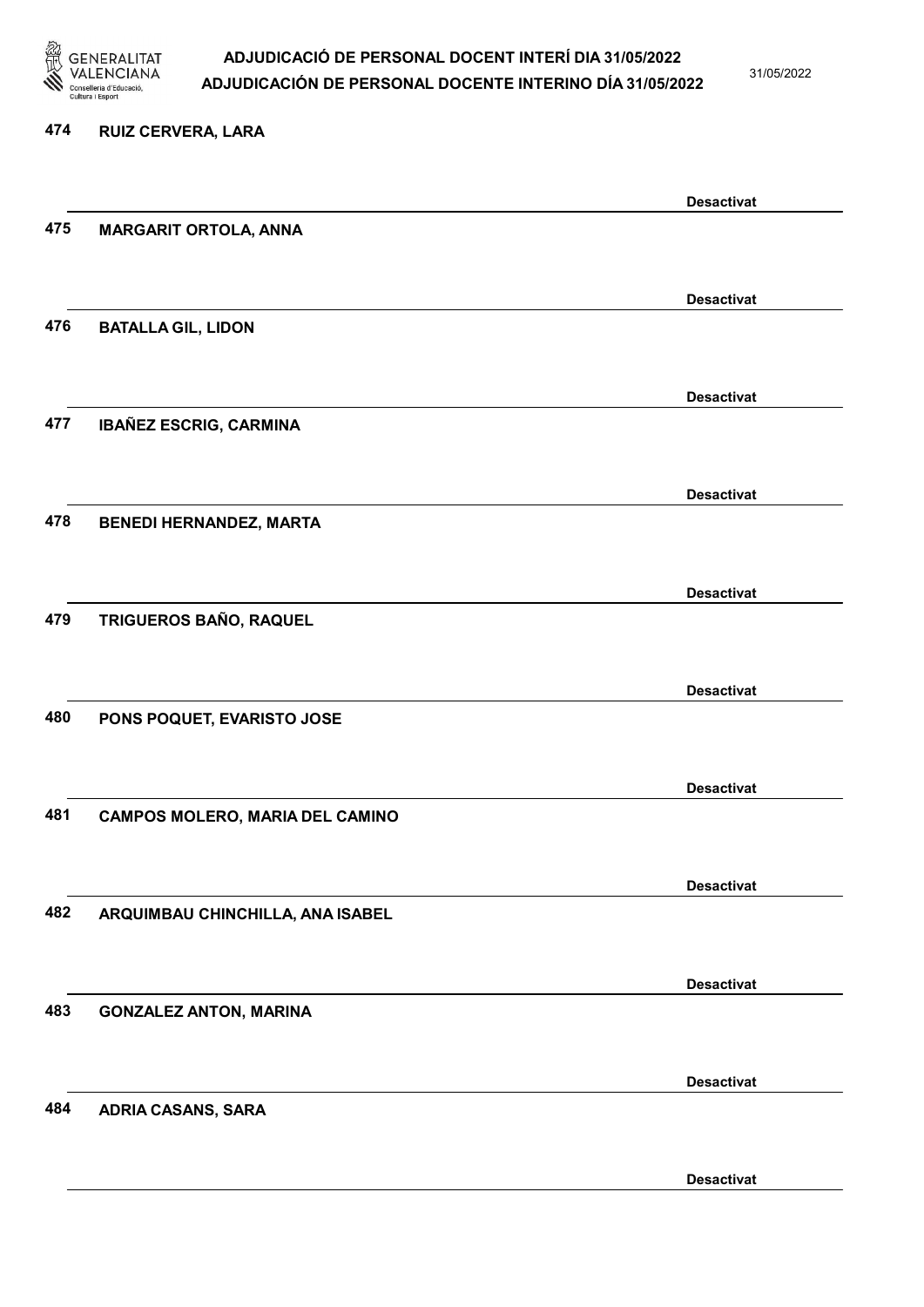

485 PONCE BALLESTEROS, PAULA

#### ADJUDICACIÓ DE PERSONAL DOCENT INTERÍ DIA 31/05/2022 ADJUDICACIÓN DE PERSONAL DOCENTE INTERINO DÍA 31/05/2022

31/05/2022

### Desactivat 486 MARTI PEREZ, SUSANA Desactivat 487 DURA MARTINEZ, MONICA Desactivat 488 MADRID PALERM, ROSA MARIA Desactivat 489 TUR LLORCA, JORDI Desactivat 490 REIG BORRELL-PENADES, MARTA Desactivat 491 DIAZ CAMARENA, MARIA JOSE Petición: 7 23 SUBSTITUCIÓ INDETERMINADA BENIGÀNIM (46001886) CEIP BEATA INÉS 120 / EDUCACIÓ INFANTIL Adjudicat Voluntaria 501395 Horas 492 GISBERT CASTELLS, MARIA Ha participat 493 RAMIREZ RAMON, ROSA Ha participat 494 MAIQUES CAMARERO, CRISTINA

#### 495 NAVARRO OLTRA, TANIA

Desactivat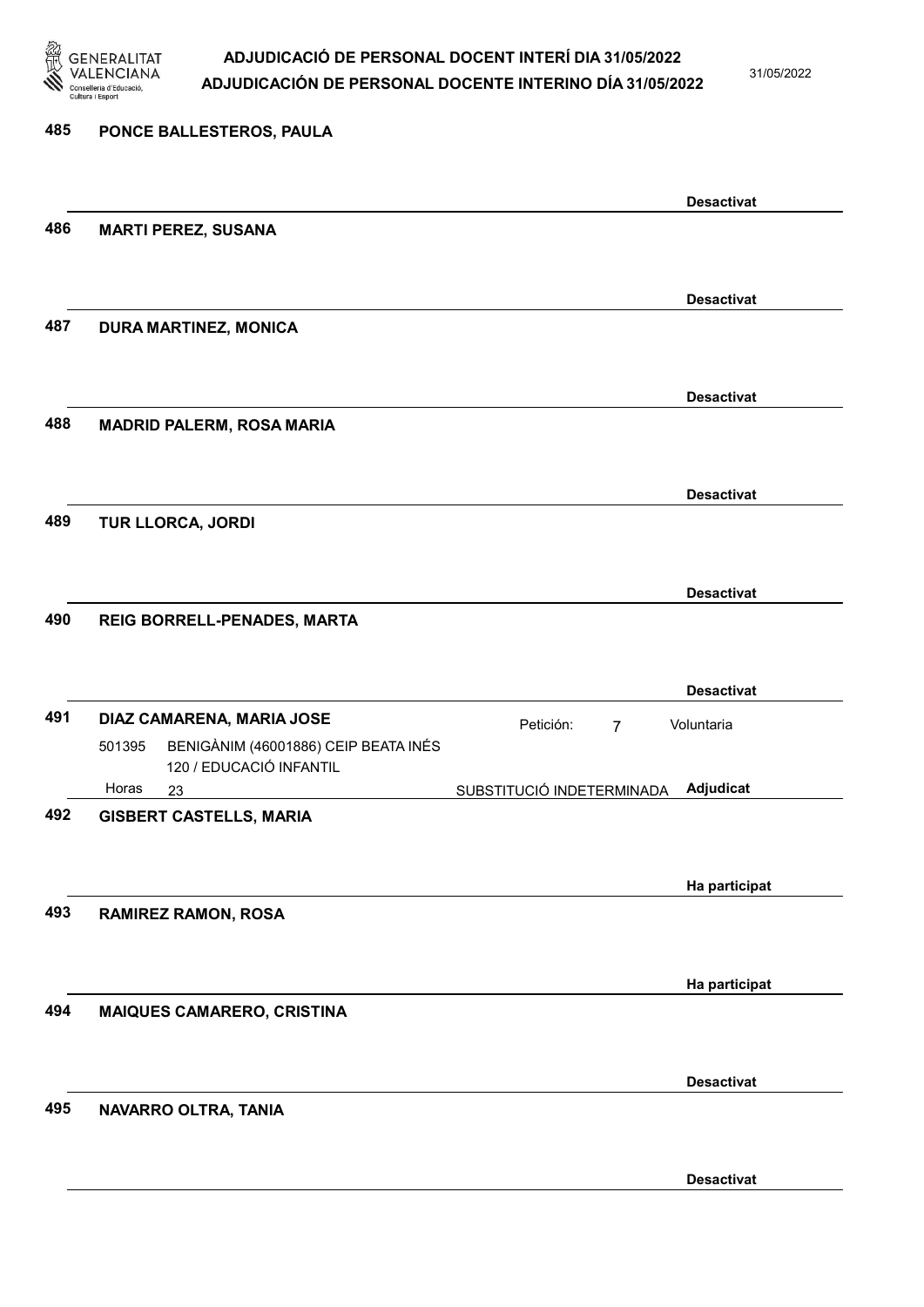

31/05/2022

# 496 FITA GARCIA, CARMEN Desactivat 497 BORDES GONZALEZ, GLORIA Desactivat 498 FERNANDEZ FERNANDEZ, LAURA ENCARNACION Desactivat 499 MATA FERRERO, BERNARDO Ha participat 500 HORTELANO DEVES, ESTER Desactivat 501 CLIMENT BROTONS, PATRICIA Desactivat 502 GIL PASTOR, MARIA BEATRIZ Desactivat 503 TORTAJADA ALEMANY, ALBA Desactivat 504 MARTINEZ LOPEZ, ALEXANDRA Desactivat 505 ORTIZ CORTES, ELENA Desactivat 506 GARCIA SANCHEZ, LARA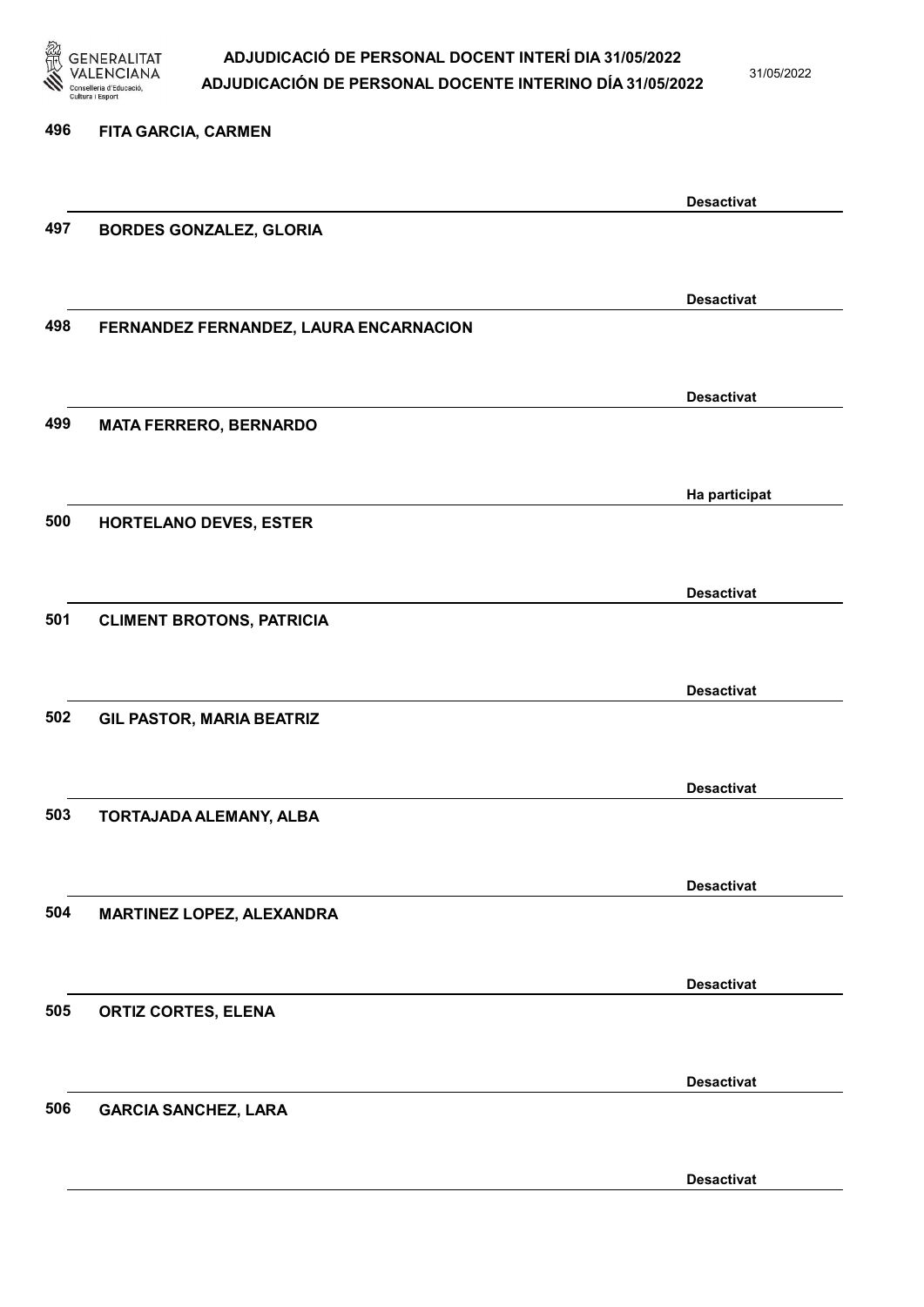

31/05/2022

| 507 | <b>GARCIA GOMEZ, ANA MARIA</b>       |                   |
|-----|--------------------------------------|-------------------|
|     |                                      | <b>Desactivat</b> |
| 508 | SORIA JOVER, MARIA MAGDALENA         |                   |
|     |                                      | <b>Desactivat</b> |
| 509 | HERNANDEZ DUART, MARIA MAGDALENA     |                   |
|     |                                      | <b>Desactivat</b> |
| 510 | <b>VENTURA BALLESTER, CRISTINA</b>   |                   |
|     |                                      | <b>Desactivat</b> |
| 511 | <b>BRAVO CASCALES, VERONICA</b>      |                   |
|     |                                      | <b>Desactivat</b> |
| 512 | <b>GARCIA RODRIGO, CLARA</b>         |                   |
|     |                                      | <b>Desactivat</b> |
| 513 | <b>CHACON DIAZ, NOEMI</b>            |                   |
|     |                                      | <b>Desactivat</b> |
| 514 | <b>CARCEL MARTINEZ, MARIA ESTHER</b> |                   |
|     |                                      | <b>Desactivat</b> |
| 515 | <b>GIL BOLUFER, NIEVES</b>           |                   |
|     |                                      | <b>Desactivat</b> |
| 516 | JIMENEZ VICENTE, PAULA MERCEDES      |                   |
|     |                                      | <b>Desactivat</b> |
| 517 | HERNANDEZ BELMONTE, MARIA JOSE       |                   |
|     |                                      | <b>Desactivat</b> |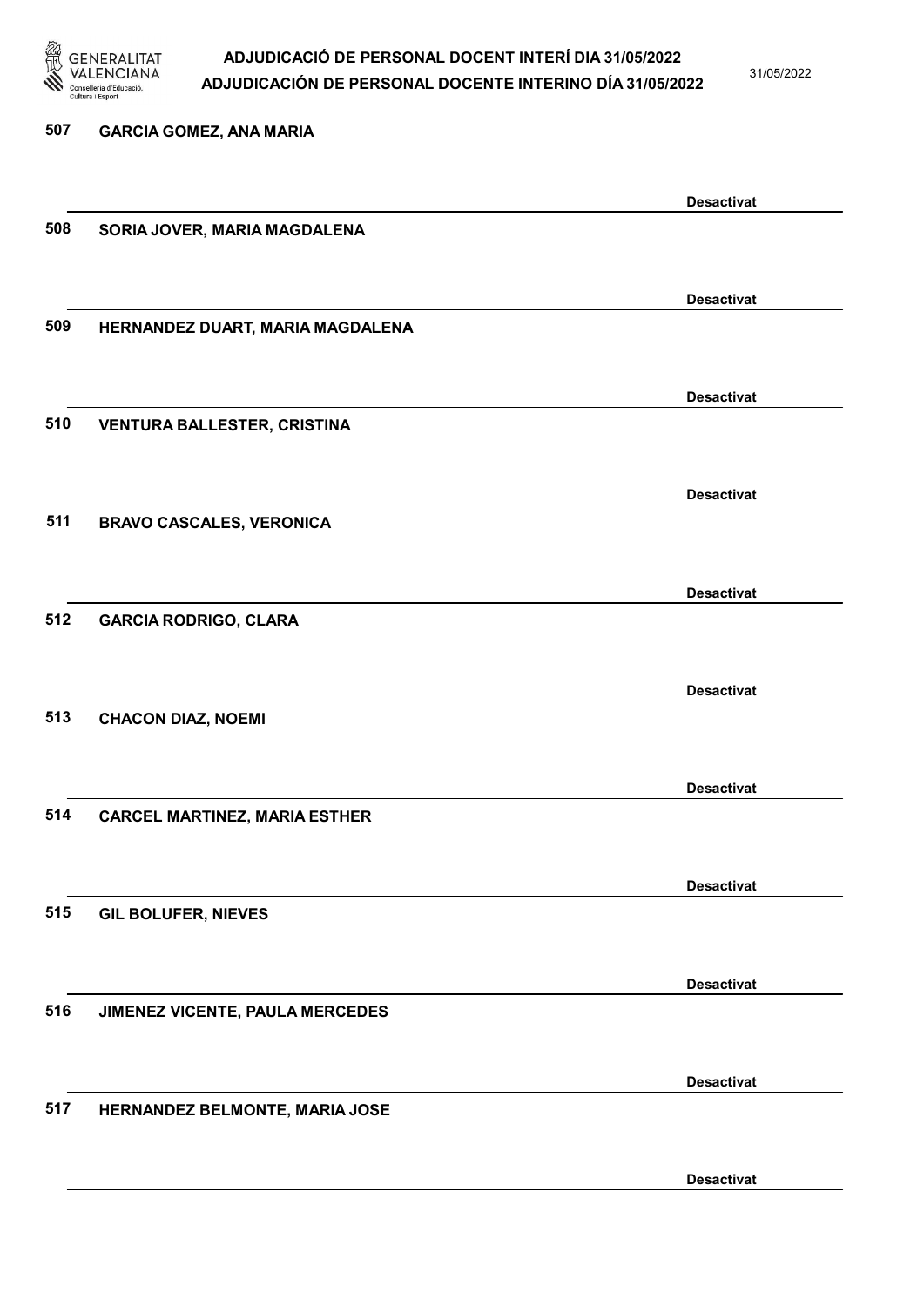

31/05/2022

#### 518 GOMEZ LUNA, RAQUEL

|     |                                     | <b>Desactivat</b> |
|-----|-------------------------------------|-------------------|
| 519 | <b>GARCIA BERGIA, ALICIA SUSANA</b> |                   |
|     |                                     |                   |
|     |                                     |                   |
|     |                                     | <b>Desactivat</b> |
| 520 | SOTOMAYOR MARIA, ROSARIO            |                   |
|     |                                     |                   |
|     |                                     |                   |
|     |                                     | <b>Desactivat</b> |
| 521 | <b>MAS LLORENS, VICTORIA</b>        |                   |
|     |                                     |                   |
|     |                                     |                   |
|     |                                     | <b>Desactivat</b> |
| 522 | <b>MARTINEZ TORRECILLAS, CORINA</b> |                   |
|     |                                     |                   |
|     |                                     |                   |
|     |                                     | <b>Desactivat</b> |
| 523 | <b>TORNERO ROCA, CARMEN</b>         |                   |
|     |                                     |                   |
|     |                                     |                   |
|     |                                     | <b>Desactivat</b> |
| 524 | <b>LOPEZ GIMENEZ, ANDREA</b>        |                   |
|     |                                     |                   |
|     |                                     |                   |
|     |                                     | <b>Desactivat</b> |
| 525 | LIMORTI GALLARDO, SARAI MARIA       |                   |
|     |                                     |                   |
|     |                                     |                   |
|     |                                     | <b>Desactivat</b> |
| 526 | PERIS FERRANDO, MARIA ADELA         |                   |
|     |                                     |                   |
|     |                                     |                   |
|     |                                     | <b>Desactivat</b> |
| 527 | <b>MARTI ASENSIO, EVA Ma</b>        |                   |
|     |                                     |                   |
|     |                                     |                   |
|     |                                     | <b>Desactivat</b> |
| 528 | <b>BALLESTER GONZALEZ, MIRIAM</b>   |                   |
|     |                                     |                   |
|     |                                     |                   |
|     |                                     | <b>Desactivat</b> |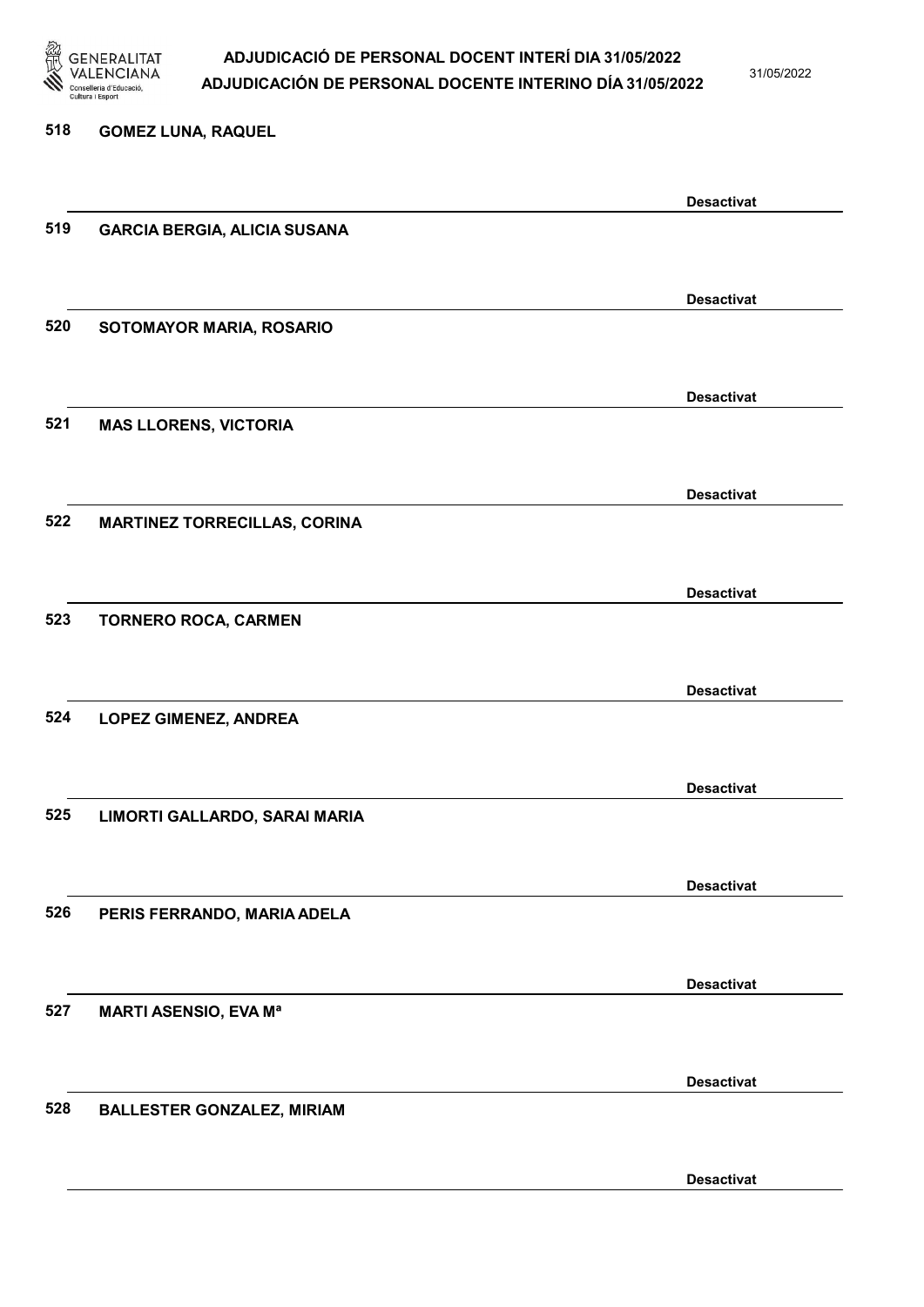

31/05/2022

| 529 | PAREJA CHACON, MARIA JOSE      |                   |
|-----|--------------------------------|-------------------|
|     |                                | <b>Desactivat</b> |
| 530 | FERNANDEZ SOLER, MARIA         |                   |
|     |                                | No adjudicat      |
| 531 | LOPEZ LAFOND, CAROLE MANUELA   |                   |
|     |                                | <b>Desactivat</b> |
| 532 | <b>CAMPOS GARCÍA, LUCIA</b>    |                   |
| 533 | <b>DONATE RODRIGUEZ, PAULA</b> | <b>Desactivat</b> |
|     |                                |                   |
| 534 | RODRIGUEZ LOPEZ, SARAY MIRIAM  | <b>Desactivat</b> |
|     |                                |                   |
| 535 | <b>GINER SANCHEZ, MARIA</b>    | <b>Desactivat</b> |
|     |                                |                   |
| 536 | <b>CANET CANO, SARA</b>        | <b>Desactivat</b> |
|     |                                | <b>Desactivat</b> |
| 537 | BELDA CALABUIG, MARIA CARMEN   |                   |
|     |                                | <b>Desactivat</b> |
| 538 | <b>SOLE ORTS, JANA</b>         |                   |
|     |                                | <b>Desactivat</b> |
| 539 | LOZANO LOPEZ, CLARA            |                   |
|     |                                | <b>Desactivat</b> |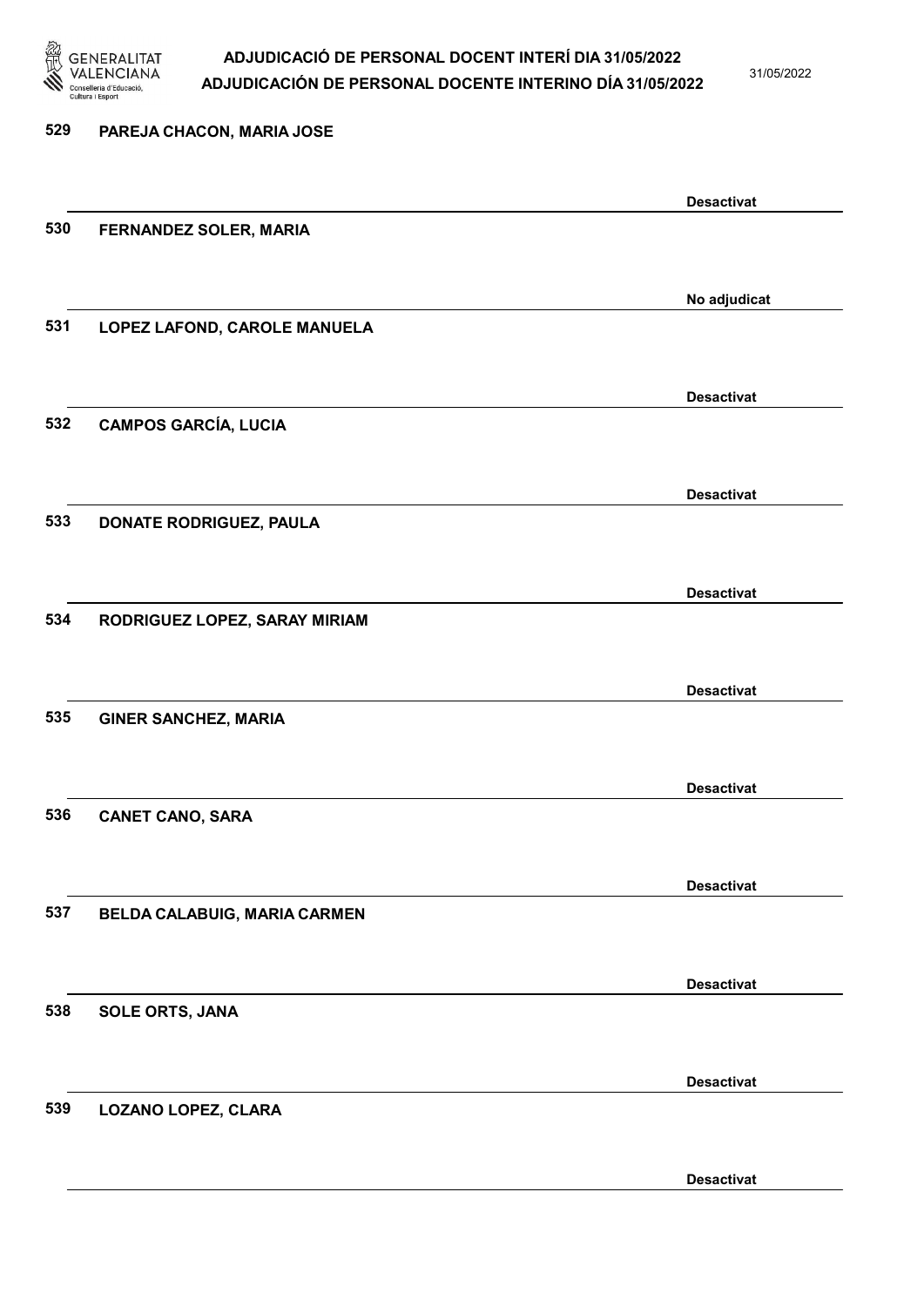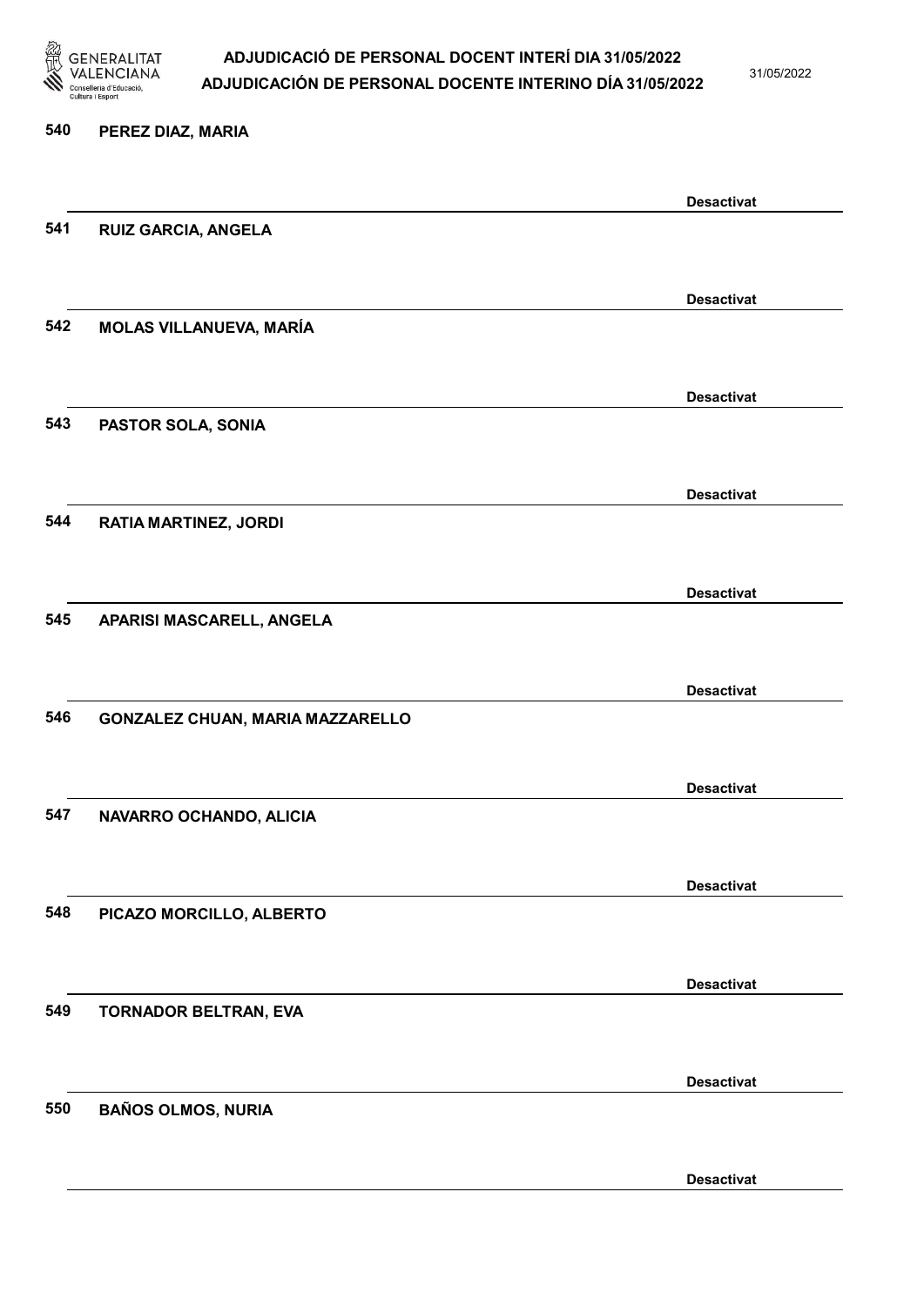

31/05/2022

#### 551 GOMEZ VIVES, PABLO

|     |                                             | <b>Desactivat</b> |
|-----|---------------------------------------------|-------------------|
| 552 | <b>GONZALEZ PEREZ, MARIA DE LOS ANGELES</b> |                   |
|     |                                             |                   |
|     |                                             |                   |
|     |                                             | <b>Desactivat</b> |
| 553 | <b>SANCHIS BUSTOS, JAVIER</b>               |                   |
|     |                                             |                   |
|     |                                             | <b>Desactivat</b> |
| 554 | <b>LEON RUIZ, NOELIA</b>                    |                   |
|     |                                             |                   |
|     |                                             |                   |
|     |                                             | <b>Desactivat</b> |
| 555 | <b>BENITO BENITO, IRENE</b>                 |                   |
|     |                                             |                   |
|     |                                             |                   |
|     |                                             | <b>Desactivat</b> |
| 556 | FALAGUERA MATA, VIRGINIA MARIA              |                   |
|     |                                             |                   |
|     |                                             | <b>Desactivat</b> |
| 557 | <b>GONZALEZ PASCUAL, ZORAIDA</b>            |                   |
|     |                                             |                   |
|     |                                             |                   |
|     |                                             | <b>Desactivat</b> |
| 558 | <b>CAMARENA CLIMENT, LARA</b>               |                   |
|     |                                             |                   |
|     |                                             |                   |
|     |                                             | <b>Desactivat</b> |
| 559 | <b>MOLL MORELL, ANGELA</b>                  |                   |
|     |                                             |                   |
|     |                                             | <b>Desactivat</b> |
| 560 | PEREZ ZAMORA, BEGOÑA                        |                   |
|     |                                             |                   |
|     |                                             |                   |
|     |                                             | <b>Desactivat</b> |
| 561 | <b>SERRA GARCIA, EVA</b>                    |                   |
|     |                                             |                   |
|     |                                             |                   |
|     |                                             | <b>Desactivat</b> |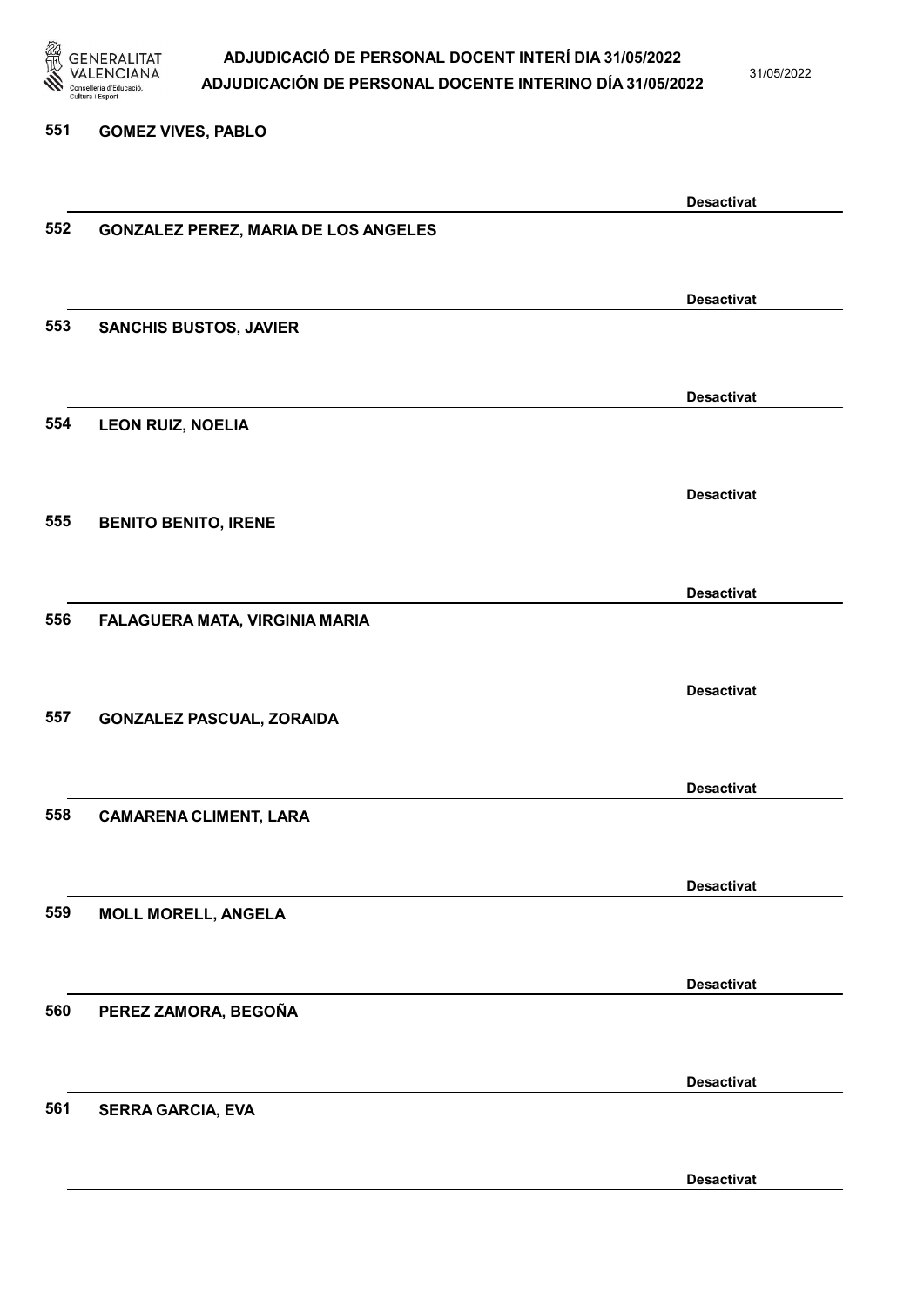

31/05/2022

| <b>LLISTERRI GIL, JOANA</b>             |                   |
|-----------------------------------------|-------------------|
|                                         | No adjudicat      |
| <b>SAEZ POMARES, MARIA</b>              |                   |
|                                         | <b>Desactivat</b> |
| HERNANDEZ BERTO, CRISTINA               |                   |
|                                         | <b>Desactivat</b> |
| ALONSO LOPEZ, MARIA DEL MAR             |                   |
|                                         | <b>Desactivat</b> |
| SANJUAN CASTELLO, PURIFICACION          |                   |
|                                         | <b>Desactivat</b> |
| <b>LABERNIA BOIX, MARIA DELS ANGELS</b> |                   |
|                                         | <b>Desactivat</b> |
| <b>BERNABEU BENEITO, MARIA DOLORES</b>  |                   |
|                                         | <b>Desactivat</b> |
| <b>MORA GUIJARRO, IGNACIO</b>           |                   |
|                                         | <b>Desactivat</b> |
| <b>MARIN CASELLES, DIEGO</b>            |                   |
|                                         | <b>Desactivat</b> |
| <b>LOZANO MATEU, MARTA</b>              |                   |
|                                         | <b>Desactivat</b> |
| <b>GOMEZ GARCIA, ISABEL</b>             |                   |
|                                         | <b>Desactivat</b> |
|                                         |                   |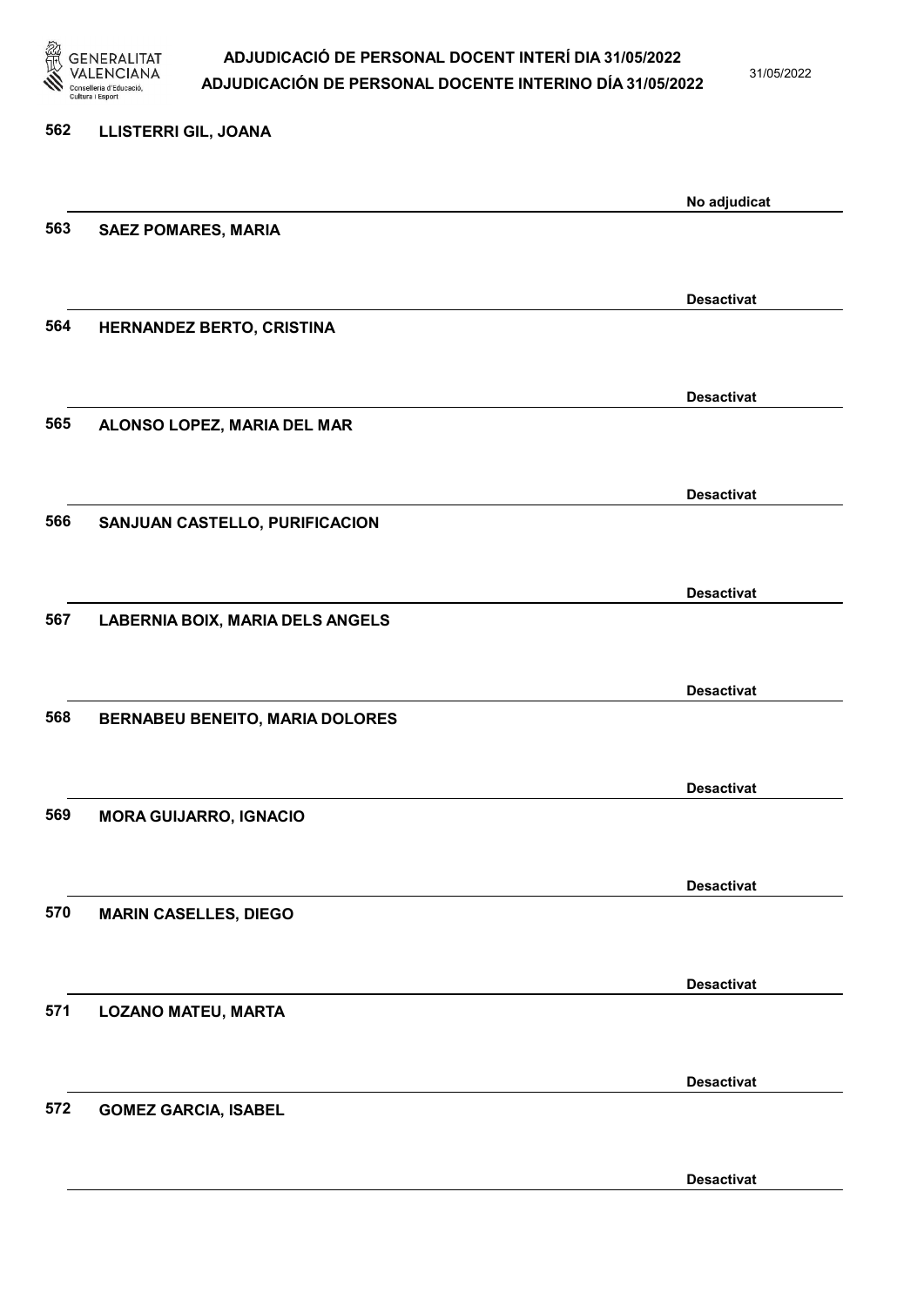

31/05/2022

#### 573 DE DIOS RUIZ, MIREIA

|     |                               | <b>Desactivat</b> |
|-----|-------------------------------|-------------------|
| 574 | HERRERA VÁZQUEZ, MIRIAM       |                   |
|     |                               |                   |
|     |                               | <b>Desactivat</b> |
| 575 | PEREZ GRIMA, SANDRA           |                   |
|     |                               |                   |
|     |                               | <b>Desactivat</b> |
| 576 | <b>LLOPIS GINESTAR, ESTER</b> |                   |
|     |                               |                   |
|     |                               | <b>Desactivat</b> |
| 577 | <b>EUGENIO DIAZ, JAVIER</b>   |                   |
|     |                               |                   |
|     |                               | <b>Desactivat</b> |
| 578 | MORANT ZARAGOZA, LUIS MIGUEL  |                   |
|     |                               |                   |
|     |                               | <b>Desactivat</b> |
| 579 | TURELL MARTIN, CRISTINA       |                   |
|     |                               |                   |
|     |                               | <b>Desactivat</b> |
| 580 | <b>MUT GIMENEZ, CRISTINA</b>  |                   |
|     |                               |                   |
|     |                               | <b>Desactivat</b> |
| 581 | NACHER SOLER, MARIA JOSE      |                   |
|     |                               |                   |
|     |                               | <b>Desactivat</b> |
| 582 | <b>FRAILE CASTRO, NURIA</b>   |                   |
|     |                               |                   |
|     |                               | <b>Desactivat</b> |
| 583 | <b>LOZANO ESPERT, CARLA</b>   |                   |
|     |                               |                   |
|     |                               | <b>Desactivat</b> |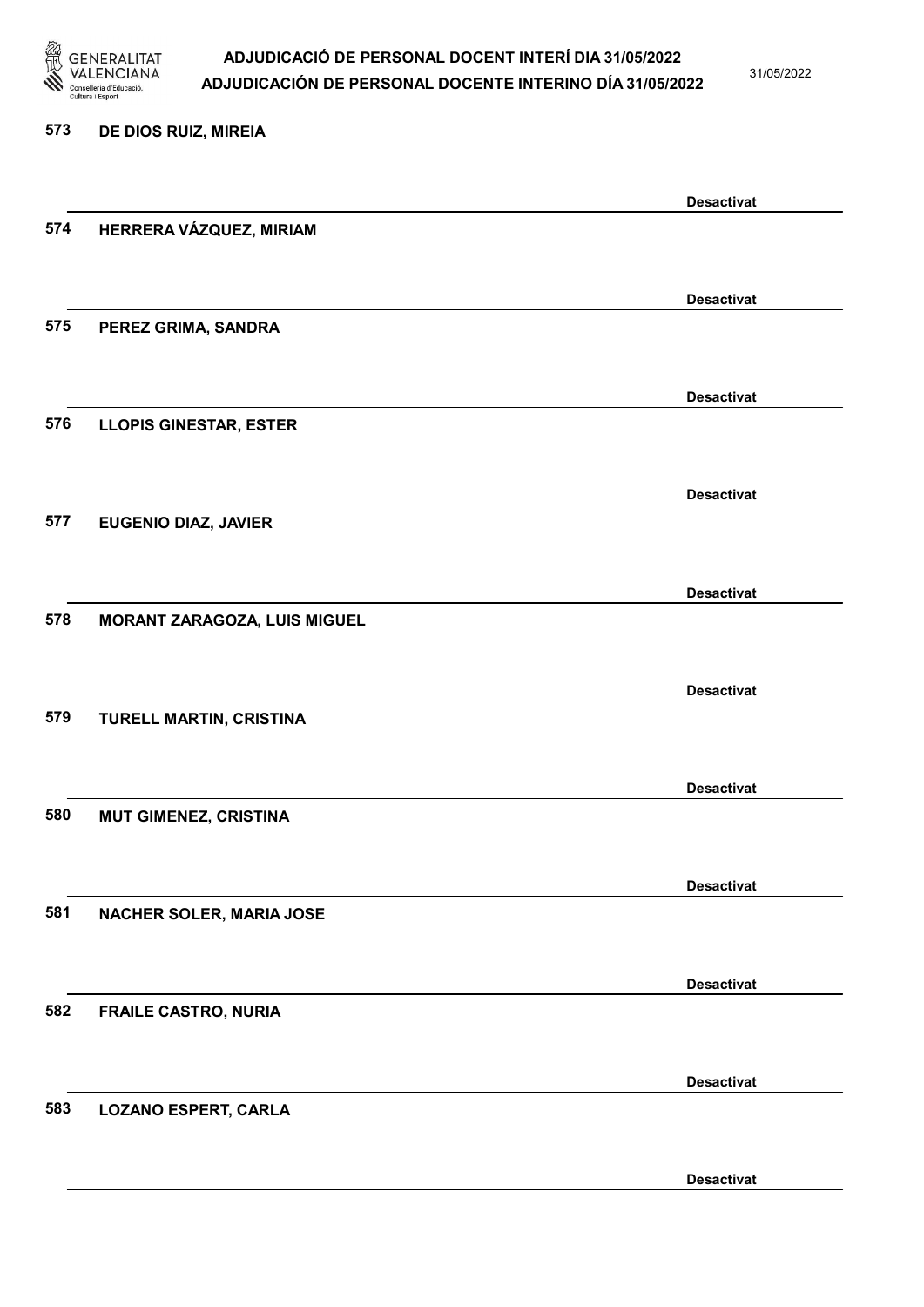

31/05/2022

#### 584 SANTOLARIA MAÑES, MARIA VICTORIA

|     |                                 | <b>Desactivat</b> |
|-----|---------------------------------|-------------------|
| 585 | FORNES LLODRA, MARIA DOLORES    |                   |
|     |                                 |                   |
|     |                                 |                   |
|     |                                 | <b>Desactivat</b> |
| 586 | HERREROS RAMON, ANA MARIA       |                   |
|     |                                 |                   |
|     |                                 |                   |
|     |                                 | <b>Desactivat</b> |
| 587 | <b>BENEYTO CARDOS, MARIOLA</b>  |                   |
|     |                                 |                   |
|     |                                 | <b>Desactivat</b> |
| 588 |                                 |                   |
|     | <b>GUILLEN LUQUE, EVA MARIA</b> |                   |
|     |                                 |                   |
|     |                                 | <b>Desactivat</b> |
| 589 | <b>MARTINEZ MONREAL, CARLES</b> |                   |
|     |                                 |                   |
|     |                                 |                   |
|     |                                 | <b>Desactivat</b> |
| 590 | <b>BATALLER GRAU, LAURA</b>     |                   |
|     |                                 |                   |
|     |                                 |                   |
|     |                                 | <b>Desactivat</b> |
| 591 | RIPOLL MANSANET, ROSANA JULIA   |                   |
|     |                                 |                   |
|     |                                 | <b>Desactivat</b> |
| 592 | MANZANA SEGARRA, MARIA TERESA   |                   |
|     |                                 |                   |
|     |                                 |                   |
|     |                                 | <b>Desactivat</b> |
| 593 | <b>GUZMAN SANCHIS, LAURA</b>    |                   |
|     |                                 |                   |
|     |                                 |                   |
|     |                                 | <b>Desactivat</b> |
| 594 | PEREZ TOMAS, DOLORES YOLANDA    |                   |
|     |                                 |                   |
|     |                                 |                   |
|     |                                 | <b>Desactivat</b> |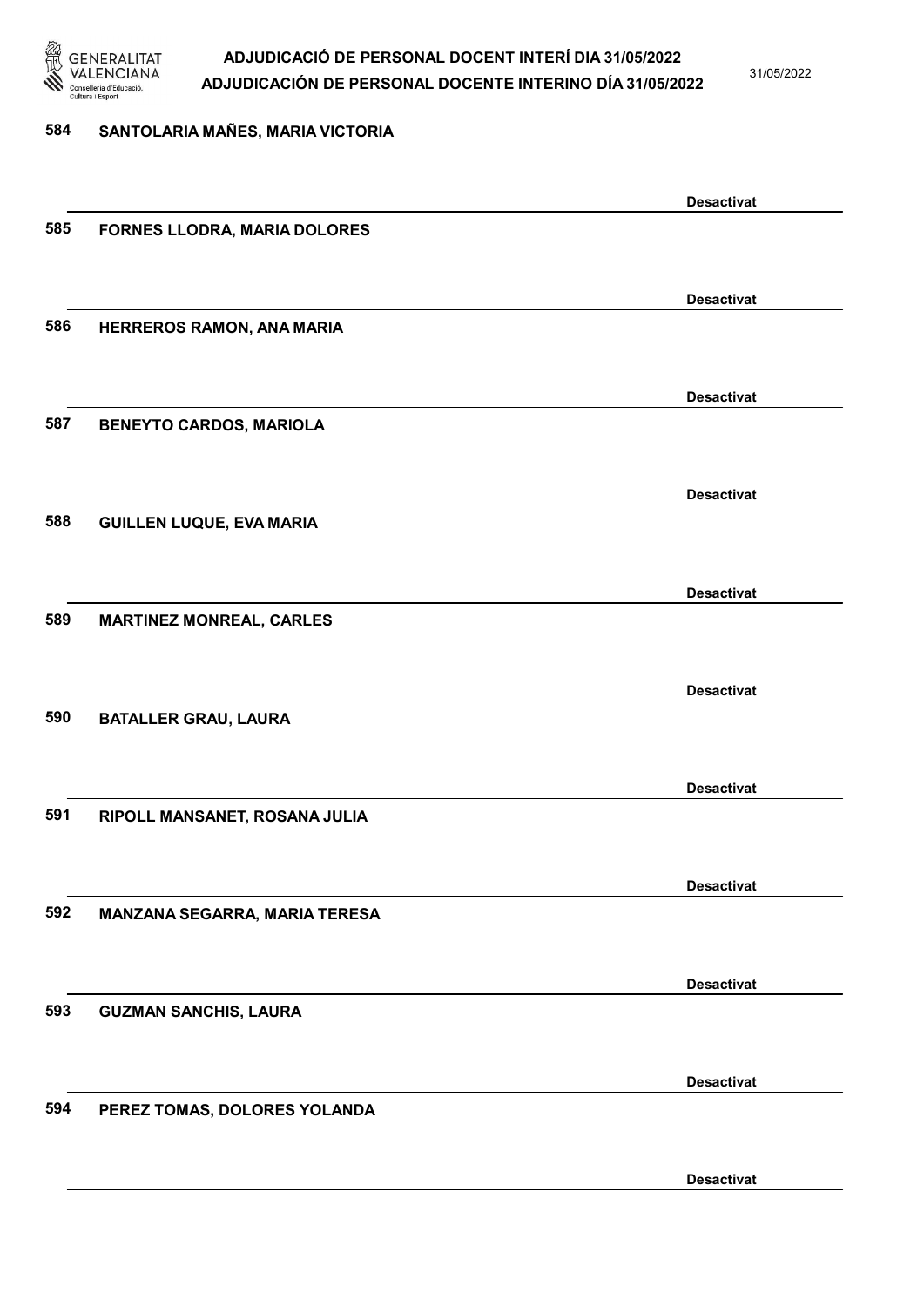

31/05/2022

Desactivat

# 595 CERDAN PERIS, NOEMI Desactivat 596 CATALAN MEDINA, LAURA Desactivat 597 DENIA BENLLOCH, LAIA Desactivat 598 MARTINEZ NEGRETE, BEATRIZ ELENA Desactivat 599 BARBA SANCHEZ, SARA Desactivat 600 GIL AUCEJO, ALVARO Desactivat 601 MARTI SEMPERE, CLARA Desactivat 602 MARTINEZ TORREGROSA, MARIA Desactivat 603 TALENS MARTINEZ, YANIRA Desactivat 604 LANCIS LLORCA, ESTEFANIA Desactivat 605 HUGUET GIL, JUDIT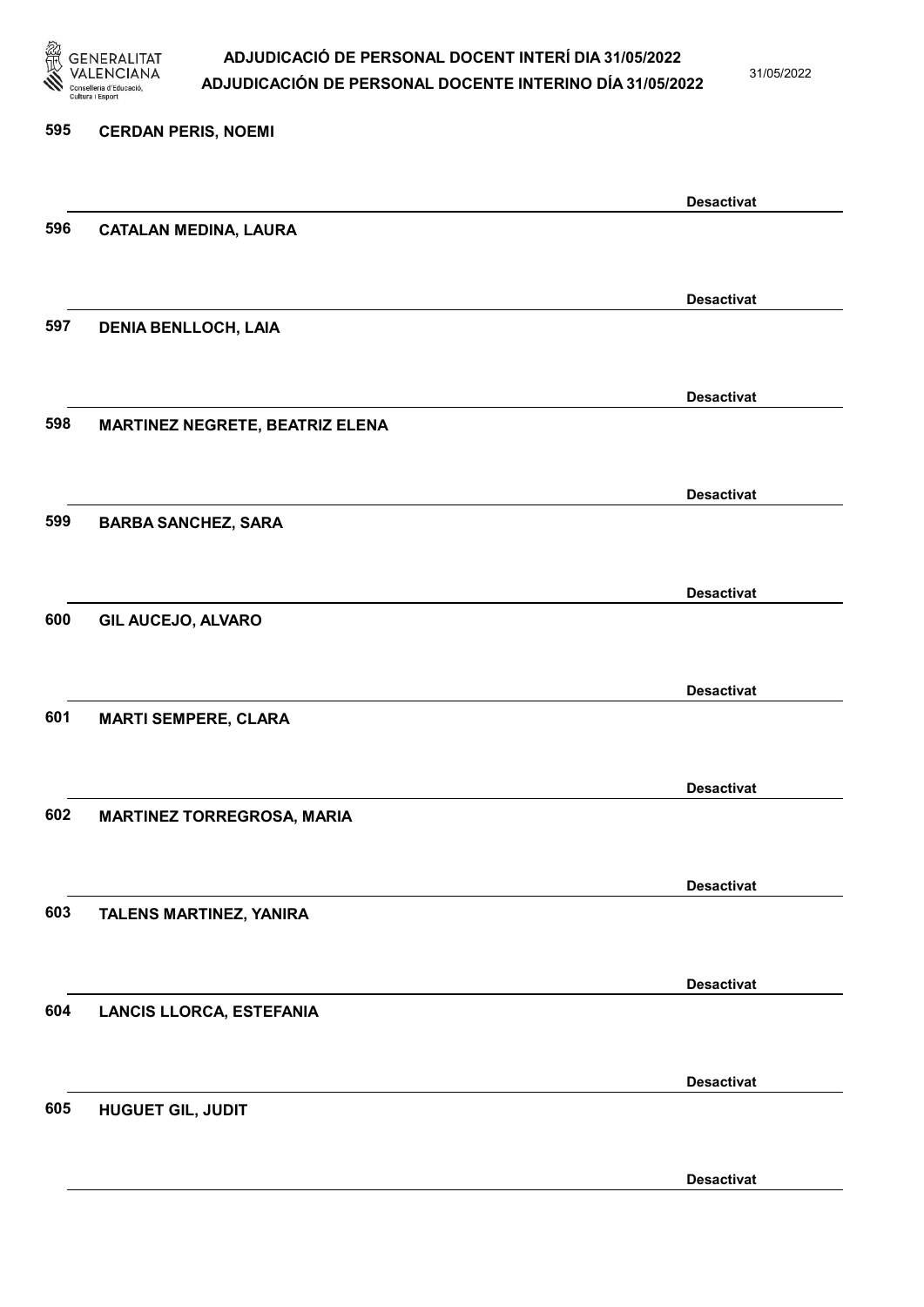

31/05/2022

Desactivat

# 606 VIDAL SANFELIX, LIDIA Desactivat 607 VALERO AGUT, INMACULADA Desactivat 608 COBOS ALBA, SANDRA Desactivat 609 LOPEZ GARRIDO, LUCIA Desactivat 610 CUBAS MARTINEZ, VICTOR Desactivat 611 MARTIN LORENTE TABERNERO, SANDRA Desactivat 612 ARROYO LLEDO, VANESSA Desactivat 613 MIRA MARTINEZ, ADELA Desactivat 614 BORREDA ALVENTOSA, ALEJANDRO Desactivat 615 PEREZ MARTIN, ERICA Desactivat 616 BOCHONS ALVAREZ, MARÍA TERESA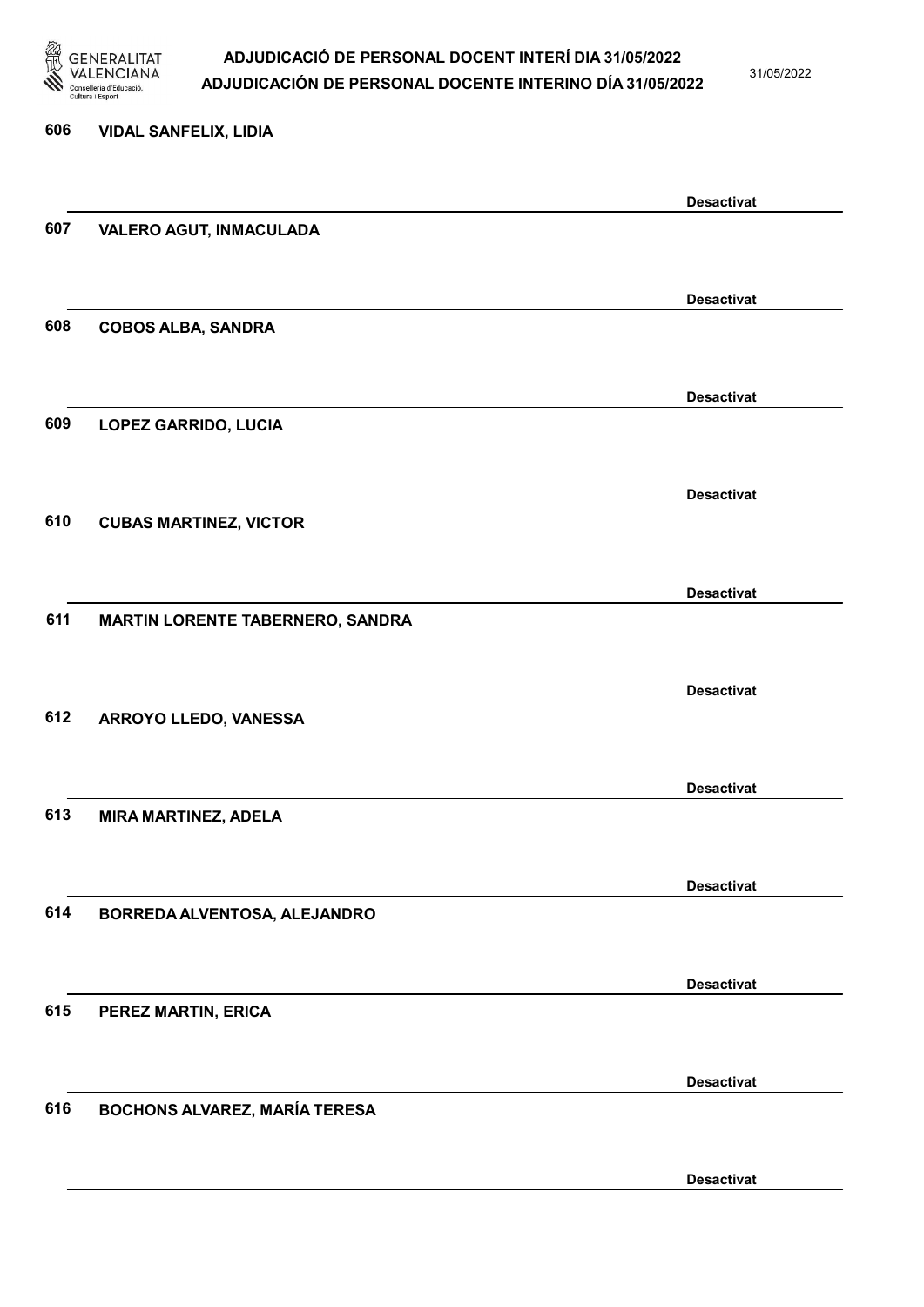

31/05/2022

#### 617 ALONSO TENA, BEATRIZ

|     |                               | <b>Desactivat</b> |
|-----|-------------------------------|-------------------|
| 618 | VILLARROYA PEDROSA, JOSE LUIS |                   |
|     |                               |                   |
|     |                               |                   |
|     |                               | <b>Desactivat</b> |
| 619 | DELGADO OLIVA, RAQUEL         |                   |
|     |                               |                   |
|     |                               | <b>Desactivat</b> |
| 620 |                               |                   |
|     | TORRENT ALBORCH, ANA          |                   |
|     |                               |                   |
|     |                               | <b>Desactivat</b> |
| 621 | <b>GOMEZ SOLER, CRISTIAN</b>  |                   |
|     |                               |                   |
|     |                               |                   |
|     |                               | <b>Desactivat</b> |
| 622 | <b>ESPASA RONDA, LYDIA</b>    |                   |
|     |                               |                   |
|     |                               | <b>Desactivat</b> |
| 623 |                               |                   |
|     | <b>GONZALEZ EDO, SANTIAGO</b> |                   |
|     |                               |                   |
|     |                               | <b>Desactivat</b> |
| 624 | <b>ROMERO BAS, NEREA</b>      |                   |
|     |                               |                   |
|     |                               |                   |
|     |                               | <b>Desactivat</b> |
| 625 | PEREZ SILVA, ISABEL MARIA     |                   |
|     |                               |                   |
|     |                               |                   |
|     |                               | <b>Desactivat</b> |
| 626 | <b>LOPEZ SERRANO, ELENA</b>   |                   |
|     |                               |                   |
|     |                               | <b>Desactivat</b> |
| 627 | RUIZ APARICIO, RAQUEL         |                   |
|     |                               |                   |
|     |                               |                   |
|     |                               | <b>Desactivat</b> |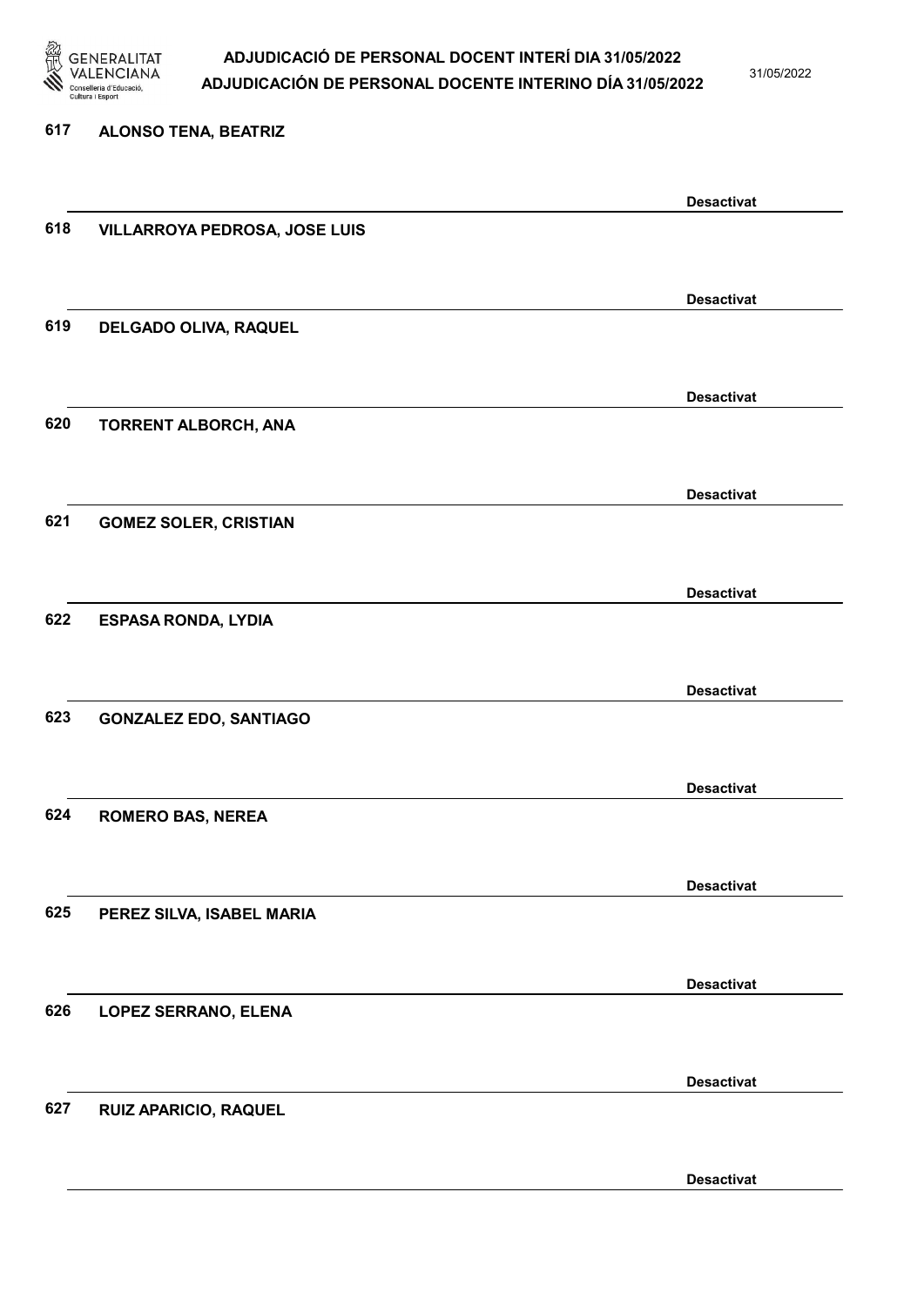

31/05/2022

Desactivat

# 628 POMARES RAMON, MARINA Desactivat 629 DIAZ URBANO, LUCIA Desactivat 630 LEAL ROMO, ANA Desactivat 631 CALABUIG BELDA, CARMEN Desactivat 632 PICO GUZMAN, JOSE VICENTE Desactivat 633 MARTI ROMERO, BRENDA Desactivat 634 CUERDA CASTILLO, MARIA DEL CARMEN Desactivat 635 MORILLO MOSCARDÓ, RAQUEL Desactivat 636 OLCINA PEREZ, MIREIA Desactivat 637 PEY IVARS, PAULA Desactivat 638 CONEJOS SANCHEZ, BEATRIZ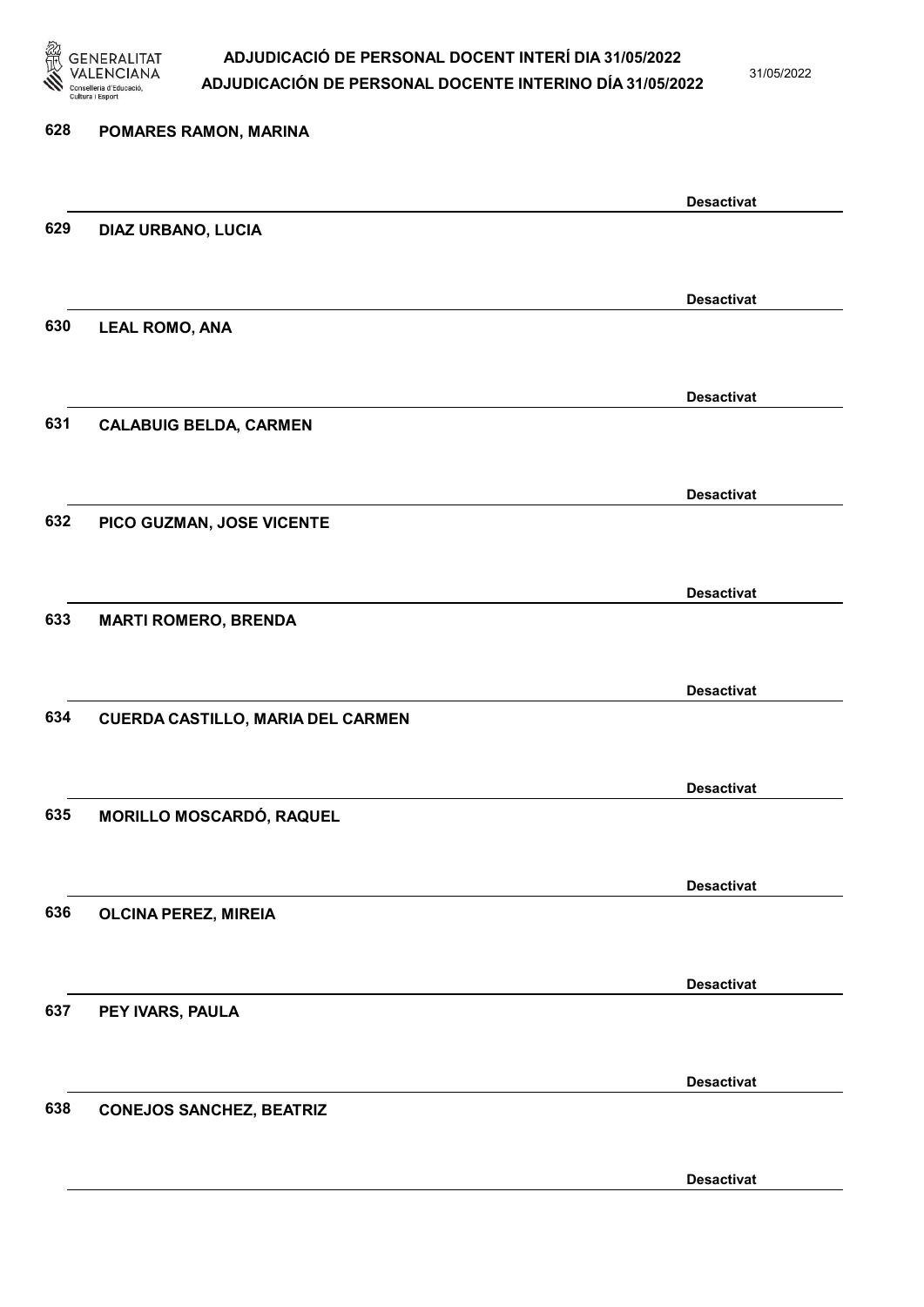

31/05/2022

Desactivat

# 639 PONS MANZANET, SARAY Desactivat 640 MARTI SANCHEZ, ANGELA Desactivat 641 VILLAVICENCIO CORELLA, ANA Desactivat 642 NAVARRO ALIAGA, MARIA DEL CARMEN Desactivat 643 ADAM GIMENEZ, ANGELA Desactivat 644 QUESADA CANDELA, VICTORIA Desactivat 645 SEMPERE MIRA, CLARA Desactivat 646 ALARCON GALLEN, JORGE Desactivat 647 VIVAS CLIMENT, ANDREA Desactivat 648 LORES SENAR, SUSANA Desactivat 649 FORNES PORTA, MARTA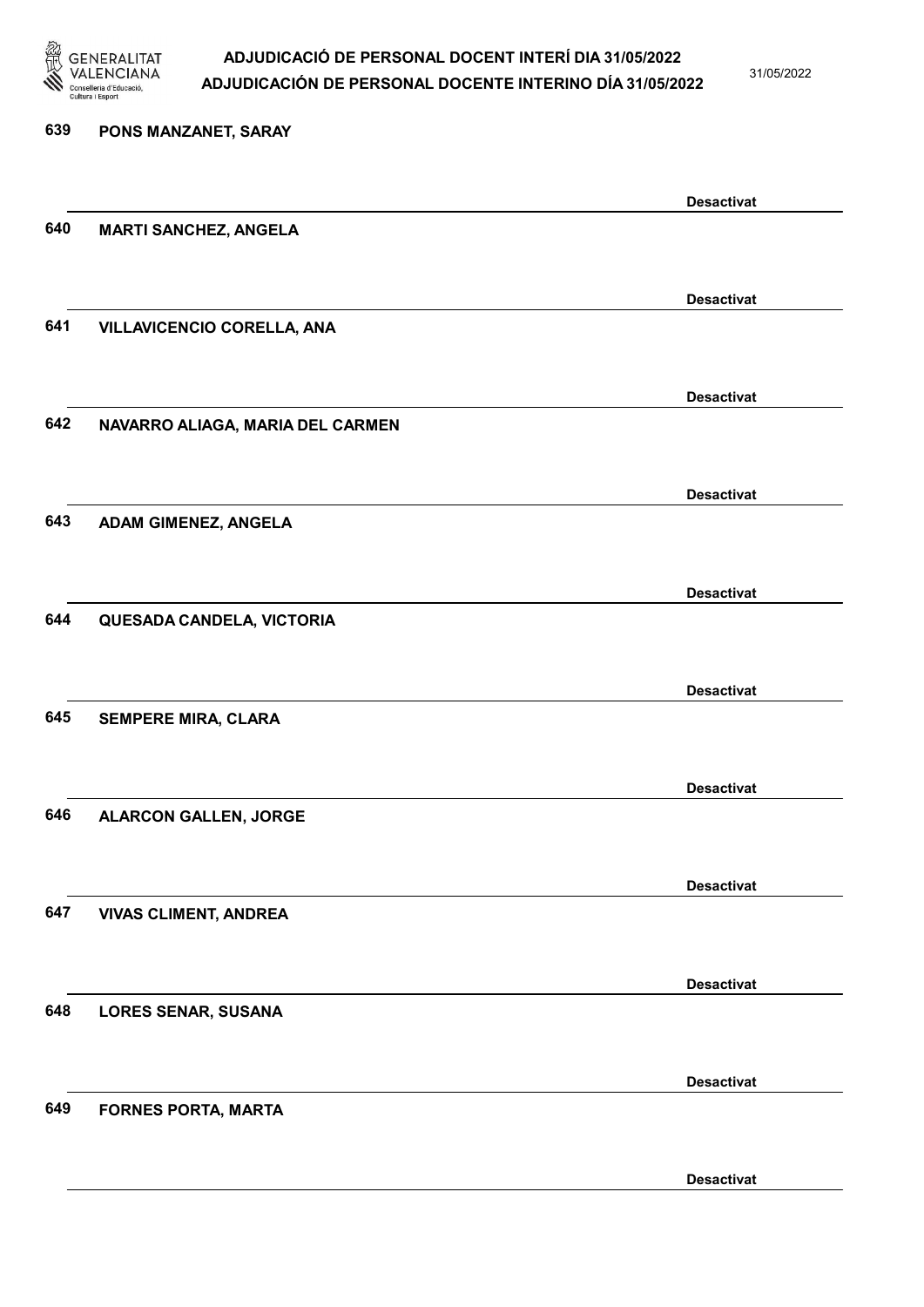

31/05/2022

Desactivat

# 650 ALEJO LOPEZ, JUAN MANUEL Desactivat 651 APARICI PEREZ, CARLA Desactivat 652 BALLESTER FERRANDEZ, LORENA Desactivat 653 MARI FERNANDEZ, TONI Desactivat 654 HERNANDEZ MORENZA, LUIS Desactivat 655 CABALLERO PASTOR, RAQUEL Desactivat 656 CUESTA CHACON, CARMEN MARIA Desactivat 657 RODADO ORTIZ, MARIA DEL ROCIO Desactivat 658 FRANCES REQUENA, CRISTINA Desactivat 659 BLANCO SAEZ, CLARA MARIA Desactivat 660 DOMENECH VALERO, ERNESTO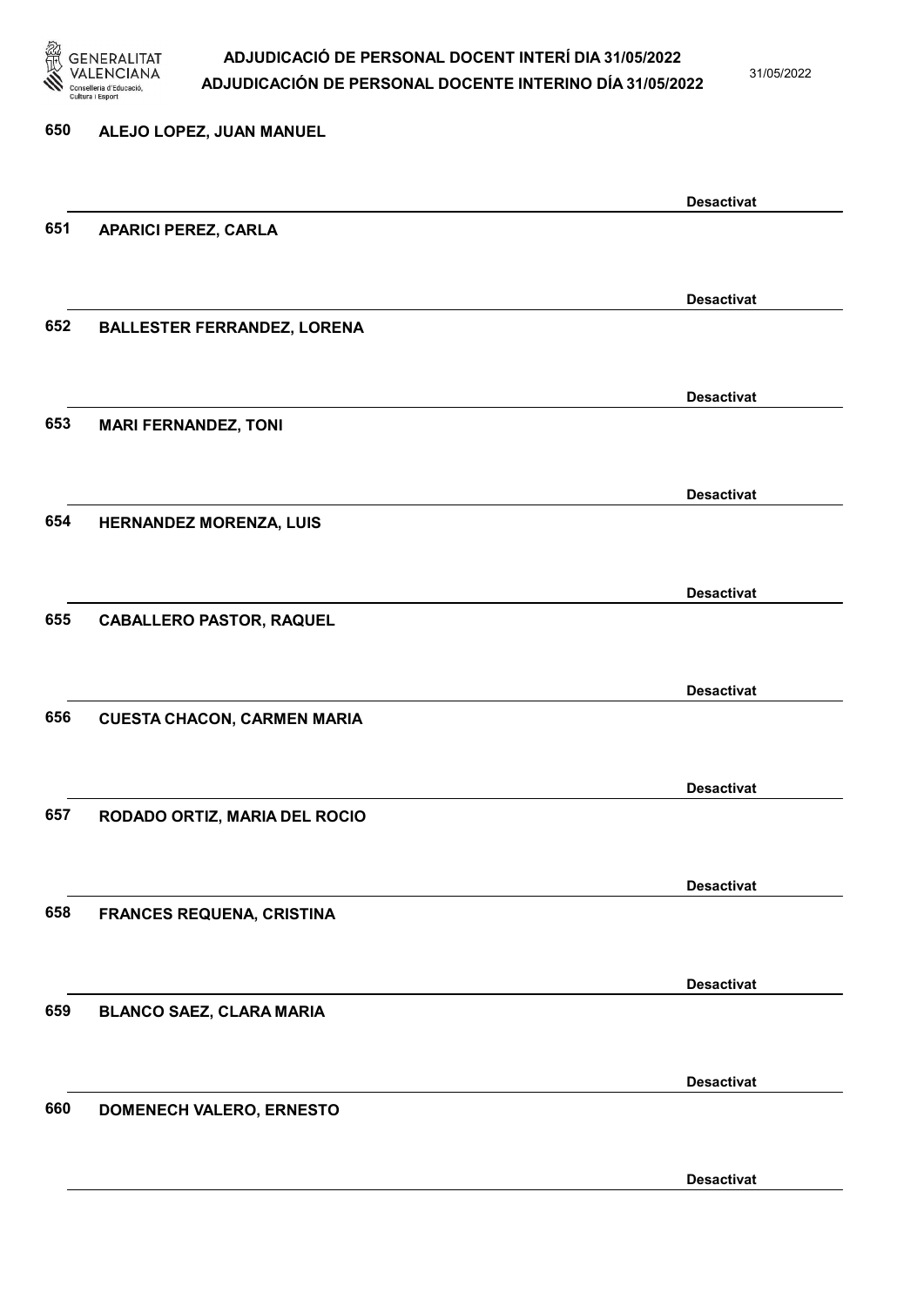

31/05/2022

#### 661 FENOLL CANDELA, MIRIAM COVADONGA

|     |                                      | <b>Desactivat</b> |
|-----|--------------------------------------|-------------------|
| 662 | <b>MARTINEZ BLASCO, CARMEN</b>       |                   |
|     |                                      |                   |
|     |                                      | <b>Desactivat</b> |
| 663 |                                      |                   |
|     | <b>MONTERDE ROMERO, SOFIA</b>        |                   |
|     |                                      |                   |
|     |                                      | <b>Desactivat</b> |
| 664 | <b>MELERO VIDAL, MARIA AMPARO</b>    |                   |
|     |                                      |                   |
|     |                                      | <b>Desactivat</b> |
| 665 | VALLET RUIZ, INMACULADA              |                   |
|     |                                      |                   |
|     |                                      |                   |
|     |                                      | <b>Desactivat</b> |
| 666 | SELLES PEREZ, RAQUEL                 |                   |
|     |                                      |                   |
|     |                                      | <b>Desactivat</b> |
| 667 | <b>GOMEZ FABRA, NATALIA</b>          |                   |
|     |                                      |                   |
|     |                                      | <b>Desactivat</b> |
| 668 |                                      |                   |
|     | <b>ESCUDERO COLLADO, JOSE</b>        |                   |
|     |                                      |                   |
|     |                                      | <b>Desactivat</b> |
| 669 | MUÑOZ CARRIL, OLGA                   |                   |
|     |                                      |                   |
|     |                                      | <b>Desactivat</b> |
| 670 | <b>BODÍ GONZÁLEZ, SONIA</b>          |                   |
|     |                                      |                   |
|     |                                      |                   |
|     |                                      | <b>Desactivat</b> |
| 671 | <b>GARRIDO MALLACH, MARTA ISABEL</b> |                   |
|     |                                      |                   |
|     |                                      | <b>Desactivat</b> |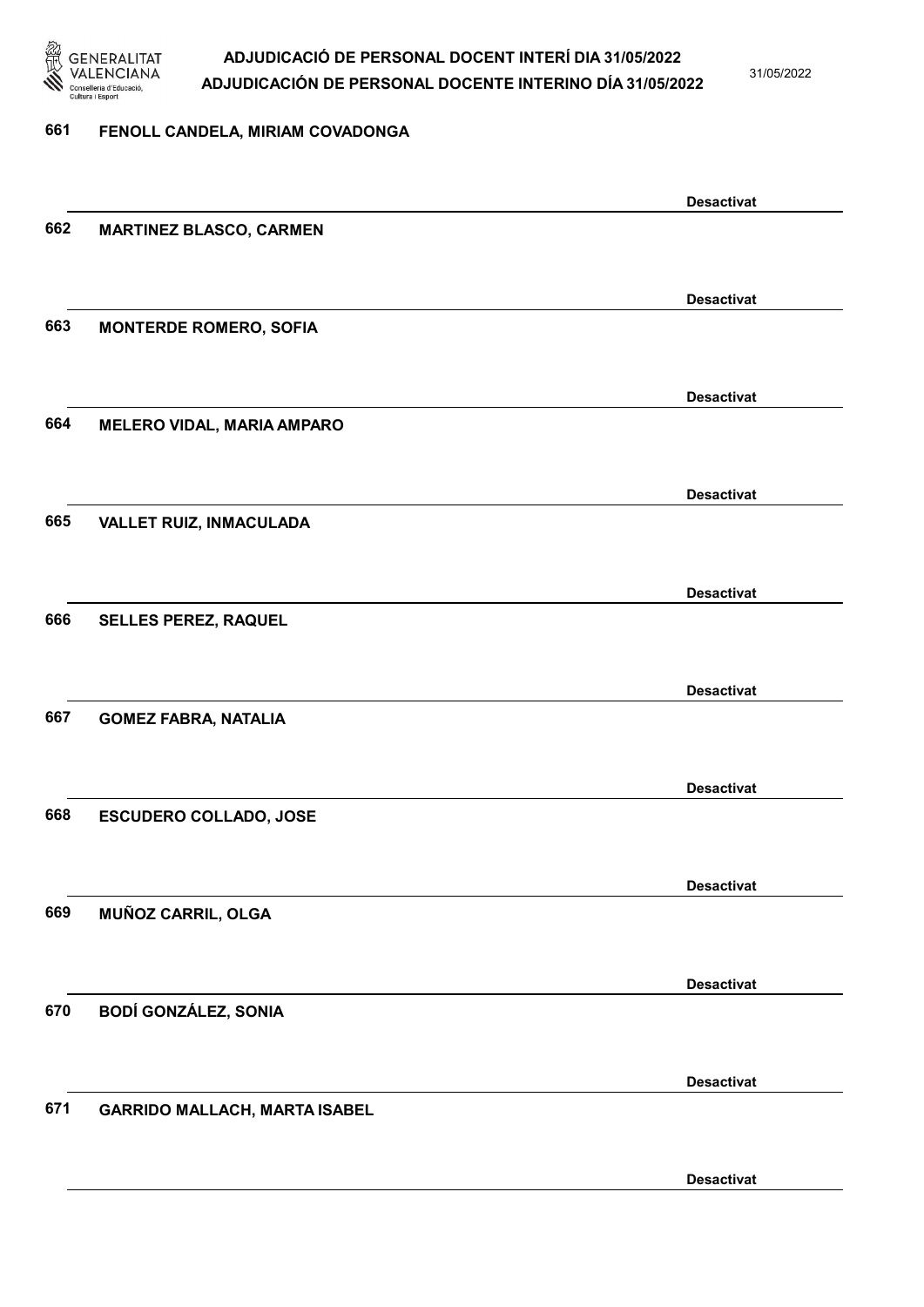

31/05/2022

# 672 VALLES MONTAGUD, LOURDES Desactivat 673 SAEZ BROTONS, NURIA Desactivat 674 COLOMER CLIMENT, MARTA Desactivat 675 ALVAREZ LUJAN, ALICIA Desactivat 676 GRAS BALLESTER, CARLOS Desactivat 677 SEMPERE DOMENECH, FLORA Desactivat 678 MASCARELL PAVIA, CARMEN Desactivat 679 MARTINEZ RUBIO, ANGELES CARMEN Desactivat 680 BENAVENT GIMENEZ, SHEILA Desactivat 681 LOZOYA MARTINEZ, ROSA MARIA Desactivat 682 PALOP TECLES, FRANCISCO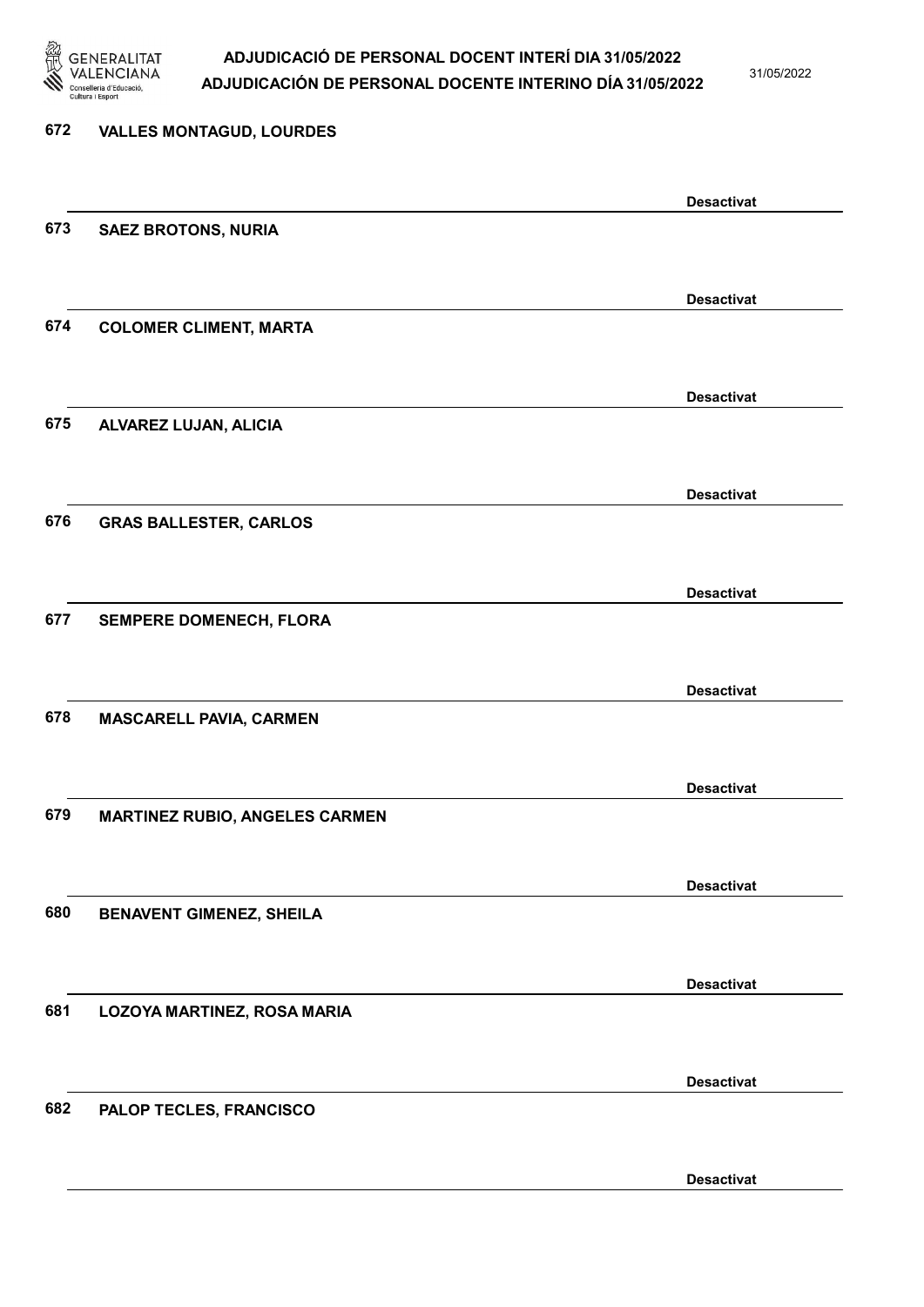

31/05/2022

# 683 RODRIGUEZ DE HARO, YOLANDA Desactivat 684 MARTI SANCHEZ, CELIA EUNICE Desactivat 685 MACHI CASTELLANO, ISABEL Desactivat 686 PRIMO FORNER, AIXA Desactivat 687 LOPEZ RUANO, PAOLA Desactivat 688 GONZALEZ DIENTE, MIREIA Desactivat 689 FLOR PEREZ, MARIA GEMA Desactivat 690 ESPERT MOLTO, NURIA Desactivat 691 PERALES SANCHIS, LETICIA Desactivat 692 ALARCON MARTINEZ, LIDIA Desactivat 693 BESES RAMO, MIREIA Desactivat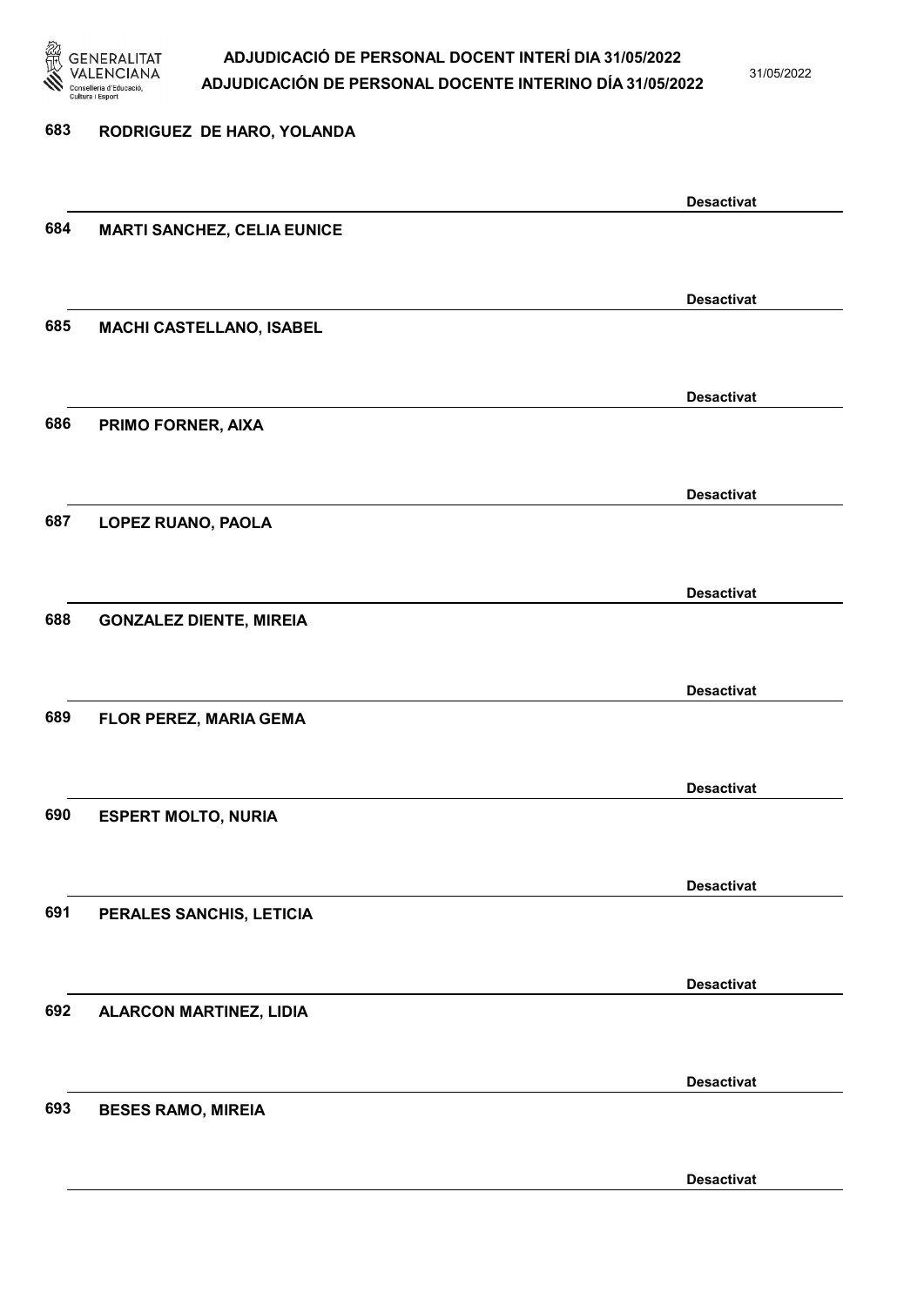

31/05/2022

Desactivat

# 694 RUIZ HERRERA, MARIA ROSARIO Desactivat 695 SEMPERE PARRA, SARA Desactivat 696 MORENO PEÑA, ARANTXA Desactivat 697 BOLUDA PEREZ, VICTORIA Desactivat 698 MATEO PIQUER, ESTHER Desactivat 699 MOLERO NAVARRO, LAURA Desactivat 700 SELMA PUCHALT, INMACULADA Desactivat 701 JIMENEZ REQUENA, MARIA Desactivat 702 BADENES CAPSIR, SARA Desactivat 703 MARTINEZ GARCIA, LORENA Desactivat 704 CONTRERAS GIMENO, LAURA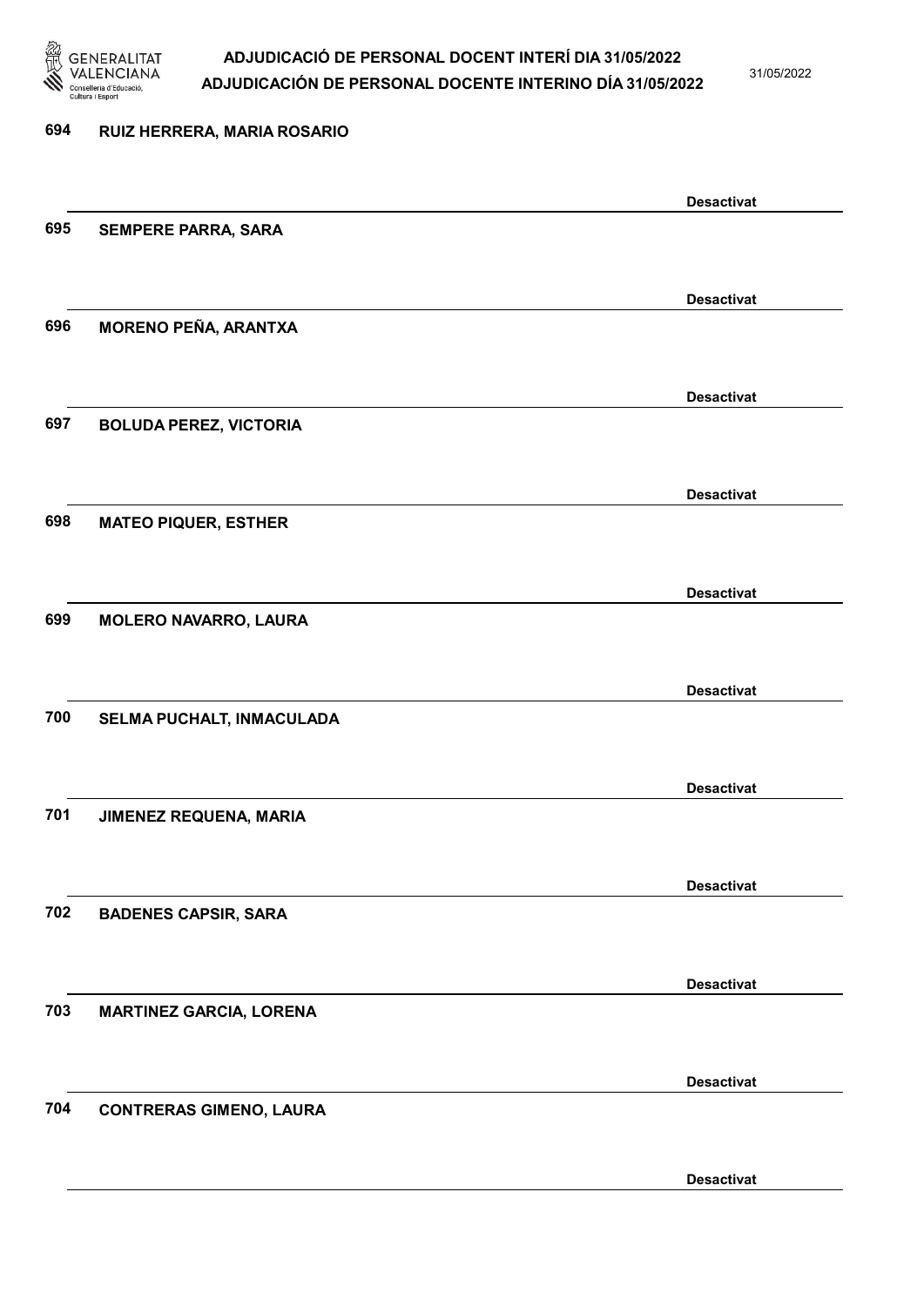

31/05/2022

# 705 CALVO PANADERO, LORENA Desactivat 706 QUINTANILLA ALEMANY, SILVIA Desactivat 707 GONZALVEZ BOIX, Mª MAR Desactivat 708 PONCE BALAGUER, GEMA Desactivat 709 CARRILLO PLAZA, ANA BELEN Desactivat 710 LUCAS MUÑOZ, FRANCISCA Desactivat 711 DOMENECH MONFORT, VERONICA Desactivat 712 ORTS FRANCES, NEUS Desactivat 713 PEREZ CERDAN, LUIS Desactivat 714 PONZ DOMINGO, MARIA LOURDES Desactivat 715 ESTORNELL PEREZ, NOELIA Desactivat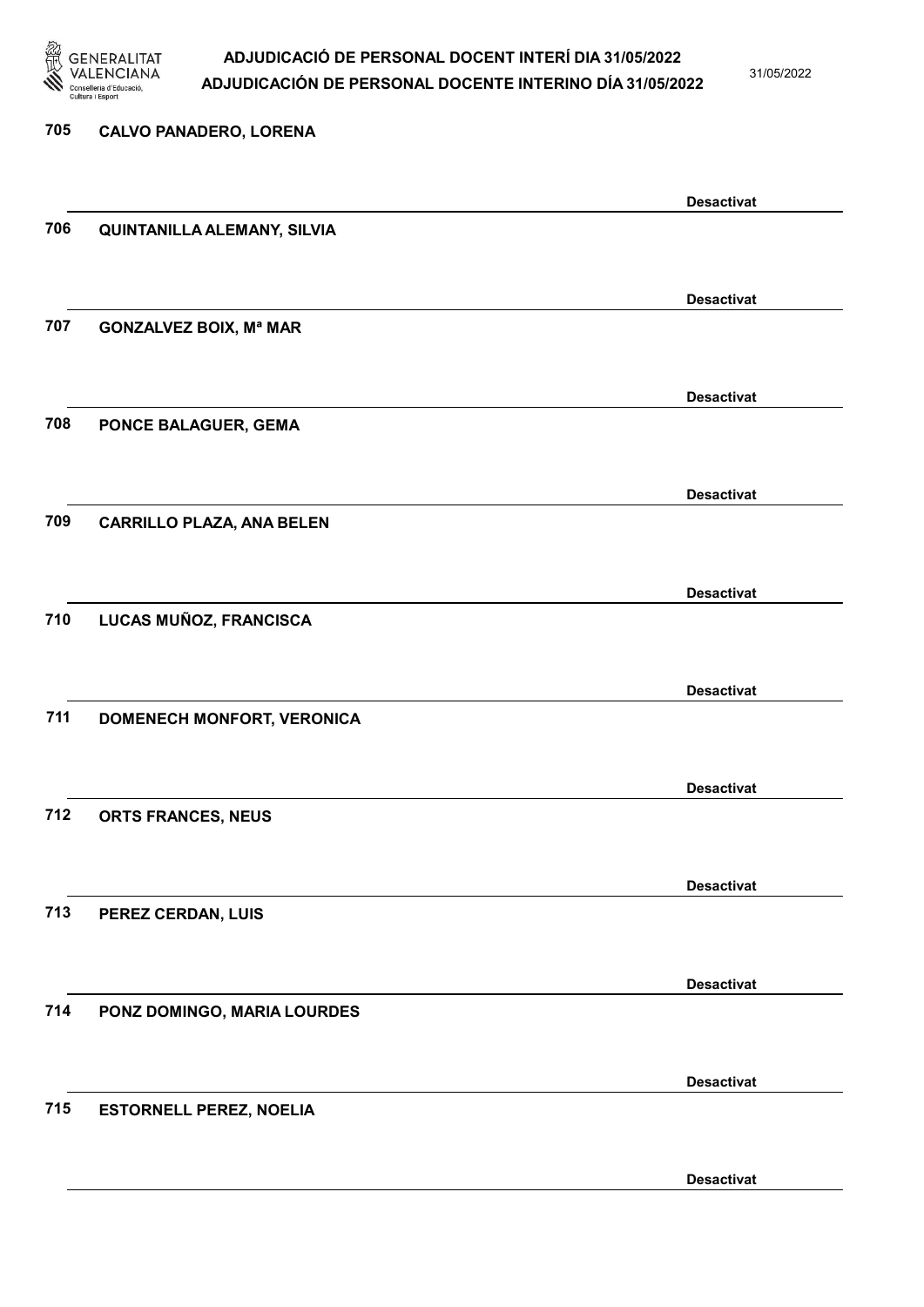

31/05/2022

#### 716 FERRER ROMERO, LARA

|     |                                    | <b>Desactivat</b> |
|-----|------------------------------------|-------------------|
| 717 | <b>RIBAS BROCH, PAULA</b>          |                   |
|     |                                    |                   |
|     |                                    | <b>Desactivat</b> |
| 718 | NIETO ALBORS, NAIARA               |                   |
|     |                                    |                   |
|     |                                    | <b>Desactivat</b> |
| 719 | PUCHADES DASI, DAVID               |                   |
|     |                                    |                   |
|     |                                    |                   |
|     |                                    | <b>Desactivat</b> |
| 720 | <b>COSTA SANCHO, MARIA LOURDES</b> |                   |
|     |                                    |                   |
|     |                                    | <b>Desactivat</b> |
| 721 | <b>LLOPIS CASTELL, ESTER</b>       |                   |
|     |                                    |                   |
|     |                                    | <b>Desactivat</b> |
| 722 | <b>MARI ARMELLES, ROSA ELENA</b>   |                   |
|     |                                    |                   |
|     |                                    | <b>Desactivat</b> |
| 723 | <b>MARTINEZ MARIN, HELENA</b>      |                   |
|     |                                    |                   |
|     |                                    |                   |
|     |                                    | <b>Desactivat</b> |
| 724 | SORRENTINO MONT, LORENA            |                   |
|     |                                    |                   |
|     |                                    | <b>Desactivat</b> |
| 725 | <b>CLEMENTE LIZONDO, VICENTA</b>   |                   |
|     |                                    |                   |
|     |                                    | <b>Desactivat</b> |
| 726 | ALTAVA AVINENT, CARLA              |                   |
|     |                                    |                   |
|     |                                    | <b>Desactivat</b> |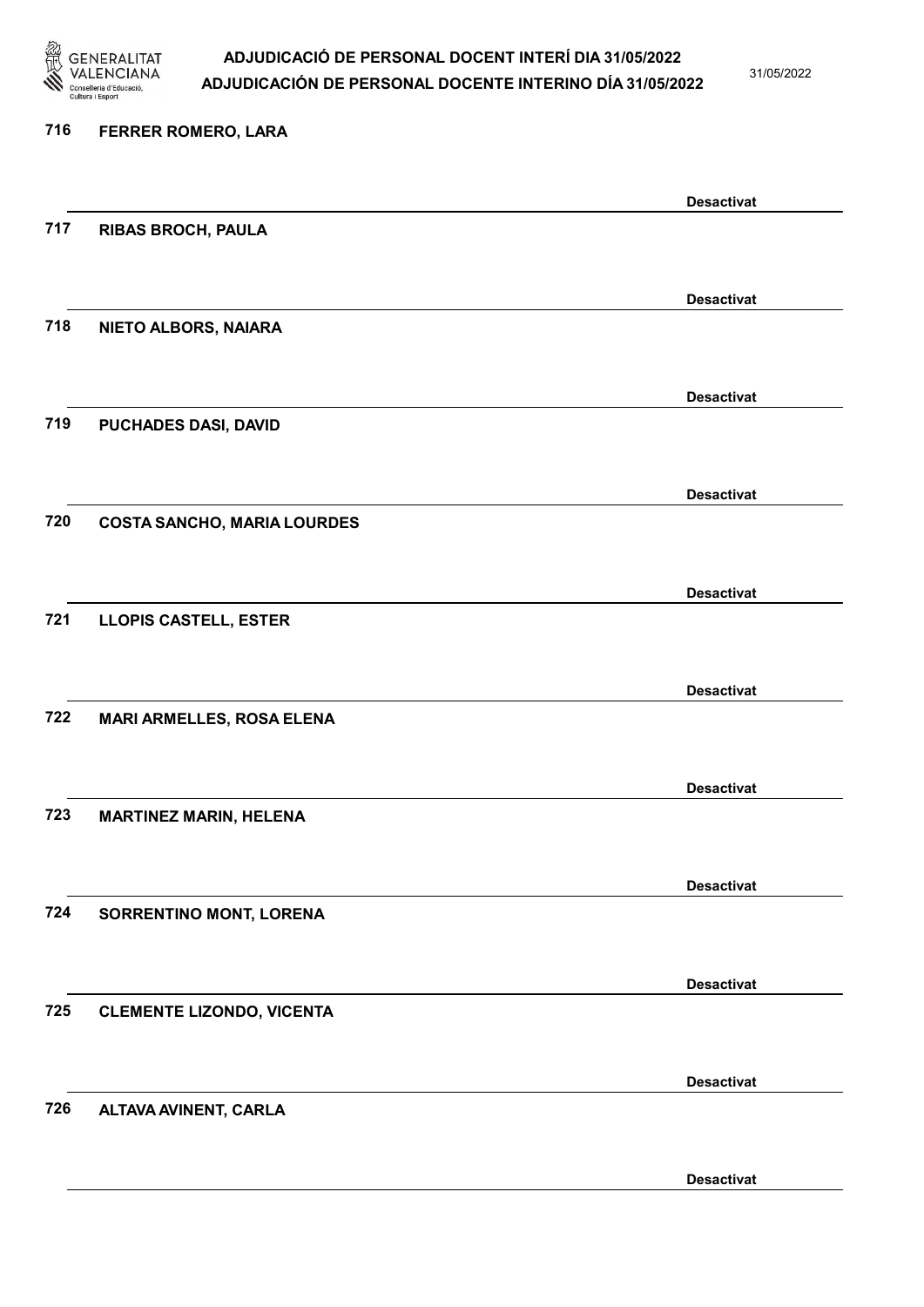

31/05/2022

# 727 CARREÑO SAN NICOLAS, JULIA Desactivat 728 ORDOÑEZ MUÑOZ, AITANA Desactivat 729 MUÑOZ RUIZ, INMACULADA MERCEDES Desactivat 730 SANCHEZ REOLID, ALICIA Desactivat 731 TARIN VIVES, MARIA ELVIRA Desactivat 732 MONZO LOPEZ, ANA MARIA Desactivat 733 NAVARRO ALIAGA, CRISTINA Desactivat 734 RIPOLL FONS, JUDITH Desactivat 735 RODENAS CABAÑAS, RAUL Desactivat 736 PARDO BUSTAMANTE, MARIA JOSE Desactivat 737 CORDOBA MARTINEZ, MARIA DEL CARMEN Desactivat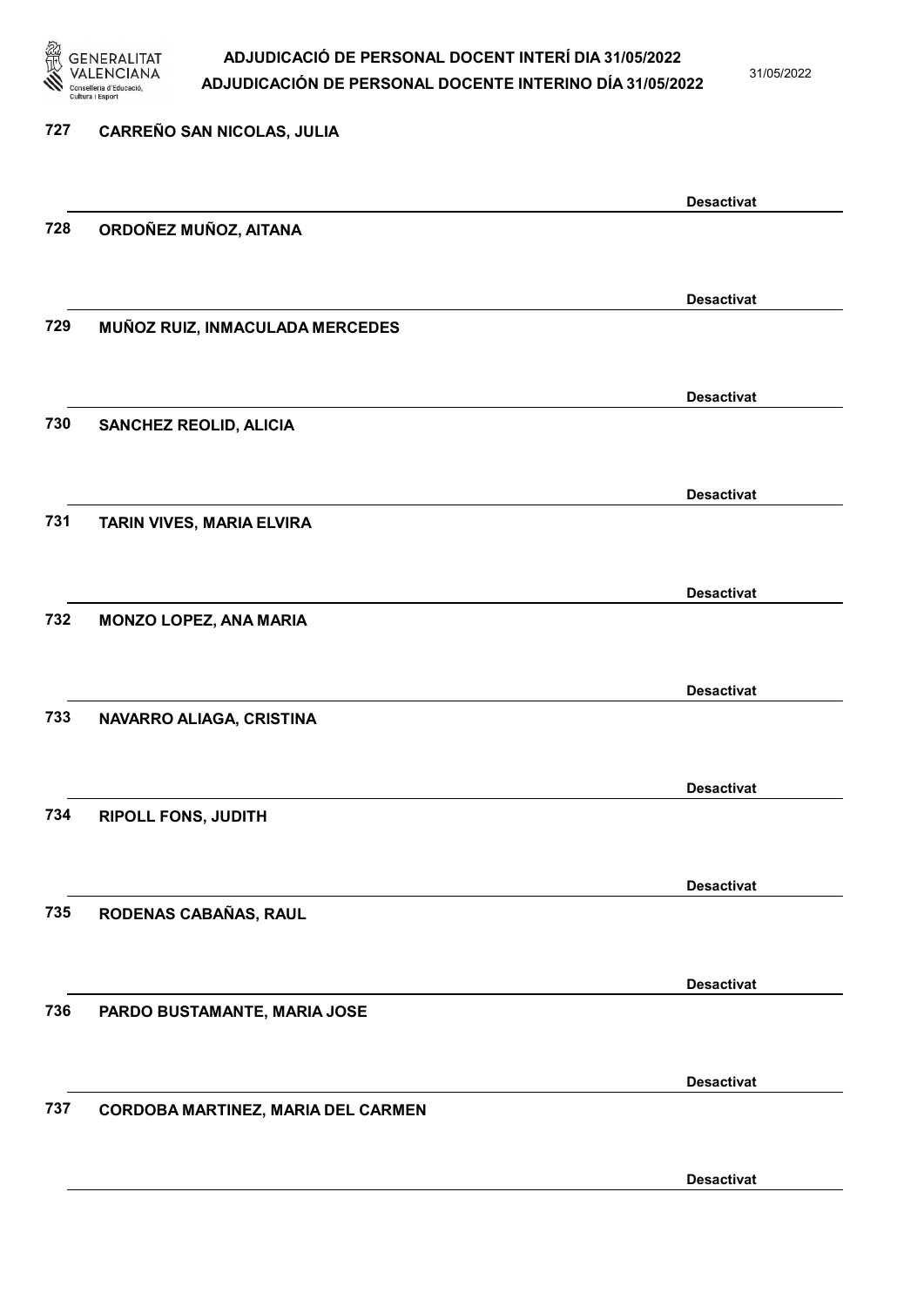

31/05/2022

Desactivat

# 738 CLARAMUNT CARCEL, SILVIA Desactivat 739 CARMONA BALAGUER, ANA Desactivat 740 MARGALEJO BLASCO, ALICIA Desactivat 741 ALBEROLA MONTELL, INMACULADA Desactivat 742 BAEZA HURTADO, RAQUEL Desactivat 743 PARRA EIXEA, DAVID PASCUAL Desactivat 744 PALMI REVERT, ANTONI Desactivat 745 ESPERANZA MORENO, BEATRIZ Desactivat 746 DOMENECH VIVES, OSCAR Desactivat 747 SANCHEZ REQUENA, CRISTINA Desactivat 748 ROVIRA GOMEZ, ESTHER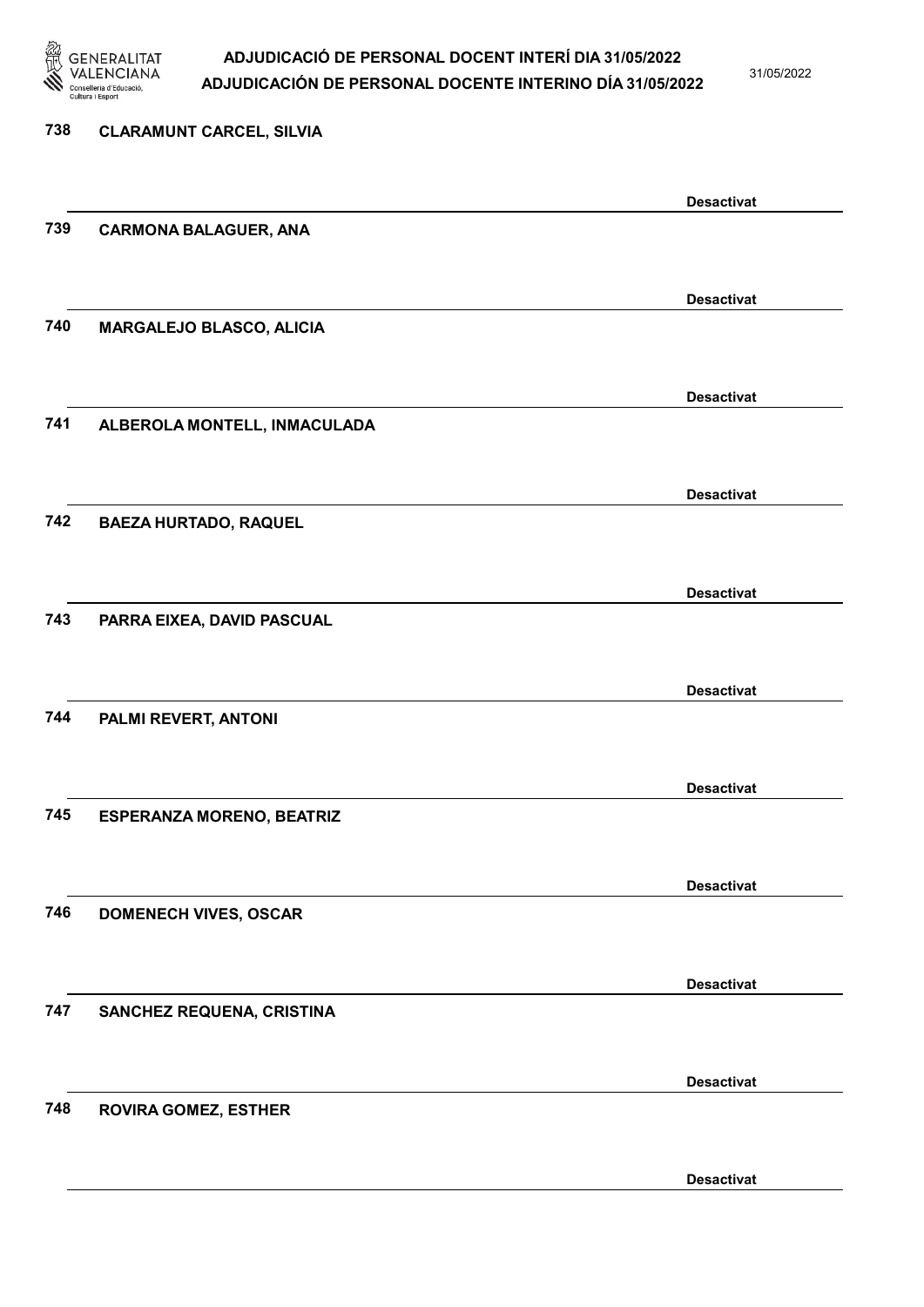

31/05/2022

#### 749 CARBONERES TAFANER, MARIA INMACULADA

|     |                                     | <b>Desactivat</b> |
|-----|-------------------------------------|-------------------|
| 750 | <b>CEPEDA COLMENERO, GEMA</b>       |                   |
|     |                                     |                   |
|     |                                     |                   |
| 751 | <b>MARCO GREGORIO, MARIA ALEXIA</b> | Ha participat     |
|     |                                     |                   |
|     |                                     |                   |
|     |                                     | <b>Desactivat</b> |
| 752 | PIÑA DOMINGUEZ, LAURA               |                   |
|     |                                     |                   |
|     |                                     | <b>Desactivat</b> |
| 753 | <b>VILAPLANA PEREZ, LORENA</b>      |                   |
|     |                                     |                   |
|     |                                     |                   |
|     |                                     | <b>Desactivat</b> |
| 754 | RAYAS DUARTE, ANA MARIA             |                   |
|     |                                     |                   |
|     |                                     | <b>Desactivat</b> |
| 755 | ORQUIN VERCHER, CRISTINA            |                   |
|     |                                     |                   |
|     |                                     |                   |
| 756 |                                     | <b>Desactivat</b> |
|     | <b>MATEU MARTINEZ, CARLOS</b>       |                   |
|     |                                     |                   |
|     |                                     | <b>Desactivat</b> |
| 757 | DE PAUL AGUILAR, ISABEL             |                   |
|     |                                     |                   |
|     |                                     | <b>Desactivat</b> |
| 758 | NARGANES GALLARDO, ANA              |                   |
|     |                                     |                   |
|     |                                     |                   |
|     |                                     | <b>Desactivat</b> |
| 759 | <b>BARCELO MONTOYA, BARBARA</b>     |                   |
|     |                                     |                   |
|     |                                     | <b>Desactivat</b> |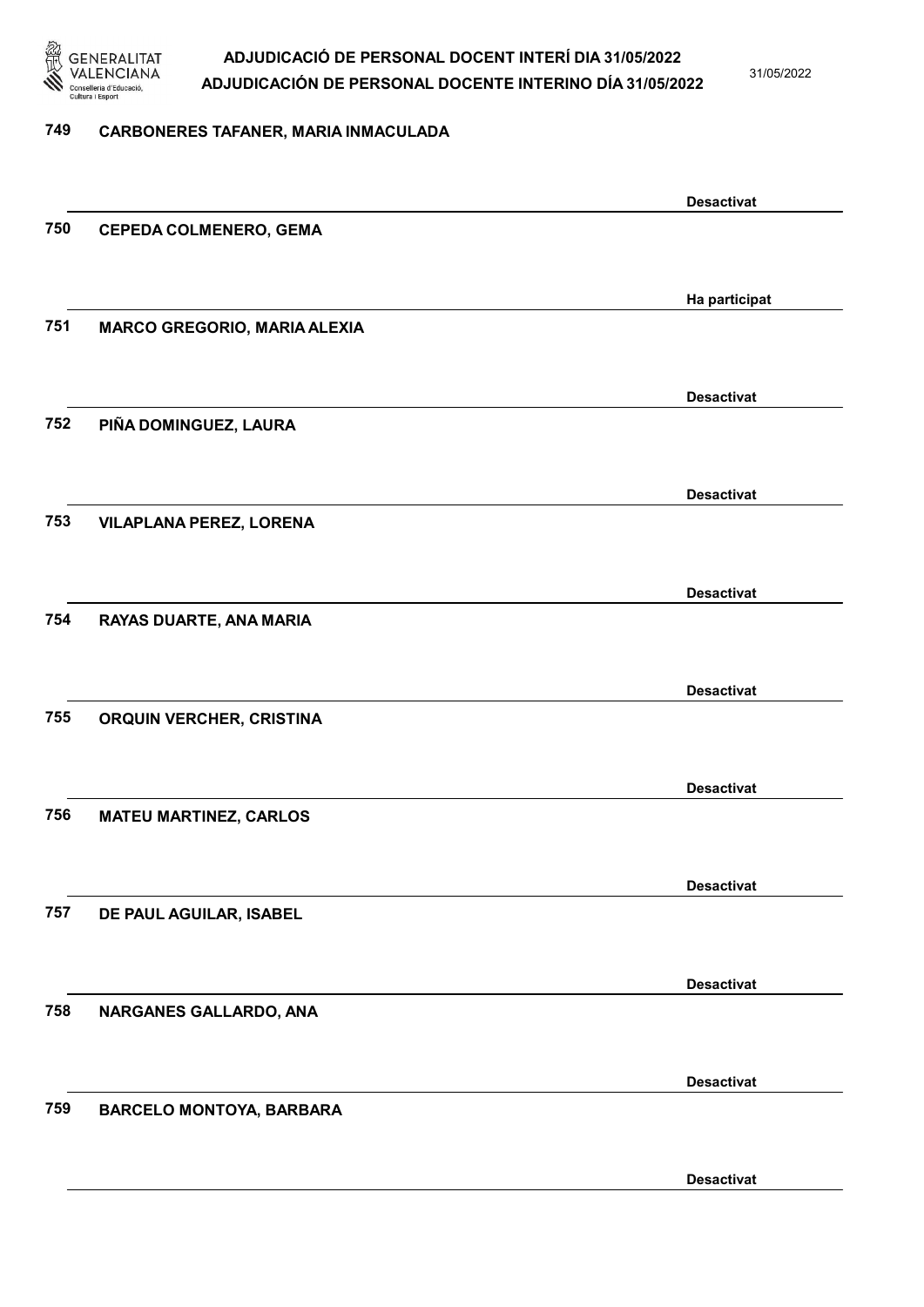

31/05/2022

Desactivat

# 760 REQUENA AGULLO, JESSICA Desactivat 761 GARCIA CONTRERAS, RUBEN Desactivat 762 MUÑOZ GARCIA, AIDA Desactivat 763 OCHOA HERNANDEZ, ESTELA Desactivat 764 CERISUELO CAMPOS, MARIA Desactivat 765 NADAL TUR, MIGUEL ANGEL Desactivat 766 ROS FORES, ISABEL Desactivat 767 GUILLEN GARCIA, MARCOS Desactivat 768 PASCUAL CASANOVA, ALEJANDRA Desactivat 769 SÁNCHEZ MORA, ANA Desactivat 770 COTANDA ROSELLO, DANIEL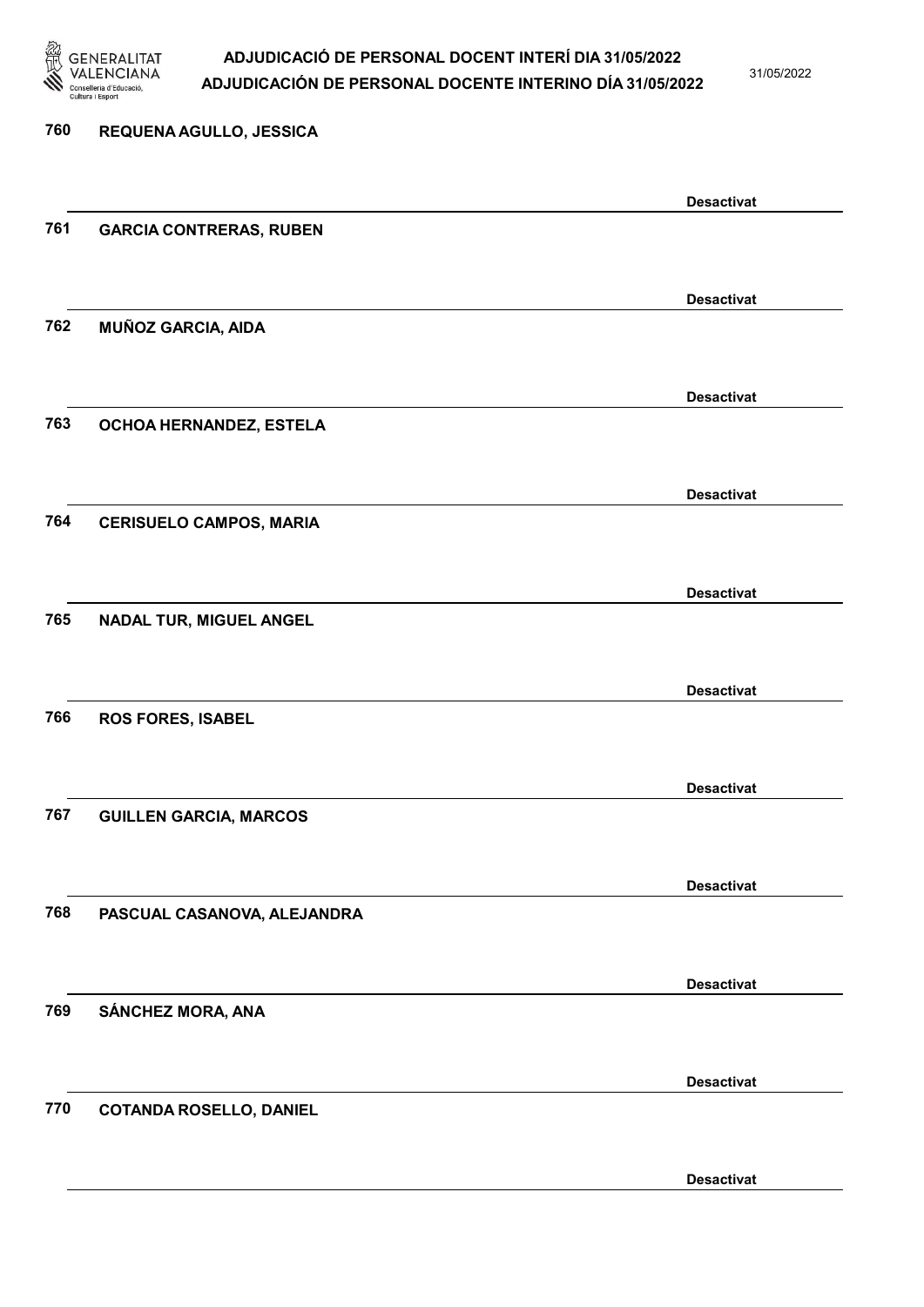

31/05/2022

# 771 TARAZONA CISCAR, GEMMA Desactivat 772 GALLARDO OLIVARES, LAURA Desactivat 773 PERIS HERVÁS, ÁNGELA Desactivat 774 ROS RUIZ, YESMINA Desactivat 775 ROCA DURA, MARIA Desactivat 776 COLLADO PASTOR, MARTA Desactivat 777 PASTOR GINER, MARIA Desactivat 778 GALLACH MARTINEZ, MARIA DEL MAR Desactivat 779 MINAYA VIRGIL, ANA MARIA Desactivat 780 SEGARRA CAMPILLO, MIRIAM Desactivat 781 GONZALEZ-CARRIÓN VELLÓN, ROCÍO Desactivat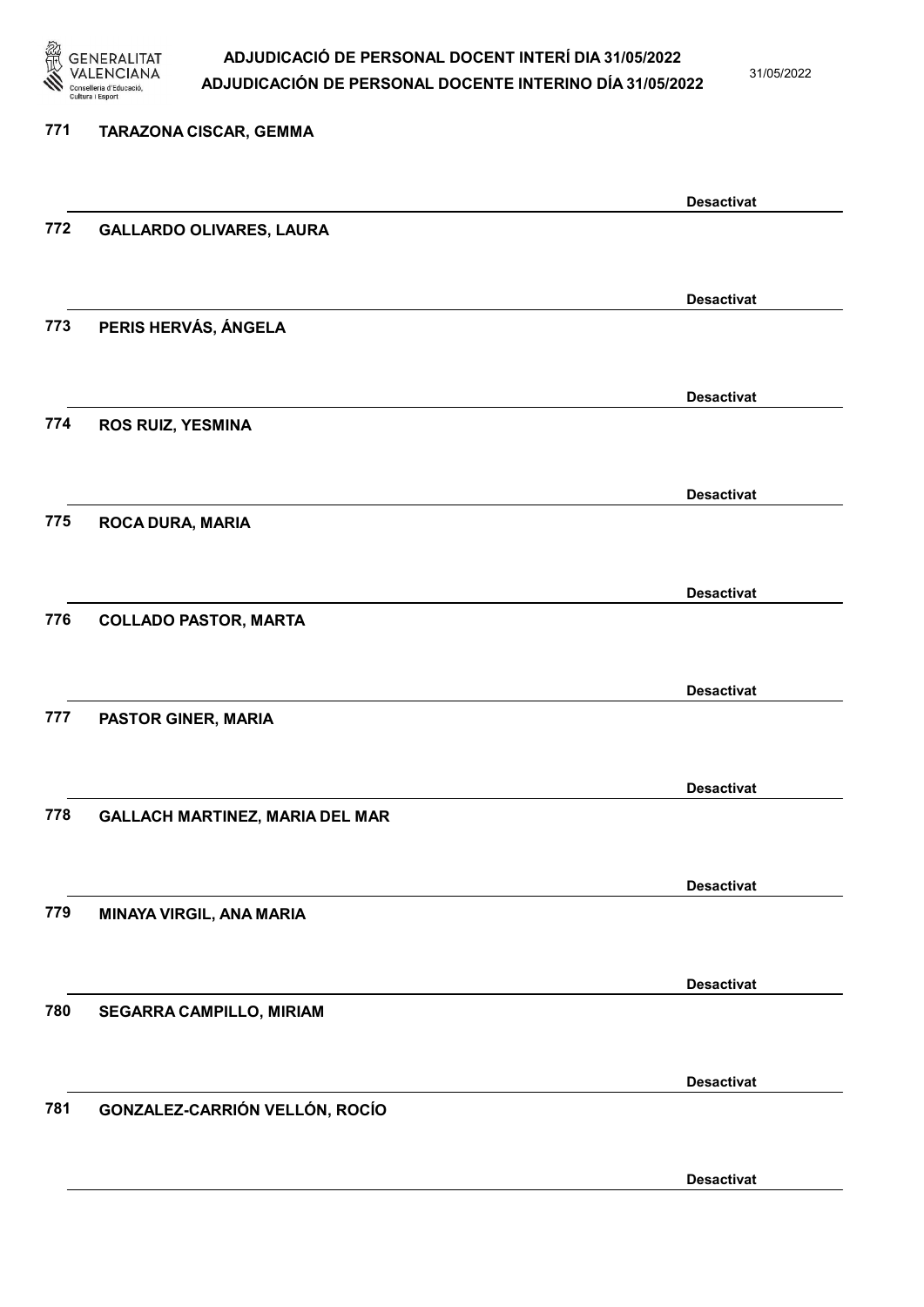

31/05/2022

| 782 | <b>TORTOSA ESQUEMBRE, MARIA</b>                                                       |                      |
|-----|---------------------------------------------------------------------------------------|----------------------|
|     |                                                                                       |                      |
|     |                                                                                       | <b>Desactivat</b>    |
| 783 | MORATAL VIVES, ALEXANDRA                                                              |                      |
|     |                                                                                       |                      |
|     |                                                                                       | <b>Desactivat</b>    |
| 784 | <b>BOSCA CALATAYUD, SONSOLES</b>                                                      |                      |
|     |                                                                                       |                      |
|     |                                                                                       | <b>Desactivat</b>    |
| 785 | PAREJO MARTINEZ, SUSANA<br>Petición:<br>$\mathbf{1}$                                  | Adjudicación forzosa |
|     | VILAFRANCA (12002750) CEIP DON BLASCO DE ALAGÓN<br>902558<br>128 / EDUCACIÓ PRIMÀRIA. |                      |
|     | Horas<br>SUBSTITUCIÓ INDETERMINADA<br>23                                              | Adjudicat            |
| 786 | CHAMORRO VILLADANGOS, MARIA DEL CARMEN                                                |                      |
|     |                                                                                       |                      |
|     |                                                                                       | <b>Desactivat</b>    |
| 787 | <b>MARTINEZ SALAZAR, VIRGINIA</b>                                                     |                      |
|     |                                                                                       |                      |
|     |                                                                                       | <b>Desactivat</b>    |
| 788 | <b>BENAVENT COSTA, PAULA</b>                                                          |                      |
|     |                                                                                       |                      |
|     |                                                                                       | <b>Desactivat</b>    |
| 789 | <b>MYUMYUN, SABRIE SAMI</b>                                                           |                      |
|     |                                                                                       |                      |
|     |                                                                                       | <b>Desactivat</b>    |
| 790 | HERRERO VALLS, MARIA                                                                  |                      |
|     |                                                                                       |                      |
|     |                                                                                       | <b>Desactivat</b>    |
| 791 | <b>BOIX TORMOS, SANDRA</b>                                                            |                      |
|     |                                                                                       |                      |
|     |                                                                                       | <b>Desactivat</b>    |
| 792 | <b>CABALLER MONSONIS, ANA</b>                                                         |                      |
|     |                                                                                       |                      |
|     |                                                                                       |                      |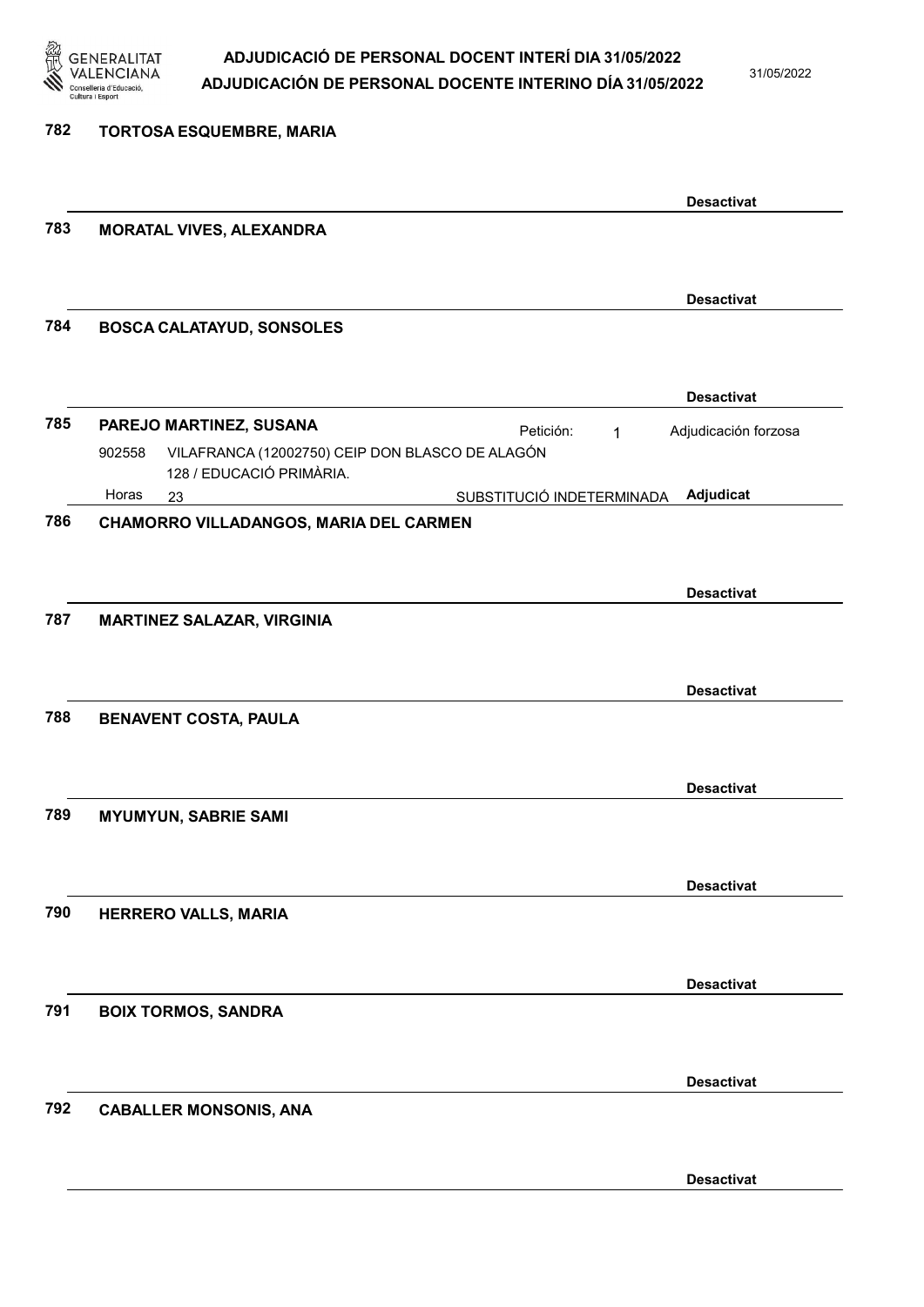

31/05/2022

#### 793 SALAZAR BALAGUER, ERIKA FRANCISCA

|     |                                                                     | <b>Desactivat</b>                      |
|-----|---------------------------------------------------------------------|----------------------------------------|
| 794 | <b>LOZOYA MACIA, ANA</b>                                            |                                        |
|     |                                                                     | <b>Desactivat</b>                      |
| 795 | <b>BLESA LLANA, SARA</b>                                            |                                        |
|     |                                                                     | <b>Desactivat</b>                      |
| 796 | <b>RIPOLL FONS, ERIKA</b>                                           | Petición:<br>Voluntaria<br>$\mathbf 1$ |
|     | OLIVA (46018281) CEIP ALFADALÍ<br>502737<br>120 / EDUCACIÓ INFANTIL |                                        |
|     | Horas<br>23                                                         | Adjudicat<br>SUBSTITUCIÓ INDETERMINADA |
| 797 | FERNÁNDEZ ESCOBAR, EVA                                              |                                        |
|     |                                                                     | <b>Desactivat</b>                      |
| 798 | <b>GARRIDO JUAN, MARIA DE LOS ANGELES</b>                           |                                        |
|     |                                                                     |                                        |
|     |                                                                     | <b>Desactivat</b>                      |
| 799 | <b>RUIZ GRACIA, SONIA</b>                                           |                                        |
|     |                                                                     |                                        |
|     |                                                                     | <b>Desactivat</b>                      |
| 800 | <b>MEDINA GOMEZ, JESUS</b>                                          |                                        |
|     |                                                                     |                                        |
| 801 | SORIA REY, PAULA                                                    | <b>Desactivat</b>                      |
|     |                                                                     |                                        |
|     |                                                                     | <b>Desactivat</b>                      |
| 802 | <b>ORTIZ IBORRA, MARTA</b>                                          |                                        |
|     |                                                                     |                                        |
|     |                                                                     | <b>Desactivat</b>                      |
| 803 | <b>GIL COLL, AIDA</b>                                               |                                        |
|     |                                                                     |                                        |
|     |                                                                     | <b>Desactivat</b>                      |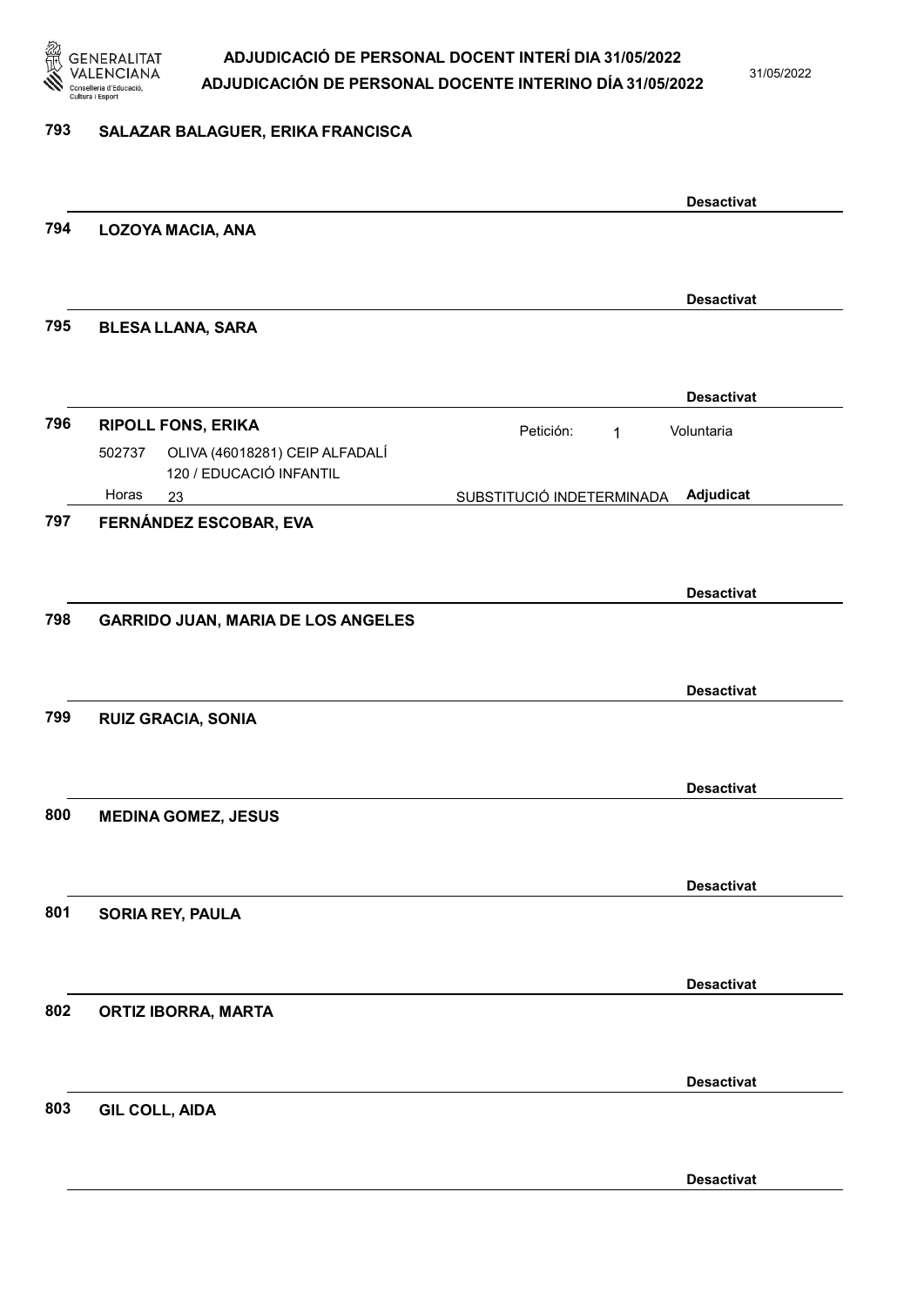

31/05/2022

Desactivat

# 804 SANCHEZ VALERO, MARTA Desactivat 805 FUSTER MOLINA, RAUL Desactivat 806 MORENO LUCAS, MARIA TERESA Desactivat 807 TORRES FERNANDEZ, MANUEL Desactivat 808 RODENAS GALAS, ALBA Desactivat 809 GARCIA CHILLIDA, INMACULADA Desactivat 810 DIAZ MOLINA, CARLOS ANDRES Desactivat 811 BELTRAN SUELVES, MARIO Desactivat 812 BENAVENT PRATS, SORAYA Desactivat 813 FERRANDEZ CLEMENTE, LUIS Desactivat 814 MASCARELL ESTRUCH, MARIA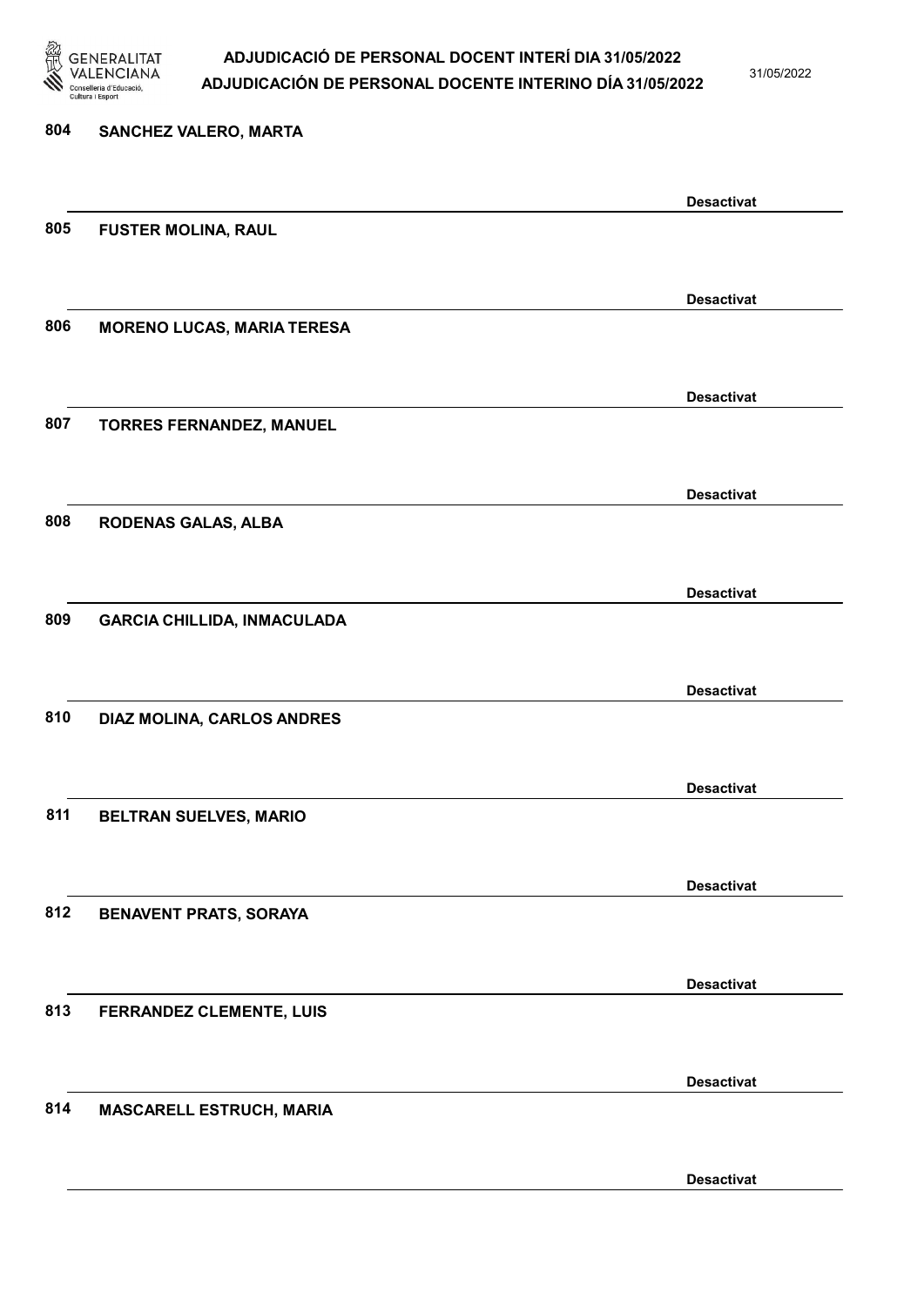

31/05/2022

#### 815 GARCIA PALOMARES, ALEJANDRO

|     |                                     | <b>Desactivat</b> |
|-----|-------------------------------------|-------------------|
| 816 | ALIS ALCAÑIZ, PABLO                 |                   |
|     |                                     |                   |
|     |                                     |                   |
|     |                                     | <b>Desactivat</b> |
| 817 | LOPEZ TORRELLA, CLARA               |                   |
|     |                                     |                   |
|     |                                     |                   |
|     |                                     | <b>Desactivat</b> |
| 818 | <b>BLASCO SEBASTIA, JESSICA</b>     |                   |
|     |                                     |                   |
|     |                                     |                   |
|     |                                     | <b>Desactivat</b> |
| 819 | <b>CERVERA VIVO, MARIA</b>          |                   |
|     |                                     |                   |
|     |                                     |                   |
|     |                                     | <b>Desactivat</b> |
| 820 | <b>VERCHER BARBER, NEUS</b>         |                   |
|     |                                     |                   |
|     |                                     |                   |
|     |                                     | <b>Desactivat</b> |
| 821 | <b>BENAVENT OLTRA, INES</b>         |                   |
|     |                                     |                   |
|     |                                     |                   |
|     |                                     | <b>Desactivat</b> |
| 822 | <b>BOLUDA CASTELLO, MIRIAM</b>      |                   |
|     |                                     |                   |
|     |                                     |                   |
|     |                                     | <b>Desactivat</b> |
| 823 | <b>SALES ARTES, CRISTINA</b>        |                   |
|     |                                     |                   |
|     |                                     |                   |
|     |                                     | <b>Desactivat</b> |
| 824 | <b>MARTI MANCLUS, MARIA DEL MAR</b> |                   |
|     |                                     |                   |
|     |                                     |                   |
|     |                                     | <b>Desactivat</b> |
| 825 | <b>LOPEZ GUIMERA, CAROL</b>         |                   |
|     |                                     |                   |
|     |                                     |                   |
|     |                                     | <b>Desactivat</b> |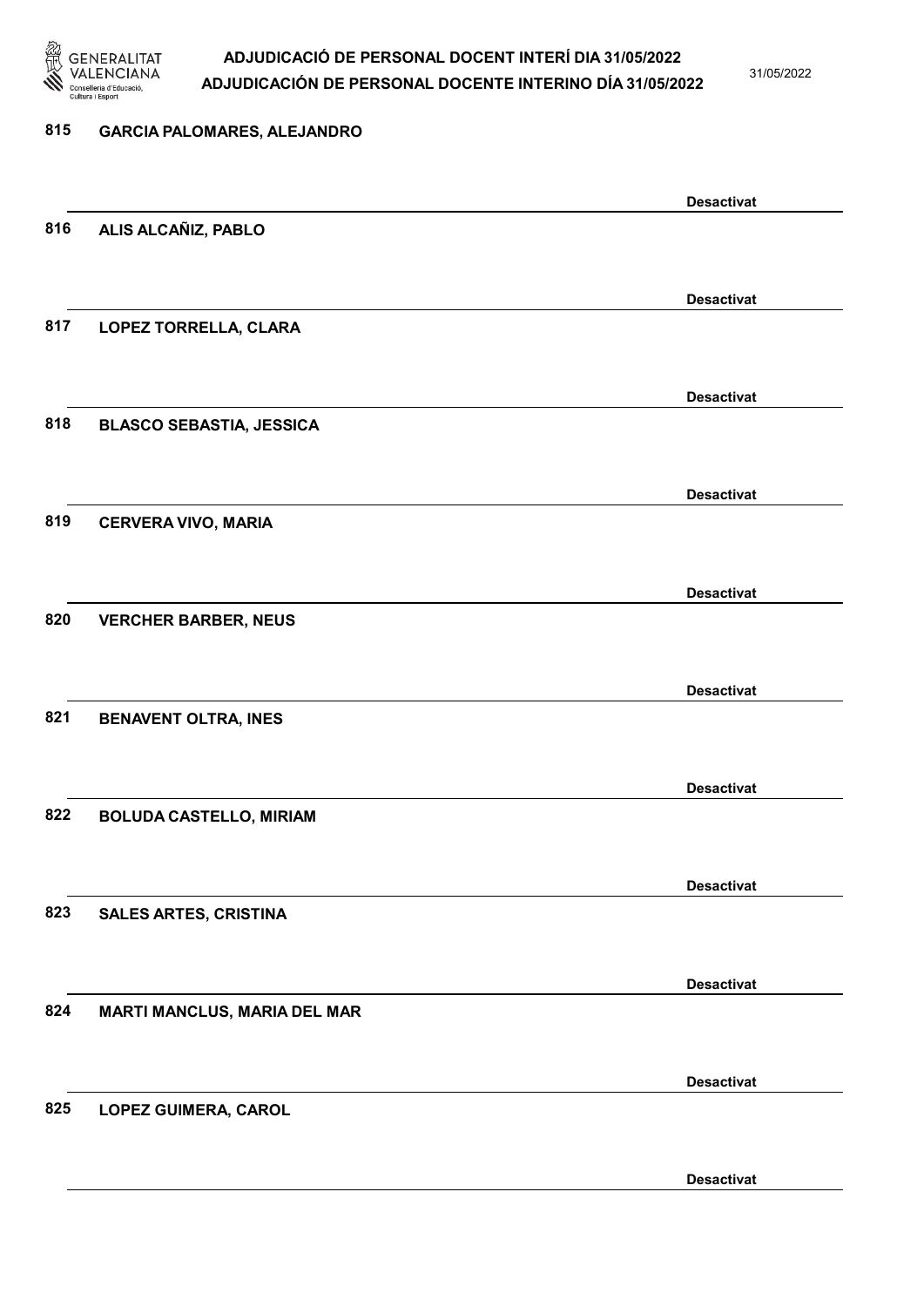

31/05/2022

#### 826 MONLLOR OLTRA, JORGE

| <b>Desactivat</b><br>827<br>FERNANDEZ OJEDA, MARINA<br><b>Desactivat</b><br>828<br><b>SUAY NICOLAS, ENRIQUE</b><br><b>Desactivat</b><br>829<br><b>CATALA GARRIGOS, GEMMA</b><br><b>Desactivat</b><br>830<br><b>GOMEZ GOMEZ, KATIA MARIA</b><br><b>Desactivat</b><br>831<br>MARZAL MOSCARDO, LAURA<br><b>Desactivat</b><br>832<br>PIQUER ROS, CELINA<br><b>Desactivat</b><br>833<br><b>ALABAU RIVAS, ESTHER</b><br><b>Desactivat</b><br>834<br><b>CHORRO GIL, ANA</b><br><b>Desactivat</b><br>835<br>HONRUBIA BELENGUER, LAURA<br><b>Desactivat</b><br>836<br>VILLATORO GARCIA, PAULA MARINA |  |                   |
|---------------------------------------------------------------------------------------------------------------------------------------------------------------------------------------------------------------------------------------------------------------------------------------------------------------------------------------------------------------------------------------------------------------------------------------------------------------------------------------------------------------------------------------------------------------------------------------------|--|-------------------|
|                                                                                                                                                                                                                                                                                                                                                                                                                                                                                                                                                                                             |  |                   |
|                                                                                                                                                                                                                                                                                                                                                                                                                                                                                                                                                                                             |  |                   |
|                                                                                                                                                                                                                                                                                                                                                                                                                                                                                                                                                                                             |  |                   |
|                                                                                                                                                                                                                                                                                                                                                                                                                                                                                                                                                                                             |  |                   |
|                                                                                                                                                                                                                                                                                                                                                                                                                                                                                                                                                                                             |  |                   |
|                                                                                                                                                                                                                                                                                                                                                                                                                                                                                                                                                                                             |  |                   |
|                                                                                                                                                                                                                                                                                                                                                                                                                                                                                                                                                                                             |  |                   |
|                                                                                                                                                                                                                                                                                                                                                                                                                                                                                                                                                                                             |  |                   |
|                                                                                                                                                                                                                                                                                                                                                                                                                                                                                                                                                                                             |  |                   |
|                                                                                                                                                                                                                                                                                                                                                                                                                                                                                                                                                                                             |  |                   |
|                                                                                                                                                                                                                                                                                                                                                                                                                                                                                                                                                                                             |  |                   |
|                                                                                                                                                                                                                                                                                                                                                                                                                                                                                                                                                                                             |  |                   |
|                                                                                                                                                                                                                                                                                                                                                                                                                                                                                                                                                                                             |  |                   |
|                                                                                                                                                                                                                                                                                                                                                                                                                                                                                                                                                                                             |  |                   |
|                                                                                                                                                                                                                                                                                                                                                                                                                                                                                                                                                                                             |  |                   |
|                                                                                                                                                                                                                                                                                                                                                                                                                                                                                                                                                                                             |  |                   |
|                                                                                                                                                                                                                                                                                                                                                                                                                                                                                                                                                                                             |  |                   |
|                                                                                                                                                                                                                                                                                                                                                                                                                                                                                                                                                                                             |  |                   |
|                                                                                                                                                                                                                                                                                                                                                                                                                                                                                                                                                                                             |  |                   |
|                                                                                                                                                                                                                                                                                                                                                                                                                                                                                                                                                                                             |  |                   |
|                                                                                                                                                                                                                                                                                                                                                                                                                                                                                                                                                                                             |  |                   |
|                                                                                                                                                                                                                                                                                                                                                                                                                                                                                                                                                                                             |  |                   |
|                                                                                                                                                                                                                                                                                                                                                                                                                                                                                                                                                                                             |  |                   |
|                                                                                                                                                                                                                                                                                                                                                                                                                                                                                                                                                                                             |  |                   |
|                                                                                                                                                                                                                                                                                                                                                                                                                                                                                                                                                                                             |  |                   |
|                                                                                                                                                                                                                                                                                                                                                                                                                                                                                                                                                                                             |  |                   |
|                                                                                                                                                                                                                                                                                                                                                                                                                                                                                                                                                                                             |  |                   |
|                                                                                                                                                                                                                                                                                                                                                                                                                                                                                                                                                                                             |  |                   |
|                                                                                                                                                                                                                                                                                                                                                                                                                                                                                                                                                                                             |  |                   |
|                                                                                                                                                                                                                                                                                                                                                                                                                                                                                                                                                                                             |  |                   |
|                                                                                                                                                                                                                                                                                                                                                                                                                                                                                                                                                                                             |  |                   |
|                                                                                                                                                                                                                                                                                                                                                                                                                                                                                                                                                                                             |  |                   |
|                                                                                                                                                                                                                                                                                                                                                                                                                                                                                                                                                                                             |  |                   |
|                                                                                                                                                                                                                                                                                                                                                                                                                                                                                                                                                                                             |  |                   |
|                                                                                                                                                                                                                                                                                                                                                                                                                                                                                                                                                                                             |  | <b>Desactivat</b> |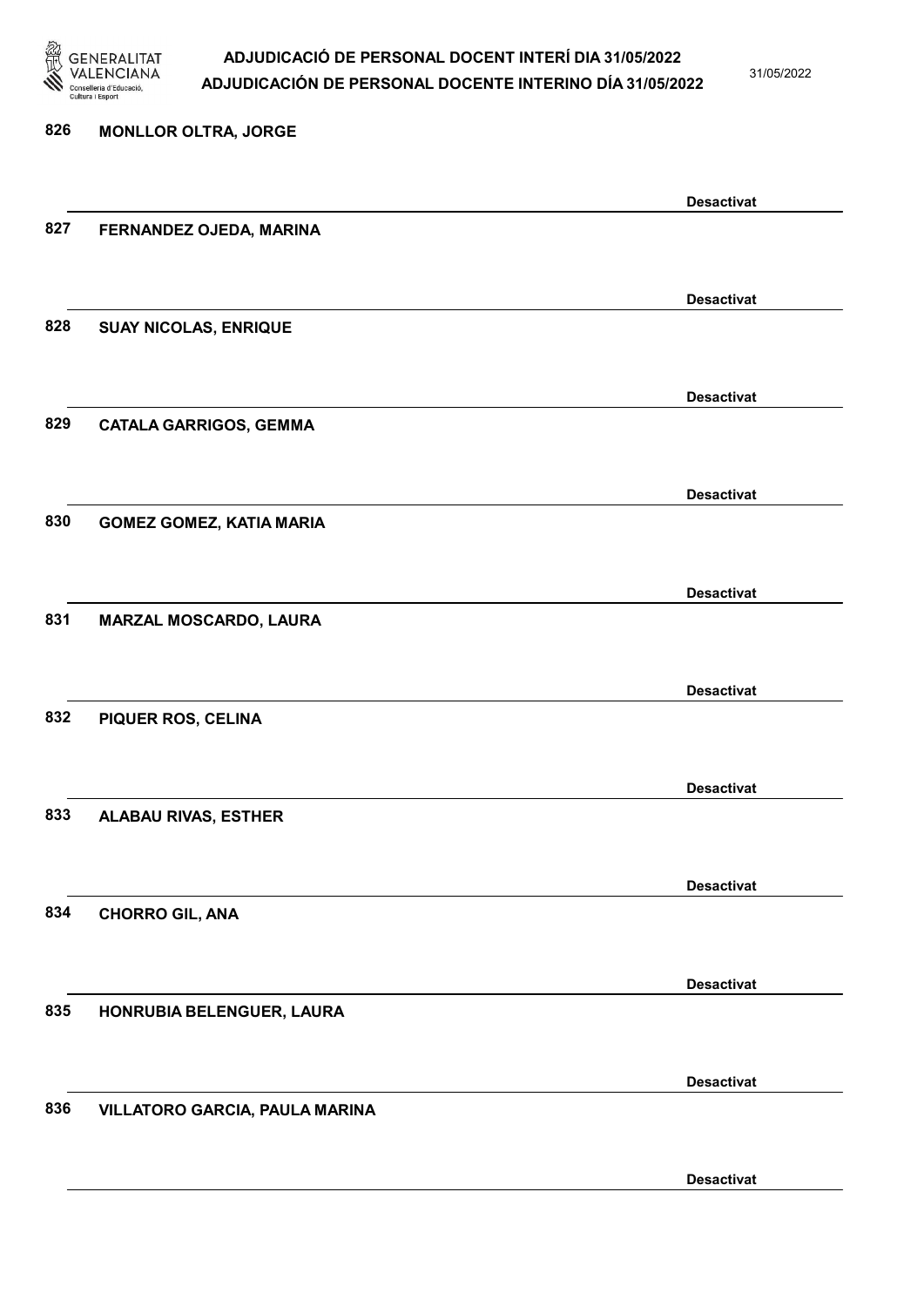

31/05/2022

#### 837 LAMBEA BALBASTRE, MARIA ELISA

|     |                                  | <b>Desactivat</b> |
|-----|----------------------------------|-------------------|
| 838 | POVEDA SERNA, SUSANA             |                   |
|     |                                  |                   |
|     |                                  |                   |
|     |                                  | <b>Desactivat</b> |
| 839 | <b>LEON VILLETA, SERGIO</b>      |                   |
|     |                                  |                   |
|     |                                  |                   |
|     |                                  | <b>Desactivat</b> |
| 840 |                                  |                   |
|     | ALEPUZ BRUNET, PATRICIA          |                   |
|     |                                  |                   |
|     |                                  |                   |
|     |                                  | <b>Desactivat</b> |
| 841 | PUIG GARCES, MARIA NEUS          |                   |
|     |                                  |                   |
|     |                                  |                   |
|     |                                  | <b>Desactivat</b> |
| 842 | <b>GOMAR SELFA, SANDRA</b>       |                   |
|     |                                  |                   |
|     |                                  |                   |
|     |                                  | <b>Desactivat</b> |
| 843 | <b>SALVADOR MARTINEZ, ROSA</b>   |                   |
|     |                                  |                   |
|     |                                  |                   |
|     |                                  | <b>Desactivat</b> |
| 844 | <b>SALOM FEMENIA, LIDIA</b>      |                   |
|     |                                  |                   |
|     |                                  |                   |
|     |                                  | <b>Desactivat</b> |
|     |                                  |                   |
| 845 | ADEVA ALONSO, M. PALOMA          |                   |
|     |                                  |                   |
|     |                                  |                   |
|     |                                  | No ha participat  |
| 846 | <b>VERDEGUER CRESPO, BEATRIZ</b> |                   |
|     |                                  |                   |
|     |                                  |                   |
|     |                                  | <b>Desactivat</b> |
| 847 | SORIANO PARRA, ANA ISABEL        |                   |
|     |                                  |                   |
|     |                                  |                   |
|     |                                  | <b>Desactivat</b> |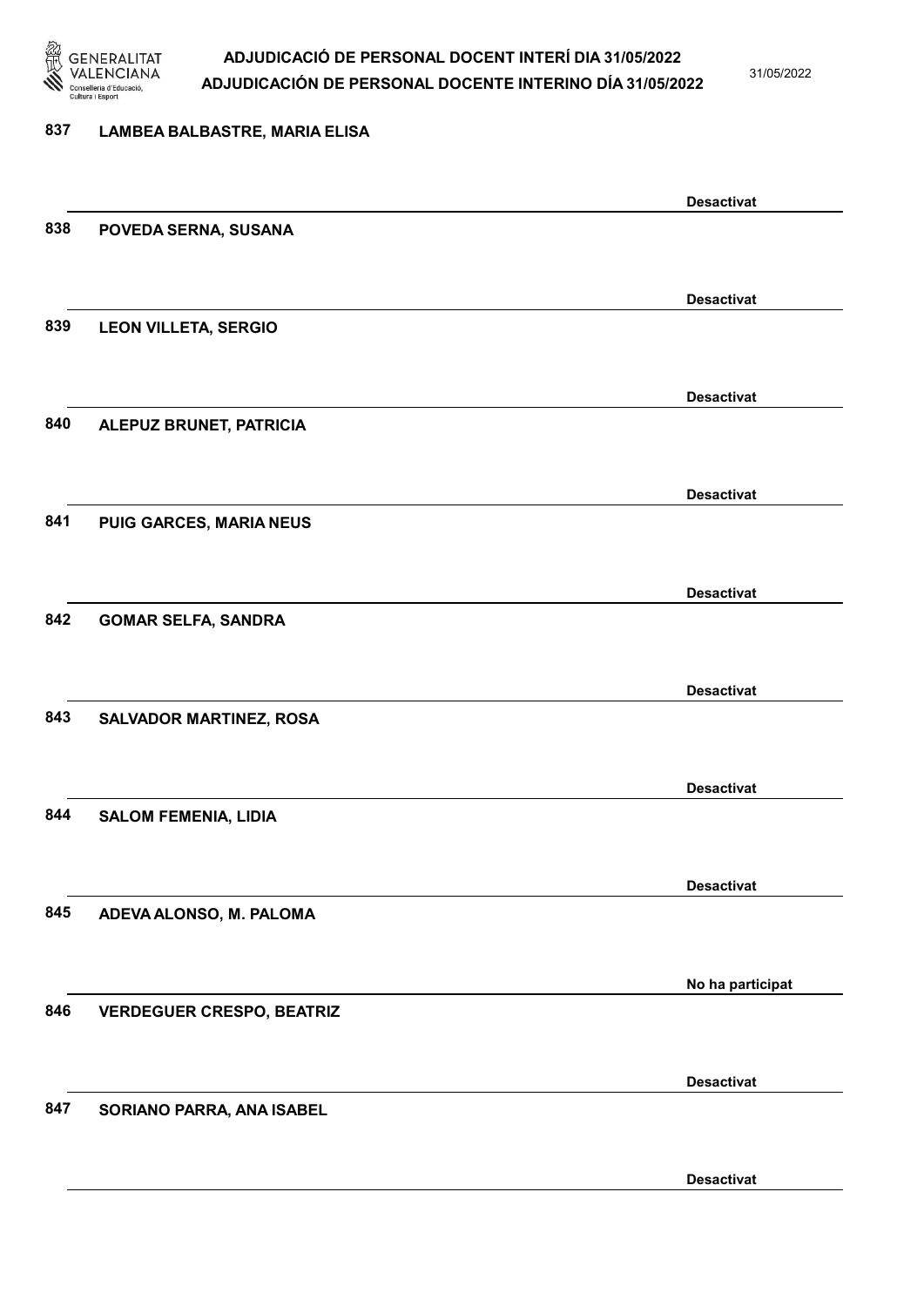

31/05/2022

# 848 PUCHADES MATOQUE, SELICA Desactivat 849 BONO GANDIA, MARIA Desactivat 850 GARCIA FRAGUAS, SANDRA Desactivat 851 PEREA SANZ, ESTELA Desactivat 852 GUILLEM TORRES, NURIA Desactivat 853 GONZALEZ CHUST, CELIA Desactivat 854 GIMENO CASTELLO, MARIA BELEN Desactivat 855 VINDEL PEREZ, RAFAEL Desactivat 856 CAMPOS RIBES, PURIFICACIÓN Desactivat 857 PARRA VERDU, MOISES Desactivat 858 CORRAL COSTA, MARÍA LUISA

Desactivat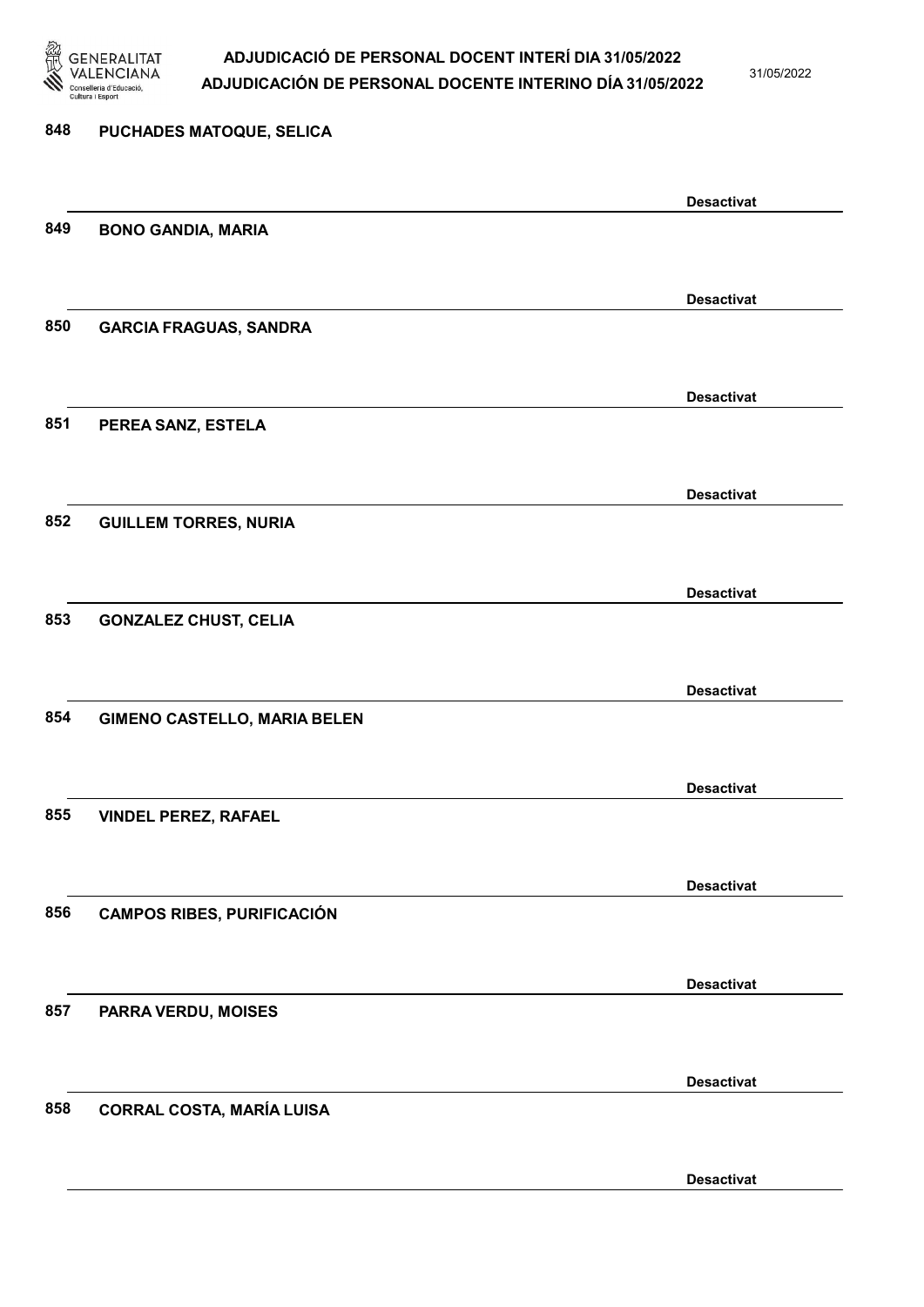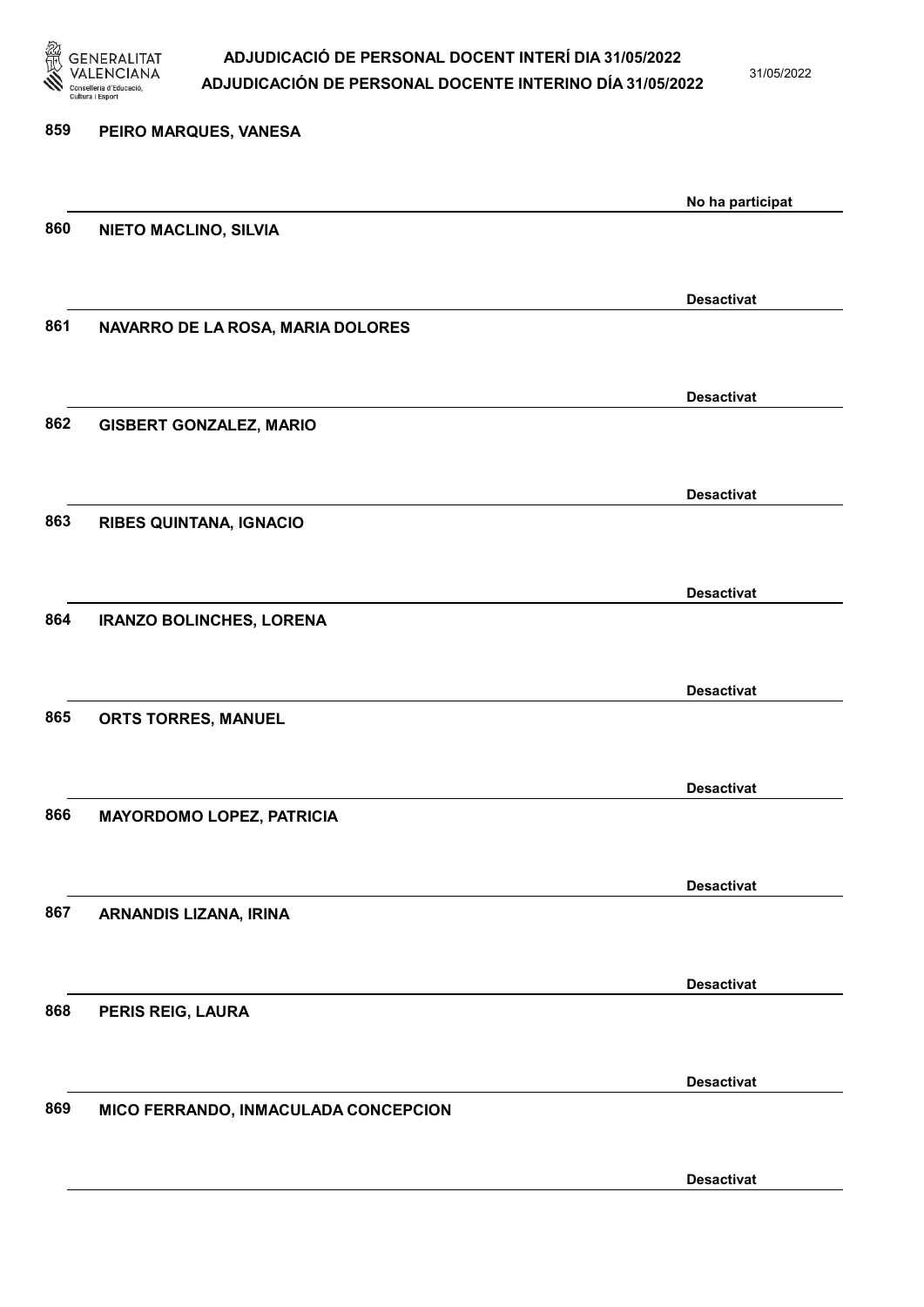

31/05/2022

#### 870 CARDENAL FERNANDEZ, MARIA EUGENIA

|     |                                    | <b>Desactivat</b> |
|-----|------------------------------------|-------------------|
| 871 | NICASIO QUERALT, MARIA ENCARNACION |                   |
|     |                                    |                   |
|     |                                    |                   |
| 872 |                                    | <b>Desactivat</b> |
|     | <b>SERRANO GIL, AIDA</b>           |                   |
|     |                                    |                   |
|     |                                    | <b>Desactivat</b> |
| 873 | <b>GIL BAYARRI, ADRIAN</b>         |                   |
|     |                                    |                   |
|     |                                    | <b>Desactivat</b> |
| 874 | <b>SERNA SERNA, ALICIA</b>         |                   |
|     |                                    |                   |
|     |                                    |                   |
|     |                                    | Ha participat     |
| 875 | ROLDÁN LUCAS, MARI CARMEN          |                   |
|     |                                    |                   |
|     |                                    | <b>Desactivat</b> |
| 876 | <b>CHUMILLAS JURADO, CARLOS</b>    |                   |
|     |                                    |                   |
|     |                                    |                   |
|     |                                    | <b>Desactivat</b> |
| 877 | LLOPEZ TORRENT, MARIA AMPARO       |                   |
|     |                                    |                   |
|     |                                    | <b>Desactivat</b> |
| 878 | <b>MIRASOL CARRION, YAIZA</b>      |                   |
|     |                                    |                   |
|     |                                    |                   |
| 879 |                                    | <b>Desactivat</b> |
|     | <b>CARRASCO MATA, JESICA</b>       |                   |
|     |                                    |                   |
|     |                                    | <b>Desactivat</b> |
| 880 | FABUEL RAGA, MARIA JOSE            |                   |
|     |                                    |                   |
|     |                                    | <b>Desactivat</b> |
|     |                                    |                   |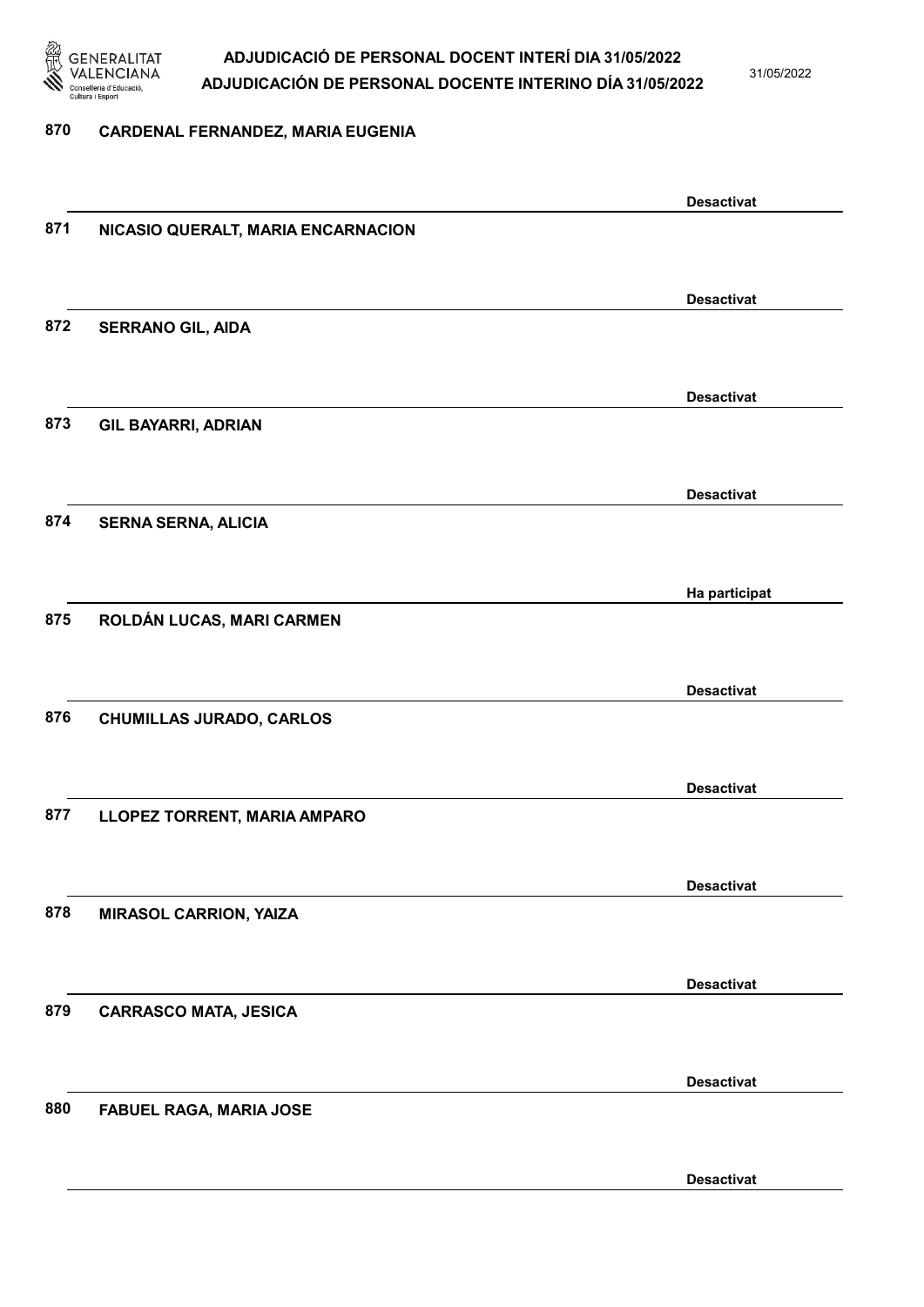

31/05/2022

Desactivat

# 881 MARTIN PEREZ, PATRICIA Desactivat 882 PEREZ CASTAÑOS, ALFREDO Desactivat 883 SORREL AMAT, JENNIFER Desactivat 884 TORMO LLOPIS, MARIA TERESA Desactivat 885 ALCARAZ SANTOS, EVA MARIA Desactivat 886 HERRERO FELIP, AINARA Desactivat 887 ALEDON ARAGONES, LAURA Desactivat 888 RIOS BELDA, DAVINIA Desactivat 889 GARCIA ESCORTELL, INES Desactivat 890 MONZONIS CARDA, IRENE Desactivat 891 CAPELLA SANCHIS, JOSEP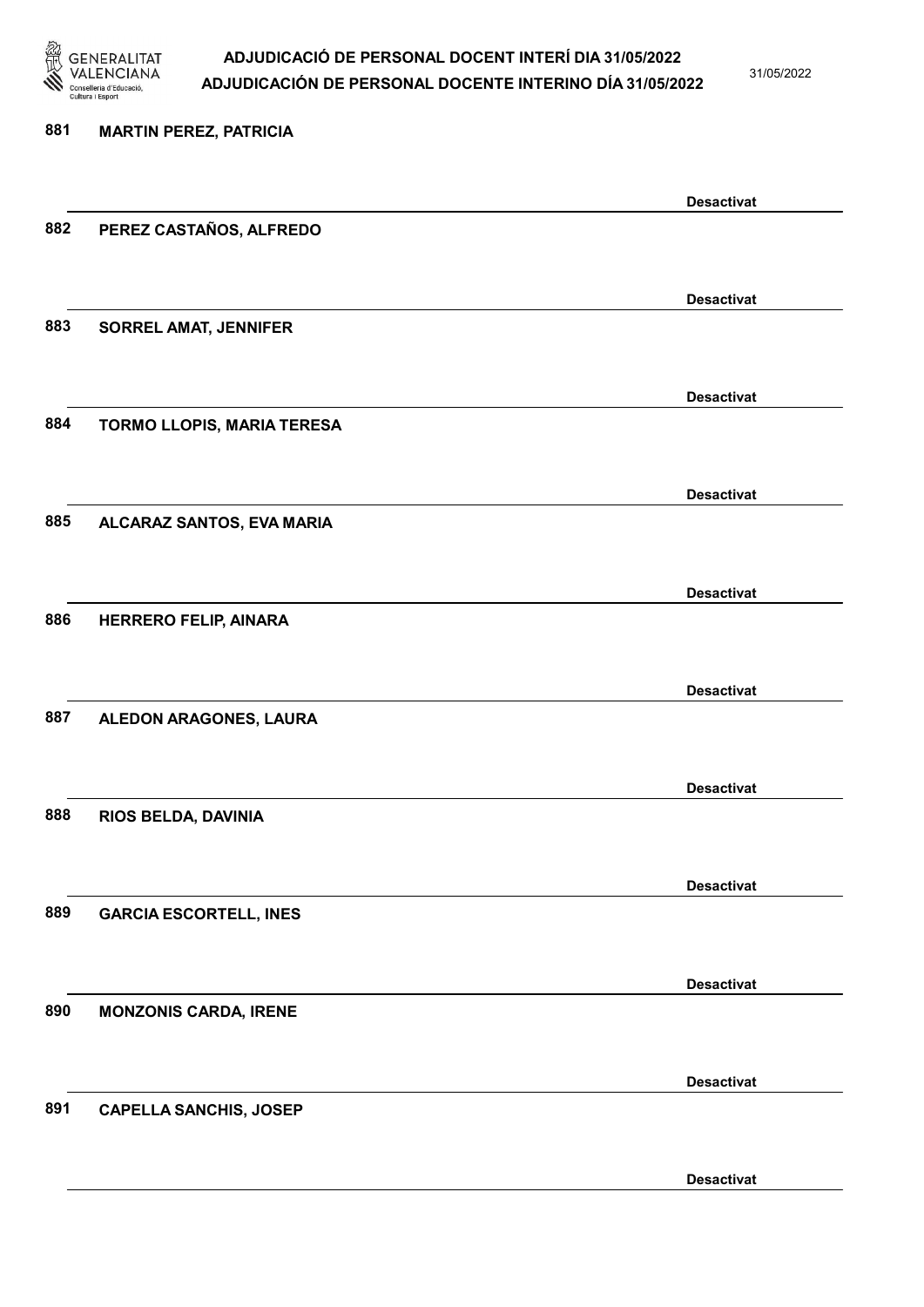

31/05/2022

#### 892 ORTUÑO SALVADOR, ANA MARIA

|     |                                | <b>Desactivat</b> |
|-----|--------------------------------|-------------------|
| 893 | DEVESA FERRER, CAROLINA        |                   |
|     |                                |                   |
|     |                                | <b>Desactivat</b> |
| 894 | JOVER GOMEZ, PATRICIA          |                   |
|     |                                |                   |
|     |                                | <b>Desactivat</b> |
| 895 | <b>BENEDITO CALVO, MANUEL</b>  |                   |
|     |                                |                   |
|     |                                |                   |
|     |                                | <b>Desactivat</b> |
| 896 | <b>VALLS APARICI, RUBEN</b>    |                   |
|     |                                |                   |
|     |                                | <b>Desactivat</b> |
| 897 | LOPEZ GAMEZ, LAURA             |                   |
|     |                                |                   |
|     |                                | <b>Desactivat</b> |
| 898 | <b>SOLER FERNANDEZ, MIREIA</b> |                   |
|     |                                |                   |
|     |                                | <b>Desactivat</b> |
| 899 | <b>GALAN CABRERA, CRISTINA</b> |                   |
|     |                                |                   |
|     |                                | <b>Desactivat</b> |
| 900 | HERRERO CAMPOS, DAVID          |                   |
|     |                                |                   |
|     |                                |                   |
| 901 |                                | <b>Desactivat</b> |
|     | SANCHEZ HIDALGO, ANA MARIA     |                   |
|     |                                |                   |
|     |                                | <b>Desactivat</b> |
| 902 | LOPEZOSA LUQUE, MARTA          |                   |
|     |                                |                   |
|     |                                | <b>Desactivat</b> |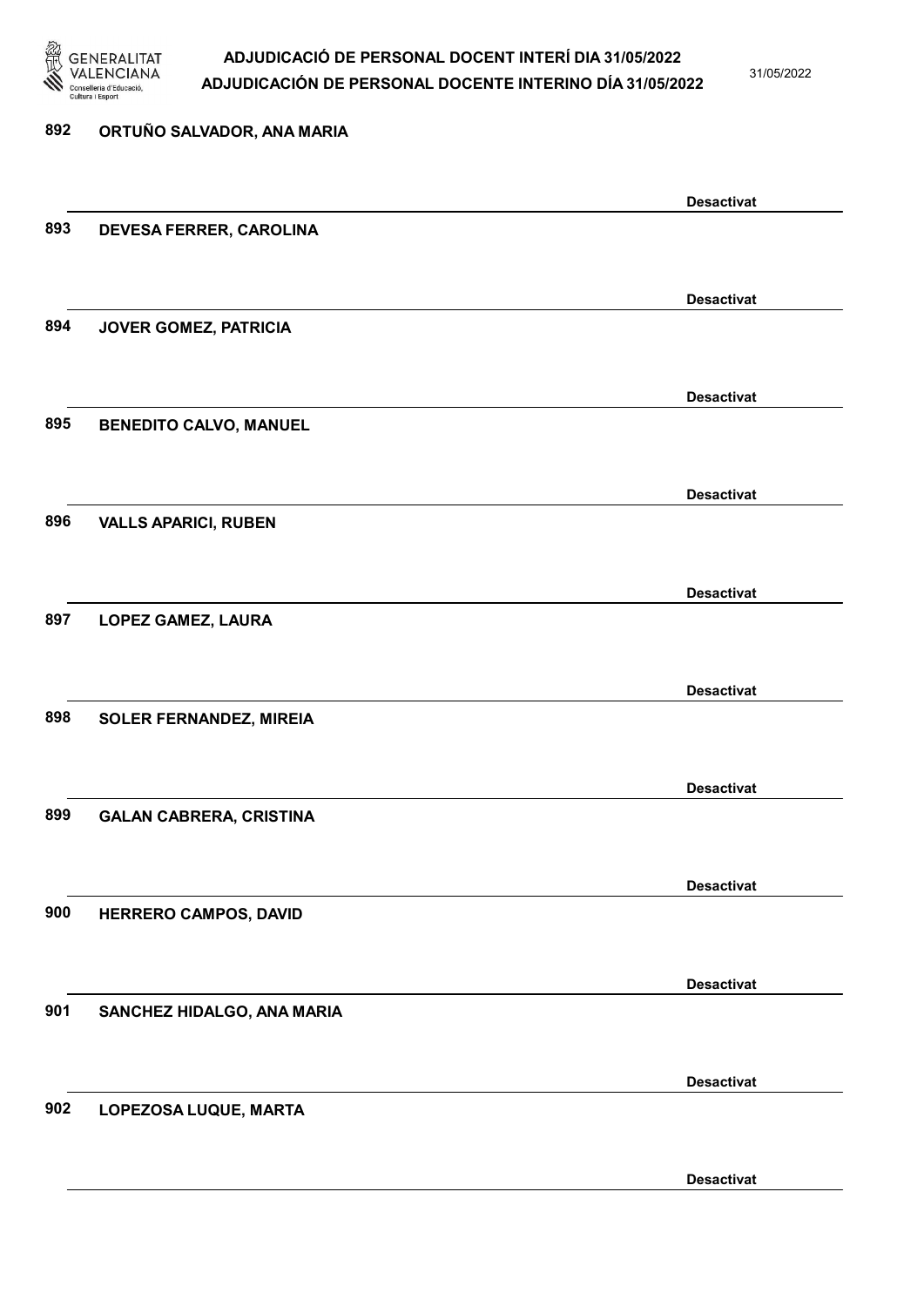

31/05/2022

Desactivat

# 903 PASTOR HERRERO, TERESA Desactivat 904 FONS COMPANY, HECTOR Desactivat 905 RICART BORONAT, JOANA JULIA Desactivat 906 BENAVENT GIMENEZ, ESTER Desactivat 907 BELDA PEREZ, MARIA JOSE Desactivat 908 RUIZ ROS, ANNA PILAR Desactivat 909 FORNES MUT, SANDRA Desactivat 910 SEMPERE ANDREU, MARGARITA Desactivat 911 PEREZ IVORRA, MIGUEL ANGEL Desactivat 912 GARCIA JORDA, YAIZA Desactivat 913 GINER REAL, CLAUDIA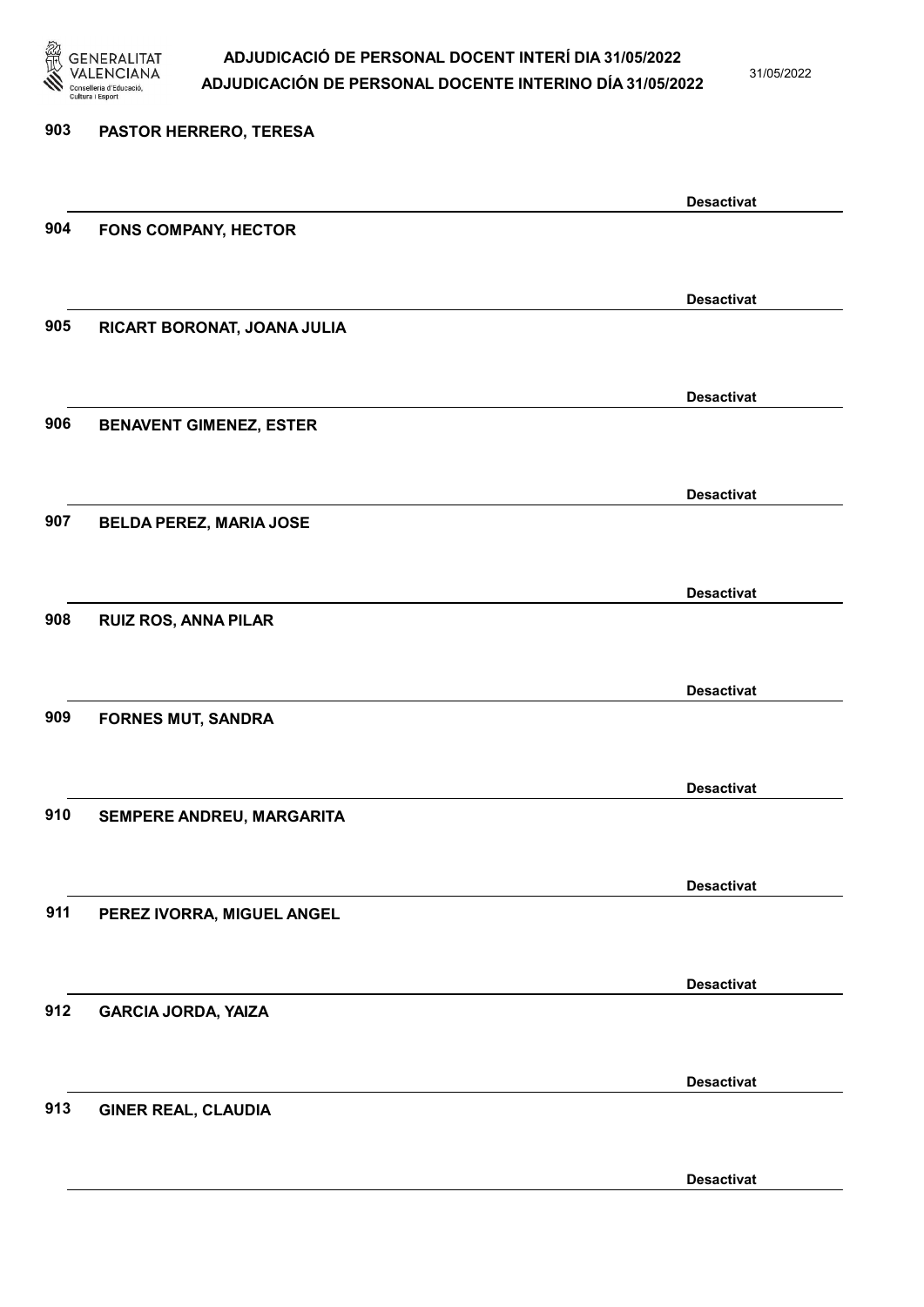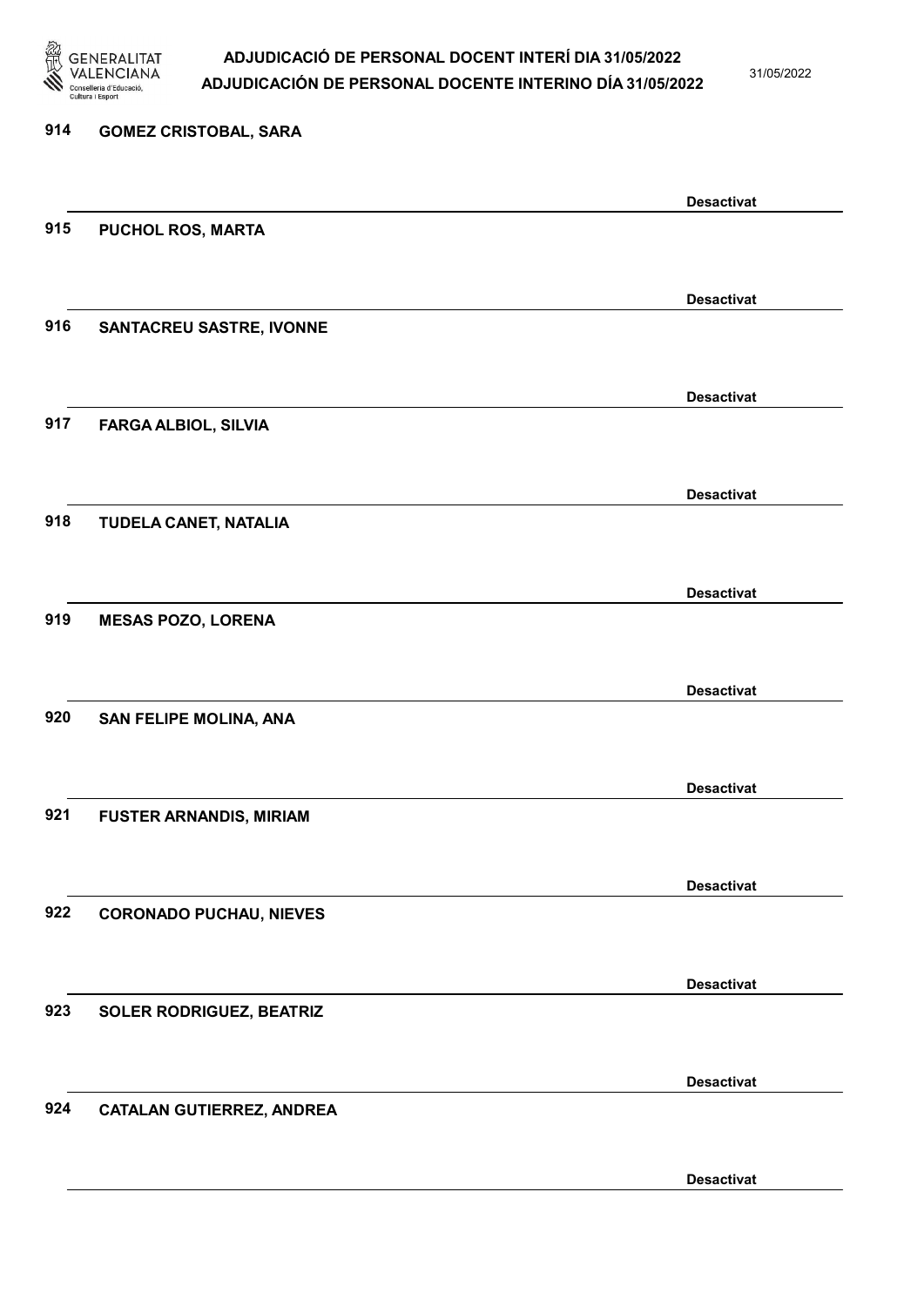

31/05/2022

Desactivat

# 925 CIURANA PEREZ, ESTHER Desactivat 926 GORRITA RAJA, MARIA Desactivat 927 MORA PEÑAFIEL, MIREIA Desactivat 928 CAMPAYO JULVE, RAUL Desactivat 929 RODRIGUEZ DE GUZMAN MORENO, MARTA Desactivat 930 GARCIA ORRICO, SUSANA Desactivat 931 SORIANO ESCUDER, CELIA Desactivat 932 PORCAR DIAZ, DAVID Desactivat 933 TORRES LEAL, ESTEFANIA Desactivat 934 PRADES FERRER, ELISABET Desactivat 935 MAESTRE PIZARRO, LAURA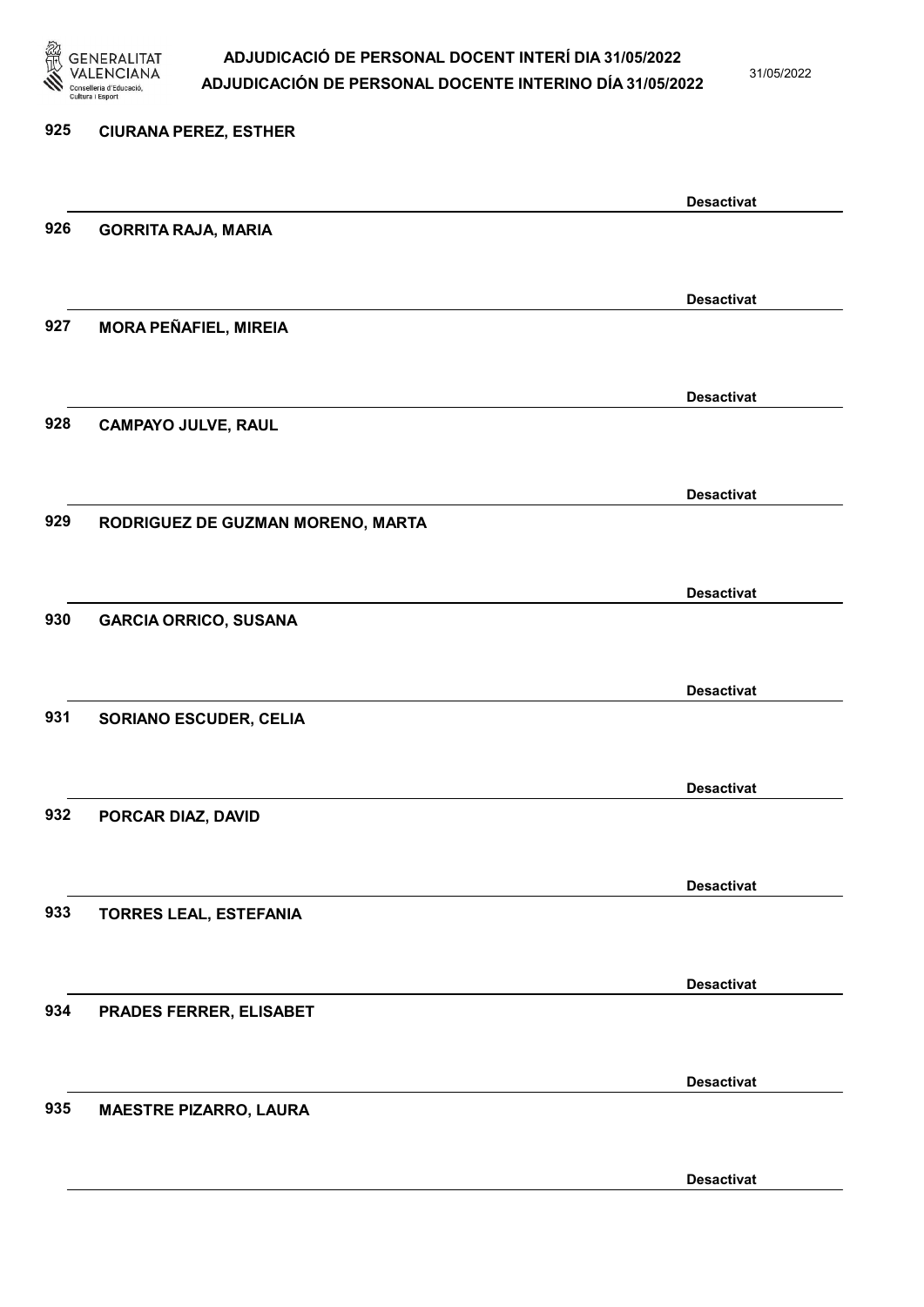

31/05/2022

Desactivat

# 936 MARTINEZ ANTON, PAULA Desactivat 937 MUÑOZ BOU, CARLOS Desactivat 938 FELIP ROCA, CARLA Desactivat 939 MINGOL PALLARES, ANDREA Desactivat 940 GARCIA BALAGUER, PATRICIA Desactivat 941 SAN JOSE VILLACH, PAULA Desactivat 942 GOMEZ ALCANTUD, RAQUEL Desactivat 943 GARCIA BARRACHINA, NOELIA Desactivat 944 MARTI BALLESTER, SILVIA Desactivat 945 CAMAÑ BELLMUNT, MARTA Desactivat 946 CABALLER ESTEVE, VICTOR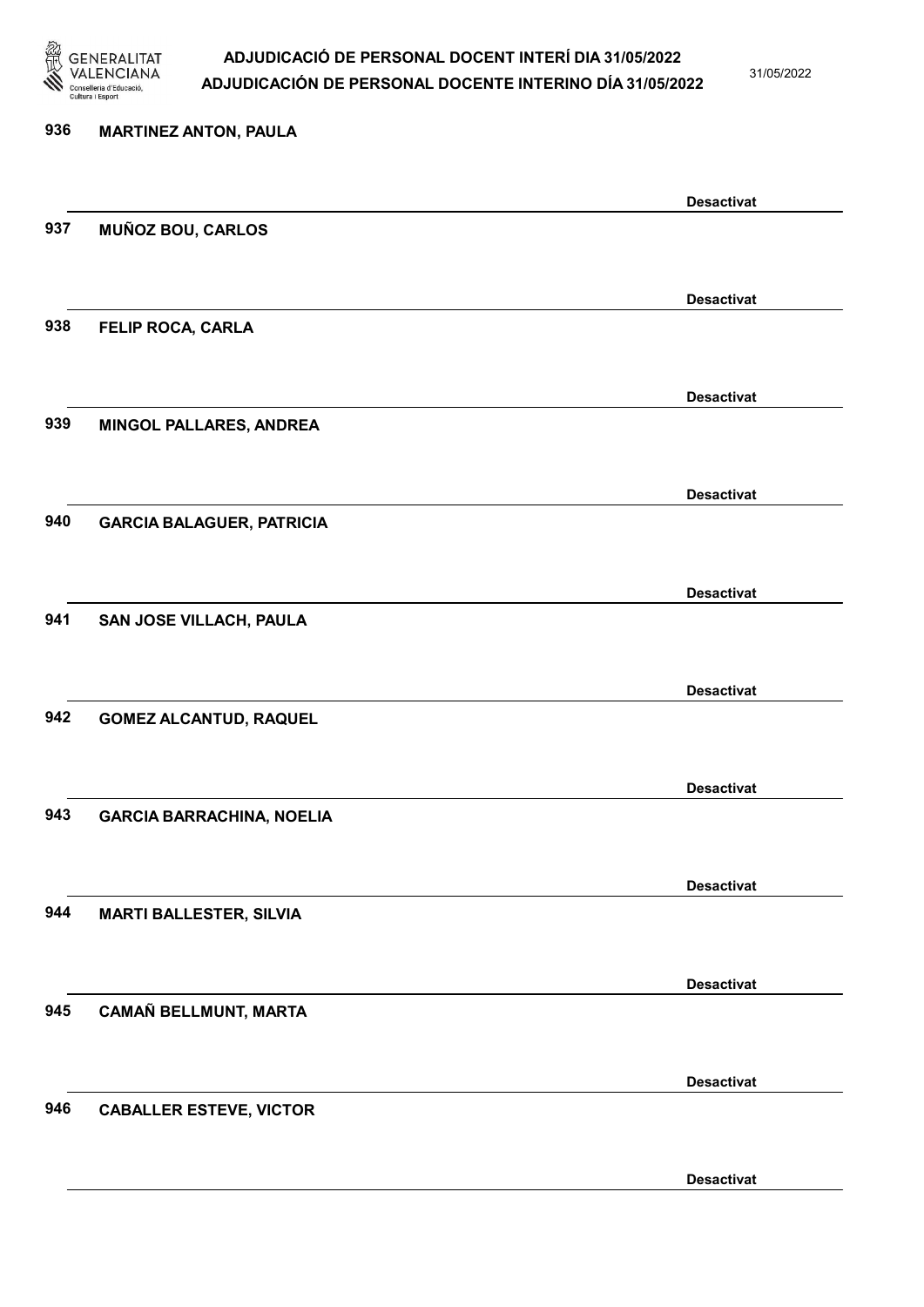

31/05/2022

#### 947 ADARO BAEZ, CARLA NOELIA

|     |                                     | <b>Desactivat</b> |
|-----|-------------------------------------|-------------------|
| 948 | <b>BENAVENT TARRASO, MAR ANGELS</b> |                   |
|     |                                     |                   |
|     |                                     |                   |
|     |                                     | <b>Desactivat</b> |
| 949 | <b>CORBERAN RUIZ, PAULA</b>         |                   |
|     |                                     |                   |
|     |                                     |                   |
|     |                                     | <b>Desactivat</b> |
| 950 | <b>ROIG ESCORCIA, MARTA</b>         |                   |
|     |                                     |                   |
|     |                                     |                   |
|     |                                     | <b>Desactivat</b> |
| 951 | PUERTO BELDA, MARIA                 |                   |
|     |                                     |                   |
|     |                                     |                   |
|     |                                     | <b>Desactivat</b> |
| 952 | <b>MOLL VINUESA, NATALIA</b>        |                   |
|     |                                     |                   |
|     |                                     |                   |
|     |                                     | <b>Desactivat</b> |
| 953 | ROMAN CARBONELL, NURIA              |                   |
|     |                                     |                   |
|     |                                     |                   |
|     |                                     | <b>Desactivat</b> |
| 954 | HUIDOBRO TAENGUA, LUCIA             |                   |
|     |                                     |                   |
|     |                                     |                   |
|     |                                     | <b>Desactivat</b> |
| 955 | <b>JUAN VALERO, BERTA</b>           |                   |
|     |                                     |                   |
|     |                                     |                   |
|     |                                     | <b>Desactivat</b> |
| 956 | TARIN CUENCA, JUAN                  |                   |
|     |                                     |                   |
|     |                                     |                   |
|     |                                     | <b>Desactivat</b> |
| 957 | <b>JIMÉNEZ ARCO, MARÍA JOSÉ</b>     |                   |
|     |                                     |                   |
|     |                                     |                   |
|     |                                     | <b>Desactivat</b> |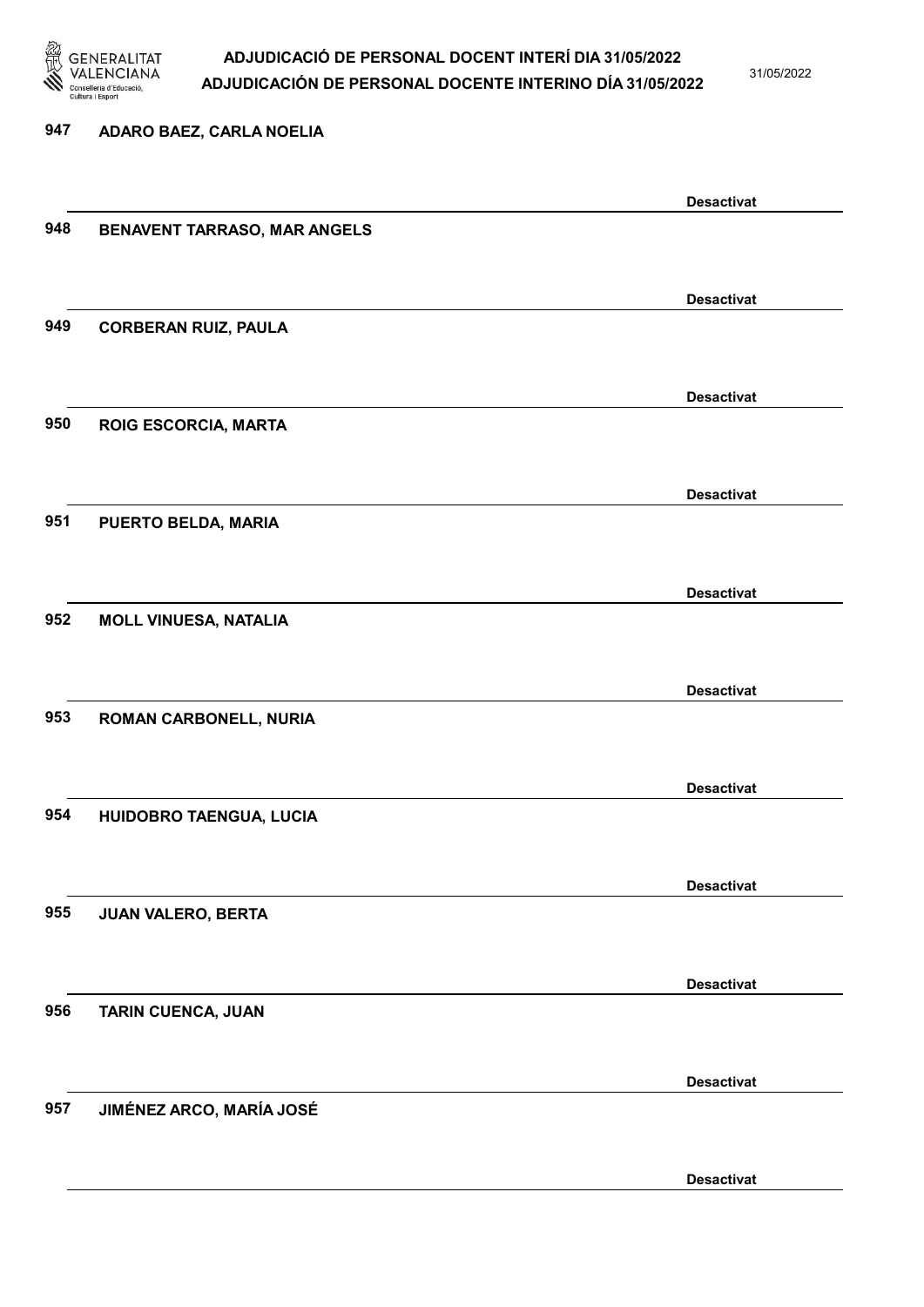

31/05/2022

#### 958 SANCHEZ LLUCH, ERIK

|     |                                       | <b>Desactivat</b> |
|-----|---------------------------------------|-------------------|
| 959 | ZARAGOZA BALLESTER, MARIA DE LA BALMA |                   |
|     |                                       |                   |
|     |                                       |                   |
|     |                                       | <b>Desactivat</b> |
| 960 | <b>CAMACHO GOSALVEZ, MARIA PILAR</b>  |                   |
|     |                                       |                   |
|     |                                       | <b>Desactivat</b> |
| 961 | <b>VILA VILA, CARLES</b>              |                   |
|     |                                       |                   |
|     |                                       | <b>Desactivat</b> |
| 962 |                                       |                   |
|     | <b>MOYA RUIZ, LAURA</b>               |                   |
|     |                                       |                   |
|     |                                       | <b>Desactivat</b> |
| 963 | <b>GIRONES TAMARIT, ALEJANDRO</b>     |                   |
|     |                                       |                   |
|     |                                       | <b>Desactivat</b> |
| 964 | PISA FERNANDEZ, MARIA DEL CARMEN      |                   |
|     |                                       |                   |
|     |                                       |                   |
|     |                                       | <b>Desactivat</b> |
| 965 | CHIARAMELLO BORRAJO, GABRIELA         |                   |
|     |                                       |                   |
|     |                                       | <b>Desactivat</b> |
| 966 | PUIG MORENO, ALBA                     |                   |
|     |                                       |                   |
|     |                                       |                   |
|     |                                       | <b>Desactivat</b> |
| 967 | <b>VERCHER RUIZ, DAVID</b>            |                   |
|     |                                       |                   |
|     |                                       | <b>Desactivat</b> |
| 968 | <b>MOLL CARRION, MARIA ARACELI</b>    |                   |
|     |                                       |                   |
|     |                                       |                   |
|     |                                       | <b>Desactivat</b> |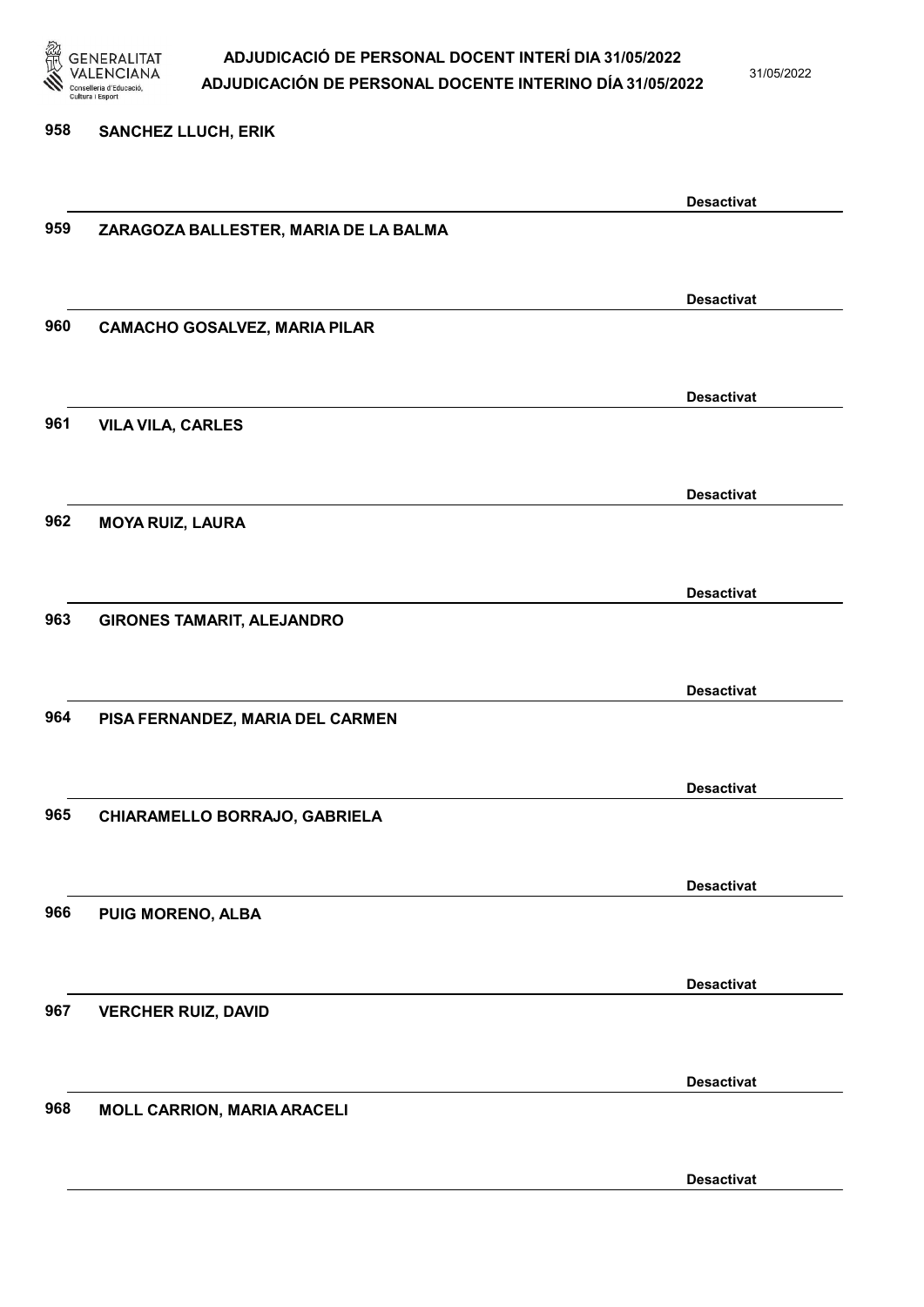

31/05/2022

#### 969 ESCUTIA MURILLO, TERESA ELENA

|     |                                     | <b>Desactivat</b> |
|-----|-------------------------------------|-------------------|
| 970 | <b>MONSELL MORALES, MARIA JESUS</b> |                   |
|     |                                     |                   |
|     |                                     | <b>Desactivat</b> |
| 971 | <b>GINER PLA, IRIS</b>              |                   |
|     |                                     |                   |
|     |                                     |                   |
|     |                                     | <b>Desactivat</b> |
| 972 | PALANCA MATEU, LUISA GEMMA          |                   |
|     |                                     |                   |
|     |                                     | <b>Desactivat</b> |
| 973 | <b>UBEDA SAEZ, ESTEFANIA</b>        |                   |
|     |                                     |                   |
|     |                                     | <b>Desactivat</b> |
| 974 | <b>GOMIS ESTEVE, ANTONI</b>         |                   |
|     |                                     |                   |
|     |                                     |                   |
|     |                                     | <b>Desactivat</b> |
| 975 | <b>CLIMENT ORTIZ, VICENT</b>        |                   |
|     |                                     |                   |
|     |                                     | <b>Desactivat</b> |
| 976 | ALBERO URBÁN, CLARA                 |                   |
|     |                                     |                   |
|     |                                     | <b>Desactivat</b> |
| 977 | PERELLO GOMAR, IRENE                |                   |
|     |                                     |                   |
|     |                                     |                   |
|     |                                     | <b>Desactivat</b> |
| 978 | <b>DOMINGUEZ PAUNER, LAURA</b>      |                   |
|     |                                     |                   |
|     |                                     | <b>Desactivat</b> |
| 979 | DEL VALLE SORIANO, ALBA             |                   |
|     |                                     |                   |
|     |                                     | <b>Desactivat</b> |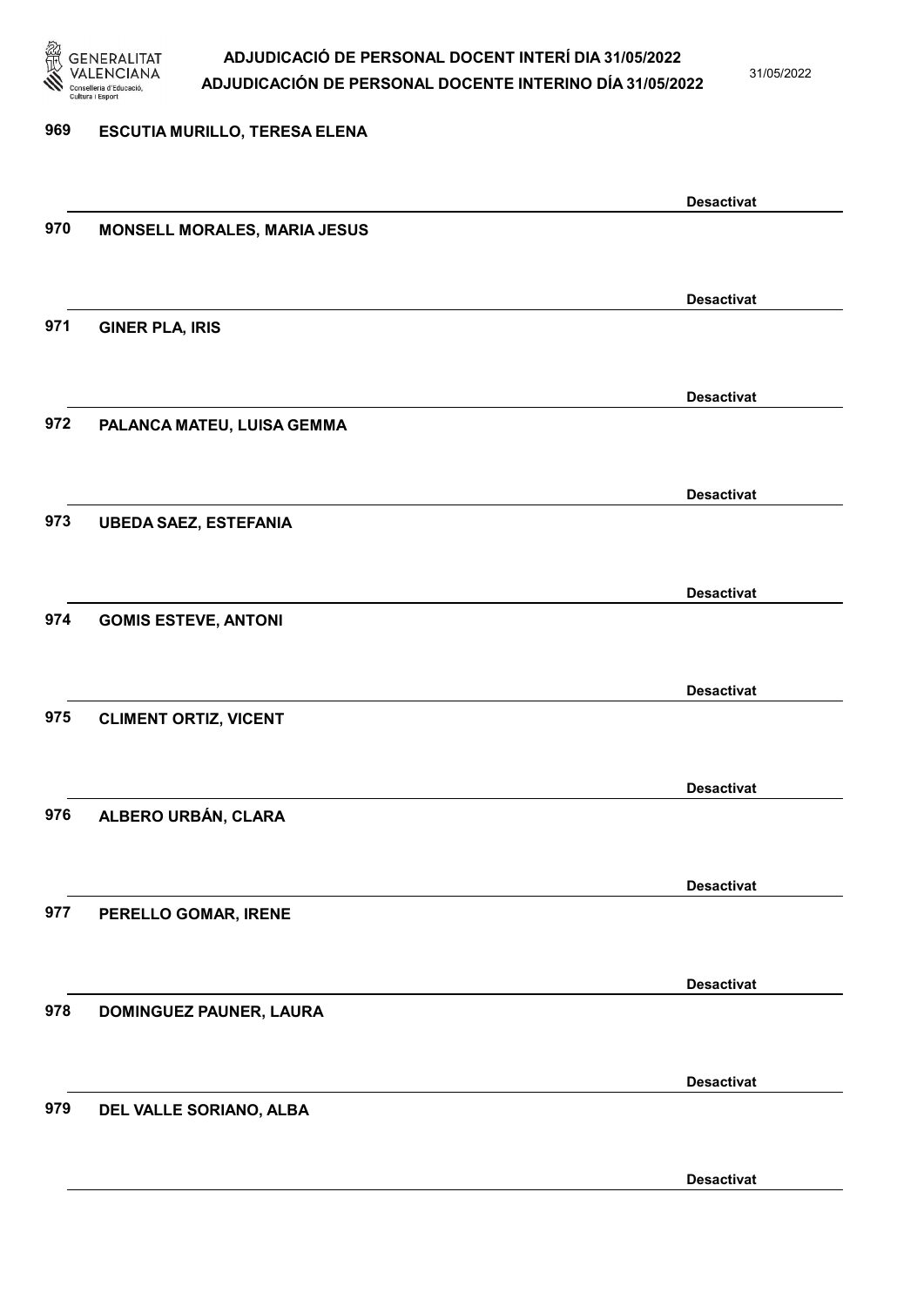

31/05/2022

Desactivat

# 980 SANZ CATALA, JOSEFA INES Desactivat 981 MARTI APARICI, INMACULADA Desactivat 982 GARCIA GARCIA, ALBA Desactivat 983 DUART NADAL, MIGUEL ANGEL Desactivat 984 ALBERO GIL, LAURA Desactivat 985 PEREZ BISQUERT, MONICA Desactivat 986 FERNANDEZ BENAVENT, EVA MARIA Desactivat 987 CARBONELL MACIA, MIRIAM Desactivat 988 IBAÑEZ MONTAÑANA, ANDREA Desactivat 989 PEIRO JARQUE, LUIS Desactivat 990 GIMENO GRAU, MARIA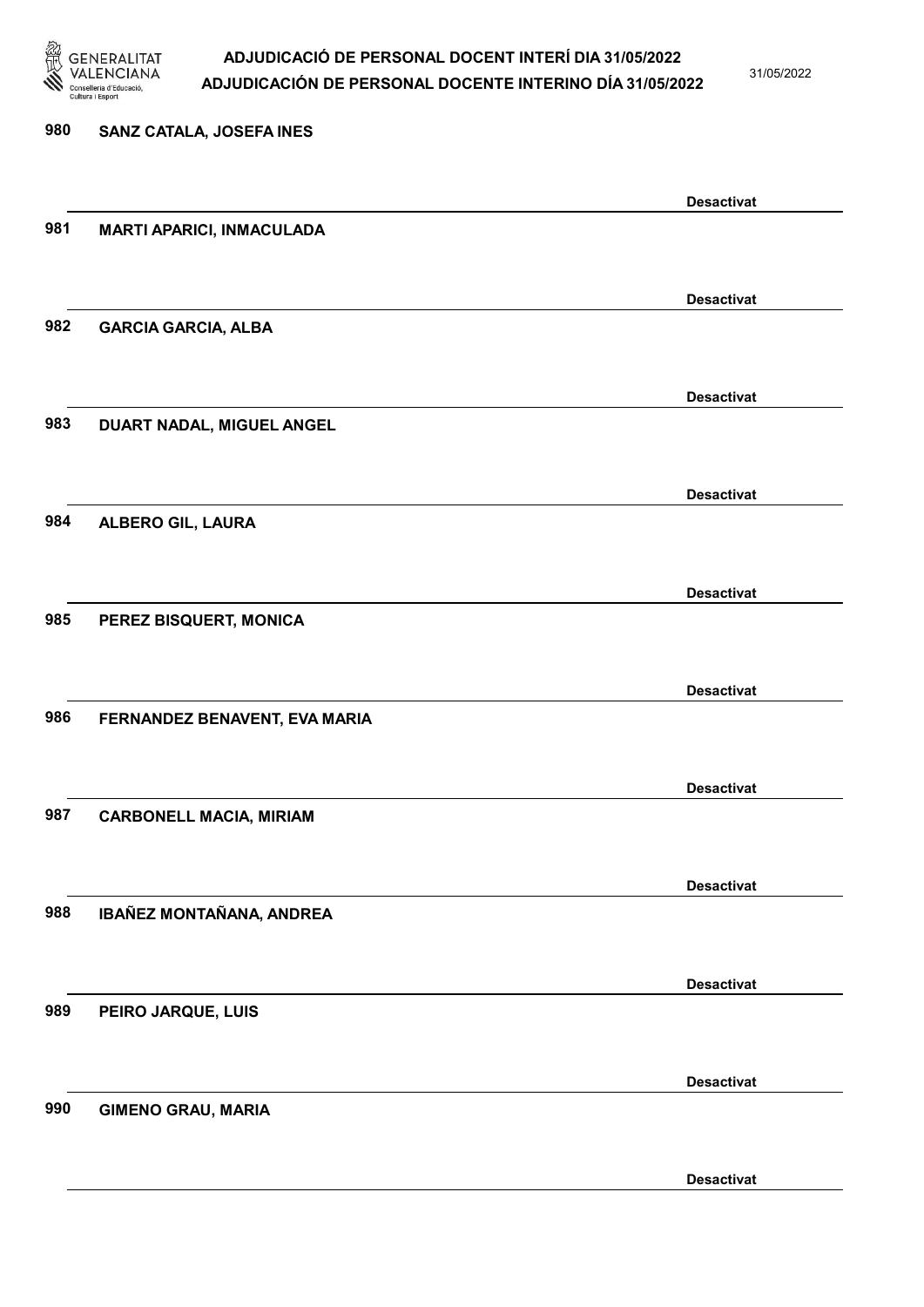

991 PEREZ MARTINEZ, CARLA

#### ADJUDICACIÓ DE PERSONAL DOCENT INTERÍ DIA 31/05/2022 ADJUDICACIÓN DE PERSONAL DOCENTE INTERINO DÍA 31/05/2022

31/05/2022

Desactivat

Desactivat

Desactivat

Desactivat

Desactivat

Desactivat

Desactivat

Desactivat

Desactivat

Desactivat

# 992 GARCIA NIÑEROLA, ALICIA 993 LLORENS OROZCO, ALTEA 994 SANCHIS BALAGUER, ANDREA 995 ESCRICH SENENT, MIREIA 996 ALPERA ARACIL, MARIA

997 PEREZ COLLADO, LUCIA

998 VALERO PORTOLES, VIRGINIA

999 CAÑIZARES AYALA, TAMARA

1000 SAIS CANUT, REBECA

1001 VILLAR MORENO, SONIA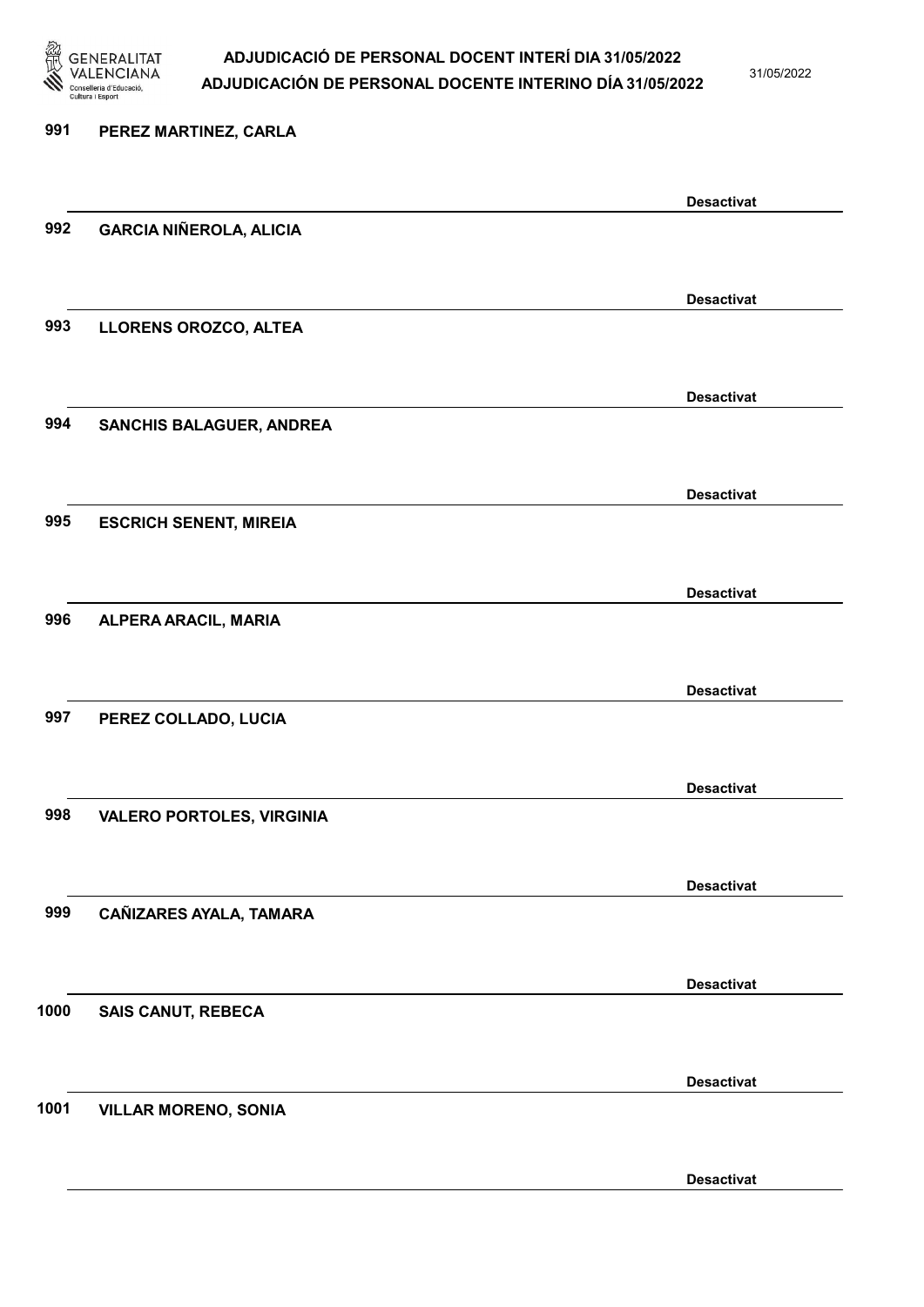

31/05/2022

Desactivat

# 1002 RAMOS MARTINEZ, SANDRA Desactivat 1003 MOLLON BADAL, MARIA Desactivat 1004 MACARRO GARRIDO, ANA ISABEL Desactivat 1005 LLAVATA GALLACH, ELIA Desactivat 1006 IBAÑEZ NOVA, ESTER Desactivat 1007 HERVAS JORDAN, IRIS Desactivat 1008 GRIMALT CABRERA, LORENA Desactivat 1009 GAY QUINZA, ALBA Desactivat 1010 TOLEDO CORRALO, PAULA Desactivat 1011 GARCIA SANCHEZ, JOSE ANTONIO Desactivat 1012 RODRIGUEZ TORCA, SARA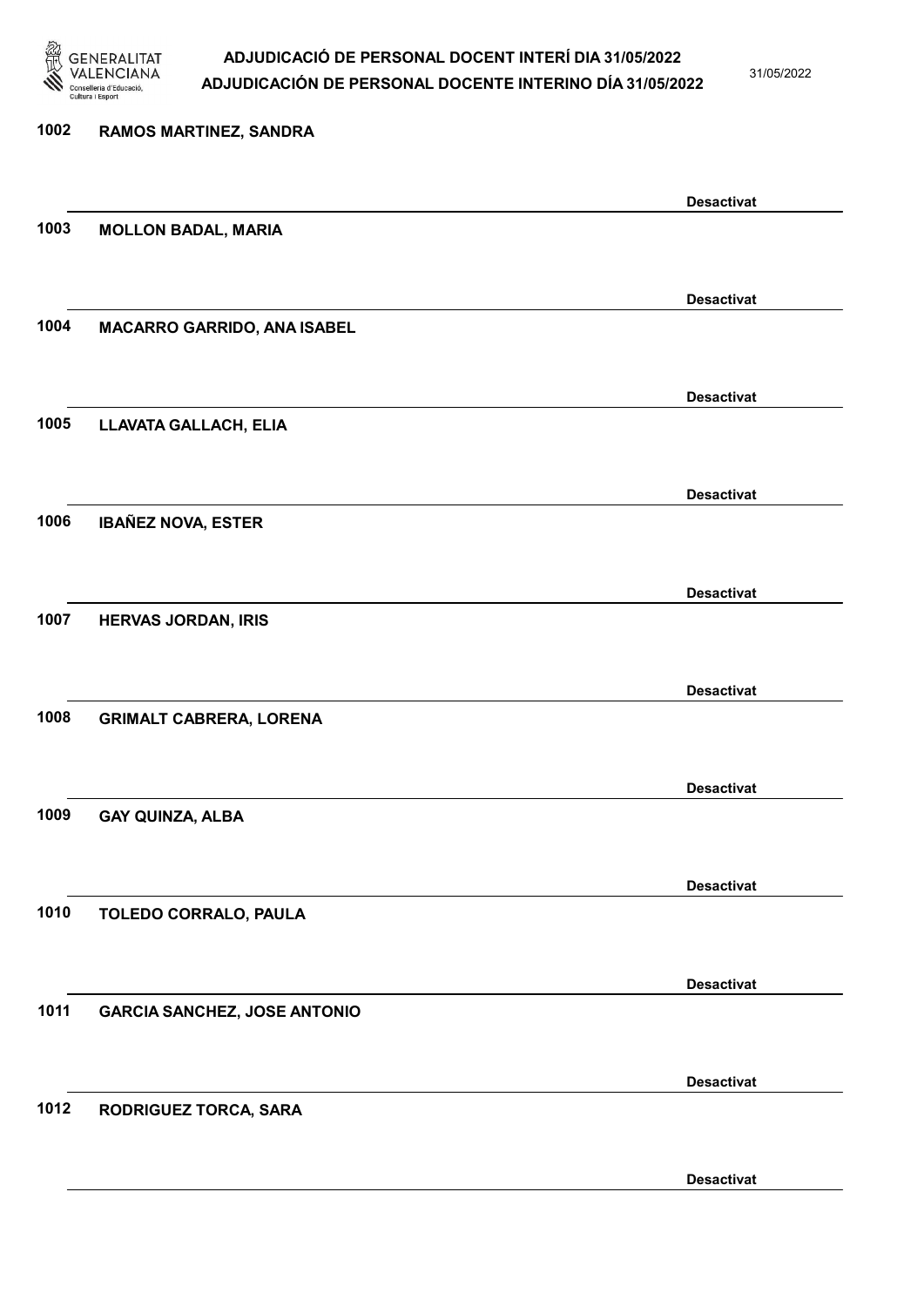| <b>GENERALITAT</b>                    | ADJUDICACIÓ DE PERSONAL DOCENT INTERÍ DIA 31/05/2022     |            |
|---------------------------------------|----------------------------------------------------------|------------|
| VALENCIANA<br>Conselleria d'Educació, | ADJUDICACIÓN DE PERSONAL DOCENTE INTERINO DÍA 31/05/2022 | 31/05/2022 |
| Cultura i Esport                      |                                                          |            |

| 1013 |        | <b>GOMIS GOMEZ, MIRIAM</b>                                            | Petición:                 | $\mathbf{1}$ | Adjudicación forzosa |
|------|--------|-----------------------------------------------------------------------|---------------------------|--------------|----------------------|
|      | 512934 | VILA JOIOSA (LA) (03008988) CEIP L'ERMITA<br>128 / EDUCACIÓ PRIMÀRIA. |                           |              |                      |
|      | Horas  | 23                                                                    | SUBSTITUCIÓ INDETERMINADA |              | Adjudicat            |
| 1014 |        | ROMERO CAMARENA, VERONICA                                             |                           |              | <b>Desactivat</b>    |
| 1015 |        | DIAZ CASTILLO, LAURA                                                  |                           |              |                      |
|      |        |                                                                       |                           |              | <b>Desactivat</b>    |
| 1016 |        | <b>BATALLER HITA, ASELA</b>                                           |                           |              |                      |
|      |        |                                                                       |                           |              | <b>Desactivat</b>    |
| 1017 |        | IBAÑEZ OSUNA, ALEJANDRO                                               |                           |              |                      |
|      |        |                                                                       |                           |              | <b>Desactivat</b>    |
| 1018 |        | <b>GALLEGO CALERO, ANDREA</b>                                         |                           |              |                      |
|      |        |                                                                       |                           |              | <b>Desactivat</b>    |
| 1019 |        | NAVARRO GUERRERO, ANA BELEN                                           |                           |              |                      |
|      |        |                                                                       |                           |              | <b>Desactivat</b>    |
| 1020 |        | <b>CHAQUES RAGA, RAQUEL</b>                                           |                           |              |                      |
|      |        |                                                                       |                           |              | <b>Desactivat</b>    |
| 1021 |        | <b>ESCRIVA MORENO, ROSA ANA</b>                                       |                           |              |                      |
|      |        |                                                                       |                           |              | <b>Desactivat</b>    |
| 1022 |        | AGUSTI OLIVARES, MARIA GEMA                                           |                           |              |                      |
|      |        |                                                                       |                           |              | <b>Desactivat</b>    |
| 1023 |        | <b>SALINAS LOPEZ, BEATRIZ</b>                                         |                           |              |                      |

Desactivat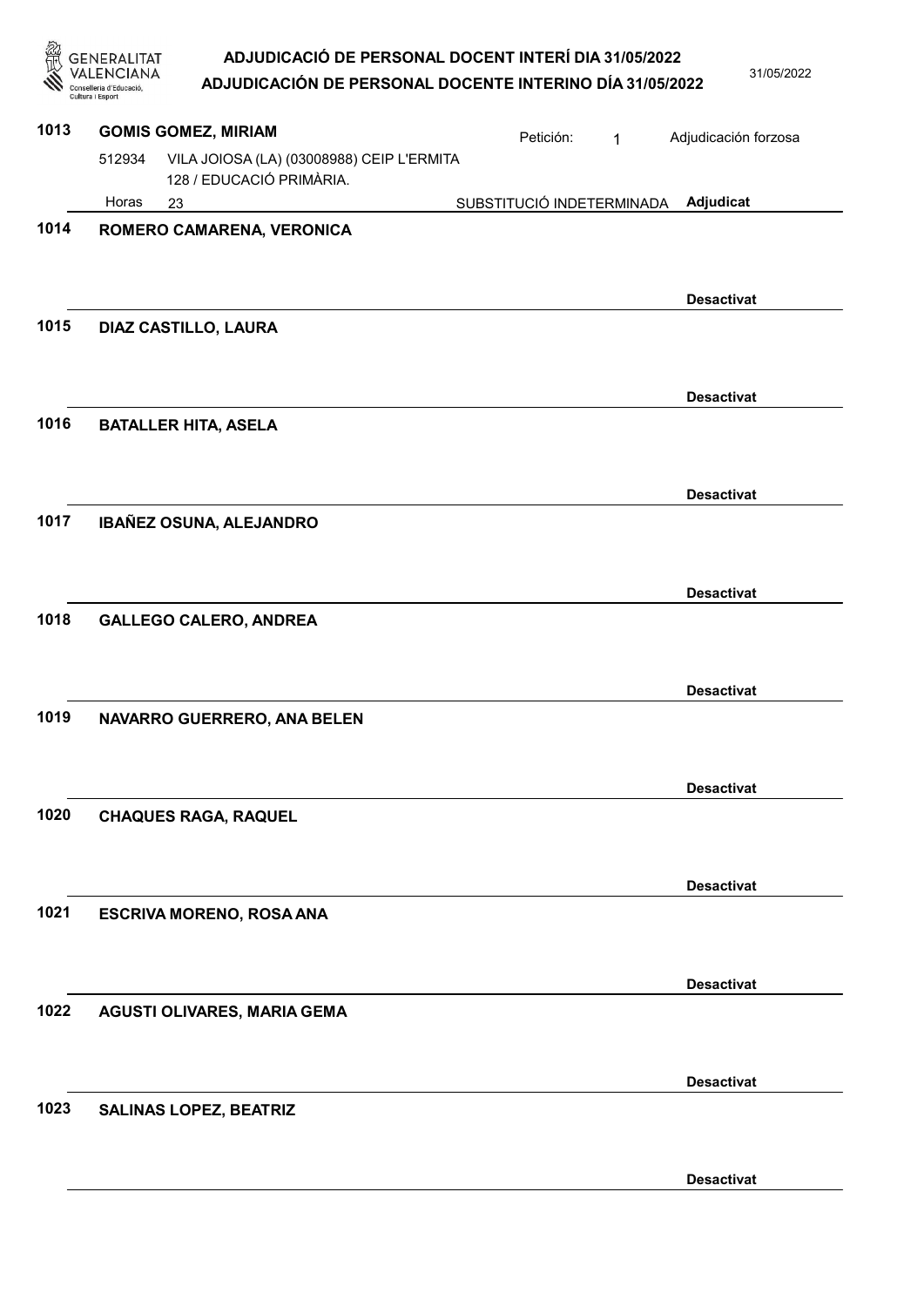

31/05/2022

### 1024 SABATER RAMIREZ, ALVARO

|      |                                                                      | <b>Desactivat</b>                                 |  |
|------|----------------------------------------------------------------------|---------------------------------------------------|--|
| 1025 | <b>GARCIA CARBO, AINA</b>                                            |                                                   |  |
|      |                                                                      |                                                   |  |
|      |                                                                      | <b>Desactivat</b>                                 |  |
| 1026 | <b>CASANOVA MOLINA, NOEMI</b>                                        |                                                   |  |
|      |                                                                      |                                                   |  |
|      |                                                                      | <b>Desactivat</b>                                 |  |
| 1027 | RAMON RUIZ, CLAUDIA LLEDO                                            |                                                   |  |
|      |                                                                      |                                                   |  |
|      |                                                                      | <b>Desactivat</b>                                 |  |
| 1028 | PEREZ SANCHEZ, MARINA                                                |                                                   |  |
|      |                                                                      |                                                   |  |
|      |                                                                      | <b>Desactivat</b>                                 |  |
| 1029 | NUÑEZ NAVARRETE, JUAN RAMON                                          |                                                   |  |
|      |                                                                      |                                                   |  |
|      |                                                                      | <b>Desactivat</b>                                 |  |
| 1030 | <b>SANCHEZ PEREZ, VIRTUDES</b>                                       | Petición:<br>Adjudicación forzosa<br>$\mathbf{1}$ |  |
|      | POLOP (03007881) CEIP SANT ROC<br>505913<br>128 / EDUCACIÓ PRIMÀRIA. |                                                   |  |
|      | Horas<br>23                                                          | Adjudicat<br>SUBSTITUCIÓ DETERMINADA              |  |
| 1031 | <b>GORDON RUIZ, ROCIO</b>                                            |                                                   |  |
|      |                                                                      |                                                   |  |
|      |                                                                      | <b>Desactivat</b>                                 |  |
| 1032 | PUERTA ARCAS, VERONICA                                               |                                                   |  |
|      |                                                                      |                                                   |  |
|      |                                                                      | <b>Desactivat</b>                                 |  |
| 1033 | PASCUAL GONZALEZ, NATALIA                                            |                                                   |  |
|      |                                                                      |                                                   |  |
|      |                                                                      | <b>Desactivat</b>                                 |  |
| 1034 | <b>BARCELO SANCHEZ, ZAIRA</b>                                        |                                                   |  |
|      |                                                                      |                                                   |  |
|      |                                                                      | <b>Desactivat</b>                                 |  |
|      |                                                                      |                                                   |  |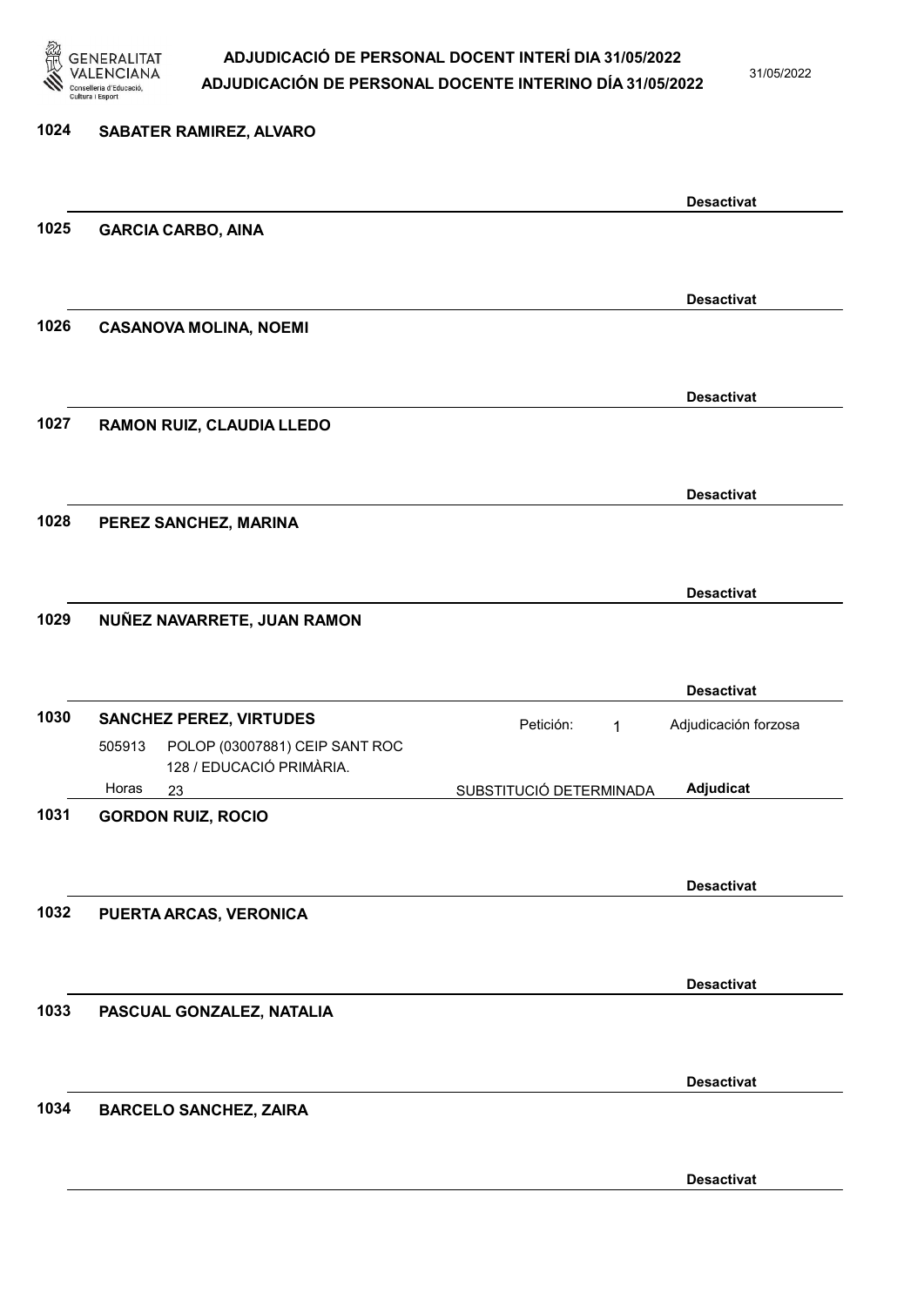

31/05/2022

Ha participat

# 1035 JULIA FERNANDEZ, CARLA Ha participat 1036 LLORENS NEBOT, ANDREA Desactivat 1037 DOMENECH JIMENEZ, ALICIA Desactivat 1038 OMBUENA YAGO, SANDRA Desactivat 1039 ESPASA SAVAL, MARIA YASMINA Desactivat 1040 CHULVI SAEZ, CARLA Desactivat 1041 SANCHEZ MELIA, LAURA Desactivat 1042 MARTI VIDAL, LAURA Desactivat 1043 NAVARRO BELENGUER, INMACULADA Desactivat 1044 CASADO HARO, MARIA JESUS Desactivat 1045 ANDREU DE LA CRUZ, CARLOS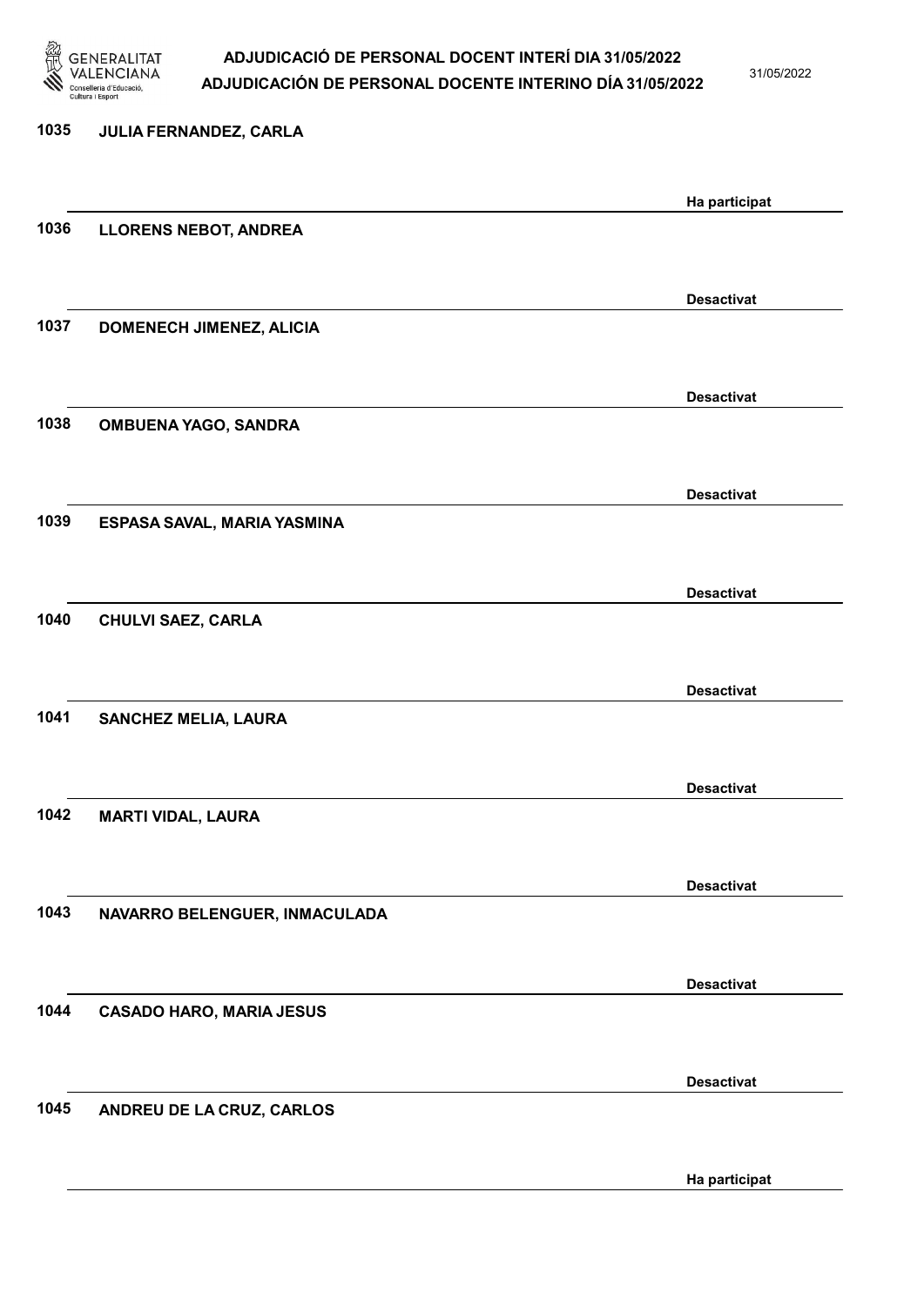

31/05/2022

#### 1046 MEDINA GARCIA, ALEJANDRO EDUARDO

|      |                                            | <b>Desactivat</b> |
|------|--------------------------------------------|-------------------|
| 1047 | <b>RAMOS OLMOS, MARTA</b>                  |                   |
|      |                                            |                   |
|      |                                            | <b>Desactivat</b> |
| 1048 | BAUTISTA SANCHEZ VALDEPEÑAS, EVELINA       |                   |
|      |                                            |                   |
|      |                                            | <b>Desactivat</b> |
| 1049 | <b>GARROTE SILLAS, EVA</b>                 |                   |
|      |                                            |                   |
|      |                                            |                   |
| 1050 |                                            | Ha participat     |
|      | DIES LOPEZ, ANDREA                         |                   |
|      |                                            |                   |
|      |                                            | <b>Desactivat</b> |
| 1051 | <b>BADAL BLASCO, CRISTIAN</b>              |                   |
|      |                                            |                   |
|      |                                            | <b>Desactivat</b> |
| 1052 | <b>URBAN QUILES, MARIA TERESA</b>          |                   |
|      |                                            |                   |
|      |                                            | <b>Desactivat</b> |
| 1053 | SERRANO MOLINA, MARIA DEL CARMEN           |                   |
|      |                                            |                   |
|      |                                            | <b>Desactivat</b> |
| 1054 | TORMO VICO, CLARA SOFIA                    |                   |
|      |                                            |                   |
|      |                                            | <b>Desactivat</b> |
| 1055 | <b>CAMARASA PASTOR, MARIA DESAMPARADOS</b> |                   |
|      |                                            |                   |
|      |                                            | <b>Desactivat</b> |
| 1056 | <b>CERDAN GOMIS, TERESA</b>                |                   |
|      |                                            |                   |
|      |                                            |                   |
|      |                                            | <b>Desactivat</b> |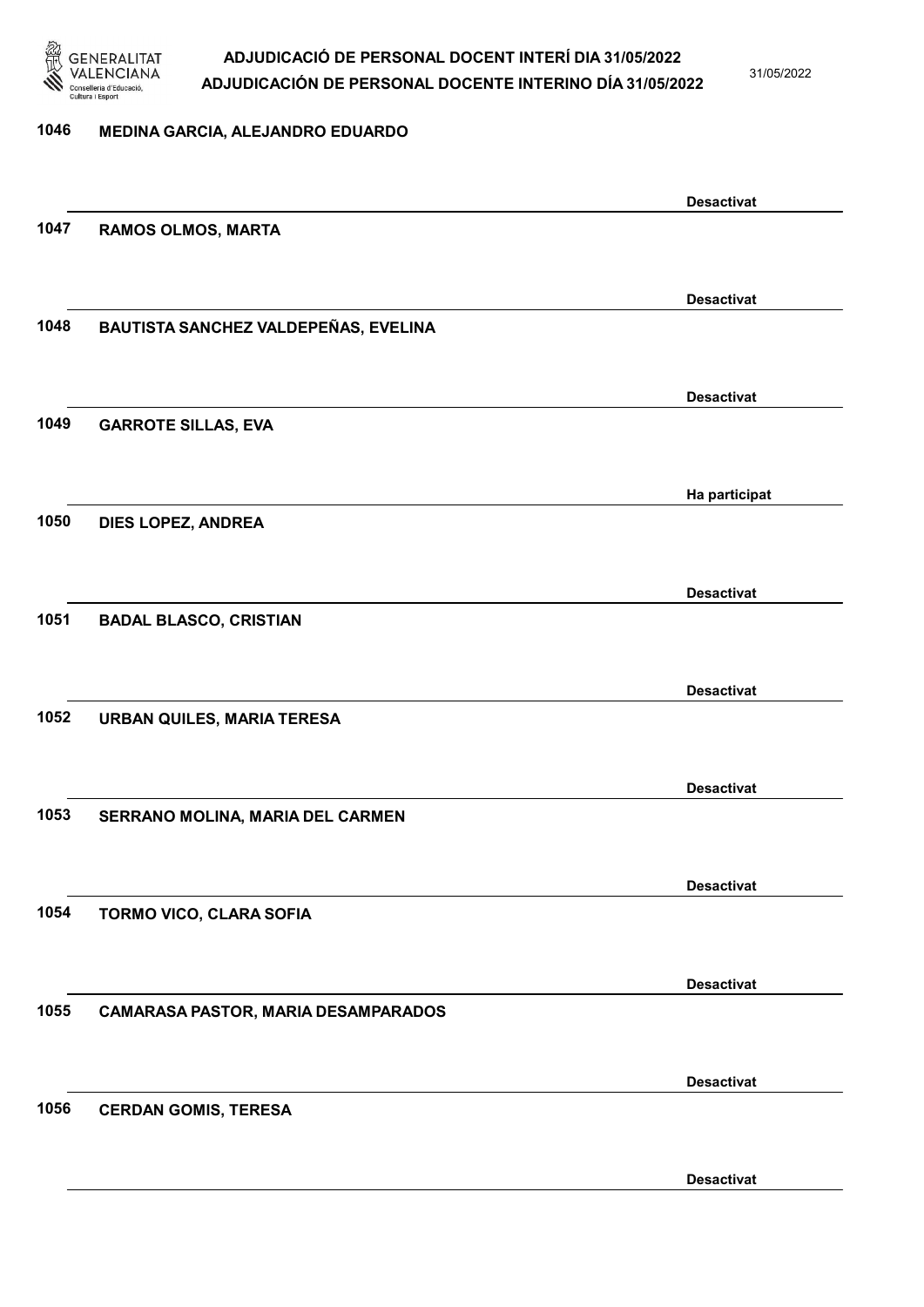

31/05/2022

#### 1057 LOSA CAMACHO, RAQUEL

|      |                                       | <b>Desactivat</b> |
|------|---------------------------------------|-------------------|
| 1058 | OLIVER GAVARA, SANDRA                 |                   |
|      |                                       |                   |
|      |                                       | <b>Desactivat</b> |
| 1059 | <b>COY CASAS, SARA</b>                |                   |
|      |                                       |                   |
|      |                                       | <b>Desactivat</b> |
| 1060 | <b>VALLS NIETO, MARIA PILAR</b>       |                   |
|      |                                       |                   |
|      |                                       | Ha participat     |
| 1061 | <b>MONTOLIU GIL, ALBA</b>             |                   |
|      |                                       |                   |
|      |                                       | <b>Desactivat</b> |
| 1062 | MUÑOZ GARCIA, SANDRA                  |                   |
|      |                                       |                   |
|      |                                       | Ha participat     |
| 1063 | <b>GUILLEM SOLDEVILA, LAURA</b>       |                   |
|      |                                       |                   |
|      |                                       | <b>Desactivat</b> |
| 1064 | ZANON MOLINER, JOAQUIN RAFAEL         |                   |
|      |                                       |                   |
|      |                                       | <b>Desactivat</b> |
| 1065 | <b>CARRETON DIAZ-MINGUEZ, DAVINIA</b> |                   |
|      |                                       |                   |
|      |                                       | <b>Desactivat</b> |
| 1066 | <b>BENAVENT MATEU, SARA</b>           |                   |
|      |                                       |                   |
|      |                                       | Ha participat     |
| 1067 | <b>VILA REIG, CARLA</b>               |                   |
|      |                                       |                   |
|      |                                       | <b>Desactivat</b> |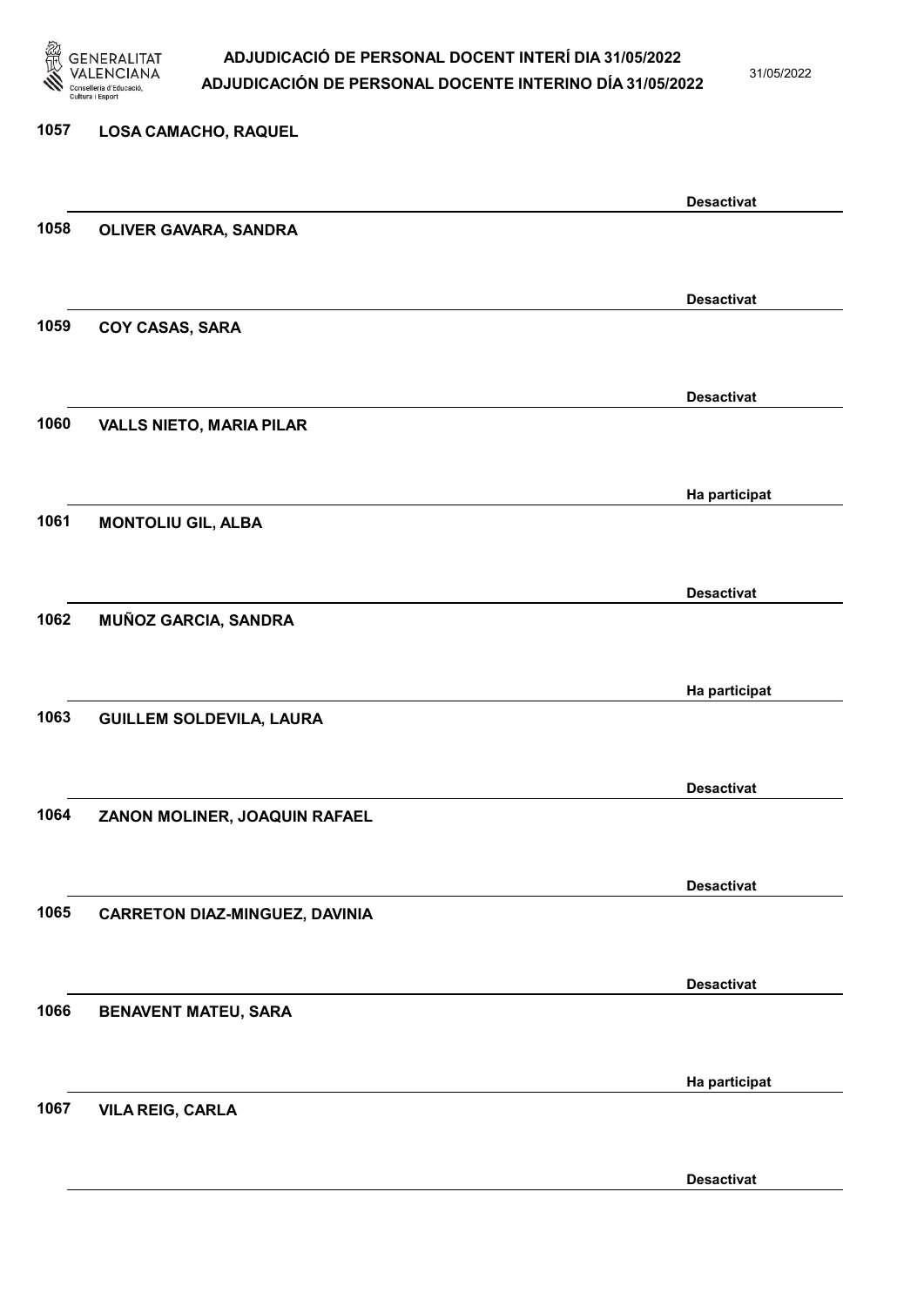

31/05/2022

### 1068 GARCIA SOSPEDRA, LAURA Desactivat 1069 NADERPOUR PEÑALVER, MARTA Desactivat 1070 ALBERT PATIÑO, ESTER Desactivat 1071 LENO CARCELLER, MELANI Desactivat 1072 FELIX FERRER, AIDA Desactivat 1073 ORDINAS LLOP, ESTHER Desactivat 1074 PERONA CALDES, CLARA Desactivat 1075 SANCHEZ MOLLA, ANA Desactivat 1076 ESCAMILLA QUIROGA, ANA Desactivat 1077 FERNANDEZ LAINS, JUAN ANTONIO Desactivat 1078 FRANCH JOVER, ARACELI Desactivat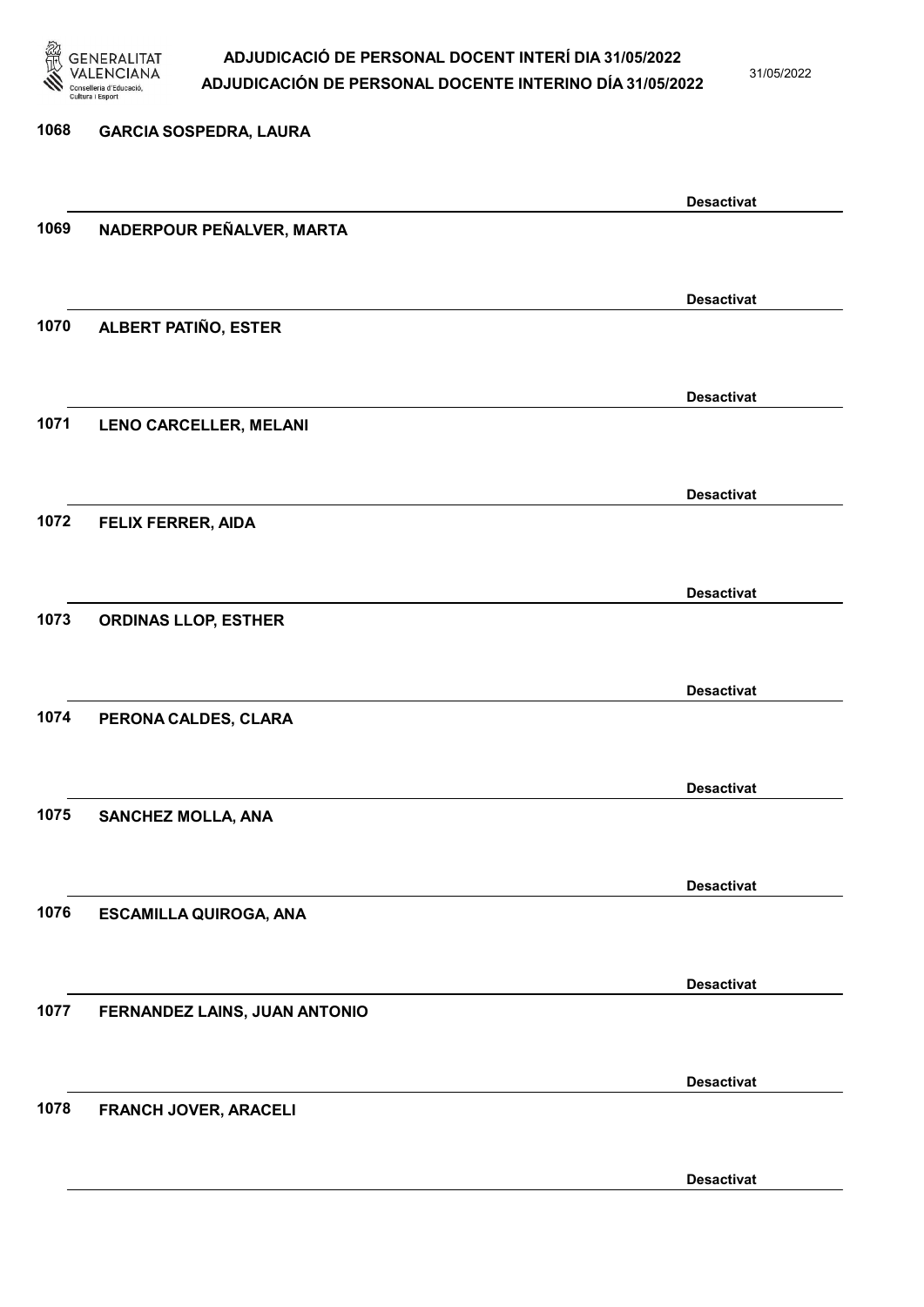

31/05/2022

### 1079 SORIANO AGUADO, VICENTE Desactivat 1080 SANCHO BATALLER, INMACULADA Desactivat 1081 MARTINEZ CASTILLO, NATALIA Desactivat 1082 LLORCA GONZALVO, AROA Desactivat 1083 ARRIBAS VILLAR, CONSUELO Desactivat 1084 GARCIA VALENCIA, MARIA AMPARO Desactivat 1085 MARTINEZ MUÑOZ, RAQUEL MARIA Desactivat 1086 CES CERVERA, ESTELA Desactivat 1087 BURRIEL FERRER, MARIA Desactivat 1088 RAMON SERRANO, PAULA Desactivat 1089 SERRANO CUQUERELLA, MARIA Desactivat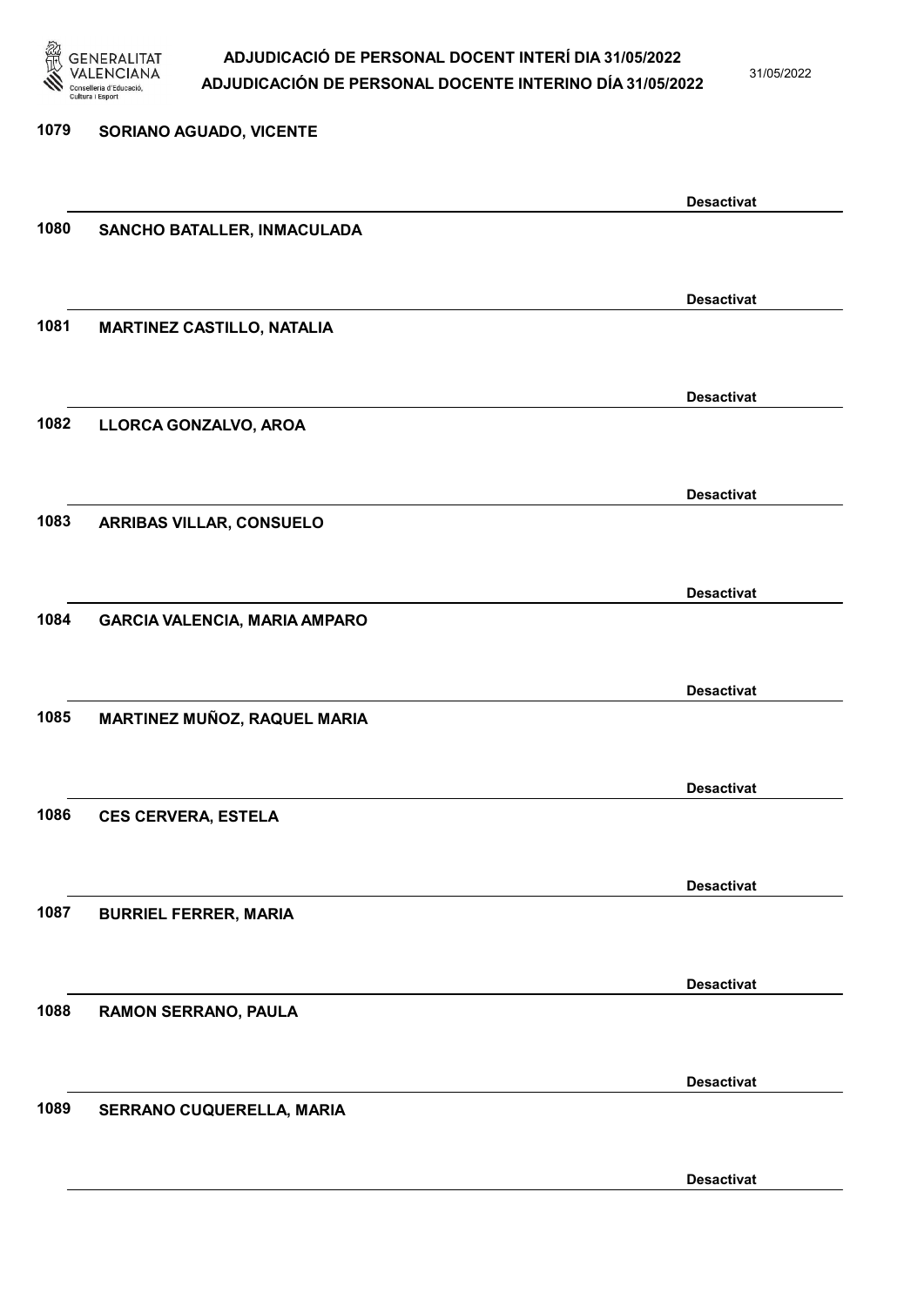

31/05/2022

Desactivat

# 1090 SANCHEZ SANCHEZ, BRISA Desactivat 1091 TERUEL HERNANDEZ, JOSE MARIA Ha participat 1092 MARTINEZ GONZALEZ, RAQUEL Desactivat 1093 OLMOS GARDEY, PAULA Desactivat 1094 PILES NAVARRO, SANDRA Desactivat 1095 PAÑOS PEREA, ANDREA Desactivat 1096 SORIANO SORO, SANDRA Desactivat 1097 GIL BOSCA, ANDREA Desactivat 1098 TOMAS PARRILLA, NEREA Desactivat 1099 CARRETERO DE CARA, ESTIBALIZ Desactivat 1100 MALAGON RODRIGUEZ, PAULA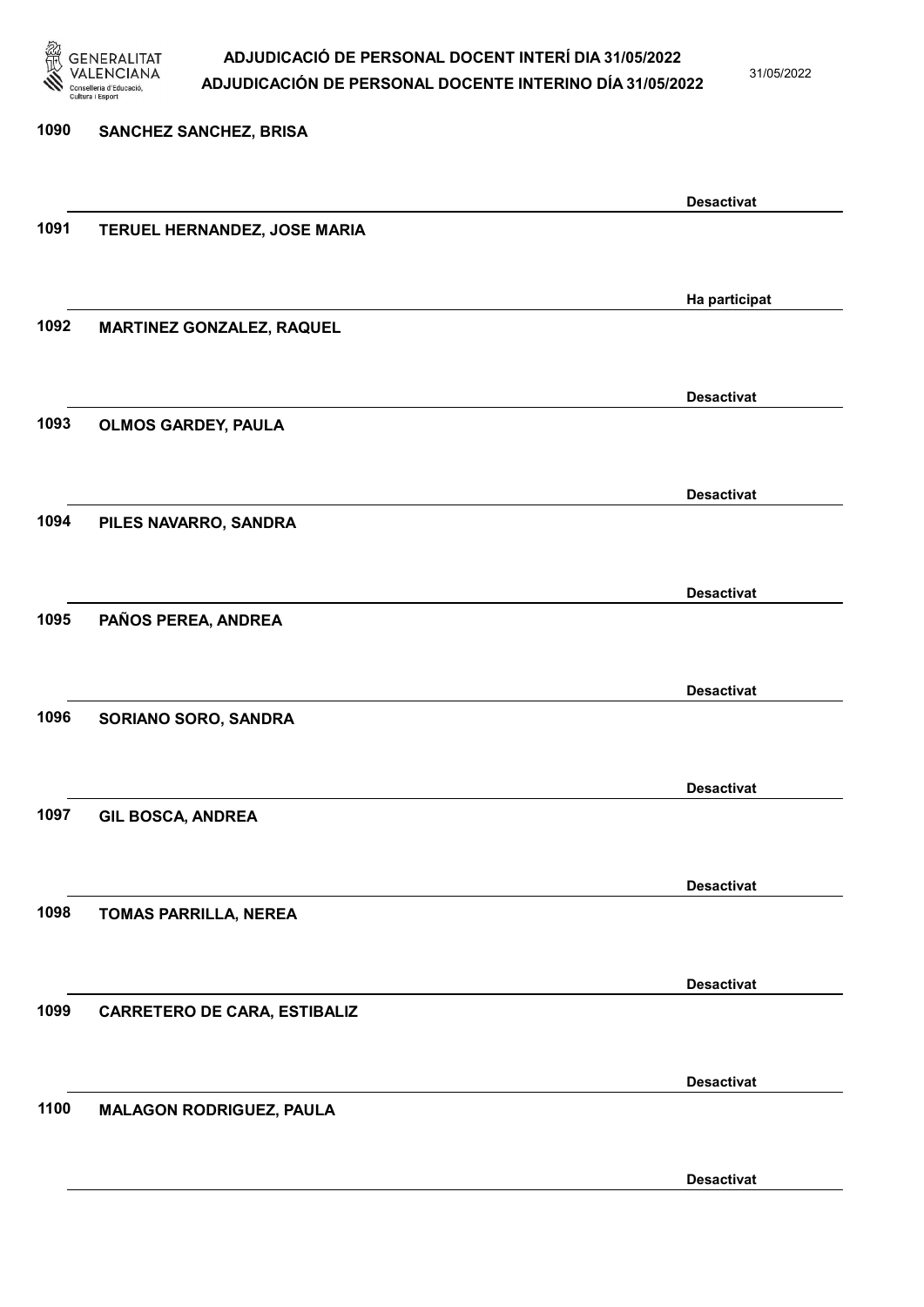

31/05/2022

### 1101 CATALA FERRIZ, ANA ALICIA Desactivat 1102 MOYA GARRIDO, LIDIA Desactivat 1103 VILANOVA LUNA, ALEXANDRA Desactivat 1104 BRUIXOLA CHIRIVELLA, ESTHER Desactivat 1105 ARENAS LOBATO, NOELIA Desactivat 1106 BRACELI BEJERANO, ANDREA DE LAS NIEVES Desactivat 1107 FERRUS BAYARRI, JANA Desactivat 1108 LOPEZ GOMEZ, ALBA MARIA Desactivat 1109 BUIGUES IRANZO, ANA MIREIA Desactivat 1110 HERRERA GONZALEZ, BELEN Desactivat 1111 TORRIJOS LLACER, CRISTINA **Petición:** 1 23 SUBSTITUCIÓ INDETERMINADA Adjudicat CANET D'EN BERENGUER (46028417) CEIP LES PALMERES 120 / EDUCACIÓ INFANTIL Voluntaria 786472 Horas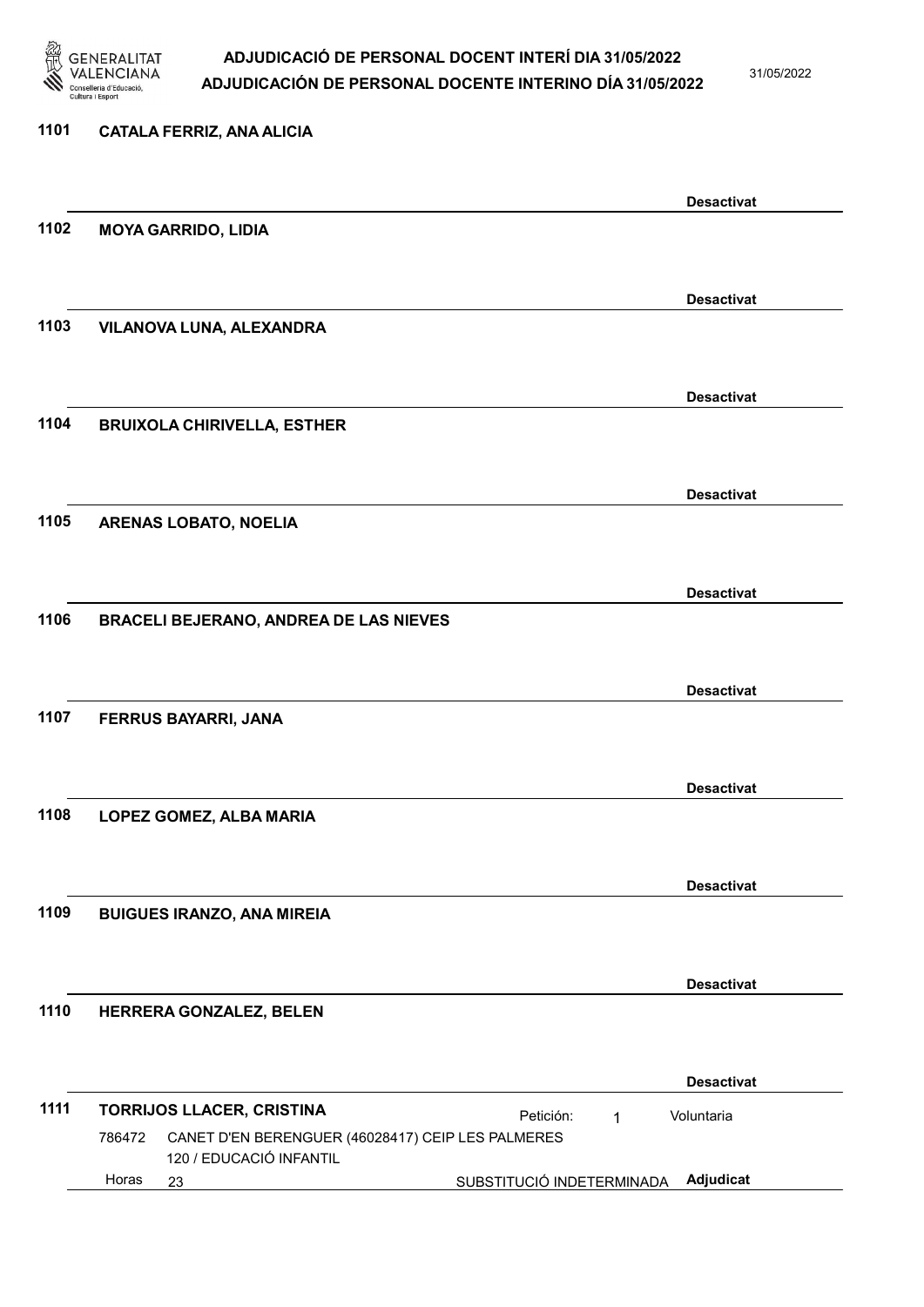

31/05/2022

Desactivat

# 1112 FERNANDEZ CABRERA, ROSALIA Desactivat 1113 CALABUIG SIGNES, MARINA Desactivat 1114 SANTAMARIA POVEDA, RAQUEL Desactivat 1115 LOPEZ PEREZ, MIRIAM Desactivat 1116 SALINAS MAÑEZ, EVA Desactivat 1117 MARTINEZ CANTOS, CAROLINA Ha participat 1118 MURCIA TARRAGA, ANGELA Desactivat 1119 VILA ALFARO, AITOR Desactivat 1120 LLORET CUCARELLA, ANNA Desactivat 1121 COTANDA ROSELLO, DESAMPARADOS Desactivat 1122 YRAZUSTA MOLINA, PAULA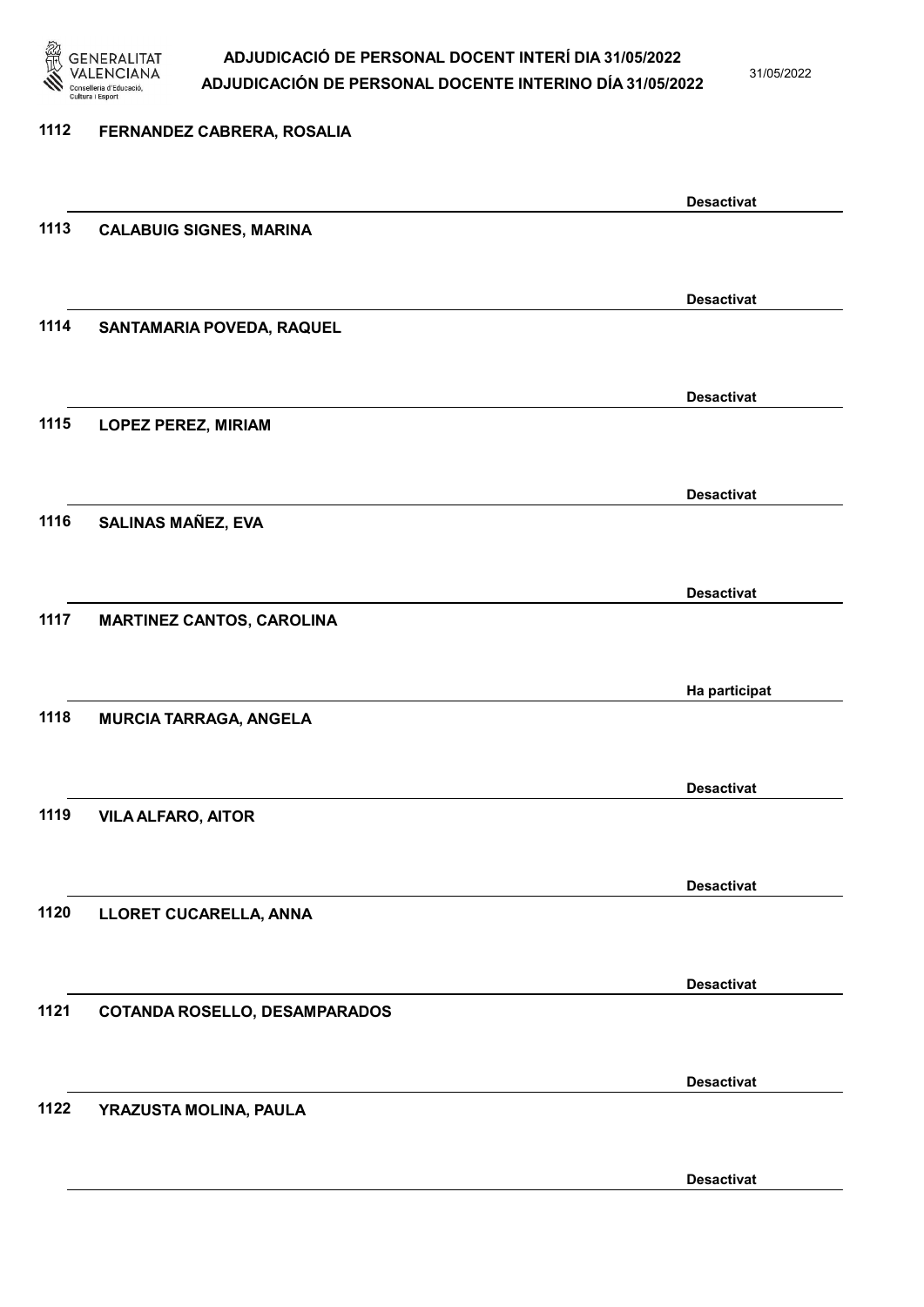

1123 CAMPILLO GALLEGO, SUSANA

#### ADJUDICACIÓ DE PERSONAL DOCENT INTERÍ DIA 31/05/2022 ADJUDICACIÓN DE PERSONAL DOCENTE INTERINO DÍA 31/05/2022

31/05/2022

Desactivat

### Desactivat 1124 GOMEZ ALMODOVAR, INMACULADA Desactivat 1125 GARCIA VALERO, NURIA Desactivat 1126 MARCHANTE LORENTE, DAVINIA Desactivat 1127 VILA BORONAT, ANA **Petición:** 47 23 SUBSTITUCIÓ DETERMINADA ALACANT (03011161) CEIP EL PALMERAL 120 / EDUCACIÓ INFANTIL Adjudicat Voluntaria 516281 Horas 1128 GARCIA MARTIN, SANDRA Desactivat 1129 LOPEZ LOPEZ, LAURA Ha participat 1130 MONTON SANCHEZ, JAVIER Desactivat 1131 ARBONA PICOT, EVA Desactivat 1132 PARREÑO GIMENEZ, ISABEL Desactivat 1133 CARCELES GARCIA, MARTA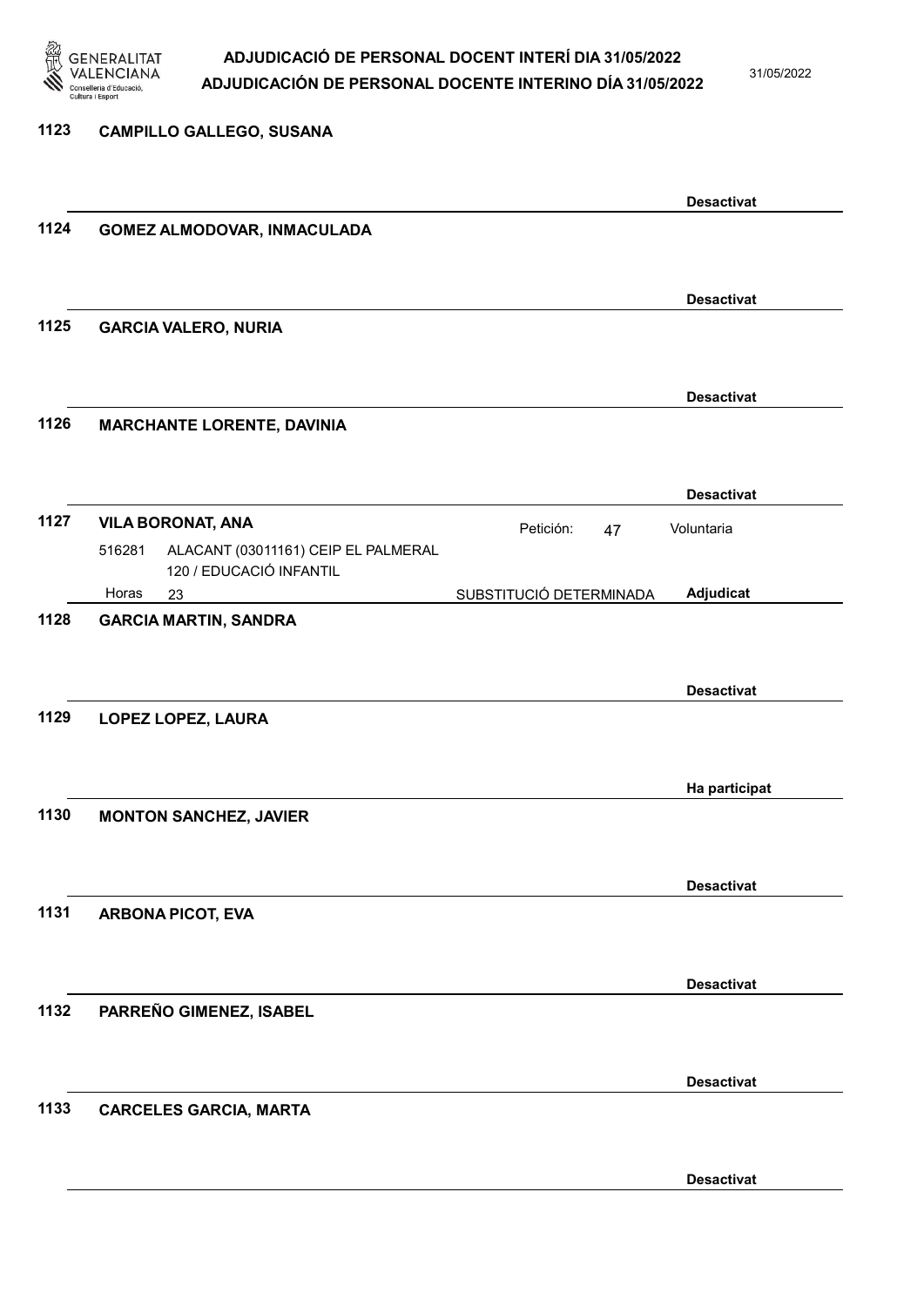

31/05/2022

Desactivat

# 1134 GARCIA ESPINAR, CRISTINA Desactivat 1135 MOLINA BOX, ESTEFANIA Desactivat 1136 HERNANDIS LATORRE, ITZIAR Desactivat 1137 ROCHINA ASTORGA, CRISTINA Desactivat 1138 GARCIA MUÑOZ, GERARDO Desactivat 1139 FERRER TUR, MARIA AMPARO Desactivat 1140 ALONSO EGEA, INMACULADA Desactivat 1141 SISTERNAS CERVERA, MARIA REYES Desactivat 1142 HARO GODOY, MARIA DE LOS ANGELES Desactivat 1143 MOYA GOMEZ, IGNACIO Desactivat 1144 GAMEZ NARANJO, FRANCISCO JOSE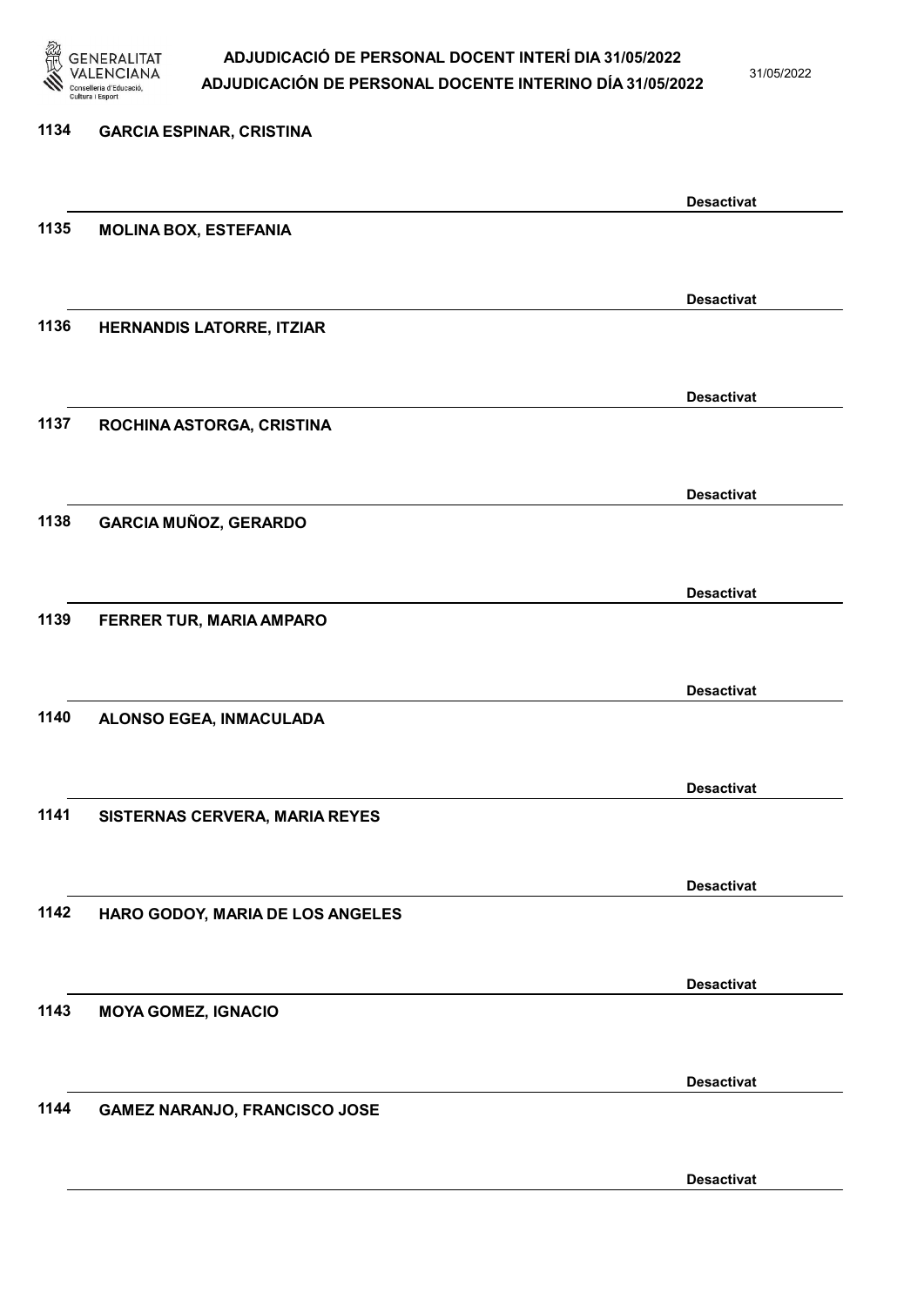

31/05/2022

#### 1145 MARQUEZ LOPEZ, ANA

|      |                                   | <b>Desactivat</b> |
|------|-----------------------------------|-------------------|
| 1146 | MUÑOZ GONZALEZ, MARIA FUENSANTA   |                   |
|      |                                   |                   |
|      |                                   |                   |
|      |                                   | <b>Desactivat</b> |
| 1147 | RONCHERA URQUIZU, MAR             |                   |
|      |                                   |                   |
|      |                                   |                   |
|      |                                   | <b>Desactivat</b> |
| 1148 |                                   |                   |
|      | <b>CARRIO RUEDA, MARINA</b>       |                   |
|      |                                   |                   |
|      |                                   |                   |
|      |                                   | <b>Desactivat</b> |
| 1149 | <b>TORRES MARTI, GEMA</b>         |                   |
|      |                                   |                   |
|      |                                   |                   |
|      |                                   | <b>Desactivat</b> |
| 1150 | <b>MORENO VALVERDE, ANA BELEN</b> |                   |
|      |                                   |                   |
|      |                                   |                   |
|      |                                   | <b>Desactivat</b> |
| 1151 | <b>GIL MARTINEZ, LORENA</b>       |                   |
|      |                                   |                   |
|      |                                   |                   |
|      |                                   | <b>Desactivat</b> |
| 1152 | MAÑEZ DOMINGUEZ, MIRIAM           |                   |
|      |                                   |                   |
|      |                                   |                   |
|      |                                   | <b>Desactivat</b> |
| 1153 | <b>LOPEZ PIERA, SERGIO</b>        |                   |
|      |                                   |                   |
|      |                                   |                   |
|      |                                   | <b>Desactivat</b> |
|      |                                   |                   |
| 1154 | ALVAREZ BLASCO, FATIMA LARA       |                   |
|      |                                   |                   |
|      |                                   |                   |
|      |                                   | <b>Desactivat</b> |
| 1155 | <b>GOMEZ MORENO, CRISTINA</b>     |                   |
|      |                                   |                   |
|      |                                   |                   |
|      |                                   | <b>Desactivat</b> |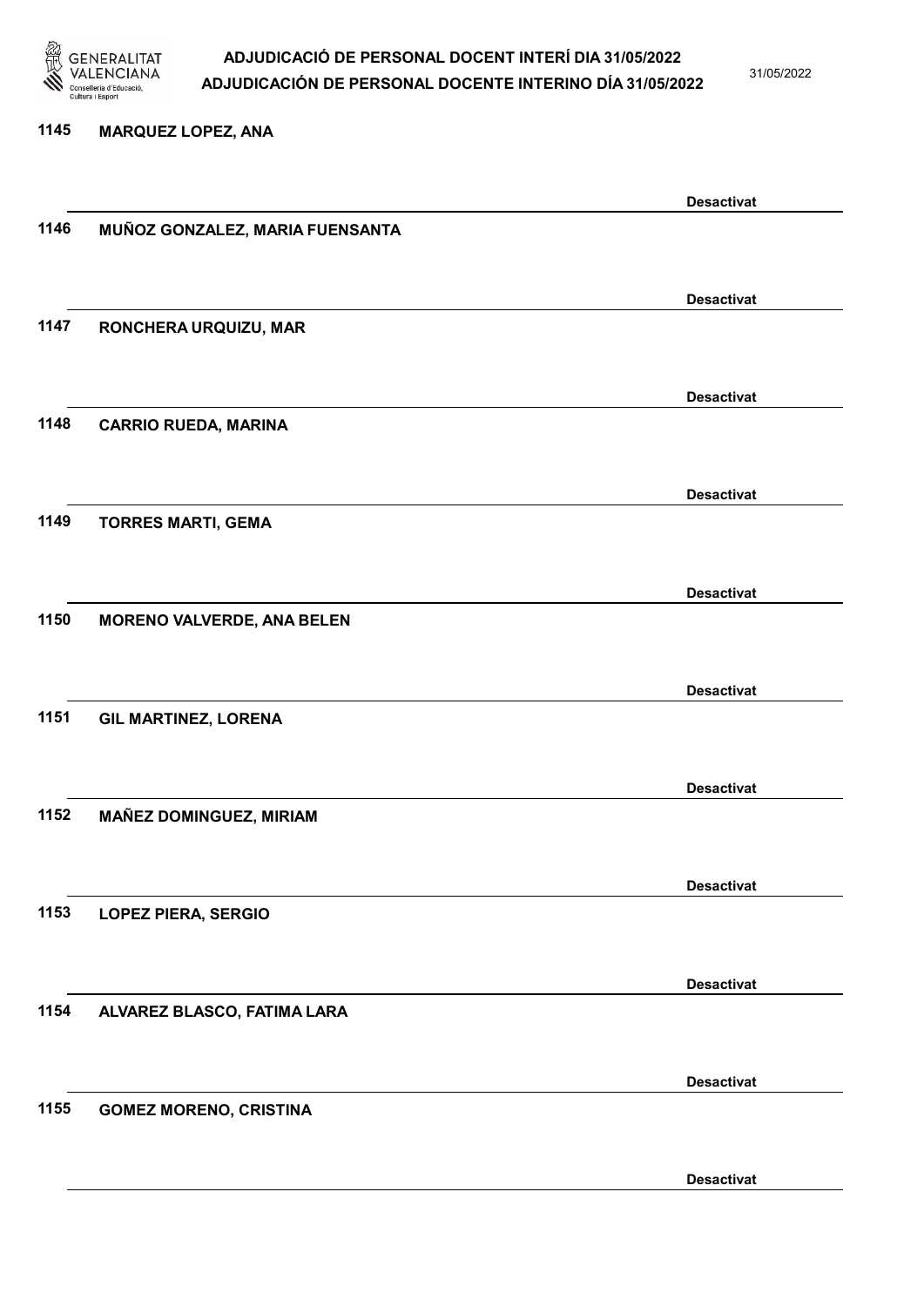

31/05/2022

### 1156 RAMOS VILLAESCUSA, RAQUEL Desactivat 1157 SANTIAGO CARAME, MONTSERRAT Desactivat 1158 LORENTE MORENO, ANNA Desactivat 1159 DELGADO MASEGOSA, FRANCISCO MANUEL Desactivat 1160 EPILA RUIZ, NURIA Desactivat 1161 COBO MARTINEZ, JOANA MARIA Desactivat 1162 MONTESINOS PINA, SARA Desactivat 1163 MENDEZ VERCHER, CRISTINA ISABEL Desactivat 1164 ANTOLINOS LAHUERTA, MARINA Desactivat 1165 LLORCA GONZALEZ, CRISTINA Desactivat 1166 ESCRIBANO SERRANO, GLORIA

Desactivat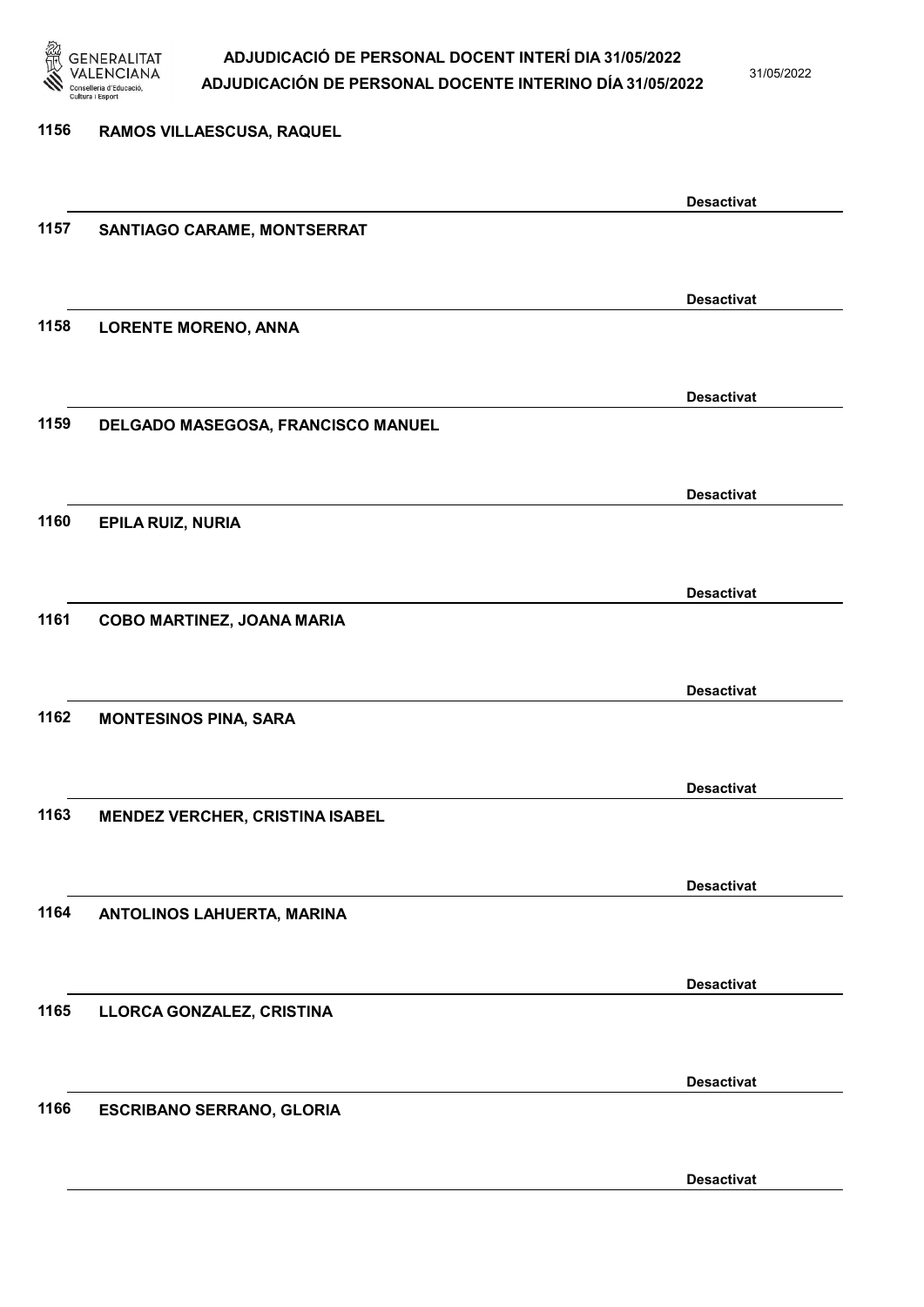

31/05/2022

#### 1167 NUÑEZ VIVES, SANDRA

|      |                                     | <b>Desactivat</b> |
|------|-------------------------------------|-------------------|
| 1168 | <b>BENITO SANCHEZ, MIRYAM</b>       |                   |
|      |                                     |                   |
|      |                                     | <b>Desactivat</b> |
| 1169 | <b>MARTI ISACH, NEUS</b>            |                   |
|      |                                     |                   |
|      |                                     |                   |
|      |                                     | <b>Desactivat</b> |
| 1170 | <b>PASTOR BEVIA, NEREA</b>          |                   |
|      |                                     |                   |
|      |                                     | <b>Desactivat</b> |
| 1171 | <b>CARDONA VELEZ, CRISTINA</b>      |                   |
|      |                                     |                   |
|      |                                     | <b>Desactivat</b> |
| 1172 | LLINARES LLORCA, PEDRO              |                   |
|      |                                     |                   |
|      |                                     |                   |
| 1173 |                                     | <b>Desactivat</b> |
|      | RIOS PLAZA, MARIA DEL CARMEN        |                   |
|      |                                     |                   |
|      |                                     | <b>Desactivat</b> |
| 1174 | <b>SANCHEZ SERVER, MARTA</b>        |                   |
|      |                                     |                   |
|      |                                     | <b>Desactivat</b> |
| 1175 | <b>MARTINEZ CARBONERES, LOURDES</b> |                   |
|      |                                     |                   |
|      |                                     | <b>Desactivat</b> |
| 1176 | <b>LURBE BATALLER, ESTEFANIA</b>    |                   |
|      |                                     |                   |
|      |                                     |                   |
|      |                                     | <b>Desactivat</b> |
| 1177 | <b>GARCIA FRANCES, EVA</b>          |                   |
|      |                                     |                   |
|      |                                     | <b>Desactivat</b> |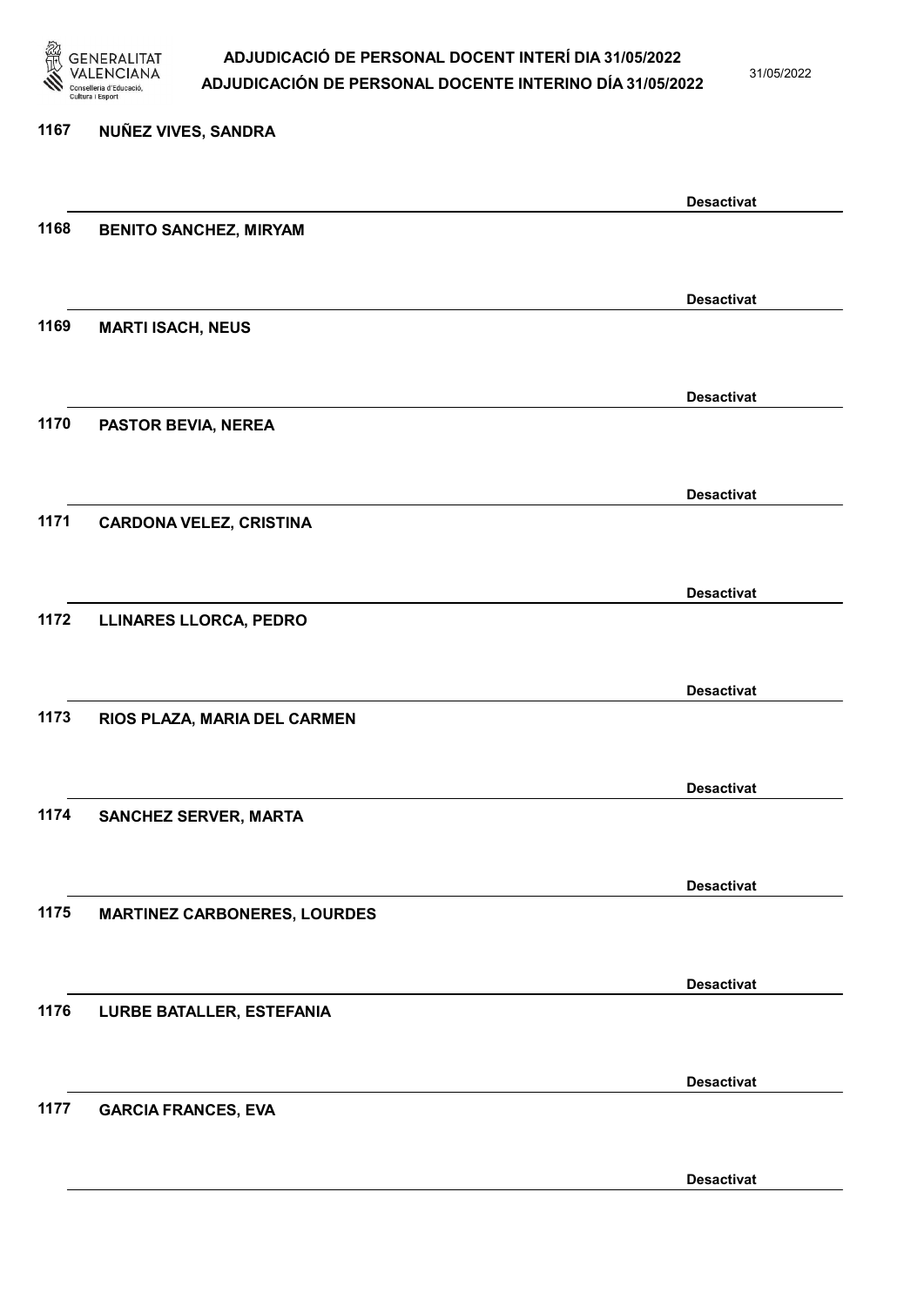

31/05/2022

Ha participat

### 1178 FERRER CARVAJAL, JOAN ANDREU Desactivat 1179 ORTEGA MATEU, JORDI Desactivat 1180 PEIRO CLIMENT, ANNA Desactivat 1181 FLOR SANCHEZ, SARA Desactivat 1182 CANDEL CONTELL, MARIA ELVIRA Ha participat 1183 LLAVATA GALLACH, LARA Desactivat 1184 MONTELL BATALLER, RAQUEL Ha participat 1185 TALENS LLINARES, CLARA Desactivat 1186 RUIZ MARÍN, MARÍA JESÚS Desactivat 1187 GAS VALOIS, AITANA Desactivat 1188 COLOMINA JUAN, TERESA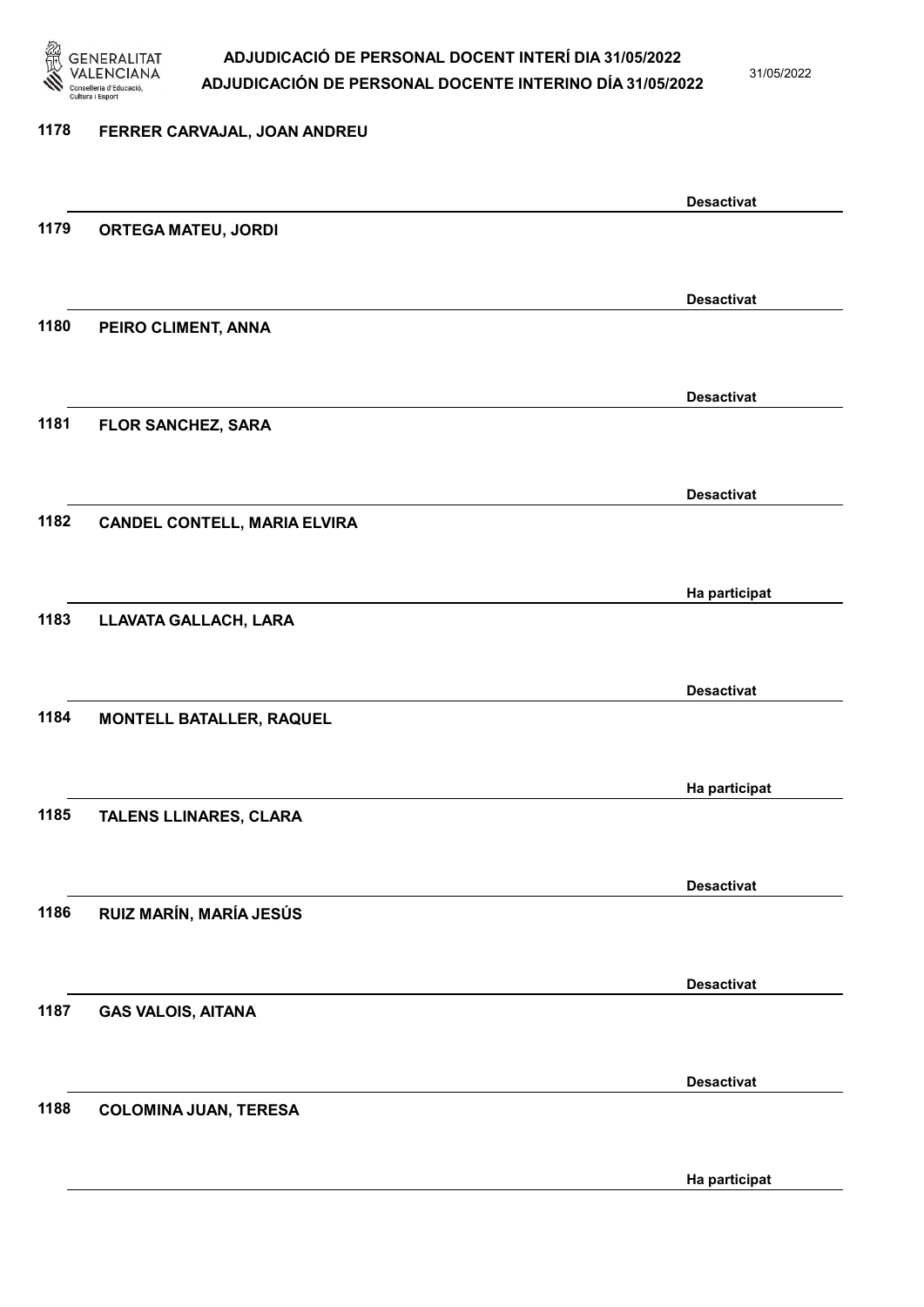

31/05/2022

Desactivat

# 1189 FERRANDIS ABEL, SALVADOR Desactivat 1190 SANCHEZ MOLTO, JOAQUIN Ha participat 1191 MOLINA FERNANDEZ, MARTA Desactivat 1192 RENART ROSELL, ADRIANA Desactivat 1193 MUÑOZ MARTI, FRANCISCO JAVIER Desactivat 1194 MARTIN LOPEZ, SARA Desactivat 1195 MARTINEZ JEMES, BARBARA Desactivat 1196 MARTINEZ ALBERT, BEATRIZ Desactivat 1197 MACIAN PEREZ, ANDREA Desactivat 1198 GARCIA GARCIA, VICENTE DAVID Desactivat 1199 BELDA CALABUIG, LAURA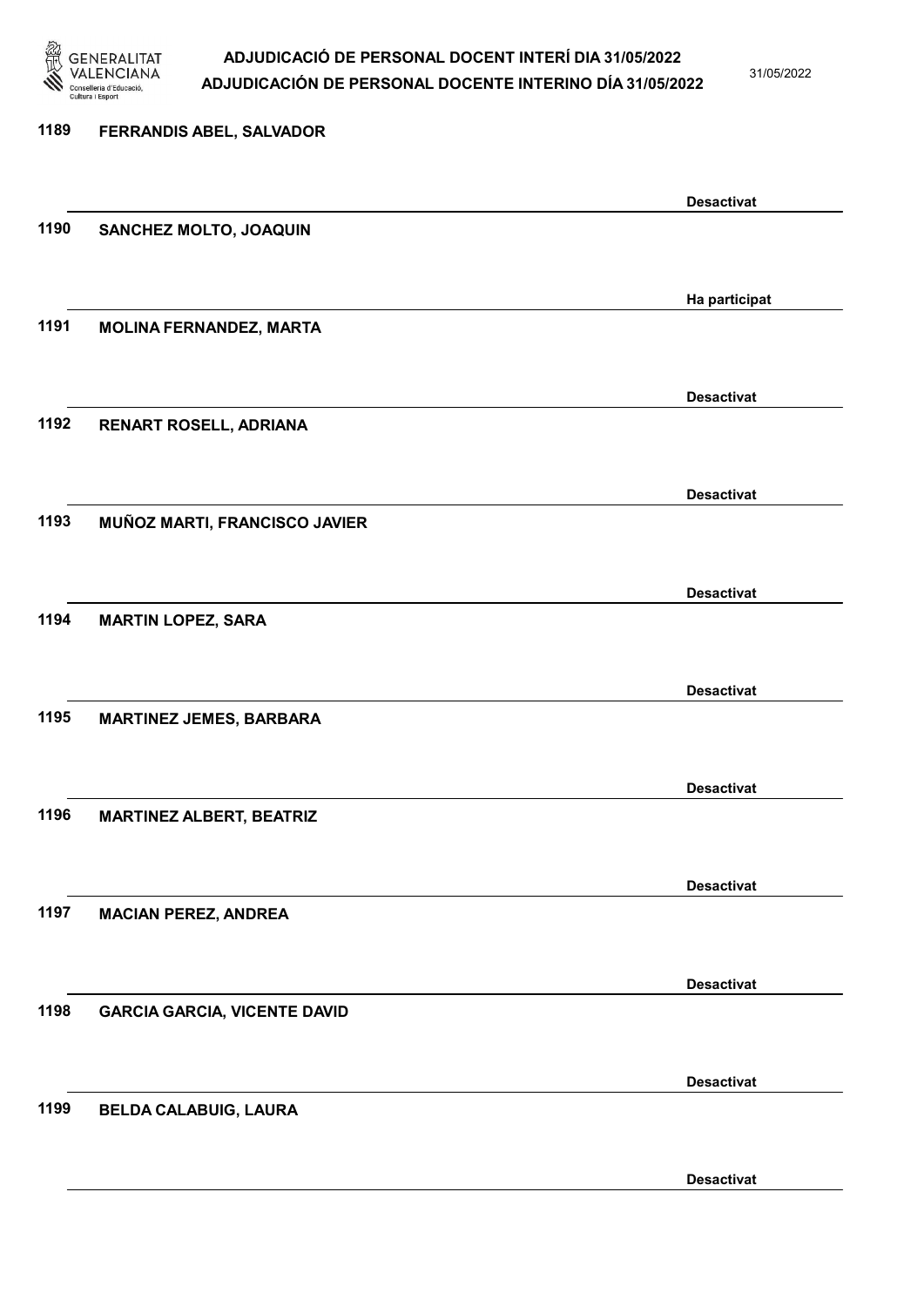

31/05/2022

### 1200 HUESO HERNANDEZ, TANIA Desactivat 1201 MARTINEZ GADEA, JOSE Desactivat 1202 MARTINEZ MULLOR, JOSE Desactivat 1203 ZABALA BERGANZA, CAROLINA PILAR Desactivat 1204 ABAD BOSCA, MARTA LEONOR Desactivat 1205 SANFELIX SANCHO, JOSEP Desactivat 1206 BEAS SALVADOR, NURIA Desactivat 1207 COLMENERO JIMENEZ, MARTA Desactivat 1208 HERNANDEZ MOLINA, CARLA Desactivat 1209 IZQUIERDO JUAN, CELESTE Desactivat 1210 BOSCH ROBLES, BELEN Desactivat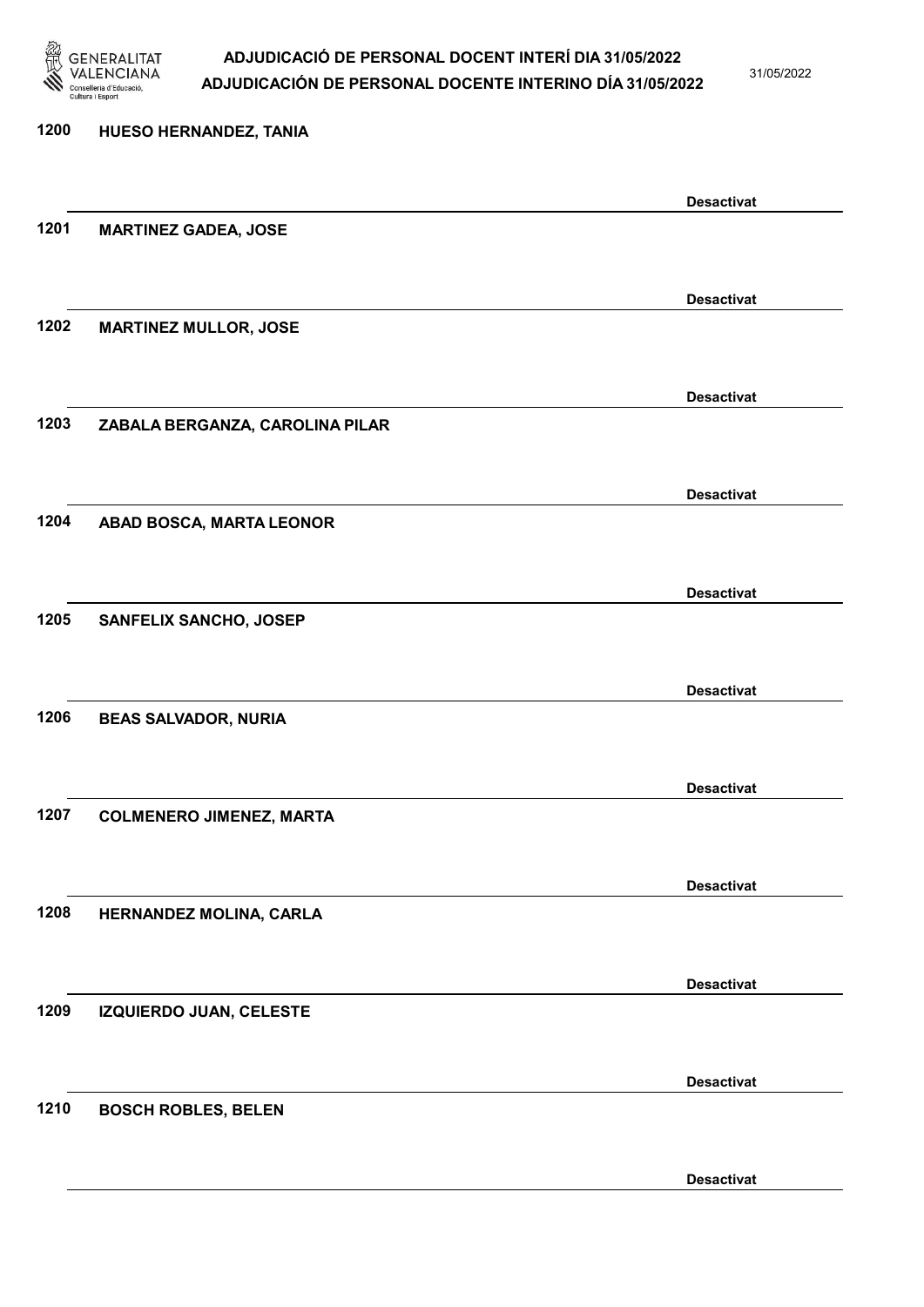

31/05/2022

Desactivat

# 1211 GARCIA TORRES, ANAIS Desactivat 1212 BROTONS PEREZ, ANA Desactivat 1213 UGEDA PEREZ, RUT Desactivat 1214 BORI MURGUI, MARIA JOSE Desactivat 1215 GIL PERETO, SARA Desactivat 1216 RODRIGUEZ GOMEZ, MARTA Desactivat 1217 ARROYO MEDINA, ITZIAR Desactivat 1218 SEGURA BERESALUCE, MARIA Desactivat 1219 CARRILERO DIAZ, ALICIA Desactivat 1220 CANTOS SOLAZ, FRANCISCO PEDRO Desactivat 1221 HERRERA ABAD, PATRICIA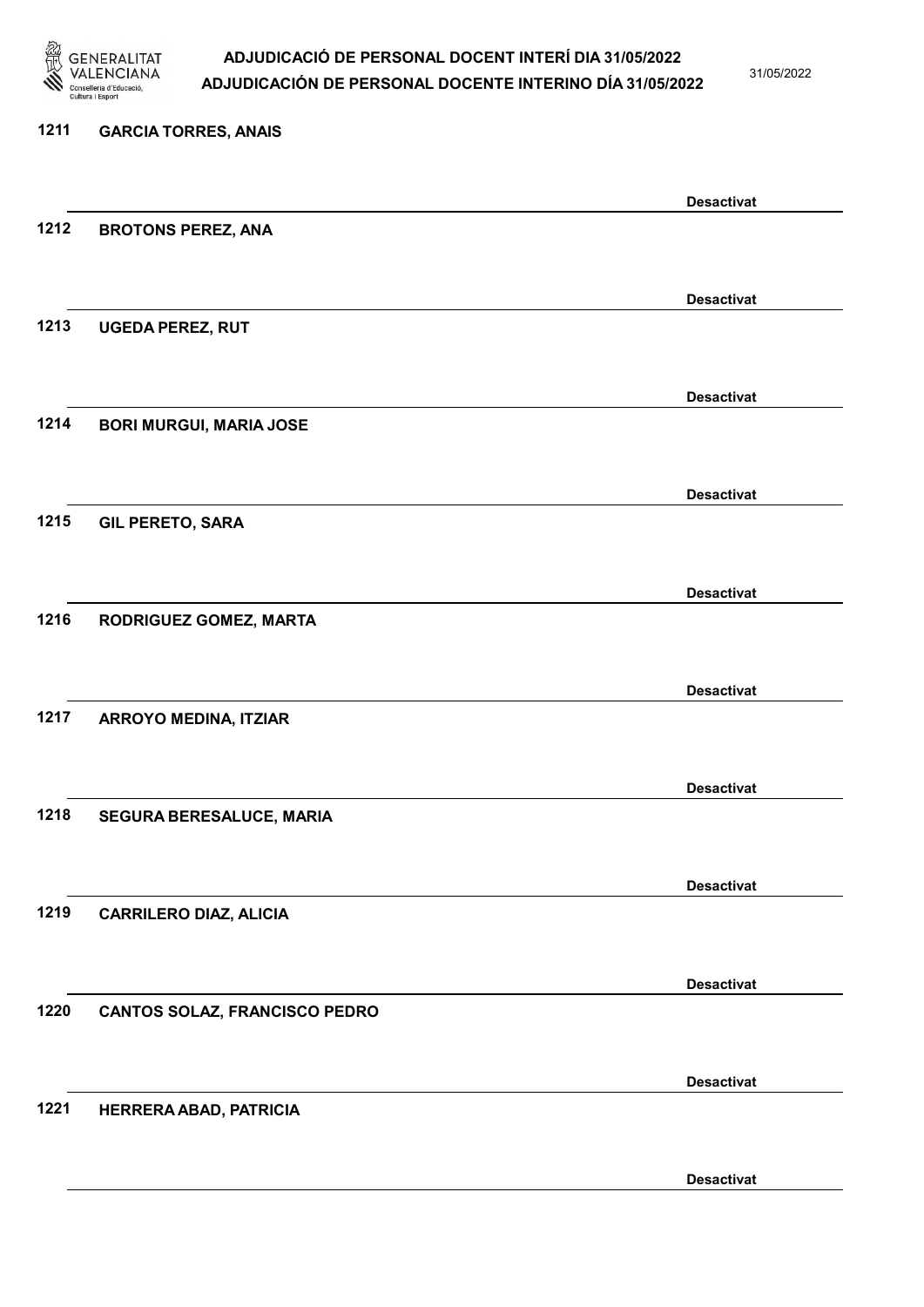

31/05/2022

Desactivat

## 1222 GABARDA VEINTIMILLA, MARIA Desactivat 1223 FERNANDEZ MASCARELL, MIGUEL ANGEL Desactivat 1224 SANCHEZ PINEDA, BRAULIO Desactivat 1225 PASTOR LAGUNA, ROCIO Desactivat 1226 VICENTE HIDALGO, ROSA MARIA Desactivat 1227 ZURIAGA BALAGUER, ALBA Desactivat 1228 BIELSA ROLDAN, RAQUEL Desactivat 1229 CORRALES VILANOVA, MONICA Desactivat 1230 YAÑEZ MONEDERO, MARIA AMPARO Desactivat 1231 BERENGUER PARREÑO, AILEEN Desactivat 1232 MILITARU, OANA TATIANA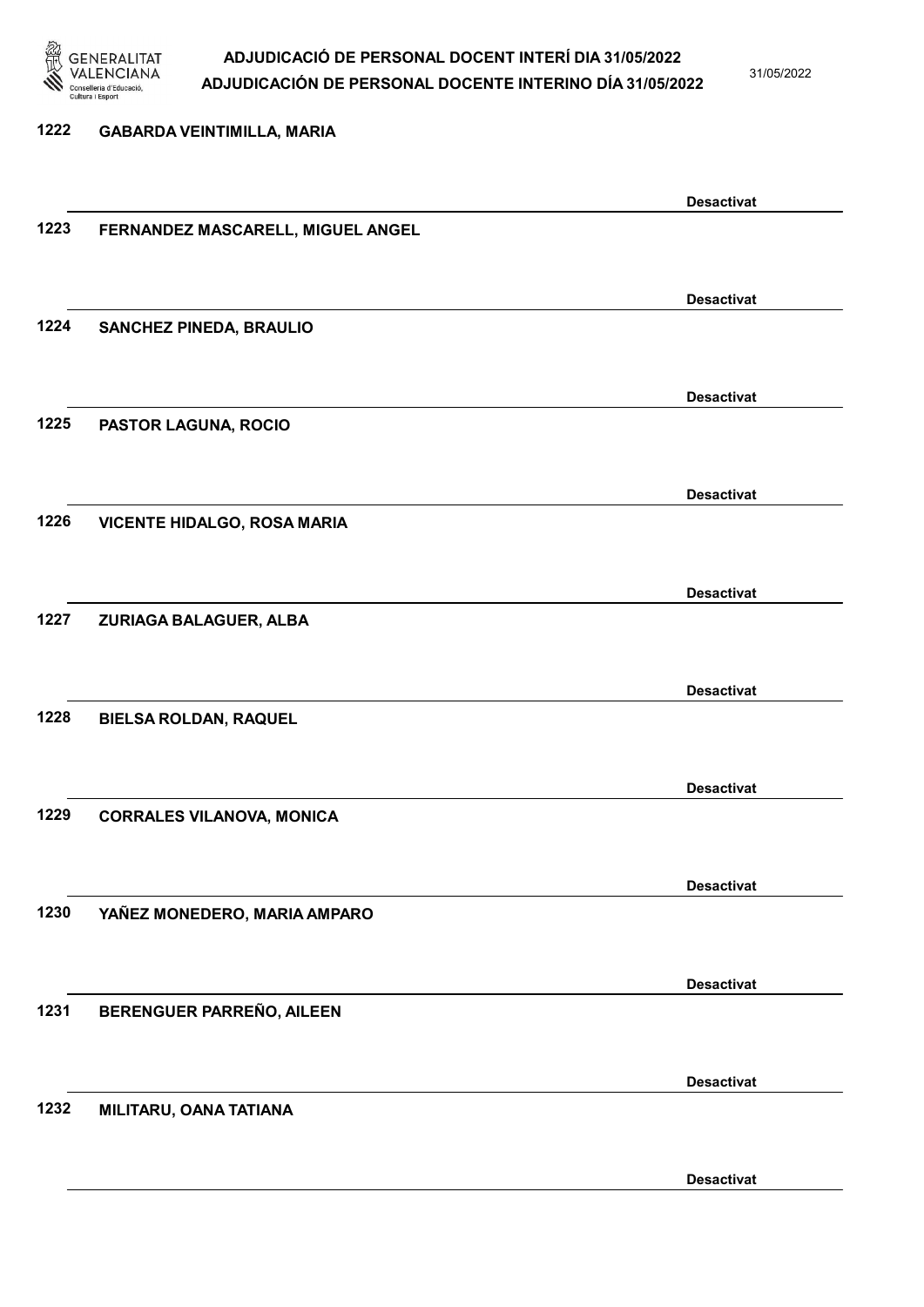

31/05/2022

#### 1233 NOFUENTES MONTES, PURIFICACION MARIA

|      |                                    | <b>Desactivat</b> |
|------|------------------------------------|-------------------|
| 1234 | OÑATE JIMENEZ, ESTHER              |                   |
|      |                                    |                   |
|      |                                    | <b>Desactivat</b> |
| 1235 | PASCUAL VICEDO, MIRIAM             |                   |
|      |                                    |                   |
|      |                                    |                   |
|      |                                    | <b>Desactivat</b> |
| 1236 | <b>GODOY MORALES, Mª JOSE</b>      |                   |
|      |                                    |                   |
|      |                                    | <b>Desactivat</b> |
| 1237 | <b>GARCIA RODRIGUEZ, ANA MARIA</b> |                   |
|      |                                    |                   |
|      |                                    |                   |
|      |                                    | <b>Desactivat</b> |
| 1238 | PELLICER MARQUES, MARIA DEL PILAR  |                   |
|      |                                    |                   |
|      |                                    | <b>Desactivat</b> |
| 1239 | <b>COTANDA MONTANER, PILAR</b>     |                   |
|      |                                    |                   |
|      |                                    | <b>Desactivat</b> |
| 1240 | PASAMONTES HIGUERAS, SAUL          |                   |
|      |                                    |                   |
|      |                                    |                   |
|      |                                    | <b>Desactivat</b> |
| 1241 | NAVALON CAMARASA, JORGE            |                   |
|      |                                    |                   |
|      |                                    | <b>Desactivat</b> |
| 1242 | <b>CARRASCO MORALES, LAURA</b>     |                   |
|      |                                    |                   |
|      |                                    |                   |
| 1243 |                                    | <b>Desactivat</b> |
|      | <b>MAHIQUES MIÑANA, TANIA</b>      |                   |
|      |                                    |                   |
|      |                                    | No adjudicat      |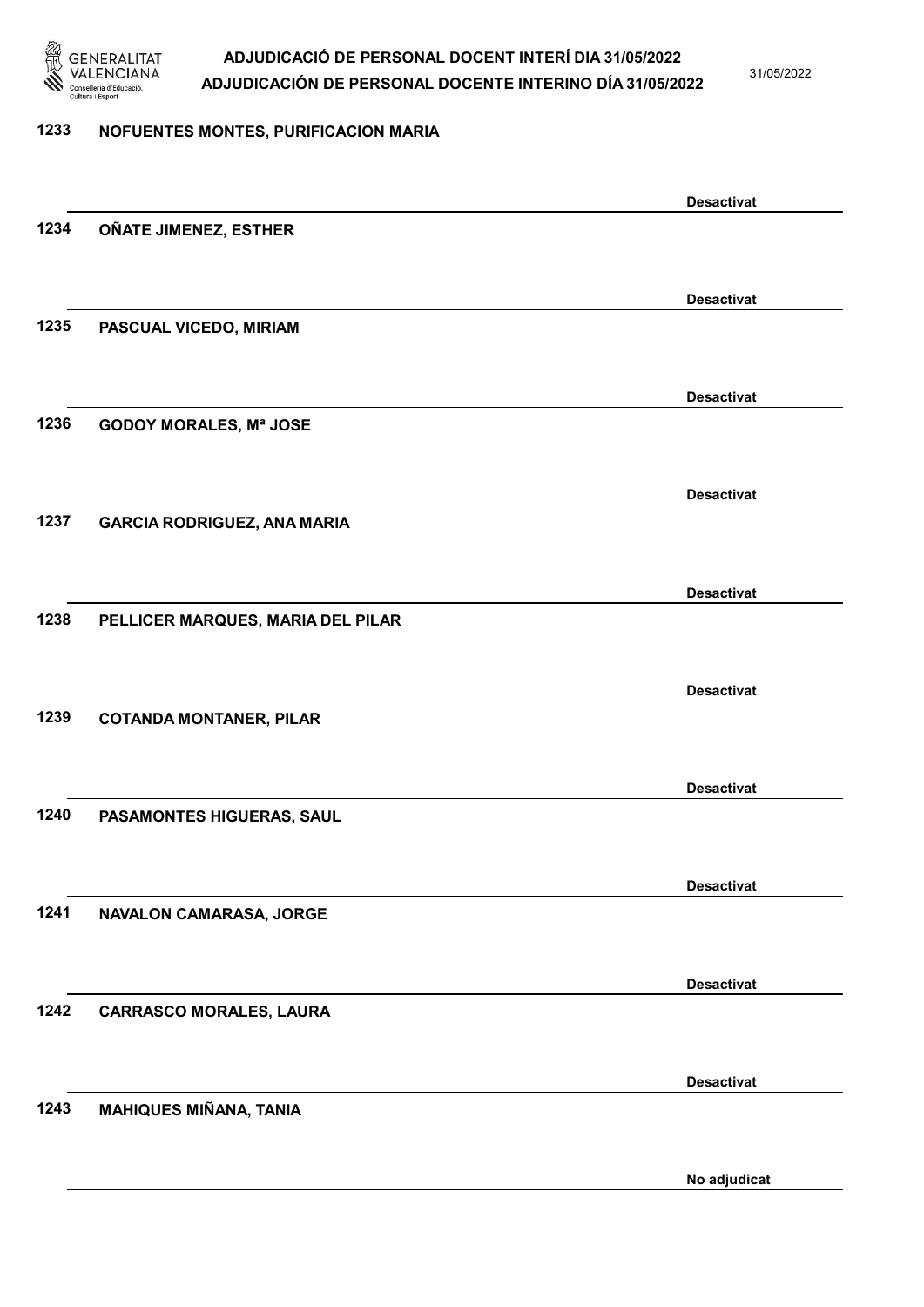

31/05/2022

Desactivat

# 1244 RODENAS PORRIÑO, ALEXANDRA Desactivat 1245 POVEDA IRLES, DANIEL Ha participat 1246 FERRER MORELLA, CRISTINA Desactivat 1247 FRANCO COMPANY, SARA Desactivat 1248 TORRIJOS VIVES, ROSA Desactivat 1249 ANTON LOZANO, RAQUEL Desactivat 1250 MARTI SEMPERE, TERESA Desactivat 1251 XALER MARIN, MIRIAM Desactivat 1252 COUÑAGO MARTIN, JONATAN Desactivat 1253 TORREGROSA MORAGUES, LORENA Desactivat 1254 SANCHEZ URIOS, IVAN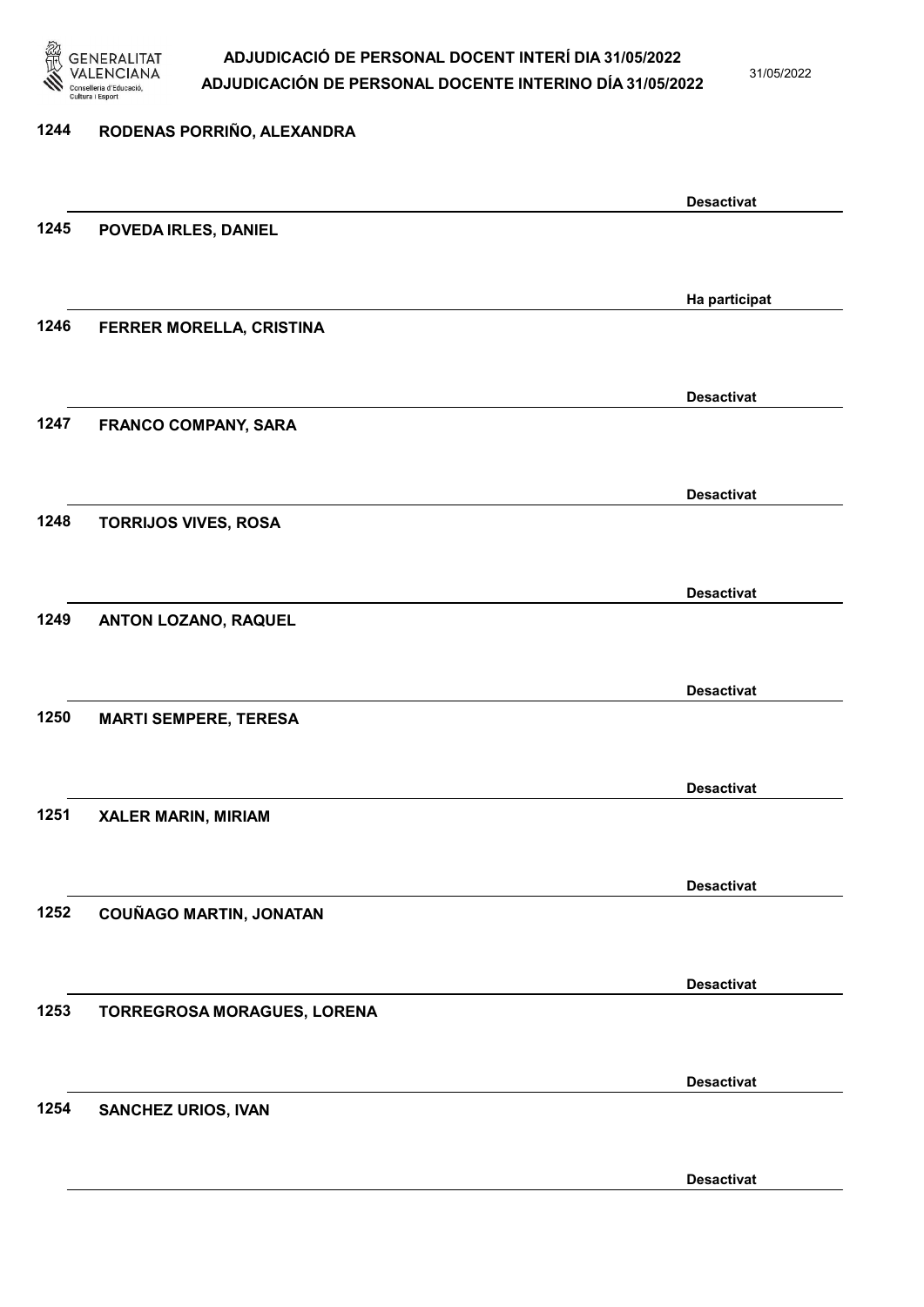

31/05/2022

#### 1255 FERRANDIS GARRIDO, INDARA MARIA

|      |                               | <b>Desactivat</b> |
|------|-------------------------------|-------------------|
| 1256 | FRIAS GRANELL, EDGAR          |                   |
|      |                               |                   |
|      |                               | <b>Desactivat</b> |
| 1257 | <b>MIRA JUAN, CARLA</b>       |                   |
|      |                               |                   |
|      |                               | <b>Desactivat</b> |
| 1258 | <b>MONTERDE LLORIA, LUCIA</b> |                   |
|      |                               |                   |
|      |                               |                   |
| 1259 | ALIAGA MUNDO, LLEDO           | <b>Desactivat</b> |
|      |                               |                   |
|      |                               |                   |
|      |                               | Ha participat     |
| 1260 | <b>CUBERTORER ROS, PAULA</b>  |                   |
|      |                               |                   |
|      |                               | <b>Desactivat</b> |
| 1261 | ROCAMORA ARAEZ, ANGELA        |                   |
|      |                               |                   |
|      |                               | <b>Desactivat</b> |
| 1262 | <b>SAEZ FERRER, ADRIAN</b>    |                   |
|      |                               |                   |
|      |                               | <b>Desactivat</b> |
| 1263 | SANCHEZ CABRERA, JUDIT MARIA  |                   |
|      |                               |                   |
|      |                               | <b>Desactivat</b> |
| 1264 | MARTINEZ ALARCON, GUILLERMO   |                   |
|      |                               |                   |
|      |                               | <b>Desactivat</b> |
| 1265 | NAVARRO NAVARRO, LUNA         |                   |
|      |                               |                   |
|      |                               | <b>Desactivat</b> |
|      |                               |                   |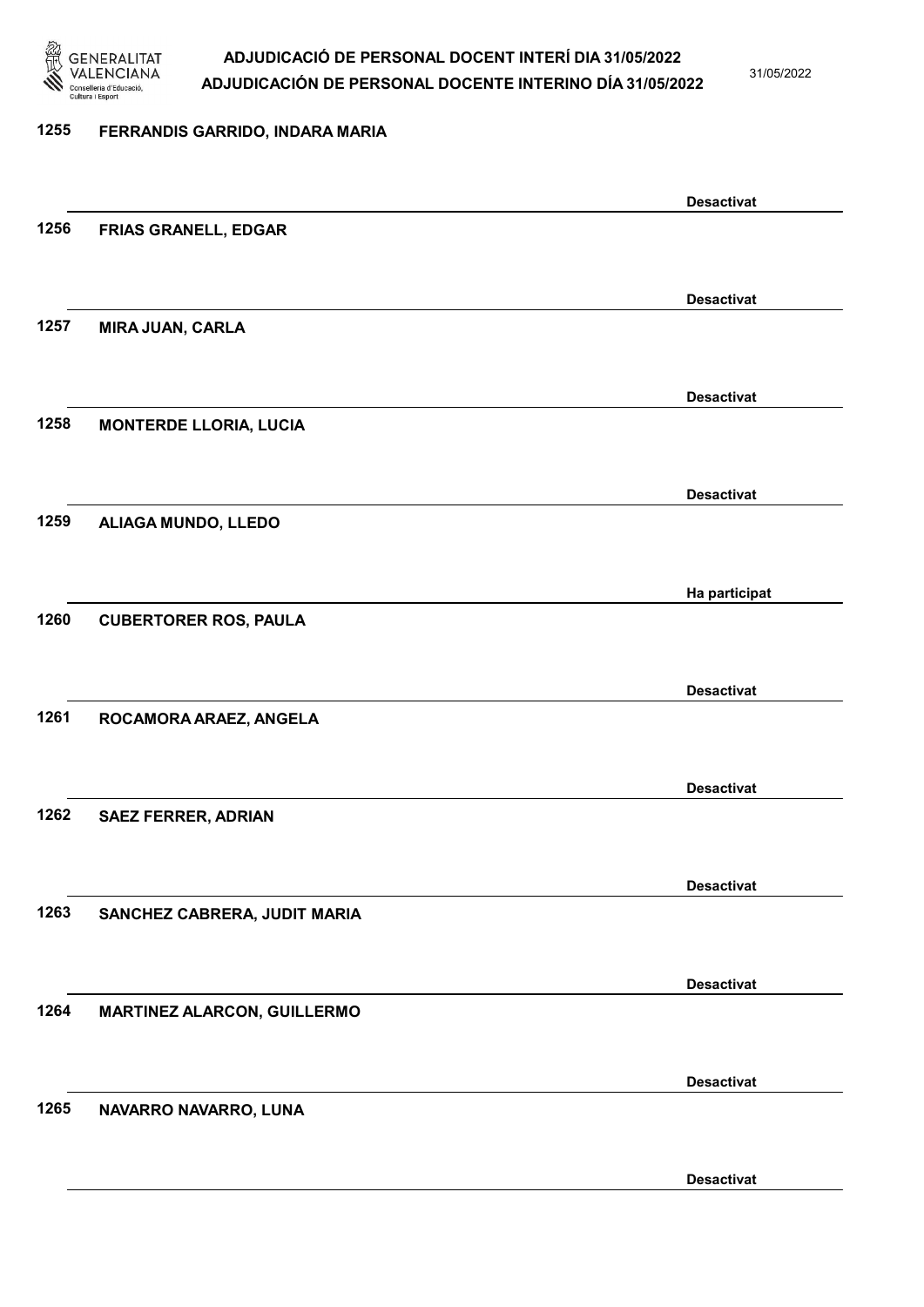

31/05/2022

1266 PARDO PEDRON, ESTELA

|      |                                                                     |                           | <b>Desactivat</b> |
|------|---------------------------------------------------------------------|---------------------------|-------------------|
| 1267 | <b>URBAN QUILES, ANA MARIA</b>                                      |                           |                   |
|      |                                                                     |                           | <b>Desactivat</b> |
| 1268 | <b>OLMEDA MOCHALES, CARLOS</b>                                      | Petición:<br>$\mathbf{1}$ | Voluntaria        |
|      | 516451<br>ALCOI (03000230) CEIP EL ROMERAL<br>123 / EDUCACIÓ FÍSICA |                           |                   |
|      | Horas<br>23                                                         | SUBSTITUCIÓ DETERMINADA   | Adjudicat         |
| 1269 | <b>BELLOD BALLESTER, DANIEL</b>                                     |                           |                   |
|      |                                                                     |                           | <b>Desactivat</b> |
| 1270 | FERRANDO RODRIGUEZ, MARIA LUISA                                     |                           |                   |
|      |                                                                     |                           | <b>Desactivat</b> |
| 1271 | PEREZ GARCIA, SHEILA                                                |                           |                   |
|      |                                                                     |                           |                   |
|      |                                                                     |                           | <b>Desactivat</b> |
| 1272 | <b>TEROL PASTOR, NATALIA</b>                                        |                           |                   |
|      |                                                                     |                           | <b>Desactivat</b> |
| 1273 | VALERO INIESTA, ROSA JULIA                                          |                           |                   |
|      |                                                                     |                           |                   |
| 1274 | DURA RAMETA, RAQUEL                                                 |                           | <b>Desactivat</b> |
|      |                                                                     |                           |                   |
|      |                                                                     |                           | <b>Desactivat</b> |
| 1275 | SORIANO CLARAMONTE, PAULA                                           |                           |                   |
|      |                                                                     |                           | <b>Desactivat</b> |
| 1276 | FRANCES CASTELLO, MARIA                                             |                           |                   |
|      |                                                                     |                           |                   |
|      |                                                                     |                           | <b>Desactivat</b> |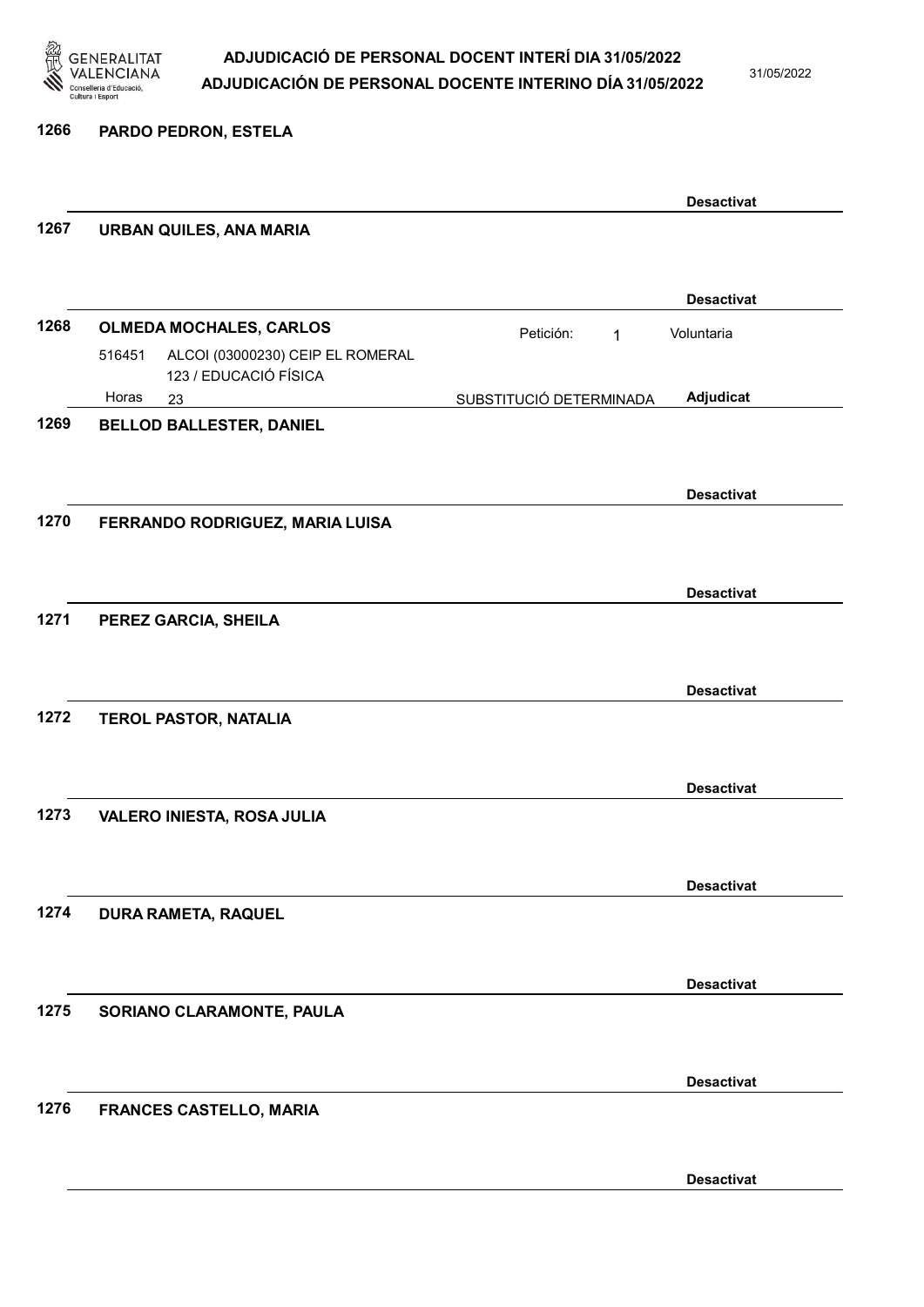

31/05/2022

Desactivat

# 1277 SANFELIX RICHART, BALBINO Desactivat 1278 BARBA CANALES, CARLA Desactivat 1279 BELTRAN VILLA, ISABEL Desactivat 1280 JUAN SASTRE, PAULA No adjudicat 1281 SERRA IVÁÑEZ, ALBA No adjudicat 1282 ALEMAÑ MORELL, PAULA Desactivat 1283 HURTADO MONGE, JUDIT Desactivat 1284 MARI LAUDER, MARIA VICTORIA Desactivat 1285 RAMIREZ PAREDES, ANA ESMERALDA Desactivat 1286 GOMEZ GARCIA, PAULA Desactivat 1287 SIGNES FORNES, JOSEFA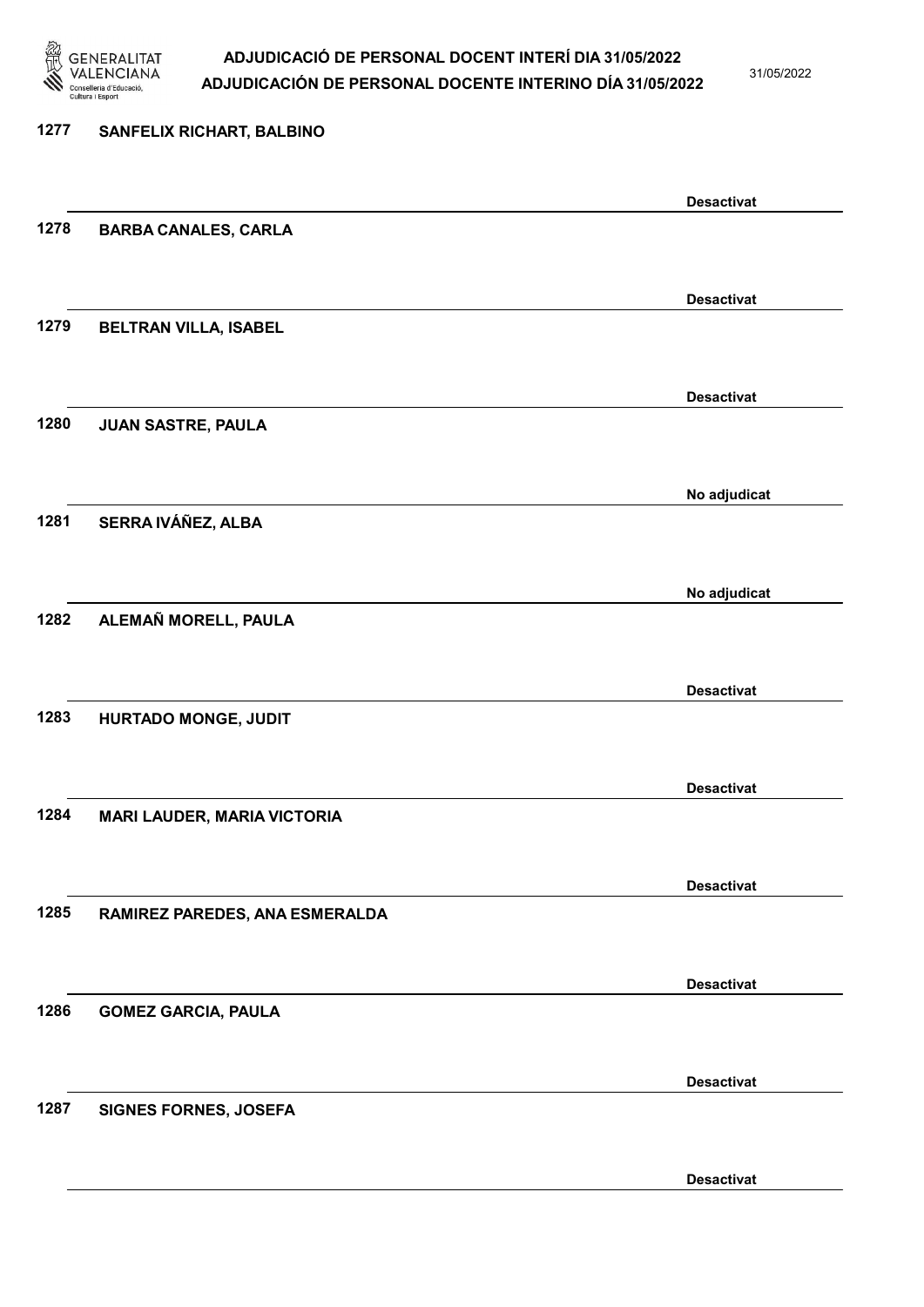

31/05/2022

#### 1288 DIAZ MAS, PAULA

|      |                                  | <b>Desactivat</b> |
|------|----------------------------------|-------------------|
| 1289 | JUAN RUBIO, SANDRA               |                   |
|      |                                  |                   |
|      |                                  | <b>Desactivat</b> |
| 1290 | VICTORIA AÑO, CELIA              |                   |
|      |                                  |                   |
|      |                                  | <b>Desactivat</b> |
| 1291 | <b>SARRION PICON, ALBA</b>       |                   |
|      |                                  |                   |
|      |                                  | <b>Desactivat</b> |
| 1292 | SIMO ESTEVE, MIREIA ISABEL       |                   |
|      |                                  |                   |
|      |                                  |                   |
| 1293 |                                  | <b>Desactivat</b> |
|      | <b>ORTIZ MARTI, FRANCISCA</b>    |                   |
|      |                                  |                   |
|      |                                  | <b>Desactivat</b> |
| 1294 | <b>MARTINEZ MOLINA, CRISTINA</b> |                   |
|      |                                  |                   |
|      |                                  | <b>Desactivat</b> |
| 1295 | <b>GOMEZ ESCRIVA, EMMA</b>       |                   |
|      |                                  |                   |
|      |                                  | <b>Desactivat</b> |
| 1296 | LOPEZ RUIZ, JORGE                |                   |
|      |                                  |                   |
|      |                                  | <b>Desactivat</b> |
| 1297 | <b>BOLTA GIMENEZ, JOAQUIN</b>    |                   |
|      |                                  |                   |
|      |                                  | Ha participat     |
| 1298 | FAS FITA, JOANA                  |                   |
|      |                                  |                   |
|      |                                  | <b>Desactivat</b> |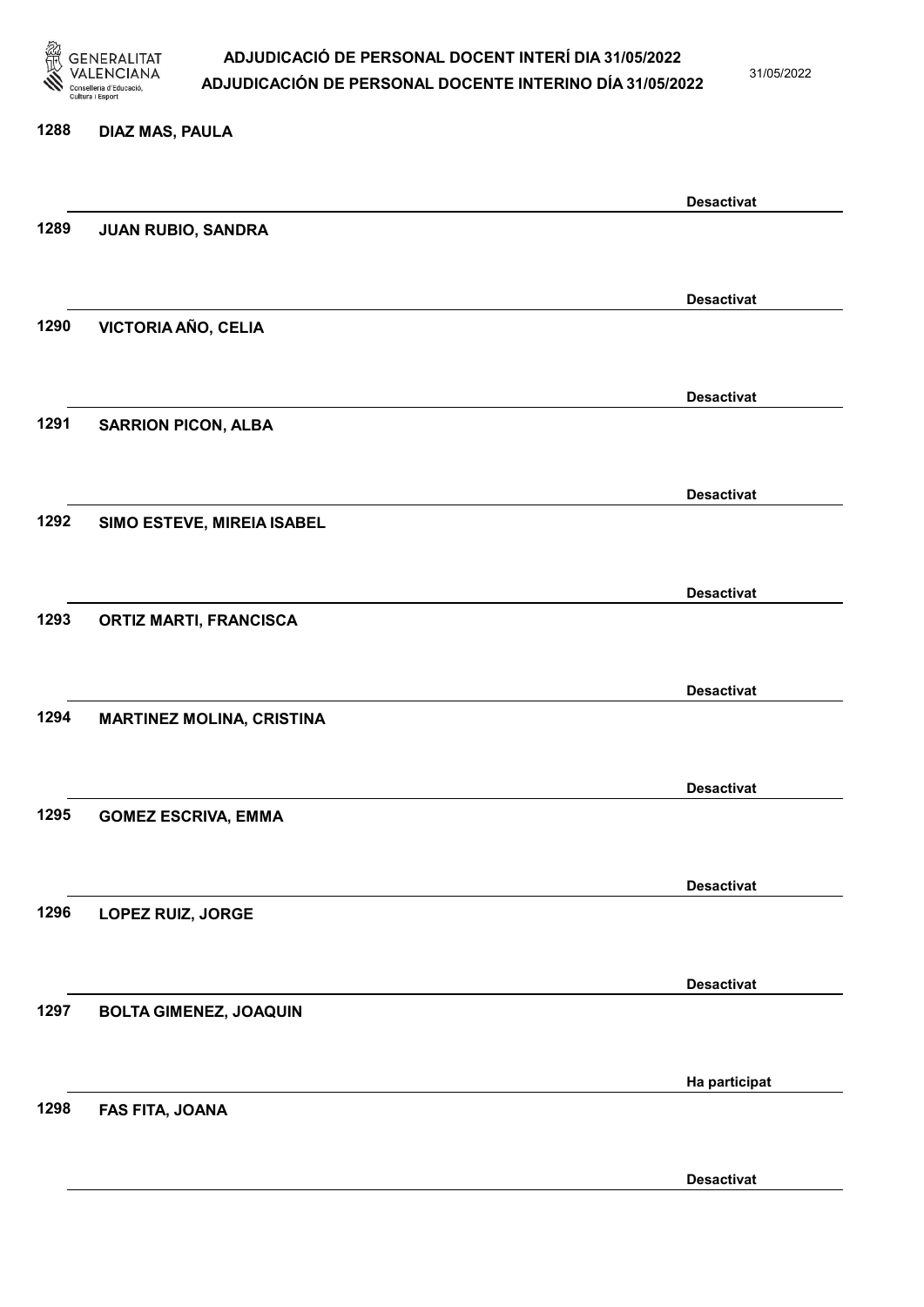

31/05/2022

Desactivat

# 1299 MONTALT CUSTODIO, FABIANA Desactivat 1300 MOROS ALBERT, BEATRIZ Desactivat 1301 OCHEDA BONET, GRACIELA Desactivat 1302 REDO RINCON, REBECA MARIA Desactivat 1303 SANCHEZ SANTANA, FRANCINE Desactivat 1304 SANCHIS HERRERO, ALMA MARIA Desactivat 1305 GONZALEZ ALBIÑANA, MARIA Desactivat 1306 CISCAR TUR, LOLES Desactivat 1307 LOPEZ PEREZ, SANDRA Desactivat 1308 CHAFER BENAVENT, BELEN Desactivat 1309 BALAGUER LOPEZ, MARIOLA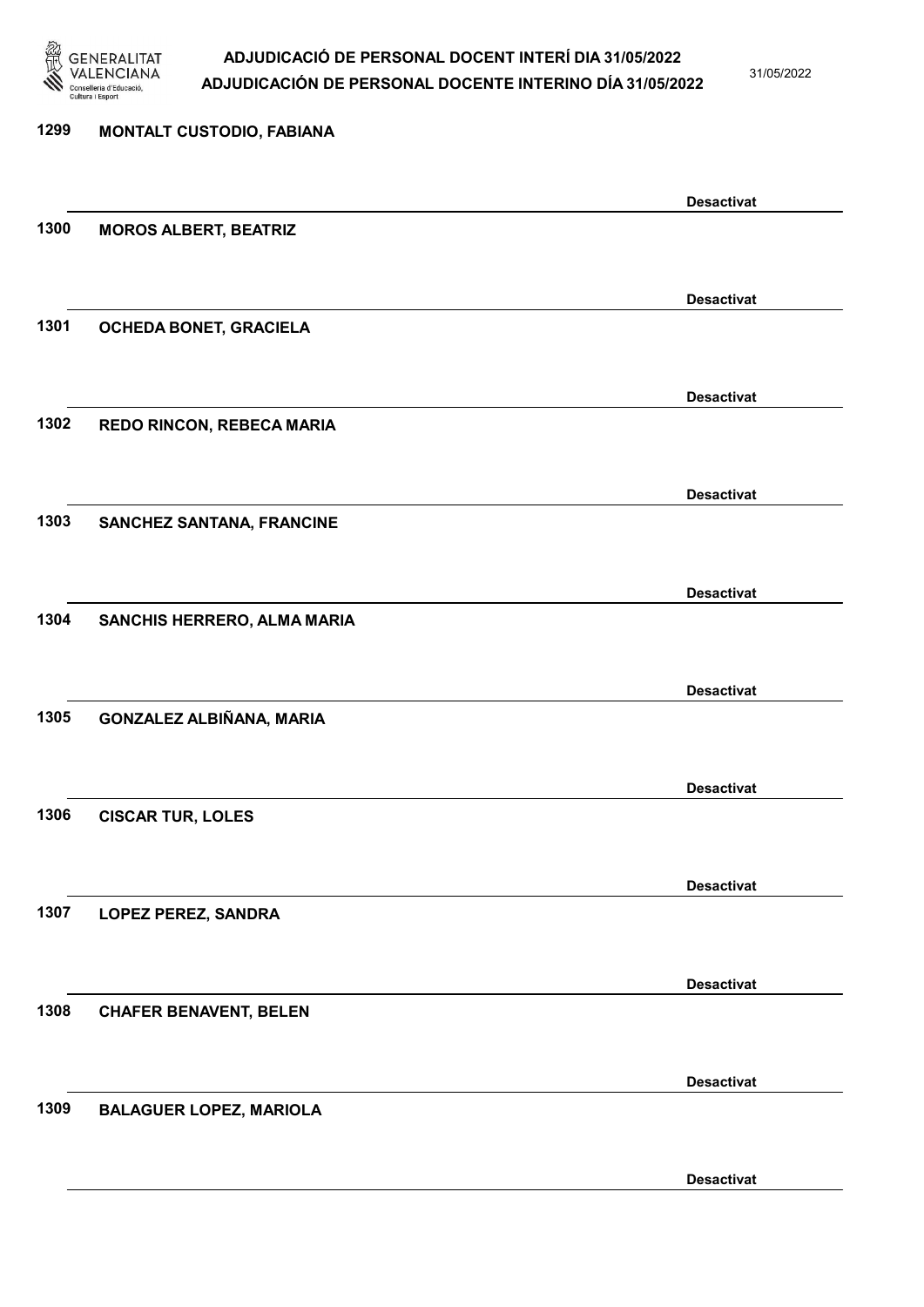

31/05/2022

No adjudicat

# 1310 CABALLER ROVIRA, SARA Desactivat 1311 FERRIS BLESA, PATRICIA Desactivat 1312 SANMARTIN GUILABERT, ANA Desactivat 1313 ALEIXANDRE AGUSTIN, CLARA Ha participat 1314 MAYANS REYNAU, RUBEN Desactivat 1315 GUERRERO SALOM, ESTELA Desactivat 1316 MARTINEZ SANCHEZ, ANA Desactivat 1317 MOMPO TAVARES, JOAN JOSEP Desactivat 1318 SERRA ISNARDO, MARTA Desactivat 1319 TAFALLA IZQUIERDO, LUCIA Desactivat 1320 CARBONELL MARTIN, BELEN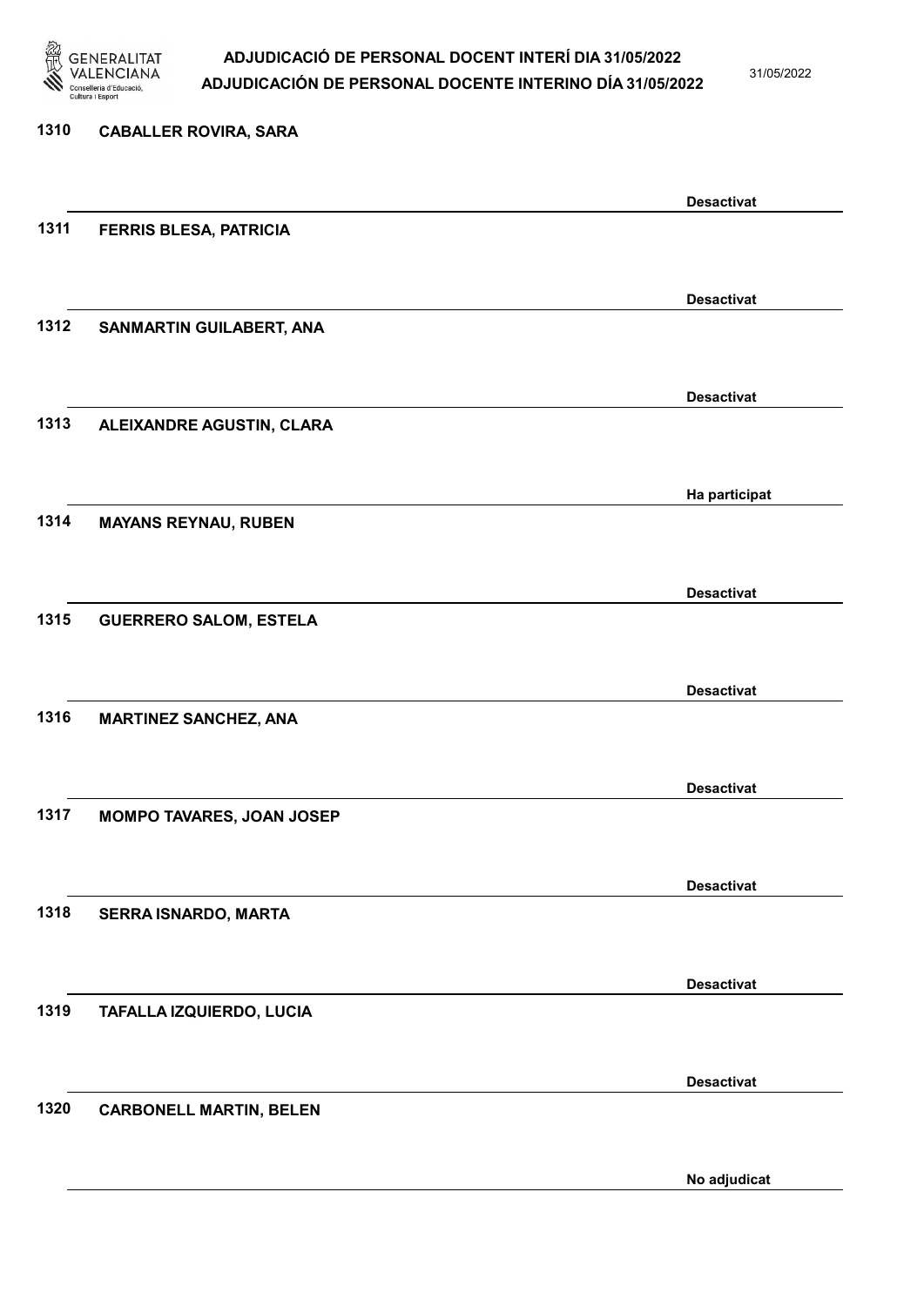

31/05/2022

Desactivat

# 1321 CASINOS MONTORO, ESTER Desactivat 1322 DEFEZ GOMEZ, MARIA Desactivat 1323 LOPEZ CABREJAS, CRISTINA Desactivat 1324 PALAU BOVEDA, SARA Desactivat 1325 PEREZ LUNA, SONIA Desactivat 1326 SANCHEZ AMOROS, JOSE ANDRES Desactivat 1327 LOPEZ MARTINEZ, SONIA Ha participat 1328 GARCIA SUÑER, JAVIER Desactivat 1329 MORELL VICENTE, ANDRES Desactivat 1330 ORTEGA VAYA, PATRICIA Desactivat 1331 BALLESTEROS PEREZ, CARLA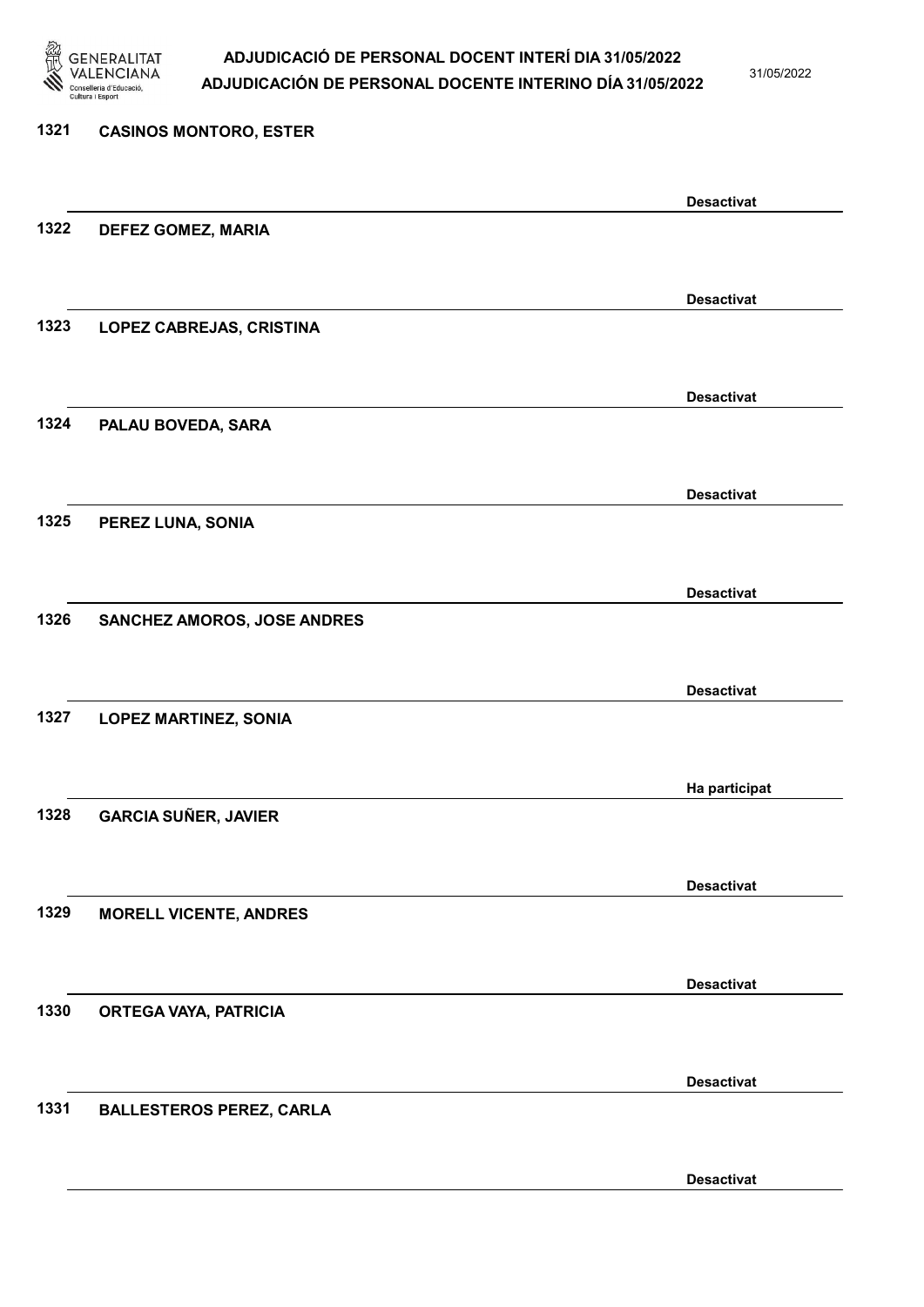

31/05/2022

#### 1332 BLAT GIMENO, HELENA

|      |                                   | <b>Desactivat</b> |
|------|-----------------------------------|-------------------|
| 1333 | HERNANDEZ WELTI, AMANDA DOLORES   |                   |
|      |                                   |                   |
|      |                                   |                   |
|      |                                   | Ha participat     |
| 1334 | <b>VITORIA TOMAS, MARIA</b>       |                   |
|      |                                   |                   |
|      |                                   | <b>Desactivat</b> |
| 1335 | <b>BENITO GONZALEZ, ANA MARIA</b> |                   |
|      |                                   |                   |
|      |                                   |                   |
|      |                                   | <b>Desactivat</b> |
| 1336 | ZANON CARRASCOSA, MARIA AMPARO    |                   |
|      |                                   |                   |
|      |                                   |                   |
|      |                                   | <b>Desactivat</b> |
| 1337 | <b>TARANCON SERRANO, AMPARO</b>   |                   |
|      |                                   |                   |
|      |                                   |                   |
|      |                                   | <b>Desactivat</b> |
| 1338 | LOPATEGUI LARAUDOGOITIA, XABIER   |                   |
|      |                                   |                   |
|      |                                   | <b>Desactivat</b> |
| 1339 |                                   |                   |
|      | <b>SANTIAGO SANCHEZ, BEATRIZ</b>  |                   |
|      |                                   |                   |
|      |                                   | <b>Desactivat</b> |
| 1340 | <b>MOCETE MATEU, CRISTINA</b>     |                   |
|      |                                   |                   |
|      |                                   |                   |
|      |                                   | <b>Desactivat</b> |
| 1341 | <b>TALENS PEREZ, NEREA</b>        |                   |
|      |                                   |                   |
|      |                                   |                   |
|      |                                   | <b>Desactivat</b> |
| 1342 | TAUS VOLTES, ISABEL               |                   |
|      |                                   |                   |
|      |                                   |                   |
|      |                                   | <b>Desactivat</b> |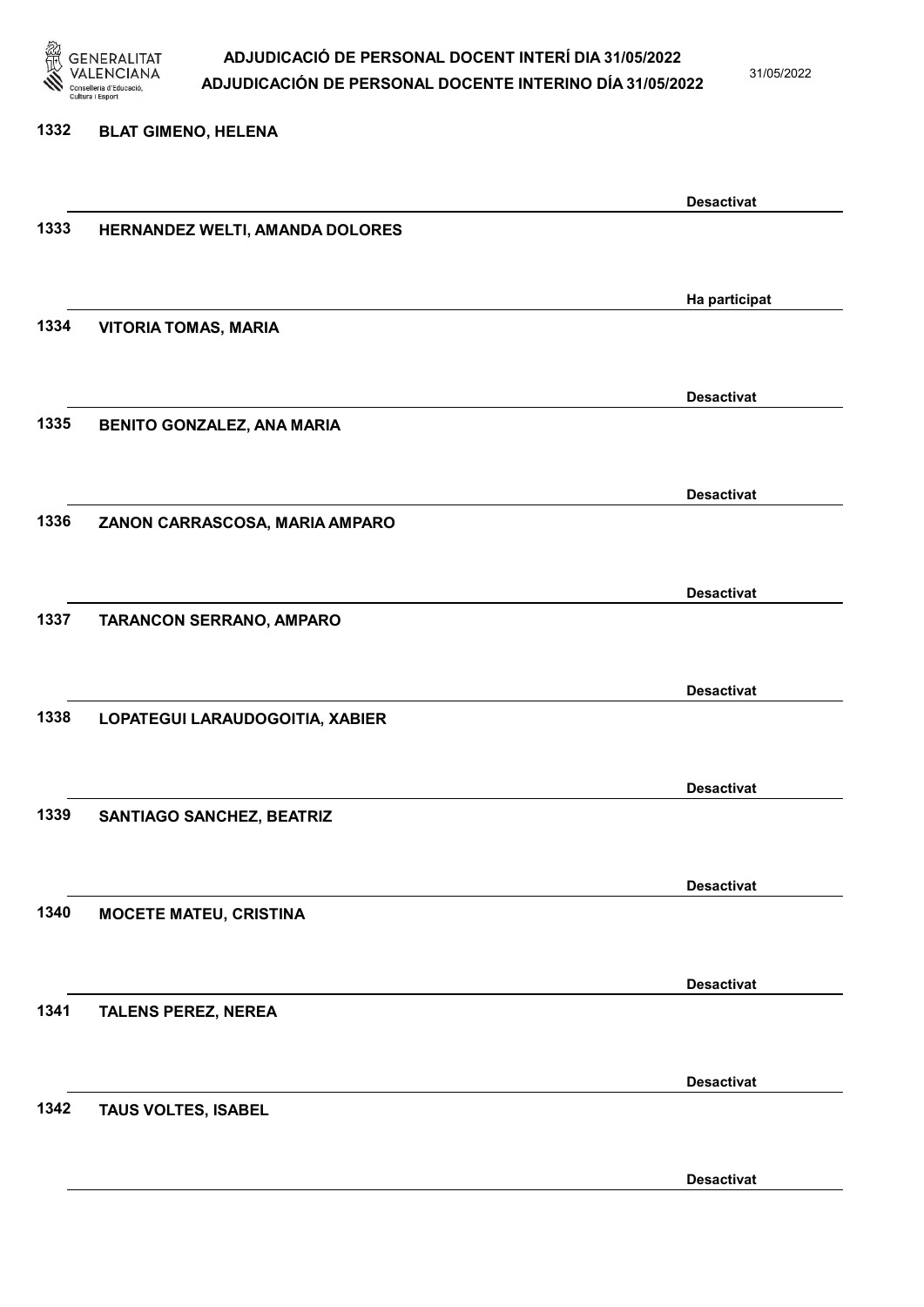

31/05/2022

# 1343 PEREZ GARRETA, SANDRA Desactivat 1344 MARIN PEIRO, NURIA No adjudicat 1345 REDONDO MILLAN, DIANA Desactivat 1346 ROCA BORRAS, SHAILA Desactivat 1347 GIL PORCAR, ADA Desactivat 1348 LATORRE GOMEZ, MARIA Desactivat 1349 LUQUE BUESO, ZAIRA Desactivat 1350 DIEZ MONTAÑES, JAVIER Ha participat 1351 ZAHONERO DOMINGUEZ, PATRICIA Ha participat 1352 ALONSO SANZ, BELEN Desactivat 1353 ALEJOS RICART, MARIA DE LOS DESAMPARADOS

Desactivat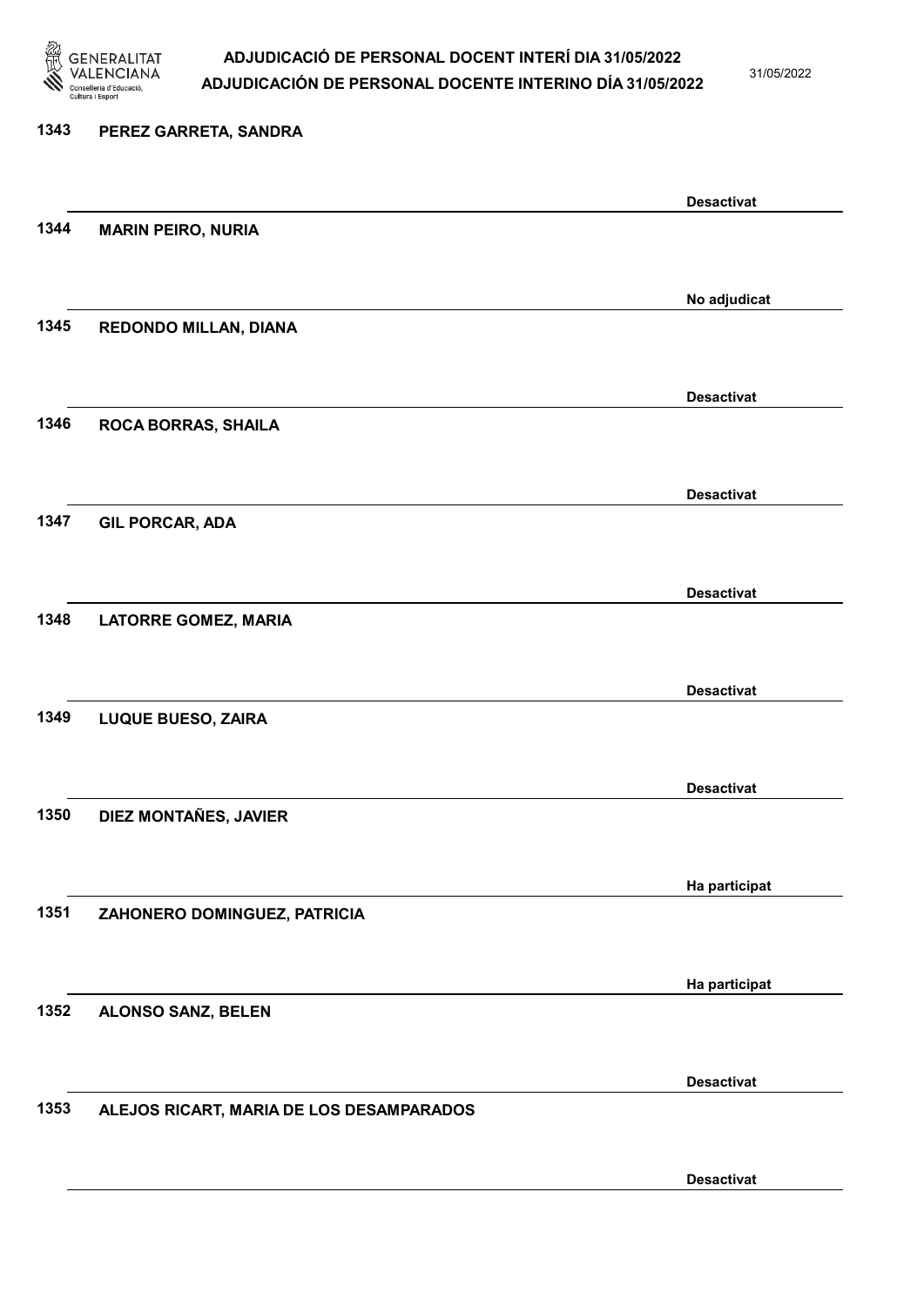

31/05/2022

### 1354 MONZONIS FONT, PATRICIA Desactivat 1355 MORENO CARRASCO, MIREYA Desactivat 1356 SANTO ROCAMORA, MARIA Desactivat 1357 COLLADO CARRIO, EVA Desactivat 1358 JIMENEZ GARRIDO, MARIA ISABEL Desactivat 1359 TORREGROSA PEIRO, ANA ISABEL Desactivat 1360 CUÑAT ROSELLO, ANA Desactivat 1361 ARIAS TRAPERO, SILVIA Desactivat 1362 LAPROVITERA SILVERA, CECILIA ALESSANDRA Desactivat 1363 GONZALEZ IRANZO, MARIA DE LAS MERCEDES Desactivat 1364 COSTA TORDERA, SHEREZADE MARIA Desactivat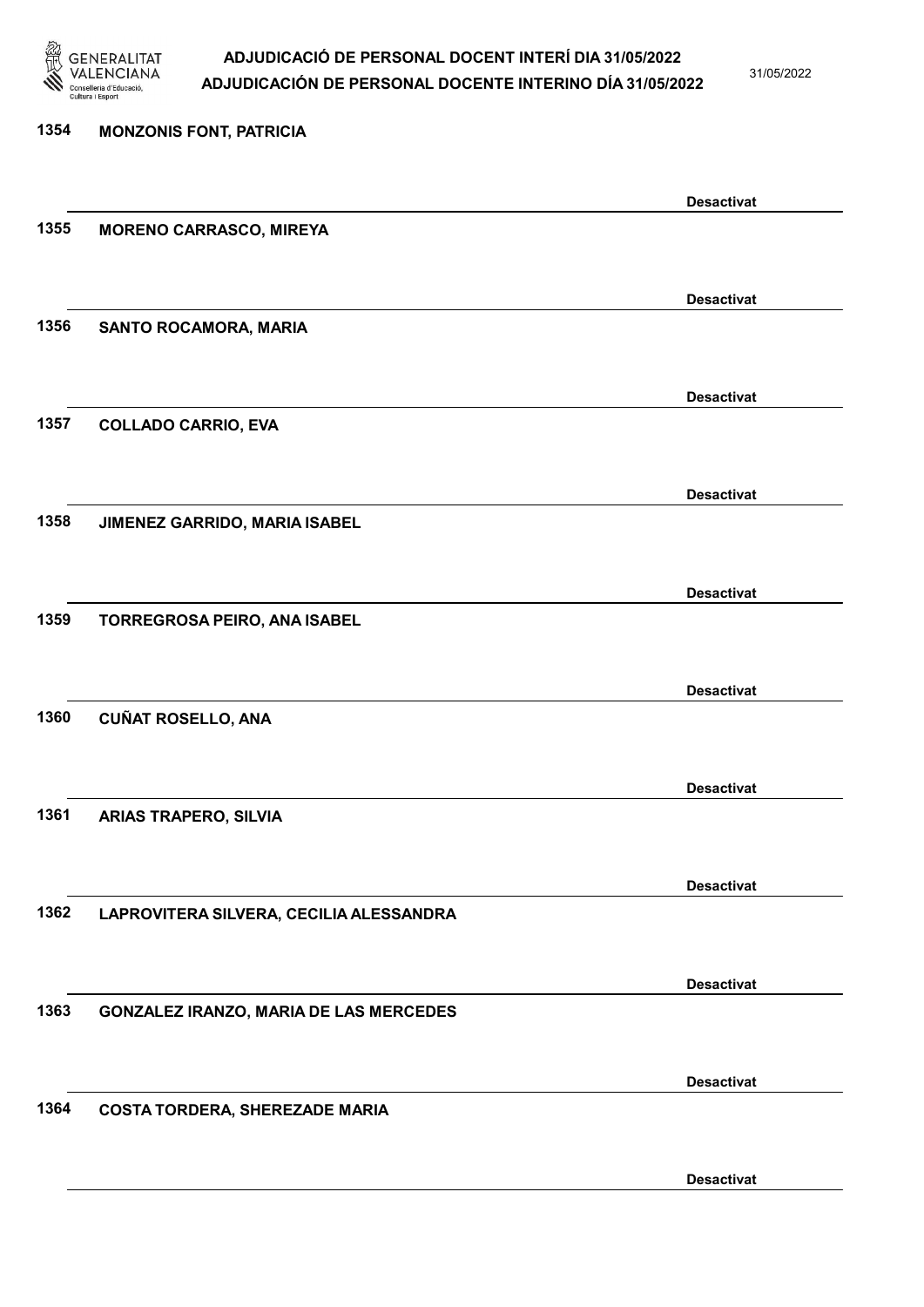

31/05/2022

Desactivat

### 1365 DIAZ GOMEZ, NOEMI Desactivat 1366 GARCIA CASADO, ROCIO Desactivat 1367 RAMIREZ CARPIO, NEREA Desactivat 1368 GARCIA GINES, MONICA Desactivat 1369 SANCHEZ NUÑEZ, SARAY Desactivat 1370 CARMONA RUBIO, MARIA ELENA Desactivat 1371 GUTIERREZ URBAN, ANABEL Desactivat 1372 COLLADO TARIN, PAULA Desactivat 1373 FRANCH FLETA, BELEN JUANA Desactivat 1374 ORTEGA FERNANDEZ, MARIA JOSE Desactivat 1375 PERIS DONATO, ANA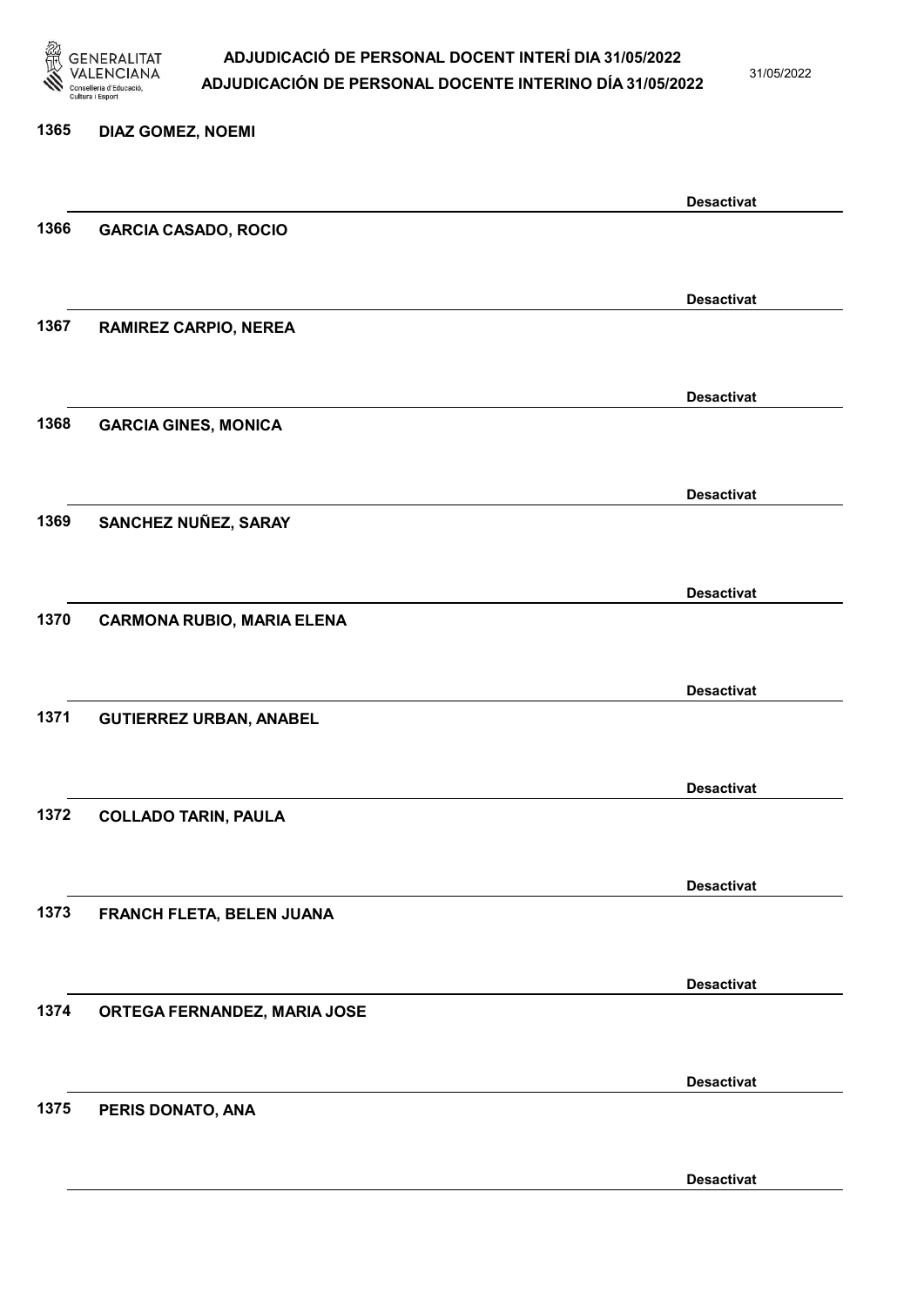

31/05/2022

#### 1376 DELGADO MERINO, ALBA

|      |                                                                  |                           | <b>Desactivat</b> |
|------|------------------------------------------------------------------|---------------------------|-------------------|
| 1377 | <b>GUADILLA ORTIGOSA, OLGA</b>                                   |                           |                   |
|      |                                                                  |                           |                   |
|      |                                                                  |                           |                   |
|      |                                                                  |                           |                   |
|      |                                                                  |                           | <b>Desactivat</b> |
| 1378 | ALBELDA ALIAGA, BLANCA                                           |                           |                   |
|      |                                                                  |                           |                   |
|      |                                                                  |                           |                   |
|      |                                                                  |                           | <b>Desactivat</b> |
|      |                                                                  |                           |                   |
| 1379 | <b>BELEN LOPEZ, PERE</b>                                         |                           |                   |
|      |                                                                  |                           |                   |
|      |                                                                  |                           |                   |
|      |                                                                  |                           | <b>Desactivat</b> |
| 1380 |                                                                  |                           |                   |
|      | <b>CASANOVA BERTOMEU, ISABEL</b>                                 |                           |                   |
|      |                                                                  |                           |                   |
|      |                                                                  |                           |                   |
|      |                                                                  |                           | <b>Desactivat</b> |
| 1381 | PUJOL CACHO, HELENA                                              | Petición:<br>1            | Voluntaria        |
|      | 895615<br>DEHESA DE CAMPOAMOR (03016080) CEIP PLAYAS DE ORIHUELA |                           |                   |
|      | 120 / EDUCACIÓ INFANTIL                                          |                           |                   |
|      | Horas                                                            |                           |                   |
|      | 23                                                               | SUBSTITUCIÓ INDETERMINADA | Adjudicat         |
| 1382 | LATORRE SERNA, MARIA DE LA PAZ                                   |                           |                   |
|      |                                                                  |                           |                   |
|      |                                                                  |                           |                   |
|      |                                                                  |                           | <b>Desactivat</b> |
| 1383 | TEJERA GOMEZ, CARLA                                              |                           |                   |
|      |                                                                  |                           |                   |
|      |                                                                  |                           |                   |
|      |                                                                  |                           |                   |
|      |                                                                  |                           | <b>Desactivat</b> |
| 1384 | <b>VALLES CASADO, CAROLINA</b>                                   |                           |                   |
|      |                                                                  |                           |                   |
|      |                                                                  |                           |                   |
|      |                                                                  |                           | <b>Desactivat</b> |
|      |                                                                  |                           |                   |
| 1385 | <b>CORELL SÁNCHEZ, ADRIÁN</b>                                    |                           |                   |
|      |                                                                  |                           |                   |
|      |                                                                  |                           |                   |
|      |                                                                  |                           | <b>Desactivat</b> |
| 1386 |                                                                  |                           |                   |
|      | SIMO ESBRI, LORENA                                               |                           |                   |
|      |                                                                  |                           |                   |
|      |                                                                  |                           |                   |
|      |                                                                  |                           | <b>Desactivat</b> |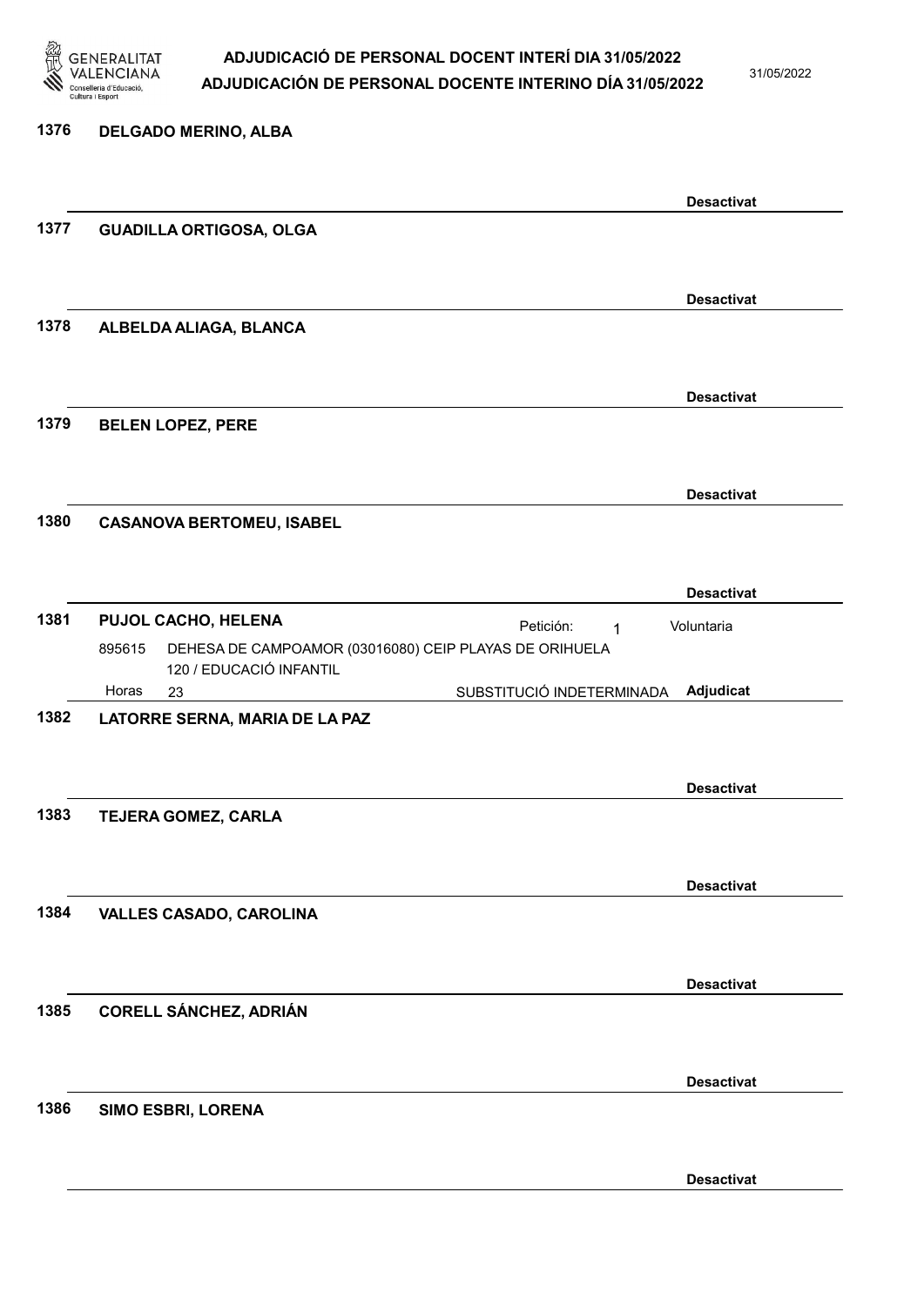

31/05/2022

# 1387 ORTELLS BALAGUER, JAVIER Desactivat 1388 HERRERA SANCHEZ, ESTHER Desactivat 1389 ZAFRILLA PELACH, ALEX Desactivat 1390 BARAJA BELENGUER, MARIA Desactivat 1391 TITOS SANCHEZ, IRENE Desactivat 1392 GONZALEZ VILA, IRENE Desactivat 1393 MARTI ESCOLANO, LUCIA Desactivat 1394 SEGUI MAS, PAULA Desactivat 1395 MONTEJANO MARTINEZ, NURIA Desactivat 1396 MARTINEZ FERNANDEZ, CARLOS Desactivat 1397 GARGALLO CAMARILLAS, LAURA

Ha participat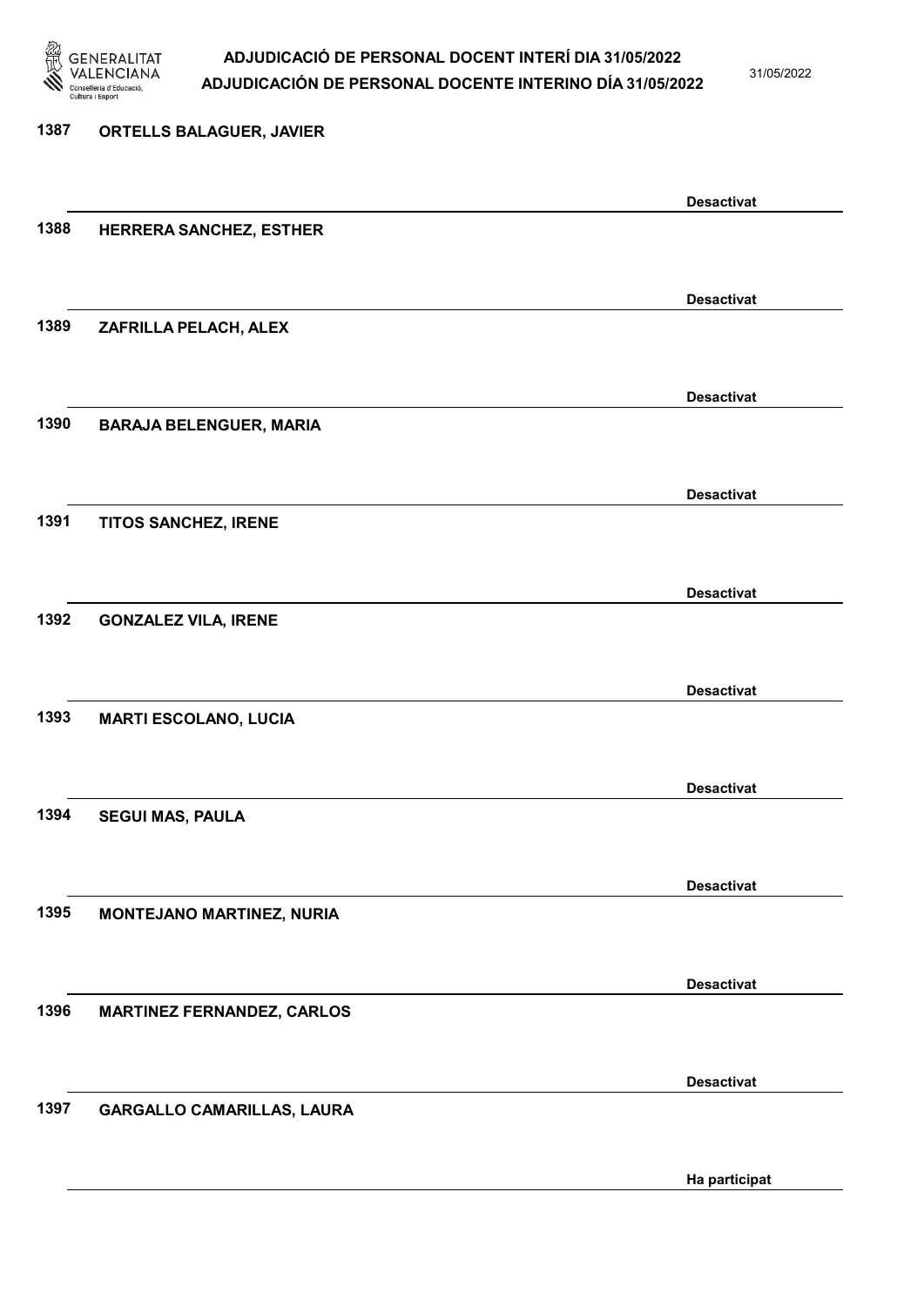

31/05/2022

#### 1398 BETORET GUIZA, SARA

|      |                                     | <b>Desactivat</b> |
|------|-------------------------------------|-------------------|
| 1399 | <b>CREMADES SOLER, IRENE</b>        |                   |
|      |                                     |                   |
|      |                                     | <b>Desactivat</b> |
| 1400 | <b>MORATAL LLORCA, MAR</b>          |                   |
|      |                                     |                   |
|      |                                     | <b>Desactivat</b> |
| 1401 | PEREZ PARDO, SILVIA                 |                   |
|      |                                     |                   |
|      |                                     |                   |
| 1402 | SORRIBES PARIS, CARMEN MARIA        | <b>Desactivat</b> |
|      |                                     |                   |
|      |                                     |                   |
|      |                                     | <b>Desactivat</b> |
| 1403 | <b>BLASCO BELLOCH, SANDRA</b>       |                   |
|      |                                     |                   |
|      |                                     | <b>Desactivat</b> |
| 1404 | GIL MONTANER, MARIA DE LAS MERCEDES |                   |
|      |                                     |                   |
|      |                                     | <b>Desactivat</b> |
| 1405 | <b>SORO DIAGO, MIRIAM</b>           |                   |
|      |                                     |                   |
|      |                                     | <b>Desactivat</b> |
| 1406 | <b>HERRAIZ MARTINEZ, SONIA</b>      |                   |
|      |                                     |                   |
|      |                                     | <b>Desactivat</b> |
| 1407 | <b>BLASCO RAMOS, SARA</b>           |                   |
|      |                                     |                   |
|      |                                     | <b>Desactivat</b> |
| 1408 | <b>MAS IVARS, GEMA</b>              |                   |
|      |                                     |                   |
|      |                                     | <b>Desactivat</b> |
|      |                                     |                   |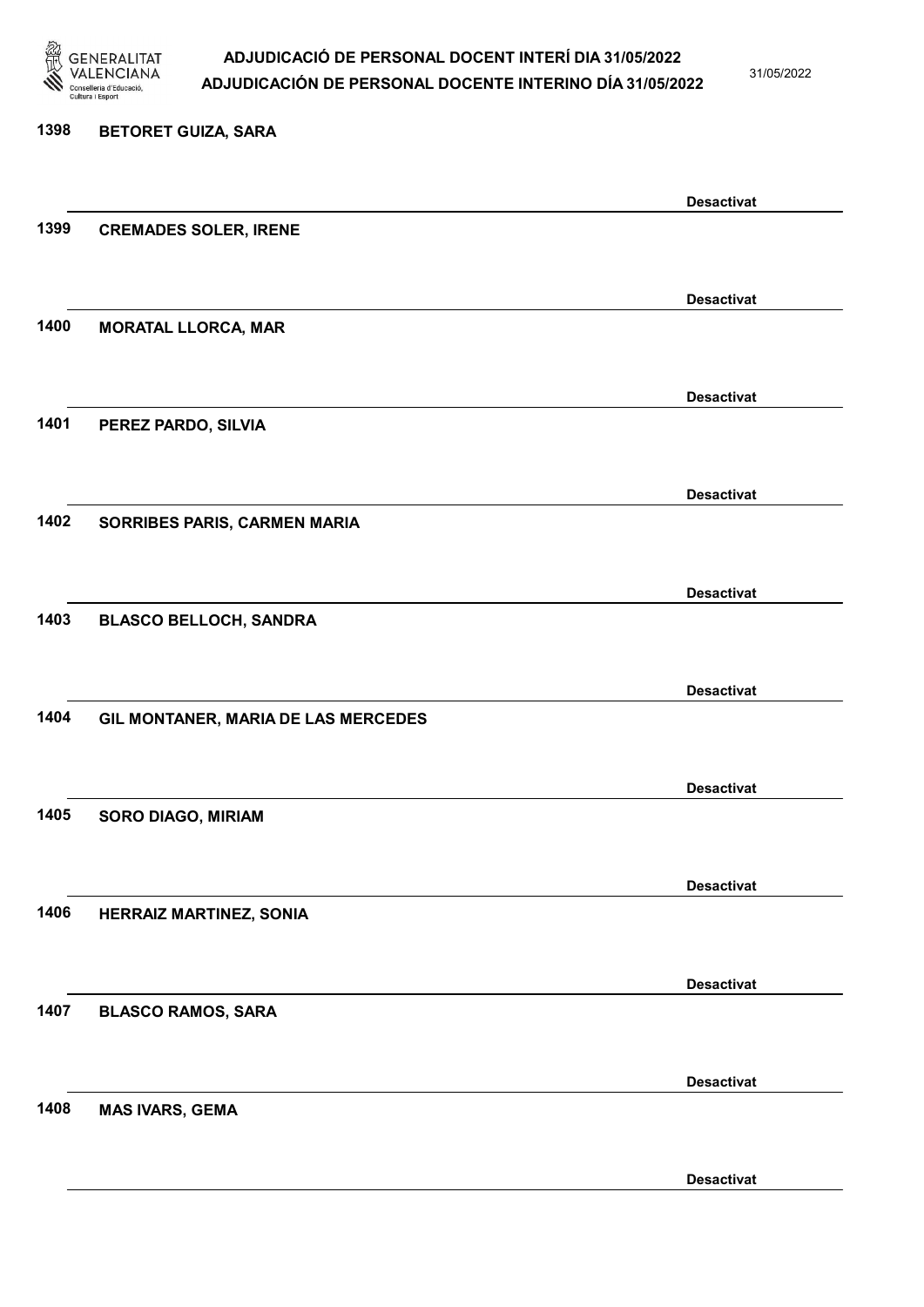

31/05/2022

Desactivat

# 1409 MORENO MARTI, MIRIAM Desactivat 1410 FUENTES ALGARRA, ALBA Desactivat 1411 MARTINEZ MOYA, CAROLINA Desactivat 1412 NAVALON NAVARRO, GLORIA Desactivat 1413 SANCHEZ CASAS, CRISTINA Desactivat 1414 SANTISTEBAN LOPEZ, ANA Desactivat 1415 SANZ LORENTE, JESSICA Desactivat 1416 AGUILERA SALMERON, MARIA INMACULADA Desactivat 1417 LORENZO MATAMOROS, CRISTINA Desactivat 1418 ALBUIXECH BALDOVI, ANA Desactivat 1419 BRAVO MARTI, BEATRIZ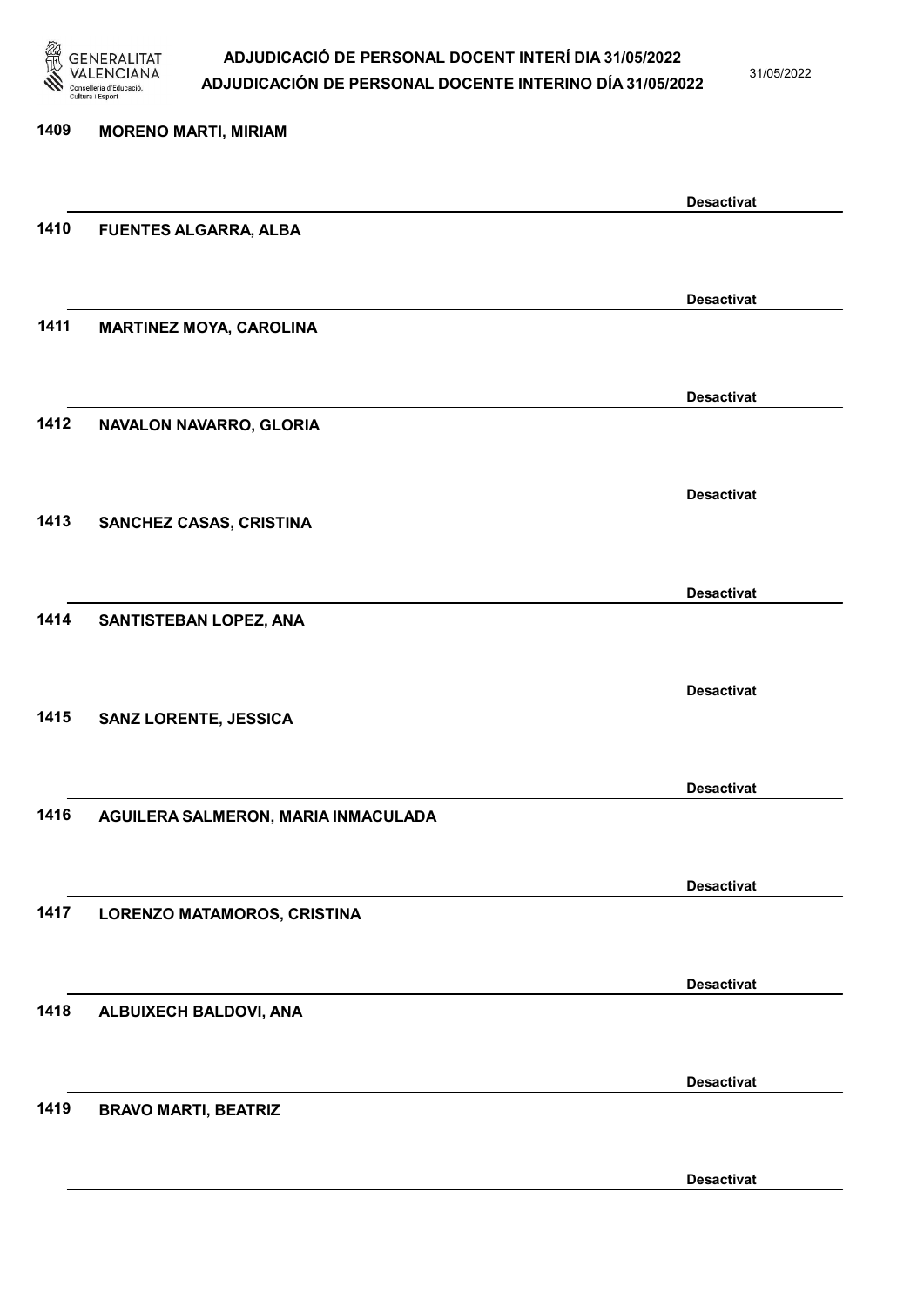

31/05/2022

Desactivat

# 1420 MARTINEZ ESCRIBANO, INDRA Desactivat 1421 CLARAMUNT CLARAMUNT, LAURA Desactivat 1422 LOPEZ ANCHEL, MARIA DESAMPARADOS Desactivat 1423 MARTINEZ RABASCO, SARAY Desactivat 1424 NAVARRO ARCUSA, ANA Desactivat 1425 GRAU SALVADOR, ANA Desactivat 1426 CASTELLON MOLLA, MARIA DEL MAR Desactivat 1427 PEIGNEUX D'EGMONT BOILLOS, CRISTINA LAURA Desactivat 1428 PEREZ ESTRUCH, MONICA Desactivat 1429 LLISO CABO, CRISTINA Desactivat 1430 LOPEZ CORONADO, MARTA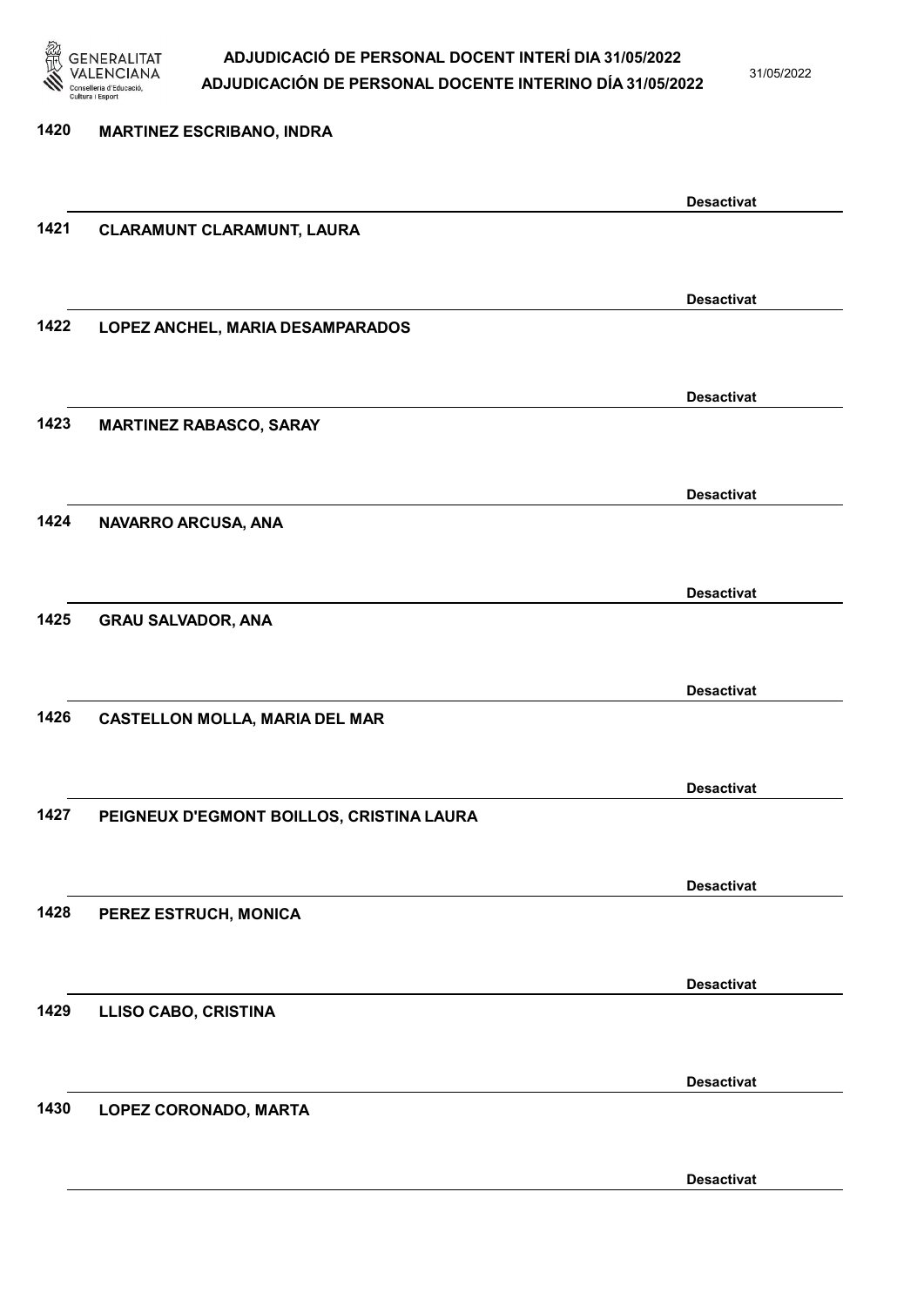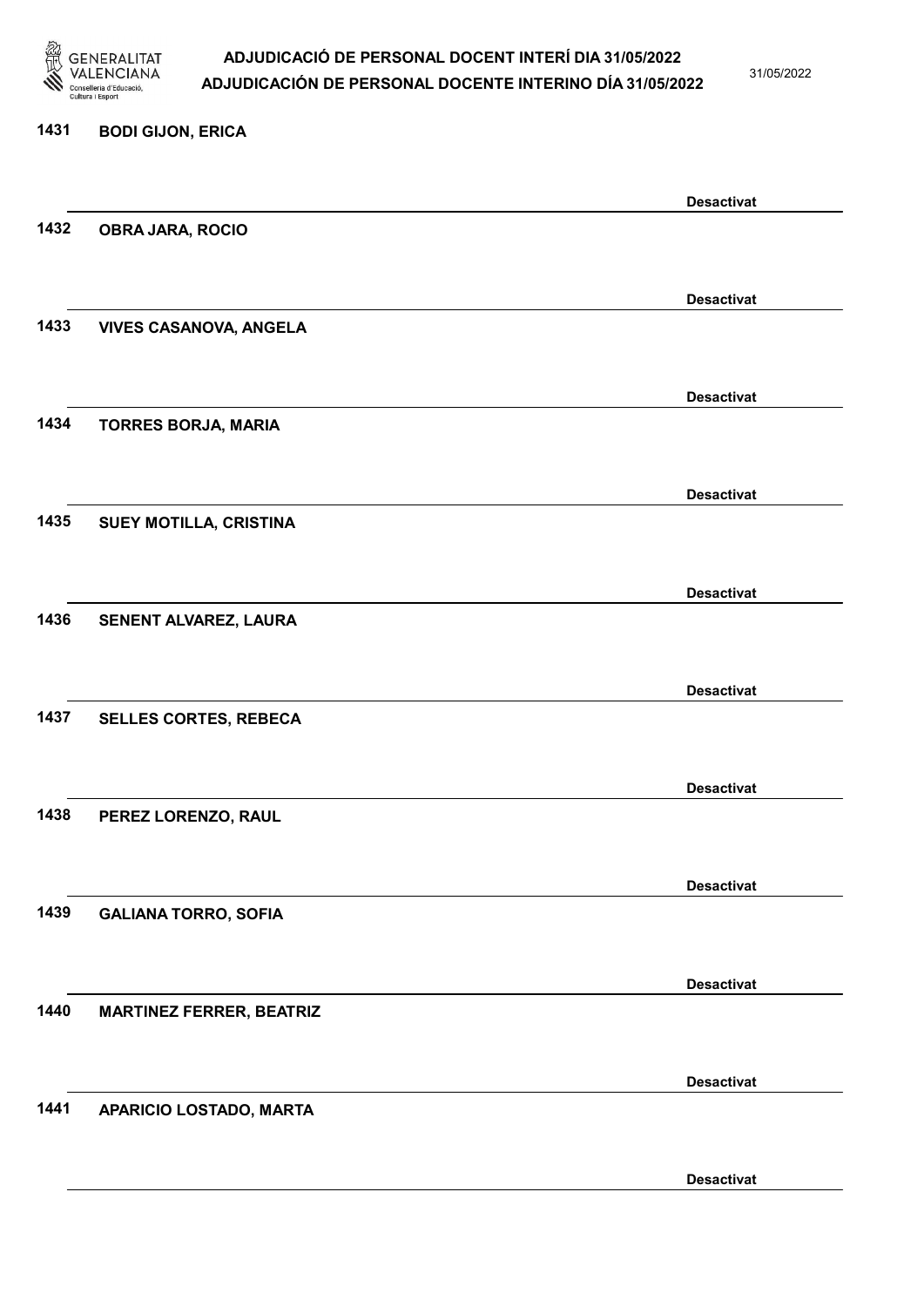

31/05/2022

Desactivat

# 1442 SANCHEZ INIESTA, MARIA LYDIA Desactivat 1443 MARTINEZ PARDO, LAURA Desactivat 1444 LLORENS JORNET, ROSARIO Desactivat 1445 DIAZ MARCOS, JAVIER Desactivat 1446 VICENTE LOPEZ, NEREA Desactivat 1447 VELIS GIMENEZ, BEATRIZ Desactivat 1448 CATURLA DOBLADO, ANNA Desactivat 1449 ROLDAN NAVALON, MIRIAM Desactivat 1450 MARCO PEIRO, CRISTINA Desactivat 1451 MARTIN GUTIERREZ, SANDRA Desactivat 1452 SANZ CARRASCO, REBECA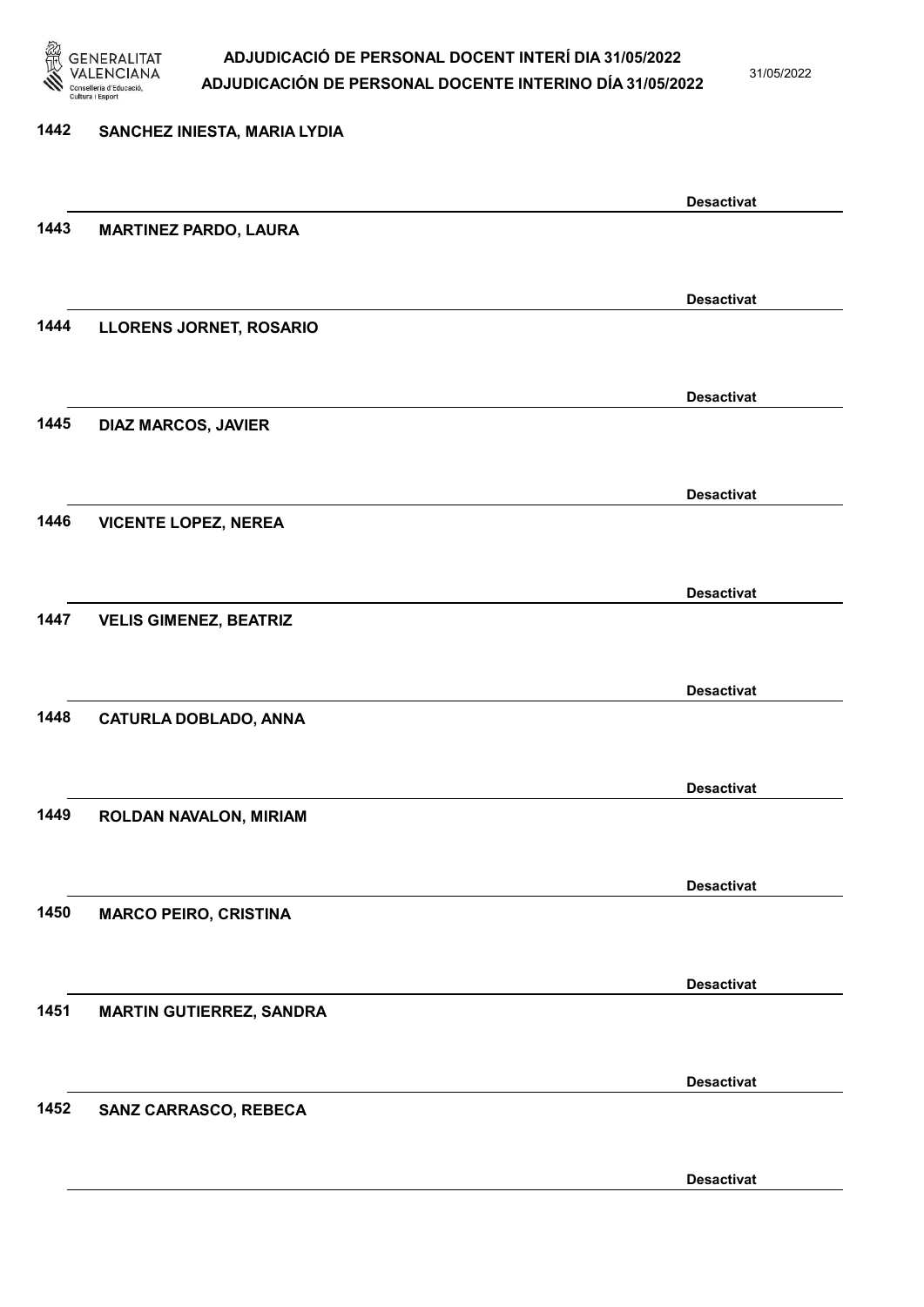

31/05/2022

### 1453 SERRA MINGUEZ, MARIA IRENE Desactivat 1454 HERRAN MENDOZA, BERNARDO Desactivat 1455 PENADES MATALI, EVA Desactivat 1456 CANO AZOR, LIDIA Desactivat 1457 CASTILLO BLASCO, ISABEL Desactivat 1458 VALERO MARTINEZ, ISABEL Desactivat 1459 TARRASO CRESPO, AIDA Desactivat 1460 REQUENA DEL REY, VERONICA Desactivat 1461 DE LA TORRE MIRA, LAURA Desactivat 1462 VARELA NEGRE, ELENA MARIA Desactivat 1463 MOTOSO CIFUENTES, NIEVES Ha participat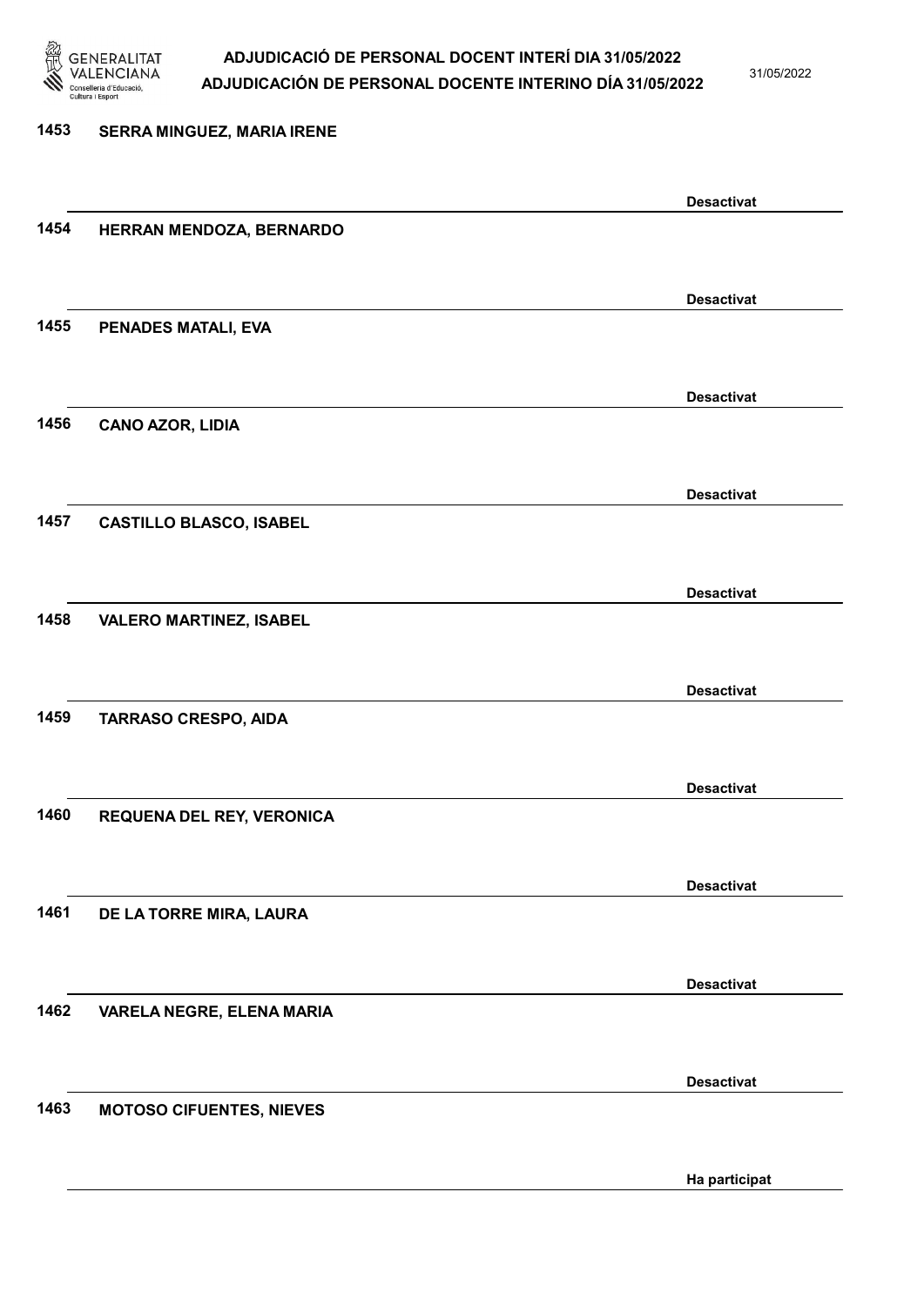

31/05/2022

### 1464 ROMAN HURTADO, GEMMA Desactivat 1465 OLIVA TORRENT, SANDRA Desactivat 1466 SELFA NOGUES, SANDRA Desactivat 1467 BOQUER CORTES, SANDRA Desactivat 1468 CORTS APARICIO, SARA Desactivat 1469 HUESO RIERA, BARBARA Desactivat 1470 CUARTERO SANCHEZ, DAVID 23 SUBSTITUCIÓ INDETERMINADA TORREVIEJA (03015233) CEIP NUESTRA SEÑORA DEL ROSARIO 128 / EDUCACIÓ PRIMÀRIA. Adjudicat Voluntaria 734892 Horas 1471 RULL SORIA, ROSA MARIA Desactivat 1472 BENEYTO TEL, ALEJANDRA Desactivat 1473 CLERIGUES SEBASTIA, ANA BELEN Desactivat 1474 PLANELLS BLANES, SERGIO

Desactivat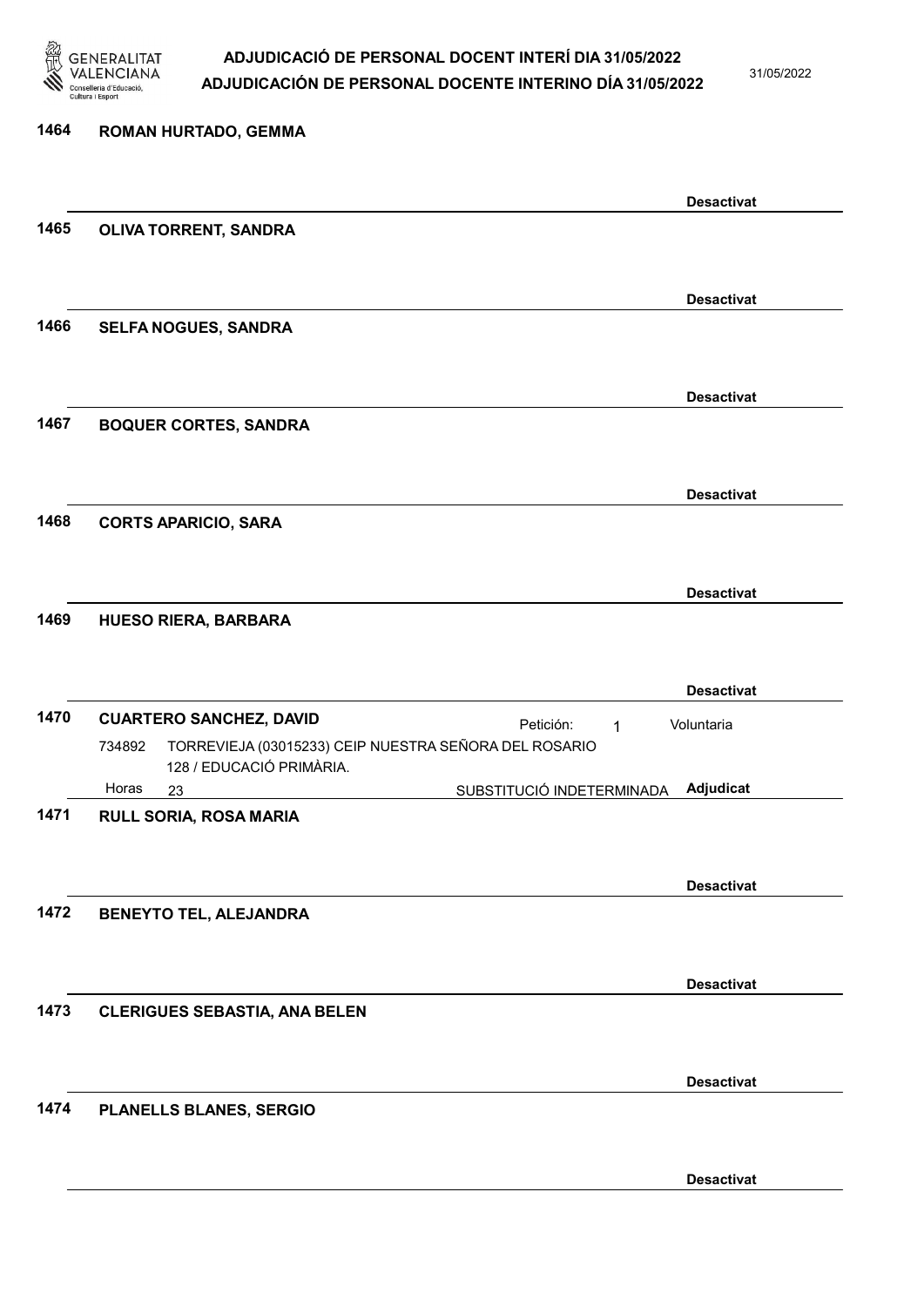

#### 1475 MARTINEZ MEDINA, SANDRA

|      |        |                                                                     |                           |           |   | <b>Desactivat</b> |
|------|--------|---------------------------------------------------------------------|---------------------------|-----------|---|-------------------|
| 1476 |        | GÓMEZ LOAIZA, ANGIE XIMENA                                          |                           | Petición: | 6 | Voluntaria        |
|      | 891855 | VALÈNCIA (46013441) CEIP FAUSTO MARTÍNEZ<br>120 / EDUCACIÓ INFANTIL |                           |           |   |                   |
|      | Horas  | 23                                                                  | SUBSTITUCIÓ INDETERMINADA |           |   | Adjudicat         |
| 1477 |        | <b>MARTIN GARCIA, PATRICIA</b>                                      |                           |           |   |                   |
|      |        |                                                                     |                           |           |   |                   |
|      |        |                                                                     |                           |           |   | <b>Desactivat</b> |
| 1478 |        | SUAREZ MAÑEZ, ALICIA                                                |                           |           |   |                   |
|      |        |                                                                     |                           |           |   | <b>Desactivat</b> |
| 1479 |        | AUÑON MUÑOZ, IRENE                                                  |                           |           |   |                   |
|      |        |                                                                     |                           |           |   |                   |
| 1480 |        | YAÑEZ RUBIO, NEREA                                                  |                           |           |   | <b>Desactivat</b> |
|      |        |                                                                     |                           |           |   |                   |
|      |        |                                                                     |                           |           |   | <b>Desactivat</b> |
| 1481 |        | <b>MANRIQUE CARRASCO, SARA ISABEL</b>                               |                           |           |   |                   |
|      |        |                                                                     |                           |           |   |                   |
|      |        |                                                                     |                           |           |   | <b>Desactivat</b> |
| 1482 |        | PONZ DOMINGO, SERGIO                                                |                           |           |   |                   |
|      |        |                                                                     |                           |           |   |                   |
|      |        |                                                                     |                           |           |   | <b>Desactivat</b> |
| 1483 |        | PEREZ TORAN, ALBA                                                   |                           |           |   |                   |
|      |        |                                                                     |                           |           |   |                   |
| 1484 |        |                                                                     |                           |           |   | <b>Desactivat</b> |
|      |        | FERNANDEZ LEONIS, MONICA ALANA                                      |                           |           |   |                   |
|      |        |                                                                     |                           |           |   |                   |
| 1485 |        | RIBERA NAVARRO, AINARA                                              |                           |           |   | <b>Desactivat</b> |
|      |        |                                                                     |                           |           |   |                   |
|      |        |                                                                     |                           |           |   | <b>Desactivat</b> |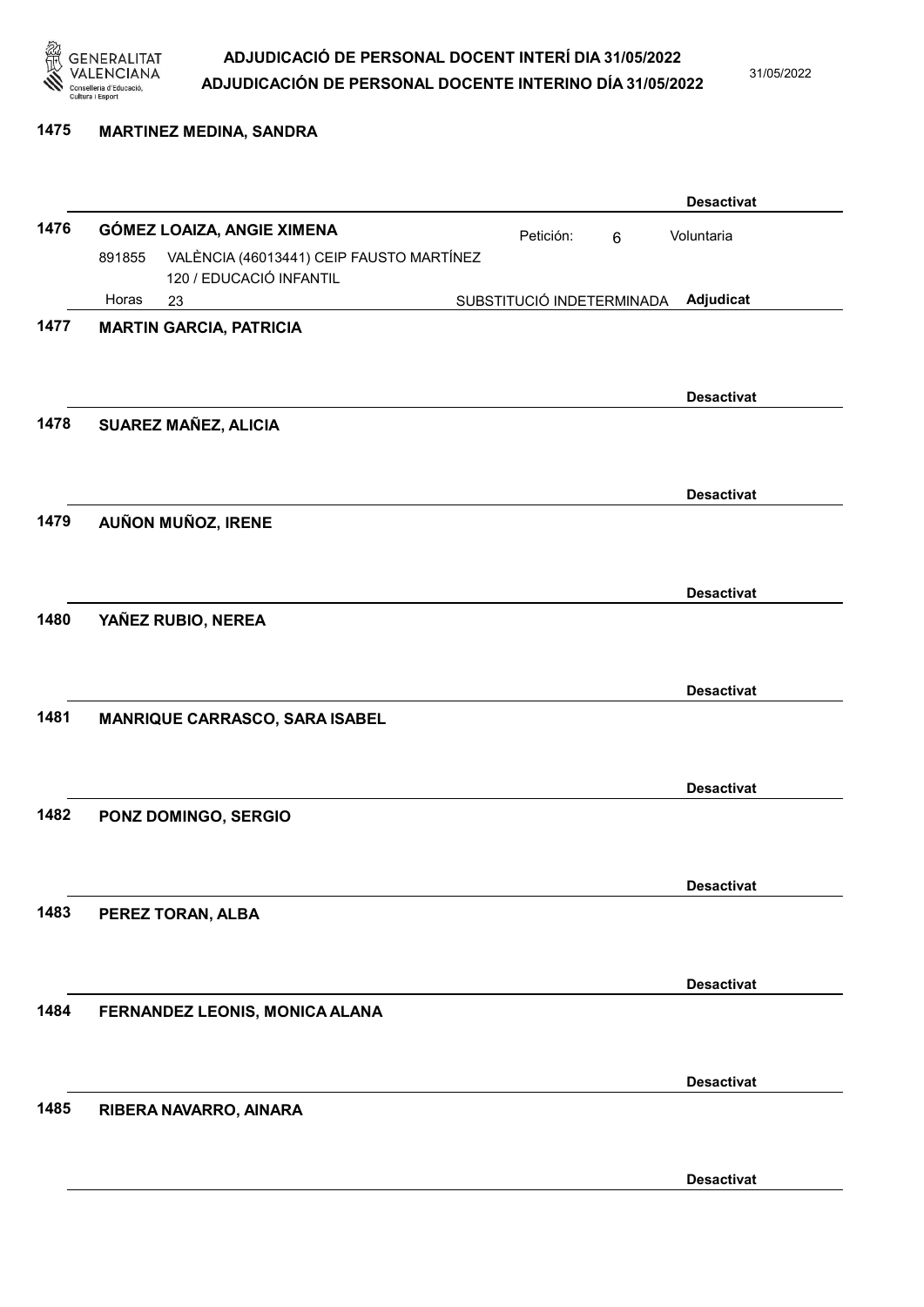

31/05/2022

Desactivat

# 1486 CANET ORTEGA, CLAUDIA Desactivat 1487 VILA CHAFER, ISABEL Desactivat 1488 BELTRA PEREA, MARIA JESUS Ha participat 1489 LOPEZ MARTI, SARA Desactivat 1490 OCHOA PLAZA, LUCIA Desactivat 1491 ORTIZ MARCO, SANDRA Desactivat 1492 GARRIDO MERCADO, CARLA MARIA Desactivat 1493 TROYA NAVARRO, ROCIO Desactivat 1494 ALLER MAÑAS, JAVIER Desactivat 1495 LEON RUDILLA, MARIA ELENA Desactivat 1496 VALLES LLORCA, SARA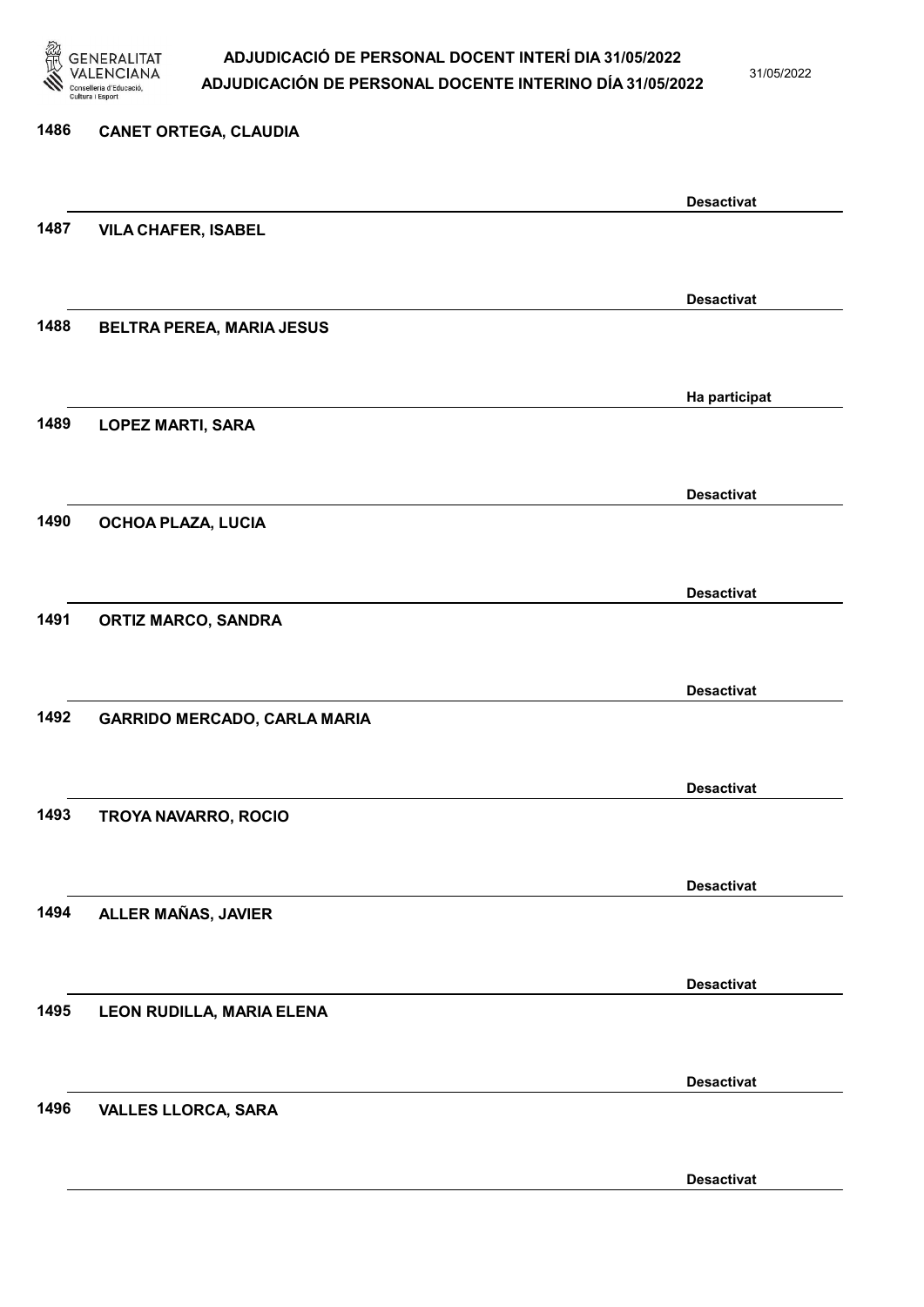

31/05/2022

Desactivat

### 1497 GOMEZ BATALLER, ANA MARIA Desactivat 1498 BERENGUER RAMIREZ, MARIA DEL PILAR Desactivat 1499 CAMPO HERNANDEZ, CRISTIAN Desactivat 1500 BIOT CABRERA, MARIA AMPARO Desactivat 1501 PASCUAL GARCIA, ESTHER Desactivat 1502 RUBIO ROGLA, PALOMA Desactivat 1503 TARRAZONA CASTELLA, CARLA Desactivat 1504 CALAFORRA PALOP, MARIA DEL CARMEN Desactivat 1505 GREGORI ABAD, CARMEN Desactivat 1506 PEREZ SANCHO, YAGO Desactivat 1507 TORRES GASCON, JESSICA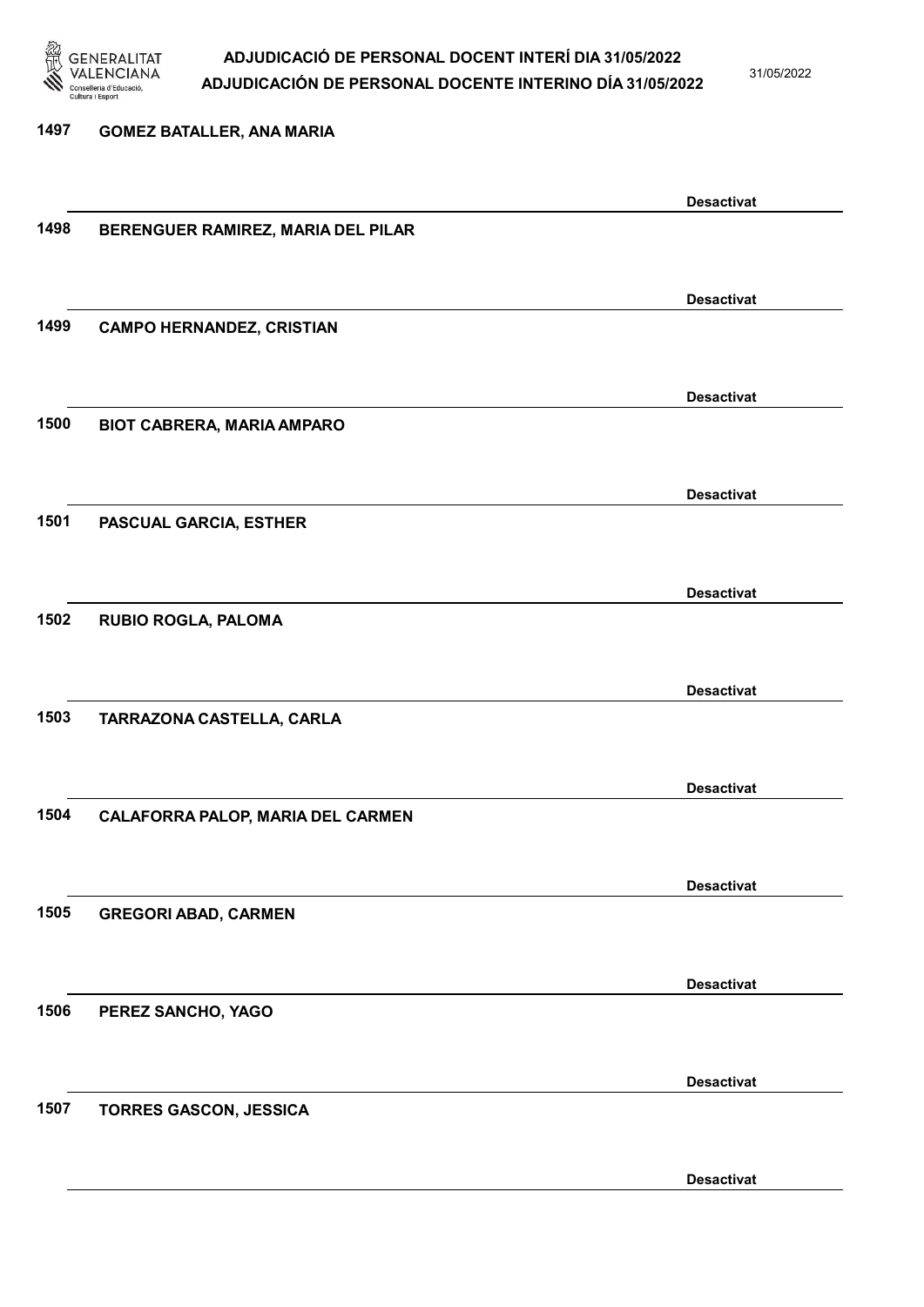

31/05/2022

Desactivat

# 1508 LOPEZ GALVAÑ, JOSE DAVID Desactivat 1509 MORENO MEDINA, ALVARO Desactivat 1510 GARRIDO MARTÍNEZ, JUAN MANUEL Desactivat 1511 BENEIT MORENO, CELIA Desactivat 1512 HERAS PIQUER, MARIA GEMMA Desactivat 1513 SOLER TEROL, ALBA Desactivat 1514 RUBIO JORDÁ, JORGE Desactivat 1515 MUÑOZ BIENDICHO, ANDREA Desactivat 1516 VILA CERDA, MARIA DEL CARMEN Desactivat 1517 SAORIN POZUELO, MIGUEL Desactivat 1518 OLIVER MORENO, PAULA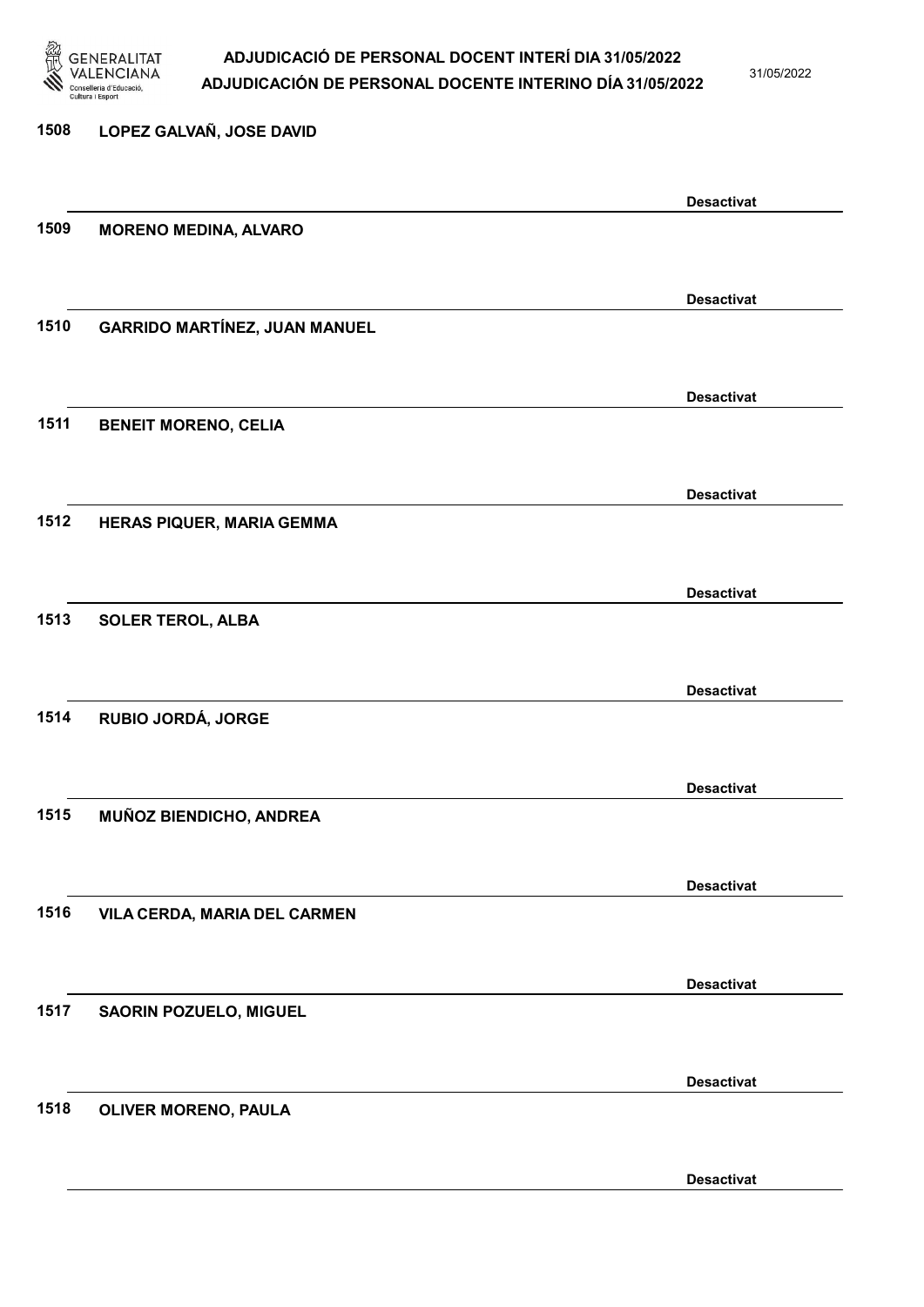

31/05/2022

Desactivat

# 1519 MOLINA OLIVARES, VANESA Desactivat 1520 ARLANDIS BONET, AURORA Desactivat 1521 JIMENA PEREZ, LUIS ANGEL Desactivat 1522 GARCIA GARRIDO, ARANZAZU Desactivat 1523 MARTINEZ RODRIGUEZ, VICTOR Desactivat 1524 MOR DOLZ, JAVIER Desactivat 1525 GOMEZ ELLACURIA, MARTA Desactivat 1526 RIOS PENALBA, RAQUEL Desactivat 1527 MARTINEZ ESTELLER, NOELIA Desactivat 1528 LLOPIS INGLES, LAURA Desactivat 1529 ROCAMORA LOZANO, AGUSTIN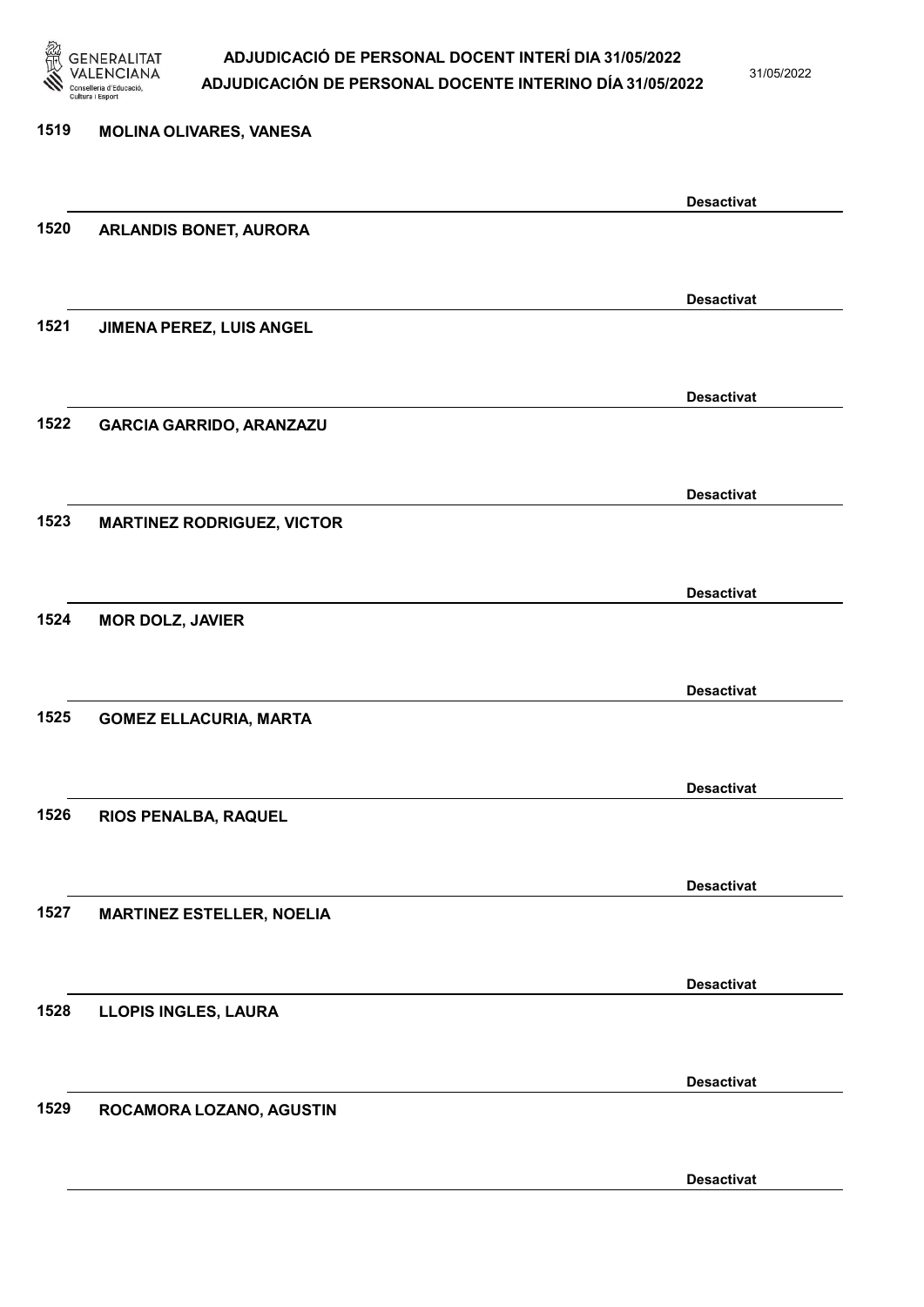

1530 MUÑOZ VILA, LAURA

### ADJUDICACIÓ DE PERSONAL DOCENT INTERÍ DIA 31/05/2022 ADJUDICACIÓN DE PERSONAL DOCENTE INTERINO DÍA 31/05/2022

31/05/2022

# Desactivat 1531 PEREZ ARAGON, JOSE SAMUEL Desactivat 1532 SALA PUCHE, AARON Desactivat 1533 MARTINEZ PEÑA, MARIA MERCEDES Desactivat 1534 BOSCH MONTAGUD, VICENTE Desactivat 1535 MOLINA MACIA, JOSE Desactivat 1536 MUÑOZ ARDILA, LAURA Desactivat 1537 JORDA PEREZ, SILVIA Desactivat 1538 COPEIRO DEL VILLAR JIMENEZ, MARTA Desactivat 1539 SANCHEZ GINER, EVA Desactivat 1540 CLAR BONO, CRISTINA

Desactivat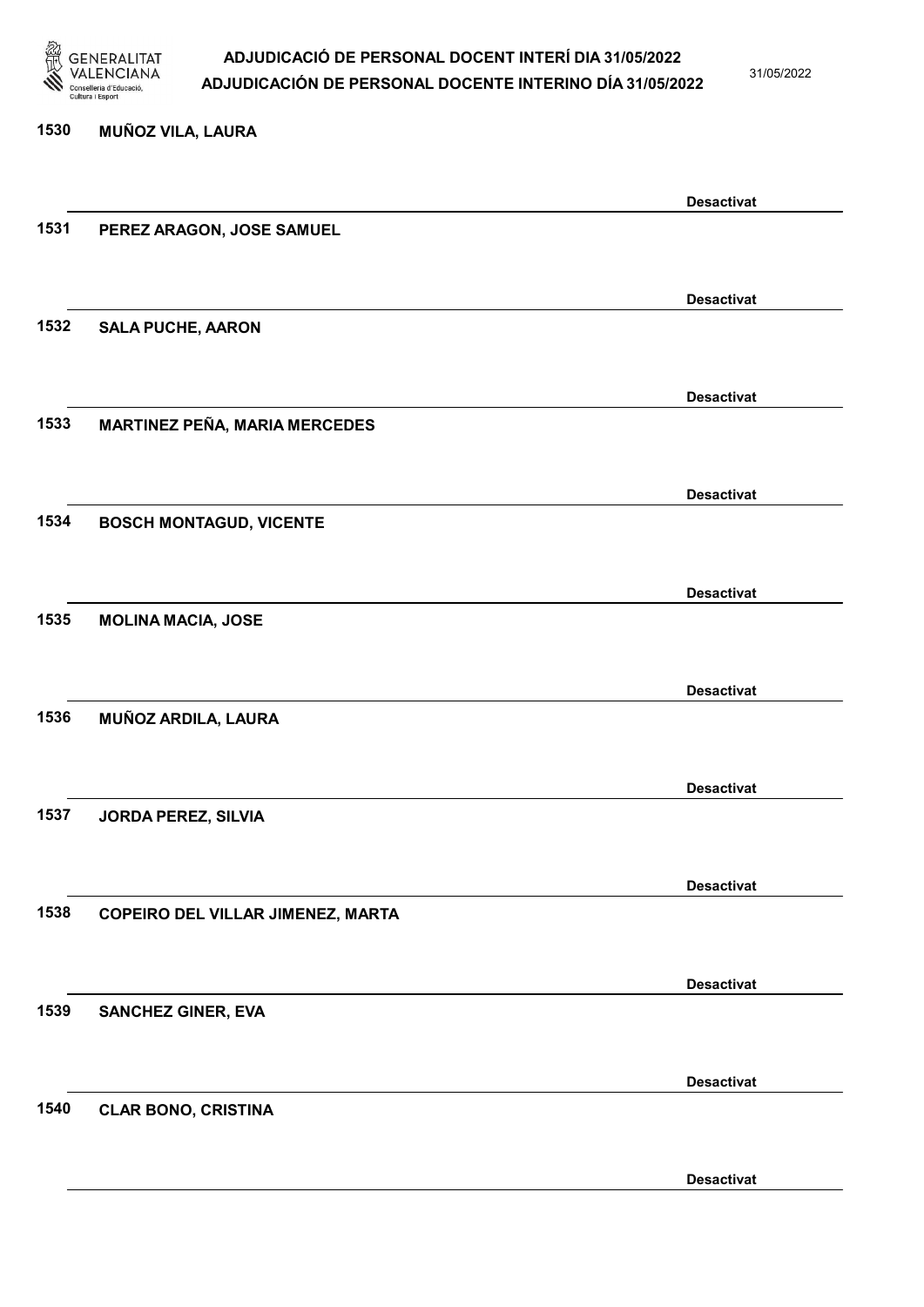

31/05/2022

### 1541 ZAPATER HARO, MARIA JOSE Desactivat 1542 CORREA PEREZ, IGNACIO VICENTE Desactivat 1543 SAIZ LORENTE, PATRICIA Desactivat 1544 PEREZ LOPEZ, IRENE Desactivat 1545 MACHI BAÑON, REBECA Desactivat 1546 MORALES PATON, ALVARO Desactivat 1547 RIPOLL MORANT, MERCEDES Desactivat 1548 CABANILLES LOZANO, RUBEN Desactivat 1549 PEREDA GARRIDO, CARMEN Desactivat 1550 PIERA ESCRIVA, MARTA Desactivat 1551 SANZ SIMON, OSCAR Desactivat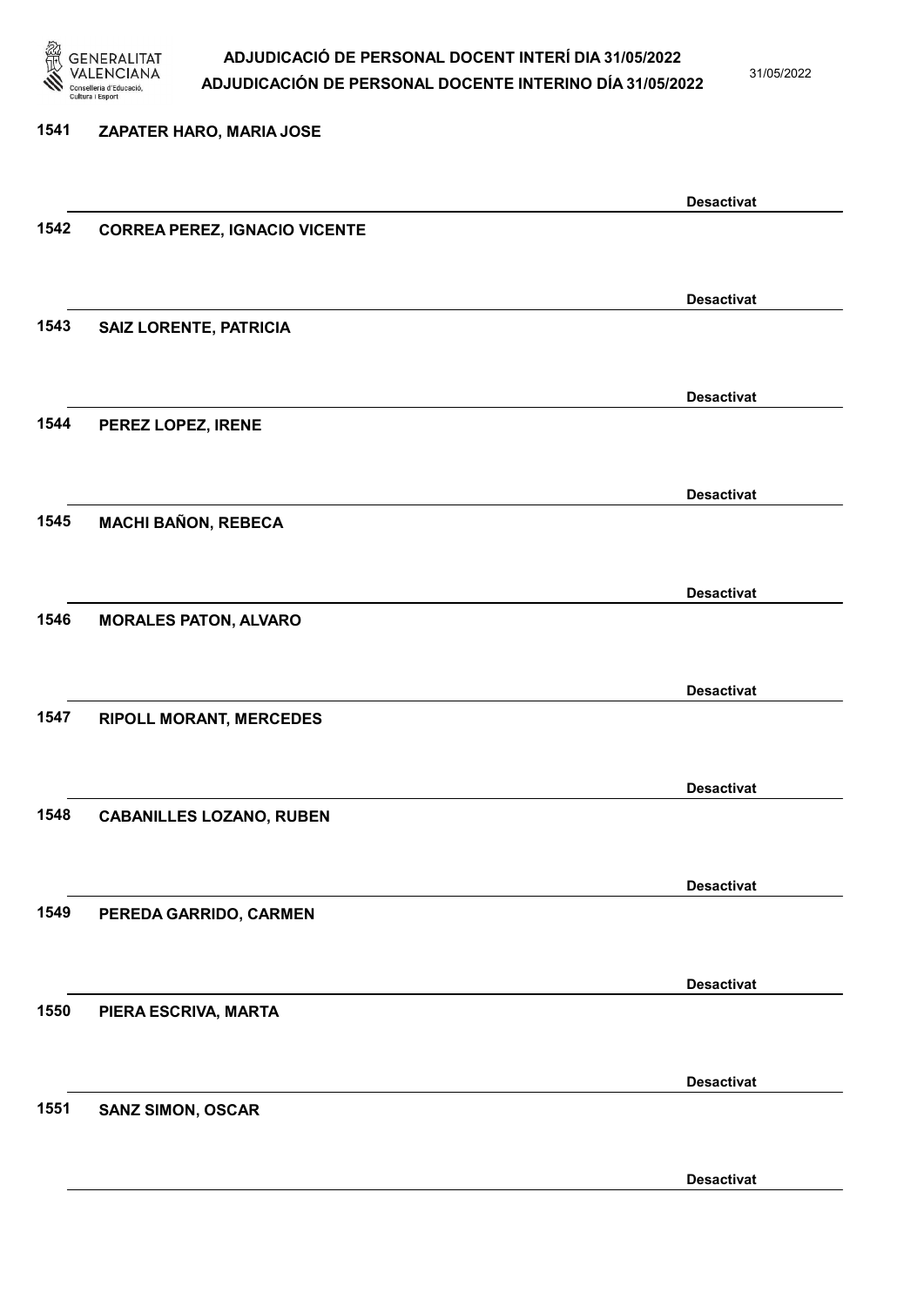

31/05/2022

#### 1552 PAYA CRESPO, DAVID

|      |                                   | <b>Desactivat</b> |
|------|-----------------------------------|-------------------|
| 1553 | PERCOCO FERNANDEZ, CARMEN         |                   |
|      |                                   |                   |
|      |                                   |                   |
|      |                                   | <b>Desactivat</b> |
| 1554 | FURIO RECATALA, ALEJANDRO         |                   |
|      |                                   |                   |
|      |                                   |                   |
|      |                                   | <b>Desactivat</b> |
| 1555 |                                   |                   |
|      | <b>CUENCA GARCIA, ISABEL</b>      |                   |
|      |                                   |                   |
|      |                                   | <b>Desactivat</b> |
|      |                                   |                   |
| 1556 | <b>CARO BLAT, MARIA</b>           |                   |
|      |                                   |                   |
|      |                                   |                   |
|      |                                   | <b>Desactivat</b> |
| 1557 | <b>GONZALVEZ VIUDES, LAURA</b>    |                   |
|      |                                   |                   |
|      |                                   |                   |
|      |                                   | <b>Desactivat</b> |
| 1558 | <b>MARTINEZ VIDAL, ROSA MARIA</b> |                   |
|      |                                   |                   |
|      |                                   |                   |
|      |                                   | <b>Desactivat</b> |
| 1559 | <b>MARTINEZ FONT, SARA</b>        |                   |
|      |                                   |                   |
|      |                                   |                   |
|      |                                   | <b>Desactivat</b> |
| 1560 | PEREZ MARTINEZ, JOSE LUIS         |                   |
|      |                                   |                   |
|      |                                   |                   |
|      |                                   | <b>Desactivat</b> |
| 1561 | APARISI ORTEGA, SARA              |                   |
|      |                                   |                   |
|      |                                   |                   |
|      |                                   | <b>Desactivat</b> |
| 1562 |                                   |                   |
|      | <b>GARCIA LOPEZ, MIRIAM</b>       |                   |
|      |                                   |                   |
|      |                                   |                   |
|      |                                   | <b>Desactivat</b> |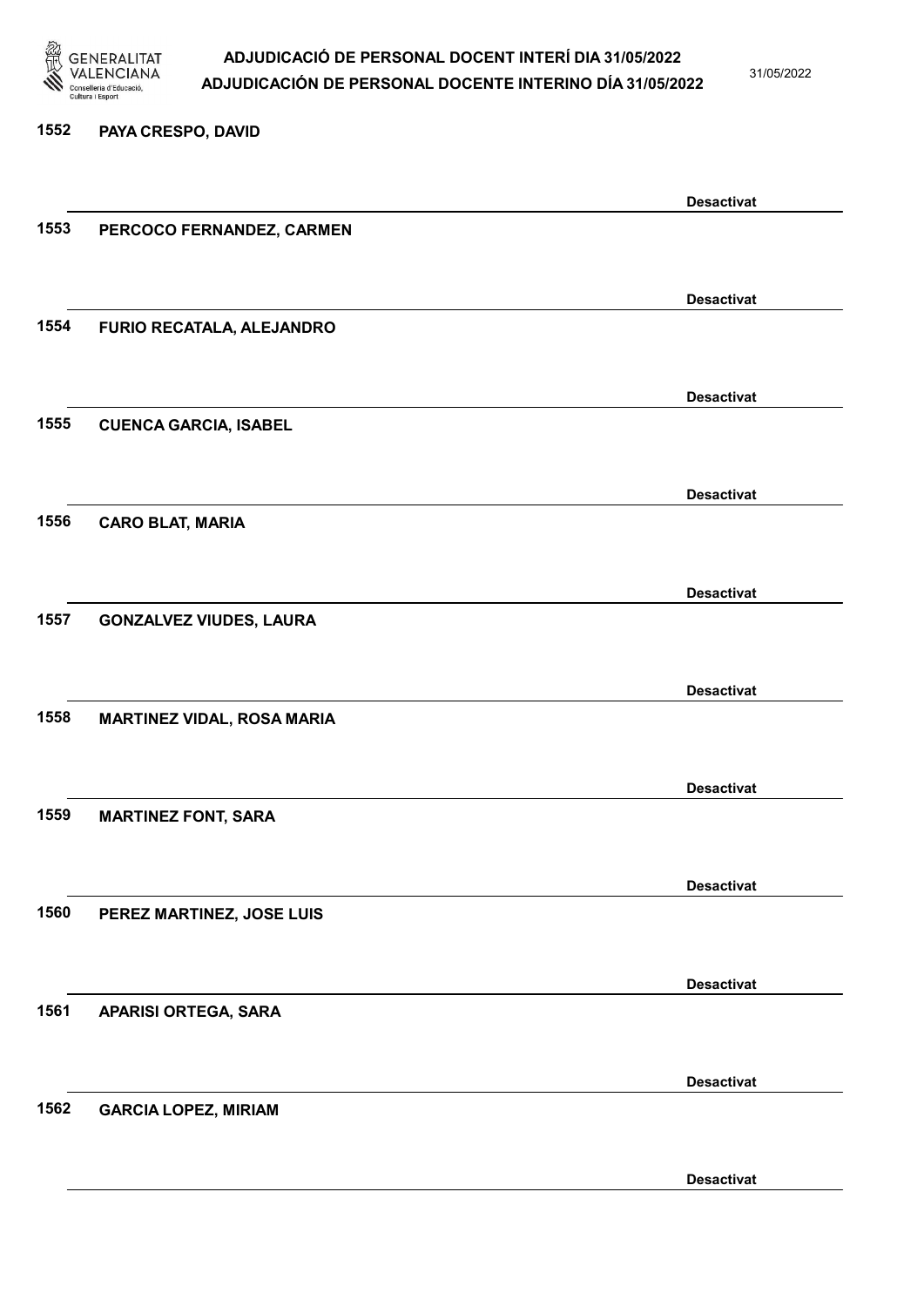

31/05/2022

### 1563 GIMENEZ EGEA, GUILLERMO Desactivat 1564 DIAZ VALLES, FRANCISCO Desactivat 1565 IZQUIERDO SALVADOR, EVA Desactivat 1566 NADAL FERRANDIZ, MARCEL Desactivat 1567 GONZALEZ MARQUINA, SANDRA Desactivat 1568 GARCIA GARCIA, CLAUDIA Desactivat 1569 CLIMENT FERRER, ALBA Desactivat 1570 ALTUR ALONSO, ISABEL Desactivat 1571 PASTOR PLA, DAVID Desactivat 1572 GOMEZ FUSTER, JUAN MANUEL Desactivat 1573 CRESPO CISCAR, IRENE Desactivat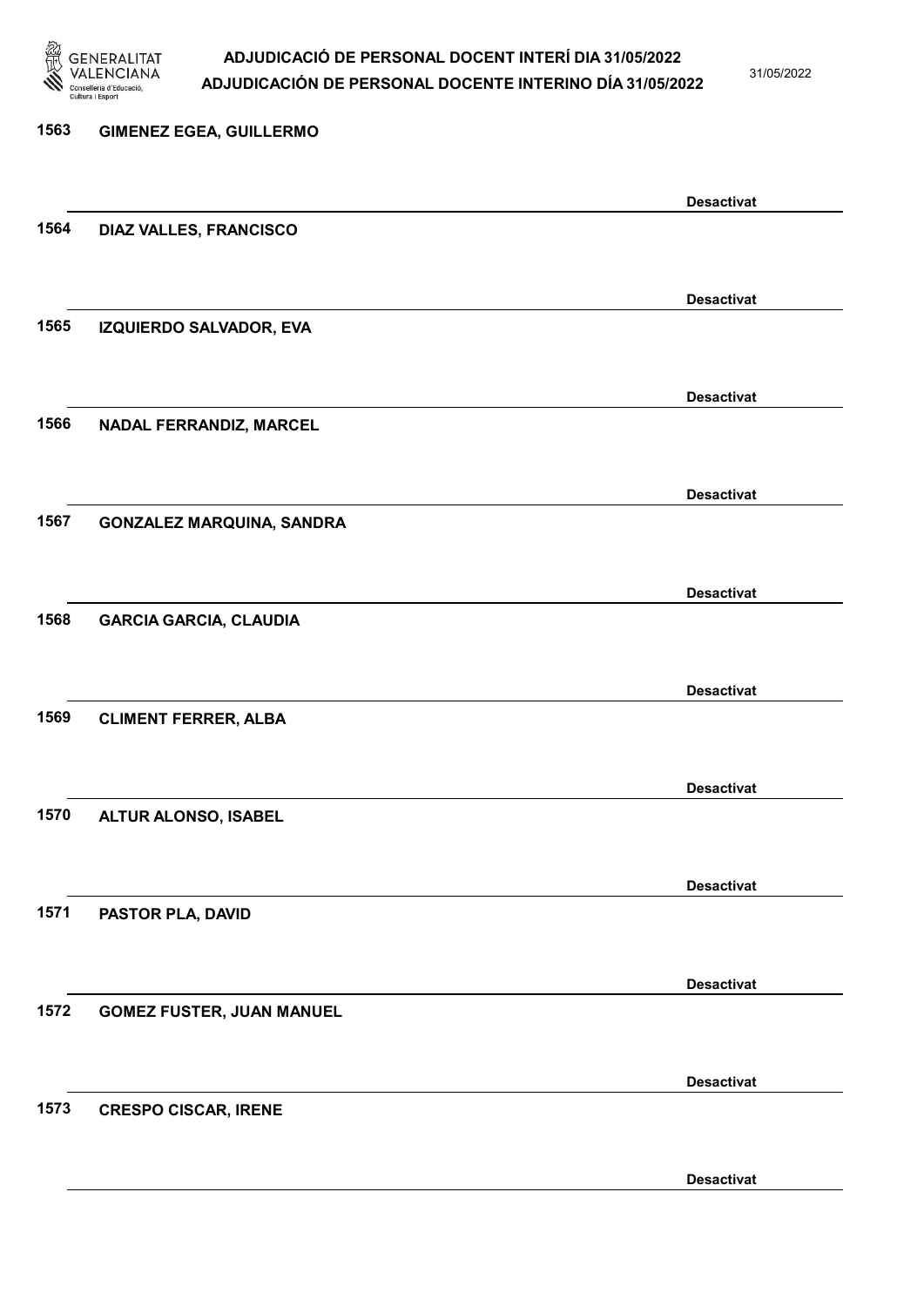

31/05/2022

Desactivat

# 1574 ROIG BOHIGUES, XAVIER Desactivat 1575 GREGORI VISO, NOEMI Desactivat 1576 LAZARO TORRALBA, PATRICIA Desactivat 1577 SANCHEZ FERNANDEZ, ELENA Desactivat 1578 LANGA RODRIGUEZ, NOELIA Desactivat 1579 NAVARRO SORIA, SARA Desactivat 1580 LLUESMA REQUENA, ANDREA Desactivat 1581 NAVARRO HERNANDEZ, MARIA DE LOS ANGELES Desactivat 1582 VALLS ALEDON, ROSA ISABEL Desactivat 1583 VILCHES TENA, MARIA LIDON Desactivat 1584 EGEA MARTINEZ, AFRICA MARIA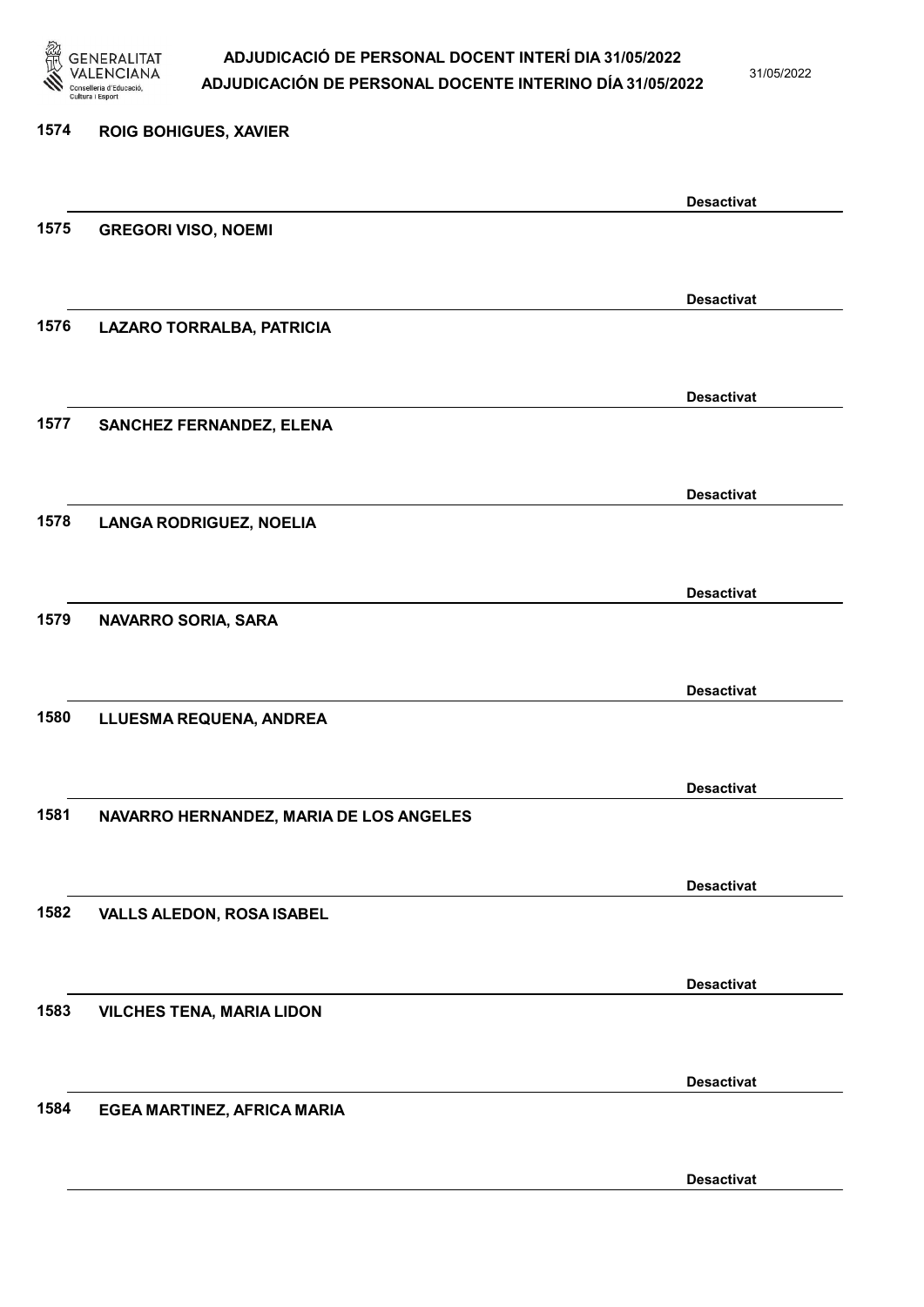

1585 MARTINEZ BIOSCA, LARA

|      |        |                                                                              |      |           |                           | <b>Desactivat</b>    |
|------|--------|------------------------------------------------------------------------------|------|-----------|---------------------------|----------------------|
| 1586 |        | <b>TORRES POZO, CAROLINA</b>                                                 |      |           |                           |                      |
|      |        |                                                                              |      |           |                           |                      |
|      |        |                                                                              |      |           |                           | <b>Desactivat</b>    |
| 1587 |        | <b>CUTILLAS LÓPEZ, REBECA VICTORIA</b>                                       |      | Petición: | 1                         | Voluntaria           |
|      | 502429 | TORRELLANO (03005355) CEIP ANTONIO MACHADO<br>128 / EDUCACIÓ PRIMÀRIA.       |      |           |                           |                      |
|      | Horas  | 23                                                                           | ING. |           | SUBSTITUCIÓ INDETERMINADA | Adjudicat            |
| 1588 |        | SENDRA FEMENIA, JUAN JOSE                                                    |      |           |                           |                      |
|      |        |                                                                              |      |           |                           |                      |
|      |        |                                                                              |      |           |                           | <b>Desactivat</b>    |
| 1589 |        | <b>GARCIA JULIÁ, VICTOR</b>                                                  |      |           |                           |                      |
|      |        |                                                                              |      |           |                           |                      |
|      |        |                                                                              |      |           |                           |                      |
| 1590 |        |                                                                              |      |           |                           | <b>Desactivat</b>    |
|      | 504126 | <b>BARBERAN PEDRON, LUCIA</b><br>PUERTO SAGUNTO (EL) (46016567) CEIP VILAMAR |      | Petición: | $\mathbf{1}$              | Adjudicación forzosa |
|      |        | 128 / EDUCACIÓ PRIMÀRIA.                                                     |      |           |                           |                      |
|      | Horas  | 23                                                                           |      |           | SUBSTITUCIÓ INDETERMINADA | Adjudicat            |
| 1591 |        | ORDIÑANA SANCHIS, ELODIA                                                     |      |           |                           |                      |
|      |        |                                                                              |      |           |                           |                      |
|      |        |                                                                              |      |           |                           | <b>Desactivat</b>    |
| 1592 |        | <b>TRESCOLI SANZ, MARIA</b>                                                  |      |           |                           |                      |
|      |        |                                                                              |      |           |                           |                      |
|      |        |                                                                              |      |           |                           |                      |
|      |        |                                                                              |      |           |                           | <b>Desactivat</b>    |
| 1593 |        | ALCARAZ MARQUEZ, SONIA                                                       |      |           |                           |                      |
|      |        |                                                                              |      |           |                           |                      |
|      |        |                                                                              |      |           |                           | <b>Desactivat</b>    |
| 1594 |        | FERMOSELLE ESCLAPEZ, ANGEL                                                   |      |           |                           |                      |
|      |        |                                                                              |      |           |                           |                      |
|      |        |                                                                              |      |           |                           | <b>Desactivat</b>    |
| 1595 |        | HERNANDEZ OLIVER, PATRICIA                                                   |      |           |                           |                      |
|      |        |                                                                              |      |           |                           |                      |
|      |        |                                                                              |      |           |                           |                      |
|      |        |                                                                              |      |           |                           | <b>Desactivat</b>    |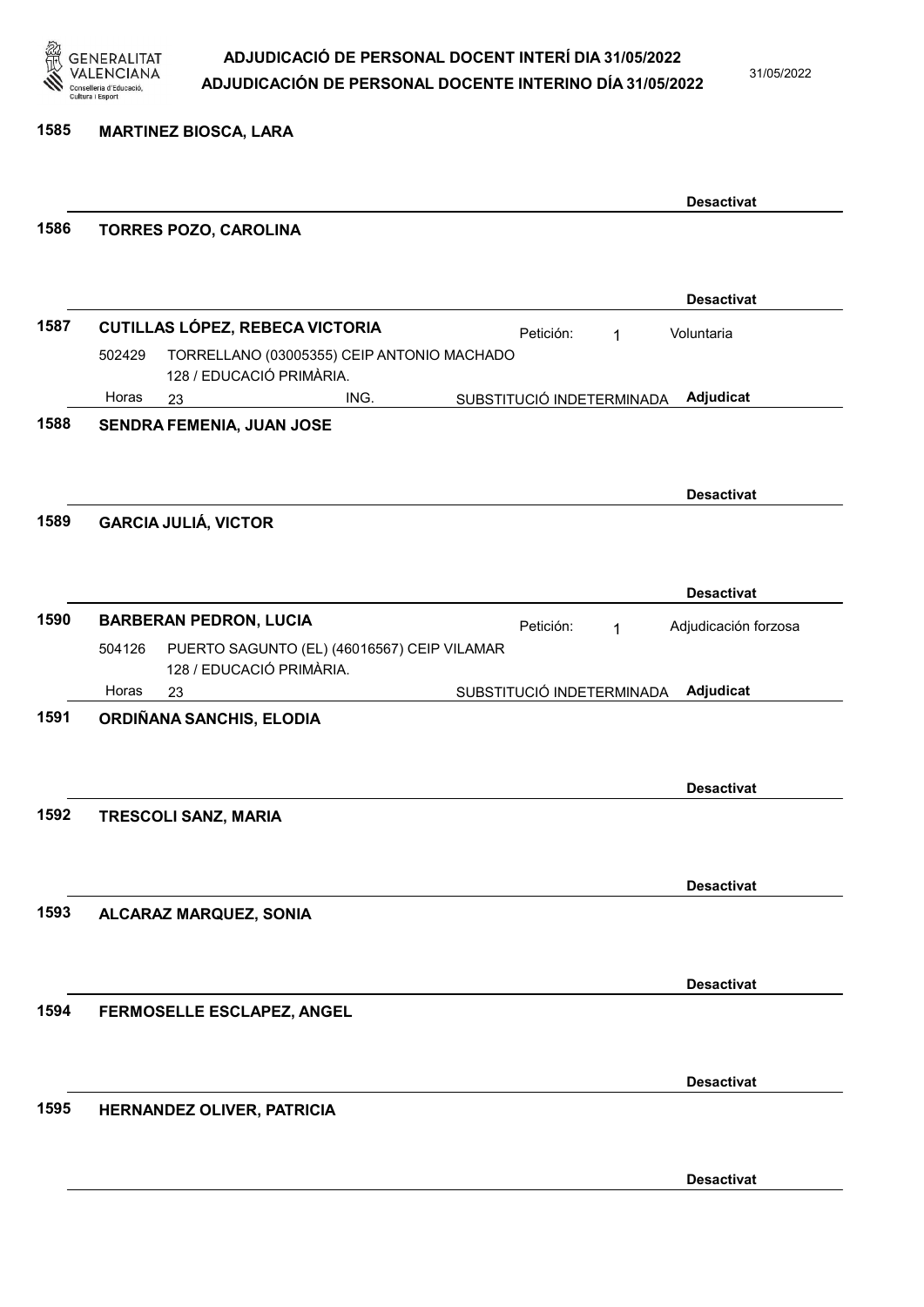

31/05/2022

# 1596 EVORA MARTINEZ, MARIA Desactivat 1597 CORDOBA VIÑO, NOEMI Desactivat 1598 TOLEDO RIPOLL, VANESA Desactivat 1599 SORANDO GARCIA, LORENA Desactivat 1600 GIL VERGEL, ANA ISABEL Desactivat 1601 ADSUAR BOU, JOSEFA Desactivat 1602 BOLUFER SENDRA, JOSE MARIA Desactivat 1603 DOMINGO GONZALEZ, PALOMA Desactivat 1604 ESCUDERO MORAN, BEGOÑA Desactivat 1605 TRILLO CAMPO, BEATRIZ Desactivat 1606 QUIRANT GOMEZ, BORJA Petición: 1 23 SUBSTITUCIÓ INDETERMINADA Adjudicat QUARTELL (46003305) CEIP SANTA ANA 128 / EDUCACIÓ PRIMÀRIA. Voluntaria 505682 Horas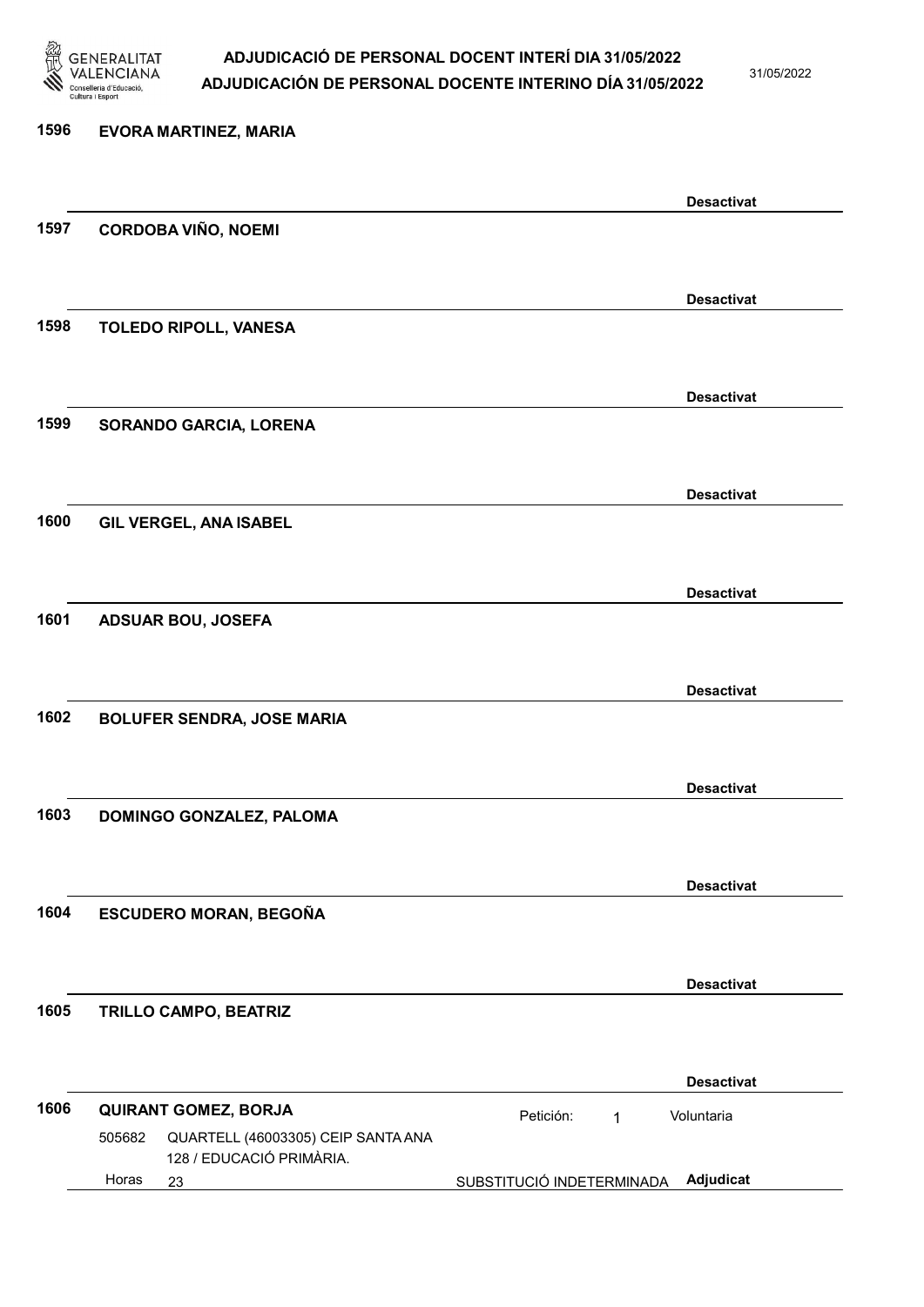

31/05/2022

#### 1607 LLORENS MIGUEL, INES DE LA CONCEPCION

|      |                               |                                                                      |                           |                | <b>Desactivat</b> |
|------|-------------------------------|----------------------------------------------------------------------|---------------------------|----------------|-------------------|
| 1608 |                               | FERRANDO LLOBELL, PABLO                                              |                           |                |                   |
|      |                               |                                                                      |                           |                |                   |
|      |                               |                                                                      |                           |                | <b>Desactivat</b> |
| 1609 | <b>MEDINA PIERA, CRISTINA</b> |                                                                      |                           |                |                   |
|      |                               |                                                                      |                           |                |                   |
|      |                               |                                                                      |                           |                | <b>Desactivat</b> |
| 1610 |                               | OLTRA LUCENA, JORGE LIDIANO                                          |                           |                |                   |
|      |                               |                                                                      |                           |                |                   |
|      |                               |                                                                      |                           |                | <b>Desactivat</b> |
| 1611 | <b>MATELLAN ORTIZ, MARIA</b>  |                                                                      | Petición:                 | 1              | Voluntaria        |
|      | 504701                        | VALÈNCIA (46012446) CEIP TORREFIEL<br>128 / EDUCACIÓ PRIMÀRIA.       |                           |                |                   |
|      | Horas<br>23                   |                                                                      | SUBSTITUCIÓ INDETERMINADA |                | Adjudicat         |
| 1612 | <b>VIDAL PUERTOS, EDUARD</b>  |                                                                      |                           |                |                   |
|      |                               |                                                                      |                           |                |                   |
|      |                               |                                                                      |                           |                | <b>Desactivat</b> |
| 1613 |                               | <b>MARTINEZ MORALES, MARIA JESUS</b>                                 | Petición:                 | 1              | Voluntaria        |
|      | 514117                        | PAIPORTA (46015630) CEIP JAUME I<br>128 / EDUCACIÓ PRIMÀRIA.         |                           |                |                   |
|      | Horas<br>23                   |                                                                      | SUBSTITUCIÓ INDETERMINADA |                | Adjudicat         |
| 1614 | <b>MARTINEZ TORTOSA, ALBA</b> |                                                                      |                           |                |                   |
|      |                               |                                                                      |                           |                | <b>Desactivat</b> |
| 1615 |                               | <b>MARTINEZ LATORRE, PAULA AIDA</b>                                  |                           |                |                   |
|      |                               |                                                                      |                           |                | <b>Desactivat</b> |
| 1616 |                               | <b>MARTINEZ OLTRA, VANESSA</b>                                       | Petición:                 | $\overline{2}$ | Voluntaria        |
|      | 512608                        | CARLET (46002763) CEIP JUAN VICENTE MORA<br>128 / EDUCACIÓ PRIMÀRIA. |                           |                |                   |
|      | Horas<br>23                   |                                                                      | SUBSTITUCIÓ INDETERMINADA |                | Adjudicat         |
| 1617 |                               | <b>BARRIONUEVO VILCHES, CRISTINA</b>                                 |                           |                |                   |
|      |                               |                                                                      |                           |                |                   |
|      |                               |                                                                      |                           |                | <b>Desactivat</b> |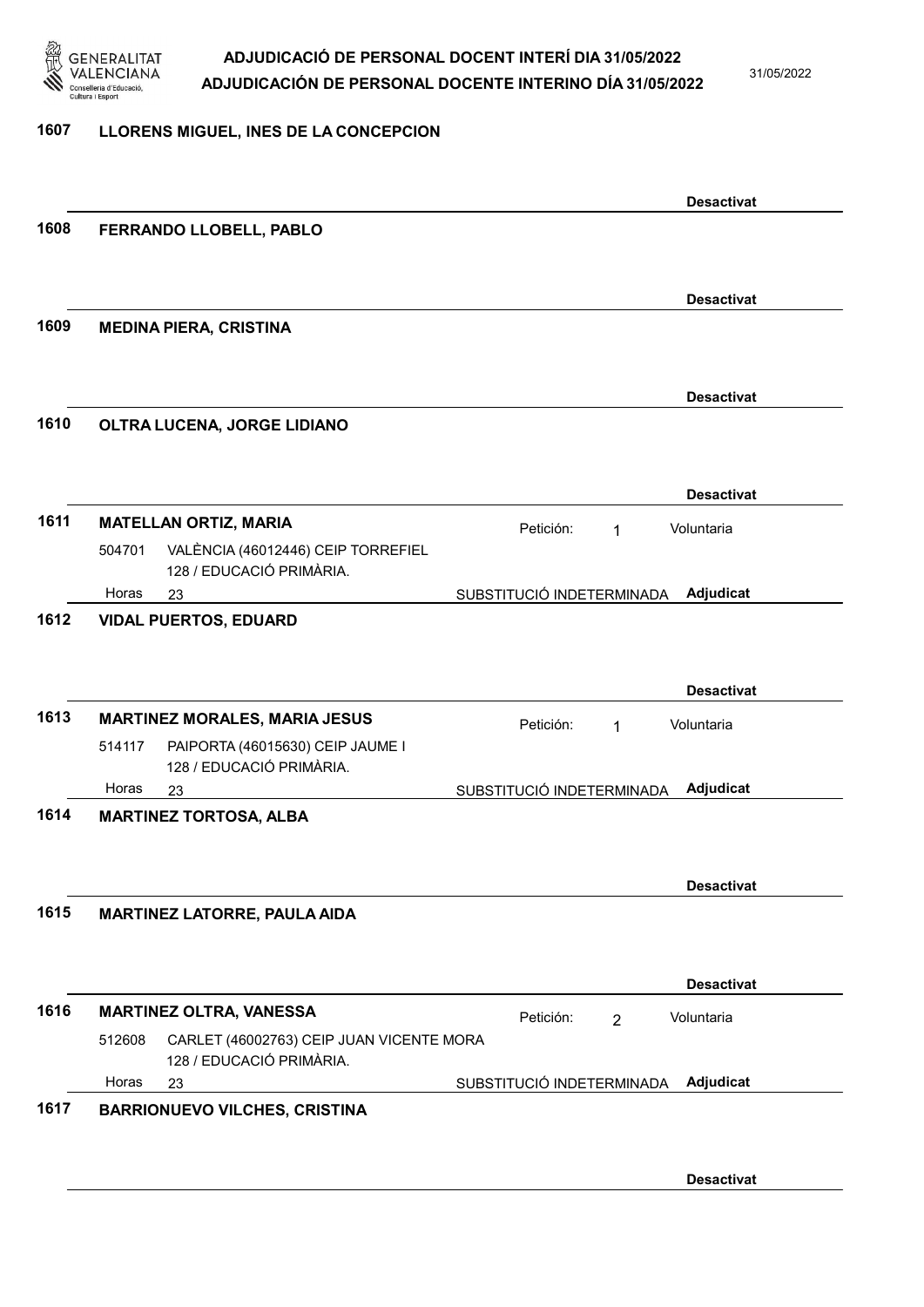

31/05/2022

| 1618 | <b>ESCOBAR FERNANDEZ, JAVIER</b>   |                                                                                               |  |
|------|------------------------------------|-----------------------------------------------------------------------------------------------|--|
|      |                                    |                                                                                               |  |
|      |                                    | <b>Desactivat</b>                                                                             |  |
| 1619 | SERAL GALINDO, JORGE               |                                                                                               |  |
|      |                                    |                                                                                               |  |
|      |                                    | <b>Desactivat</b>                                                                             |  |
| 1620 | <b>ALTAMIRANO CERRILLO, LORENA</b> |                                                                                               |  |
|      |                                    |                                                                                               |  |
|      |                                    | <b>Desactivat</b>                                                                             |  |
| 1621 | MONTESINOS BOSCA, CAROLINA         |                                                                                               |  |
|      |                                    |                                                                                               |  |
|      |                                    | <b>Desactivat</b>                                                                             |  |
| 1622 | ALCARRIA LA PAZ, SARA              |                                                                                               |  |
|      |                                    |                                                                                               |  |
|      |                                    | <b>Desactivat</b>                                                                             |  |
| 1623 | PERIS GOIG, DAVID                  |                                                                                               |  |
|      |                                    |                                                                                               |  |
|      |                                    | <b>Desactivat</b>                                                                             |  |
| 1624 | TORINOS RODRIGO, ALEXIA SFORZZA    |                                                                                               |  |
|      |                                    |                                                                                               |  |
|      |                                    | <b>Desactivat</b>                                                                             |  |
| 1625 | PALANCA MARTINEZ, MARTA            |                                                                                               |  |
|      |                                    |                                                                                               |  |
|      |                                    | <b>Desactivat</b>                                                                             |  |
| 1626 | <b>SANCHEZ SERRANO, MIREIA</b>     | Voluntaria<br>Petición:<br>1                                                                  |  |
|      | 853754                             | ALQUERIA DE LA COMTESSA (L') (46001436) CEIP SANT PERE APÒSTOL<br>127 / PEDAGOGIA TERAPÈUTICA |  |
|      | Horas<br>23                        | SUBSTITUCIÓ INDETERMINADA<br>Adjudicat                                                        |  |
| 1627 | ROMERO SERRANO, CRISTINA           |                                                                                               |  |
|      |                                    |                                                                                               |  |
|      |                                    | <b>Desactivat</b>                                                                             |  |
| 1628 | <b>BUENO AMOROS, ELVIRA</b>        | Petición:<br>Voluntaria<br>$\overline{2}$                                                     |  |
|      | 503695<br>128 / EDUCACIÓ PRIMÀRIA. | ALBATERA (03000138) CEP VIRGEN DEL ROSARIO                                                    |  |
|      | Horas<br>23                        | Adjudicat<br>SUBSTITUCIÓ INDETERMINADA                                                        |  |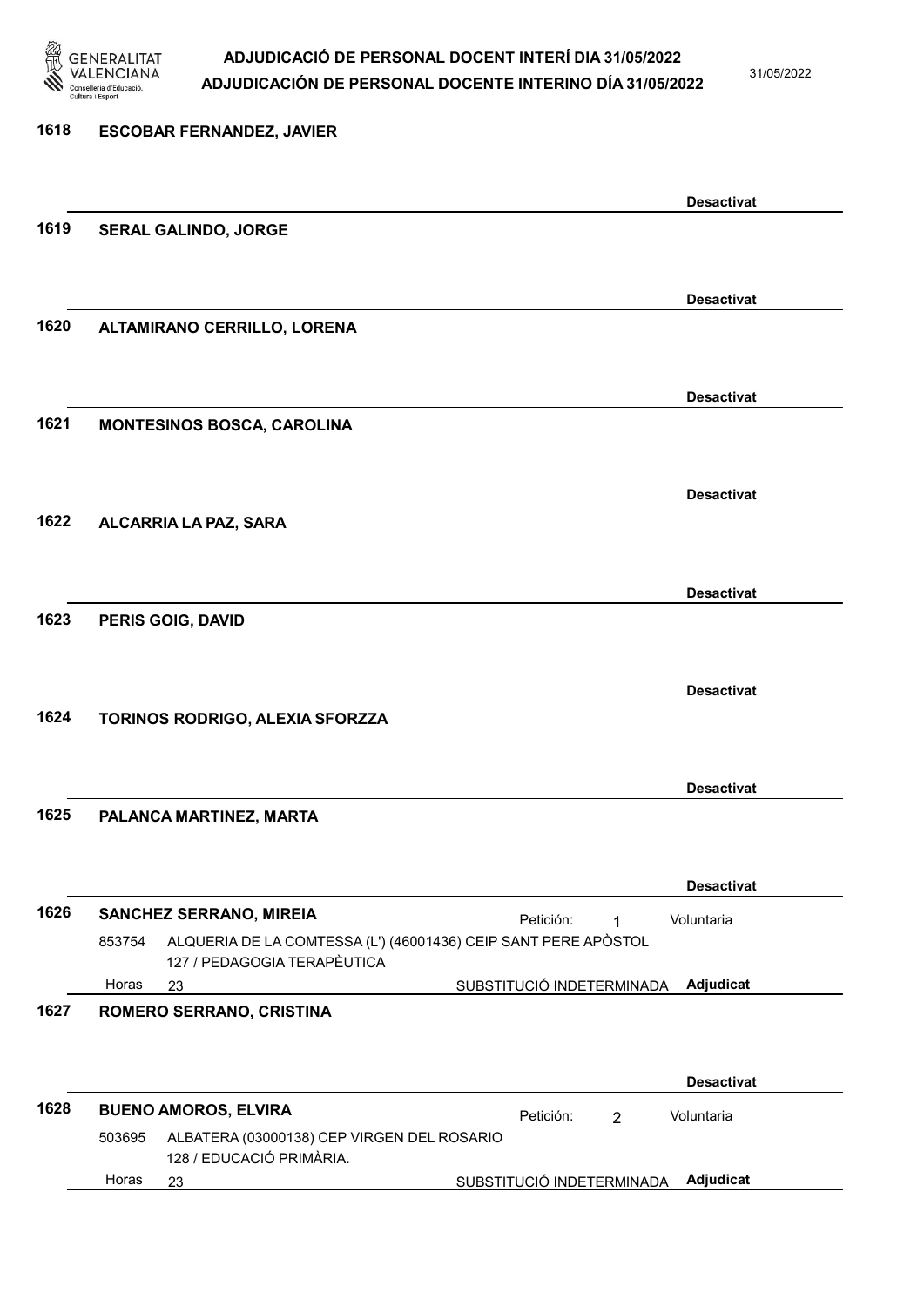

31/05/2022

#### 1629 CARDENAL CARBONELL, ANA MARIA

|      |                                         | <b>Desactivat</b> |
|------|-----------------------------------------|-------------------|
| 1630 | <b>MARTI MOLLA, EVA</b>                 |                   |
|      |                                         |                   |
|      |                                         | <b>Desactivat</b> |
| 1631 | SANCHEZ POVEDA, JONATHAN                |                   |
|      |                                         |                   |
|      |                                         |                   |
|      |                                         | <b>Desactivat</b> |
| 1632 | <b>BORRAS LARZA, GERMAN</b>             |                   |
|      |                                         |                   |
|      |                                         | Ha participat     |
| 1633 | NOGUES PEREZ, MARIA DE LOS DESAMPARADOS |                   |
|      |                                         |                   |
|      |                                         | <b>Desactivat</b> |
| 1634 | <b>IVARS FERRER, MARIA</b>              |                   |
|      |                                         |                   |
|      |                                         |                   |
|      |                                         | <b>Desactivat</b> |
| 1635 | TAPIA GARCIA, JOAN VICENT               |                   |
|      |                                         |                   |
|      |                                         | <b>Desactivat</b> |
| 1636 | SEMPERE TORRELLA, ALEJANDRO             |                   |
|      |                                         |                   |
|      |                                         | <b>Desactivat</b> |
| 1637 | <b>CORTELL MARTINEZ, BEATRIZ</b>        |                   |
|      |                                         |                   |
|      |                                         |                   |
|      |                                         | <b>Desactivat</b> |
| 1638 | <b>SENDRA FOLQUES, NATIVIDAD</b>        |                   |
|      |                                         |                   |
|      |                                         | <b>Desactivat</b> |
| 1639 | <b>MIÑANA OLIVER, CARMEN</b>            |                   |
|      |                                         |                   |
|      |                                         | <b>Desactivat</b> |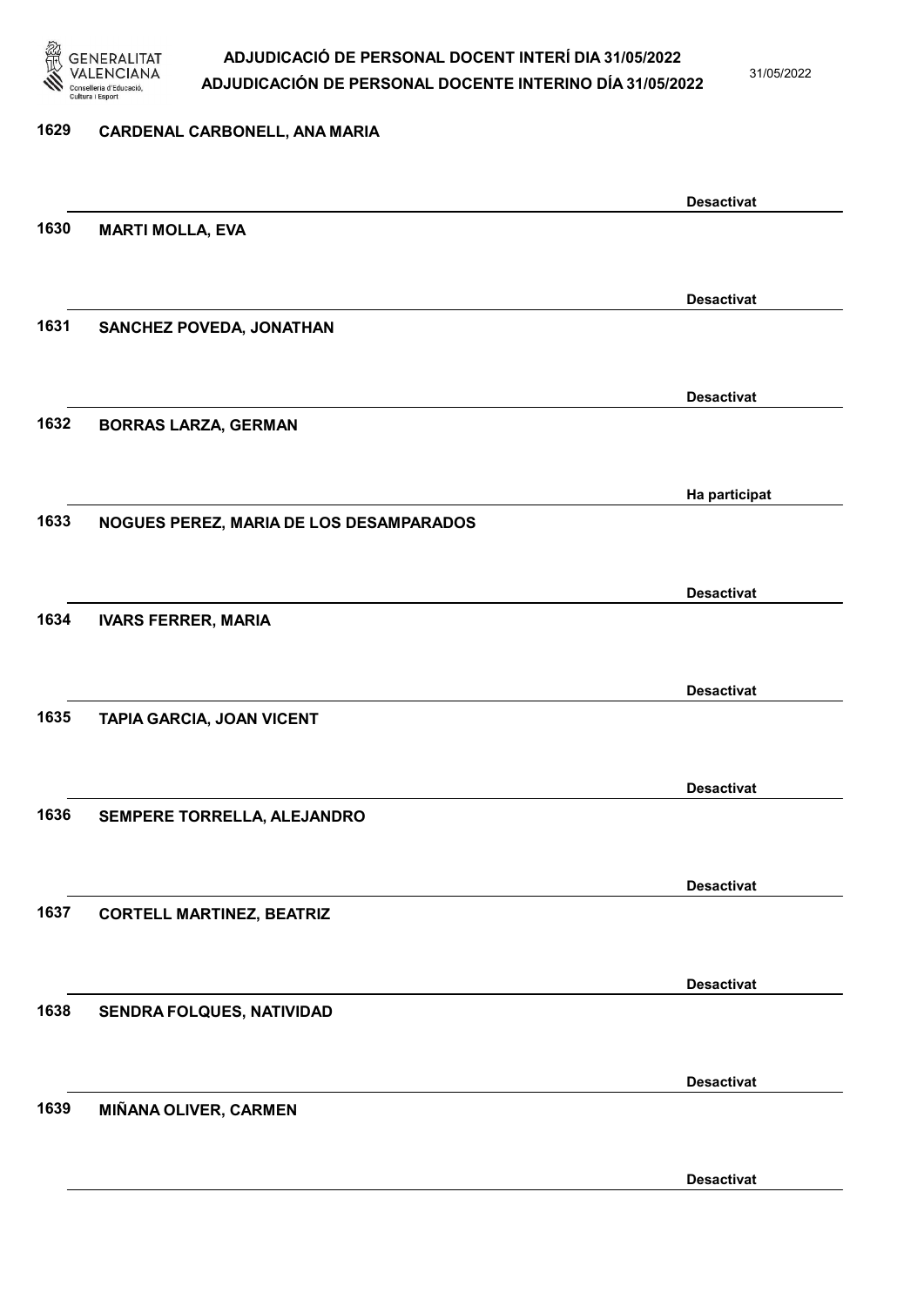

31/05/2022

| 1640 | CATALAN NUÑEZ, JOAQUIN                 |                   |
|------|----------------------------------------|-------------------|
|      |                                        | <b>Desactivat</b> |
| 1641 | HUIDOBRO SALAZAR, MARTA                |                   |
|      |                                        | <b>Desactivat</b> |
| 1642 | <b>CREMADES OLMO, AMPARO SALUD</b>     |                   |
|      |                                        | <b>Desactivat</b> |
| 1643 | FUSTER BLASCO, SANDRA                  |                   |
|      |                                        | <b>Desactivat</b> |
| 1644 | <b>CARRASCO GUILLEN, ALEJANDRO</b>     |                   |
|      |                                        | <b>Desactivat</b> |
| 1645 | <b>IVARS ROMA, NATALIA</b>             |                   |
|      |                                        | <b>Desactivat</b> |
| 1646 | <b>CRESPO LUNA, JOSE FRANCISCO</b>     |                   |
|      |                                        | <b>Desactivat</b> |
| 1647 | <b>CALABUIG BELLIDO, CARLOS MANUEL</b> |                   |
|      |                                        | <b>Desactivat</b> |
| 1648 | <b>SERE LEYDA, LIDIA</b>               |                   |
| 1649 | <b>GARCIA ROCA, MARIA</b>              | <b>Desactivat</b> |
|      |                                        |                   |
| 1650 | <b>RENAU PENADES, PAULA</b>            | <b>Desactivat</b> |
|      |                                        |                   |
|      |                                        | <b>Desactivat</b> |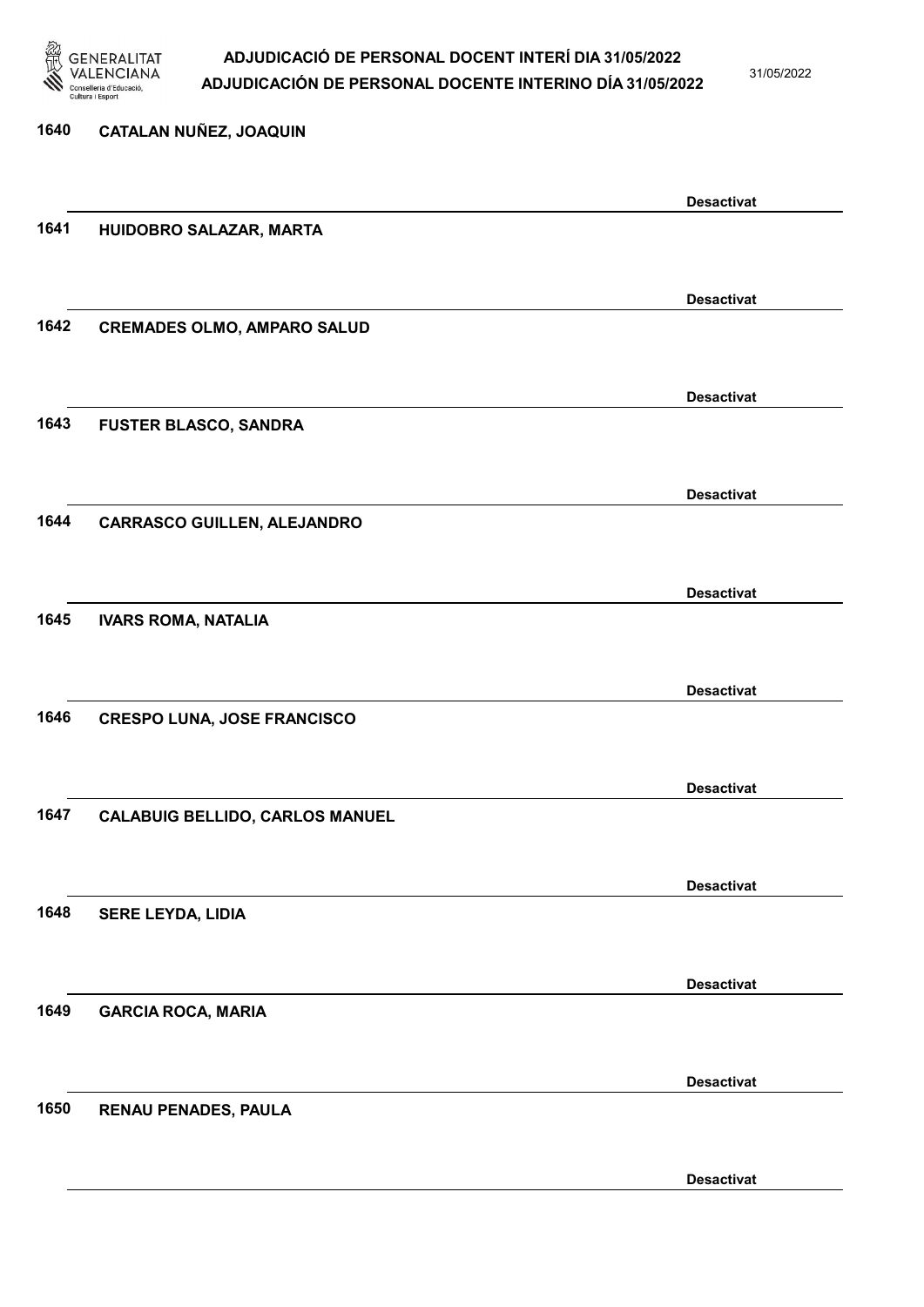

31/05/2022

Desactivat

# 1651 CAPARROS BLANCO, BELEN Desactivat 1652 SEDEÑO ESCRIBA, MONICA Desactivat 1653 FLORES GARCÍA, ANA MARÍA Desactivat 1654 BLANQUER MARIN, MARIA CARMEN Desactivat 1655 PONS CORBERA, MARIA Desactivat 1656 TORREGROSA SARRION, NOELIA Desactivat 1657 BORONAT CERDA, RAQUEL Desactivat 1658 BERESALUCE GOMEZ, TERESA Desactivat 1659 ORTIZ IGUAL, MARIA TERESA Desactivat 1660 CARBONELL FERRER, ESTEFANIA Desactivat 1661 MAÑAS PEREZ, ANTONIO FRANCISCO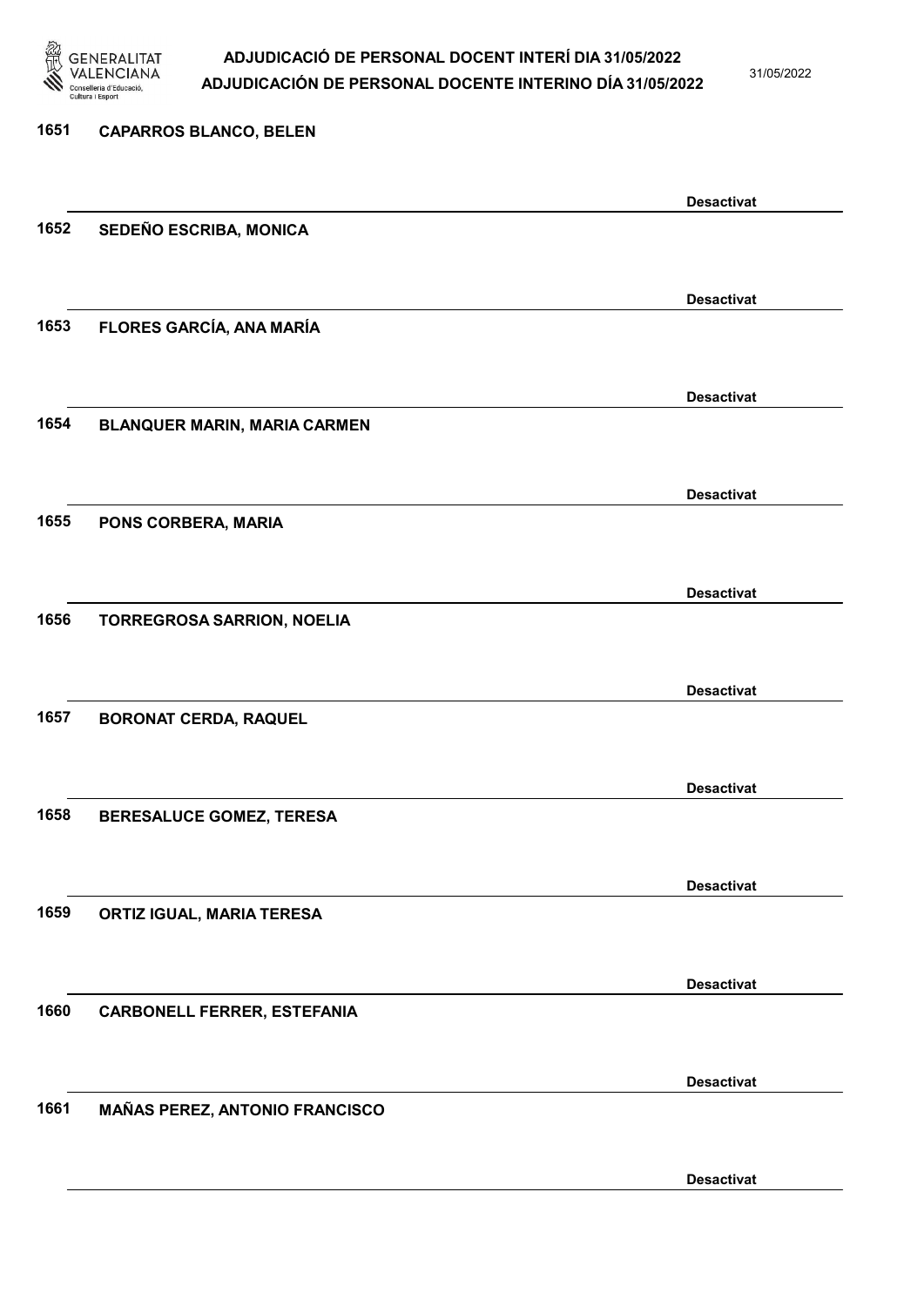

31/05/2022

#### 1662 ZARZO DURA, BEATRIZ

|      |        |                                                                        |                           | <b>Desactivat</b> |
|------|--------|------------------------------------------------------------------------|---------------------------|-------------------|
| 1663 |        | <b>ALVAREZ GIMENEZ, RICARDO</b>                                        |                           |                   |
|      |        |                                                                        |                           |                   |
|      |        |                                                                        |                           | <b>Desactivat</b> |
| 1664 |        | ARANDA ALVAREZ, CARMEN                                                 |                           |                   |
|      |        |                                                                        |                           |                   |
|      |        |                                                                        |                           | <b>Desactivat</b> |
| 1665 |        | <b>SANCHO MARCO, CARLA</b>                                             |                           |                   |
|      |        |                                                                        |                           |                   |
|      |        |                                                                        |                           | <b>Desactivat</b> |
| 1666 |        | <b>GARCIA MURCIA, ELENA</b>                                            |                           |                   |
|      |        |                                                                        |                           |                   |
|      |        |                                                                        |                           | <b>Desactivat</b> |
| 1667 |        | <b>GARCIA BARBERA, RAQUEL</b>                                          |                           |                   |
|      |        |                                                                        |                           |                   |
|      |        |                                                                        |                           | <b>Desactivat</b> |
| 1668 |        | LORENZO MAGARIÑO, ANA                                                  |                           |                   |
|      |        |                                                                        |                           |                   |
|      |        |                                                                        |                           | Ha participat     |
| 1669 |        | <b>APARICIO SOLER, EVA</b>                                             |                           |                   |
|      |        |                                                                        |                           |                   |
|      |        |                                                                        |                           | <b>Desactivat</b> |
| 1670 |        | SAHUQUILLO SAEZ, MARTA                                                 |                           |                   |
|      |        |                                                                        |                           |                   |
|      |        |                                                                        |                           | <b>Desactivat</b> |
| 1671 |        | <b>CONTELLES GOMEZ, TERESA</b>                                         |                           |                   |
|      |        |                                                                        |                           |                   |
|      |        |                                                                        |                           | <b>Desactivat</b> |
| 1672 |        | <b>CALVACHE ASENSIO, VERACRUZ</b>                                      | Petición:<br>1            | Voluntaria        |
|      | 846371 | ALBORAIA (46000444) CEIP CERVANTES<br>121 / LLENGUA ESTRANGERA: ANGLÉS |                           |                   |
|      | Horas  | 23                                                                     | SUBSTITUCIÓ INDETERMINADA | Adjudicat         |
|      |        |                                                                        |                           |                   |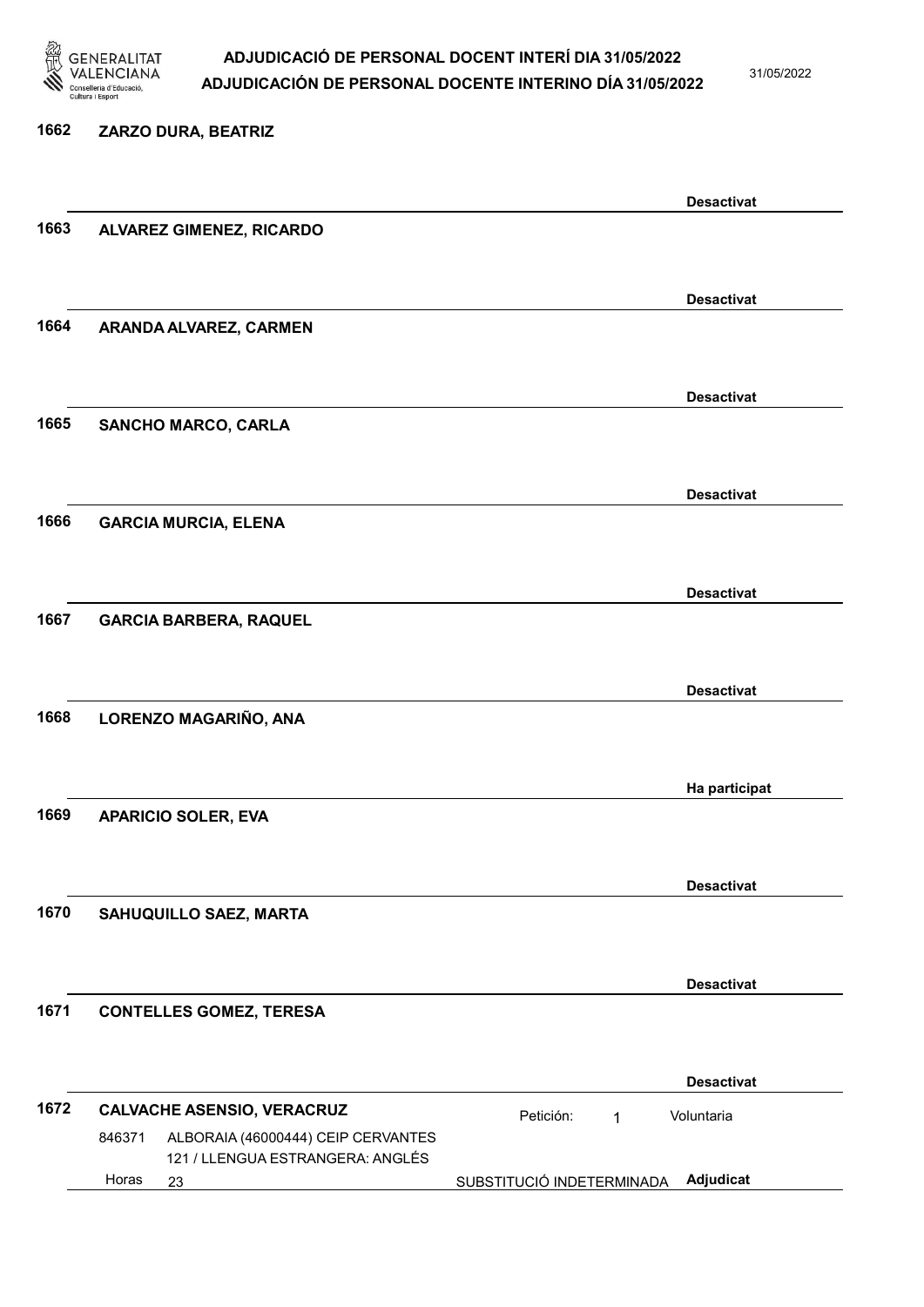

1673 MICO CHAMORRO, ELISA

#### ADJUDICACIÓ DE PERSONAL DOCENT INTERÍ DIA 31/05/2022 ADJUDICACIÓN DE PERSONAL DOCENTE INTERINO DÍA 31/05/2022

31/05/2022

Desactivat

# Desactivat 1674 MEZQUITA SOLER, AINA Desactivat 1675 FERNANDEZ-CARRANZA PEREZ, ARANZAZU Desactivat 1676 GARCIA GARCIA, EMILIANO JOSE Desactivat 1677 ZAMARBIDE FORES, SARA Desactivat 1678 LOZANO MARTINEZ, ISAAC FLORENCIO Desactivat 1679 FILGAIRA ALCON, LAURA Desactivat 1680 MONZO MARTINEZ, MARIA MICAELA Desactivat 1681 GRANERO CHISVERT, LAURA Desactivat 1682 TRAPERO CARRASCO, ANA Desactivat 1683 AMOROS GOMEZ, BIENVENIDA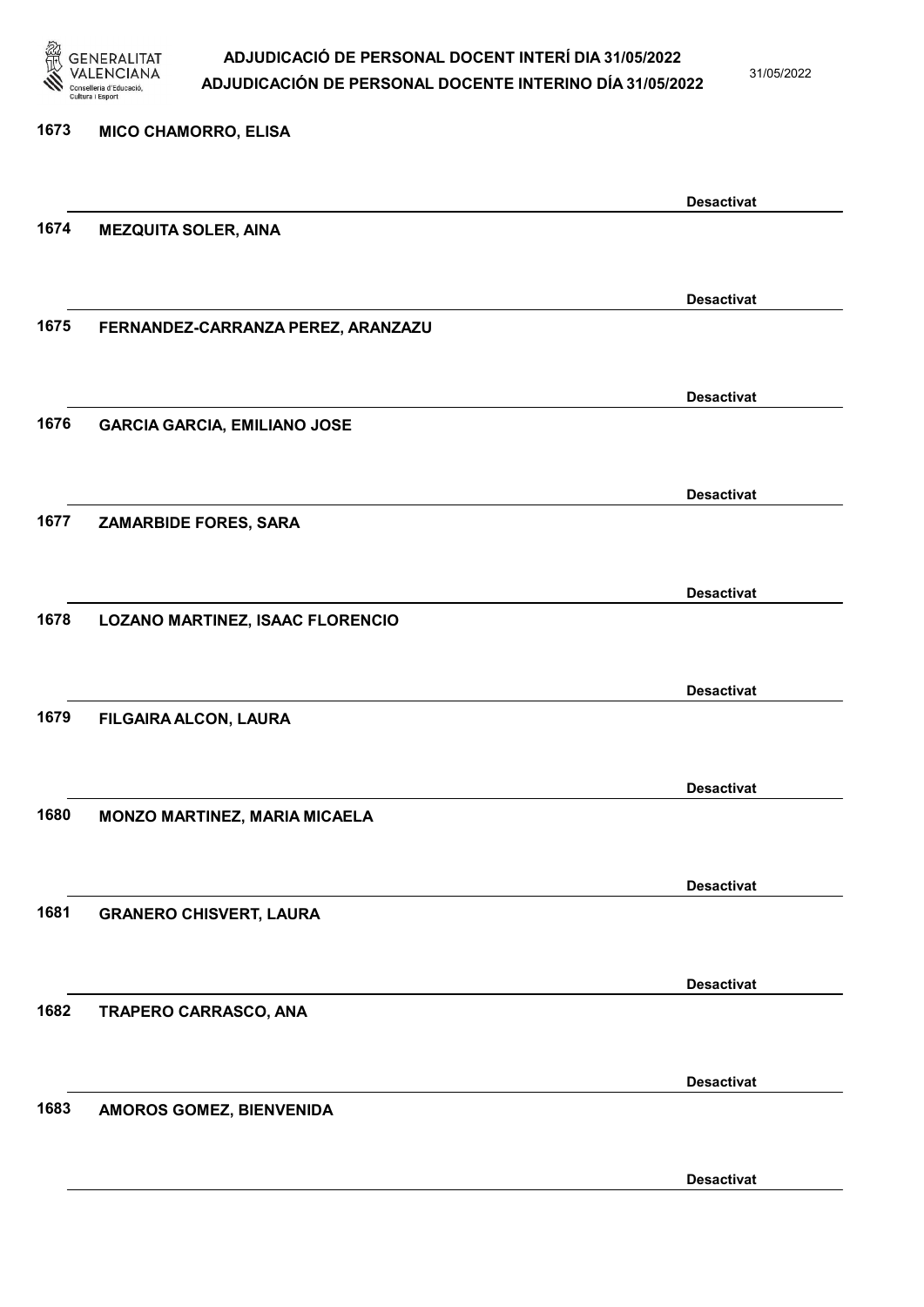

31/05/2022

#### 1684 SANCHEZ PLAZA, INES

|      |                                   | <b>Desactivat</b> |
|------|-----------------------------------|-------------------|
| 1685 | <b>RAMIREZ GIL, MATIAS</b>        |                   |
|      |                                   |                   |
|      |                                   | <b>Desactivat</b> |
| 1686 | <b>COZAR PILAN, VALERIA</b>       |                   |
|      |                                   |                   |
|      |                                   | <b>Desactivat</b> |
| 1687 | <b>CASES LOPEZ, LUCIA</b>         |                   |
|      |                                   |                   |
|      |                                   |                   |
|      |                                   | <b>Desactivat</b> |
| 1688 | <b>ROCA GIMENEZ, CARLA</b>        |                   |
|      |                                   |                   |
|      |                                   | <b>Desactivat</b> |
| 1689 | <b>GARCIA HERNANDEZ, DOLORES</b>  |                   |
|      |                                   |                   |
|      |                                   | <b>Desactivat</b> |
| 1690 | <b>MORALES FABRA, MARTA MARIA</b> |                   |
|      |                                   |                   |
|      |                                   | <b>Desactivat</b> |
| 1691 | <b>GARRIDO MARTINEZ, MIRIAM</b>   |                   |
|      |                                   |                   |
|      |                                   | <b>Desactivat</b> |
| 1692 | <b>MARTINEZ ROIG, IRENE</b>       |                   |
|      |                                   |                   |
|      |                                   |                   |
| 1693 | PRADAS TORRES, BELEN              | <b>Desactivat</b> |
|      |                                   |                   |
|      |                                   |                   |
|      |                                   | <b>Desactivat</b> |
| 1694 | ALCARAZ CASTILLO, LAURA           |                   |
|      |                                   |                   |
|      |                                   | <b>Desactivat</b> |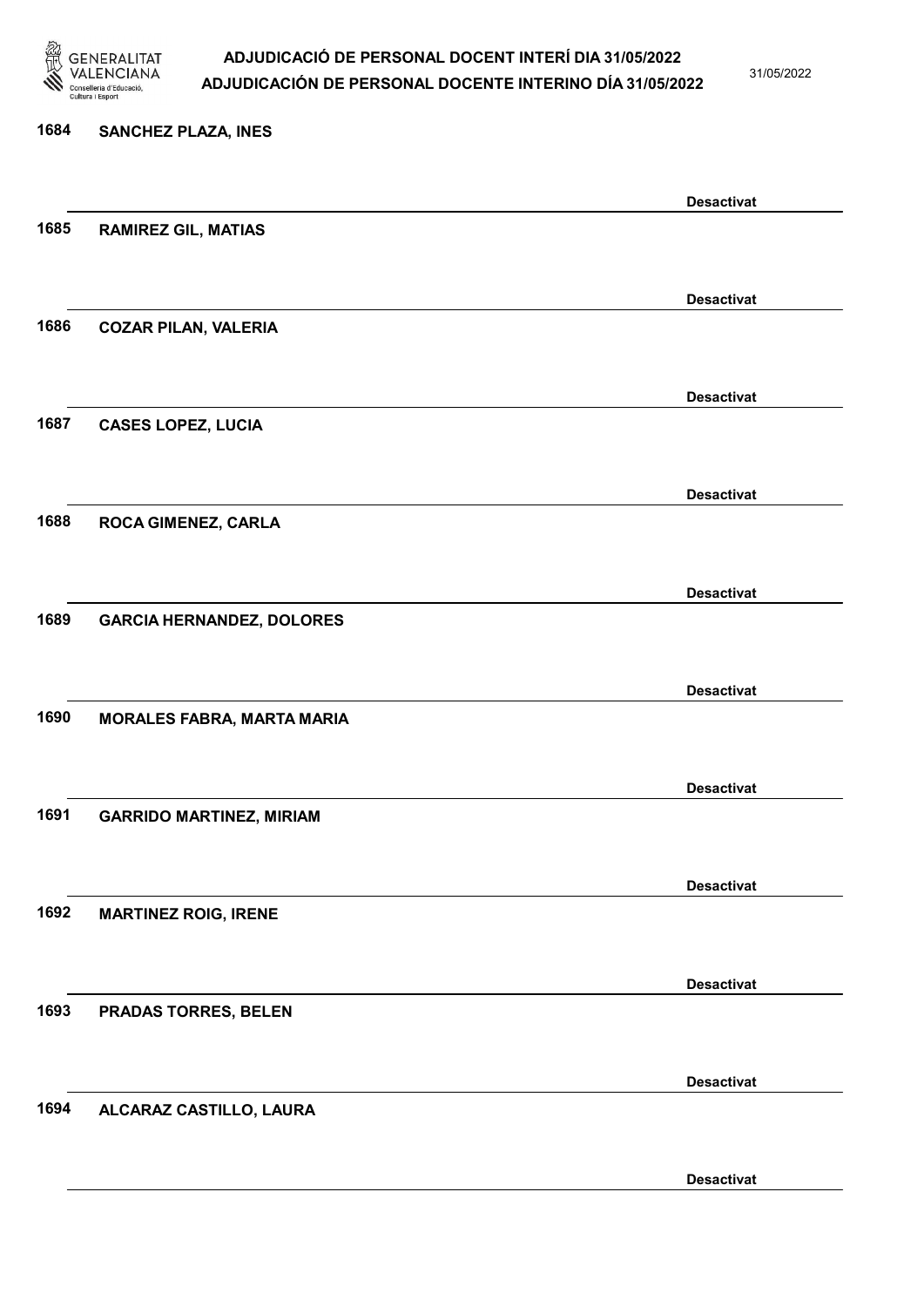

31/05/2022

Desactivat

# 1695 GOMEZ INZA, VERONICA Desactivat 1696 GARCIA VIZCAINO, NATALIA Desactivat 1697 ROMERO MIQUEL, ANNA MARIA Desactivat 1698 FRASQUET CORTES, Mª HERMINIA Desactivat 1699 BALLESTER GALVEZ, RAQUEL Desactivat 1700 OSA NAVAJAS, RAQUEL Desactivat 1701 MAXIA BERNABE, MARTA Desactivat 1702 TOMAS CUELLAR, NEREA Desactivat 1703 SOLER HERNANDEZ, MARIA Desactivat 1704 QUILES DIRANZO, SANDRA Desactivat 1705 LLUNA JORGE, LOURDES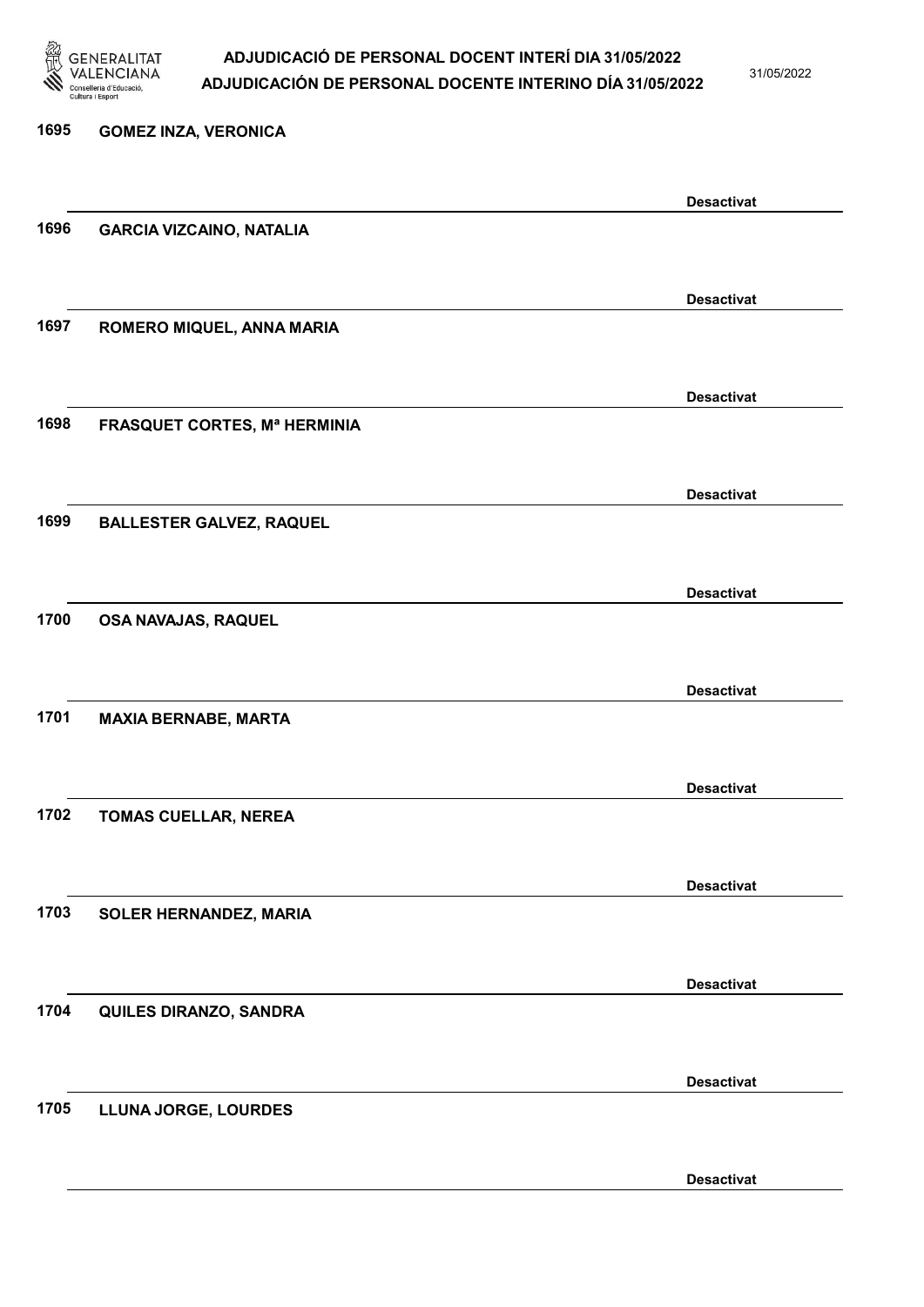

31/05/2022

Desactivat

# 1706 CARPINTERO ORTEGA, REBECA Desactivat 1707 ESTEVE GALVEZ, PAULA Desactivat 1708 MAS GOMEZ, GLORIA Desactivat 1709 RAMOS HERNANDEZ, MARIA Desactivat 1710 FERRIOLS JORGE, ROSA Desactivat 1711 RAMON RAMOS, PABLO Desactivat 1712 MANRESA FRANCO, ELIAS Desactivat 1713 GARCIA PELAEZ, MARIA Desactivat 1714 BLASCO VERGE, JAVIER LUIS Desactivat 1715 CANALES LOPEZ, SONIA Desactivat 1716 ESCUDERO CANDEL, PABLO PEDRO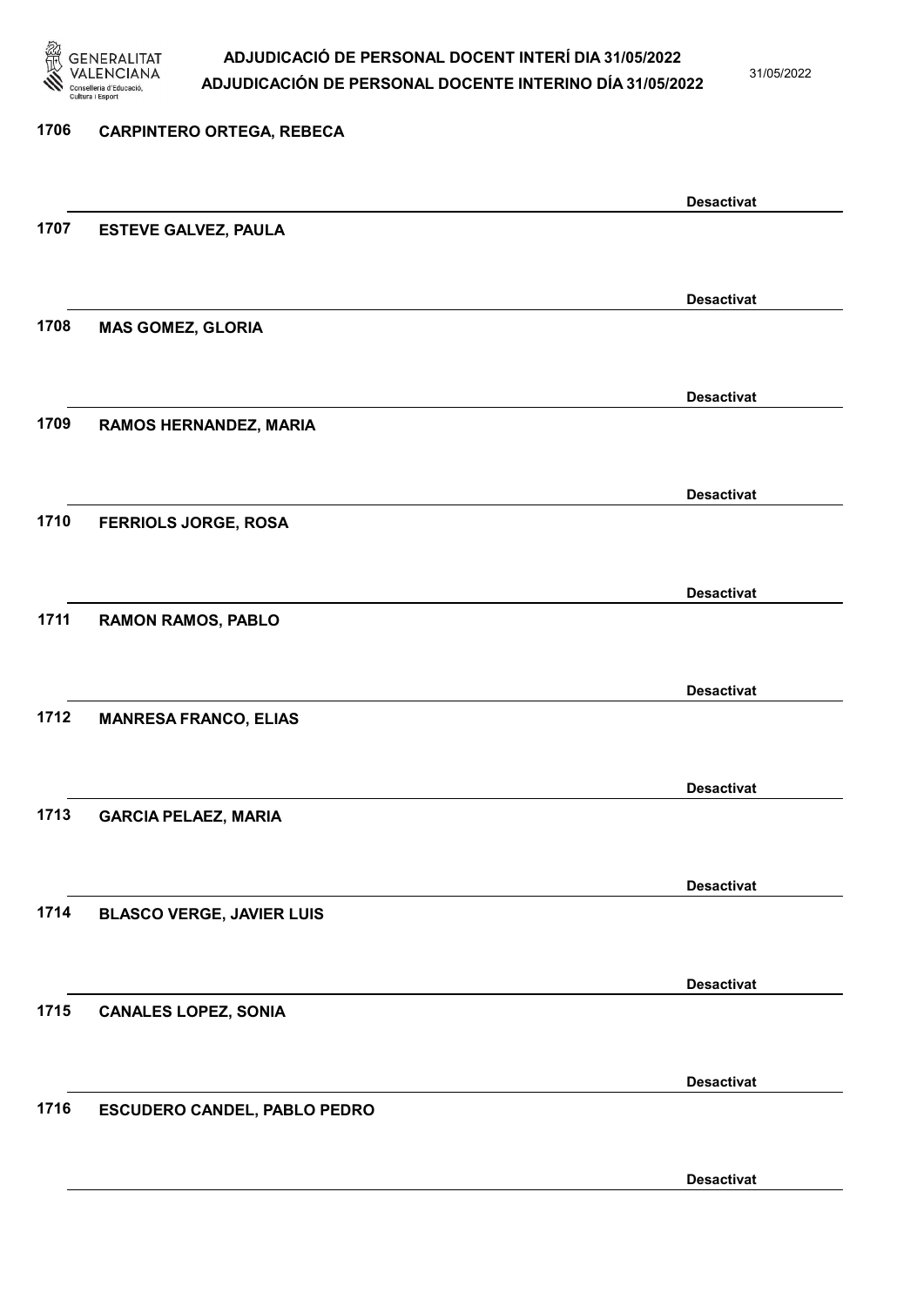

31/05/2022

Desactivat

# 1717 RAMON PEREZ, MARIA Desactivat 1718 LOZANO PARDO, PABLO Desactivat 1719 BELMAR LOPEZ, LAURA Desactivat 1720 SANTOS ZAMBRANA, MIRIAM Desactivat 1721 RIBES RUBIO, RAFAEL Desactivat 1722 CARPIO RIOS, ADRIANA Desactivat 1723 MELERO PEREZ, PAOLA Desactivat 1724 PARDO GUILLEM, MARC Desactivat 1725 LLUCH SANCHO, LAURA Desactivat 1726 SIENRA GUTIERREZ, IRENE ISABEL Desactivat 1727 GABALDO LERMA, ROSER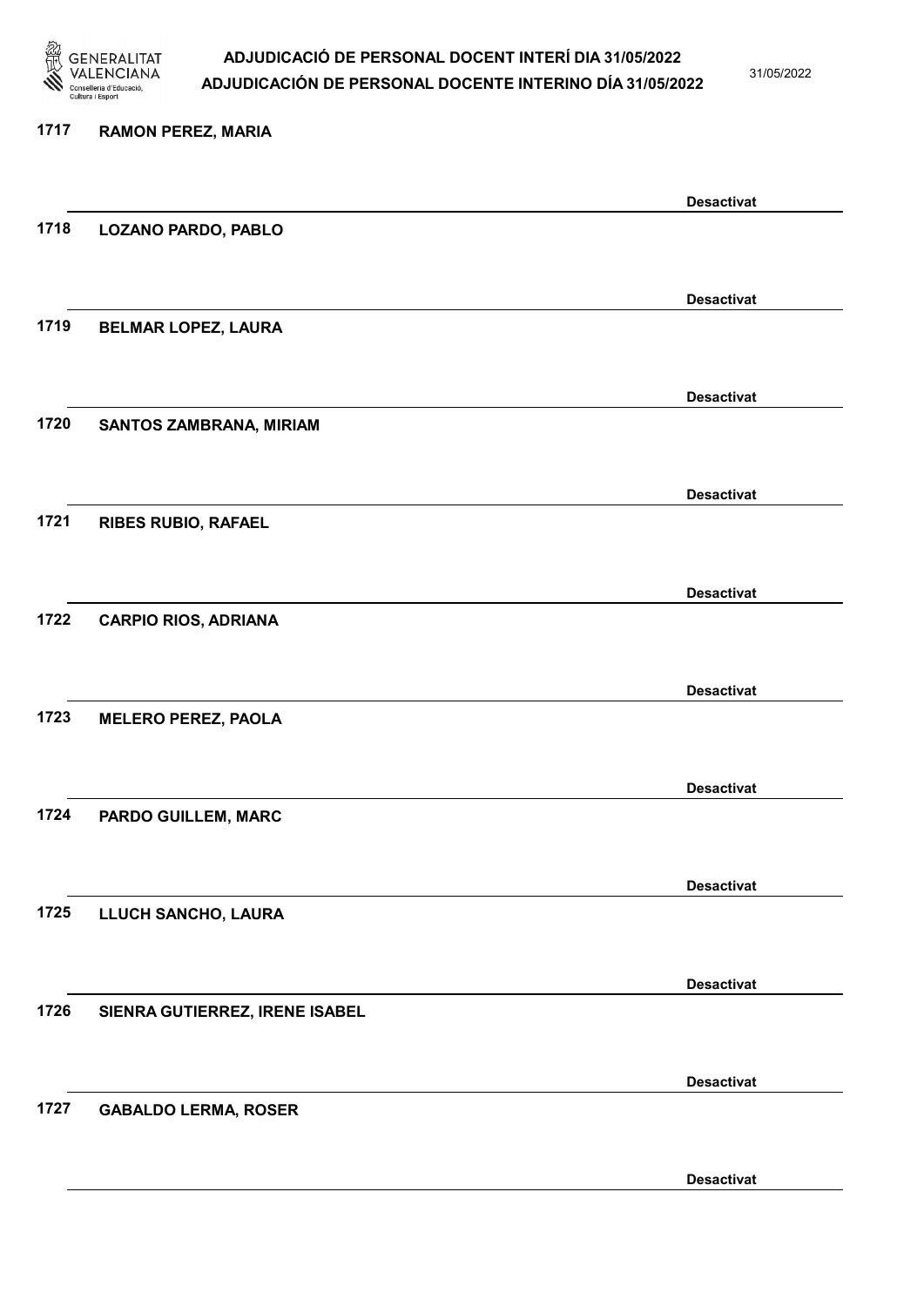

31/05/2022

Desactivat

# 1728 DIAGO SANCHEZ, CARLOS Desactivat 1729 RUIZ LLOPIS, ESTEFANIA Desactivat 1730 ALBERT MARÍN, ARANCHA Desactivat 1731 MARTIN CARBO, MARTA Desactivat 1732 CAMALLONGA ESCOBAR, MARIA Desactivat 1733 LORCA ALHAMA, MARIA TERESA Desactivat 1734 CUENCA LARAS, EMMA Desactivat 1735 MIFSUD BALLESTEROS, SERGI Desactivat 1736 CARAVACA BERENGUER, MARIA ANGELES Desactivat 1737 LORENTE PUENTE, RAQUEL Desactivat 1738 VIVES GIMENO, MARIA DEL CARMEN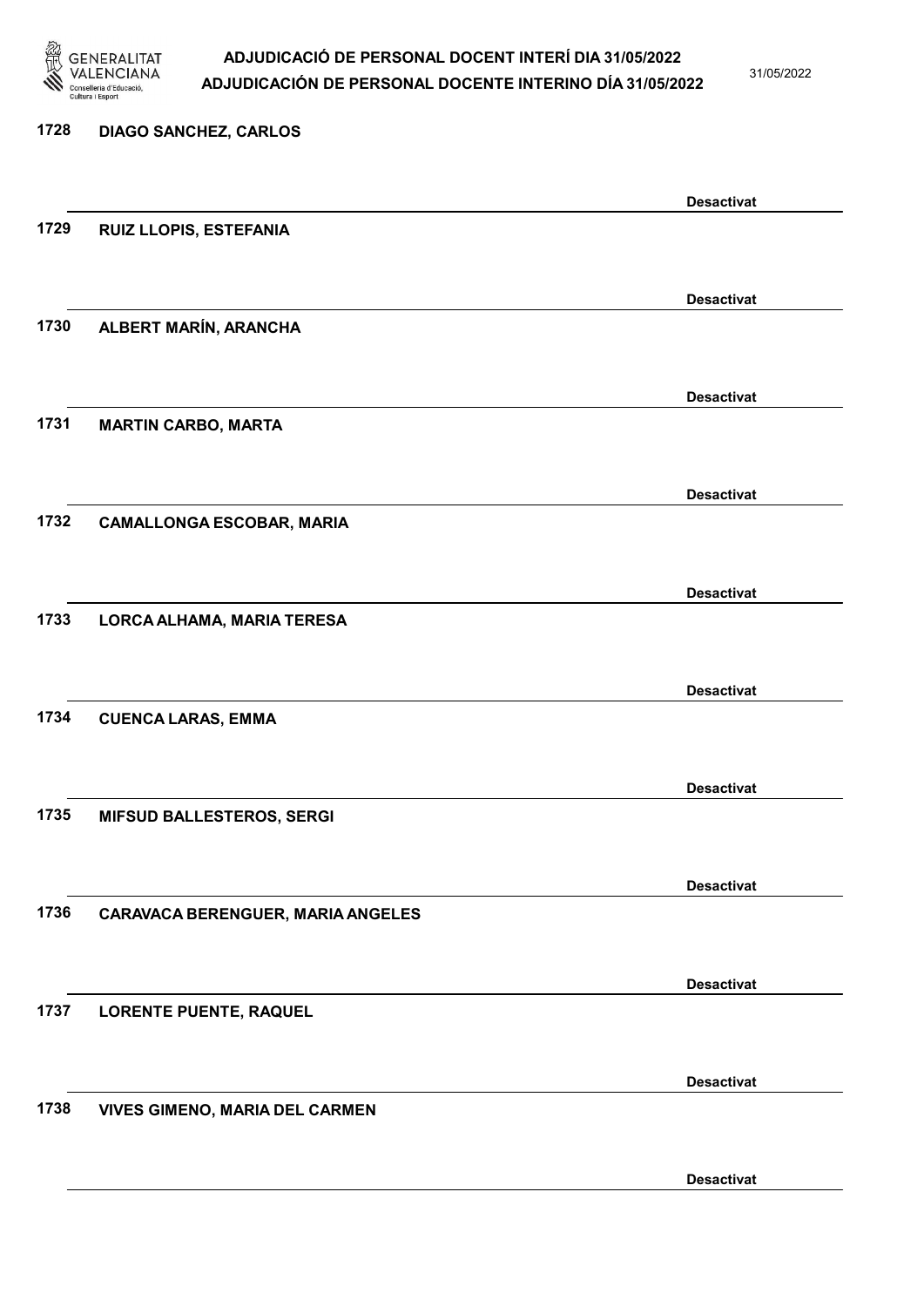

31/05/2022

#### 1739 VELA SOLER, GEMMA

|      |                                | <b>Desactivat</b> |
|------|--------------------------------|-------------------|
| 1740 | <b>VERDEJO LIEBANA, LAURA</b>  |                   |
|      |                                |                   |
|      |                                | <b>Desactivat</b> |
| 1741 | SILVESTRE FOLCH, PAULA         |                   |
|      |                                |                   |
|      |                                |                   |
|      |                                | <b>Desactivat</b> |
| 1742 | <b>AZORIN EXOJOS, SERGIO</b>   |                   |
|      |                                |                   |
|      |                                | <b>Desactivat</b> |
| 1743 | <b>BARAZA SANCHEZ, BEATRIZ</b> |                   |
|      |                                |                   |
|      |                                | <b>Desactivat</b> |
| 1744 | <b>GOMEZ PEREZ, LAURA</b>      |                   |
|      |                                |                   |
|      |                                |                   |
|      |                                | <b>Desactivat</b> |
| 1745 | <b>CISCAR BLASCO, ANTONI</b>   |                   |
|      |                                |                   |
|      |                                | <b>Desactivat</b> |
| 1746 | <b>MARTINEZ NAVARRO, PAULA</b> |                   |
|      |                                |                   |
|      |                                | <b>Desactivat</b> |
| 1747 | <b>MARTINEZ PRATS, LAURA</b>   |                   |
|      |                                |                   |
|      |                                |                   |
|      |                                | <b>Desactivat</b> |
| 1748 | JULIAN QUINTANILLA, ANA        |                   |
|      |                                |                   |
|      |                                | <b>Desactivat</b> |
| 1749 | <b>MENESES ROMERO, EVA</b>     |                   |
|      |                                |                   |
|      |                                | <b>Desactivat</b> |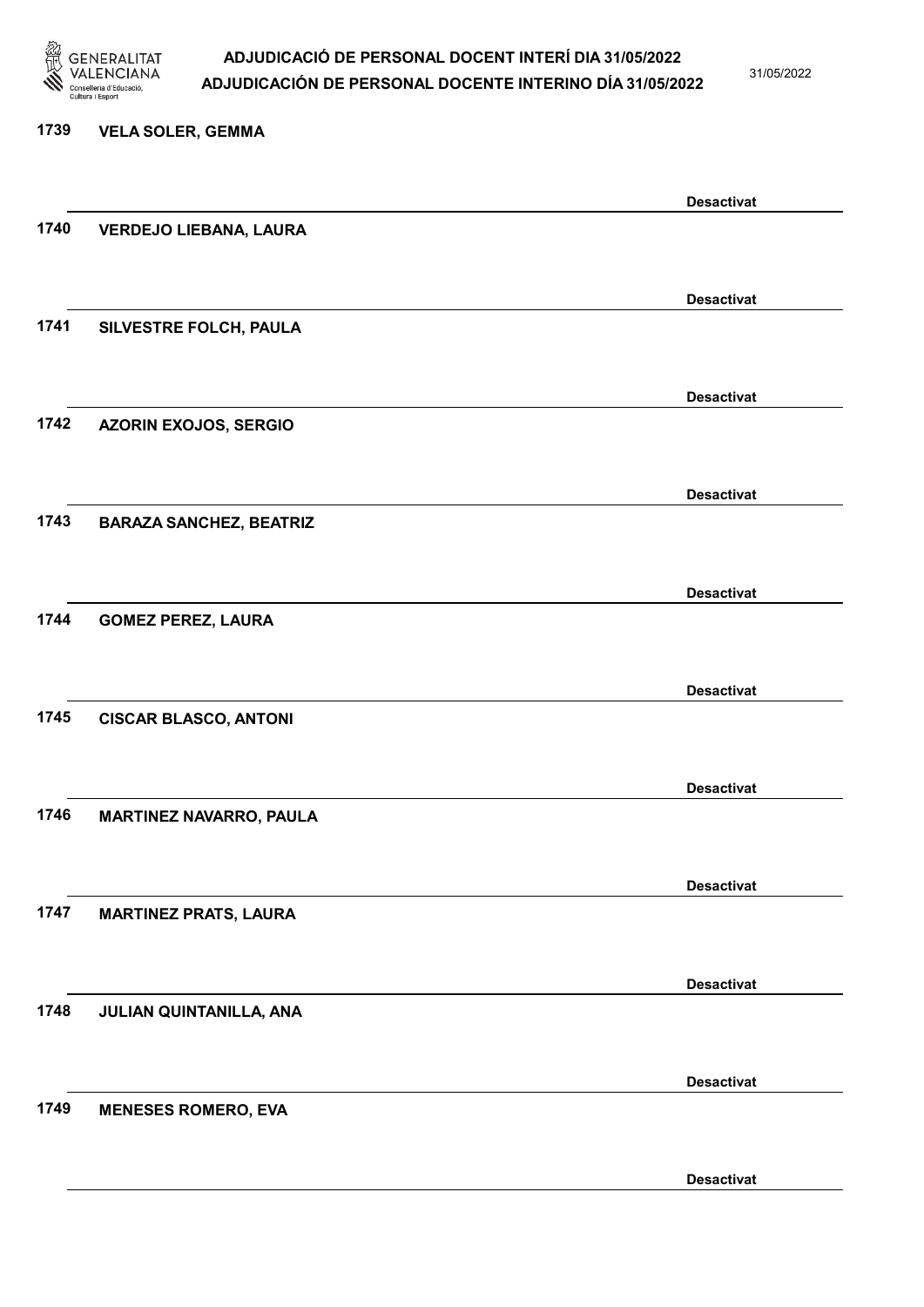

31/05/2022

# 1750 ROS BERNARDINO, FRANCESCA Desactivat 1751 DONET CAMARENA, MARIA GEMMA Desactivat 1752 MARQUES PRADAS, RAQUEL Desactivat 1753 PEREZ SELLES, LUCIA Desactivat 1754 BELTRAN LECHA, NURIA Desactivat 1755 RUIZ CASES, ANA MARIA Desactivat 1756 CREMADES GALLEGO, OLGA Desactivat 1757 FOLGUERA ARAGO, SARA Desactivat 1758 PEREZ SILVESTRE, ALVARO Desactivat 1759 MORENO CARRASCOSA, MONICA ELISABETH Desactivat 1760 GALLEGO DELGADO, JAIME Desactivat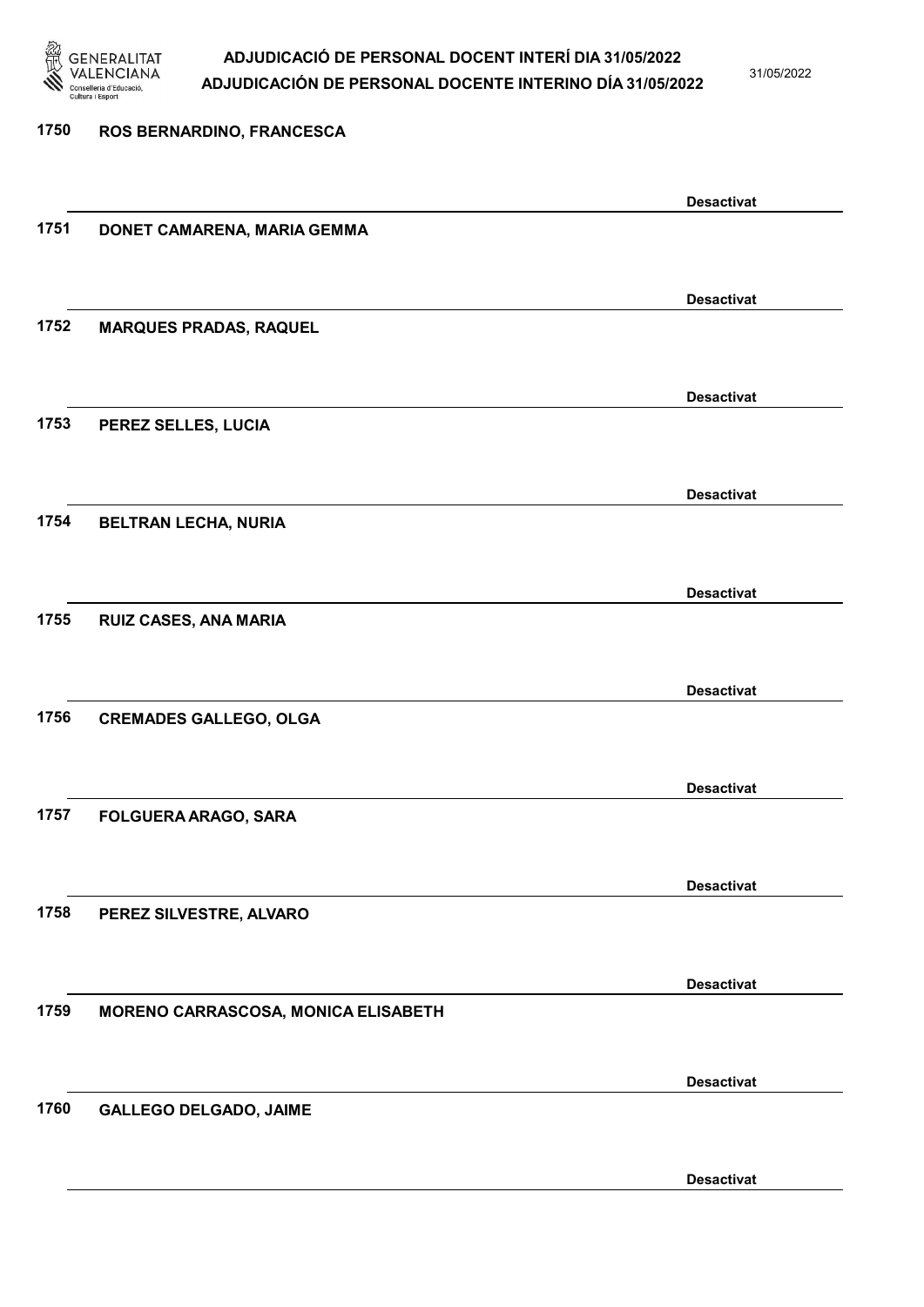

31/05/2022

#### 1761 BOSO PEREZ, CRISTINA

|      |                                     | <b>Desactivat</b> |
|------|-------------------------------------|-------------------|
| 1762 | <b>LIZAN VILLEGAS, NURIA</b>        |                   |
|      |                                     |                   |
|      |                                     | <b>Desactivat</b> |
| 1763 | NAVARRO ALVAREZ, AMPARO             |                   |
|      |                                     |                   |
|      |                                     | <b>Desactivat</b> |
| 1764 | <b>SANCHO PONS, LAURA</b>           |                   |
|      |                                     |                   |
|      |                                     | <b>Desactivat</b> |
| 1765 | VILLACAMPA RIERA, ARANTXA           |                   |
|      |                                     |                   |
|      |                                     | <b>Desactivat</b> |
| 1766 | PARDO LIRIO, MIREIA                 |                   |
|      |                                     |                   |
|      |                                     |                   |
| 1767 | MARTINAVARRO PORTALES, MARIA TERESA | <b>Desactivat</b> |
|      |                                     |                   |
|      |                                     |                   |
|      |                                     | <b>Desactivat</b> |
| 1768 | <b>COUPEAU SANCHEZ, YVETTE</b>      |                   |
|      |                                     |                   |
|      |                                     | <b>Desactivat</b> |
| 1769 | FERRER AÑON, ANA                    |                   |
|      |                                     |                   |
|      |                                     | <b>Desactivat</b> |
| 1770 | <b>REIG ROCA, SANDRA</b>            |                   |
|      |                                     |                   |
|      |                                     | <b>Desactivat</b> |
| 1771 | <b>LLORENS PARDO, MARIA</b>         |                   |
|      |                                     |                   |
|      |                                     | <b>Desactivat</b> |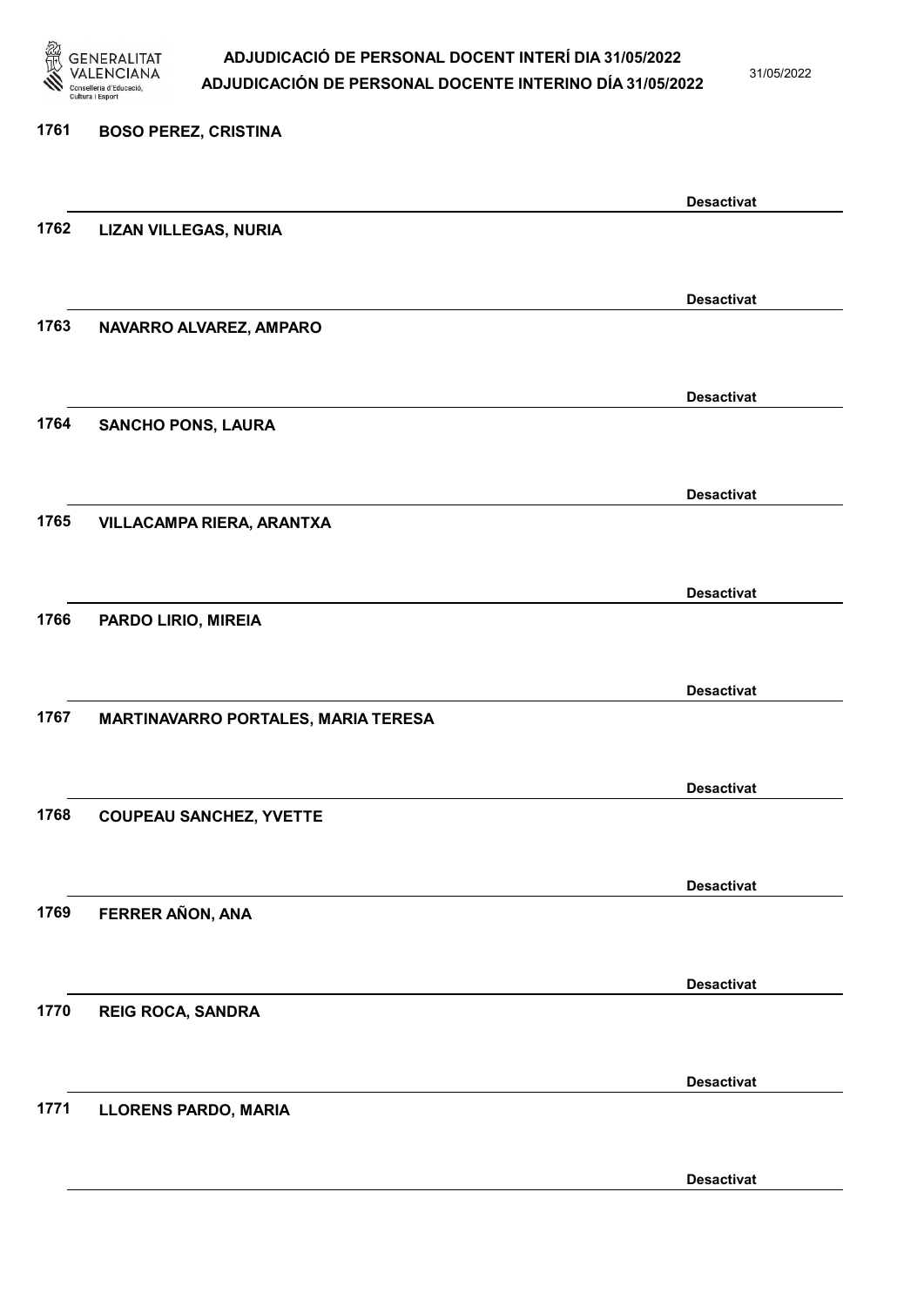

31/05/2022

#### 1772 GARCIA DIAZ, LIDIA

|      |                                   | <b>Desactivat</b> |
|------|-----------------------------------|-------------------|
| 1773 | <b>ORTOLA CRESPO, SILVIA</b>      |                   |
|      |                                   |                   |
|      |                                   | <b>Desactivat</b> |
| 1774 | <b>CORTES RUIZ, LYDIA</b>         |                   |
|      |                                   |                   |
|      |                                   |                   |
|      |                                   | <b>Desactivat</b> |
| 1775 | BELLO FERNANDEZ, MARIA ESPERANZA  |                   |
|      |                                   |                   |
|      |                                   | <b>Desactivat</b> |
| 1776 | <b>GOMIS PIÑA, SHEILA</b>         |                   |
|      |                                   |                   |
|      |                                   |                   |
|      |                                   | <b>Desactivat</b> |
| 1777 | <b>SAEZ MARCH, CLAUDIA</b>        |                   |
|      |                                   |                   |
|      |                                   | <b>Desactivat</b> |
| 1778 | <b>CABAÑERO CASTILLO, NOELIA</b>  |                   |
|      |                                   |                   |
|      |                                   |                   |
| 1779 |                                   | <b>Desactivat</b> |
|      | <b>CHORDA MARTINEZ, MARTA</b>     |                   |
|      |                                   |                   |
|      |                                   | <b>Desactivat</b> |
| 1780 | <b>VILLALBA SANFELIX, ANDREA</b>  |                   |
|      |                                   |                   |
|      |                                   | <b>Desactivat</b> |
| 1781 | RUIZ GARCIA, ELENA DE LOS ANGELES |                   |
|      |                                   |                   |
|      |                                   |                   |
|      |                                   | <b>Desactivat</b> |
| 1782 | RUIZ BUSTOS, ÚRSULA               |                   |
|      |                                   |                   |
|      |                                   | <b>Desactivat</b> |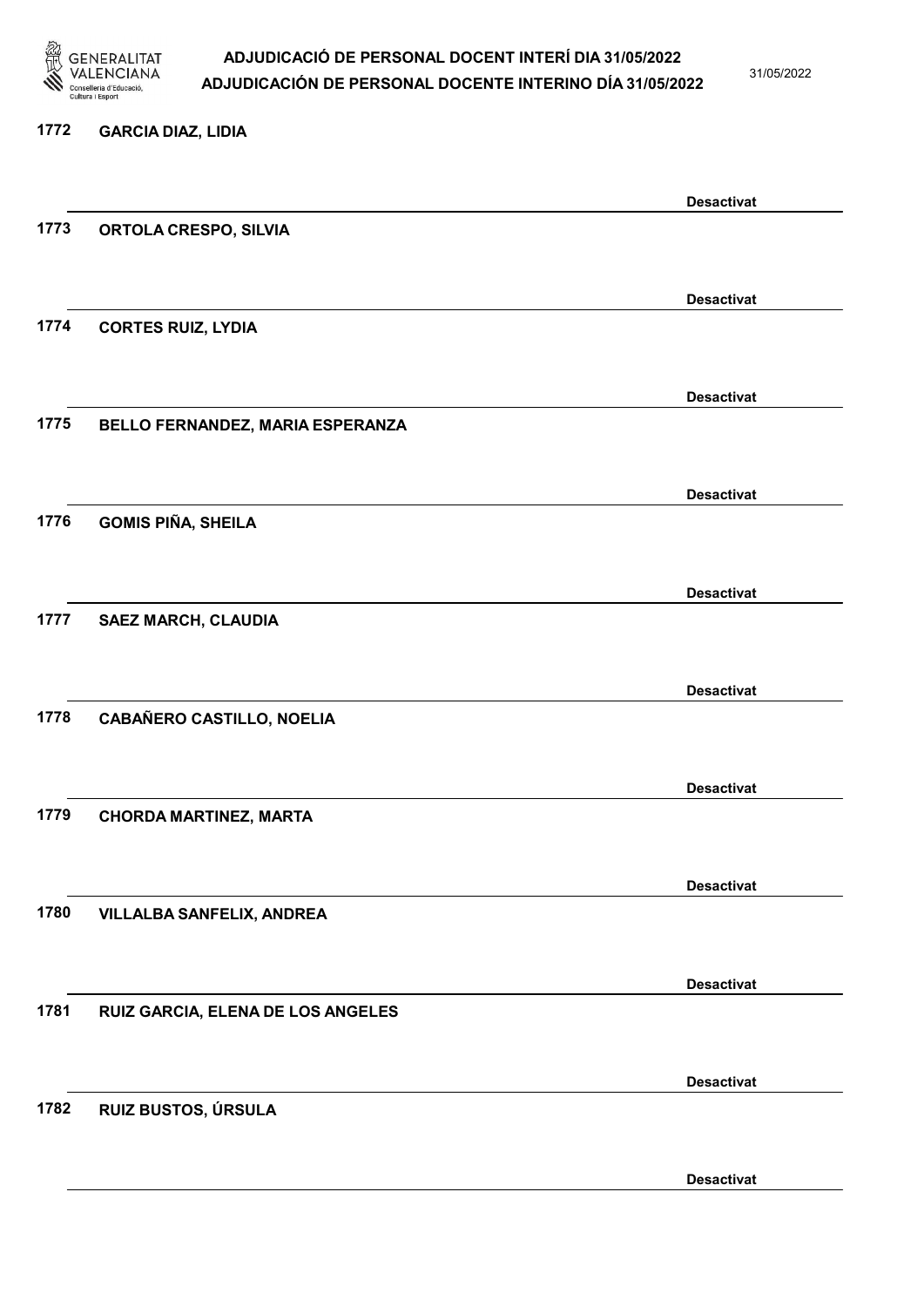

31/05/2022

Desactivat

# 1783 GOMEZ POMARES, ALEJANDRO Desactivat 1784 FERRER IVORRA, SILVIA Desactivat 1785 TORMOS GARCIA, EVA Desactivat 1786 SERRA TERUEL, MIREIA LLUÏSA Desactivat 1787 BOIX PADILLA, MARINA Desactivat 1788 RIBES FERRER, ALEJANDRO Desactivat 1789 ROMERO SEDANO, LOURDES Desactivat 1790 LOPEZ BENEDICTO, TANIA Desactivat 1791 MORELL SAVALL, RAQUEL Desactivat 1792 SANZ RUBIO, MARIA DEL CARMEN Desactivat 1793 BOLEA DESCO, YOLANDA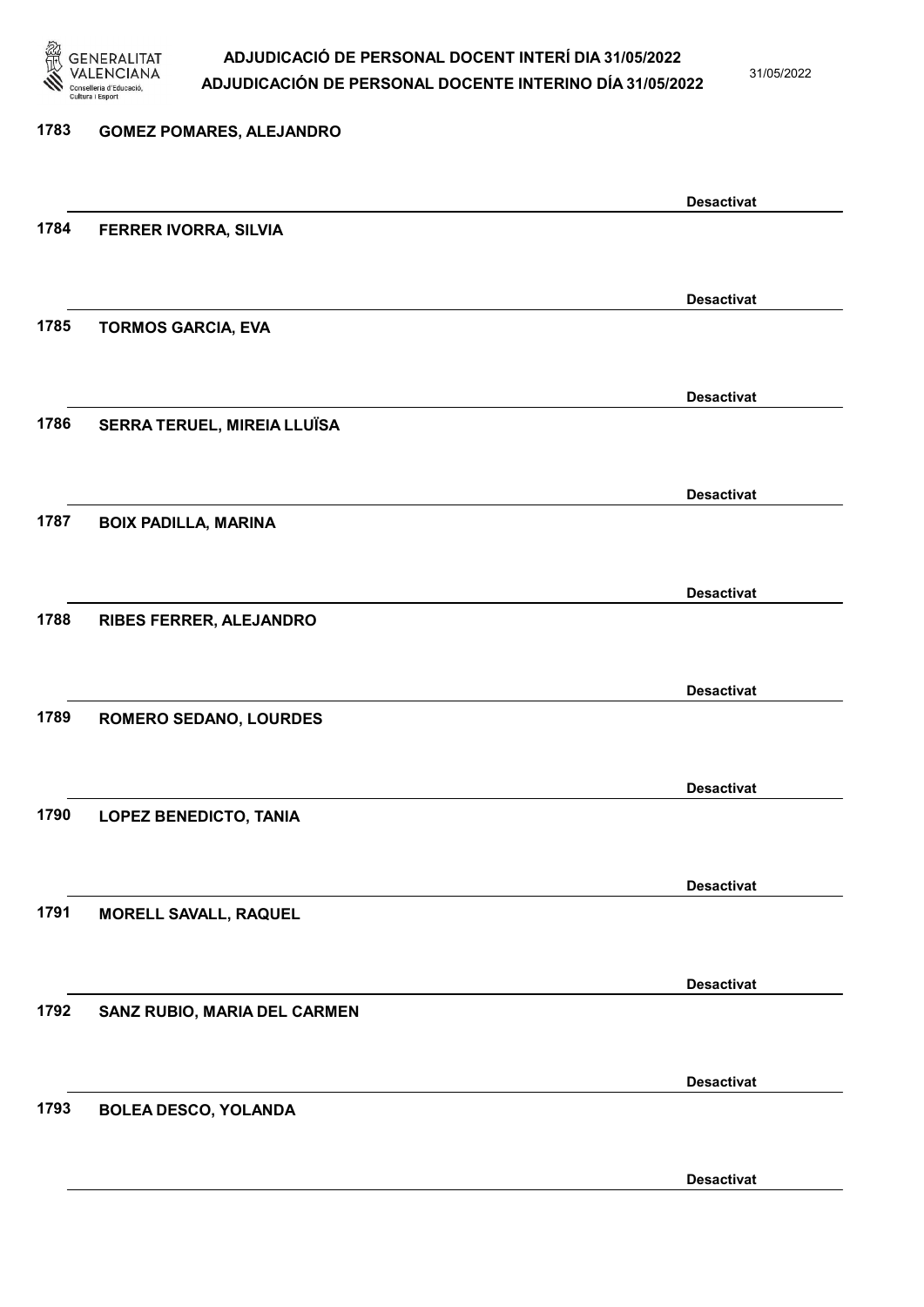

31/05/2022

#### 1794 BENAVENT CALAFAT, MARIA DOLORES

|                                     | <b>Desactivat</b>                                                                                                           |
|-------------------------------------|-----------------------------------------------------------------------------------------------------------------------------|
| <b>MARTÍ MARCED, MARÍA PILAR</b>    |                                                                                                                             |
|                                     |                                                                                                                             |
|                                     | <b>Desactivat</b>                                                                                                           |
| <b>GIL SAN ANTONIO, IRENE</b>       |                                                                                                                             |
|                                     |                                                                                                                             |
|                                     | <b>Desactivat</b>                                                                                                           |
|                                     |                                                                                                                             |
|                                     |                                                                                                                             |
|                                     | <b>Desactivat</b>                                                                                                           |
|                                     |                                                                                                                             |
|                                     |                                                                                                                             |
|                                     |                                                                                                                             |
|                                     | <b>Desactivat</b>                                                                                                           |
|                                     |                                                                                                                             |
|                                     |                                                                                                                             |
|                                     | <b>Desactivat</b>                                                                                                           |
|                                     |                                                                                                                             |
|                                     |                                                                                                                             |
|                                     | <b>Desactivat</b>                                                                                                           |
| <b>BONO SANCHEZ, JOSE FRANCISCO</b> |                                                                                                                             |
|                                     |                                                                                                                             |
|                                     | <b>Desactivat</b>                                                                                                           |
| <b>MOMPO FORTUÑO, SILVIA</b>        |                                                                                                                             |
|                                     |                                                                                                                             |
|                                     | <b>Desactivat</b>                                                                                                           |
| <b>MARTINEZ GARCIA, DANIEL</b>      |                                                                                                                             |
|                                     |                                                                                                                             |
|                                     | <b>Desactivat</b>                                                                                                           |
| <b>GUTIERREZ SOLAZ, VICENTE</b>     |                                                                                                                             |
|                                     |                                                                                                                             |
|                                     | <b>Desactivat</b>                                                                                                           |
|                                     | TERUEL MARTINEZ, ANDREA<br>PEIRO GASCON, Mª INMACULADA<br><b>GARCIA JIMENEZ, MARIA</b><br><b>GARCIA SOLAVERA, ANA BELEN</b> |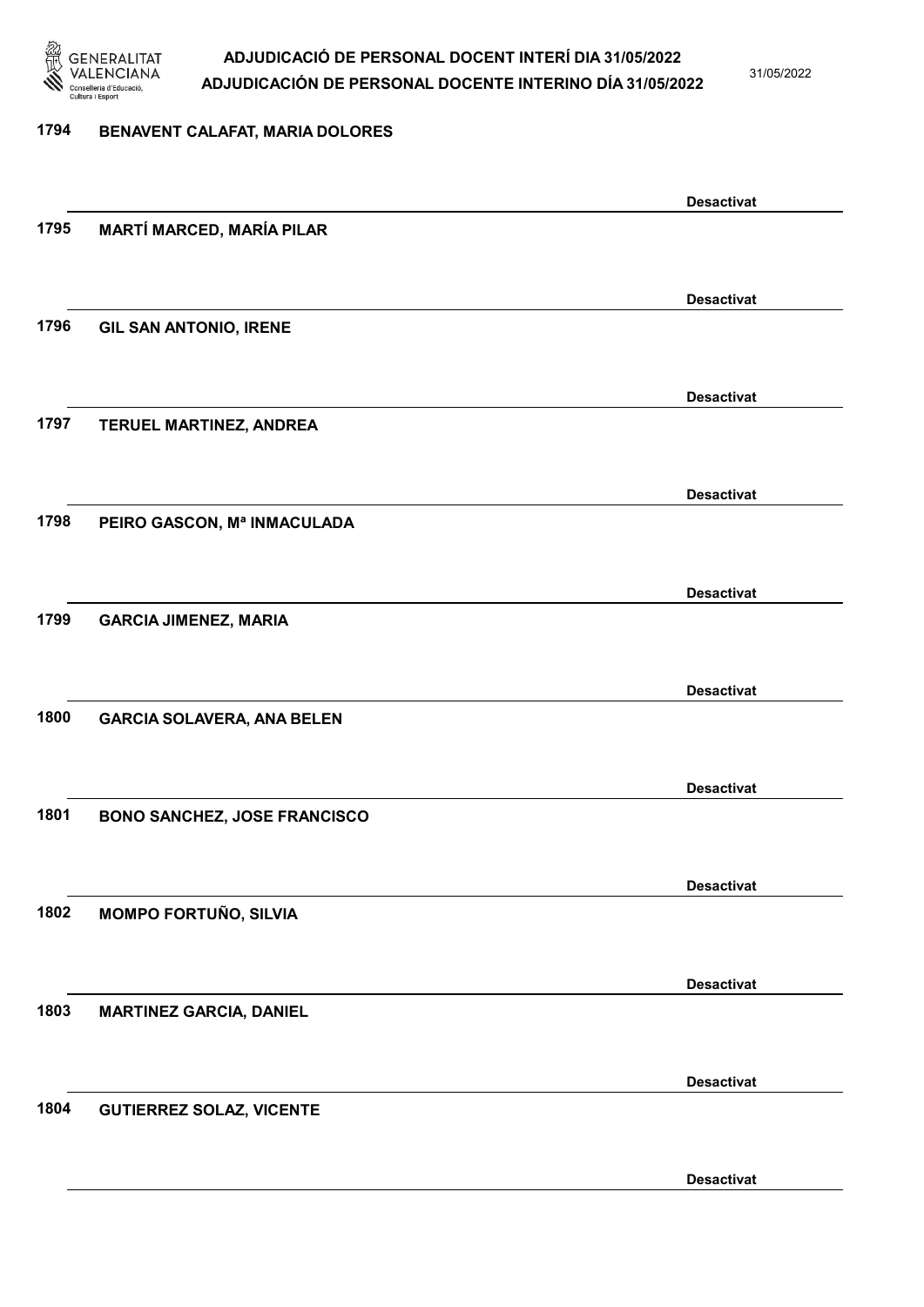

31/05/2022

Desactivat

# 1805 ARGUDO ESPI, MIREIA Desactivat 1806 CEPAS DUQUE, OLGA Desactivat 1807 DEUSTO ABAROA, JUAN ANTONIO Desactivat 1808 PONS MARCO, LAURA Desactivat 1809 FERRANDO BATALLER, MARIA DEL CARMEN No ha participat 1810 BARRERA PLA, ANDREA Desactivat 1811 GIMENO REAL, ANDREA Desactivat 1812 RICO SALVADOR, NURIA Desactivat 1813 CAMUS FERRI, MARIA DEL MAR Desactivat 1814 CHAIR BEN ACHA, SOFIAN Desactivat 1815 VILLANUEVA VERICAT, YASMINA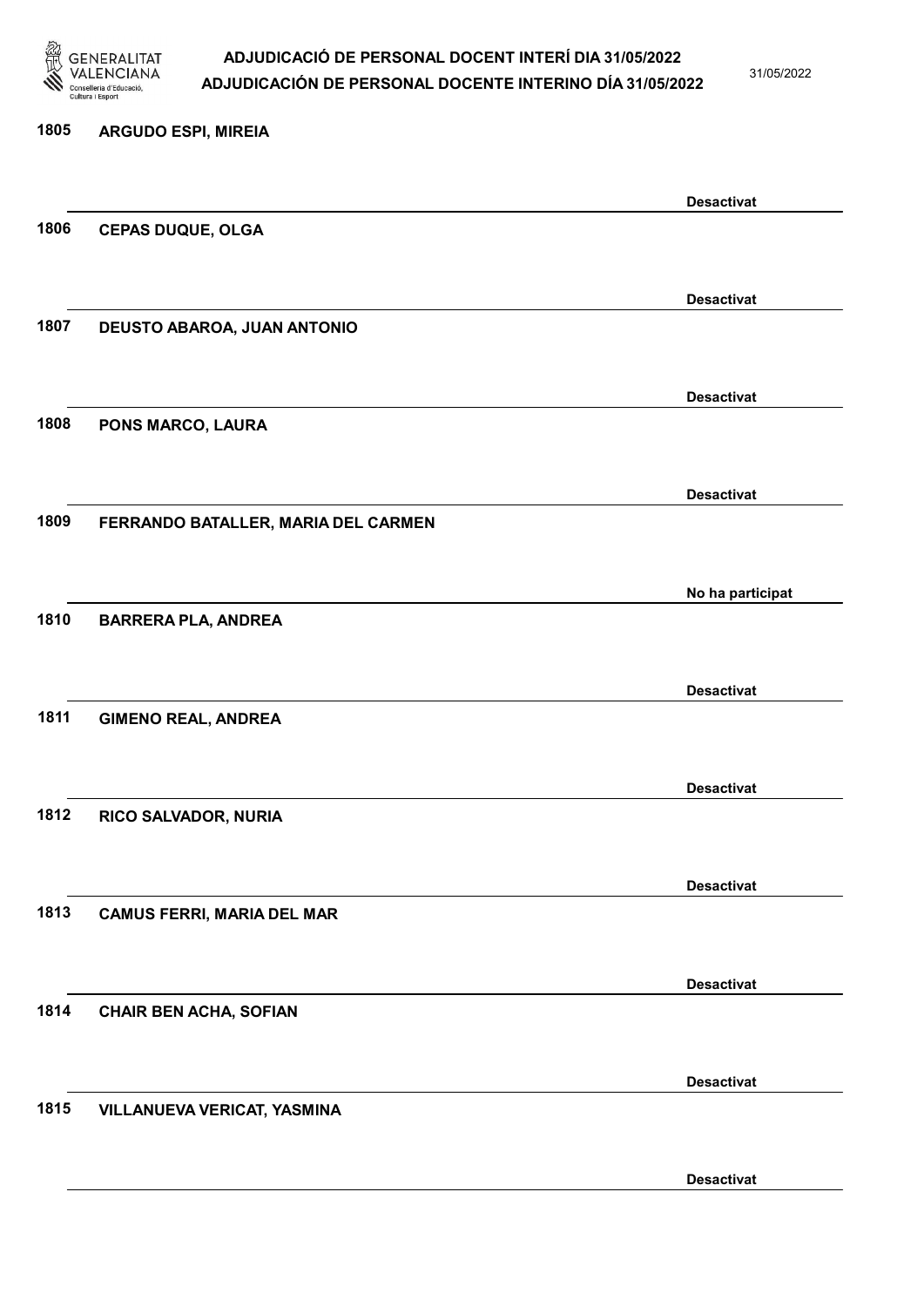

31/05/2022

### 1816 PARDO CLIMENT, MARIA DEL CARMEN

|      |                                      | <b>Desactivat</b> |
|------|--------------------------------------|-------------------|
| 1817 | <b>PAVIA RICO, CARMEN</b>            |                   |
|      |                                      |                   |
|      |                                      | <b>Desactivat</b> |
| 1818 | QUINTO LATORRE, MANUEL ALEJANDRO     |                   |
|      |                                      |                   |
|      |                                      |                   |
|      |                                      | <b>Desactivat</b> |
| 1819 | <b>HEREDIA COMINS, ANGEL</b>         |                   |
|      |                                      |                   |
|      |                                      | <b>Desactivat</b> |
| 1820 | REBOLLO SAMPER, PEDRO ANTONIO        |                   |
|      |                                      |                   |
|      |                                      |                   |
|      |                                      | <b>Desactivat</b> |
| 1821 | BENAVENT BENAVENT, JOSEP             |                   |
|      |                                      |                   |
|      |                                      | <b>Desactivat</b> |
| 1822 | BELTRAN MONREAL, BALMA               |                   |
|      |                                      |                   |
|      |                                      | <b>Desactivat</b> |
| 1823 | <b>GEA CASELLES, FRANCISCA IRENE</b> |                   |
|      |                                      |                   |
|      |                                      |                   |
|      |                                      | <b>Desactivat</b> |
| 1824 | PALAZON IBAÑEZ, RAQUEL               |                   |
|      |                                      |                   |
|      |                                      | <b>Desactivat</b> |
| 1825 | <b>CUENCA IBAÑEZ, RAFAEL</b>         |                   |
|      |                                      |                   |
|      |                                      |                   |
| 1826 |                                      | <b>Desactivat</b> |
|      | <b>MAÑEZ TESTOR, MARIA DEL MAR</b>   |                   |
|      |                                      |                   |
|      |                                      | <b>Desactivat</b> |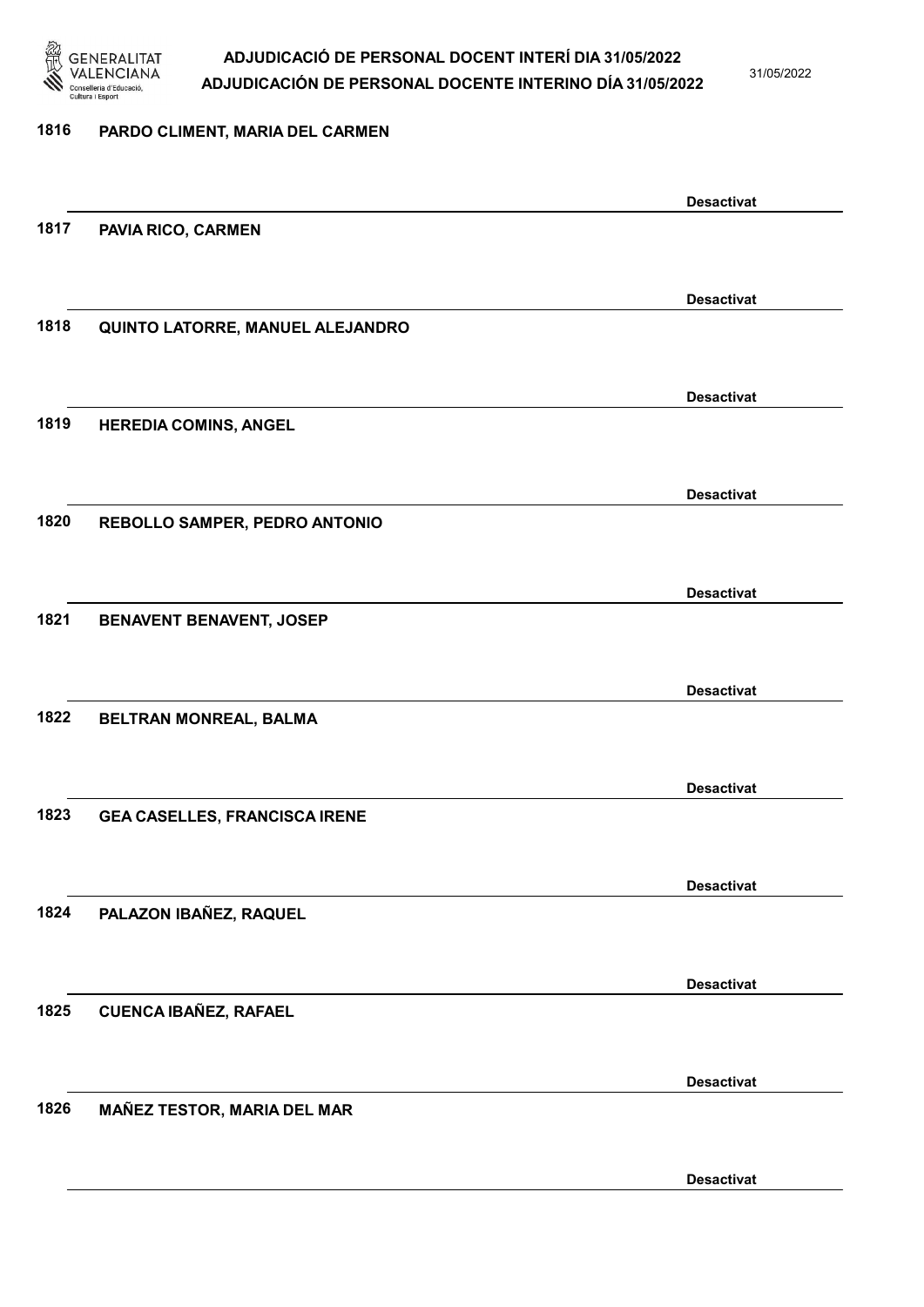

31/05/2022

#### 1827 FERRER CALATAYUD, ANGELA

|      |                                  | <b>Desactivat</b> |
|------|----------------------------------|-------------------|
| 1828 | VAZQUEZ VICENTE, LOURDES MARIA   |                   |
|      |                                  |                   |
|      |                                  |                   |
|      |                                  | <b>Desactivat</b> |
| 1829 | RUIZ GARCIA, MARIA JOSE          |                   |
|      |                                  |                   |
|      |                                  |                   |
|      |                                  | <b>Desactivat</b> |
| 1830 | <b>REINA RODES, ISABEL</b>       |                   |
|      |                                  |                   |
|      |                                  |                   |
|      |                                  | <b>Desactivat</b> |
| 1831 | RUBIO FERNANDEZ, ANA             |                   |
|      |                                  |                   |
|      |                                  |                   |
|      |                                  | <b>Desactivat</b> |
| 1832 | <b>MIRALLES BAYARRI, JESSICA</b> |                   |
|      |                                  |                   |
|      |                                  |                   |
|      |                                  | <b>Desactivat</b> |
| 1833 | PESUDO MARCILLA, ESTER           |                   |
|      |                                  |                   |
|      |                                  |                   |
|      |                                  | <b>Desactivat</b> |
| 1834 | <b>GREGORI LLOPIS, MARISA</b>    |                   |
|      |                                  |                   |
|      |                                  |                   |
|      |                                  | <b>Desactivat</b> |
| 1835 | <b>SANCHO TOLEDO, MARTA</b>      |                   |
|      |                                  |                   |
|      |                                  |                   |
|      |                                  | <b>Desactivat</b> |
| 1836 | <b>BADA ZAGALÁ, MARIA</b>        |                   |
|      |                                  |                   |
|      |                                  |                   |
|      |                                  | <b>Desactivat</b> |
| 1837 | <b>LLACER GARCIA, MIREIA</b>     |                   |
|      |                                  |                   |
|      |                                  |                   |
|      |                                  | <b>Desactivat</b> |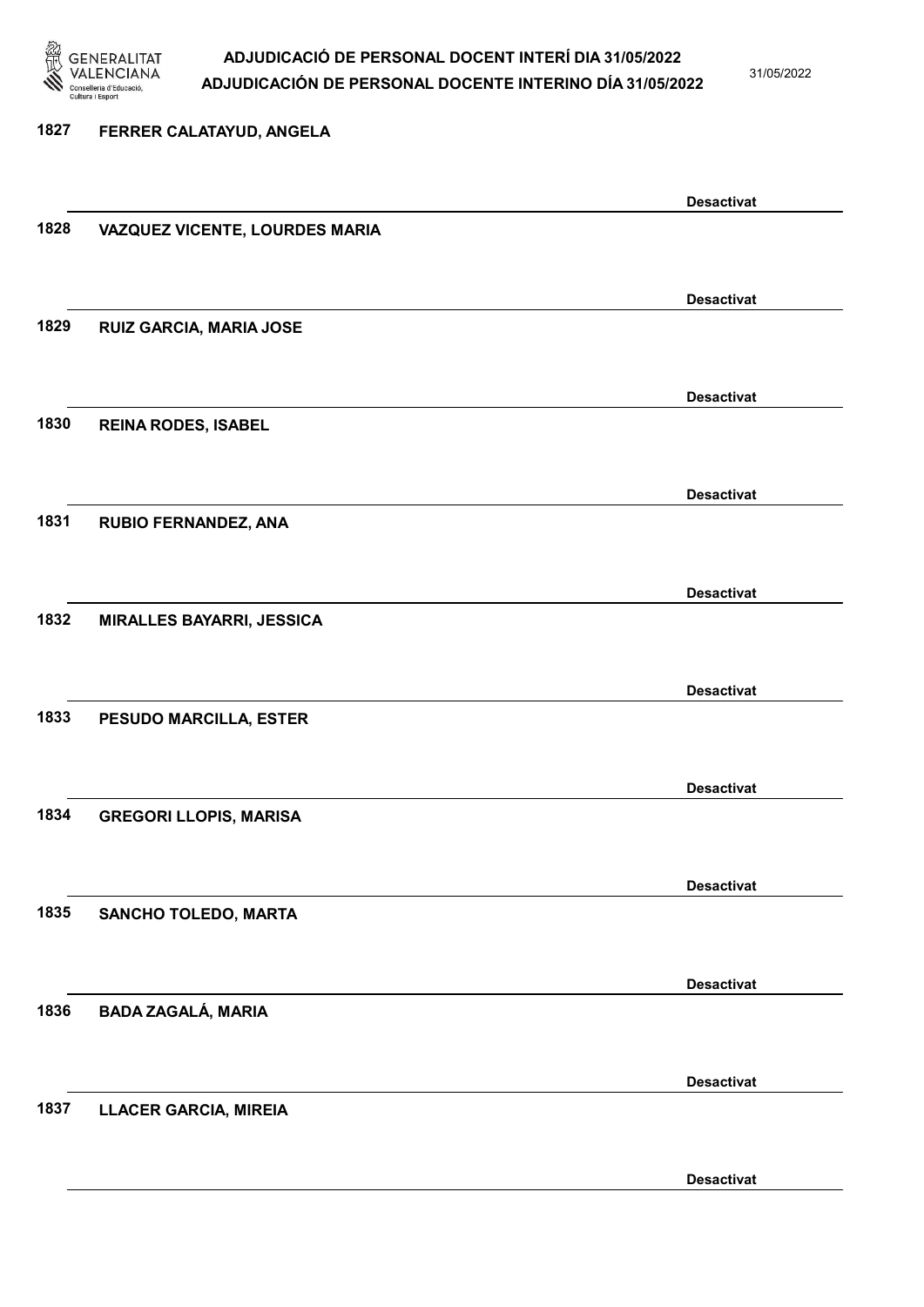

31/05/2022

#### 1838 RAMOS BAGAN, CELIA

|      |                                      | <b>Desactivat</b> |
|------|--------------------------------------|-------------------|
| 1839 | <b>GALINDO FERRER, TERESA</b>        |                   |
|      |                                      |                   |
|      |                                      | <b>Desactivat</b> |
| 1840 |                                      |                   |
|      | BERMEJO GOMEZ, MARIA DE LAS MERCEDES |                   |
|      |                                      |                   |
|      |                                      | <b>Desactivat</b> |
| 1841 | <b>CORTES CANTO, VERONICA</b>        |                   |
|      |                                      |                   |
|      |                                      | <b>Desactivat</b> |
| 1842 | <b>MOLINA VIDAL, LUIS</b>            |                   |
|      |                                      |                   |
|      |                                      |                   |
|      |                                      | <b>Desactivat</b> |
| 1843 | ALVAREZ VICIOSO, CRISTINA            |                   |
|      |                                      |                   |
|      |                                      | <b>Desactivat</b> |
| 1844 | <b>VIDAL PASTOR, LAURA</b>           |                   |
|      |                                      |                   |
|      |                                      |                   |
| 1845 |                                      | <b>Desactivat</b> |
|      | PLANCHADELL MAJUELOS, FRANCISCO      |                   |
|      |                                      |                   |
|      |                                      | <b>Desactivat</b> |
| 1846 | <b>GINES VILLAESCUSA, MARIA</b>      |                   |
|      |                                      |                   |
|      |                                      | <b>Desactivat</b> |
| 1847 | <b>SALVADOR GIMENO, LEYRE</b>        |                   |
|      |                                      |                   |
|      |                                      |                   |
|      |                                      | <b>Desactivat</b> |
| 1848 | <b>GOMEZ CONDE, MARIA AMPARO</b>     |                   |
|      |                                      |                   |
|      |                                      | <b>Desactivat</b> |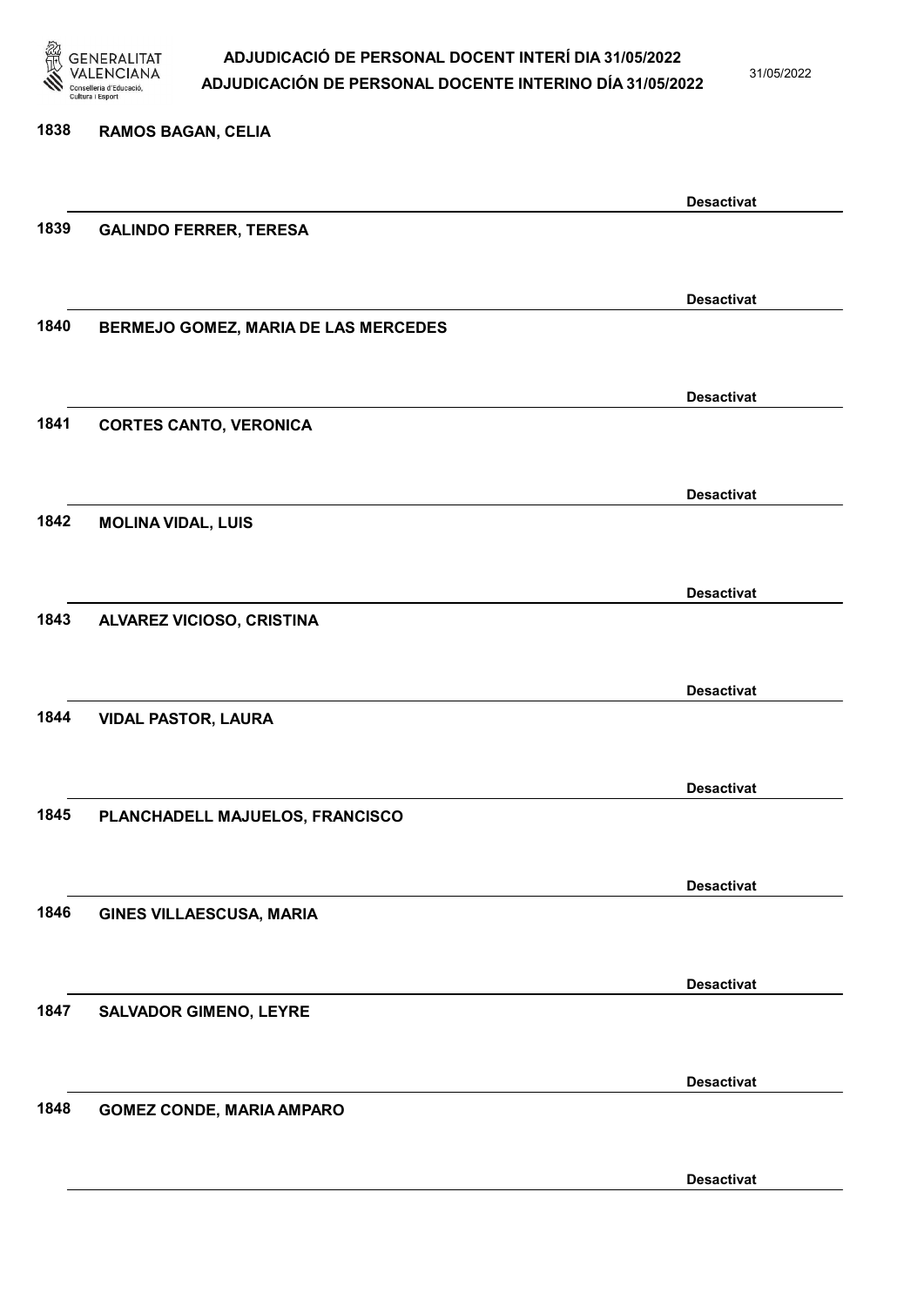

31/05/2022

## 1849 SELMA SANCHEZ, MARIA DEL CARMEN

|      |                                 | Ha participat     |
|------|---------------------------------|-------------------|
| 1850 | <b>BAÑULS BENAVENT, GEMA</b>    |                   |
|      |                                 |                   |
|      |                                 | <b>Desactivat</b> |
| 1851 | SANZ MARTINEZ, JOAQUIN JOSE     |                   |
|      |                                 |                   |
|      |                                 | <b>Desactivat</b> |
| 1852 | PEREZ SERRANO, ESMERALDA        |                   |
|      |                                 |                   |
|      |                                 | <b>Desactivat</b> |
| 1853 | <b>CARDONA BLASCO, ANGELA</b>   |                   |
|      |                                 |                   |
|      |                                 | <b>Desactivat</b> |
| 1854 | <b>TAVIRA MOYA, JOSE</b>        |                   |
|      |                                 |                   |
|      |                                 | <b>Desactivat</b> |
| 1855 | <b>JIMÉNEZ RUÍZ, MIRIAM</b>     |                   |
|      |                                 |                   |
|      |                                 | <b>Desactivat</b> |
| 1856 | JULVE LLORENS, ANGEL            |                   |
|      |                                 |                   |
|      |                                 | <b>Desactivat</b> |
| 1857 | LOPEZ DE SCALS, CARMEN VICTORIA |                   |
|      |                                 |                   |
|      |                                 | <b>Desactivat</b> |
| 1858 | <b>MIRALLES SERRANO, ANDREA</b> |                   |
|      |                                 |                   |
|      |                                 | <b>Desactivat</b> |
| 1859 | PRADES MARTINEZ, MARTA          |                   |
|      |                                 |                   |
|      |                                 | <b>Desactivat</b> |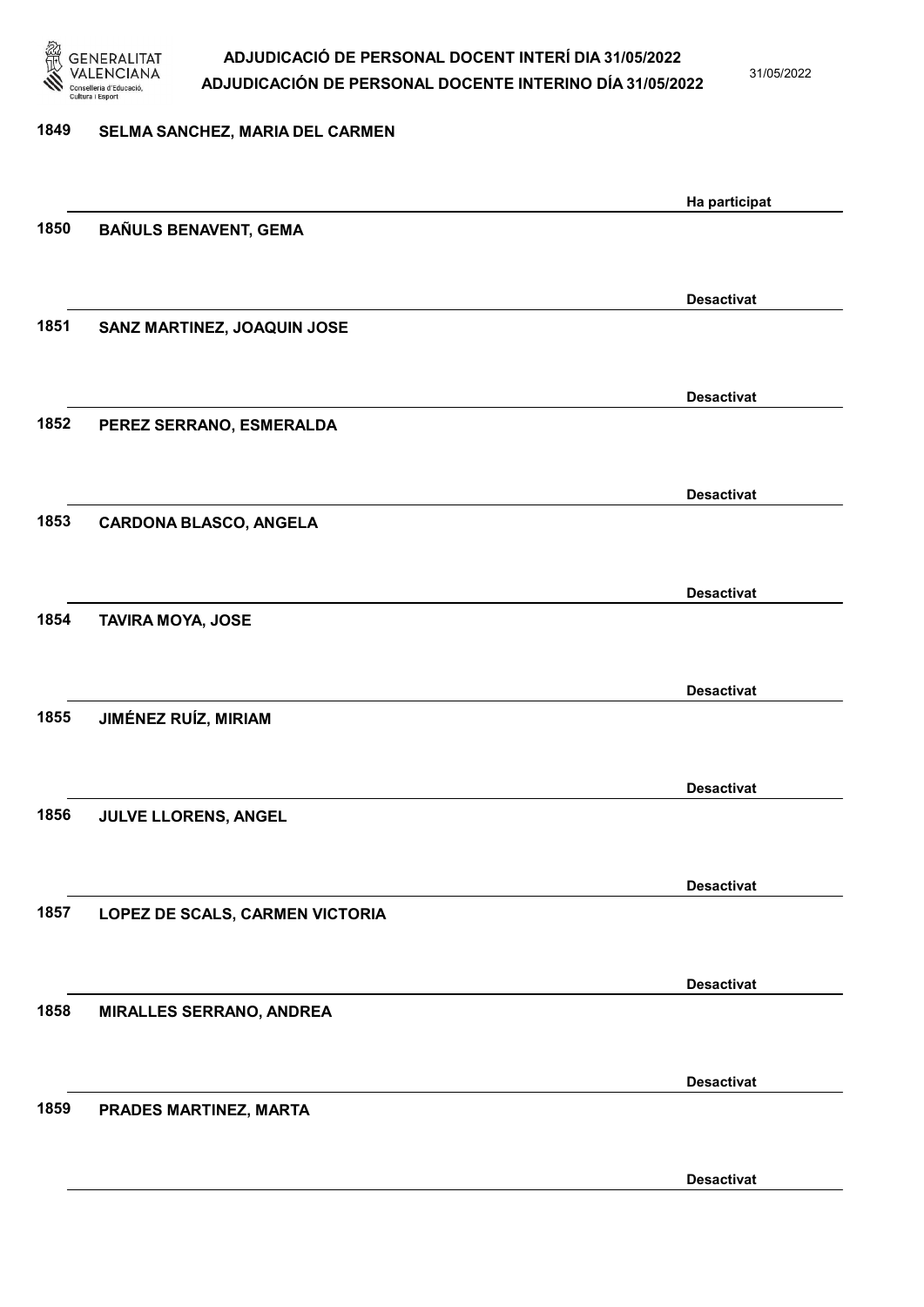

31/05/2022

Desactivat

| 1860 | ROCHER MASCARELL, ROSA               |                   |
|------|--------------------------------------|-------------------|
|      |                                      |                   |
|      |                                      | <b>Desactivat</b> |
| 1861 | JUAN CUCARELLA, ANDREA               |                   |
|      |                                      |                   |
|      |                                      | <b>Desactivat</b> |
| 1862 | PEREZ RODRIGUEZ, MARIA CRUZ          |                   |
|      |                                      |                   |
|      |                                      | <b>Desactivat</b> |
| 1863 | <b>BLASCO GONZALEZ, CRISTINA</b>     |                   |
|      |                                      |                   |
|      |                                      | <b>Desactivat</b> |
| 1864 | PONS ROGER, JAIME                    |                   |
|      |                                      |                   |
| 1865 |                                      | <b>Desactivat</b> |
|      | <b>GARCIA MARTINEZ, MARIA TERESA</b> |                   |
|      |                                      | <b>Desactivat</b> |
| 1866 | JOVER MURILLO, GRACIELA              |                   |
|      |                                      |                   |
|      |                                      | <b>Desactivat</b> |
| 1867 | HERRANZ AGUSTÍN, ELENA               |                   |
|      |                                      |                   |
|      |                                      | <b>Desactivat</b> |
| 1868 | NAVARRO GARCIA, ELENA                |                   |
|      |                                      |                   |
|      |                                      | <b>Desactivat</b> |
| 1869 | <b>MARTI NAVARRO, ALBERTO</b>        |                   |
|      |                                      |                   |
|      |                                      | <b>Desactivat</b> |
| 1870 | VAQUER GONZALEZ, RAQUEL              |                   |
|      |                                      |                   |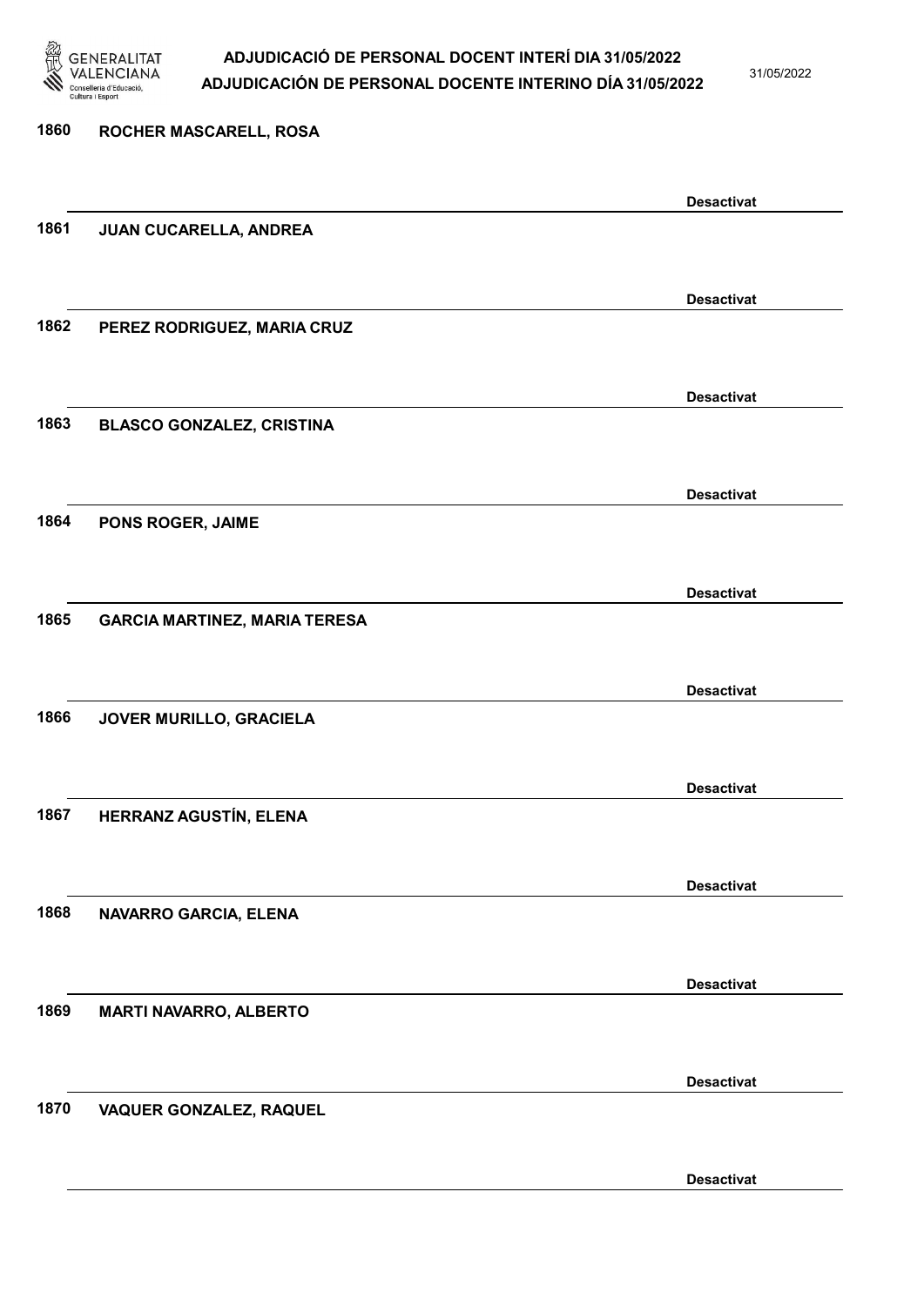

31/05/2022

#### 1871 TEBAR HERNANDEZ, JUAN MIGUEL

|      |                                  | <b>Desactivat</b> |
|------|----------------------------------|-------------------|
| 1872 | ALMENAR ROYO, RAUL               |                   |
|      |                                  |                   |
|      |                                  | <b>Desactivat</b> |
| 1873 | <b>MOLINER SIMO, JUDIT</b>       |                   |
|      |                                  |                   |
|      |                                  | <b>Desactivat</b> |
| 1874 | PEREZ VAZQUEZ, ELENA             |                   |
|      |                                  |                   |
|      |                                  |                   |
|      |                                  | <b>Desactivat</b> |
| 1875 | <b>CABRER CARVAJAL, LAURA</b>    |                   |
|      |                                  |                   |
|      |                                  | <b>Desactivat</b> |
| 1876 | <b>COLL RODRIGUEZ, PATRICIA</b>  |                   |
|      |                                  |                   |
|      |                                  | <b>Desactivat</b> |
| 1877 | SANMARTIN COSTA, JOAQUIN         |                   |
|      |                                  |                   |
|      |                                  | <b>Desactivat</b> |
| 1878 | <b>MARTINEZ LOPEZ, NATALIA</b>   |                   |
|      |                                  |                   |
|      |                                  | <b>Desactivat</b> |
| 1879 | <b>GONZALEZ TRONCHONI, BELEN</b> |                   |
|      |                                  |                   |
|      |                                  |                   |
| 1880 | ALARCON SANCHEZ, CARMEN          | <b>Desactivat</b> |
|      |                                  |                   |
|      |                                  |                   |
|      |                                  | <b>Desactivat</b> |
| 1881 | PALOMARES CAMARENA, ALEIXANDRA   |                   |
|      |                                  |                   |
|      |                                  | <b>Desactivat</b> |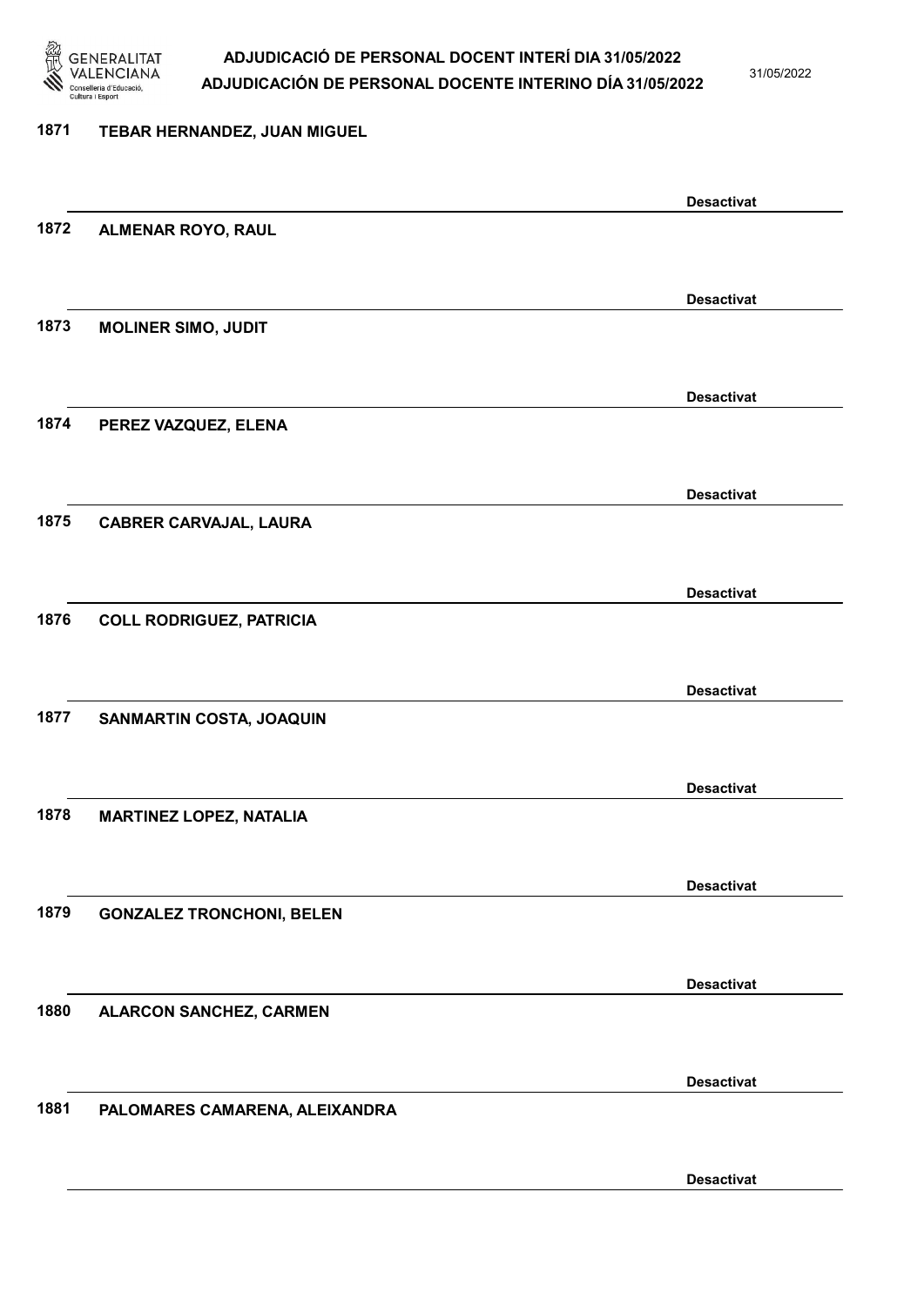

31/05/2022

Desactivat

# 1882 MURILLO SANTAMARIA, LORENA Desactivat 1883 MESA LAFARGUE, LORENA Desactivat 1884 CRISTO RODRIGUEZ, BELEN Desactivat 1885 SALVADOR MIRALLES, BERTA Desactivat 1886 MIRO TORMO, AIDA Desactivat 1887 BALAGUER FERRI, SILVIA Desactivat 1888 VAQUER HERRERO, MARIA DEL PILAR Desactivat 1889 FERRERO PERALES, PAOLA Desactivat 1890 ROMERO MONTESINOS, AZUCENA Desactivat 1891 GALARZA ROMERO, RAUL Desactivat 1892 ORTS FUENTES, MARIA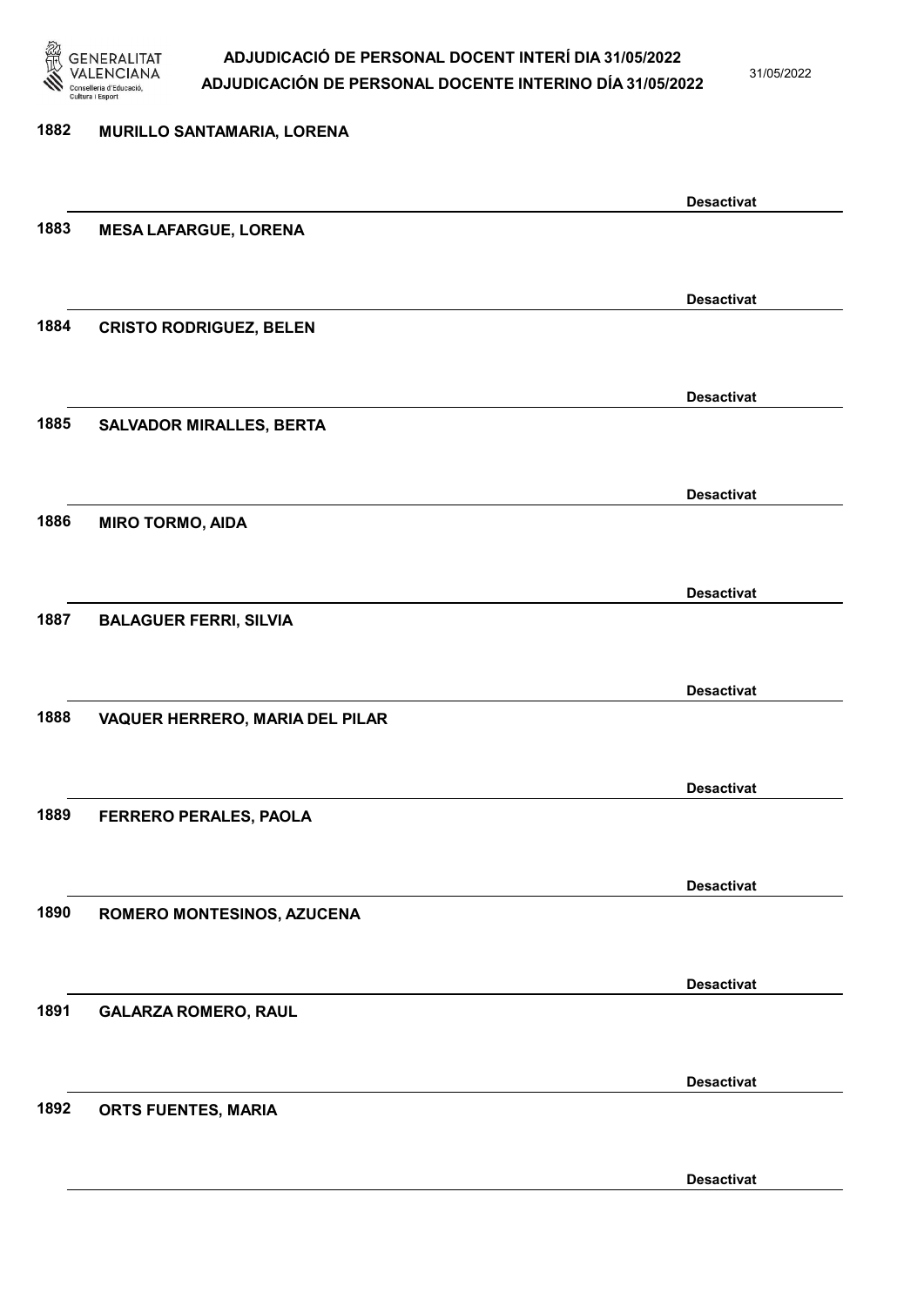

31/05/2022

# 1893 ALVAREZ MARIN, ESTELA Desactivat 1894 MARIN LOPEZ, FRANCISCO JOSE Desactivat 1895 VERDEGUER HERNANDEZ, ELISA Desactivat 1896 PERALES GIJON, DAVINIA Ha participat 1897 MARTELL CHETO, PERE Desactivat 1898 BELLVER ALONSO, LAIA Desactivat 1899 LOZANO GARCIA, CRISTIAN Desactivat 1900 RAMON LLACER, VALERIANA Desactivat 1901 FAULI BLANES, SARA Desactivat 1902 RIQUELME CELDA, SARA Desactivat 1903 BERNAT SANCHO, LUCIA Desactivat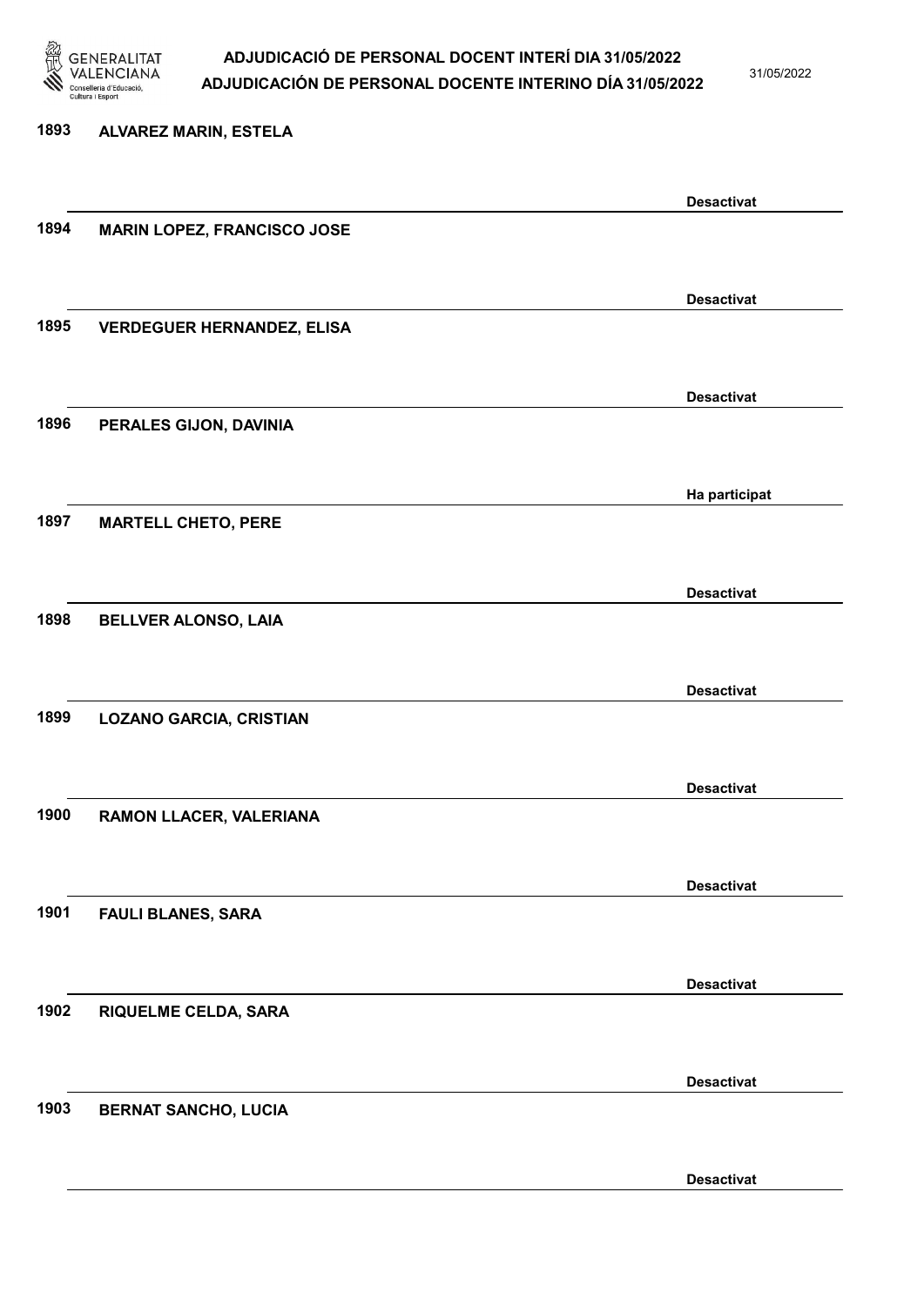

31/05/2022

Desactivat

# 1904 YUSTE VIÑOLES, MARIA SALES Desactivat 1905 RUBIO MUÑOZ, PAULA Desactivat 1906 SOMEÑO CANET, RAQUEL Desactivat 1907 HIGUERAS MORENO, CAROLINA Desactivat 1908 GARCIA CALVO, JUAN Desactivat 1909 MARTI PAGES, ANA Desactivat 1910 ARLANDIS TOLEDANO, CARLA Desactivat 1911 APARICIO CAUDET, MARIA Desactivat 1912 ANDRES SORIANO, TANIA Desactivat 1913 FERNANDEZ MOROTE, AITOR Desactivat 1914 MUÑIZ SALINAS, ANGELA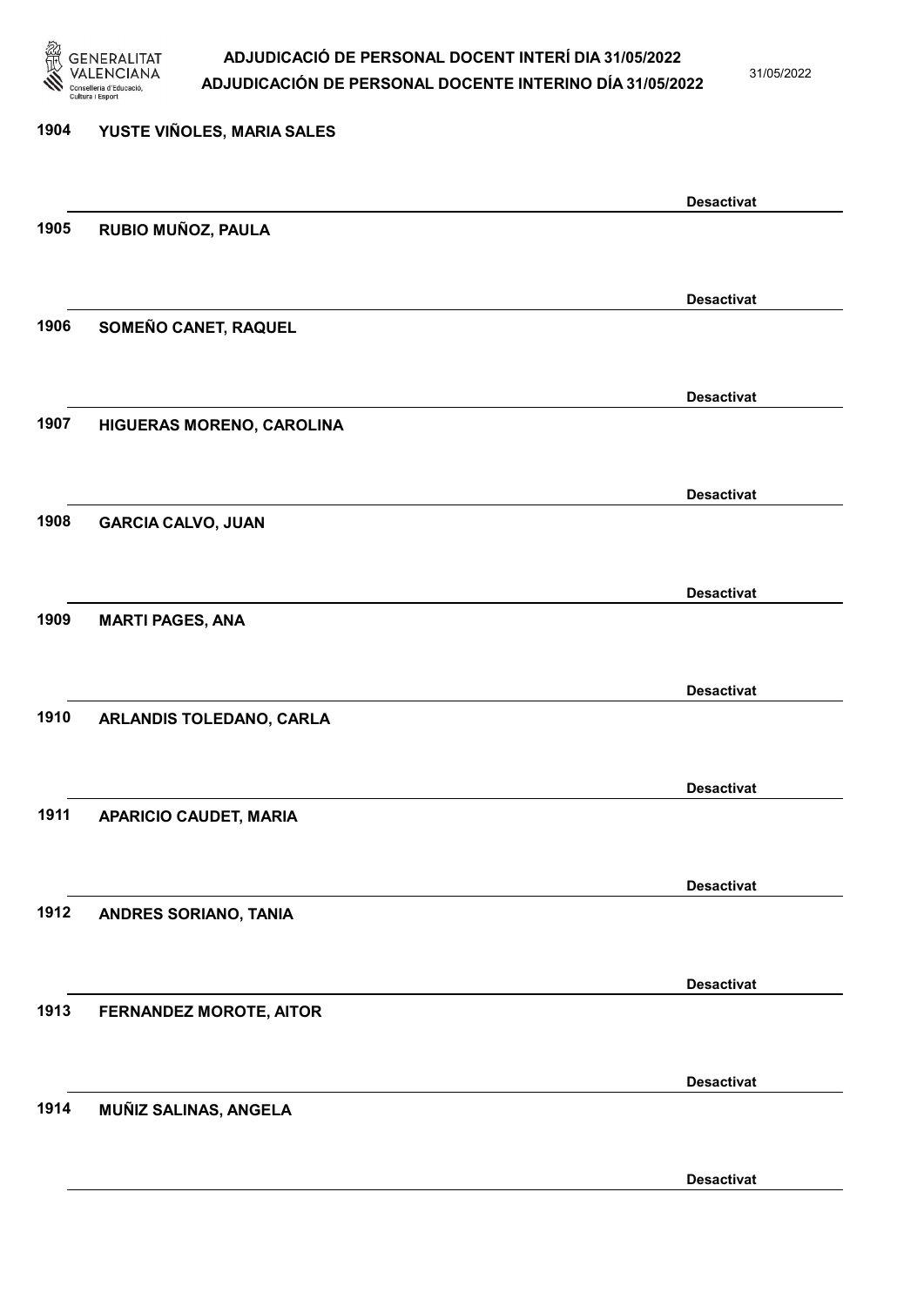

31/05/2022

Desactivat

# 1915 FORNER FUSTER, ROCIO Desactivat 1916 GUZMAN ALCON, IRENE Desactivat 1917 CHIRLAQUE ALBERT, SANDRA Desactivat 1918 CAPELLINO MICO, JOSEP Desactivat 1919 DIAGO MONTON, ANNA Desactivat 1920 CARRERES GOMEZ, ANA Desactivat 1921 BELMONTE MONZON, MARIA DEL CARMEN Desactivat 1922 HERVAS LORENTE, ESTELA Desactivat 1923 VALLES RUIZ, ELENA Desactivat 1924 HERRERO AMAT, MARIO Desactivat 1925 BERNABEU MIRA, NOELIA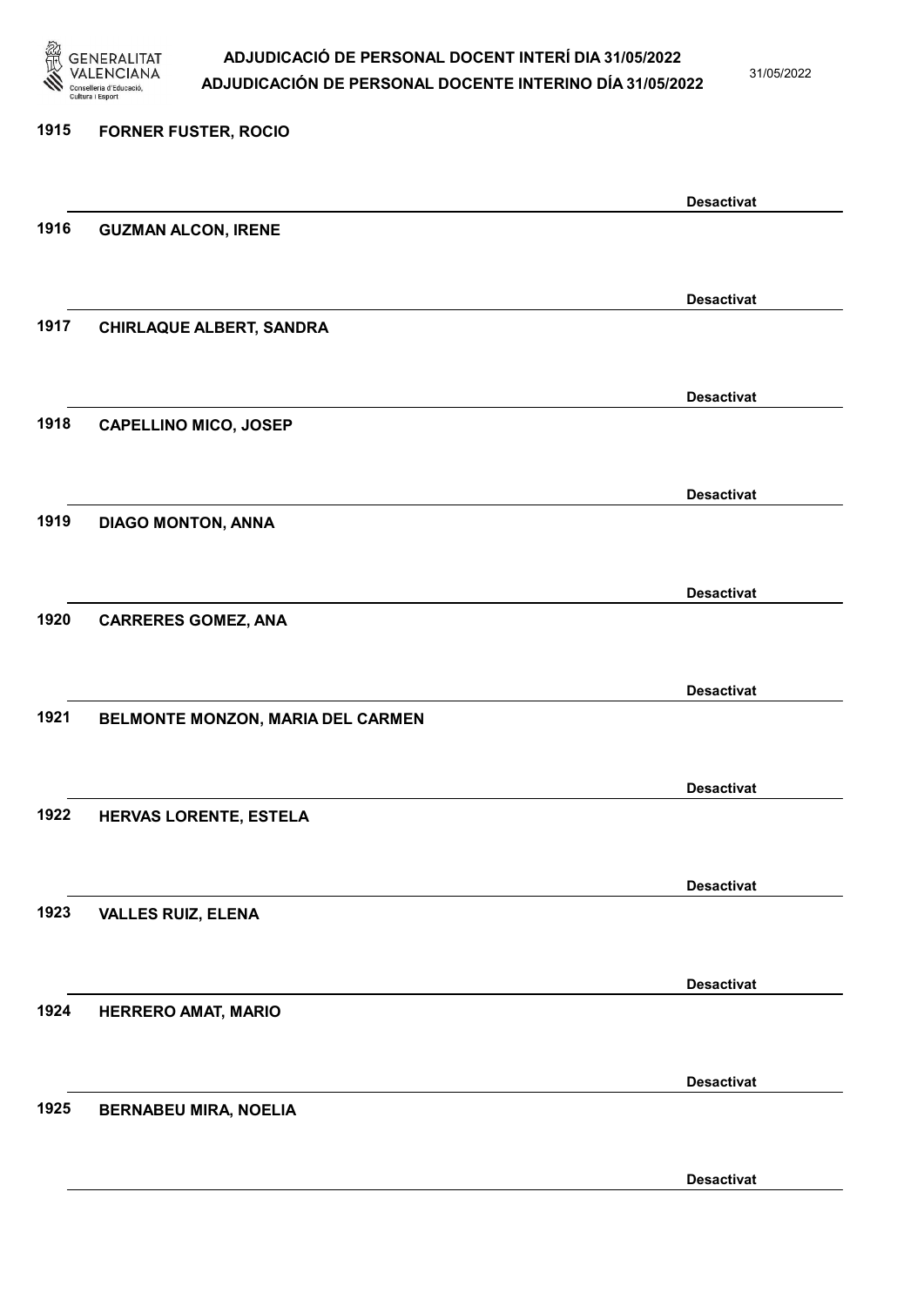

31/05/2022

Desactivat

# 1926 ORTEGA GIMENEZ, CELIA Desactivat 1927 APARISI CASTELLOTE, MARIA JESUS Desactivat 1928 DURA MARTIN, JORGE ANTONIO Desactivat 1929 VIECO FRANCISCO, BLANCA Desactivat 1930 MESEGUER FABREGAT, FATIMA Desactivat 1931 MARTÍNEZ DEL RÍO, BEGOÑA Desactivat 1932 LLIDO BONET, PABLO Desactivat 1933 MILLAN PRADOS, NATALIA Desactivat 1934 GARCIA RUIZ, REBECA Desactivat 1935 SANCHIS VAROCH, ARIADNA Desactivat 1936 CRESPI PORCAR, XAVIER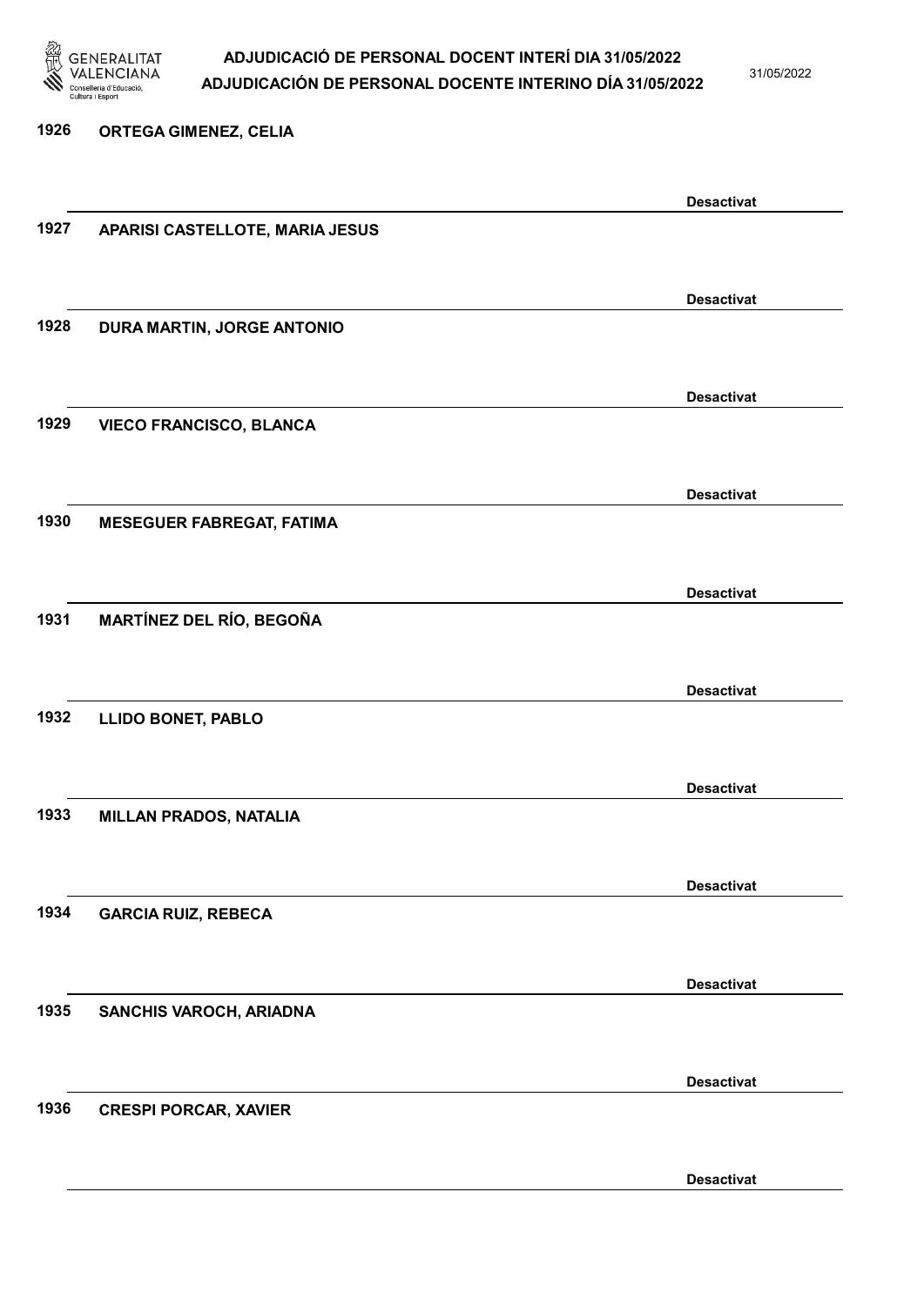

31/05/2022

## 1937 MONTAÑES ZAPATA, ALICIA Desactivat 1938 MORENO PARRADO, GABRIELA RITA Desactivat 1939 MARCO MELGAREJO, NURIA Desactivat 1940 CHERTA CUCALA, RAQUEL Desactivat 1941 FERNANDEZ MORENO, SUSANA Desactivat 1942 DALMAU ALFONSO, MARIA Desactivat 1943 SORIA COMPANY, DIANA Desactivat 1944 BOTELLA ASENCIO, ISABEL Desactivat 1945 ANTON ROS, NURIA **Petición:** 1 23 SUBSTITUCIÓ INDETERMINADA SANT VICENT DEL RASPEIG (03016900) CEIP LA ALMAZARA 120 / EDUCACIÓ INFANTIL Adjudicat Voluntaria 767821 Horas 1946 LOPEZ CASTELLO, DANIEL Desactivat 1947 LOPEZ ESCOBAR, BARBARA

Desactivat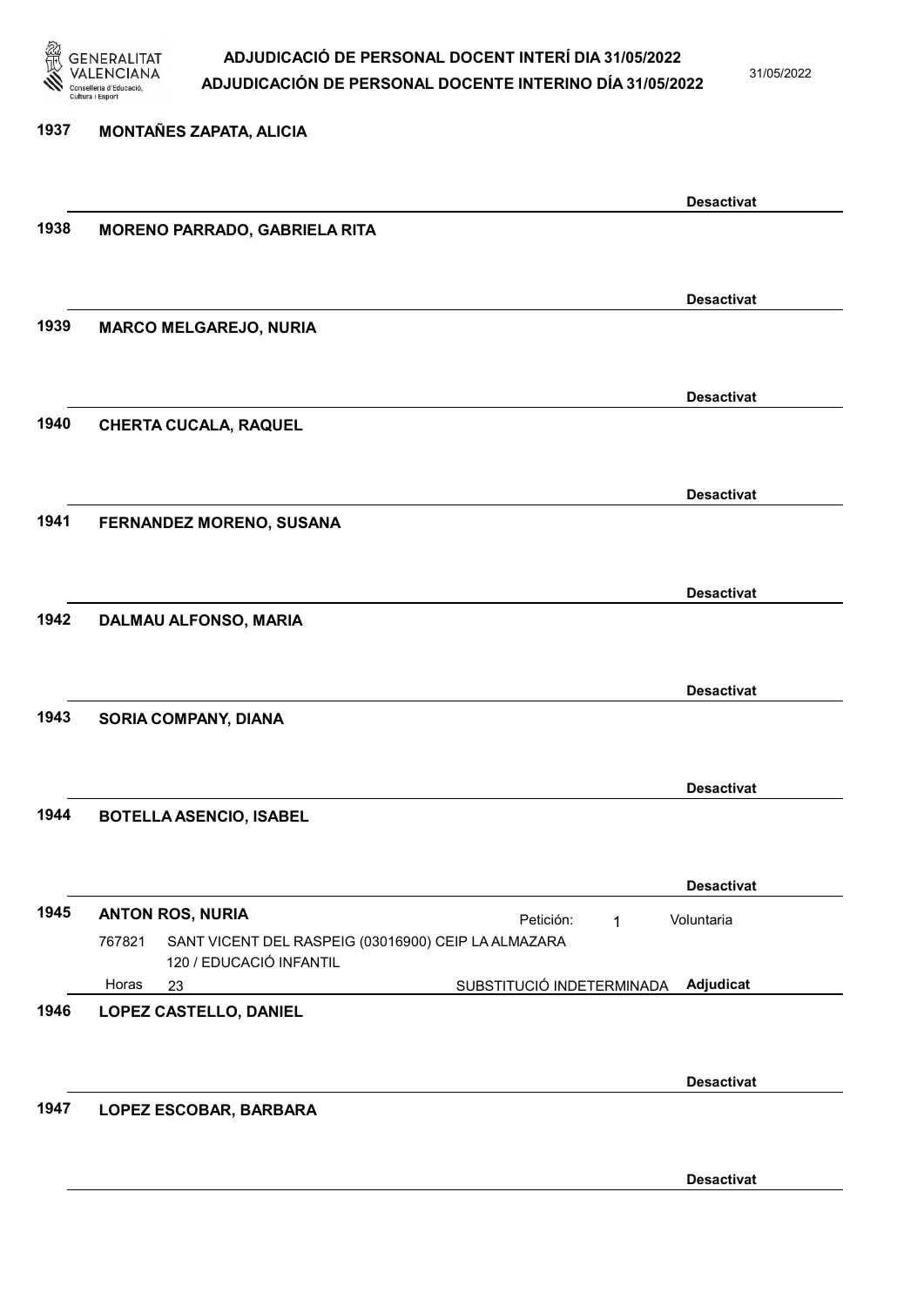

31/05/2022

Desactivat

# 1948 MEZQUIDA CASTAÑER, SILVIA Desactivat 1949 MARTINEZ LOPEZ, DAVID Desactivat 1950 PEPIOL MARIN, ANA MARIA Desactivat 1951 NAVARRO MARTINEZ, ESTEFANIA Desactivat 1952 SANCHEZ YAGO, ESTHER Desactivat 1953 RUIZ GARCIA, ALEJANDRA Desactivat 1954 PEDRO ORTOLA, MARIA Desactivat 1955 CABANES RIPOLL, KRYSTEL Desactivat 1956 DE LA CRUZ RIBES, CRISTINA Desactivat 1957 ARMERO TORNEL, ANA MARIA Desactivat 1958 RODRIGO SANZ, MARIA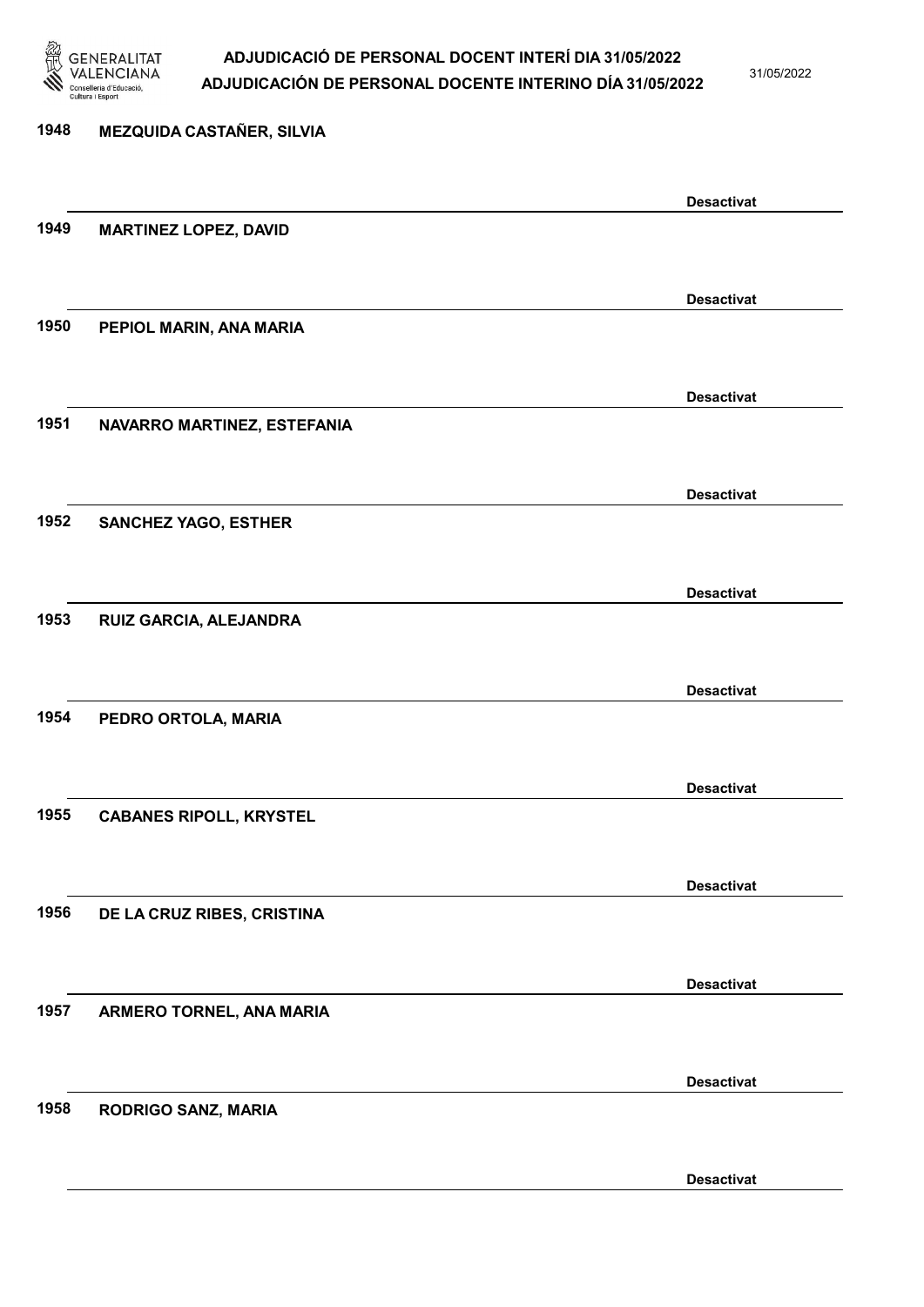

31/05/2022

#### 1959 SANCHEZ PIÑERO, ANA

|      |                                        | <b>Desactivat</b> |
|------|----------------------------------------|-------------------|
| 1960 | <b>CORDONES HERNANDEZ, LORETO</b>      |                   |
|      |                                        |                   |
|      |                                        |                   |
|      |                                        | <b>Desactivat</b> |
|      |                                        |                   |
| 1961 | ROMERO ALARCON, MARIA                  |                   |
|      |                                        |                   |
|      |                                        |                   |
|      |                                        | <b>Desactivat</b> |
| 1962 | SOLER IÑARETA, JOAN                    |                   |
|      |                                        |                   |
|      |                                        |                   |
|      |                                        | <b>Desactivat</b> |
|      |                                        |                   |
| 1963 | <b>UBEDA CRESPO, CRISTIAN</b>          |                   |
|      |                                        |                   |
|      |                                        |                   |
|      |                                        | <b>Desactivat</b> |
| 1964 | <b>CASTELLO MOLINA, MARIA MERCEDES</b> |                   |
|      |                                        |                   |
|      |                                        |                   |
|      |                                        | <b>Desactivat</b> |
|      |                                        |                   |
| 1965 | LOPEZ DE ATALAYA ORTEGA, MARIA         |                   |
|      |                                        |                   |
|      |                                        |                   |
|      |                                        | <b>Desactivat</b> |
| 1966 | SIRVENT MUÑOZ, MARÍA DEL MAR           |                   |
|      |                                        |                   |
|      |                                        |                   |
|      |                                        | <b>Desactivat</b> |
|      |                                        |                   |
| 1967 | <b>MELIA SEGARRA, MARIA BLANCA</b>     |                   |
|      |                                        |                   |
|      |                                        |                   |
|      |                                        | <b>Desactivat</b> |
| 1968 | POZO NOGUERAS, ANA MARIA               |                   |
|      |                                        |                   |
|      |                                        |                   |
|      |                                        | <b>Desactivat</b> |
|      |                                        |                   |
| 1969 | RUIZ TORRES, MARIA DE LA CRUZ          |                   |
|      |                                        |                   |
|      |                                        |                   |
|      |                                        | <b>Desactivat</b> |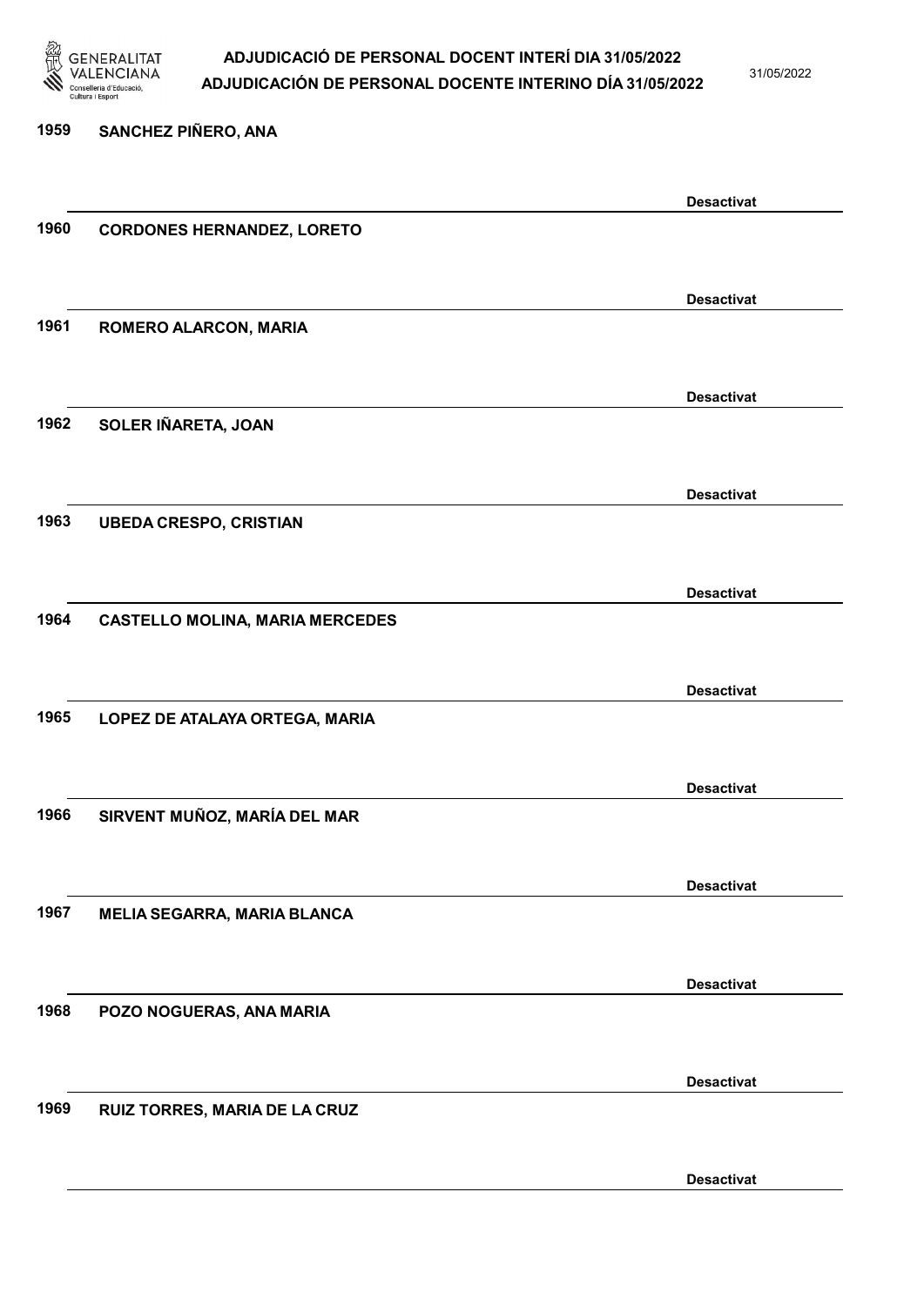

31/05/2022

#### 1970 PERDIGONES BORREGO, ANA MERCEDES

|      |                                | <b>Desactivat</b> |
|------|--------------------------------|-------------------|
| 1971 | <b>CABANILLES LOZANO, JOSE</b> |                   |
|      |                                |                   |
|      |                                | <b>Desactivat</b> |
| 1972 | <b>MARTINEZ JUAN, RICARDO</b>  |                   |
|      |                                |                   |
|      |                                |                   |
|      |                                | <b>Desactivat</b> |
| 1973 | OSMA JOVER, ANA                |                   |
|      |                                |                   |
|      |                                | <b>Desactivat</b> |
| 1974 | <b>GUILLEN AGUILAR, JAVIER</b> |                   |
|      |                                |                   |
|      |                                | <b>Desactivat</b> |
| 1975 | VILASECA VAYA, GEMA MARIA      |                   |
|      |                                |                   |
|      |                                |                   |
|      |                                | <b>Desactivat</b> |
| 1976 | <b>MANCHON MOLLA, MARIA</b>    |                   |
|      |                                |                   |
|      |                                | <b>Desactivat</b> |
| 1977 | <b>MARTINEZ MIRALLES, SARA</b> |                   |
|      |                                |                   |
|      |                                | <b>Desactivat</b> |
| 1978 | <b>GONZALEZ LLOPIS, CELIA</b>  |                   |
|      |                                |                   |
|      |                                |                   |
|      |                                | <b>Desactivat</b> |
| 1979 | <b>TOLEDO LORENTE, LOURDES</b> |                   |
|      |                                |                   |
|      |                                | <b>Desactivat</b> |
| 1980 | <b>VIDAL ALBALAT, CARLES</b>   |                   |
|      |                                |                   |
|      |                                | <b>Desactivat</b> |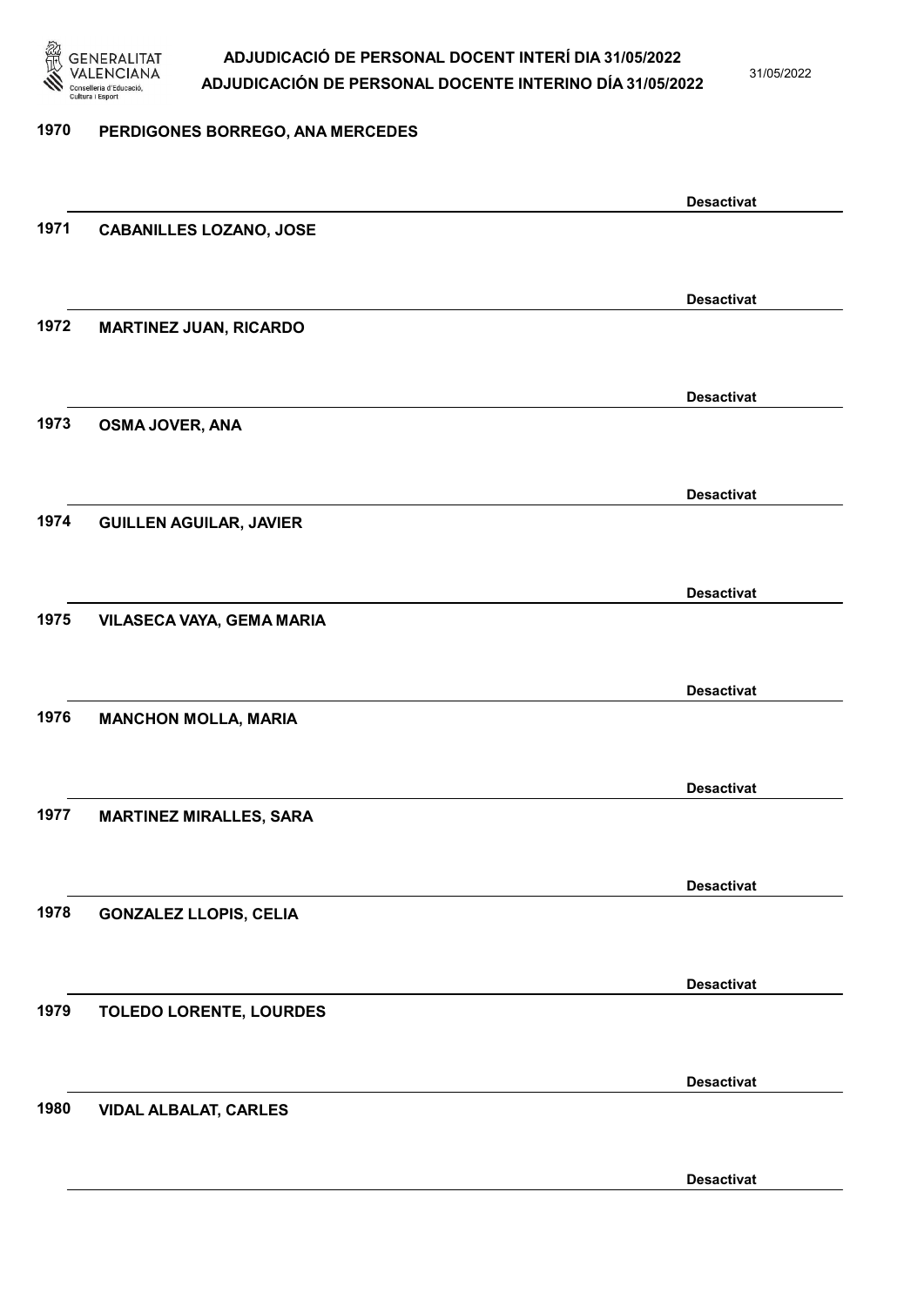

31/05/2022

Desactivat

# 1981 GARCIA MONTEAGUDO, CARLOS Desactivat 1982 GOMEZ MUÑOZ, ROSA MARIA Desactivat 1983 BARBERA MORENO, MARTA GEMA Desactivat 1984 FULLERA CAMPOS, PAULA Desactivat 1985 FERRER SORIANO, ISABEL GEMA Desactivat 1986 BENEITO ALOS, BIBIANA Desactivat 1987 MONFORT GARCIA, CRISTIAN Desactivat 1988 CASTELLO SERRANO, ESTELA Desactivat 1989 HERNANDEZ LANDETE, MARIA DE ARANZAZU Ha participat 1990 FENOLLAR AGUT, PAULA Desactivat 1991 VIVES CARRIÓ, JOSEP MATEU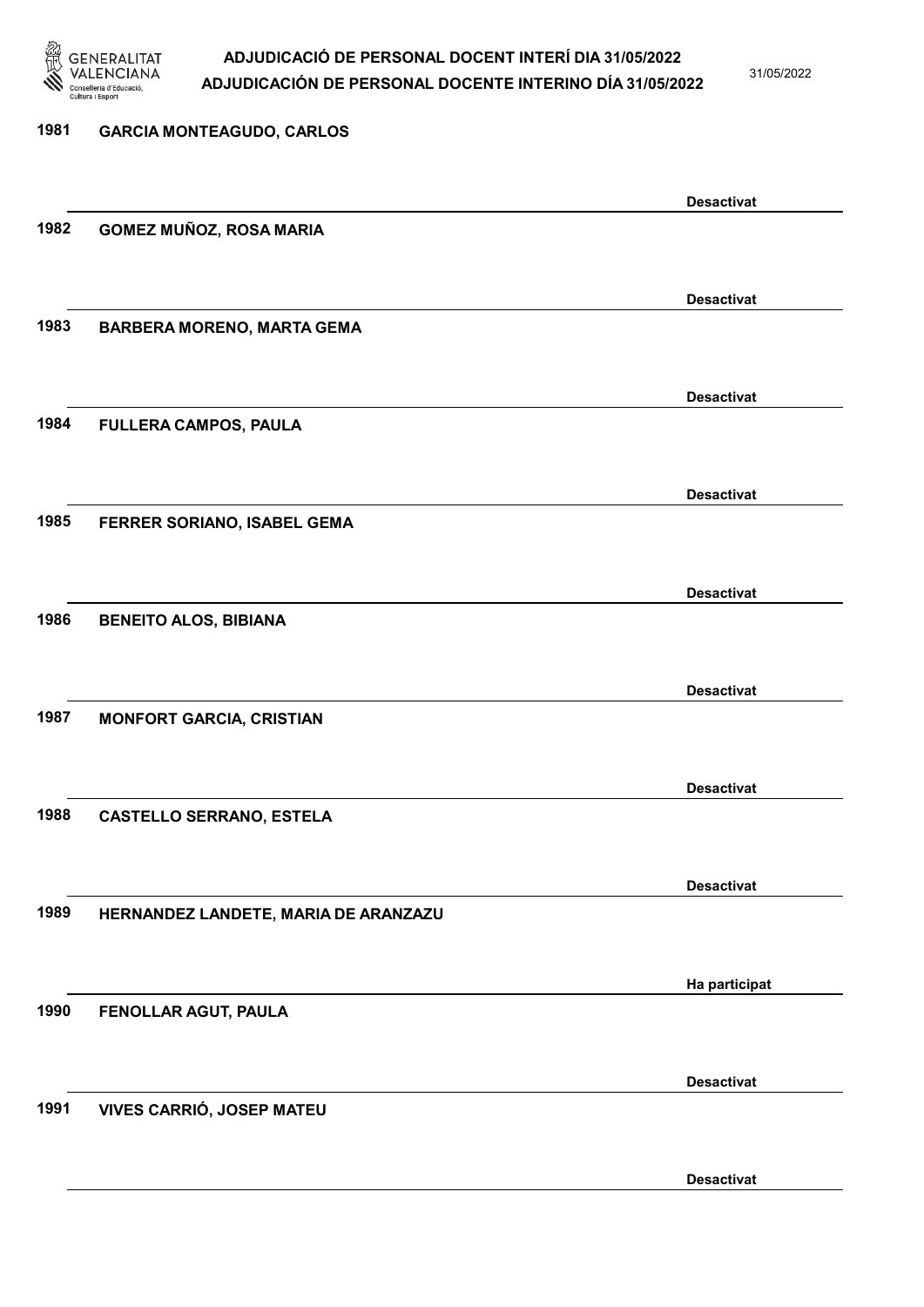

31/05/2022

#### 1992 FERRANDIS LOPEZ, MARIA PILAR

|      |                                       | <b>Desactivat</b> |
|------|---------------------------------------|-------------------|
| 1993 | <b>VIDAL SOLER, RAMON</b>             |                   |
|      |                                       |                   |
|      |                                       | <b>Desactivat</b> |
| 1994 | <b>APARICIO VITORIA, PAULA</b>        |                   |
|      |                                       |                   |
|      |                                       |                   |
|      |                                       | <b>Desactivat</b> |
| 1995 | PEIRO FEMENIA, SANDRA                 |                   |
|      |                                       |                   |
|      |                                       | <b>Desactivat</b> |
| 1996 | <b>GISBERT SOTO, ANGELA</b>           |                   |
|      |                                       |                   |
|      |                                       | <b>Desactivat</b> |
| 1997 | <b>RUIZ SALAS, RUBEN</b>              |                   |
|      |                                       |                   |
|      |                                       |                   |
|      |                                       | <b>Desactivat</b> |
| 1998 | <b>GALAN MONZON, SILVIA</b>           |                   |
|      |                                       |                   |
|      |                                       | <b>Desactivat</b> |
| 1999 | <b>MONTOLIO GARCES, MIGUEL</b>        |                   |
|      |                                       |                   |
|      |                                       | <b>Desactivat</b> |
| 2000 | <b>ESCRICHE CATALA, SARA</b>          |                   |
|      |                                       |                   |
|      |                                       |                   |
|      |                                       | <b>Desactivat</b> |
| 2001 | MARTINEZ TORTOSA, MARIA DE LAS NIEVES |                   |
|      |                                       |                   |
|      |                                       | Ha participat     |
| 2002 | <b>BALLESTER PERIS, MARIA</b>         |                   |
|      |                                       |                   |
|      |                                       | <b>Desactivat</b> |
|      |                                       |                   |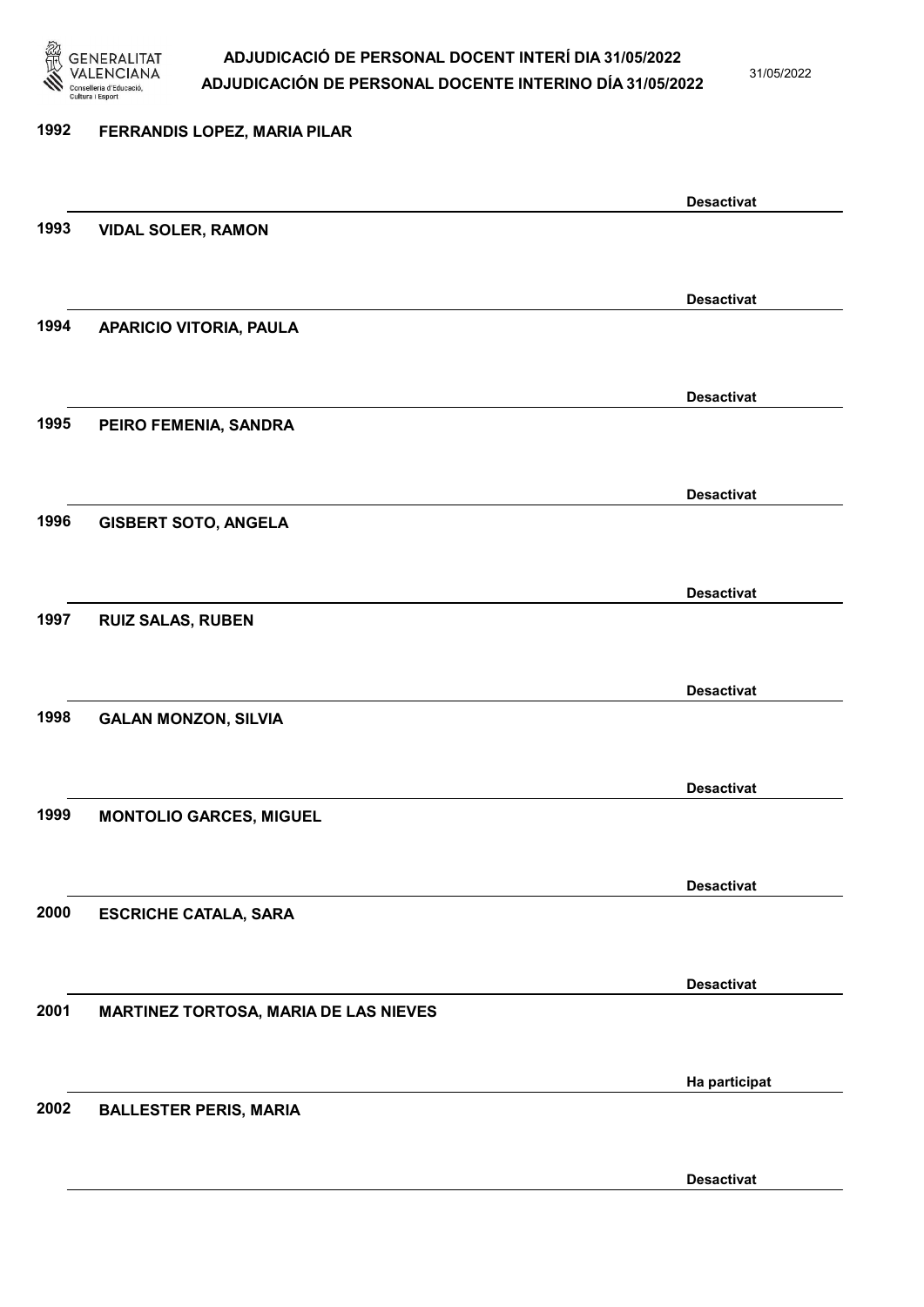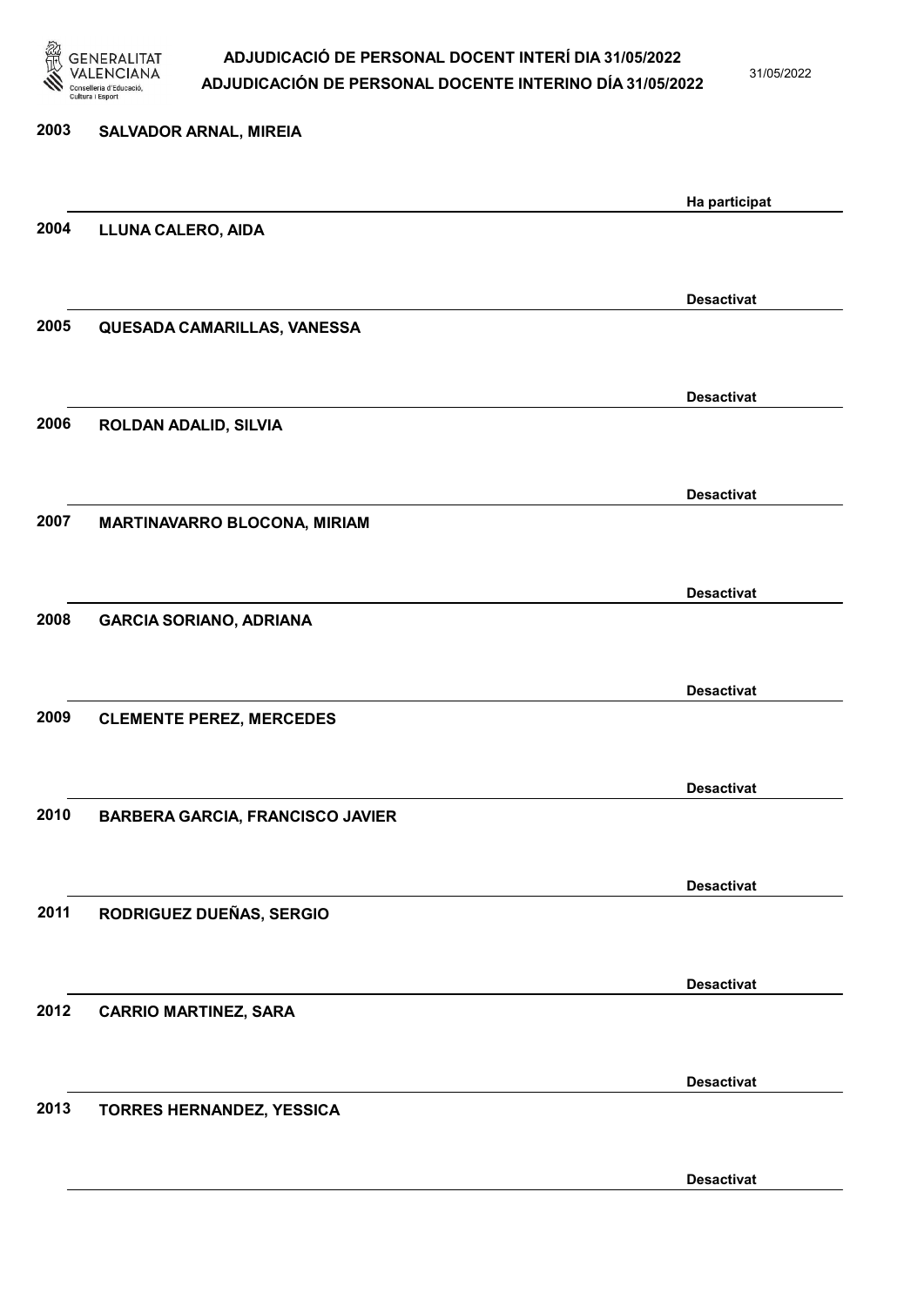

31/05/2022

Desactivat

# 2014 GANAU GIMENO, MARIA Desactivat 2015 GIL GINER, NURIA Desactivat 2016 PEREZ BLANES, CARLA Desactivat 2017 AGUADO ARGUDO, DAVID Ha participat 2018 LOPEZ REQUENA, SARA Desactivat 2019 ASSAD BOSCH, SOUHA Desactivat 2020 AGUILAR ALCAÑIZ, ESTEFANIA Ha participat 2021 CORTES GARCIA, MARIA ANGELES Desactivat 2022 DOMENECH LILLO, VERÓNICA Desactivat 2023 LUCAS PONS, DOLORES Desactivat 2024 COBO TOYOS, JUAN CARLOS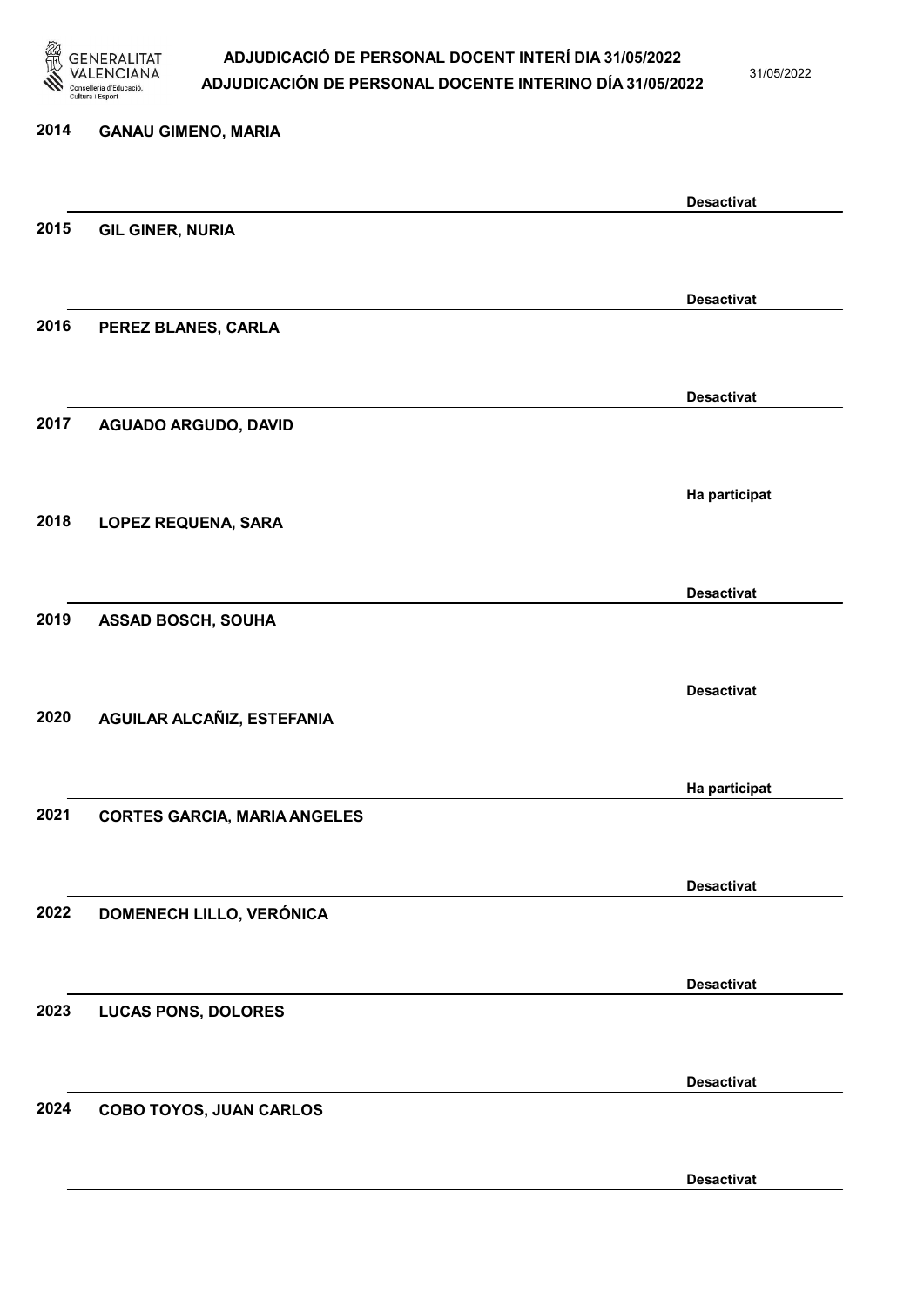

31/05/2022

#### 2025 VICTORIO VERDU, SONIA

|      |                                   | <b>Desactivat</b> |
|------|-----------------------------------|-------------------|
| 2026 | <b>MARTINEZ MANZANO, SALVADOR</b> |                   |
|      |                                   |                   |
|      |                                   | <b>Desactivat</b> |
| 2027 | JORDA CARCHANO, CLARA             |                   |
|      |                                   |                   |
|      |                                   | <b>Desactivat</b> |
| 2028 | <b>CARBONELL AGUILAR, SARA</b>    |                   |
|      |                                   |                   |
|      |                                   |                   |
| 2029 |                                   | <b>Desactivat</b> |
|      | PARDO MARTINEZ, LUCIA             |                   |
|      |                                   |                   |
|      |                                   | <b>Desactivat</b> |
| 2030 | <b>MILAN FRANCES, VIRGINIA</b>    |                   |
|      |                                   |                   |
|      |                                   | <b>Desactivat</b> |
| 2031 | SERRA FORTEA, FELIX RAMON         |                   |
|      |                                   |                   |
|      |                                   | <b>Desactivat</b> |
| 2032 | <b>RUIZ REVELLES, ALBA</b>        |                   |
|      |                                   |                   |
|      |                                   | Ha participat     |
| 2033 | <b>RUIZ GREGORI, ROSER</b>        |                   |
|      |                                   |                   |
|      |                                   | <b>Desactivat</b> |
| 2034 | DE LA TORRE MUÑOZ, JESSICA        |                   |
|      |                                   |                   |
|      |                                   |                   |
| 2035 |                                   | Ha participat     |
|      | RAMOS ALVAREZ, ANA                |                   |
|      |                                   |                   |
|      |                                   | <b>Desactivat</b> |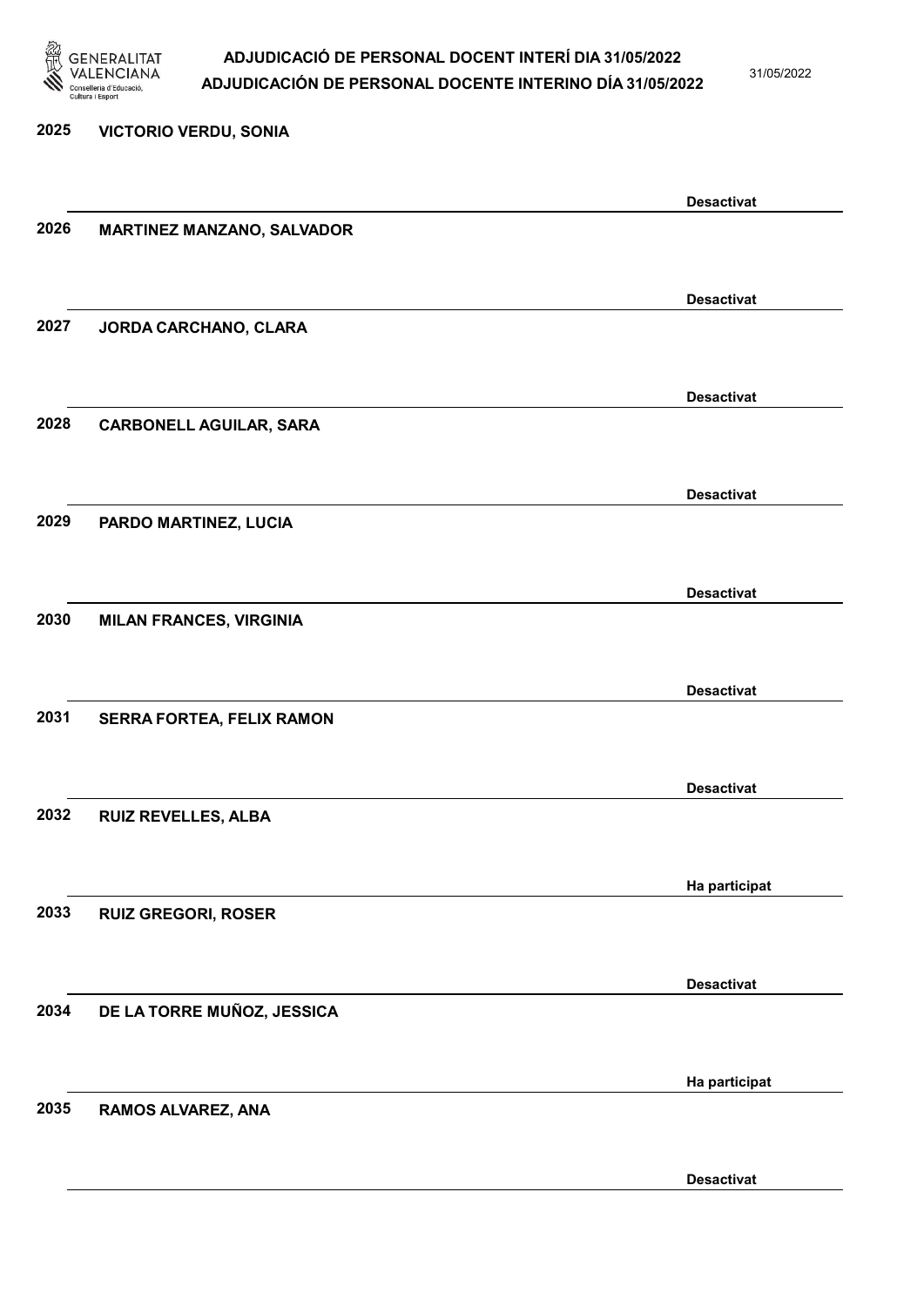

31/05/2022

Desactivat

# 2036 LOPEZ ISAZA, LEIDY JOHANA Desactivat 2037 SAIZ COLOMINA, SHEILA Desactivat 2038 CLEMENTE CASTELLO, CARLOS Desactivat 2039 ORQUIN SABATER, ROSA Desactivat 2040 LLINARES RONDA, NEUS Desactivat 2041 CANET MIRALLES, ANA Desactivat 2042 APARICI CABEDO, LUCAS Desactivat 2043 CABAÑERO CASTILLO, MARIA ESPERANZA Desactivat 2044 GARCES VENTURA, MARIA AMPARO Desactivat 2045 PEREZ SENCHERMES, ROSA MARIA Ha participat 2046 ALENTADO MUÑOZ, SANDRA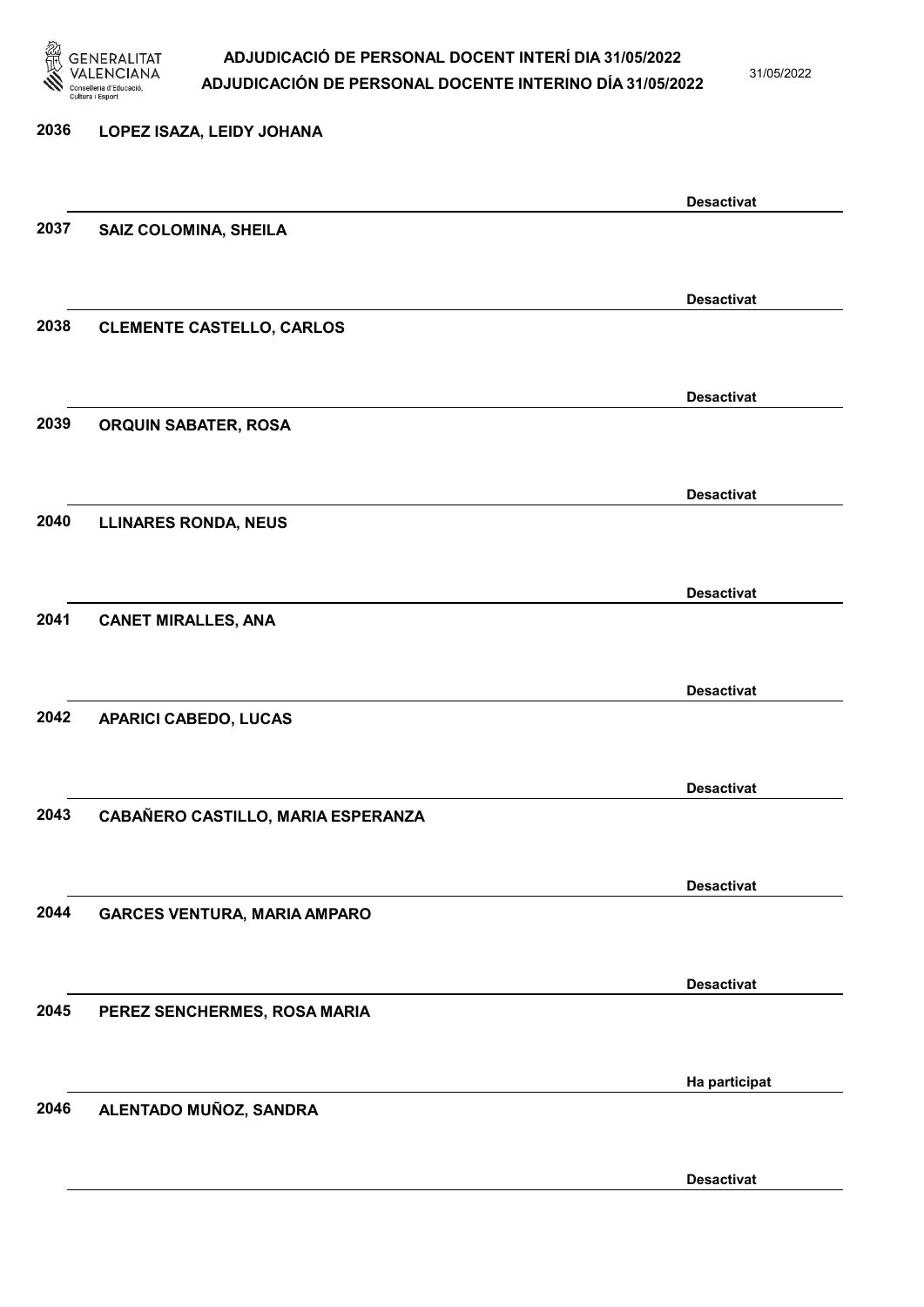

31/05/2022

Desactivat

# 2047 SALVADOR POBES, CARLOS Desactivat 2048 MONZO MILLET, MIGUEL Desactivat 2049 MARTIN CARMONA, JENIFER Desactivat 2050 ESTEVAN GREGORI, JOAN MANUEL Desactivat 2051 PEREZ SALORT, MARIA TERESA Desactivat 2052 RADA COBO, OLGA Desactivat 2053 TORTOSA SORIANO, RICARDO Desactivat 2054 HERNANDEZ RAMON, MARINA PILAR Desactivat 2055 LLORACH GONZALEZ, MARIA Ha participat 2056 COLOMER ALIAGA, LIDIA Desactivat 2057 BAU GAVILA, PAULA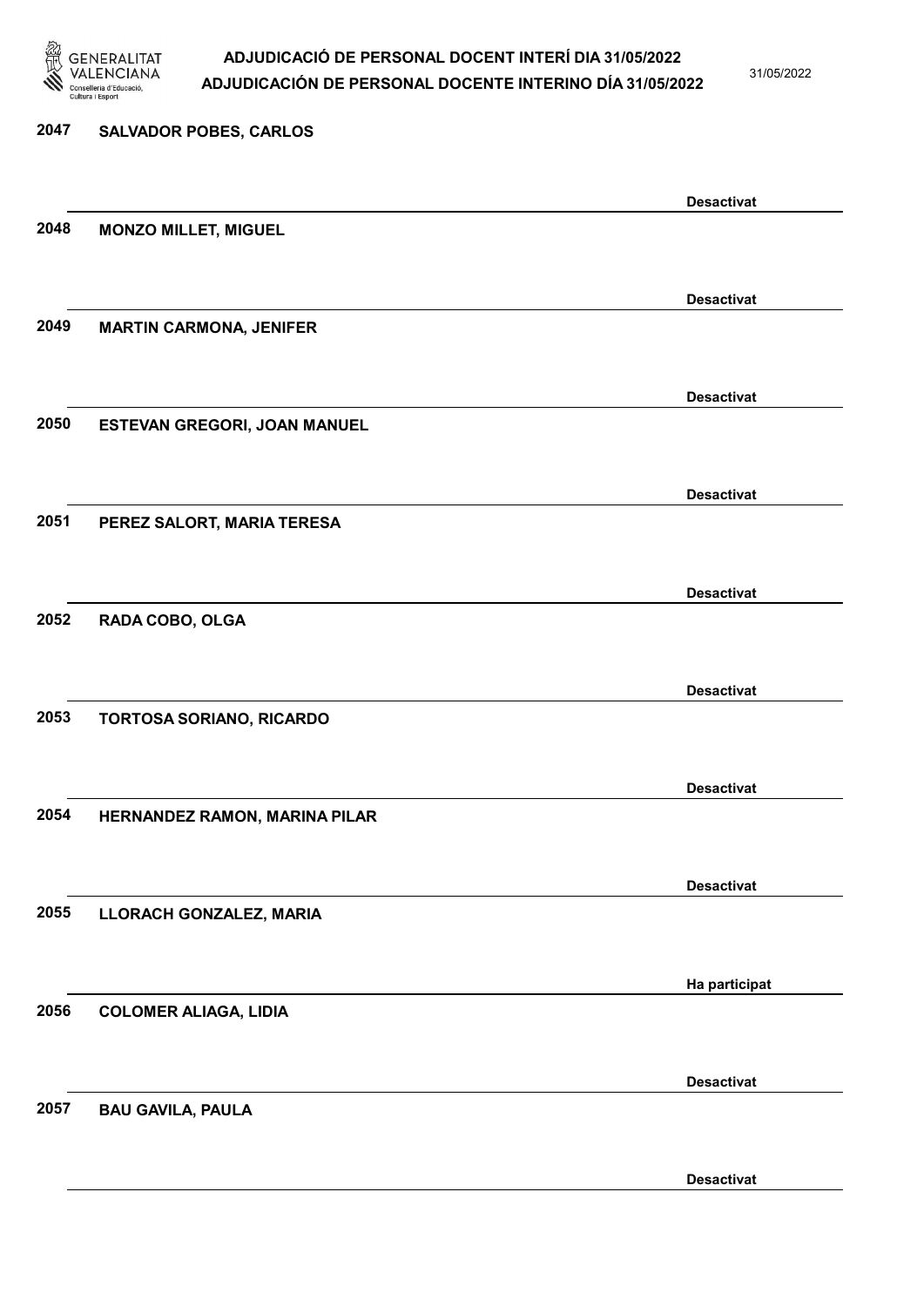

31/05/2022

#### 2058 ROS ARGENTE, ELENA

|      |                                       | <b>Desactivat</b> |
|------|---------------------------------------|-------------------|
| 2059 | <b>CAÑAS ORTEGA, CRISTINA</b>         |                   |
|      |                                       |                   |
|      |                                       | <b>Desactivat</b> |
| 2060 | <b>CURRAS GALLARDO, LETICIA</b>       |                   |
|      |                                       |                   |
|      |                                       |                   |
|      |                                       | <b>Desactivat</b> |
| 2061 | <b>CHILET NAVARRO, AIDA</b>           |                   |
|      |                                       |                   |
|      |                                       | <b>Desactivat</b> |
| 2062 | <b>MENGUAL BIELSA, JOSE VICENTE</b>   |                   |
|      |                                       |                   |
|      |                                       |                   |
|      |                                       | Ha participat     |
| 2063 | <b>BAÑULS RODRIGUEZ, TATIANA</b>      |                   |
|      |                                       |                   |
|      |                                       | <b>Desactivat</b> |
| 2064 | <b>LOPEZ GILABERTE, MARIA</b>         |                   |
|      |                                       |                   |
|      |                                       |                   |
|      |                                       | Ha participat     |
| 2065 | <b>MARTINEZ SALVADOR, ASUNCION</b>    |                   |
|      |                                       |                   |
|      |                                       | <b>Desactivat</b> |
| 2066 | <b>BELVIS REIG, REBECA</b>            |                   |
|      |                                       |                   |
|      |                                       | <b>Desactivat</b> |
| 2067 | LLOBET BELTRAN, INMACULADA CONCEPCION |                   |
|      |                                       |                   |
|      |                                       |                   |
|      |                                       | <b>Desactivat</b> |
| 2068 | <b>LLACER ROSA, JAIME</b>             |                   |
|      |                                       |                   |
|      |                                       | <b>Desactivat</b> |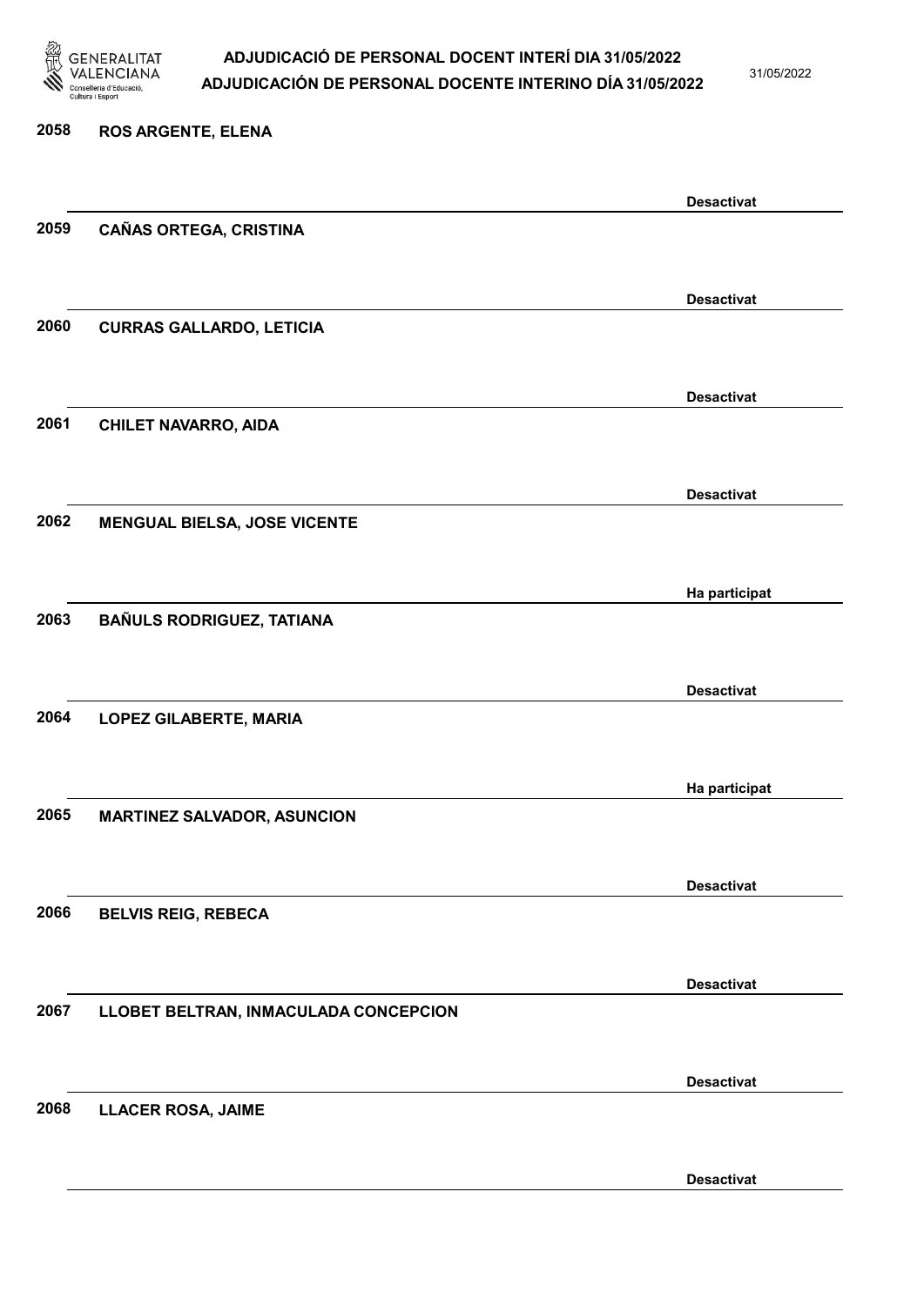

31/05/2022

#### 2069 FRANCES RICO, LAURA

|      |        |                                                                      |                           |   | <b>Desactivat</b> |
|------|--------|----------------------------------------------------------------------|---------------------------|---|-------------------|
| 2070 |        | HERNANDIZ ALMERICH, LOURDES                                          | Petición:                 | 1 | Voluntaria        |
|      | 510665 | BURJASSOT (46002428) CEIP MIGUEL BORDONAU<br>120 / EDUCACIÓ INFANTIL |                           |   |                   |
|      | Horas  | 23                                                                   | SUBSTITUCIÓ INDETERMINADA |   | Adjudicat         |
| 2071 |        | <b>MARCO CONS, MARIA TERESA</b>                                      |                           |   |                   |
|      |        |                                                                      |                           |   |                   |
|      |        |                                                                      |                           |   | <b>Desactivat</b> |
| 2072 |        | <b>BARBERA MARTI, MERCE</b>                                          |                           |   |                   |
|      |        |                                                                      |                           |   |                   |
|      |        |                                                                      |                           |   | <b>Desactivat</b> |
| 2073 |        | <b>GARCIA LATORRE, SARA</b>                                          |                           |   |                   |
|      |        |                                                                      |                           |   |                   |
|      |        |                                                                      |                           |   |                   |
| 2074 |        | RUIZ MACHUCA, MARINA                                                 |                           |   | <b>Desactivat</b> |
|      |        |                                                                      |                           |   |                   |
|      |        |                                                                      |                           |   |                   |
|      |        |                                                                      |                           |   | <b>Desactivat</b> |
| 2075 |        | ALOS GARDO, MARIA                                                    |                           |   |                   |
|      |        |                                                                      |                           |   |                   |
|      |        |                                                                      |                           |   | <b>Desactivat</b> |
| 2076 |        | <b>MATEU ROIG, JORDI</b>                                             |                           |   |                   |
|      |        |                                                                      |                           |   |                   |
|      |        |                                                                      |                           |   | <b>Desactivat</b> |
| 2077 |        | <b>CLARAMUNT VIANA, MARIA ISABEL</b>                                 |                           |   |                   |
|      |        |                                                                      |                           |   |                   |
|      |        |                                                                      |                           |   | <b>Desactivat</b> |
| 2078 |        | FORNES NOGUERA, PASCUALA MARIA                                       |                           |   |                   |
|      |        |                                                                      |                           |   |                   |
|      |        |                                                                      |                           |   | <b>Desactivat</b> |
| 2079 |        | <b>CASAS RUSTARAZO, RAQUEL</b>                                       |                           |   |                   |
|      |        |                                                                      |                           |   |                   |
|      |        |                                                                      |                           |   | <b>Desactivat</b> |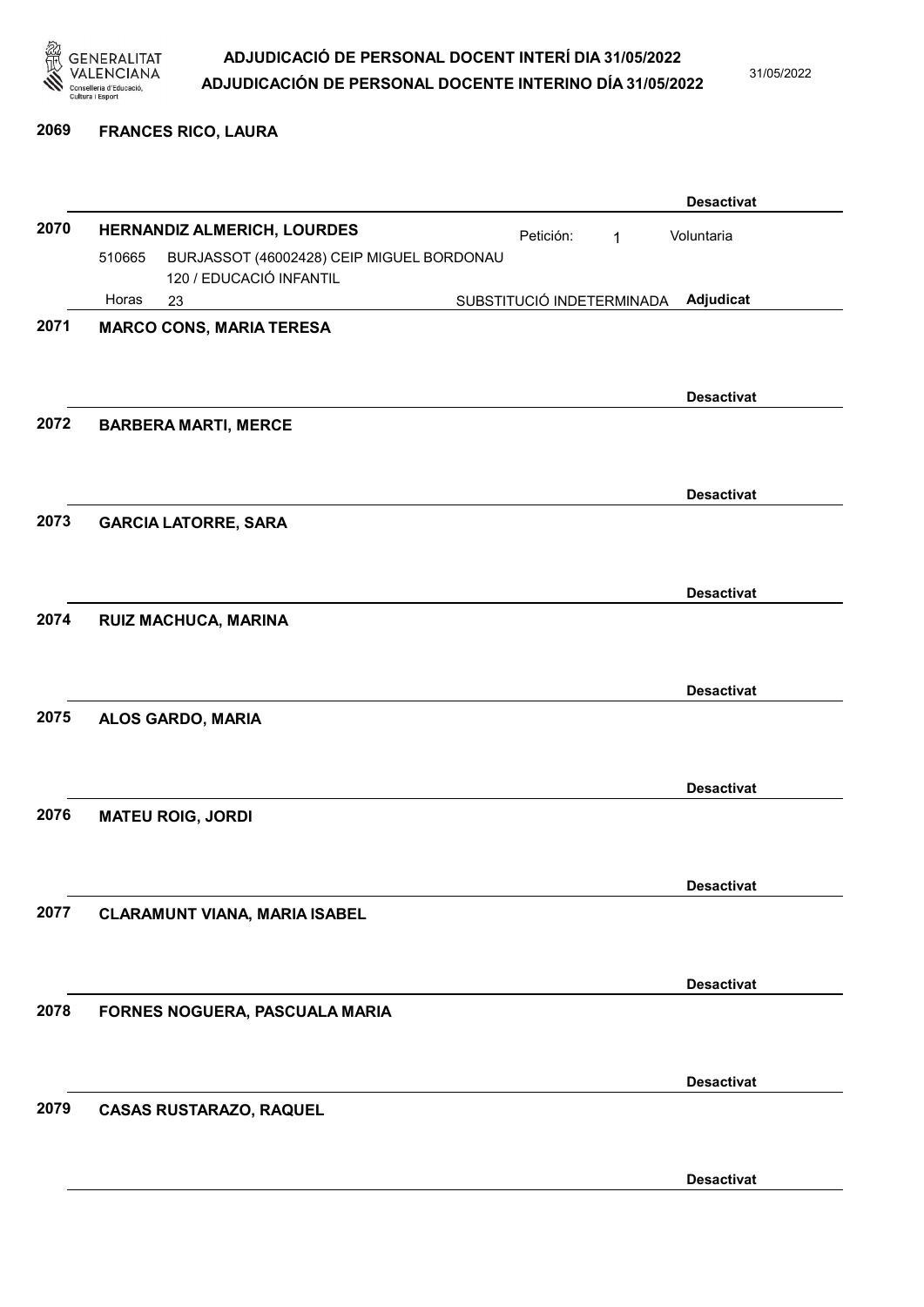

31/05/2022

#### 2080 DELAS ALVAREZ, LEONOR

|      |        |                                                         |                           |                | <b>Desactivat</b> |
|------|--------|---------------------------------------------------------|---------------------------|----------------|-------------------|
| 2081 |        | <b>MARIN MAS, VICTORIA</b>                              | Petición:                 | $\overline{2}$ | Voluntaria        |
|      | 508244 | ONDA (12002014) CEIP PÍO XII<br>120 / EDUCACIÓ INFANTIL |                           |                |                   |
|      | Horas  | 23                                                      | SUBSTITUCIÓ INDETERMINADA |                | Adjudicat         |
| 2082 |        | FONT MONFORT, YOLANDA                                   |                           |                |                   |
|      |        |                                                         |                           |                |                   |
|      |        |                                                         |                           |                |                   |
|      |        |                                                         |                           |                | <b>Desactivat</b> |
| 2083 |        | <b>SORRIBES NEBOT, CARLO</b>                            |                           |                |                   |
|      |        |                                                         |                           |                |                   |
|      |        |                                                         |                           |                | Ha participat     |
| 2084 |        | <b>BASILI ASIN, SANDRA</b>                              |                           |                |                   |
|      |        |                                                         |                           |                |                   |
|      |        |                                                         |                           |                | <b>Desactivat</b> |
| 2085 |        | <b>CORTES MORA, LAURA</b>                               |                           |                |                   |
|      |        |                                                         |                           |                |                   |
|      |        |                                                         |                           |                |                   |
|      |        |                                                         |                           |                | <b>Desactivat</b> |
| 2086 |        | <b>GARCIA SEMPERE, ROSER</b>                            |                           |                |                   |
|      |        |                                                         |                           |                |                   |
|      |        |                                                         |                           |                | <b>Desactivat</b> |
| 2087 |        | PEIRO FUSTER, YASMINA                                   |                           |                |                   |
|      |        |                                                         |                           |                |                   |
|      |        |                                                         |                           |                |                   |
|      |        |                                                         |                           |                | <b>Desactivat</b> |
| 2088 |        | <b>RUBERT MONTOLIU, ESTHER</b>                          |                           |                |                   |
|      |        |                                                         |                           |                |                   |
|      |        |                                                         |                           |                | <b>Desactivat</b> |
| 2089 |        | RUIZ CHINCHILLA, JUAN MANUEL                            |                           |                |                   |
|      |        |                                                         |                           |                |                   |
|      |        |                                                         |                           |                |                   |
| 2090 |        |                                                         |                           |                | <b>Desactivat</b> |
|      |        | SALVADOR FRANCH, CARLA                                  |                           |                |                   |
|      |        |                                                         |                           |                |                   |
|      |        |                                                         |                           |                | <b>Desactivat</b> |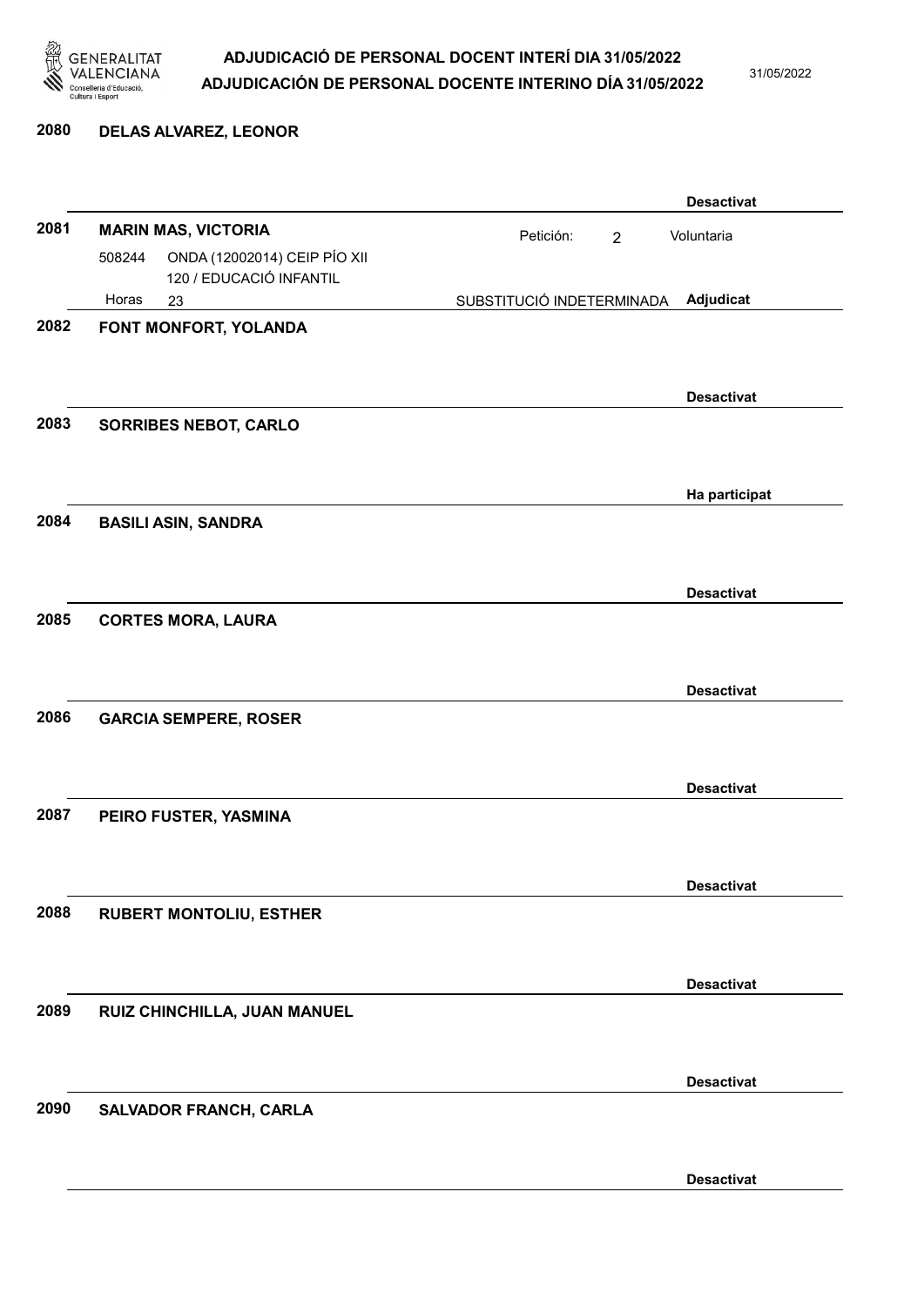

31/05/2022

Desactivat

# 2091 SORIA PERPINYA, SALVADOR Ha participat 2092 RODRIGUEZ SERNA, MARIA Ha participat 2093 ARCOS CAÑAVERAS, ISAAC Desactivat 2094 LORENTE CANOVES, GAL.LA Desactivat 2095 GARCIA PASTOR, JORGE Desactivat 2096 MESEGUER NAVARRO, IRENE Desactivat 2097 CHICO BAYONA, JESSICA Desactivat 2098 MARTIN MUSEROS, NEUS Desactivat 2099 RAMON FUENTES, CARMEN MARIA Desactivat 2100 RODRIGUEZ MARTINEZ, MANUEL JESUS Desactivat 2101 CATURLA JODAS, SYLVIA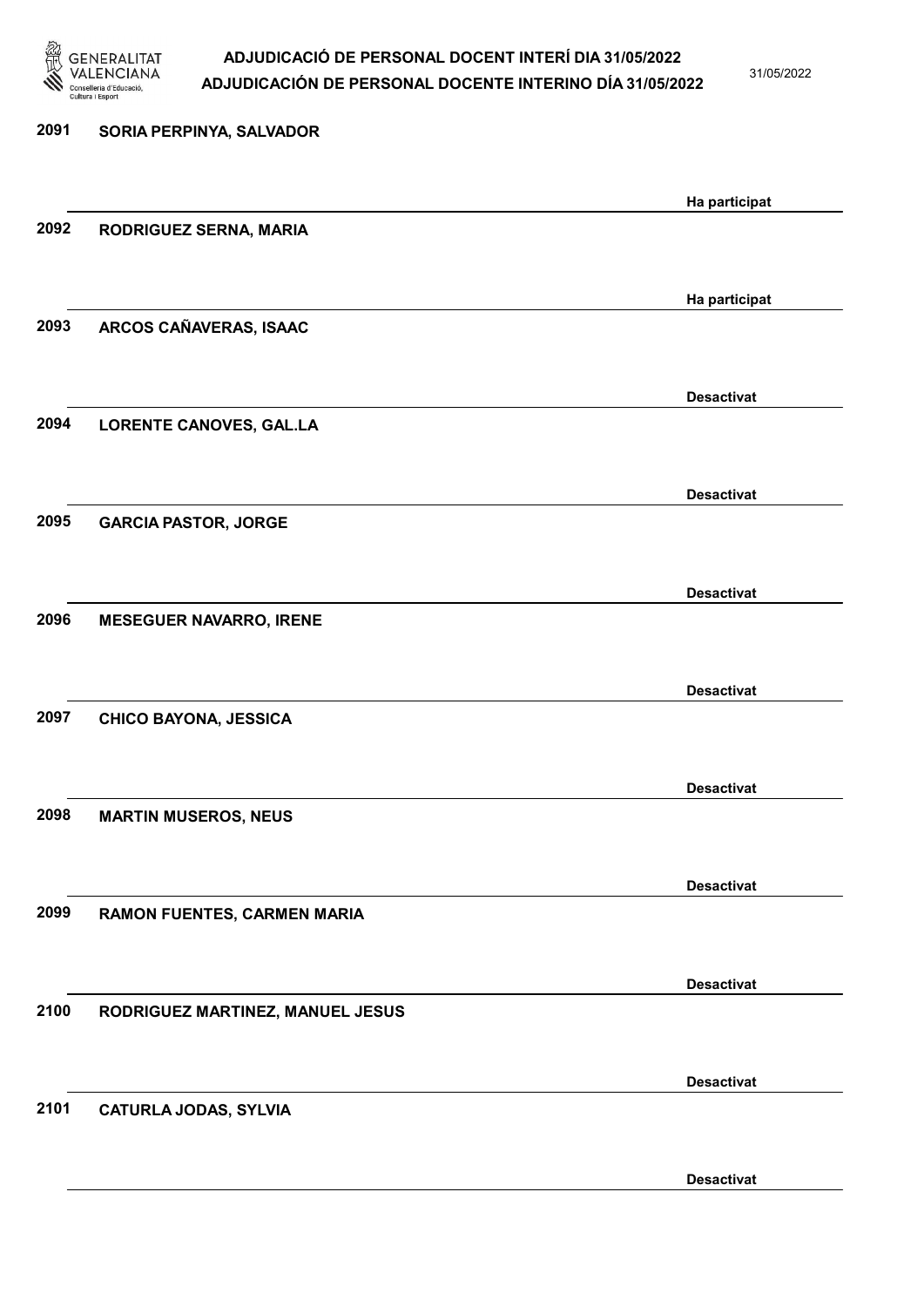

31/05/2022

# 2102 FRASES FRUCTUOSO, NEREA Desactivat 2103 GAUXACHS SOSPEDRA, MARTA Desactivat 2104 MARI MILLET, LAURA Desactivat 2105 MENGUAL FORNES, LAURA Desactivat 2106 PALAZON SANZ, MIRIAM Desactivat 2107 PERALES MESTRE, JUAN MANUEL Desactivat 2108 SANCHEZ FERRANDIZ, MARIA INMACULADA Desactivat 2109 SOTO LONGO, LUCIANA AYELEN Desactivat 2110 MARTIN LAGUNA, ISABEL DOLORES Desactivat 2111 MONTOYO PUJOL, CINTIA TERESA Desactivat 2112 GOMEZ GIMENEZ, MILAGROS BARBARA

Desactivat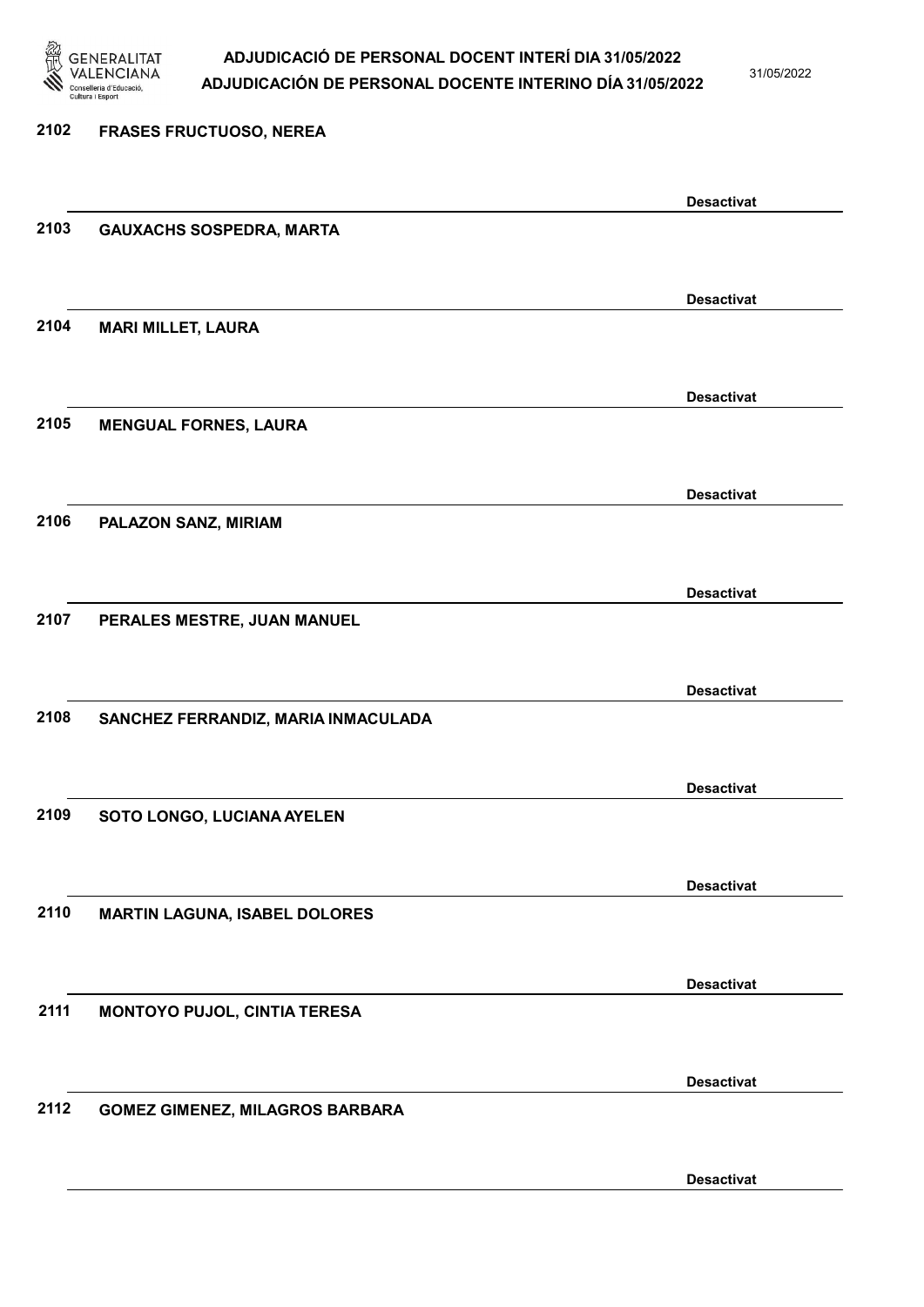

31/05/2022

#### 2113 MOLINA FUENTES, MARIA ISABEL

|      |                                      | <b>Desactivat</b> |
|------|--------------------------------------|-------------------|
| 2114 | <b>CARRERO MARTINEZ, YOLANDA</b>     |                   |
|      |                                      |                   |
|      |                                      | <b>Desactivat</b> |
| 2115 | FERRANDIS GIMENEZ, SUSANA            |                   |
|      |                                      |                   |
|      |                                      |                   |
|      |                                      | <b>Desactivat</b> |
| 2116 | <b>VELASCO GARCIA, IRENE</b>         |                   |
|      |                                      |                   |
|      |                                      | <b>Desactivat</b> |
| 2117 | ALFONSO MARTINEZ, EVA                |                   |
|      |                                      |                   |
|      |                                      | <b>Desactivat</b> |
| 2118 | <b>CANO GOMEZ, NOELIA</b>            |                   |
|      |                                      |                   |
|      |                                      |                   |
|      |                                      | <b>Desactivat</b> |
| 2119 | <b>MARTINEZ MARCO, NEREIDA</b>       |                   |
|      |                                      |                   |
|      |                                      | <b>Desactivat</b> |
| 2120 | <b>GARCIA DE LEONARDO GIL, ROCIO</b> |                   |
|      |                                      |                   |
|      |                                      | <b>Desactivat</b> |
| 2121 | SOLANO FERNANDEZ, JULIAN             |                   |
|      |                                      |                   |
|      |                                      |                   |
|      |                                      | <b>Desactivat</b> |
| 2122 | <b>CORREDOR VALLES, AINHOA</b>       |                   |
|      |                                      |                   |
|      |                                      | <b>Desactivat</b> |
| 2123 | <b>CONDE MARTINEZ, JOSE FILOMENO</b> |                   |
|      |                                      |                   |
|      |                                      | <b>Desactivat</b> |
|      |                                      |                   |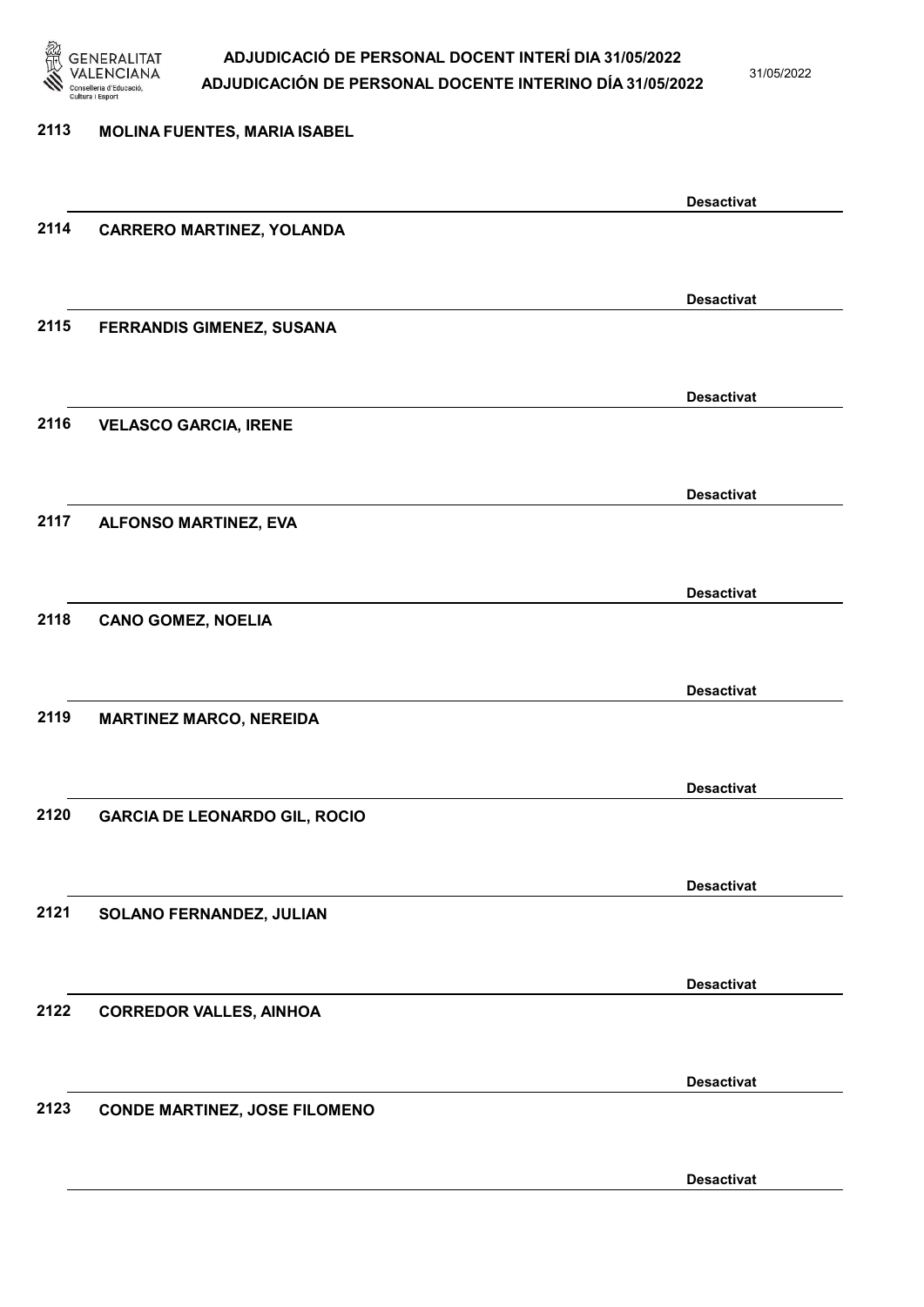

31/05/2022

#### 2124 FERRANDEZ PEREZ, ANTONIO

|      |                                                                              |                           | <b>Desactivat</b> |
|------|------------------------------------------------------------------------------|---------------------------|-------------------|
| 2125 | <b>AGRAZ GARCÍA, HELENA</b>                                                  |                           |                   |
|      |                                                                              |                           |                   |
|      |                                                                              |                           | <b>Desactivat</b> |
| 2126 | ARNAU NAVARRO, NURIA                                                         |                           |                   |
|      |                                                                              |                           |                   |
|      |                                                                              |                           | <b>Desactivat</b> |
| 2127 | <b>RAYOS MARCO, EVA</b>                                                      |                           |                   |
|      |                                                                              |                           |                   |
|      |                                                                              |                           | <b>Desactivat</b> |
| 2128 | <b>SANS VIDAL, NORBERT</b>                                                   |                           |                   |
|      |                                                                              |                           |                   |
|      |                                                                              |                           | <b>Desactivat</b> |
| 2129 | <b>SENABRE ALABORT, ESTHER</b>                                               |                           |                   |
|      |                                                                              |                           |                   |
|      |                                                                              |                           | <b>Desactivat</b> |
| 2130 | RAMIREZ CAMAÑO, MARTA                                                        |                           |                   |
|      |                                                                              |                           |                   |
|      |                                                                              |                           | <b>Desactivat</b> |
| 2131 | <b>CANO GOZALBO, RUBEN MARCOS</b>                                            | Petición:<br>1            | Voluntaria        |
|      | VINARÒS (12004001) CEE PÚB. BAIX MAESTRAT<br>820648<br>123 / EDUCACIÓ FÍSICA |                           |                   |
|      | Horas<br>23                                                                  | SUBSTITUCIÓ INDETERMINADA | <b>Adjudicat</b>  |
| 2132 | CARTAGENA MARTINEZ, MARIA OLVIDO                                             |                           |                   |
|      |                                                                              |                           |                   |
|      |                                                                              |                           | <b>Desactivat</b> |
| 2133 | <b>GIL TORTOSA, TERESA</b>                                                   |                           |                   |
|      |                                                                              |                           |                   |
|      |                                                                              |                           | <b>Desactivat</b> |
| 2134 | <b>LEAL PICAZO, ALBERTO</b>                                                  |                           |                   |
|      |                                                                              |                           |                   |
|      |                                                                              |                           | <b>Desactivat</b> |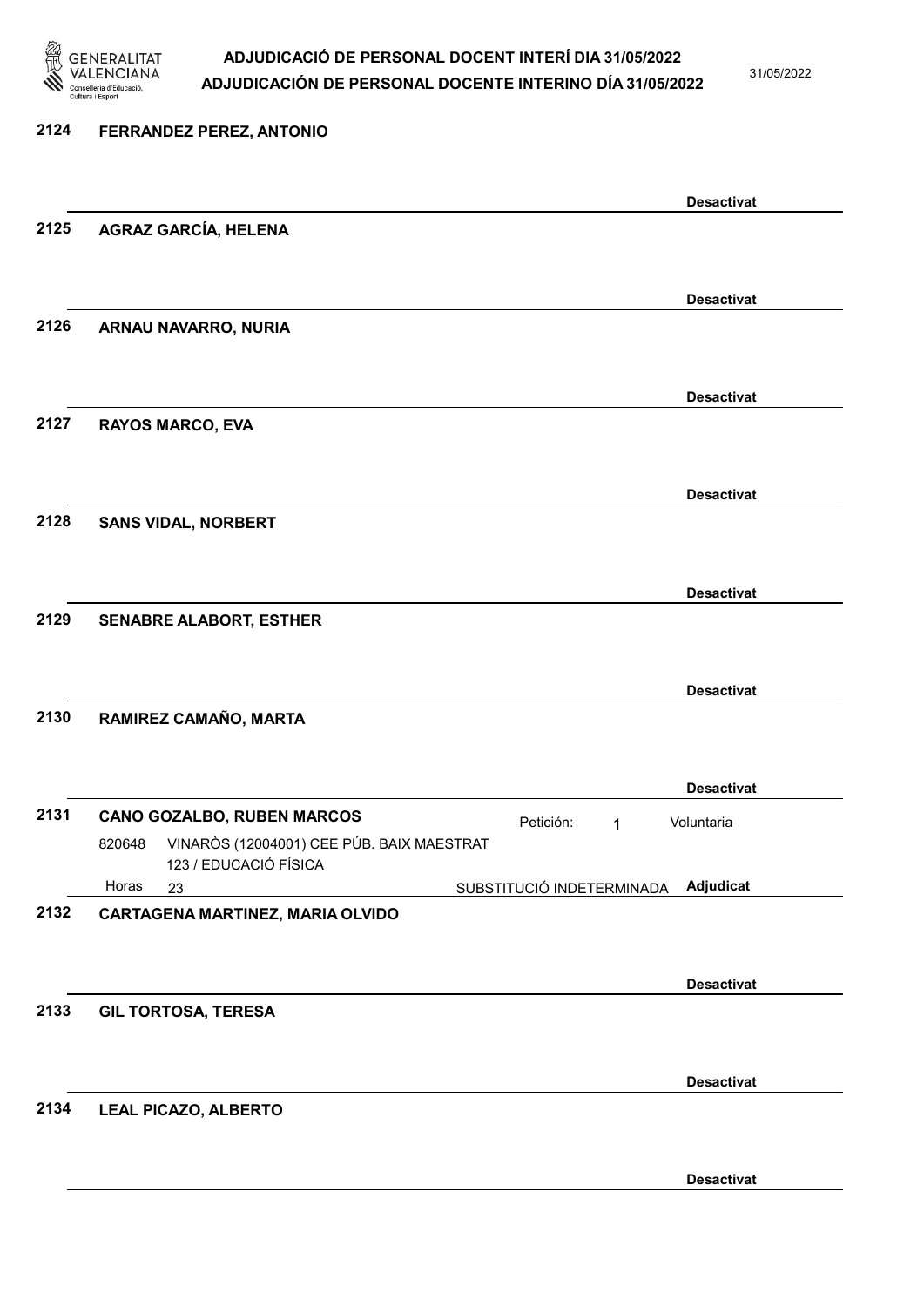

31/05/2022

#### 2135 TORRECILLA GONZALEZ, CAROLINA

|      |                                    | <b>Desactivat</b> |
|------|------------------------------------|-------------------|
| 2136 | <b>VILA BORRULL, JAVIER</b>        |                   |
|      |                                    |                   |
|      |                                    |                   |
|      |                                    | <b>Desactivat</b> |
| 2137 |                                    |                   |
|      | LOPEZ PEREZ, LAURA                 |                   |
|      |                                    |                   |
|      |                                    |                   |
|      |                                    | <b>Desactivat</b> |
| 2138 | SANCHEZ ZAMORANO, MARIA DEL CARMEN |                   |
|      |                                    |                   |
|      |                                    |                   |
|      |                                    | <b>Desactivat</b> |
|      |                                    |                   |
| 2139 | <b>MARTINEZ IBORRA, ESTHER</b>     |                   |
|      |                                    |                   |
|      |                                    |                   |
|      |                                    | <b>Desactivat</b> |
| 2140 | <b>MORENO AMORES, LAURA</b>        |                   |
|      |                                    |                   |
|      |                                    |                   |
|      |                                    | <b>Desactivat</b> |
| 2141 |                                    |                   |
|      | ALVEAR BOIX, ELENA ANDREA          |                   |
|      |                                    |                   |
|      |                                    |                   |
|      |                                    | <b>Desactivat</b> |
| 2142 | <b>GALLARDO JIMENEZ, SANDRA</b>    |                   |
|      |                                    |                   |
|      |                                    |                   |
|      |                                    | <b>Desactivat</b> |
| 2143 |                                    |                   |
|      | SANCHIS CARAÑANA, NEREA            |                   |
|      |                                    |                   |
|      |                                    |                   |
|      |                                    | <b>Desactivat</b> |
| 2144 | <b>VIDAL FITA, SANDRA</b>          |                   |
|      |                                    |                   |
|      |                                    |                   |
|      |                                    | <b>Desactivat</b> |
| 2145 |                                    |                   |
|      | FRACES BALAGUER, ANDREA            |                   |
|      |                                    |                   |
|      |                                    |                   |
|      |                                    | Ha participat     |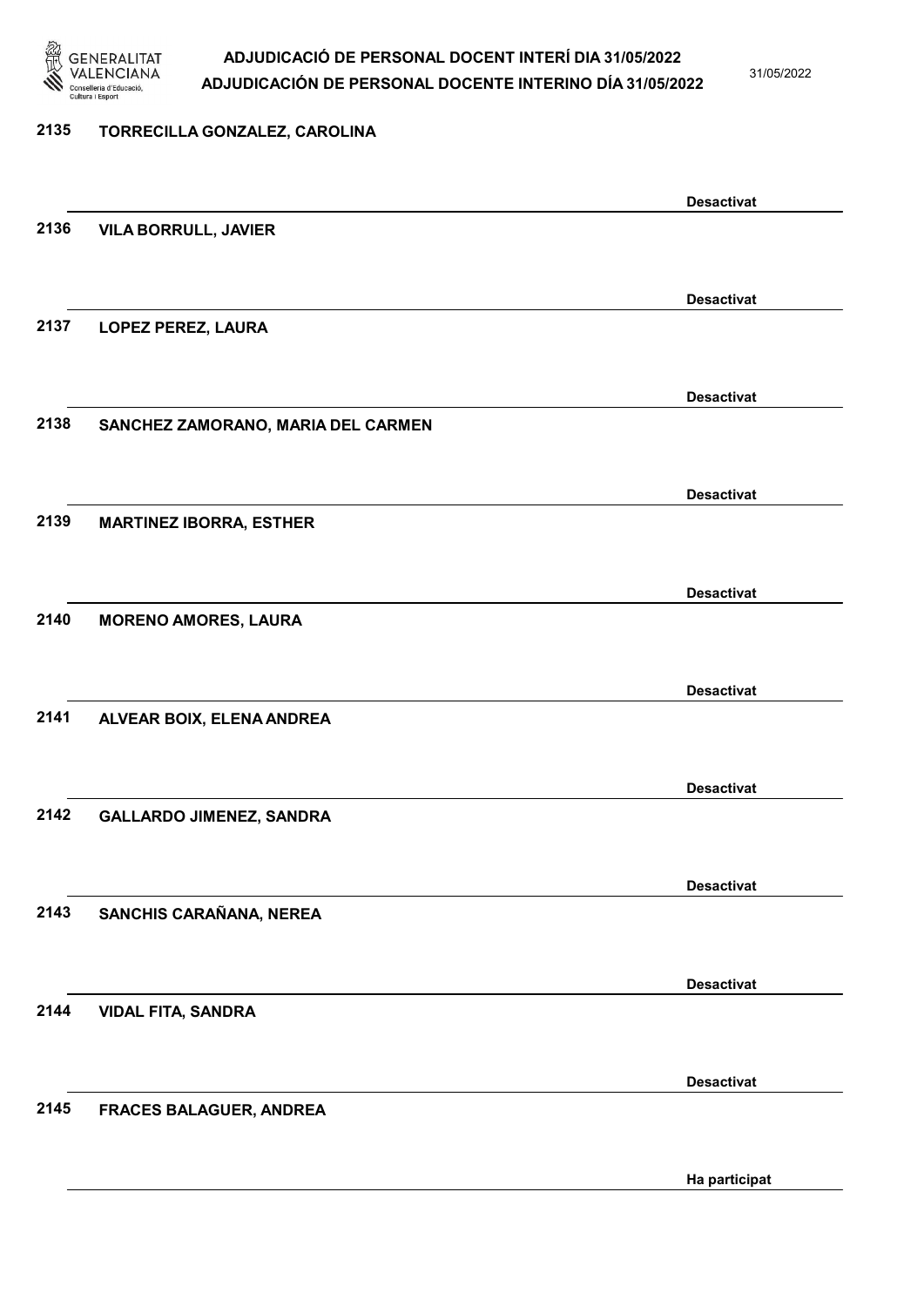

31/05/2022

Desactivat

# 2146 SEGURA GOMEZ, RAUL Desactivat 2147 ALBERT SANCHIS, SONIA Desactivat 2148 ALCACER BALLESTER, JESSICA Desactivat 2149 GARCIA LUIS, CECILIA Desactivat 2150 SAMPER DE ESPAÑA, LAURA Desactivat 2151 IBAÑEZ ESCRIG, MONICA Desactivat 2152 ALMEIDA MOTA, IRENE Desactivat 2153 GRAU SOLER, JOSE VICENTE Desactivat 2154 ALVENTOSA TORMO, INMACULADA Desactivat 2155 GALLEGO GARCIA, ZEUS ANTONIO Desactivat 2156 MOLLA GUEROLA, ANDREA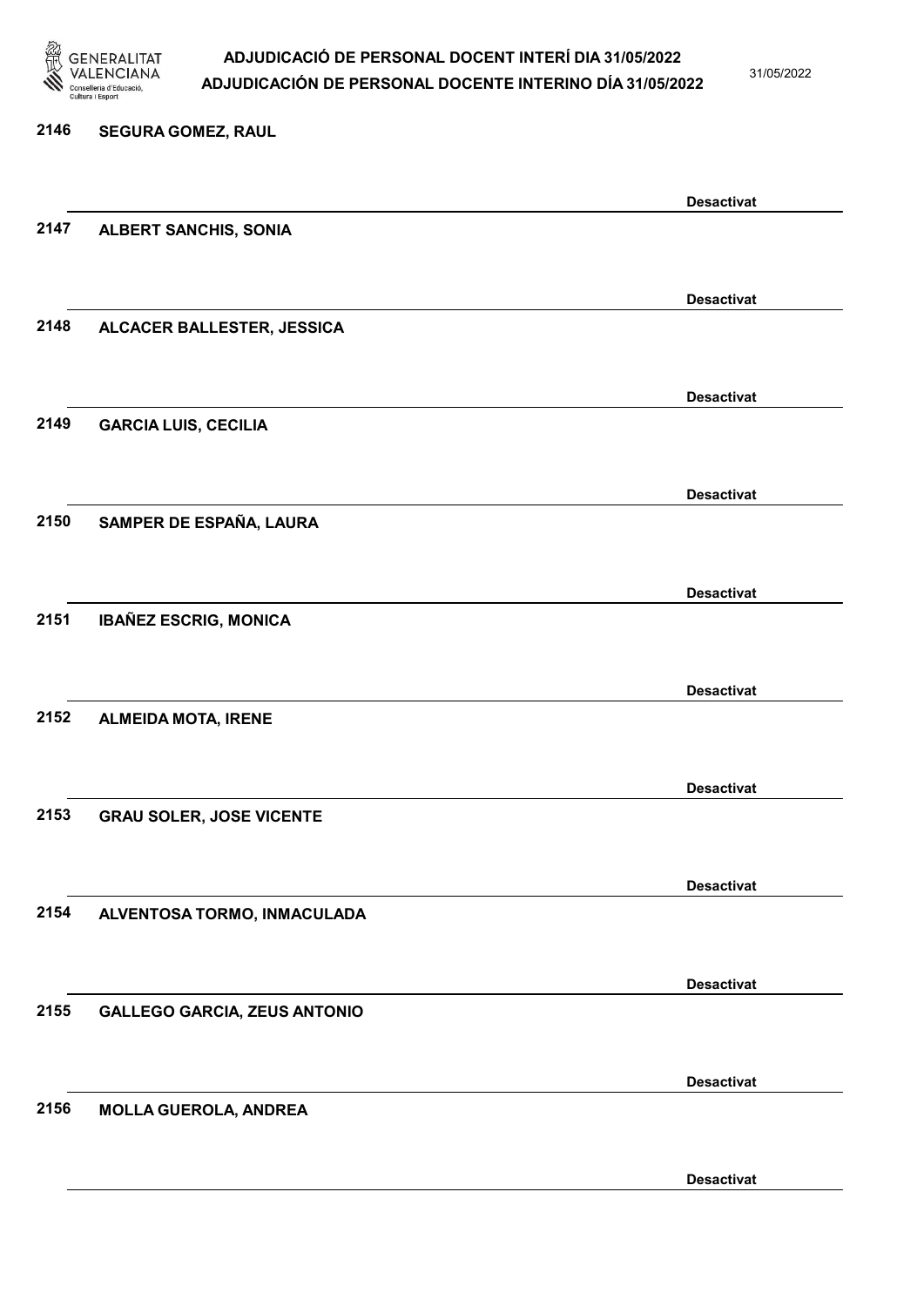

31/05/2022

Desactivat

# 2157 FERRIS GALINDO, LAURA Desactivat 2158 FERRIOLS FERRIOLS, RAQUEL Ha participat 2159 TORRES ROMANS, ROSA MARIA Desactivat 2160 BOTELLA MARTÍN, CELIA Desactivat 2161 PARRAGA SALORT, ANNA Desactivat 2162 JUAREZ MOLLON, OSCAR Desactivat 2163 GARCIA CENTENO, BEATRIZ Desactivat 2164 GARCIA LLIN, VICENT Ha participat 2165 GARCIA MILLET, JOANA Desactivat 2166 GARCIA NAVARRETE, MARIA TRINIDAD Desactivat 2167 LIMORTI RIPOLL, CARLOS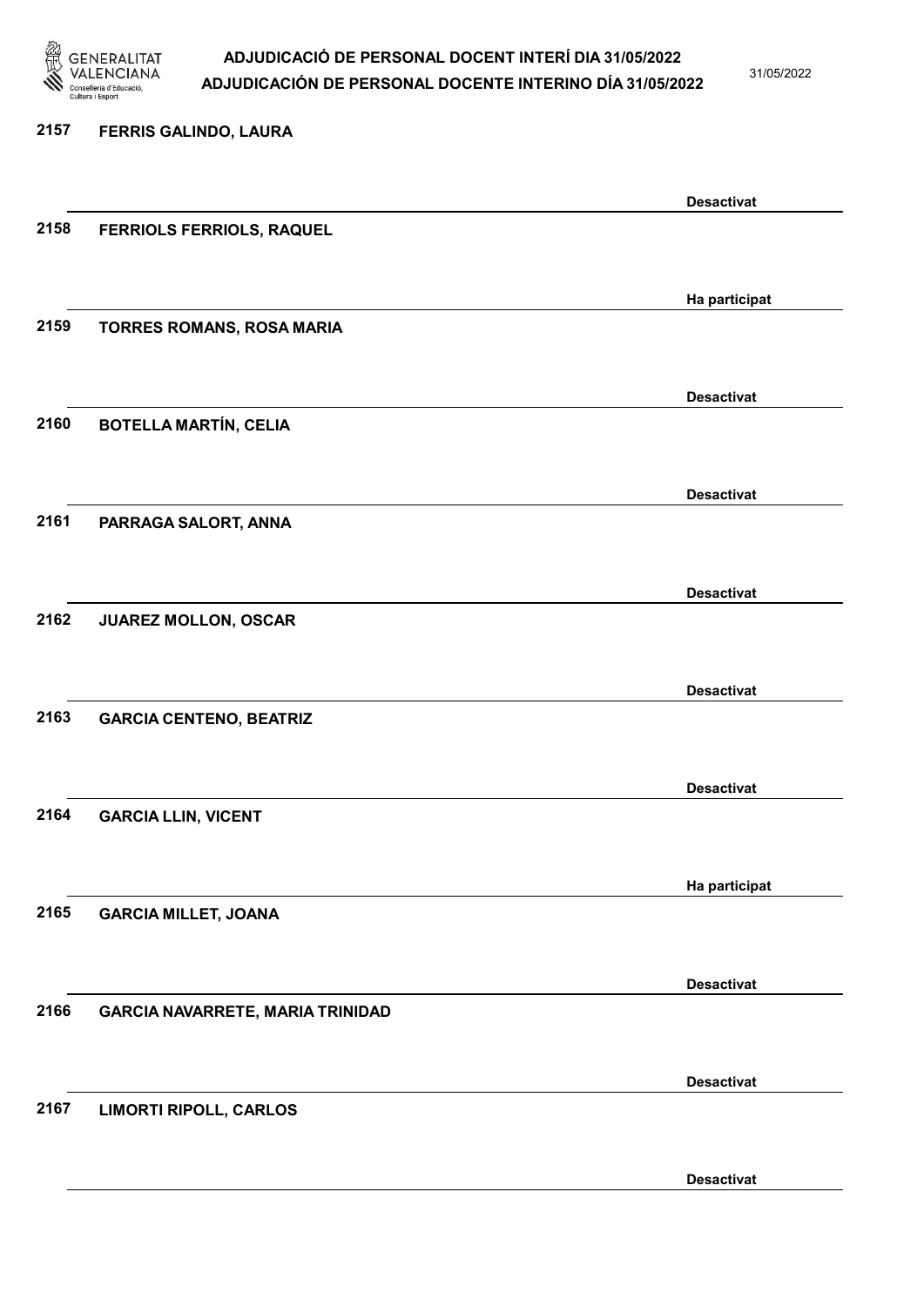

31/05/2022

## 2168 SEGORBE AYZA, MARIA Desactivat 2169 FERNANDEZ MILLA, ALBA Desactivat 2170 GALLEGO CANDEL, LORENA Ha participat 2171 NAVARRO MONTESINOS, RAMON Desactivat 2172 SERRA BARBERA, NEUS Desactivat 2173 SANCHIS MIQUEL, PAULA Desactivat 2174 GRANELL RUIZ, SERGIO Desactivat 2175 TENDERO REOLID, GLORIA MARIA Desactivat 2176 SANTOS DIEZ, EVA Desactivat 2177 TENA SAURA, ANA ISABEL Ha participat 2178 MARTINEZ BLASCO, VICTORIA Desactivat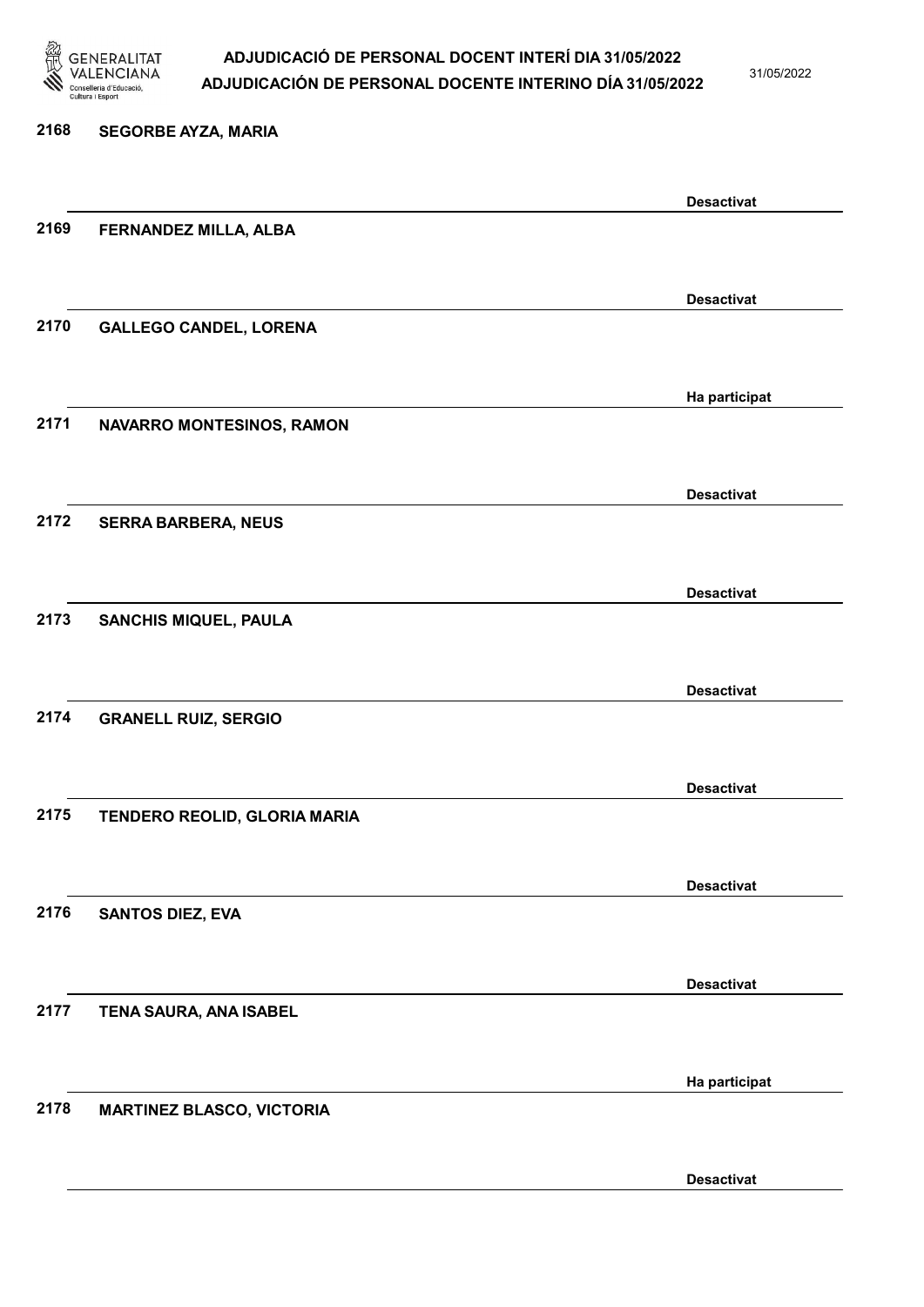

31/05/2022

Desactivat

# 2179 CAÑADAS CABANES, MARIA Desactivat 2180 CLAUSI MORANT, ANDREA Desactivat 2181 NAVARRO SIERRA, NURIA DIANA Desactivat 2182 SOLER CASTELL0, ALICIA Desactivat 2183 OLMOS LIDON, SILVIA Desactivat 2184 MUÑOZ QUINTANAR, MARTA Desactivat 2185 CASTAÑO GARCIA, ALEXANDRA Desactivat 2186 CASTELLS FEMENIA, MARIA DEL CARMEN Desactivat 2187 FERRER MARGAIX, SUSANA Desactivat 2188 GINER FUENTES, SARA Desactivat 2189 FUSTER OCHANDO, LAURA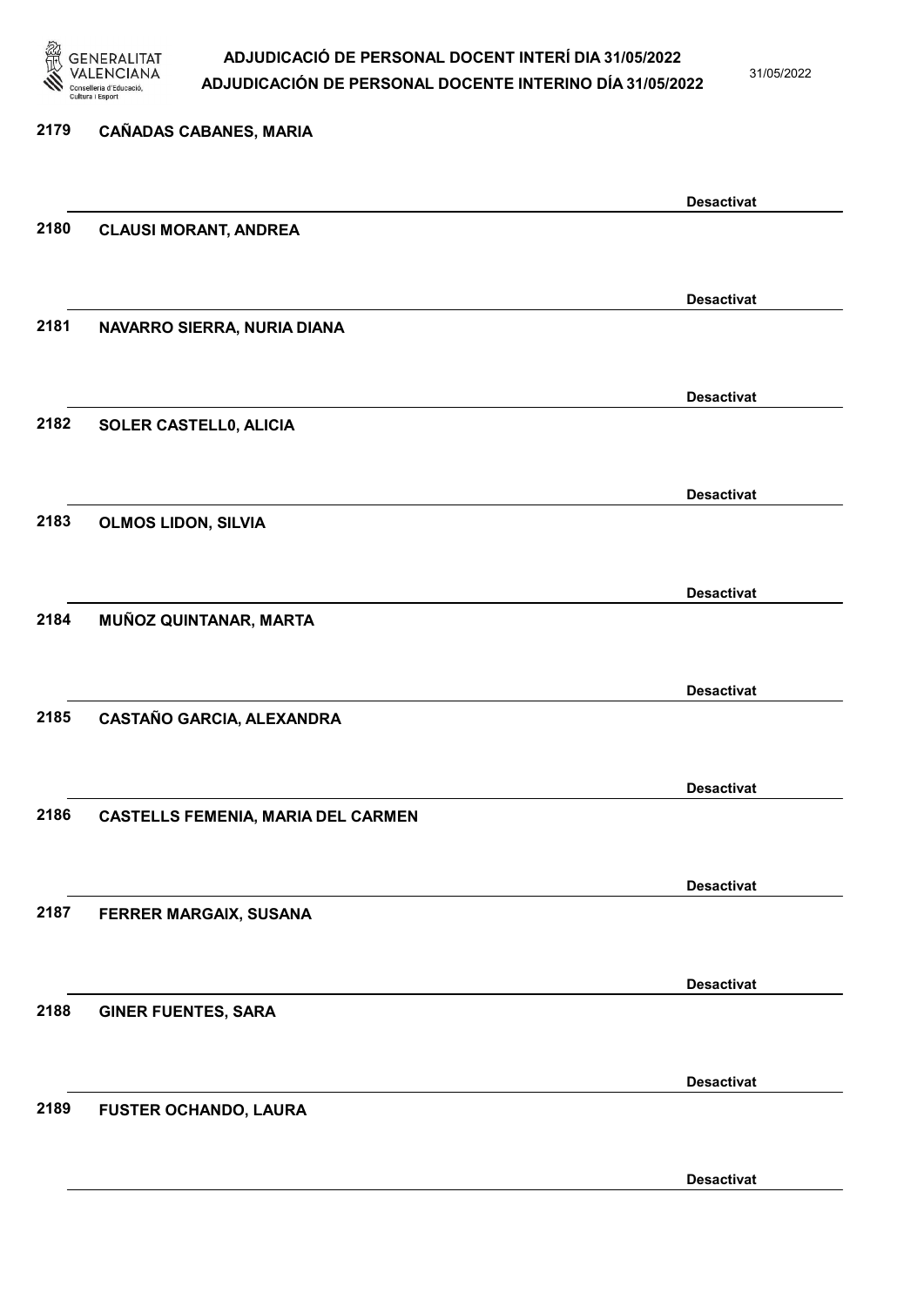

31/05/2022

Desactivat

# 2190 MURILLO GARCIA, PATRICIA Desactivat 2191 ANDREU GALLEGO, ANDRES Desactivat 2192 ÑECO MESAS, PATRICIA Desactivat 2193 DE LA PEÑITA ARQUES, ANA Desactivat 2194 ARNAU LLORIS, FERRAN Desactivat 2195 LLORCA LÓPEZ, FRANCISCA Ha participat 2196 CARCEL CANO, CAROLINA Desactivat 2197 MUÑOZ FERNANDEZ, LORENA Desactivat 2198 GIL FERRANDEZ, RUBEN Desactivat 2199 SOLBES BACHILLER, LIDIA Desactivat 2200 RAYOS MARCO, ASUNCION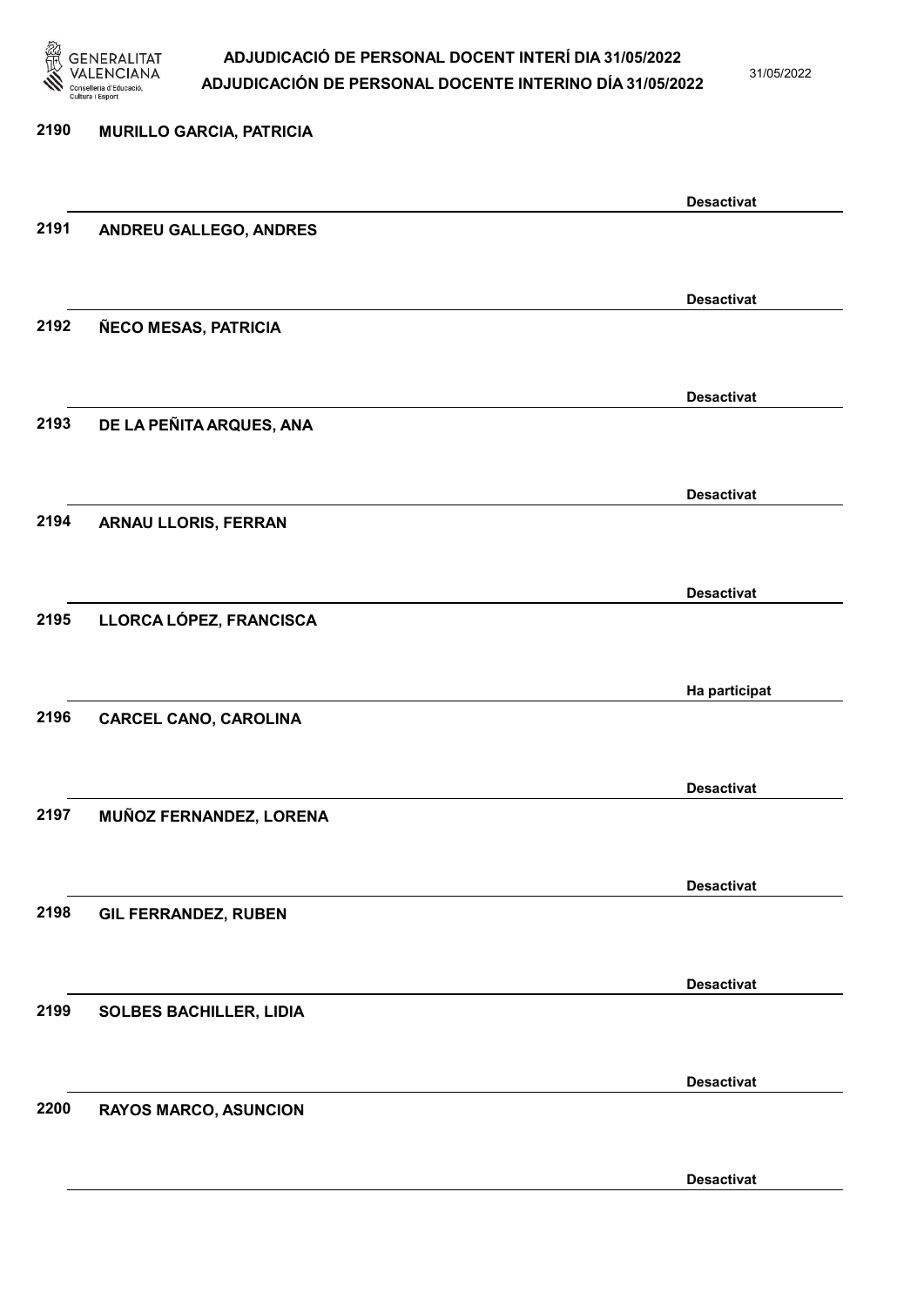

31/05/2022

### 2201 PLANA CUÑAT, CARLA

|      |                                  | <b>Desactivat</b> |
|------|----------------------------------|-------------------|
| 2202 | CUENCA LOZAR, NATALIA CAROLINA   |                   |
|      |                                  |                   |
|      |                                  |                   |
|      |                                  | <b>Desactivat</b> |
| 2203 | <b>MATEU NAVARRO, ESTHER</b>     |                   |
|      |                                  |                   |
|      |                                  |                   |
|      |                                  | <b>Desactivat</b> |
| 2204 | VIDAL ESCRIVA, MARIA AMPARO      |                   |
|      |                                  |                   |
|      |                                  |                   |
|      |                                  | <b>Desactivat</b> |
| 2205 | <b>EXOJO HURTADO, JORGE</b>      |                   |
|      |                                  |                   |
|      |                                  | <b>Desactivat</b> |
| 2206 | PIZCUETA SOLER, BEATRIZ          |                   |
|      |                                  |                   |
|      |                                  |                   |
|      |                                  | <b>Desactivat</b> |
| 2207 | IZQUIERDO VALENCIA, CAROLINA     |                   |
|      |                                  |                   |
|      |                                  |                   |
|      |                                  | <b>Desactivat</b> |
| 2208 | <b>MONZO SANCHIS, REBECA</b>     |                   |
|      |                                  |                   |
|      |                                  |                   |
|      |                                  | <b>Desactivat</b> |
| 2209 | <b>BLANQUER GARRIDO, LUCIA</b>   |                   |
|      |                                  |                   |
|      |                                  |                   |
|      |                                  | <b>Desactivat</b> |
| 2210 | CHINCHILLA LOZANO, ESTEFANIA     |                   |
|      |                                  |                   |
|      |                                  | <b>Desactivat</b> |
| 2211 | <b>MARTINEZ PASTOR, CRISTINA</b> |                   |
|      |                                  |                   |
|      |                                  |                   |
|      |                                  | <b>Desactivat</b> |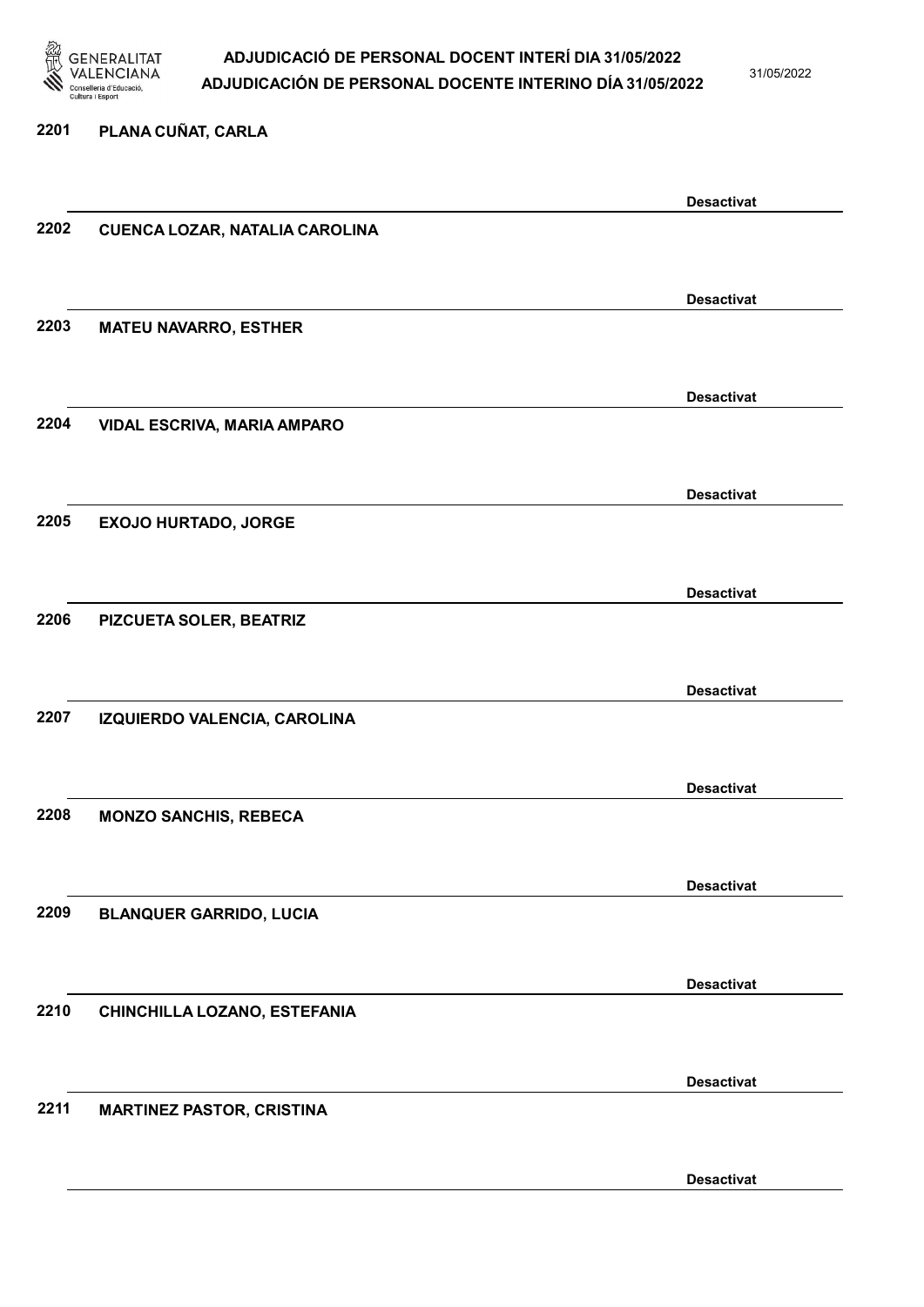

31/05/2022

Desactivat

# 2212 SIRVENT QUIÑONERO, LAURA Desactivat 2213 AGUDO SANCHEZ, ROSA Desactivat 2214 ALTUR MARTI, CAROLINA Ha participat 2215 JORDÁ AZNAR, JULIA Desactivat 2216 GARCIA FRIAS, ANTONIO Desactivat 2217 DIAZ DE MERA GONZALEZ DE LA ALEJA, EVA Desactivat 2218 CASANOVA GOMEZ, NACHO Desactivat 2219 NAVARRO BENEYTO, MARIA JOSE Desactivat 2220 FABRA PERALES, MARTA Desactivat 2221 GIMENO PERIS, CARLES Desactivat 2222 MOSCARDO GOMAR, PAULA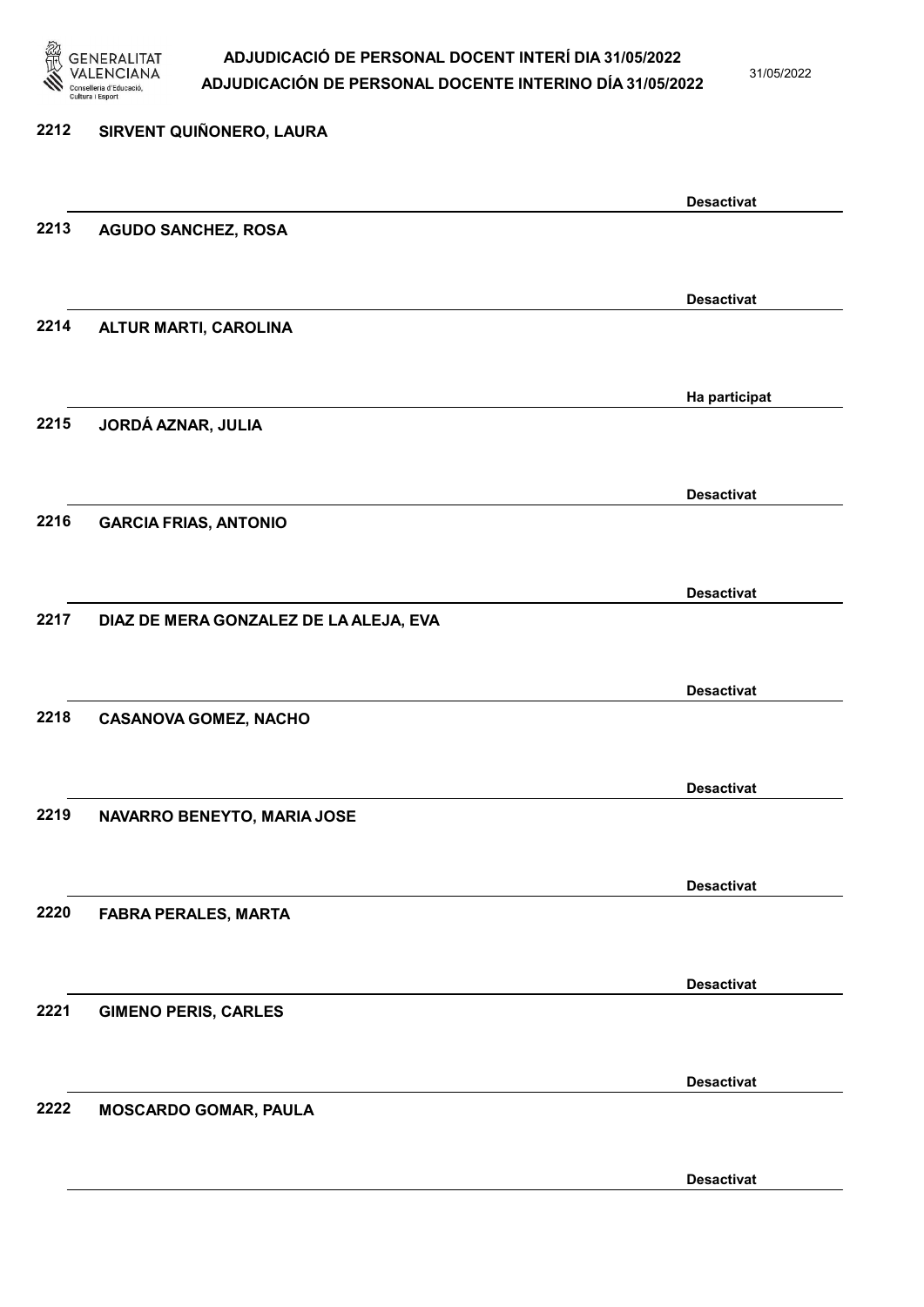

2223 NAVARRO IBAÑEZ, MARIA AMPARO

### ADJUDICACIÓ DE PERSONAL DOCENT INTERÍ DIA 31/05/2022 ADJUDICACIÓN DE PERSONAL DOCENTE INTERINO DÍA 31/05/2022

31/05/2022

# Desactivat 2224 TENT ESCRIVÀ, TAMARA Desactivat 2225 VERA AGUIRRE, LOURDES INMACULADA Desactivat 2226 ANDREU NUÑEZ, YESSIKA YUSELL Desactivat 2227 BELTRAN MARTINEZ, MARTA Desactivat 2228 DAPENA DIACO, ANTONELLA Desactivat 2229 MOLINA MARTINEZ, MARIA DEL MAR Desactivat 2230 VAZQUEZ MIQUEL, MARIA JOSE Desactivat 2231 DOMINGO DE LAMO, SARA Desactivat 2232 CARRION SANMARTIN, ANA Desactivat 2233 CANO SANCHEZ, DAVID

Desactivat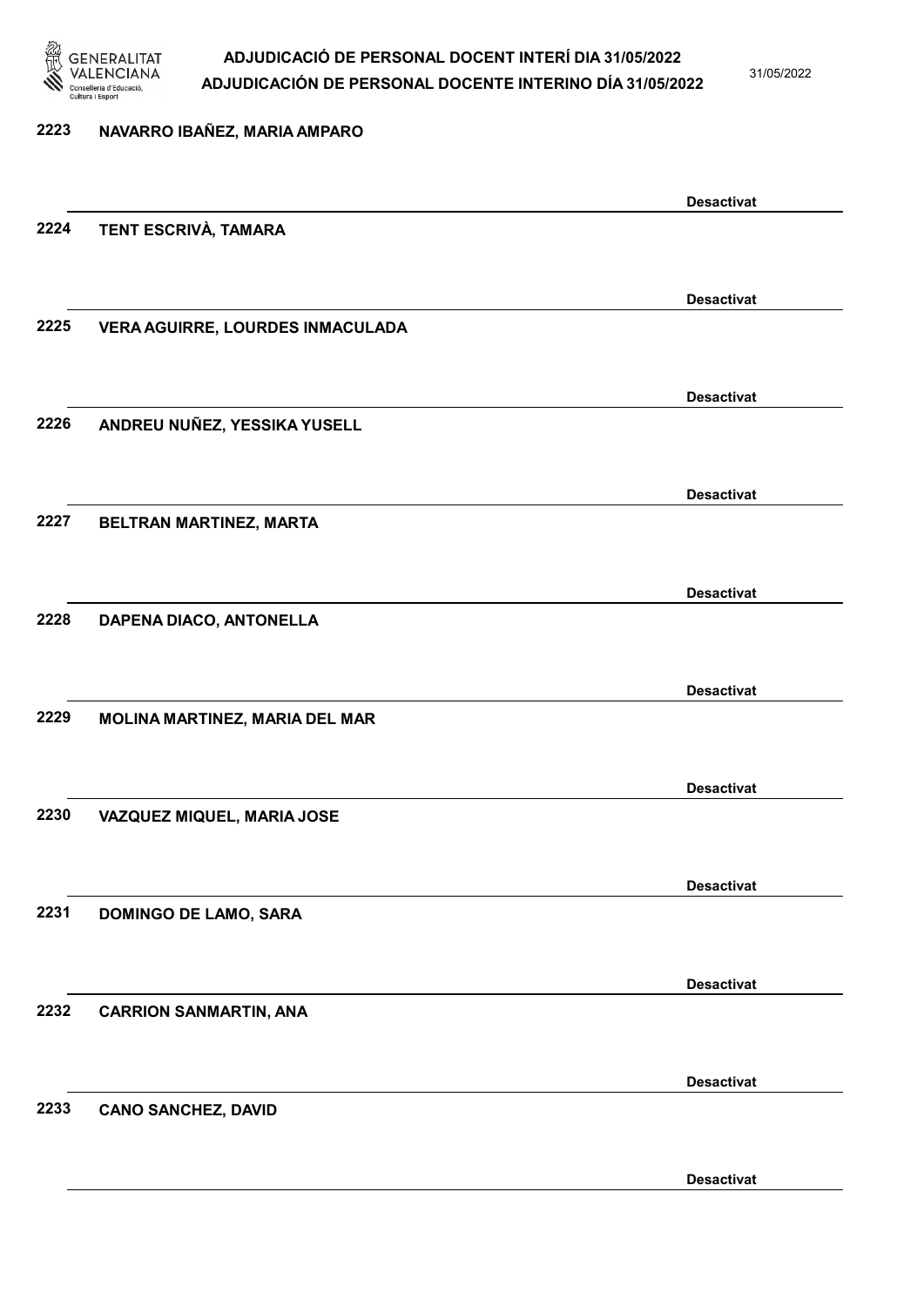

31/05/2022

#### 2234 BENLLOCH FAUS, MONTIEL

|      |        |                                      |                           |                | <b>Desactivat</b> |
|------|--------|--------------------------------------|---------------------------|----------------|-------------------|
| 2235 |        | PASTOR MARTINEZ, LORENA              | Petición:                 | $\overline{4}$ | Voluntaria        |
|      | 814564 | ALACANT (03001507) CEIP PEDRO DUQUE  |                           |                |                   |
|      |        | 120 / EDUCACIÓ INFANTIL              |                           |                |                   |
| 2236 | Horas  | 23                                   | SUBSTITUCIÓ INDETERMINADA |                | Adjudicat         |
|      |        | HERNANDEZ BEL, MIRIAM                |                           |                |                   |
|      |        |                                      |                           |                |                   |
|      |        |                                      |                           |                | <b>Desactivat</b> |
| 2237 |        | <b>BELLVER APARICI, ALBA</b>         |                           |                |                   |
|      |        |                                      |                           |                |                   |
|      |        |                                      |                           |                | <b>Desactivat</b> |
| 2238 |        | PAREJA MARTINEZ, RAQUEL              |                           |                |                   |
|      |        |                                      |                           |                |                   |
|      |        |                                      |                           |                |                   |
|      |        |                                      |                           |                | <b>Desactivat</b> |
| 2239 |        | <b>MOLINA MARTINEZ, MARIA NIEVES</b> |                           |                |                   |
|      |        |                                      |                           |                |                   |
|      |        |                                      |                           |                | <b>Desactivat</b> |
| 2240 |        | <b>MOLINER SAURA, LORENA</b>         |                           |                |                   |
|      |        |                                      |                           |                |                   |
|      |        |                                      |                           |                |                   |
|      |        |                                      |                           |                | <b>Desactivat</b> |
| 2241 |        | PLANELLS MARMANEU, MARIA             |                           |                |                   |
|      |        |                                      |                           |                |                   |
|      |        |                                      |                           |                | <b>Desactivat</b> |
| 2242 |        | VERDÚ RUBIO, ZULIMA                  |                           |                |                   |
|      |        |                                      |                           |                |                   |
|      |        |                                      |                           |                |                   |
|      |        |                                      |                           |                | <b>Desactivat</b> |
| 2243 |        | <b>EGEA SAURA, OLGA</b>              |                           |                |                   |
|      |        |                                      |                           |                |                   |
|      |        |                                      |                           |                | <b>Desactivat</b> |
| 2244 |        | ARABI OLIVER, CARMEN                 |                           |                |                   |
|      |        |                                      |                           |                |                   |
|      |        |                                      |                           |                |                   |
|      |        |                                      |                           |                | <b>Desactivat</b> |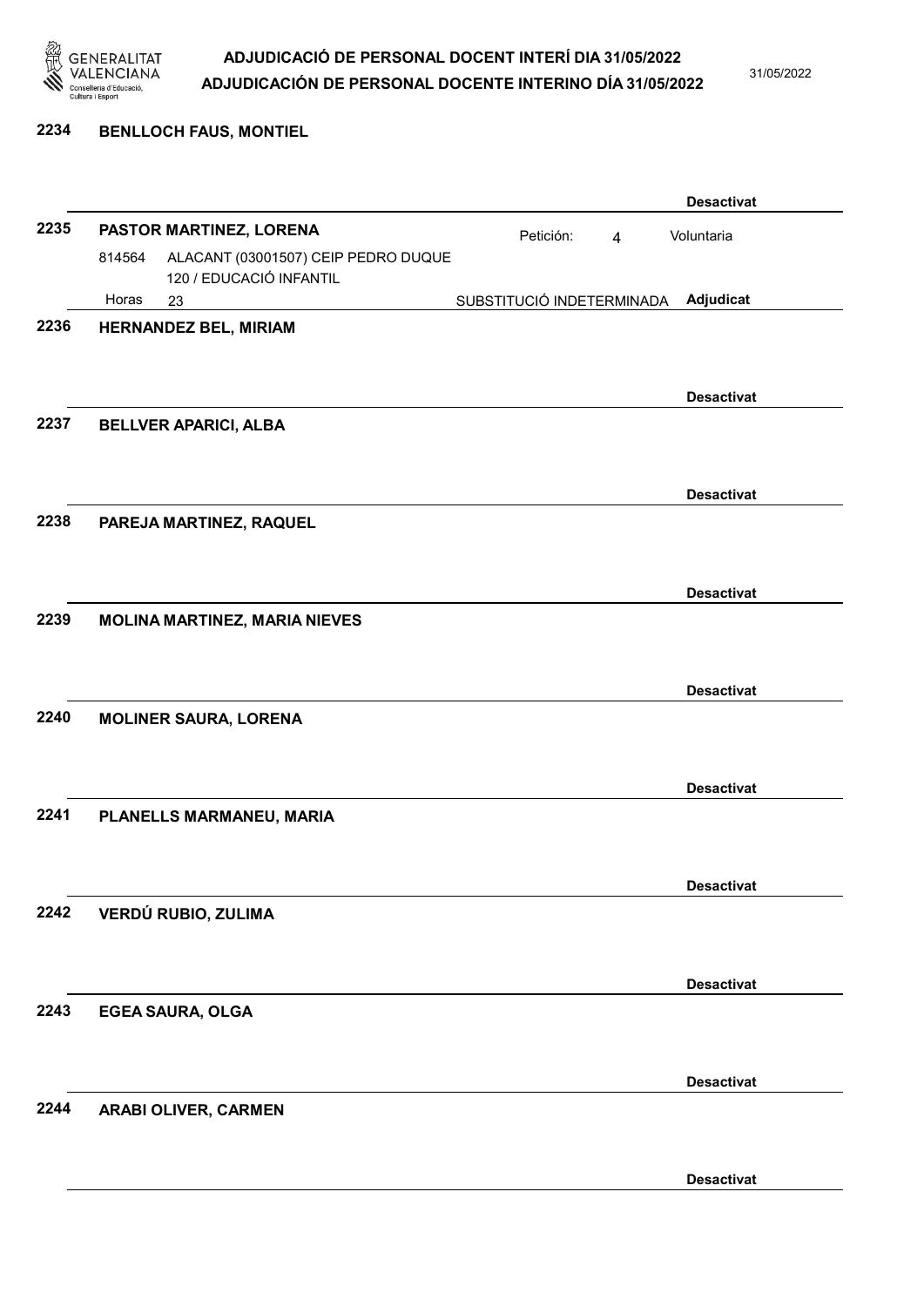

31/05/2022

#### 2245 FRANCO BELTRAN, GAIL

|      |                                                                                        | <b>Desactivat</b>                    |
|------|----------------------------------------------------------------------------------------|--------------------------------------|
| 2246 | ROIG SERRANO, CLAUDIA                                                                  |                                      |
|      |                                                                                        |                                      |
|      |                                                                                        | <b>Desactivat</b>                    |
| 2247 | <b>CRESPO JIMENEZ, ANNA</b>                                                            |                                      |
|      |                                                                                        |                                      |
|      |                                                                                        | <b>Desactivat</b>                    |
| 2248 | <b>MARTINEZ ROYO, CELIA</b>                                                            | Voluntaria<br>Petición:<br>141       |
|      | CATARROJA (46003019) CEIP JAUME I EL CONQUERIDOR<br>513372<br>128 / EDUCACIÓ PRIMÀRIA. |                                      |
|      | Horas<br>ING.<br>23                                                                    | Adjudicat<br>SUBSTITUCIÓ DETERMINADA |
| 2249 | PINEDA LLOPIS, MARIANA                                                                 |                                      |
|      |                                                                                        |                                      |
|      |                                                                                        | <b>Desactivat</b>                    |
| 2250 | <b>DOMÉNECH GARCÍA, ANDREA</b>                                                         |                                      |
|      |                                                                                        |                                      |
|      |                                                                                        | <b>Desactivat</b>                    |
| 2251 | ANDREU MARTINEZ, LIDIA                                                                 |                                      |
|      |                                                                                        |                                      |
|      |                                                                                        | <b>Desactivat</b>                    |
| 2252 | <b>ESTRADA OLIVA, MARIA DOLORES</b>                                                    |                                      |
|      |                                                                                        |                                      |
|      |                                                                                        | <b>Desactivat</b>                    |
| 2253 | <b>GONZALEZ PINA, MARC</b>                                                             |                                      |
|      |                                                                                        |                                      |
|      |                                                                                        | <b>Desactivat</b>                    |
| 2254 | ZANON HERNANDEZ, ISABEL                                                                |                                      |
|      |                                                                                        |                                      |
|      |                                                                                        |                                      |
| 2255 | <b>MUÑOZ FRANCO, MARINA MERCEDES</b>                                                   | <b>Desactivat</b>                    |
|      |                                                                                        |                                      |
|      |                                                                                        |                                      |
|      |                                                                                        | <b>Desactivat</b>                    |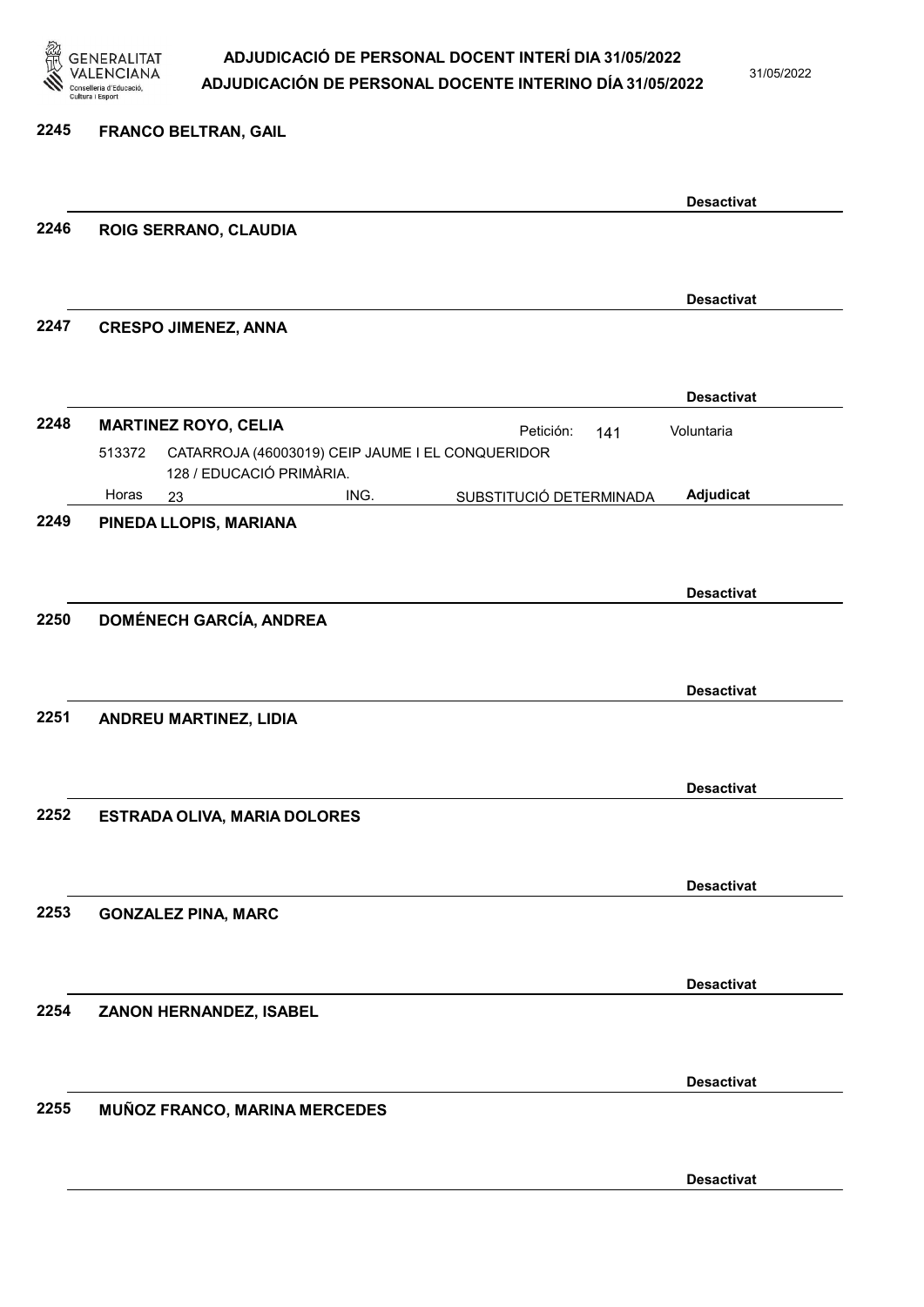

31/05/2022

## 2256 HERRERO VAÑO, ANA Desactivat 2257 BUENO GARCIA, ADELA Desactivat 2258 CASTELLET GARCIA, FELICIDAD Desactivat 2259 FERRANDO DONOSO, INES Desactivat 2260 FERRER MARTORELL, MARIA Desactivat 2261 GARCIA MARTINEZ, SARA No adjudicat 2262 REQUENA LOPEZ, ROCIO Desactivat 2263 SALA CAMPOS, ARANTXA Desactivat 2264 ABAD JIMENEZ, CARMEN Desactivat 2265 TAPIA PEREZ, CRISTINA Desactivat 2266 IZQUIERDO FOGUED, CRISTINA Desactivat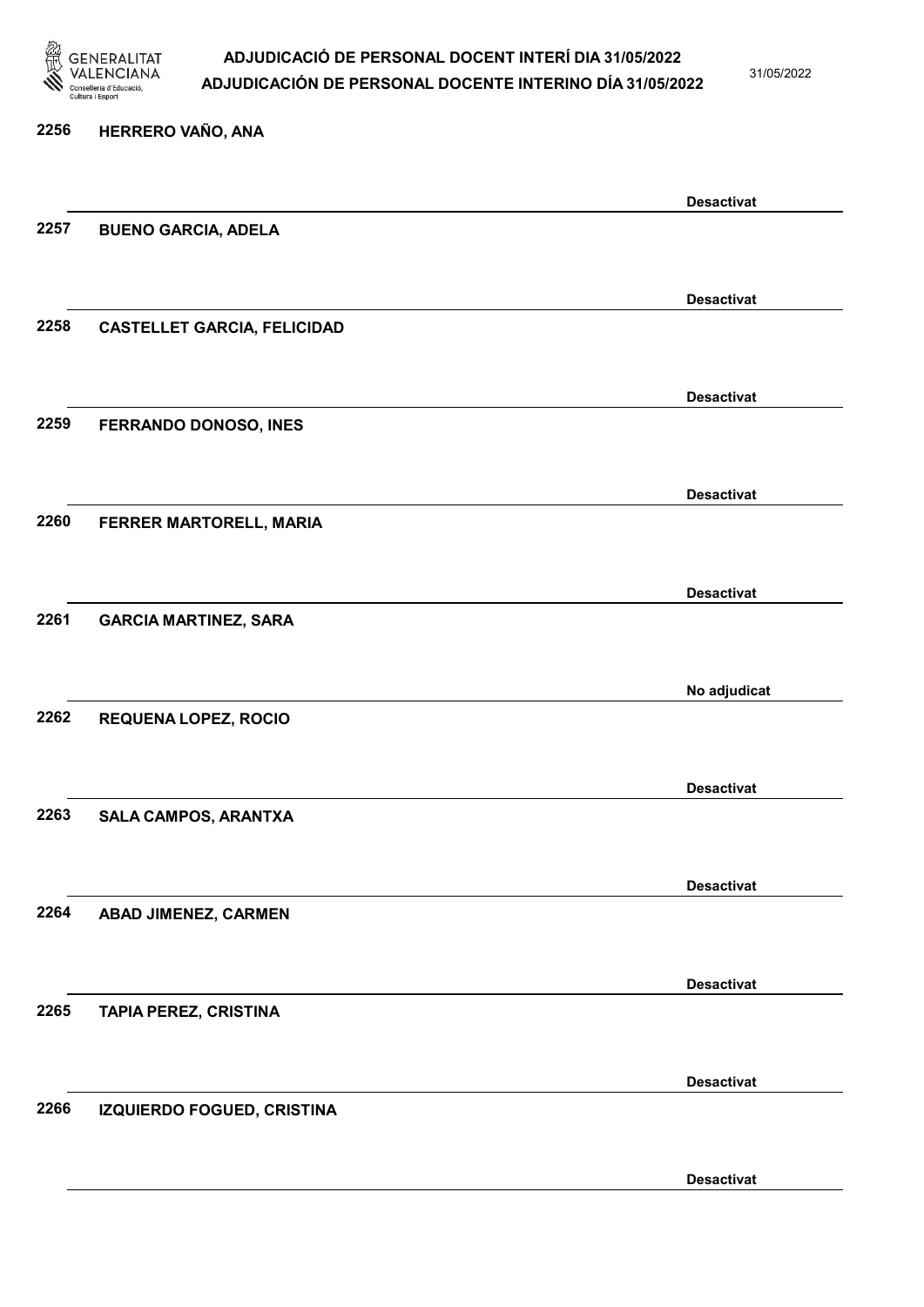

31/05/2022

2267 INOTO CLOS, MARIA AMPARO

|      |                                                                                               | <b>Desactivat</b> |
|------|-----------------------------------------------------------------------------------------------|-------------------|
| 2268 | <b>GARRIDO BATALLER, NOEMI</b>                                                                |                   |
|      |                                                                                               | <b>Desactivat</b> |
| 2269 | <b>OLARIA PERIS, ESTEFANIA</b><br>Petición:<br>$\overline{4}$                                 | Voluntaria        |
|      | CASTELLÓ DE LA PLANA (12003705) CEIP GUITARRISTA TÁRREGA<br>514209<br>120 / EDUCACIÓ INFANTIL |                   |
|      | Horas<br>SUBSTITUCIÓ INDETERMINADA<br>23                                                      | Adjudicat         |
| 2270 | <b>SANCHEZ GARCIA, NURIA</b>                                                                  |                   |
|      |                                                                                               | <b>Desactivat</b> |
| 2271 | <b>ESTEBAN BLANES, CLARA</b>                                                                  |                   |
|      |                                                                                               | <b>Desactivat</b> |
| 2272 | <b>JIMENEZ BARRIOS, ALBA</b>                                                                  |                   |
|      |                                                                                               | <b>Desactivat</b> |
| 2273 | <b>MARTINEZ FERNANDEZ, NOELIA</b>                                                             |                   |
|      |                                                                                               | <b>Desactivat</b> |
| 2274 | <b>MARTINEZ FERNANDEZ, CRISTINA</b>                                                           |                   |
|      |                                                                                               | Ha participat     |
| 2275 | FAYOS CARBONERES, AMPARO                                                                      |                   |
|      |                                                                                               | <b>Desactivat</b> |
| 2276 | <b>MARTINEZ MOLINA, LORENA</b>                                                                |                   |
|      |                                                                                               | <b>Desactivat</b> |
| 2277 | <b>ALACREU ROSELLO, INES</b>                                                                  |                   |
|      |                                                                                               |                   |
|      |                                                                                               | <b>Desactivat</b> |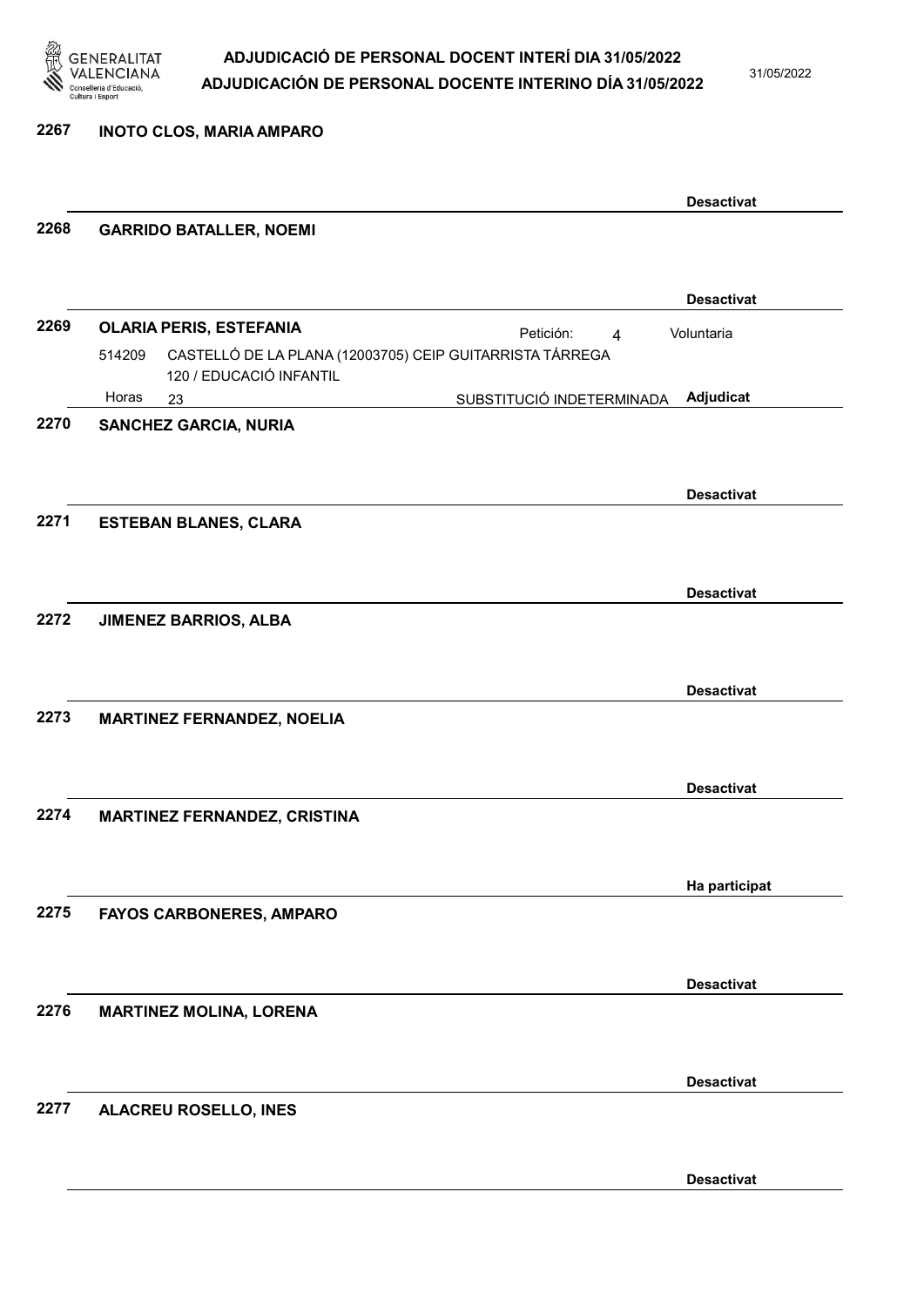

31/05/2022

#### 2278 VIDAL ROIG, MARIA

|      |                                    | <b>Desactivat</b> |
|------|------------------------------------|-------------------|
| 2279 | <b>TORREGROSA MONTER, IRENE</b>    |                   |
|      |                                    |                   |
|      |                                    | <b>Desactivat</b> |
| 2280 | SANJUAN ESTEVAN, JULIA             |                   |
|      |                                    |                   |
|      |                                    |                   |
|      |                                    | <b>Desactivat</b> |
| 2281 | <b>MARINER PEREZ, ANA</b>          |                   |
|      |                                    |                   |
|      |                                    | <b>Desactivat</b> |
| 2282 | PEREZ MONTANER, DAVID              |                   |
|      |                                    |                   |
|      |                                    | <b>Desactivat</b> |
| 2283 | <b>ESCRIVA MORANT, MIREIA</b>      |                   |
|      |                                    |                   |
|      |                                    |                   |
| 2284 |                                    | <b>Desactivat</b> |
|      | <b>GUEROLA MARTINEZ, SANDRA</b>    |                   |
|      |                                    |                   |
|      |                                    | <b>Desactivat</b> |
| 2285 | LLORET BATALLER, RAQUEL PILAR      |                   |
|      |                                    |                   |
|      |                                    | <b>Desactivat</b> |
| 2286 | PEREZ FORNES, ANTONIA              |                   |
|      |                                    |                   |
|      |                                    | <b>Desactivat</b> |
| 2287 | <b>CATENA FRANCES, CARLA</b>       |                   |
|      |                                    |                   |
|      |                                    |                   |
|      |                                    | <b>Desactivat</b> |
| 2288 | <b>ESCRIG BELLES, JUAN ANTONIO</b> |                   |
|      |                                    |                   |
|      |                                    | <b>Desactivat</b> |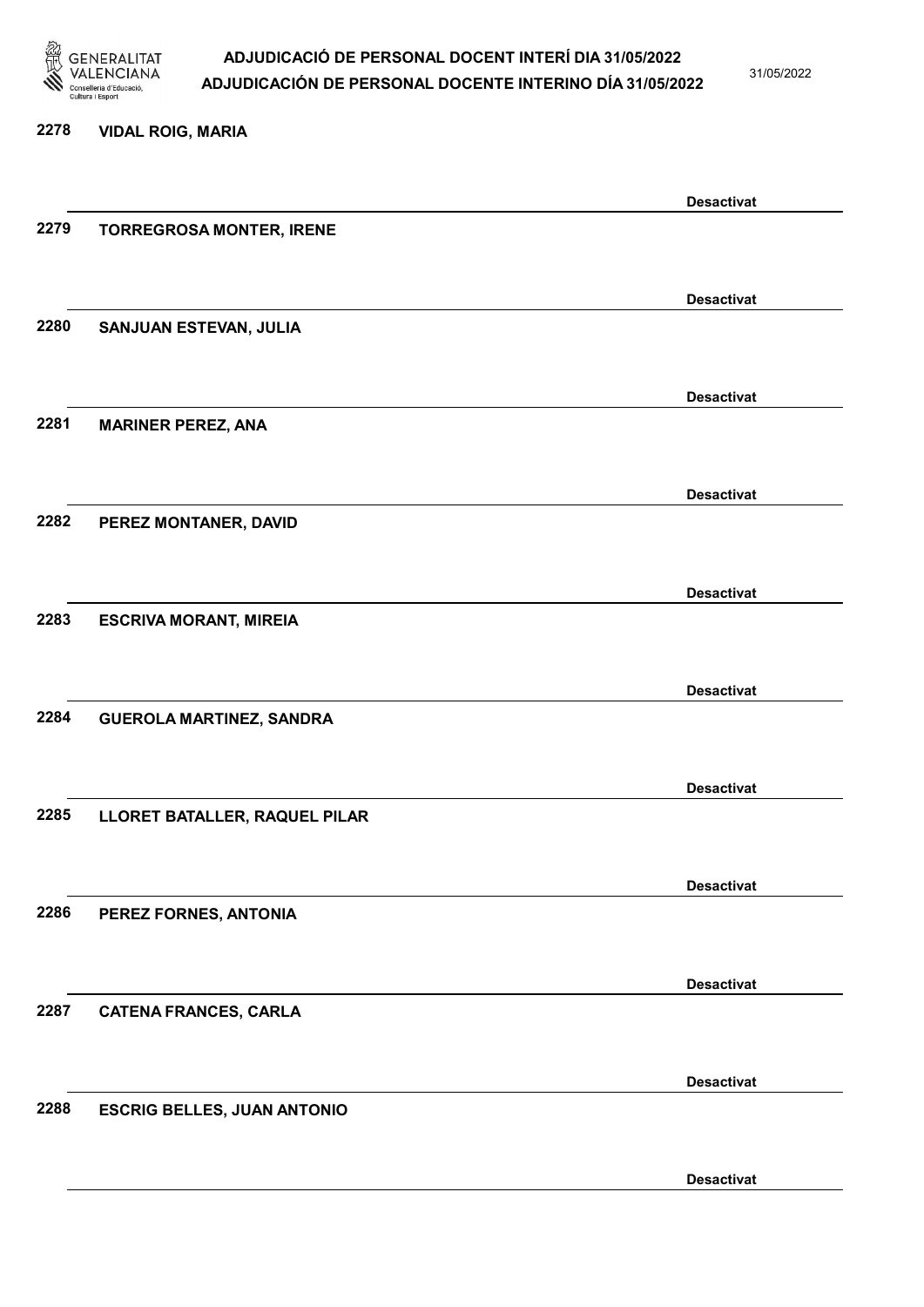

31/05/2022

Desactivat

# 2289 NAVARRO CLIMENT, MARIA JOSE Desactivat 2290 VILA MONZO, LAURA MIREIA Ha participat 2291 POMARES SANCHIZ, CAROLINA Desactivat 2292 GONZALEZ MARTIN, AINHOA Desactivat 2293 NAVARRO LLARIO, CRISTINA Desactivat 2294 TARIN GARCIA, MARIA AMPARO Desactivat 2295 GUZMAN TENA, SILVIA Desactivat 2296 BERNAT NAVARRO, MARTA Desactivat 2297 MARTI BATALLER, ANGELES Desactivat 2298 ORTIZ VALLADOLID, CRISTINA Desactivat 2299 SERVAN EXPOSITO, NAIRA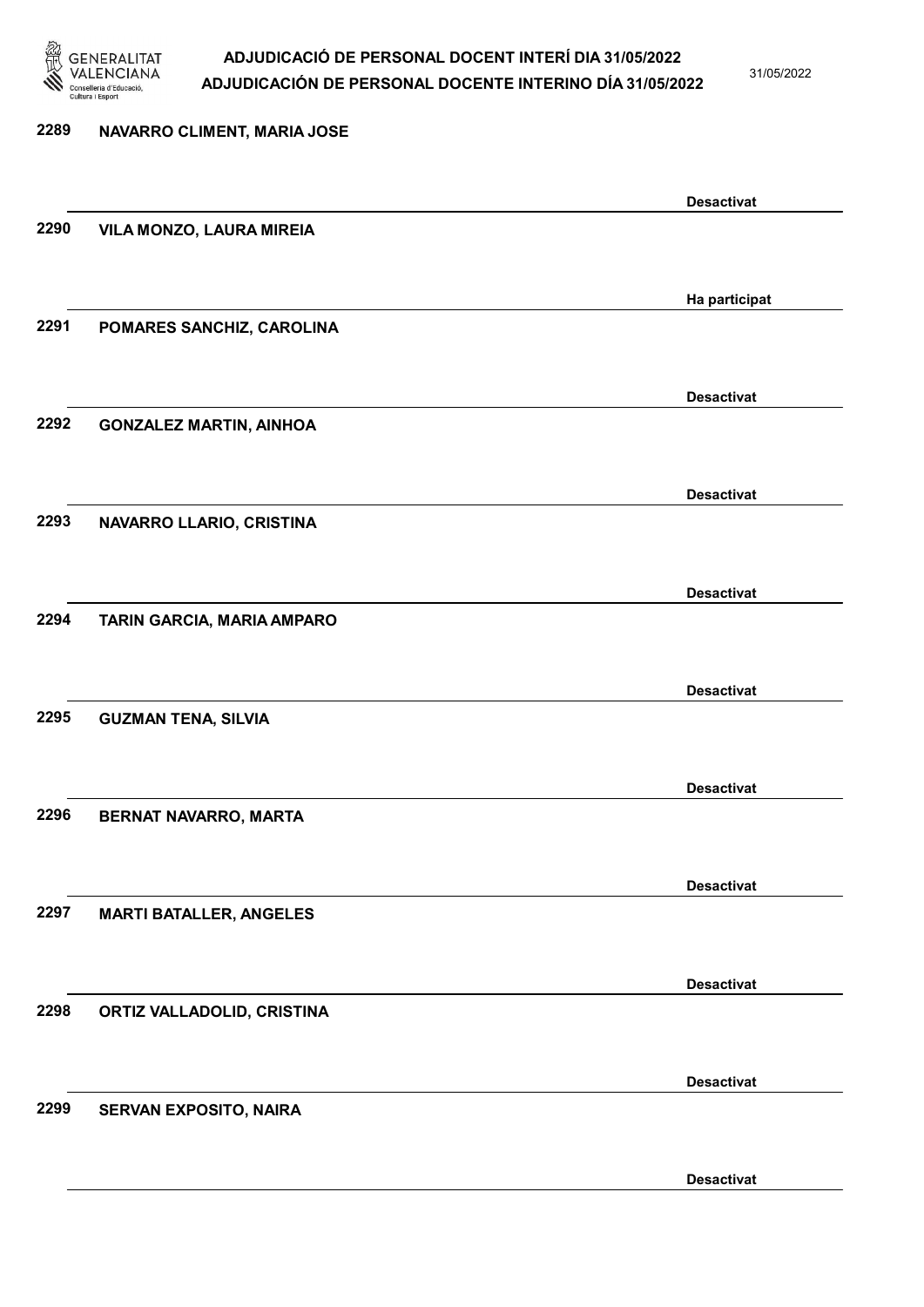

31/05/2022

#### 2300 GABALDON MORATALLA, MARIA LUISA

|      |                                       | No adjudicat      |
|------|---------------------------------------|-------------------|
| 2301 | MARTINEZ PAYA, LETICIA DE LOS ANGELES |                   |
|      |                                       |                   |
|      |                                       | <b>Desactivat</b> |
| 2302 | <b>TARRAGO BENITO, ZAIRA</b>          |                   |
|      |                                       |                   |
|      |                                       |                   |
| 2303 |                                       | <b>Desactivat</b> |
|      | <b>LLIDO MORELL, ESTER</b>            |                   |
|      |                                       |                   |
|      |                                       | <b>Desactivat</b> |
| 2304 | <b>DOMENECH SANZ, GUIOMAR</b>         |                   |
|      |                                       |                   |
|      |                                       | <b>Desactivat</b> |
| 2305 | BLAZQUEZ BLAZQUEZ, MARIA LOURDES      |                   |
|      |                                       |                   |
|      |                                       | <b>Desactivat</b> |
| 2306 | ALLOZA FERRET, MARTA MARIA            |                   |
|      |                                       |                   |
|      |                                       |                   |
|      |                                       | <b>Desactivat</b> |
| 2307 | FERNANDEZ CAMPOS, RAQUEL              |                   |
|      |                                       |                   |
|      |                                       | <b>Desactivat</b> |
| 2308 | <b>VILA BARTOLOME, MARIA</b>          |                   |
|      |                                       |                   |
|      |                                       | <b>Desactivat</b> |
| 2309 | TORMO ALBIÑANA, MARÍA                 |                   |
|      |                                       |                   |
|      |                                       |                   |
| 2310 | ARNAU PORCAR, MARIA                   | <b>Desactivat</b> |
|      |                                       |                   |
|      |                                       |                   |
|      |                                       | No adjudicat      |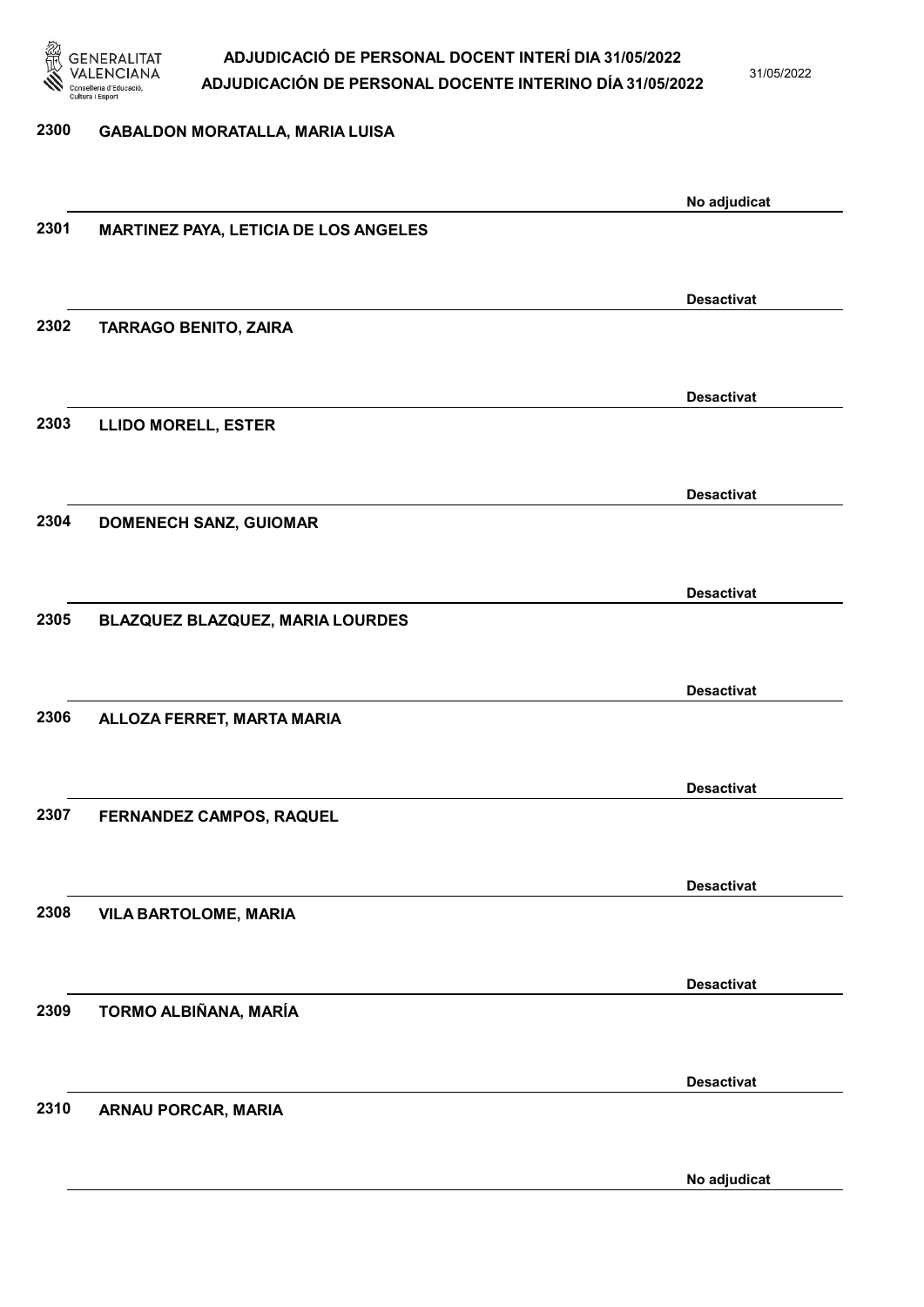

31/05/2022

#### 2311 SORIANO PALANCA, MARIA DOLORES

|      |                                     | <b>Desactivat</b> |
|------|-------------------------------------|-------------------|
| 2312 | <b>ASENCIO MONTIEL, GUILLERMO</b>   |                   |
|      |                                     |                   |
|      |                                     | <b>Desactivat</b> |
| 2313 | <b>GARI BALAGUER, PAULA</b>         |                   |
|      |                                     |                   |
|      |                                     |                   |
|      |                                     | Ha participat     |
| 2314 | DONET PERALES, RUTH                 |                   |
|      |                                     |                   |
|      |                                     | <b>Desactivat</b> |
| 2315 | <b>MOLL VARGAS, CRISTINA</b>        |                   |
|      |                                     |                   |
|      |                                     | Ha participat     |
| 2316 | <b>GIL DURA, MARGARITA</b>          |                   |
|      |                                     |                   |
|      |                                     | <b>Desactivat</b> |
| 2317 | <b>MATUTANO GRANCHEL, SILVIA</b>    |                   |
|      |                                     |                   |
|      |                                     |                   |
|      |                                     | No adjudicat      |
| 2318 | ROCA TORTOLA, MARTINA               |                   |
|      |                                     |                   |
|      |                                     | <b>Desactivat</b> |
| 2319 | SIERRAS SORIANO, JESUS DE LOS REYES |                   |
|      |                                     |                   |
|      |                                     | <b>Desactivat</b> |
| 2320 | <b>DOMINGUEZ ROYO, BEATRIZ</b>      |                   |
|      |                                     |                   |
|      |                                     |                   |
|      |                                     | Ha participat     |
| 2321 | <b>BLANCO LOZANO, MARIA ISABEL</b>  |                   |
|      |                                     |                   |
|      |                                     | <b>Desactivat</b> |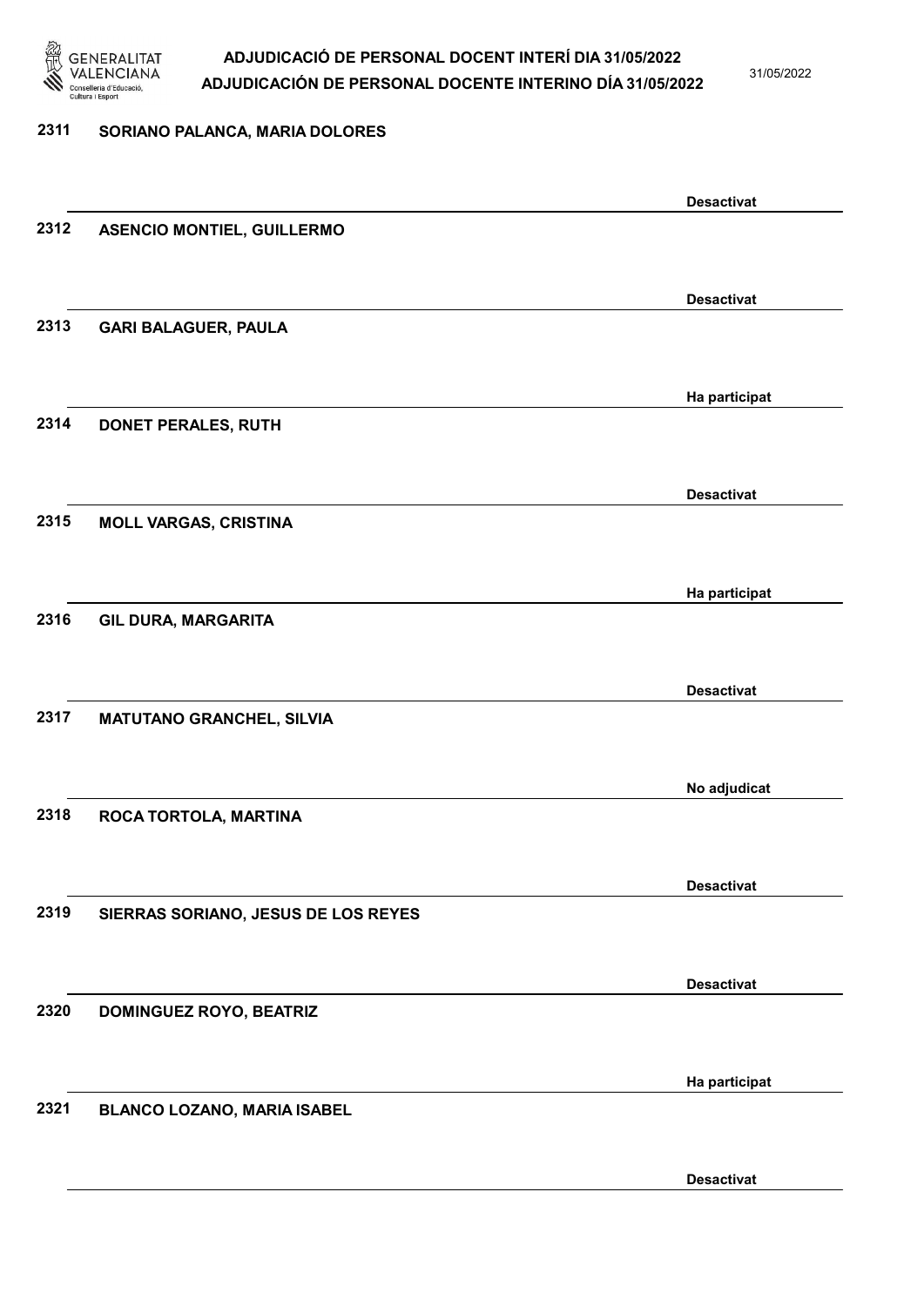

31/05/2022

Desactivat

# 2322 GUTIERREZ GONZALEZ, NURIA Desactivat 2323 YAGO CANET, ALBERTO Desactivat 2324 SIRVENT GAZQUEZ, ISABEL Desactivat 2325 MASCARELL BESOS, CARLOS Desactivat 2326 CASTELLO CHORDA, LOURDES Desactivat 2327 MARTINEZ TENA, AIDA Desactivat 2328 MIRA GALINDO, CAROLINA Desactivat 2329 ONSURBE GARCIA, NURIA MARIA Desactivat 2330 SANZ ORERO, EVA MARIA Desactivat 2331 GUTIERREZ RIVAS, LARA Ha participat 2332 BOTELLA ALARCON, NURIA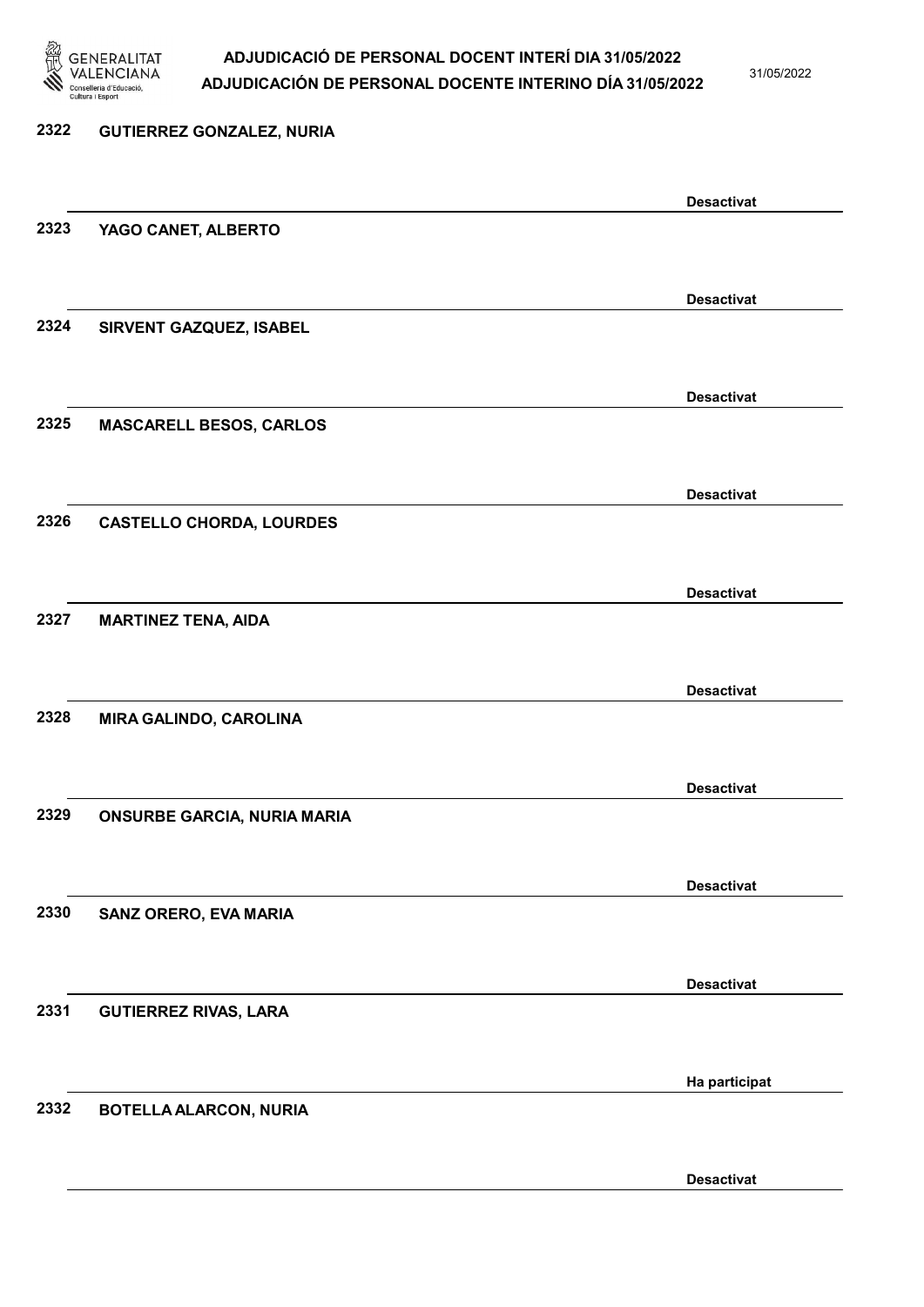

31/05/2022

# 2333 MARTIN SANTAMARIA, LETICIA Desactivat 2334 RODRIGUEZ MARTINEZ, ESPERANZA Ha participat 2335 SANCHIS REIG, DAMARIS Desactivat 2336 CERVERA CARCEL, MELODY Ha participat 2337 MENGUAL NADAL, MARIA ESTEFANIA No adjudicat 2338 MATEU JUAN, EDGAR Desactivat 2339 HERNANDEZ CASTELLO, ALMUDENA Desactivat 2340 GONELL FORTANET, JUAN Desactivat 2341 MIÑANA CAMARENA, MARIA JOSE Desactivat 2342 LOPEZ RUIZ, CRISTINA Desactivat 2343 NADAL BERNABEU, PATRICIA

No adjudicat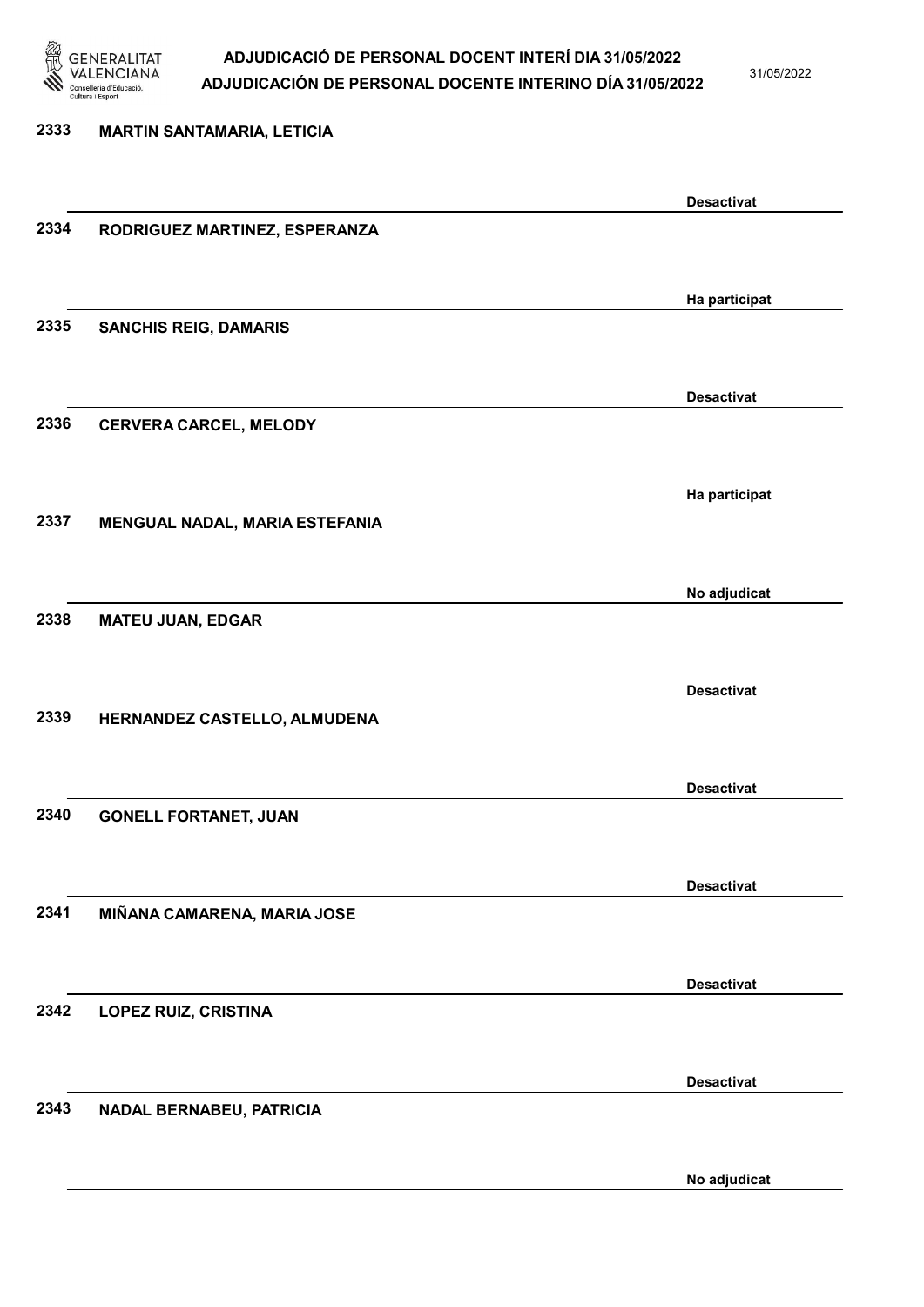

31/05/2022

| 2344 | <b>GARCIA ESPINOSA, LAURA</b>                  |                           |                   |
|------|------------------------------------------------|---------------------------|-------------------|
|      |                                                |                           |                   |
|      |                                                |                           | Ha participat     |
| 2345 | MUÑOZ ESCALADA, MARIA CARMEN                   |                           |                   |
|      |                                                |                           |                   |
|      |                                                |                           | No adjudicat      |
| 2346 | <b>BERROJO VALENCIA, DAVID</b>                 |                           |                   |
|      |                                                |                           |                   |
|      |                                                |                           | <b>Desactivat</b> |
| 2347 | PASTOR VIDAL, FERMIN                           |                           |                   |
|      |                                                |                           |                   |
|      |                                                |                           | <b>Desactivat</b> |
| 2348 | JUAN CABRERA, MARIA                            |                           |                   |
|      |                                                |                           |                   |
|      |                                                |                           |                   |
| 2349 | <b>ROMERO MERI, LOURDES</b>                    |                           | <b>Desactivat</b> |
|      |                                                |                           |                   |
|      |                                                |                           |                   |
|      |                                                |                           | <b>Desactivat</b> |
| 2350 | <b>MORENO MONREAL, EVA MARIA</b>               |                           |                   |
|      |                                                |                           |                   |
|      |                                                |                           | Ha participat     |
| 2351 | <b>BELDA LLORET, OMAR</b>                      |                           |                   |
|      |                                                |                           |                   |
|      |                                                |                           | <b>Desactivat</b> |
| 2352 | ALCALA TORRES, Mª DESAMPARADOS                 |                           |                   |
|      |                                                |                           |                   |
|      |                                                |                           | <b>Desactivat</b> |
| 2353 | <b>CAMPELLO GAMEZ, ANABEL</b>                  |                           |                   |
|      |                                                |                           |                   |
|      |                                                |                           | Ha participat     |
| 2354 | LOPEZ SIERRA, MARIA DE LOS DOLORES             | Petición:<br>24           | Voluntaria        |
|      | ELX (03013613) EI 1er CICLE ALBORADA<br>894565 |                           |                   |
|      | 120 / EDUCACIÓ INFANTIL<br>Horas<br>23         | SUBSTITUCIÓ INDETERMINADA | Adjudicat         |
|      |                                                |                           |                   |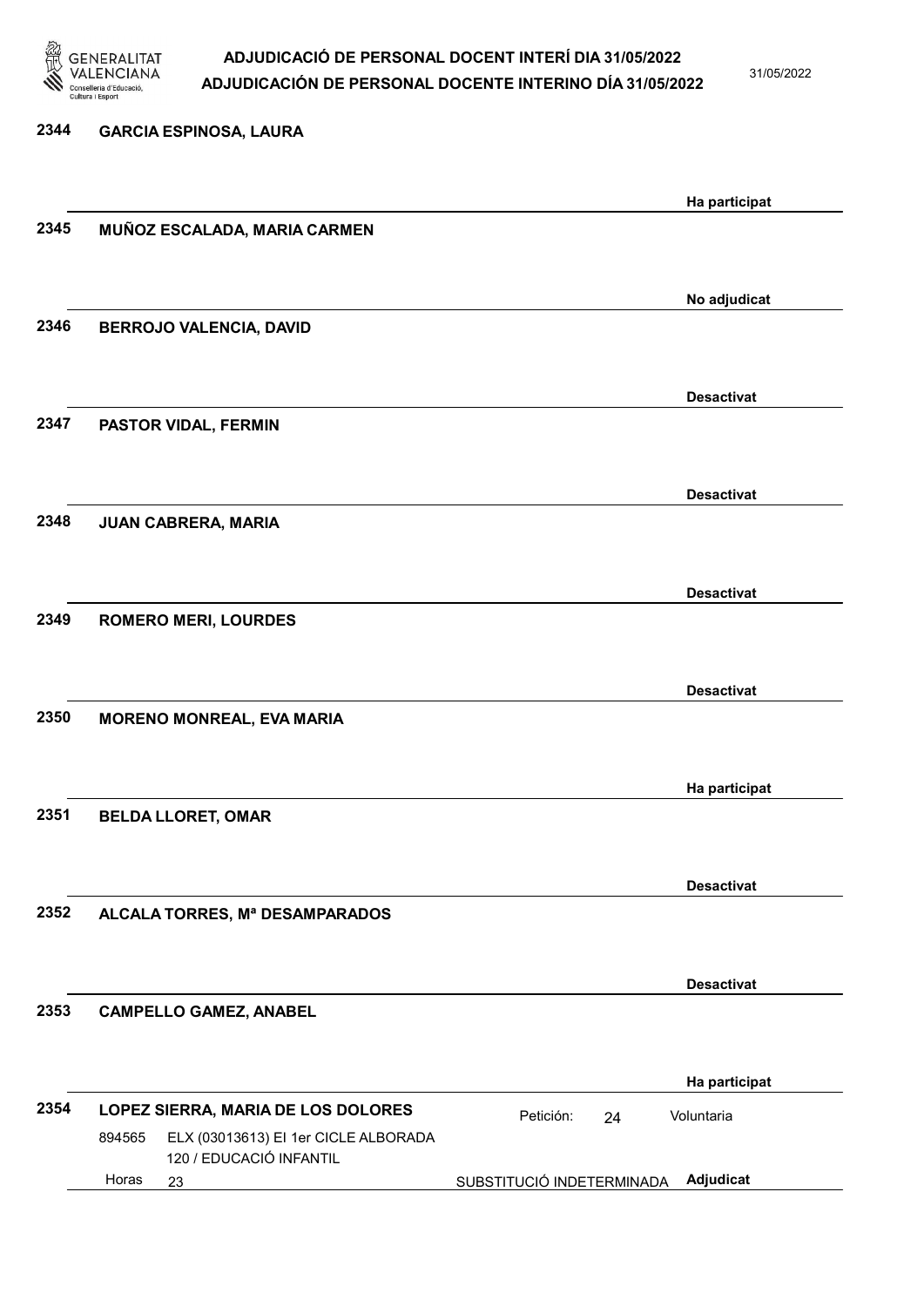**GENERALITAT** ADJUDICACIÓ DE PERSONAL DOCENT INTERÍ DIA 31/05/2022 **VALENCIANA** 31/05/2022 ADJUDICACIÓN DE PERSONAL DOCENTE INTERINO DÍA 31/05/2022 Conselleria d'Educació, 2355 MORCILLO FERRERO, TAMARA Petición: 285 Voluntaria 502263 ORIHUELA (03007248) CEIP ANDRÉS MANJÓN 120 / EDUCACIÓ INFANTIL Horas 23 SUBSTITUCIÓ INDETERMINADA Adjudicat 2356 TRILLO NAVARRO, NOELIA No adjudicat 2357 GASPAR PES, ELENA Desactivat 2358 NAVARRO CANO, LUCIA Ha participat 2359 ALBENTOSA PALACIOS, PAULA Desactivat 2360 CASANOVA CALPENA, MONICA Ha participat 2361 CHIVA ANDREU, GEMA Desactivat 2362 CONEJERO MARIN, MARTA No adjudicat 2363 PASTOR AMOR, TERESA Desactivat 2364 ORTIZ BALLESTER, ROSA Desactivat 2365 RECHE VICENTE, ANTONIA DEL CARMEN

No adjudicat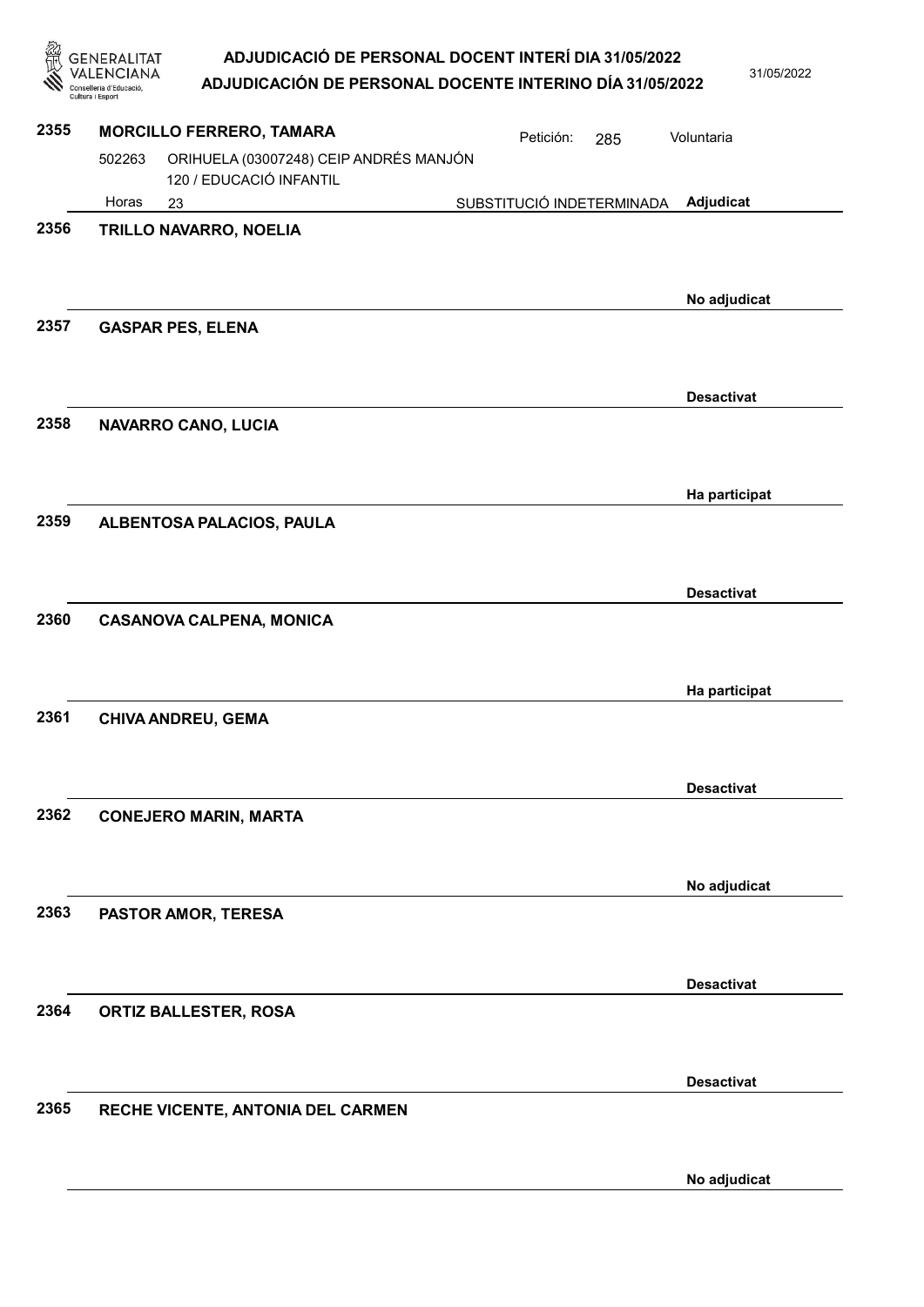

31/05/2022

# 2366 SEGURA ORTEGA, MURIEL No adjudicat 2367 JIMENEZ PASCUAL, BEATRIZ Ha participat 2368 PLASENCIA PEREZ, MARTA No adjudicat 2369 SOLER CAMPINS, JORDI Desactivat 2370 TORTOSA NAVARRO, MARIA BELEN No adjudicat 2371 IBAÑEZ SEGRELLES, SILVIA No adjudicat 2372 MARTINEZ LOMEÑAS, SABRINA No adjudicat 2373 CEREZO LEDESMA, CRISTINA Desactivat 2374 VEGARA JOVER, ANDREA No adjudicat 2375 LLUCH TOLOSA, MONTSERRAT Ha participat 2376 PADILLA BOSQUE, PRISCILA

No adjudicat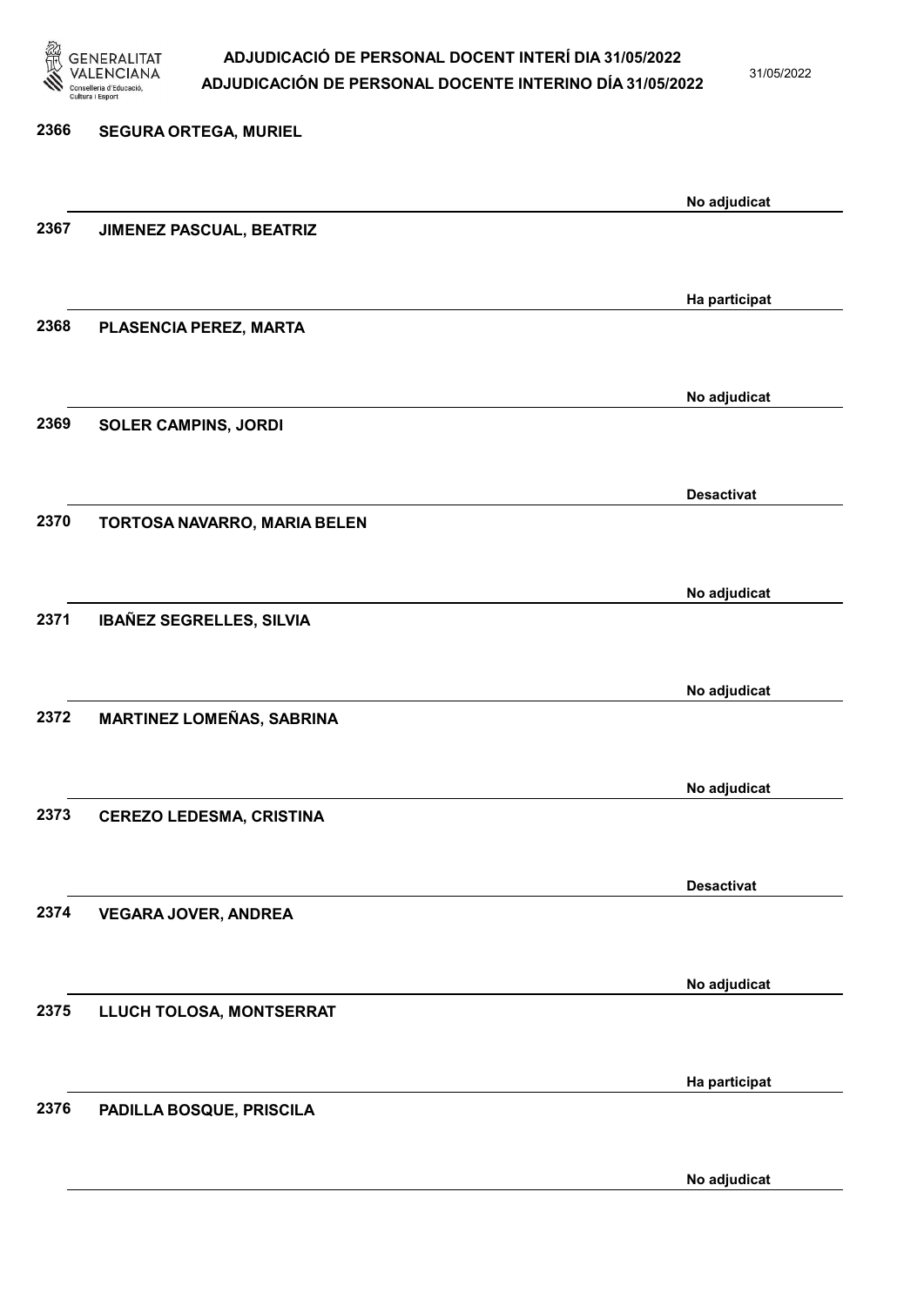

31/05/2022

#### 2377 RAMOS PERALTA, LAURA

|      |                                     | No adjudicat      |
|------|-------------------------------------|-------------------|
| 2378 | ROSALEN ALCOCER, ASUNCION DEL PILAR |                   |
|      |                                     |                   |
|      |                                     |                   |
|      |                                     | <b>Desactivat</b> |
| 2379 | <b>VERCHER MARIA, ESTER</b>         |                   |
|      |                                     |                   |
|      |                                     |                   |
|      |                                     | No adjudicat      |
| 2380 | PARRIZAS PALOMERO, SILVIA           |                   |
|      |                                     |                   |
|      |                                     |                   |
|      |                                     | <b>Desactivat</b> |
| 2381 | <b>MATEU MIRALLES, MARTA</b>        |                   |
|      |                                     |                   |
|      |                                     |                   |
|      |                                     | <b>Desactivat</b> |
| 2382 | <b>FERRUS PELLICER, ESTER</b>       |                   |
|      |                                     |                   |
|      |                                     |                   |
|      |                                     | No adjudicat      |
| 2383 | <b>INSA PLA, ANA REYES</b>          |                   |
|      |                                     |                   |
|      |                                     |                   |
|      |                                     | No adjudicat      |
| 2384 | <b>MICO PINA, ANA BELEN</b>         |                   |
|      |                                     |                   |
|      |                                     |                   |
|      |                                     | No adjudicat      |
| 2385 | VAYA CASAS, ALBA                    |                   |
|      |                                     |                   |
|      |                                     |                   |
|      |                                     | <b>Desactivat</b> |
| 2386 | PERALES CALATAYUD, SONIA            |                   |
|      |                                     |                   |
|      |                                     |                   |
|      |                                     | <b>Desactivat</b> |
| 2387 | SENDROS MARTINEZ, MARIA             |                   |
|      |                                     |                   |
|      |                                     |                   |
|      |                                     | <b>Desactivat</b> |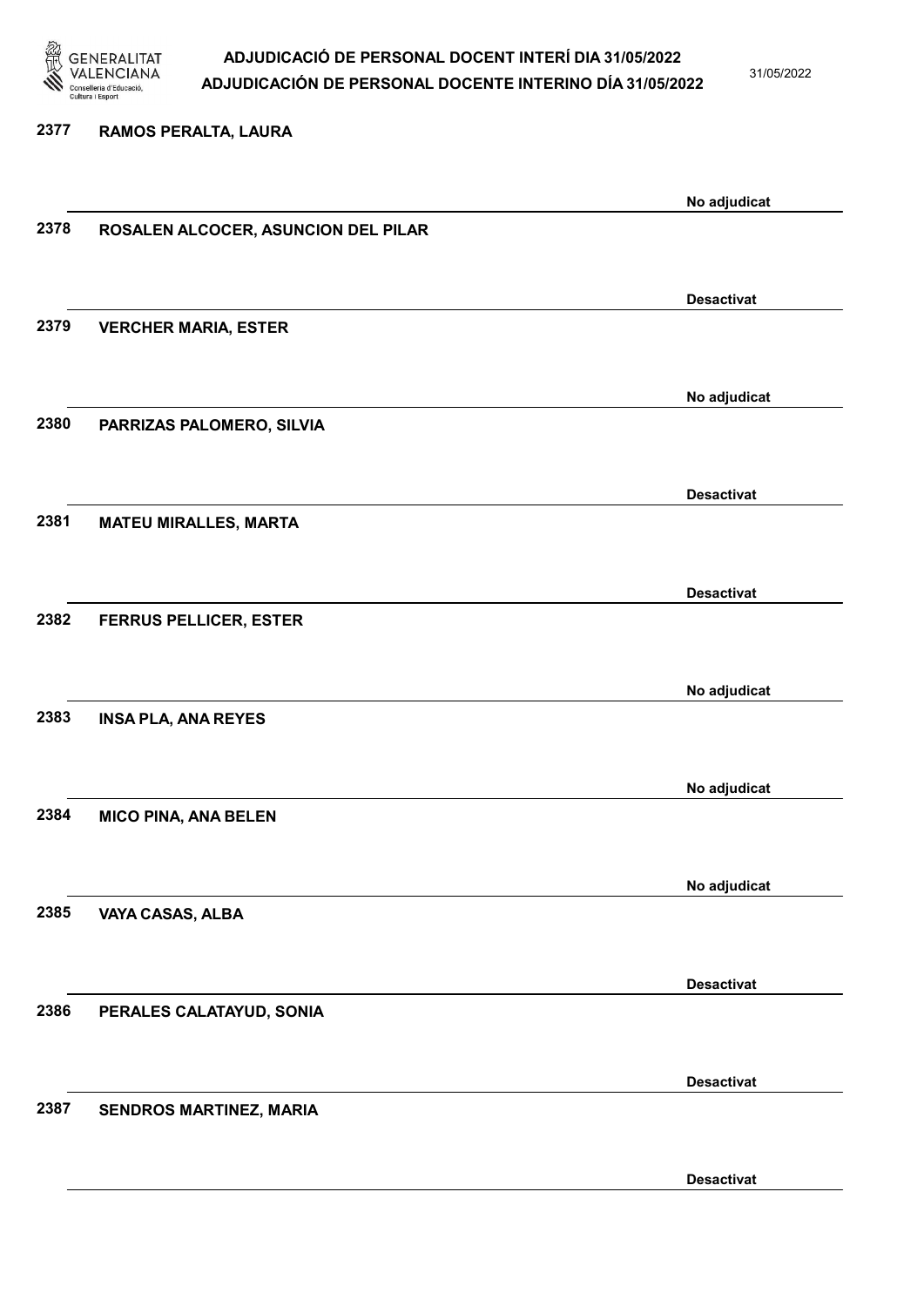

31/05/2022

### 2388 LANZA ALBENTOSA, WENDY No adjudicat 2389 LOPEZ IRUELA, MARIA JESUS No adjudicat 2390 IRAÑETA IBAÑEZ, MARIA NIEVES Desactivat 2391 IBAÑEZ CEBRIAN, ANDREU EULOGI Desactivat 2392 SANCHIS MARTÍNEZ, NOEMÍ Desactivat 2393 JORQUES ZAFRILLA, BELEN Desactivat 2394 NOGUES GONZALEZ, ALBA No adjudicat 2395 VELERT CARRION, ISABEL No adjudicat 2396 LANDETE SANCHEZ, GEMMA No adjudicat 2397 AGUSTI GIL, INMACULADA CONCEPCION No adjudicat 2398 GUERRERO CARAYOL, EVA MARIA No adjudicat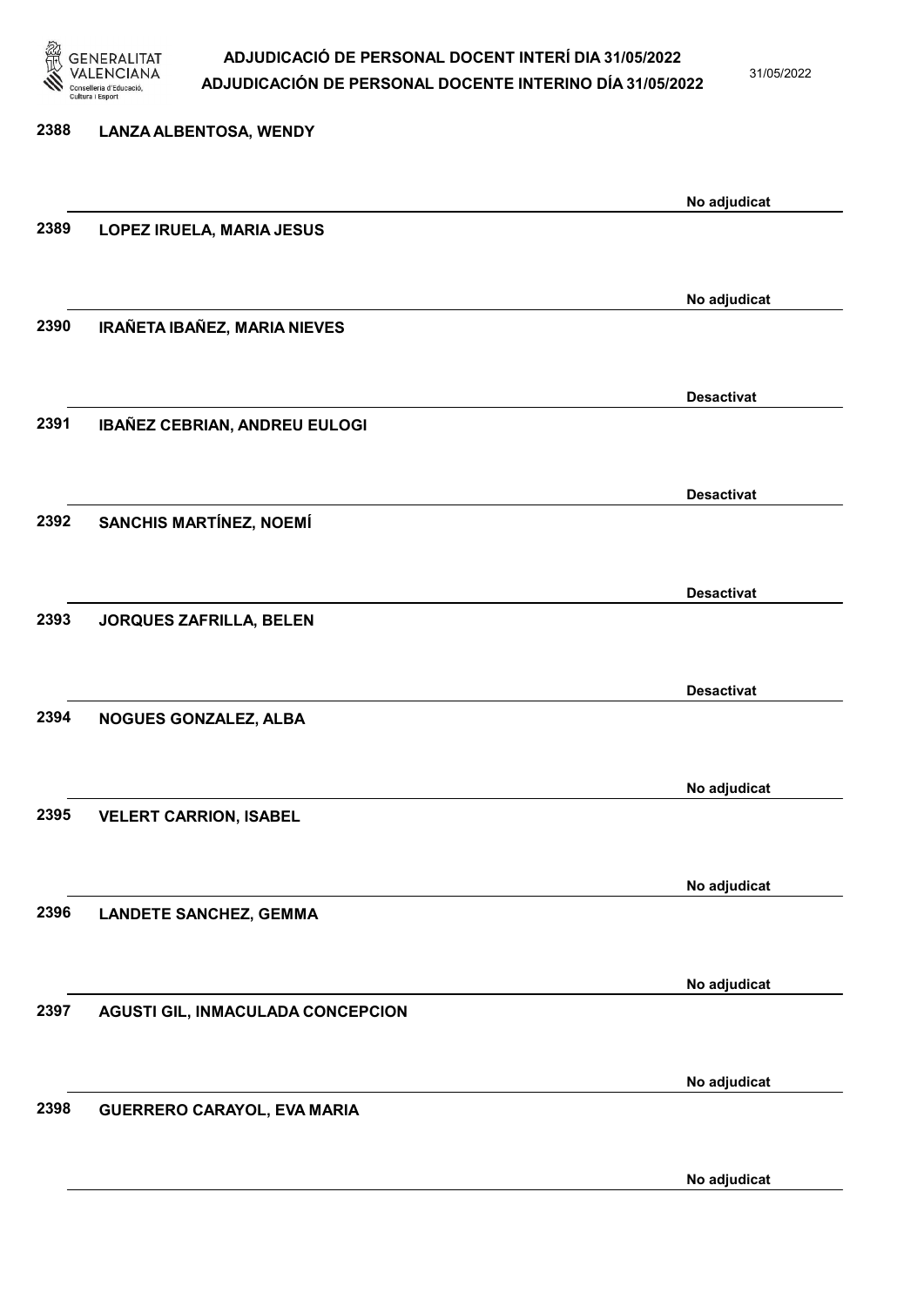

31/05/2022

### 2399 COMPANY MEDINA, LUCIA Desactivat 2400 YNAT LOPEZ, NOELIA EMPAR Desactivat 2401 GARCIA FABREGAT, TATIANA VALERIA Desactivat 2402 BOLOS VALERO, EDNA Desactivat 2403 CALVO MOSCARDO, ISABEL Desactivat 2404 PERICACHO MIRALLES, ROSA MARIA Desactivat 2405 RUEDA MARFIL, CRISTINA No adjudicat 2406 GARCIA GOMEZ, BEATRIZ Desactivat 2407 ORTIZ SILVESTRE, OMAR Desactivat 2408 GONZALEZ GILABERT, VIRGINIA Desactivat 2409 ALIQUES GARCIA, JAVIER Desactivat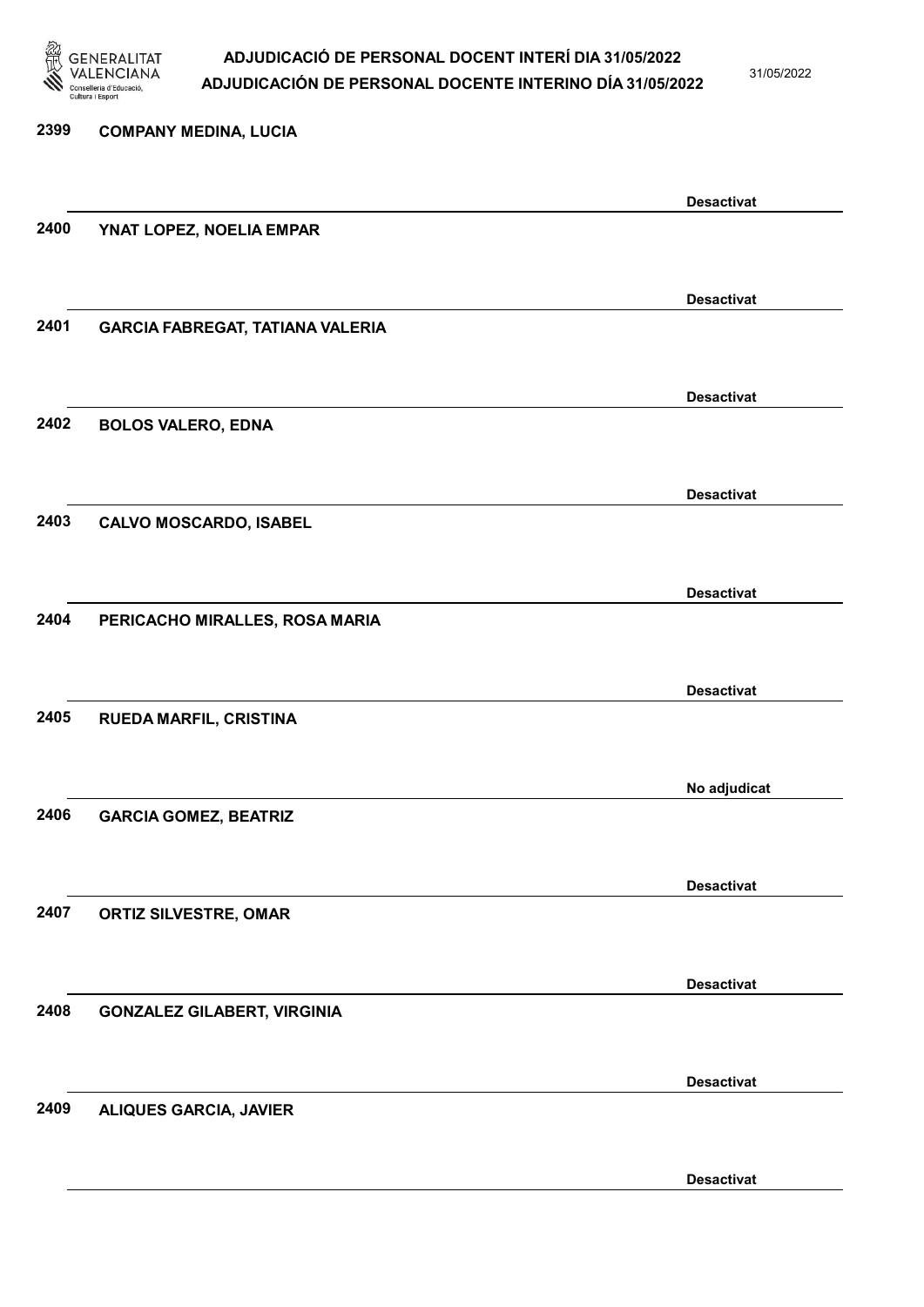

31/05/2022

Desactivat

# 2410 GUADILLA IÑIGUEZ, EVA MARIA No adjudicat 2411 NOGUERA BERTO, DESAMPARADOS No adjudicat 2412 VILA BELLOT, MARIA JOSE Desactivat 2413 CONTRERAS CANTO, SARA Ha participat 2414 PEREZ PICO, NAIARA No adjudicat 2415 PASCUAL ORENGA, MIREIA Ha participat 2416 NAVARRO CASTILLO, MIRIAM Desactivat 2417 LINERO DIAZ, SARAY No adjudicat 2418 FOLCH TORLA, ELSA DOLORES No adjudicat 2419 GARRIDO MUNDINA, PAULA Desactivat 2420 CASTILLO SAN GERONIMO, JORGE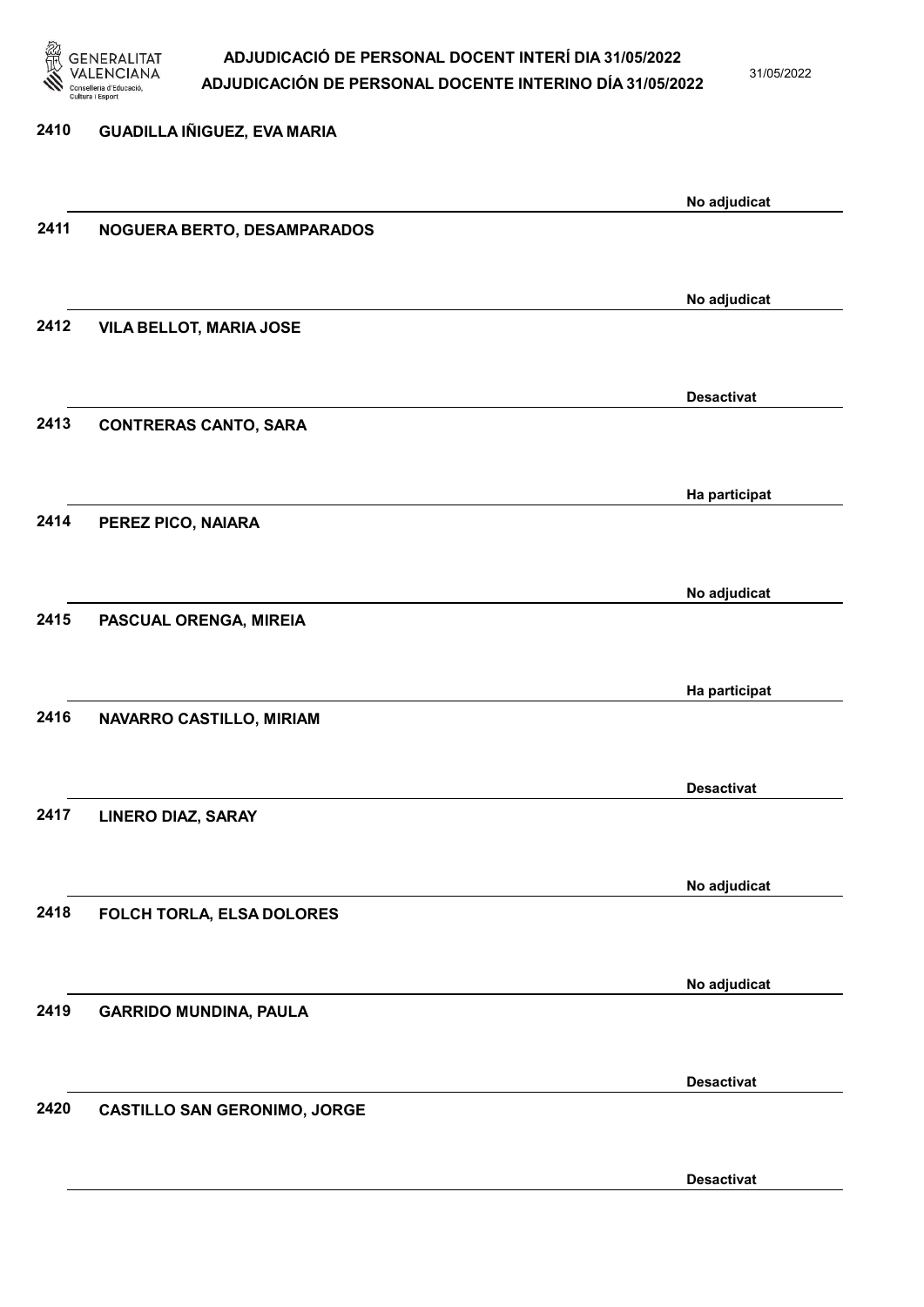

31/05/2022

#### 2421 ROMERO ORTIZ, TANIA

|      |                                 | <b>Desactivat</b> |
|------|---------------------------------|-------------------|
| 2422 | <b>CHUMILLAS CANOS, MARIA</b>   |                   |
|      |                                 |                   |
|      |                                 | No adjudicat      |
| 2423 | SANTAMARIA AGULLO, MARIA        |                   |
|      |                                 |                   |
|      |                                 | No adjudicat      |
| 2424 | <b>CECA CABOTA, IRENE</b>       |                   |
|      |                                 |                   |
|      |                                 | <b>Desactivat</b> |
| 2425 | SILVA CARRO, NOEMI              |                   |
|      |                                 |                   |
|      |                                 | <b>Desactivat</b> |
| 2426 | PICO OLIVERT, MARC              |                   |
|      |                                 |                   |
|      |                                 | <b>Desactivat</b> |
| 2427 | <b>MURCIA PEREZ, MARINA</b>     |                   |
|      |                                 |                   |
|      |                                 | No adjudicat      |
| 2428 | <b>ESPI BOLUDA, IRENE</b>       |                   |
|      |                                 |                   |
|      |                                 | <b>Desactivat</b> |
| 2429 | <b>GIL SOLA, MARTA</b>          |                   |
|      |                                 |                   |
|      |                                 | No adjudicat      |
| 2430 | GUERRERO DE LA TORRE, ANA MARIA |                   |
|      |                                 |                   |
|      |                                 | No adjudicat      |
| 2431 | <b>MEJIAS RODRÍGUEZ, MARINA</b> |                   |
|      |                                 |                   |
|      |                                 | <b>Desactivat</b> |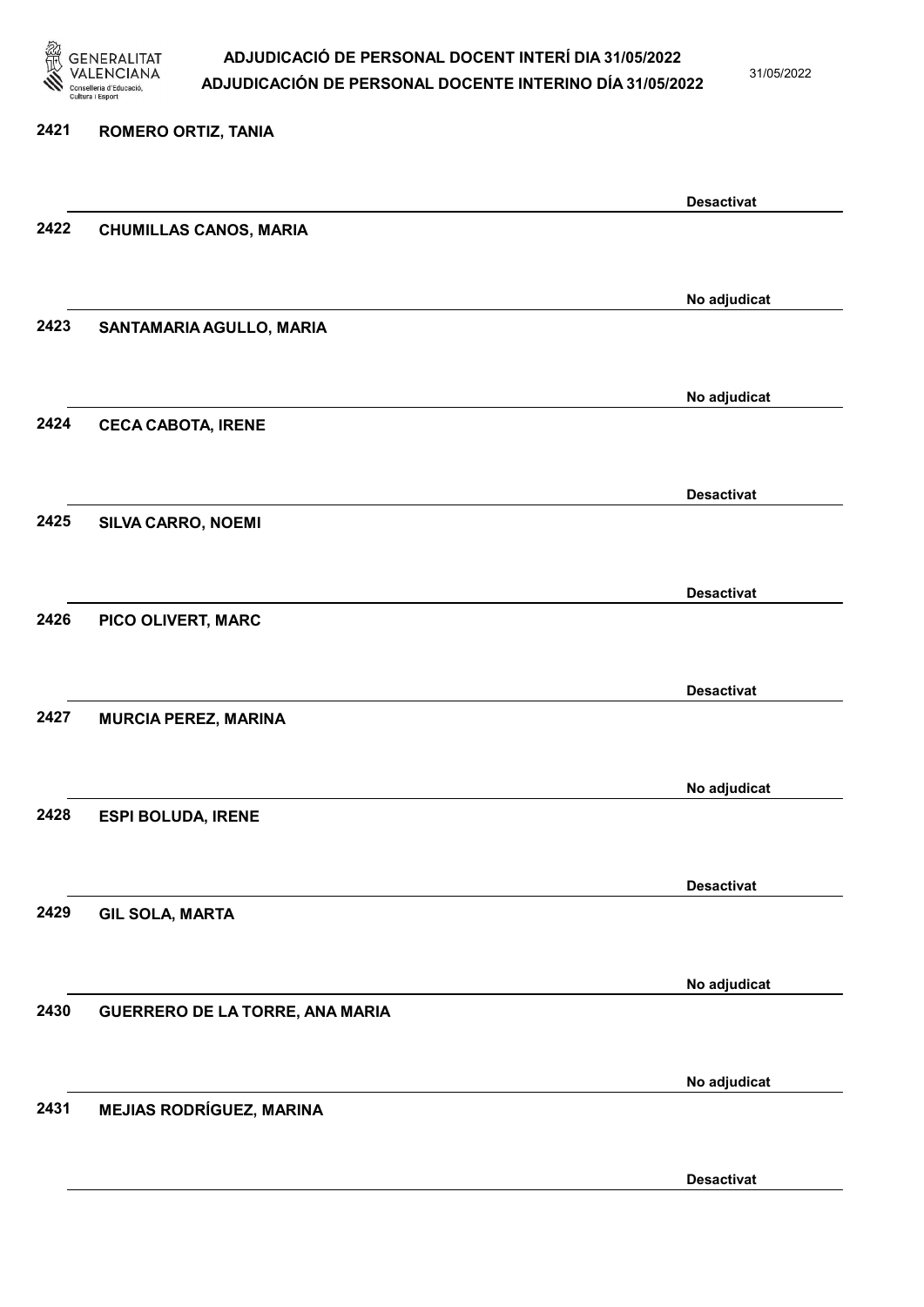

31/05/2022

### 2432 RICO FRANCH, JOSE VICTOR Desactivat 2433 GUTIERREZ RAMOS, VANESA Desactivat 2434 GRAO OROZCO, MARIA LUISA No adjudicat 2435 MANZANO VIDAL, ALOMA DEL LLEDO No adjudicat 2436 GUINOT NAVAS, CRISTINA No adjudicat 2437 CARDONA COSTA, ROSA MARIA Desactivat 2438 NOGUES CATALAN, ANAIS Desactivat 2439 TRAVER SERRAT, DIANA No adjudicat 2440 GARCIA FERRE, LAURA Desactivat 2441 HERNANDEZ PEIRO, SHEILA Desactivat 2442 MENESES MARTINEZ, PURIFICACIÓN No adjudicat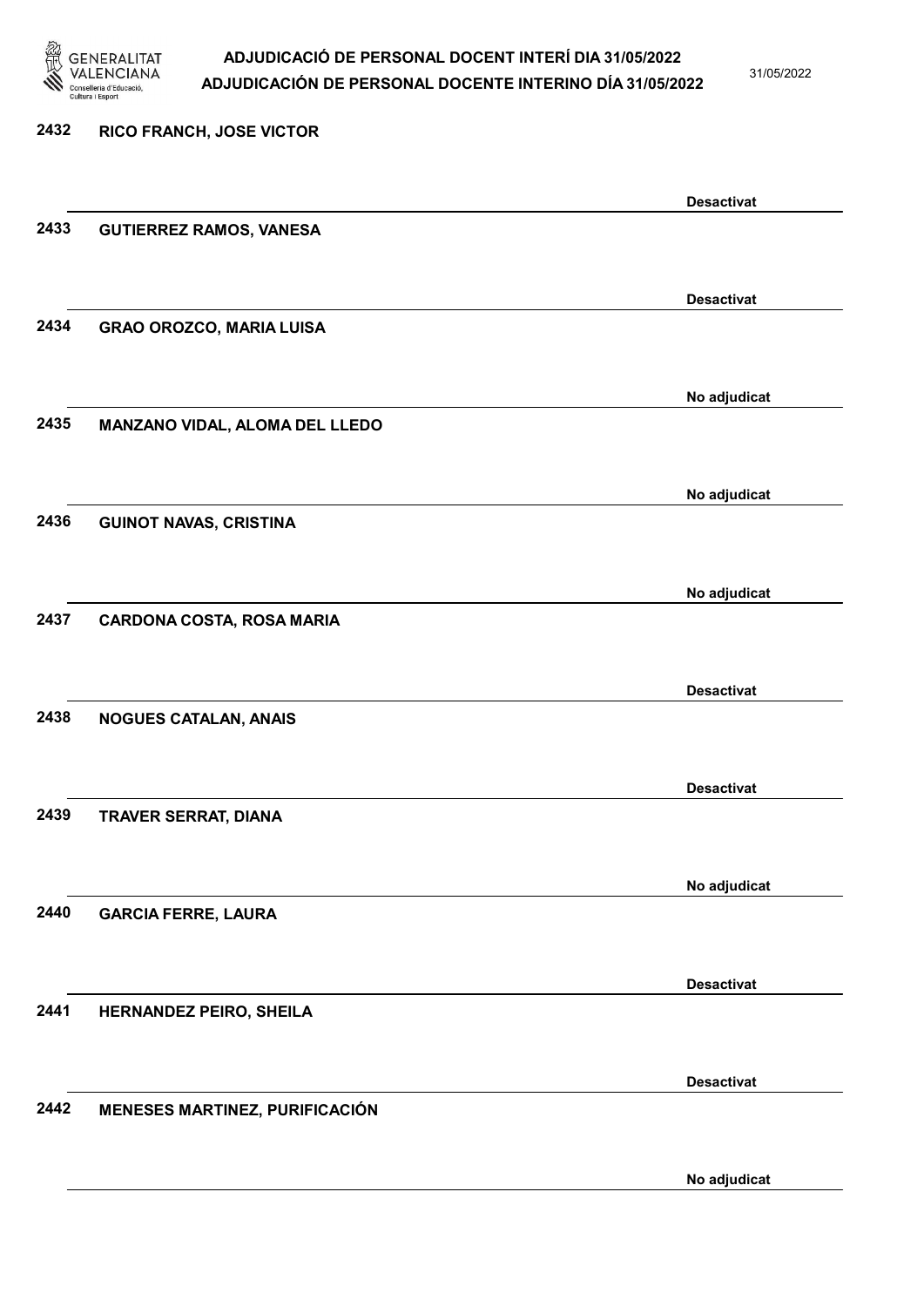

31/05/2022

# 2443 OLTRA VICENS, MONICA No adjudicat 2444 ORTIZ FONT, MARTA Desactivat 2445 SANCHEZ CASAS, DAVID Desactivat 2446 PEIRO SERRALTA, ALICIA Desactivat 2447 SANZ ALONSO, NURIA Desactivat 2448 RIPOLL RODRIGUEZ, REBECA No adjudicat 2449 CALVO MORENO, SONIA Desactivat 2450 CRUZ SERNA, NURIA Desactivat 2451 GANDIA MARCO, LEILA No adjudicat 2452 OLTRA SANCHIS, MILAGROSA No adjudicat 2453 ANDUJAR RODRIGUEZ, TANIA

Desactivat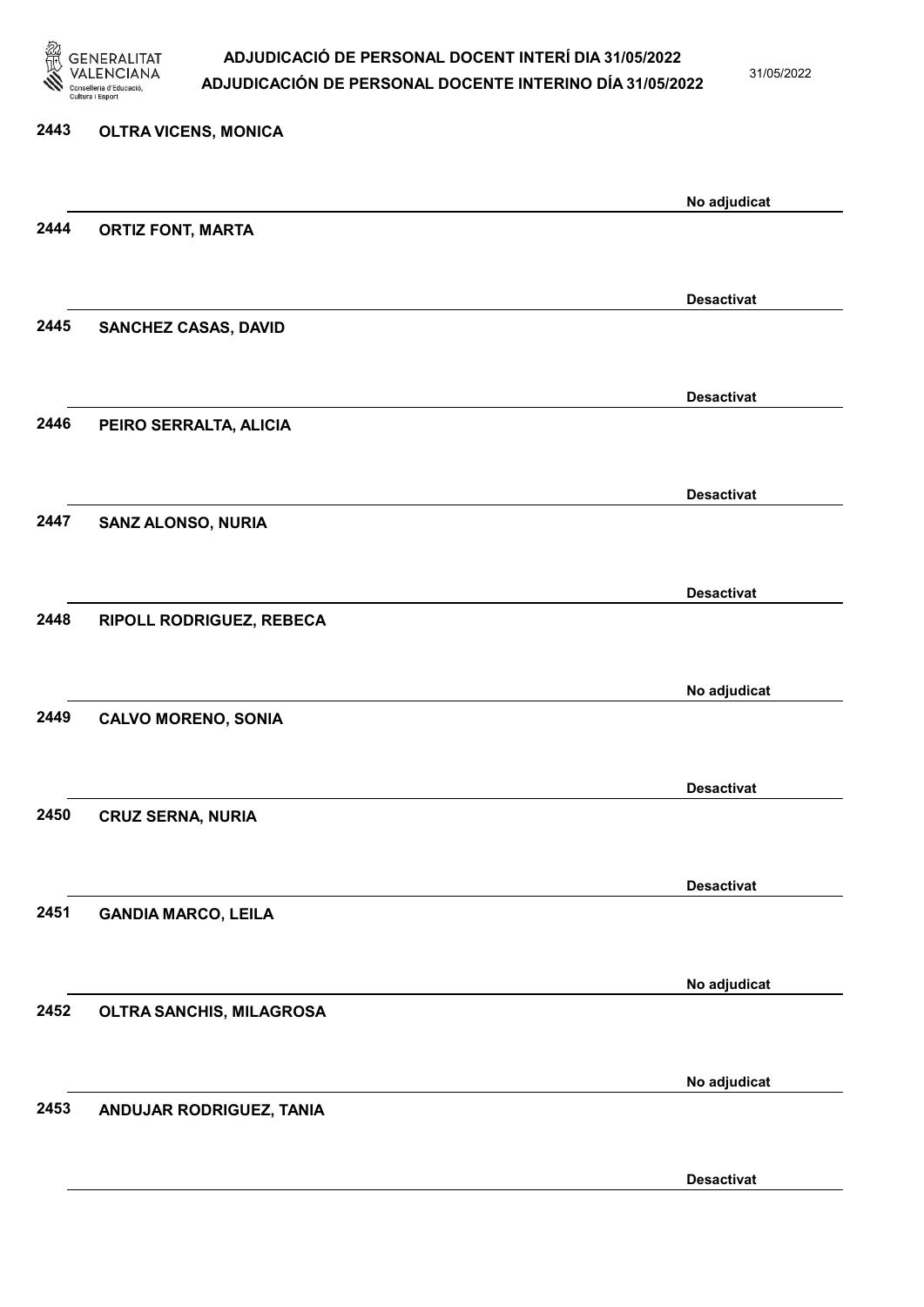

2454 ASENCIO BAEZA, SUSANA

### ADJUDICACIÓ DE PERSONAL DOCENT INTERÍ DIA 31/05/2022 ADJUDICACIÓN DE PERSONAL DOCENTE INTERINO DÍA 31/05/2022

31/05/2022

No adjudicat

# Desactivat 2455 GALAN BARTUAL, GERMAN Desactivat 2456 CALERO LLORET, LAURA No adjudicat 2457 CHARCOS CHAZARRA, LAURA Desactivat 2458 ORENGA DE LA LAMA, MARIA Desactivat 2459 MARQUES ORGILES, ESTEFANIA No adjudicat 2460 TUDELA GOMAR, ESTHER Desactivat 2461 MOLINA LEIVA, PAULA Desactivat 2462 ALBERT PRATS, PAULA No adjudicat 2463 ZAMORA SANCHEZ, ANA MARIA Ha participat 2464 LORENTE PEREZ, SANDRA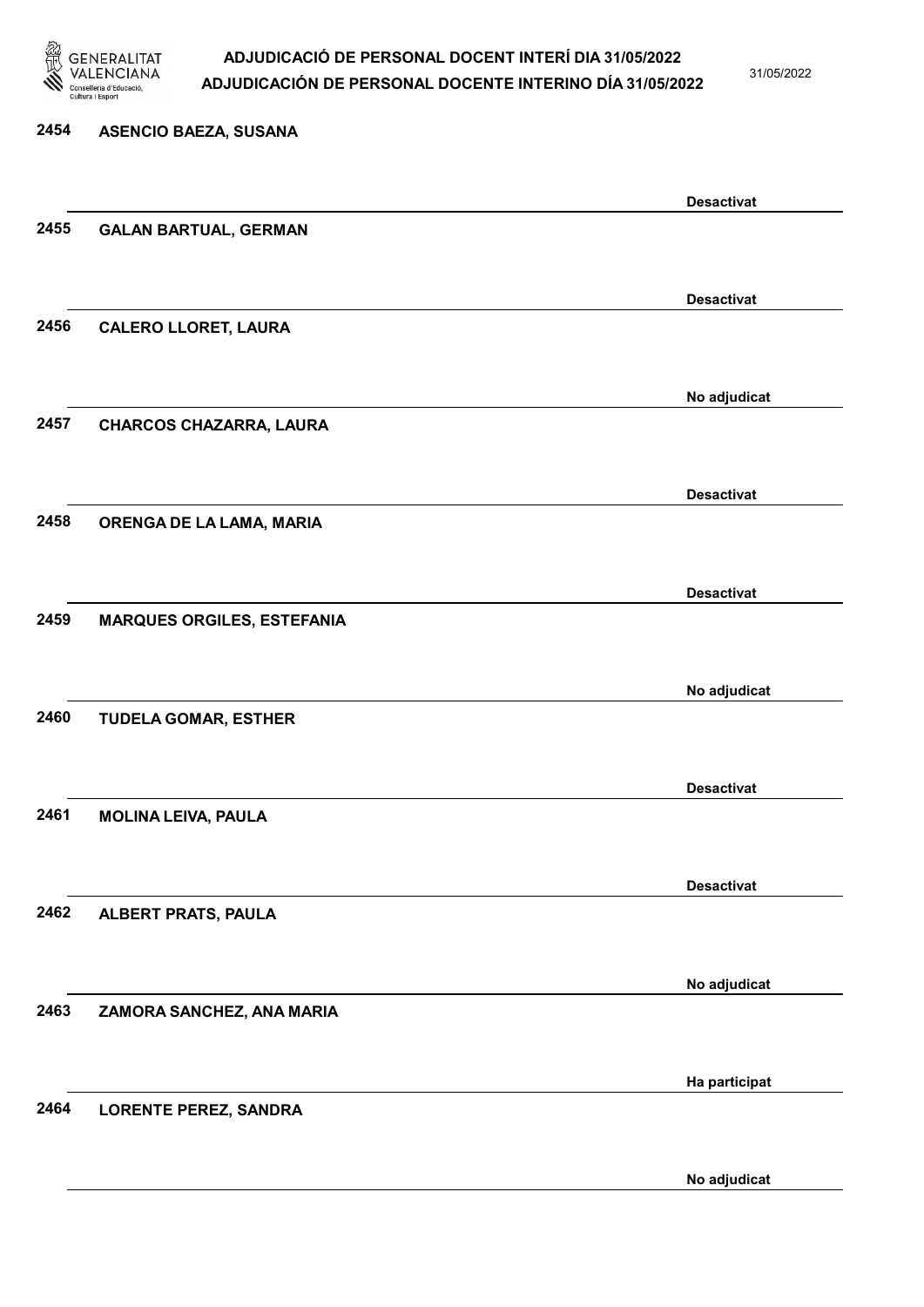31/05/2022

No adjudicat

No adjudicat

No adjudicat

No adjudicat

Adjudicat

No adjudicat

Desactivat

Voluntaria

|      | GENERALITAT<br>Cultura i Esport | ADJUDICACIÓ DE PERSONAL DOCENT INTERÍ DIA 31/05/2022<br>ADJUDICACIÓN DE PERSONAL DOCENTE INTERINO DÍA 31/05/2022 |                           |           |                   | 31/ |
|------|---------------------------------|------------------------------------------------------------------------------------------------------------------|---------------------------|-----------|-------------------|-----|
| 2465 |                                 | SANCHEZ DIAZ, MARIA CARMEN                                                                                       |                           | Petición: | Voluntaria        |     |
|      | 512036                          | MASSANASSA (46005338) CEP LLUÍS VIVES<br>128 / EDUCACIÓ PRIMÀRIA.                                                |                           |           |                   |     |
|      | Horas                           | 23                                                                                                               | SUBSTITUCIÓ INDETERMINADA |           | Adjudicat         |     |
| 2466 |                                 | <b>VERDÚ GARCÍA, NEUS</b>                                                                                        |                           |           |                   |     |
|      |                                 |                                                                                                                  |                           |           | <b>Desactivat</b> |     |
| 2467 |                                 | <b>FORNES ERN, NEREA</b>                                                                                         |                           |           |                   |     |
|      |                                 |                                                                                                                  |                           |           | <b>Desactivat</b> |     |
| 2468 |                                 | <b>ABELLAN OCHOA, NATALIA</b>                                                                                    |                           |           |                   |     |

2475 RIOS GAVANCHO, CLAUDIA CAROLINA

2466

2467

2469 SANCHO FERRER, ANA

2470 ASINS ENGASA, ESTEFANIA

2471 GARCIA RODRIGUEZ, NOELIA

2473 SANCHO LLINARES, PAULA MARIA

2474 ORTIZ SAMBLAS, ESTEFANIA

887089

Horas

2472 PELLICER TALENS, ANGELA Petición: 1

120 / EDUCACIÓ INFANTIL

TORRENT (46008698) CEIP VIRGEN DEL ROSARIO

23 ING. SUBSTITUCIÓ INDETERMINADA

No adjudicat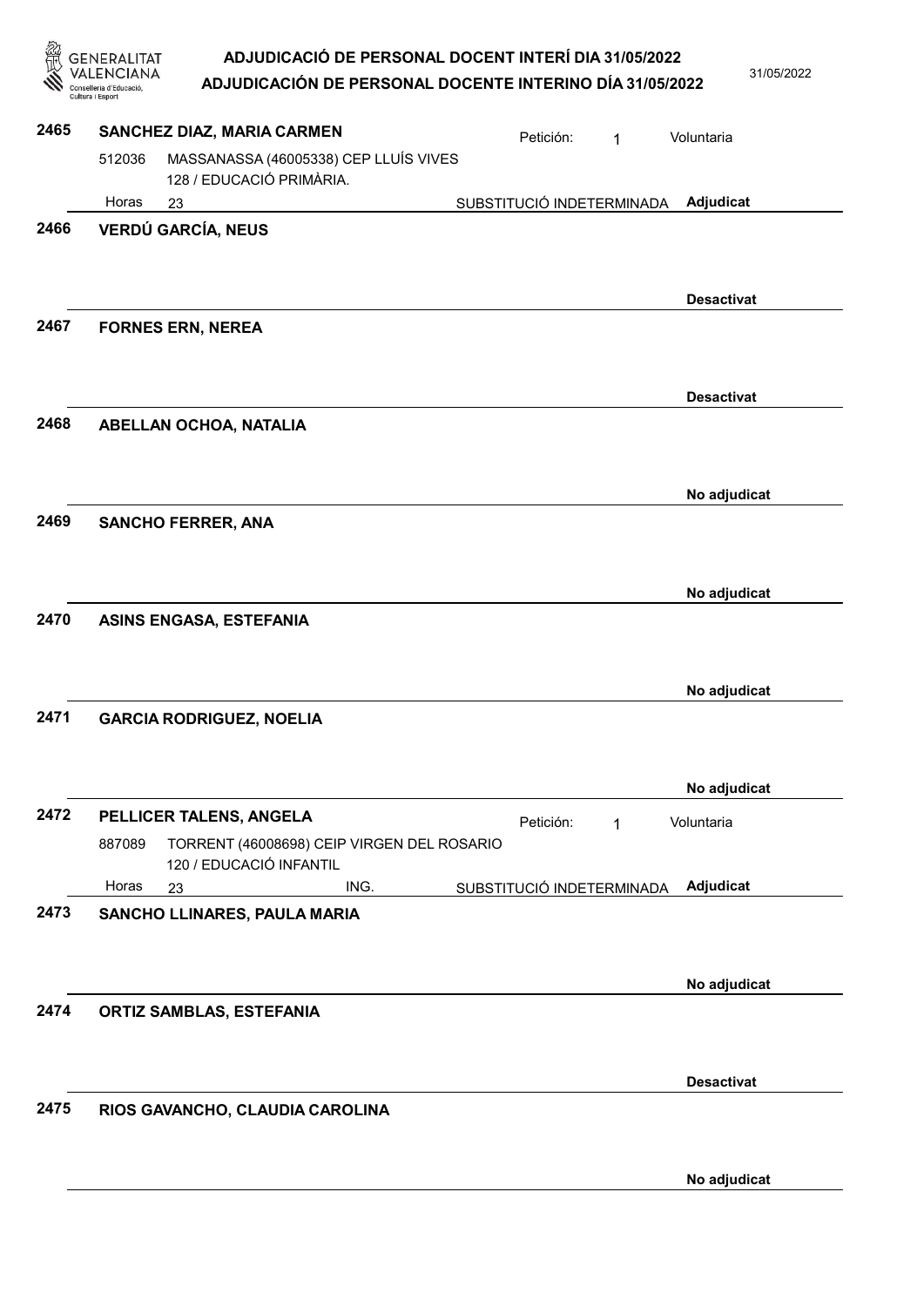

31/05/2022

No adjudicat

### 2476 DEL RIO VELLOSILLO, VANESSA Desactivat 2477 PELLICER MORERA, MIREYA No adjudicat 2478 HIDALGO VAZQUEZ, MARIA DEL MAR Desactivat 2479 MARCOS SANTOS, CRISTINA No adjudicat 2480 SANCHO MEDINA, EVA MARIA No adjudicat 2481 GRANADOS MORALES, ANA MARIA Desactivat 2482 GARCIA OTERO, ROSA ANA Ha participat 2483 AMOROS RAMIREZ, SANDRA No adjudicat 2484 SORIANO TOMAS, PAULA No adjudicat 2485 DEL MORAL IRLES, CRISTINA No adjudicat 2486 GARCIA FERNANDEZ, CRISTINA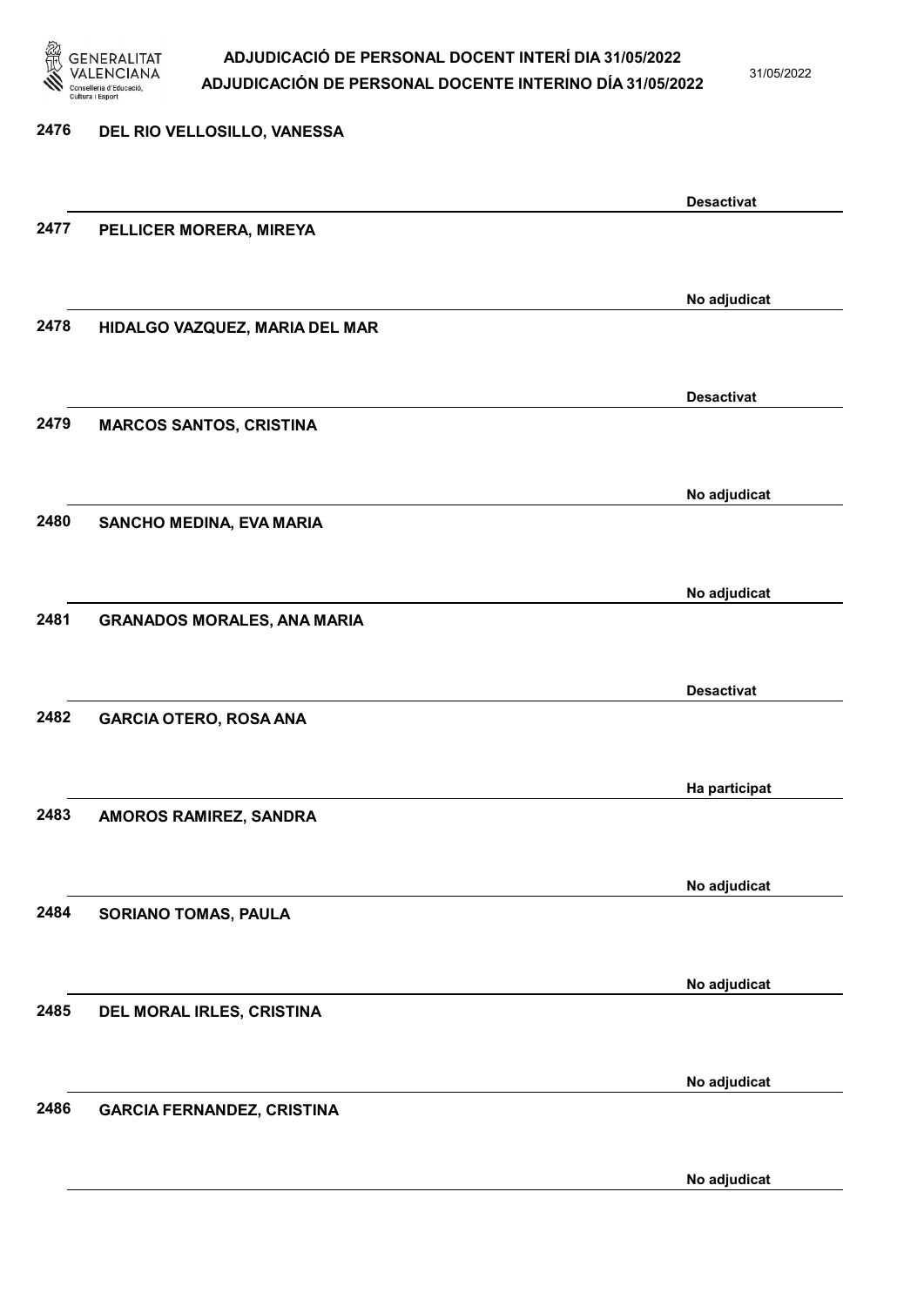

31/05/2022

### 2487 SEDANO LOZANO, MARTA Desactivat 2488 FERRER ALBERO, NEUS Desactivat 2489 BALLESTER MARCO, EVELIA Ha participat 2490 PASTOR HEREDIA, JOSE ANDRES Desactivat 2491 RANDO HERNANDEZ, LAIA Desactivat 2492 SANCHIS GINER, LAURA No adjudicat 2493 ANDREU MIRALLES, ANA No adjudicat 2494 AROCA AJENJO, ANA Ha participat 2495 JIMENEZ IBARRA, JESSICA No adjudicat 2496 PELLICER BAREA, GRACIA Desactivat 2497 MARIN RAMOS, MARIA DE LAS MERCEDES Desactivat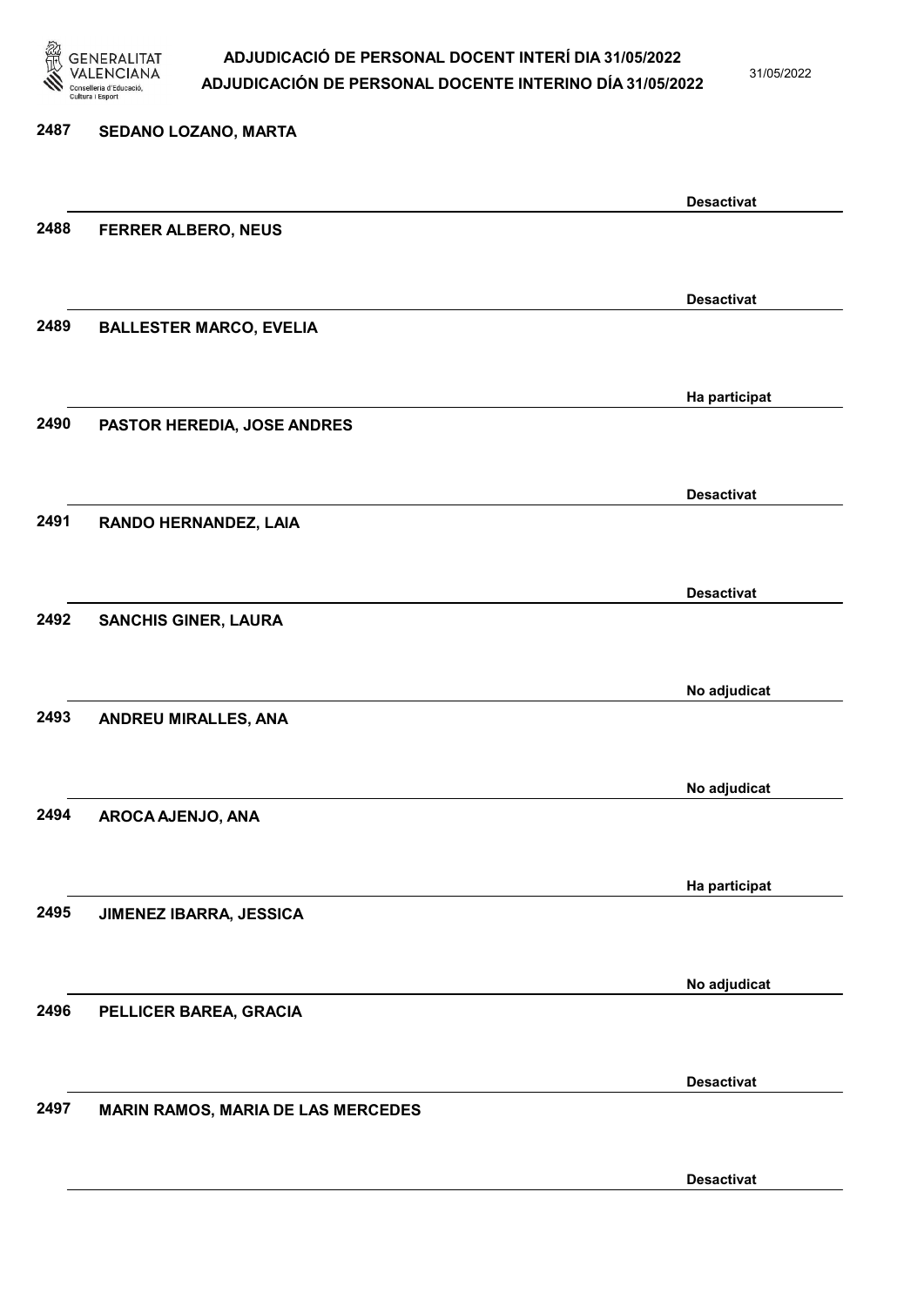

31/05/2022

#### 2498 PERALES VILA, YOLANDA

|      |        |                                     |                                           |                           |                | No adjudicat      |
|------|--------|-------------------------------------|-------------------------------------------|---------------------------|----------------|-------------------|
| 2499 |        | <b>BARRANTES COLOMA, JARA</b>       |                                           | Petición:                 | 1              | Voluntaria        |
|      | 871209 | 120 / EDUCACIÓ INFANTIL             | BENIDORM (03011914) CEIP PUIG CAMPANA     |                           |                |                   |
|      | Horas  | 23                                  | ING.                                      | SUBSTITUCIÓ INDETERMINADA |                | Adjudicat         |
| 2500 |        | <b>NAPOLEON FERRANDIS, ISABEL</b>   |                                           |                           |                |                   |
|      |        |                                     |                                           |                           |                | No adjudicat      |
| 2501 |        | <b>SAUS VILA, CRISTINA</b>          |                                           |                           |                |                   |
|      |        |                                     |                                           |                           |                | <b>Desactivat</b> |
| 2502 |        | <b>SELFA CERVERO, OSCAR</b>         |                                           |                           |                |                   |
|      |        |                                     |                                           |                           |                | <b>Desactivat</b> |
| 2503 |        | <b>SALVADOR DE PRADOS, BELEN</b>    |                                           | Petición:                 | 10             | Voluntaria        |
|      | 893992 | 120 / EDUCACIÓ INFANTIL             | ALTEA (03011537) CEIP LES ROTES           |                           |                |                   |
|      | Horas  | 23                                  | ING.                                      | SUBSTITUCIÓ INDETERMINADA |                | Adjudicat         |
| 2504 |        | <b>AMOROS LUCAS, LOURDES</b>        |                                           | Petición:                 | $\overline{7}$ | Voluntaria        |
|      | 510062 | 120 / EDUCACIÓ INFANTIL             | ORIHUELA (03011239) CEIP MIGUEL HERNÁNDEZ |                           |                |                   |
|      | Horas  | 23                                  | ING.                                      | SUBSTITUCIÓ INDETERMINADA |                | Adjudicat         |
| 2505 |        | <b>CORTES ORTIZ, CRISTINA MARIA</b> |                                           |                           |                |                   |
|      |        |                                     |                                           |                           |                | <b>Desactivat</b> |
| 2506 |        | PANCORBO GARCIA, RAQUEL             |                                           |                           |                |                   |
|      |        |                                     |                                           |                           |                | Ha participat     |
| 2507 |        | SCHVARTZMAN, VERONICA PAOLA         |                                           |                           |                |                   |
|      |        |                                     |                                           |                           |                | <b>Desactivat</b> |
| 2508 |        | ANDRES SANCHEZ, CRISTINA            |                                           |                           |                |                   |
|      |        |                                     |                                           |                           |                | <b>Desactivat</b> |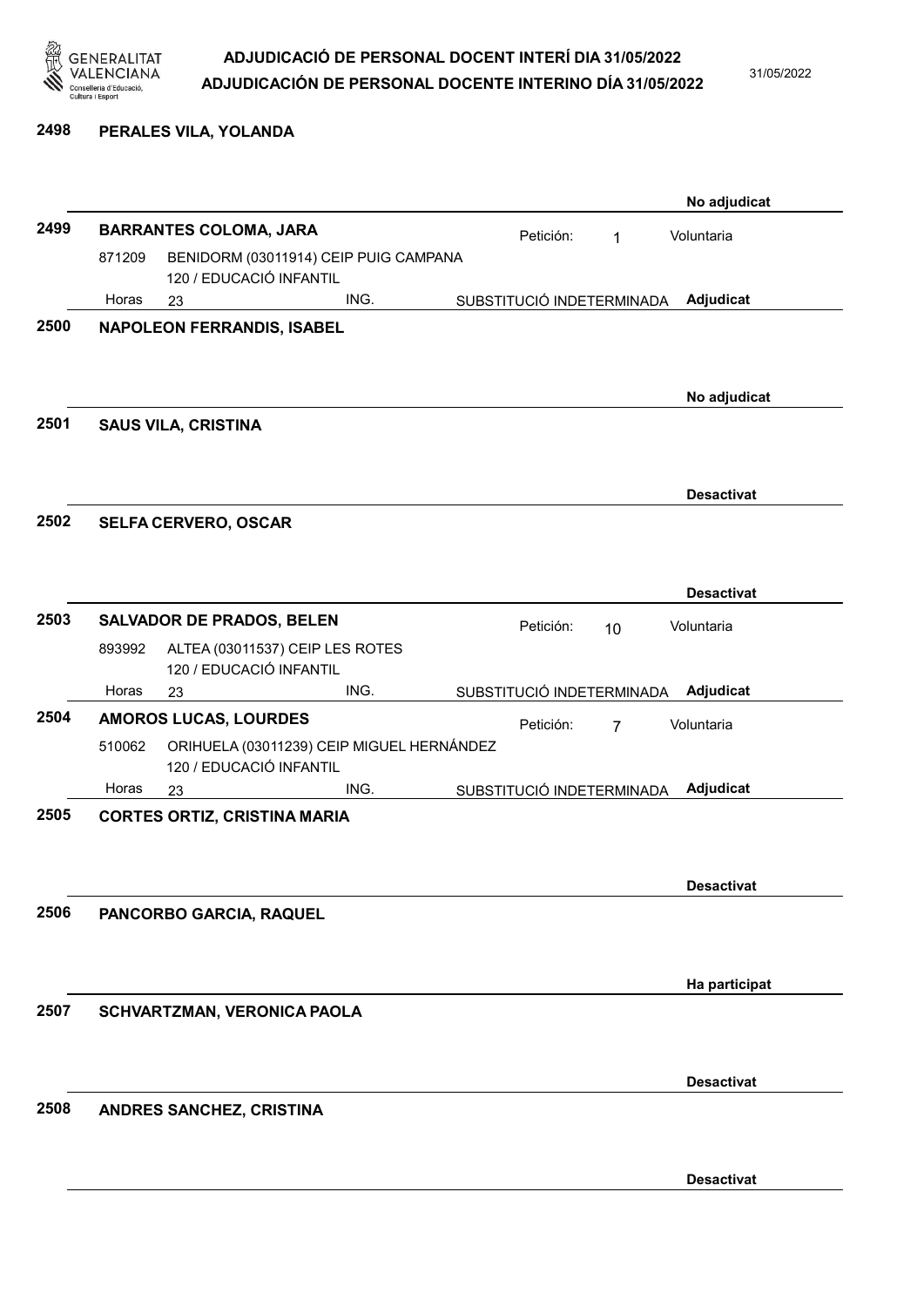|      | ENERALITAT<br>nselleria d'Educació<br>Cultura i Esport | ADJUDICACIÓ DE PERSONAL DOCENT INTERÍ DIA 31/05/2022<br>ADJUDICACIÓN DE PERSONAL DOCENTE INTERINO DÍA 31/05/2022 |                         |    |                   | 31/05/2022 |
|------|--------------------------------------------------------|------------------------------------------------------------------------------------------------------------------|-------------------------|----|-------------------|------------|
| 2509 | PARRON LOZANO, ALBA                                    |                                                                                                                  | Petición:               | 89 | Voluntaria        |            |
|      | 712158                                                 | ALDAIA (46000924) CEIP AUSIÀS MARCH<br>120 / EDUCACIÓ INFANTIL                                                   |                         |    |                   |            |
|      | Horas<br>23                                            | ING.                                                                                                             | SUBSTITUCIÓ DETERMINADA |    | Adjudicat         |            |
| 2510 | <b>BARJOLA TORRES, ESTER</b>                           |                                                                                                                  |                         |    | No adjudicat      |            |
| 2511 | <b>SANJERONIMO ESPI, PATRICIA</b>                      |                                                                                                                  |                         |    |                   |            |
| 2512 | GAVILA BLAZQUEZ, JOSEFA                                |                                                                                                                  |                         |    | No adjudicat      |            |
| 2513 | SORIANO TORTOSA, SARA                                  |                                                                                                                  |                         |    | <b>Desactivat</b> |            |
| 2514 |                                                        | ALBA CERVERA, MARIA ESMERALDA                                                                                    |                         |    | <b>Desactivat</b> |            |
| 2515 | <b>MARTINEZ CEREZO, GLORIA</b>                         |                                                                                                                  |                         |    | <b>Desactivat</b> |            |
| 2516 | <b>BARRES PAULS, CARMEN MARIA</b>                      |                                                                                                                  |                         |    | No adjudicat      |            |
|      |                                                        |                                                                                                                  |                         |    | <b>Desactivat</b> |            |
| 2517 | RODRIGUEZ RATIA, ANABEL                                |                                                                                                                  |                         |    |                   |            |
| 2518 | RODRIGUEZ GIMENEZ, ESTHER                              |                                                                                                                  |                         |    | No adjudicat      |            |
| 2519 | <b>SERRET PEDRA, ANDREU</b>                            |                                                                                                                  |                         |    | No adjudicat      |            |
|      |                                                        |                                                                                                                  |                         |    |                   |            |

Desactivat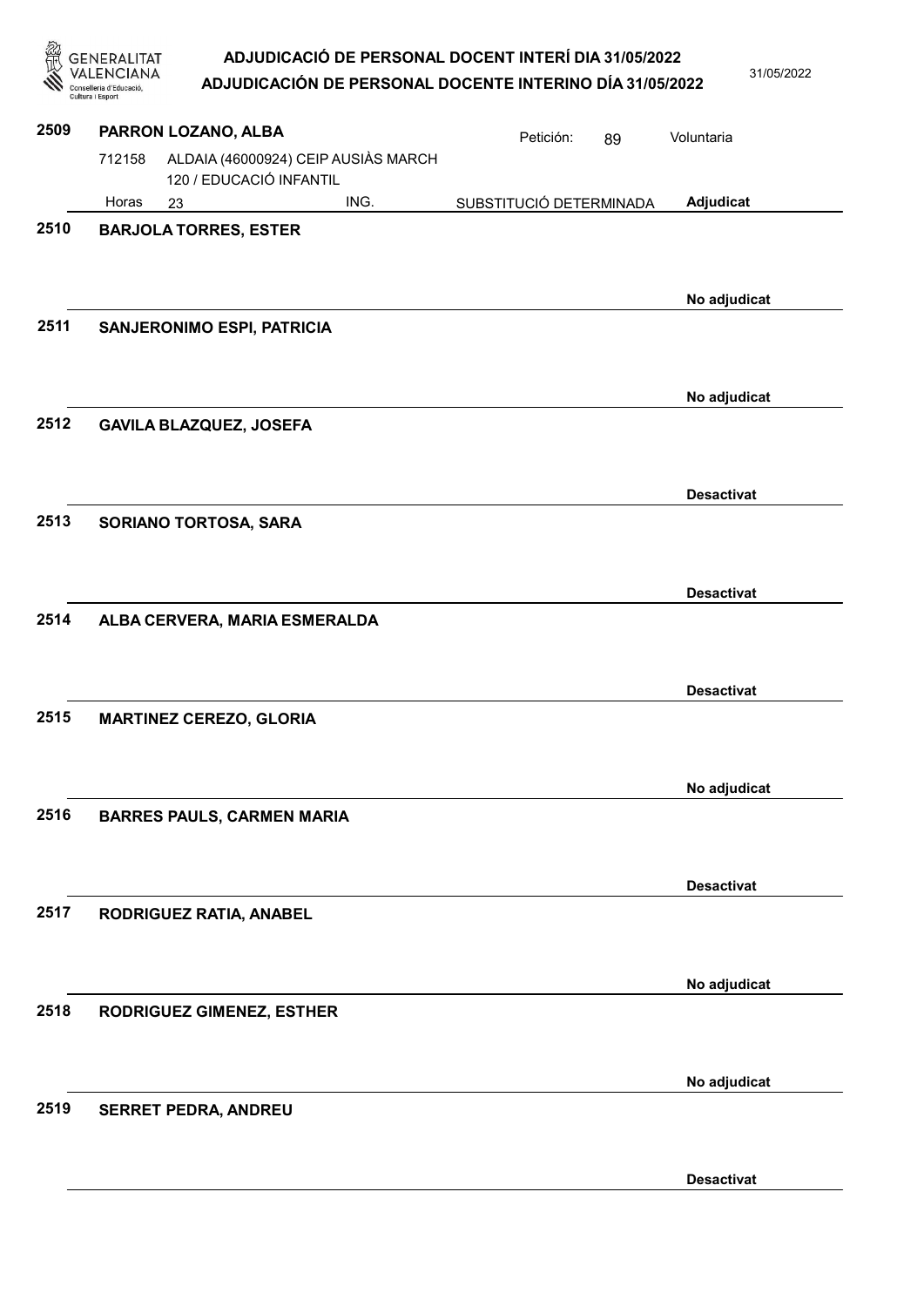

31/05/2022

Desactivat

# 2520 SANCHEZ GONZALEZ, MARTA No adjudicat 2521 BARBERA CERDA, SARAI No adjudicat 2522 GARCIA ANAYA, PAULA Desactivat 2523 GARCIA-GALBIS CRUZ, MARIA DEL PILAR Ha participat 2524 ROIG SANJUAN, SILVIA Desactivat 2525 SANCHIS APARICIO, MARIA DOLORES No adjudicat 2526 SANZ FABREGAT, ADRIANA No adjudicat 2527 SERRANO ALMENDRO, EVA MARIA No adjudicat 2528 ASENSI CONEJERO, MARTA No adjudicat 2529 MOLINA NORTES, RAQUEL No adjudicat 2530 MAÑE SERRA, MIREIA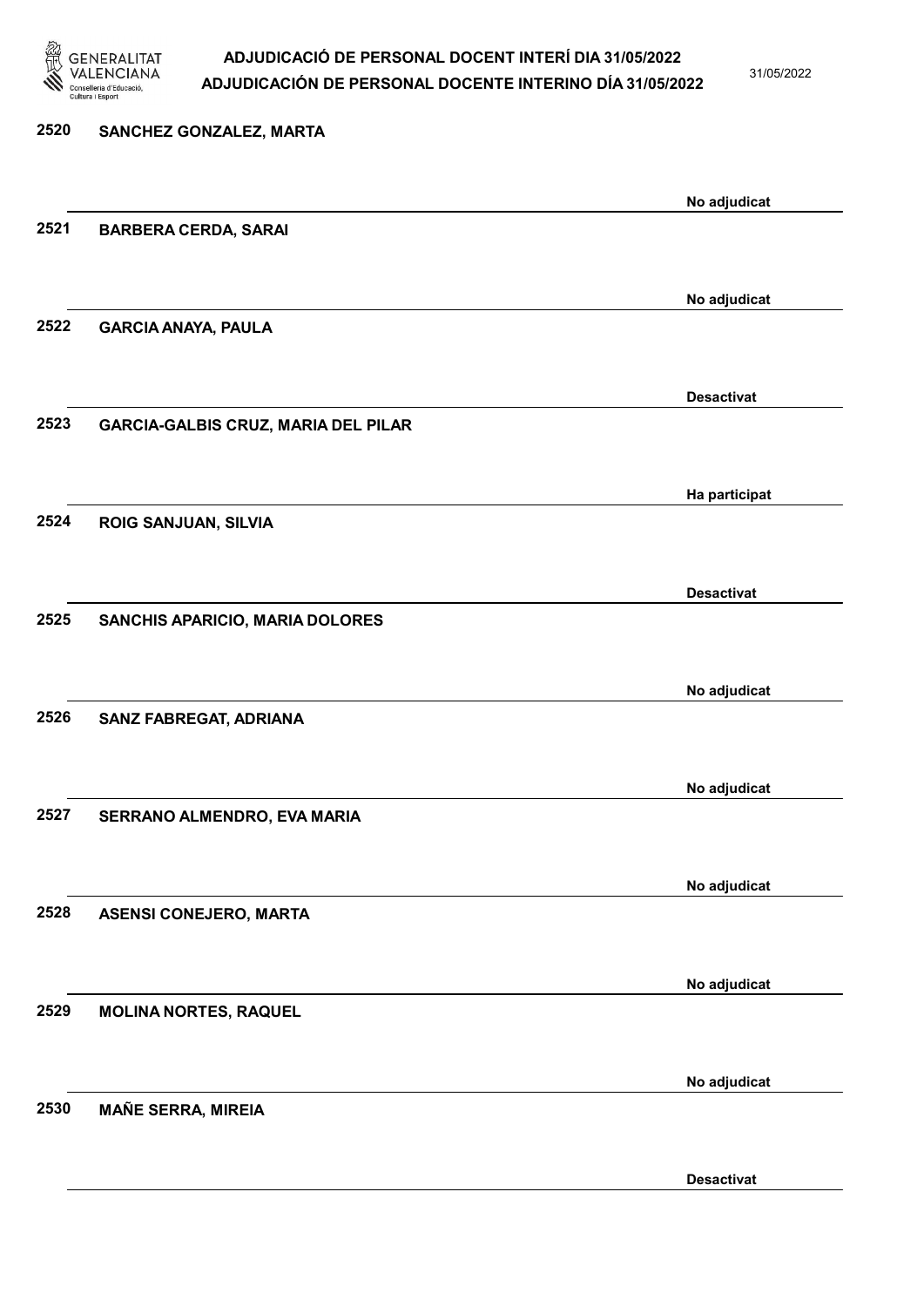

31/05/2022

# 2531 BUITRAGO MAESTRE, MARINA No adjudicat 2532 BAEZA BERMUDEZ, LORENA No adjudicat 2533 CHARCOS ALVARO, ESTEFANIA No adjudicat 2534 GUINOT FELIS, MARIA Ha participat 2535 ASES ESPI, MARIA ROSA No adjudicat 2536 ANTON ROS, ALEXANDRA Desactivat 2537 GASULL GARROTE, ESTER Desactivat 2538 CUADRADO ROMERO, TAMARA Ha participat 2539 FRANCO MATOSES, CLARA Desactivat 2540 PIQUER FLOR, MONICA No adjudicat 2541 CABANES MARTINEZ, CARLA

No adjudicat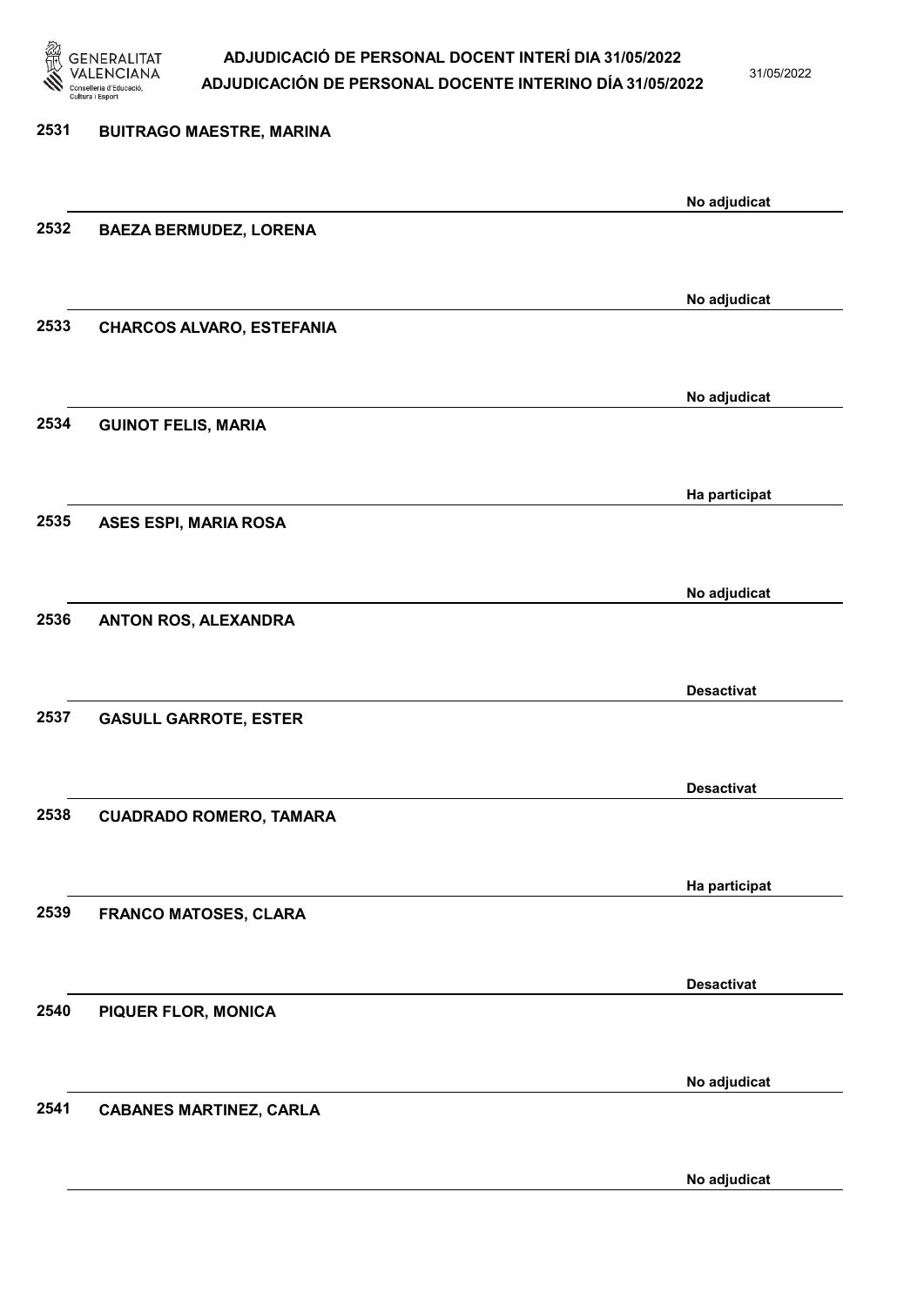

31/05/2022

No adjudicat

| 2542 | ROMERO CARBALLO, LEIRE          |                   |
|------|---------------------------------|-------------------|
|      |                                 | Ha participat     |
| 2543 | <b>VEGA GARCIA, SANDRA</b>      |                   |
|      |                                 | <b>Desactivat</b> |
| 2544 | <b>CORTIJO ABELA, SUSANA</b>    |                   |
|      |                                 | <b>Desactivat</b> |
| 2545 | <b>OLMO GUILLEN, TANIA</b>      |                   |
|      |                                 | <b>Desactivat</b> |
| 2546 | IBAÑEZ IBAÑEZ, MARIA BIENVENIDA |                   |
|      |                                 | <b>Desactivat</b> |
| 2547 | <b>ALVAREZ PALLAS, SILVIA</b>   |                   |
|      |                                 | No adjudicat      |
| 2548 | MOSCARDÓ CASTELLÓ, LUCIA        |                   |
|      |                                 | <b>Desactivat</b> |
| 2549 | PEIRO ZARZO, MARIA              |                   |
|      |                                 | No adjudicat      |
| 2550 | <b>APARICI GONZALEZ, INES</b>   |                   |
|      |                                 | No adjudicat      |
| 2551 | TORMO ALEMANY, GABRIEL          |                   |
|      |                                 | <b>Desactivat</b> |
| 2552 | SAEZ MANRESA, ROSALIA           |                   |
|      |                                 |                   |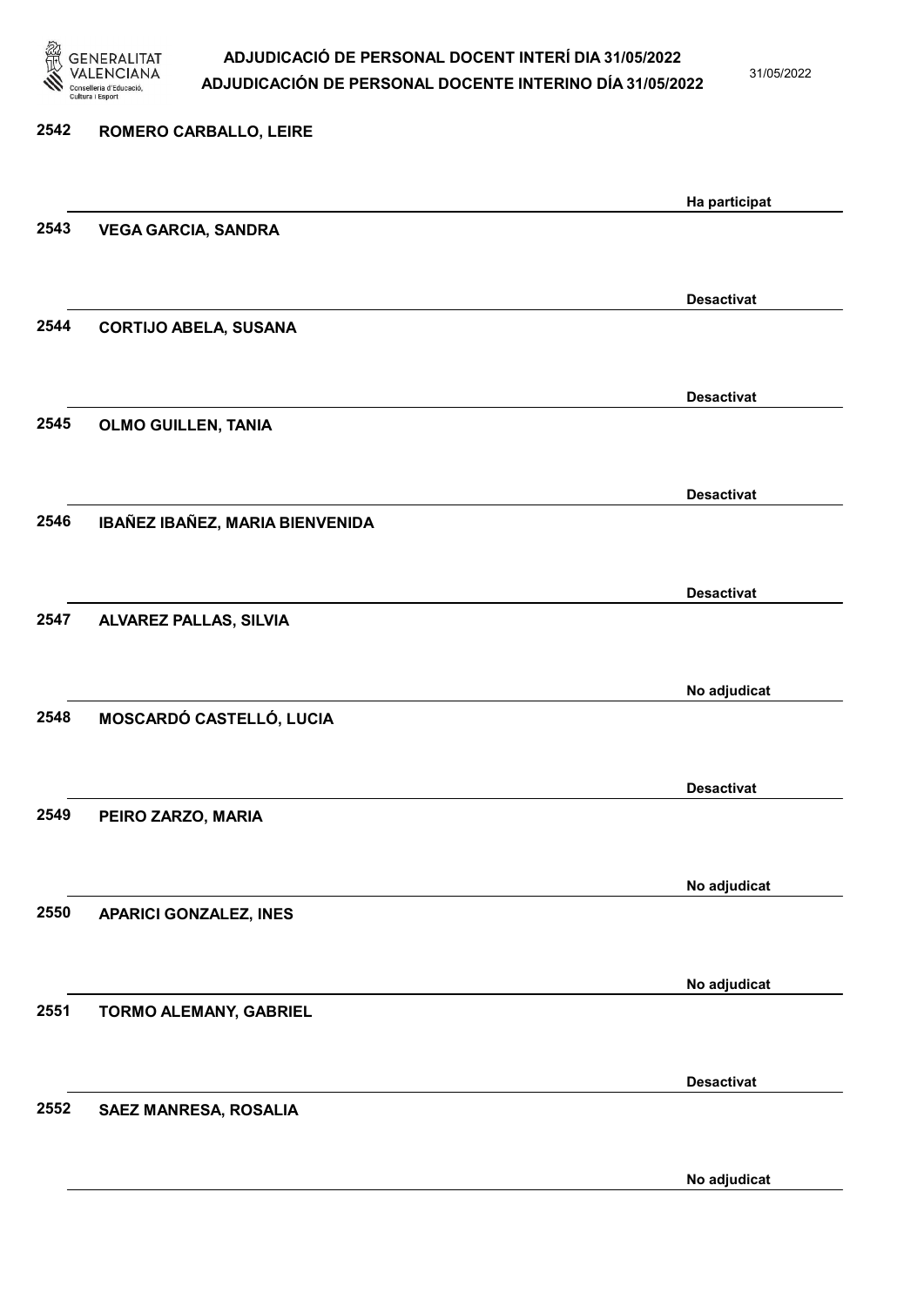

31/05/2022

No adjudicat

# 2553 PASTOR ALBUJER, SANDRA No adjudicat 2554 BACO ROMERO, VERÓNICA Desactivat 2555 DE LA FUENTE IVORRA, ALBA No adjudicat 2556 SERRAT GUARINOS, AURORA No adjudicat 2557 ALTET ARANEGA, MARIA No adjudicat 2558 ARMERO CARPIO, ENRIQUE Desactivat 2559 POMARES MAS, MIRIAM No adjudicat 2560 BELDA MARTINEZ, FLORENCIA PAULA Desactivat 2561 LOPEZ VALDES, MARIA AMPARO Ha participat 2562 CRESPO SALAIS, EVA Desactivat 2563 GARCIA SERRA, LAURA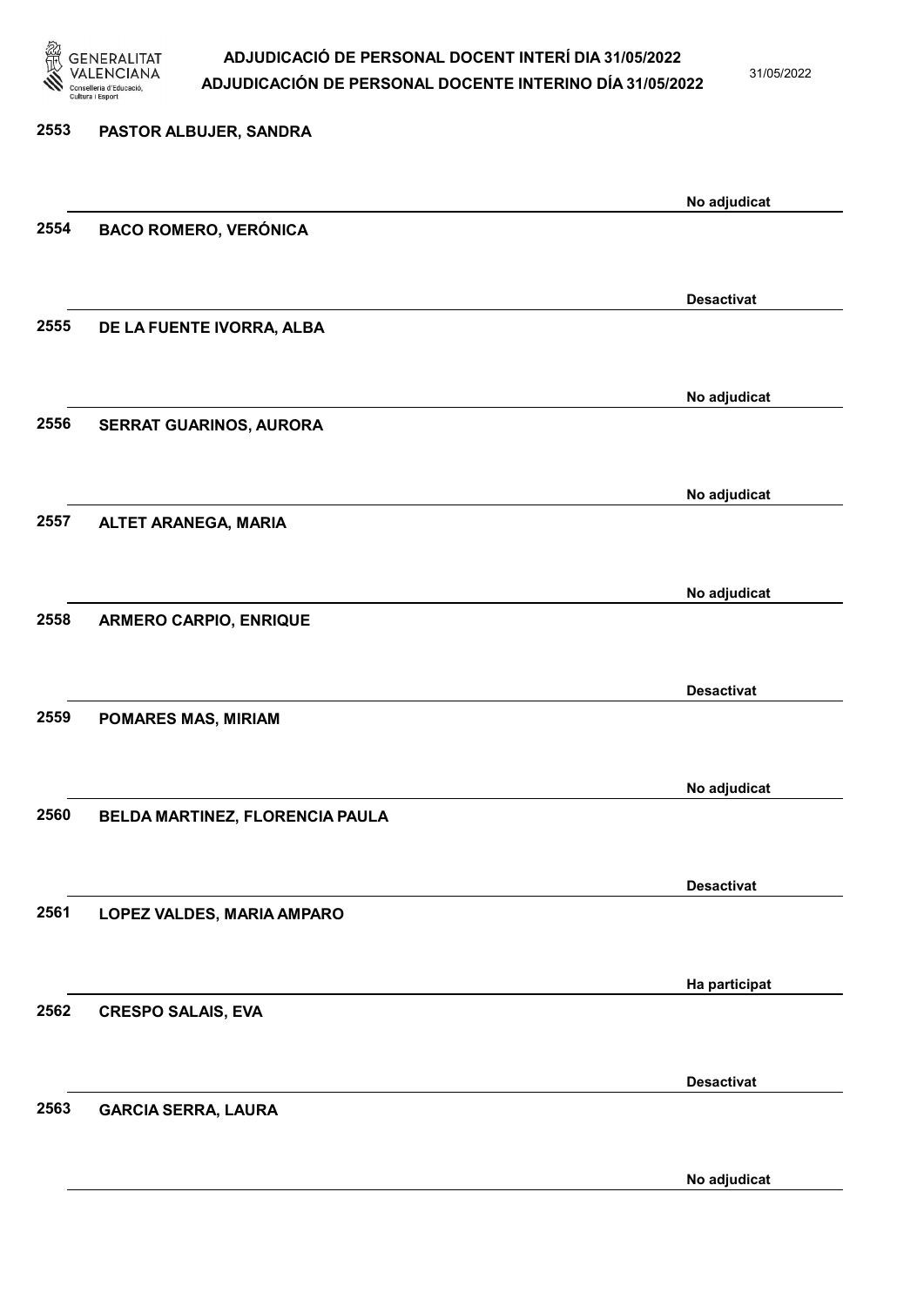

31/05/2022

No adjudicat

# 2564 GIMENO MOLINER, LUIS Desactivat 2565 SEMPERE FERRANDIZ, MARIA No adjudicat 2566 APARICI ARTAL, MARIA JOSE Desactivat 2567 IBAÑEZ ESTARELLES, PILAR Desactivat 2568 MOLINS MORELLO, MACARENA Desactivat 2569 SAIZ ADELL, NURIA Desactivat 2570 APARISI CHOVER, MARIA AMPARO Ha participat 2571 GARCIA NAJAR, RAQUEL No adjudicat 2572 PEREZ AZNAR, MARIA Ha participat 2573 QUIÑONERO DEL VAS, MARIA No adjudicat 2574 MESEGUER ENGUIDANOS, MERITXELL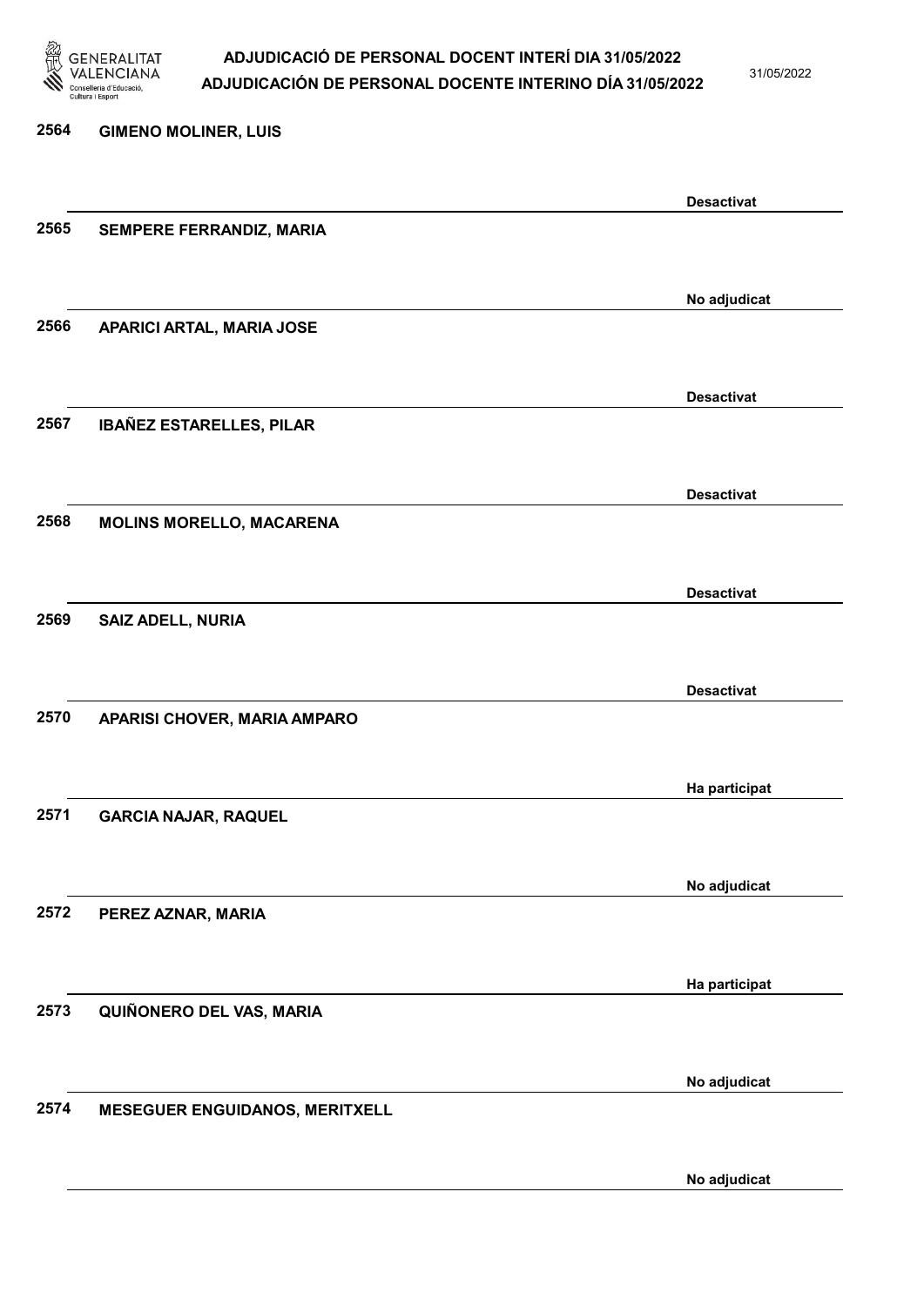

31/05/2022

Ha participat

# 2575 ZAPATA SANCHEZ, LAURA No adjudicat 2576 JULBE ARAYO, PAU Desactivat 2577 MIRA GOMEZ, NURIA No adjudicat 2578 MONDEJAR CABRERA, MARIA No adjudicat 2579 PEREZ LUIS, AIDA No adjudicat 2580 TARRAZO PERELLO, AINARA CONCEPCION Desactivat 2581 SEMPERE ESCLAPEZ, NOELIA Desactivat 2582 RICO MANRIQUE, PAULA No adjudicat 2583 TOLEDO AMORES, SANDRA No adjudicat 2584 RUIZ MOLTO, MARIA Desactivat 2585 FERRANDO VIDAGANY, RUTH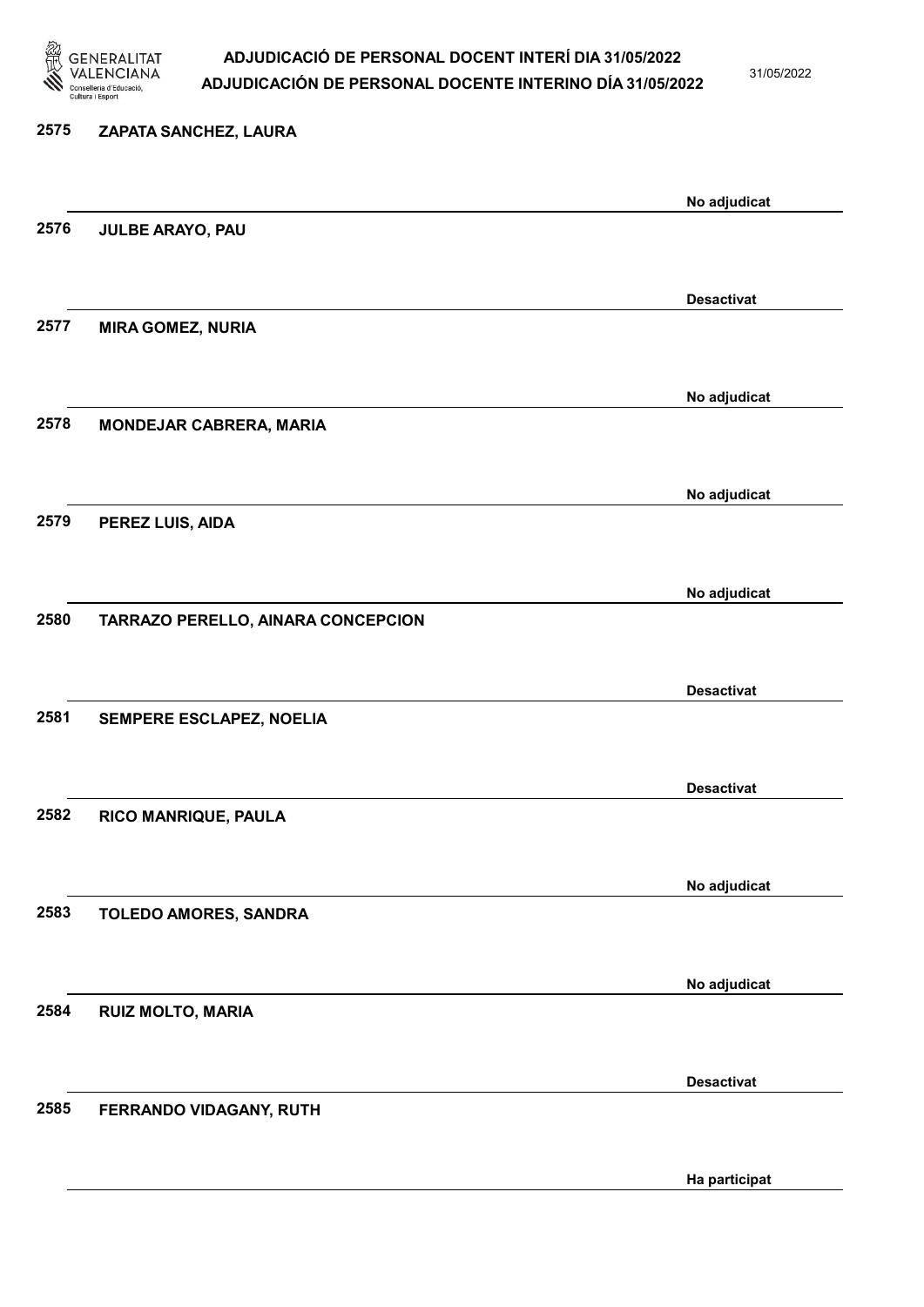

31/05/2022

#### 2586 RAMON LABRADOR, ALICIA PILAR

No adjudicat 2587 SALAS GINER, ANA Desactivat 2588 SAN ONOFRE EGEA, BEATRIZ No adjudicat 2589 SERVER ROMAN, ANDREA Desactivat 2590 RODRIGUEZ ESTELLES, CARLA Ha participat 2591 SANTAMARIA JAEN, PATRICIA No adjudicat 2592 TIETJE FONOLLOSA, ESTHER Desactivat 2593 PARRA BONDIA, ERIKA MARIA No adjudicat 2594 ARANDA MARGARIT, YOLANDA No adjudicat 2595 MARTINEZ CARPIO, LAURA No adjudicat 2596 BASCUÑANA HERNANDEZ, MARIA JOSE No adjudicat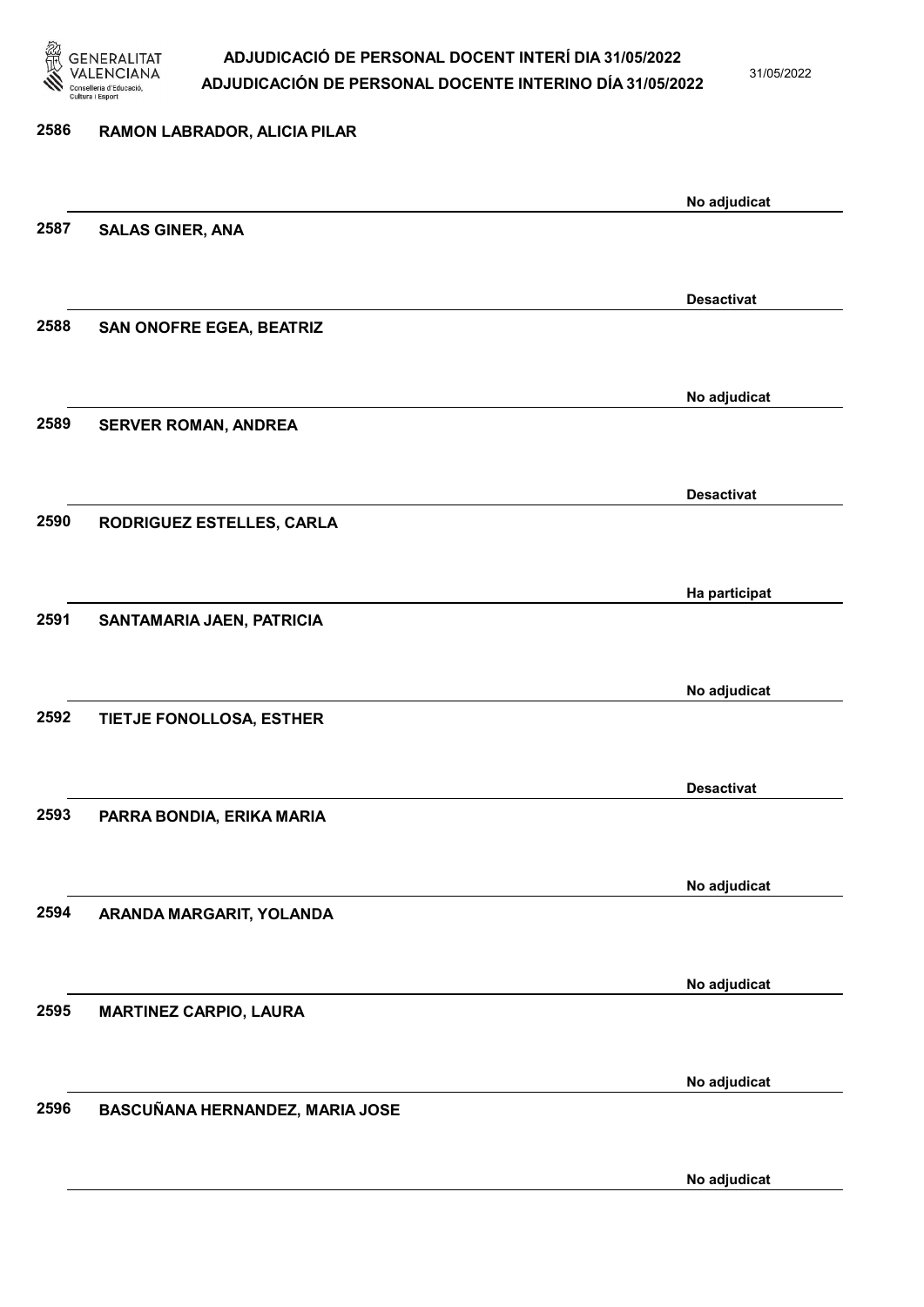

31/05/2022

No adjudicat

# 2597 SERRANO GOMAR, VERONICA No adjudicat 2598 LLORET FERRER, MARIA LUISA No adjudicat 2599 ASES GONZALEZ, ALBA No adjudicat 2600 SENDRA BORDES, JOANA No adjudicat 2601 MINGOT ARAGONÉS, ESTEFANÍA No adjudicat 2602 RAMON PEREZ, BORJA No adjudicat 2603 ALARCON CARRASCO, ARIANA MARIA No adjudicat 2604 ROIG ROIG, SARA Ha participat 2605 GINER BOIX, MARIA No adjudicat 2606 GONZALEZ FENOLLAR, NURIA Desactivat 2607 BAREAS TUDELA, CARLA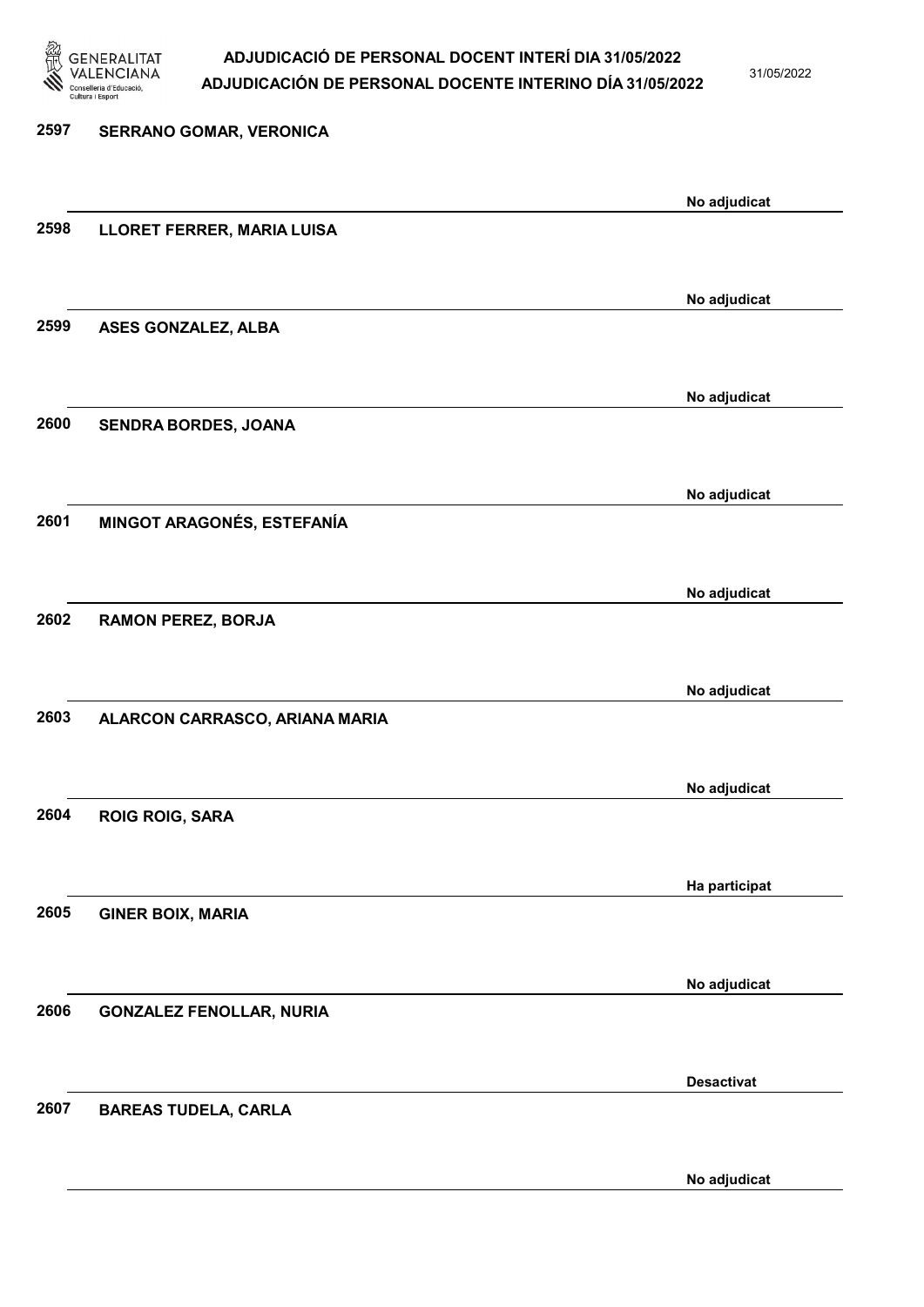

31/05/2022

| 2608 | ALONSO CALDERON, CRISTINA        |                   |
|------|----------------------------------|-------------------|
|      |                                  | No adjudicat      |
| 2609 | ARRIBAS TRUJILLO, VANESA         |                   |
|      |                                  | <b>Desactivat</b> |
| 2610 | <b>MARTINEZ AYALA, LAURA</b>     |                   |
|      |                                  | No adjudicat      |
| 2611 | FUENTES ALFONSO, CRISTINA        |                   |
|      |                                  | No adjudicat      |
| 2612 | <b>FUSTER CAMÓS, ALICIA</b>      |                   |
|      |                                  | <b>Desactivat</b> |
| 2613 | <b>GALLEGO FERNANDEZ, MIRIAM</b> |                   |
|      |                                  | No adjudicat      |
| 2614 | <b>GALVAN LERMA, GLORIA</b>      |                   |
|      |                                  | No adjudicat      |
| 2615 | MALONDA LLORCA, MARIA CARMEN     |                   |
|      |                                  | No adjudicat      |
| 2616 | PEREZ ESCANDELL, BEGOÑA          |                   |
|      |                                  | <b>Desactivat</b> |
| 2617 | <b>BLANCH NICOLAU, NEREA</b>     |                   |
| 2618 |                                  | <b>Desactivat</b> |
|      | <b>DAMIA VERA, SOFIA</b>         |                   |

Ha participat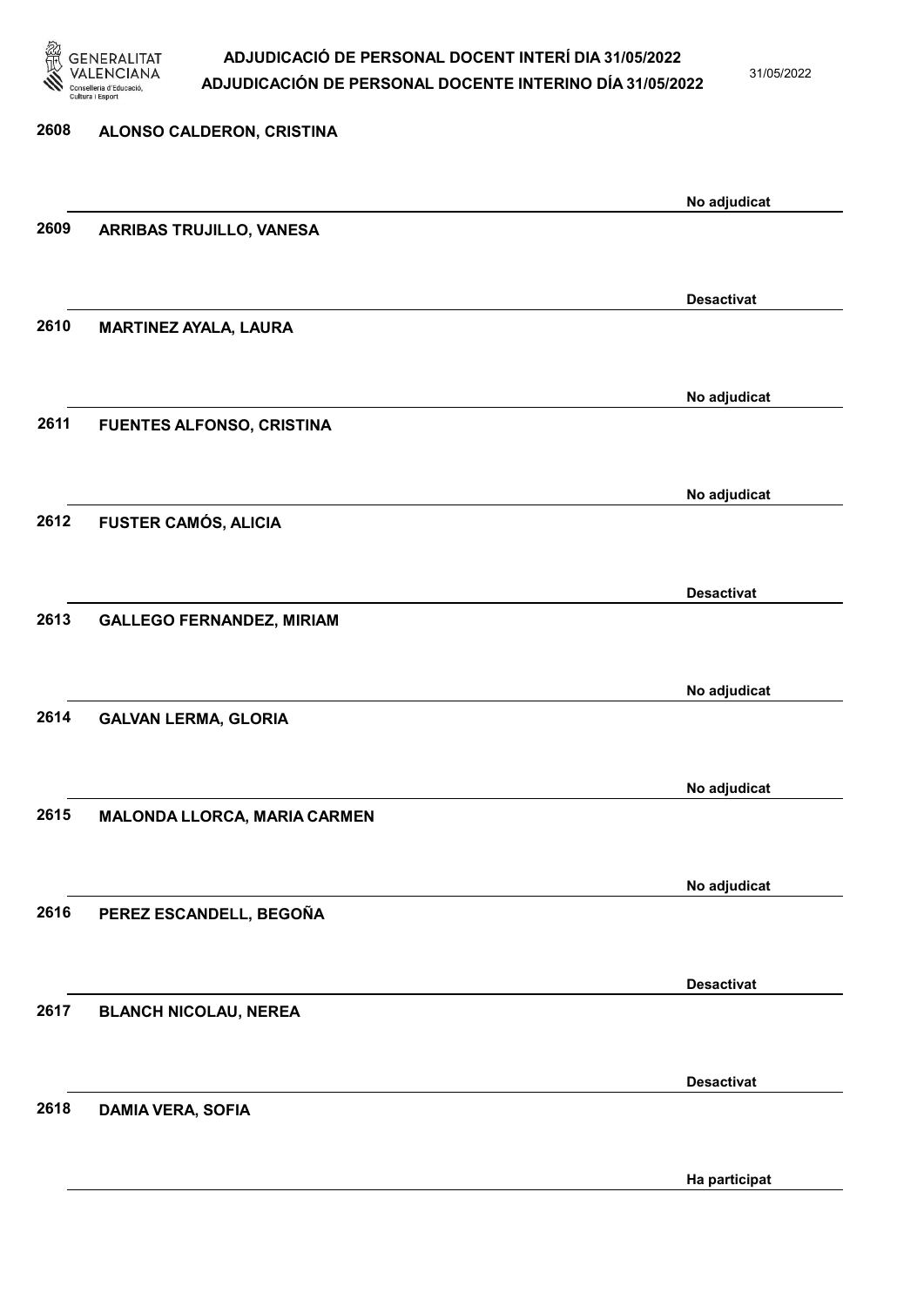

31/05/2022

#### 2619 LORENTE REQUENA, AMPARO IRENE

|      |                                    | No adjudicat      |
|------|------------------------------------|-------------------|
| 2620 | <b>GONZALEZ CANDEL, ANA ISABEL</b> |                   |
|      |                                    |                   |
|      |                                    | No adjudicat      |
| 2621 | <b>ESCRIVA FERRER, MERCE</b>       |                   |
|      |                                    |                   |
|      |                                    |                   |
|      |                                    | No adjudicat      |
| 2622 | MOLLÁ MOMPÓ, MARÍA JOSÉ            |                   |
|      |                                    |                   |
|      |                                    | No adjudicat      |
| 2623 | MICO BLAZQUEZ, LOIDE               |                   |
|      |                                    |                   |
|      |                                    | No adjudicat      |
| 2624 | SISCAR MENGUAL, MARIA              |                   |
|      |                                    |                   |
|      |                                    | No adjudicat      |
| 2625 | <b>MARCO CASIMIRO, IRIS</b>        |                   |
|      |                                    |                   |
|      |                                    |                   |
|      |                                    | <b>Desactivat</b> |
| 2626 | ALVAREZ HERRERA, ALBA              |                   |
|      |                                    |                   |
|      |                                    | <b>Desactivat</b> |
| 2627 | <b>GINER TOMÁS, JULIO</b>          |                   |
|      |                                    |                   |
|      |                                    | <b>Desactivat</b> |
| 2628 | RADOSELOVICS CABANES, LIDIA MARIA  |                   |
|      |                                    |                   |
|      |                                    |                   |
| 2629 | SOLER MARTINEZ, MARIA              | No adjudicat      |
|      |                                    |                   |
|      |                                    |                   |
|      |                                    | <b>Desactivat</b> |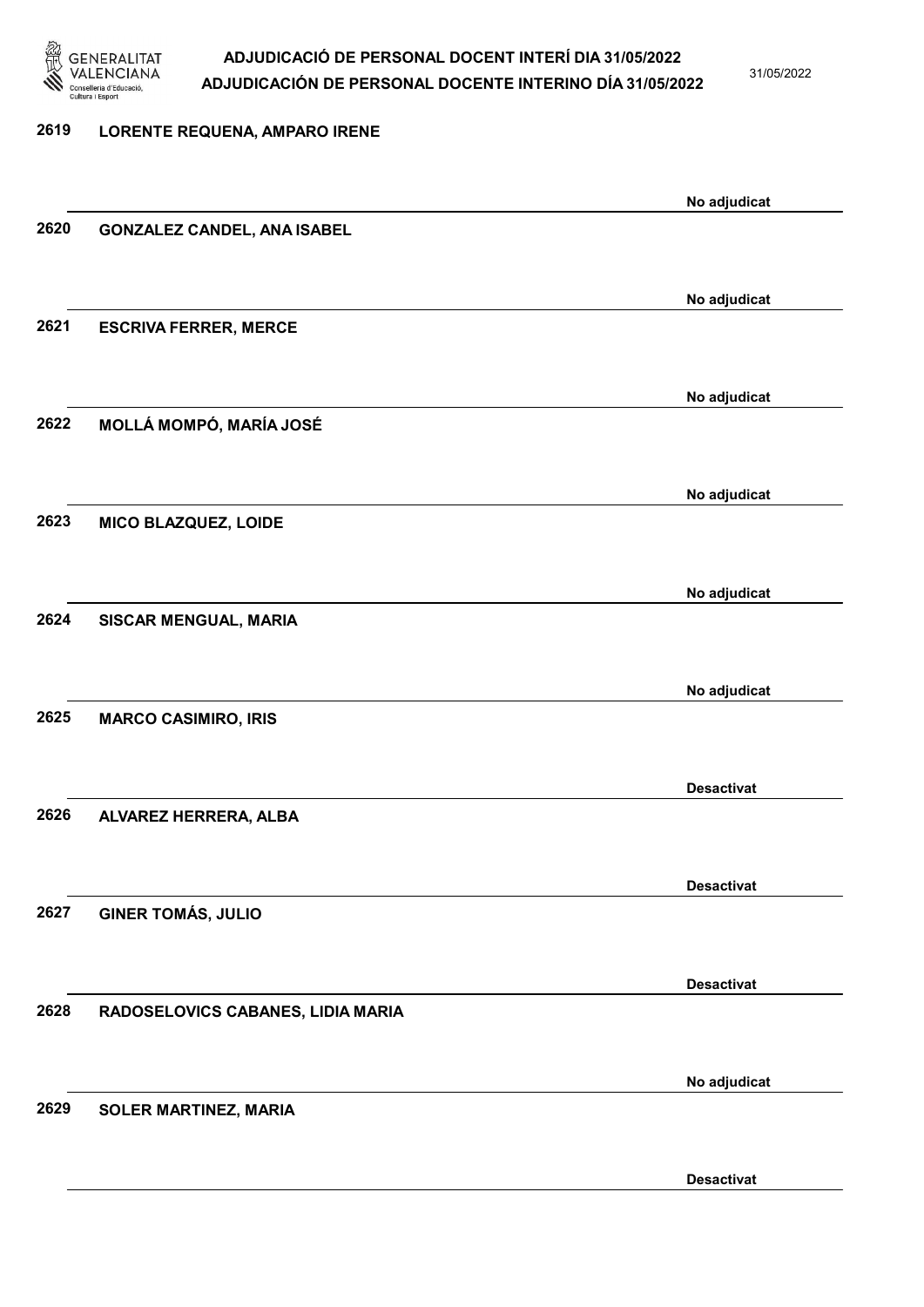

31/05/2022

Ha participat

# 2630 DURA GANDIA, ALBA No adjudicat 2631 BALAGUER CASTELLO, LIA No adjudicat 2632 BORRAS CAMARASA, JOSE MANUEL Desactivat 2633 PIQUER CASAÑ, ANDREA No adjudicat 2634 NOVILLO PASCUAL, TANIA Ha participat 2635 GADEA LLORENS, MARÍA DEL CARMEN No adjudicat 2636 OLTRA GARCIA, SONIA Desactivat 2637 PALOP BAIXAULI, ASUNCION No adjudicat 2638 ANDREU FONS, MIRIAM No adjudicat 2639 ORTIZ MORENO, ISAURA No adjudicat 2640 PIQUERES MANASE, ANDREA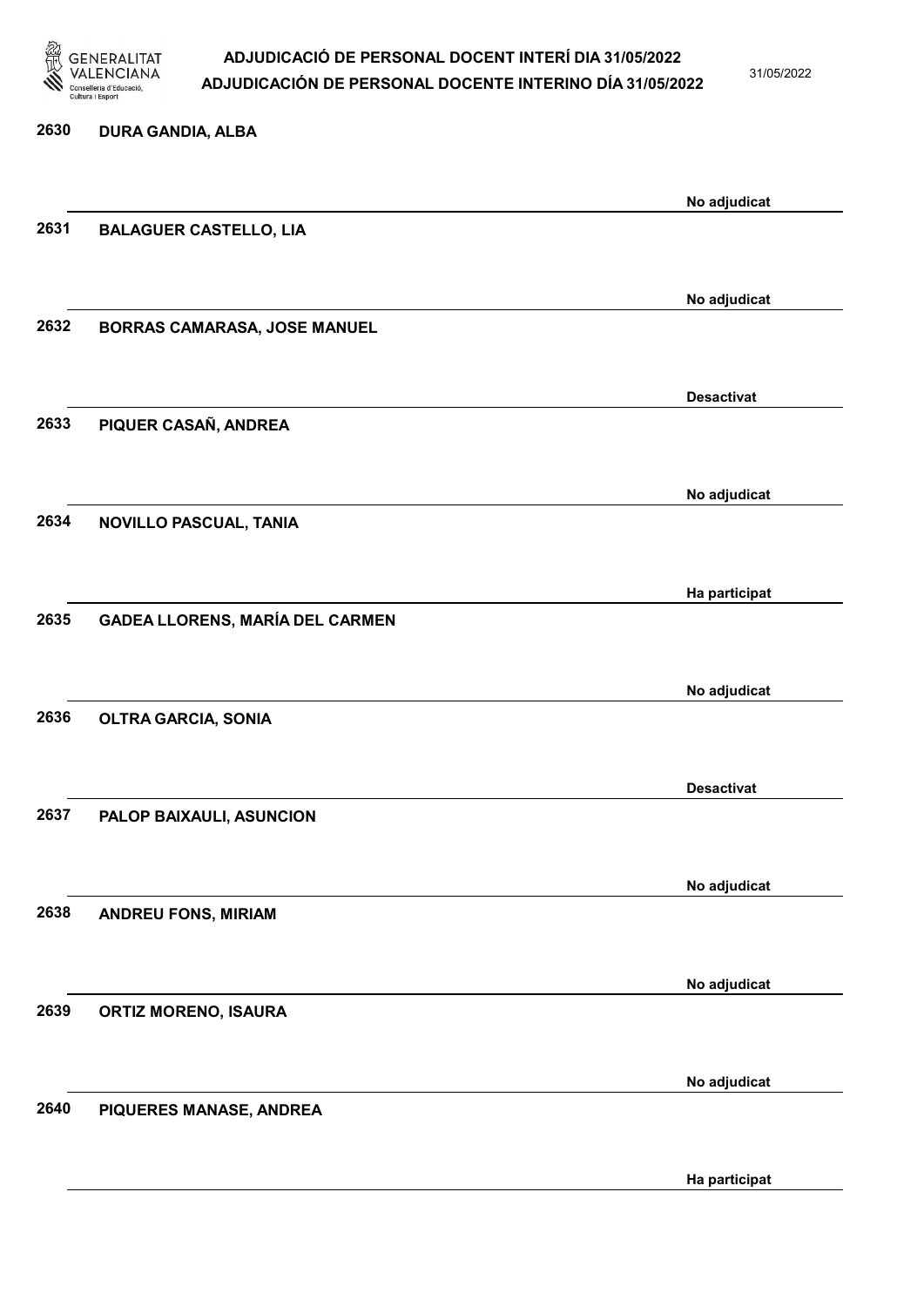

31/05/2022

No adjudicat

# 2641 CLEMENTE COLLADO, MARTA No adjudicat 2642 GONZALEZ CAMPOY, TANIA No adjudicat 2643 RUIZ ALBUIXECH, CATALINA Desactivat 2644 ANDRES GARCIA, MARIA Desactivat 2645 PALAZON NAVARRO, CLARA No adjudicat 2646 TERCERO RUIZ, AMANDA Desactivat 2647 GUILLEN ANTON, CLAUDIA No adjudicat 2648 GARRIDO RUANO, MARIA Desactivat 2649 ALAPONT ESPADA, MARIA Ha participat 2650 CRESPO OJEDA, GEMMA No adjudicat 2651 SALA GINER, PURIFICACION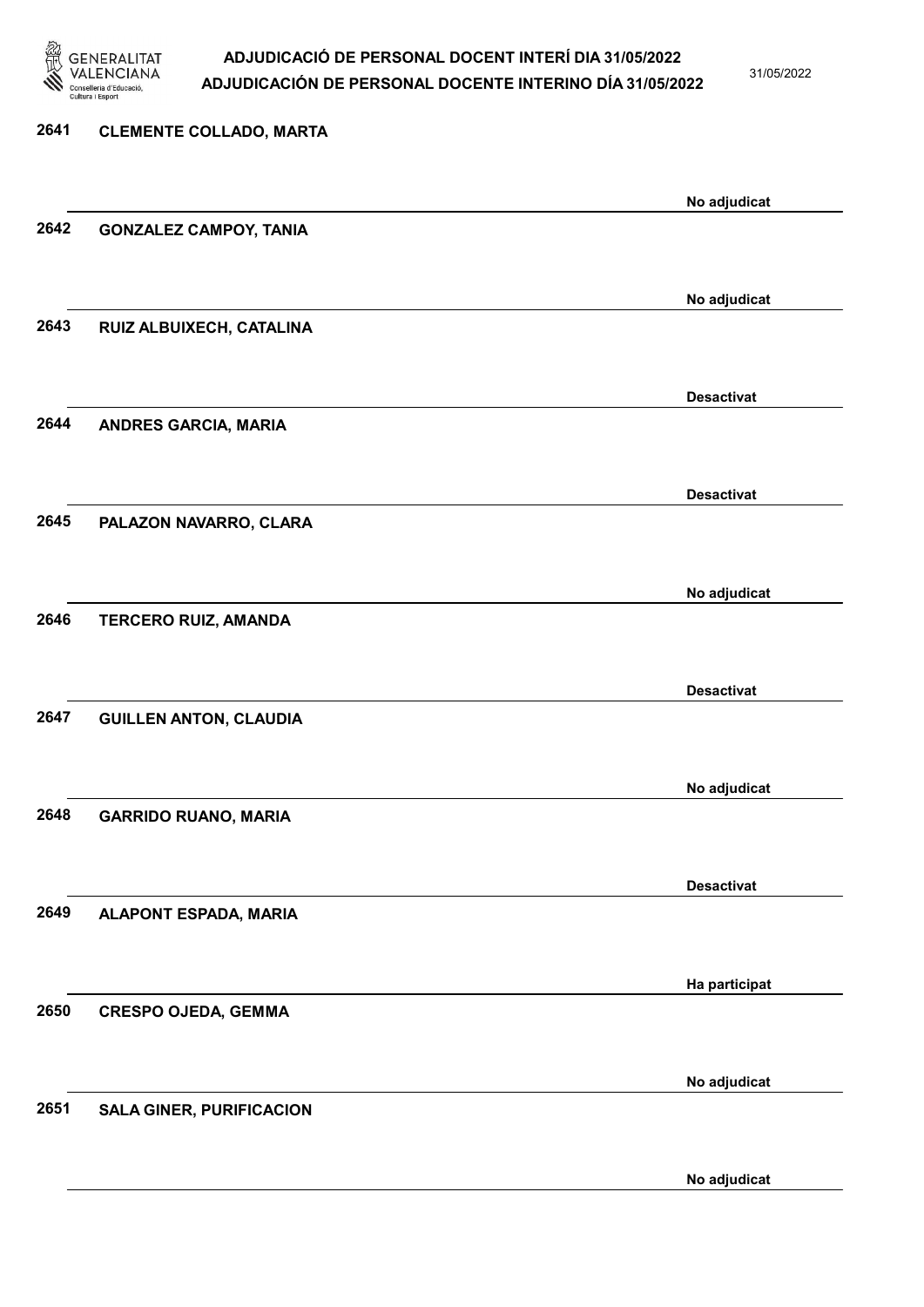

31/05/2022

No adjudicat

# 2652 BOLUMAR GARCIA, LUCIA No adjudicat 2653 MARTINEZ OLIVARES, INMACULADA Desactivat 2654 ANTON RUIZ, MARGARITA Desactivat 2655 MARCHAN CABRERA, MARIA Ha participat 2656 BELENGUER TROYA, ADRIAN Desactivat 2657 GUILLEN RUIZ, LAURA Desactivat 2658 ROS MORENO, ELEAZAR Desactivat 2659 ABDON TORMO, PAULA Desactivat 2660 MUÑOZ RODRIGUEZ, NATALIA ANGELES Desactivat 2661 FERNANDEZ MONERRIS, DAVID No adjudicat 2662 GALLEGO FERRIS, SUSANA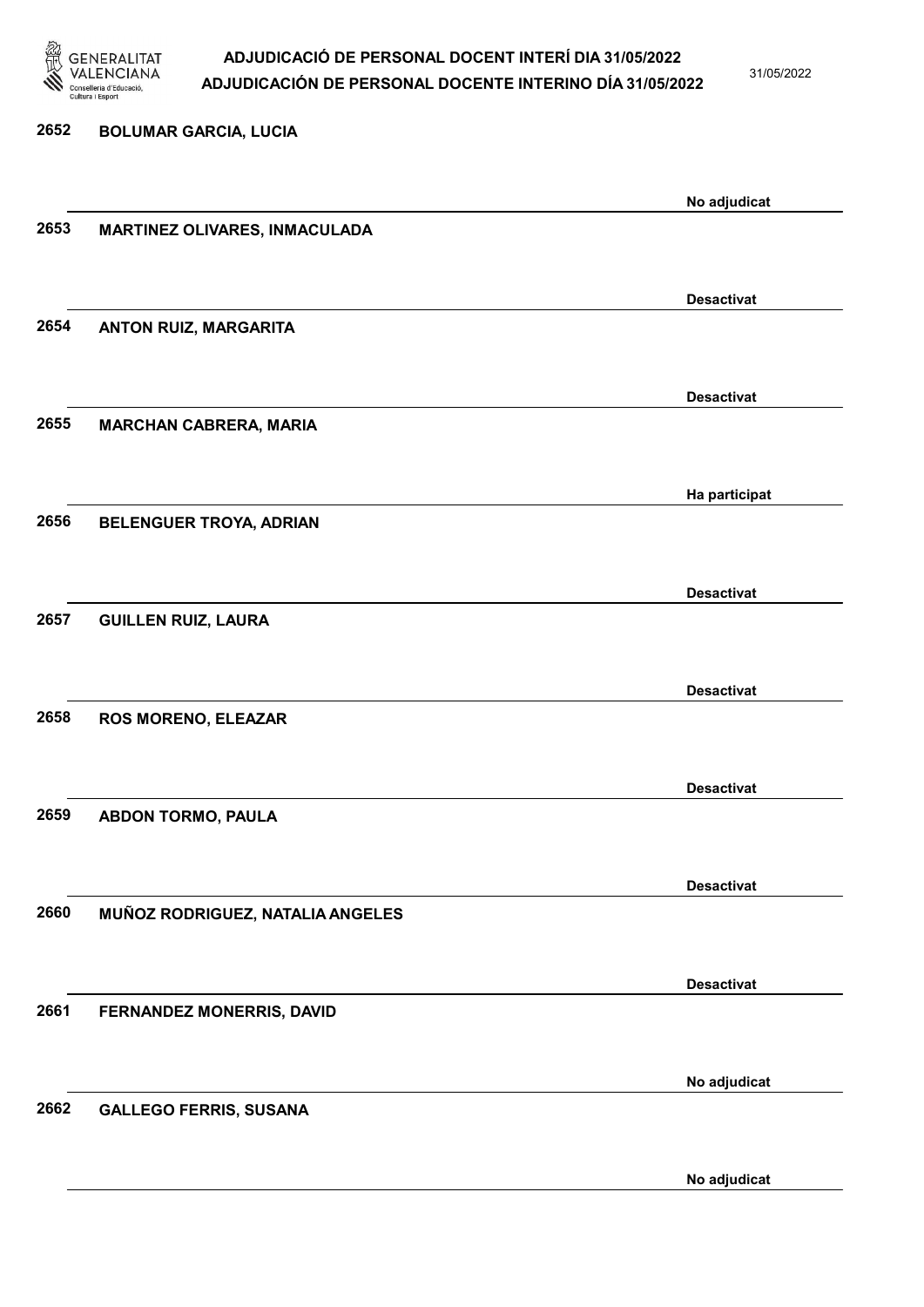

31/05/2022

#### 2663 MARTIN BAEZA, SUSANA

|      |                                       | <b>Desactivat</b> |
|------|---------------------------------------|-------------------|
| 2664 | SAPIÑA ESPAÑA, CARMEN                 |                   |
|      |                                       |                   |
|      |                                       | No adjudicat      |
| 2665 | <b>BAYO MARTI, MARIA</b>              |                   |
|      |                                       |                   |
| 2666 |                                       | <b>Desactivat</b> |
|      | <b>AGUILERA SAEZ, SANDRA</b>          |                   |
|      |                                       | No adjudicat      |
| 2667 | AÑO MACHI, PATRICIA                   |                   |
|      |                                       |                   |
|      |                                       | Ha participat     |
| 2668 | <b>CABALLERO DIAZ, NATALIA ANDREA</b> |                   |
|      |                                       |                   |
|      |                                       | Ha participat     |
| 2669 | <b>GOMEZ VALLES, ANDREA</b>           |                   |
|      |                                       |                   |
| 2670 | <b>IVARS OLLER, TERESA</b>            | No adjudicat      |
|      |                                       |                   |
|      |                                       | <b>Desactivat</b> |
| 2671 | JIMENEZ DE LA DUEÑA, FATIMA           |                   |
|      |                                       |                   |
|      |                                       | <b>Desactivat</b> |
| 2672 | <b>MOLTO RODRIGUEZ, ARACELI</b>       |                   |
|      |                                       |                   |
| 2673 |                                       | Ha participat     |
|      | PALAZON GARCIA, AITANA                |                   |
|      |                                       | No adjudicat      |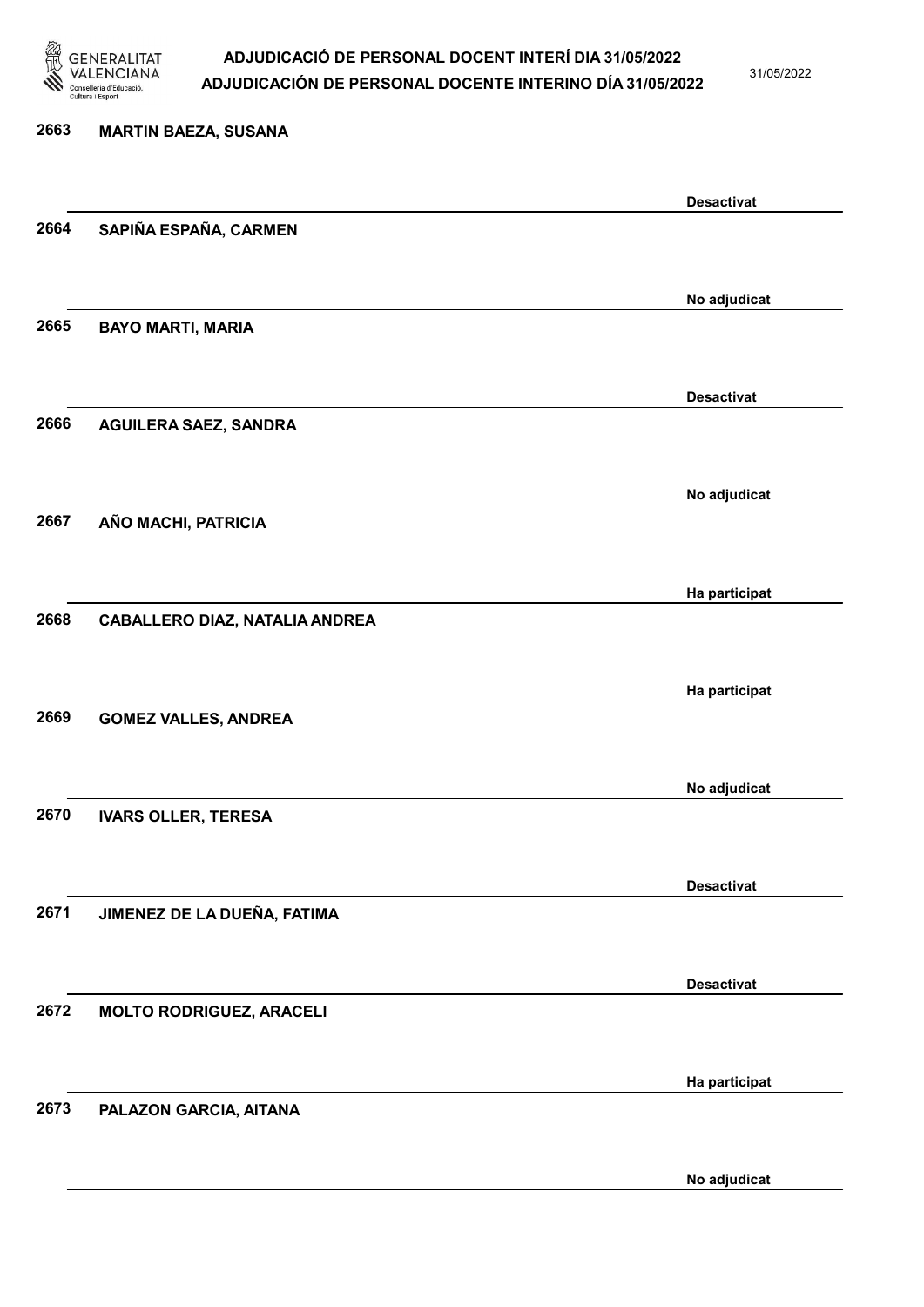

31/05/2022

### 2674 SANCHIS EGEA, SANDRA Desactivat 2675 ESTELLER EBRI, CLAUDIA Desactivat 2676 LOPEZ MARTINEZ, AIDA No adjudicat 2677 MIRA SAHUQUILLO, ANTONIO Desactivat 2678 CLIMENT BOIX, MARINA Desactivat 2679 PASCUAL FRANCES, MARIA No adjudicat 2680 DE LA CRUZ ESCRIG, MARTA Desactivat 2681 ESTREMS CLEMENTE, SENEN EMILIO<br>
2681 ESTREMS CLEMENTE, SENEN EMILIO 23 SUBSTITUCIÓ INDETERMINADA ELDA (03012074) CEIP VIRGEN DE LA SALUD 123 / EDUCACIÓ FÍSICA Adjudicat Voluntaria 504015 Horas 2682 IBORRA ROMERO, ELENA Desactivat 2683 VILLORA BARBA, CRISTINA No adjudicat 2684 CLIMENT CARDONA, CARLA No adjudicat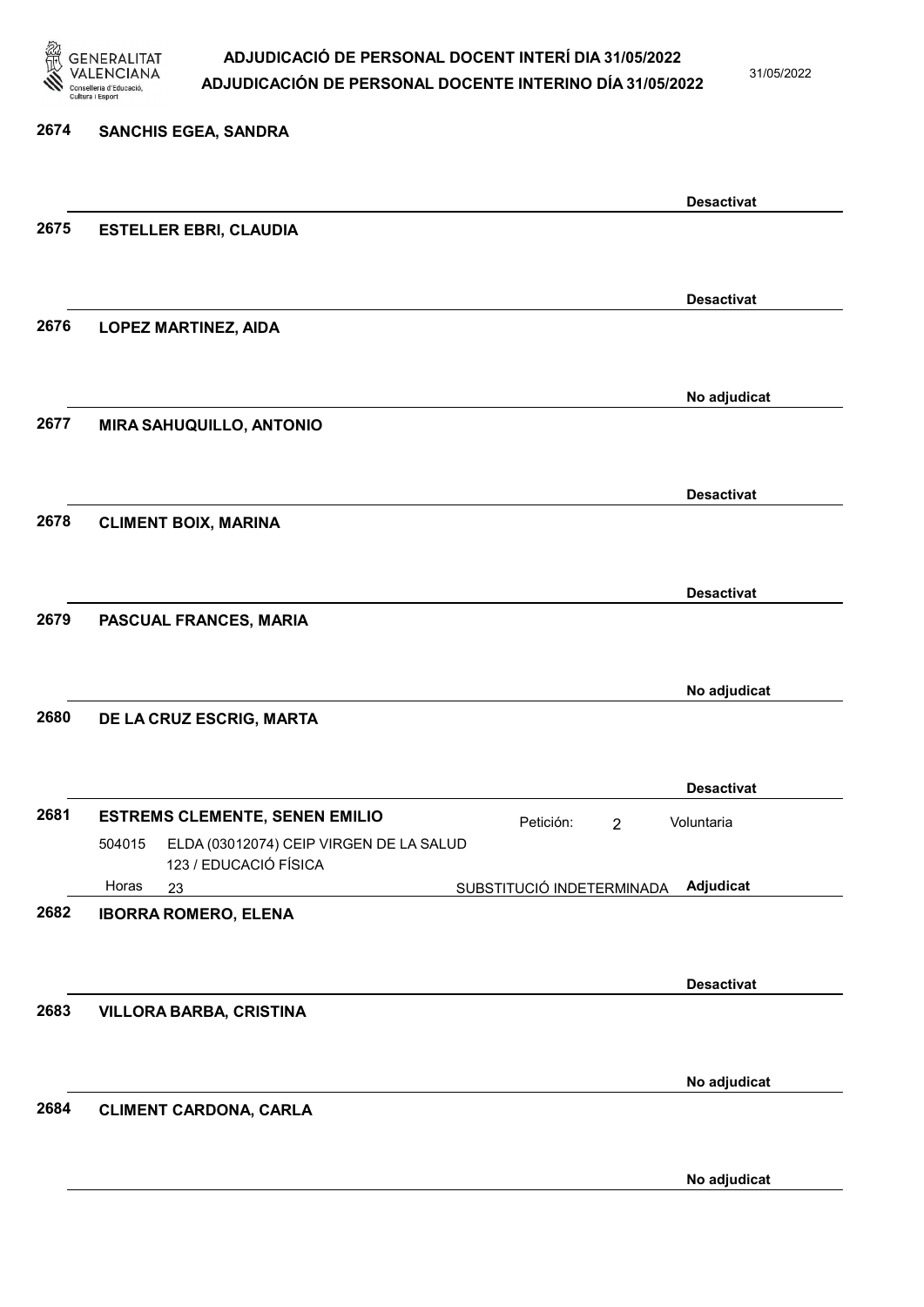

31/05/2022

No adjudicat

# 2685 POVES MONLEON, SILVIA No adjudicat 2686 TOLEDO BONIFÁS, MARTINA Desactivat 2687 FERNANDEZ PLAZA, PATRICIA No adjudicat 2688 ROMERO DEL VALLE, MARIA DEL PILAR No adjudicat 2689 DUATO CHULIA, LORENA No adjudicat 2690 HURTADO CALVO, ANNA No adjudicat 2691 VARGAS RUIZ, LAURA Desactivat 2692 BODI CORBALAN, PEDRO No adjudicat 2693 VICEDO ROMAN, MARIA INMACULADA No adjudicat 2694 CRUZ SAUS, CELIA No adjudicat 2695 VICENT CARBO, ALEJANDRA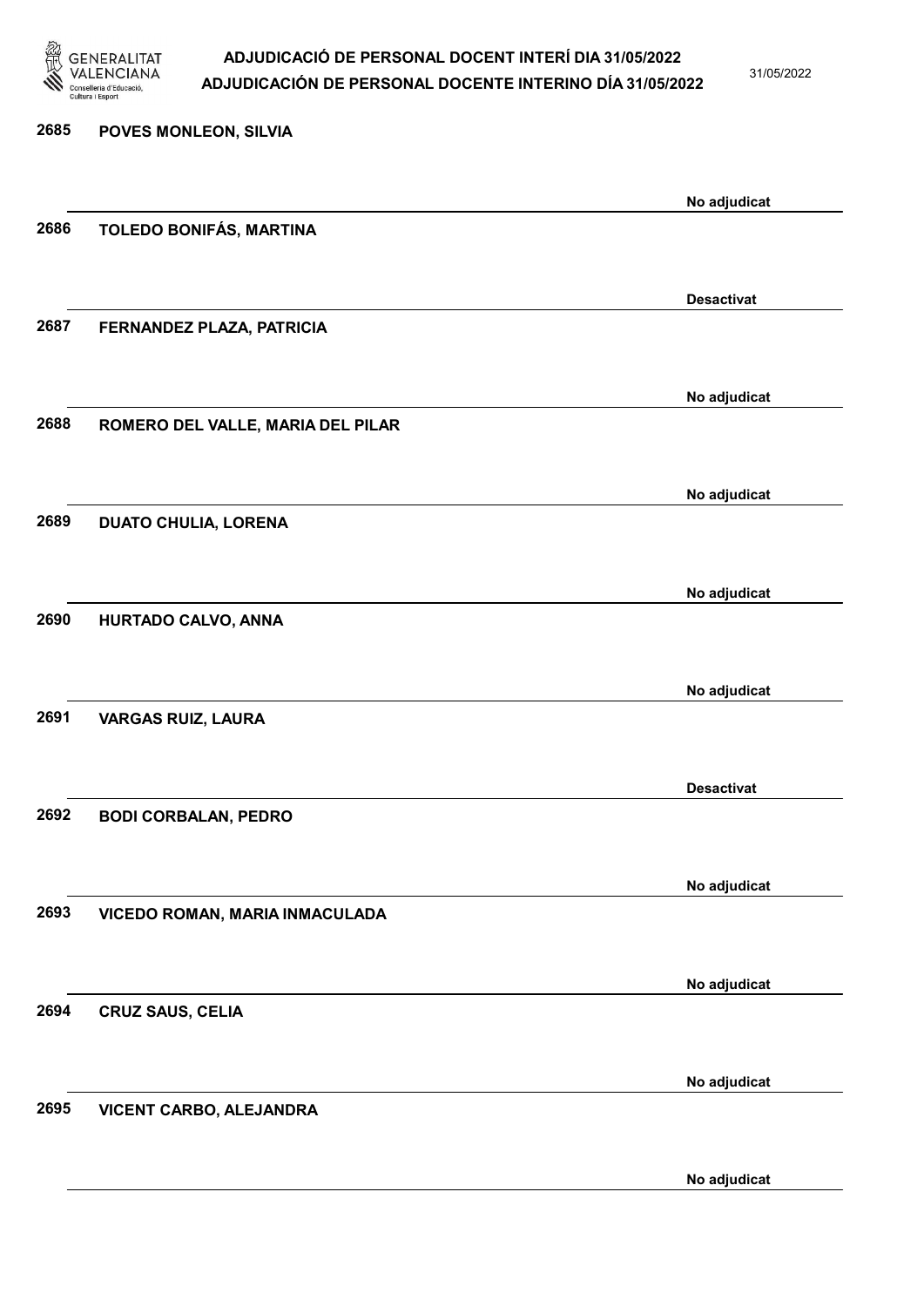

31/05/2022

Desactivat

# 2696 AROCA RODRIGO, SANDRA No adjudicat 2697 ORTEGA SARMIENTO, IRENE No adjudicat 2698 PRIETO POZO, VICTORIA Desactivat 2699 UNANUA DEAN, ANDREA Ha participat 2700 AMPUDIA PENAS, ANDREA Desactivat 2701 GOMEZ GONZALEZ, MIREIA No adjudicat 2702 APARICIO CHAFER, MARIA Ha participat 2703 FOIX REDO, ROSA MARIA Desactivat 2704 GOMEZ MORANT, ALEGRIA No adjudicat 2705 MARTINEZ CARRERES, AMPARO Desactivat 2706 SANSANO FERRANDEZ, NOELIA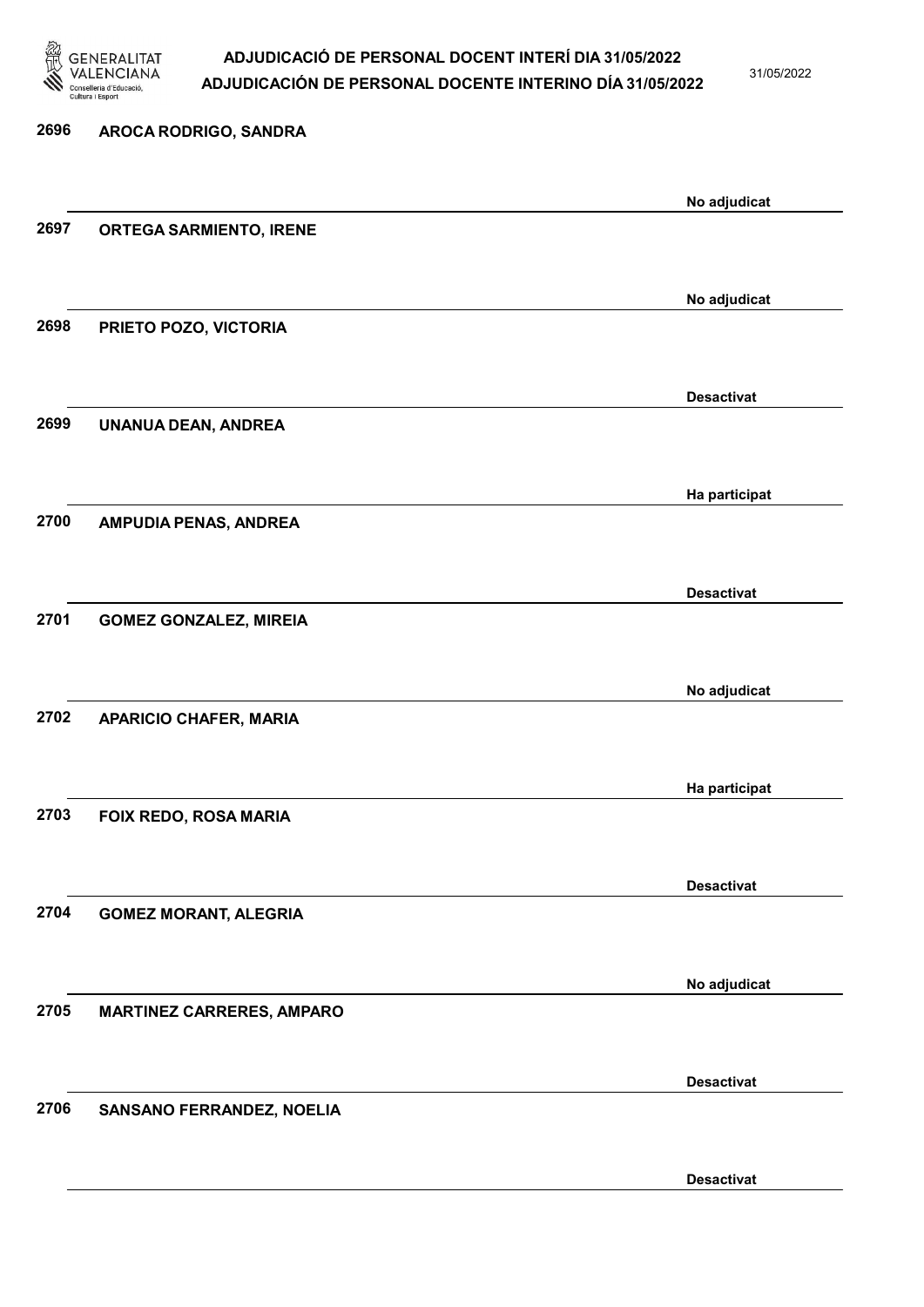

31/05/2022

# 2707 MUÑOZ VICO, DIANA No adjudicat 2708 ARGENTE VILLANUEVA, LUCAS Desactivat 2709 JAVALOYAS ANDRES, ELOY Desactivat 2710 HERRANZ PUCHADES, MARINA No adjudicat 2711 CAMACHO VICENTE, AURORA Ha participat 2712 DONET SANCHIS, TERESA Desactivat 2713 SABBAGH SANZ, AMIRA Desactivat 2714 FERNANDEZ ANDREU, MARIA No adjudicat 2715 BURRIEL FERRER, JOSEP IBER Desactivat 2716 SANCHO ALBUIXECH, CRISTINA Desactivat 2717 AGUERA PARREÑO, SERGIO

Desactivat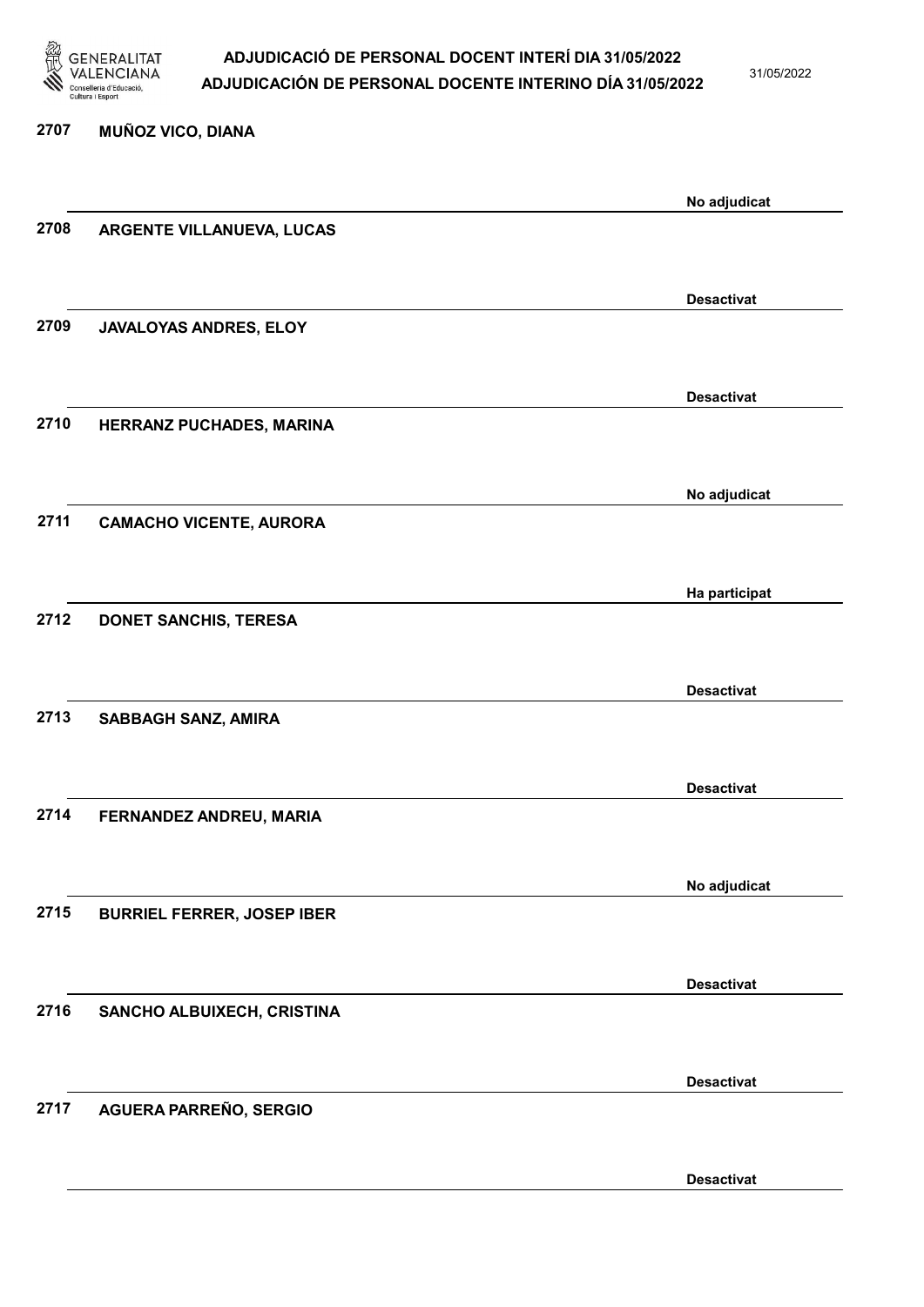

31/05/2022

#### 2718 CANET VERCHER, JOSE

|      |                              | <b>Desactivat</b> |
|------|------------------------------|-------------------|
| 2719 | PEREZ MARTINEZ, GLORIA       |                   |
|      |                              |                   |
|      |                              | <b>Desactivat</b> |
| 2720 | PALOMAR OLCINA, AFRICA       |                   |
|      |                              |                   |
|      |                              |                   |
|      |                              | No adjudicat      |
| 2721 | <b>CORTES FERRER, XAVIER</b> |                   |
|      |                              |                   |
|      |                              | <b>Desactivat</b> |
| 2722 | <b>RIOS CAROD, SARA</b>      |                   |
|      |                              |                   |
|      |                              |                   |
| 2723 |                              | No adjudicat      |
|      | DEVESA ARACIL, LAURA         |                   |
|      |                              |                   |
|      |                              | No adjudicat      |
| 2724 | PALMERO CANTÓN, SARA MARÍA   |                   |
|      |                              |                   |
|      |                              | No adjudicat      |
| 2725 | TRULLENQUE BONAFE, LAIA      |                   |
|      |                              |                   |
|      |                              |                   |
|      |                              | No adjudicat      |
| 2726 | PARREÑO VICENTE, NOELIA      |                   |
|      |                              |                   |
|      |                              | No adjudicat      |
| 2727 | JOVANI LLUVIA, LAURA         |                   |
|      |                              |                   |
|      |                              | <b>Desactivat</b> |
| 2728 | MIRASOL CASTELAR, MARIA      |                   |
|      |                              |                   |
|      |                              |                   |
|      |                              | No adjudicat      |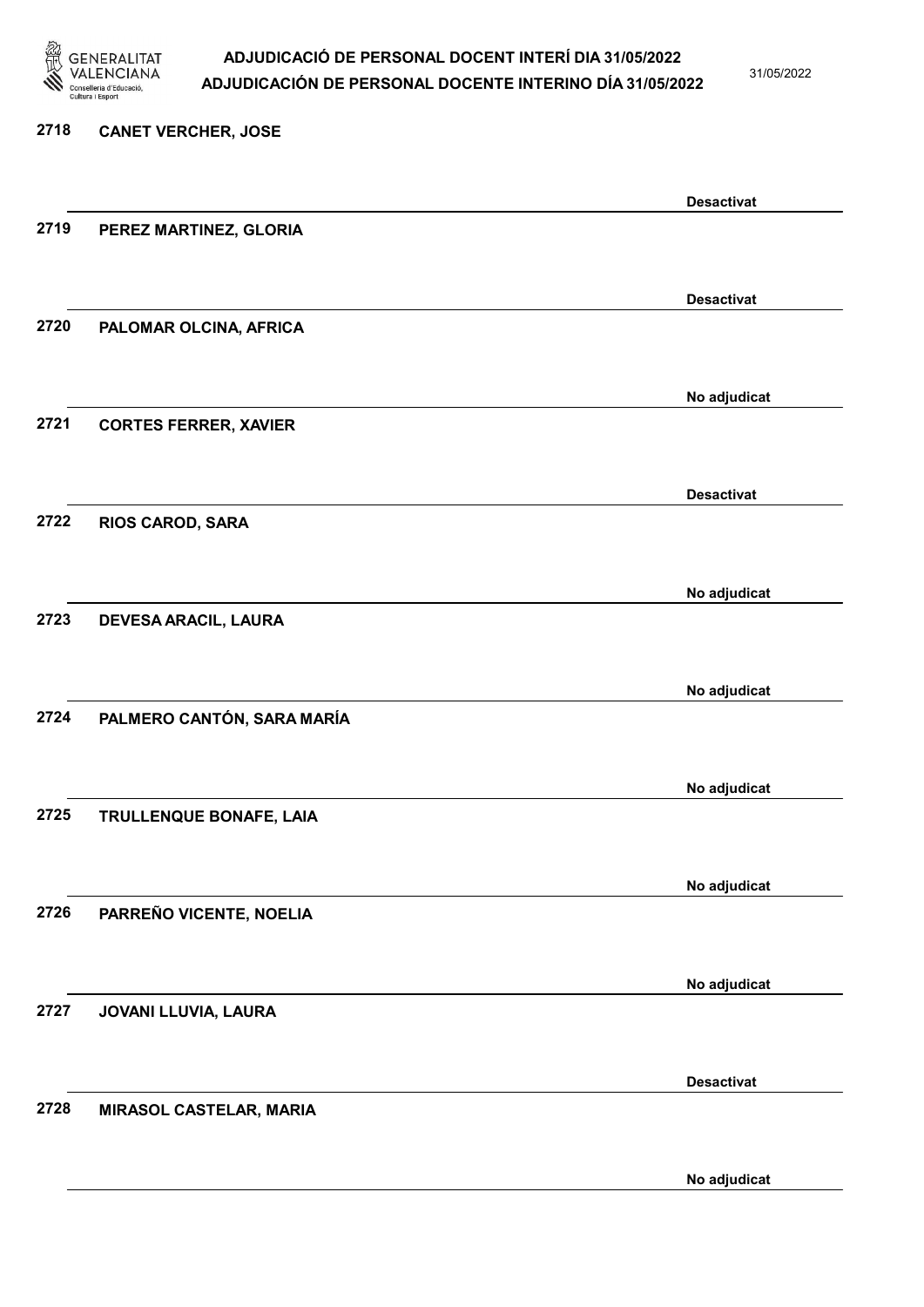

31/05/2022

# 2729 BARRANCO RUIZ, MARIA No adjudicat 2730 GARCIA MIRALLES, SARA No adjudicat 2731 GRIFOL PRADES, EVA Ha participat 2732 SILVESTRE MONTES, IDOYA Desactivat 2733 TORNERO MARRADES, ANA Desactivat 2734 ALVARO I GAMON, NAIARA Desactivat 2735 CUBEL SANABRIA, ANA Desactivat 2736 SANCHEZ BALLESTER, MICAELA No adjudicat 2737 JUAN SANCHEZ, MARIA DOLORES Desactivat 2738 LOPEZ GIL, LUZ MARIA Desactivat 2739 LOZANO LOPEZ, LORENA

No adjudicat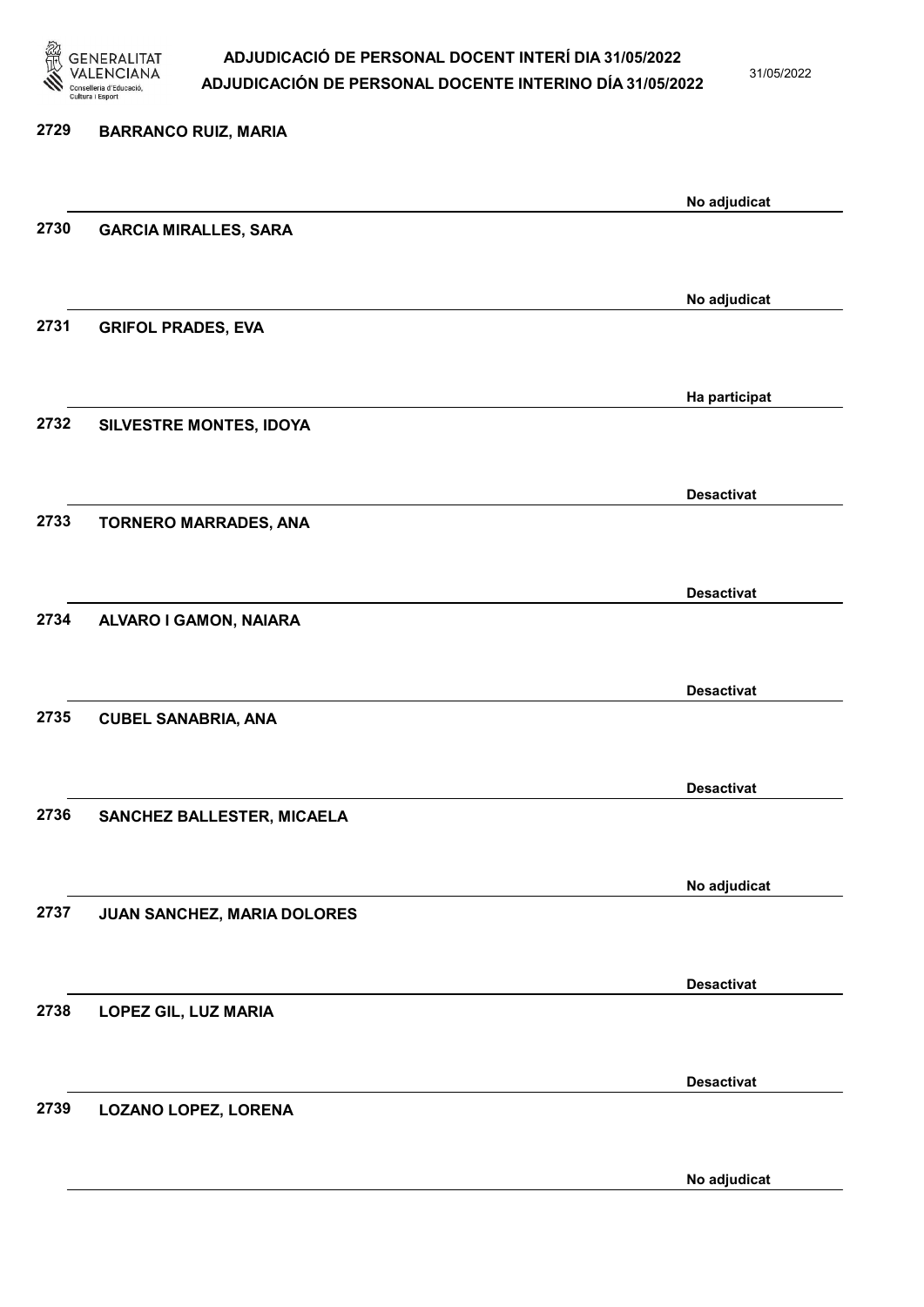

31/05/2022

Desactivat

2740 MARIN MACIA, MARIA JOSE No adjudicat 2741 RODRIGUEZ GUILLEN, MARIA LINA Desactivat 2742 VAZQUEZ GUERRERO, DAVID ANTONIO Desactivat 2743 GIL DANIEL, EVA MARIA Ha participat 2744 SOLER VAÑO, GEMA Ha participat 2745 TORMO GOMAR, ARANZAZU Desactivat 2746 RUBIO GALINDO, MARTA No adjudicat 2747 HERRERA SANCHEZ, NOEMI Desactivat 2748 IÑIGUEZ AÑARES, ARACELI No adjudicat 2749 BARRON FERRANDIS, CARMEN Desactivat 2750 CLIMENT MATEOS-APARICIO, ESTHER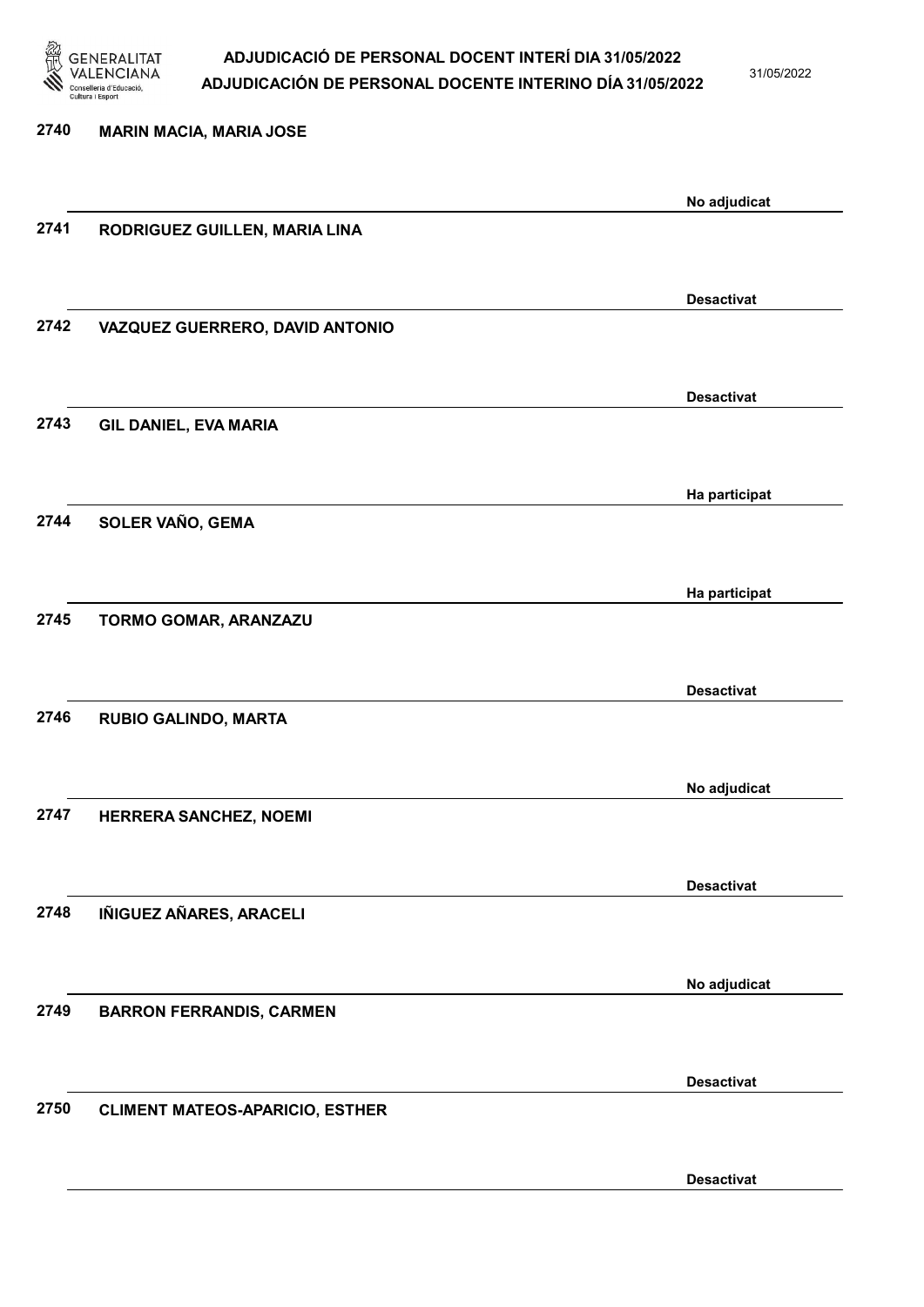

31/05/2022

# 2751 VILELLA CANALS, ANTONIA No adjudicat 2752 SARASOL PERALES, NEUS Desactivat 2753 BARRANCA MORENO, MARIA REMEDIOS No adjudicat 2754 GINER PALANQUES, ALBA Desactivat 2755 SALVADOR SALA, ELENA Ha participat 2756 MELITON GIMENEZ, MARIA ANGELES Desactivat 2757 IBAÑEZ RAMIREZ, GRACIA MARIA Desactivat 2758 GONZALEZ OLMEDO, VERONICA No adjudicat 2759 BARBERA ARNAU, ELIA Desactivat 2760 BOIX MARQUES, MARIA DEL CARMEN No adjudicat 2761 MOLINA SAURA, MARIA JOSE

Desactivat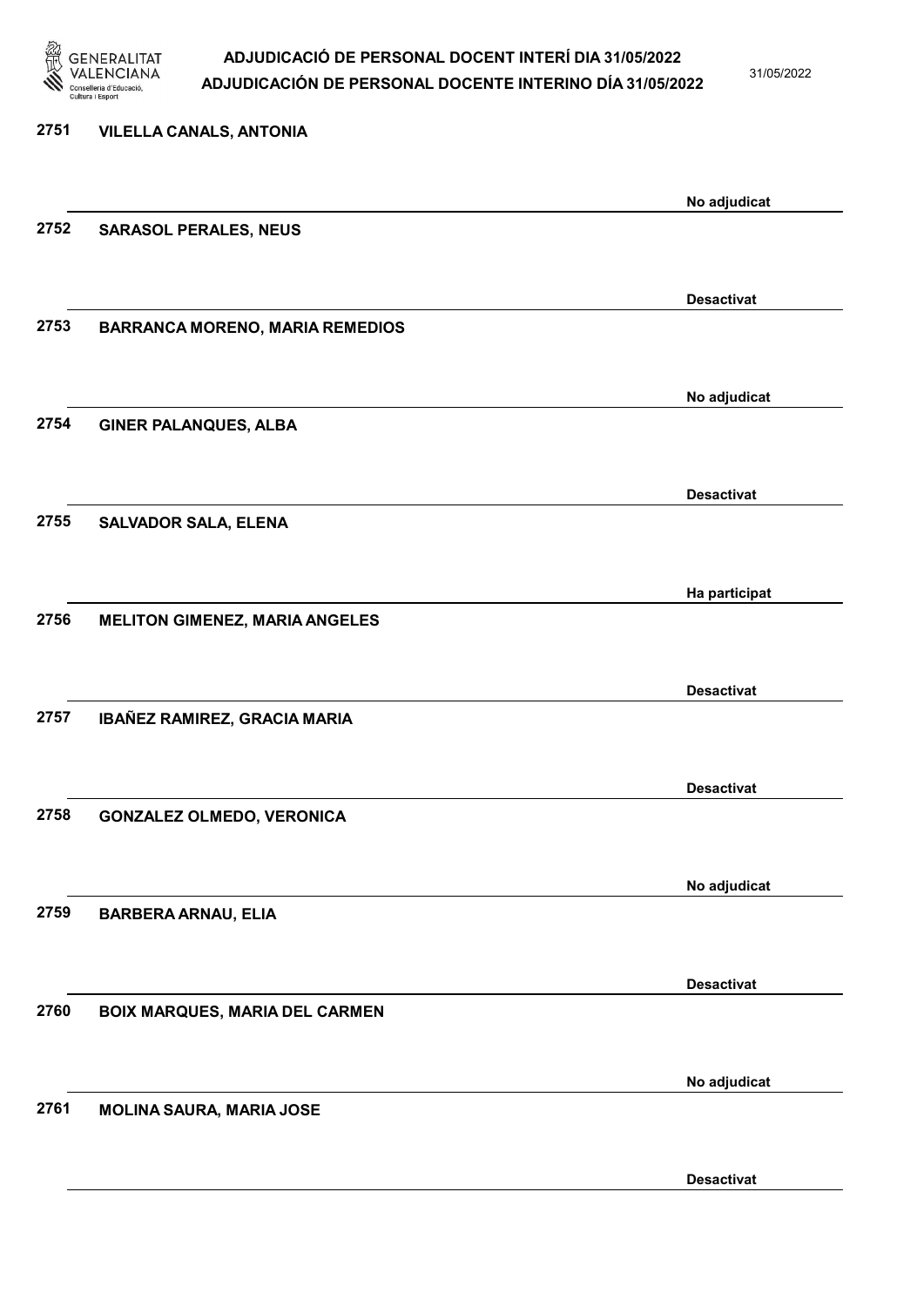

31/05/2022

No adjudicat

| 2762 | MUÑOZ DILLEN, NIMIA INES             |                   |
|------|--------------------------------------|-------------------|
|      |                                      | No adjudicat      |
| 2763 | ROSILLO ALAÑA, SONIA                 |                   |
|      |                                      |                   |
|      |                                      | <b>Desactivat</b> |
| 2764 | <b>GARCIA SANCHEZ, GEMA</b>          |                   |
|      |                                      | No adjudicat      |
| 2765 | <b>MANZANO MANZANO, VERONICA</b>     |                   |
|      |                                      | No adjudicat      |
| 2766 | <b>MARCET MOLINA, MARÍA</b>          |                   |
|      |                                      |                   |
|      |                                      |                   |
| 2767 | NAVARRO SANCHEZ, AINOHA              | Ha participat     |
|      |                                      |                   |
|      |                                      |                   |
| 2768 | <b>BAÑULS MAÑO, GLORIA</b>           | No adjudicat      |
|      |                                      |                   |
|      |                                      |                   |
| 2769 |                                      | No adjudicat      |
|      | ARREGUI MEDINA, MARTA                |                   |
|      |                                      |                   |
|      |                                      | <b>Desactivat</b> |
| 2770 | <b>RUIZ TORRES, JAVIER</b>           |                   |
|      |                                      |                   |
|      |                                      | <b>Desactivat</b> |
| 2771 | ALEMAÑ MORELL, ALBA                  |                   |
|      |                                      |                   |
|      |                                      | No adjudicat      |
| 2772 | <b>BARBERAN SANCHEZ, MARIA LAITA</b> |                   |
|      |                                      |                   |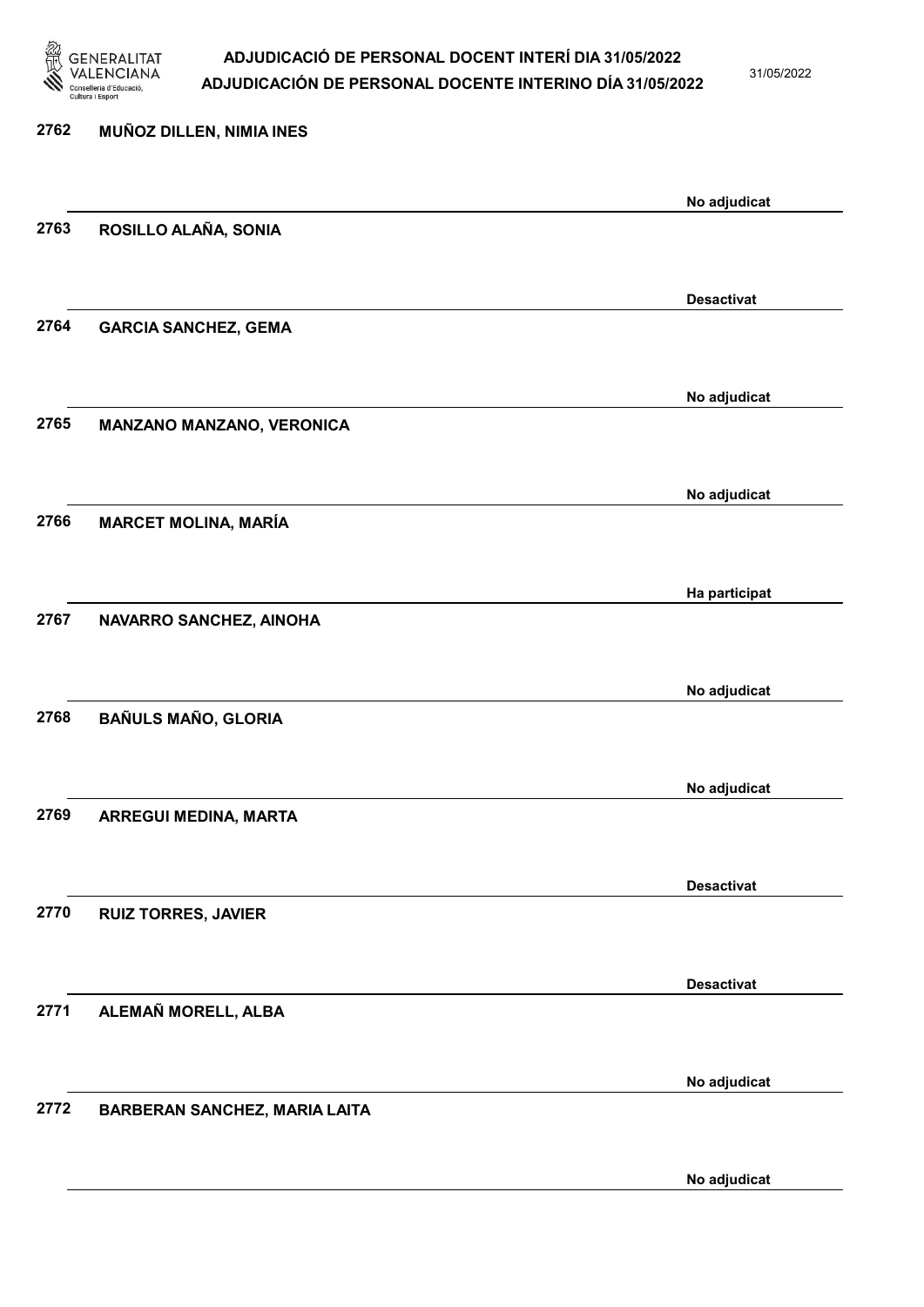

31/05/2022

No adjudicat

# 2773 PALMERO GARCIA, INMACULADA No adjudicat 2774 POMAR PUIG, ANA No adjudicat 2775 SERRAT VIDAL, SERGIO Desactivat 2776 BERTOMEU MORENO, MARIA DEL ROCIO Ha participat 2777 ALBEROLA CAMPOS, ROSA No adjudicat 2778 BATALLER OLTRA, SORAYA No adjudicat 2779 MUÑOZ GARCIA, CAROLINA No adjudicat 2780 PEREZ ANIORTE, SAMUEL Desactivat 2781 ALFONSO PEREZ, NOELIA Desactivat 2782 RIOS ARAEZ, LORENA Ha participat 2783 ARRIAZU HERRERA, RAQUEL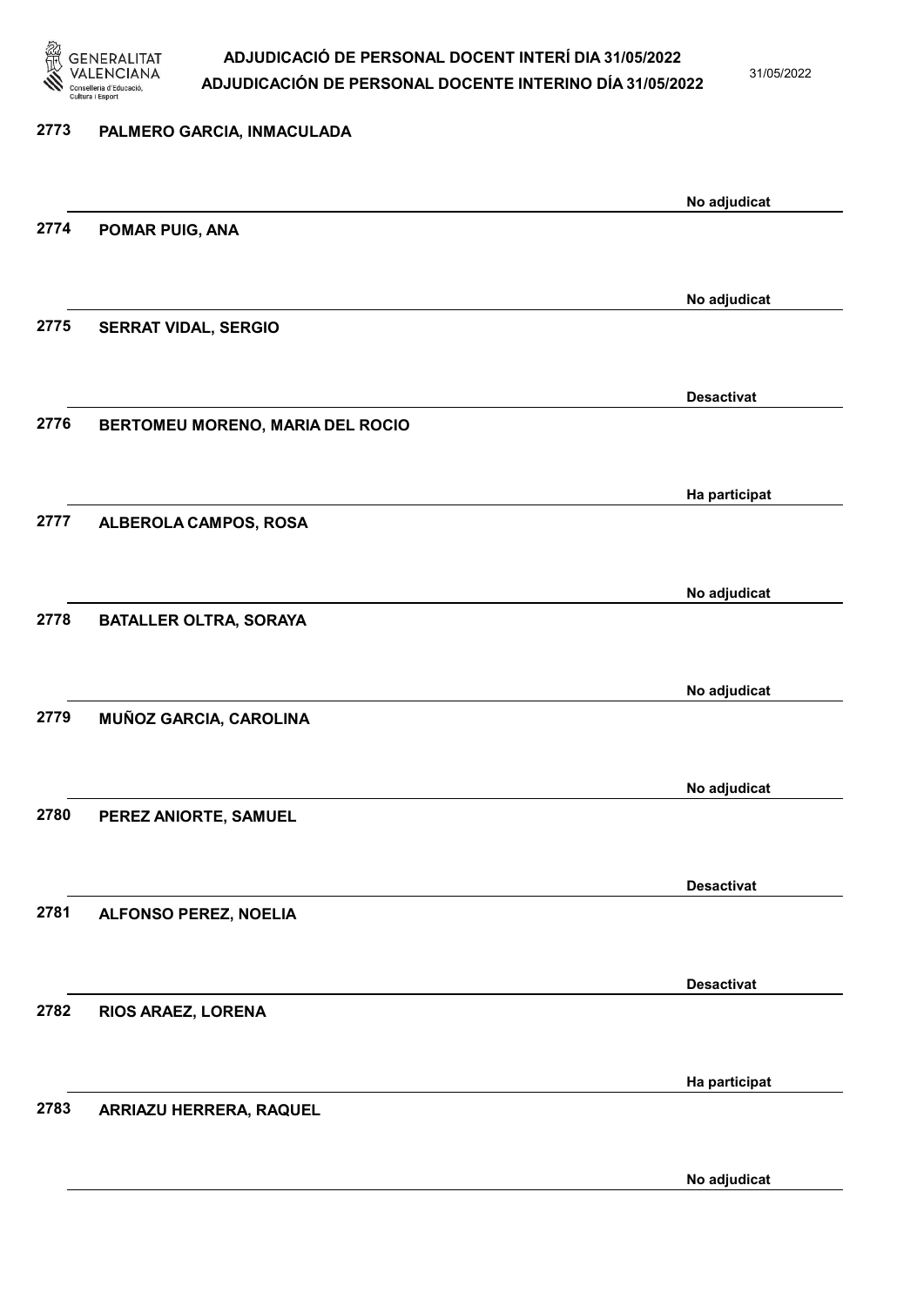

31/05/2022

### 2784 LOPEZ SANCHO, LAURA No adjudicat 2785 RIERA SERRA, LAURA No adjudicat 2786 SENTANDREU SEBASTIAN, GUILLEM Desactivat 2787 MAS POLOP, PRAXEDES Desactivat 2788 DEL REY BALLESTEROS, MARIA ISABEL Ha participat 2789 RODRIGUEZ VILLANUEVA, CARLA Desactivat 2790 MUÑOZ GABARDA, CLARA No adjudicat 2791 SEMPERE MURCIA, MARIA DEL MAR No adjudicat 2792 FUENTES SERRET, ELISENDA Ha participat 2793 GIL FORNES, CAROLINA

2794 ADALID NAVARRO, SANDRA

Desactivat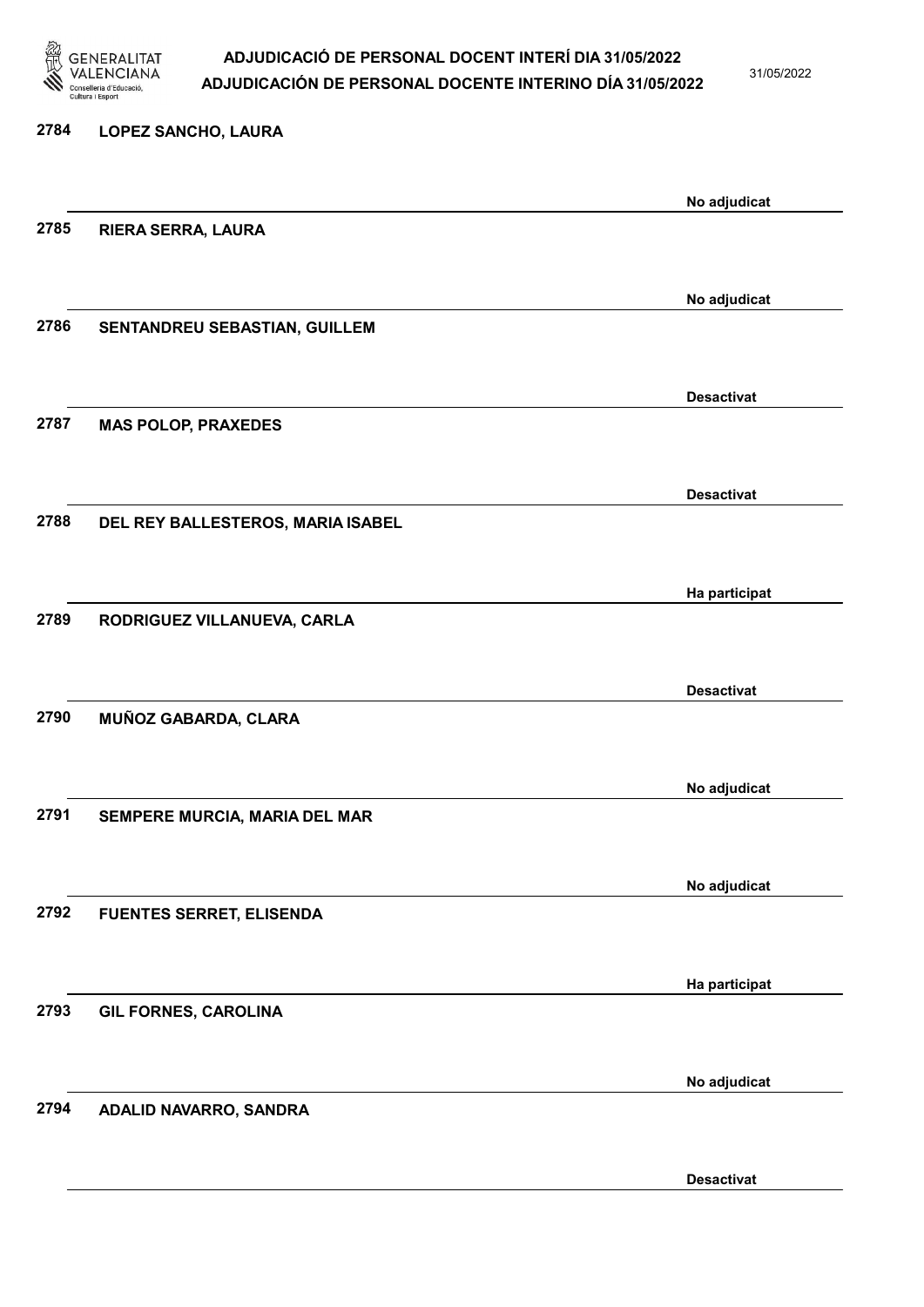

31/05/2022

| 2795 | <b>VICENS TORRES, MARIA DOLORES</b>  |                   |
|------|--------------------------------------|-------------------|
|      |                                      | No adjudicat      |
| 2796 | PALAZON ORTIGOSA, BEGOÑA             |                   |
|      |                                      |                   |
| 2797 | <b>CABRELLES GALERA, GUADALUPE</b>   | No adjudicat      |
|      |                                      |                   |
|      |                                      | Ha participat     |
| 2798 | GARCIA-CASARRUBIOS GALVEZ, ESMERALDA |                   |
|      |                                      | No adjudicat      |
| 2799 | PARDIÑAS PASTOR, PAU                 |                   |
|      |                                      |                   |
| 2800 |                                      | No adjudicat      |
|      | BERNA ESCOLANO, MARIA JOSE           |                   |
|      |                                      | No adjudicat      |
| 2801 | ROLDÁN CARRETÓN, JOSÉ MARÍA          |                   |
|      |                                      |                   |
| 2802 | VICEDO CASTELLO, RAQUEL ASUNCION     | <b>Desactivat</b> |
|      |                                      |                   |
|      |                                      | <b>Desactivat</b> |
| 2803 | <b>ESTRUCH PUIG, LIDIA</b>           |                   |
|      |                                      | No adjudicat      |
| 2804 | <b>GONZALBEZ CASTILLO, ESTHER</b>    |                   |
|      |                                      |                   |
| 2805 |                                      | No adjudicat      |
|      | <b>MARTINEZ CAMPILLO, ELENA</b>      |                   |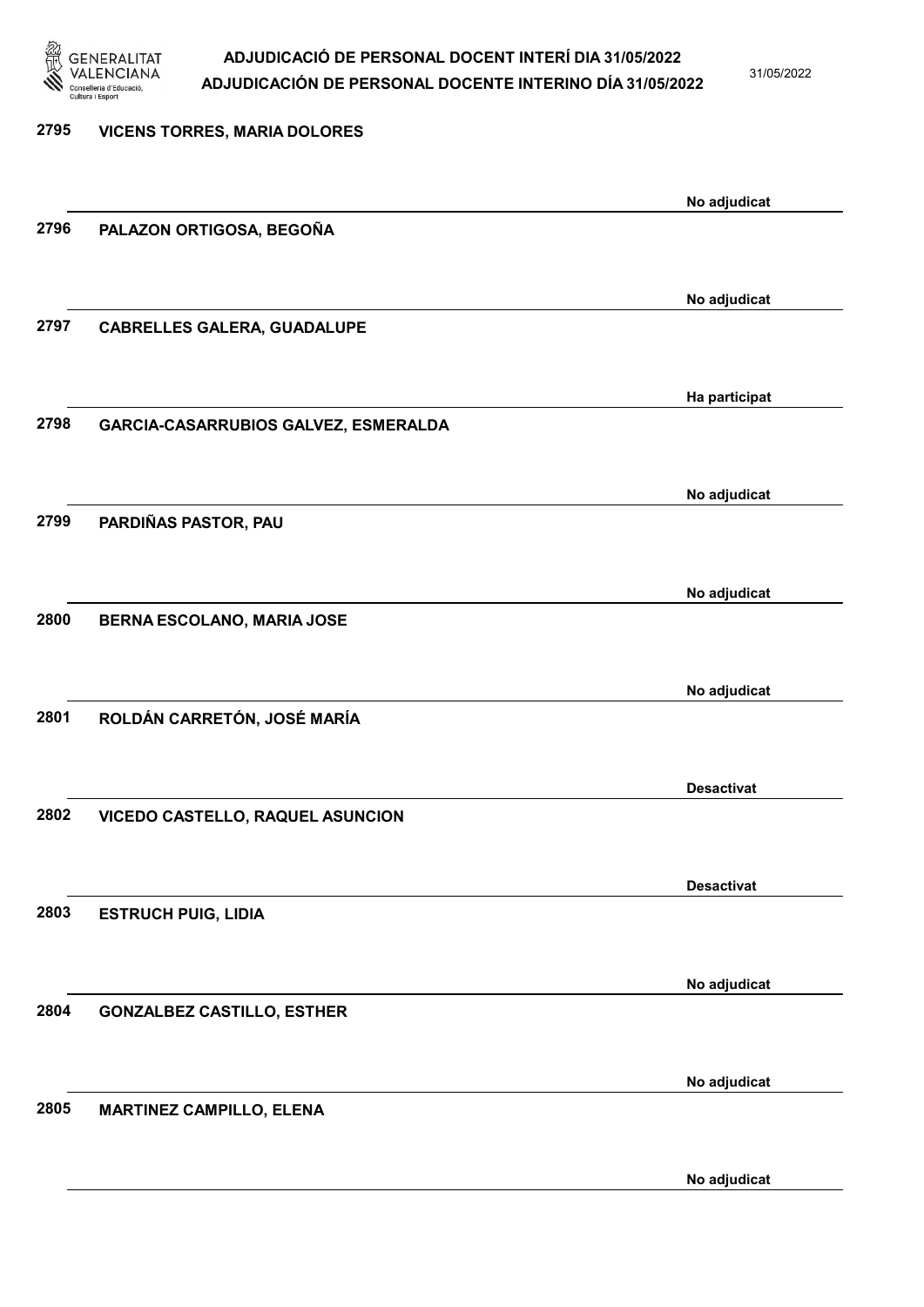

31/05/2022

No adjudicat

### 2806 CLERIGUES GRADOLI, JOSE Desactivat 2807 BLASCO QUEROL, PAULA No adjudicat 2808 PASTOR GARRIGA, MARIA DEL MAR No adjudicat 2809 PASCUAL FERRIZ, ANA Ha participat 2810 GOMARIZ CALDERON, LAURA No adjudicat 2811 MONFORT SEGUI, EMILIA **El proportante de la proportante de la proportante de la proportante de la proporta** 23 SUBSTITUCIÓ DETERMINADA BENIDORM (03011550) CEIP AUSIÀS MARCH 128 / EDUCACIÓ PRIMÀRIA. Adjudicat Voluntaria 502082 Horas 2812 SALINAS MARTINEZ, RAQUEL Desactivat 2813 DOMINGO GIRONES, EVA No adjudicat 2814 CRUZ LEON, MONICA No adjudicat 2815 ARMERO SORIANO, ANA No adjudicat 2816 COMPAÑ MORERA, LORENA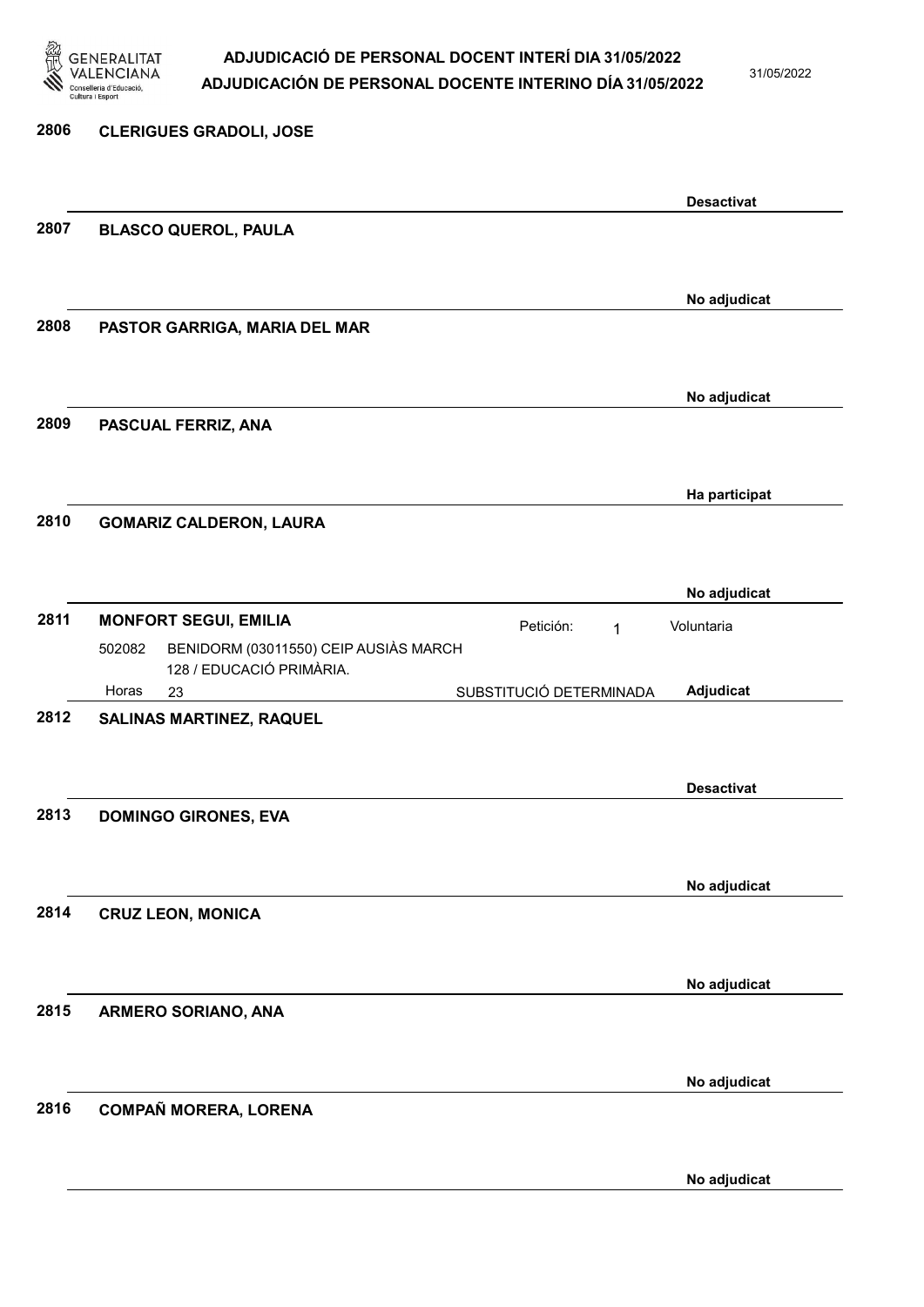

31/05/2022

### 2817 VILLOTA BELTRAN, ISABEL No adjudicat 2818 ALCOVER GRAU, CARLOS No adjudicat 2819 FERRANDO MORELL, MARIA Ha participat 2820 MUÑOZ NOVELLA, MARIA Desactivat 2821 FUSTER LARRART, PAULA No adjudicat 2822 PITARCH CASTELLOTE, BALMA No adjudicat 2823 FERRE CANTO, LIDIA Ha participat 2824 LLEIXA MORALES, LAURA Ha participat 2825 POPA, NELA Desactivat 2826 CAJAS TABARES, PAULA ANDREA Ha participat 2827 SILLA GARRIDO, MARIA DEL CARMEN No adjudicat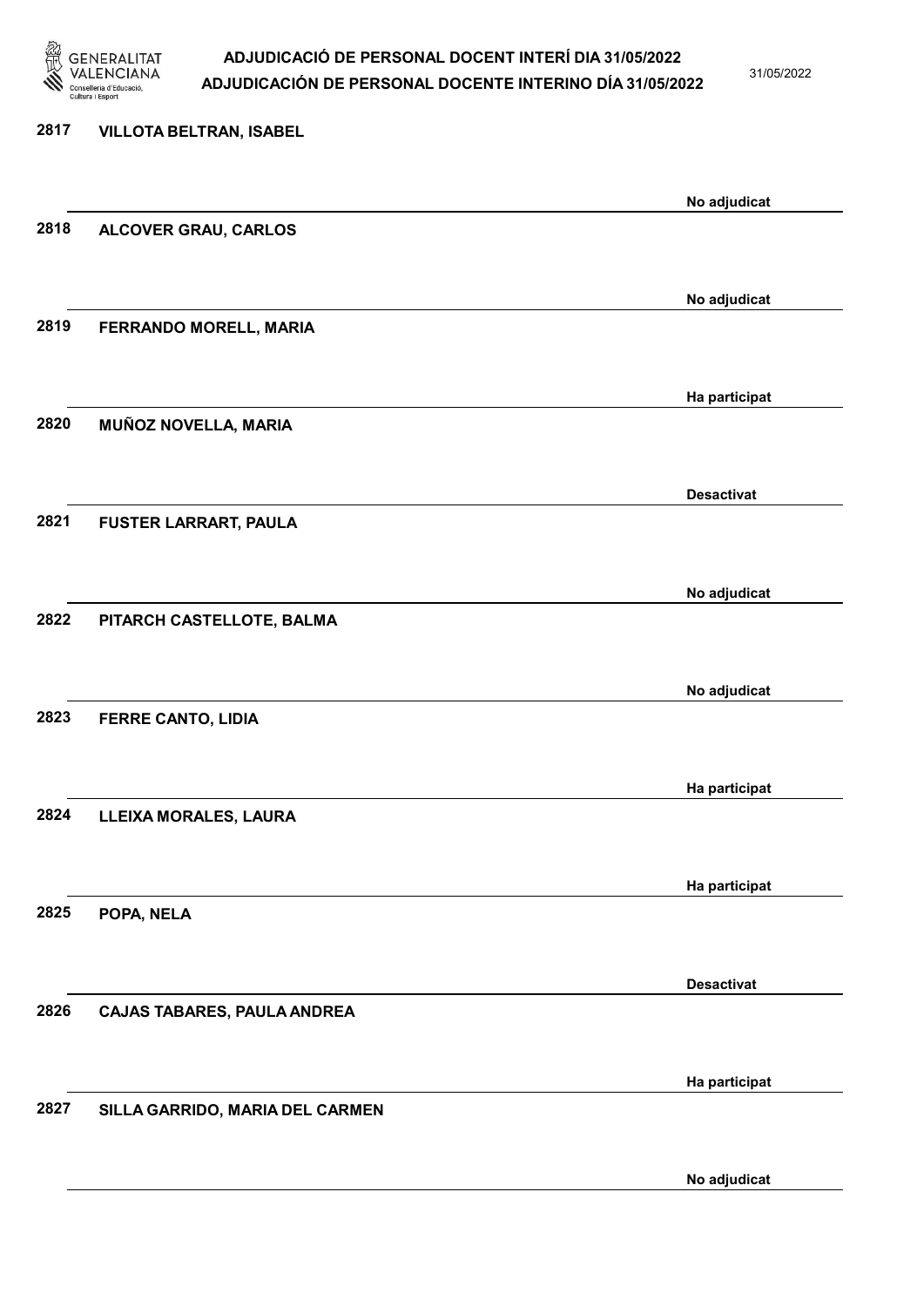

31/05/2022

| 2828 | ORTEGA ORTIZ, ANA ISABEL            |                   |
|------|-------------------------------------|-------------------|
|      |                                     | No adjudicat      |
| 2829 | SANCHO ALEIXOS, VERONICA            |                   |
|      |                                     | No adjudicat      |
| 2830 | <b>LOPEZ MARCOS, SONIA</b>          |                   |
|      |                                     | <b>Desactivat</b> |
| 2831 | JUAN TATAY, AROA                    |                   |
|      |                                     | Ha participat     |
| 2832 | <b>NIETO RIBES, LAURA</b>           |                   |
|      |                                     | No adjudicat      |
| 2833 | <b>BALLESTEROS MURILLO, YOLANDA</b> |                   |
|      |                                     | No adjudicat      |
| 2834 | <b>MORATALLA PASTOR, CRISTINA</b>   |                   |
|      |                                     |                   |
| 2835 | <b>VILLAPLANA SAEZ, ALOMA</b>       | No adjudicat      |
|      |                                     |                   |
| 2836 | <b>GIL SEVILLA, CLAUDIA</b>         | No adjudicat      |
|      |                                     |                   |
|      |                                     | <b>Desactivat</b> |
| 2837 | <b>GIMENEZ VIVES, TATIANA</b>       |                   |
|      |                                     | <b>Desactivat</b> |
| 2838 | <b>CHALER PUIG, MARIA ESTHER</b>    |                   |
|      |                                     |                   |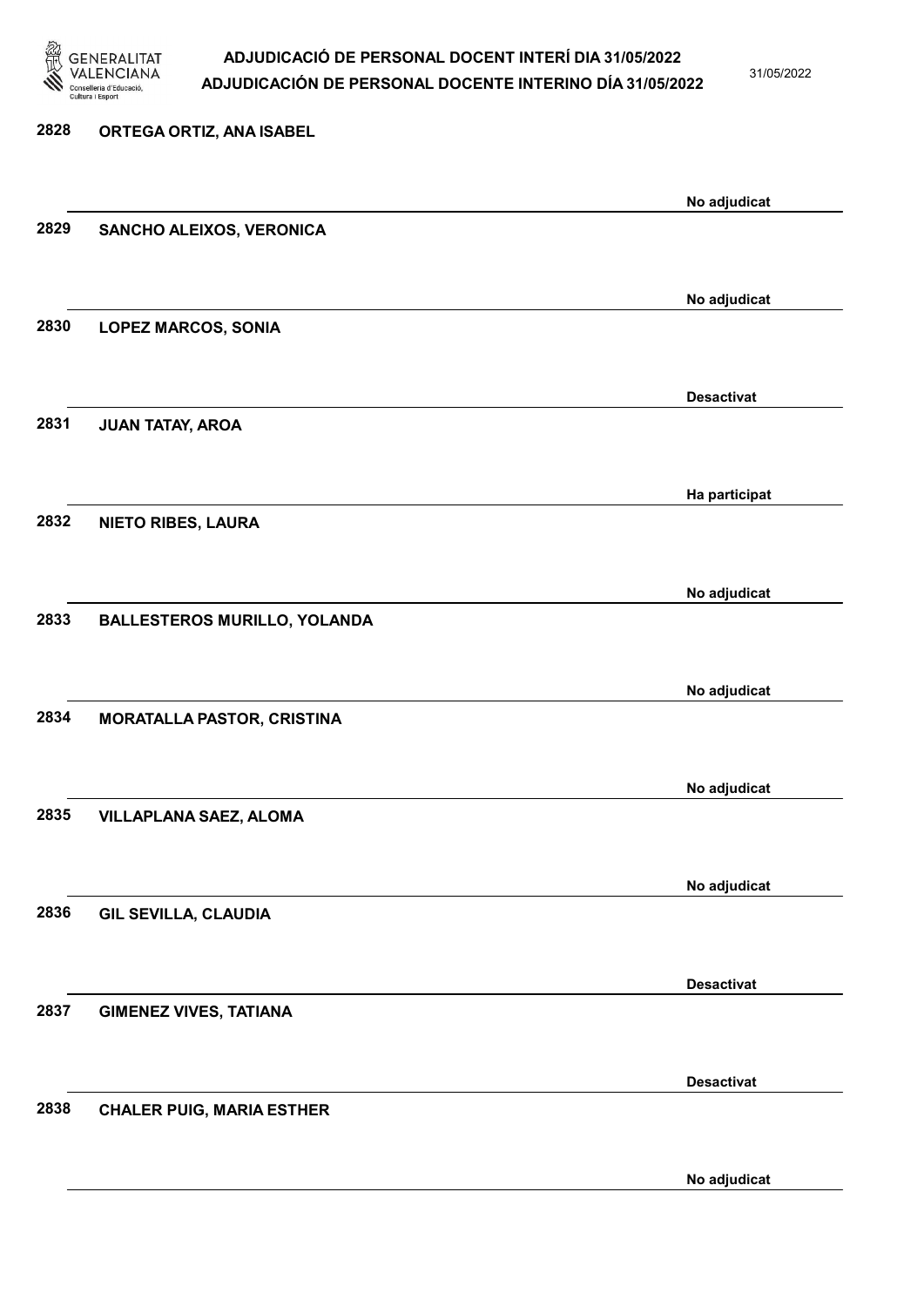

31/05/2022

Ha participat

### 2839 TORNERO GARGALLO, EVA No adjudicat 2840 BONELL NAVARRO, SUSANA No adjudicat 2841 CRESPO MARTINEZ, IRENE No adjudicat 2842 MALLEN GARVI, ROSER Desactivat 2843 MARTI VERGARA, ESTER KAREN No adjudicat 2844 MASANET SOLER, MARIA JOSEFA No adjudicat 2845 MATEU ROIG, MARIA Desactivat 2846 NAVARRO ASURMENDI, VICTORIA No adjudicat 2847 RAMIRO SERRANO, RUBEN Petición: 1 23 SUBSTITUCIÓ DETERMINADA PUERTO SAGUNTO (EL) (46017432) CEIP LA PINAETA 128 / EDUCACIÓ PRIMÀRIA. Adjudicat Adjudicación forzosa 893391 Horas 2848 TABOADA MARTIN, MARIA DEL MAR No adjudicat 2849 ARIAS RUTTEN, CLARA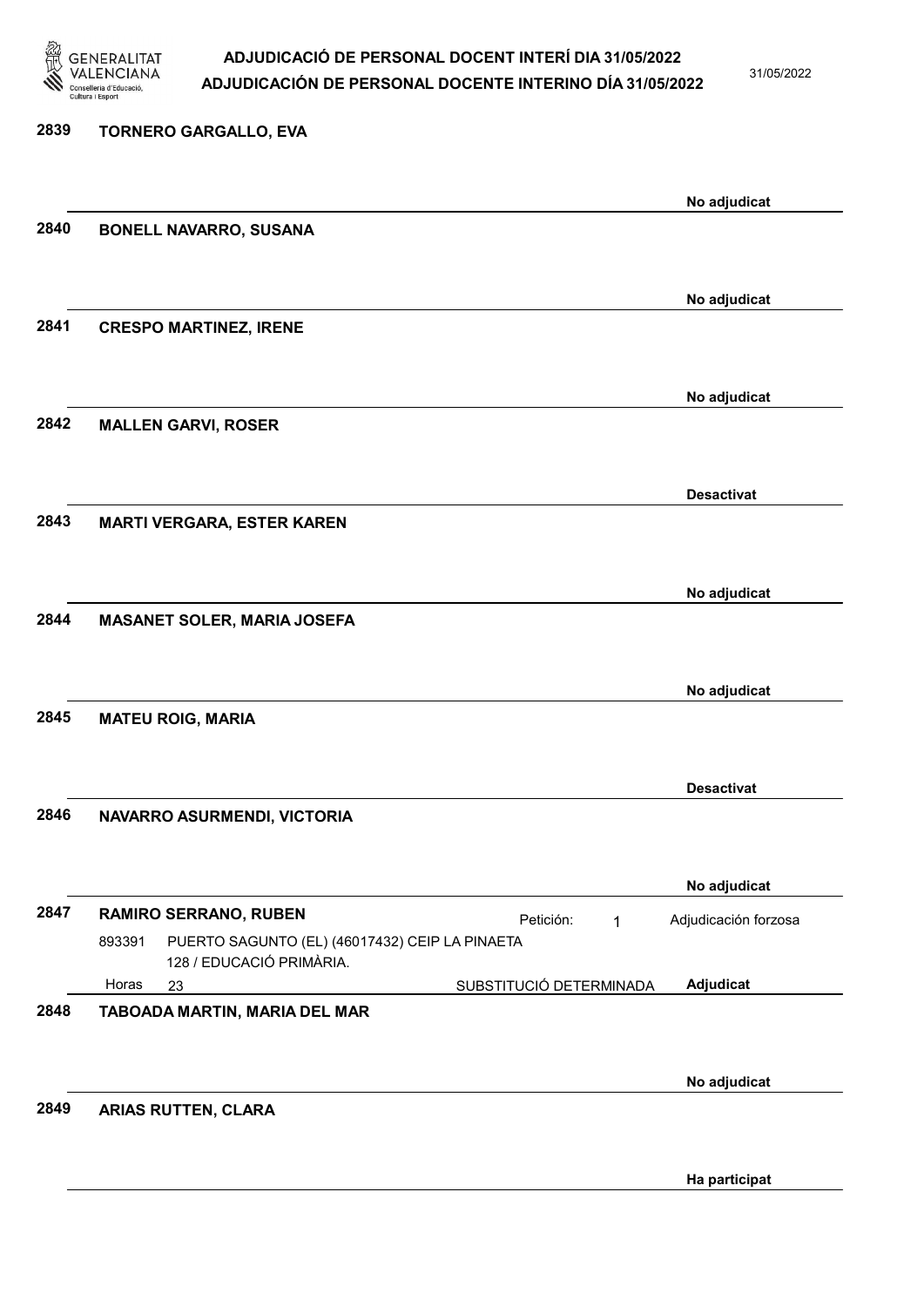

31/05/2022

### 2850 FERRER VILAPLANA, ALBA

|      |                                  | <b>Desactivat</b> |
|------|----------------------------------|-------------------|
| 2851 | <b>GOMEZ UREÑA, MARIA ISABEL</b> |                   |
|      |                                  |                   |
|      |                                  | Ha participat     |
| 2852 | SEMPERE BLASCO, ANDREA           |                   |
|      |                                  |                   |
|      |                                  | No adjudicat      |
| 2853 | ORTEGA VALLS, TAMARA             |                   |
|      |                                  |                   |
|      |                                  | Ha participat     |
| 2854 | <b>MARTINEZ RIBES, JULIA</b>     |                   |
|      |                                  |                   |
|      |                                  |                   |
| 2855 | <b>MARTINEZ ZALVEZ, LIDIA</b>    | Ha participat     |
|      |                                  |                   |
|      |                                  |                   |
| 2856 |                                  | Ha participat     |
|      | TOLEDO SANCHEZ, YASMINA          |                   |
|      |                                  |                   |
|      |                                  | <b>Desactivat</b> |
| 2857 | PRADES SALVADOR, MARINA          |                   |
|      |                                  |                   |
|      |                                  | <b>Desactivat</b> |
| 2858 | RIOS PENALBA, MONICA             |                   |
|      |                                  |                   |
|      |                                  | No adjudicat      |
| 2859 | <b>RONDA BENITEZ, ROCIO</b>      |                   |
|      |                                  |                   |
|      |                                  | No adjudicat      |
| 2860 | DOMENECH RIBES, TATIANA SALUD    |                   |
|      |                                  |                   |
|      |                                  | No adjudicat      |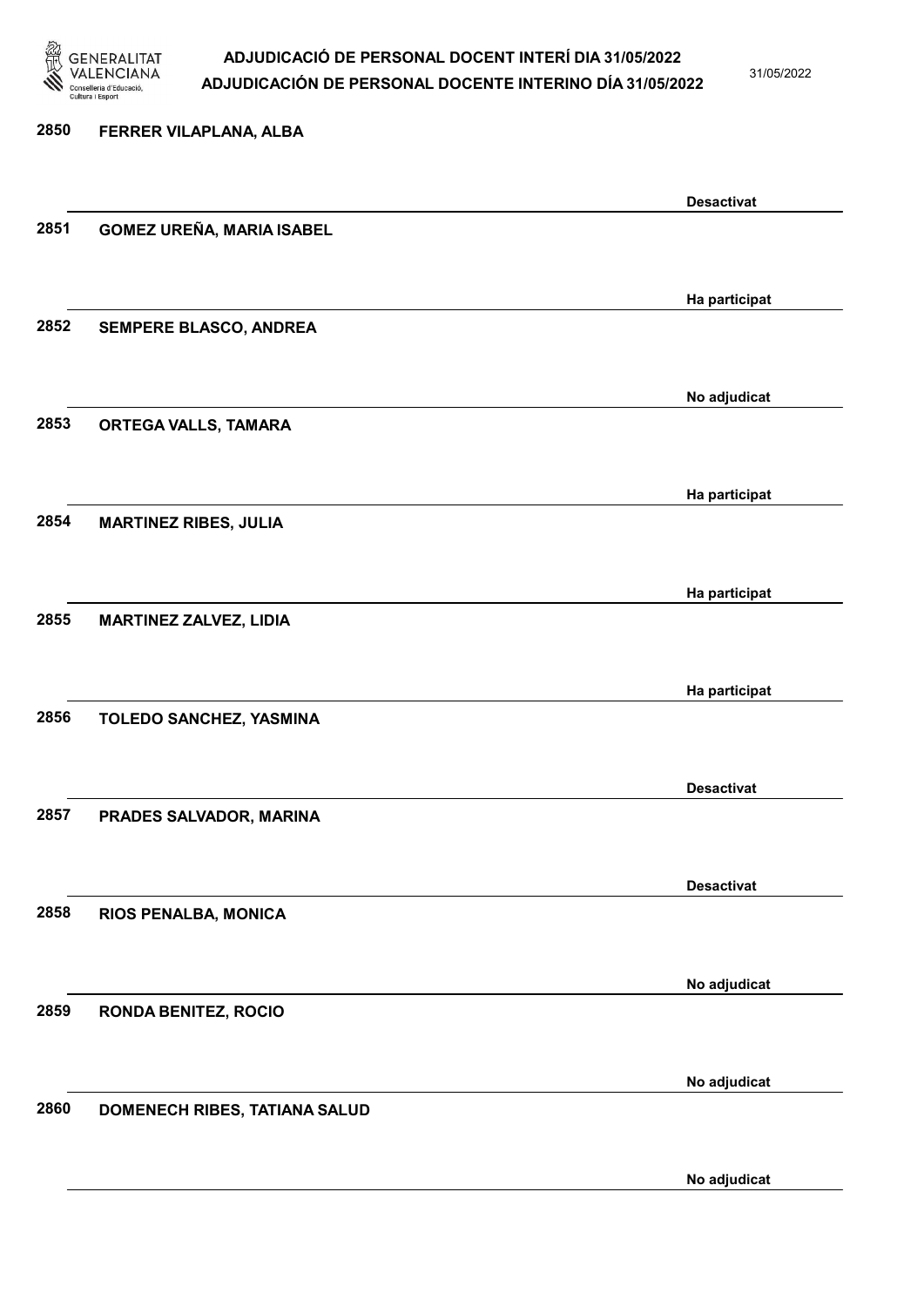

31/05/2022

| 2861 | <b>GOMIS CASADO, MARIA JOSE</b> |                   |
|------|---------------------------------|-------------------|
|      |                                 | No adjudicat      |
| 2862 | <b>AGUILAR JIMENEZ, CLARA</b>   |                   |
|      |                                 |                   |
|      |                                 | <b>Desactivat</b> |
| 2863 | <b>BARRACHINA SENTIS, ANA</b>   |                   |
|      |                                 | No adjudicat      |
| 2864 | FERRANDIS SAN MIGUEL, MARCELA   |                   |
|      |                                 |                   |
|      |                                 | No adjudicat      |
| 2865 | ROMERO ROVIRA, MARIA DEL CARMEN |                   |
|      |                                 |                   |
| 2866 | <b>MARIN BLANCO, LETICIA</b>    | <b>Desactivat</b> |
|      |                                 |                   |
|      |                                 | <b>Desactivat</b> |
| 2867 | PEINADO ESCOBAR, ESTRELLA       |                   |
|      |                                 |                   |
| 2868 | RIBERA RIPOLL, MARIA JOSE       | <b>Desactivat</b> |
|      |                                 |                   |
|      |                                 | No adjudicat      |
| 2869 | ESTEVE DE LA OSSA, MIRIAM       |                   |
|      |                                 |                   |
|      |                                 | Ha participat     |
| 2870 | FITA ALONSO, MARIA ROSARIO      |                   |
|      |                                 | Ha participat     |
| 2871 | <b>GINER SANCHIS, MARTA</b>     |                   |
|      |                                 |                   |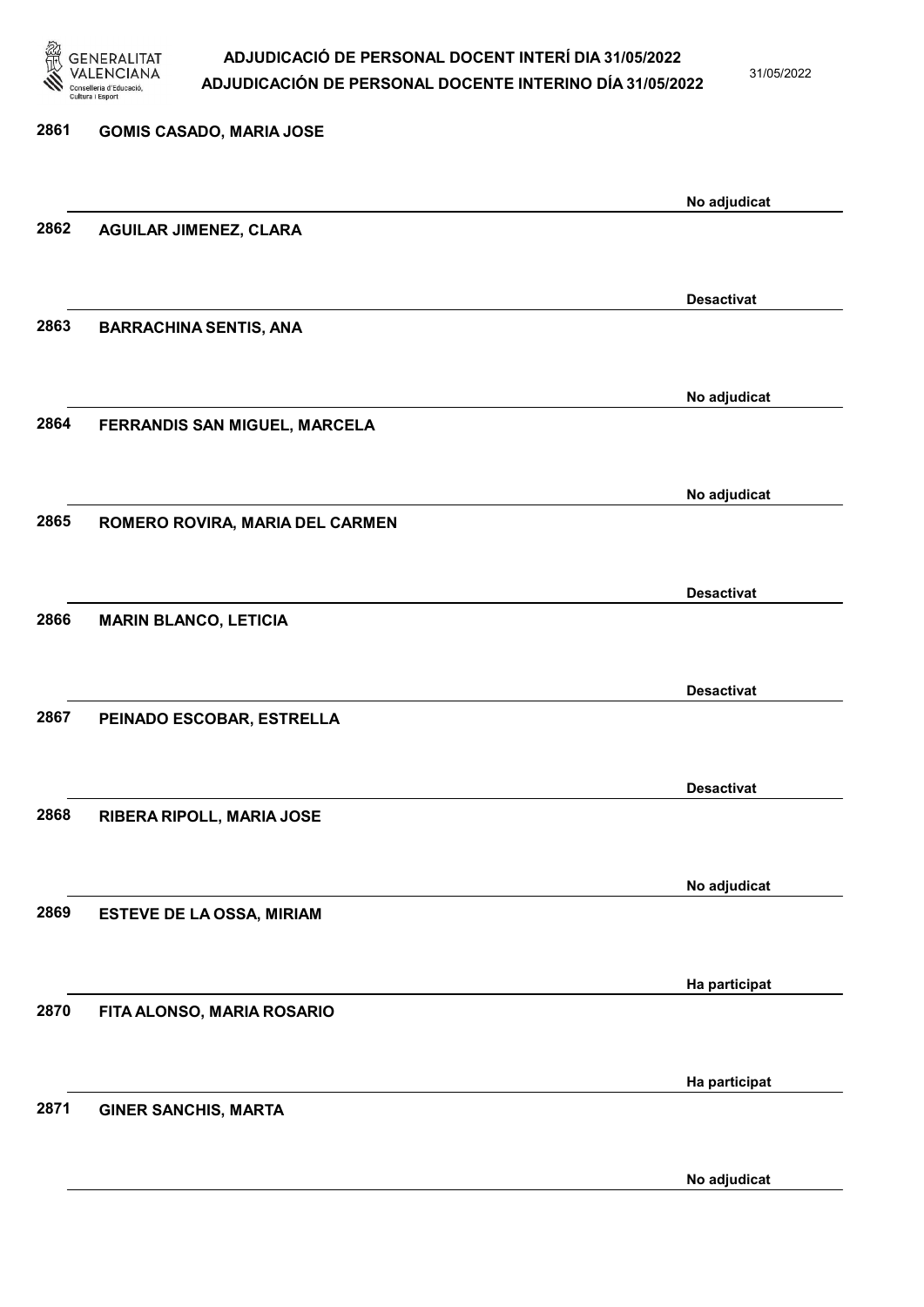

31/05/2022

Desactivat

# 2872 PITARCH MARIN, VIOLETA Desactivat 2873 HONRUBIA PEREZ, MARIA EUGENIA Desactivat 2874 MALONDA LARRAGA, ESTRELLA Desactivat 2875 AÑO MONTALVA, GEMA Ha participat 2876 SORIANO CABRERA, MARIA VICTORIA No adjudicat 2877 MOLINA JAEN, MARTA No adjudicat 2878 VERA BERNAL, MIRIAM No adjudicat 2879 BOILS BENAVENT, SILVIA No adjudicat 2880 PONS BALLESTER, CARLA Ha participat 2881 BELENGUER CUESTA, RAQUEL Ha participat 2882 ESCRIVA BERTOMEU, SERGI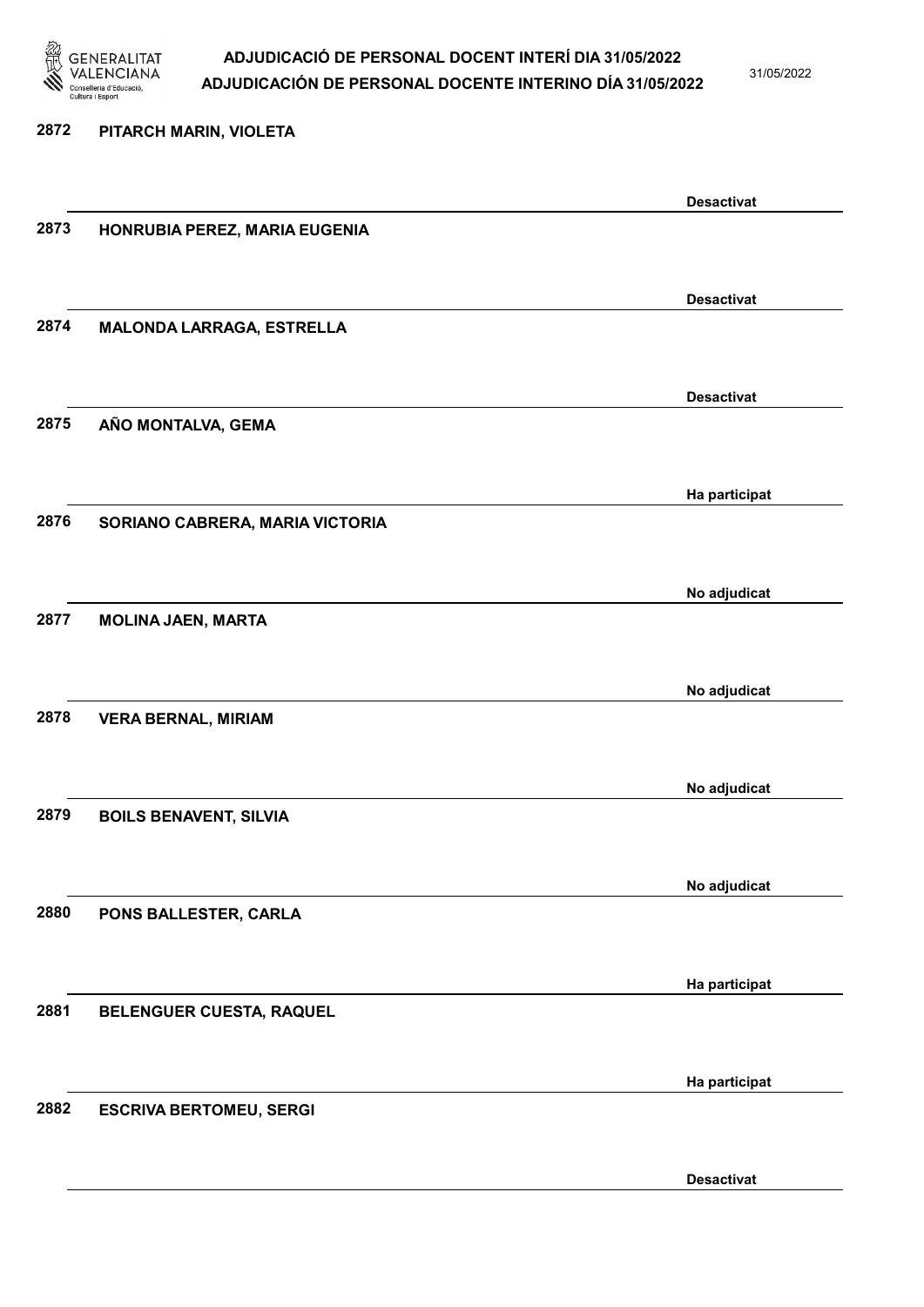

31/05/2022

Desactivat

# 2883 FERNANDEZ PALOP, VICENT No adjudicat 2884 MARTINEZ REAL, CAROLINA No adjudicat 2885 CORTES DOMARCO, ANA ORETO Desactivat 2886 ENGO SARRIO, PATRICIA Ha participat 2887 ORTIZ SAEZ, ALICIA Desactivat 2888 VIDAL ROIG, NANCY No adjudicat 2889 SANCHEZ GONZALEZ, ELIZABETH No adjudicat 2890 BALLESTER GRANCHA, NATIVIDAD Desactivat 2891 PRIETO BELTRAN, MARTA Desactivat 2892 GUARDIOLA SERRANO, MIREIA No adjudicat 2893 BUTRON GUTIERREZ, ALEJANDRA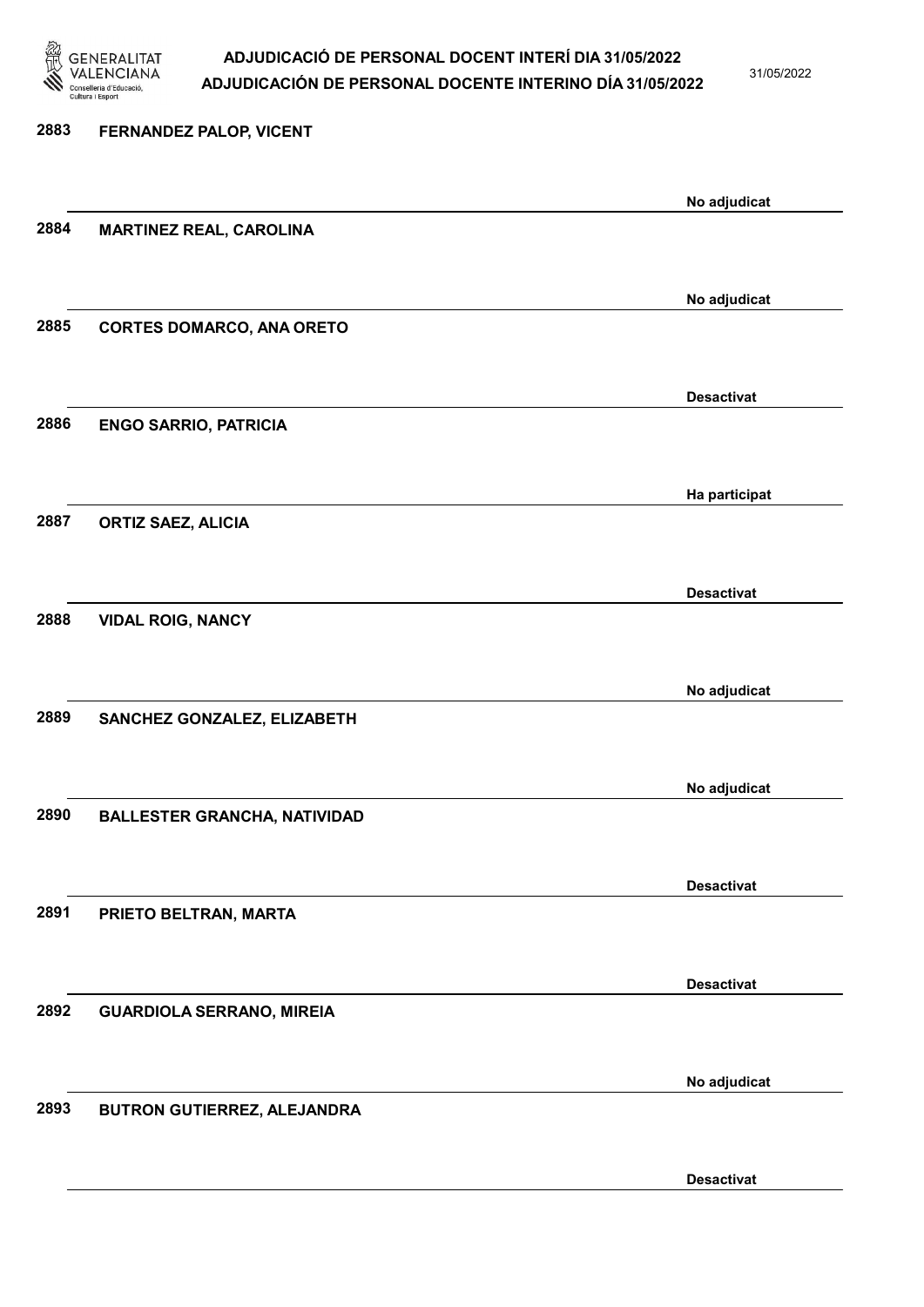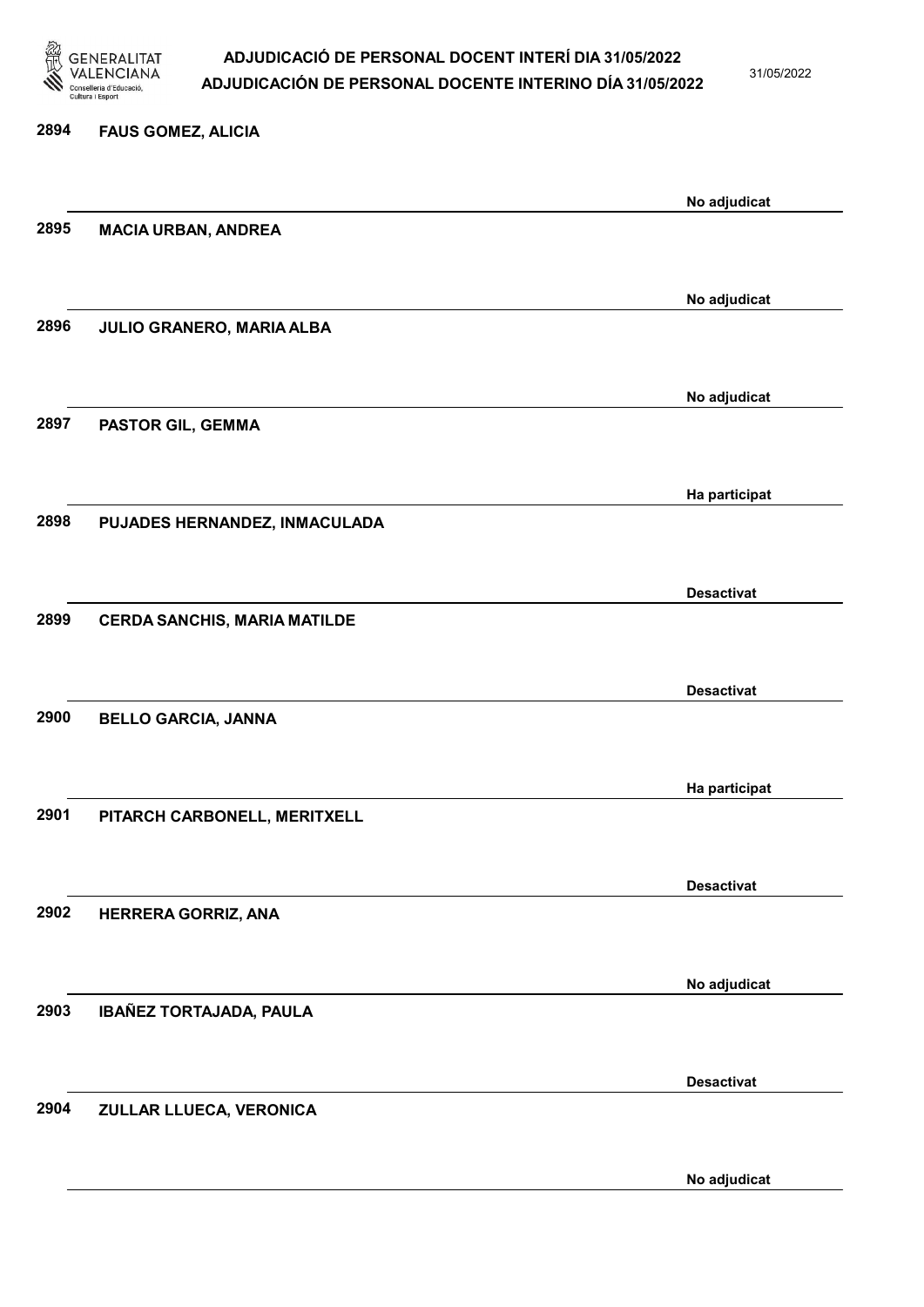

31/05/2022

| 2905 | PASTOR CIRUJEDA, NATALIA           |                   |
|------|------------------------------------|-------------------|
|      |                                    |                   |
|      |                                    | Ha participat     |
| 2906 | LLAMAS GONZALEZ, ESTRELLA MARIA    |                   |
|      |                                    |                   |
|      |                                    | Ha participat     |
| 2907 | <b>MERINO PALACIOS, ANA MARIA</b>  |                   |
|      |                                    |                   |
|      |                                    | <b>Desactivat</b> |
| 2908 | SANJUAN DIAZ, FRANCISCO            |                   |
|      |                                    |                   |
|      |                                    | <b>Desactivat</b> |
| 2909 | <b>GORRIZ RODRIGUEZ, GLORIA</b>    |                   |
|      |                                    |                   |
|      |                                    | <b>Desactivat</b> |
| 2910 | <b>CORTES COLOMINA, INMACULADA</b> |                   |
|      |                                    |                   |
|      |                                    | Ha participat     |
| 2911 | <b>GOMEZ CASTELLS, JOSE MANUEL</b> |                   |
|      |                                    |                   |
|      |                                    |                   |
| 2912 | PEREZ GARCIA, IVAN                 | <b>Desactivat</b> |
|      |                                    |                   |
|      |                                    |                   |
| 2913 | BELLVER CASANOVA, MIREIA           | <b>Desactivat</b> |
|      |                                    |                   |
|      |                                    |                   |
|      |                                    | Ha participat     |
| 2914 | <b>CARBO SALES, CLARA</b>          |                   |
|      |                                    |                   |
|      |                                    | Ha participat     |
| 2915 | CORDOBA CAZORLA, SANDRA            |                   |
|      |                                    |                   |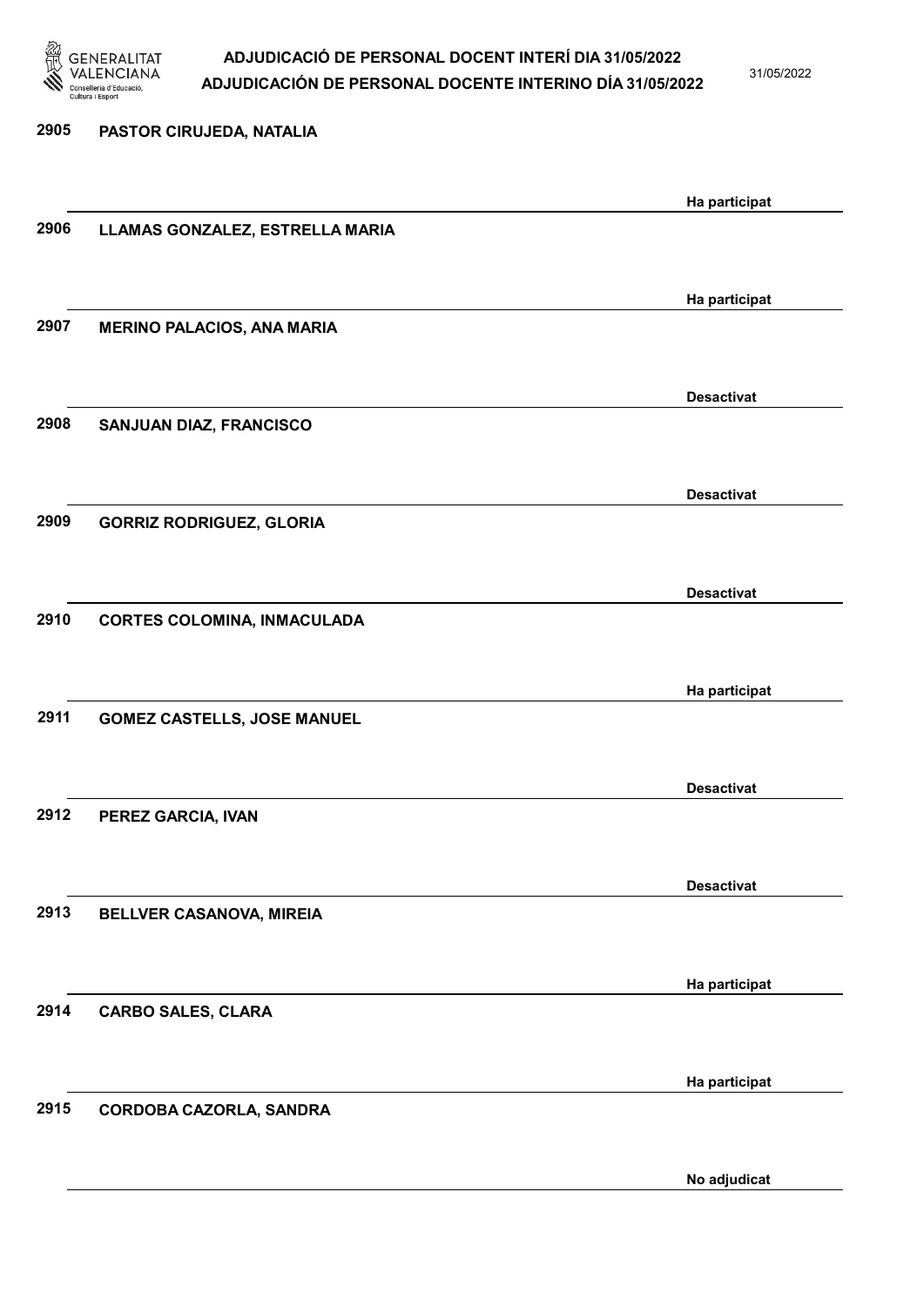

31/05/2022

#### 2916 MONCHO CASTELLO, LAIA

|      |                                          | No adjudicat      |
|------|------------------------------------------|-------------------|
| 2917 | <b>MONTEAGUDO FOMBUENA, DESAMPARADOS</b> |                   |
|      |                                          |                   |
|      |                                          |                   |
|      |                                          | No adjudicat      |
| 2918 | PICO SANZ, MARIA JULIA                   |                   |
|      |                                          |                   |
|      |                                          |                   |
|      |                                          | <b>Desactivat</b> |
| 2919 |                                          |                   |
|      | POLO LLEDO, CLARA ISABEL                 |                   |
|      |                                          |                   |
|      |                                          |                   |
|      |                                          | No adjudicat      |
| 2920 | ARGUDO CUESTA, RAQUEL                    |                   |
|      |                                          |                   |
|      |                                          |                   |
|      |                                          | Ha participat     |
| 2921 | <b>BORIA RUIZ, CARLOS SAUL</b>           |                   |
|      |                                          |                   |
|      |                                          |                   |
|      |                                          | Ha participat     |
| 2922 | <b>TENA TORRES, ISABEL</b>               |                   |
|      |                                          |                   |
|      |                                          |                   |
|      |                                          | No adjudicat      |
| 2923 | APARISI MUÑOZ, AINARA                    |                   |
|      |                                          |                   |
|      |                                          |                   |
|      |                                          | Ha participat     |
| 2924 | <b>MARTIN VILLENA, RAQUEL</b>            |                   |
|      |                                          |                   |
|      |                                          |                   |
|      |                                          | No adjudicat      |
| 2925 | GALAN BAÑULS, MARIA DEL CARMEN           |                   |
|      |                                          |                   |
|      |                                          |                   |
|      |                                          | <b>Desactivat</b> |
| 2926 |                                          |                   |
|      | ROBLES FERRER, MARIA AMPARO              |                   |
|      |                                          |                   |
|      |                                          |                   |
|      |                                          | No adjudicat      |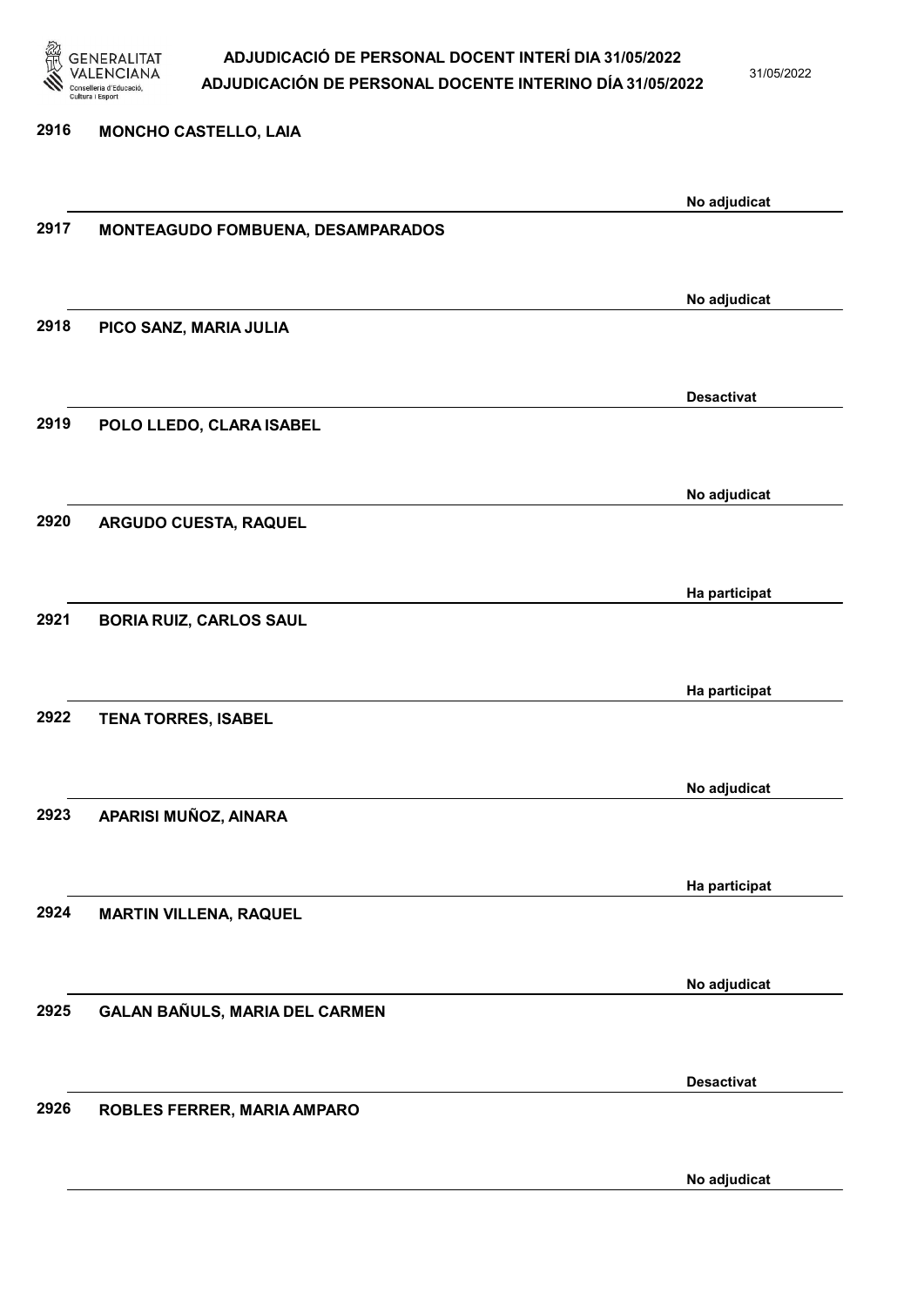

31/05/2022

Desactivat

2927 MORAGUES JUAREZ, SHEILA No adjudicat 2928 ESTEBAN LOPEZ ATALAYA, MARIA ISABEL Desactivat 2929 ESCOLA LOZANO, SANDRA No adjudicat 2930 GOMEZ BALASTEGUI, LAURA No adjudicat 2931 MARTINEZ CAMBRA, YESICA No adjudicat 2932 SANCHEZ TORRES, BEATRIZ No adjudicat 2933 ESTEBAN MARES, CELIA Desactivat 2934 ORTUÑO MANJON, ANA DE LAS NIEVES No adjudicat 2935 ISIERTE CARNICER, MARIA No adjudicat 2936 BUENO PEÑARRUBIA, PAULA BELEN No adjudicat 2937 JAEN SOTO, BEATRIZ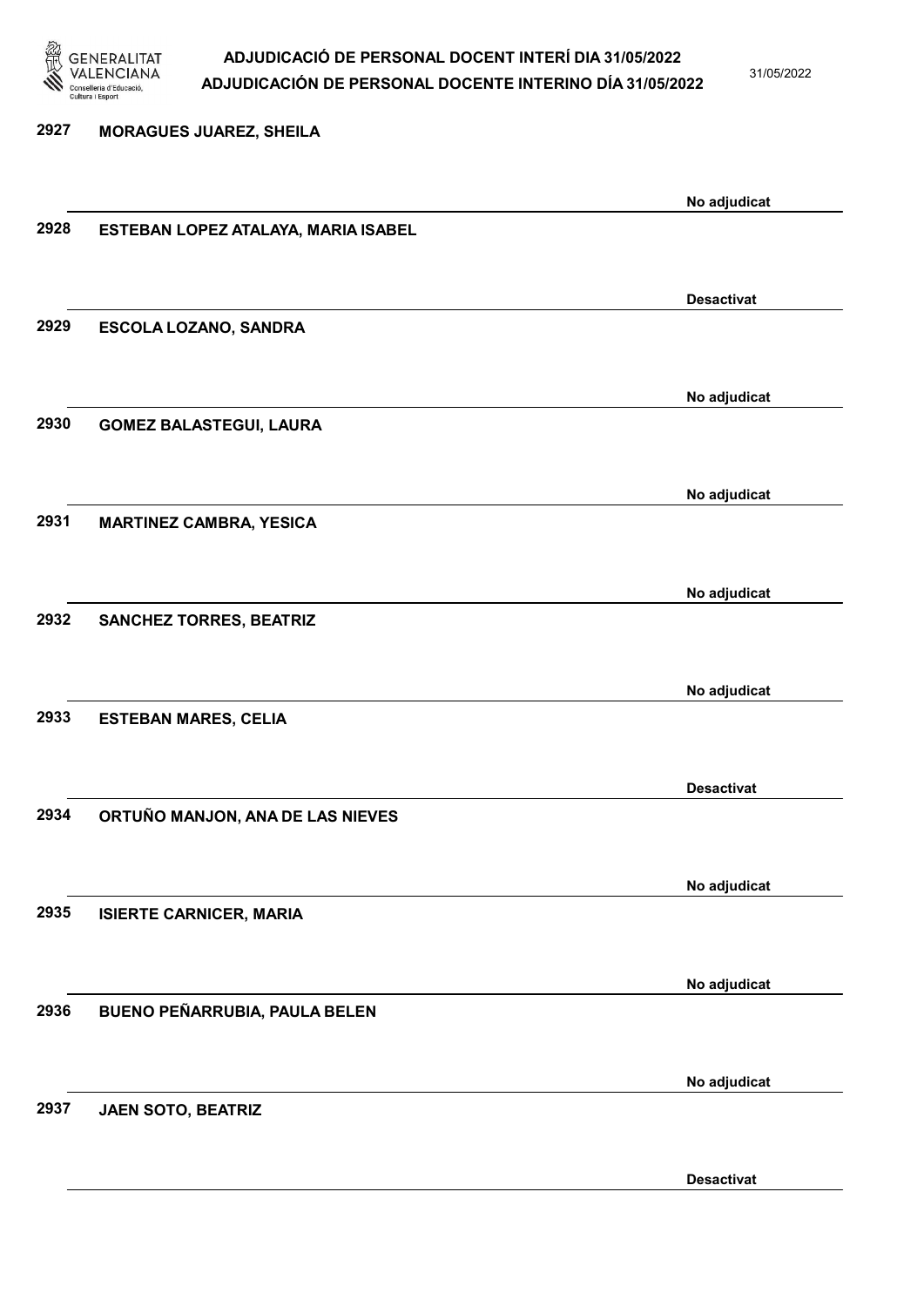

31/05/2022

# 2938 MIRASOL MENACHO, CARMEN LUNA Ha participat 2939 MONEDERO GARCIA, MARIA ISABEL Desactivat 2940 ANTEQUERA GOMEZ, AITOR Ha participat 2941 DURBA CORTINA, CONSUELO Desactivat 2942 MONLLOR FALCO, VANESA No adjudicat 2943 FRUCTUOSO HERNANDEZ, SILVIA No adjudicat 2944 GIMENEZ ORQUIN, BEATRIZ Ha participat 2945 MARTINEZ ARACIL, INMACULADA No adjudicat 2946 SIGNES SOLIVERES, CARMEN Ha participat 2947 PEÑALVER MORENO, YAIZA No adjudicat 2948 MALDONADO SANCHIS, SONIA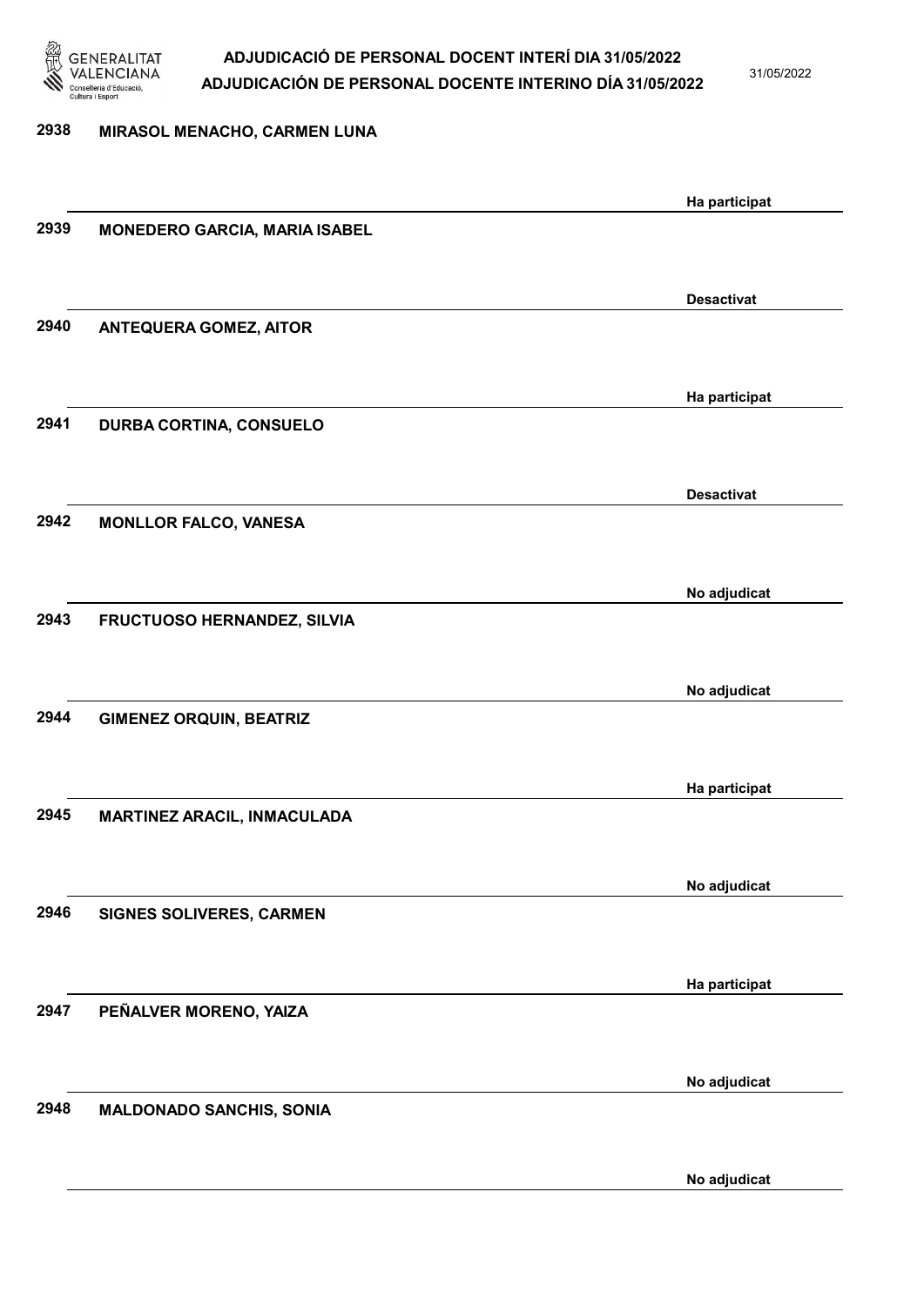

31/05/2022

### 2949 RODRIGUEZ MOLLA, MARIA ROSA Ha participat 2950 RIBERA HILARIO, LAURA TERESA Desactivat 2951 BUENO SORIANO, YOLANDA Ha participat 2952 CALATAYUD APARICIO, CRISTINA Ha participat 2953 ANDREU CAPARROS, ANA ESTER No adjudicat 2954 RIPOLL PÉREZ, MARÍA No adjudicat 2955 BERNABEU SORIANO, JORDI Ha participat 2956 ENE, BIANCA ALEXANDRA No adjudicat 2957 MARTINEZ VALERO, CRISTINA No adjudicat 2958 QUESADA ASENCIO, SARAI CECILIA No adjudicat 2959 LOPEZ RODRIGUEZ, LUCRECIA No adjudicat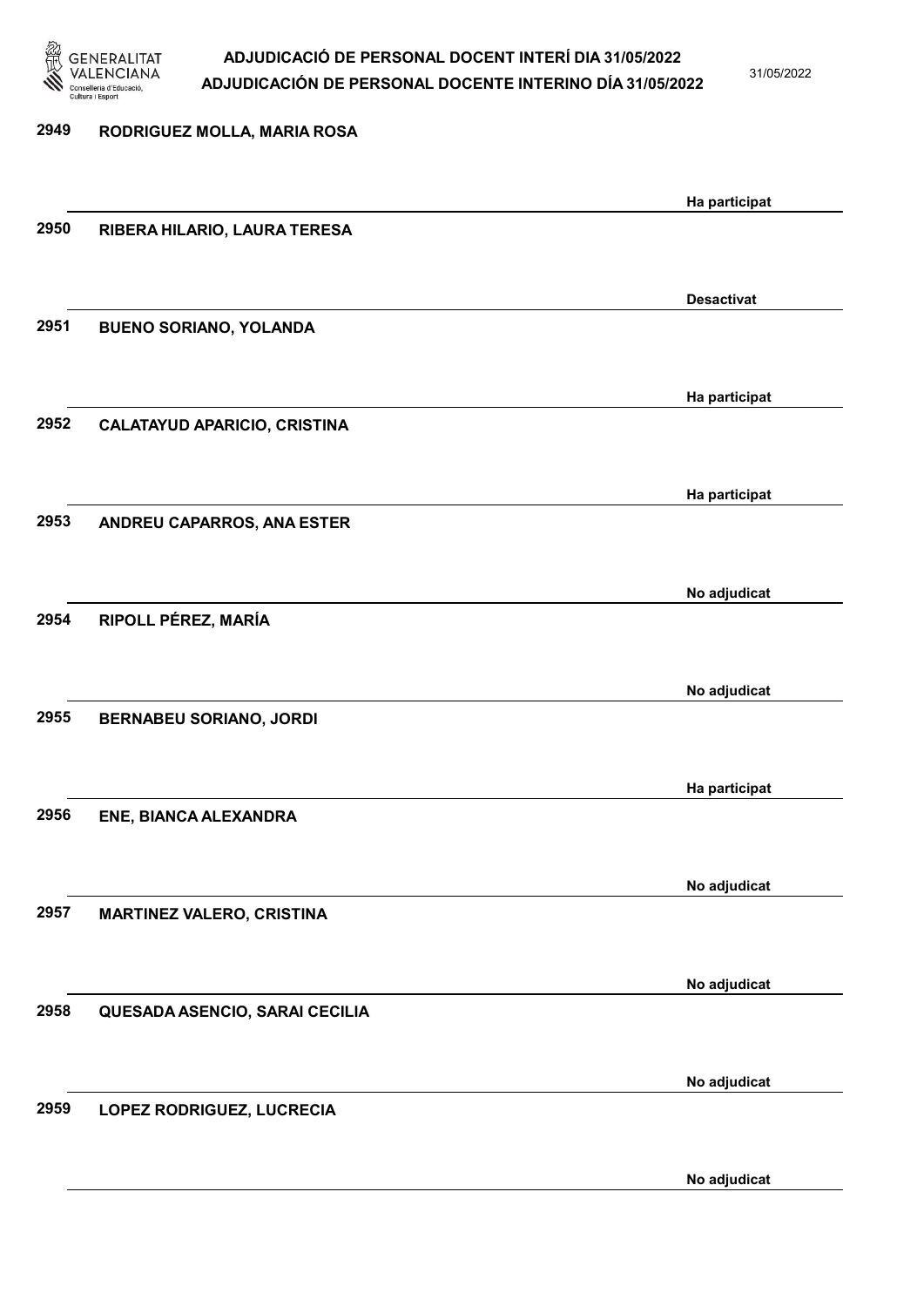

31/05/2022

### 2960 ERES ROYO, MARIA TERESA No adjudicat 2961 TOMAS SAMPER, ANDREA No adjudicat 2962 LORENTE DIAZ, LORENA Ha participat 2963 BUIL MARTI, BERTA No adjudicat 2964 TIRADO FORES, ARIADNA Desactivat 2965 RUIZ BAILEN, RAQUEL No adjudicat 2966 FRANCISCO ROBLEDO, MAR Desactivat 2967 GINER ARREDONDO, RAQUEL No adjudicat 2968 JULBE SERRANO, SILVIA No adjudicat 2969 RUBIO CAÑADAS, CLAUDIA MARIA Desactivat 2970 MARTINEZ RUIZ, NATIVIDAD PATRICIA **Petición:** 3 23 SUBSTITUCIÓ INDETERMINADA SILLA (46007967) CEIP SAN ROQUE 123 / EDUCACIÓ FÍSICA Adjudicat Voluntaria 505882 Horas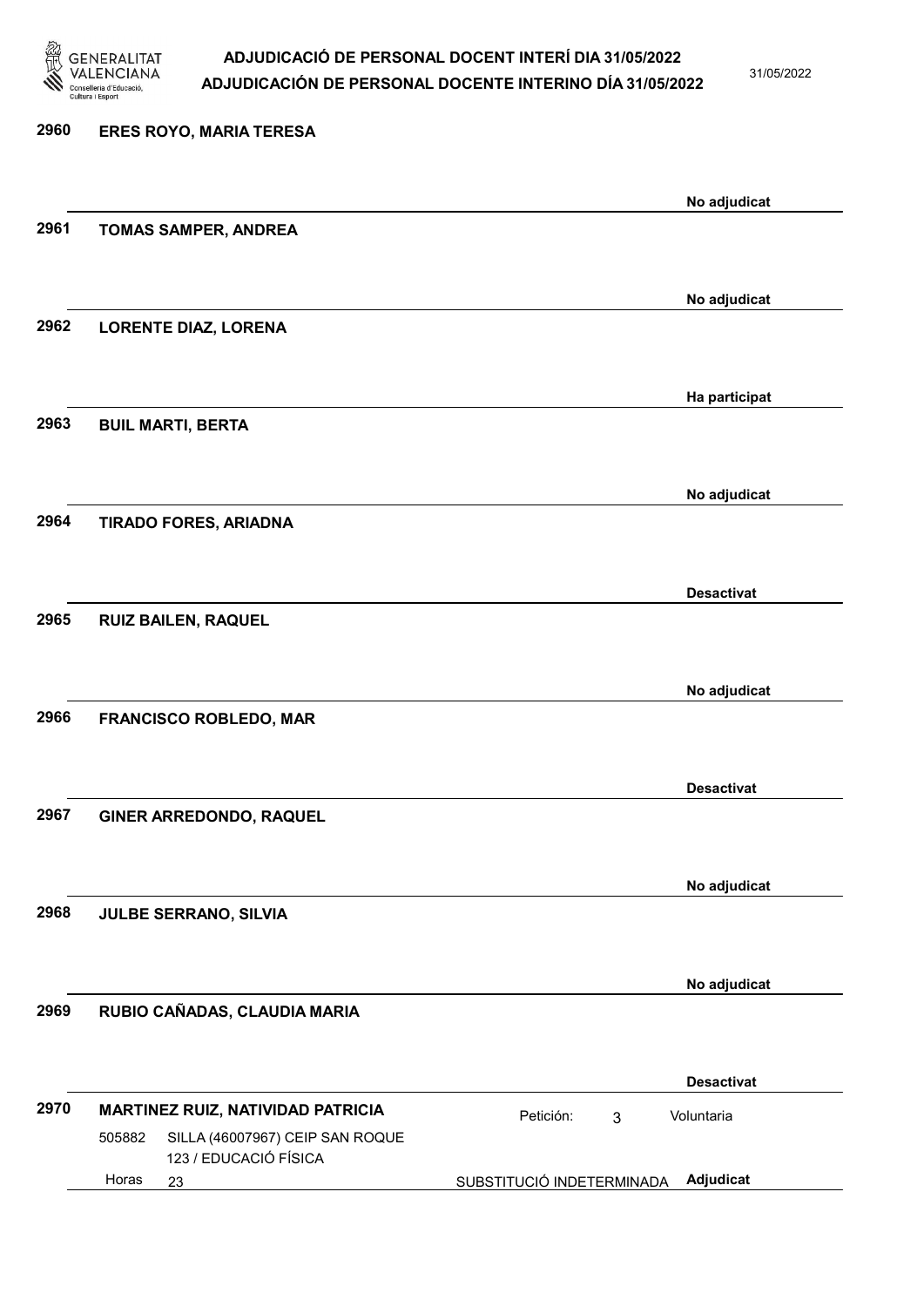

31/05/2022

| 2971 | <b>RUIZ PONS, CLARA MARIA</b>         |                   |
|------|---------------------------------------|-------------------|
|      |                                       | No adjudicat      |
| 2972 | ALHAMA DIEZ, MARIA ANGELES            |                   |
|      |                                       | <b>Desactivat</b> |
| 2973 | <b>GALDON VIDAL, TANIA</b>            |                   |
|      |                                       | <b>Desactivat</b> |
| 2974 | <b>MATEO REDON, DIEGO</b>             |                   |
|      |                                       | <b>Desactivat</b> |
| 2975 | <b>MORENO ENGUIDANOS, DENISE</b>      |                   |
|      |                                       | No adjudicat      |
| 2976 | <b>BAUTISTA LOPEZ, MARIA VICTORIA</b> |                   |
|      |                                       | No adjudicat      |
| 2977 | <b>GIL ROMERO, REMEDIO</b>            |                   |
|      |                                       | <b>Desactivat</b> |
| 2978 | <b>TORMO ESPI, DAVID</b>              |                   |
|      |                                       | No adjudicat      |
| 2979 | ROMERO TORRO, PABLO JOSE              |                   |
|      |                                       | No adjudicat      |
| 2980 | <b>GONZALEZ GIL, SILVANA</b>          |                   |
|      |                                       | Ha participat     |
| 2981 | SEMPERE BLASCO, CARLA                 |                   |
|      |                                       |                   |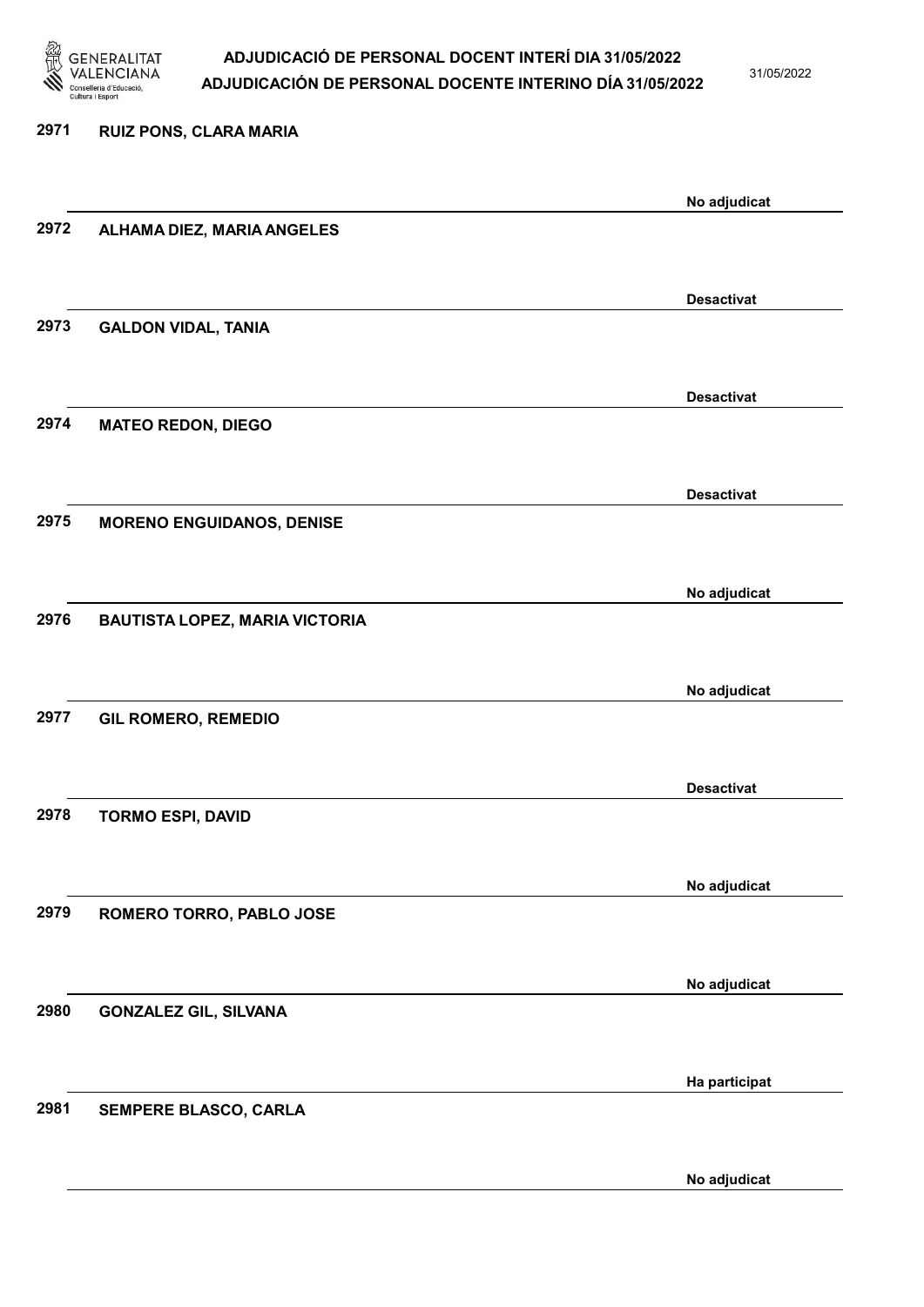

31/05/2022

No adjudicat

# 2982 SAMBLAS CARCELLER, TAMARA No adjudicat 2983 BASTAN IBAÑEZ, LLEDO No adjudicat 2984 BURGUERA BATALLER, EVA Desactivat 2985 CERDA ORDIÑANA, LUCIA Desactivat 2986 GUILLEM GUILLEM, GLORIA No adjudicat 2987 IBAÑEZ NAVALON, MARTA Desactivat 2988 MOLLA SERRADELL, ELISABET No adjudicat 2989 ROSA ACETA, JOSE MANUEL Ha participat 2990 SERRA DE SOUZA ROCHA, MARIA NOELIA No adjudicat 2991 FONTANA PLA, MARIA MERCEDES Ha participat 2992 GARCIA PEREZ, CARLA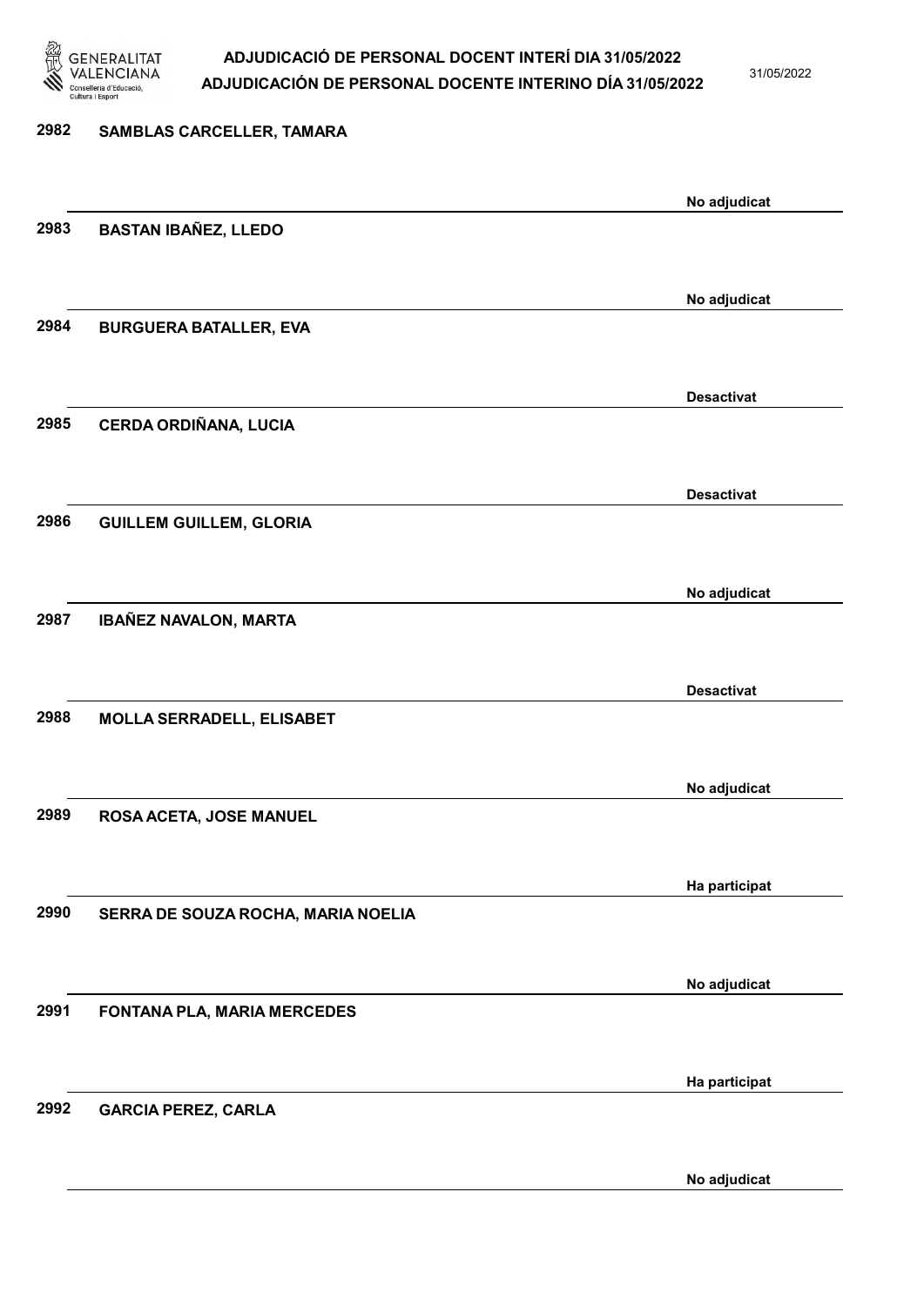

31/05/2022

No adjudicat

# 2993 MARTIN CARMONA, SANDRA Desactivat 2994 RAMON GASCON, ANTONIO No adjudicat 2995 SEMPERE GUARNER, JESSICA Desactivat 2996 MARTÍNEZ GONZÁLEZ, ADELAIDA No adjudicat 2997 MONTERDE GARCIA, MANUELA Desactivat 2998 CALABUIG FLORES, SANDRA Ha participat 2999 FERNANDEZ GOMEZ, LAURA Desactivat 3000 PASTOR GRIMA, MARIA Desactivat 3001 SANZ FLORDELIS, ISABEL No adjudicat 3002 SERRANO MADRID, LAURA No adjudicat 3003 REQUENA GARRIDO, MONICA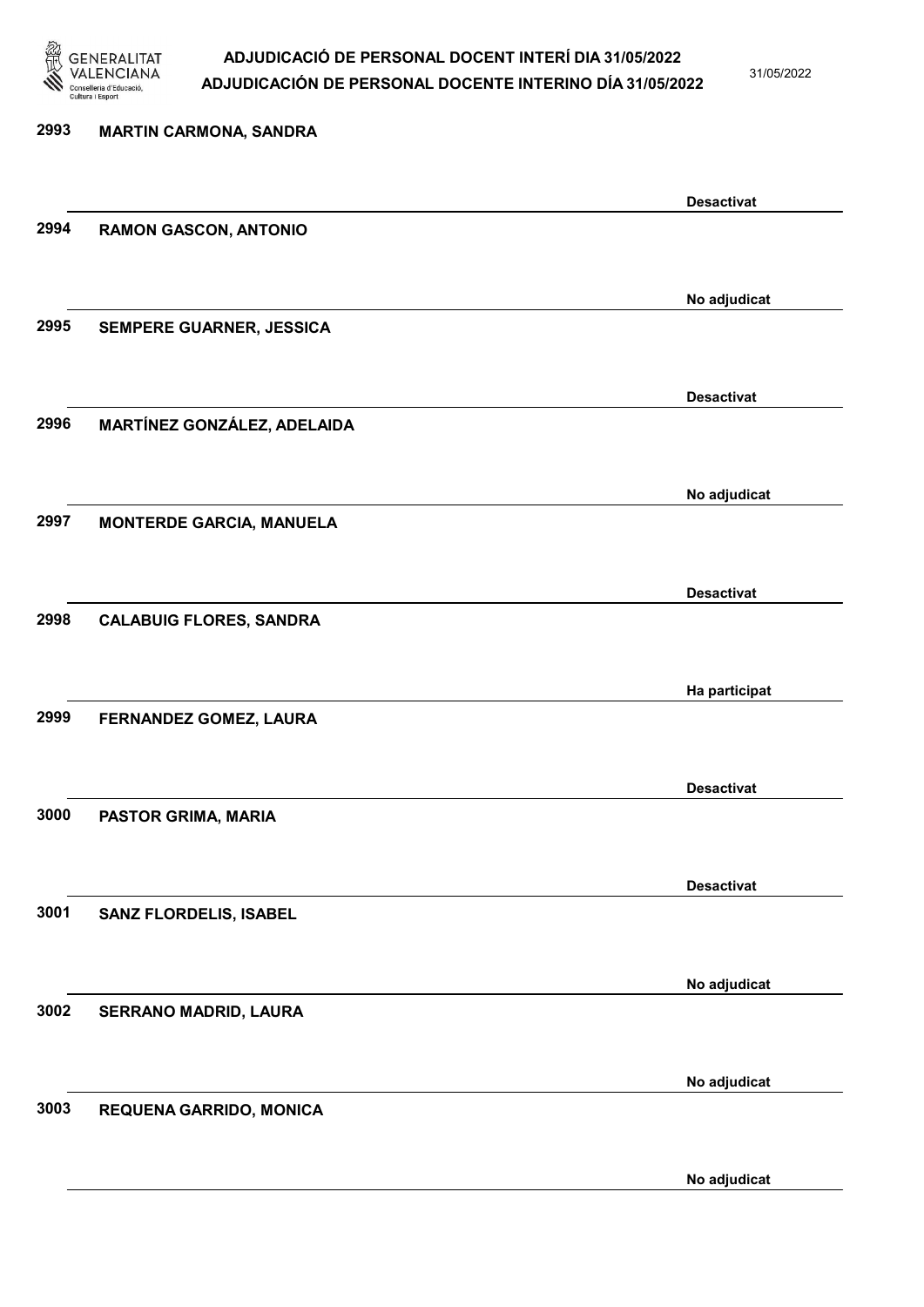

31/05/2022

Ha participat

# 3004 PELLICER TOMAS, NOELIA No adjudicat 3005 LLANSOL PALAZON, MARTA No adjudicat 3006 PALOMARES SANCHEZ, CRISTINA Ha participat 3007 BENEYTO SAN JOSE, MARIA ANGELES No adjudicat 3008 CASTELLANO FERNANDEZ, VERONICA No adjudicat 3009 CERVERA RUBIO, ALICIA Desactivat 3010 ALDEGUER SASTRE, MARIA Desactivat 3011 PEREZ SANCHO, HUGO Desactivat 3012 SERNA MARTINEZ, ESTEFANIA No adjudicat 3013 MOYA NEGRE, ANA Desactivat 3014 MENACHO ROSADO, SONIA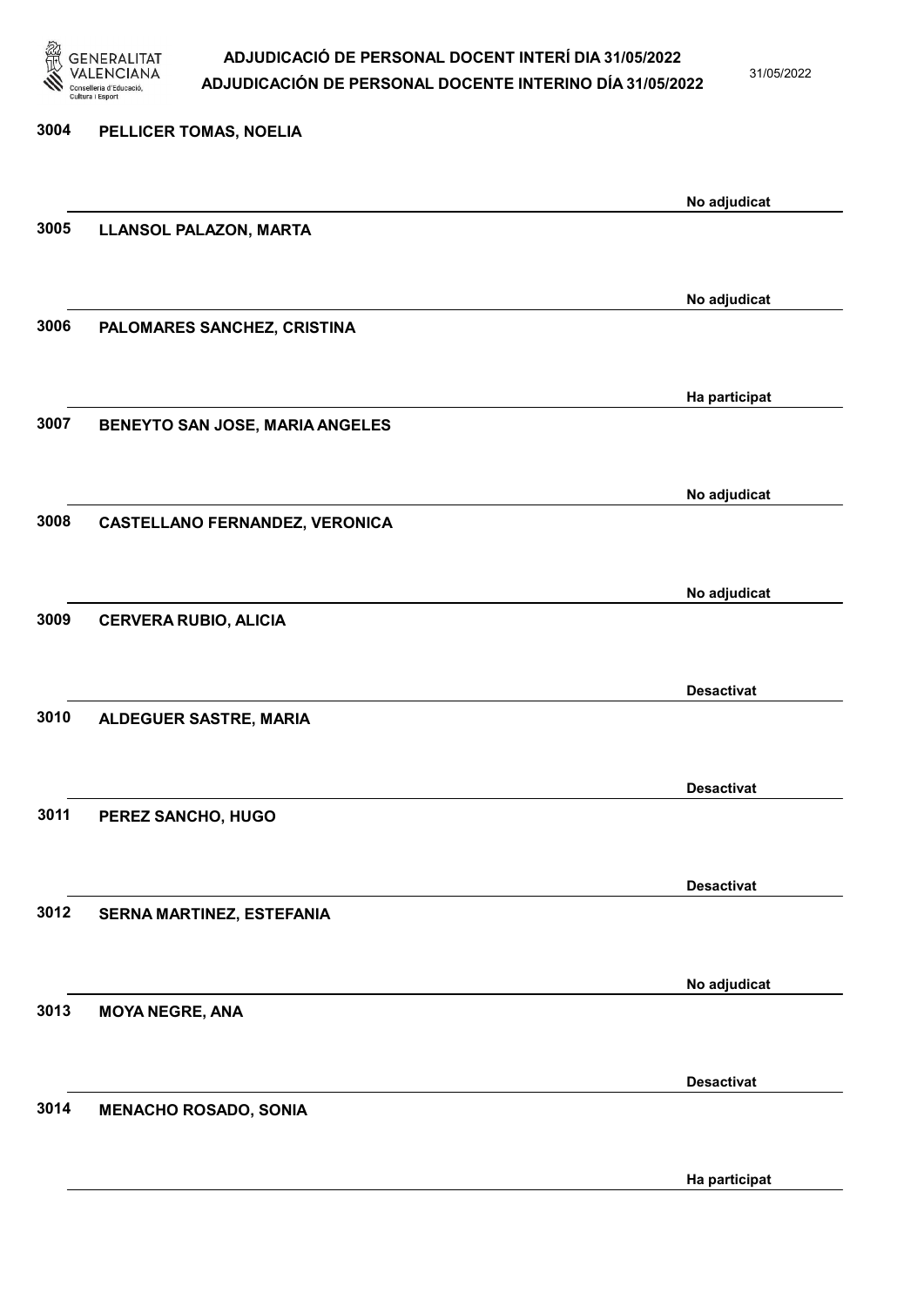

31/05/2022

Ha participat

### 3015 PERIS SANCHIS, CRISTINA Desactivat 3016 GALIANA GRAMAGE, JOSE RAFAEL Desactivat 3017 MAS OLIVER, ARACELI No adjudicat 3018 BUIGUES BISQUERT, ELISA Ha participat 3019 MARTINEZ CATALA, NATALIA No adjudicat 3020 MARTINEZ ALBIACH, SHEILA Desactivat 3021 GONZALEZ SILVESTRE, CARLOS **El proporta en Estabalde de Petición:** 3 23 SUBSTITUCIÓ INDETERMINADA ALBAL (46027942) CEIP LA BALAGUERA 128 / EDUCACIÓ PRIMÀRIA. Adjudicat Voluntaria 799547 Horas 3022 LATORRE JUAN, LOURDES No adjudicat 3023 CASTRO NEGRO, JOSE EMILIO Desactivat 3024 GINER BERNAL, VERONICA No adjudicat 3025 MARTINEZ SAEZ, LIDIA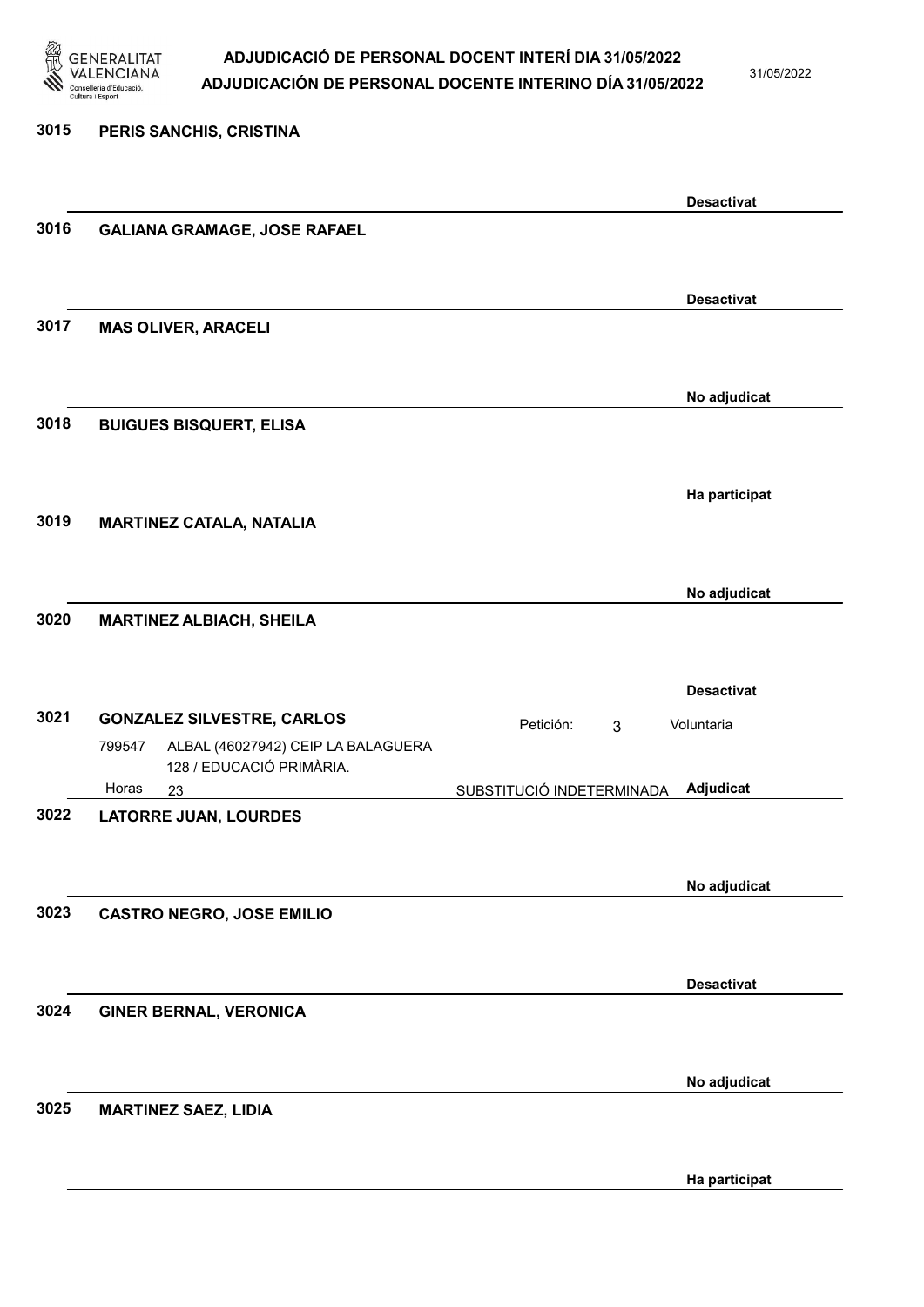

31/05/2022

### 3026 RUBIÑO LOPEZ DE LA NIETA, CARLOS

|      |                                          | Ha participat     |
|------|------------------------------------------|-------------------|
| 3027 | ARIAS ESPINOSA, MARIA                    |                   |
|      |                                          |                   |
|      |                                          | No adjudicat      |
| 3028 | <b>MONTES PEREZ, MARIA</b>               |                   |
|      |                                          |                   |
|      |                                          | <b>Desactivat</b> |
| 3029 | <b>VASALO VICEDO, LARA</b>               |                   |
|      |                                          |                   |
|      |                                          |                   |
|      |                                          | Ha participat     |
| 3030 | <b>MONTIEL VARELA, ALICIA</b>            |                   |
|      |                                          |                   |
|      |                                          | No adjudicat      |
| 3031 | RUIZ CULIAÑEZ, LOURDES                   |                   |
|      |                                          |                   |
|      |                                          | <b>Desactivat</b> |
| 3032 | <b>TORTOSA FRANCES, MIGUEL</b>           |                   |
|      |                                          |                   |
|      |                                          | No adjudicat      |
| 3033 | <b>MARTIN ARRAEZ, ANA</b>                |                   |
|      |                                          |                   |
|      |                                          | <b>Desactivat</b> |
| 3034 | MASCARELL BATALLER, AMPARO               |                   |
|      |                                          |                   |
|      |                                          |                   |
| 3035 | GONZALBEZ MARTIN DE SANTA OLALLA, CARMEN | No adjudicat      |
|      |                                          |                   |
|      |                                          |                   |
|      |                                          | Ha participat     |
| 3036 | <b>BUENO GIRBES, SARA</b>                |                   |
|      |                                          |                   |
|      |                                          | <b>Desactivat</b> |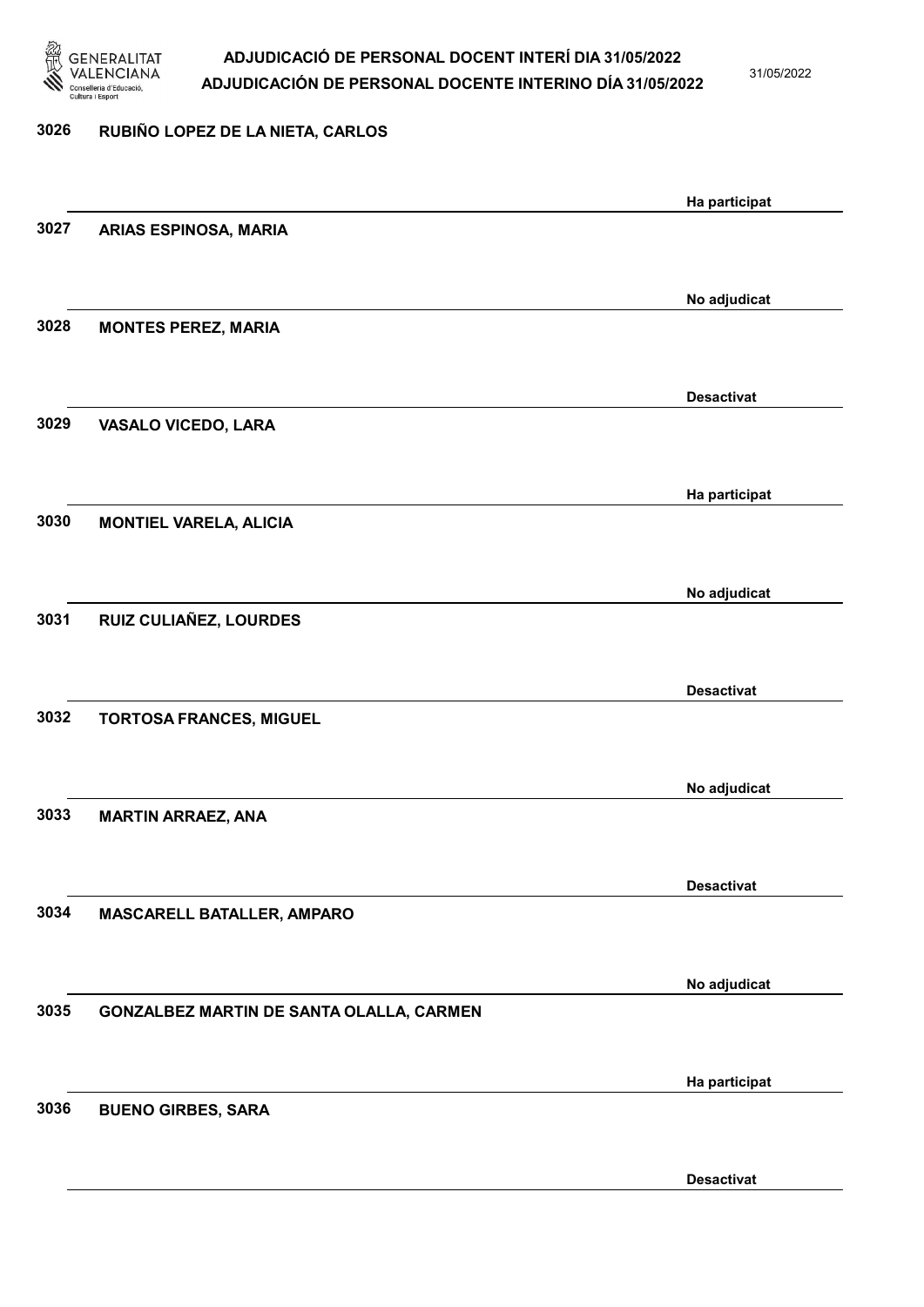

31/05/2022

No adjudicat

# 3037 JIMENEZ RAMOS, SILVIA No adjudicat 3038 LLORET BORONAT, MARIA Desactivat 3039 BAEZA RUZ, CARLA No adjudicat 3040 BORDES SENDRA, ANA No adjudicat 3041 SALVADOR SEGARRA, NURIA No adjudicat 3042 HAMILTON LOPEZ, YIANNA FIORELL No adjudicat 3043 BELTRAN BALLESTER, OLGA Desactivat 3044 CASAT GIL, LAURA Ha participat 3045 RODRIGUEZ PEREZ, LAURA Ha participat 3046 TARAZONA HERNANDEZ, MARIA LUZ Desactivat 3047 CARTAGENA SOLIS, FABIOLA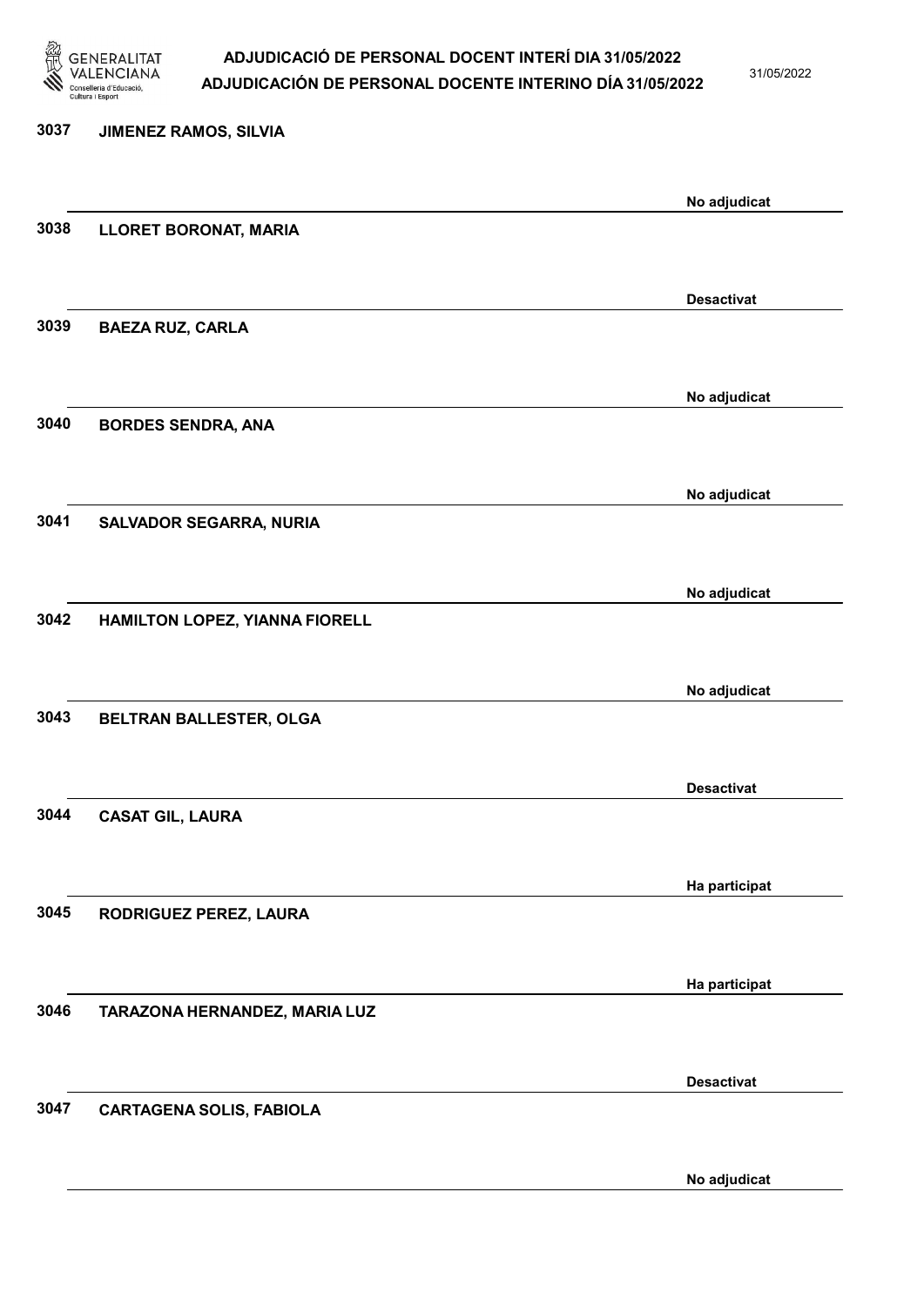

31/05/2022

# 3048 MARTINEZ MELADO, NATALIA No adjudicat 3049 MILLAN MENDIOLA, MARIA Ha participat 3050 CUADRADO CORDERO, LORENA No adjudicat 3051 FERRANDO ALTUR, ENRIQUE No adjudicat 3052 GARCIA DEL CANTO, CLARA ISABEL No adjudicat 3053 MARCHANTE AVELLANEDA, ESTER No adjudicat 3054 MOMPO MASCARELL, TOMAS Desactivat 3055 BOSCH FERRUSES, LAURA No adjudicat 3056 IBAÑEZ NAVARRO, VERONICA Desactivat 3057 SOLER LLORCA, ANDRES No adjudicat 3058 MAYOR DOMENECH, LOURDES

Ha participat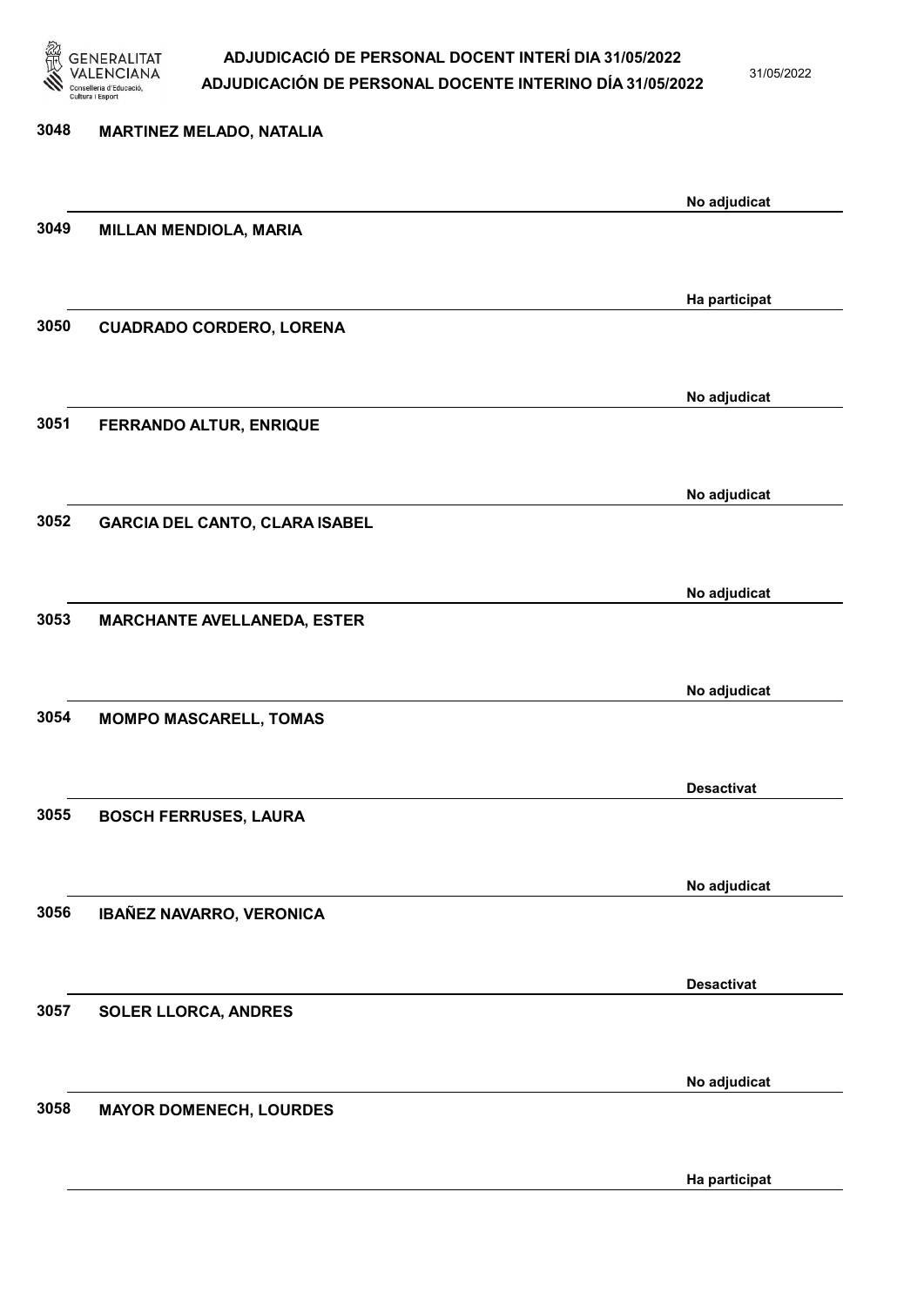

31/05/2022

#### 3059 GARCIA ALBEROLA, JUAN PEDRO

|      |                                  | <b>Desactivat</b> |
|------|----------------------------------|-------------------|
| 3060 | <b>TARRAZONA GOMAR, MERCEDES</b> |                   |
|      |                                  |                   |
|      |                                  |                   |
|      |                                  | Ha participat     |
| 3061 | PENALVA FERRANDEZ, ANA           |                   |
|      |                                  |                   |
|      |                                  |                   |
|      |                                  | No adjudicat      |
| 3062 | <b>CLIMENT MARZAL, GEMA ANA</b>  |                   |
|      |                                  |                   |
|      |                                  |                   |
|      |                                  | Ha participat     |
| 3063 |                                  |                   |
|      | FERRER ALMIRON, VANESSA          |                   |
|      |                                  |                   |
|      |                                  | Ha participat     |
|      |                                  |                   |
| 3064 | PINA CABAÑERO, SANDRA            |                   |
|      |                                  |                   |
|      |                                  |                   |
|      |                                  | Ha participat     |
| 3065 | <b>ARACIL BARDISA, IRENE</b>     |                   |
|      |                                  |                   |
|      |                                  |                   |
|      |                                  | Ha participat     |
| 3066 | ARACIL MATEOS, VERÓNICA          |                   |
|      |                                  |                   |
|      |                                  |                   |
|      |                                  | Ha participat     |
| 3067 | <b>GOZALBEZ AZNAR, SORAYA</b>    |                   |
|      |                                  |                   |
|      |                                  |                   |
|      |                                  | Ha participat     |
| 3068 | HERNANDEZ RAMIREZ, GLORIA        |                   |
|      |                                  |                   |
|      |                                  |                   |
|      |                                  | <b>Desactivat</b> |
| 3069 | HIGUERO VILLARROYA, LORENA       |                   |
|      |                                  |                   |
|      |                                  |                   |
|      |                                  | No adjudicat      |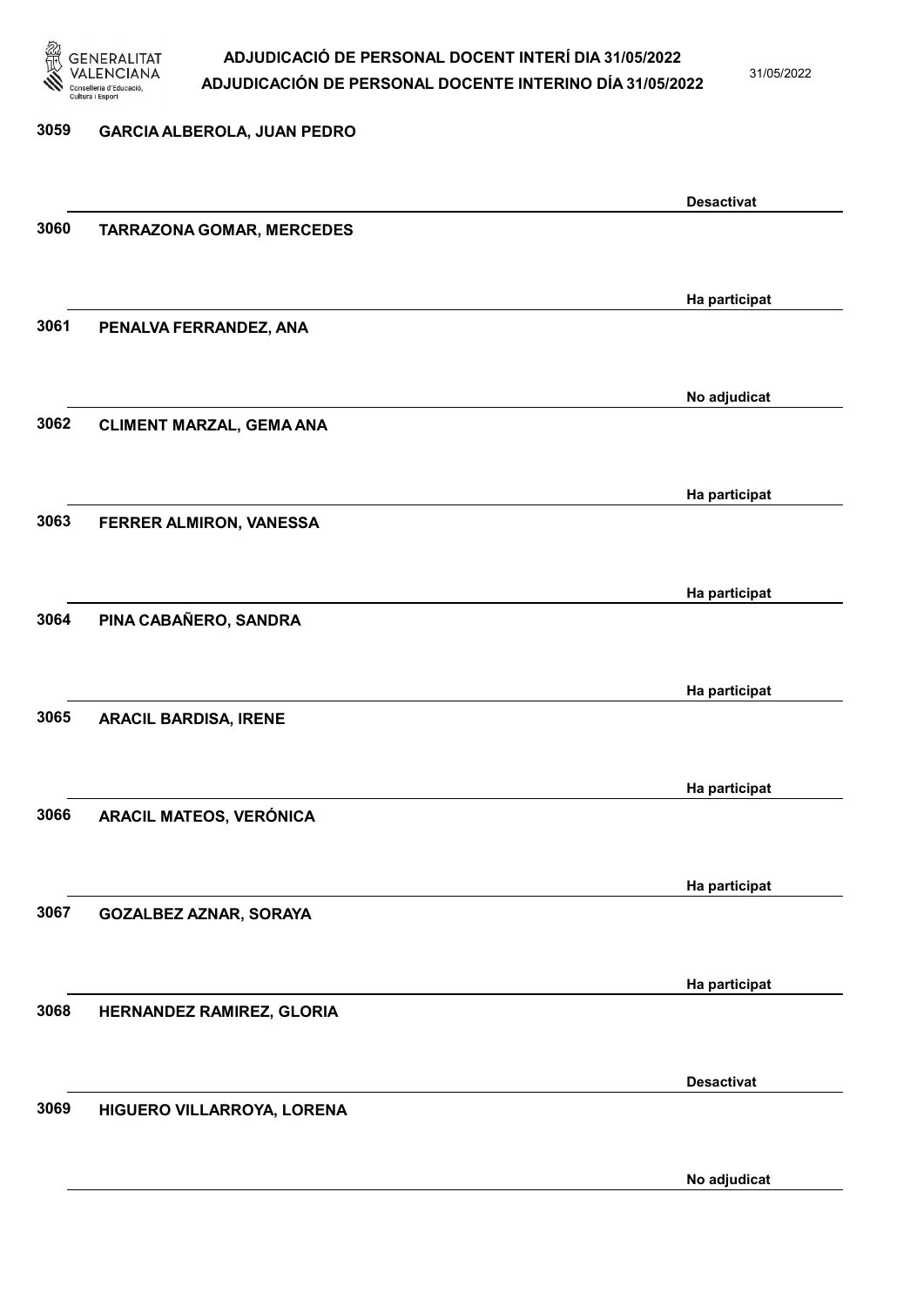

31/05/2022

#### 3070 OLTRA ARANDA, CELIA

|      |                                    | <b>Desactivat</b> |
|------|------------------------------------|-------------------|
| 3071 | <b>GINER FACILA, ANA BELEN</b>     |                   |
|      |                                    |                   |
|      |                                    |                   |
|      |                                    | Ha participat     |
| 3072 | <b>GUEROLA PUNZANO, ANGELA</b>     |                   |
|      |                                    |                   |
|      |                                    |                   |
|      |                                    | <b>Desactivat</b> |
|      |                                    |                   |
| 3073 | <b>GUILLEM FORNER, ESTHER</b>      |                   |
|      |                                    |                   |
|      |                                    |                   |
|      |                                    | No adjudicat      |
| 3074 | <b>MARTINEZ MARTINEZ, NURIA</b>    |                   |
|      |                                    |                   |
|      |                                    |                   |
|      |                                    | Ha participat     |
| 3075 | <b>MARTÍNEZ MARTINEZ, CAROLINA</b> |                   |
|      |                                    |                   |
|      |                                    |                   |
|      |                                    | No adjudicat      |
| 3076 | <b>GONZALEZ LLORCA, MIGUEL</b>     |                   |
|      |                                    |                   |
|      |                                    |                   |
|      |                                    | <b>Desactivat</b> |
| 3077 | MARTINEZ VAZQUEZ, MARIA ANGELES    |                   |
|      |                                    |                   |
|      |                                    |                   |
|      |                                    | No adjudicat      |
|      |                                    |                   |
| 3078 | ORTS CARTAGENA, ANA                |                   |
|      |                                    |                   |
|      |                                    |                   |
|      |                                    | No adjudicat      |
| 3079 | ORTUÑO CLIMENT, DELIA              |                   |
|      |                                    |                   |
|      |                                    |                   |
|      |                                    | Ha participat     |
| 3080 | PIQUER FORMENT, MARIA              |                   |
|      |                                    |                   |
|      |                                    |                   |
|      |                                    | Ha participat     |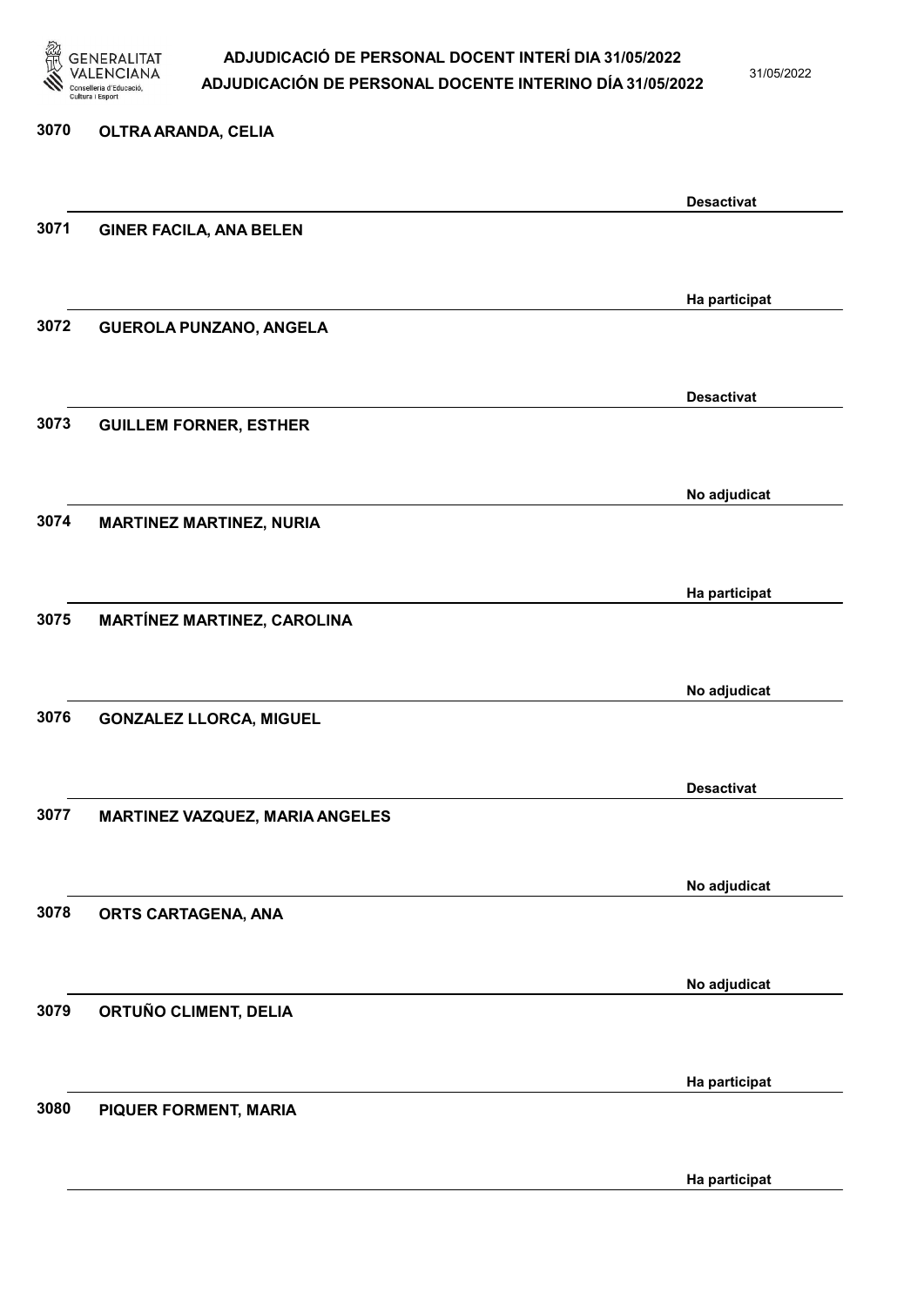

31/05/2022

No adjudicat

# 3081 PORTA HERNANDIS, EDILIA Desactivat 3082 ESCRIVA APARISI, BEATRIZ Ha participat 3083 GONZALEZ POZO, CRISTINA Desactivat 3084 RAMOS BURGOS, NEREIDA Desactivat 3085 ESQUER OLTRA, SONIA Ha participat 3086 GINER MARTI, CLAUDIA Desactivat 3087 CUARTIELLA LLUCH, MIRIAM No adjudicat 3088 CHAQUET PASCUAL, MARIA TERESA DEL PILAR No adjudicat 3089 MARTIN SOLAZ, MARTA Desactivat 3090 MONZON SANCHEZ, NURIA No adjudicat 3091 MORENO LOPEZ, MIRIAM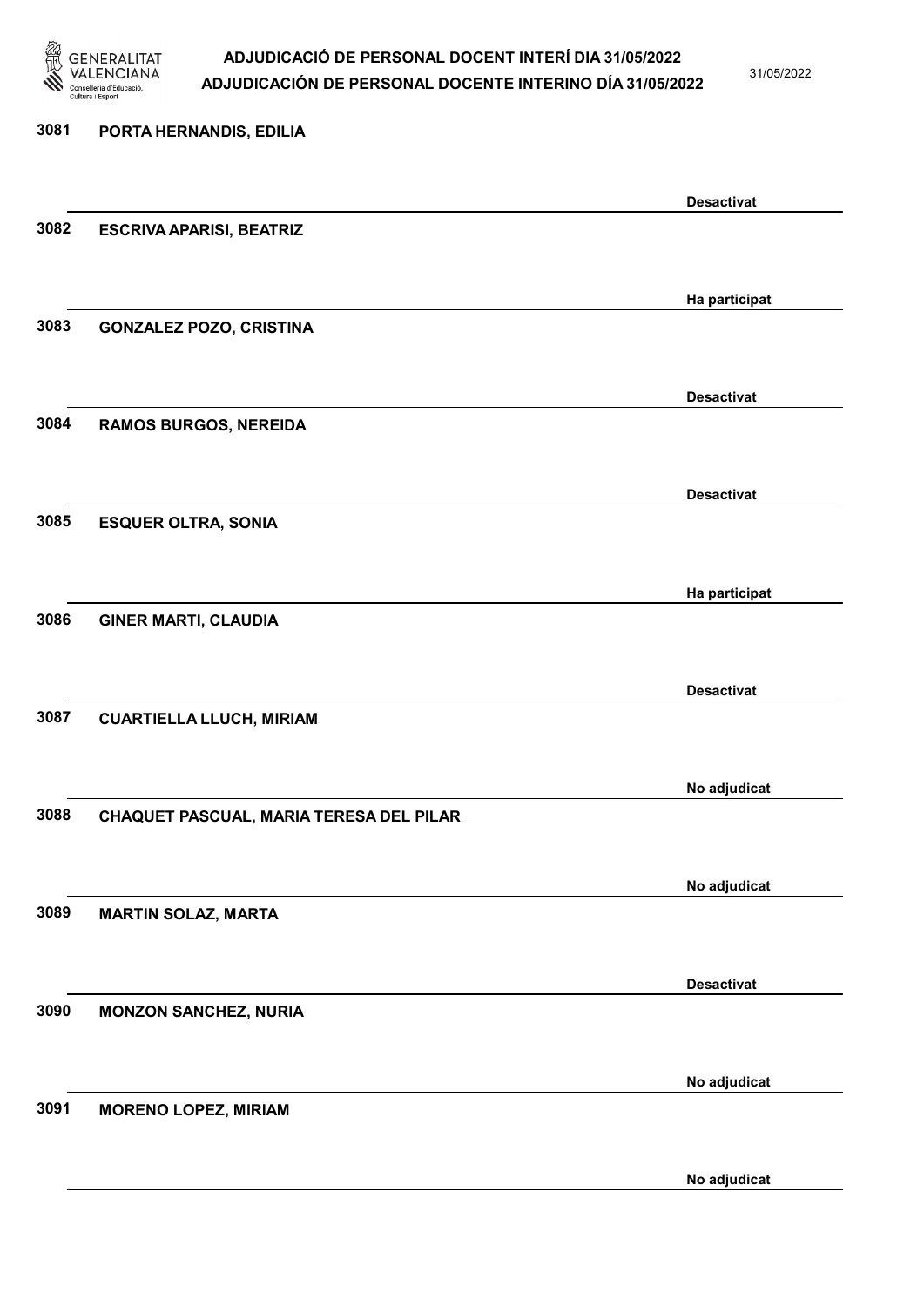

31/05/2022

Desactivat

# 3092 VALLS SOLER, LAURA No adjudicat 3093 VIDAL CALZADA, JOSE ANTONIO Desactivat 3094 ALVARO NAVARRO, TERESA Desactivat 3095 GARCIA MAS, MARIA SOLEDAD No adjudicat 3096 GARCIA SARRION, SARA No adjudicat 3097 JAREÑO MANCLUS, JOSE Desactivat 3098 ESPI RAMIREZ, DESIRE Ha participat 3099 ESCRICH CUESTA, ANA ROSA No adjudicat 3100 RENAU BERBIS, PAULA Desactivat 3101 CEBRIA SANCHIS, ELENA No adjudicat 3102 MUÑOZ BALLESTER, ALOMA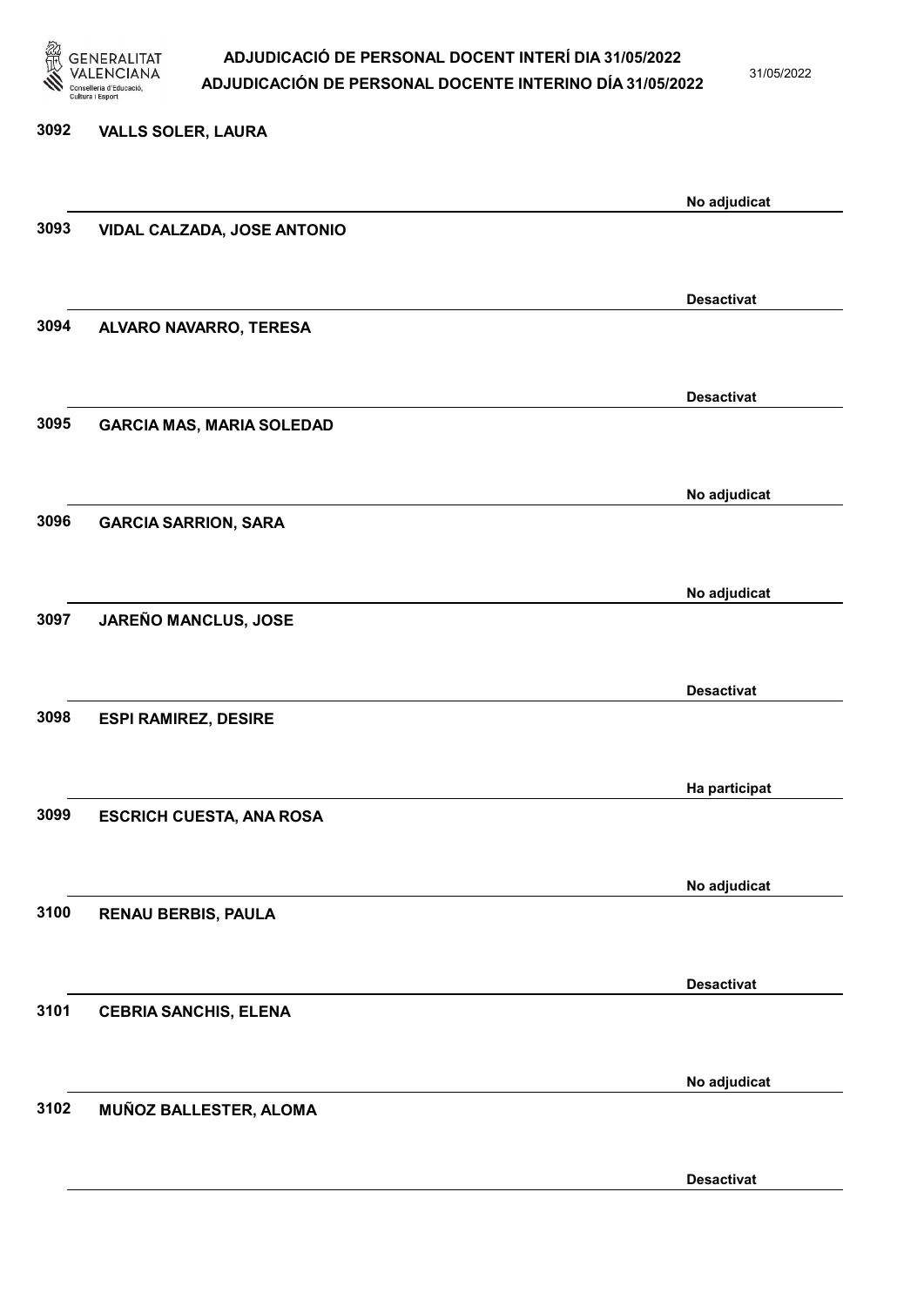

31/05/2022

# 3103 MUÑOZ GONZALEZ, CRISTINA No adjudicat 3104 MEGIAS ZAPATA, LARA No adjudicat 3105 ESTEVAN MARTINEZ, SILVIA Desactivat 3106 LOPEZ JORGE, SERGIO Desactivat 3107 VICO MANUEL, BLANCA Desactivat 3108 ESCRIG ESPUIG, MARIA TERESA Ha participat 3109 CONTELLES DOMINGO, MARIA ASUNCION Ha participat 3110 SEGARRA NAVARRO, PATRICIO MANUEL No adjudicat 3111 LOPEZ GIMENEZ, JUAN CARLOS Ha participat 3112 GARCIA MASIA, NURIA No adjudicat 3113 GAVARA CLOFENT, MARIA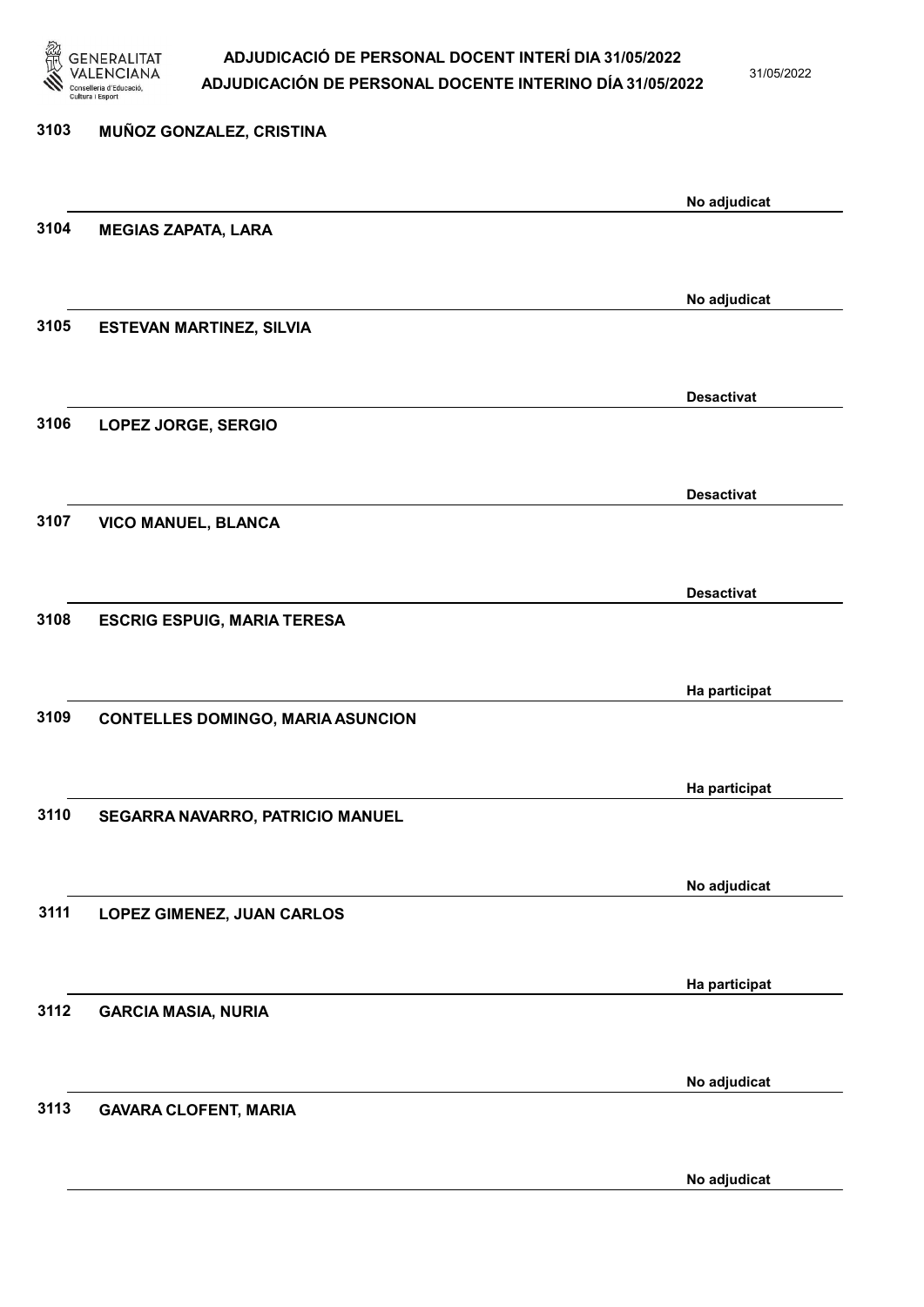

31/05/2022

No adjudicat

# 3114 CAUDELI PONS, GEMMA Desactivat 3115 BENITEZ VITAR, JONATAN No adjudicat 3116 GALLEGO RANGEL, MIRIAM Desactivat 3117 GOMIS ALAVES, MARIA DEL CARMEN No adjudicat 3118 QUERALT ALGARRA, ALICIA No adjudicat 3119 ALBEROLA GIRBES, DIEGO Desactivat 3120 SANTAMARIA PUGA, SILVIA Ha participat 3121 TORRALBA PERELLO, IRENE Ha participat 3122 CATALA ALBEROLA, PAULA No adjudicat 3123 GOMIS VIDAL, LAURA Desactivat 3124 BARRACHINA VERDU, ALBA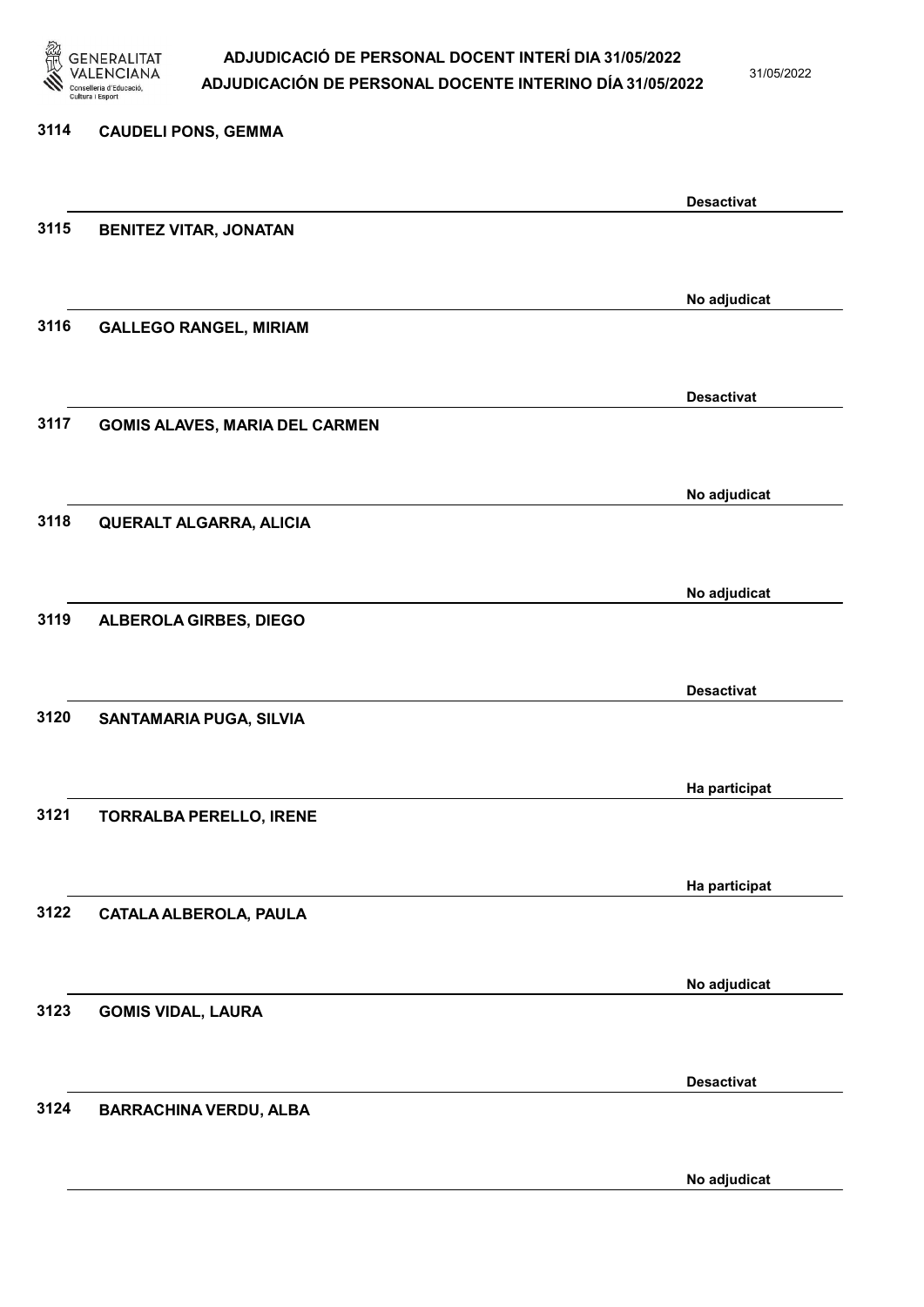

31/05/2022

# 3125 BLASCO MARTINEZ, ELISABET Ha participat 3126 CAZADOR COMINO, ANA LUCIA Ha participat 3127 MONTALBAN MANZANO, MARIA ANGELES No adjudicat 3128 SISCAR CARRIO, EVA ROSA Desactivat 3129 MONCHO CALAFAT, ANA MARGARITA Desactivat 3130 PÉREZ GARCÍA, ELENA No adjudicat 3131 MARTINEZ PIQUERAS, LUCIA Ha participat 3132 ROVIRA ORDIÑANA, RICARDO Desactivat 3133 MARTINEZ ALBUIXECH, LYDIA No adjudicat 3134 GALACHE HOLGADO, MARIA BEGOÑA No adjudicat 3135 PEREZ CHULVI, ANTONIO

Desactivat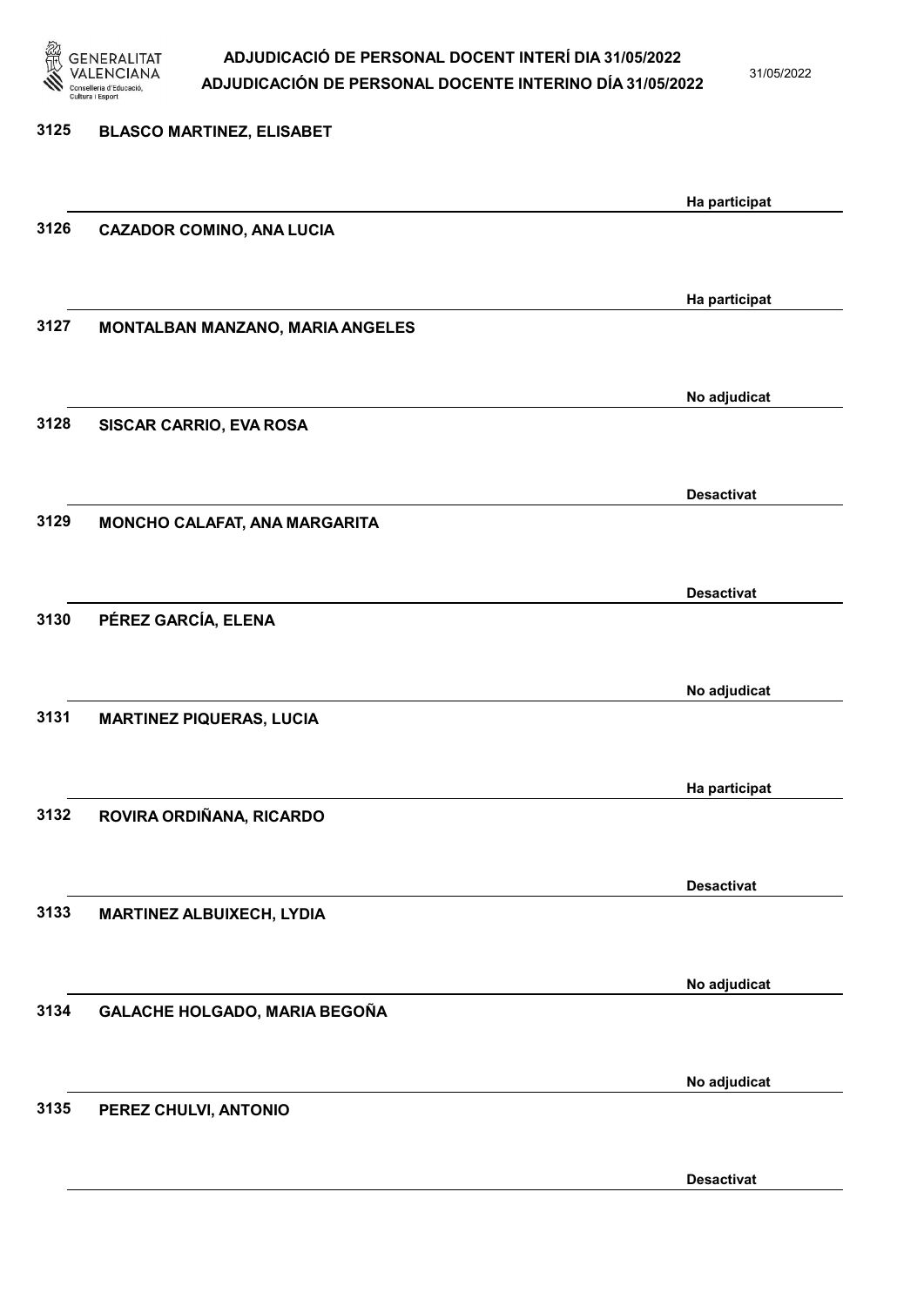

31/05/2022

# 3136 CALABUIG CASTELLO, MARIA No adjudicat 3137 MORENO SANZ, ESTHER No adjudicat 3138 GIMENO NAVAL, ROCIO No adjudicat 3139 CERDA BALAGUER, MARTA No adjudicat 3140 GOMEZ MARTINEZ, SILVIA No adjudicat 3141 MARTI ALMENDROS, ANA No adjudicat 3142 PEDRON MARZAL, JUAN MANUEL No adjudicat 3143 PEREZ VALIENTE, PAULA No adjudicat 3144 SANJUAN GOMAR, ADELAIDA Desactivat 3145 ADAM ROIG, ROSA ANA Desactivat 3146 LLORET ALVADO, ANGELA

Ha participat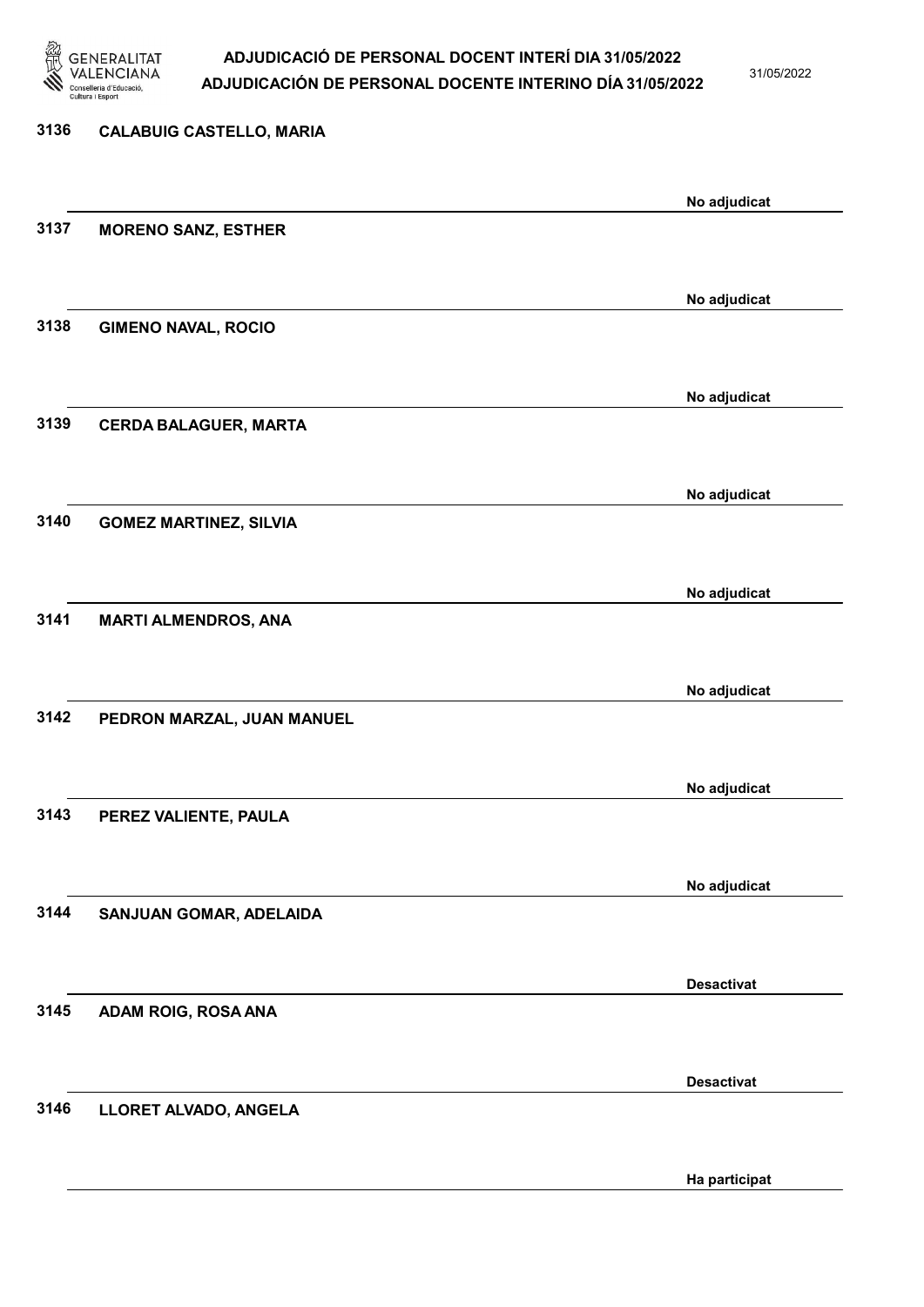

31/05/2022

3147 PASCUAL ALFONSO, VANESA Ha participat 3148 GARCIA FERNANDEZ, RUTH No adjudicat 3149 LUCAS FERRANDEZ, MARIA DEL MILAGRO No adjudicat 3150 SOLANO ROBLES, VERONICA No adjudicat 3151 BANACLOY BUENO, SARA Desactivat 3152 BELTRÁN BONET, CRISTINA No adjudicat 3153 BELLVER ARANDA, MARIA TERESA Ha participat 3154 VACAS LACRUZ, ALBERTO No adjudicat 3155 LORENTE BERTO, CARLES Desactivat 3156 MEDINA LIS, MARIA JOSE Ha participat 3157 FERNANDEZ BORREGO, MARTA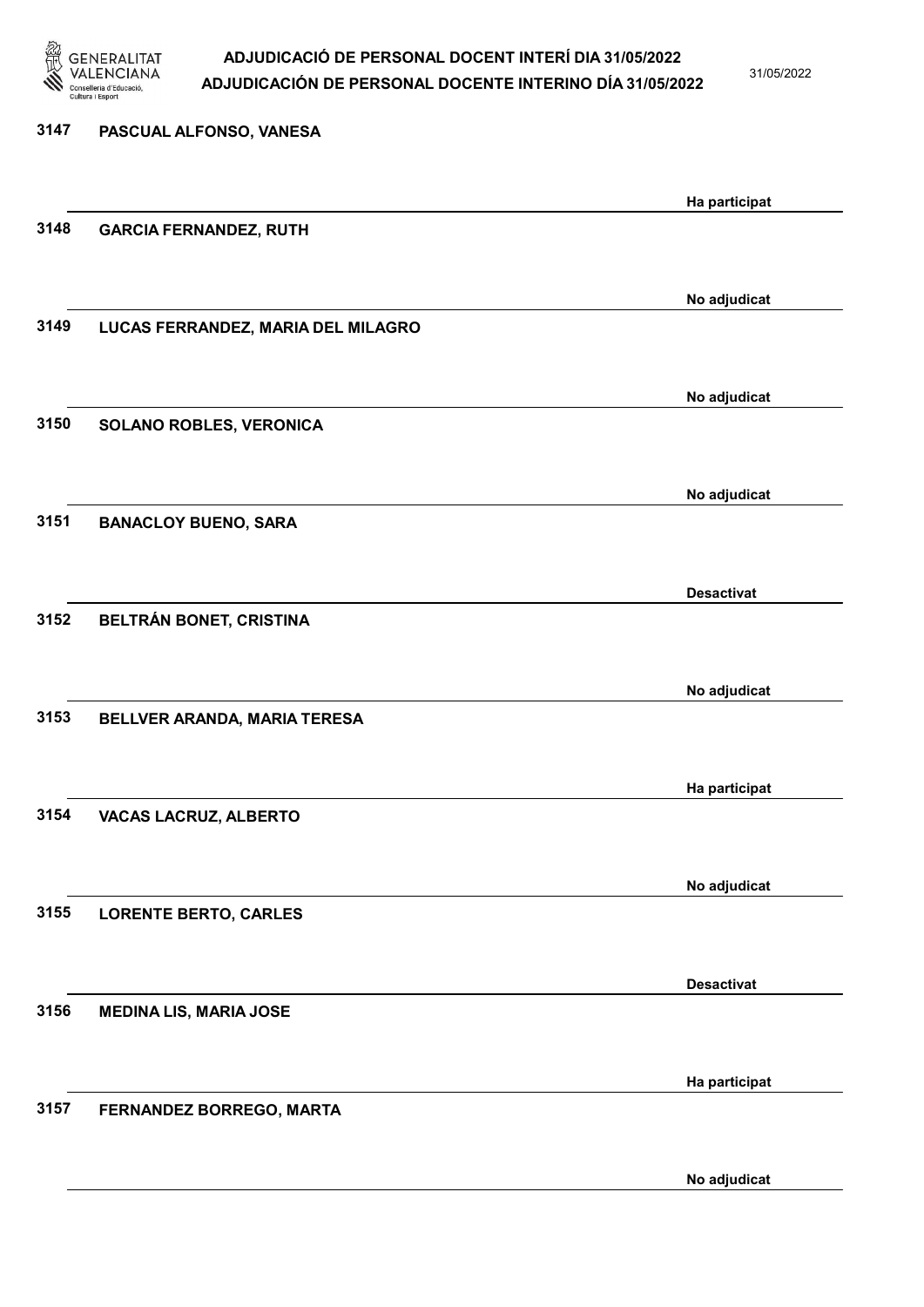

31/05/2022

#### 3158 MOMPO BELLVER, AITANA

|      |                                  | <b>Desactivat</b> |
|------|----------------------------------|-------------------|
| 3159 | ALVENTOSA MATEU, ANA MARIA       |                   |
|      |                                  |                   |
|      |                                  | Ha participat     |
| 3160 | <b>GOITI ESPERT, CLAUDIA</b>     |                   |
|      |                                  |                   |
|      |                                  |                   |
|      |                                  | No adjudicat      |
| 3161 | <b>MONFERRER GIMENO, MARIA</b>   |                   |
|      |                                  |                   |
|      |                                  | Ha participat     |
| 3162 | <b>RUBIO GINER, CRISTINA</b>     |                   |
|      |                                  |                   |
|      |                                  | <b>Desactivat</b> |
| 3163 | LLOP PEGUEROLES, IRIS            |                   |
|      |                                  |                   |
|      |                                  | <b>Desactivat</b> |
| 3164 | RULL CLIMENT, MARIA BEGOÑA       |                   |
|      |                                  |                   |
|      |                                  |                   |
|      |                                  | No adjudicat      |
| 3165 | <b>VIDAL ALMIÑANA, INES</b>      |                   |
|      |                                  |                   |
|      |                                  | Ha participat     |
| 3166 | <b>RUIZ MONSALVE, MONICA</b>     |                   |
|      |                                  |                   |
|      |                                  | No adjudicat      |
| 3167 | SANCHIS SANCHIS, MARIA DEL PILAR |                   |
|      |                                  |                   |
|      |                                  |                   |
| 3168 | DEVESA REVERT, JOSÉ VICENTE      | No adjudicat      |
|      |                                  |                   |
|      |                                  |                   |
|      |                                  | <b>Desactivat</b> |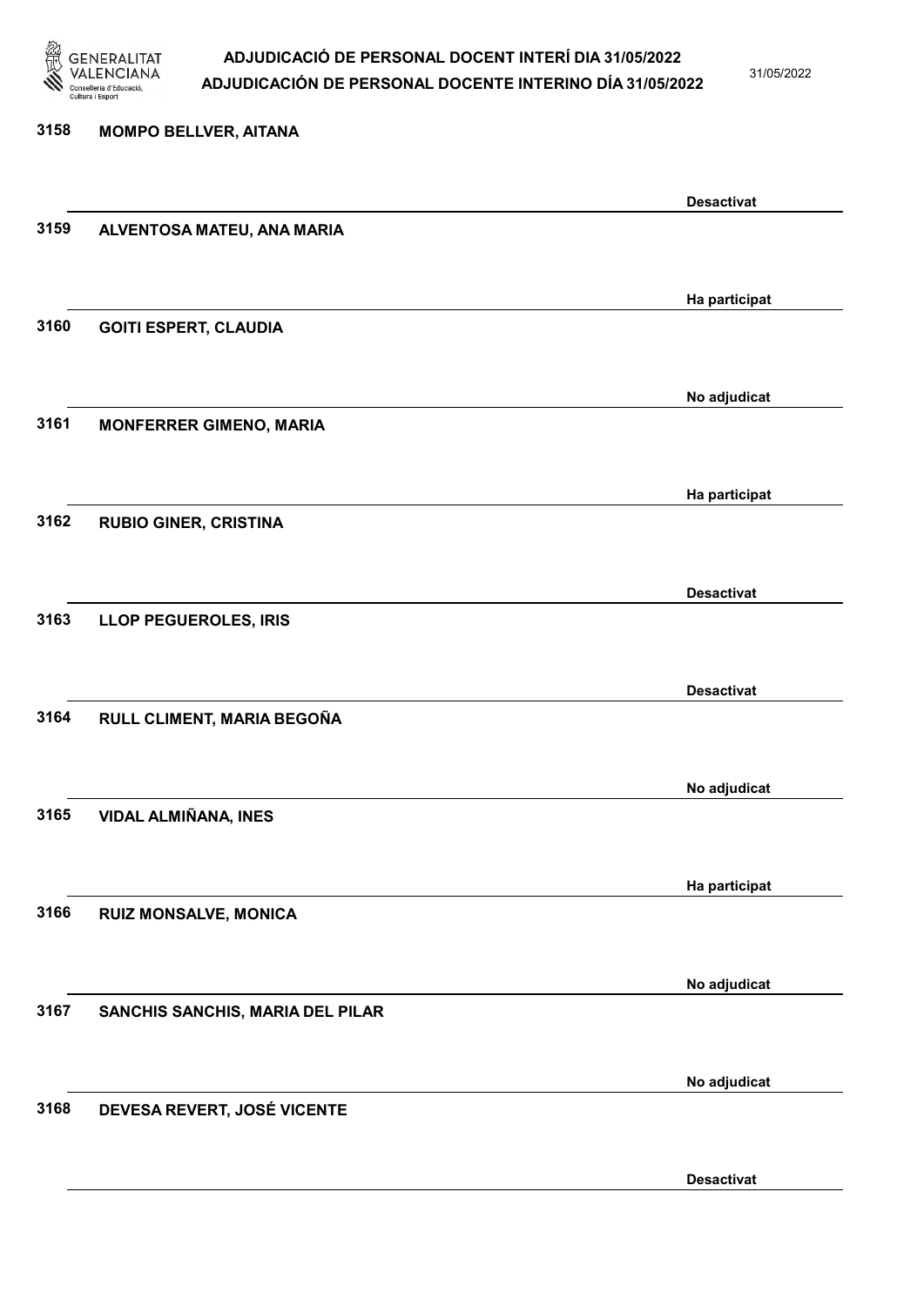

31/05/2022

### 3169 GIMENEZ GARCIA, MARIA DEL ROSARIO

|      |                                     | No adjudicat      |
|------|-------------------------------------|-------------------|
| 3170 | <b>GONZALEZ ALGARRA, KEVIN</b>      |                   |
|      |                                     |                   |
|      |                                     | <b>Desactivat</b> |
| 3171 | PEÑA FOLGUERA, NAIR NOELIA          |                   |
|      |                                     |                   |
|      |                                     |                   |
| 3172 | <b>CASARRUBIO MEGÍAS, MIREIA</b>    | Ha participat     |
|      |                                     |                   |
|      |                                     |                   |
|      |                                     | <b>Desactivat</b> |
| 3173 | <b>JUAN CALVO, CELIA</b>            |                   |
|      |                                     |                   |
|      |                                     | Ha participat     |
| 3174 | <b>VIEL TUR, JOSE MARIA</b>         |                   |
|      |                                     |                   |
|      |                                     | <b>Desactivat</b> |
| 3175 | <b>BAILEN VIDAL, JORGE FERNANDO</b> |                   |
|      |                                     |                   |
|      |                                     | No adjudicat      |
| 3176 | <b>MARTINEZ MIGUEL, MACARENA</b>    |                   |
|      |                                     |                   |
|      |                                     | No adjudicat      |
| 3177 | SORIA ARGUDO, PATRICIA              |                   |
|      |                                     |                   |
|      |                                     |                   |
|      |                                     | <b>Desactivat</b> |
| 3178 | SIMO BELDA, CARLES                  |                   |
|      |                                     |                   |
|      |                                     | <b>Desactivat</b> |
| 3179 | <b>MARTINEZ MOLLA, CRISTINA</b>     |                   |
|      |                                     |                   |
|      |                                     | No adjudicat      |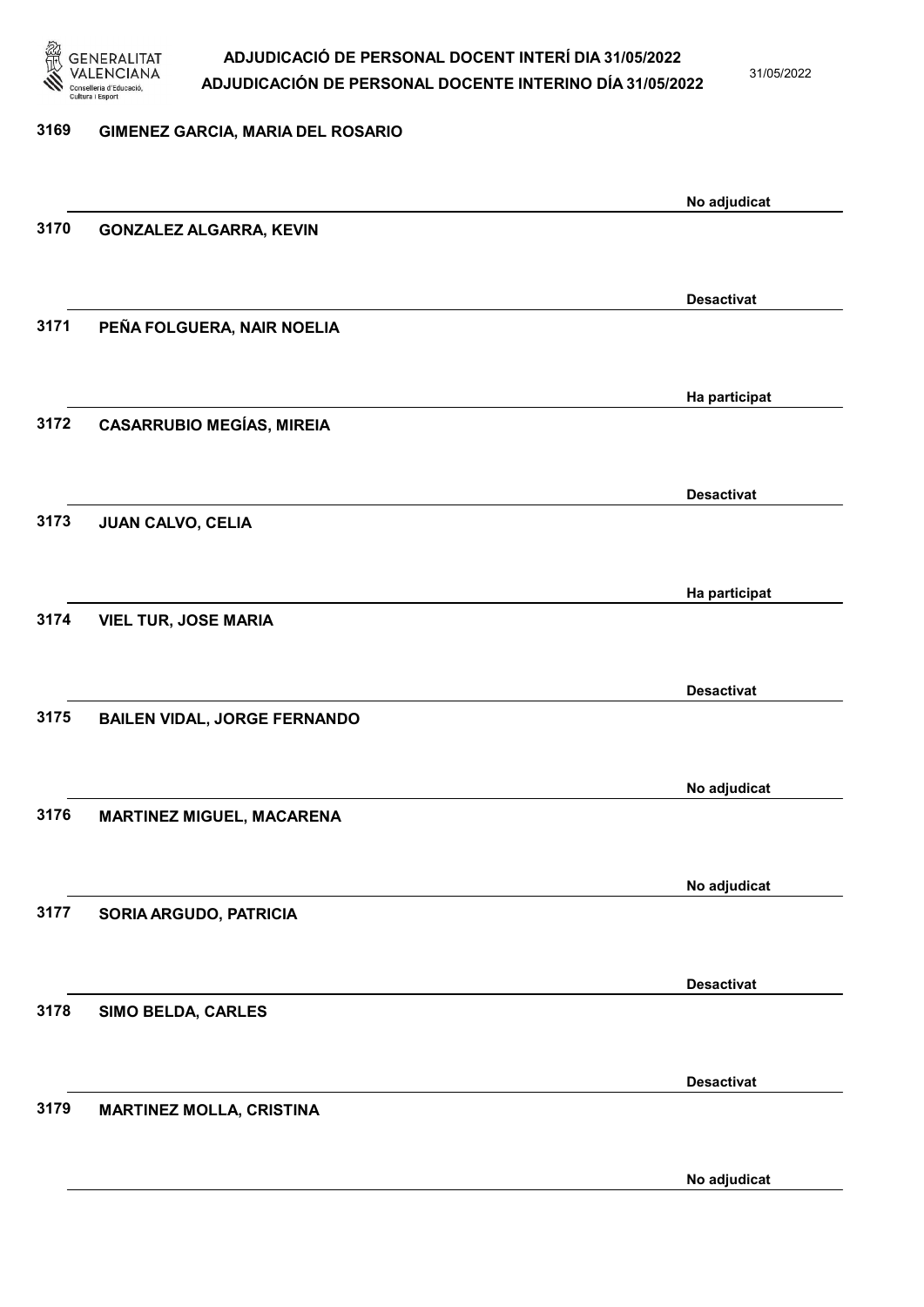

31/05/2022

No adjudicat

| 3180 | <b>VIDAL VILLAR, AARON</b>          |                   |
|------|-------------------------------------|-------------------|
|      |                                     | Ha participat     |
| 3181 | SIFRE ALBORCH, CARLOS               |                   |
|      |                                     | <b>Desactivat</b> |
| 3182 | <b>MOLLA MOMPO, ENRIQUE VICENTE</b> |                   |
|      |                                     | <b>Desactivat</b> |
| 3183 | GONZALEZ RODRIGUEZ, JOSEP ALBERT    |                   |
|      |                                     | No adjudicat      |
| 3184 | PASTOR SAURA, CARLA                 |                   |
|      |                                     | No adjudicat      |
| 3185 | ANDRES RODRIGUEZ, ANA               |                   |
|      |                                     | Ha participat     |
| 3186 | SOLSONA AVARIENTO, JAUME            |                   |
|      |                                     | <b>Desactivat</b> |
| 3187 | GIL FERRER, MARIA CRISTINA          |                   |
|      |                                     | No adjudicat      |
| 3188 | SISTERNES RIBELLES, BRIGIDA         |                   |
|      |                                     | Ha participat     |
| 3189 | <b>MORTE RUIX, LORENA</b>           |                   |
|      |                                     | No adjudicat      |
| 3190 | AGUADO MARTORELL, LAURA MARIA       |                   |
|      |                                     |                   |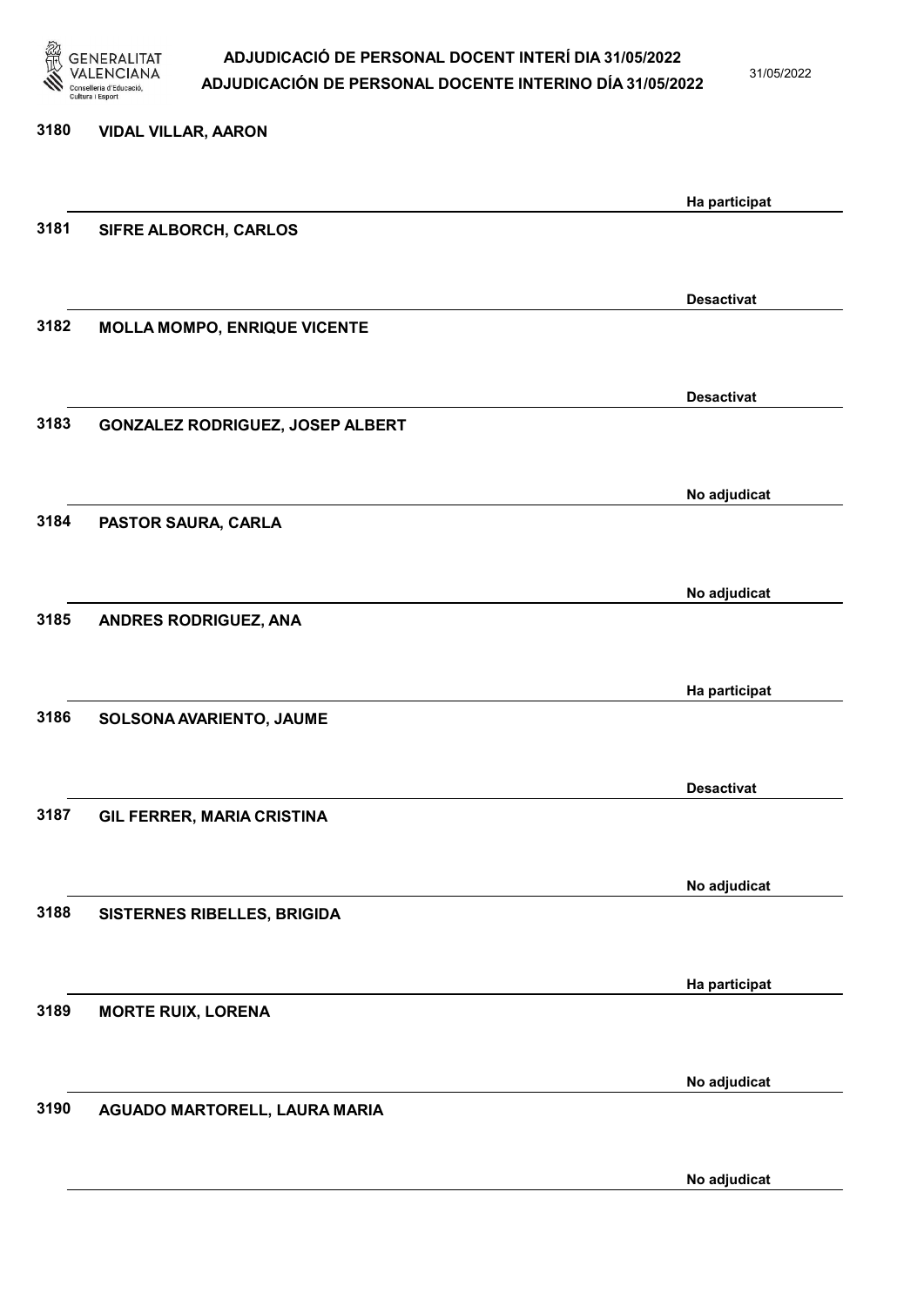

31/05/2022

| 3191 | BENET MARTINEZ, RAQUEL                                                                                                                        |                   |
|------|-----------------------------------------------------------------------------------------------------------------------------------------------|-------------------|
|      |                                                                                                                                               | No adjudicat      |
| 3192 | <b>CLIMENT CHORQUES, ELISA</b>                                                                                                                |                   |
|      |                                                                                                                                               | <b>Desactivat</b> |
| 3193 | <b>CORREOSO PERPIÑA, IRIS</b>                                                                                                                 |                   |
|      |                                                                                                                                               | <b>Desactivat</b> |
| 3194 | FERNANDEZ PALLARES, RAQUEL<br>Petición:<br>60<br>ALCORA (L') (12000133) CEIP FRANCISCO GRANGEL MASCARÓS<br>515341<br>128 / EDUCACIÓ PRIMÀRIA. | Voluntaria        |
|      | Horas<br>SUBSTITUCIÓ INDETERMINADA<br>23                                                                                                      | Adjudicat         |
| 3195 | <b>GARFIA CODON, ALICIA</b>                                                                                                                   |                   |
|      |                                                                                                                                               | Ha participat     |
| 3196 | <b>MONTERO ROIG, MARIA VICTORIA</b>                                                                                                           |                   |
| 3197 |                                                                                                                                               | No adjudicat      |
|      | MOSCARDO LLARIO, ROSANA                                                                                                                       |                   |
| 3198 | <b>OLTRA JULIA, CARMEN</b>                                                                                                                    | <b>Desactivat</b> |
|      |                                                                                                                                               |                   |
|      |                                                                                                                                               | No adjudicat      |
| 3199 | PALOMARES GALIANA, MARIA TERESA                                                                                                               |                   |
|      |                                                                                                                                               | <b>Desactivat</b> |
| 3200 | PONS OLIVER, ETELVINA                                                                                                                         |                   |
|      |                                                                                                                                               | <b>Desactivat</b> |
| 3201 | PUIG MIRALLES, GEMMA                                                                                                                          |                   |
|      |                                                                                                                                               | <b>Desactivat</b> |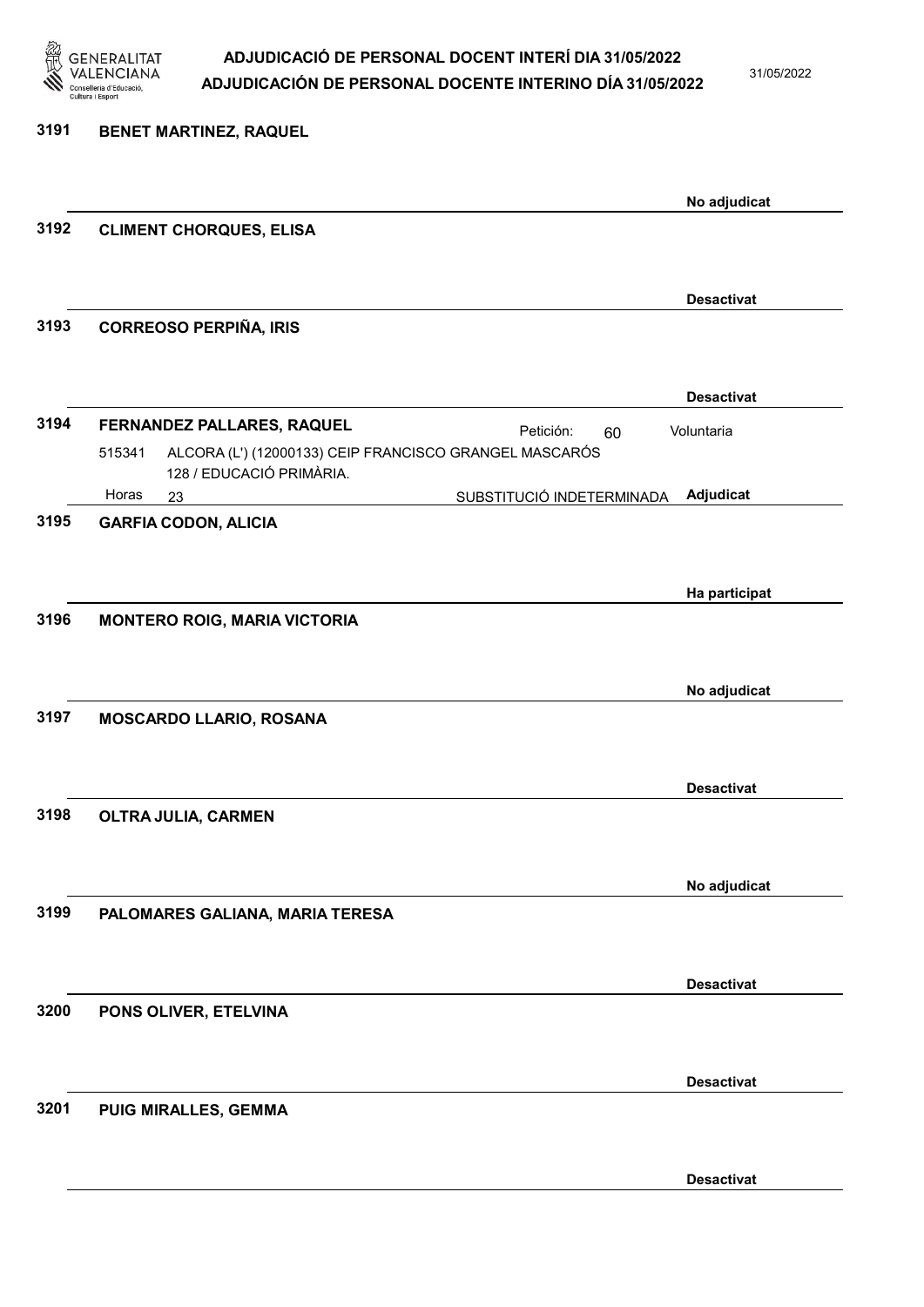

31/05/2022

Desactivat

# 3202 RAMON ALMIÑANA, SARA Ha participat 3203 TARAZONA GAMIR, EVA Desactivat 3204 TECLES ROMERA, SARA Desactivat 3205 MARTINEZ CATALA, LIDIA No adjudicat 3206 ABADIA RUIZ, ESTEBAN Desactivat 3207 MARTINEZ GUAITA, AROA No adjudicat 3208 PONS VILA, ISABEL No adjudicat 3209 BADIA TORTOSA, JUAN JOSE No adjudicat 3210 MARTINEZ ALIAGA, MARTA Desactivat 3211 BUENO VALERO, ESTEFANIA Ha participat 3212 PINTOR CRISPIN, CARLOS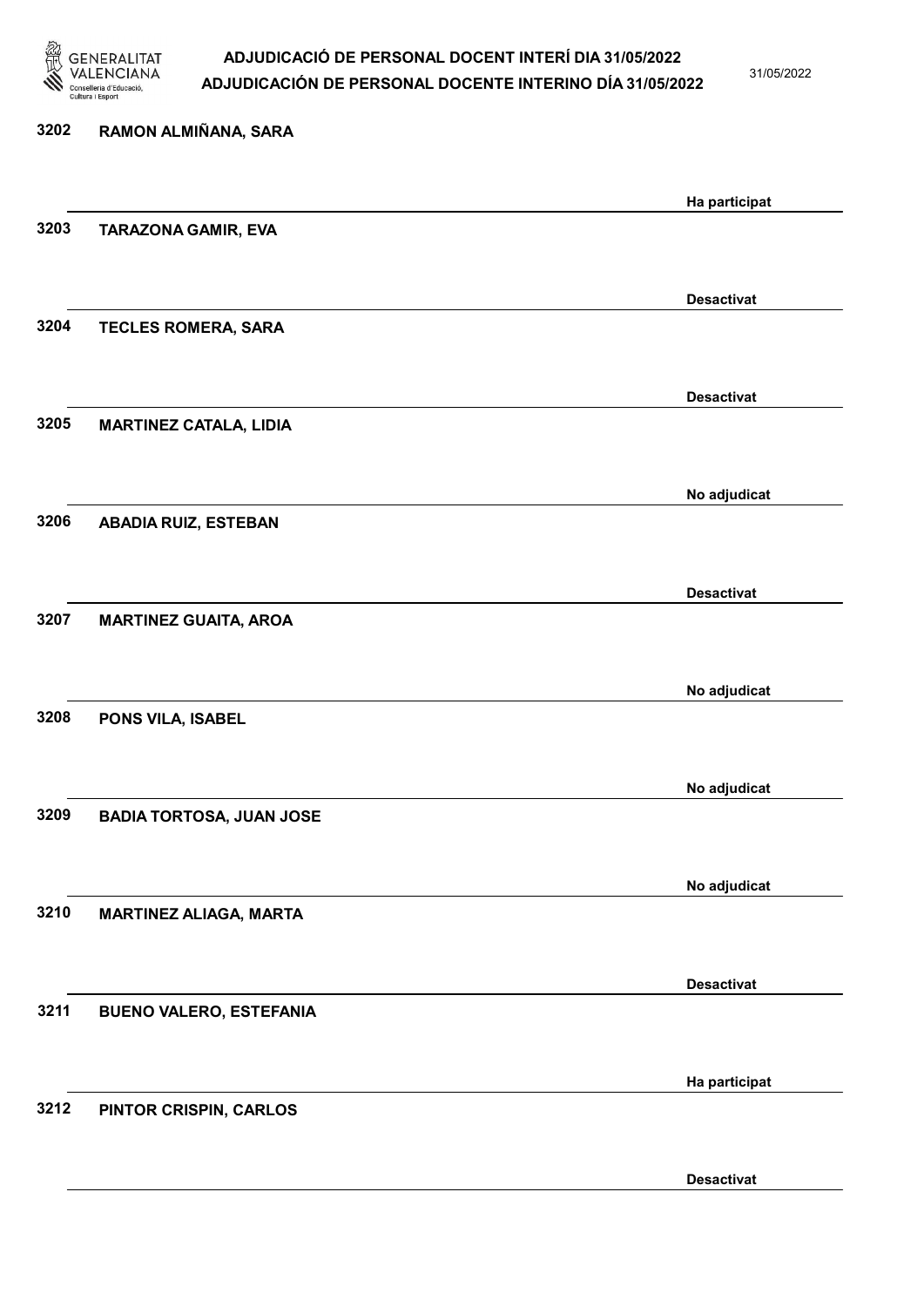

31/05/2022

Ha participat

### 3213 GARCIA MARTINEZ, CRISTINA Desactivat 3214 PEÑAS FERNÁNDEZ, CRISTINA Desactivat 3215 JIMENEZ PICAZO, YOLANDA Ha participat 3216 GOSALBEZ MATEO, EVA MARIA No adjudicat 3217 FAJARDO ARLANDIS, ARACELI No adjudicat 3218 GIMENEZ FERRANDEZ, VERONICA No adjudicat 3219 HERNANDEZ DELGADO, MARIA BELEN No adjudicat 3220 SILVESTRE FERRE, LIDIA Desactivat 3221 ZARAGOZA RUBIO, PAULA No adjudicat 3222 GONZALEZ GIL, MARIA Desactivat 3223 PICO DE JESUS, TAMARA LIDIA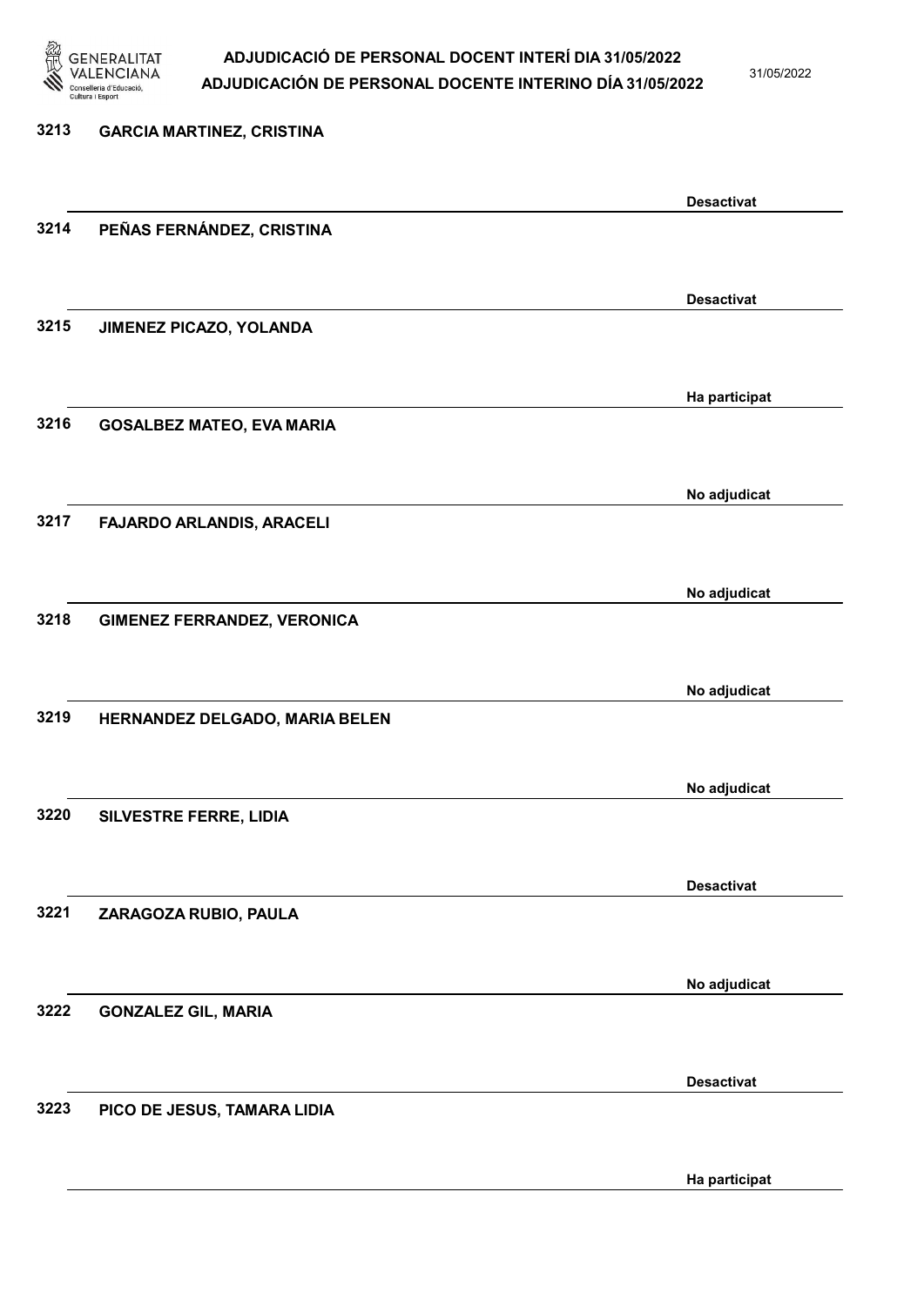

31/05/2022

# 3224 BELTRAN BELTRAN, JAVIER Desactivat 3225 MANRESA RUIZ, PATRICIA No adjudicat 3226 CANET FAYOS, RUTH No adjudicat 3227 AGÜERA SANCHEZ, MARIA DOLORES Ha participat 3228 ESTEVE ALBARRACIN, MIRIAM No adjudicat 3229 LLORCA ARLANDIS, MARTA No adjudicat 3230 FRANCO SAMPER, JESUS CARLOS Ha participat 3231 RICO MALLEBRERA, EDURNE No adjudicat 3232 SANTAMARIA GISBERT, SERGIO Desactivat 3233 CONDES ESPAÑA, EVA MARIA No adjudicat 3234 GONZALEZ ALEMAÑ, ALEXANDRA

No adjudicat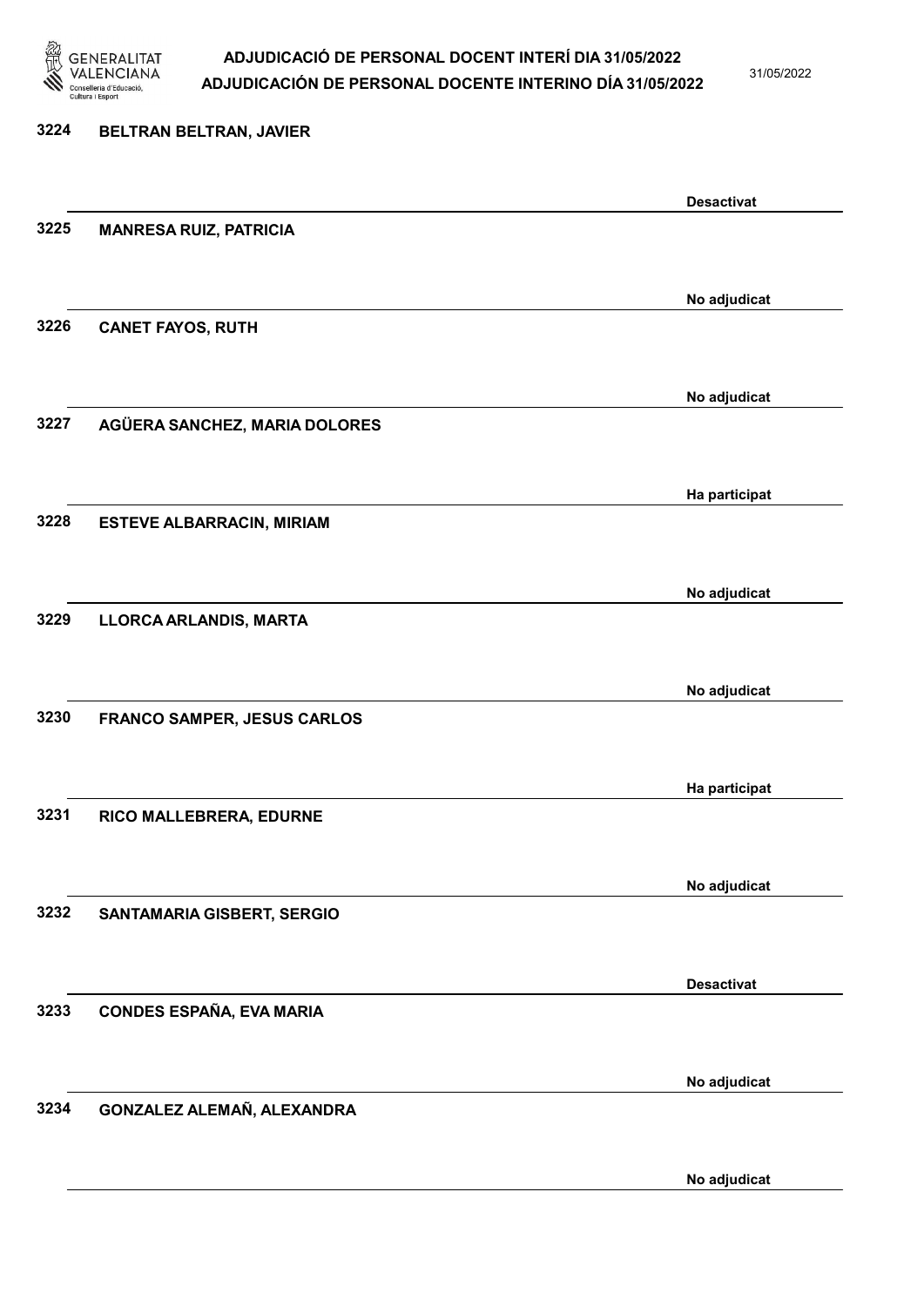

31/05/2022

3235 TOMAS RICO, SARAY

|      |        |                                                                            |           |   | No adjudicat      |
|------|--------|----------------------------------------------------------------------------|-----------|---|-------------------|
| 3236 |        | <b>MARTI ALCAIDE, ALEJANDRO</b>                                            | Petición: | 1 | Voluntaria        |
|      | 902848 | BENICARLÓ (12000455) CEIP MARQUÉS DE BENICARLÓ<br>128 / EDUCACIÓ PRIMÀRIA. |           |   |                   |
|      | Horas  | 23                                                                         | VACANT    |   | Adjudicat         |
| 3237 |        | <b>BUSTOS PASTOR, MARIA DOLORES</b>                                        |           |   |                   |
|      |        |                                                                            |           |   |                   |
|      |        |                                                                            |           |   | Ha participat     |
| 3238 |        | <b>CANO GOMIS, LAURA</b>                                                   |           |   |                   |
|      |        |                                                                            |           |   | <b>Desactivat</b> |
| 3239 |        | ALBERT ALEIXANDRE, NURIA                                                   |           |   |                   |
|      |        |                                                                            |           |   |                   |
|      |        |                                                                            |           |   | <b>Desactivat</b> |
| 3240 |        | <b>BERNARDO TORRES, DAVINIA MARIA</b>                                      |           |   |                   |
|      |        |                                                                            |           |   |                   |
|      |        |                                                                            |           |   | Ha participat     |
| 3241 |        | <b>CASTELLO GARCIA, LAURA</b>                                              |           |   |                   |
|      |        |                                                                            |           |   |                   |
|      |        |                                                                            |           |   | <b>Desactivat</b> |
| 3242 |        | <b>GRESA PEIRO, TERESA</b>                                                 |           |   |                   |
|      |        |                                                                            |           |   |                   |
|      |        |                                                                            |           |   | No adjudicat      |
| 3243 |        | RIVAS HERNANDEZ, AMAIA                                                     |           |   |                   |
|      |        |                                                                            |           |   |                   |
|      |        |                                                                            |           |   | No adjudicat      |
| 3244 |        | SALGADO MARTINEZ, MARIA DEL PILAR                                          |           |   |                   |
|      |        |                                                                            |           |   |                   |
|      |        |                                                                            |           |   | <b>Desactivat</b> |
| 3245 |        | <b>GARCIA GRANELL, MONTSERRAT</b>                                          |           |   |                   |
|      |        |                                                                            |           |   |                   |
|      |        |                                                                            |           |   | <b>Desactivat</b> |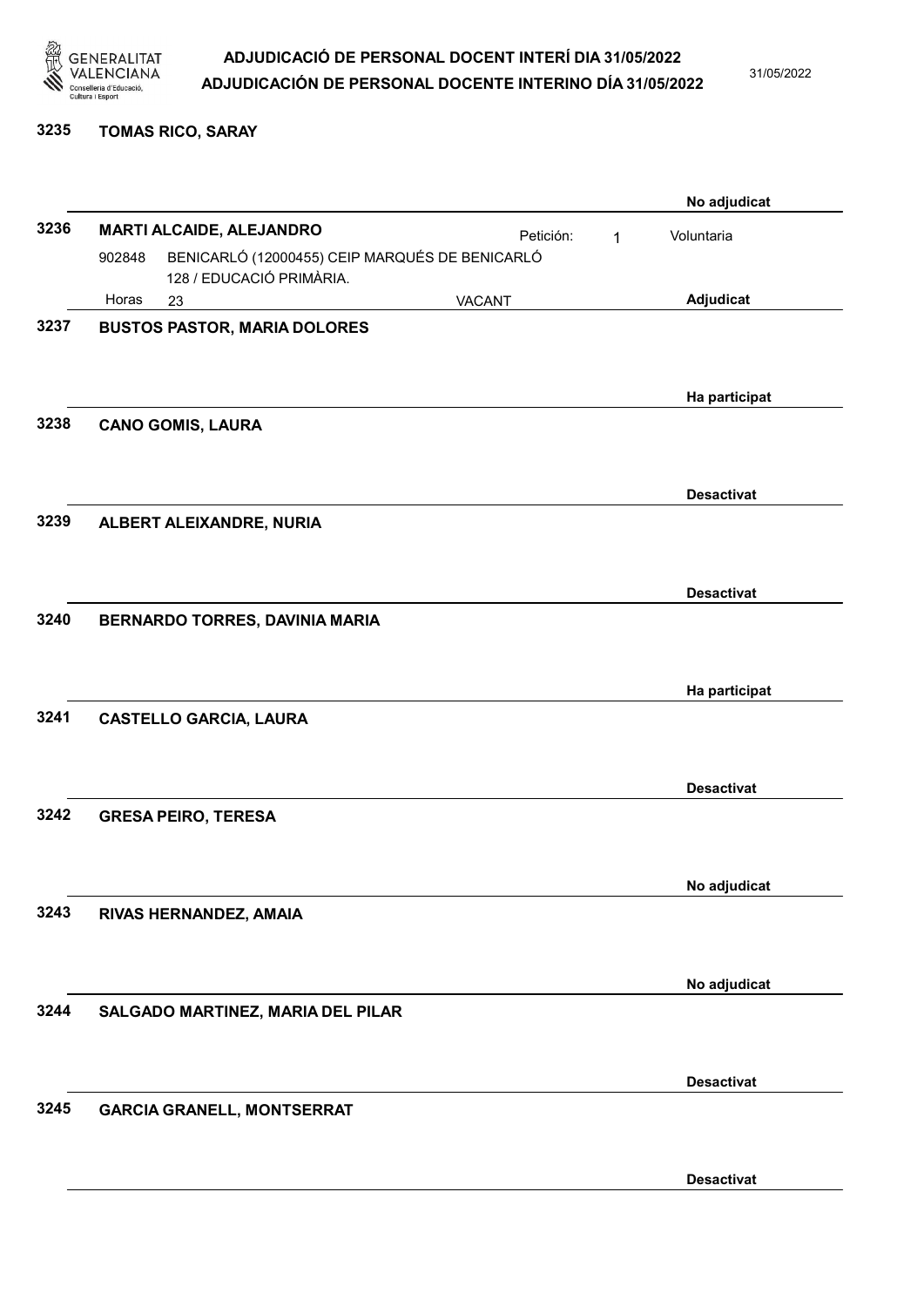

31/05/2022

### 3246 GUARDIOLA BOTELLA, MARIA No adjudicat 3247 MARTINEZ SEMPERE, RAFAEL No adjudicat 3248 SEMPERE JIMENEZ, ESTEFANIA Desactivat 3249 AGUILERA PIZARRO, RAQUEL No adjudicat 3250 PONS VILA, ELENA No adjudicat 3251 SORIANO MATEO, CAROLINA No adjudicat 3252 AREVALO AGUADO, ANA No adjudicat 3253 MORENO RAMOS, MARIA No adjudicat 3254 MORENO-PALANCA TORREGROSA, PAULA No adjudicat 3255 MARTINEZ CISCAR, MARIA Desactivat 3256 MATIAS SEBASTIAN, CELIA No adjudicat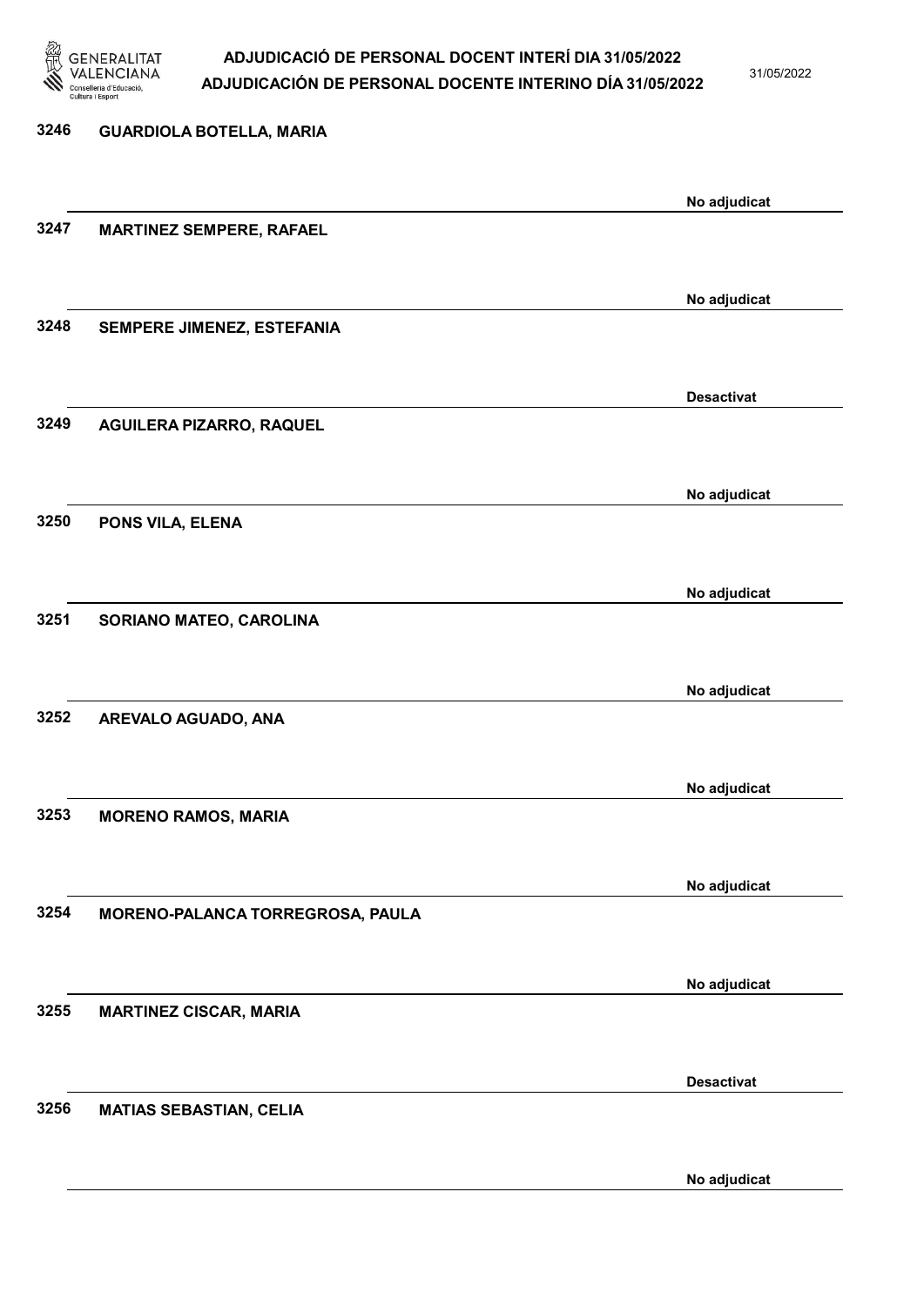

31/05/2022

#### 3257 ARTEAGA GUERRERO, FRANCISCO JAVIER

|      |                                    | <b>Desactivat</b> |
|------|------------------------------------|-------------------|
| 3258 | ORTIZ CABALLERO, ESTEFANIA         |                   |
|      |                                    |                   |
|      |                                    |                   |
| 3259 |                                    | <b>Desactivat</b> |
|      | DONET PERALES, JUDIT               |                   |
|      |                                    |                   |
|      |                                    | No adjudicat      |
| 3260 | <b>BAEZA GALLEGO, IRENE</b>        |                   |
|      |                                    |                   |
|      |                                    | No adjudicat      |
| 3261 | PLA LORENTE, MARIA                 |                   |
|      |                                    |                   |
|      |                                    |                   |
|      |                                    | No adjudicat      |
| 3262 | SORIANO CASCALES, SARAI            |                   |
|      |                                    |                   |
|      |                                    | No adjudicat      |
| 3263 | <b>ESTELLES PEREZ, MARIA PILAR</b> |                   |
|      |                                    |                   |
|      |                                    |                   |
|      |                                    | <b>Desactivat</b> |
| 3264 | LANDETE GONZALEZ, MARIA TERESA     |                   |
|      |                                    |                   |
|      |                                    | Ha participat     |
| 3265 | BERMUDEZ ARGUISUELAS, MARIA CARMEN |                   |
|      |                                    |                   |
|      |                                    |                   |
|      |                                    | No adjudicat      |
| 3266 | MUÑOZ JORDAN, LORENA MARIA         |                   |
|      |                                    |                   |
|      |                                    | No adjudicat      |
| 3267 | <b>MAS PEREZ, TERESA</b>           |                   |
|      |                                    |                   |
|      |                                    | No adjudicat      |
|      |                                    |                   |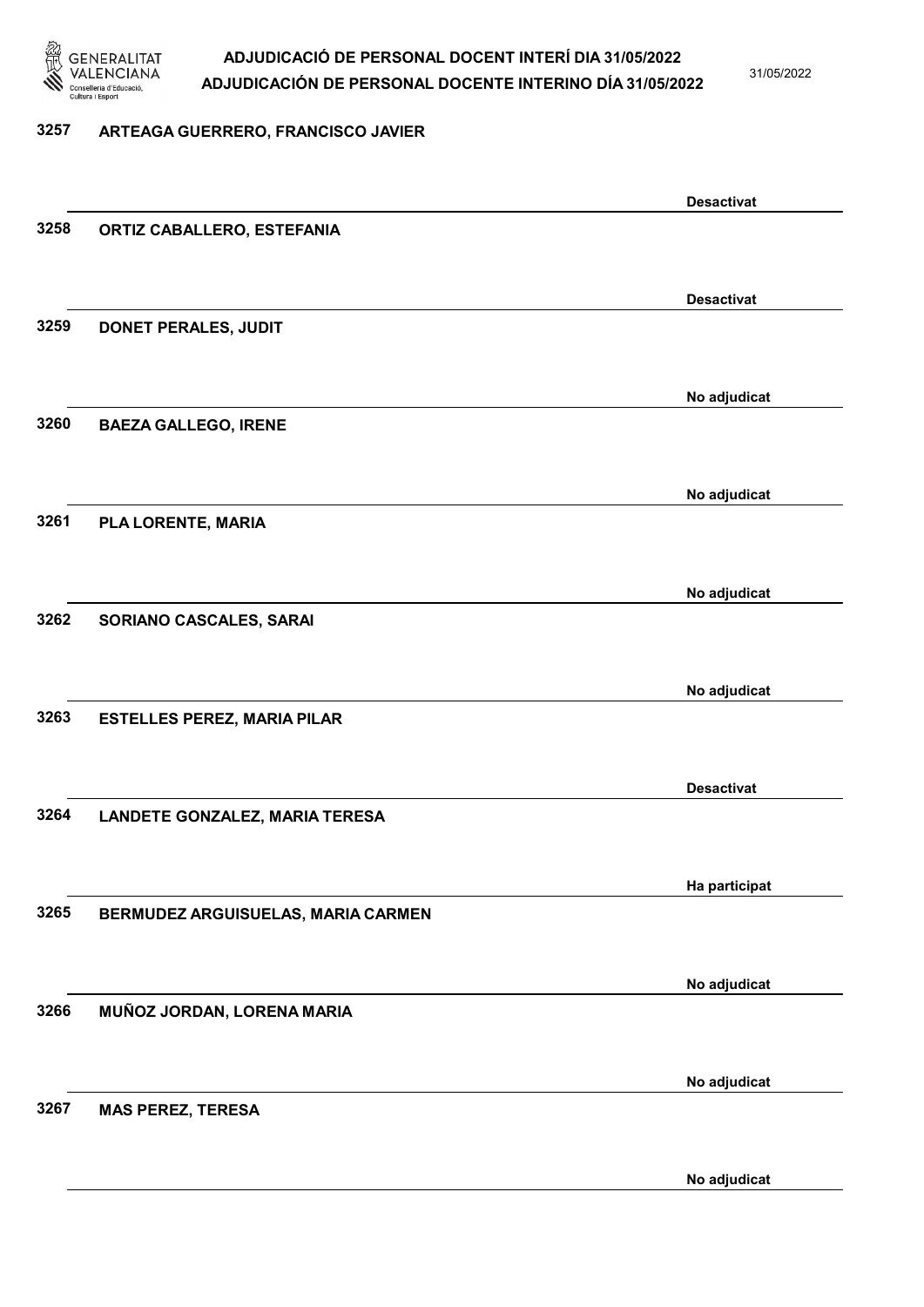

31/05/2022

# 3268 SIMEON VALERO, CARMEN No adjudicat 3269 MARTINEZ SANJUAN, INMACULADA Ha participat 3270 CALABUIG CALAFORRA, AMELIA No adjudicat 3271 CABALLERO MORENO, ANDREA Desactivat 3272 COLLADO GONZALEZ, MARTA Ha participat 3273 FONS BASSET, XAVIER Ha participat 3274 FORQUET CARRETERO, CARLOS No adjudicat 3275 REVERT GUEROLA, MARIA JOSE No adjudicat 3276 CARRASCO ZURIAGA, ANTONIO Desactivat 3277 CLIMENT ESPINOS, ANA No adjudicat 3278 CORTES SORIANO, JESSICA

No adjudicat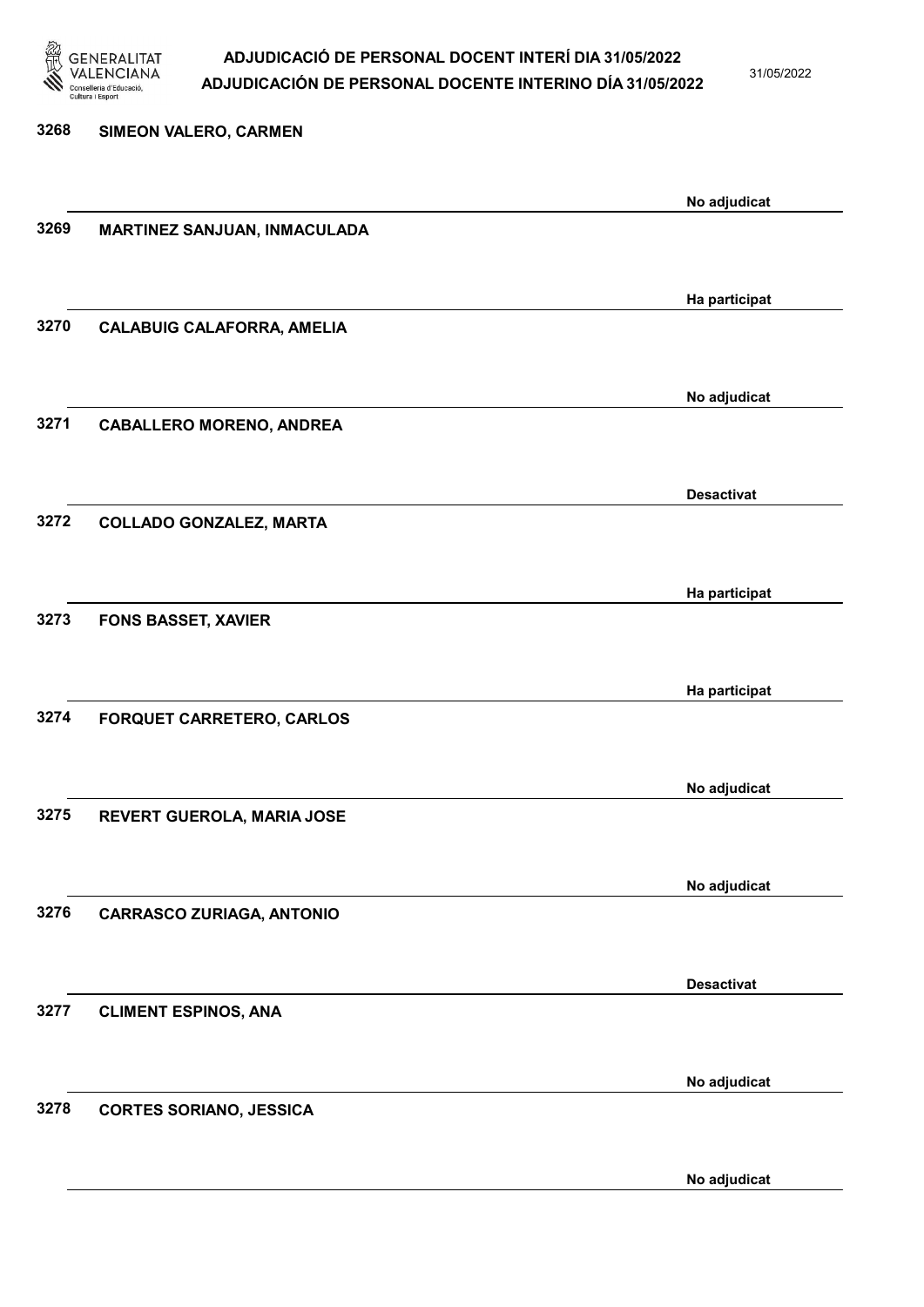| GENERALITAT       | ADJUDICACIÓ DE PERSONAL DOCENT INTERÍ DIA 31/05/2022      |  |
|-------------------|-----------------------------------------------------------|--|
| <b>VALENCIANA</b> | AD UIDICACIÓN DE RERSONAL DOCENTE INTERINO DÍA 24/05/2022 |  |

|      | GENERALITAT<br><b>NCIANA</b><br>Conselleria d'Educació<br>Cultura i Esport | ADJUDICACIÓ DE PERSONAL DOCENT INTERÍ DIA 31/05/2022<br>ADJUDICACIÓN DE PERSONAL DOCENTE INTERINO DÍA 31/05/2022 |                           |                | 31/05/2022        |
|------|----------------------------------------------------------------------------|------------------------------------------------------------------------------------------------------------------|---------------------------|----------------|-------------------|
| 3279 | <b>MARI BOSCH, MARTA</b>                                                   |                                                                                                                  | Petición:                 | $6\phantom{1}$ | Voluntaria        |
|      | 786469                                                                     | BÉTERA (46027061) CEIP LLOMA DEL MAS<br>128 / EDUCACIÓ PRIMÀRIA.                                                 |                           |                |                   |
|      | Horas<br>23                                                                |                                                                                                                  | SUBSTITUCIÓ INDETERMINADA |                | Adjudicat         |
| 3280 | <b>MIRA LUNA, LAURA</b>                                                    |                                                                                                                  |                           |                | Ha participat     |
| 3281 |                                                                            | <b>MOLINA MARTINEZ, RUBEN</b>                                                                                    |                           |                |                   |
| 3282 | PLA LLARIO, JOSE                                                           |                                                                                                                  |                           |                | <b>Desactivat</b> |
| 3283 |                                                                            | ALCANTARA MORENO, ANA ROSA                                                                                       |                           |                | Ha participat     |
| 3284 |                                                                            | <b>CAMARASA BORDERA, SANDRA</b>                                                                                  |                           |                | No adjudicat      |
| 3285 |                                                                            | <b>GARCIA PEREZ, FABIOLA</b>                                                                                     |                           |                | No adjudicat      |
| 3286 |                                                                            | <b>MELLADO CARRION, CRISTINA</b>                                                                                 |                           |                | Ha participat     |
| 3287 |                                                                            | <b>MARTINEZ BRESO, ROSANNA</b>                                                                                   |                           |                | <b>Desactivat</b> |
| 3288 |                                                                            | RIBES CUCARELLA, PATRICIA                                                                                        |                           |                | Ha participat     |
| 3289 |                                                                            | <b>MARTINEZ GOMEZ, IVAN</b>                                                                                      |                           |                | Ha participat     |
|      |                                                                            |                                                                                                                  |                           |                | No adjudicat      |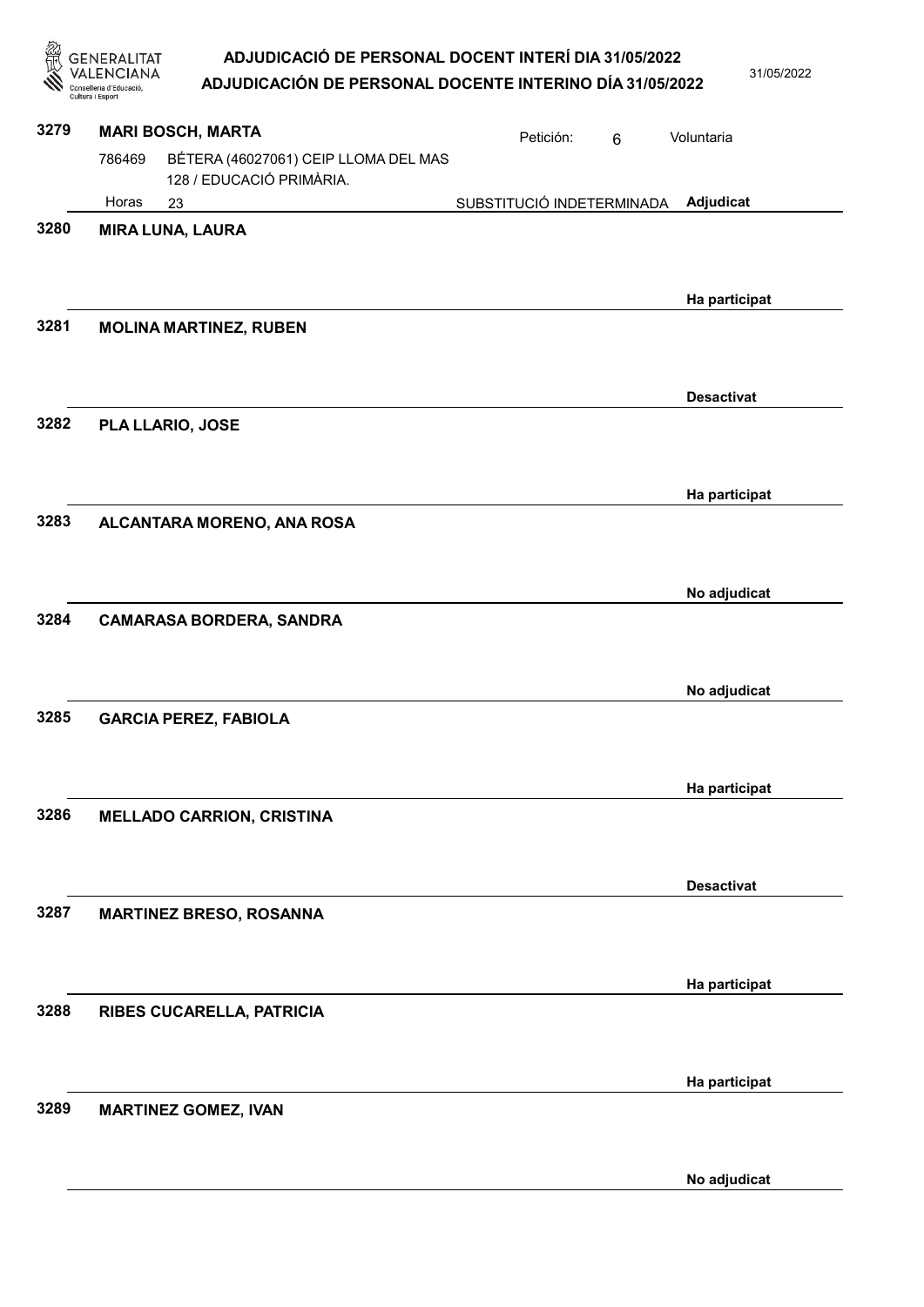

31/05/2022

Ha participat

# 3290 BELLVER MONTEAGUDO, TANIA No adjudicat 3291 SANCHEZ IBAÑEZ, MONICA Desactivat 3292 PORTILLA EDO, ANA No adjudicat 3293 SOTERAS GAY, ANA MARIA Ha participat 3294 TOS MIÑANA, MARIA JOSE Ha participat 3295 ROCHER FEMENIA, ASUNCION Ha participat 3296 QUESADA CORTES, ELISA Ha participat 3297 ROJO MONDRIA, CARMIÑA No adjudicat 3298 COSTA GALINDO, MARIA GORETTI No adjudicat 3299 GARCIA TARIN, YAIZA No adjudicat 3300 LOPEZ CUIXERES, MARIA IRENE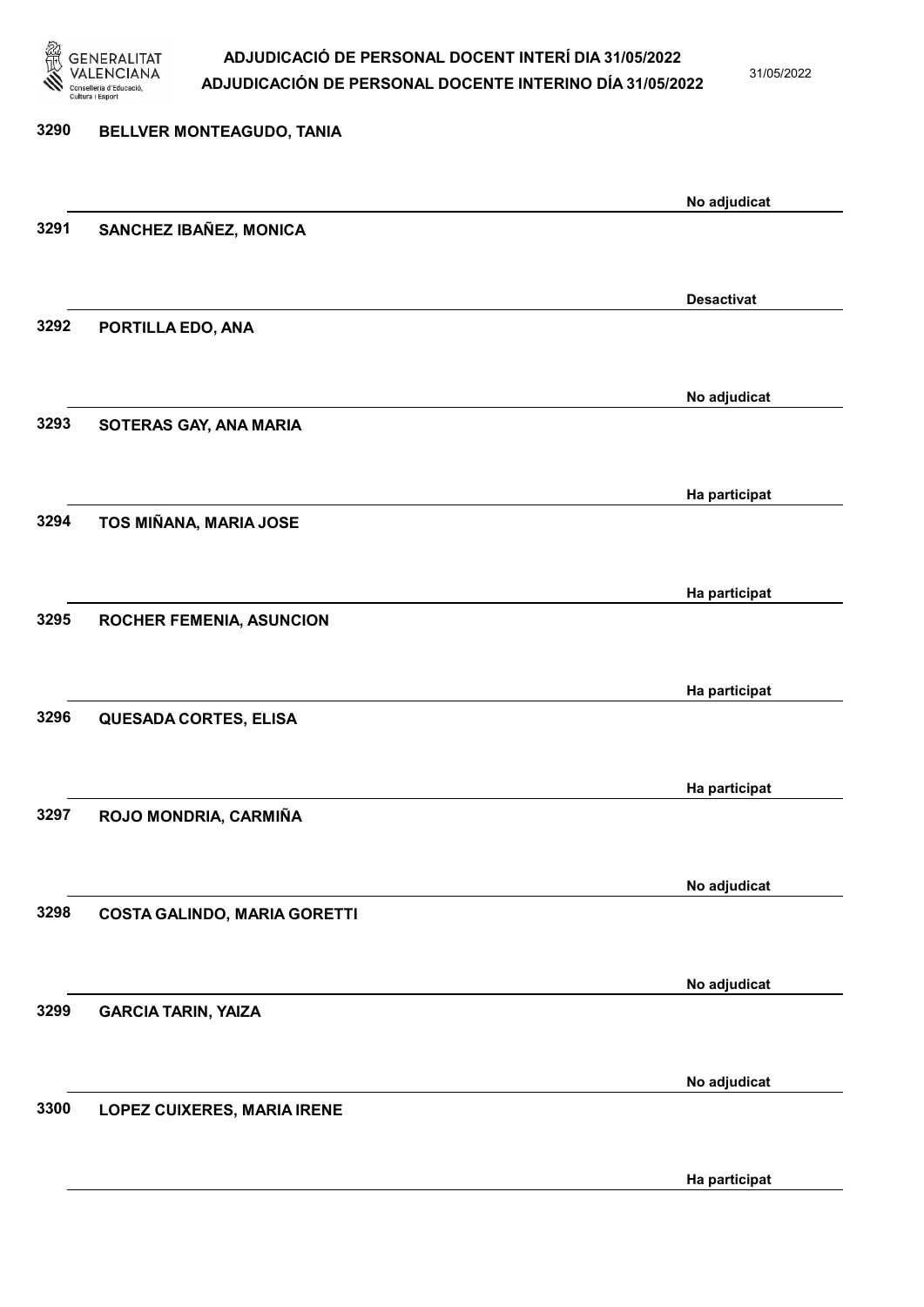

31/05/2022

#### 3301 NAVARRO GONZALEZ, MARGARITA

Desactivat 3302 TERUEL REAL, CRISTINA No adjudicat 3303 FERNANDEZ SANCHIS, MARIA No adjudicat 3304 MARTINEZ HIDALGO, JAIME Ha participat 3305 MORATO SIGNES, DIANA Ha participat 3306 FERRANDO ARAGON, LUZ MARIA No adjudicat 3307 PELLICER CORS, ZAIRA Desactivat 3308 RAMON ALBARRACIN, ALENAR Ha participat 3309 GARCIA PICO, LAURA No adjudicat 3310 MONSERRAT BORRAS, MARIA DAMARA No adjudicat 3311 PIERA TORRES, ELENA SARA Desactivat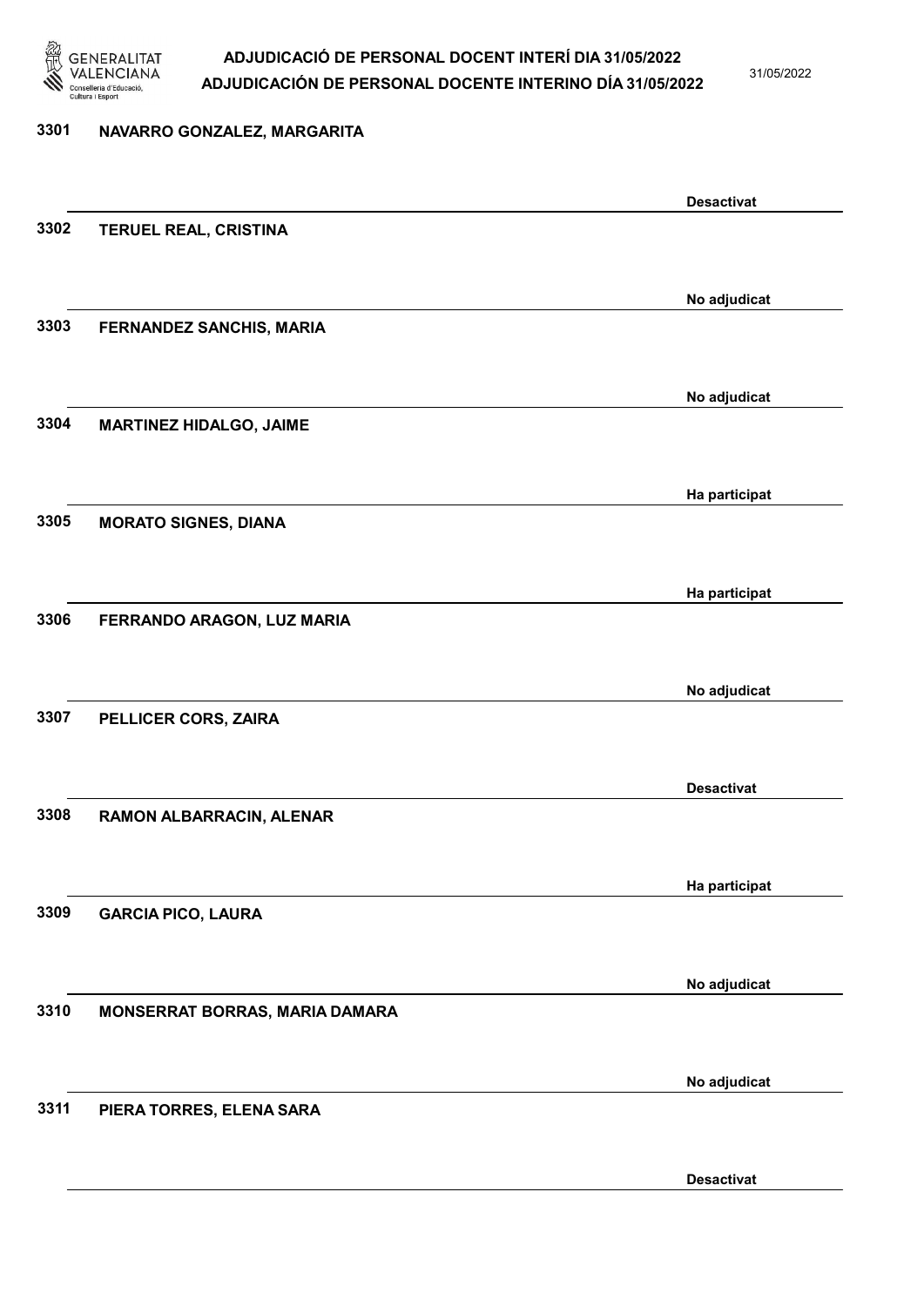

3312 NUEVALOS CAMACHO, MARIA LUISA

### ADJUDICACIÓ DE PERSONAL DOCENT INTERÍ DIA 31/05/2022 ADJUDICACIÓN DE PERSONAL DOCENTE INTERINO DÍA 31/05/2022

31/05/2022

# No adjudicat 3313 BENEDICTO IZQUIERDO, RAQUEL No adjudicat 3314 BLANQUER MARTINEZ, DEBORAH No adjudicat 3315 TORRES LLORCA, LYDIA No adjudicat 3316 COZAR MARTINEZ, JONATAN No adjudicat 3317 MOSCARDO SABATER, MIGUEL Desactivat 3318 JUAN VIDAL, MYRIAM Ha participat 3319 TEROL BELEN, ESTER No adjudicat 3320 CANET TUDELA, INMACULADA Desactivat 3321 GUILLEM GIMENO, SILVIA No adjudicat 3322 BERMUDEZ GARCIA, MARIA PILAR

Ha participat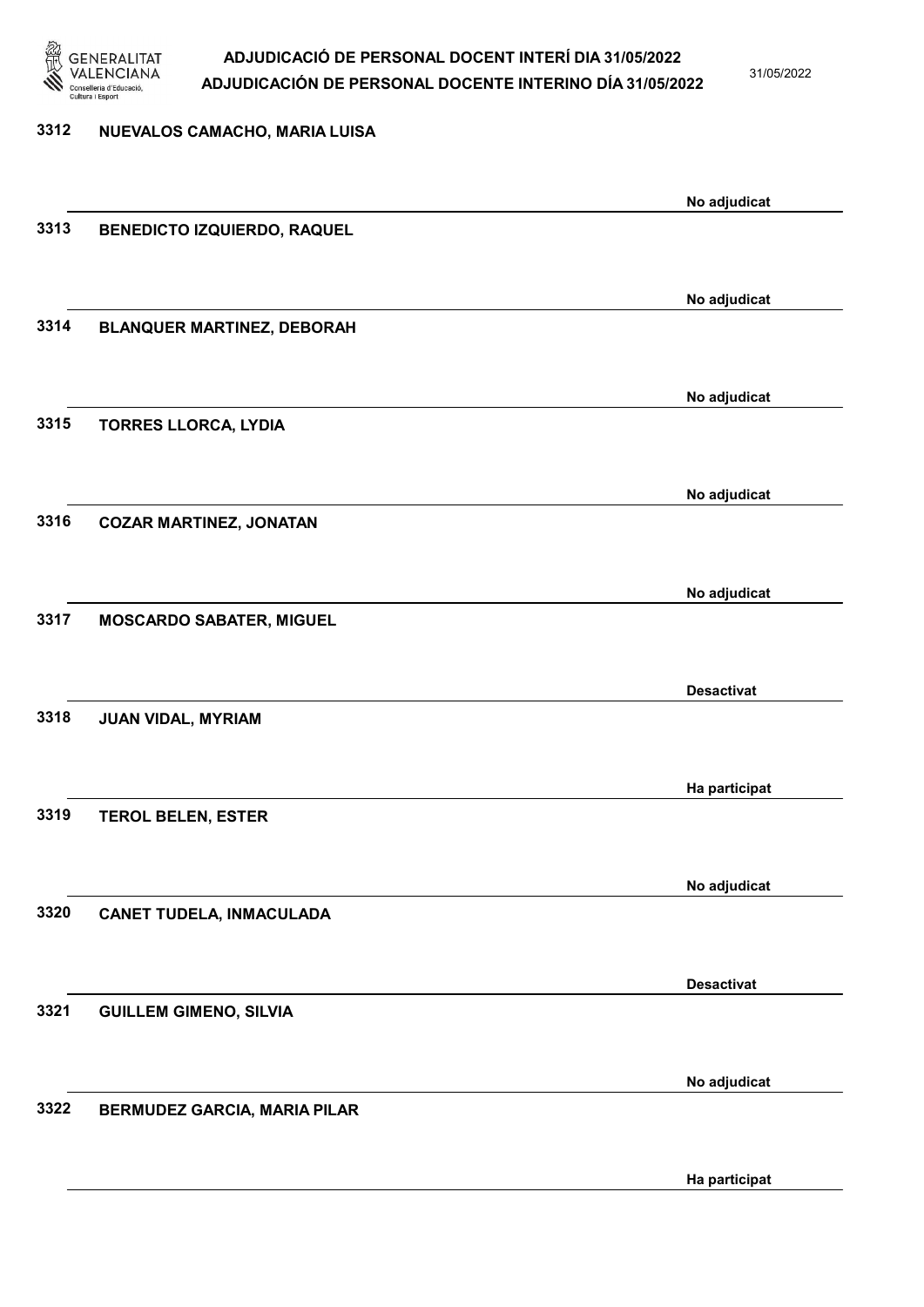

31/05/2022

### 3323 JORQUES PALACIOS, CRISTIAN No adjudicat 3324 RASO FERNANDEZ, PALOMA No adjudicat 3325 GILABERT SANTOS, ANIA No adjudicat 3326 GALERA PEREZ, JERONIMO No adjudicat 3327 GARCIA SELVA, JESICA No adjudicat 3328 AMOROS GONZALEZ, IRIS Desactivat 3329 MARTINEZ ROBLEDO, MARIA JOSE Desactivat 3330 FERNANDEZ ESPINOSA, MIGUEL ANGEL Desactivat 3331 PELLICER CORS, HERMINIO Desactivat 3332 GARRIDO RODRIGAÑEZ, MIRIAM Ha participat 3333 SALVADOR TENA, NEREA

No adjudicat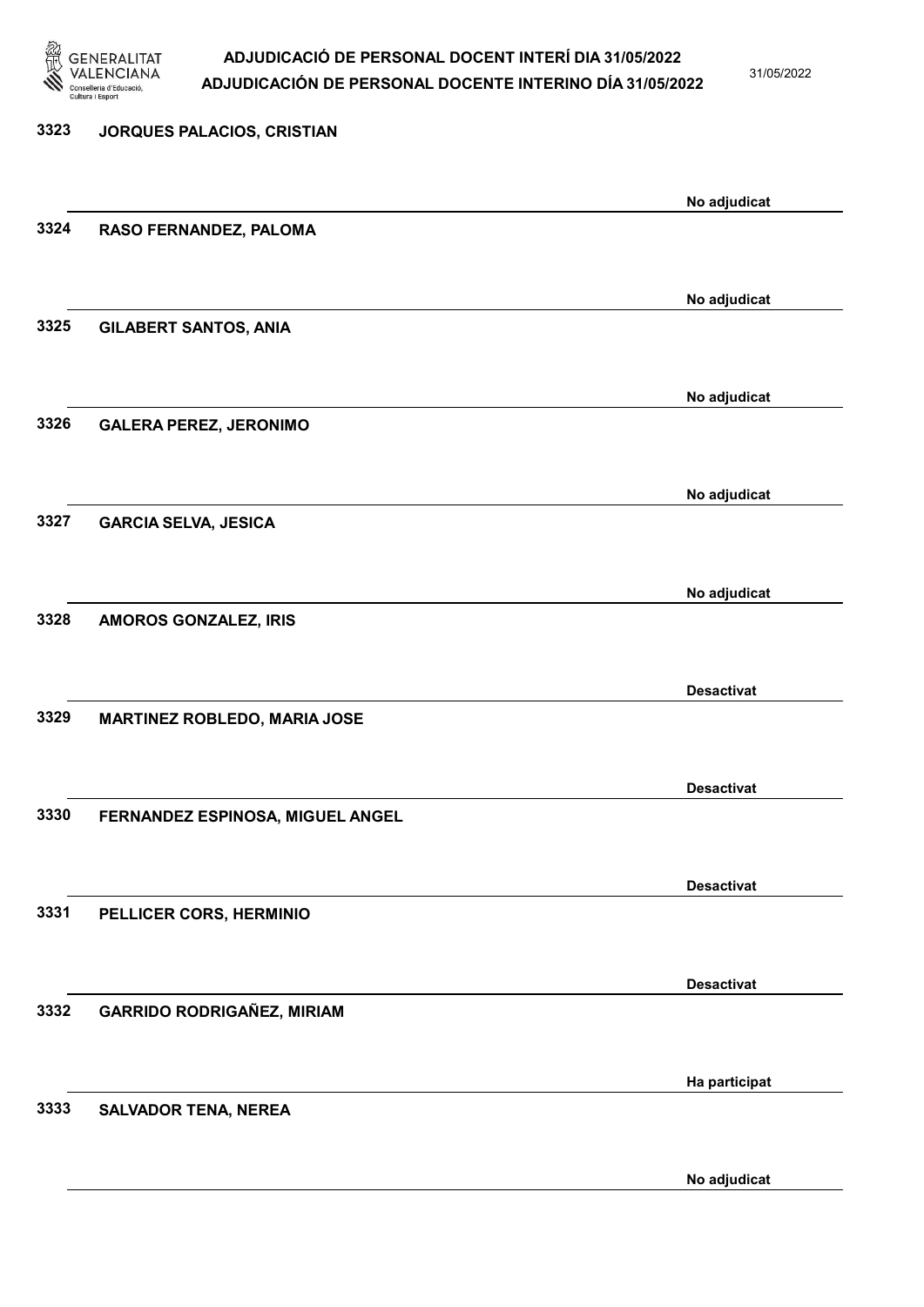

31/05/2022

#### 3334 BOHIGUES SORIANO, ANGELA

|      |                                  | <b>Desactivat</b> |
|------|----------------------------------|-------------------|
| 3335 | <b>JIMENEZ RAMA, SILVIA</b>      |                   |
|      |                                  |                   |
|      |                                  |                   |
|      |                                  | Ha participat     |
| 3336 | HERNANDEZ GIMENO, ISABEL         |                   |
|      |                                  |                   |
|      |                                  |                   |
|      |                                  | Ha participat     |
| 3337 | <b>CUQUERELLA BELLA, NEREA</b>   |                   |
|      |                                  |                   |
|      |                                  |                   |
|      |                                  | <b>Desactivat</b> |
|      |                                  |                   |
| 3338 | ARLANDIS CORTES, ALEJANDRO       |                   |
|      |                                  |                   |
|      |                                  |                   |
|      |                                  | <b>Desactivat</b> |
| 3339 | <b>BLASCO VAZQUEZ, ANA MARIA</b> |                   |
|      |                                  |                   |
|      |                                  |                   |
|      |                                  | Ha participat     |
| 3340 | PENALBA BENAVENT, MARIA ENCARNA  |                   |
|      |                                  |                   |
|      |                                  |                   |
|      |                                  | Ha participat     |
| 3341 | MUÑOZ SEBASTIA, CARLA            |                   |
|      |                                  |                   |
|      |                                  |                   |
|      |                                  | No adjudicat      |
| 3342 | FERRER SUÑER, JOAN PAU           |                   |
|      |                                  |                   |
|      |                                  |                   |
|      |                                  | <b>Desactivat</b> |
| 3343 | LLECHES CARDONA, ANGELA          |                   |
|      |                                  |                   |
|      |                                  |                   |
|      |                                  | No adjudicat      |
| 3344 |                                  |                   |
|      | <b>GOMEZ ALVAREZ, ALMUDENA</b>   |                   |
|      |                                  |                   |
|      |                                  |                   |
|      |                                  | No adjudicat      |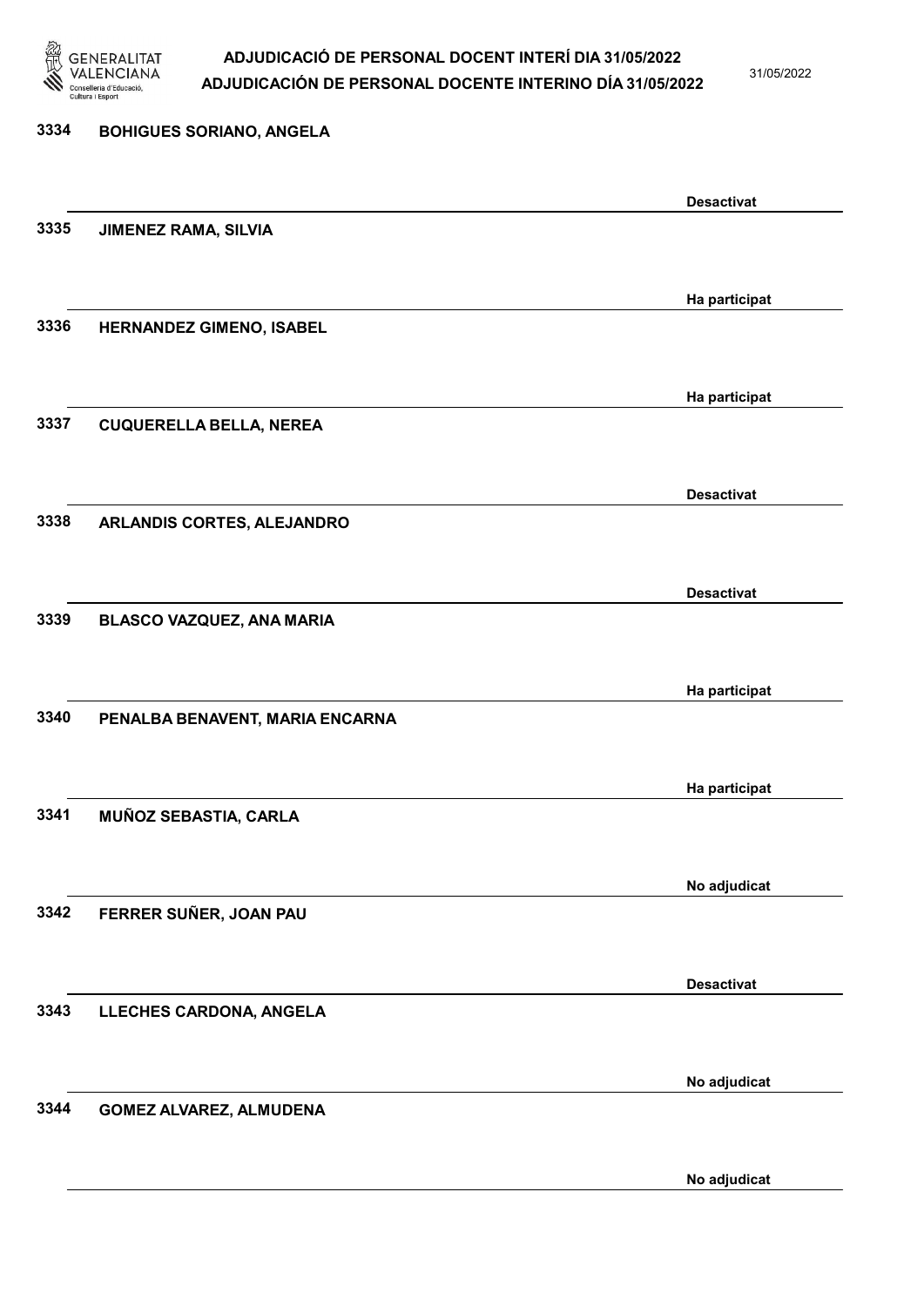

31/05/2022

| 3345 | <b>MARTINEZ SANCHIS, JOSE</b>    |                   |
|------|----------------------------------|-------------------|
|      |                                  |                   |
| 3346 | <b>MONLEON CERVERA, JORDI</b>    | Ha participat     |
|      |                                  |                   |
|      |                                  | <b>Desactivat</b> |
| 3347 | DOMINGO CERVERA, BEGOÑA          |                   |
|      |                                  | Ha participat     |
| 3348 | <b>GAYAN PERONA, MARTA</b>       |                   |
|      |                                  |                   |
|      |                                  | Ha participat     |
| 3349 | <b>GOMEZ LLOPIS, ESTER</b>       |                   |
|      |                                  |                   |
|      |                                  | <b>Desactivat</b> |
| 3350 | <b>HERRERO SIERRA, ANA</b>       |                   |
|      |                                  |                   |
|      |                                  | No adjudicat      |
| 3351 | <b>GARCIA TORTOSA, BEATRIZ</b>   |                   |
|      |                                  |                   |
|      |                                  | No adjudicat      |
| 3352 | ROYO VILLALBA, FERNANDO          |                   |
|      |                                  |                   |
| 3353 | <b>GARCIA VICENTE, MERITXELL</b> | <b>Desactivat</b> |
|      |                                  |                   |
|      |                                  | No adjudicat      |
| 3354 | ROCAFULL SERRADOR, CRISTINA      |                   |
|      |                                  |                   |
|      |                                  | Ha participat     |
| 3355 | <b>CABRERA LOPEZ, SANDRA</b>     |                   |
|      |                                  |                   |
|      |                                  |                   |

No adjudicat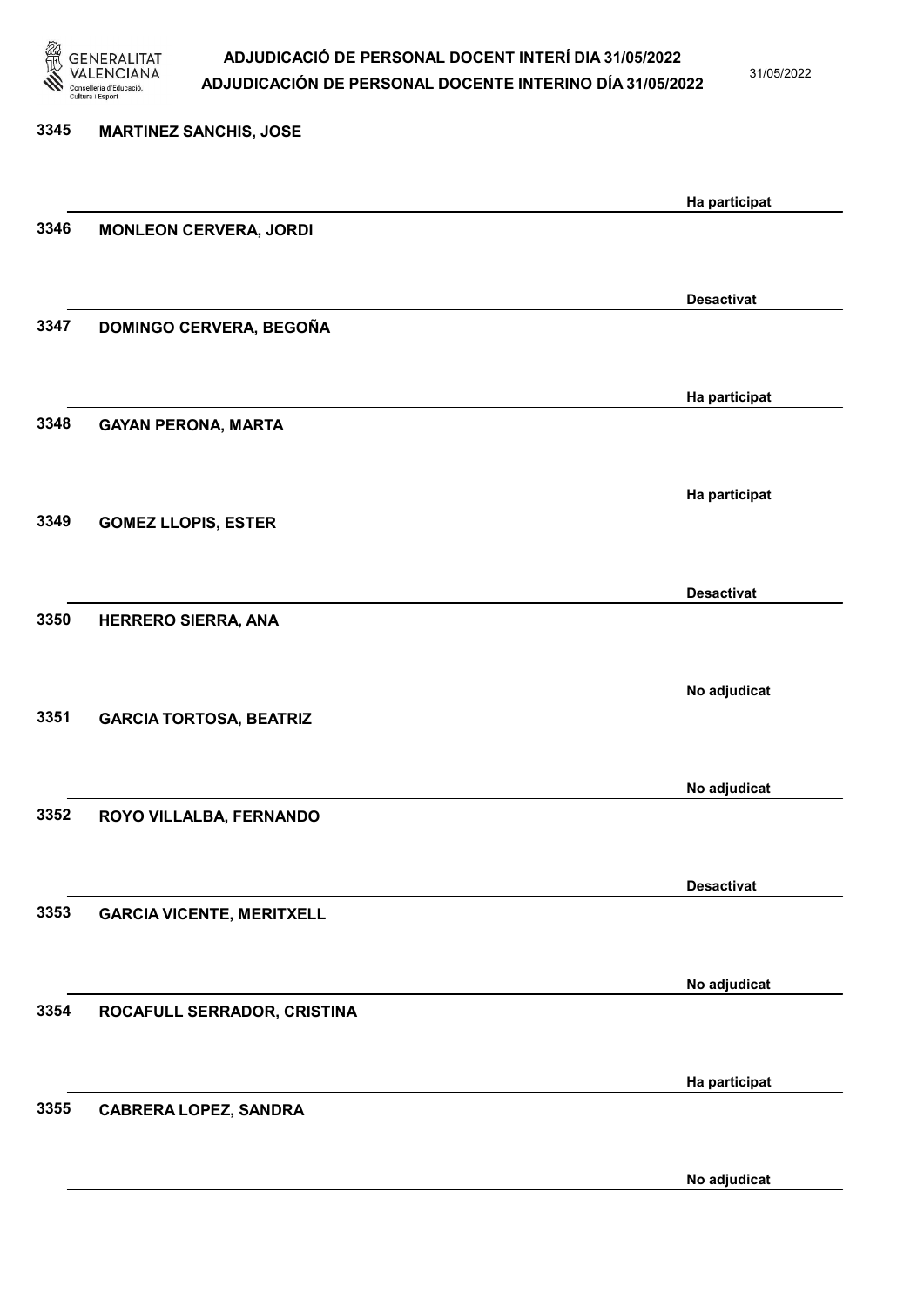

31/05/2022

### 3356 MARTINEZ OLTRA, CRISTINA Desactivat 3357 GRAO GARCIA, MARIA No adjudicat 3358 GARCIA PINO, ALBERTO No adjudicat 3359 SALVA BERTOMEU, ANAIS Desactivat 3360 GUEROLA REVERT, YASMINA Desactivat 3361 GARCIA ALCARAZ, ELENA No adjudicat 3362 MUÑOZ CHINCHILLA, LUCIA No adjudicat 3363 MARTINEZ GARCIA, CRISTINA Ha participat 3364 MARTÍNEZ LÓPEZ, ARACELI Desactivat 3365 ANDRES CIFUENTES, ANTONIO Desactivat 3366 DE HAROS TORTOSA, AZUR

No adjudicat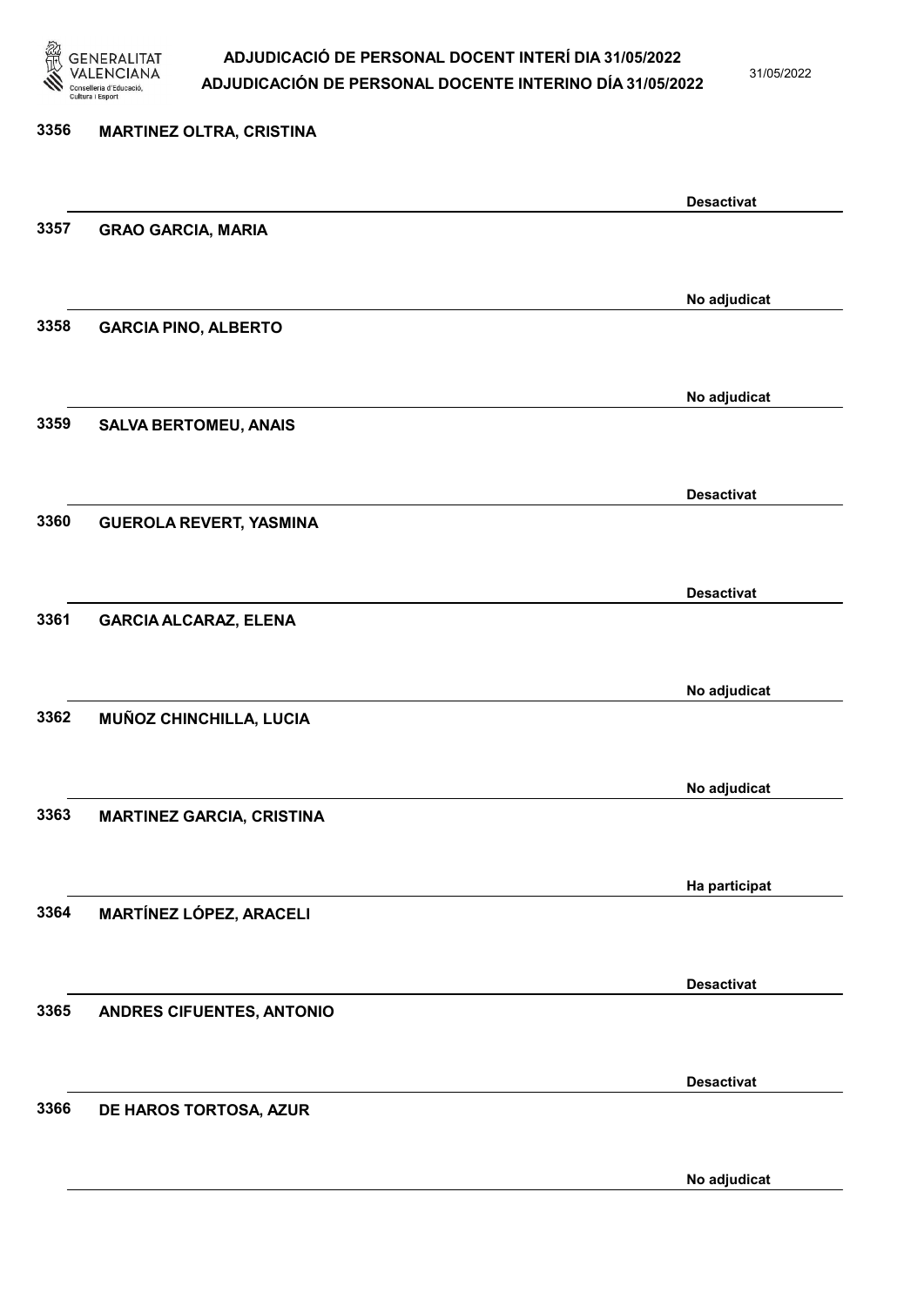

31/05/2022

Desactivat

# 3367 RIPOLL MARTI, SARA Desactivat 3368 APARICIO SALA, LUCIA Desactivat 3369 CUÑAT FERRANDO, JAUME Desactivat 3370 COLLADO AÑON, SANTIAGO No adjudicat 3371 CULLA SANTAMARIA, CANDELA No adjudicat 3372 FERRANDO SERRA, MARIA Desactivat 3373 PEDROS RIBERA, PASQUAL Desactivat 3374 MARTINEZ PIÑOL, LUCIA Desactivat 3375 SANZ GARCIA, DAVID Desactivat 3376 BURGOS GUILL, PILAR Desactivat 3377 VIDAL SOLER, CRISTINA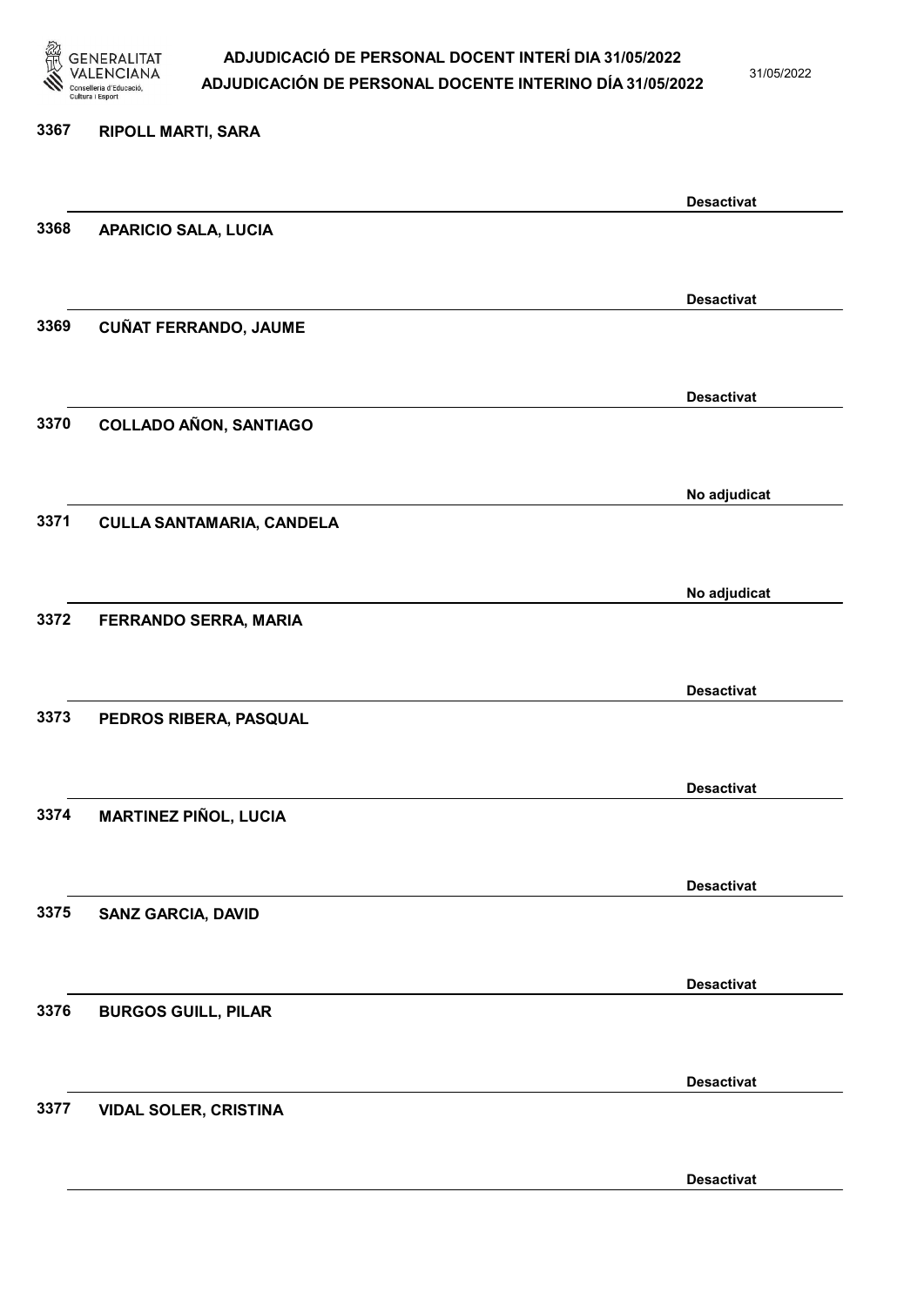

31/05/2022

No adjudicat

# 3378 GARCIA CHOVER, MARIA AMPARO Desactivat 3379 ESTEVE MADRIGAL, MARIA Desactivat 3380 SANSANO APARICI, SILVIA Desactivat 3381 TOBARRA VERDU, JUAN ANTONIO Desactivat 3382 MARTINEZ PEREZ, AURORA Desactivat 3383 PLA SORRIBES, ELENA Desactivat 3384 PUIGSERVER DANTI, FRANCISCA MARIA Desactivat 3385 MORERA SENDRA, MIRIAM Desactivat 3386 CRUZ VERDU, CRISTINA Desactivat 3387 MUÑOZ NICOLAU, FRANCISCO Desactivat 3388 ARTAL GALBIS, MARIA LORETO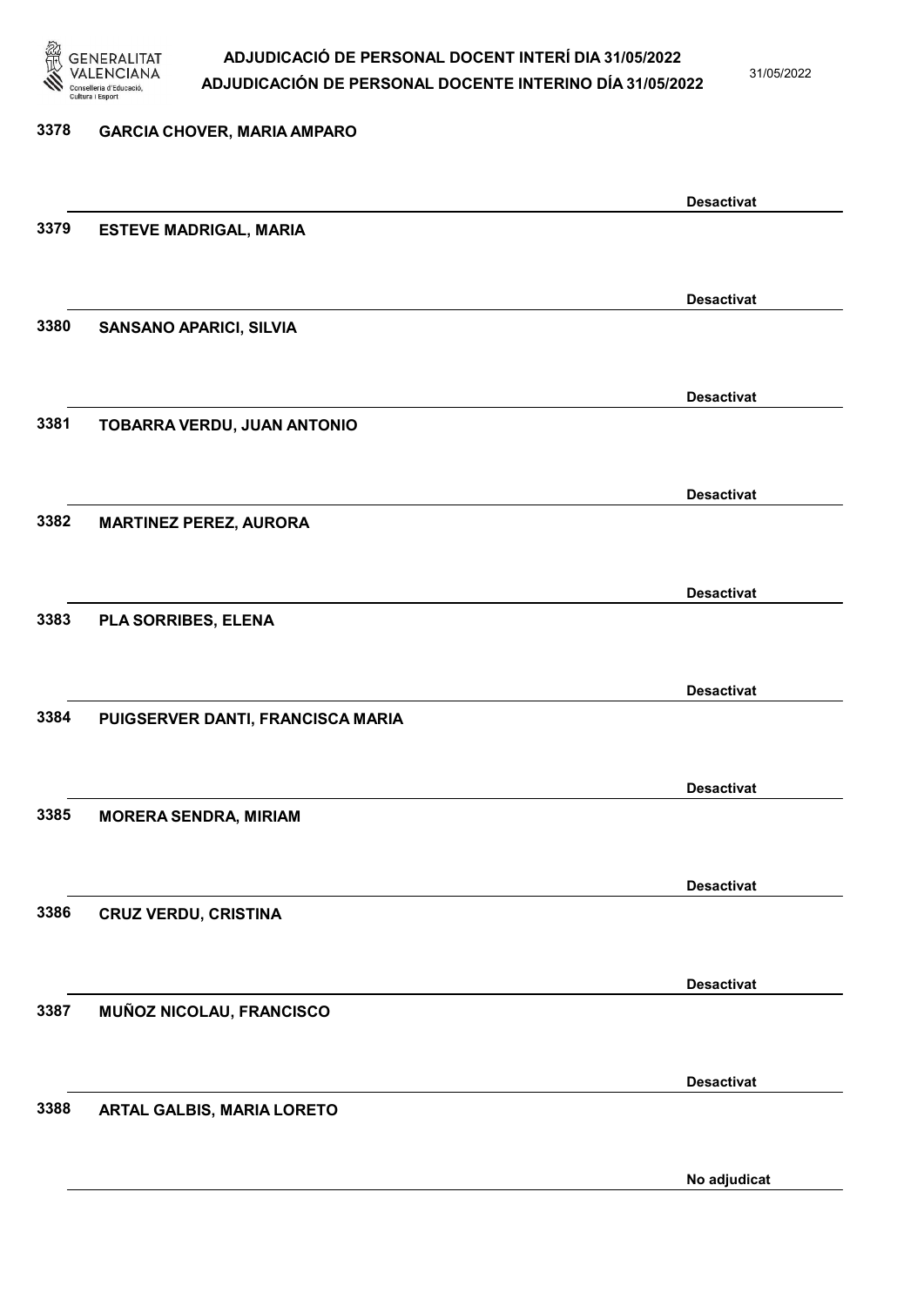

31/05/2022

Desactivat

# 3389 NICOLAS GARCIA, AIDA Desactivat 3390 MARTIN GARCIA, JENIFER Ha participat 3391 VALLET RUIZ, JUAN Desactivat 3392 SAVALL MORERA, ANA Desactivat 3393 PEREZ-FUSTER JIMENEZ, MARIA ISABEL Desactivat 3394 MAÑAS ROMERO, MARINA Desactivat 3395 MANZANARES RODRIGUEZ, ANA MARIA Desactivat 3396 GUILL VALDES, JUAN EMILIO No adjudicat 3397 RUBIO GARCIA, VERÓNICA Desactivat 3398 OLLER CAMPILLO, MARIA ISABEL Desactivat 3399 ALCAYDE RUIZ, NURIA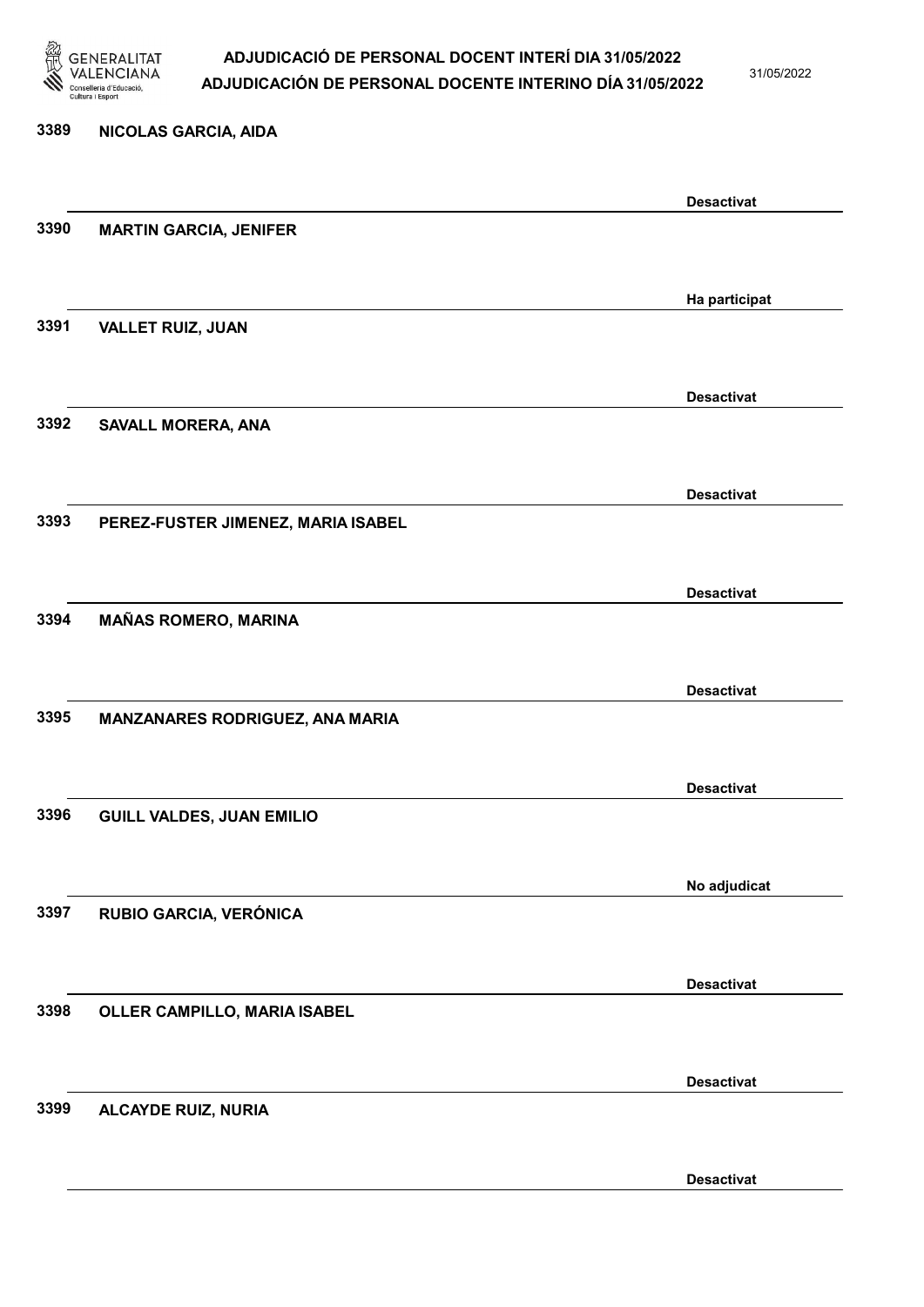

31/05/2022

#### 3400 TALAVERA RUANO, JUAN

|      |                                     | <b>Desactivat</b> |
|------|-------------------------------------|-------------------|
| 3401 | TORTOSA RAMON, ROSA MARIA           |                   |
|      |                                     |                   |
|      |                                     |                   |
|      |                                     | <b>Desactivat</b> |
| 3402 | <b>GARCIA TORTOSA, LIDIA</b>        |                   |
|      |                                     |                   |
|      |                                     |                   |
|      |                                     | <b>Desactivat</b> |
| 3403 | RESCALVO RODA, SARAY                |                   |
|      |                                     |                   |
|      |                                     |                   |
|      |                                     | <b>Desactivat</b> |
| 3404 | LLORENS AGUILELLA, ALBERT           |                   |
|      |                                     |                   |
|      |                                     |                   |
|      |                                     | <b>Desactivat</b> |
| 3405 | <b>VILA MONTESINOS, MARTA</b>       |                   |
|      |                                     |                   |
|      |                                     |                   |
|      |                                     | No adjudicat      |
| 3406 | <b>MARTINEZ CORONADO, NOELIA</b>    |                   |
|      |                                     |                   |
|      |                                     |                   |
|      |                                     | Ha participat     |
| 3407 | <b>MONTESINOS MONZO, MONICA</b>     |                   |
|      |                                     |                   |
|      |                                     |                   |
|      |                                     | <b>Desactivat</b> |
| 3408 | TOMAS AZNAR, ARIANA DEL CARMEN      |                   |
|      |                                     |                   |
|      |                                     |                   |
|      |                                     | Ha participat     |
| 3409 | SANCHO BENAVENT, MARÍA DESAMPARADOS |                   |
|      |                                     |                   |
|      |                                     |                   |
|      |                                     | <b>Desactivat</b> |
| 3410 | YARZA APARICIO, ALEJANDRA           |                   |
|      |                                     |                   |
|      |                                     |                   |
|      |                                     | Ha participat     |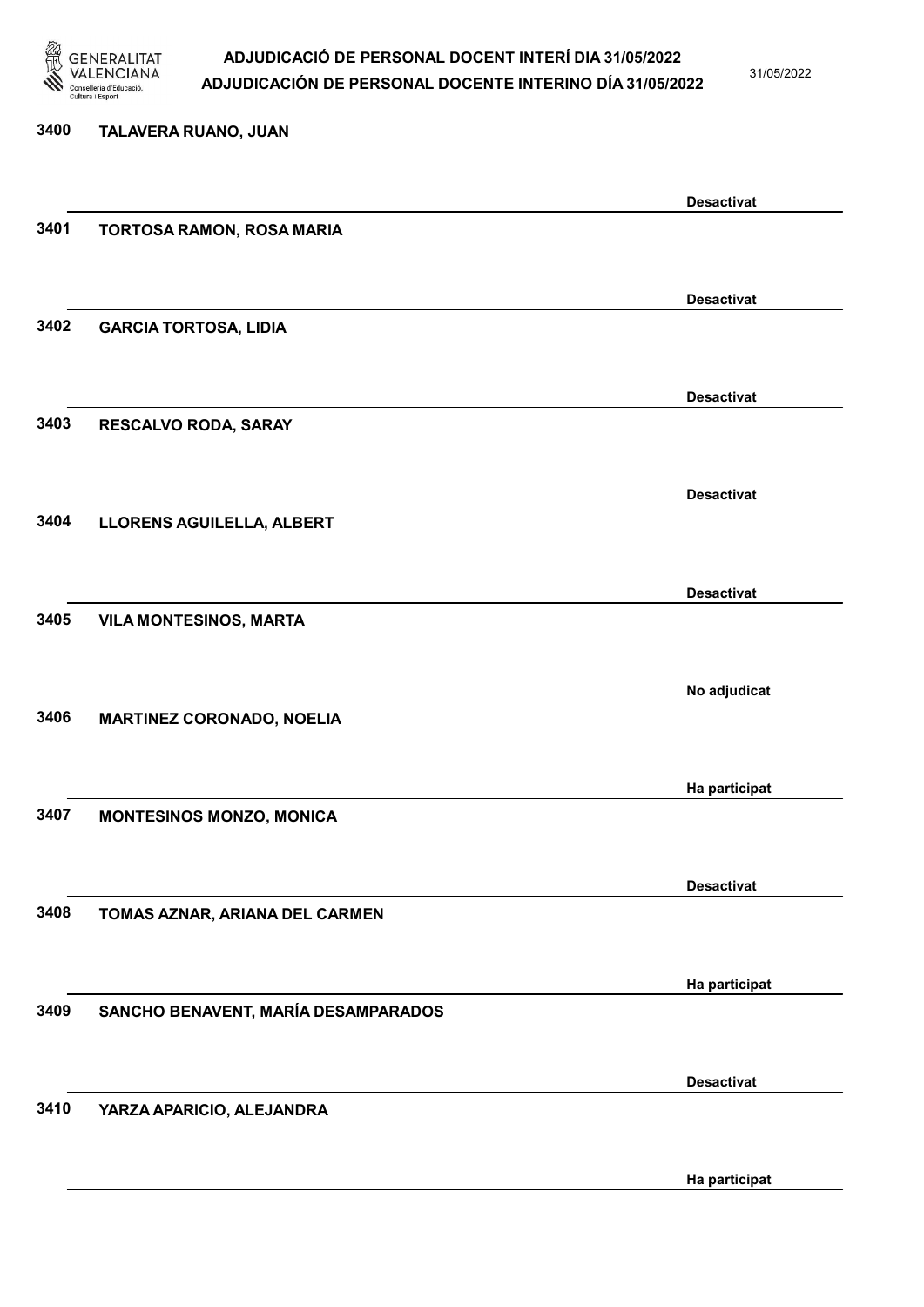

31/05/2022

No adjudicat

# 3411 MASCARELL IZABAL, EDITH No adjudicat 3412 PASCUAL SANCHEZ, VERONICA No adjudicat 3413 FASIUS BERZOSA, ELENA Ha participat 3414 CABANES AMOROS, PAULA Ha participat 3415 RODRIGUEZ CAYUELAS, GEMMA No adjudicat 3416 FERRIOL SANCHEZ, MARIA Desactivat 3417 CANTO RAMON, AMPARO DEL ROSARIO Desactivat 3418 PEREZ ZAFRA, INMACULADA No adjudicat 3419 BASELGA ROURES, ANA Desactivat 3420 GARCIA LLOVELL, AIDA No adjudicat 3421 MUÑOZ CAMPILLO, JENNIFER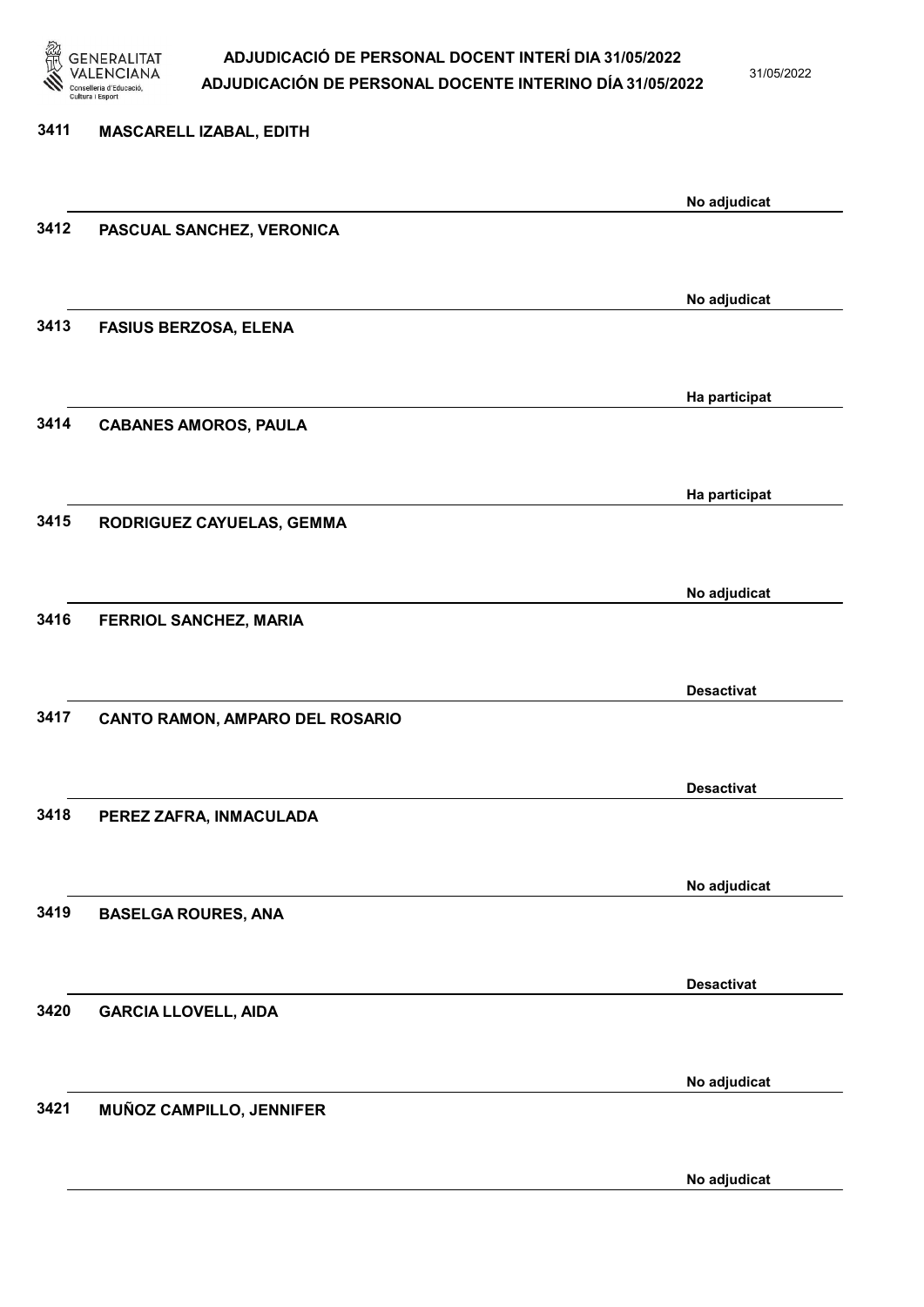

31/05/2022

#### 3422 CARRETERO NAVARRO, MARIA AMPARO

|      |                                   | <b>Desactivat</b> |
|------|-----------------------------------|-------------------|
| 3423 | MIRALLES CERESOLA, MARIA AMPARO   |                   |
|      |                                   |                   |
|      |                                   |                   |
|      |                                   | No adjudicat      |
| 3424 | <b>ALCACER ESCRIG, LEONOR</b>     |                   |
|      |                                   |                   |
|      |                                   |                   |
|      |                                   | <b>Desactivat</b> |
| 3425 | RUIZ LLOPIS, ISABEL               |                   |
|      |                                   |                   |
|      |                                   |                   |
|      |                                   | <b>Desactivat</b> |
| 3426 |                                   |                   |
|      | <b>TORRES GAYAN, RAQUEL</b>       |                   |
|      |                                   |                   |
|      |                                   |                   |
|      |                                   | No adjudicat      |
| 3427 | HERNANDIS PALOMARES, JOANA        |                   |
|      |                                   |                   |
|      |                                   |                   |
|      |                                   | <b>Desactivat</b> |
| 3428 | <b>GARCIA CANDELA, PAULA</b>      |                   |
|      |                                   |                   |
|      |                                   |                   |
|      |                                   | No adjudicat      |
| 3429 | <b>BALLESTER MEZQUITA, ALICIA</b> |                   |
|      |                                   |                   |
|      |                                   |                   |
|      |                                   | Ha participat     |
| 3430 | <b>MOLINA GUIJARRO, MARTA</b>     |                   |
|      |                                   |                   |
|      |                                   |                   |
|      |                                   | Ha participat     |
|      |                                   |                   |
| 3431 | PLAZA ESPIN, AMPARO               |                   |
|      |                                   |                   |
|      |                                   |                   |
|      |                                   | No adjudicat      |
| 3432 | <b>MOROÑO CARRION, Mª REYES</b>   |                   |
|      |                                   |                   |
|      |                                   |                   |
|      |                                   | No adjudicat      |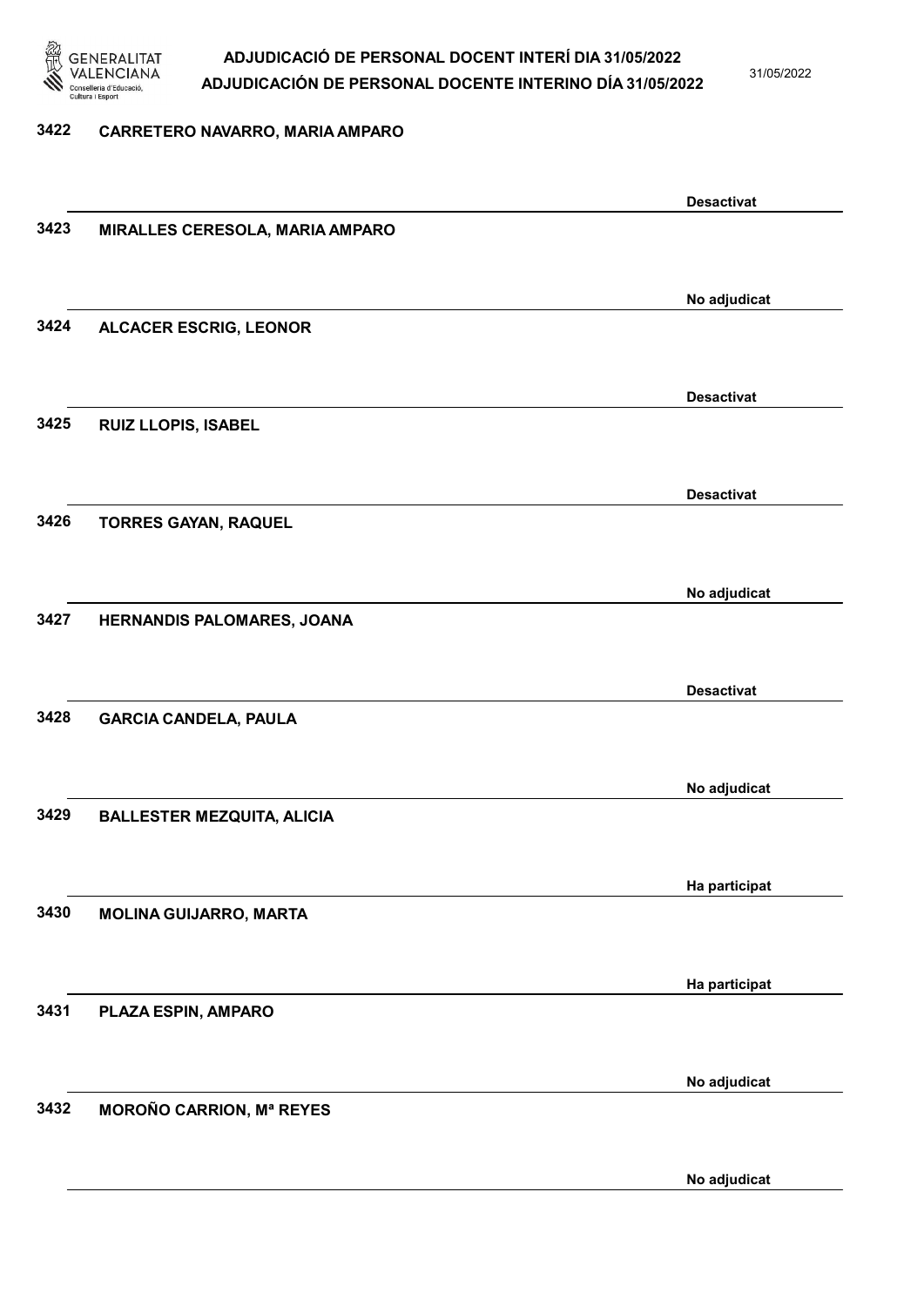

31/05/2022

| 3433 | <b>RUBIO GAMIZ, MARIA</b>              |                   |
|------|----------------------------------------|-------------------|
|      |                                        | No adjudicat      |
| 3434 | <b>MOYA PEREZ, SAMANTA</b>             |                   |
|      |                                        | <b>Desactivat</b> |
| 3435 | PARRA MARTINEZ, ESTEFANIA ISABEL       |                   |
|      |                                        | <b>Desactivat</b> |
| 3436 | ESPARZA CEBRIA, Mª CARMEN              |                   |
|      |                                        | No adjudicat      |
| 3437 | <b>GARCIA FERNANDEZ, BEGOÑA</b>        |                   |
|      |                                        | No adjudicat      |
| 3438 | MOLINA SANJUAN, SANDRA                 |                   |
|      |                                        | Ha participat     |
| 3439 | FERRER QUESADA, HALLET                 |                   |
|      |                                        | No adjudicat      |
| 3440 | <b>MONTERDE MUÑOZ, MARIA</b>           |                   |
|      |                                        | <b>Desactivat</b> |
| 3441 | <b>MARTI GUIJARRO, AMALIA</b>          |                   |
|      |                                        |                   |
| 3442 | <b>GARCÍA RIQUELME, PATRICIA ELISA</b> | No adjudicat      |
|      |                                        |                   |
| 3443 | <b>SALA GARCIA, VERONICA</b>           | No adjudicat      |
|      |                                        |                   |

No adjudicat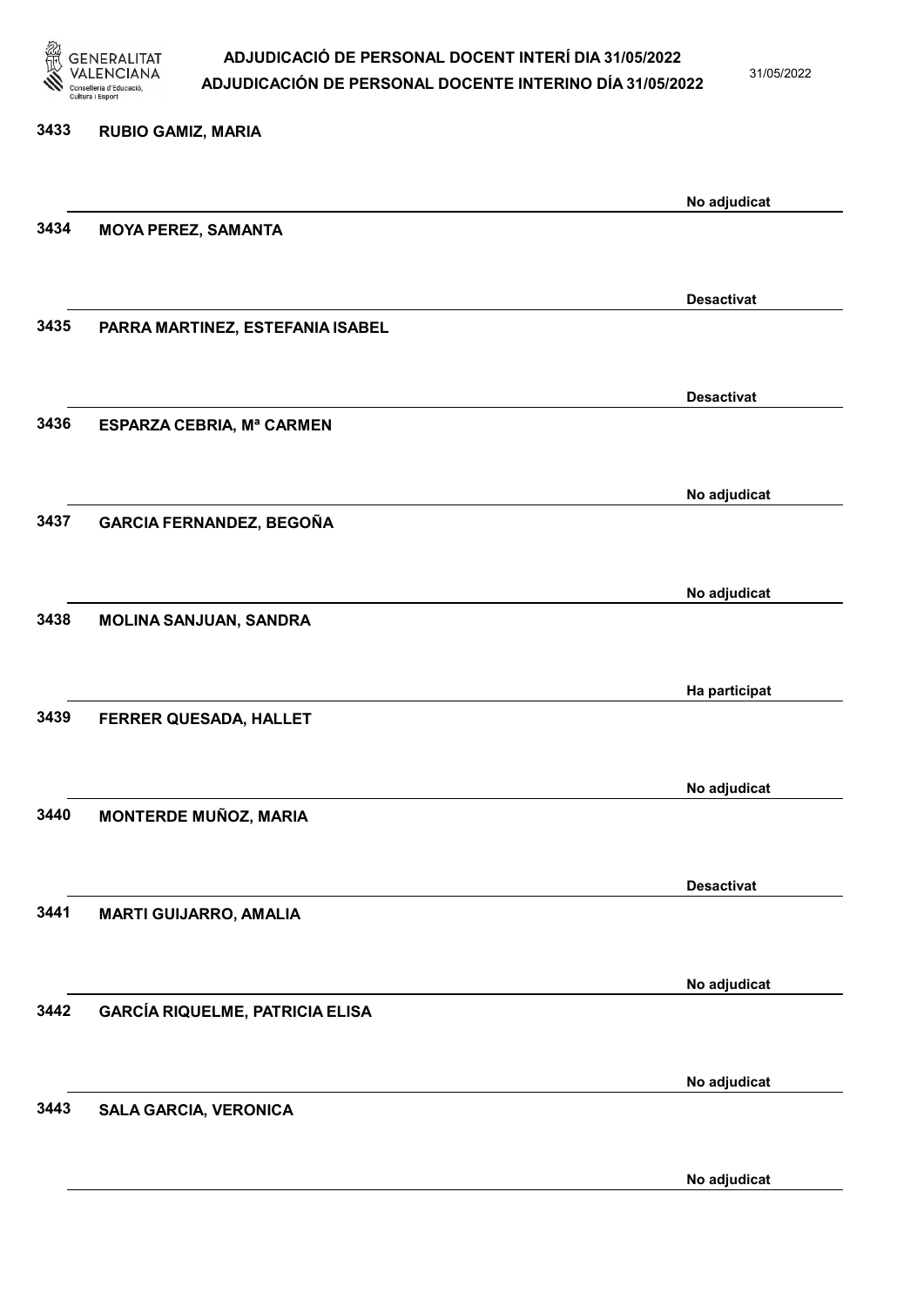

31/05/2022

No adjudicat

# 3444 SANJUAN VILLENA, DIANA No adjudicat 3445 MARTINEZ CRESPO, MARIA Ha participat 3446 LÓPEZ VIDAL, GEMA Ha participat 3447 MORILLAS MARTINEZ, PATRICIA No adjudicat 3448 MAGRANER PLANA, MIRIAM Desactivat 3449 SERRA MARRADES, ANNA Desactivat 3450 PAREJA MARTINEZ, IGNACIO Desactivat 3451 LLINARES SANCHEZ, ANDREA Ha participat 3452 BEREZO CORCOLES, SANDRA Ha participat 3453 SELLES SALVA, JESSICA Ha participat 3454 PEREZ RODES, CLARA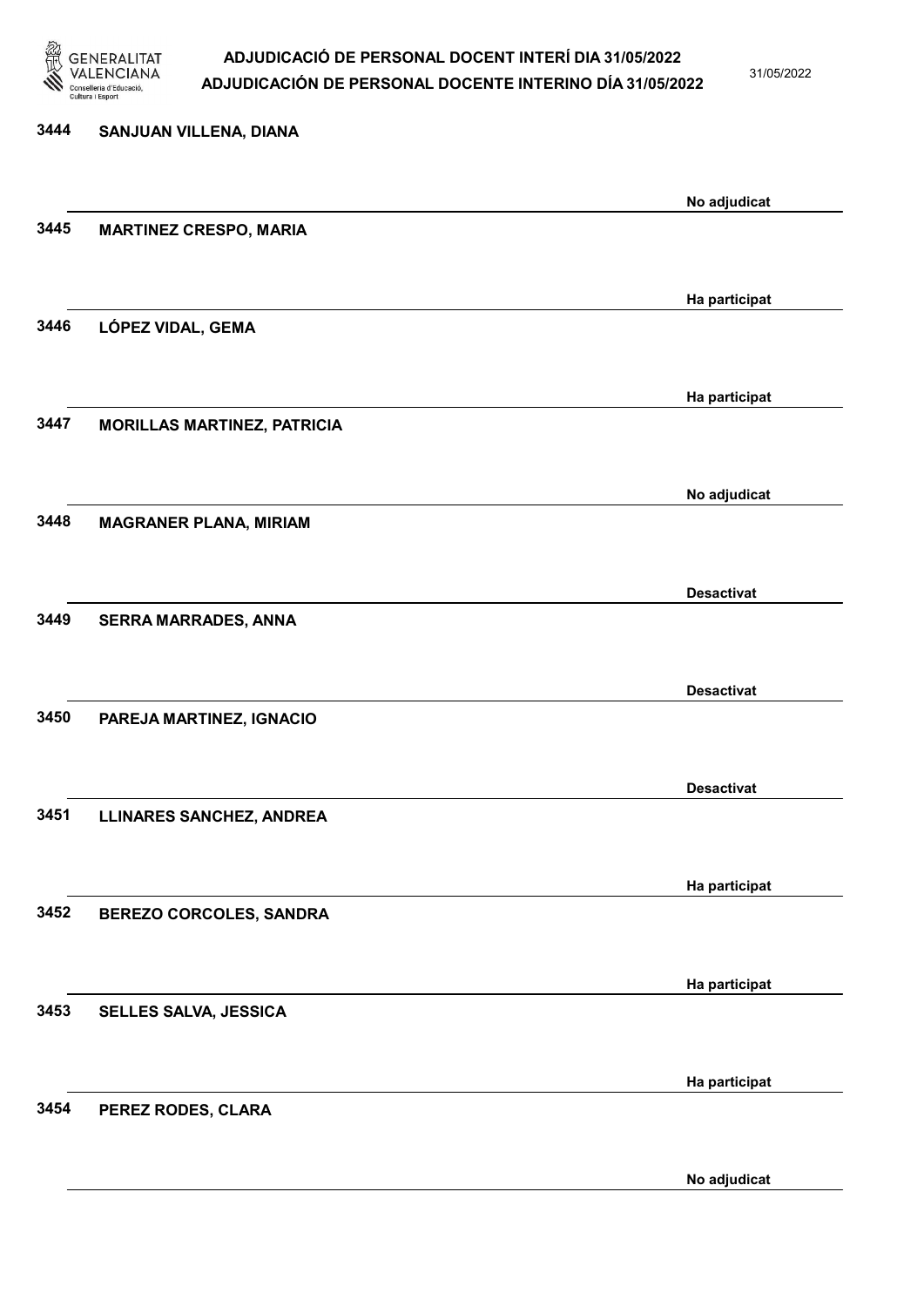

31/05/2022

# 3455 BENZAL TARIN, ELENA Desactivat 3456 VIOSCA TORNERO, PABLO Desactivat 3457 ALVENTOSA CALATAYUD, ANA MARIA Desactivat 3458 VELA MAZARROTA, ROMAN Ha participat 3459 MIRALLES SANCHEZ, YOLANDA Ha participat 3460 CATALA EIGUREN, PAULA No adjudicat 3461 BALAGUER TOMAS, REMEDIOS Desactivat 3462 BOU PEREZ, SARA No adjudicat 3463 MARTINEZ MACHIN, ANA Desactivat 3464 ROIG PASCUAL, ANDREA Desactivat 3465 GONZALEZ CAÑAVATE, ELENA

Desactivat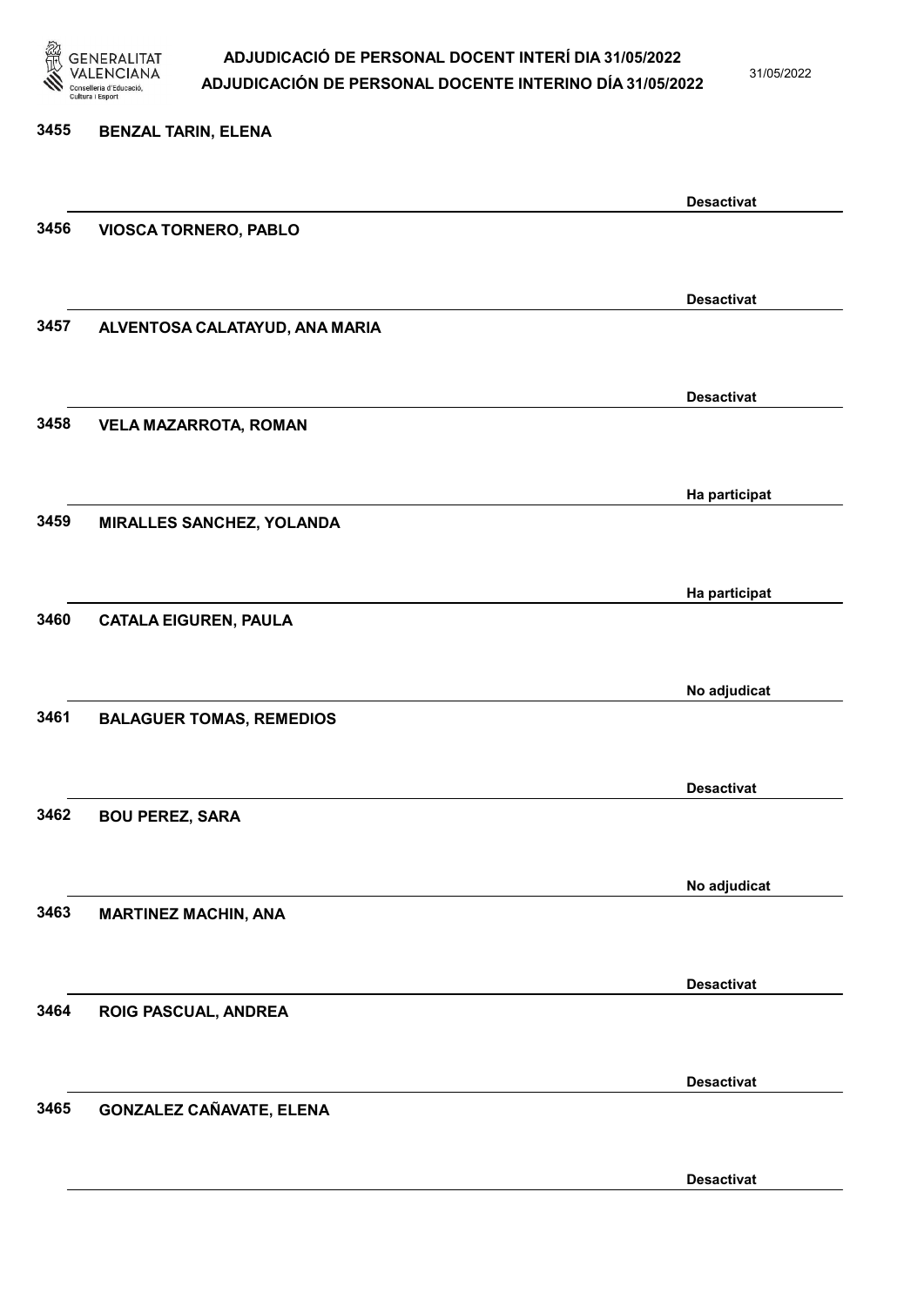

31/05/2022

Desactivat

# 3466 ALCALA SANZ, MARIA No adjudicat 3467 RICO RICO, JUAN CARLOS Desactivat 3468 MUÑOZ VICENT, ANA Ha participat 3469 SAIZ VALVERDE, MARIA Desactivat 3470 MARTINEZ SEMPERE, RAQUEL Desactivat 3471 AMBIT MARTINEZ, LORETO Desactivat 3472 HERNANDEZ AYLLON, EUGENIA MARIA No adjudicat 3473 MIGUEL GIMENEZ, LAURA Ha participat 3474 TORMO ALBERT, VANESA Ha participat 3475 GÓMEZ CASTELLANO, EVA Desactivat 3476 CLIMENT CALAFAT, ANGELA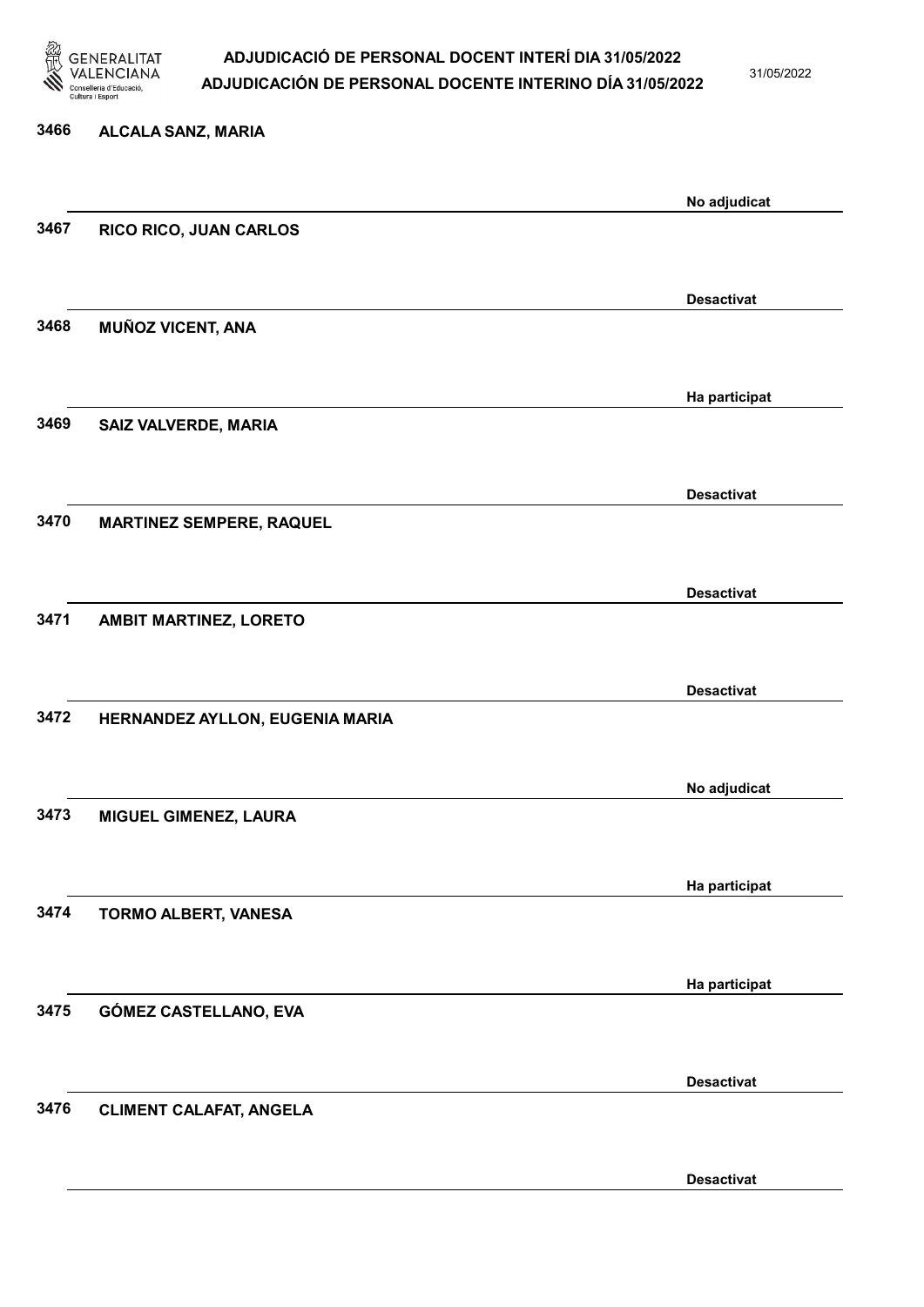

31/05/2022

Ha participat

| 3477 | <b>MONLEON HIDALGO, JORGE</b>   |                   |
|------|---------------------------------|-------------------|
|      |                                 | No adjudicat      |
| 3478 | <b>MARTINEZ BAIXAULI, JORDI</b> |                   |
|      |                                 |                   |
|      |                                 | <b>Desactivat</b> |
| 3479 | PIÑOL JIMENEZ, AINHOA           |                   |
|      |                                 | Ha participat     |
| 3480 | PARRA RODENAS, ANA BELEN        |                   |
|      |                                 |                   |
|      |                                 | Ha participat     |
| 3481 | JARRIN SANCHEZ, ANA MARIA       |                   |
|      |                                 |                   |
|      |                                 | Ha participat     |
| 3482 | <b>LLACER BADAL, ISAAC</b>      |                   |
|      |                                 |                   |
|      |                                 | <b>Desactivat</b> |
| 3483 | <b>ASENSIO RAMON, LYDIA</b>     |                   |
|      |                                 |                   |
|      |                                 | No adjudicat      |
| 3484 | <b>GARCIA FRANCO, CARLOS</b>    |                   |
|      |                                 | <b>Desactivat</b> |
| 3485 | HORTAL SOLER, ROSA MARIA        |                   |
|      |                                 |                   |
|      |                                 | No adjudicat      |
| 3486 | <b>GARCIA MIGUEL, PATRICIA</b>  |                   |
|      |                                 |                   |
|      |                                 | No adjudicat      |
| 3487 | <b>MARTINEZ PASTOR, ELISA</b>   |                   |
|      |                                 |                   |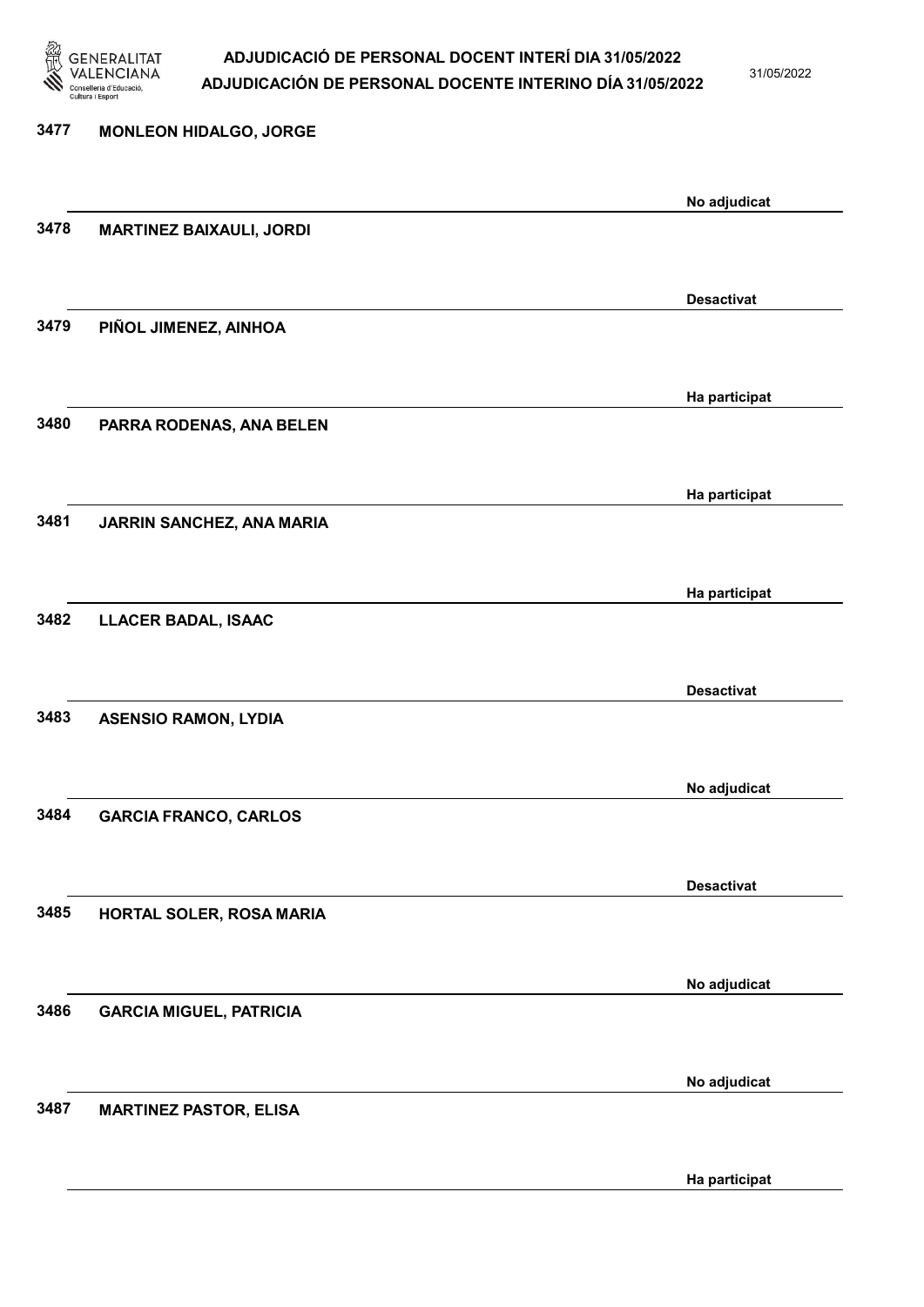

31/05/2022

No adjudicat

# 3488 LLOPIS MARTINEZ, CRISTINA Desactivat 3489 HERNANDEZ PASCUAL, VERONICA No adjudicat 3490 SANTANA GRAU, BERTA Desactivat 3491 RUBIO SEGARRA, AITOR Desactivat 3492 MORENO MENENDEZ, RAUL Desactivat 3493 ALBORCH MUÑOZ, ADAN Ha participat 3494 HERNANDEZ BENEYTEZ, ALMUDENA Desactivat 3495 GARCIA BAREA, AITOR Desactivat 3496 AÑON RUIZ, MIRIAM Desactivat 3497 GARCIA PEREZ, PABLO Desactivat 3498 GONZALEZ SANZ, CARLOS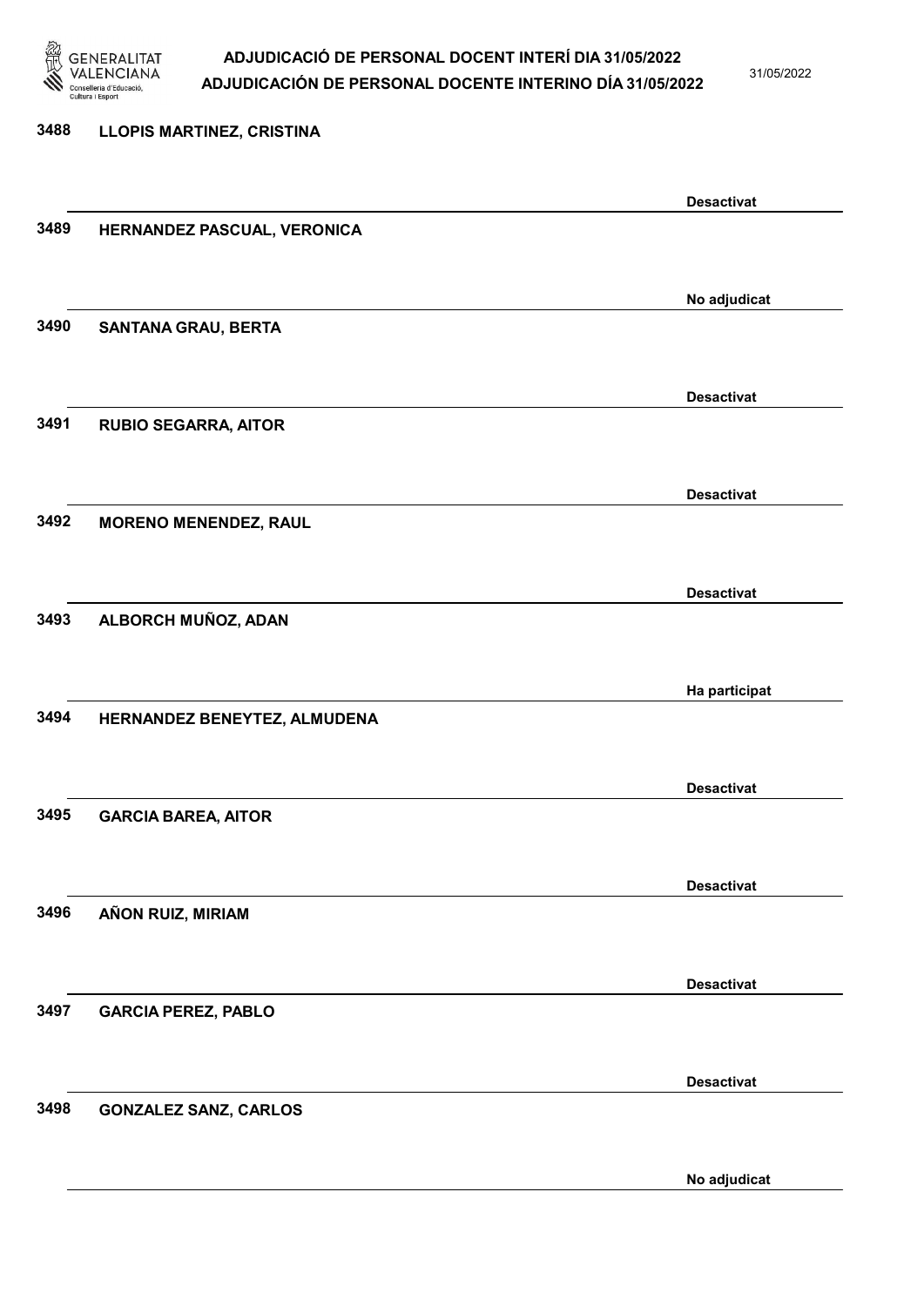

31/05/2022

No adjudicat

# 3499 MONDEJAR LARA, JOSE LUIS Desactivat 3500 DEL CAMPO GIL, MARIA JOSE No adjudicat 3501 ALBALAT ALBA, RAQUEL ARANZAZU Desactivat 3502 FERNANDEZ CORTES, BEATRIZ Desactivat 3503 SABATER VIDAL, GEMMA Desactivat 3504 ESPLA GISBERT, GEMA Desactivat 3505 LOPEZ BALLESTER, MARIA TERESA Desactivat 3506 BORQUE PAREDES, GEMMA Ha participat 3507 DIAZ CANO, JOSE JOAQUIN Ha participat 3508 JUAN SANZ, ANNA Ha participat 3509 LOPEZ PASCUAL, PABLO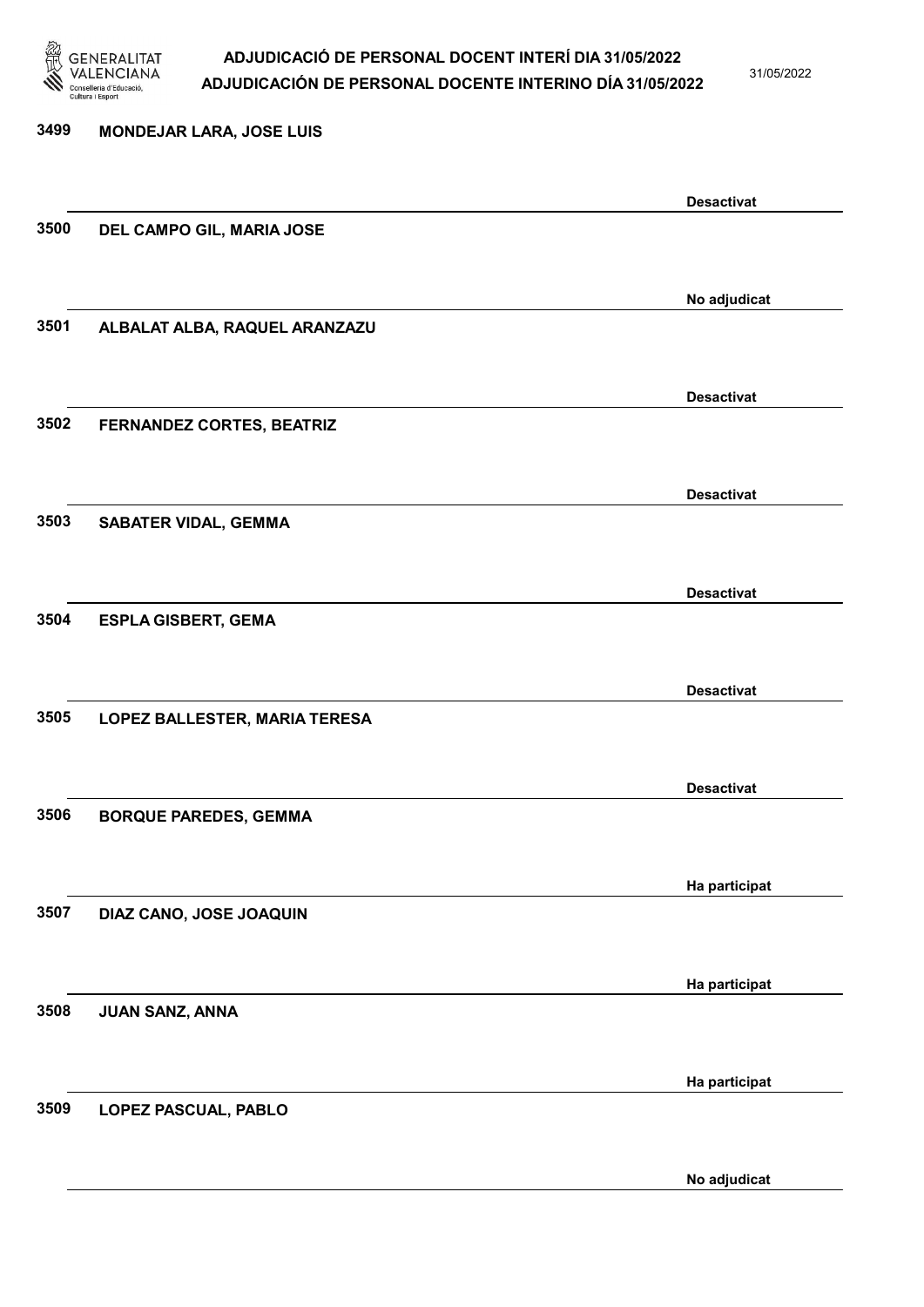

31/05/2022

| 3510 | <b>TORRES CHECA, MARIA JESUS</b>    |                   |
|------|-------------------------------------|-------------------|
|      |                                     | No adjudicat      |
| 3511 | TALAVAN RODRIGUEZ, SANDRA           |                   |
|      |                                     | Ha participat     |
| 3512 | LUCAS CASTELLANOS, LUCIA            |                   |
|      |                                     | Ha participat     |
| 3513 | <b>FEMENIA SANCHO, MARTA</b>        |                   |
|      |                                     | No adjudicat      |
| 3514 | <b>BENAVENT BELLA, MELISA</b>       |                   |
|      |                                     | No adjudicat      |
| 3515 | <b>SALVADOR GARCIA, PAULA PILAR</b> |                   |
|      |                                     | Ha participat     |
| 3516 | MINGUEZ PALAZON, CRISTINA           |                   |
|      |                                     | No adjudicat      |
| 3517 | RIPOLLES LORETO, ANA                |                   |
|      |                                     | <b>Desactivat</b> |
| 3518 | TORMO FERRERO, MARIA DOLORES        |                   |
|      |                                     | Ha participat     |
| 3519 | OLIVER COLOMER, MARIA-ISABEL        |                   |
|      |                                     | <b>Desactivat</b> |
| 3520 | ALVAREZ ROMERO, PABLO               |                   |

Desactivat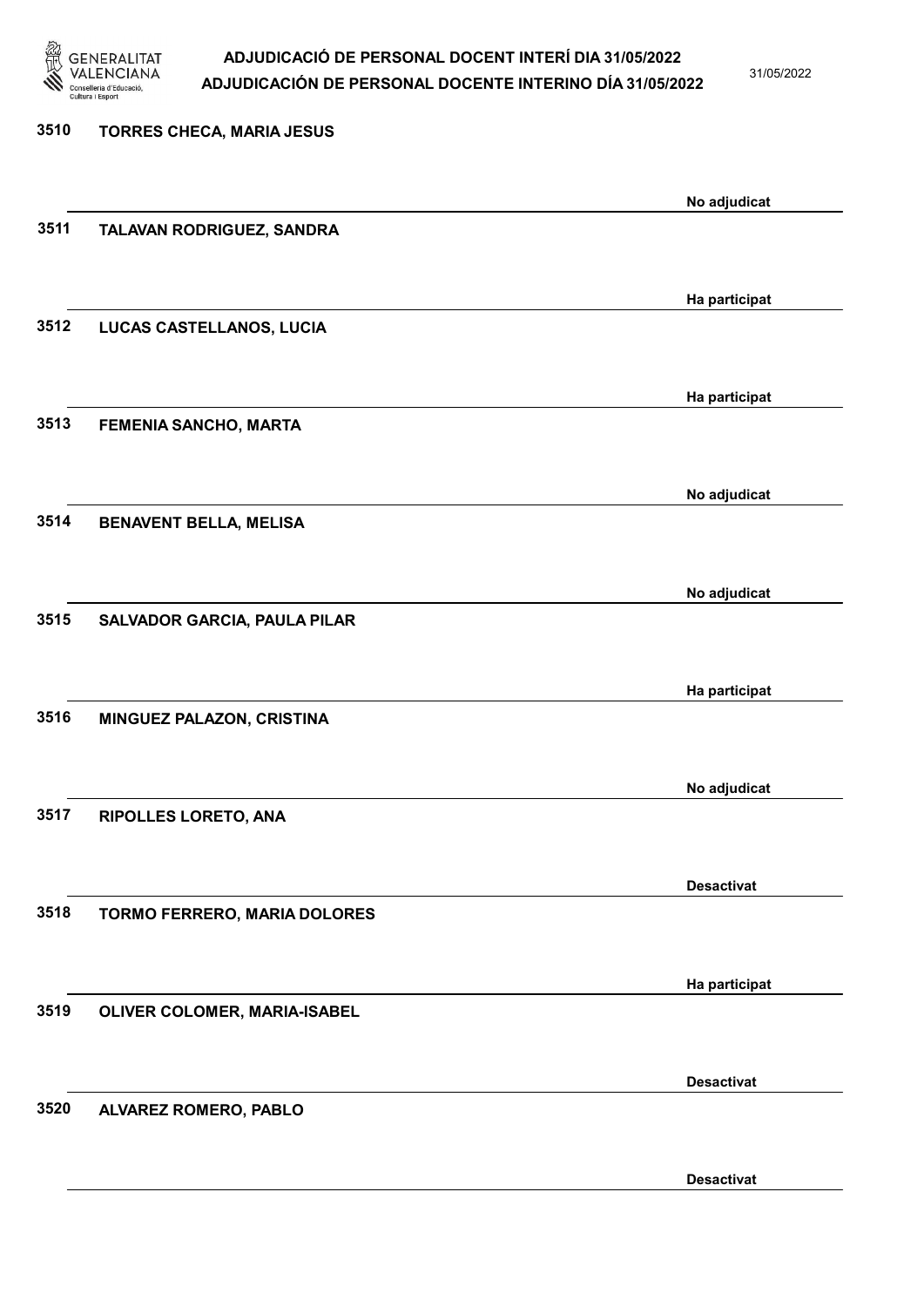

31/05/2022

Ha participat

# 3521 SALES CHORDA, RICARDO Desactivat 3522 LOPEZ MOLLA, NURIA Ha participat 3523 SANCHEZ FERRANDO, ROSA NOEMI Desactivat 3524 GALVAÑ TORRES, FRANCISCO JOSE Ha participat 3525 BAÑULS BAHAMONDE, JUAN ANTONIO Desactivat 3526 IGUAL NICASIO, ROSA MARIA Ha participat 3527 CORDOBA GUILLEN, MARTA Desactivat 3528 GALDON PEREZ, RUBEN Desactivat 3529 CLIMENT RIPOLLES, ANA Desactivat 3530 ROCA CORTES, LUCIA No adjudicat 3531 BLANES SAPORTA, IRENE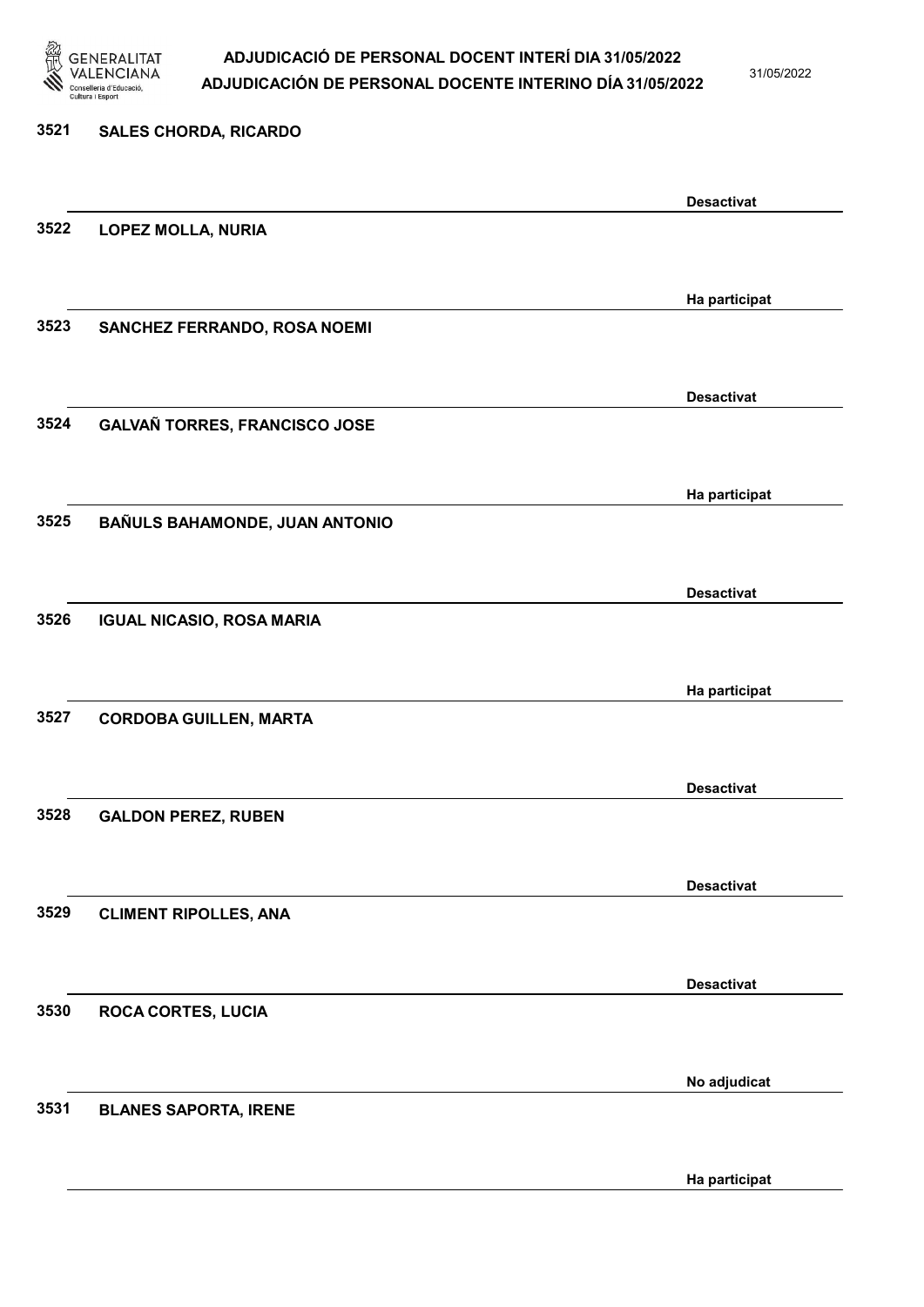

31/05/2022

Ha participat

# 3532 IVARS FEMENIA, DAVID No adjudicat 3533 PARDOS BERNAD, ANA Ha participat 3534 FABREGAT MORILLAS, FRANCISCO ENRIQUE Ha participat 3535 ALCALA PUERTAS, MARIA CARMEN Ha participat 3536 NOGUERON LOPEZ, MARÍA ROCIO No adjudicat 3537 ARIAS MUÑOZ, LUCIA Ha participat 3538 CLIMENT SOLAZ, VÍCTOR Desactivat 3539 GOMAR TARRASO, DAVID No adjudicat 3540 ALBEROLA PALOMARES, AINA Desactivat 3541 ROSA JIMENEZ, REBECA Ha participat 3542 DE FEZ BOLOS, IRENE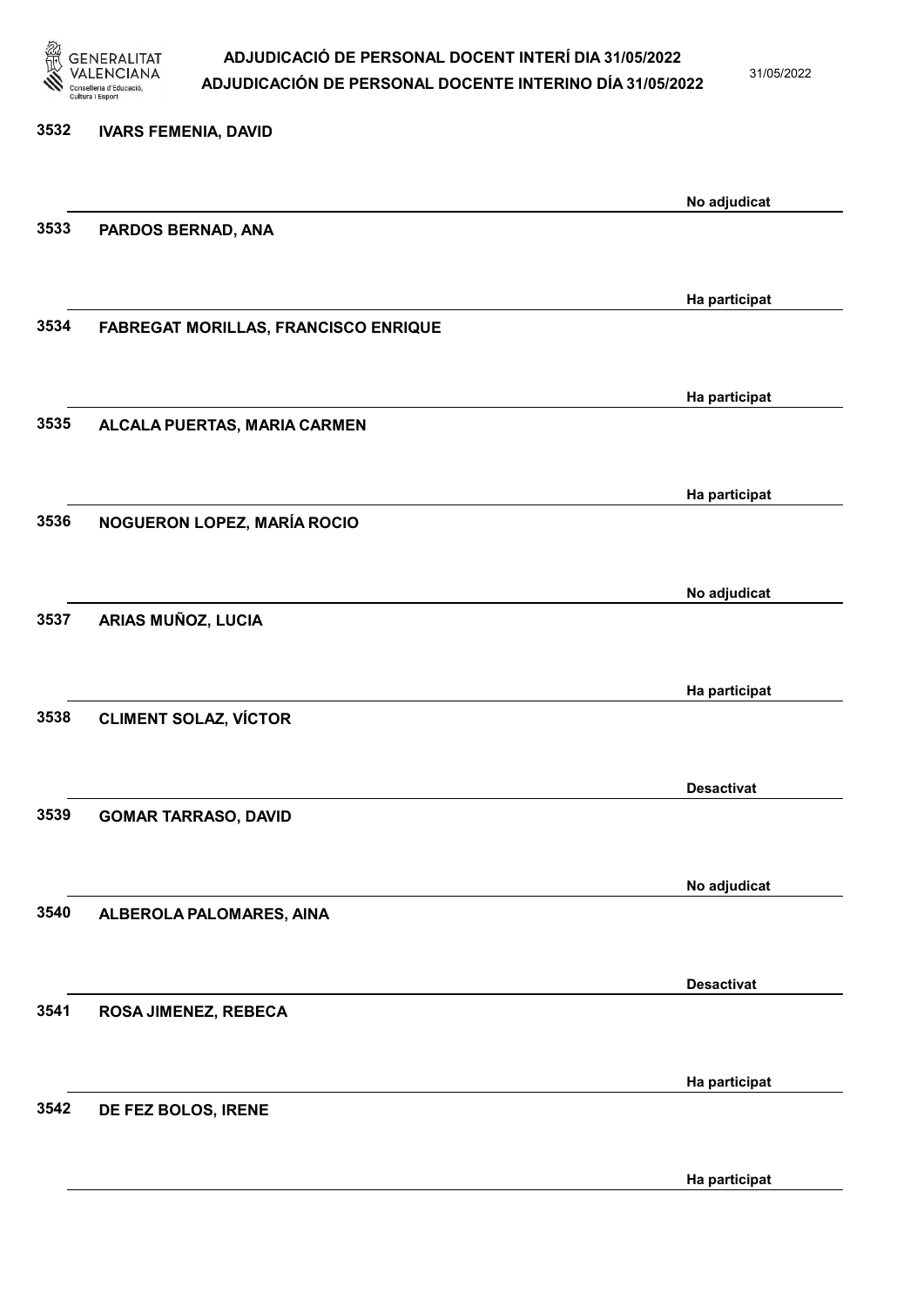

31/05/2022

Desactivat

# 3543 GUTIERREZ CAZORLA, ANTONIO Desactivat 3544 LOMAS CRESPO, MARIA AMPARO Ha participat 3545 BESER BELTRAN, ROCIO Ha participat 3546 ABELLAN PUCHE, DAVID Ha participat 3547 PRADILLO BELEN, AURORA FELICIDAD Ha participat 3548 GARCIA MORCILLO, ANTONIA Ha participat 3549 PEREZ TEBAR, ELENA Ha participat 3550 BLANES ARMENGOT, IRIS No adjudicat 3551 LOPEZ CRESPO, IRENE Ha participat 3552 MOLINA GARCIA, LIDIA NEREA Ha participat 3553 CARBALLIDO FERNANDEZ, NOELIA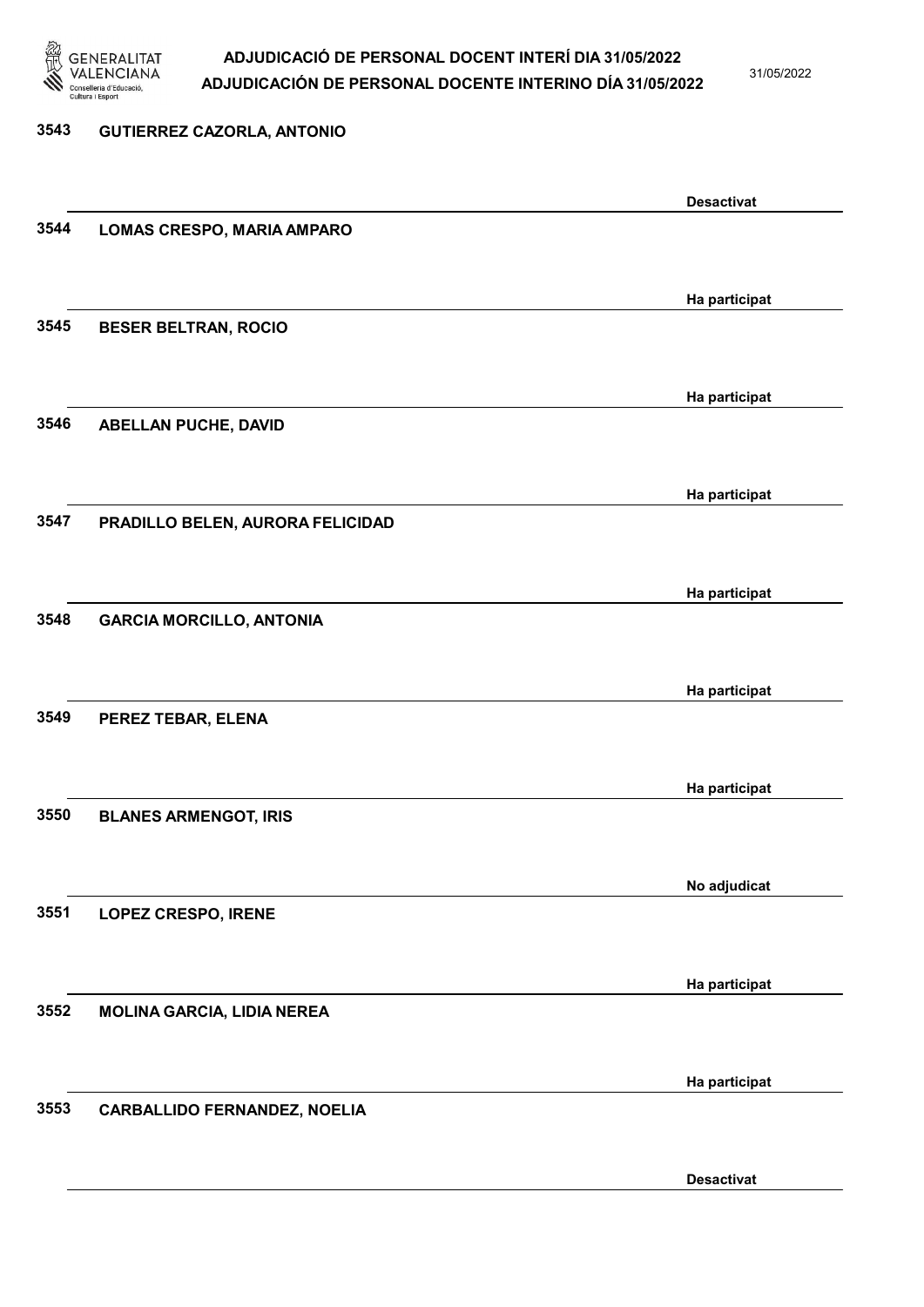

31/05/2022

Desactivat

# 3554 VALIENTE MARTINEZ, JERONIMA Ha participat 3555 HERNANDEZ DUART, MARISA No adjudicat 3556 AZNAR PASTOR, JUDIT Mª Ha participat 3557 CUQUERELLA JIMENEZ, MONICA Ha participat 3558 GOMEZ NAVARRETE, JAVIER Desactivat 3559 CABALLER BARTUAL, MARIA JOSE No adjudicat 3560 COLOMER POVEDA, CRISTINA Desactivat 3561 PONS BELMONTE, EVA Desactivat 3562 BELMONTE LOPEZ, SARA Desactivat 3563 BENLLOCH BONDIA, RAUL Desactivat 3564 PEREZ ARRIBAS, RICARDO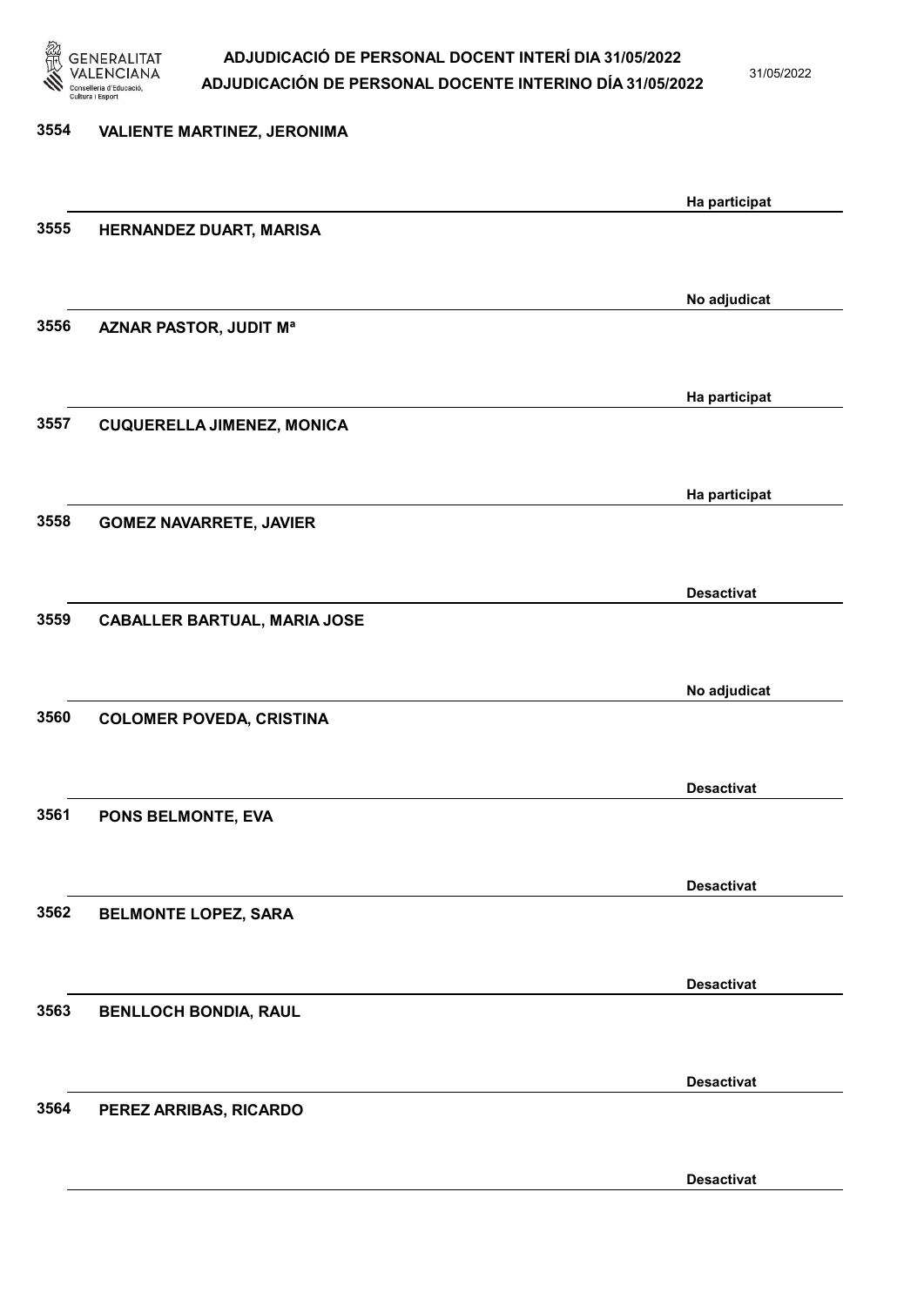| 忽    | ADJUDICACIÓ DE PERSONAL DOCENT INTERÍ DIA 31/05/2022<br>GENERALITAT<br>ADJUDICACIÓN DE PERSONAL DOCENTE INTERINO DÍA 31/05/2022<br>Cultura i Esport | 31/05/2022           |
|------|-----------------------------------------------------------------------------------------------------------------------------------------------------|----------------------|
| 3565 | <b>VERA FERNANDEZ, CECILIA</b><br>Petición:<br>3                                                                                                    | Adjudicación forzosa |
|      | SONEJA (12002351) CEIP SAN MIGUEL ARCÁNGEL<br>506462<br>128 / EDUCACIÓ PRIMÀRIA.                                                                    |                      |
|      | Horas<br>SUBSTITUCIÓ INDETERMINADA<br>23                                                                                                            | Adjudicat            |
| 3566 | <b>MEDIERO MARTÍ, AIDA</b>                                                                                                                          |                      |
| 3567 | TOMÁS RÓDENAS, ALICIA                                                                                                                               | <b>Desactivat</b>    |
| 3568 | <b>QUILES LLORET, TOMAS</b>                                                                                                                         | <b>Desactivat</b>    |
| 3569 | <b>LOPEZ PASTOR, MARIA BELEN</b>                                                                                                                    | <b>Desactivat</b>    |
| 3570 | <b>MIRA MOLINA, JOSE LUIS</b>                                                                                                                       | <b>Desactivat</b>    |
| 3571 | SANCHEZ SEPULCRE, ANA BELEN                                                                                                                         | <b>Desactivat</b>    |
| 3572 | <b>CEBELLÁN HERNANDEZ, NOELIA</b>                                                                                                                   | <b>Desactivat</b>    |
| 3573 | <b>BORREGO NOVELLA, ESPERANZA</b>                                                                                                                   | <b>Desactivat</b>    |
|      |                                                                                                                                                     | <b>Desactivat</b>    |
| 3574 | <b>VALERO MACIA, ELENA</b><br>Petición:<br>$\mathbf 1$<br>VILLENA (03009154) CEIP SANTA TERESA<br>505066<br>128 / EDUCACIÓ PRIMÀRIA.                | Adjudicación forzosa |
|      | Horas<br>SUBSTITUCIÓ INDETERMINADA<br>23                                                                                                            | Adjudicat            |
| 3575 | <b>MIRALLES LOZANO, IRENE</b>                                                                                                                       | <b>Desactivat</b>    |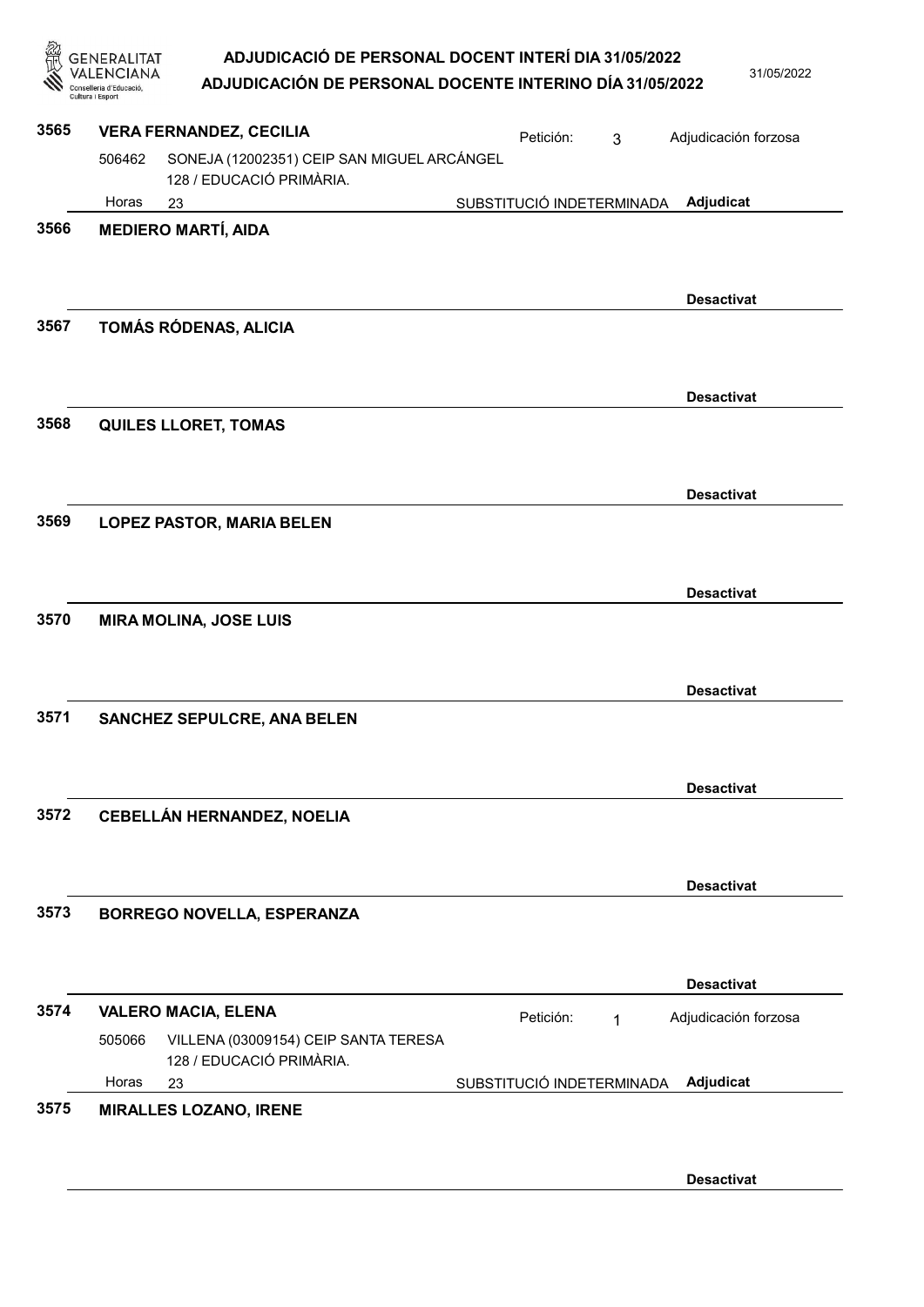

31/05/2022

# 3576 BELLA REDONDO, SANDRA Desactivat 3577 SORIANO HERNANDEZ, LAURA Desactivat 3578 ESPLUGUES UREÑA, JOSEP MANUEL Desactivat 3579 GONZALEZ ARRUFAT, CARLOS Desactivat 3580 SIRVENT CARBONELL, CRISTIAN Desactivat 3581 MONCADA OROZCO, ALEJANDRA Desactivat 3582 GIL CARRERES, ESTER Desactivat 3583 BENAGES MALLOL, ALEJANDRO Desactivat 3584 CHAFER BARBA, PAULA Desactivat 3585 FERRANDIZ GONZALEZ, M. DOLORE DEL REMEDIO Desactivat 3586 GONZALVEZ JIMENEZ, ADRIAN ALBERTO

Desactivat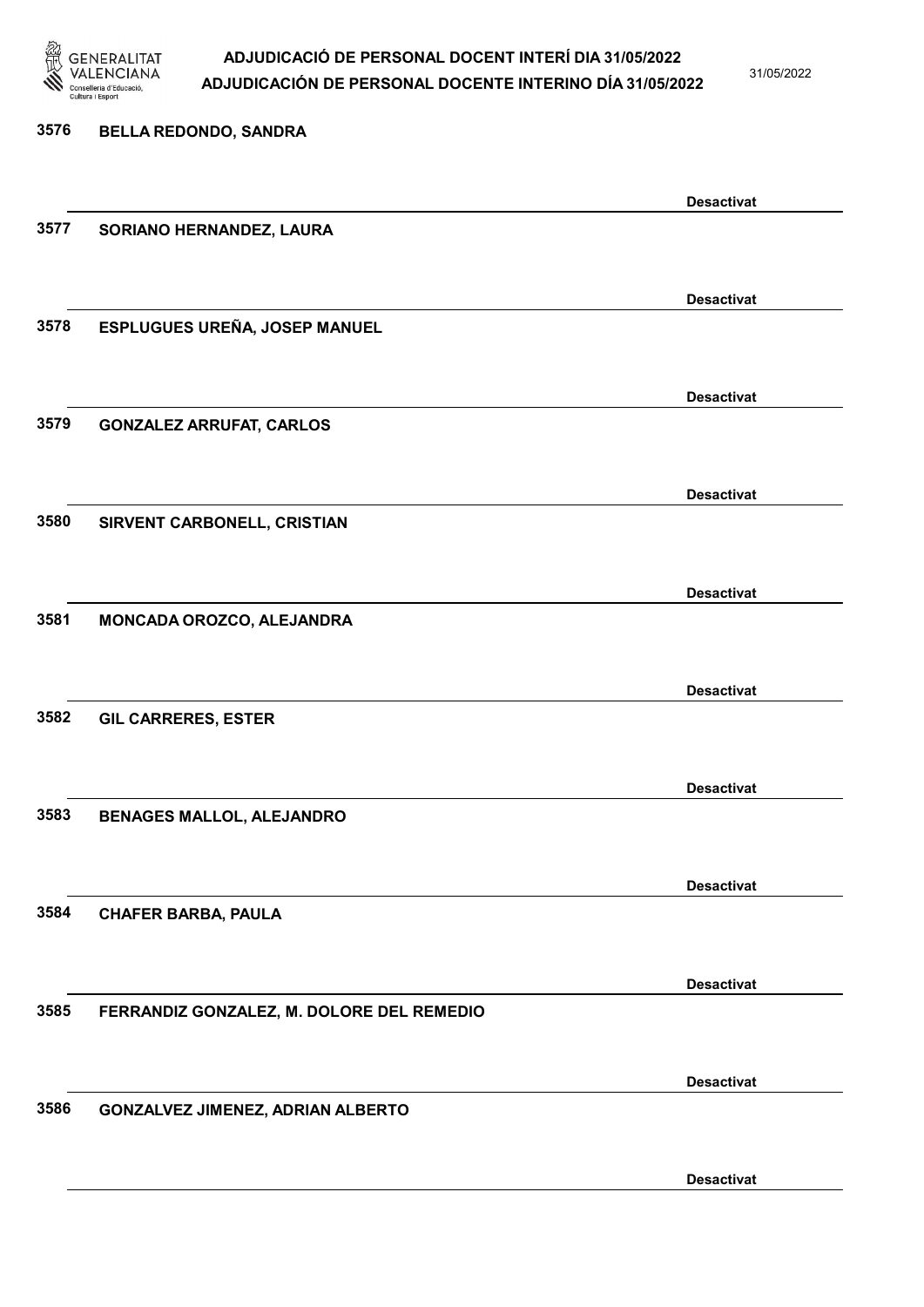

31/05/2022

# 3587 FEMENIA CRESPO, MARIA Desactivat 3588 SANCHEZ TABOADA, BEGOÑA Desactivat 3589 GALLARDO CAIROLS, ANA BLANCA Desactivat 3590 CALPE TALENS, MARIA Desactivat 3591 VERCHER MARTINEZ, ASTRID Desactivat 3592 VAZQUEZ SERRANO, TAMARA Desactivat 3593 HERNANDEZ TRILLO, NURIA Desactivat 3594 GARCIA VELA, MARIA Desactivat 3595 CHAFER GONZALEZ, DAVID Desactivat 3596 AGUILAR PEREZ, NÚRIA Desactivat 3597 BENIMELI NAVARRO, JOSE VICENTE Desactivat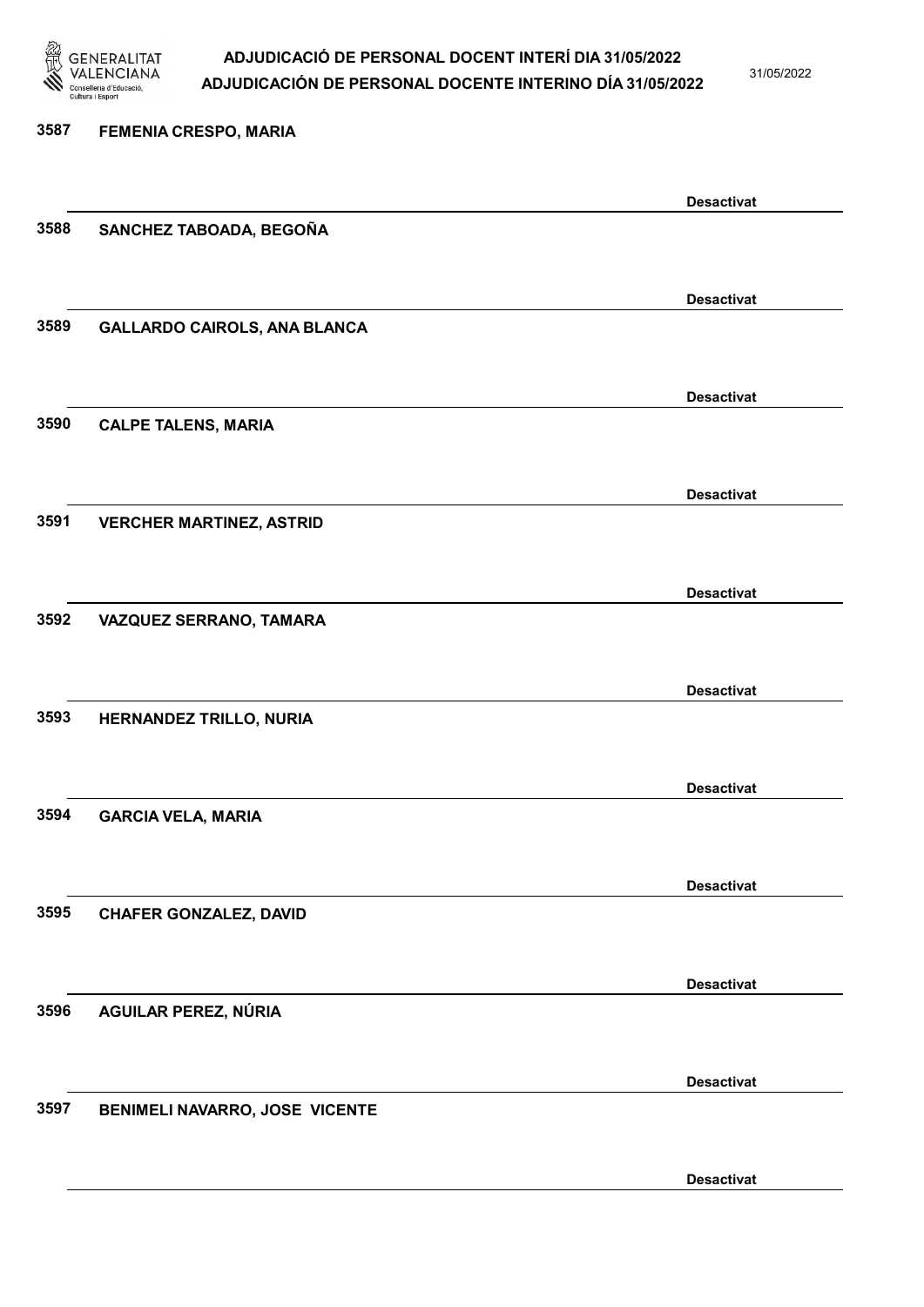

3598 BERNA SANTOS, ROBERTO

# ADJUDICACIÓ DE PERSONAL DOCENT INTERÍ DIA 31/05/2022 ADJUDICACIÓN DE PERSONAL DOCENTE INTERINO DÍA 31/05/2022

31/05/2022

# Desactivat 3599 ROVIRA BOLUMAR, DOLORES VISITACION Ha participat 3600 NAVARRO BLAZQUEZ, PATRICIA SOLEDAD Desactivat 3601 BORONAT ALBORS, BEGOÑA Ha participat 3602 NAVARRETE CUTILLAS, IRENE Desactivat 3603 CORELLA GASCON, MARIA **Actuar El Petición:** 4 23 SUBSTITUCIÓ INDETERMINADA GENOVÉS (EL) (46004292) CEIP MARE DE DÉU DELS DESEMPARATS 128 / EDUCACIÓ PRIMÀRIA. Adjudicat Voluntaria 504083 Horas 3604 CALABUIG ESPLUGUES, CRISTIAN Desactivat 3605 ALONSO ALBQA, VANESSA Ha participat 3606 CULIAÑEZ ROCH, ELENA Desactivat 3607 MARTINEZ PASTOR, BEGOÑA Ha participat 3608 SANCHEZ SUBIELA, CONSUELO Ha participat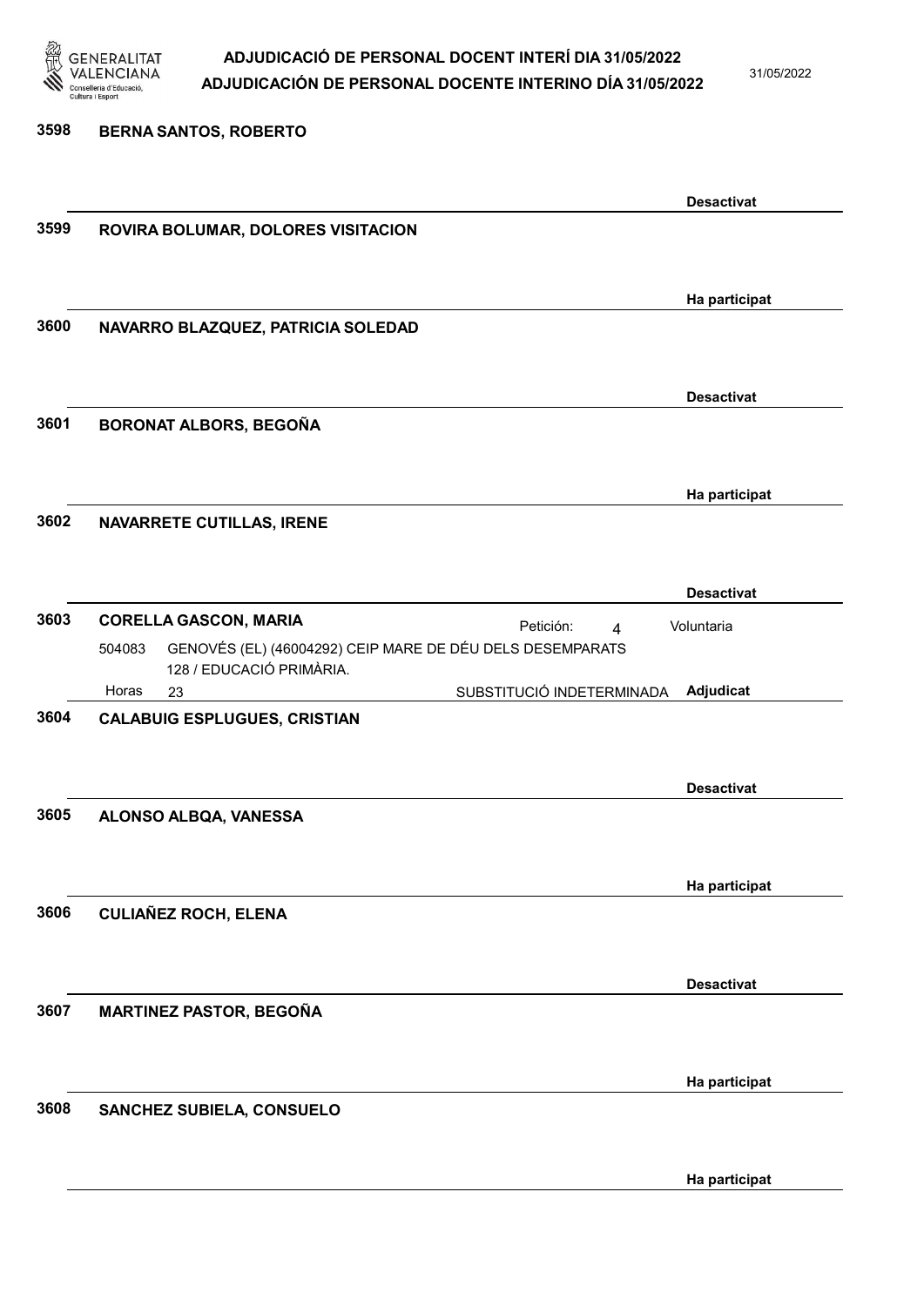

31/05/2022

Ha participat

# 3609 FORTEA BUENO, MARIA Ha participat 3610 PICO MORENO, INMACULADA Ha participat 3611 SALVADOR ROCA, ANA Ha participat 3612 VAÑO ROCAMORA, MARIA JESUS Ha participat 3613 GARCIA BONDIA, GEMA Desactivat 3614 MONTALVO CALONGE, VERÓNICA Ha participat 3615 TARI VICENTE, ANA ISABEL Desactivat 3616 MACIA GOMEZ, NEREIDA No adjudicat 3617 RODRIGUEZ RUIZ, VANESA Ha participat 3618 MARTINEZ HUESO, ANA Ha participat 3619 CONTRERAS GOMEZ, LAURA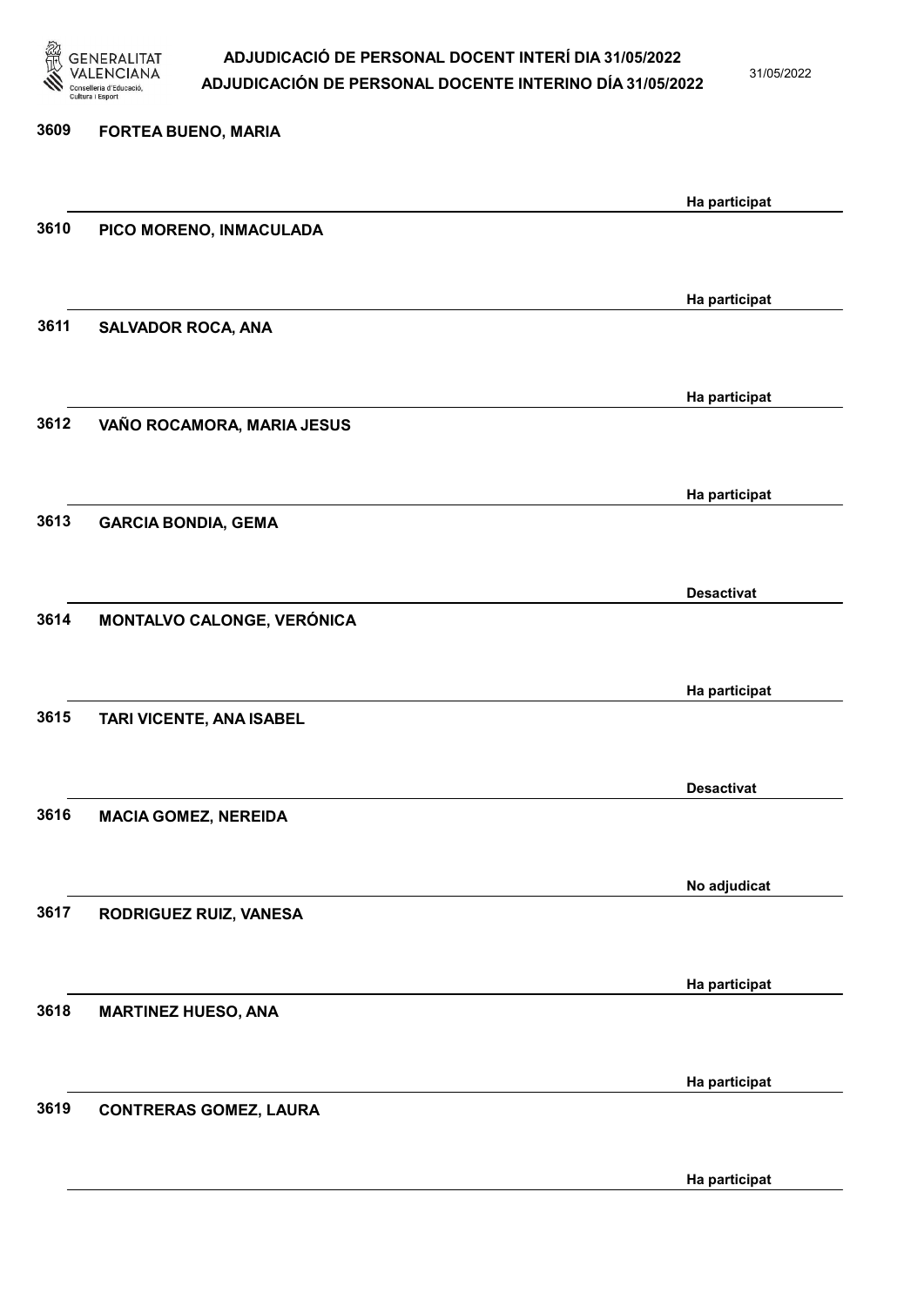

31/05/2022

No adjudicat

# 3620 PEÑA GARCIA, LAURA Ha participat 3621 SANCHEZ BERMUDEZ, PEDRO JOSE Ha participat 3622 BENEITO PASCUAL, VANESSA Desactivat 3623 RUIZ VALERO, ALBA Desactivat 3624 SANCHIS MOLINA, CRISTINA Desactivat 3625 MONERRI ALCAZAR, Mª JOSE No adjudicat 3626 GINER CABRERA, SEBASTIA ENRIC Ha participat 3627 NAVALON PASTOR, ISABEL Desactivat 3628 CICUENDEZ AROCAS, MARIA Ha participat 3629 MARTIN PASTOR, LUCIA Ha participat 3630 CORS MEJIAS, JUAN CARLOS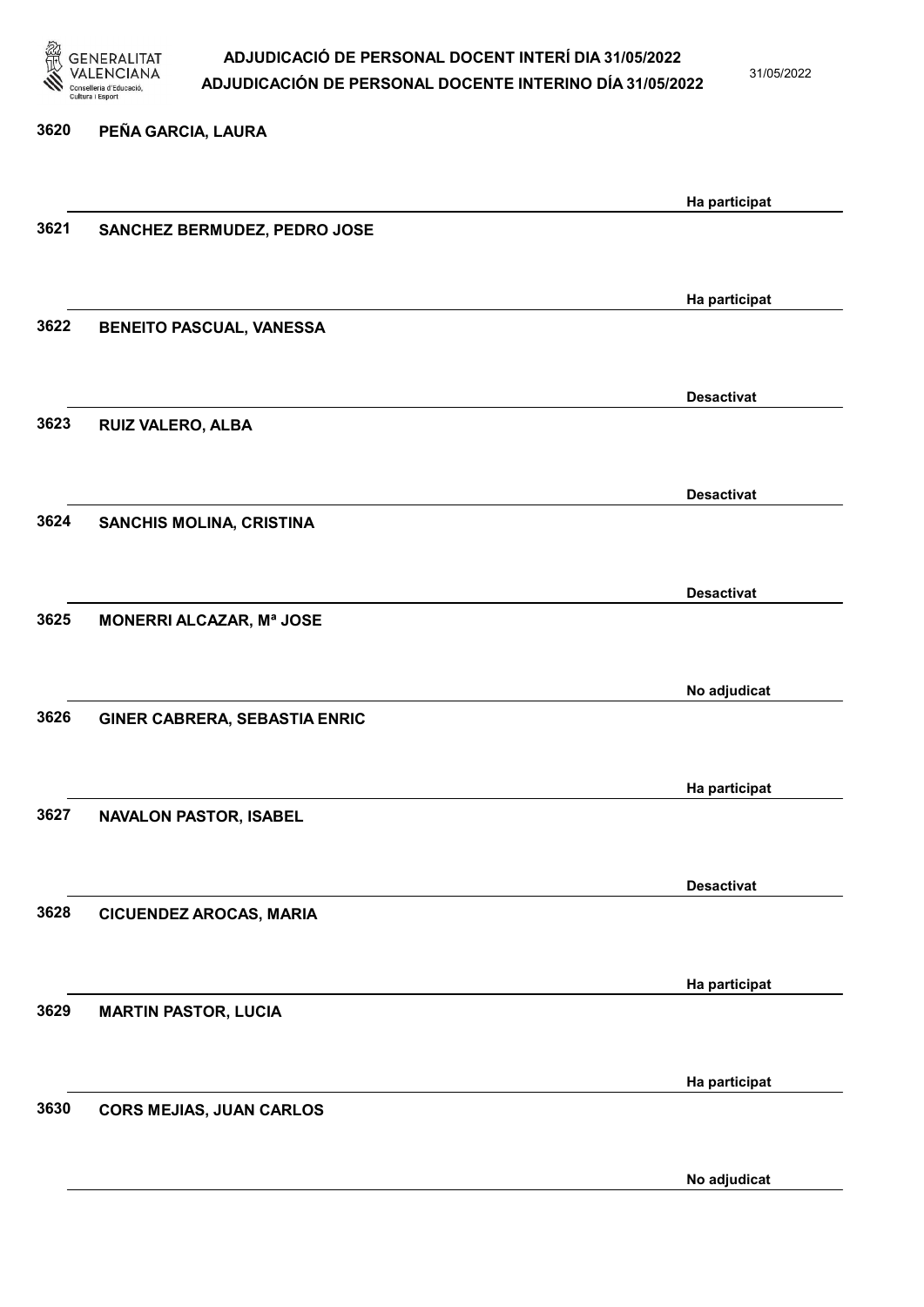

31/05/2022

### 3631 FENOLL GARCIA-MORENO, FRANCISCA

|      |                                     | No adjudicat      |
|------|-------------------------------------|-------------------|
| 3632 | <b>CHULVI GUILLEM, ALICIA</b>       |                   |
|      |                                     |                   |
|      |                                     | Ha participat     |
| 3633 | SEGURA MARTINEZ, SUSANA             |                   |
|      |                                     |                   |
|      |                                     | <b>Desactivat</b> |
| 3634 | RODRIGUEZ PORCEL, MARIA MAGDALENA   |                   |
|      |                                     |                   |
|      |                                     | Ha participat     |
| 3635 | PALAO GARCIA, ROCIO                 |                   |
|      |                                     |                   |
|      |                                     | Ha participat     |
| 3636 | <b>AGUILAR JAEN, IRENE</b>          |                   |
|      |                                     |                   |
|      |                                     | Ha participat     |
| 3637 | <b>CANTÓ DURÁ, Mª JOSE</b>          |                   |
|      |                                     |                   |
| 3638 | TORRES CASARES, MARIA DEL PILAR     | No adjudicat      |
|      |                                     |                   |
|      |                                     | Ha participat     |
| 3639 | PEREZ PONTE, MIRIAM                 |                   |
|      |                                     |                   |
|      |                                     | Ha participat     |
| 3640 | <b>ADELL PERIS, MARIA NIEVES</b>    |                   |
|      |                                     |                   |
|      |                                     | <b>Desactivat</b> |
| 3641 | <b>MARTINEZ CONSTANT, MAGDALENA</b> |                   |
|      |                                     |                   |
|      |                                     | Ha participat     |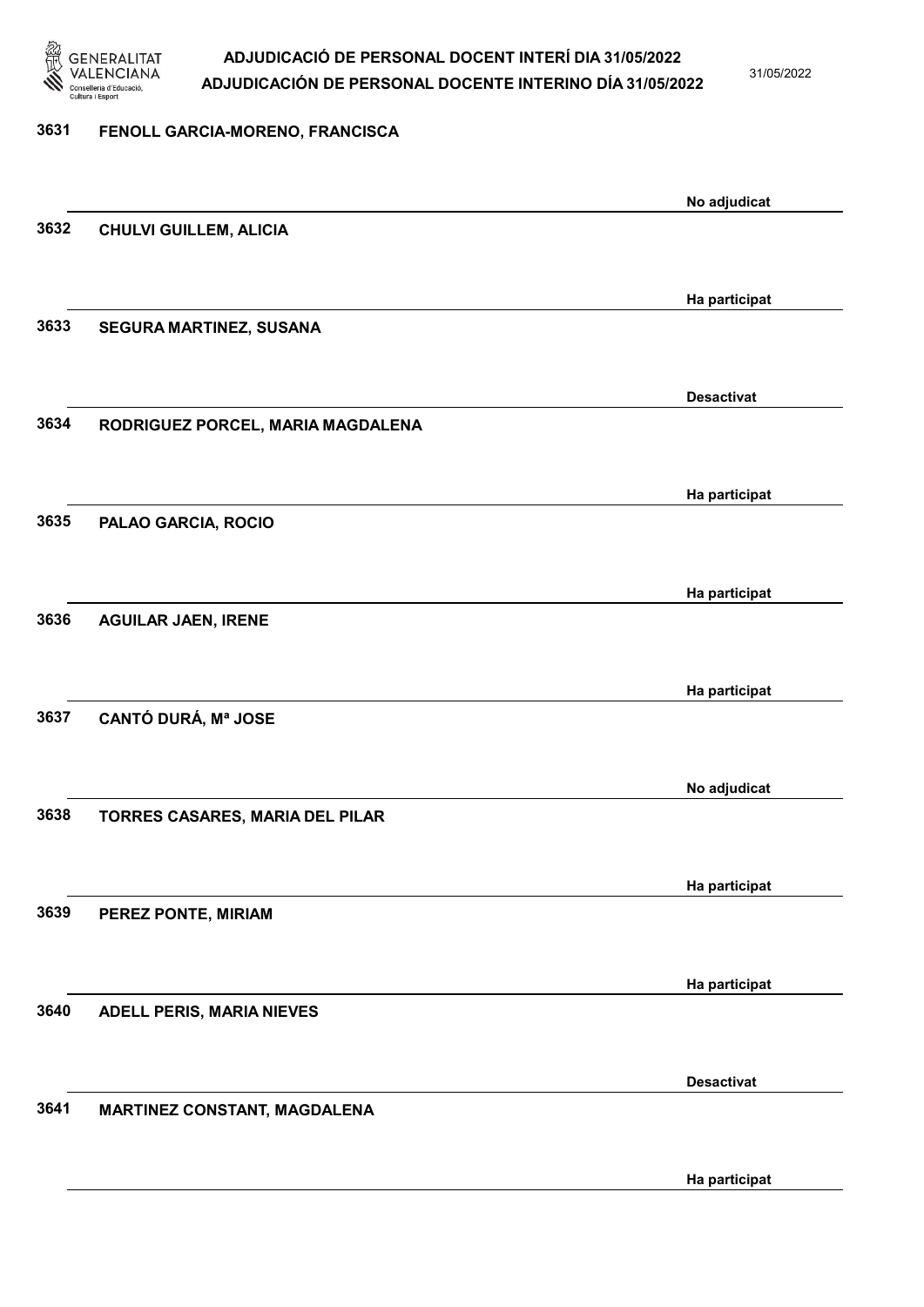

31/05/2022

| 3642 | MAGAN JIMENEZ, VERÓNICA            |                   |
|------|------------------------------------|-------------------|
|      |                                    | No adjudicat      |
| 3643 | HERRERO ARANDA, AROA               |                   |
|      |                                    | No adjudicat      |
| 3644 | <b>GARCIA GUIRAU, AIDA MARIA</b>   |                   |
|      |                                    | Ha participat     |
| 3645 | <b>CANOVAS PEREZ, NOELIA</b>       |                   |
|      |                                    | <b>Desactivat</b> |
| 3646 | <b>MATAIX RICHART, ROSARIO</b>     |                   |
|      |                                    | <b>Desactivat</b> |
| 3647 | <b>BARTOLL ANDREU, MARIA LIDON</b> |                   |
|      |                                    | Ha participat     |
| 3648 | <b>CORTES MOLINA, MARIOLA</b>      |                   |
|      |                                    | <b>Desactivat</b> |
| 3649 | PEDROS PONS, ELENA                 |                   |
|      |                                    | Ha participat     |
| 3650 | PACHECO CALATAYUD, M. ISABEL       |                   |
|      |                                    | No adjudicat      |
| 3651 | <b>COVES SAEZ, Mª CRISTINA</b>     |                   |
|      |                                    | Ha participat     |
| 3652 | <b>GALERA RUBIO, ALMUDENA</b>      |                   |

No adjudicat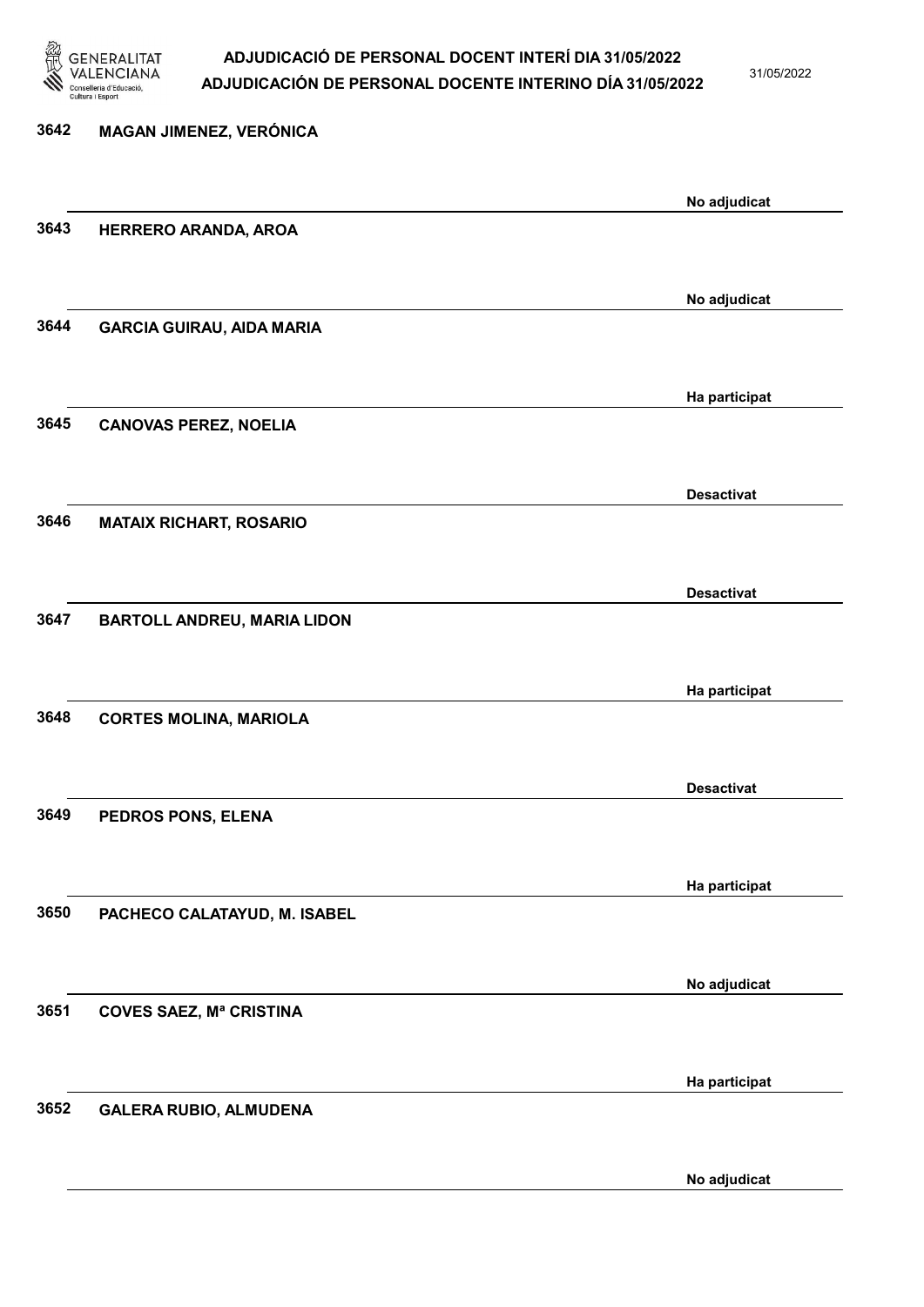

31/05/2022

# 3653 GALARZA AROCAS, ANA Ha participat 3654 LOPEZ COSTA, CRISTINA No adjudicat 3655 PORTA MILLO, ALBA Ha participat 3656 MARTÍNEZ ALONSO, Mª ROSA Ha participat 3657 GALINDO ORTIZ, NATALIA Ha participat 3658 FERNANDEZ ALEMANY, BORJA Desactivat 3659 CASTAÑO NAVARRO, PEDRO ANTONIO Ha participat 3660 BALBUENA GREUS, ROSANA Ha participat 3661 IBAÑEZ GINES, MARIA No adjudicat 3662 ALVAREZ SANJUAN, ALBA Ha participat 3663 CLEMENTE SACASA, ANA MARIA

No adjudicat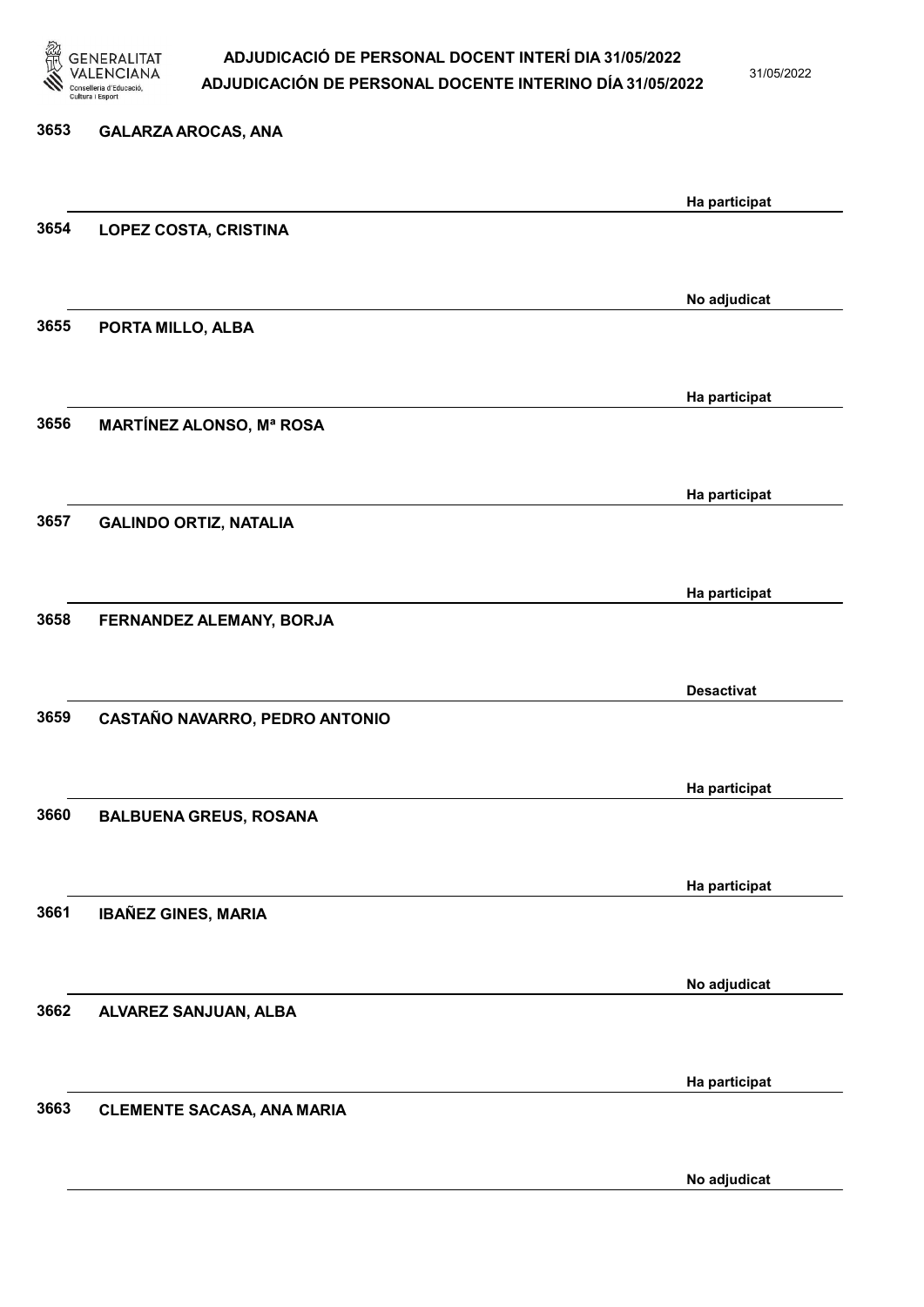

31/05/2022

#### 3664 CEREZUELA MARTÍNEZ, MARIA JOSE

|      |                                     | No adjudicat  |
|------|-------------------------------------|---------------|
| 3665 | <b>SALMERON BENITEZ, MARIA INES</b> |               |
|      |                                     |               |
|      |                                     |               |
|      |                                     | Ha participat |
| 3666 | ROVIRA LILAO, CELIA                 |               |
|      |                                     |               |
|      |                                     | No adjudicat  |
| 3667 | DIAZ MATAIX, YOLANDA                |               |
|      |                                     |               |
|      |                                     |               |
|      |                                     | No adjudicat  |
| 3668 | PROSPER PARRA, NOELIA               |               |
|      |                                     |               |
|      |                                     | Ha participat |
| 3669 | <b>BALLESTER MEDINA, VERONICA</b>   |               |
|      |                                     |               |
|      |                                     |               |
|      |                                     | Ha participat |
| 3670 | <b>GIMENEZ MURCIA, AFRICA</b>       |               |
|      |                                     |               |
|      |                                     | No adjudicat  |
| 3671 | <b>CARRIO FRASES, NURIA</b>         |               |
|      |                                     |               |
|      |                                     |               |
|      |                                     | Ha participat |
| 3672 | DEL ARCO VICENTE, Mª DESAMPARADOS   |               |
|      |                                     |               |
|      |                                     |               |
| 3673 |                                     | No adjudicat  |
|      | <b>VARGAS LLORCA, SONIA</b>         |               |
|      |                                     |               |
|      |                                     | Ha participat |
| 3674 | LOPEZ LABRADOR, ELOISA              |               |
|      |                                     |               |
|      |                                     |               |
|      |                                     | No adjudicat  |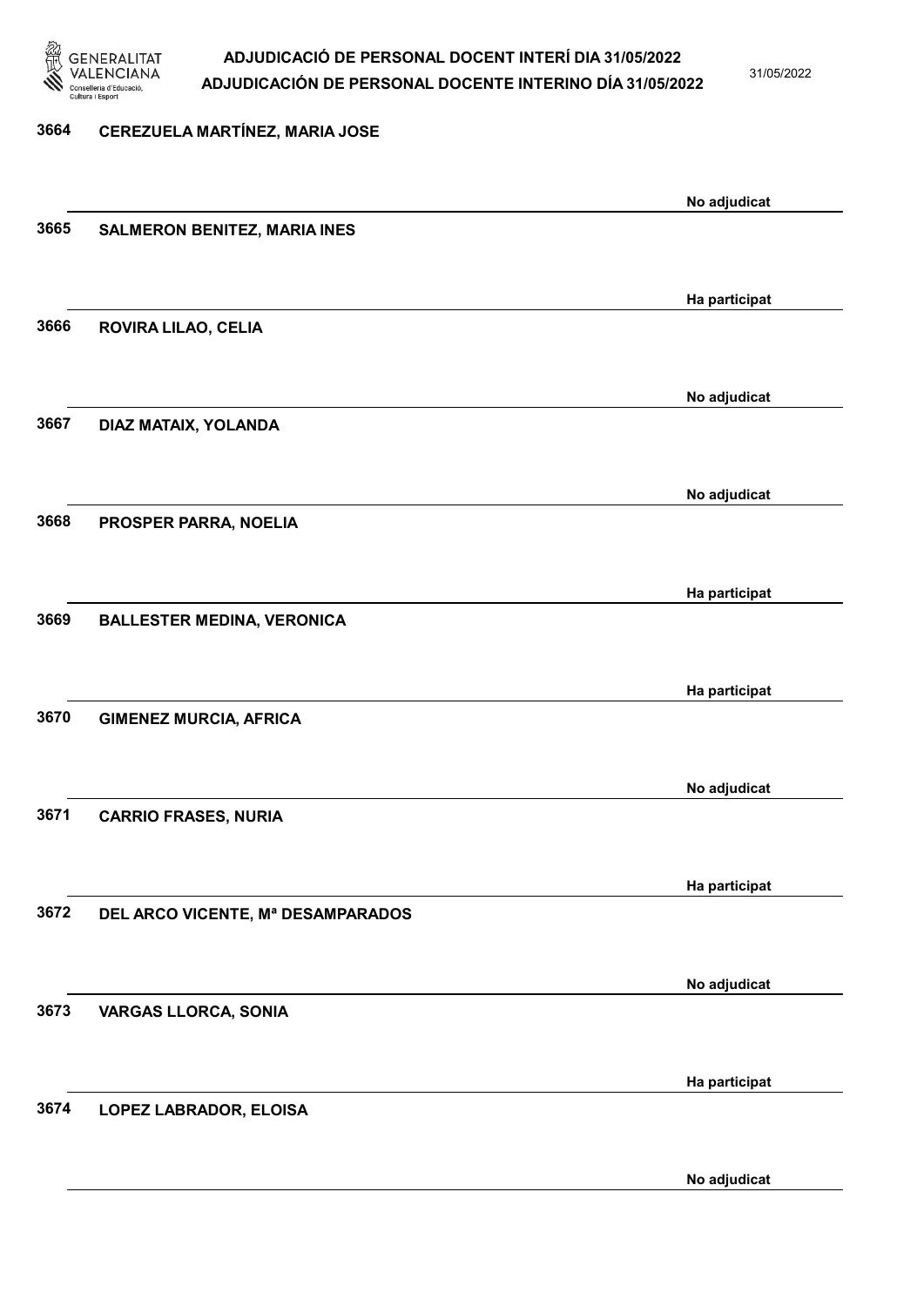

31/05/2022

No adjudicat

# 3675 GARCIA GARCIA, BEATRIZ No adjudicat 3676 GARCÍA LUQUE, MARTA Ha participat 3677 LIDUEÑA LOPEZ, NOELIA Ha participat 3678 PEREZ HERRERO, JESSICA Ha participat 3679 TORRES PARRA, ANA ISABEL No adjudicat 3680 VARA CHIVA, ALBA No adjudicat 3681 GARCIA MARTINEZ, MIGUEL Ha participat 3682 ALVENTOSA SUÑER, VERONICA Desactivat 3683 SANCHEZ DIAZ, TRINIDAD Ha participat 3684 QUERAL CAPDEVILA, HUMILDAD Ha participat 3685 IVARS SOLAZ, MARIA PILAR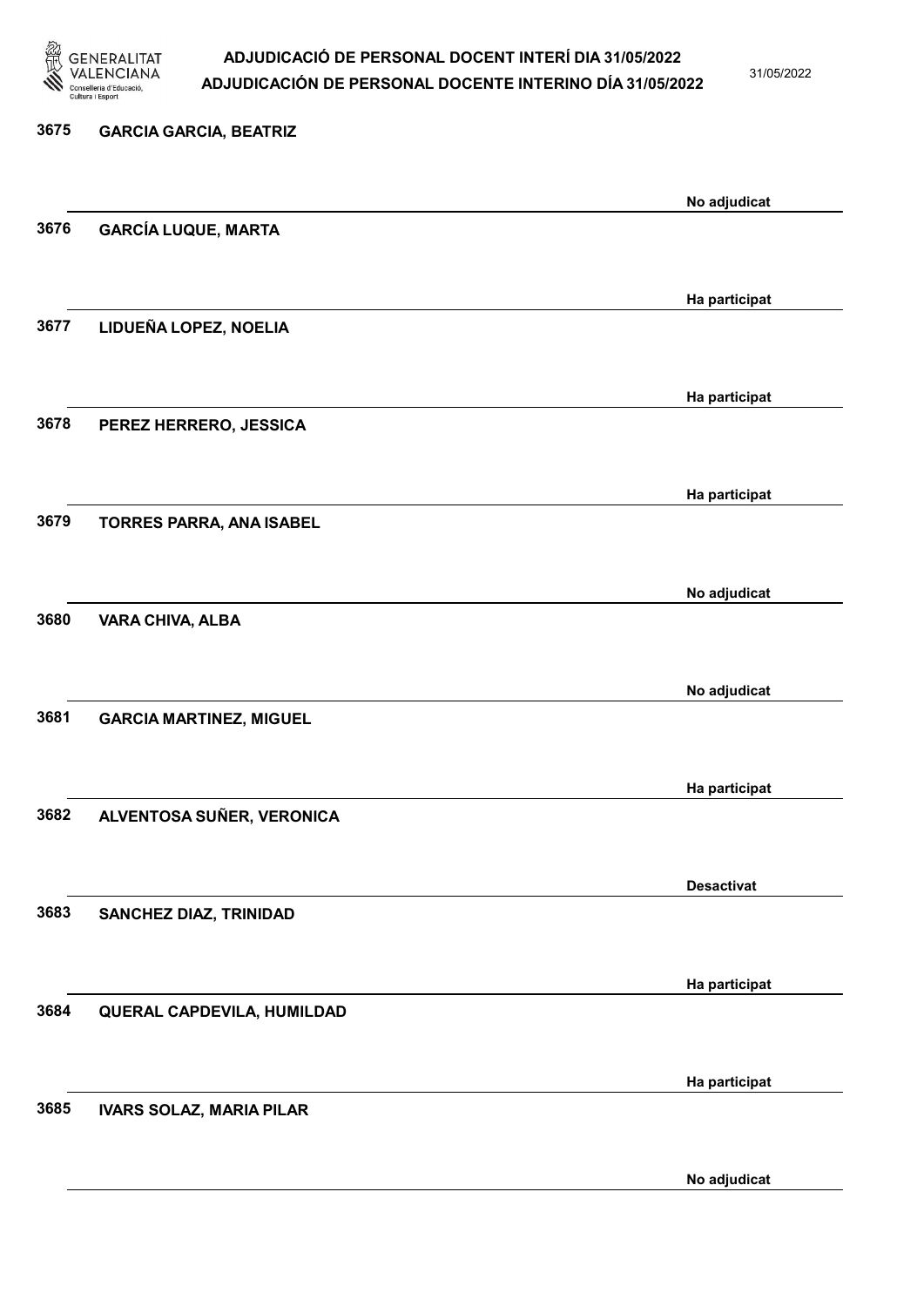

31/05/2022

Ha participat

# 3686 SOTO BERMUDEZ, RAQUEL Desactivat 3687 IRLES VIDAL, M. DOLORES Ha participat 3688 SOLAZ SERRANO, AMPARO No adjudicat 3689 SANZ DIAZ, ELENA Desactivat 3690 ANDRES BESO, CONSUELO DESAMPARADOS Desactivat 3691 CANDELA LÓPEZ, MARIA ESTHER No adjudicat 3692 ALCOY SANCHO, LIDIA MARIA Desactivat 3693 VAÑO GOMEZ, YOLANDA No adjudicat 3694 RODRIGUEZ BARBERAN, MARIA TERESA Ha participat 3695 ZAFRA MEDRANO, ROCIO No adjudicat 3696 BENEDICTO ROIG, ESTEFANIA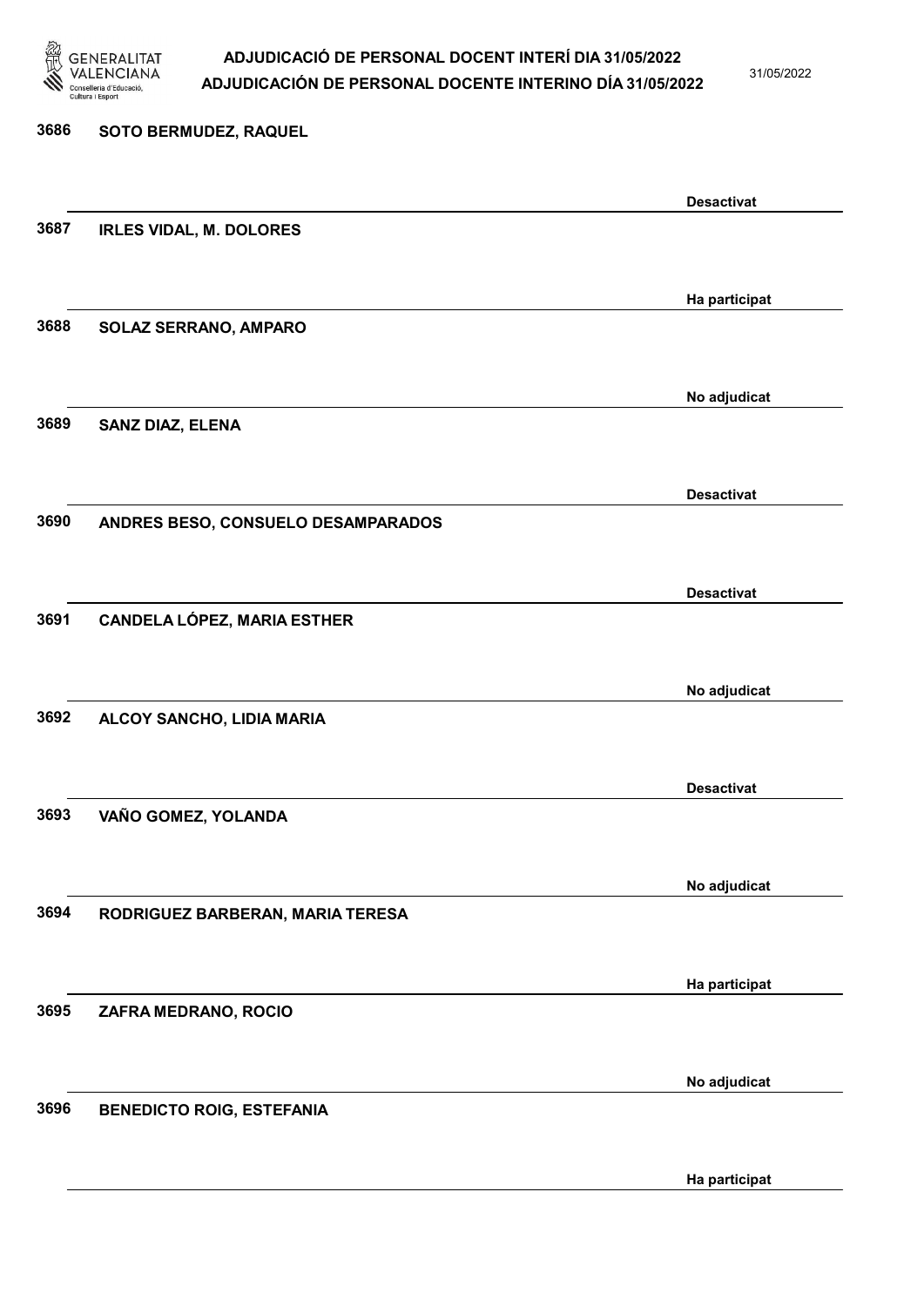

31/05/2022

# 3697 MARTINEZ MARTINEZ, MILAGROS Ha participat 3698 MORELL RONDA, ALMUDENA No adjudicat 3699 ARNAL CABANES, Mª ANGELES Ha participat 3700 VIDAL CARNICER, CESAR VICENTE Ha participat 3701 ALBELDA DURA, MARIA TERESA No adjudicat 3702 SORIANO HIDALGO, SONIA Ha participat 3703 ESPASA PONS, ANA Ha participat 3704 SALA GOMEZ, LOURDES Ha participat 3705 ROMERO OLIVER, MERCEDES No adjudicat 3706 FUENTENEBRO CRESPO, TERESA No adjudicat 3707 TOLEDO MOYA, PILAR Ha participat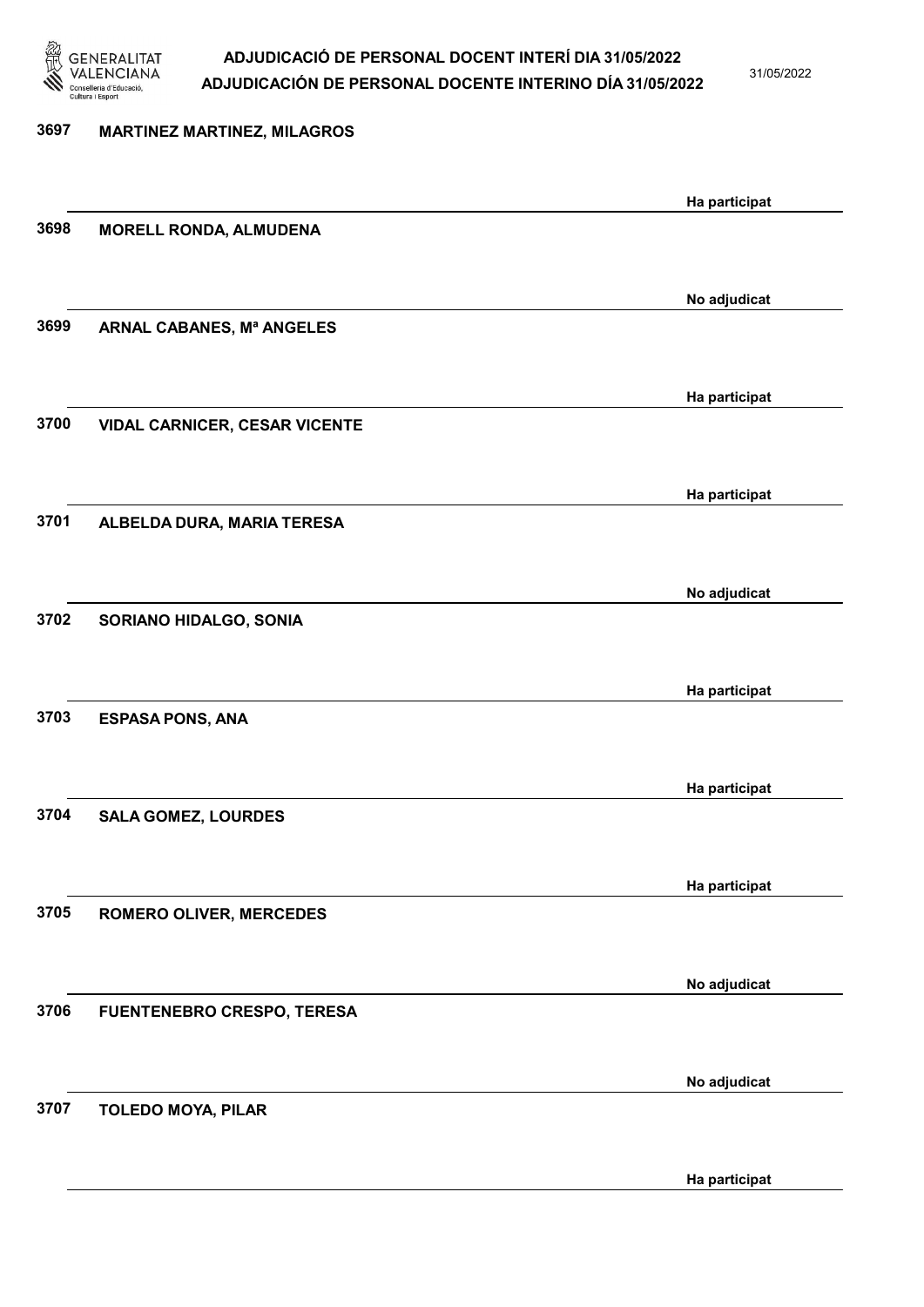

31/05/2022

Ha participat

# 3708 GOMEZ BELTRAN, PAULA Desactivat 3709 GONZALEZ AMER, MARIA JOSE Ha participat 3710 LLORET PEREZ, ELENA Desactivat 3711 LÓPEZ BAU, MARÍA PILAR No adjudicat 3712 TIERRASECA ROSA, Mª JOSE No adjudicat 3713 LLORENS ESQUERDO, Mª ANGELES No adjudicat 3714 GARIJO REQUENA, MIRIAM Ha participat 3715 PEREZ CERVERO, PATRICIA Ha participat 3716 GUILLOT NICASIO, MARIA CONSUELO Ha participat 3717 RUBIO FREIXANET, VERONICA Ha participat 3718 TAMARIT LLORET, DEBORAH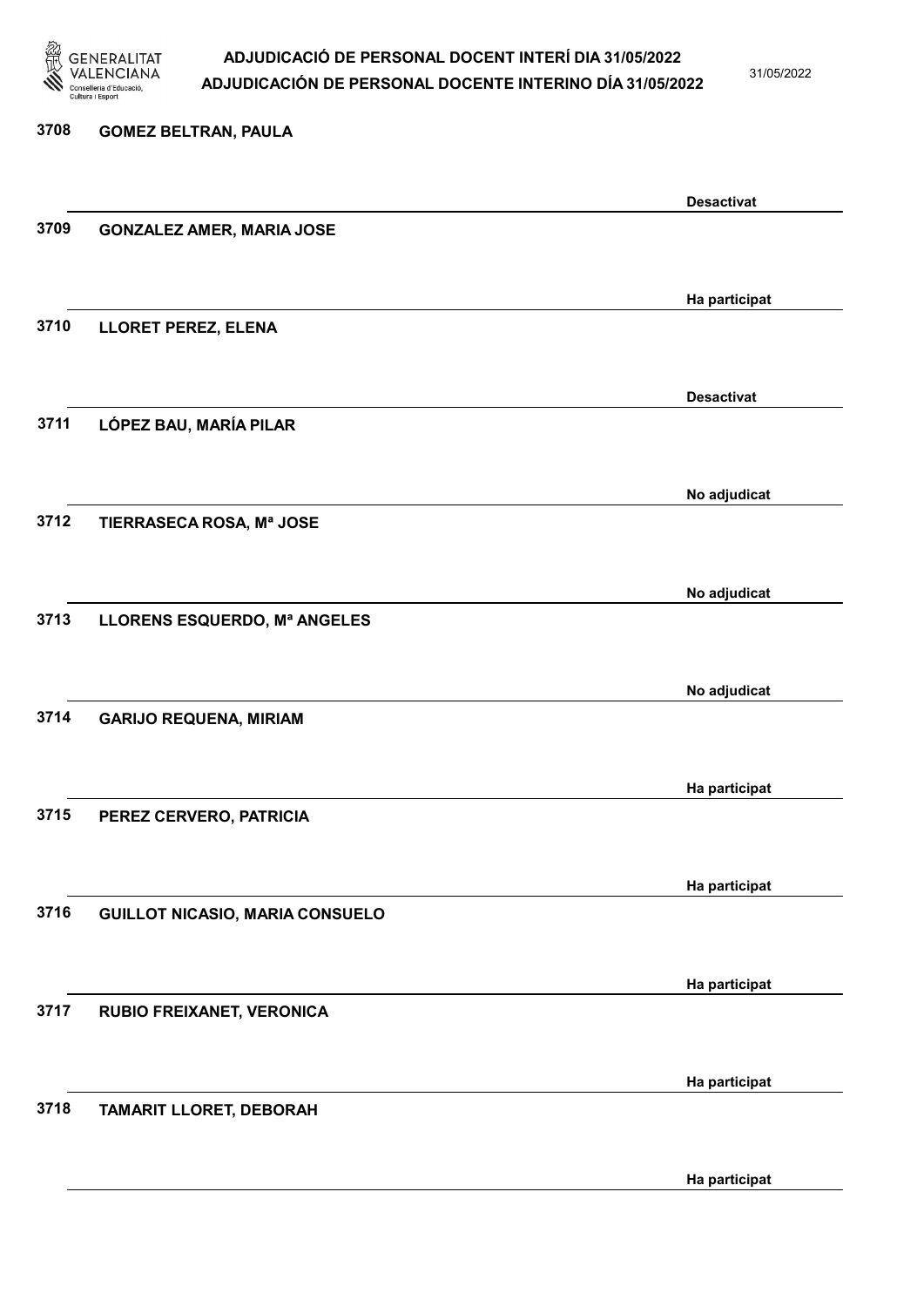

31/05/2022

Ha participat

# 3719 TRAPERO CARRASCO, NELY No adjudicat 3720 NEBOT VILLALBA, AMELIA Ha participat 3721 GONZÁLEZ TEJEDO, JUDITH Ha participat 3722 FERRANDO BLASCO, MARTA Desactivat 3723 VALERO BRAVO, Mª NIEVES Desactivat 3724 VALLS ROSELLO, Mª SOLEDAD Ha participat 3725 MARTINEZ FALCO, AMELIA No adjudicat 3726 CAMPOS PEREZ, DESIREE No adjudicat 3727 MARCO ARMERO, EVA MARIA Ha participat 3728 SERNA PEREZ, Mª ANGELES Desactivat 3729 ALBERO ALBERT, NOEMI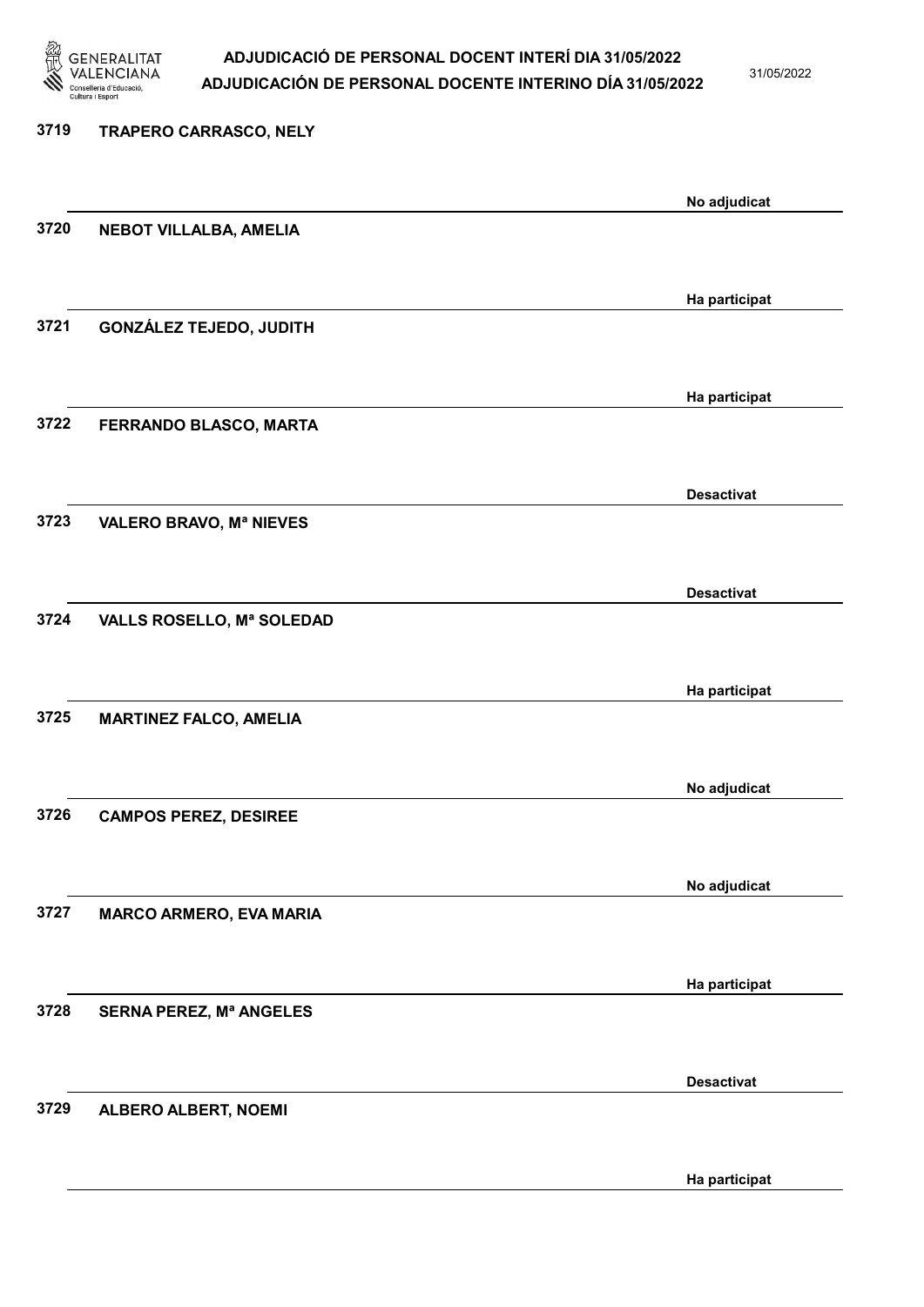

31/05/2022

Desactivat

| 3730 | PASTOR NACHER, JUANA                 |                   |
|------|--------------------------------------|-------------------|
|      |                                      | Ha participat     |
| 3731 | <b>RIBES GREGORI, ASUNCION</b>       |                   |
|      |                                      |                   |
| 3732 | <b>GONZALEZ DESCALS, MARIA PILAR</b> | No adjudicat      |
|      |                                      |                   |
|      |                                      | Ha participat     |
| 3733 | PUIG SALAVERT, RAQUEL                |                   |
|      |                                      | Ha participat     |
| 3734 | SAEZ NAVARRO, ALMUDENA               |                   |
|      |                                      | <b>Desactivat</b> |
| 3735 | MÁRQUEZ GARCÉS, PATRICIA             |                   |
|      |                                      |                   |
|      |                                      | Ha participat     |
| 3736 | MILLÁN LENGUA, SARA                  |                   |
|      |                                      | Ha participat     |
| 3737 | <b>CALATAYUD ASENSI, BARBARA</b>     |                   |
|      |                                      |                   |
| 3738 |                                      | Ha participat     |
|      | TORREGROSA ROVIRA, BARBARA           |                   |
|      |                                      | No adjudicat      |
| 3739 | <b>CAROT CAROT, PATRICIA</b>         |                   |
|      |                                      |                   |
| 3740 | <b>GONZALEZ MORENO, ALBERTO</b>      | Ha participat     |
|      |                                      |                   |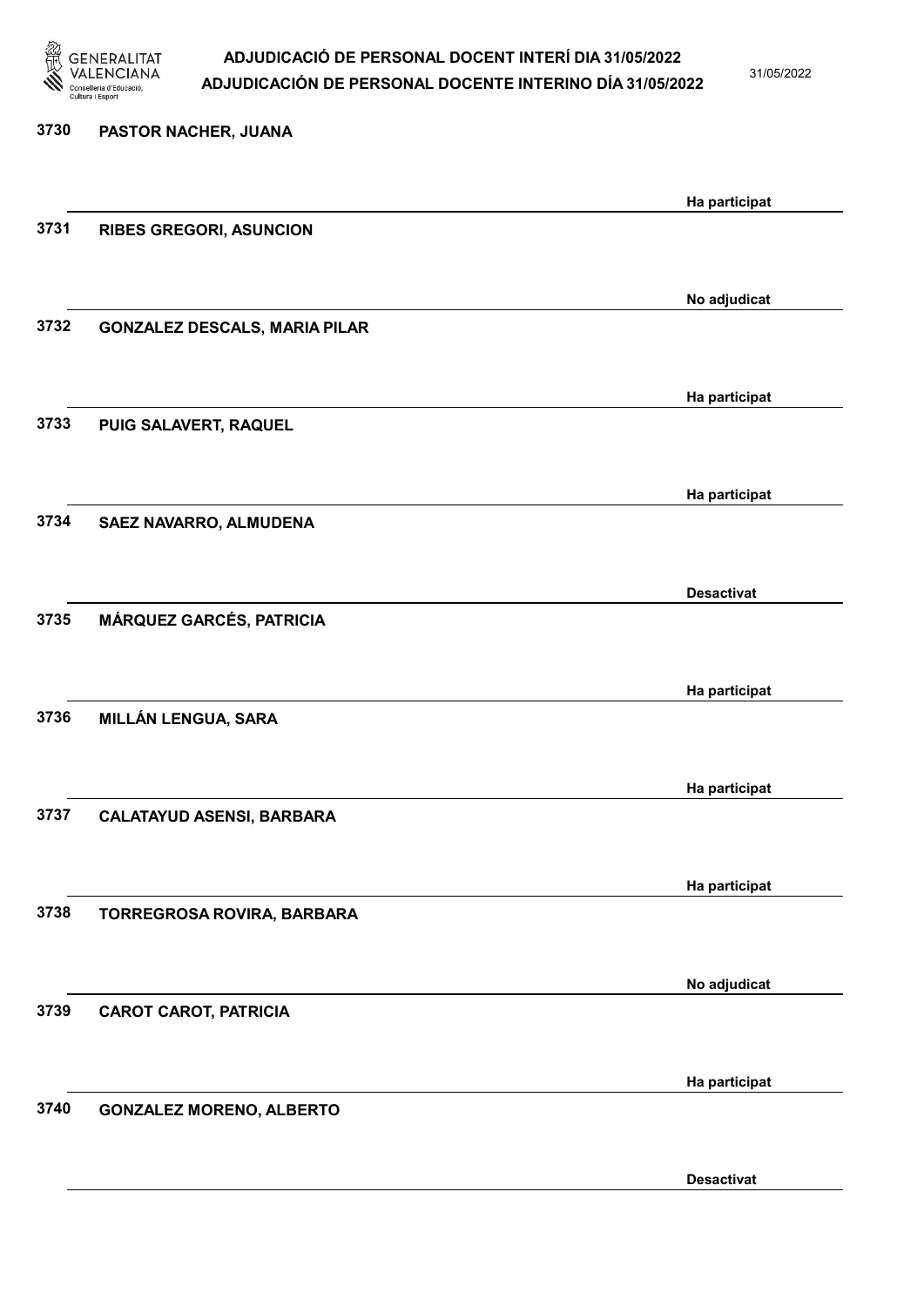

31/05/2022

#### 3741 UBEDA BELMONTE, ANA ISABEL

|      |                                  | <b>Desactivat</b> |
|------|----------------------------------|-------------------|
| 3742 | ARMADA TORREGROSA, ELENA         |                   |
|      |                                  |                   |
|      |                                  |                   |
|      |                                  | No adjudicat      |
| 3743 | POVEDA TRISTAN, SONIA            |                   |
|      |                                  |                   |
|      |                                  | No adjudicat      |
| 3744 | PEREZ RAMIRO, MARIA RITA         |                   |
|      |                                  |                   |
|      |                                  |                   |
|      |                                  | No adjudicat      |
| 3745 | <b>CASTELLO MARTINEZ, MIRIAM</b> |                   |
|      |                                  |                   |
|      |                                  |                   |
|      |                                  | Ha participat     |
| 3746 | SAIZ DONET, INGRID ELENA         |                   |
|      |                                  |                   |
|      |                                  | No adjudicat      |
| 3747 | DONATE JIMENEZ, RAQUEL           |                   |
|      |                                  |                   |
|      |                                  |                   |
|      |                                  | Ha participat     |
| 3748 | BLASCO MORA, MARIA DEL CARMEN    |                   |
|      |                                  |                   |
|      |                                  |                   |
|      |                                  | <b>Desactivat</b> |
| 3749 | <b>MORENO MORA, MARIA AMPARO</b> |                   |
|      |                                  |                   |
|      |                                  | <b>Desactivat</b> |
| 3750 | <b>MONTOLIO NEBOT, SARA</b>      |                   |
|      |                                  |                   |
|      |                                  |                   |
|      |                                  | Ha participat     |
| 3751 | <b>GIL TRÓ, ROSANA</b>           |                   |
|      |                                  |                   |
|      |                                  |                   |
|      |                                  | No adjudicat      |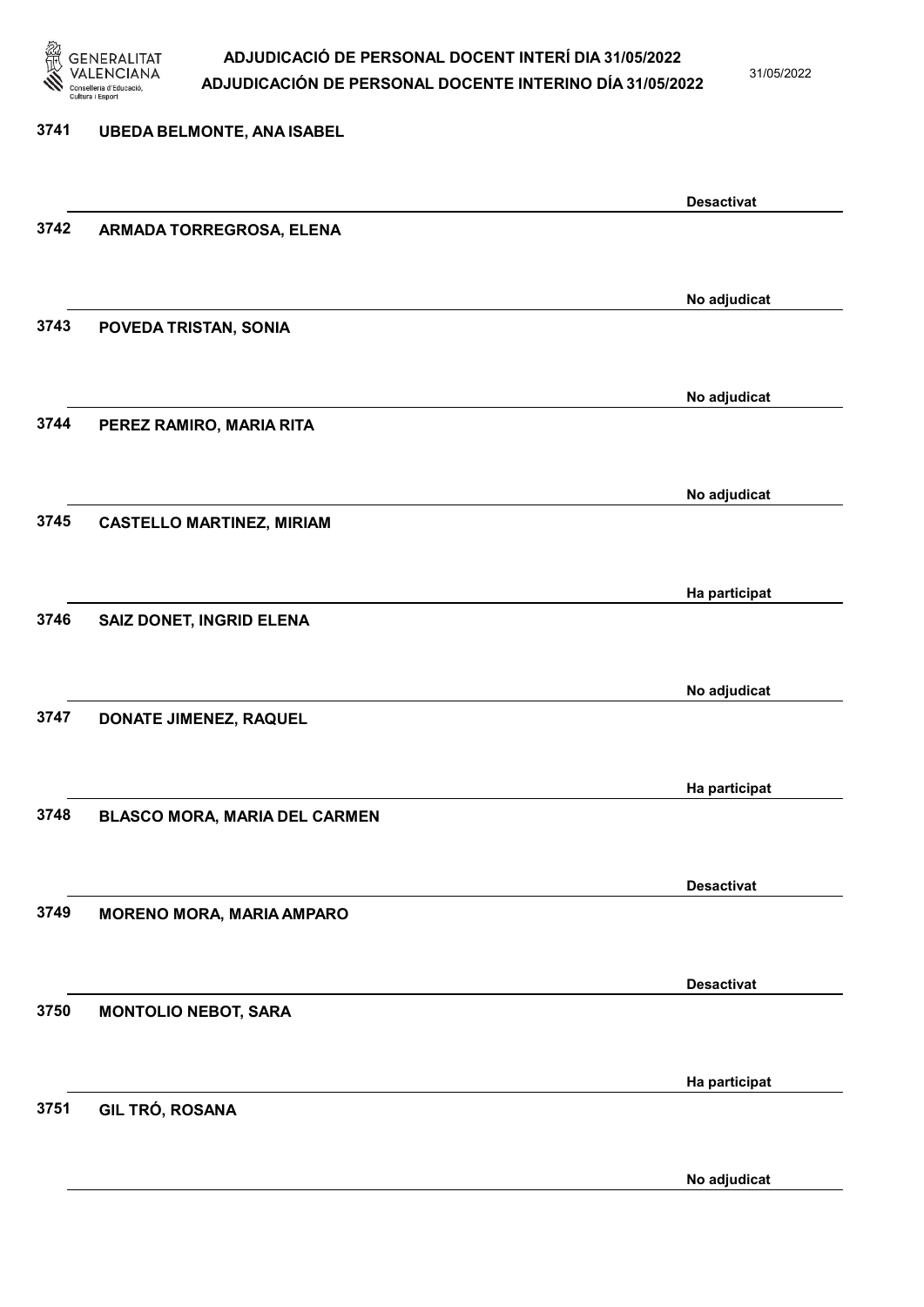

31/05/2022

### 3752 TORREGROSA BEVIA, MARIA GEMMA

|      |                                                                                    |                           |              | <b>Desactivat</b>    |
|------|------------------------------------------------------------------------------------|---------------------------|--------------|----------------------|
| 3753 | <b>ROCA DURA, ESTHER</b>                                                           |                           |              |                      |
|      |                                                                                    |                           |              |                      |
|      |                                                                                    |                           |              | No adjudicat         |
| 3754 | PERELLO SENENT, PATRICIA                                                           | Petición:                 | $\mathbf{1}$ | Adjudicación forzosa |
|      | BENIDORM (03010314) CEIP MESTRE GASPAR LÓPEZ<br>510615<br>128 / EDUCACIÓ PRIMÀRIA. |                           |              |                      |
|      | Horas<br>23                                                                        | SUBSTITUCIÓ INDETERMINADA |              | Adjudicat            |
| 3755 | GALVAÑ TORTOSA, LAURA                                                              |                           |              |                      |
|      |                                                                                    |                           |              | Ha participat        |
| 3756 | BELLES BELLES, BEGOÑA                                                              |                           |              |                      |
|      |                                                                                    |                           |              |                      |
|      |                                                                                    |                           |              | <b>Desactivat</b>    |
| 3757 | <b>CAMP FORMENT, LUCIA</b>                                                         |                           |              |                      |
|      |                                                                                    |                           |              |                      |
|      |                                                                                    |                           |              | No adjudicat         |
| 3758 | <b>MOLINA PASCUAL, OLGA</b>                                                        |                           |              |                      |
|      |                                                                                    |                           |              |                      |
|      |                                                                                    |                           |              | No adjudicat         |
| 3759 | <b>CANO RODRIGUEZ, SCHEREZADE</b>                                                  |                           |              |                      |
|      |                                                                                    |                           |              |                      |
|      |                                                                                    |                           |              | Ha participat        |
| 3760 | MONTOSA ALONSO, CRISTINA                                                           |                           |              |                      |
|      |                                                                                    |                           |              |                      |
|      |                                                                                    |                           |              | Ha participat        |
| 3761 | <b>CARRASCO BRAVO, SHEILA</b>                                                      |                           |              |                      |
|      |                                                                                    |                           |              |                      |
|      |                                                                                    |                           |              | Ha participat        |
| 3762 | NAVARRO FERNANDEZ, SILVIA                                                          |                           |              |                      |
|      |                                                                                    |                           |              |                      |
|      |                                                                                    |                           |              | Ha participat        |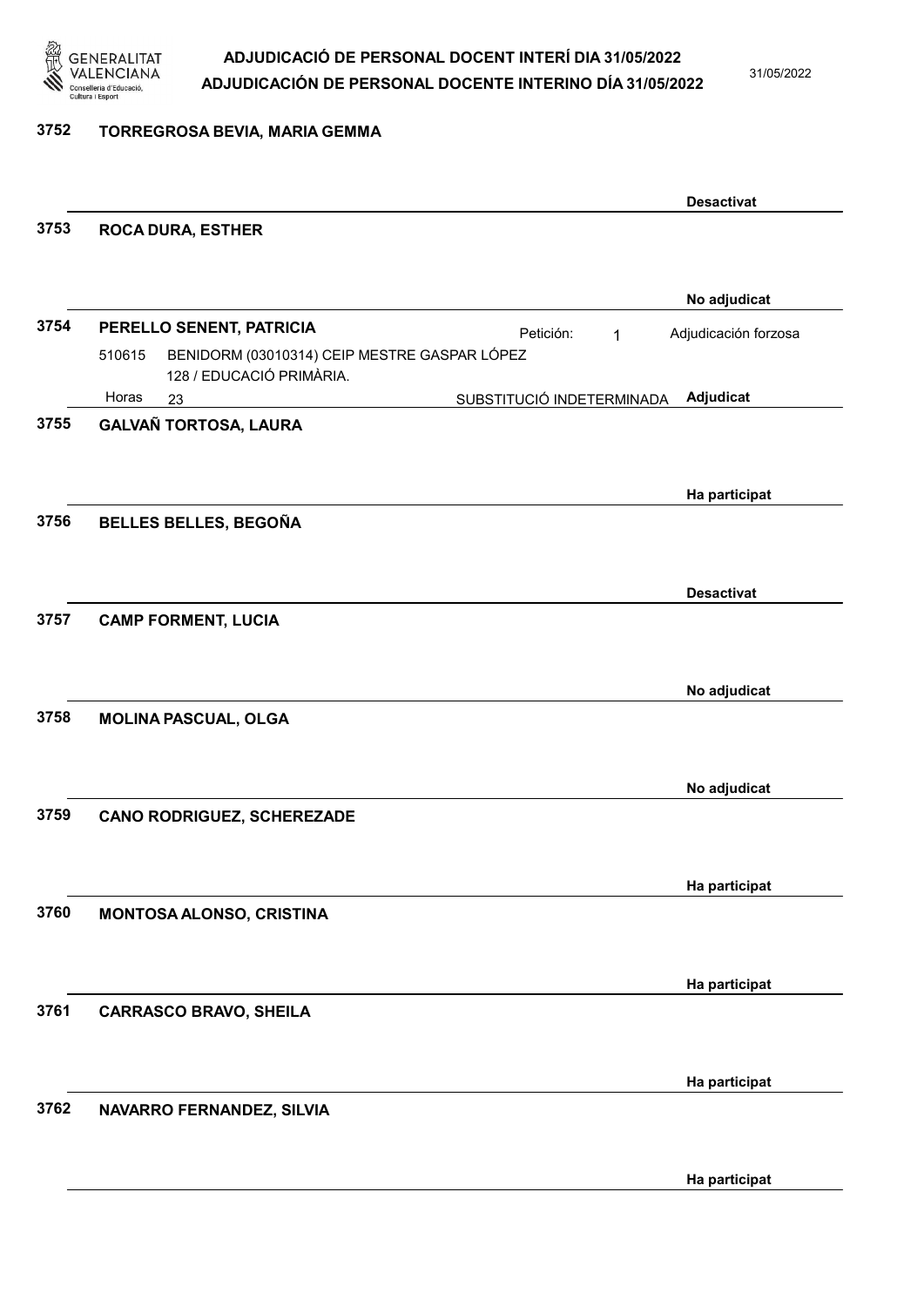

31/05/2022

### 3763 SOLER PLA, REMEDIOS DEL CARMEN

| 3764 |                                      | No adjudicat  |
|------|--------------------------------------|---------------|
|      | <b>NARBONA BOLINCHES, NOELIA</b>     |               |
|      |                                      |               |
|      |                                      | Ha participat |
| 3765 | <b>RAMIREZ BERTOLIN, DELIA</b>       |               |
|      |                                      |               |
|      |                                      |               |
|      |                                      | Ha participat |
| 3766 | <b>MARTINEZ MOMPO, MARIA ANGELES</b> |               |
|      |                                      |               |
|      |                                      |               |
|      |                                      | No adjudicat  |
| 3767 | <b>VALLEJO GARCIA, EVA PATRICIA</b>  |               |
|      |                                      |               |
|      |                                      | Ha participat |
| 3768 | <b>ORTIZ PASTOR, VERONICA</b>        |               |
|      |                                      |               |
|      |                                      |               |
|      |                                      | No adjudicat  |
| 3769 | LINUESA BERMUDEZ, MARIA ISABEL       |               |
|      |                                      |               |
|      |                                      |               |
|      |                                      | Ha participat |
| 3770 | <b>GUTIERREZ GARCIA, JORGE</b>       |               |
|      |                                      |               |
|      |                                      | Ha participat |
| 3771 | <b>BASELGA LAZARO, MARTA</b>         |               |
|      |                                      |               |
|      |                                      |               |
|      |                                      | No adjudicat  |
| 3772 | <b>CUCARELLA MARTINEZ, OSCAR</b>     |               |
|      |                                      |               |
|      |                                      |               |
|      |                                      | Ha participat |
| 3773 | <b>MOLINER ALEGRE, MARIA</b>         |               |
|      |                                      |               |
|      |                                      | No adjudicat  |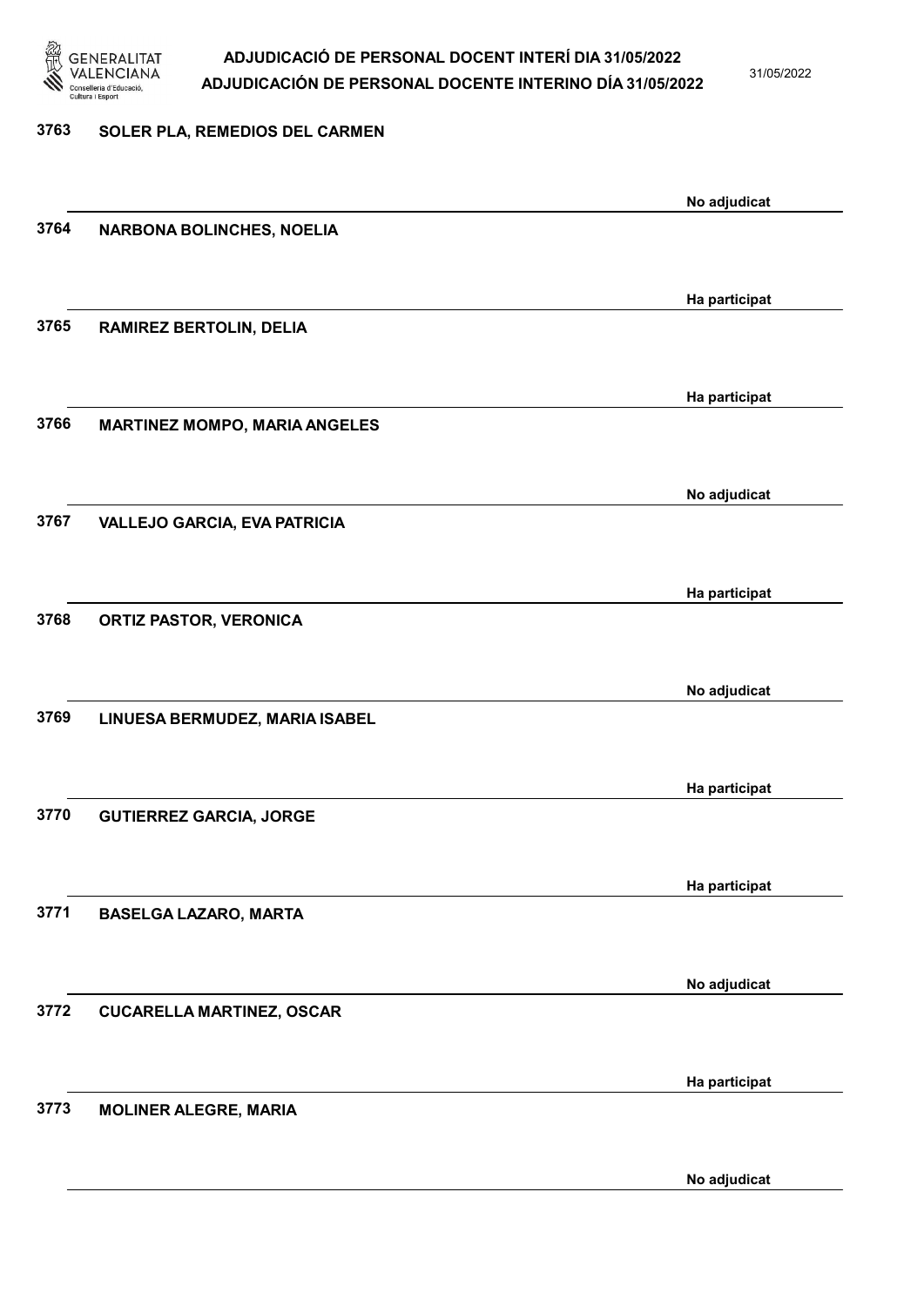

31/05/2022

#### 3774 IBORRA CLIMENT, MARIA ARANZAZU

|      |                                   | No adjudicat      |
|------|-----------------------------------|-------------------|
| 3775 | RAGA MAYQUEZ, CRISTINA            |                   |
|      |                                   |                   |
|      |                                   |                   |
|      |                                   | Ha participat     |
| 3776 | SANTOJA ANGEL, JOSEFA             |                   |
|      |                                   |                   |
|      |                                   | No adjudicat      |
| 3777 | <b>BALLESTA ORTUÑO, DOMINGO</b>   |                   |
|      |                                   |                   |
|      |                                   |                   |
|      |                                   | <b>Desactivat</b> |
| 3778 | PRIETO REY, MARIA DOLORES         |                   |
|      |                                   |                   |
|      |                                   | Ha participat     |
| 3779 | SANTOLARIA DAS, DOLORES OLGA      |                   |
|      |                                   |                   |
|      |                                   |                   |
| 3780 |                                   | No adjudicat      |
|      | REYNOSO RUIZ, LAURA MARTINA       |                   |
|      |                                   |                   |
|      |                                   | Ha participat     |
| 3781 | <b>CORDERO MARTINEZ, SONIA</b>    |                   |
|      |                                   |                   |
|      |                                   | Ha participat     |
| 3782 | SANCHIS SANZ, JUANA GEMMA         |                   |
|      |                                   |                   |
|      |                                   |                   |
|      |                                   | No adjudicat      |
| 3783 | TORREJON REQUENA, Mª ISABEL       |                   |
|      |                                   |                   |
|      |                                   | Ha participat     |
| 3784 | <b>ESCRIVA BATALLER, FERNANDO</b> |                   |
|      |                                   |                   |
|      |                                   |                   |
|      |                                   | No adjudicat      |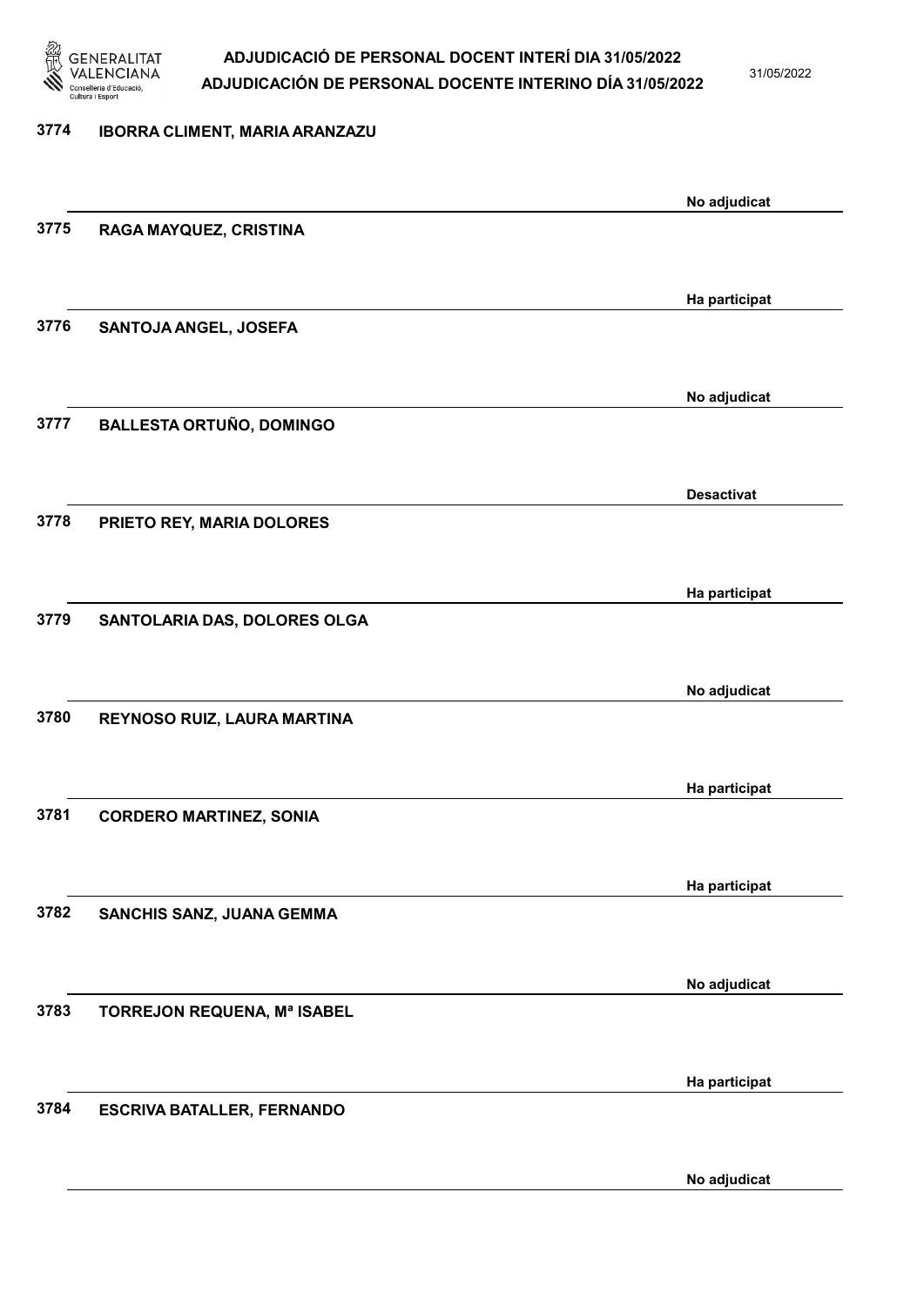

31/05/2022

Desactivat

# 3785 MARES ESPARZA, RUBEN Desactivat 3786 CAÑADAS PASTOR, BLANCA No adjudicat 3787 MOLL RICHART, MARTA Ha participat 3788 VALLS MARTINEZ, BEATRIZ Ha participat 3789 SANTAMATILDE ANDREU, Mª TERESA Ha participat 3790 ROCA QUEROL, MARIA TERESA Desactivat 3791 PASCUAL GARCIA, CLARA Ha participat 3792 ARACIL CERVERA, ANGELA No adjudicat 3793 MIRO JIMENEZ, JUDIT Desactivat 3794 SEGARRA CARRILLO, LUIS Ha participat 3795 BADIA TALENS, ANA MARIA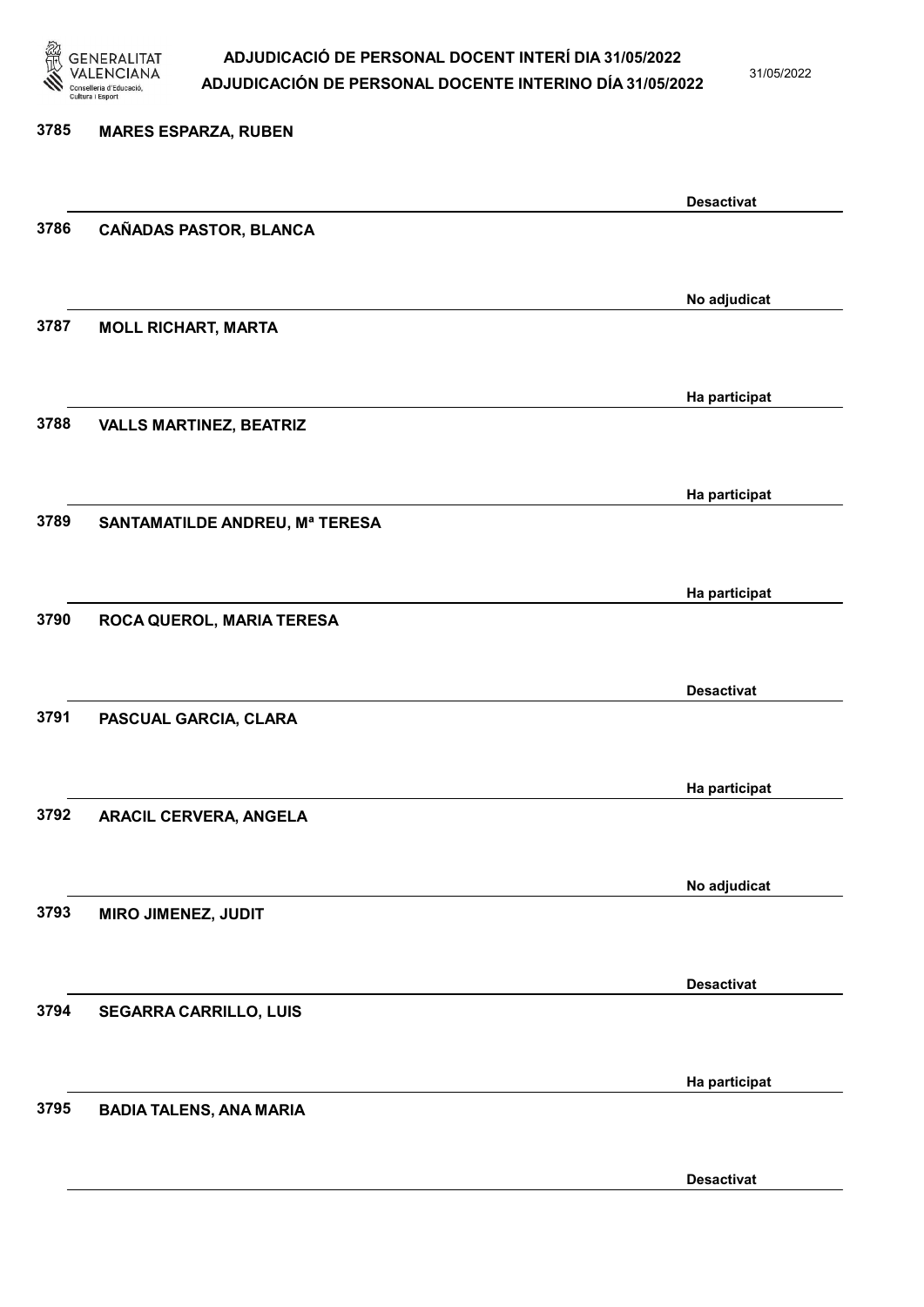

31/05/2022

Desactivat

# 3796 HURTADO LÓPEZ, JOSÉ ANTONIO No adjudicat 3797 GAVARA TORTES, ANA No adjudicat 3798 GARCIA GASCON, FERNANDO ANTONIO Ha participat 3799 CHAFER CASTELLO, MARIA ISABEL No adjudicat 3800 VIDAL VIDAL, ALICIA Ha participat 3801 AMBROS LLONCH, MARIA ANGELES Ha participat 3802 GIMENEZ CABRERA, CELIA Ha participat 3803 LLORET PEREZ, MARIA JOSE Ha participat 3804 TUDELA ATIENZA, ALICIA Ha participat 3805 LLEONART SALES, ARACELI Ha participat 3806 POZO CAMBRA, MARTA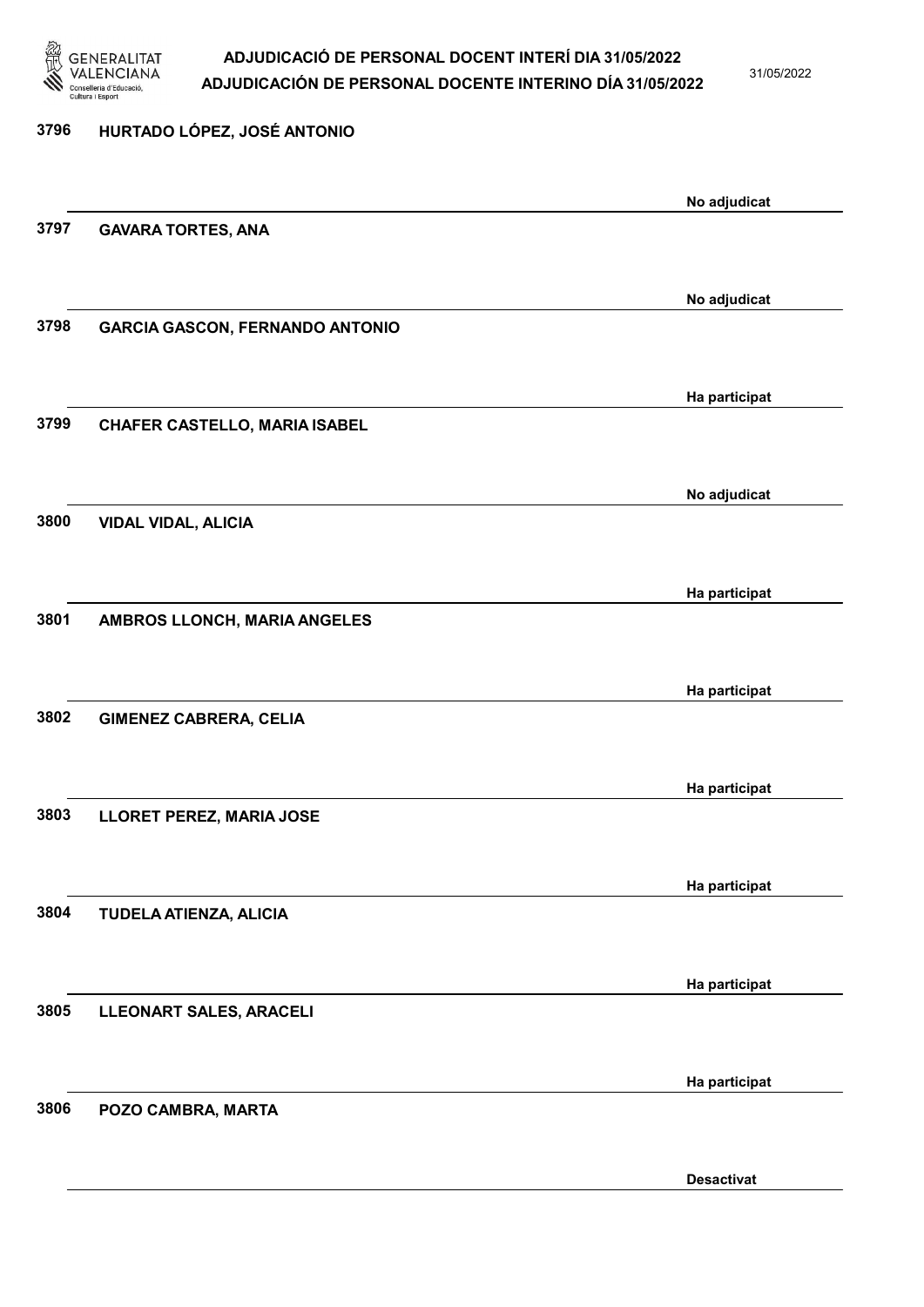

31/05/2022

Ha participat

# 3807 REMOLAR NAVARRO, SUSANA Desactivat 3808 RUIZ BOYERO, JAVIER Ha participat 3809 SOLA RECHE, JAVIER Ha participat 3810 TORTOSA VIDAL, ANTONIO No adjudicat 3811 ALEMANY ALMUNIA, JOSE VICENTE Ha participat 3812 PARRA CAMACHO, DAVID Desactivat 3813 SOLDEVILA MATEU, CARME Ha participat 3814 VALLS JOSA, ANTONIO JOSE No adjudicat 3815 BARRIGA SANCHEZ, JOSE LUIS Ha participat 3816 NAVARRO BALLESTER, FRANCISCO JAVIER Ha participat 3817 SÁNCHEZ LLUPART, VIRGINIO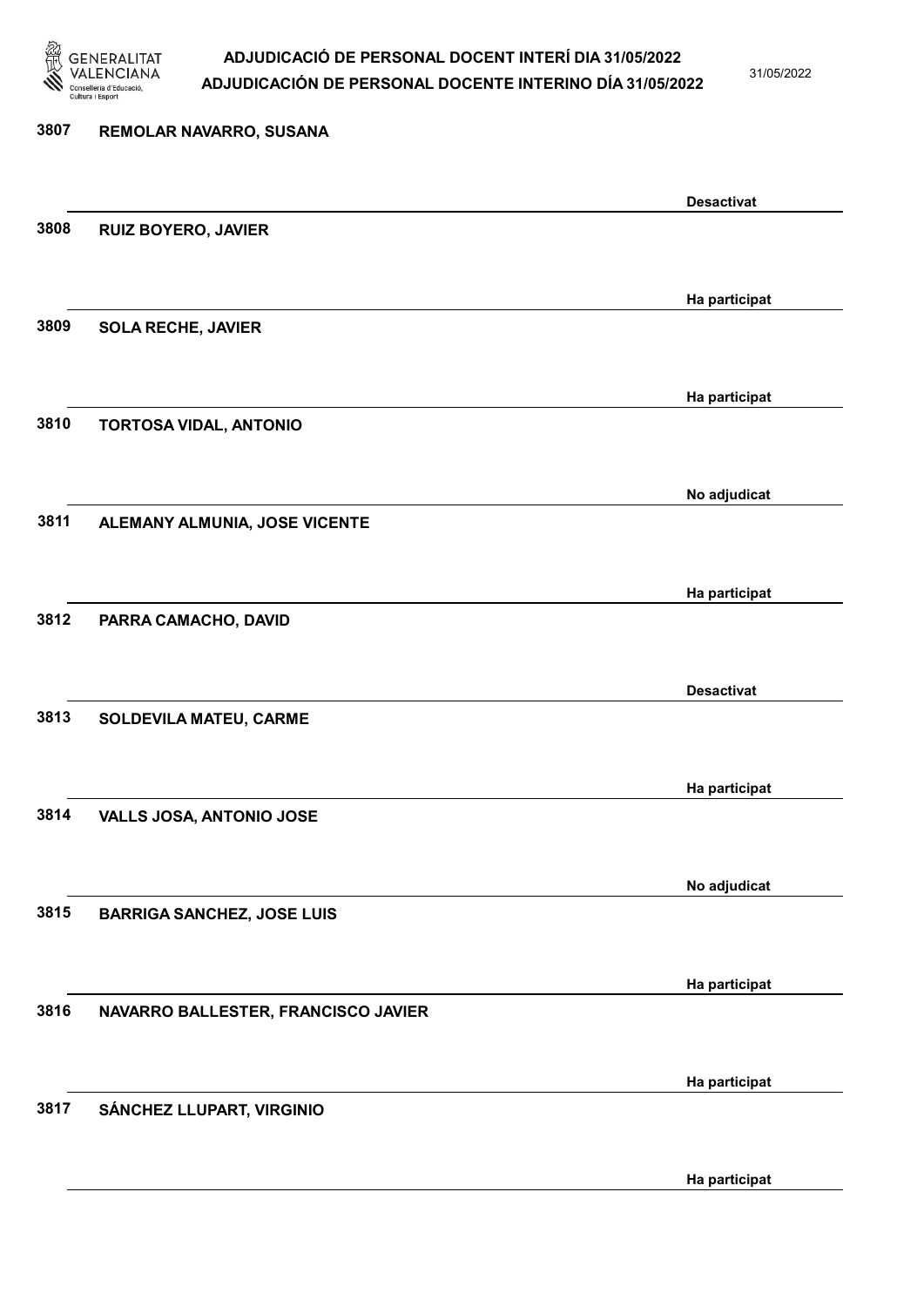

31/05/2022

Ha participat

| 3818 | <b>MOLINER SEGURA, MAXIMO</b>                                                                |                   |
|------|----------------------------------------------------------------------------------------------|-------------------|
|      |                                                                                              |                   |
|      |                                                                                              | Ha participat     |
| 3819 | MAQUEDA NOVEJARQUE, ANA ISABEL                                                               |                   |
|      |                                                                                              |                   |
|      |                                                                                              | Ha participat     |
| 3820 | <b>SANCHEZ PERIS, ELIAS JOSE</b>                                                             |                   |
|      |                                                                                              |                   |
|      |                                                                                              | Ha participat     |
| 3821 | EDO UBIEDO, JULIA<br>Petición:<br>3                                                          | Voluntaria        |
|      | CABANES (12000728) CEIP NUESTRA SEÑORA DEL BUEN SUCESO<br>712860<br>128 / EDUCACIÓ PRIMÀRIA. |                   |
|      | Horas<br>SUBSTITUCIÓ INDETERMINADA<br>23                                                     | Adjudicat         |
| 3822 | <b>GEA SORIANO, MARIA AMPARO</b>                                                             |                   |
|      |                                                                                              |                   |
|      |                                                                                              | Ha participat     |
| 3823 | LLINARES CLIMENT, Mª. AMPARO                                                                 |                   |
|      |                                                                                              |                   |
|      |                                                                                              | Ha participat     |
| 3824 | <b>MARCO BALAGUER, MARIA DOLORES</b>                                                         |                   |
|      |                                                                                              |                   |
|      |                                                                                              | Ha participat     |
| 3825 | <b>CASTELLO CAÑADAS, MAIDA</b>                                                               |                   |
|      |                                                                                              |                   |
|      |                                                                                              | Ha participat     |
| 3826 | <b>ESTEVE SOLER, MARIA JOSE</b>                                                              |                   |
|      |                                                                                              |                   |
|      |                                                                                              | <b>Desactivat</b> |
| 3827 | <b>OLTRA BENAVENT, ESTER</b>                                                                 |                   |
|      |                                                                                              |                   |
|      |                                                                                              | No adjudicat      |
| 3828 | PI PLA, VICENT                                                                               |                   |
|      |                                                                                              |                   |
|      |                                                                                              |                   |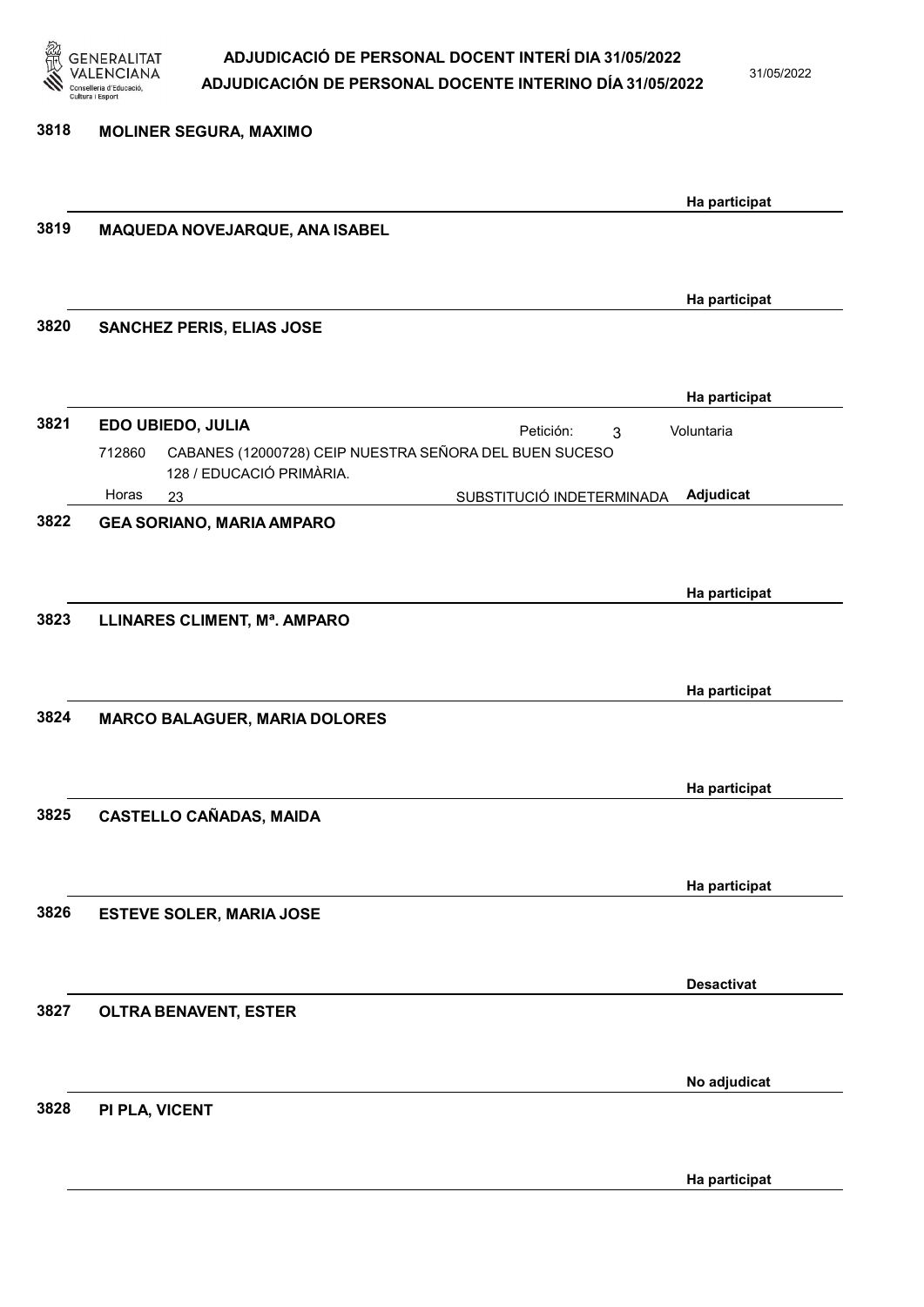

31/05/2022

| 3829 | ALFONSO PAYA, Mª DEL CARMEN      |                   |
|------|----------------------------------|-------------------|
|      |                                  | Ha participat     |
| 3830 | <b>AZNAR GUILLEN, EVA MARIA</b>  |                   |
|      |                                  | <b>Desactivat</b> |
| 3831 | SOTO PAREJA, MARIA DE LA LUZ     |                   |
|      |                                  | Ha participat     |
| 3832 | <b>VERDU MARTINEZ, ELENA</b>     |                   |
| 3833 |                                  | Ha participat     |
|      | GUILLAMÓN ANDRÉS, MARÍA VICENTA  |                   |
| 3834 | <b>CASTELLO RIZO, CONCEPCION</b> | No adjudicat      |
|      |                                  |                   |
| 3835 | <b>ESCAMILLA PRIETO, NEUS</b>    | Ha participat     |
|      |                                  |                   |
| 3836 | <b>BELDA CANUT, SANDRA</b>       | No adjudicat      |
|      |                                  | No adjudicat      |
| 3837 | ARNANDIS ESTARLICH, ELVIRA       |                   |
|      |                                  | <b>Desactivat</b> |
| 3838 | ANDREU PAVIA, FRANCISCA          |                   |
|      |                                  | <b>Desactivat</b> |
| 3839 | <b>GARRIDO FEMENIA, ALMUDENA</b> |                   |
|      |                                  | <b>Desactivat</b> |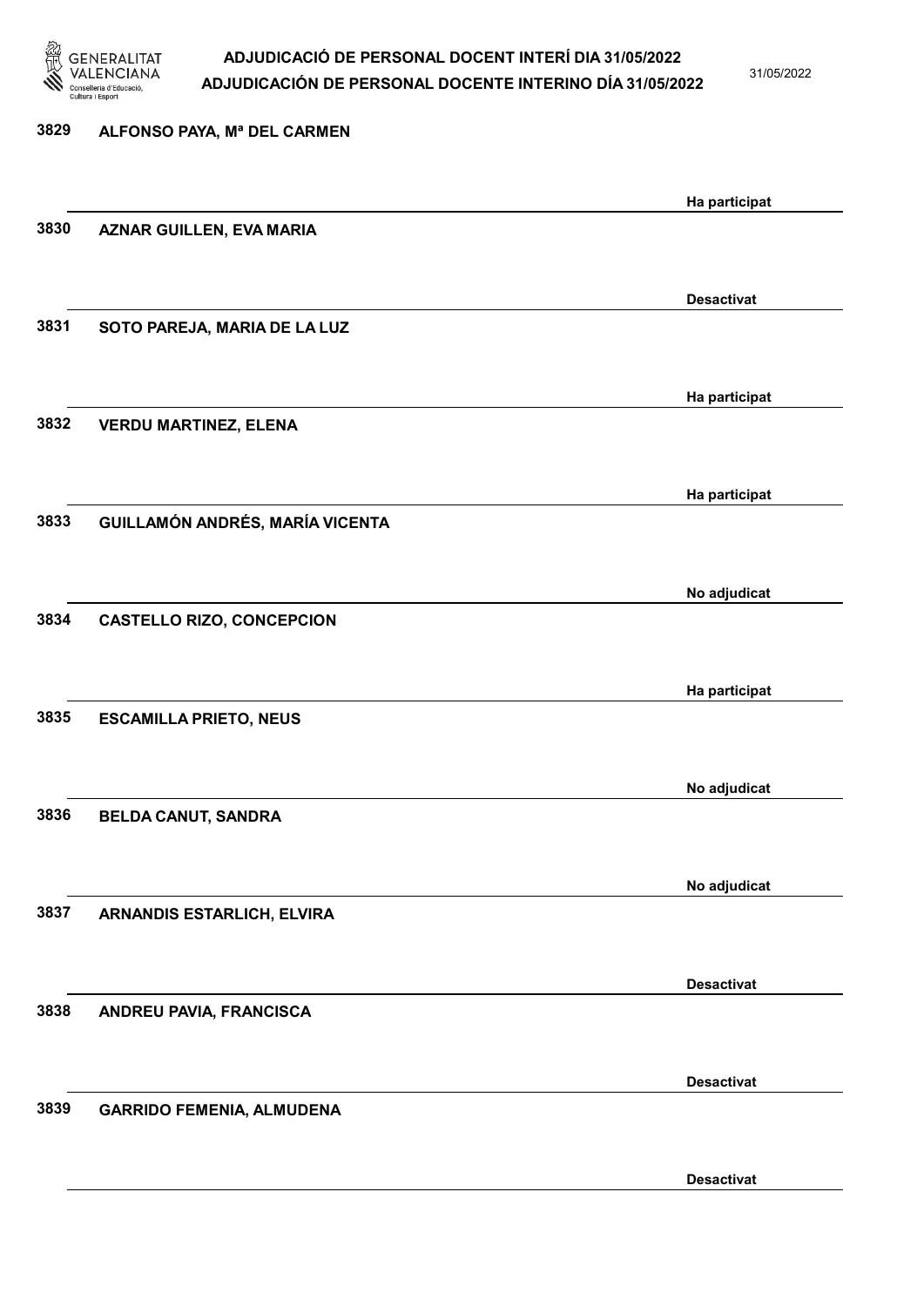

31/05/2022

| 3840 | <b>LACOSTA BUENO, PATRICIA</b>      |                   |
|------|-------------------------------------|-------------------|
|      |                                     | <b>Desactivat</b> |
| 3841 | ORTOLA SALOM, JOANA                 |                   |
|      |                                     |                   |
|      |                                     | <b>Desactivat</b> |
| 3842 | BERTÓ GUIJARRO, INMACULADA          |                   |
|      |                                     | <b>Desactivat</b> |
| 3843 | <b>TALENS ORTI, ELENA</b>           |                   |
|      |                                     |                   |
|      |                                     | <b>Desactivat</b> |
| 3844 | <b>MORENO ILLAN, PEDRO ANTONIO</b>  |                   |
|      |                                     |                   |
|      |                                     | <b>Desactivat</b> |
| 3845 | OSUNA LOPEZ, ROSA MARIA             |                   |
|      |                                     |                   |
| 3846 |                                     | <b>Desactivat</b> |
|      | <b>GALBIS PLA, JOSEFA</b>           |                   |
|      |                                     |                   |
| 3847 | <b>GARCIA MIRALLES, MARIA PILAR</b> | <b>Desactivat</b> |
|      |                                     |                   |
|      |                                     | Ha participat     |
| 3848 | ORTS BENIMELI, ARANTXA              |                   |
|      |                                     |                   |
|      |                                     | <b>Desactivat</b> |
| 3849 | <b>CLIMENT TORMO, JOSE</b>          |                   |
|      |                                     |                   |
|      |                                     | <b>Desactivat</b> |
| 3850 | LLOPIS IVORRA, PAULA                |                   |
|      |                                     |                   |

Desactivat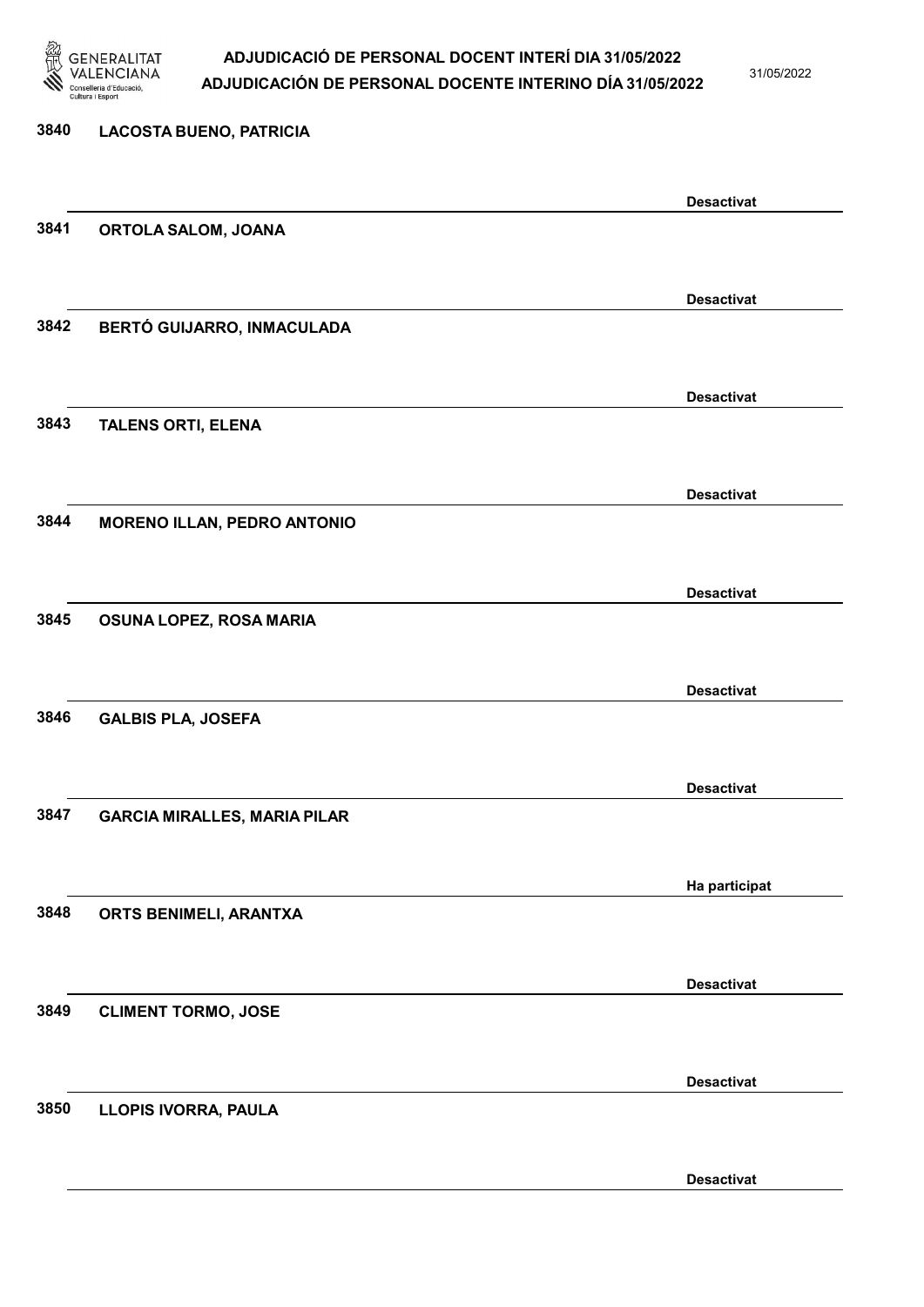

31/05/2022

3851 MARIN GARCIA, JOSE MARIA Desactivat 3852 MIRAPEIX SANMARTIN, INMACULADA Desactivat 3853 PARDO BALDOVI, MARIA ISABEL Desactivat 3854 SANCHEZ ANDRES, JOSE IGNACIO Desactivat 3855 BERMUDEZ BOLOS, JAIME MIGUEL Desactivat 3856 CIFRES PORTA, FERRAN Desactivat 3857 JUNQUERA PASTOR, MARIA JOSE Desactivat 3858 TORRES CHANZA, SORAIA Desactivat 3859 VERDU LORENTE, LAURA Desactivat 3860 MIRA ESPINOSA, PEDRO Desactivat 3861 TORTOSA PALOP, FERNANDO Petición: 1 11,5 SUBSTITUCIÓ INDETERMINADA Adjudicat GUADASSUAR (46004577) CEIP BALMES 124 / MÚSICA Voluntaria 501318 Horas 11,5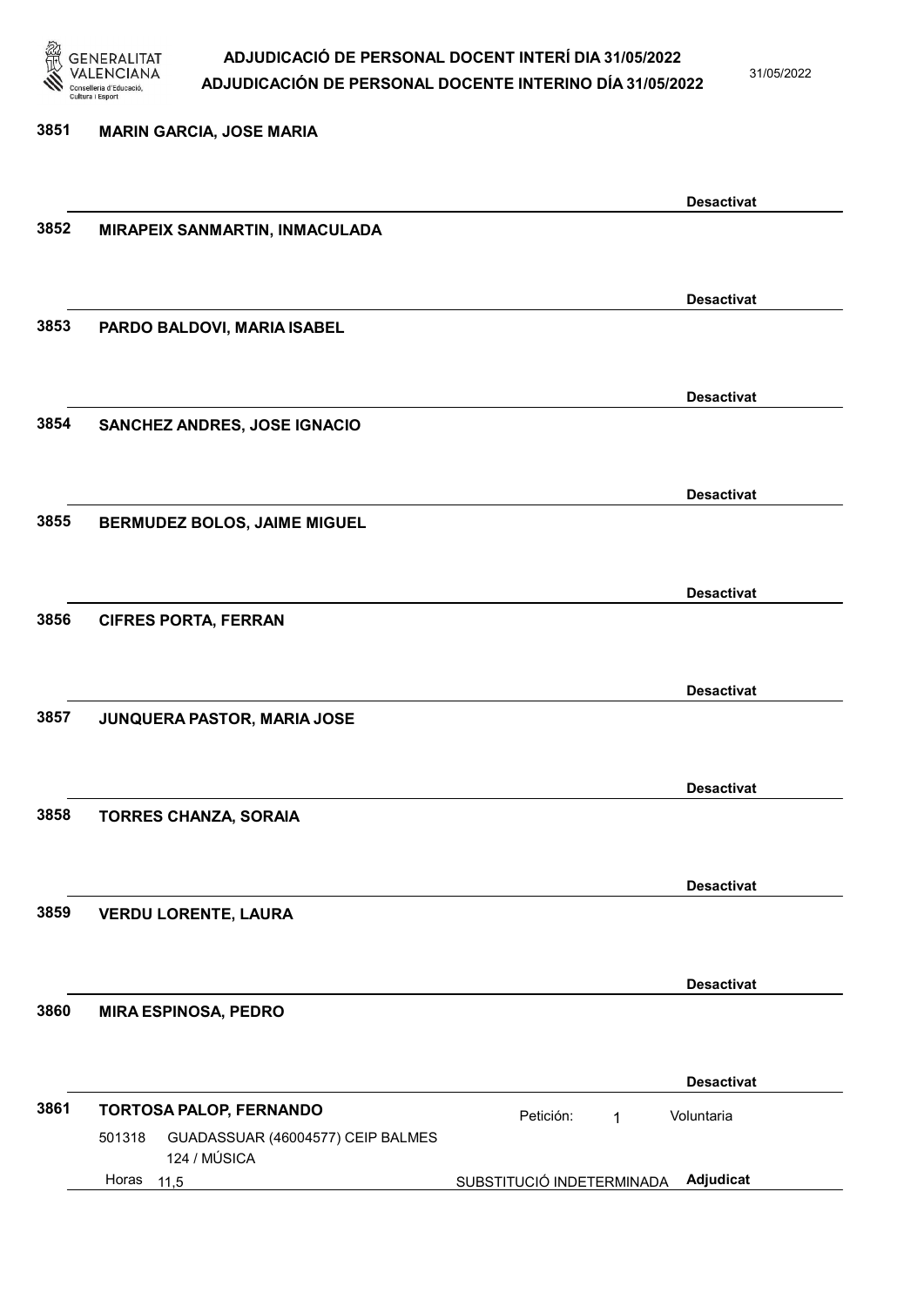

31/05/2022

### 3862 DOMENECH LLINARES, JOSE RAMON

|      |                                 | <b>Desactivat</b> |
|------|---------------------------------|-------------------|
| 3863 |                                 |                   |
|      | DOMINGUEZ SOLER, MARIA CRISTINA |                   |
|      |                                 |                   |
|      |                                 |                   |
|      |                                 | <b>Desactivat</b> |
| 3864 | <b>MIR PARDO, MARIA</b>         |                   |
|      |                                 |                   |
|      |                                 |                   |
|      |                                 |                   |
|      |                                 | <b>Desactivat</b> |
| 3865 | <b>VALIENTE PUCHAL, DANIEL</b>  |                   |
|      |                                 |                   |
|      |                                 |                   |
|      |                                 |                   |
|      |                                 | <b>Desactivat</b> |
| 3866 | FLORS ROGLA, JOSE JAVIER        |                   |
|      |                                 |                   |
|      |                                 |                   |
|      |                                 |                   |
|      |                                 | <b>Desactivat</b> |
| 3867 | <b>MIRA CANDELA, TOMAS</b>      |                   |
|      |                                 |                   |
|      |                                 |                   |
|      |                                 |                   |
|      |                                 | <b>Desactivat</b> |
| 3868 | <b>CALAS SABATER, HELGA</b>     |                   |
|      |                                 |                   |
|      |                                 |                   |
|      |                                 |                   |
|      |                                 | <b>Desactivat</b> |
| 3869 | <b>ESBRI VILAR, MARC</b>        |                   |
|      |                                 |                   |
|      |                                 |                   |
|      |                                 |                   |
|      |                                 | <b>Desactivat</b> |
| 3870 | <b>FRANCES GARCIA, MOISES</b>   |                   |
|      |                                 |                   |
|      |                                 |                   |
|      |                                 |                   |
|      |                                 | <b>Desactivat</b> |
| 3871 | <b>BERNABEU SENDRA, CARLOS</b>  |                   |
|      |                                 |                   |
|      |                                 |                   |
|      |                                 | <b>Desactivat</b> |
|      |                                 |                   |
| 3872 | <b>CANET BERNAT, JOSE</b>       |                   |
|      |                                 |                   |
|      |                                 |                   |
|      |                                 | <b>Desactivat</b> |
|      |                                 |                   |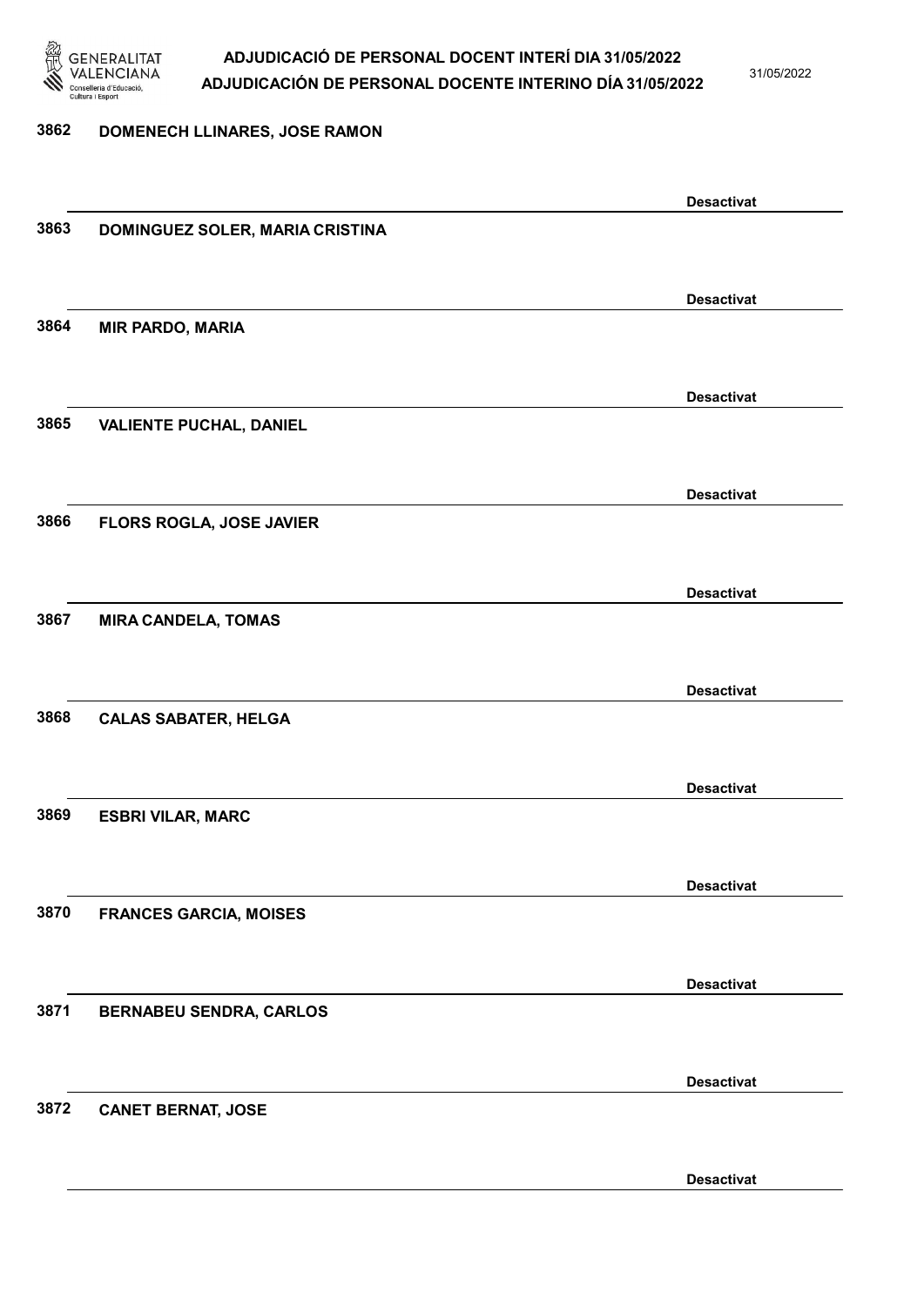

31/05/2022

Desactivat

# 3873 CHIVA PORCAR, LAURA Desactivat 3874 DONET GASCO, ALEXANDRA Desactivat 3875 NAVARRO MESTRE, JOSEFA ISABEL Desactivat 3876 PEÑA GONZALEZ, MARIA RAQUEL Desactivat 3877 POMBO CEBADERO, MIRYAM Ha participat 3878 ROIG GARCIA, ESTEFANIA Desactivat 3879 CIFUENTES ESBRI, RAUL Ha participat 3880 SABATER DEL PINO, MONICA Desactivat 3881 CARDO MADRONA, DIANA Desactivat 3882 SAEZ CLEMENTE, REBECA Desactivat 3883 ALIAGA FERRANDIS, MARIA AMPARO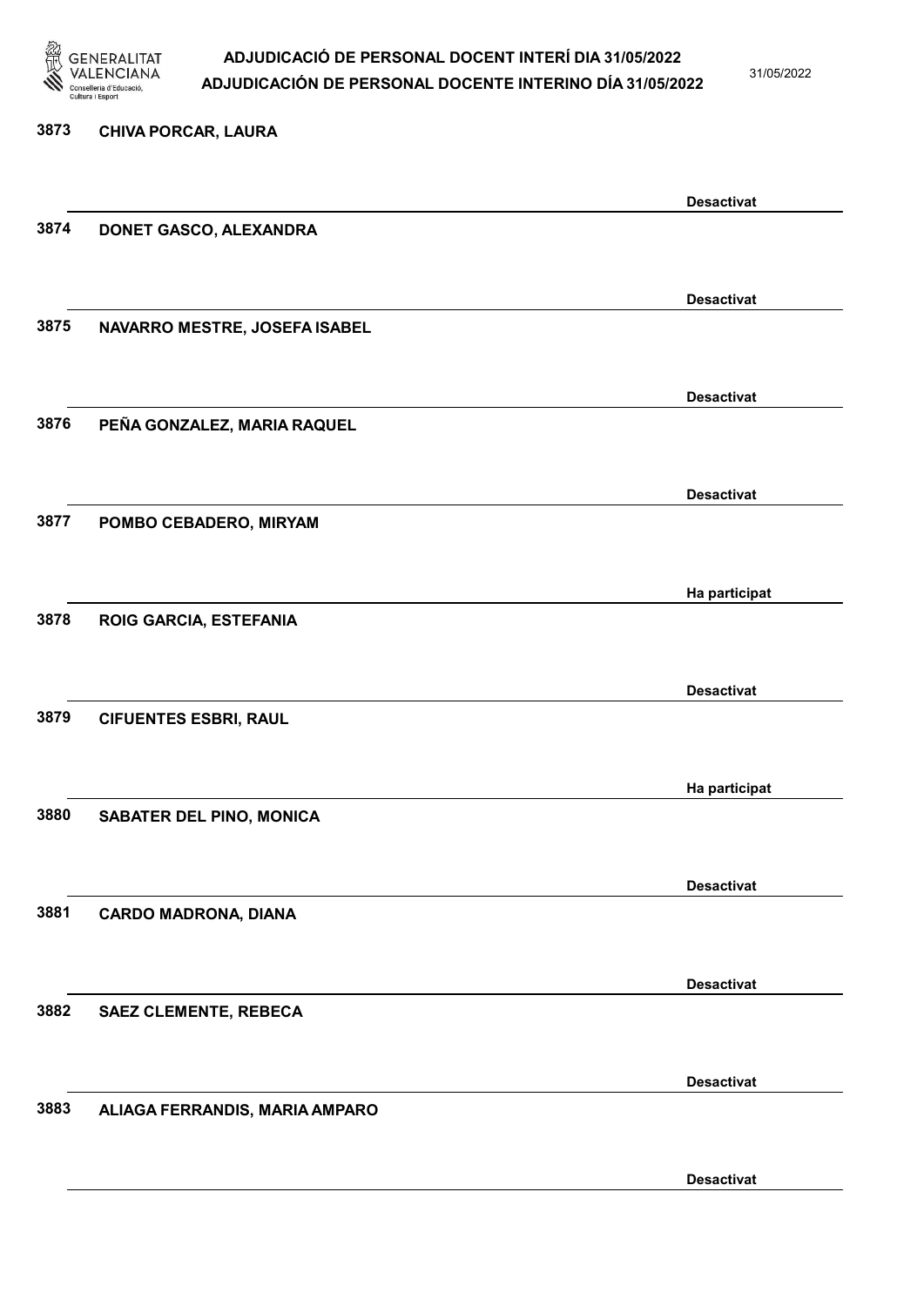

31/05/2022

Desactivat

# 3884 BORJA GIMENEZ, PAULA Desactivat 3885 GARCIA GARCIA, ELENA Ha participat 3886 CARRIO ROLDAN, CARLA CONSUELO Desactivat 3887 PEREZ BENLLOCH, BEATRIZ PILAR Desactivat 3888 SAN MILLAN SANCHEZ, JAVIER Desactivat 3889 CONTRERAS CARO, VICENT ALEXIS Desactivat 3890 INOUE FERRANDO, DANIEL Desactivat 3891 CABALLERO PELLITERO, CRISTINA Desactivat 3892 LLACER TRULL, PAULA Desactivat 3893 PEIRO CAMARENA, MARIA Desactivat 3894 CAMACHO HUERTA, RAQUEL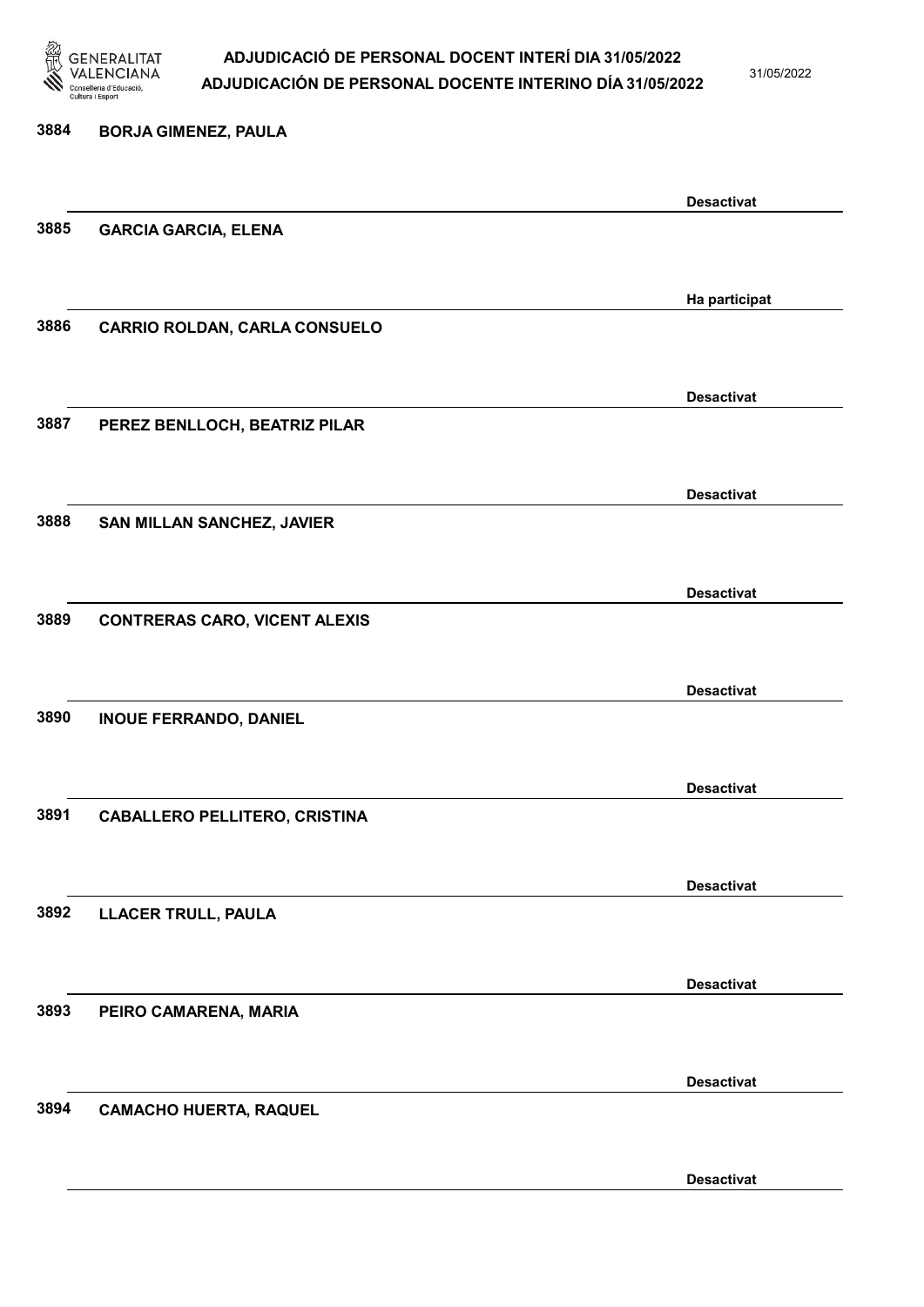

31/05/2022

Desactivat

# 3895 CHIRIVELLA TORRES, JOAN Desactivat 3896 SOLER LLORENS, TANIA Desactivat 3897 CUBEROS LOPEZ, ANDREA Desactivat 3898 MARCO PACHECO, MARIA Desactivat 3899 SAEZ CLARAMUNT, RAQUEL Desactivat 3900 CANO LEAL, SARA Desactivat 3901 MARIN ORTEGA, JAIME Desactivat 3902 LOPES BRIONES GARCIA, SOFIA Desactivat 3903 GUIRAO HERNANDEZ, ANA ISABEL Desactivat 3904 PARRA FERRANDO, CARLOS Desactivat 3905 GOMEZ JUAREZ, ELENA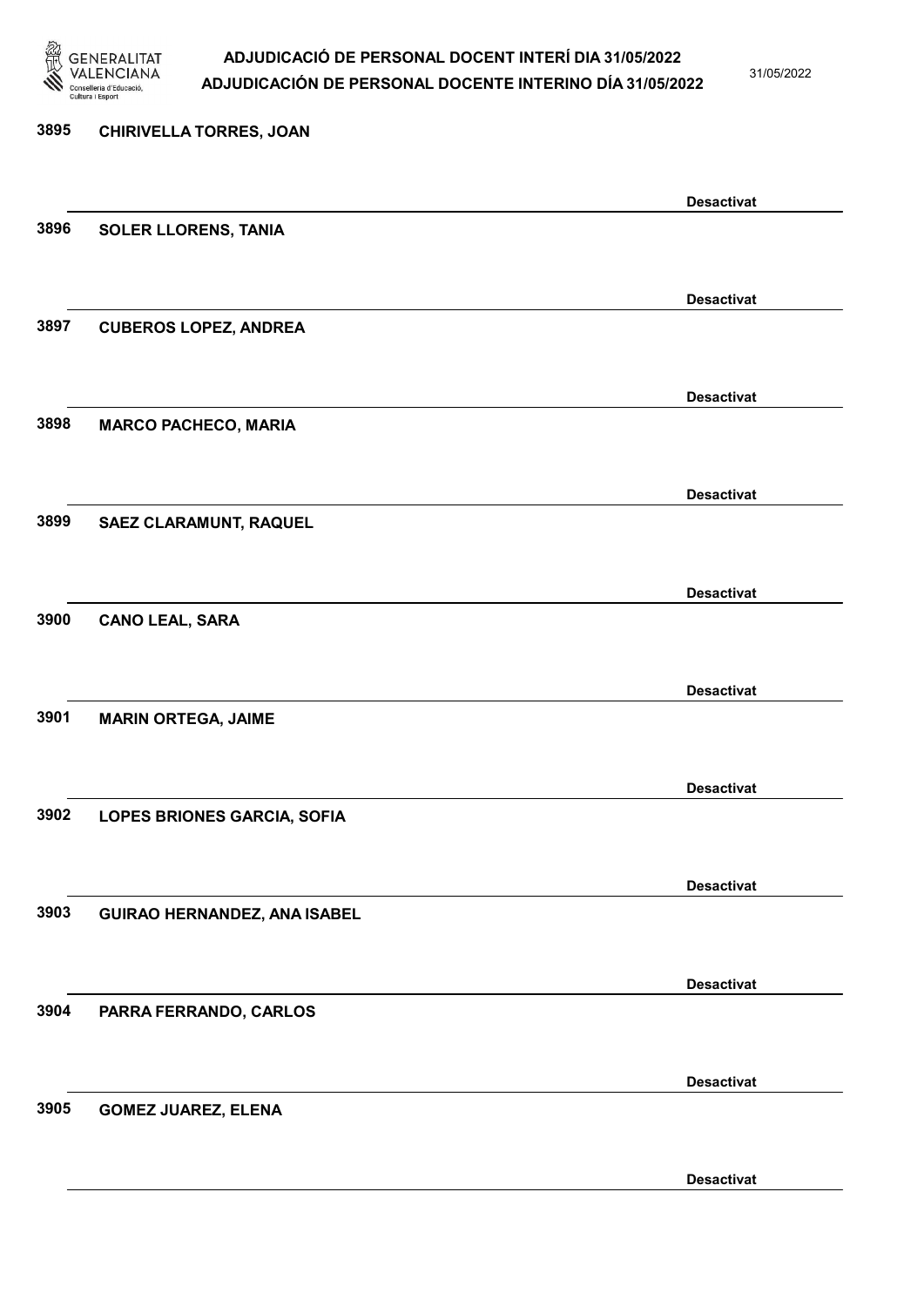

31/05/2022

# 3906 GRANERO ANDANI, MIGUEL ANGEL Desactivat 3907 ALACID BRAVO, JUANA Desactivat 3908 ROCAMORA PEREZ, MARIA CARMEN Desactivat 3909 ESCRIVA SEBASTIA, CRISTINA Desactivat 3910 FERRER SENA, ANDREA Desactivat 3911 FRANCO GRANERO, IGNACIO Desactivat 3912 HERRERA CALVET, CARMEN Desactivat 3913 MIR OFICIAL, ROQUE Desactivat 3914 GARRIGOS SOLER, ANDREA Petición: 1 23 SUBSTITUCIÓ INDETERMINADA SEDAVÍ (46017641) CEIP VICENTE PLA PAREDES 127 / PEDAGOGIA TERAPÈUTICA Adjudicat Voluntaria 504405 Horas 3915 BLANES SUAREZ, JENNIFER Desactivat 3916 MELIA MARTINEZ, NURIA

Desactivat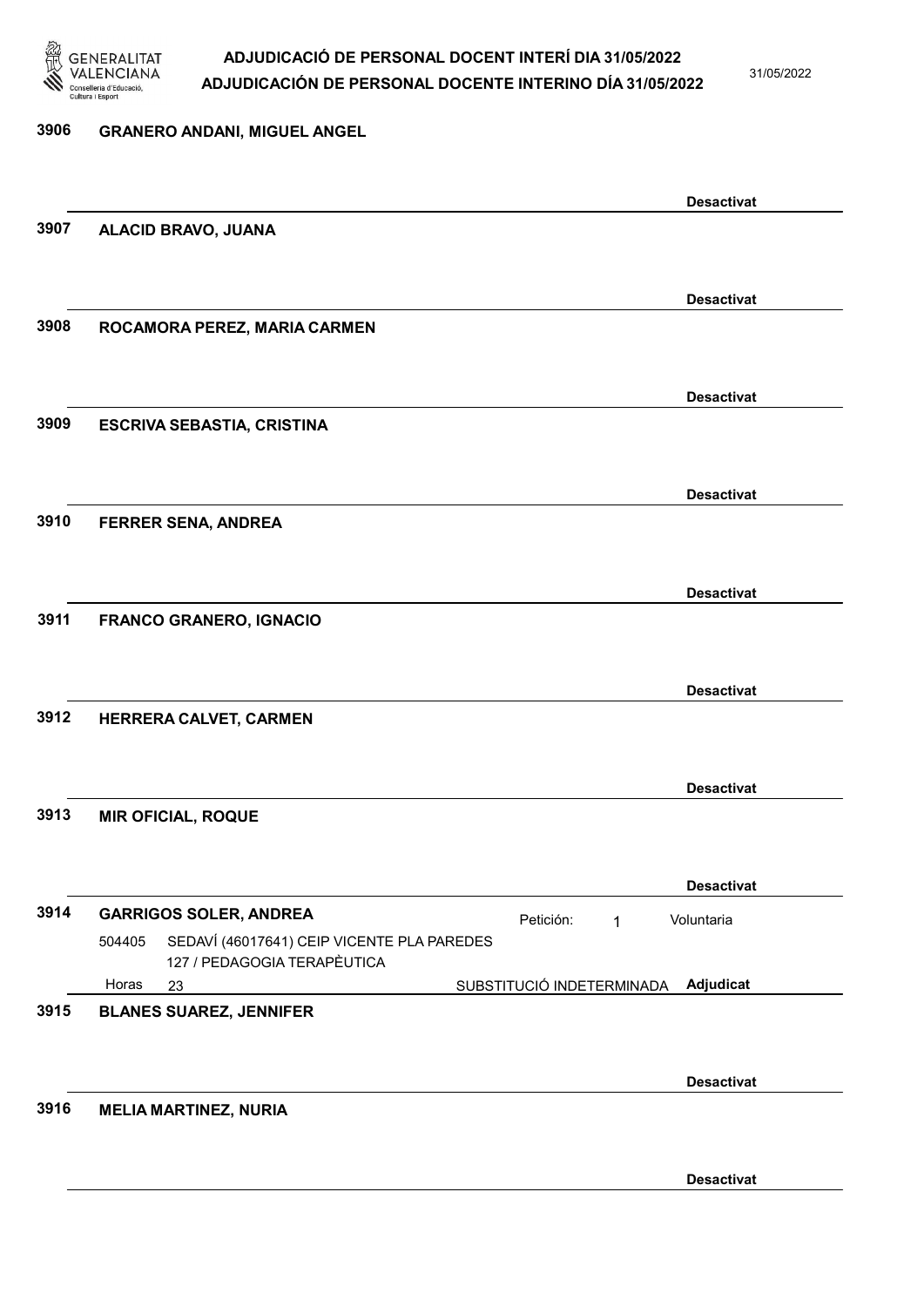

31/05/2022

# 3917 ESPAÑA GALERA, JENNIFER

|      |        |                                                               |                           |   | <b>Desactivat</b> |
|------|--------|---------------------------------------------------------------|---------------------------|---|-------------------|
| 3918 |        | <b>MORENO PEREZ, ELENA</b>                                    | Petición:                 | 1 | Voluntaria        |
|      | 892570 | MONÒVER (03006487) CEIP AZORÍN<br>127 / PEDAGOGIA TERAPÈUTICA |                           |   |                   |
|      | Horas  | 23                                                            | SUBSTITUCIÓ INDETERMINADA |   | Adjudicat         |
| 3919 |        | DOMÉNECH ABAD, ANDREA ISABEL                                  |                           |   |                   |
|      |        |                                                               |                           |   |                   |
|      |        |                                                               |                           |   |                   |
| 3920 |        |                                                               |                           |   | No ha participat  |
|      |        | <b>LORES FERRER, MARC</b>                                     |                           |   |                   |
|      |        |                                                               |                           |   |                   |
|      |        |                                                               |                           |   | <b>Desactivat</b> |
| 3921 |        | PERPIÑA ARCAS, ERIKA                                          |                           |   |                   |
|      |        |                                                               |                           |   |                   |
|      |        |                                                               |                           |   | <b>Desactivat</b> |
| 3922 |        | <b>ROIG ABELLA, NEUS</b>                                      |                           |   |                   |
|      |        |                                                               |                           |   |                   |
|      |        |                                                               |                           |   |                   |
|      |        |                                                               |                           |   | <b>Desactivat</b> |
| 3923 |        | HORTELANO MONTEJANO, ANA                                      |                           |   |                   |
|      |        |                                                               |                           |   |                   |
|      |        |                                                               |                           |   | <b>Desactivat</b> |
| 3924 |        | SAFONT BARREDA, MARIA                                         |                           |   |                   |
|      |        |                                                               |                           |   |                   |
|      |        |                                                               |                           |   |                   |
|      |        |                                                               |                           |   | <b>Desactivat</b> |
| 3925 |        | YAGUES GUILABERT, IRENE                                       |                           |   |                   |
|      |        |                                                               |                           |   |                   |
|      |        |                                                               |                           |   | <b>Desactivat</b> |
| 3926 |        | ORTEGA SEGARRA, JUAN                                          |                           |   |                   |
|      |        |                                                               |                           |   |                   |
|      |        |                                                               |                           |   | <b>Desactivat</b> |
| 3927 |        | PEREZ BATALLER, MARIA                                         |                           |   |                   |
|      |        |                                                               |                           |   |                   |
|      |        |                                                               |                           |   |                   |
|      |        |                                                               |                           |   | <b>Desactivat</b> |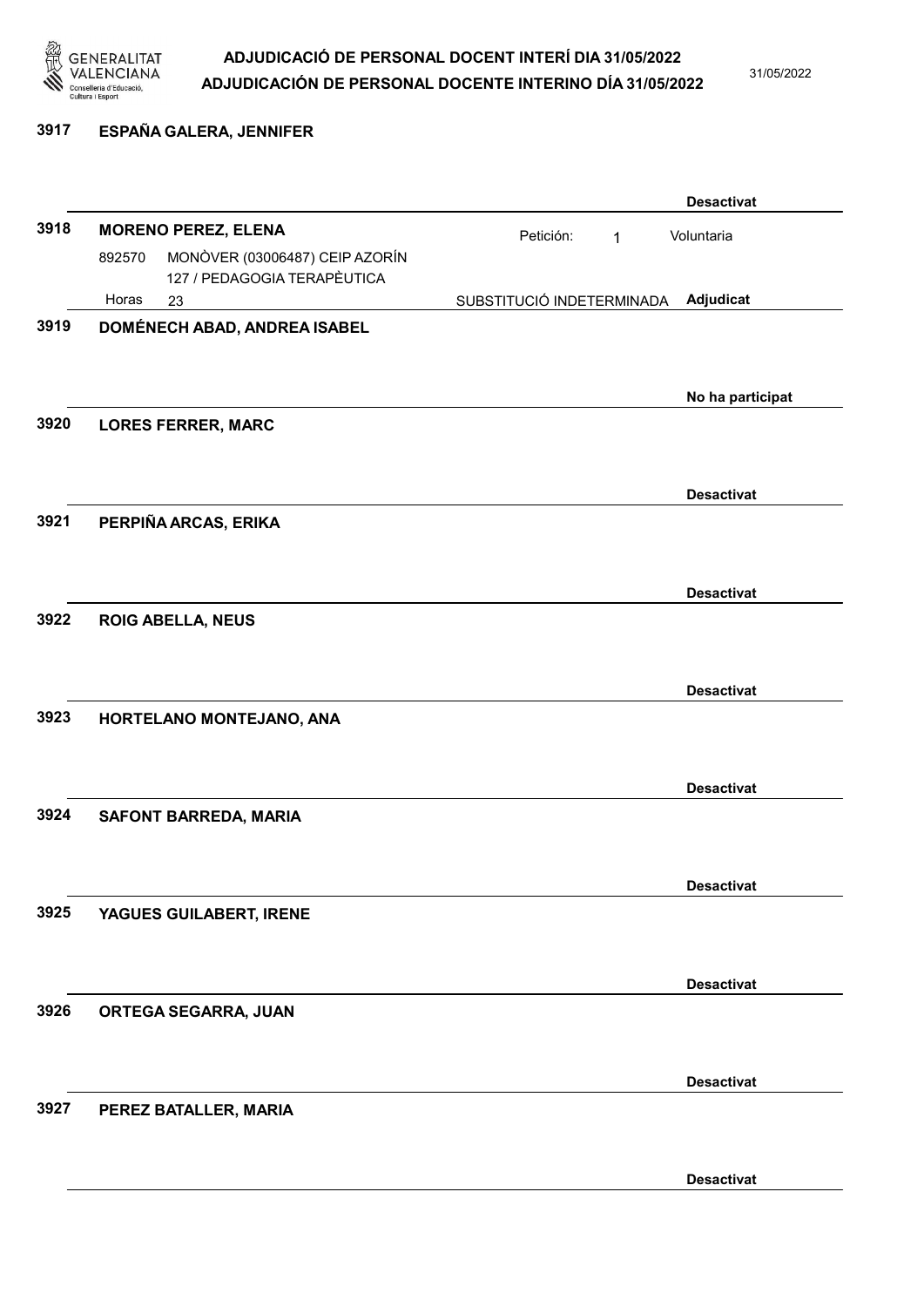

31/05/2022

#### 3928 MOLINERO TORRECILLAS, MARIA ISABEL

|      |                                 | <b>Desactivat</b> |
|------|---------------------------------|-------------------|
| 3929 | <b>VERDEGUER TRAVER, SONIA</b>  |                   |
|      |                                 |                   |
|      |                                 | <b>Desactivat</b> |
| 3930 | <b>CASELLES ALBANELL, ARNAU</b> |                   |
|      |                                 |                   |
|      |                                 |                   |
|      |                                 | <b>Desactivat</b> |
| 3931 | <b>CLARAMUNT CARCEL, ESTER</b>  |                   |
|      |                                 |                   |
|      |                                 | <b>Desactivat</b> |
| 3932 | PEREZ ESCRIVA, JORGE            |                   |
|      |                                 |                   |
|      |                                 | <b>Desactivat</b> |
| 3933 | <b>ARIAS VIDAL, VICTOR</b>      |                   |
|      |                                 |                   |
|      |                                 |                   |
| 3934 |                                 | <b>Desactivat</b> |
|      | <b>MARTINEZ MARTINEZ, LUIS</b>  |                   |
|      |                                 |                   |
|      |                                 | <b>Desactivat</b> |
| 3935 | ZARAGOZA LAFUENTE, DANIEL       |                   |
|      |                                 |                   |
|      |                                 | <b>Desactivat</b> |
| 3936 | <b>VALLES MOYA, PAULA</b>       |                   |
|      |                                 |                   |
|      |                                 | No adjudicat      |
| 3937 | SORIANO MARTINEZ, MARTA         |                   |
|      |                                 |                   |
|      |                                 | <b>Desactivat</b> |
| 3938 | <b>REIG BAS, LUCIA</b>          |                   |
|      |                                 |                   |
|      |                                 |                   |
|      |                                 | <b>Desactivat</b> |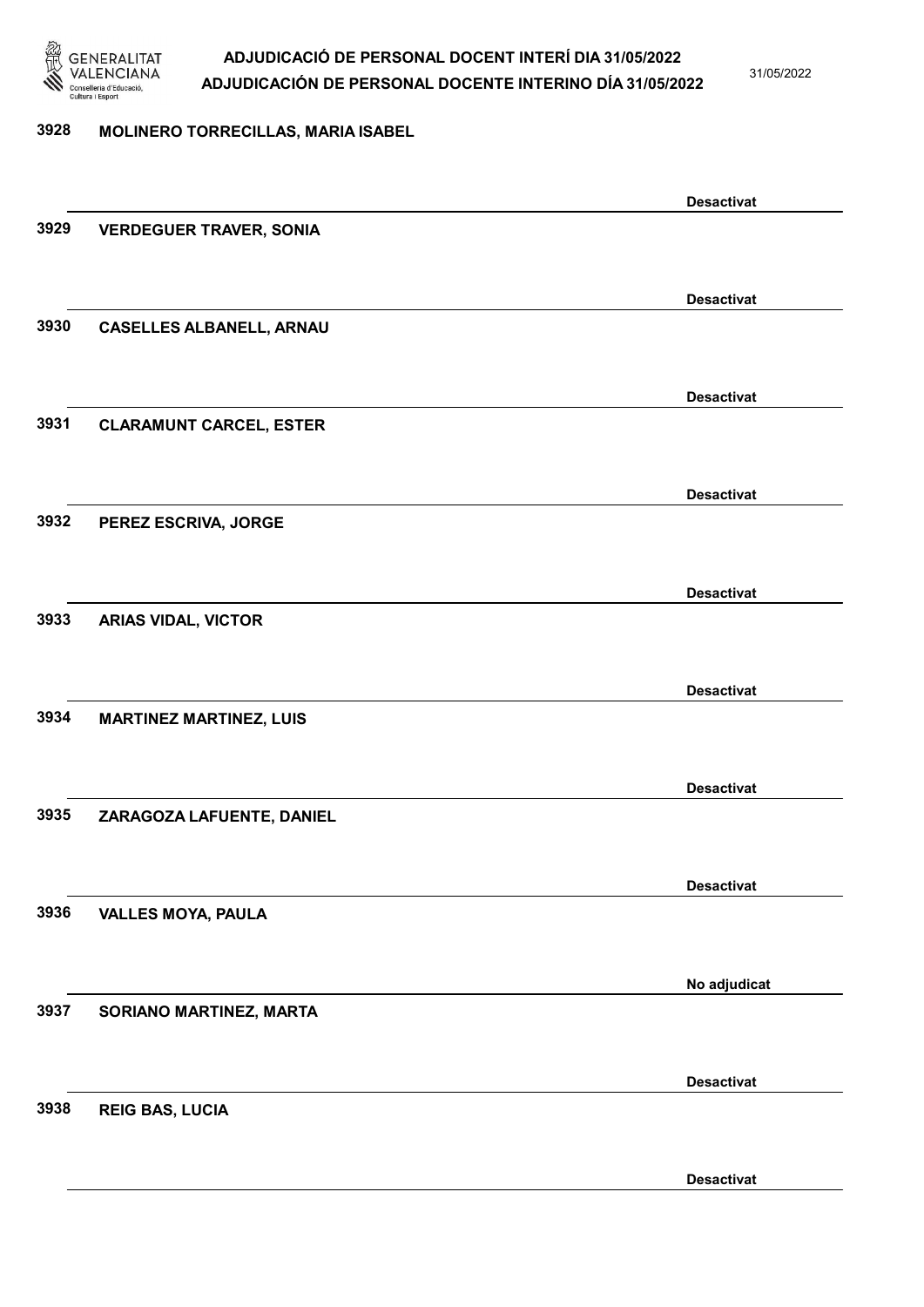

#### 3939 SANCHEZ ADAN, MARIA ISABEL

|      |                                                                                                   |                                  |  |      |  |           |                           | <b>Desactivat</b> |
|------|---------------------------------------------------------------------------------------------------|----------------------------------|--|------|--|-----------|---------------------------|-------------------|
| 3940 |                                                                                                   | <b>BALDRES GIL, PAULA</b>        |  |      |  | Petición: | 5                         | Voluntaria        |
|      | 887505<br>MARENY DE BARRAQUETES (46008066) CEIP MARENY DE BARRAQUETES<br>128 / EDUCACIÓ PRIMÀRIA. |                                  |  |      |  |           |                           |                   |
|      | Horas                                                                                             | 23                               |  | ING. |  |           | SUBSTITUCIÓ INDETERMINADA | Adjudicat         |
| 3941 |                                                                                                   | <b>VICENTE RUVIRA, MARIA</b>     |  |      |  |           |                           |                   |
| 3942 |                                                                                                   | <b>COMPANY BOU, JUDIT</b>        |  |      |  |           |                           | <b>Desactivat</b> |
|      |                                                                                                   |                                  |  |      |  |           |                           | <b>Desactivat</b> |
| 3943 |                                                                                                   | <b>GARCIA ASPAS, MARIA EMMA</b>  |  |      |  |           |                           |                   |
|      |                                                                                                   |                                  |  |      |  |           |                           | No ha participat  |
| 3944 |                                                                                                   | TEJERO CASTELLO, GERMAN          |  |      |  |           |                           |                   |
| 3945 |                                                                                                   |                                  |  |      |  |           |                           | <b>Desactivat</b> |
|      |                                                                                                   | RIVERO GOMEZ, MARIA DESAMPARADOS |  |      |  |           |                           |                   |
|      |                                                                                                   |                                  |  |      |  |           |                           | <b>Desactivat</b> |
| 3946 |                                                                                                   | DOMINGUEZ TORRES, BEGOÑA         |  |      |  |           |                           |                   |
|      |                                                                                                   |                                  |  |      |  |           |                           | <b>Desactivat</b> |
| 3947 |                                                                                                   | <b>CABAÑAS MONREAL, ALBA</b>     |  |      |  |           |                           |                   |
|      |                                                                                                   |                                  |  |      |  |           |                           | <b>Desactivat</b> |
| 3948 |                                                                                                   | FELIP BRESO, XAVIER              |  |      |  |           |                           |                   |
|      |                                                                                                   |                                  |  |      |  |           |                           | <b>Desactivat</b> |
| 3949 |                                                                                                   | FERRER TORRENT, DANIEL           |  |      |  |           |                           |                   |
|      |                                                                                                   |                                  |  |      |  |           |                           | <b>Desactivat</b> |